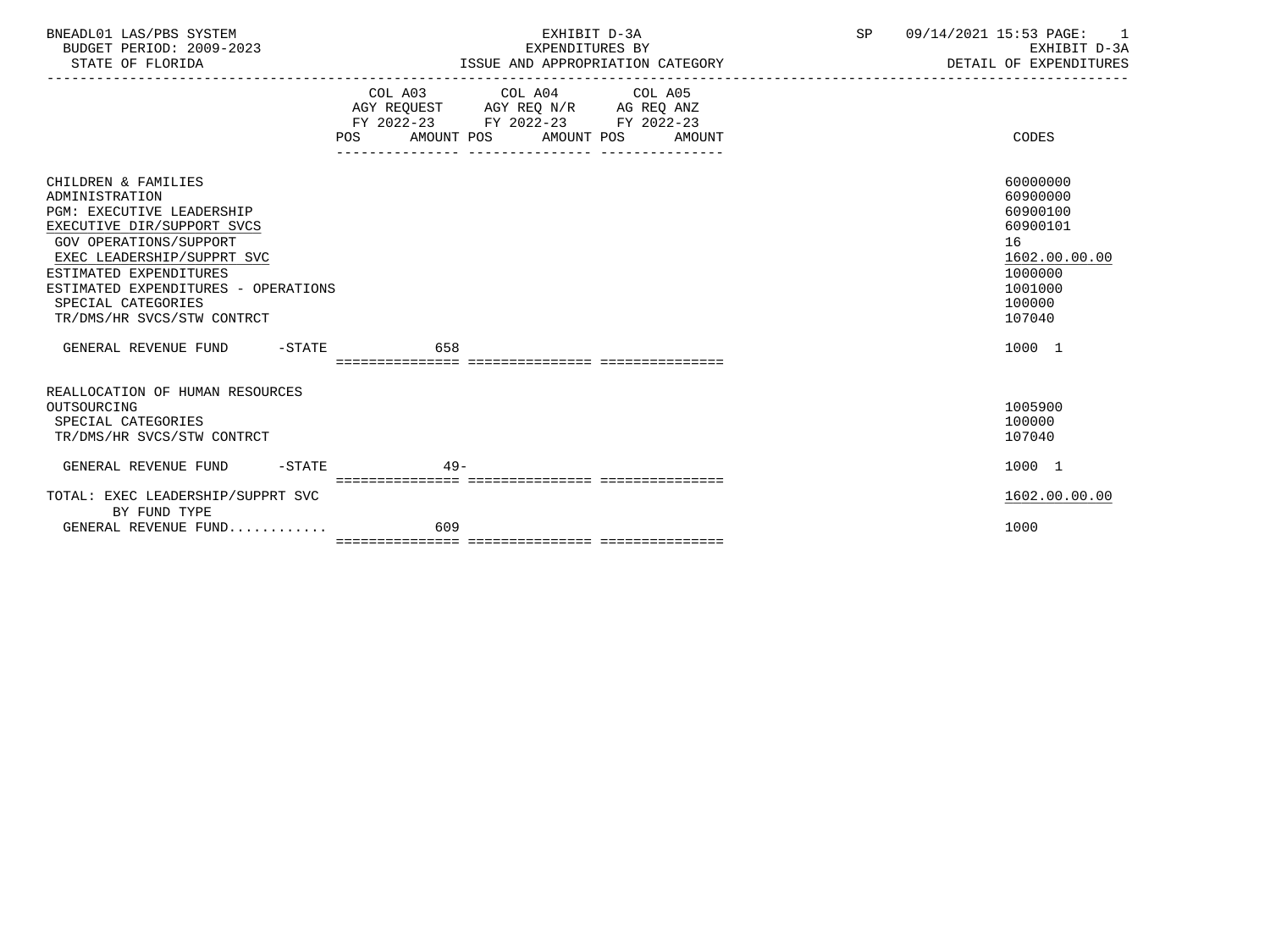| BNEADL01 LAS/PBS SYSTEM |                  |                          | EXHIBIT D-3A                     |
|-------------------------|------------------|--------------------------|----------------------------------|
|                         |                  | BUDGET PERIOD: 2009-2023 | EXPENDITURES BY                  |
|                         | STATE OF FLORIDA |                          | ISSUE AND APPROPRIATION CATEGORY |

BUDGET PERIOD: 2009-2023 EXPENDITURES BY EXHIBIT D-3A

|                                                                                                                                                                                                                                                              |                     | COL A03<br>POS AMOUNT POS       | COL A04<br>AGY REQUEST AGY REQ N/R AG REQ ANZ<br>FY 2022-23 FY 2022-23 FY 2022-23 | COL A05<br>AMOUNT POS AMOUNT | CODES                                                                                               |
|--------------------------------------------------------------------------------------------------------------------------------------------------------------------------------------------------------------------------------------------------------------|---------------------|---------------------------------|-----------------------------------------------------------------------------------|------------------------------|-----------------------------------------------------------------------------------------------------|
| CHILDREN & FAMILIES<br>ADMINISTRATION<br>PGM: EXECUTIVE LEADERSHIP<br>EXECUTIVE DIR/SUPPORT SVCS<br>GOV OPERATIONS/SUPPORT<br>EXECUTIVE LEADERSHIP<br>ESTIMATED EXPENDITURES<br>ESTIMATED EXPENDITURES - OPERATIONS<br>SALARY RATE<br>SALARY RATE 15,994,354 |                     |                                 |                                                                                   |                              | 60000000<br>60900000<br>60900100<br>60900101<br>16<br>1602.60.01.00<br>1000000<br>1001000<br>000000 |
| SALARIES AND BENEFITS                                                                                                                                                                                                                                        |                     |                                 |                                                                                   |                              | 010000                                                                                              |
| GENERAL REVENUE FUND                                                                                                                                                                                                                                         | $-$ STATE           | 9,690,488<br>$-MATCH$ 5,426,180 |                                                                                   |                              | 1000 1<br>1000 2                                                                                    |
| TOTAL GENERAL REVENUE FUND                                                                                                                                                                                                                                   |                     | 15,116,668                      |                                                                                   |                              | 1000                                                                                                |
| ADMINISTRATIVE TRUST FUND -FEDERL                                                                                                                                                                                                                            |                     | 1,160,799                       |                                                                                   |                              | 2021 3                                                                                              |
| FEDERAL GRANTS TRUST FUND -MATCH                                                                                                                                                                                                                             | -FEDERL             | 9,135<br>3,389,092              |                                                                                   |                              | 2261 2<br>2261 3                                                                                    |
| TOTAL FEDERAL GRANTS TRUST FUND                                                                                                                                                                                                                              |                     | 3,398,227                       |                                                                                   |                              | 2261                                                                                                |
| WELFARE TRANSITION TF - FEDERL                                                                                                                                                                                                                               |                     | 2,256,552                       |                                                                                   |                              | 2401 3                                                                                              |
| OPERATIONS AND MAINT TF -STATE                                                                                                                                                                                                                               |                     | 10                              |                                                                                   |                              | 2516 1                                                                                              |
| SOCIAL SVCS BLK GRT TF - FEDERL                                                                                                                                                                                                                              |                     | 594,321                         |                                                                                   |                              | 2639 3                                                                                              |
| TOTAL POSITIONS 236.50<br>TOTAL APPRO 22,526,577                                                                                                                                                                                                             |                     |                                 |                                                                                   |                              |                                                                                                     |
| OTHER PERSONAL SERVICES                                                                                                                                                                                                                                      |                     |                                 |                                                                                   |                              | 030000                                                                                              |
| GENERAL REVENUE FUND                                                                                                                                                                                                                                         | $-$ STATE<br>-MATCH | 52,483<br>597                   |                                                                                   |                              | 1000 1<br>1000 2                                                                                    |
| TOTAL GENERAL REVENUE FUND                                                                                                                                                                                                                                   |                     | 53,080                          |                                                                                   |                              | 1000                                                                                                |
| FEDERAL GRANTS TRUST FUND -FEDERL 64,966                                                                                                                                                                                                                     |                     |                                 |                                                                                   |                              | 2261 3                                                                                              |
| TOTAL APPRO                                                                                                                                                                                                                                                  |                     | 118,046                         |                                                                                   |                              |                                                                                                     |
|                                                                                                                                                                                                                                                              |                     |                                 |                                                                                   |                              |                                                                                                     |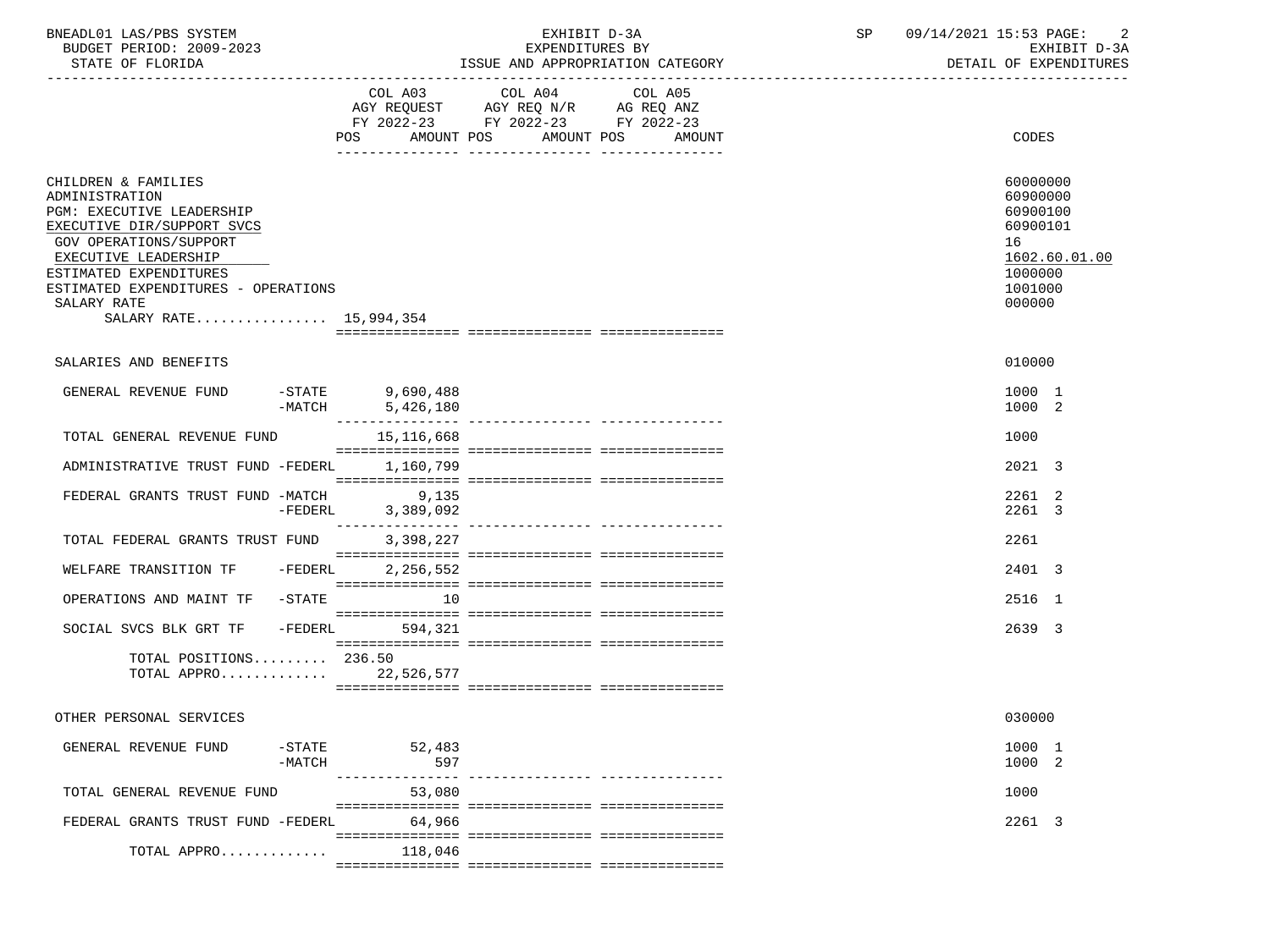| BNEADL01 LAS/PBS SYSTEM |                  |                          | EXHIBIT D-3A                     |  |
|-------------------------|------------------|--------------------------|----------------------------------|--|
|                         |                  | BUDGET PERIOD: 2009-2023 | EXPENDITURES BY                  |  |
|                         | STATE OF FLORIDA |                          | ISSUE AND APPROPRIATION CATEGORY |  |

|                                                                                                                                                                                                                                        |                               | COL A03 COL A04 COL A05<br>AGY REQUEST AGY REQ N/R AG REQ ANZ<br>FY 2022-23 FY 2022-23 FY 2022-23 |        |                                                                                                     |
|----------------------------------------------------------------------------------------------------------------------------------------------------------------------------------------------------------------------------------------|-------------------------------|---------------------------------------------------------------------------------------------------|--------|-----------------------------------------------------------------------------------------------------|
|                                                                                                                                                                                                                                        | AMOUNT POS<br>POS             | AMOUNT POS                                                                                        | AMOUNT | CODES                                                                                               |
| CHILDREN & FAMILIES<br>ADMINISTRATION<br>PGM: EXECUTIVE LEADERSHIP<br>EXECUTIVE DIR/SUPPORT SVCS<br>GOV OPERATIONS/SUPPORT<br>EXECUTIVE LEADERSHIP<br>ESTIMATED EXPENDITURES<br>ESTIMATED EXPENDITURES - OPERATIONS<br><b>EXPENSES</b> |                               |                                                                                                   |        | 60000000<br>60900000<br>60900100<br>60900101<br>16<br>1602.60.01.00<br>1000000<br>1001000<br>040000 |
| GENERAL REVENUE FUND<br>-MATCH                                                                                                                                                                                                         | $-STATE$ 2,550,128<br>480,236 |                                                                                                   |        | 1000 1<br>1000 2                                                                                    |
| TOTAL GENERAL REVENUE FUND                                                                                                                                                                                                             | 3,030,364                     |                                                                                                   |        | 1000                                                                                                |
| ADMINISTRATIVE TRUST FUND -FEDERL 102.716                                                                                                                                                                                              |                               |                                                                                                   |        | 2021 3                                                                                              |
| FEDERAL GRANTS TRUST FUND -MATCH<br>-FEDERL                                                                                                                                                                                            | 1,012<br>302,906              |                                                                                                   |        | 2261 2<br>2261 3                                                                                    |
| TOTAL FEDERAL GRANTS TRUST FUND 303,918                                                                                                                                                                                                |                               |                                                                                                   |        | 2261                                                                                                |
| WELFARE TRANSITION TF                                                                                                                                                                                                                  | $-FEDERL$ 146,338             |                                                                                                   |        | 2401 3                                                                                              |
| SOCIAL SVCS BLK GRT TF -FEDERL                                                                                                                                                                                                         | 40,034                        |                                                                                                   |        | 2639 3                                                                                              |
| TOTAL APPRO                                                                                                                                                                                                                            | 3,623,370                     |                                                                                                   |        |                                                                                                     |
| OPERATING CAPITAL OUTLAY                                                                                                                                                                                                               |                               |                                                                                                   |        | 060000                                                                                              |
| GENERAL REVENUE FUND -STATE 1,795<br>ADMINISTRATIVE TRUST FUND -FEDERL                                                                                                                                                                 | 1,500<br>$- - - - - - - -$    |                                                                                                   |        | 1000 1<br>2021 3                                                                                    |
| TOTAL APPRO                                                                                                                                                                                                                            | 3,295                         |                                                                                                   |        |                                                                                                     |
| SPECIAL CATEGORIES<br>CONTRACTED SERVICES                                                                                                                                                                                              |                               |                                                                                                   |        | 100000<br>100777                                                                                    |
| $-$ STATE<br>GENERAL REVENUE FUND<br>$-MATCH$                                                                                                                                                                                          | 125,810<br>4,947              |                                                                                                   |        | 1000 1<br>1000 2                                                                                    |
| TOTAL GENERAL REVENUE FUND                                                                                                                                                                                                             | ----------<br>130,757         |                                                                                                   |        | 1000                                                                                                |
| ADMINISTRATIVE TRUST FUND -FEDERL                                                                                                                                                                                                      | 7,079                         |                                                                                                   |        | 2021 3                                                                                              |
| FEDERAL GRANTS TRUST FUND -MATCH<br>$-FEDERL$                                                                                                                                                                                          | 34<br>4,653                   |                                                                                                   |        | 2261 2<br>2261 3                                                                                    |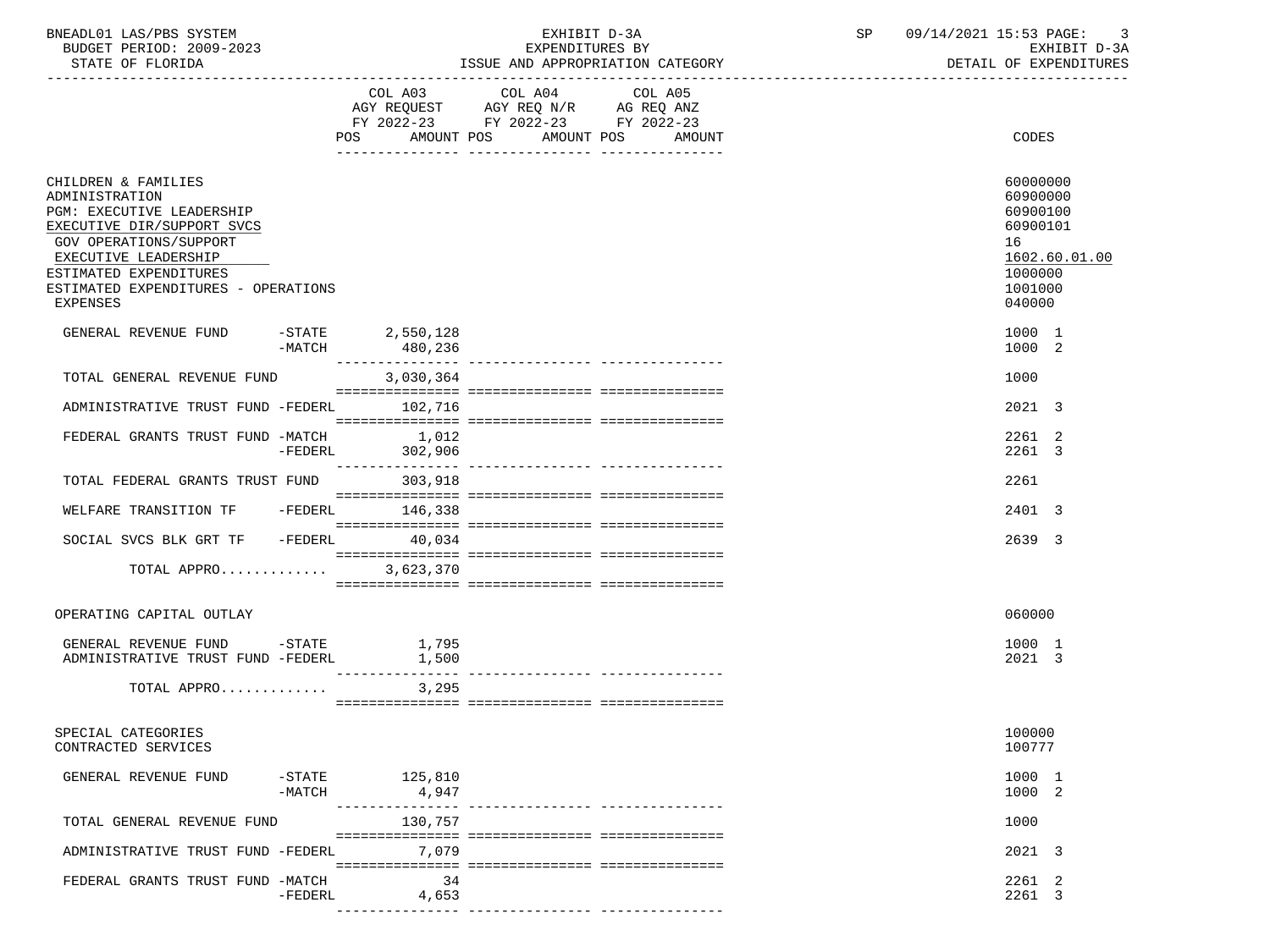| BNEADL01 LAS/PBS SYSTEM  | EXHIBIT D-3A                     | SP | 09/14/2021 15:53 PAGE: |
|--------------------------|----------------------------------|----|------------------------|
| BUDGET PERIOD: 2009-2023 | EXPENDITURES BY                  |    | EXHIBIT D-3A           |
| STATE OF FLORIDA         | ISSUE AND APPROPRIATION CATEGORY |    | DETAIL OF EXPENDITURES |

# EXHIBIT D-3A SP  $09/14/2021$  15:53 PAGE: 4<br>EXPENDITURES BY SERE

|                                                                                                                                                                                                                                                                                                                  |                           | $\begin{tabular}{lllllllllll} \multicolumn{4}{l} \multicolumn{4}{c}{} & \multicolumn{4}{c}{} & \multicolumn{4}{c}{} & \multicolumn{4}{c}{} & \multicolumn{4}{c}{} & \multicolumn{4}{c}{} & \multicolumn{4}{c}{} & \multicolumn{4}{c}{} & \multicolumn{4}{c}{} & \multicolumn{4}{c}{} & \multicolumn{4}{c}{} & \multicolumn{4}{c}{} & \multicolumn{4}{c}{} & \multicolumn{4}{c}{} & \multicolumn{4}{c}{} & \multicolumn{4}{c}{} & \multicolumn{4}{c}{} & \multicolumn{4}{c}{} &$<br>FY 2022-23 FY 2022-23 FY 2022-23<br>POS AMOUNT POS AMOUNT POS<br>AMOUNT | CODES                                                                                                                 |
|------------------------------------------------------------------------------------------------------------------------------------------------------------------------------------------------------------------------------------------------------------------------------------------------------------------|---------------------------|------------------------------------------------------------------------------------------------------------------------------------------------------------------------------------------------------------------------------------------------------------------------------------------------------------------------------------------------------------------------------------------------------------------------------------------------------------------------------------------------------------------------------------------------------------|-----------------------------------------------------------------------------------------------------------------------|
|                                                                                                                                                                                                                                                                                                                  |                           |                                                                                                                                                                                                                                                                                                                                                                                                                                                                                                                                                            |                                                                                                                       |
| CHILDREN & FAMILIES<br>ADMINISTRATION<br><b>PGM: EXECUTIVE LEADERSHIP</b><br>EXECUTIVE DIR/SUPPORT SVCS<br>GOV OPERATIONS/SUPPORT<br>EXECUTIVE LEADERSHIP<br>ESTIMATED EXPENDITURES<br>ESTIMATED EXPENDITURES - OPERATIONS<br>SPECIAL CATEGORIES<br>CONTRACTED SERVICES<br>TOTAL FEDERAL GRANTS TRUST FUND 4,687 |                           |                                                                                                                                                                                                                                                                                                                                                                                                                                                                                                                                                            | 60000000<br>60900000<br>60900100<br>60900101<br>16<br>1602.60.01.00<br>1000000<br>1001000<br>100000<br>100777<br>2261 |
|                                                                                                                                                                                                                                                                                                                  |                           |                                                                                                                                                                                                                                                                                                                                                                                                                                                                                                                                                            |                                                                                                                       |
| WELFARE TRANSITION TF -FEDERL                                                                                                                                                                                                                                                                                    | 573                       |                                                                                                                                                                                                                                                                                                                                                                                                                                                                                                                                                            | 2401 3                                                                                                                |
| TOTAL APPRO                                                                                                                                                                                                                                                                                                      | 143,096                   |                                                                                                                                                                                                                                                                                                                                                                                                                                                                                                                                                            |                                                                                                                       |
|                                                                                                                                                                                                                                                                                                                  |                           |                                                                                                                                                                                                                                                                                                                                                                                                                                                                                                                                                            |                                                                                                                       |
| RISK MANAGEMENT INSURANCE                                                                                                                                                                                                                                                                                        |                           |                                                                                                                                                                                                                                                                                                                                                                                                                                                                                                                                                            | 103241                                                                                                                |
| GENERAL REVENUE FUND -STATE 67,204                                                                                                                                                                                                                                                                               |                           |                                                                                                                                                                                                                                                                                                                                                                                                                                                                                                                                                            | 1000 1                                                                                                                |
| ADMINISTRATIVE TRUST FUND -FEDERL                                                                                                                                                                                                                                                                                | 41,938<br>--------------- |                                                                                                                                                                                                                                                                                                                                                                                                                                                                                                                                                            | 2021 3                                                                                                                |
| TOTAL APPRO                                                                                                                                                                                                                                                                                                      | 109,142                   |                                                                                                                                                                                                                                                                                                                                                                                                                                                                                                                                                            |                                                                                                                       |
|                                                                                                                                                                                                                                                                                                                  |                           |                                                                                                                                                                                                                                                                                                                                                                                                                                                                                                                                                            |                                                                                                                       |
| LEASE/PURCHASE/EQUIPMENT                                                                                                                                                                                                                                                                                         |                           |                                                                                                                                                                                                                                                                                                                                                                                                                                                                                                                                                            | 105281                                                                                                                |
| GENERAL REVENUE FUND<br>$-STATE$                                                                                                                                                                                                                                                                                 | 3,889                     |                                                                                                                                                                                                                                                                                                                                                                                                                                                                                                                                                            | 1000 1                                                                                                                |
| -MATCH                                                                                                                                                                                                                                                                                                           | 3,046<br>_______________  |                                                                                                                                                                                                                                                                                                                                                                                                                                                                                                                                                            | 1000 2                                                                                                                |
| TOTAL GENERAL REVENUE FUND                                                                                                                                                                                                                                                                                       | 6,935                     |                                                                                                                                                                                                                                                                                                                                                                                                                                                                                                                                                            | 1000                                                                                                                  |
|                                                                                                                                                                                                                                                                                                                  |                           |                                                                                                                                                                                                                                                                                                                                                                                                                                                                                                                                                            | 2021 3                                                                                                                |
| ADMINISTRATIVE TRUST FUND -FEDERL                                                                                                                                                                                                                                                                                | 3,111                     |                                                                                                                                                                                                                                                                                                                                                                                                                                                                                                                                                            |                                                                                                                       |
| FEDERAL GRANTS TRUST FUND -MATCH                                                                                                                                                                                                                                                                                 | 32                        |                                                                                                                                                                                                                                                                                                                                                                                                                                                                                                                                                            | 2261 2                                                                                                                |
| $-FEDERL$                                                                                                                                                                                                                                                                                                        | 2,929                     | --------------- ----------------                                                                                                                                                                                                                                                                                                                                                                                                                                                                                                                           | 2261 3                                                                                                                |
| TOTAL FEDERAL GRANTS TRUST FUND                                                                                                                                                                                                                                                                                  | 2,961                     |                                                                                                                                                                                                                                                                                                                                                                                                                                                                                                                                                            | 2261                                                                                                                  |
| WELFARE TRANSITION TF -FEDERL                                                                                                                                                                                                                                                                                    | 458                       |                                                                                                                                                                                                                                                                                                                                                                                                                                                                                                                                                            | 2401 3                                                                                                                |
| TOTAL APPRO                                                                                                                                                                                                                                                                                                      | 13,465                    |                                                                                                                                                                                                                                                                                                                                                                                                                                                                                                                                                            |                                                                                                                       |
| TOTAL: ESTIMATED EXPENDITURES - OPERATIONS<br>TOTAL POSITIONS 236.50<br>TOTAL ISSUE<br>TOTAL SALARY RATE 15,994,354                                                                                                                                                                                              | 26,536,991                |                                                                                                                                                                                                                                                                                                                                                                                                                                                                                                                                                            | 1001000                                                                                                               |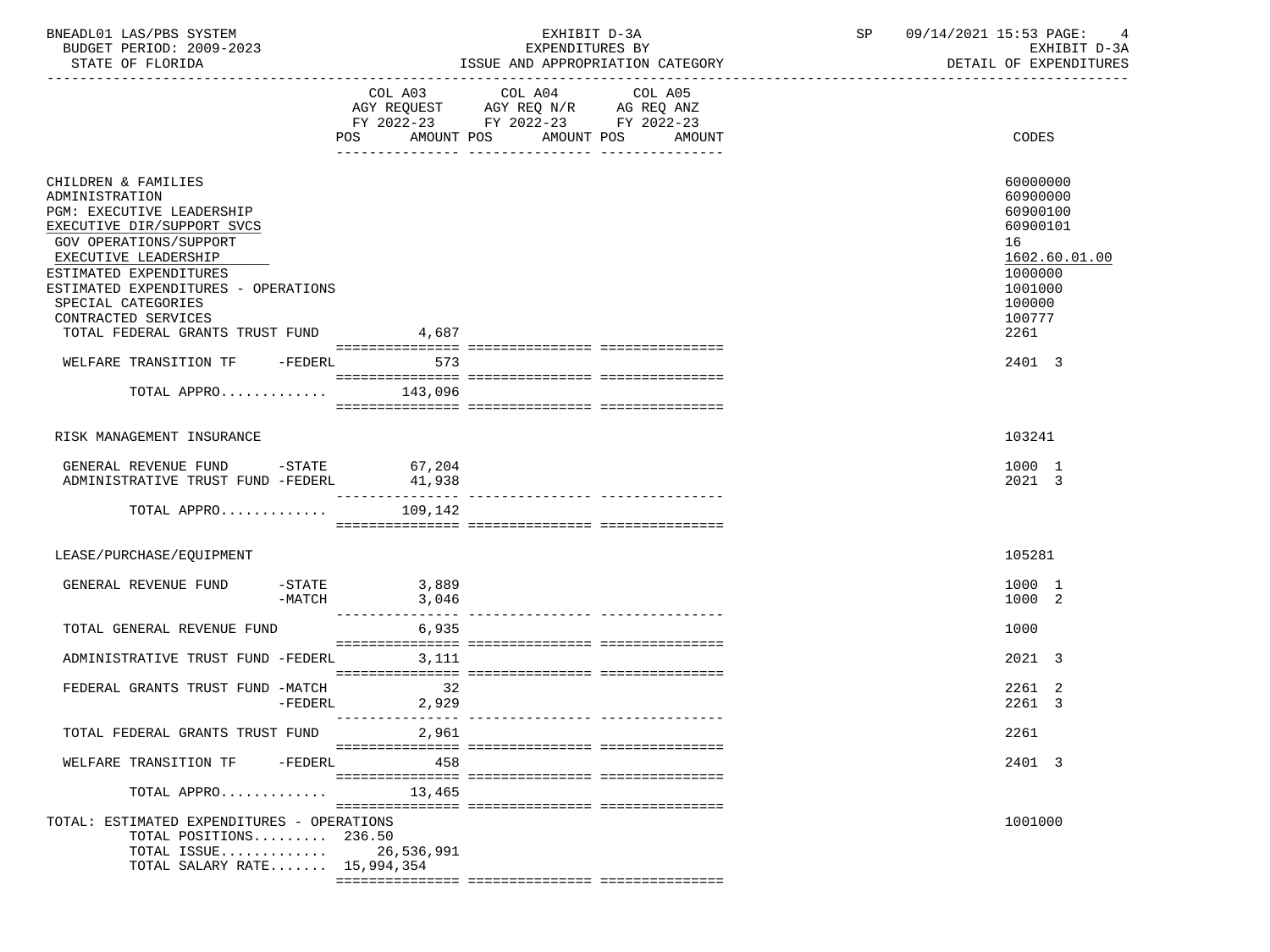| BNEADL01 LAS/PBS SYSTEM<br>BUDGET PERIOD: 2009-2023<br>STATE OF FLORIDA                                                                                                                                           |                       |                                    | EXHIBIT D-3A<br>EXPENDITURES BY                                                                   | ISSUE AND APPROPRIATION CATEGORY | SP 09/14/2021 15:53 PAGE: 5<br>EXHIBIT D-3A<br>DETAIL OF EXPENDITURES          |  |
|-------------------------------------------------------------------------------------------------------------------------------------------------------------------------------------------------------------------|-----------------------|------------------------------------|---------------------------------------------------------------------------------------------------|----------------------------------|--------------------------------------------------------------------------------|--|
|                                                                                                                                                                                                                   |                       | POS AMOUNT POS AMOUNT POS          | COL A03 COL A04 COL A05<br>AGY REQUEST AGY REQ N/R AG REQ ANZ<br>FY 2022-23 FY 2022-23 FY 2022-23 | AMOUNT                           | <b>CODES</b>                                                                   |  |
| CHILDREN & FAMILIES<br>ADMINISTRATION<br>PGM: EXECUTIVE LEADERSHIP<br>EXECUTIVE DIR/SUPPORT SVCS<br>GOV OPERATIONS/SUPPORT<br>EXECUTIVE LEADERSHIP<br>ESTIMATED EXPENDITURES<br>SALARY INCREASES FOR FY 2021-22 - |                       |                                    |                                                                                                   |                                  | 60000000<br>60900000<br>60900100<br>60900101<br>16<br>1602.60.01.00<br>1000000 |  |
| STATE EMPLOYEE MINIMUM WAGE<br>INCREASE - EFFECTIVE 7/1/2021<br>SALARY RATE<br>SALARY RATE $2,159$                                                                                                                |                       |                                    |                                                                                                   |                                  | 1001030<br>000000                                                              |  |
|                                                                                                                                                                                                                   |                       |                                    |                                                                                                   |                                  |                                                                                |  |
| SALARIES AND BENEFITS                                                                                                                                                                                             |                       |                                    |                                                                                                   |                                  | 010000                                                                         |  |
| GENERAL REVENUE FUND                                                                                                                                                                                              | -MATCH                | $-$ STATE $1,101$<br>616           |                                                                                                   |                                  | 1000 1<br>1000 2                                                               |  |
| TOTAL GENERAL REVENUE FUND                                                                                                                                                                                        |                       | 1,717                              |                                                                                                   |                                  | 1000                                                                           |  |
| ADMINISTRATIVE TRUST FUND -FEDERL 132                                                                                                                                                                             |                       |                                    |                                                                                                   |                                  | 2021 3                                                                         |  |
| FEDERAL GRANTS TRUST FUND -MATCH                                                                                                                                                                                  | -FEDERL               | $\overline{1}$<br>385              |                                                                                                   |                                  | 2261 2<br>2261 3                                                               |  |
| TOTAL FEDERAL GRANTS TRUST FUND                                                                                                                                                                                   |                       | 386                                |                                                                                                   |                                  | 2261                                                                           |  |
| WELFARE TRANSITION TF -FEDERL 257                                                                                                                                                                                 |                       |                                    |                                                                                                   |                                  | 2401 3                                                                         |  |
| SOCIAL SVCS BLK GRT TF - FEDERL 68                                                                                                                                                                                |                       |                                    |                                                                                                   |                                  | 2639 3                                                                         |  |
| TOTAL APPRO                                                                                                                                                                                                       |                       | 2,560                              |                                                                                                   |                                  |                                                                                |  |
| OTHER PERSONAL SERVICES                                                                                                                                                                                           |                       |                                    |                                                                                                   |                                  | 030000                                                                         |  |
| GENERAL REVENUE FUND                                                                                                                                                                                              | $-$ STATE<br>$-MATCH$ | 1,416<br>16<br><u> December de</u> | ------------ -------                                                                              |                                  | 1000 1<br>1000 2                                                               |  |
| TOTAL GENERAL REVENUE FUND                                                                                                                                                                                        |                       | 1,432                              |                                                                                                   |                                  | 1000                                                                           |  |
| FEDERAL GRANTS TRUST FUND -FEDERL                                                                                                                                                                                 |                       | 1,753                              |                                                                                                   |                                  | 2261 3                                                                         |  |
| TOTAL APPRO                                                                                                                                                                                                       |                       | 3,185                              |                                                                                                   |                                  |                                                                                |  |
|                                                                                                                                                                                                                   |                       |                                    |                                                                                                   |                                  |                                                                                |  |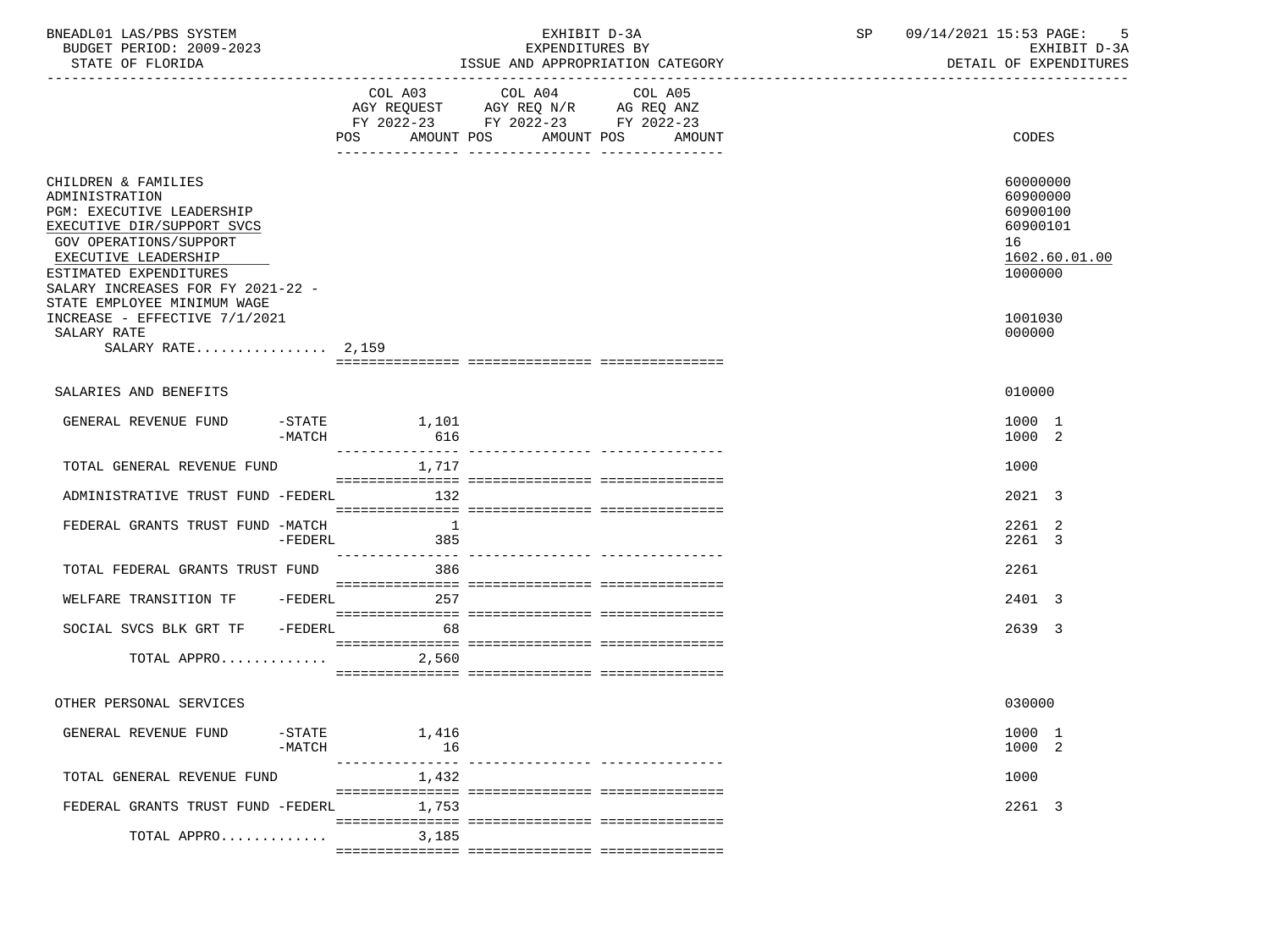| BNEADL01 LAS/PBS SYSTEM<br>BUDGET PERIOD: 2009-2023<br>STATE OF FLORIDA                                                                                                                                                                                                           |                  | EXHIBIT D-3A<br>EXPENDITURES BY<br>ISSUE AND APPROPRIATION CATEGORY                                                                      | 09/14/2021 15:53 PAGE:<br>- 6<br>SP<br>EXHIBIT D-3A<br>DETAIL OF EXPENDITURES             |
|-----------------------------------------------------------------------------------------------------------------------------------------------------------------------------------------------------------------------------------------------------------------------------------|------------------|------------------------------------------------------------------------------------------------------------------------------------------|-------------------------------------------------------------------------------------------|
|                                                                                                                                                                                                                                                                                   |                  | COL A03 COL A04<br>COL A05<br>AGY REQUEST AGY REQ N/R AG REQ ANZ<br>FY 2022-23 FY 2022-23 FY 2022-23<br>POS AMOUNT POS AMOUNT POS AMOUNT | CODES                                                                                     |
| CHILDREN & FAMILIES<br>ADMINISTRATION<br>PGM: EXECUTIVE LEADERSHIP<br>EXECUTIVE DIR/SUPPORT SVCS<br>GOV OPERATIONS/SUPPORT<br>EXECUTIVE LEADERSHIP<br>ESTIMATED EXPENDITURES<br>SALARY INCREASES FOR FY 2021-22 -<br>STATE EMPLOYEE MINIMUM WAGE<br>INCREASE - EFFECTIVE 7/1/2021 |                  |                                                                                                                                          | 60000000<br>60900000<br>60900100<br>60900101<br>16<br>1602.60.01.00<br>1000000<br>1001030 |
| TOTAL: SALARY INCREASES FOR FY 2021-22 -<br>STATE EMPLOYEE MINIMUM WAGE<br>INCREASE - EFFECTIVE 7/1/2021<br>TOTAL ISSUE<br>TOTAL SALARY RATE 2,159                                                                                                                                |                  | 5,745                                                                                                                                    | 1001030                                                                                   |
| SALARY INCREASE FOR FY 2021-22 -<br>AGENCY HEADS PAY INCREASE -<br>EFFECTIVE 7/1/2021<br>SALARY RATE<br>SALARY RATE 42,613                                                                                                                                                        |                  |                                                                                                                                          | 1001050<br>000000                                                                         |
| SALARIES AND BENEFITS                                                                                                                                                                                                                                                             |                  |                                                                                                                                          | 010000                                                                                    |
| GENERAL REVENUE FUND -STATE 23,918                                                                                                                                                                                                                                                | $-MATCH$         | 13,396                                                                                                                                   | 1000 1<br>1000 2                                                                          |
| TOTAL GENERAL REVENUE FUND                                                                                                                                                                                                                                                        |                  | 37,314                                                                                                                                   | 1000                                                                                      |
| ADMINISTRATIVE TRUST FUND -FEDERL 2,864                                                                                                                                                                                                                                           |                  |                                                                                                                                          | 2021 3                                                                                    |
| FEDERAL GRANTS TRUST FUND -MATCH                                                                                                                                                                                                                                                  | 8,369<br>-FEDERL | 23                                                                                                                                       | 2261 2<br>2261 3                                                                          |
| TOTAL FEDERAL GRANTS TRUST FUND                                                                                                                                                                                                                                                   |                  | 8,392                                                                                                                                    | 2261                                                                                      |
| WELFARE TRANSITION TF -FEDERL                                                                                                                                                                                                                                                     |                  | 5,572                                                                                                                                    | 2401 3                                                                                    |
| SOCIAL SVCS BLK GRT TF -FEDERL                                                                                                                                                                                                                                                    |                  | 1,468                                                                                                                                    | 2639 3                                                                                    |
| TOTAL APPRO                                                                                                                                                                                                                                                                       |                  | 55,610                                                                                                                                   |                                                                                           |
|                                                                                                                                                                                                                                                                                   |                  |                                                                                                                                          |                                                                                           |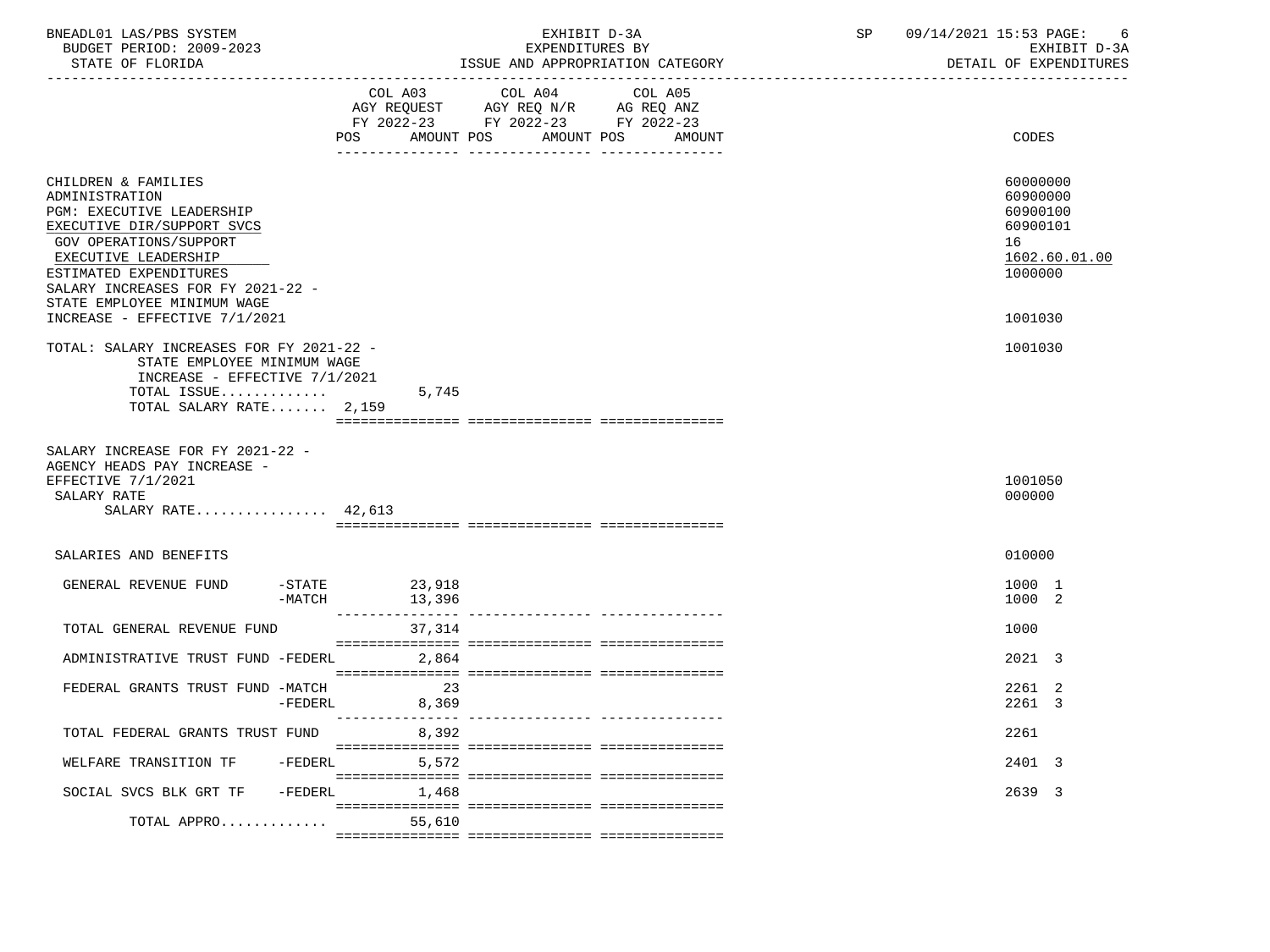| BNEADL01 LAS/PBS SYSTEM<br>BUDGET PERIOD: 2009-2023<br>STATE OF FLORIDA<br>----------------------                                                                                                                                                                     |                       | EXHIBIT D-3A<br>EXPENDITURES BY<br>ISSUE AND APPROPRIATION CATEGORY |                                                                                                                    |                   | SP | 09/14/2021 15:53 PAGE:<br>-7<br>EXHIBIT D-3A<br>DETAIL OF EXPENDITURES                    |
|-----------------------------------------------------------------------------------------------------------------------------------------------------------------------------------------------------------------------------------------------------------------------|-----------------------|---------------------------------------------------------------------|--------------------------------------------------------------------------------------------------------------------|-------------------|----|-------------------------------------------------------------------------------------------|
|                                                                                                                                                                                                                                                                       | POS                   |                                                                     | COL A03 COL A04<br>AGY REQUEST AGY REQ N/R AG REQ ANZ<br>FY 2022-23 FY 2022-23 FY 2022-23<br>AMOUNT POS AMOUNT POS | COL A05<br>AMOUNT |    | CODES                                                                                     |
| CHILDREN & FAMILIES<br>ADMINISTRATION<br>PGM: EXECUTIVE LEADERSHIP<br>EXECUTIVE DIR/SUPPORT SVCS<br>GOV OPERATIONS/SUPPORT<br>EXECUTIVE LEADERSHIP<br>ESTIMATED EXPENDITURES<br>SALARY INCREASE FOR FY 2021-22 -<br>AGENCY HEADS PAY INCREASE -<br>EFFECTIVE 7/1/2021 |                       |                                                                     |                                                                                                                    |                   |    | 60000000<br>60900000<br>60900100<br>60900101<br>16<br>1602.60.01.00<br>1000000<br>1001050 |
| TOTAL: SALARY INCREASE FOR FY 2021-22 -<br>AGENCY HEADS PAY INCREASE -<br>EFFECTIVE 7/1/2021<br>TOTAL ISSUE<br>TOTAL SALARY RATE 42,613                                                                                                                               |                       | 55,610                                                              |                                                                                                                    |                   |    | 1001050                                                                                   |
| FLORIDA RETIREMENT SYSTEM<br>ADJUSTMENT - FY 2021-22 - NORMAL<br>COST AND UNFUNDED ACTUARIAL                                                                                                                                                                          |                       |                                                                     |                                                                                                                    |                   |    |                                                                                           |
| LIABILITY<br>SALARIES AND BENEFITS                                                                                                                                                                                                                                    |                       |                                                                     |                                                                                                                    |                   |    | 1001070<br>010000                                                                         |
| GENERAL REVENUE FUND                                                                                                                                                                                                                                                  | $-$ STATE<br>$-MATCH$ | 51,797<br>29,010                                                    |                                                                                                                    |                   |    | 1000 1<br>1000 2                                                                          |
| TOTAL GENERAL REVENUE FUND                                                                                                                                                                                                                                            |                       | 80,807                                                              |                                                                                                                    |                   |    | 1000                                                                                      |
| ADMINISTRATIVE TRUST FUND -FEDERL                                                                                                                                                                                                                                     |                       | 6,202                                                               |                                                                                                                    |                   |    | 2021 3                                                                                    |
| FEDERAL GRANTS TRUST FUND -MATCH                                                                                                                                                                                                                                      | $-FEDERL$             | -49<br>18,123                                                       |                                                                                                                    |                   |    | 2261 2<br>2261 3                                                                          |
| TOTAL FEDERAL GRANTS TRUST FUND                                                                                                                                                                                                                                       |                       | 18,172                                                              |                                                                                                                    |                   |    | 2261                                                                                      |
| WELFARE TRANSITION TF                                                                                                                                                                                                                                                 | -FEDERL               | 12,067                                                              |                                                                                                                    |                   |    | 2401 3                                                                                    |
| SOCIAL SVCS BLK GRT TF -FEDERL                                                                                                                                                                                                                                        |                       | 3,179                                                               |                                                                                                                    |                   |    | 2639 3                                                                                    |
| TOTAL APPRO $120,427$                                                                                                                                                                                                                                                 |                       |                                                                     |                                                                                                                    |                   |    |                                                                                           |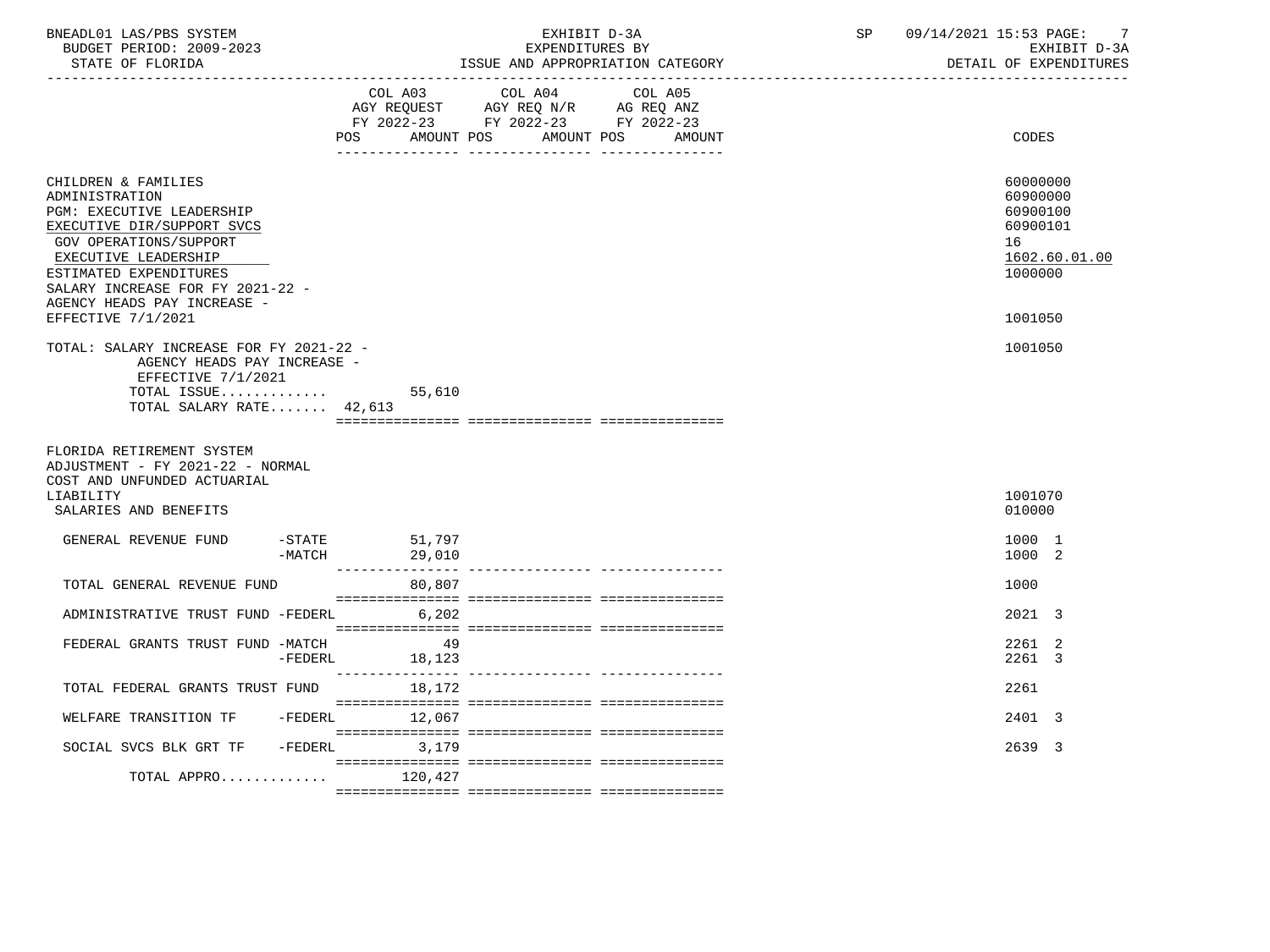| BNEADL01 LAS/PBS SYSTEM  | EXHIBIT D-3A                     | 09/14/2021 15:53 PAGE: |
|--------------------------|----------------------------------|------------------------|
| BUDGET PERIOD: 2009-2023 | EXPENDITURES BY                  | EXHIBIT D-3A           |
| STATE OF FLORIDA         | ISSUE AND APPROPRIATION CATEGORY | DETAIL OF EXPENDITURES |

|                                                                                                                                                                              | AMOUNT POS<br>POS | COL A03 COL A04 COL A05<br>FY 2022-23 FY 2022-23 FY 2022-23 | AMOUNT POS AMOUNT | CODES                                                                          |
|------------------------------------------------------------------------------------------------------------------------------------------------------------------------------|-------------------|-------------------------------------------------------------|-------------------|--------------------------------------------------------------------------------|
| CHILDREN & FAMILIES<br>ADMINISTRATION<br>PGM: EXECUTIVE LEADERSHIP<br>EXECUTIVE DIR/SUPPORT SVCS<br>GOV OPERATIONS/SUPPORT<br>EXECUTIVE LEADERSHIP<br>ESTIMATED EXPENDITURES |                   |                                                             |                   | 60000000<br>60900000<br>60900100<br>60900101<br>16<br>1602.60.01.00<br>1000000 |
| CASUALTY INSURANCE PREMIUM<br>ADJUSTMENT<br>SPECIAL CATEGORIES<br>RISK MANAGEMENT INSURANCE                                                                                  |                   |                                                             |                   | 1001090<br>100000<br>103241                                                    |
| ADMINISTRATIVE TRUST FUND -FEDERL 20,327                                                                                                                                     |                   |                                                             |                   | 2021 3                                                                         |
|                                                                                                                                                                              |                   |                                                             |                   |                                                                                |
| ADJUSTMENTS TO CURRENT YEAR<br>ESTIMATED EXPENDITURES<br>ADJUST FUND SOURCE INDICATORS - ADD<br>SALARIES AND BENEFITS                                                        |                   |                                                             |                   | 1600000<br>160S220<br>010000                                                   |
| GENERAL REVENUE FUND -MATCH 4,733,646<br>FEDERAL GRANTS TRUST FUND -FEDERL                                                                                                   | 9,135             |                                                             |                   | 1000 2<br>2261 3                                                               |
| TOTAL APPRO                                                                                                                                                                  | 4,742,781         |                                                             |                   |                                                                                |
|                                                                                                                                                                              |                   |                                                             |                   |                                                                                |
| OTHER PERSONAL SERVICES                                                                                                                                                      |                   |                                                             |                   | 030000                                                                         |
| GENERAL REVENUE FUND                                                                                                                                                         | -MATCH 23,873     |                                                             |                   | 1000 2                                                                         |
| <b>EXPENSES</b>                                                                                                                                                              |                   |                                                             |                   | 040000                                                                         |
| GENERAL REVENUE FUND -MATCH 2,000,456<br>FEDERAL GRANTS TRUST FUND -FEDERL                                                                                                   | 1,012             |                                                             |                   | 1000 2<br>2261 3                                                               |
| TOTAL APPRO                                                                                                                                                                  | 2,001,468         |                                                             |                   |                                                                                |
| SPECIAL CATEGORIES<br>CONTRACTED SERVICES                                                                                                                                    |                   |                                                             |                   | 100000<br>100777                                                               |
| GENERAL REVENUE FUND -MATCH 94,738<br>FEDERAL GRANTS TRUST FUND -FEDERL                                                                                                      | 34                |                                                             |                   | 1000 2<br>2261 3                                                               |
| TOTAL APPRO                                                                                                                                                                  | 94,772            |                                                             |                   |                                                                                |

=============== =============== ===============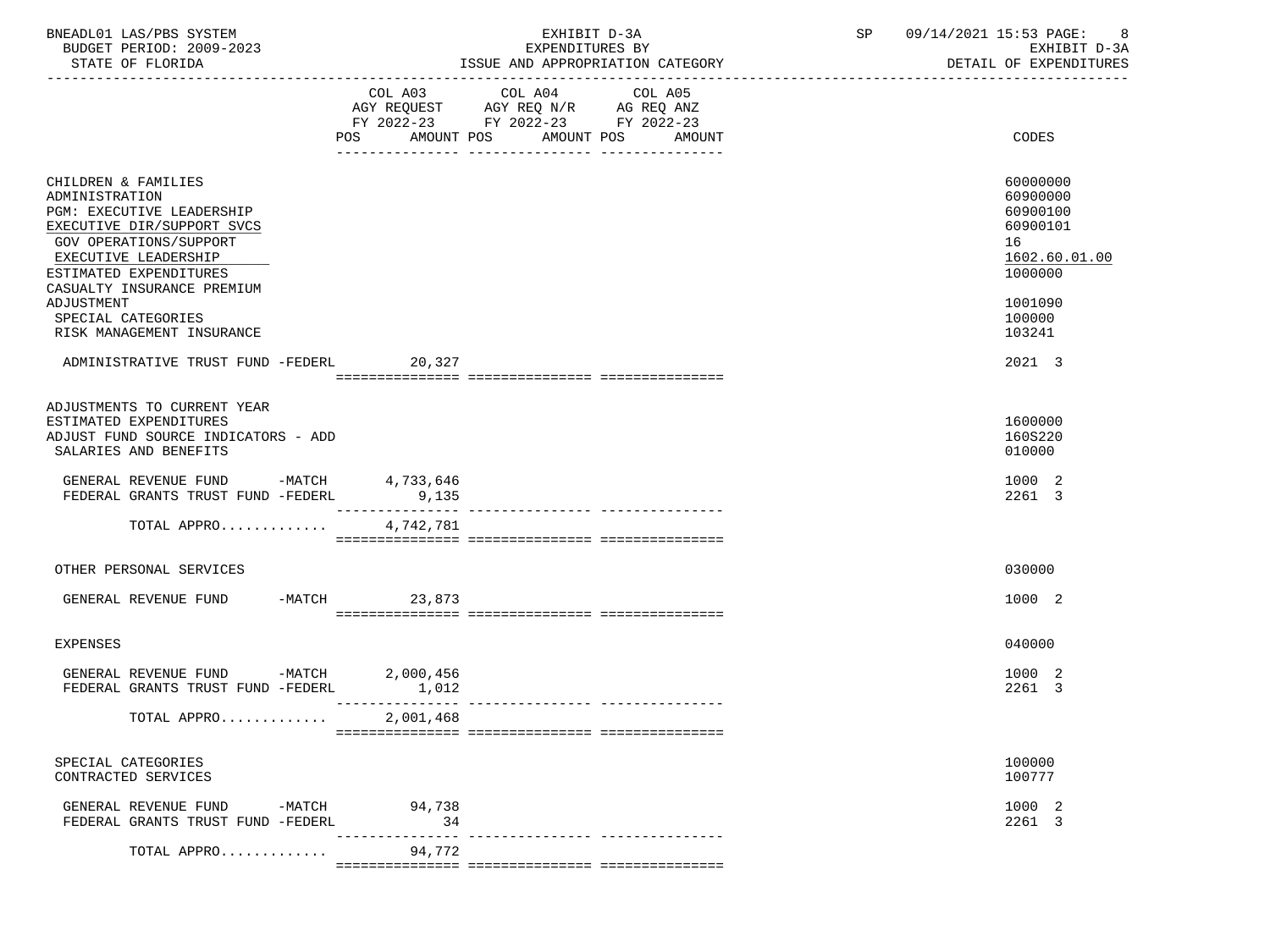| BNEADL01 LAS/PBS SYSTEM<br>BUDGET PERIOD: 2009-2023                                                                                                                                                                                                                                                                                      |                                      |                                                           |                    | SP 09/14/2021 15:53 PAGE:<br>EXHIBIT D-3A<br>EXPENDITURES BY |                                 |  | 9<br>EXHIBIT D-3A |                                                                                           |
|------------------------------------------------------------------------------------------------------------------------------------------------------------------------------------------------------------------------------------------------------------------------------------------------------------------------------------------|--------------------------------------|-----------------------------------------------------------|--------------------|--------------------------------------------------------------|---------------------------------|--|-------------------|-------------------------------------------------------------------------------------------|
|                                                                                                                                                                                                                                                                                                                                          |                                      |                                                           |                    |                                                              |                                 |  |                   | DETAIL OF EXPENDITURES                                                                    |
|                                                                                                                                                                                                                                                                                                                                          | POS                                  | FY 2022-23 FY 2022-23 FY 2022-23<br>AMOUNT POS AMOUNT POS |                    | AMOUNT                                                       |                                 |  |                   | CODES                                                                                     |
| CHILDREN & FAMILIES<br>ADMINISTRATION<br>PGM: EXECUTIVE LEADERSHIP<br>EXECUTIVE DIR/SUPPORT SVCS<br>GOV OPERATIONS/SUPPORT<br>EXECUTIVE LEADERSHIP<br>ADJUSTMENTS TO CURRENT YEAR<br>ESTIMATED EXPENDITURES<br>ADJUST FUND SOURCE INDICATORS - ADD                                                                                       |                                      |                                                           |                    |                                                              |                                 |  |                   | 60000000<br>60900000<br>60900100<br>60900101<br>16<br>1602.60.01.00<br>1600000<br>160S220 |
| SPECIAL CATEGORIES                                                                                                                                                                                                                                                                                                                       |                                      |                                                           |                    |                                                              |                                 |  |                   | 100000<br>105281                                                                          |
| LEASE/PURCHASE/EQUIPMENT                                                                                                                                                                                                                                                                                                                 |                                      |                                                           |                    |                                                              |                                 |  |                   |                                                                                           |
| FEDERAL GRANTS TRUST FUND -FEDERL                                                                                                                                                                                                                                                                                                        |                                      | 32                                                        |                    |                                                              |                                 |  |                   | 2261 3                                                                                    |
| TOTAL: ADJUST FUND SOURCE INDICATORS - ADD<br>TOTAL ISSUE                                                                                                                                                                                                                                                                                |                                      | 6,862,926                                                 |                    |                                                              |                                 |  |                   | 160S220                                                                                   |
| AGENCY ISSUE NARRATIVE:<br>2022-2023 BUDGET YEAR NARRATIVE:<br>ISSUE TITLE:<br>Adjust Fund Source Indicators - Add                                                                                                                                                                                                                       |                                      |                                                           |                    | IT COMPONENT? NO                                             |                                 |  |                   |                                                                                           |
| SUMMARY:<br>The Department of Children and Families (department) requests the recurring transfer of \$214,939,636 across Funding<br>Source Identifiers (FSI) in all of the department's budget entities, adjusting the department's Fiscal Year 2022-2023 in<br>order to realign FSI's for Maintenance of Effort (MOE) and Match review. |                                      |                                                           |                    |                                                              |                                 |  |                   |                                                                                           |
| ISSUE NARRATIVE:<br>This technical issue requests the transfer of appropriations between FSI's that is necessary to ensure that the<br>department can properly identify state funding required to match federal funds and MOE amounts with certainty.                                                                                    |                                      |                                                           |                    |                                                              |                                 |  |                   |                                                                                           |
| The Other Salary Amount (OAD) transaction was used to realign the budget for the Salaries and Benefits appropriation<br>category because this issue is not associated with specific positions and/or salary.                                                                                                                             |                                      |                                                           |                    |                                                              |                                 |  |                   |                                                                                           |
| The Department will implement these adjustments and continue to monitor the funding of the budget.<br>When summarized with companion issue 160S230 - Adjust Fund Source Indicators - Deduct, the issues net to zero.                                                                                                                     |                                      |                                                           |                    |                                                              |                                 |  |                   |                                                                                           |
| COST CALCULATION:<br>The following chart summarizes the FSI's that have been identified for realignment in order to meet our MOE and Match<br>needs:                                                                                                                                                                                     |                                      |                                                           |                    |                                                              |                                 |  |                   |                                                                                           |
| FSI TRANSFER REQUEST FY 2022-23<br>Budget Entity Fund<br>60900101<br>1000<br>2021                                                                                                                                                                                                                                                        | $FSI-1$<br>(2,688,418)<br>(131, 150) | $FSI-2$<br>2,688,418<br>(57, 221)                         | $FSI-3$<br>188,371 | $FSI-9$                                                      | Grand Total<br>0<br>$\mathbf 0$ |  |                   |                                                                                           |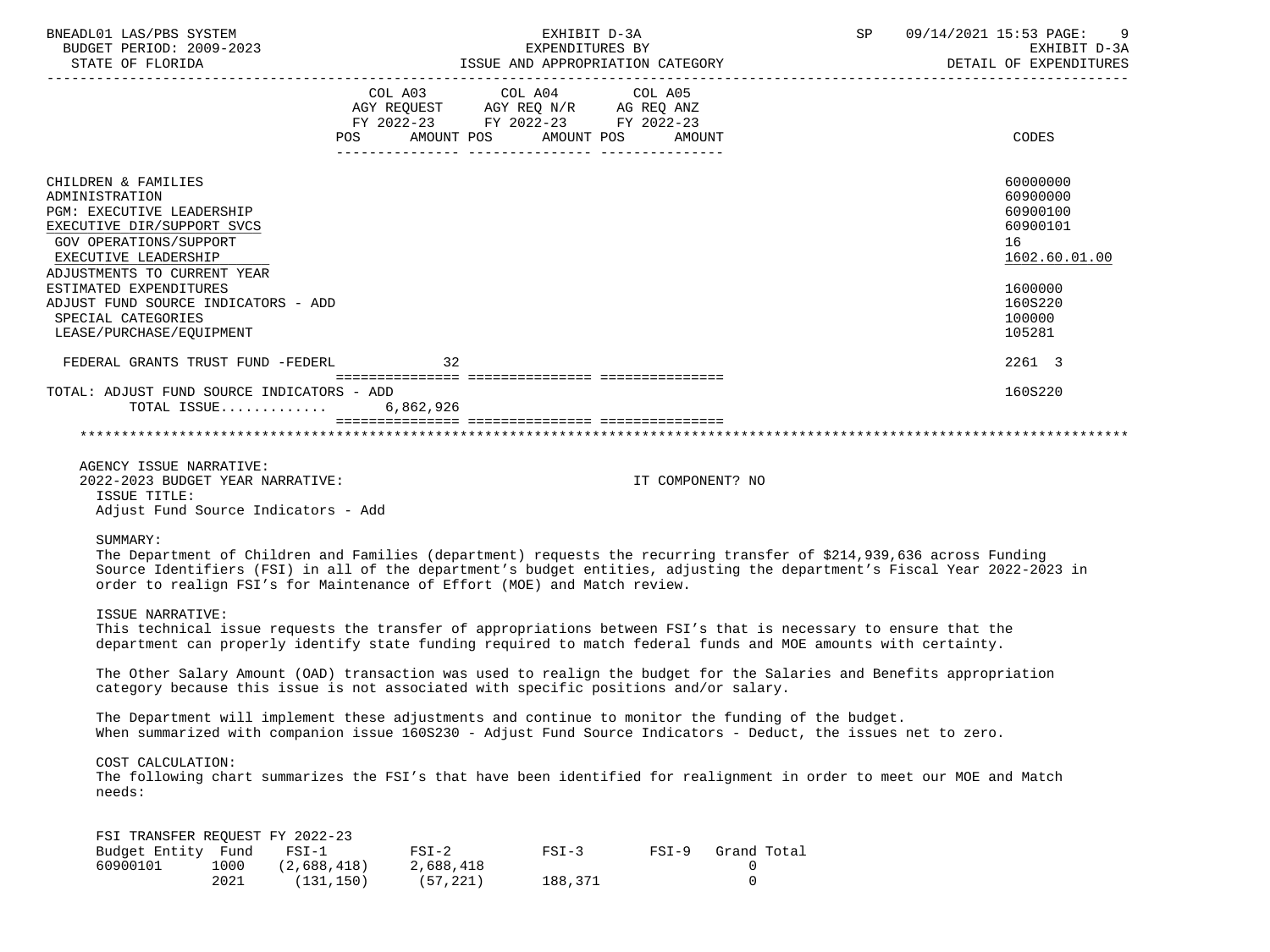| BNEADL01 LAS/PBS SYSTEM  | TXHIBIT D-3A                     | 09/1<br>14/2021 | ` <sup>1</sup> 15:53 PAGE: |
|--------------------------|----------------------------------|-----------------|----------------------------|
| BUDGET PERIOD: 2009-2023 | EXPENDITURES BY                  |                 | EXHIBIT D-3A               |
| STATE OF FLORIDA         | ISSUE AND APPROPRIATION CATEGORY |                 | DETAIL OF EXPENDITURES     |

# EXHIBIT D-3A SP  $09/14/2021$  15:53 PAGE: 10<br>EXPENDITURES BY SEXEMBLE D-3A ISSUE AND APPROPRIATION CATEGORY

|                                                                                                                                                                                                                                                    |                      |                               | COL A03<br>AGY REQUEST AGY REQ N/R AG REQ ANZ<br>FY 2022-23 FY 2022-23 FY 2022-23 | COL A04 COL A05       |               |                                 |                                                                                           |
|----------------------------------------------------------------------------------------------------------------------------------------------------------------------------------------------------------------------------------------------------|----------------------|-------------------------------|-----------------------------------------------------------------------------------|-----------------------|---------------|---------------------------------|-------------------------------------------------------------------------------------------|
|                                                                                                                                                                                                                                                    |                      | POS                           | AMOUNT POS                                                                        | AMOUNT POS            | AMOUNT        |                                 | <b>CODES</b>                                                                              |
| CHILDREN & FAMILIES<br>ADMINISTRATION<br>PGM: EXECUTIVE LEADERSHIP<br>EXECUTIVE DIR/SUPPORT SVCS<br>GOV OPERATIONS/SUPPORT<br>EXECUTIVE LEADERSHIP<br>ADJUSTMENTS TO CURRENT YEAR<br>ESTIMATED EXPENDITURES<br>ADJUST FUND SOURCE INDICATORS - ADD |                      |                               |                                                                                   |                       |               |                                 | 60000000<br>60900000<br>60900100<br>60900101<br>16<br>1602.60.01.00<br>1600000<br>160S220 |
|                                                                                                                                                                                                                                                    |                      |                               |                                                                                   |                       |               |                                 |                                                                                           |
|                                                                                                                                                                                                                                                    | 2261                 | (19, 427)                     | $(35, 779)$ 55,206                                                                |                       |               | $\mathbf 0$                     |                                                                                           |
|                                                                                                                                                                                                                                                    | 2516                 | (2,004)                       | $2,004$<br>$2,597,422$                                                            |                       |               | $\Omega$                        |                                                                                           |
| 60900101 Total                                                                                                                                                                                                                                     |                      | (2,840,999)                   | 2,597,422                                                                         | 243,577               |               | $\mathbf 0$                     |                                                                                           |
| 60900202                                                                                                                                                                                                                                           | 1000<br>2261<br>2516 | 3,602,689<br>140,686<br>(835) | (3,602,689)<br>(3, 193, 945)<br>835                                               | 4,608,559 (1,555,300) |               | 0<br>$\mathbf 0$<br>$\mathbf 0$ |                                                                                           |
| 60900202 Total                                                                                                                                                                                                                                     |                      | 3,742,540                     | (6,795,799)                                                                       | 4,608,559             | (1, 555, 300) | 0                               |                                                                                           |
|                                                                                                                                                                                                                                                    |                      |                               |                                                                                   |                       |               |                                 |                                                                                           |
| 60910310                                                                                                                                                                                                                                           | 1000<br>2157         | 53,790,972<br>6,471,113       | (53, 790, 972)<br>(6, 471, 113)                                                   |                       |               | $\mathbf 0$<br>0<br>$\mathbf 0$ |                                                                                           |
|                                                                                                                                                                                                                                                    | 2261                 |                               | 849,538                                                                           | (849,538)             |               |                                 |                                                                                           |
|                                                                                                                                                                                                                                                    | 2516                 | $9,090,654$ (9,090,654)       |                                                                                   |                       |               | $\mathbf 0$                     |                                                                                           |
| 60910310 Total                                                                                                                                                                                                                                     |                      |                               | 69, 352, 739 (68, 503, 201)                                                       | (849,538)             |               | $\mathbf 0$                     |                                                                                           |
| 60910506                                                                                                                                                                                                                                           | 1000                 |                               | $(50, 737, 403)$ 50, 737, 403                                                     |                       |               | 0                               |                                                                                           |
|                                                                                                                                                                                                                                                    | 2261                 |                               | (28, 040)                                                                         |                       | 28,040        | 0                               |                                                                                           |
|                                                                                                                                                                                                                                                    | 2516                 | $(6, 162, 785)$ 6, 162, 785   |                                                                                   |                       |               | $\mathbf 0$                     |                                                                                           |
| 60910506 Total                                                                                                                                                                                                                                     |                      | 56,900,188)                   | 56,872,148                                                                        |                       | 28,040        | $\mathbf 0$                     |                                                                                           |
| 60910708                                                                                                                                                                                                                                           | 1000<br>2261         | 6,240,815                     | (6, 240, 815)<br>$(1,664)$ 994,311 (992,647)                                      |                       |               | $\mathbf 0$<br>0                |                                                                                           |
| 60910708 Total                                                                                                                                                                                                                                     |                      | 6,239,151                     | $(5, 246, 504)$ (992,647)                                                         |                       |               | $\mathbf 0$                     |                                                                                           |
| 60910950                                                                                                                                                                                                                                           | 1000<br>2261         |                               | $(24, 572, 806)$ 24, 572, 806<br>2,131,586                                        | (2, 131, 586)         |               | 0<br>$\mathbf 0$                |                                                                                           |
|                                                                                                                                                                                                                                                    | 2516                 | 2,467                         | (2, 467)                                                                          |                       |               | 0                               |                                                                                           |
| 60910950 Total                                                                                                                                                                                                                                     |                      | $(24, 570, 339)$ 26,701,925   |                                                                                   | (2, 131, 586)         |               | $\mathbf 0$                     |                                                                                           |
| Grand Total                                                                                                                                                                                                                                        |                      | (4,977,096)                   | 5,625,991                                                                         | 878,365               | (1, 527, 260) | 0                               |                                                                                           |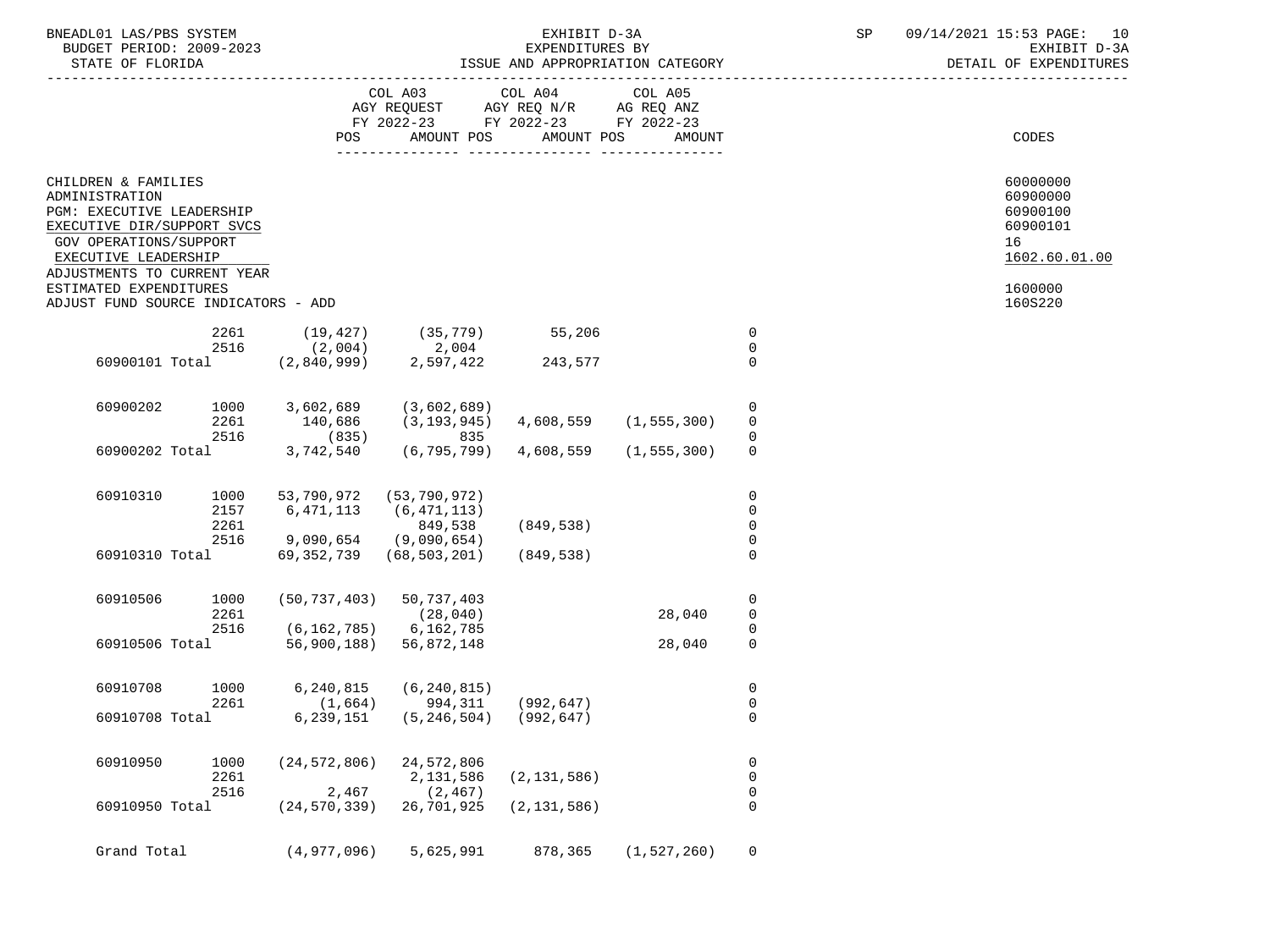| BNEADL01 LAS/PBS SYSTEM<br>BUDGET PERIOD: 2009-2023                                                                                                                               |            | SP 09/14/2021 15:53 PAGE: 11<br>EXHIBIT D-3A                                                                                          |                          |          |                                                                     |
|-----------------------------------------------------------------------------------------------------------------------------------------------------------------------------------|------------|---------------------------------------------------------------------------------------------------------------------------------------|--------------------------|----------|---------------------------------------------------------------------|
| STATE OF FLORIDA                                                                                                                                                                  |            | ISSUE AND APPROPRIATION CATEGORY                                                                                                      | EXPENDITURES BY          |          | DETAIL OF EXPENDITURES                                              |
|                                                                                                                                                                                   |            | COL A03 COL A04 COL A05<br>AGY REQUEST AGY REQ N/R AG REQ ANZ<br>FY 2022-23 FY 2022-23 FY 2022-23<br>POS AMOUNT POS AMOUNT POS AMOUNT |                          |          | CODES                                                               |
| CHILDREN & FAMILIES<br>ADMINISTRATION<br>PGM: EXECUTIVE LEADERSHIP<br>EXECUTIVE DIR/SUPPORT SVCS<br>GOV OPERATIONS/SUPPORT<br>EXECUTIVE LEADERSHIP<br>ADJUSTMENTS TO CURRENT YEAR |            |                                                                                                                                       |                          |          | 60000000<br>60900000<br>60900100<br>60900101<br>16<br>1602.60.01.00 |
| ESTIMATED EXPENDITURES<br>ADJUST FUND SOURCE INDICATORS - ADD                                                                                                                     |            |                                                                                                                                       |                          |          | 1600000<br>160S220                                                  |
| IMPACT OF NOT FUNDING ISSUE:<br>Not Applicable.                                                                                                                                   |            |                                                                                                                                       |                          |          |                                                                     |
| LINKAGE TO GOVERNOR'S PRIORITIES:<br>Not Applicable.                                                                                                                              |            |                                                                                                                                       |                          |          |                                                                     |
| FLORIDA STRATEGIC PLAN FOR ECONOMIC DEVELOPMENT:                                                                                                                                  |            |                                                                                                                                       |                          |          |                                                                     |
| Not Applicable.                                                                                                                                                                   |            |                                                                                                                                       |                          |          |                                                                     |
| POSITION DETAIL OF SALARIES AND BENEFITS:                                                                                                                                         |            | FTE BASE RATE ADDITIVES BENEFITS                                                                                                      |                          | SUBTOTAL | LAPSE LAPSED SALARIES<br>% AND BENEFITS                             |
|                                                                                                                                                                                   |            |                                                                                                                                       |                          |          |                                                                     |
| A03 - AGY REQUEST FY 2022-23                                                                                                                                                      |            |                                                                                                                                       |                          |          |                                                                     |
| CHANGES TO CURRENTLY AUTHORIZED POSITIONS<br>OTHER SALARY AMOUNT<br>2261 FEDERAL GRANTS TRUST FUND                                                                                |            |                                                                                                                                       |                          |          | 9,135                                                               |
| 1000 GENERAL REVENUE FUND                                                                                                                                                         |            |                                                                                                                                       |                          |          | 4,733,646                                                           |
|                                                                                                                                                                                   |            |                                                                                                                                       |                          |          | 4,742,781<br>==============                                         |
|                                                                                                                                                                                   |            |                                                                                                                                       |                          |          |                                                                     |
| ADJUST FUND SOURCE INDICATORS -<br><b>DEDUCT</b><br>SALARIES AND BENEFITS                                                                                                         |            |                                                                                                                                       |                          |          | 160S230<br>010000                                                   |
| GENERAL REVENUE FUND<br>$-$ STATE<br>FEDERAL GRANTS TRUST FUND -MATCH                                                                                                             | 4,733,646- | $9,135-$                                                                                                                              | ------------ ----------- |          | 1000 1<br>2261 2                                                    |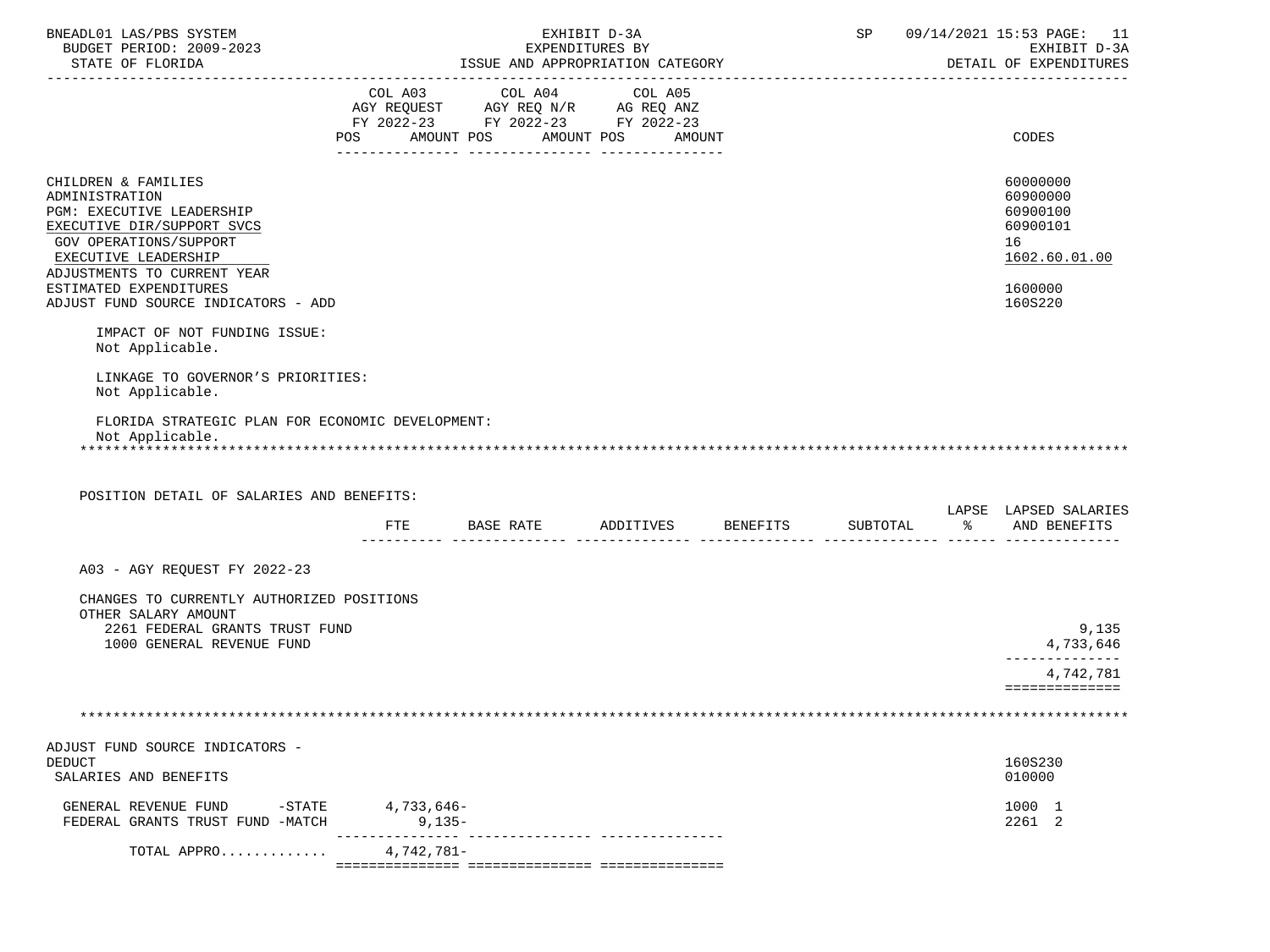| BNEADL01 LAS/PBS SYSTEM<br>BUDGET PERIOD: 2009-2023<br>STATE OF FLORIDA                                                                                                                  |                                      | EXHIBIT D-3A<br>EXPENDITURES BY<br>ISSUE AND APPROPRIATION CATEGORY |                  | SP | 09/14/2021 15:53 PAGE: 12<br>EXHIBIT D-3A<br>DETAIL OF EXPENDITURES |
|------------------------------------------------------------------------------------------------------------------------------------------------------------------------------------------|--------------------------------------|---------------------------------------------------------------------|------------------|----|---------------------------------------------------------------------|
|                                                                                                                                                                                          | COL A03 COL A04<br>POS<br>AMOUNT POS | COL A05<br>FY 2022-23 FY 2022-23 FY 2022-23<br>AMOUNT POS           | AMOUNT           |    | CODES                                                               |
| CHILDREN & FAMILIES<br>ADMINISTRATION<br><b>PGM: EXECUTIVE LEADERSHIP</b><br>EXECUTIVE DIR/SUPPORT SVCS<br>GOV OPERATIONS/SUPPORT<br>EXECUTIVE LEADERSHIP<br>ADJUSTMENTS TO CURRENT YEAR |                                      |                                                                     |                  |    | 60000000<br>60900000<br>60900100<br>60900101<br>16<br>1602.60.01.00 |
| ESTIMATED EXPENDITURES<br>ADJUST FUND SOURCE INDICATORS -<br>DEDUCT                                                                                                                      |                                      |                                                                     |                  |    | 1600000<br>160S230                                                  |
| OTHER PERSONAL SERVICES<br>GENERAL REVENUE FUND -STATE 23,873-                                                                                                                           |                                      |                                                                     |                  |    | 030000<br>1000 1                                                    |
|                                                                                                                                                                                          |                                      |                                                                     |                  |    |                                                                     |
| <b>EXPENSES</b>                                                                                                                                                                          |                                      |                                                                     |                  |    | 040000                                                              |
| GENERAL REVENUE FUND -STATE 2,000,456-<br>FEDERAL GRANTS TRUST FUND -MATCH                                                                                                               | $1,012-$                             |                                                                     |                  |    | 1000 1<br>2261 2                                                    |
| TOTAL APPRO                                                                                                                                                                              | $2,001,468-$                         |                                                                     |                  |    |                                                                     |
| SPECIAL CATEGORIES<br>CONTRACTED SERVICES                                                                                                                                                |                                      |                                                                     |                  |    | 100000<br>100777                                                    |
| GENERAL REVENUE FUND -STATE 94,738-<br>FEDERAL GRANTS TRUST FUND -MATCH                                                                                                                  | $34-$                                |                                                                     |                  |    | 1000 1<br>2261 2                                                    |
| TOTAL APPRO                                                                                                                                                                              | 94.772-                              |                                                                     |                  |    |                                                                     |
| LEASE/PURCHASE/EQUIPMENT                                                                                                                                                                 |                                      |                                                                     |                  |    | 105281                                                              |
| FEDERAL GRANTS TRUST FUND -MATCH                                                                                                                                                         | $32-$                                |                                                                     |                  |    | 2261 2                                                              |
| TOTAL: ADJUST FUND SOURCE INDICATORS -<br><b>DEDUCT</b>                                                                                                                                  |                                      |                                                                     |                  |    | 160S230                                                             |
| TOTAL ISSUE                                                                                                                                                                              | $6,862,926-$                         |                                                                     |                  |    |                                                                     |
|                                                                                                                                                                                          |                                      |                                                                     |                  |    |                                                                     |
| AGENCY ISSUE NARRATIVE:<br>2022-2023 BUDGET YEAR NARRATIVE:<br>ISSUE TITLE:<br>Adjust Fund Source Indicators - Deduct                                                                    |                                      |                                                                     | IT COMPONENT? NO |    |                                                                     |
| SUMMARY:                                                                                                                                                                                 |                                      |                                                                     |                  |    |                                                                     |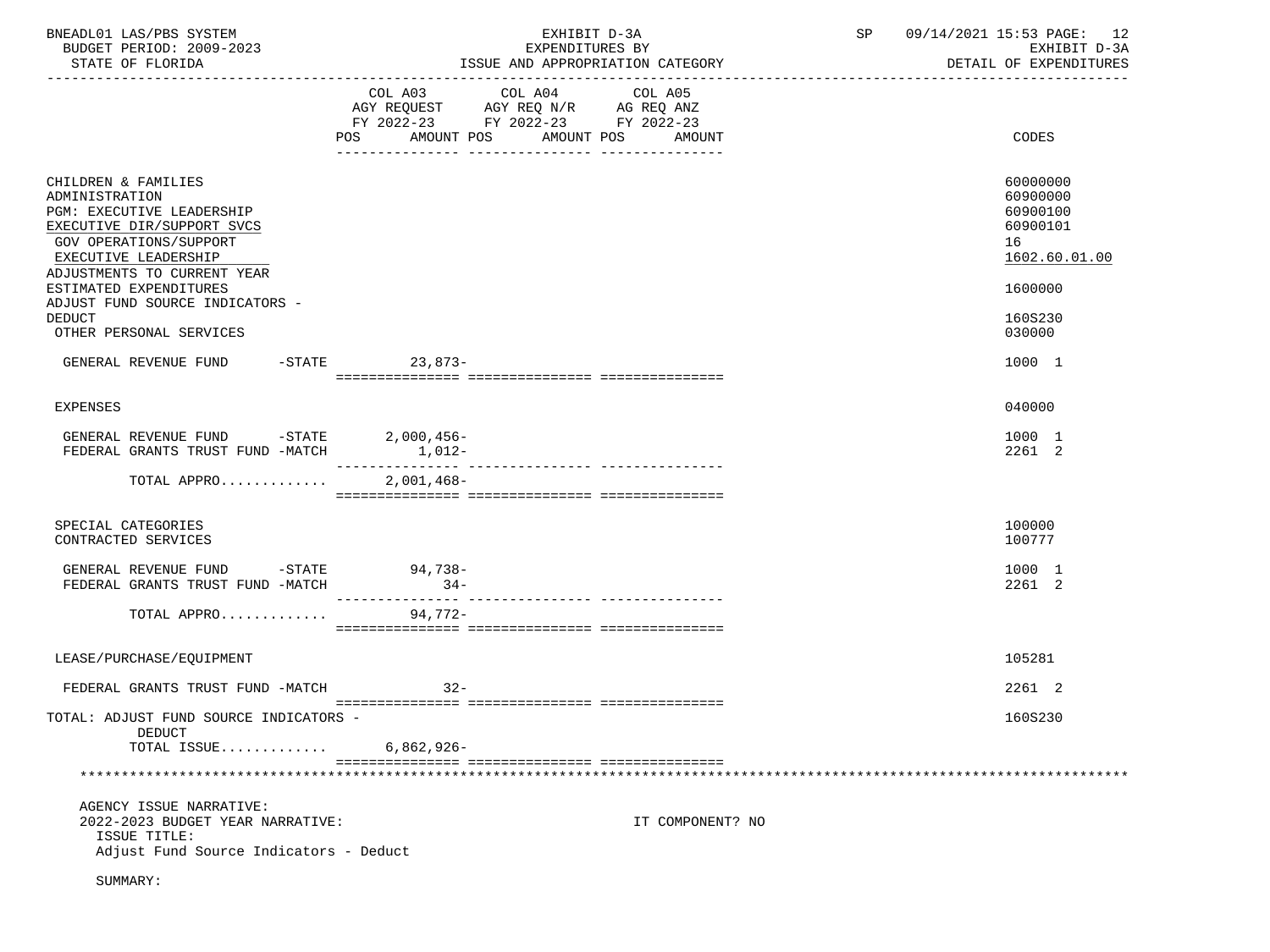| BNEADL01 LAS/PBS SYSTEM<br>BUDGET PERIOD: 2009-2023<br>STATE OF FLORIDA                                                                                                                  | EXHIBIT D-3A<br>EXPENDITURES BY<br>ISSUE AND APPROPRIATION CATEGORY                                                                            | SP<br>13<br>09/14/2021 15:53 PAGE:<br>EXHIBIT D-3A<br>DETAIL OF EXPENDITURES |
|------------------------------------------------------------------------------------------------------------------------------------------------------------------------------------------|------------------------------------------------------------------------------------------------------------------------------------------------|------------------------------------------------------------------------------|
|                                                                                                                                                                                          | COL A03 COL A04 COL A05<br>AGY REQUEST AGY REQ N/R AG REQ ANZ<br>FY 2022-23 FY 2022-23 FY 2022-23<br>AMOUNT POS<br>AMOUNT POS<br>POS<br>AMOUNT | CODES                                                                        |
| CHILDREN & FAMILIES<br>ADMINISTRATION<br><b>PGM: EXECUTIVE LEADERSHIP</b><br>EXECUTIVE DIR/SUPPORT SVCS<br>GOV OPERATIONS/SUPPORT<br>EXECUTIVE LEADERSHIP<br>ADJUSTMENTS TO CURRENT YEAR |                                                                                                                                                | 60000000<br>60900000<br>60900100<br>60900101<br>16<br>1602.60.01.00          |
| ESTIMATED EXPENDITURES<br>ADJUST FUND SOURCE INDICATORS -<br><b>DEDUCT</b>                                                                                                               |                                                                                                                                                | 1600000<br>160S230                                                           |

 The Department of Children and Families (department) requests the recurring transfer of \$214,939,636 across Funding Source Identifiers (FSI) in all of the department's budget entities, adjusting the department's Fiscal Year 2022-2023 in order to realign FSI's for Maintenance of Effort (MOE) and Match review.

#### ISSUE NARRATIVE:

 This technical issue requests the transfer of appropriations between FSI's that is necessary to ensure that the department can properly identify state funding required to match federal funds and MOE amounts with certainty.

 The Other Salary Amount (OAD) transaction was used to realign the budget for the Salaries and Benefits appropriation category because this issue is not associated with specific positions and/or salary.

 The Department will implement these adjustments and continue to monitor the funding of the budget. When summarized with companion issue 160S220 - Adjust Fund Source Indicators - Add, the issues net to zero.

#### COST CALCULATION:

 The following chart summarizes the FSI's that have been identified for realignment in order to meet our MOE and Match needs:

| FSI TRANSFER REQUEST FY 2022-23 |      |             |                |            |               |             |  |
|---------------------------------|------|-------------|----------------|------------|---------------|-------------|--|
| Budget Entity                   | Fund | $FSI-1$     | $FSI-2$        | $FSI-3$    | $FSI-9$       | Grand Total |  |
| 60900101                        | 1000 | (2,688,418) | 2,688,418      |            |               |             |  |
|                                 | 2021 | (131, 150)  | (57, 221)      | 188,371    |               |             |  |
|                                 | 2261 | (19, 427)   | (35, 779)      | 55,206     |               |             |  |
|                                 | 2516 | (2,004)     | 2,004          |            |               |             |  |
| 60900101 Total                  |      | (2.840.999) | 2,597,422      | 243,577    |               | 0           |  |
| 60900202                        | 1000 | 3,602,689   | (3,602,689)    |            |               | 0           |  |
|                                 | 2261 | 140,686     | (3, 193, 945)  | 4,608,559  | (1, 555, 300) | 0           |  |
|                                 | 2516 | (835)       | 835            |            |               | 0           |  |
| 60900202 Total                  |      | 3,742,540   | (6.795.799)    | 4,608,559  | (1, 555, 300) | $\mathbf 0$ |  |
| 60910310                        | 1000 | 53,790,972  | (53, 790, 972) |            |               | 0           |  |
|                                 | 2157 | 6,471,113   | (6, 471, 113)  |            |               | 0           |  |
|                                 | 2261 |             | 849,538        | (849, 538) |               | 0           |  |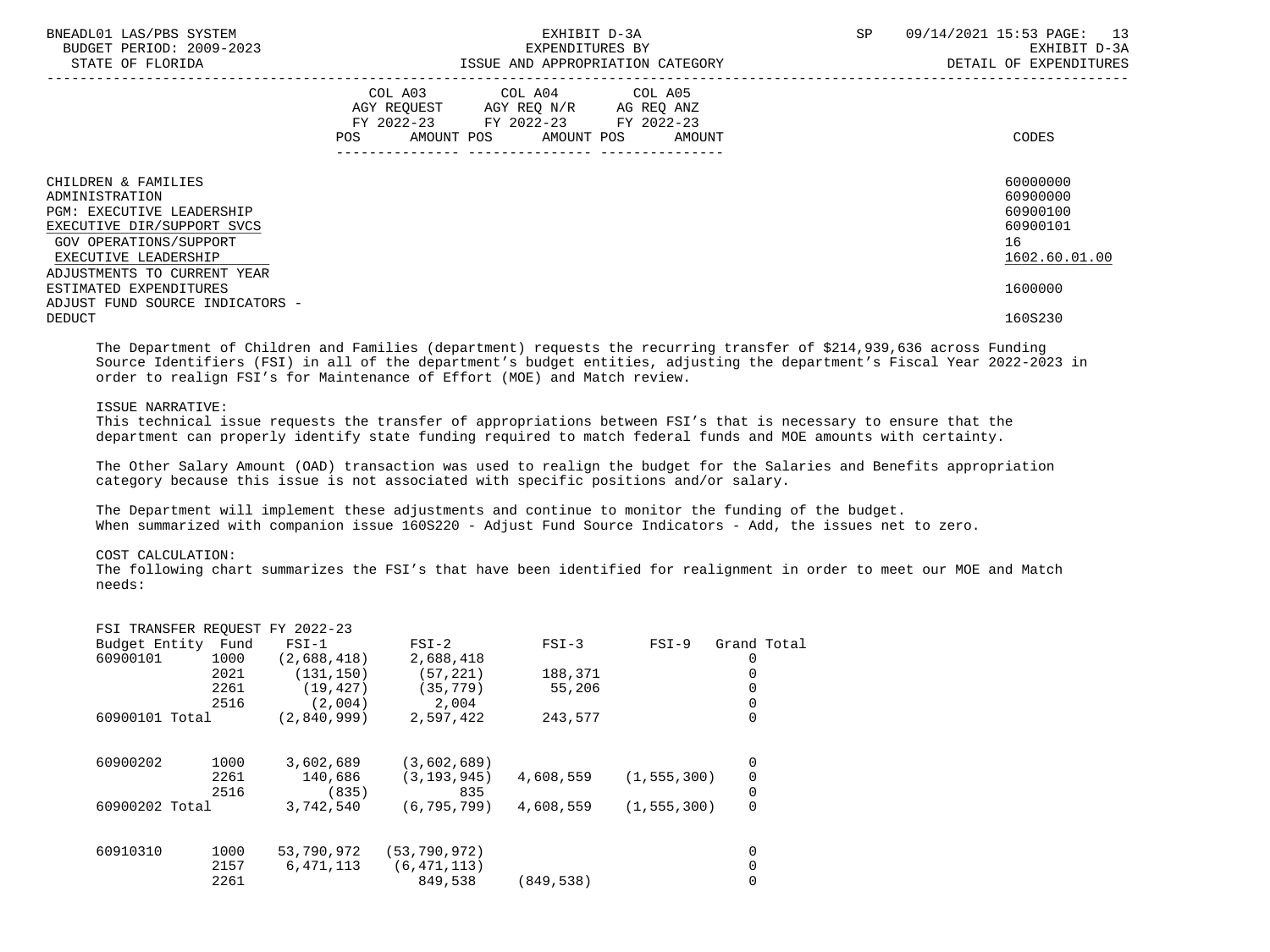| BNEADL01 LAS/PBS SYSTEM<br>BUDGET PERIOD: 2009-2023<br>STATE OF FLORIDA                                                                                                                                     |                                                       |                                                                                                                                                                                                                                     | EXHIBIT D-3A  | EXPENDITURES BY<br>ISSUE AND APPROPRIATION CATEGORY |                                                    | SP | 09/14/2021 15:53 PAGE: 14<br>EXHIBIT D-3A<br>DETAIL OF EXPENDITURES            |
|-------------------------------------------------------------------------------------------------------------------------------------------------------------------------------------------------------------|-------------------------------------------------------|-------------------------------------------------------------------------------------------------------------------------------------------------------------------------------------------------------------------------------------|---------------|-----------------------------------------------------|----------------------------------------------------|----|--------------------------------------------------------------------------------|
|                                                                                                                                                                                                             | POS                                                   | $\begin{tabular}{lllllllll} COL & A03 & \multicolumn{2}{l}COL & A04 & \multicolumn{2}{l}COL & A05 \\ AGY & REQUEST & AGY REQ N/R & \multicolumn{2}{l}AG REQ ANZ \\ \end{tabular}$<br>FY 2022-23 FY 2022-23 FY 2022-23<br>AMOUNT POS | AMOUNT POS    | AMOUNT                                              |                                                    |    | CODES                                                                          |
| CHILDREN & FAMILIES<br>ADMINISTRATION<br>PGM: EXECUTIVE LEADERSHIP<br>EXECUTIVE DIR/SUPPORT SVCS<br>GOV OPERATIONS/SUPPORT<br>EXECUTIVE LEADERSHIP<br>ADJUSTMENTS TO CURRENT YEAR<br>ESTIMATED EXPENDITURES |                                                       |                                                                                                                                                                                                                                     |               |                                                     |                                                    |    | 60000000<br>60900000<br>60900100<br>60900101<br>16<br>1602.60.01.00<br>1600000 |
| ADJUST FUND SOURCE INDICATORS -<br><b>DEDUCT</b>                                                                                                                                                            |                                                       |                                                                                                                                                                                                                                     |               |                                                     |                                                    |    | 160S230                                                                        |
| 60910310 Total 69,352,739 (68,503,201) (849,538)                                                                                                                                                            | 2516 9,090,654 (9,090,654)                            |                                                                                                                                                                                                                                     |               |                                                     | 0<br>$\Omega$                                      |    |                                                                                |
| 60910506<br>1000<br>2261                                                                                                                                                                                    | $(50, 737, 403)$ 50, 737, 403                         | (28, 040)                                                                                                                                                                                                                           |               | 28,040                                              | 0<br>$\overline{0}$                                |    |                                                                                |
| 2516<br>60910506 Total                                                                                                                                                                                      | $(6, 162, 785)$ 6, 162, 785<br>56,900,188) 56,872,148 |                                                                                                                                                                                                                                     |               | 28,040                                              | $\mathbf 0$<br>$\overline{0}$                      |    |                                                                                |
| 60910708<br>60910708 Total 6,239,151                                                                                                                                                                        | 1000 6,240,815<br>2261 (1,664) 994,311 (992,647)      | (6, 240, 815)<br>$(5, 246, 504)$ (992,647)                                                                                                                                                                                          |               |                                                     | $\overline{0}$<br>$\overline{0}$<br>$\overline{0}$ |    |                                                                                |
| 60910950<br>2261<br>2516                                                                                                                                                                                    | 1000 (24,572,806) 24,572,806                          | 2,131,586<br>2,467 (2,467)                                                                                                                                                                                                          | (2, 131, 586) |                                                     | $\overline{0}$<br>$\overline{0}$<br>$\overline{0}$ |    |                                                                                |
| 60910950 Total                                                                                                                                                                                              | (24,570,339) 26,701,925                               |                                                                                                                                                                                                                                     | (2, 131, 586) |                                                     | $\Omega$                                           |    |                                                                                |
| Grand Total (4,977,096) 5,625,991 878,365 (1,527,260)                                                                                                                                                       |                                                       |                                                                                                                                                                                                                                     |               |                                                     | 0                                                  |    |                                                                                |
| IMPACT OF NOT FUNDING ISSUE:<br>Not Applicable.                                                                                                                                                             |                                                       |                                                                                                                                                                                                                                     |               |                                                     |                                                    |    |                                                                                |
| LINKAGE TO GOVERNOR'S PRIORITIES:<br>Not Applicable.                                                                                                                                                        |                                                       |                                                                                                                                                                                                                                     |               |                                                     |                                                    |    |                                                                                |
| FLORIDA STRATEGIC PLAN FOR ECONOMIC DEVELOPMENT:<br>Not Applicable.                                                                                                                                         |                                                       |                                                                                                                                                                                                                                     |               |                                                     |                                                    |    |                                                                                |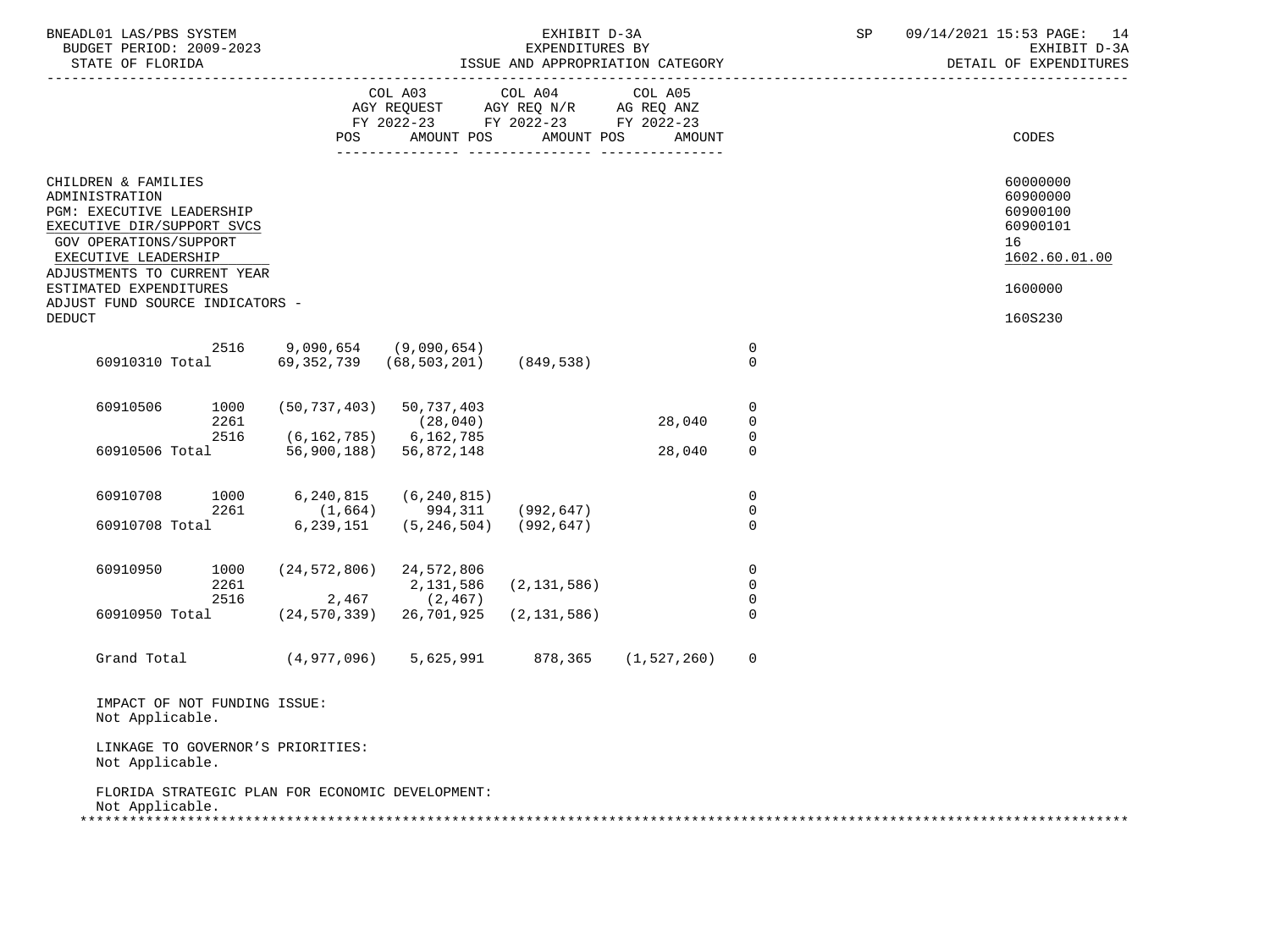| BNEADL01 LAS/PBS SYSTEM<br>BUDGET PERIOD: 2009-2023<br>STATE OF FLORIDA<br>---------------------                                                                                                                                                                |                         | ISSUE AND APPROPRIATION CATEGORY                                                                | EXHIBIT D-3A<br>EXPENDITURES BY |          | SP       | 09/14/2021 15:53 PAGE: 15<br>EXHIBIT D-3A<br>DETAIL OF EXPENDITURES |                                                                                           |  |
|-----------------------------------------------------------------------------------------------------------------------------------------------------------------------------------------------------------------------------------------------------------------|-------------------------|-------------------------------------------------------------------------------------------------|---------------------------------|----------|----------|---------------------------------------------------------------------|-------------------------------------------------------------------------------------------|--|
|                                                                                                                                                                                                                                                                 | COL A03<br>POS          | COL A04<br>AGY REQUEST AGY REQ N/R AG REQ ANZ<br>FY 2022-23 FY 2022-23 FY 2022-23<br>AMOUNT POS | COL A05<br>AMOUNT POS<br>AMOUNT |          |          |                                                                     | CODES                                                                                     |  |
| CHILDREN & FAMILIES<br>ADMINISTRATION<br>PGM: EXECUTIVE LEADERSHIP<br>EXECUTIVE DIR/SUPPORT SVCS<br>GOV OPERATIONS/SUPPORT<br>EXECUTIVE LEADERSHIP<br>ADJUSTMENTS TO CURRENT YEAR<br>ESTIMATED EXPENDITURES<br>ADJUST FUND SOURCE INDICATORS -<br><b>DEDUCT</b> |                         |                                                                                                 |                                 |          |          |                                                                     | 60000000<br>60900000<br>60900100<br>60900101<br>16<br>1602.60.01.00<br>1600000<br>160S230 |  |
| POSITION DETAIL OF SALARIES AND BENEFITS:                                                                                                                                                                                                                       |                         |                                                                                                 |                                 |          |          |                                                                     | LAPSE LAPSED SALARIES                                                                     |  |
|                                                                                                                                                                                                                                                                 | <b>FTE</b>              | BASE RATE                                                                                       | ADDITIVES                       | BENEFITS | SUBTOTAL | $\approx$                                                           | AND BENEFITS                                                                              |  |
| A03 - AGY REOUEST FY 2022-23                                                                                                                                                                                                                                    |                         |                                                                                                 |                                 |          |          |                                                                     |                                                                                           |  |
| CHANGES TO CURRENTLY AUTHORIZED POSITIONS<br>OTHER SALARY AMOUNT<br>1000 GENERAL REVENUE FUND<br>2261 FEDERAL GRANTS TRUST FUND                                                                                                                                 |                         |                                                                                                 |                                 |          |          |                                                                     | 4,733,646-<br>$9,135-$<br>--------------<br>4,742,781-<br>==============                  |  |
|                                                                                                                                                                                                                                                                 |                         |                                                                                                 |                                 |          |          |                                                                     |                                                                                           |  |
| TOTAL: EXECUTIVE LEADERSHIP<br>BY FUND TYPE                                                                                                                                                                                                                     |                         |                                                                                                 |                                 |          |          |                                                                     | 1602.60.01.00                                                                             |  |
| GENERAL REVENUE FUND<br>TRUST FUNDS                                                                                                                                                                                                                             | 18,528,073<br>8,211,027 |                                                                                                 |                                 |          |          |                                                                     | 1000<br>2000                                                                              |  |
| TOTAL POSITIONS $236.50$<br>TOTAL PROG COMP 26,739,100<br>TOTAL SALARY RATE 16,039,126                                                                                                                                                                          |                         |                                                                                                 |                                 |          |          |                                                                     |                                                                                           |  |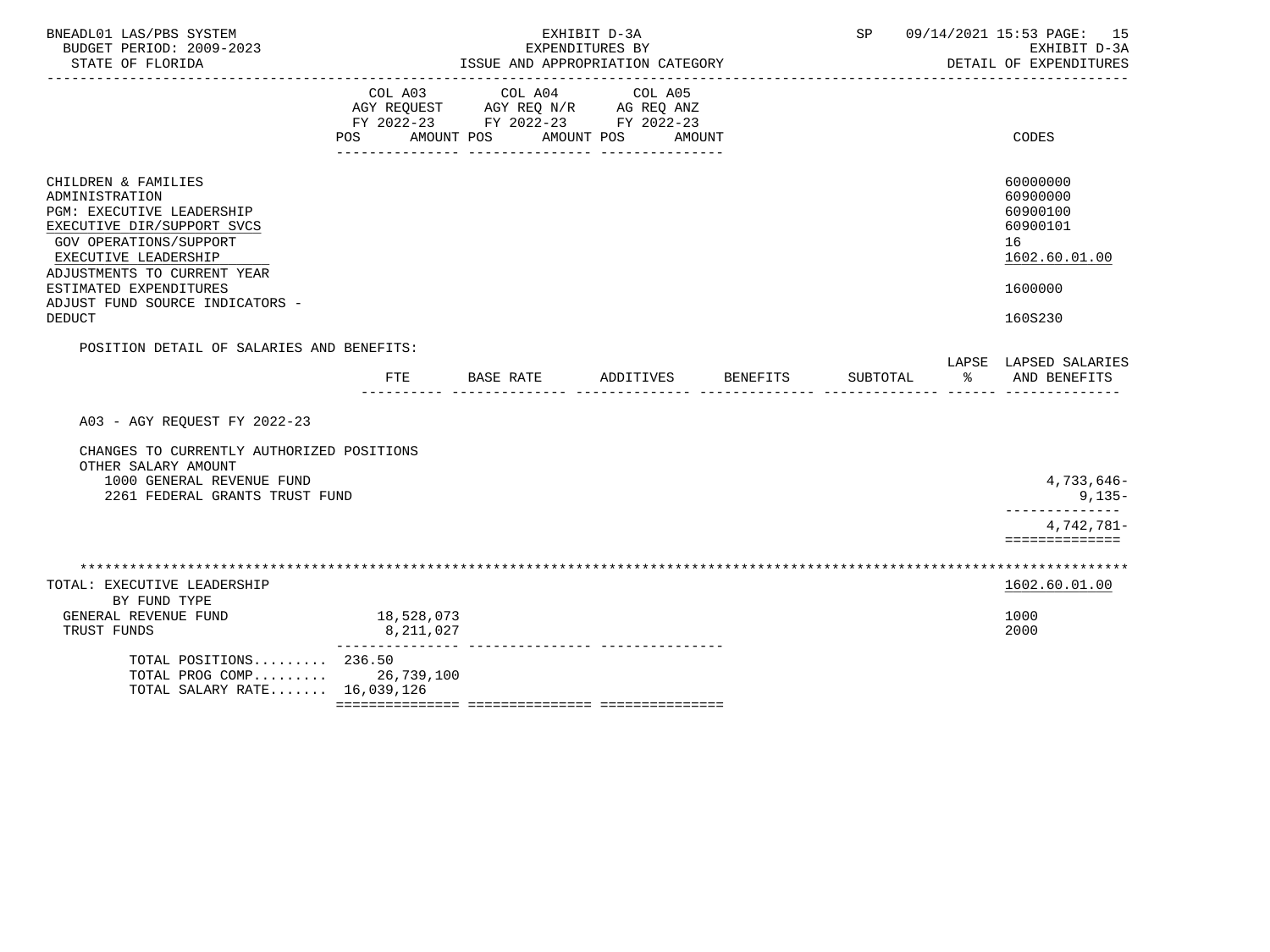| BNEADL01 LAS/PBS SYSTEM |                  |                          | EXHIBIT D-3A                     |
|-------------------------|------------------|--------------------------|----------------------------------|
|                         |                  | BUDGET PERIOD: 2009-2023 | EXPENDITURES BY                  |
|                         | STATE OF FLORIDA |                          | ISSUE AND APPROPRIATION CATEGORY |

|                                                                                                                                                                                                                                                              | POS<br>AMOUNT POS                         | COL A03 COL A04 COL A05<br>AGY REQUEST AGY REQ N/R AG REQ ANZ<br>FY 2022-23 FY 2022-23 FY 2022-23<br>AMOUNT POS | AMOUNT | CODES                                                                                               |
|--------------------------------------------------------------------------------------------------------------------------------------------------------------------------------------------------------------------------------------------------------------|-------------------------------------------|-----------------------------------------------------------------------------------------------------------------|--------|-----------------------------------------------------------------------------------------------------|
| CHILDREN & FAMILIES<br>ADMINISTRATION<br>PGM: EXECUTIVE LEADERSHIP<br>EXECUTIVE DIR/SUPPORT SVCS<br>GOV OPERATIONS/SUPPORT<br>ASST/SECRETARY/ADMIN<br>ESTIMATED EXPENDITURES<br>ESTIMATED EXPENDITURES - OPERATIONS<br>SALARY RATE<br>SALARY RATE 12,786,905 |                                           |                                                                                                                 |        | 60000000<br>60900000<br>60900100<br>60900101<br>16<br>1602.60.02.00<br>1000000<br>1001000<br>000000 |
|                                                                                                                                                                                                                                                              |                                           |                                                                                                                 |        |                                                                                                     |
| SALARIES AND BENEFITS                                                                                                                                                                                                                                        |                                           |                                                                                                                 |        | 010000                                                                                              |
| GENERAL REVENUE FUND<br>-MATCH                                                                                                                                                                                                                               | -STATE 10,998,490<br>1,458,152            |                                                                                                                 |        | 1000 1<br>1000 2                                                                                    |
| TOTAL GENERAL REVENUE FUND                                                                                                                                                                                                                                   | ---------------<br>12,456,642             |                                                                                                                 |        | 1000                                                                                                |
| ADMINISTRATIVE TRUST FUND -STATE 15,057                                                                                                                                                                                                                      | 6,334,266<br>$-FEDERL$<br>--------------- | ---------------- ----------------                                                                               |        | 2021 1<br>2021 3                                                                                    |
| TOTAL ADMINISTRATIVE TRUST FUND                                                                                                                                                                                                                              | 6,349,323                                 |                                                                                                                 |        | 2021                                                                                                |
| FEDERAL GRANTS TRUST FUND -MATCH<br>-FEDERL                                                                                                                                                                                                                  | 27,895<br>340,762<br>---------------      |                                                                                                                 |        | 2261 2<br>2261 3                                                                                    |
| TOTAL FEDERAL GRANTS TRUST FUND                                                                                                                                                                                                                              | 368,657                                   |                                                                                                                 |        | 2261                                                                                                |
| -FEDERL<br>WELFARE TRANSITION TF                                                                                                                                                                                                                             | 116,005                                   |                                                                                                                 |        | 2401 3                                                                                              |
| SOCIAL SVCS BLK GRT TF -FEDERL                                                                                                                                                                                                                               | 45,343                                    |                                                                                                                 |        | 2639 3                                                                                              |
| TOTAL POSITIONS 260.75<br>TOTAL APPRO 19,335,970                                                                                                                                                                                                             |                                           |                                                                                                                 |        |                                                                                                     |
| OTHER PERSONAL SERVICES                                                                                                                                                                                                                                      |                                           |                                                                                                                 |        | 030000                                                                                              |
| GENERAL REVENUE FUND<br>$-$ STATE                                                                                                                                                                                                                            | 224,759                                   |                                                                                                                 |        | 1000 1                                                                                              |
| ADMINISTRATIVE TRUST FUND -STATE<br>-FEDERL                                                                                                                                                                                                                  | 3,801<br>50,641<br>------------           | ---------------- ---------------                                                                                |        | 2021 1<br>2021 3                                                                                    |
| TOTAL ADMINISTRATIVE TRUST FUND                                                                                                                                                                                                                              | 54,442                                    |                                                                                                                 |        | 2021                                                                                                |
| TOTAL APPRO                                                                                                                                                                                                                                                  | 279,201                                   |                                                                                                                 |        |                                                                                                     |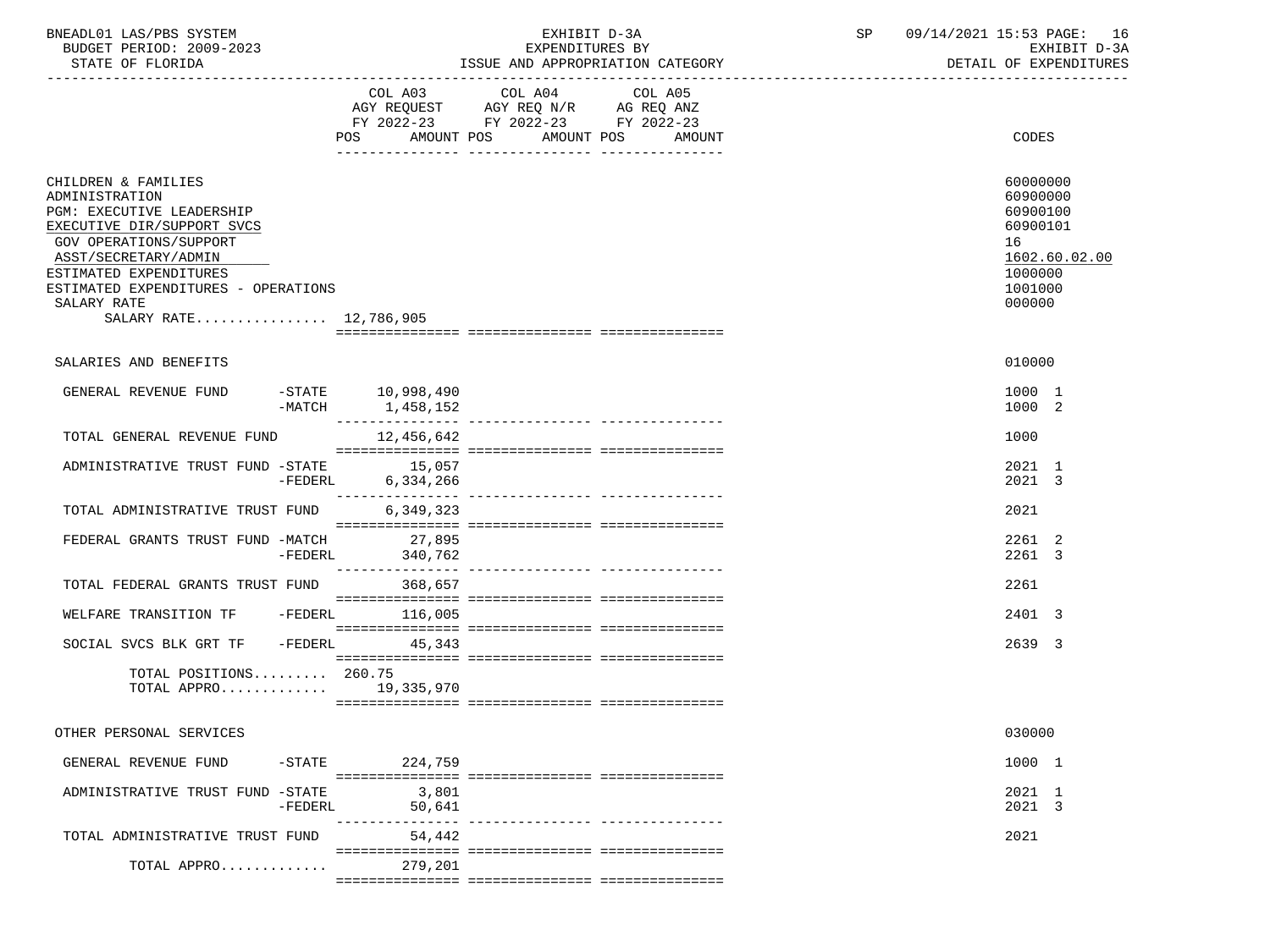| BNEADL01 LAS/PBS SYSTEM |                  |                          | EXHIBIT D-3A                     |
|-------------------------|------------------|--------------------------|----------------------------------|
|                         |                  | BUDGET PERIOD: 2009-2023 | EXPENDITURES BY                  |
|                         | STATE OF FLORIDA |                          | ISSUE AND APPROPRIATION CATEGORY |

|                                                                                                                                                                                                                                 |           | COL A03<br>POS<br>AMOUNT POS     | COL A04<br>AGY REQUEST AGY REQ N/R AG REQ ANZ<br>FY 2022-23 FY 2022-23 FY 2022-23 | COL A05<br>AMOUNT POS AMOUNT | <b>CODES</b>                                                                                        |
|---------------------------------------------------------------------------------------------------------------------------------------------------------------------------------------------------------------------------------|-----------|----------------------------------|-----------------------------------------------------------------------------------|------------------------------|-----------------------------------------------------------------------------------------------------|
| CHILDREN & FAMILIES<br>ADMINISTRATION<br>PGM: EXECUTIVE LEADERSHIP<br>EXECUTIVE DIR/SUPPORT SVCS<br>GOV OPERATIONS/SUPPORT<br>ASST/SECRETARY/ADMIN<br>ESTIMATED EXPENDITURES<br>ESTIMATED EXPENDITURES - OPERATIONS<br>EXPENSES |           |                                  |                                                                                   |                              | 60000000<br>60900000<br>60900100<br>60900101<br>16<br>1602.60.02.00<br>1000000<br>1001000<br>040000 |
| GENERAL REVENUE FUND                                                                                                                                                                                                            | $-MATCH$  | $-$ STATE $1,830,447$<br>141,610 |                                                                                   |                              | 1000 1<br>1000 2                                                                                    |
| TOTAL GENERAL REVENUE FUND<br>ADMINISTRATIVE TRUST FUND -FEDERL                                                                                                                                                                 |           | 1,972,057<br>148,619             |                                                                                   |                              | 1000<br>2021 3                                                                                      |
| FEDERAL GRANTS TRUST FUND -MATCH                                                                                                                                                                                                | -FEDERL   | 4,063<br>18,856                  |                                                                                   |                              | 2261 2<br>2261 3                                                                                    |
| TOTAL FEDERAL GRANTS TRUST FUND                                                                                                                                                                                                 |           | 22,919                           |                                                                                   |                              | 2261                                                                                                |
| WELFARE TRANSITION TF<br>SOCIAL SVCS BLK GRT TF                                                                                                                                                                                 | -FEDERL   | 8,147<br>$-FEDERL$ 4,037         |                                                                                   |                              | 2401 3<br>2639 3                                                                                    |
| TOTAL APPRO                                                                                                                                                                                                                     |           | 2,155,779                        |                                                                                   |                              |                                                                                                     |
| OPERATING CAPITAL OUTLAY                                                                                                                                                                                                        |           |                                  |                                                                                   |                              | 060000                                                                                              |
| GENERAL REVENUE FUND -STATE<br>ADMINISTRATIVE TRUST FUND -FEDERL                                                                                                                                                                |           | 22,099<br>15,556<br>------------ |                                                                                   |                              | 1000 1<br>2021 3                                                                                    |
| TOTAL APPRO                                                                                                                                                                                                                     |           | 37,655                           |                                                                                   |                              |                                                                                                     |
| SPECIAL CATEGORIES<br>ACQUISITION/MOTOR VEHICLES                                                                                                                                                                                |           |                                  |                                                                                   |                              | 100000<br>100021                                                                                    |
| ADMINISTRATIVE TRUST FUND -STATE                                                                                                                                                                                                |           | 20,000                           |                                                                                   |                              | 2021 1                                                                                              |
| TRANS TO DIV ADM HEARINGS                                                                                                                                                                                                       |           |                                  |                                                                                   |                              | 100565                                                                                              |
| GENERAL REVENUE FUND                                                                                                                                                                                                            | $-$ STATE | 291,391                          |                                                                                   |                              | 1000 1                                                                                              |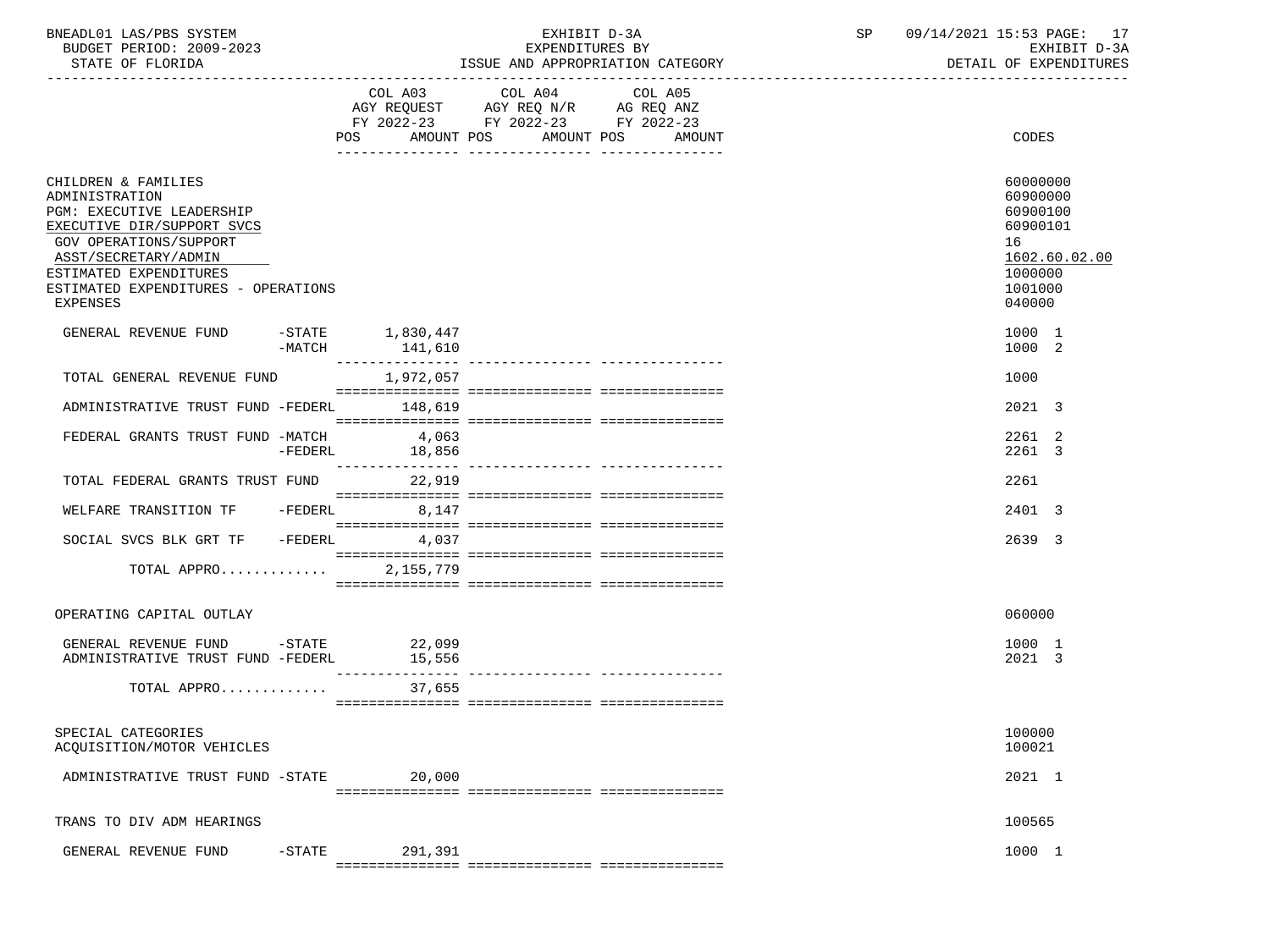| '/DRS<br>SYSTEM<br>LAS,<br>RNF <sub>A</sub><br>11.0 |                                             | $\cap$ $\top$<br>ءت | $\mathtt{PAGE}$ .<br>18<br>1001-1<br>Ωd   |
|-----------------------------------------------------|---------------------------------------------|---------------------|-------------------------------------------|
| PERIOD: 2009-2023<br>BUDGET                         | <b>RY</b><br>YDFND<br>TURES .               |                     | v v u                                     |
| STATE OF FLORIDA                                    | APPROPRIATION<br>CATEGORY<br>" SSIIE<br>ΔND |                     | ית סוזידי דרואית סיצית<br>∩F<br>י גידים ר |

|                                                                                                                                                                                                                                                                  |                      | COL A03                          | COL A04                                                                | COL A05 |                                                                                                               |
|------------------------------------------------------------------------------------------------------------------------------------------------------------------------------------------------------------------------------------------------------------------|----------------------|----------------------------------|------------------------------------------------------------------------|---------|---------------------------------------------------------------------------------------------------------------|
|                                                                                                                                                                                                                                                                  |                      |                                  | AGY REQUEST AGY REQ N/R AG REQ ANZ<br>FY 2022-23 FY 2022-23 FY 2022-23 |         |                                                                                                               |
|                                                                                                                                                                                                                                                                  |                      | POS AMOUNT POS AMOUNT POS AMOUNT |                                                                        |         | CODES                                                                                                         |
|                                                                                                                                                                                                                                                                  |                      |                                  |                                                                        |         |                                                                                                               |
| CHILDREN & FAMILIES<br>ADMINISTRATION<br>PGM: EXECUTIVE LEADERSHIP<br>EXECUTIVE DIR/SUPPORT SVCS<br>GOV OPERATIONS/SUPPORT<br>ASST/SECRETARY/ADMIN<br>ESTIMATED EXPENDITURES<br>ESTIMATED EXPENDITURES - OPERATIONS<br>SPECIAL CATEGORIES<br>CONTRACTED SERVICES |                      |                                  |                                                                        |         | 60000000<br>60900000<br>60900100<br>60900101<br>16<br>1602.60.02.00<br>1000000<br>1001000<br>100000<br>100777 |
| GENERAL REVENUE FUND                                                                                                                                                                                                                                             | $-STATE$<br>$-MATCH$ | 404,770<br>22,877                |                                                                        |         | 1000 1<br>1000 2                                                                                              |
| TOTAL GENERAL REVENUE FUND                                                                                                                                                                                                                                       |                      | 427,647                          |                                                                        |         | 1000                                                                                                          |
| ADMINISTRATIVE TRUST FUND -FEDERL                                                                                                                                                                                                                                |                      | 67,148                           |                                                                        |         | 2021 3                                                                                                        |
| FEDERAL GRANTS TRUST FUND -MATCH                                                                                                                                                                                                                                 |                      | 755                              |                                                                        |         | 2261 2                                                                                                        |
|                                                                                                                                                                                                                                                                  | $-FEDERL$            | 6,272                            |                                                                        |         | 2261 3                                                                                                        |
| TOTAL FEDERAL GRANTS TRUST FUND                                                                                                                                                                                                                                  |                      | 7,027                            |                                                                        |         | 2261                                                                                                          |
|                                                                                                                                                                                                                                                                  |                      |                                  |                                                                        |         |                                                                                                               |
| SOCIAL SVCS BLK GRT TF -FEDERL 316                                                                                                                                                                                                                               |                      |                                  |                                                                        |         | 2639 3                                                                                                        |
| TOTAL APPRO                                                                                                                                                                                                                                                      |                      | 502,138                          |                                                                        |         |                                                                                                               |
|                                                                                                                                                                                                                                                                  |                      |                                  |                                                                        |         |                                                                                                               |
| FLAIR SYSTEM REPLACEMENT                                                                                                                                                                                                                                         |                      |                                  |                                                                        |         | 100781                                                                                                        |
| GENERAL REVENUE FUND                                                                                                                                                                                                                                             |                      | -STATE 900,000                   |                                                                        |         | 1000 1                                                                                                        |
|                                                                                                                                                                                                                                                                  |                      |                                  |                                                                        |         |                                                                                                               |
|                                                                                                                                                                                                                                                                  |                      |                                  |                                                                        |         |                                                                                                               |
| RISK MANAGEMENT INSURANCE                                                                                                                                                                                                                                        |                      |                                  |                                                                        |         | 103241                                                                                                        |
| GENERAL REVENUE FUND                                                                                                                                                                                                                                             |                      | -STATE 70,957                    |                                                                        |         | 1000 1                                                                                                        |
|                                                                                                                                                                                                                                                                  |                      |                                  |                                                                        |         |                                                                                                               |
| STATE INSTITUTIONAL CLAIMS                                                                                                                                                                                                                                       |                      |                                  |                                                                        |         | 103612                                                                                                        |
| GENERAL REVENUE FUND                                                                                                                                                                                                                                             |                      | $-$ STATE 40,498                 |                                                                        |         | 1000 1                                                                                                        |
|                                                                                                                                                                                                                                                                  |                      |                                  |                                                                        |         |                                                                                                               |
| TENANT BROKER COMMISSIONS                                                                                                                                                                                                                                        |                      |                                  |                                                                        |         | 105084                                                                                                        |
| ADMINISTRATIVE TRUST FUND -STATE 132,912                                                                                                                                                                                                                         |                      |                                  |                                                                        |         | 2021 1                                                                                                        |
|                                                                                                                                                                                                                                                                  |                      |                                  |                                                                        |         |                                                                                                               |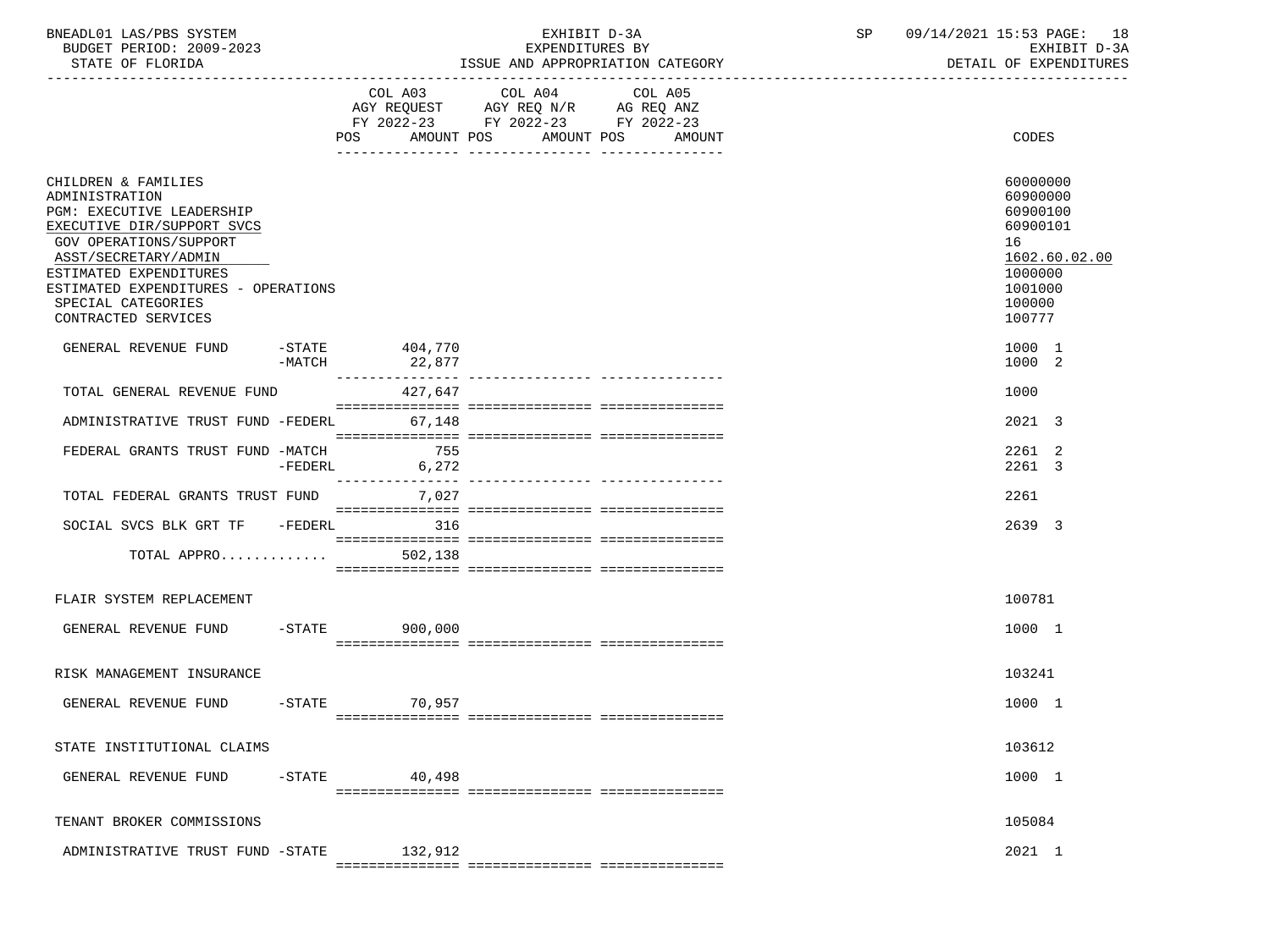| BNEADL01<br>LAS/PBS SYSTEM  | н.<br>EXHIBI.<br>— 12 – 3 A | 15:53 PAGE:<br>14/2021<br>09/1 | 1 Q |
|-----------------------------|-----------------------------|--------------------------------|-----|
| 2009-2023<br>BUDGET PERIOD: | EXPENDITURES BY             | $D - 3D$<br>EXHIBIT            |     |
|                             |                             | ----------------------         |     |

-----------------------------------------------------------------------------------------------------------------------------------

STATE OF FLORIDA **ISSUE AND APPROPRIATION CATEGORY ISSUE AND APPROPRIATION** CATEGORY

|                                                                                                                                                                                                                                                                       |           | COL A03                             | COL A04 COL A05<br>AGY REQUEST AGY REQ N/R AG REQ ANZ<br>FY 2022-23 FY 2022-23 FY 2022-23 |        |                                                                                              |               |
|-----------------------------------------------------------------------------------------------------------------------------------------------------------------------------------------------------------------------------------------------------------------------|-----------|-------------------------------------|-------------------------------------------------------------------------------------------|--------|----------------------------------------------------------------------------------------------|---------------|
|                                                                                                                                                                                                                                                                       |           | AMOUNT POS<br>POS FOR               | AMOUNT POS                                                                                | AMOUNT | CODES                                                                                        |               |
| CHILDREN & FAMILIES<br>ADMINISTRATION<br>PGM: EXECUTIVE LEADERSHIP<br>EXECUTIVE DIR/SUPPORT SVCS<br>GOV OPERATIONS/SUPPORT<br>ASST/SECRETARY/ADMIN<br>ESTIMATED EXPENDITURES<br>ESTIMATED EXPENDITURES - OPERATIONS<br>SPECIAL CATEGORIES<br>LEASE/PURCHASE/EQUIPMENT |           |                                     |                                                                                           |        | 60000000<br>60900000<br>60900100<br>60900101<br>16<br>1000000<br>1001000<br>100000<br>105281 | 1602.60.02.00 |
| GENERAL REVENUE FUND                                                                                                                                                                                                                                                  | -MATCH    | $-STATE$ 61,451<br>$\sim$ 4         |                                                                                           |        | 1000 1<br>1000 2                                                                             |               |
| TOTAL GENERAL REVENUE FUND                                                                                                                                                                                                                                            |           | 61,455                              |                                                                                           |        | 1000                                                                                         |               |
| ADMINISTRATIVE TRUST FUND -FEDERL 18,119                                                                                                                                                                                                                              |           |                                     |                                                                                           |        | 2021 3                                                                                       |               |
| FEDERAL GRANTS TRUST FUND -MATCH                                                                                                                                                                                                                                      | $-FEDERL$ |                                     |                                                                                           |        | 2261 2<br>2261 3                                                                             |               |
| TOTAL FEDERAL GRANTS TRUST FUND                                                                                                                                                                                                                                       |           |                                     |                                                                                           |        | 2261                                                                                         |               |
| WELFARE TRANSITION TF -FEDERL                                                                                                                                                                                                                                         |           | $\overline{4}$                      |                                                                                           |        | 2401 3                                                                                       |               |
| TOTAL APPRO                                                                                                                                                                                                                                                           |           | 79,580                              |                                                                                           |        |                                                                                              |               |
| TR/DMS/HR SVCS/STW CONTRCT                                                                                                                                                                                                                                            |           |                                     |                                                                                           |        | 107040                                                                                       |               |
| GENERAL REVENUE FUND                                                                                                                                                                                                                                                  |           | $-STATE$ 40,338<br>-MATCH 3,335,443 |                                                                                           |        | 1000 1<br>1000 2                                                                             |               |
| TOTAL GENERAL REVENUE FUND                                                                                                                                                                                                                                            |           | 3, 375, 781                         |                                                                                           |        | 1000                                                                                         |               |
| ADMINISTRATIVE TRUST FUND -FEDERL 725,517                                                                                                                                                                                                                             |           |                                     |                                                                                           |        | 2021 3                                                                                       |               |
| TOTAL APPRO                                                                                                                                                                                                                                                           |           | 4,101,298                           |                                                                                           |        |                                                                                              |               |
| TOTAL: ESTIMATED EXPENDITURES - OPERATIONS<br>TOTAL POSITIONS 260.75<br>TOTAL ISSUE 27,947,379<br>TOTAL SALARY RATE 12,786,905                                                                                                                                        |           |                                     |                                                                                           |        | 1001000                                                                                      |               |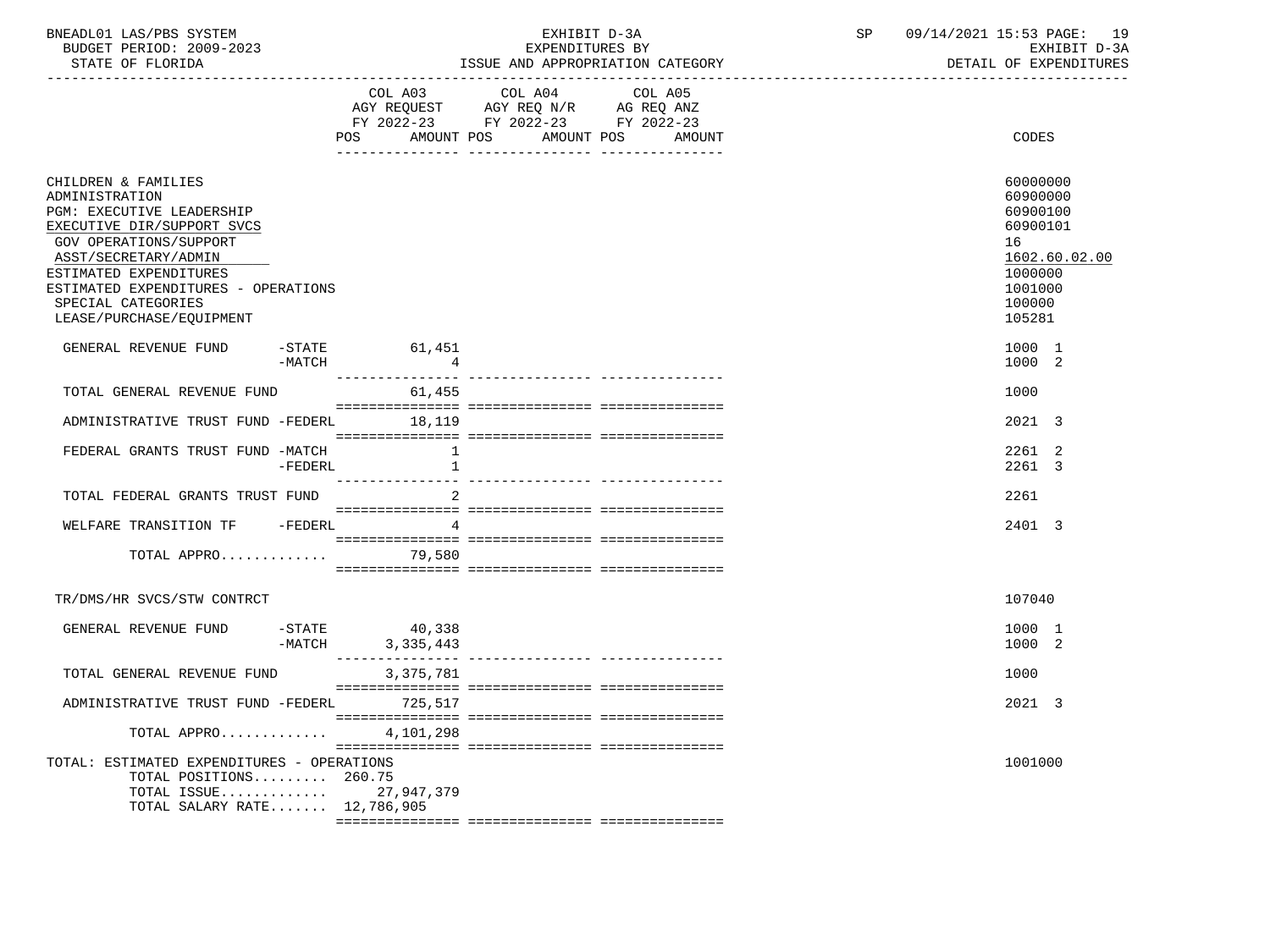| BNEADL01 LAS/PBS SYSTEM<br>BUDGET PERIOD: 2009-2023<br>STATE OF FLORIDA                                                                                                                                                                          |           |                        | EXHIBIT D-3A<br>EXPENDITURES BY<br>ISSUE AND APPROPRIATION CATEGORY                                                    | SP                | 09/14/2021 15:53 PAGE: 20<br>EXHIBIT D-3A<br>DETAIL OF EXPENDITURES |                                                                                |
|--------------------------------------------------------------------------------------------------------------------------------------------------------------------------------------------------------------------------------------------------|-----------|------------------------|------------------------------------------------------------------------------------------------------------------------|-------------------|---------------------------------------------------------------------|--------------------------------------------------------------------------------|
|                                                                                                                                                                                                                                                  |           |                        | COL A03 COL A04<br>AGY REQUEST AGY REQ N/R AG REQ ANZ<br>FY 2022-23 FY 2022-23 FY 2022-23<br>POS AMOUNT POS AMOUNT POS | COL A05<br>AMOUNT |                                                                     | CODES                                                                          |
| CHILDREN & FAMILIES<br>ADMINISTRATION<br>PGM: EXECUTIVE LEADERSHIP<br>EXECUTIVE DIR/SUPPORT SVCS<br>GOV OPERATIONS/SUPPORT<br>ASST/SECRETARY/ADMIN<br>ESTIMATED EXPENDITURES<br>SALARY INCREASES FOR FY 2021-22 -<br>STATE EMPLOYEE MINIMUM WAGE |           |                        |                                                                                                                        |                   |                                                                     | 60000000<br>60900000<br>60900100<br>60900101<br>16<br>1602.60.02.00<br>1000000 |
| INCREASE - EFFECTIVE 7/1/2021<br>SALARY RATE<br>SALARY RATE 27,260                                                                                                                                                                               |           |                        |                                                                                                                        |                   |                                                                     | 1001030<br>000000                                                              |
| SALARIES AND BENEFITS                                                                                                                                                                                                                            |           |                        |                                                                                                                        |                   |                                                                     | 010000                                                                         |
| GENERAL REVENUE FUND -STATE 18,361                                                                                                                                                                                                               |           | $-MATCH$ 2,435         |                                                                                                                        |                   |                                                                     | 1000 1<br>1000 2                                                               |
| TOTAL GENERAL REVENUE FUND                                                                                                                                                                                                                       |           | 20,796                 |                                                                                                                        |                   |                                                                     | 1000                                                                           |
| ADMINISTRATIVE TRUST FUND -STATE                                                                                                                                                                                                                 |           | 25<br>$-FEDERL$ 10,576 |                                                                                                                        |                   |                                                                     | 2021 1<br>2021 3                                                               |
| TOTAL ADMINISTRATIVE TRUST FUND                                                                                                                                                                                                                  |           | 10,601                 |                                                                                                                        |                   |                                                                     | 2021                                                                           |
| FEDERAL GRANTS TRUST FUND -MATCH                                                                                                                                                                                                                 |           | 47<br>-FEDERL 570      |                                                                                                                        |                   |                                                                     | 2261 2<br>2261 3                                                               |
| TOTAL FEDERAL GRANTS TRUST FUND                                                                                                                                                                                                                  |           | 617                    |                                                                                                                        |                   |                                                                     | 2261                                                                           |
| WELFARE TRANSITION TF -FEDERL                                                                                                                                                                                                                    |           | 194                    |                                                                                                                        |                   |                                                                     | 2401 3                                                                         |
| SOCIAL SVCS BLK GRT TF -FEDERL                                                                                                                                                                                                                   |           | 74                     |                                                                                                                        |                   |                                                                     | 2639 3                                                                         |
| TOTAL APPRO 32,282                                                                                                                                                                                                                               |           |                        |                                                                                                                        |                   |                                                                     |                                                                                |
| OTHER PERSONAL SERVICES                                                                                                                                                                                                                          |           |                        |                                                                                                                        |                   |                                                                     | 030000                                                                         |
| GENERAL REVENUE FUND                                                                                                                                                                                                                             | $-$ STATE | 6,065                  |                                                                                                                        |                   |                                                                     | 1000 1                                                                         |
| ADMINISTRATIVE TRUST FUND -STATE                                                                                                                                                                                                                 | -FEDERL   | - 102<br>1,366         |                                                                                                                        |                   |                                                                     | 2021 1<br>2021 3                                                               |
| TOTAL ADMINISTRATIVE TRUST FUND                                                                                                                                                                                                                  |           | 1,468                  |                                                                                                                        |                   |                                                                     | 2021                                                                           |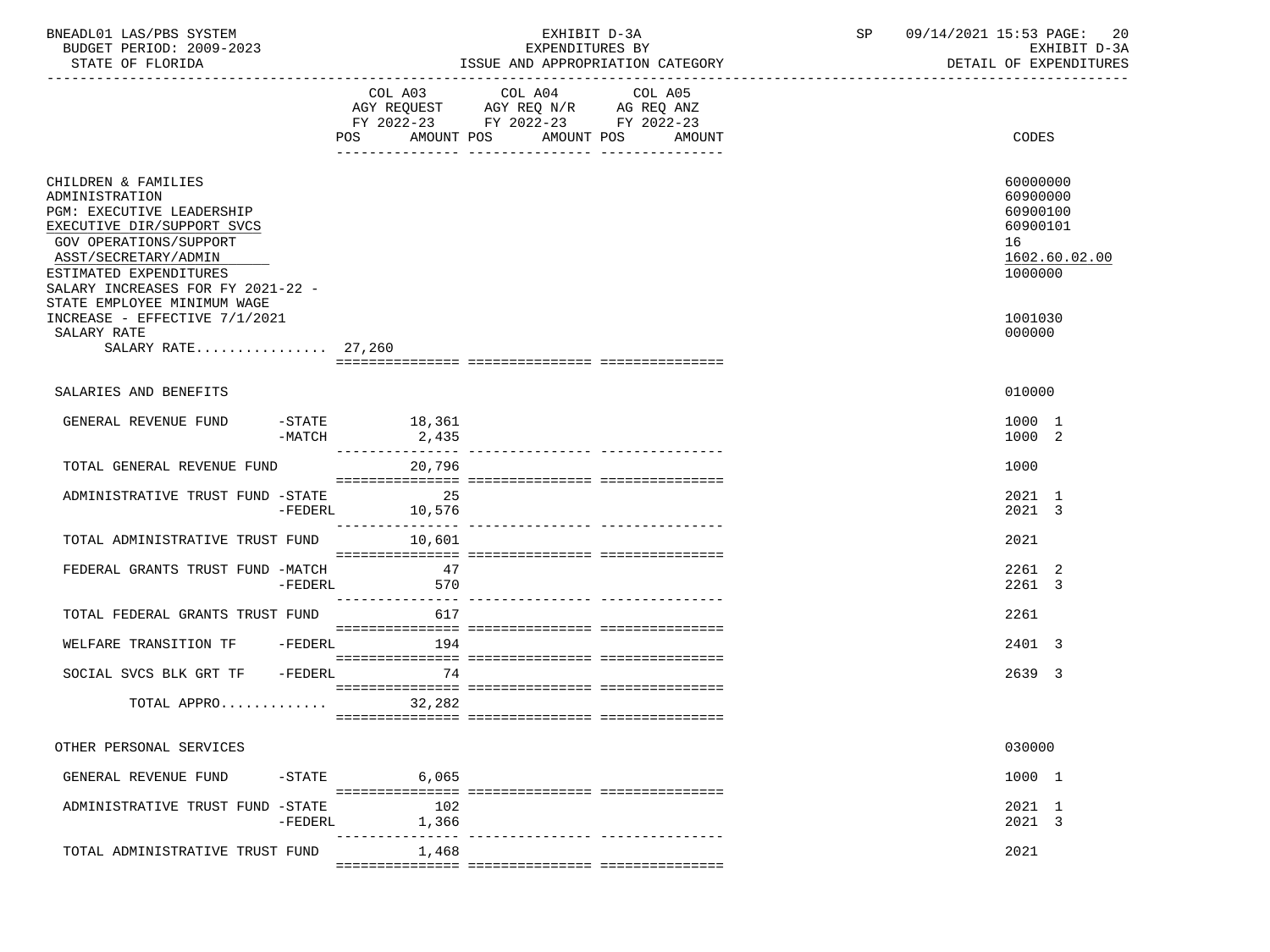| BNEADL01 LAS/PBS SYSTEM<br>BUDGET PERIOD: 2009-2023<br>STATE OF FLORIDA                                                                                                                                                                                                                                             |           |                                | EXHIBIT D-3A<br>EXPENDITURES BY<br>ISSUE AND APPROPRIATION CATEGORY                                                    | SP                           | 09/14/2021 15:53 PAGE: 21<br>EXHIBIT D-3A<br>DETAIL OF EXPENDITURES |                                                                                                     |
|---------------------------------------------------------------------------------------------------------------------------------------------------------------------------------------------------------------------------------------------------------------------------------------------------------------------|-----------|--------------------------------|------------------------------------------------------------------------------------------------------------------------|------------------------------|---------------------------------------------------------------------|-----------------------------------------------------------------------------------------------------|
|                                                                                                                                                                                                                                                                                                                     |           |                                | COL A03 COL A04<br>AGY REQUEST AGY REQ N/R AG REQ ANZ<br>FY 2022-23 FY 2022-23 FY 2022-23<br>POS AMOUNT POS AMOUNT POS | COL A05<br>AMOUNT            |                                                                     | CODES                                                                                               |
| CHILDREN & FAMILIES<br>ADMINISTRATION<br>PGM: EXECUTIVE LEADERSHIP<br>EXECUTIVE DIR/SUPPORT SVCS<br><b>GOV OPERATIONS/SUPPORT</b><br>ASST/SECRETARY/ADMIN<br>ESTIMATED EXPENDITURES<br>SALARY INCREASES FOR FY 2021-22 -<br>STATE EMPLOYEE MINIMUM WAGE<br>INCREASE - EFFECTIVE 7/1/2021<br>OTHER PERSONAL SERVICES |           |                                |                                                                                                                        |                              |                                                                     | 60000000<br>60900000<br>60900100<br>60900101<br>16<br>1602.60.02.00<br>1000000<br>1001030<br>030000 |
| TOTAL APPRO 7,533<br>TOTAL: SALARY INCREASES FOR FY 2021-22 -<br>STATE EMPLOYEE MINIMUM WAGE<br>INCREASE - EFFECTIVE 7/1/2021<br>TOTAL ISSUE 39,815                                                                                                                                                                 |           |                                |                                                                                                                        |                              |                                                                     | 1001030                                                                                             |
| TOTAL SALARY RATE 27,260<br>FLORIDA RETIREMENT SYSTEM<br>ADJUSTMENT - FY 2021-22 - NORMAL<br>COST AND UNFUNDED ACTUARIAL<br>LIABILITY<br>SALARIES AND BENEFITS                                                                                                                                                      |           |                                |                                                                                                                        |                              |                                                                     | 1001070<br>010000                                                                                   |
| GENERAL REVENUE FUND                                                                                                                                                                                                                                                                                                | -MATCH    | -STATE 72,307<br>9,590         |                                                                                                                        |                              |                                                                     | 1000 1<br>1000 2                                                                                    |
| TOTAL GENERAL REVENUE FUND                                                                                                                                                                                                                                                                                          |           | 81,897                         |                                                                                                                        |                              |                                                                     | 1000                                                                                                |
| ADMINISTRATIVE TRUST FUND -STATE                                                                                                                                                                                                                                                                                    |           | 100<br>$-FEDERL$<br>41,649     |                                                                                                                        |                              |                                                                     | 2021 1<br>2021 3                                                                                    |
| TOTAL ADMINISTRATIVE TRUST FUND                                                                                                                                                                                                                                                                                     |           | 41,749                         |                                                                                                                        |                              |                                                                     | 2021                                                                                                |
| FEDERAL GRANTS TRUST FUND -MATCH                                                                                                                                                                                                                                                                                    | $-FEDERL$ | 184<br>2,244<br>-------------- |                                                                                                                        | ----------- ---------------- |                                                                     | 2261 2<br>2261 3                                                                                    |
| TOTAL FEDERAL GRANTS TRUST FUND                                                                                                                                                                                                                                                                                     |           | 2,428                          |                                                                                                                        |                              |                                                                     | 2261                                                                                                |
| WELFARE TRANSITION TF                                                                                                                                                                                                                                                                                               | $-FEDERL$ | 763                            |                                                                                                                        |                              |                                                                     | 2401 3                                                                                              |
| SOCIAL SVCS BLK GRT TF<br>TOTAL APPRO                                                                                                                                                                                                                                                                               | $-FEDERL$ | 292<br>127,129                 |                                                                                                                        |                              |                                                                     | 2639 3                                                                                              |
|                                                                                                                                                                                                                                                                                                                     |           |                                |                                                                                                                        |                              |                                                                     |                                                                                                     |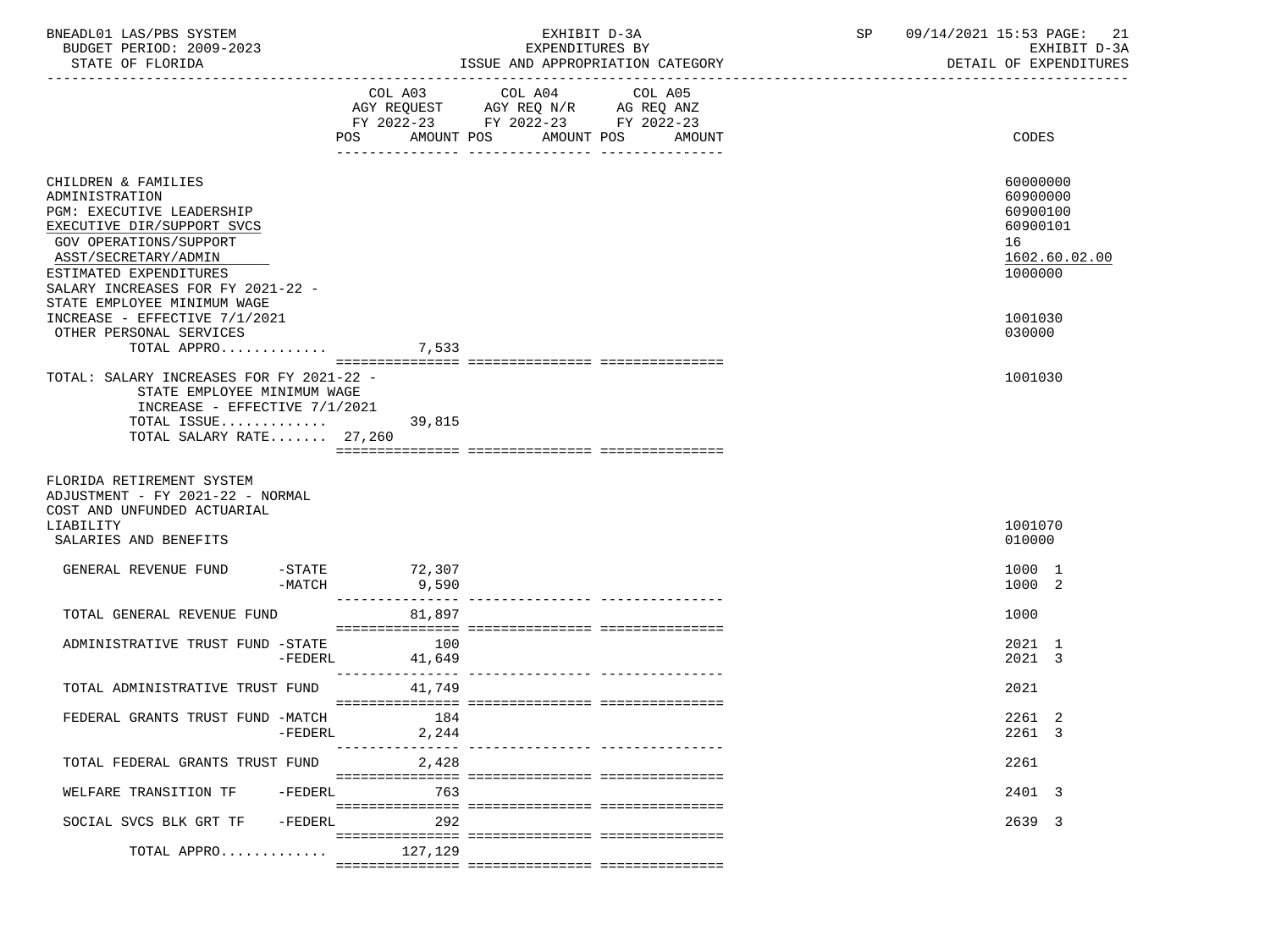| BNEADL01 LAS/PBS SYSTEM |                  |                          | EXHIBIT D-3A                     |  |
|-------------------------|------------------|--------------------------|----------------------------------|--|
|                         |                  | BUDGET PERIOD: 2009-2023 | EXPENDITURES BY                  |  |
|                         | STATE OF FLORIDA |                          | ISSUE AND APPROPRIATION CATEGORY |  |

|                                                                                                                                                                                                            |                    | COL A03<br>FY 2022-23 FY 2022-23 FY 2022-23<br>AMOUNT POS<br>POS | COL A04 | AMOUNT POS | COL A05 | AMOUNT | CODES                                                                          |
|------------------------------------------------------------------------------------------------------------------------------------------------------------------------------------------------------------|--------------------|------------------------------------------------------------------|---------|------------|---------|--------|--------------------------------------------------------------------------------|
| CHILDREN & FAMILIES<br>ADMINISTRATION<br>PGM: EXECUTIVE LEADERSHIP<br>EXECUTIVE DIR/SUPPORT SVCS<br>GOV OPERATIONS/SUPPORT<br>ASST/SECRETARY/ADMIN<br>ESTIMATED EXPENDITURES<br>CASUALTY INSURANCE PREMIUM |                    |                                                                  |         |            |         |        | 60000000<br>60900000<br>60900100<br>60900101<br>16<br>1602.60.02.00<br>1000000 |
| ADJUSTMENT<br>SPECIAL CATEGORIES<br>RISK MANAGEMENT INSURANCE                                                                                                                                              |                    |                                                                  |         |            |         |        | 1001090<br>100000<br>103241                                                    |
| GENERAL REVENUE FUND                                                                                                                                                                                       |                    | $-$ STATE<br>11,740-                                             |         |            |         |        | 1000 1                                                                         |
| REALLOCATION OF HUMAN RESOURCES<br>OUTSOURCING<br>SPECIAL CATEGORIES<br>TR/DMS/HR SVCS/STW CONTRCT                                                                                                         |                    |                                                                  |         |            |         |        | 1005900<br>100000<br>107040                                                    |
| GENERAL REVENUE FUND                                                                                                                                                                                       | -STATE<br>$-MATCH$ | $2,977-$<br>246,155-                                             |         |            |         |        | 1000 1<br>1000 2                                                               |
| TOTAL GENERAL REVENUE FUND                                                                                                                                                                                 |                    | 249,132-                                                         |         |            |         |        | 1000                                                                           |
| ADMINISTRATIVE TRUST FUND -FEDERL 53,543-                                                                                                                                                                  |                    |                                                                  |         |            |         |        | 2021 3                                                                         |
| TOTAL APPRO                                                                                                                                                                                                |                    | 302,675–                                                         |         |            |         |        |                                                                                |
| ADJUSTMENTS TO CURRENT YEAR<br>ESTIMATED EXPENDITURES<br>ADJUST FUND SOURCE INDICATORS - ADD<br>SALARIES AND BENEFITS                                                                                      |                    |                                                                  |         |            |         |        | 1600000<br>160S220<br>010000                                                   |
| GENERAL REVENUE FUND -STATE<br>ADMINISTRATIVE TRUST FUND -FEDERL<br>FEDERAL GRANTS TRUST FUND -FEDERL                                                                                                      |                    | 537,815<br>15,057<br>27,895                                      |         |            |         |        | 1000 1<br>2021 3<br>2261 3                                                     |
| TOTAL APPRO                                                                                                                                                                                                |                    | 580,767                                                          |         |            |         |        |                                                                                |
| OTHER PERSONAL SERVICES                                                                                                                                                                                    |                    |                                                                  |         |            |         |        | 030000                                                                         |
| ADMINISTRATIVE TRUST FUND -FEDERL                                                                                                                                                                          |                    | 3,801                                                            |         |            |         |        | 2021 3                                                                         |

=============== =============== ===============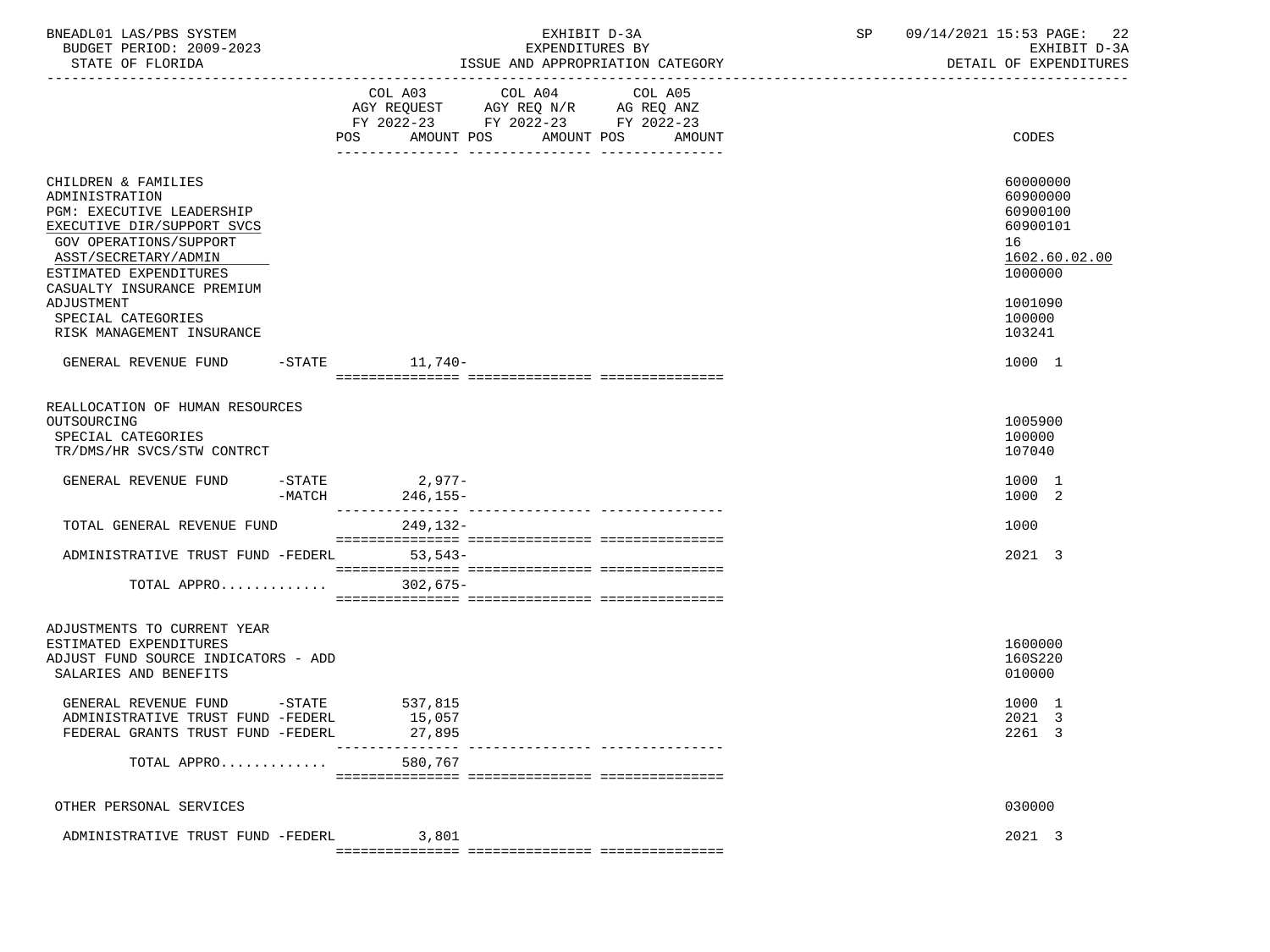| BNEADL01 LAS/PBS SYSTEM<br>BUDGET PERIOD: 2009-2023<br>STATE OF FLORIDA                                                                                                                         |                           | EXHIBIT D-3A<br>EXPENDITURES BY<br>ISSUE AND APPROPRIATION CATEGORY                                       | SP 09/14/2021 15:53 PAGE: 23<br>EXHIBIT D-3A<br>DETAIL OF EXPENDITURES |                                                                     |
|-------------------------------------------------------------------------------------------------------------------------------------------------------------------------------------------------|---------------------------|-----------------------------------------------------------------------------------------------------------|------------------------------------------------------------------------|---------------------------------------------------------------------|
|                                                                                                                                                                                                 | AMOUNT POS<br>POS         | COL A03 COL A04<br>AGY REQUEST AGY REQ $N/R$ AG REQ ANZ<br>FY 2022-23 FY 2022-23 FY 2022-23<br>AMOUNT POS | COL A05<br>AMOUNT                                                      | CODES                                                               |
| CHILDREN & FAMILIES<br>ADMINISTRATION<br><b>PGM: EXECUTIVE LEADERSHIP</b><br>EXECUTIVE DIR/SUPPORT SVCS<br><b>GOV OPERATIONS/SUPPORT</b><br>ASST/SECRETARY/ADMIN<br>ADJUSTMENTS TO CURRENT YEAR |                           |                                                                                                           |                                                                        | 60000000<br>60900000<br>60900100<br>60900101<br>16<br>1602.60.02.00 |
| ESTIMATED EXPENDITURES<br>ADJUST FUND SOURCE INDICATORS - ADD<br>EXPENSES                                                                                                                       |                           |                                                                                                           |                                                                        | 1600000<br>160S220<br>040000                                        |
| GENERAL REVENUE FUND -STATE<br>FEDERAL GRANTS TRUST FUND -FEDERL                                                                                                                                | 30,383<br>3,587           |                                                                                                           |                                                                        | 1000 1<br>2261 3                                                    |
| TOTAL APPRO 33,970                                                                                                                                                                              |                           |                                                                                                           |                                                                        |                                                                     |
| SPECIAL CATEGORIES<br>CONTRACTED SERVICES                                                                                                                                                       |                           |                                                                                                           |                                                                        | 100000<br>100777                                                    |
| GENERAL REVENUE FUND -STATE 21,072<br>FEDERAL GRANTS TRUST FUND -MATCH                                                                                                                          | 5,917<br>________________ |                                                                                                           |                                                                        | 1000 1<br>2261 2                                                    |
| TOTAL APPRO                                                                                                                                                                                     | 26,989                    |                                                                                                           |                                                                        |                                                                     |
| LEASE/PURCHASE/EQUIPMENT                                                                                                                                                                        |                           |                                                                                                           |                                                                        | 105281                                                              |
| GENERAL REVENUE FUND -MATCH<br>FEDERAL GRANTS TRUST FUND -FEDERL                                                                                                                                | 1<br><sup>1</sup>         |                                                                                                           |                                                                        | 1000 2<br>2261 3                                                    |
| TOTAL APPRO                                                                                                                                                                                     | 2                         |                                                                                                           |                                                                        |                                                                     |
| TR/DMS/HR SVCS/STW CONTRCT                                                                                                                                                                      |                           |                                                                                                           |                                                                        | 107040                                                              |
| GENERAL REVENUE FUND<br>$-$ STATE                                                                                                                                                               | 3,089,288                 |                                                                                                           |                                                                        | 1000 1                                                              |
| TOTAL: ADJUST FUND SOURCE INDICATORS - ADD<br>TOTAL ISSUE                                                                                                                                       | 3,734,817                 |                                                                                                           |                                                                        | 160S220                                                             |
|                                                                                                                                                                                                 |                           |                                                                                                           |                                                                        |                                                                     |
| AGENCY ISSUE NARRATIVE:<br>2022-2023 BUDGET YEAR NARRATIVE:<br>ISSUE TITLE:<br>Adjust Fund Source Indicators - Add                                                                              |                           |                                                                                                           | IT COMPONENT? NO                                                       |                                                                     |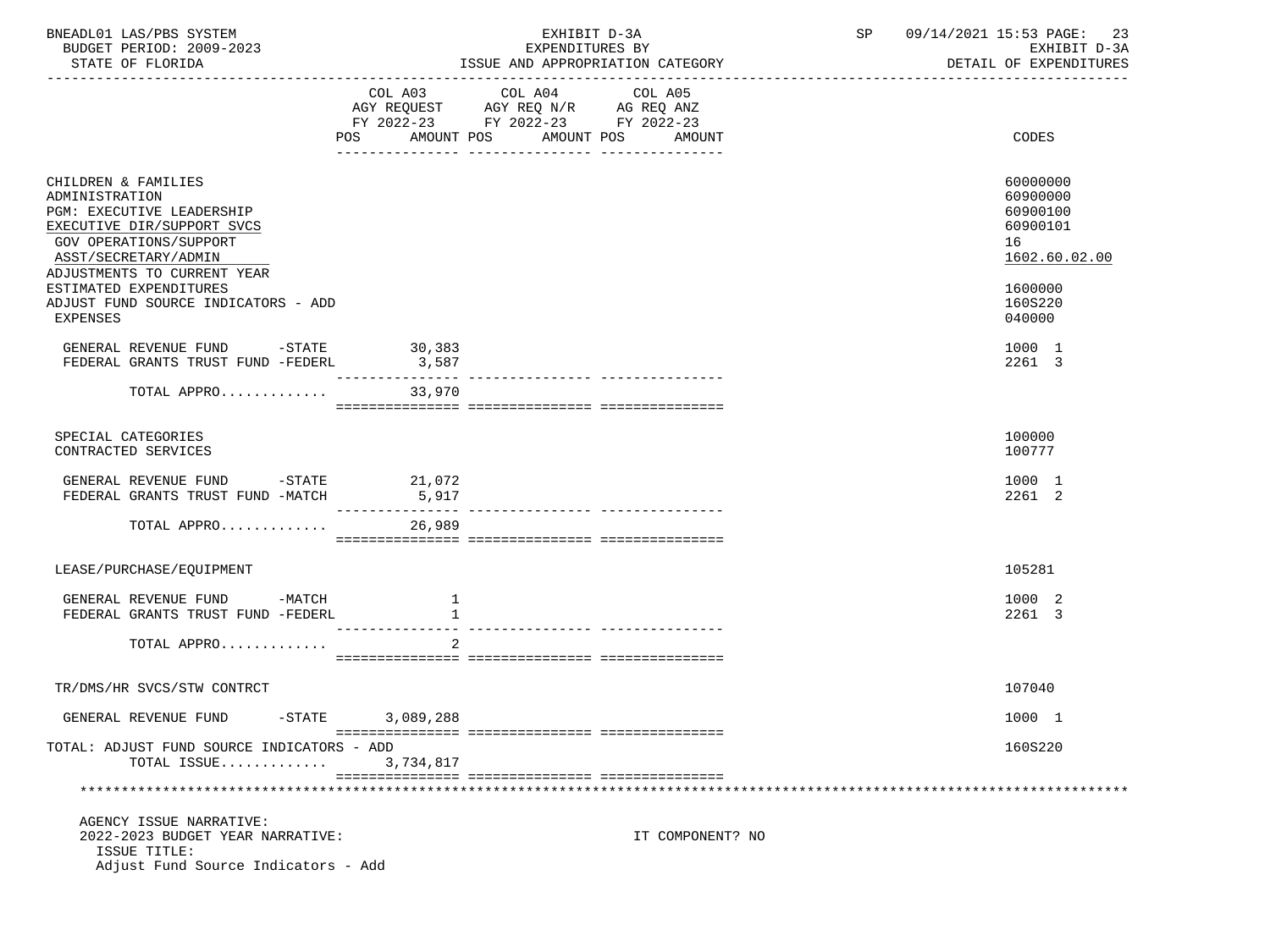| BNEADL01 LAS/PBS SYSTEM<br>BUDGET PERIOD: 2009-2023<br>STATE OF FLORIDA                                                                                                                  | EXHIBIT D-3A<br>EXPENDITURES BY<br>ISSUE AND APPROPRIATION CATEGORY |  |                                                                                                                    |  |        |  | -24<br>09/14/2021 15:53 PAGE:<br>EXHIBIT D-3A<br>DETAIL OF EXPENDITURES |
|------------------------------------------------------------------------------------------------------------------------------------------------------------------------------------------|---------------------------------------------------------------------|--|--------------------------------------------------------------------------------------------------------------------|--|--------|--|-------------------------------------------------------------------------|
|                                                                                                                                                                                          | COL A03<br>POS                                                      |  | COL A04 COL A05<br>AGY REQUEST AGY REQ N/R AG REQ ANZ<br>FY 2022-23 FY 2022-23 FY 2022-23<br>AMOUNT POS AMOUNT POS |  | AMOUNT |  | CODES                                                                   |
| CHILDREN & FAMILIES<br>ADMINISTRATION<br><b>PGM: EXECUTIVE LEADERSHIP</b><br>EXECUTIVE DIR/SUPPORT SVCS<br>GOV OPERATIONS/SUPPORT<br>ASST/SECRETARY/ADMIN<br>ADJUSTMENTS TO CURRENT YEAR |                                                                     |  |                                                                                                                    |  |        |  | 60000000<br>60900000<br>60900100<br>60900101<br>16<br>1602.60.02.00     |
| ESTIMATED EXPENDITURES<br>ADJUST FUND SOURCE INDICATORS - ADD                                                                                                                            |                                                                     |  |                                                                                                                    |  |        |  | 1600000<br>160S220                                                      |

#### SUMMARY:

 The Department of Children and Families (department) requests the recurring transfer of \$214,939,636 across Funding Source Identifiers (FSI) in all of the department's budget entities, adjusting the department's Fiscal Year 2022-2023 in order to realign FSI's for Maintenance of Effort (MOE) and Match review.

### ISSUE NARRATIVE:

 This technical issue requests the transfer of appropriations between FSI's that is necessary to ensure that the department can properly identify state funding required to match federal funds and MOE amounts with certainty.

 The Other Salary Amount (OAD) transaction was used to realign the budget for the Salaries and Benefits appropriation category because this issue is not associated with specific positions and/or salary.

 The Department will implement these adjustments and continue to monitor the funding of the budget. When summarized with companion issue 160S230 - Adjust Fund Source Indicators - Deduct, the issues net to zero.

#### COST CALCULATION:

 The following chart summarizes the FSI's that have been identified for realignment in order to meet our MOE and Match needs:

| FSI TRANSFER REQUEST FY 2022-23 |      |             |                |            |               |             |  |
|---------------------------------|------|-------------|----------------|------------|---------------|-------------|--|
| Budget Entity                   | Fund | $FSI-1$     | $FSI-2$        | $FSI-3$    | $FSI-9$       | Grand Total |  |
| 60900101                        | 1000 | (2,688,418) | 2,688,418      |            |               |             |  |
|                                 | 2021 | (131, 150)  | (57, 221)      | 188,371    |               |             |  |
|                                 | 2261 | (19, 427)   | (35, 779)      | 55,206     |               |             |  |
|                                 | 2516 | (2,004)     | 2,004          |            |               |             |  |
| 60900101 Total                  |      | (2.840.999) | 2,597,422      | 243,577    |               | 0           |  |
| 60900202                        | 1000 | 3,602,689   | (3,602,689)    |            |               | 0           |  |
|                                 | 2261 | 140,686     | (3, 193, 945)  | 4,608,559  | (1, 555, 300) | 0           |  |
|                                 | 2516 | (835)       | 835            |            |               | 0           |  |
| 60900202 Total                  |      | 3,742,540   | (6.795.799)    | 4,608,559  | (1, 555, 300) | $\mathbf 0$ |  |
| 60910310                        | 1000 | 53,790,972  | (53, 790, 972) |            |               | 0           |  |
|                                 | 2157 | 6,471,113   | (6, 471, 113)  |            |               | 0           |  |
|                                 | 2261 |             | 849,538        | (849, 538) |               | 0           |  |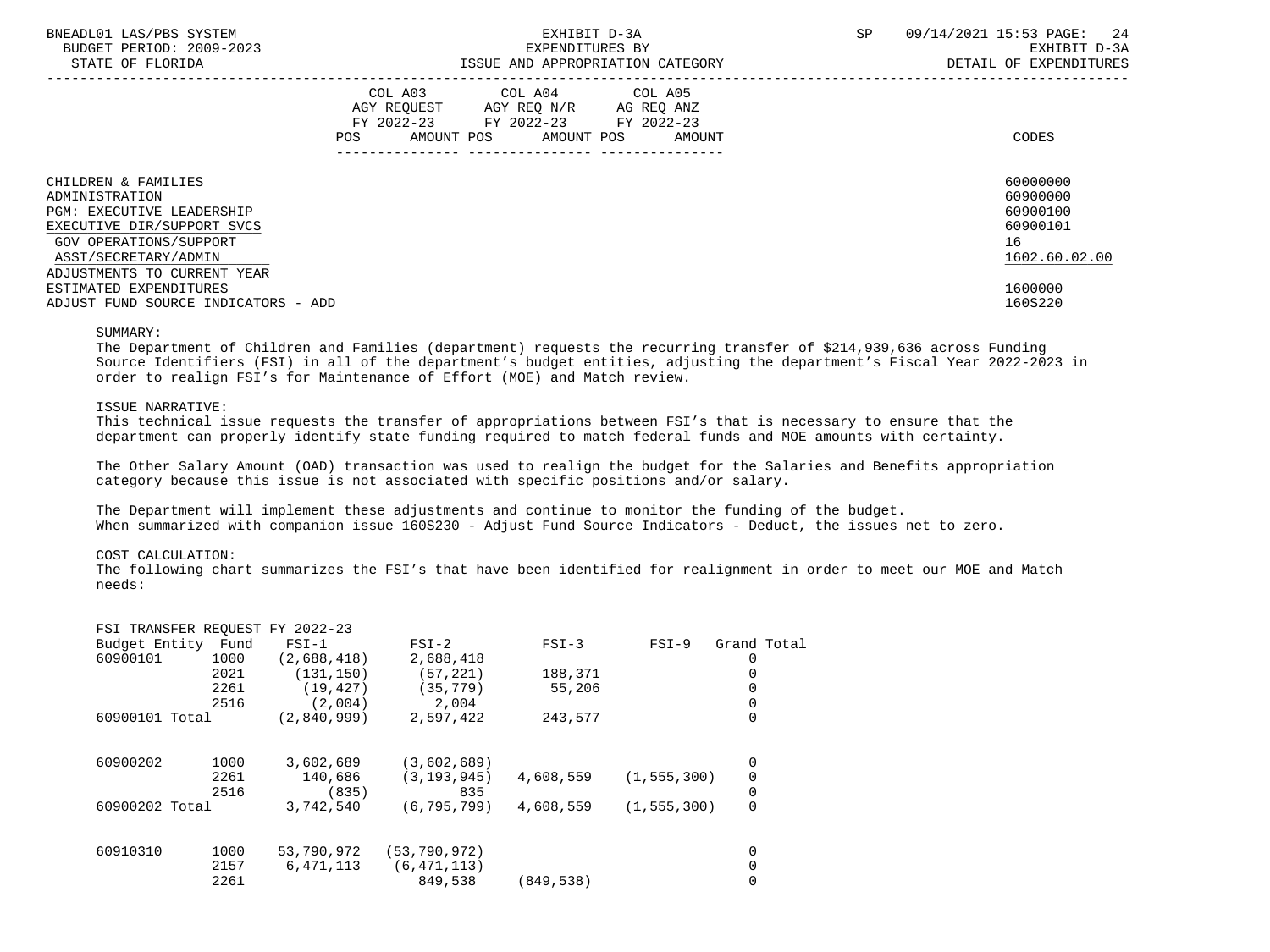| BNEADL01 LAS/PBS SYSTEM<br>BUDGET PERIOD: 2009-2023<br>STATE OF FLORIDA                                                                                                                                                                                   |                                                  |                                                                          | EXHIBIT D-3A<br>EXPENDITURES BY                 | ISSUE AND APPROPRIATION CATEGORY |                                        | SP | 09/14/2021 15:53 PAGE:<br>25<br>EXHIBIT D-3A<br>DETAIL OF EXPENDITURES                    |
|-----------------------------------------------------------------------------------------------------------------------------------------------------------------------------------------------------------------------------------------------------------|--------------------------------------------------|--------------------------------------------------------------------------|-------------------------------------------------|----------------------------------|----------------------------------------|----|-------------------------------------------------------------------------------------------|
|                                                                                                                                                                                                                                                           | POS                                              | COL A03<br>AGY REQUEST<br>FY 2022-23 FY 2022-23 FY 2022-23<br>AMOUNT POS | COL A04<br>AGY REQ N/R AG REQ ANZ<br>AMOUNT POS | COL A05<br>AMOUNT                |                                        |    | CODES                                                                                     |
| CHILDREN & FAMILIES<br>ADMINISTRATION<br>PGM: EXECUTIVE LEADERSHIP<br>EXECUTIVE DIR/SUPPORT SVCS<br><b>GOV OPERATIONS/SUPPORT</b><br>ASST/SECRETARY/ADMIN<br>ADJUSTMENTS TO CURRENT YEAR<br>ESTIMATED EXPENDITURES<br>ADJUST FUND SOURCE INDICATORS - ADD |                                                  |                                                                          |                                                 |                                  |                                        |    | 60000000<br>60900000<br>60900100<br>60900101<br>16<br>1602.60.02.00<br>1600000<br>160S220 |
| 2516<br>60910310 Total                                                                                                                                                                                                                                    | 69,352,739                                       | $9,090,654$ (9,090,654)<br>(68, 503, 201)                                | (849,538)                                       |                                  | 0<br>$\Omega$                          |    |                                                                                           |
| 60910506<br>1000<br>2261<br>2516                                                                                                                                                                                                                          |                                                  | $(50, 737, 403)$ 50, 737, 403<br>(28, 040)                               |                                                 | 28,040                           | 0<br>0                                 |    |                                                                                           |
| 60910506 Total                                                                                                                                                                                                                                            | (6, 162, 785)                                    | 6,162,785<br>56,900,188) 56,872,148                                      |                                                 | 28,040                           | 0<br>$\mathbf 0$                       |    |                                                                                           |
| 1000<br>60910708<br>2261<br>60910708 Total                                                                                                                                                                                                                | 6,240,815<br>(1,664)<br>6,239,151                | (6, 240, 815)<br>994,311<br>(5, 246, 504)                                | (992, 647)<br>(992,647)                         |                                  | $\mathbf 0$<br>$\mathbf 0$<br>$\Omega$ |    |                                                                                           |
| 60910950<br>1000<br>2261<br>2516                                                                                                                                                                                                                          | 2,467                                            | $(24, 572, 806)$ 24, 572, 806<br>2,131,586<br>(2, 467)                   | (2, 131, 586)                                   |                                  | 0<br>$\mathbf 0$<br>$\mathbf 0$        |    |                                                                                           |
| 60910950 Total                                                                                                                                                                                                                                            | (24, 570, 339)                                   | 26,701,925                                                               | (2, 131, 586)                                   |                                  | $\Omega$                               |    |                                                                                           |
| Grand Total                                                                                                                                                                                                                                               | (4,977,096)                                      | 5,625,991                                                                | 878,365                                         | (1, 527, 260)                    | $\mathbf 0$                            |    |                                                                                           |
| IMPACT OF NOT FUNDING ISSUE:<br>Not Applicable.                                                                                                                                                                                                           |                                                  |                                                                          |                                                 |                                  |                                        |    |                                                                                           |
| LINKAGE TO GOVERNOR'S PRIORITIES:<br>Not Applicable.                                                                                                                                                                                                      |                                                  |                                                                          |                                                 |                                  |                                        |    |                                                                                           |
| Not Applicable.                                                                                                                                                                                                                                           | FLORIDA STRATEGIC PLAN FOR ECONOMIC DEVELOPMENT: |                                                                          |                                                 |                                  |                                        |    |                                                                                           |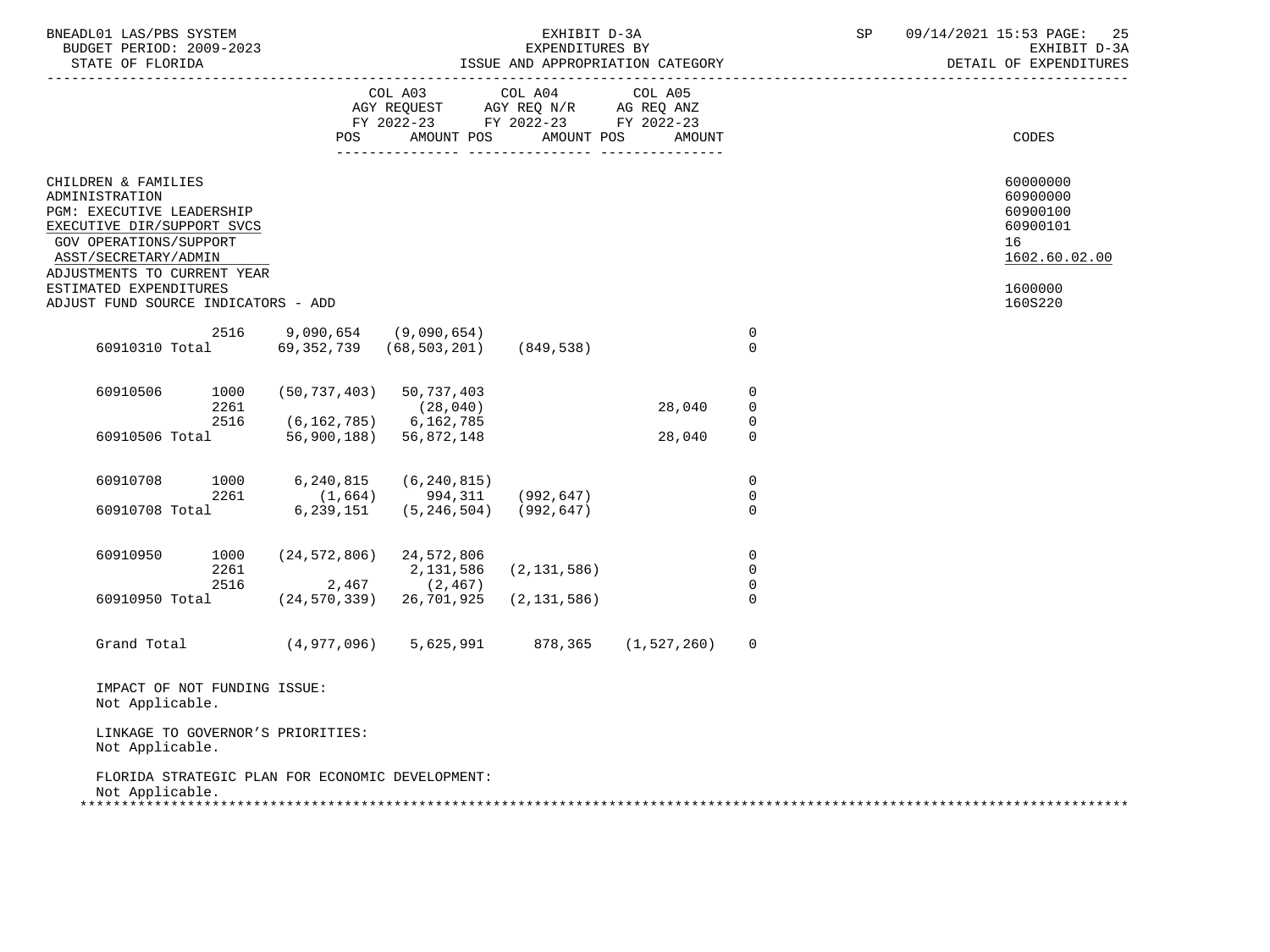| BNEADL01 LAS/PBS SYSTEM<br>BUDGET PERIOD: 2009-2023<br>STATE OF FLORIDA                                                                                                                                            |                    | ISSUE AND APPROPRIATION CATEGORY                                                          | EXHIBIT D-3A<br>EXPENDITURES BY |                    |          |               | SP 09/14/2021 15:53 PAGE: 26<br>EXHIBIT D-3A<br>DETAIL OF EXPENDITURES         |
|--------------------------------------------------------------------------------------------------------------------------------------------------------------------------------------------------------------------|--------------------|-------------------------------------------------------------------------------------------|---------------------------------|--------------------|----------|---------------|--------------------------------------------------------------------------------|
|                                                                                                                                                                                                                    | POS AMOUNT POS     | COL A03 COL A04<br>AGY REQUEST AGY REQ N/R AG REQ ANZ<br>FY 2022-23 FY 2022-23 FY 2022-23 | COL A05<br>AMOUNT POS           | AMOUNT             |          |               | CODES                                                                          |
| CHILDREN & FAMILIES<br>ADMINISTRATION<br><b>PGM: EXECUTIVE LEADERSHIP</b><br>EXECUTIVE DIR/SUPPORT SVCS<br>GOV OPERATIONS/SUPPORT<br>ASST/SECRETARY/ADMIN<br>ADJUSTMENTS TO CURRENT YEAR<br>ESTIMATED EXPENDITURES |                    |                                                                                           |                                 |                    |          |               | 60000000<br>60900000<br>60900100<br>60900101<br>16<br>1602.60.02.00<br>1600000 |
| ADJUST FUND SOURCE INDICATORS - ADD                                                                                                                                                                                |                    |                                                                                           |                                 |                    |          |               | 160S220                                                                        |
| POSITION DETAIL OF SALARIES AND BENEFITS:                                                                                                                                                                          | FTE                | BASE RATE                                                                                 |                                 | ADDITIVES BENEFITS | SUBTOTAL | $\sim$ $\sim$ | LAPSE LAPSED SALARIES<br>AND BENEFITS                                          |
| CHANGES TO CURRENTLY AUTHORIZED POSITIONS<br>OTHER SALARY AMOUNT<br>2021 ADMINISTRATIVE TRUST FUND<br>2261 FEDERAL GRANTS TRUST FUND<br>1000 GENERAL REVENUE FUND                                                  |                    |                                                                                           |                                 |                    |          |               | 15,057<br>27,895<br>537,815<br>--------------                                  |
|                                                                                                                                                                                                                    |                    |                                                                                           |                                 |                    |          |               | 580,767<br>==============                                                      |
|                                                                                                                                                                                                                    |                    |                                                                                           |                                 |                    |          |               |                                                                                |
| ADJUST FUND SOURCE INDICATORS -<br><b>DEDUCT</b><br>SALARIES AND BENEFITS                                                                                                                                          |                    |                                                                                           |                                 |                    |          |               | 160S230<br>010000                                                              |
| GENERAL REVENUE FUND $-MATCH$ 537,815-<br>ADMINISTRATIVE TRUST FUND -STATE<br>FEDERAL GRANTS TRUST FUND -MATCH                                                                                                     | 15,057-<br>27,895- |                                                                                           |                                 |                    |          |               | 1000 2<br>2021 1<br>2261 2                                                     |
| TOTAL APPRO                                                                                                                                                                                                        | $580,767-$         |                                                                                           |                                 |                    |          |               |                                                                                |
| OTHER PERSONAL SERVICES                                                                                                                                                                                            |                    |                                                                                           |                                 |                    |          |               | 030000                                                                         |
| ADMINISTRATIVE TRUST FUND -STATE                                                                                                                                                                                   | $3.801-$           |                                                                                           |                                 |                    |          |               | 2021 1                                                                         |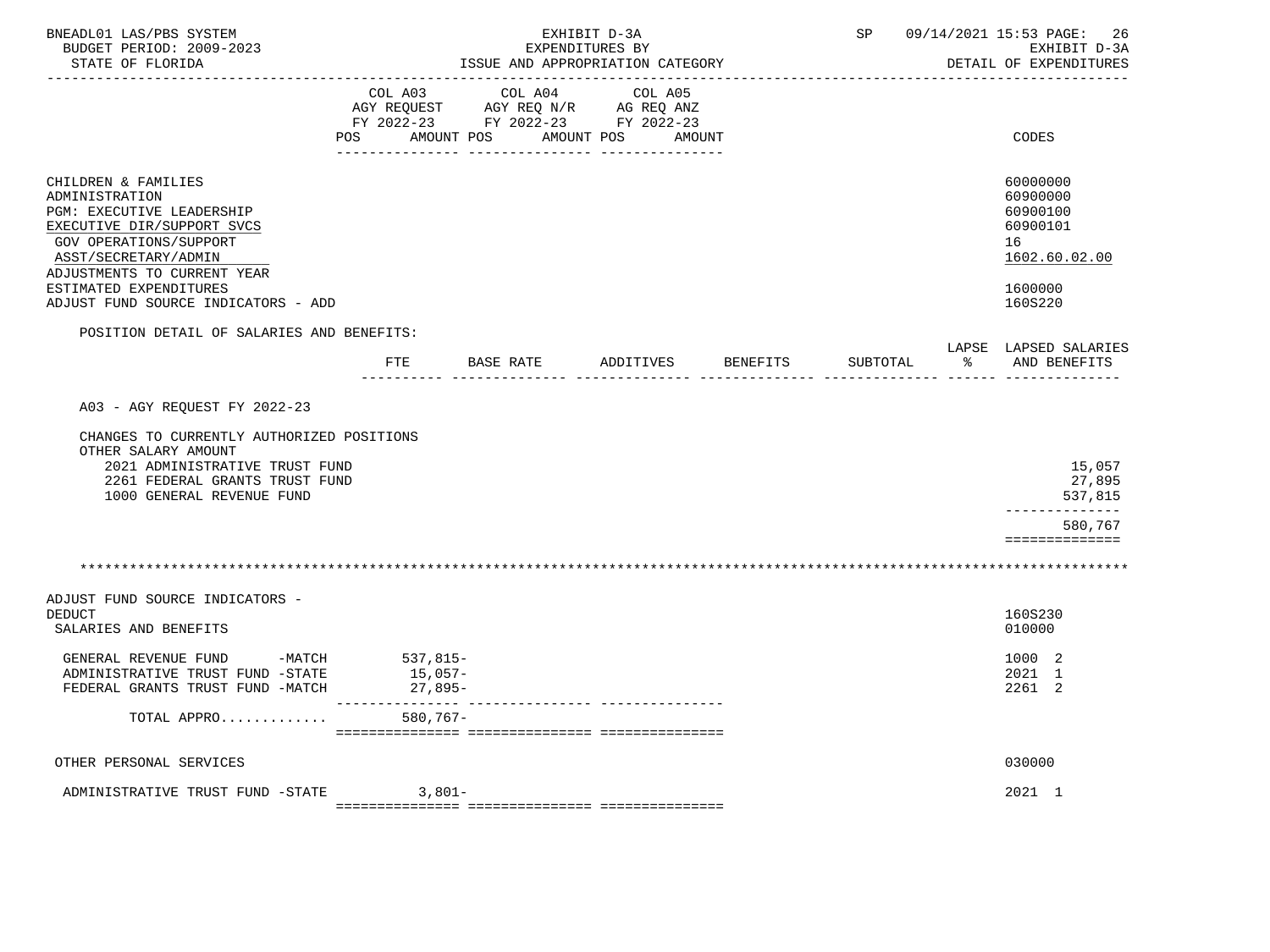| BNEADL01 LAS/PBS SYSTEM<br>BUDGET PERIOD: 2009-2023<br>STATE OF FLORIDA                                                                                                                                                                                      | EXHIBIT D-3A<br>EXPENDITURES BY<br>ISSUE AND APPROPRIATION CATEGORY                                                                         | SP 09/14/2021 15:53 PAGE: 27<br>EXHIBIT D-3A<br>DETAIL OF EXPENDITURES         |
|--------------------------------------------------------------------------------------------------------------------------------------------------------------------------------------------------------------------------------------------------------------|---------------------------------------------------------------------------------------------------------------------------------------------|--------------------------------------------------------------------------------|
|                                                                                                                                                                                                                                                              | COL A03 COL A04 COL A05<br>AGY REQUEST AGY REQ N/R AG REQ ANZ FY 2022-23 FY 2022-23 FY 2022-23<br>POS<br>AMOUNT POS<br>AMOUNT POS<br>AMOUNT | CODES                                                                          |
| CHILDREN & FAMILIES<br>ADMINISTRATION<br><b>PGM: EXECUTIVE LEADERSHIP</b><br>EXECUTIVE DIR/SUPPORT SVCS<br><b>GOV OPERATIONS/SUPPORT</b><br>ASST/SECRETARY/ADMIN<br>ADJUSTMENTS TO CURRENT YEAR<br>ESTIMATED EXPENDITURES<br>ADJUST FUND SOURCE INDICATORS - |                                                                                                                                             | 60000000<br>60900000<br>60900100<br>60900101<br>16<br>1602.60.02.00<br>1600000 |
| <b>DEDUCT</b><br>EXPENSES                                                                                                                                                                                                                                    |                                                                                                                                             | 160S230<br>040000                                                              |
| GENERAL REVENUE FUND -MATCH 30,383-<br>FEDERAL GRANTS TRUST FUND -MATCH                                                                                                                                                                                      | $3,587-$                                                                                                                                    | 1000 2<br>2261 2                                                               |
| TOTAL APPRO                                                                                                                                                                                                                                                  | $33,970-$                                                                                                                                   |                                                                                |
| SPECIAL CATEGORIES<br>CONTRACTED SERVICES                                                                                                                                                                                                                    |                                                                                                                                             | 100000<br>100777                                                               |
| GENERAL REVENUE FUND -MATCH 21,072-<br>FEDERAL GRANTS TRUST FUND -FEDERL                                                                                                                                                                                     | $5,917-$                                                                                                                                    | 1000 2<br>2261 3                                                               |
| TOTAL APPRO $\ldots \ldots \ldots$                                                                                                                                                                                                                           |                                                                                                                                             |                                                                                |
| LEASE/PURCHASE/EQUIPMENT                                                                                                                                                                                                                                     |                                                                                                                                             | 105281                                                                         |
| GENERAL REVENUE FUND -STATE<br>FEDERAL GRANTS TRUST FUND -MATCH                                                                                                                                                                                              | $1 -$<br>$1 -$                                                                                                                              | 1000 1<br>2261 2                                                               |
| TOTAL APPRO                                                                                                                                                                                                                                                  | $2 -$                                                                                                                                       |                                                                                |
| TR/DMS/HR SVCS/STW CONTRCT                                                                                                                                                                                                                                   |                                                                                                                                             | 107040                                                                         |
| GENERAL REVENUE FUND<br>$-MATCH$                                                                                                                                                                                                                             | $3,089,288-$                                                                                                                                | 1000 2                                                                         |
| TOTAL: ADJUST FUND SOURCE INDICATORS -<br>DEDUCT<br>TOTAL ISSUE                                                                                                                                                                                              | 3,734,817-                                                                                                                                  | 160S230                                                                        |
|                                                                                                                                                                                                                                                              |                                                                                                                                             |                                                                                |
| AGENCY ISSUE NARRATIVE:<br>2022-2023 BUDGET YEAR NARRATIVE:<br>ISSUE TITLE:                                                                                                                                                                                  | IT COMPONENT? NO                                                                                                                            |                                                                                |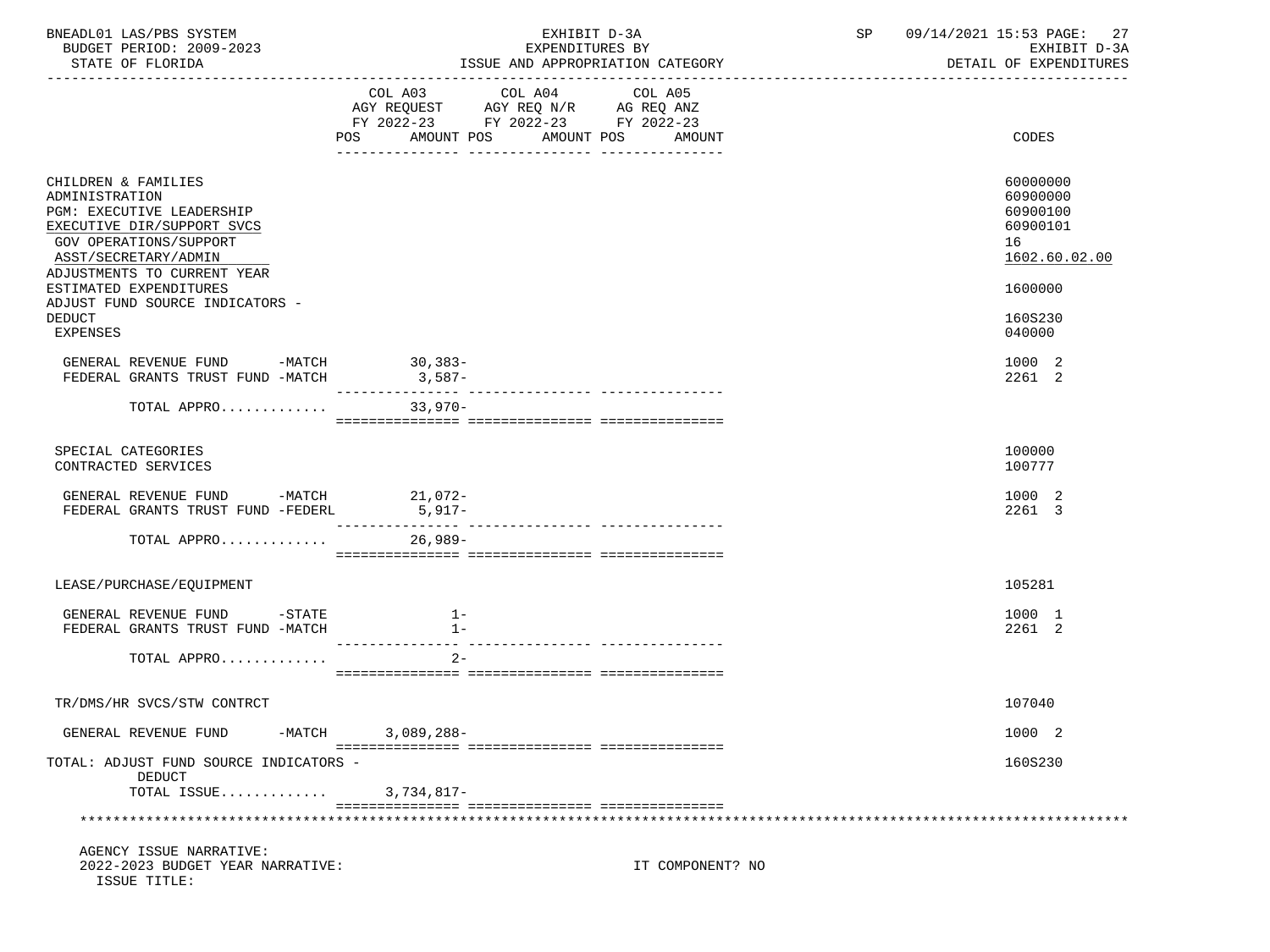| BNEADL01 LAS/PBS SYSTEM |                  |                          |
|-------------------------|------------------|--------------------------|
|                         |                  | BUDGET PERIOD: 2009-2023 |
|                         | STATE OF FLORIDA |                          |

## EXHIBIT D-3A SP 09/14/2021 15:53 PAGE: 28 BUDGET PERIOD: 2009-2023 EXPENDITURES BY EXHIBIT D-3A

|                                                                                                                                                                                          | COL A03<br>AGY REQUEST<br>$FY$ 2022-23<br><b>POS</b><br>AMOUNT POS | COL A04<br>AGY REQ N/R<br>FY 2022-23<br>AMOUNT POS | COL A05<br>AG REQ ANZ<br>FY 2022-23<br>AMOUNT | CODES                                                               |
|------------------------------------------------------------------------------------------------------------------------------------------------------------------------------------------|--------------------------------------------------------------------|----------------------------------------------------|-----------------------------------------------|---------------------------------------------------------------------|
| CHILDREN & FAMILIES<br>ADMINISTRATION<br><b>PGM: EXECUTIVE LEADERSHIP</b><br>EXECUTIVE DIR/SUPPORT SVCS<br>GOV OPERATIONS/SUPPORT<br>ASST/SECRETARY/ADMIN<br>ADJUSTMENTS TO CURRENT YEAR |                                                                    |                                                    |                                               | 60000000<br>60900000<br>60900100<br>60900101<br>16<br>1602.60.02.00 |
| ESTIMATED EXPENDITURES<br>ADJUST FUND SOURCE INDICATORS -                                                                                                                                |                                                                    |                                                    |                                               | 1600000                                                             |
| DEDUCT                                                                                                                                                                                   |                                                                    |                                                    |                                               | 160S230                                                             |

Adjust Fund Source Indicators - Deduct

#### SUMMARY:

 The Department of Children and Families (department) requests the recurring transfer of \$214,939,636 across Funding Source Identifiers (FSI) in all of the department's budget entities, adjusting the department's Fiscal Year 2022-2023 in order to realign FSI's for Maintenance of Effort (MOE) and Match review.

#### ISSUE NARRATIVE:

 This technical issue requests the transfer of appropriations between FSI's that is necessary to ensure that the department can properly identify state funding required to match federal funds and MOE amounts with certainty.

 The Other Salary Amount (OAD) transaction was used to realign the budget for the Salaries and Benefits appropriation category because this issue is not associated with specific positions and/or salary.

 The Department will implement these adjustments and continue to monitor the funding of the budget. When summarized with companion issue 160S220 - Adjust Fund Source Indicators - Add, the issues net to zero.

#### COST CALCULATION:

 The following chart summarizes the FSI's that have been identified for realignment in order to meet our MOE and Match needs:

| FSI TRANSFER REQUEST FY 2022-23 |      |             |               |           |               |             |
|---------------------------------|------|-------------|---------------|-----------|---------------|-------------|
| Budget Entity                   | Fund | $FSI-1$     | $FSI-2$       | $FSI-3$   | $FSI-9$       | Grand Total |
| 60900101                        | 1000 | (2,688,418) | 2,688,418     |           |               | 0           |
|                                 | 2021 | (131, 150)  | (57, 221)     | 188,371   |               | 0           |
|                                 | 2261 | (19, 427)   | (35,779)      | 55,206    |               | 0           |
|                                 | 2516 | (2.004)     | 2,004         |           |               | 0           |
| 60900101 Total                  |      | (2,840,999) | 2,597,422     | 243,577   |               | 0           |
| 60900202                        | 1000 | 3,602,689   | (3,602,689)   |           |               | 0           |
|                                 | 2261 | 140,686     | (3, 193, 945) | 4,608,559 | (1, 555, 300) | 0           |
|                                 | 2516 | (835)       | 835           |           |               | 0           |
| 60900202 Total                  |      | 3,742,540   | (6, 795, 799) | 4,608,559 | (1, 555, 300) | 0           |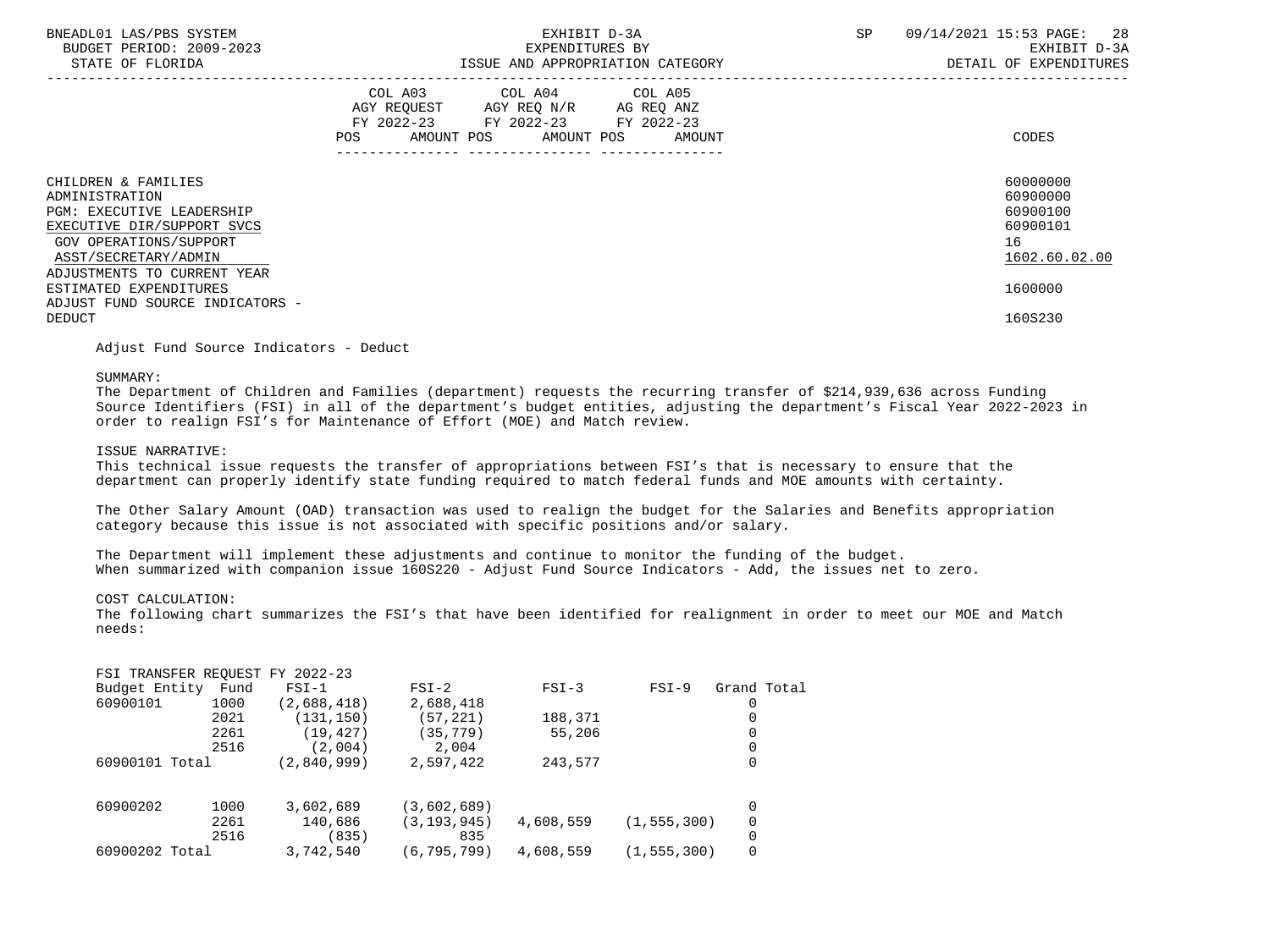| BNEADL01 LAS/PBS SYSTEM<br>BUDGET PERIOD: 2009-2023                                                                                                       |                              |                                                                      |                                                                                                   | EXHIBIT D-3A<br>EXPENDITURES BY |                               |                                              | SP | 09/14/2021 15:53 PAGE: 29<br>EXHIBIT D-3A<br>DETAIL OF EXPENDITURES |
|-----------------------------------------------------------------------------------------------------------------------------------------------------------|------------------------------|----------------------------------------------------------------------|---------------------------------------------------------------------------------------------------|---------------------------------|-------------------------------|----------------------------------------------|----|---------------------------------------------------------------------|
|                                                                                                                                                           |                              |                                                                      | COL A03 COL A04 COL A05<br>AGY REQUEST AGY REQ N/R AG REQ ANZ<br>FY 2022-23 FY 2022-23 FY 2022-23 |                                 |                               |                                              |    |                                                                     |
|                                                                                                                                                           |                              | POS                                                                  |                                                                                                   | AMOUNT POS AMOUNT POS           | AMOUNT                        |                                              |    | CODES                                                               |
| CHILDREN & FAMILIES<br>ADMINISTRATION<br>PGM: EXECUTIVE LEADERSHIP<br>EXECUTIVE DIR/SUPPORT SVCS<br><b>GOV OPERATIONS/SUPPORT</b><br>ASST/SECRETARY/ADMIN |                              |                                                                      |                                                                                                   |                                 |                               |                                              |    | 60000000<br>60900000<br>60900100<br>60900101<br>16<br>1602.60.02.00 |
| ADJUSTMENTS TO CURRENT YEAR<br>ESTIMATED EXPENDITURES<br>ADJUST FUND SOURCE INDICATORS -                                                                  |                              |                                                                      |                                                                                                   |                                 |                               |                                              |    | 1600000                                                             |
| <b>DEDUCT</b>                                                                                                                                             |                              |                                                                      |                                                                                                   |                                 |                               |                                              |    | 160S230                                                             |
| 60910310                                                                                                                                                  | 1000<br>2157<br>2261         | 53,790,972<br>6,471,113                                              | (53, 790, 972)<br>(6, 471, 113)<br>849,538                                                        | (849, 538)                      |                               | $\overline{0}$<br>$\mathbf 0$<br>$\mathbf 0$ |    |                                                                     |
|                                                                                                                                                           | 2516<br>60910310 Total       | 9,090,654 (9,090,654)<br>69,352,739                                  | (68, 503, 201)                                                                                    | (849, 538)                      |                               | $\mathbf 0$<br>$\mathbf 0$                   |    |                                                                     |
| 60910506                                                                                                                                                  | 1000<br>2261                 |                                                                      | $(50, 737, 403)$ 50, 737, 403<br>(28, 040)                                                        |                                 | 28,040                        | 0<br>$\mathbf 0$                             |    |                                                                     |
|                                                                                                                                                           | 2516                         | $(6, 162, 785)$ 6, 162, 785<br>60910506 Total 56,900,188) 56,872,148 |                                                                                                   |                                 | 28,040                        | $\mathbf 0$<br>$\Omega$                      |    |                                                                     |
| 60910708                                                                                                                                                  | 2261                         | 1000 6,240,815 (6,240,815)                                           | $(1,664)$ 994,311 (992,647)                                                                       |                                 |                               | $\mathbf 0$<br>0                             |    |                                                                     |
|                                                                                                                                                           | 60910708 Total               | 6,239,151                                                            |                                                                                                   | $(5, 246, 504)$ (992,647)       |                               | $\Omega$                                     |    |                                                                     |
| 60910950                                                                                                                                                  | 1000<br>2261<br>2516         | $2,467$ (2,467)                                                      | $(24, 572, 806)$ 24, 572, 806<br>2,131,586                                                        | (2, 131, 586)                   |                               | 0<br>$\mathbf 0$<br>$\Omega$                 |    |                                                                     |
|                                                                                                                                                           |                              | 60910950 Total (24,570,339) 26,701,925                               |                                                                                                   | (2, 131, 586)                   |                               | $\Omega$                                     |    |                                                                     |
| Grand Total                                                                                                                                               |                              | (4,977,096)                                                          |                                                                                                   |                                 | 5,625,991 878,365 (1,527,260) | 0                                            |    |                                                                     |
| Not Applicable.                                                                                                                                           | IMPACT OF NOT FUNDING ISSUE: |                                                                      |                                                                                                   |                                 |                               |                                              |    |                                                                     |
| Not Applicable.                                                                                                                                           |                              | LINKAGE TO GOVERNOR'S PRIORITIES:                                    |                                                                                                   |                                 |                               |                                              |    |                                                                     |
| Not Applicable.                                                                                                                                           |                              | FLORIDA STRATEGIC PLAN FOR ECONOMIC DEVELOPMENT:                     |                                                                                                   |                                 |                               |                                              |    |                                                                     |

\*\*\*\*\*\*\*\*\*\*\*\*\*\*\*\*\*\*\*\*\*\*\*\*\*\*\*\*\*\*\*\*\*\*\*\*\*\*\*\*\*\*\*\*\*\*\*\*\*\*\*\*\*\*\*\*\*\*\*\*\*\*\*\*\*\*\*\*\*\*\*\*\*\*\*\*\*\*\*\*\*\*\*\*\*\*\*\*\*\*\*\*\*\*\*\*\*\*\*\*\*\*\*\*\*\*\*\*\*\*\*\*\*\*\*\*\*\*\*\*\*\*\*\*\*\*\*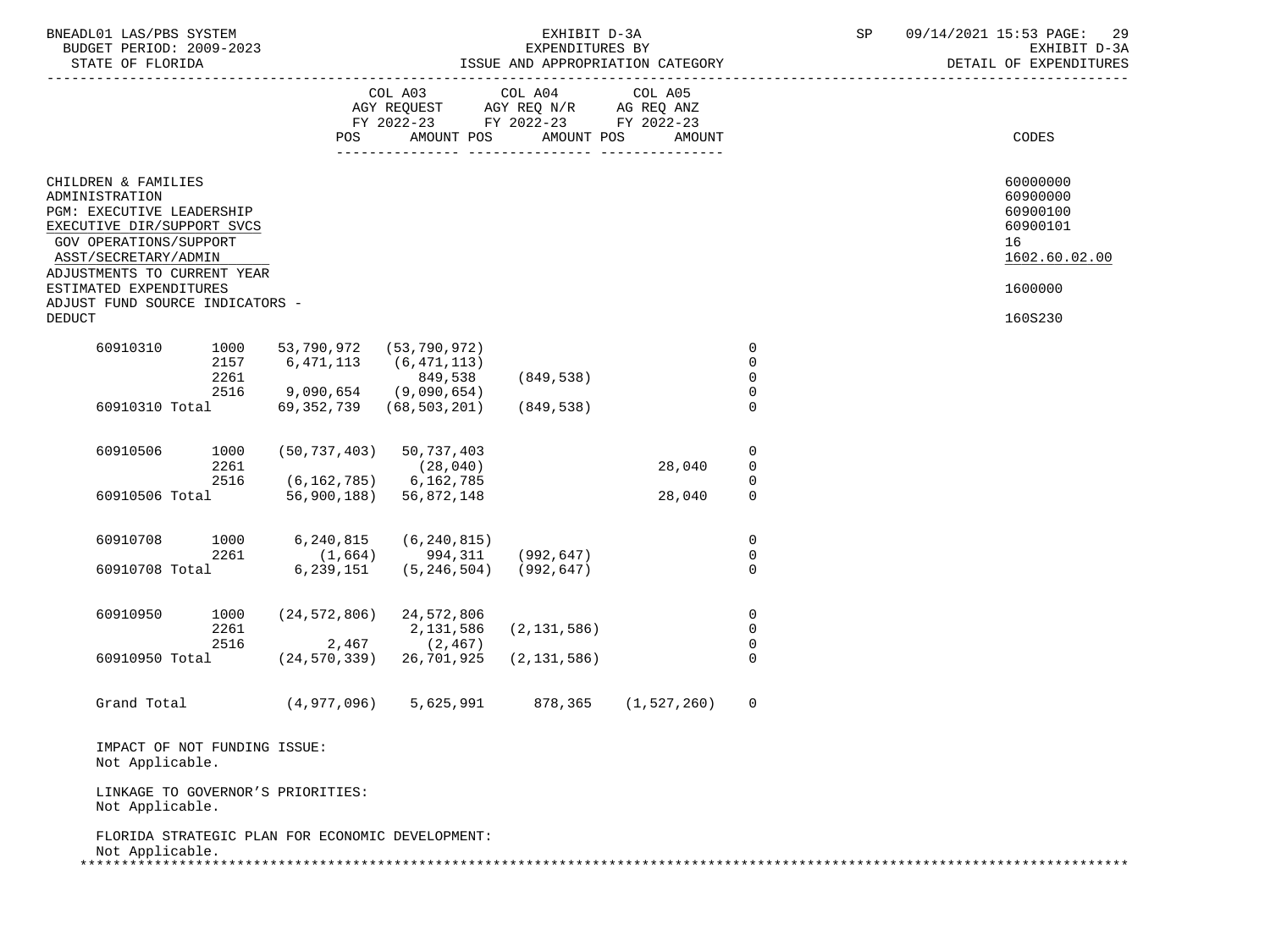| BNEADL01 LAS/PBS SYSTEM<br>BUDGET PERIOD: 2009-2023<br>STATE OF FLORIDA                                                                                                                                                                                  |                              | ISSUE AND APPROPRIATION CATEGORY                                                  | EXHIBIT D-3A<br>EXPENDITURES BY |          |          |    | SP 09/14/2021 15:53 PAGE:<br>30<br>EXHIBIT D-3A<br>DETAIL OF EXPENDITURES                 |
|----------------------------------------------------------------------------------------------------------------------------------------------------------------------------------------------------------------------------------------------------------|------------------------------|-----------------------------------------------------------------------------------|---------------------------------|----------|----------|----|-------------------------------------------------------------------------------------------|
|                                                                                                                                                                                                                                                          | COL A03<br>POS<br>AMOUNT POS | COL A04<br>AGY REQUEST AGY REQ N/R AG REQ ANZ<br>FY 2022-23 FY 2022-23 FY 2022-23 | COL A05<br>AMOUNT POS<br>AMOUNT |          |          |    | CODES                                                                                     |
| CHILDREN & FAMILIES<br>ADMINISTRATION<br>PGM: EXECUTIVE LEADERSHIP<br>EXECUTIVE DIR/SUPPORT SVCS<br>GOV OPERATIONS/SUPPORT<br>ASST/SECRETARY/ADMIN<br>ADJUSTMENTS TO CURRENT YEAR<br>ESTIMATED EXPENDITURES<br>ADJUST FUND SOURCE INDICATORS -<br>DEDUCT |                              |                                                                                   |                                 |          |          |    | 60000000<br>60900000<br>60900100<br>60900101<br>16<br>1602.60.02.00<br>1600000<br>160S230 |
| POSITION DETAIL OF SALARIES AND BENEFITS:                                                                                                                                                                                                                | FTE                          | BASE RATE                                                                         | ADDITIVES                       | BENEFITS | SUBTOTAL | ႜၟ | LAPSE LAPSED SALARIES<br>AND BENEFITS                                                     |
| CHANGES TO CURRENTLY AUTHORIZED POSITIONS<br>OTHER SALARY AMOUNT<br>1000 GENERAL REVENUE FUND<br>2021 ADMINISTRATIVE TRUST FUND<br>2261 FEDERAL GRANTS TRUST FUND                                                                                        |                              |                                                                                   |                                 |          |          |    | 537,815-<br>15,057-<br>27,895-<br>--------------<br>$580,767-$                            |
|                                                                                                                                                                                                                                                          |                              |                                                                                   |                                 |          |          |    | ==============                                                                            |
| NONRECURRING EXPENDITURES<br>FLORIDA PLANNING, ACCOUNTING, AND<br>LEDGER MANAGEMENT (PALM) READINESS<br>SPECIAL CATEGORIES<br>FLAIR SYSTEM REPLACEMENT                                                                                                   |                              |                                                                                   |                                 |          |          |    | 2100000<br>2103074<br>100000<br>100781                                                    |
| $-$ STATE<br>GENERAL REVENUE FUND                                                                                                                                                                                                                        | $900,000-$                   |                                                                                   |                                 |          |          |    | 1000 1                                                                                    |
| STATE OPIOID RESPONSE GRANT BUDGET<br>AUTHORITY REQUEST<br>SPECIAL CATEGORIES<br>TR/DMS/HR SVCS/STW CONTRCT                                                                                                                                              |                              |                                                                                   |                                 |          |          |    | 2103390<br>100000<br>107040                                                               |
| ADMINISTRATIVE TRUST FUND -FEDERL                                                                                                                                                                                                                        | $3,210-$                     |                                                                                   |                                 |          |          |    | 2021 3                                                                                    |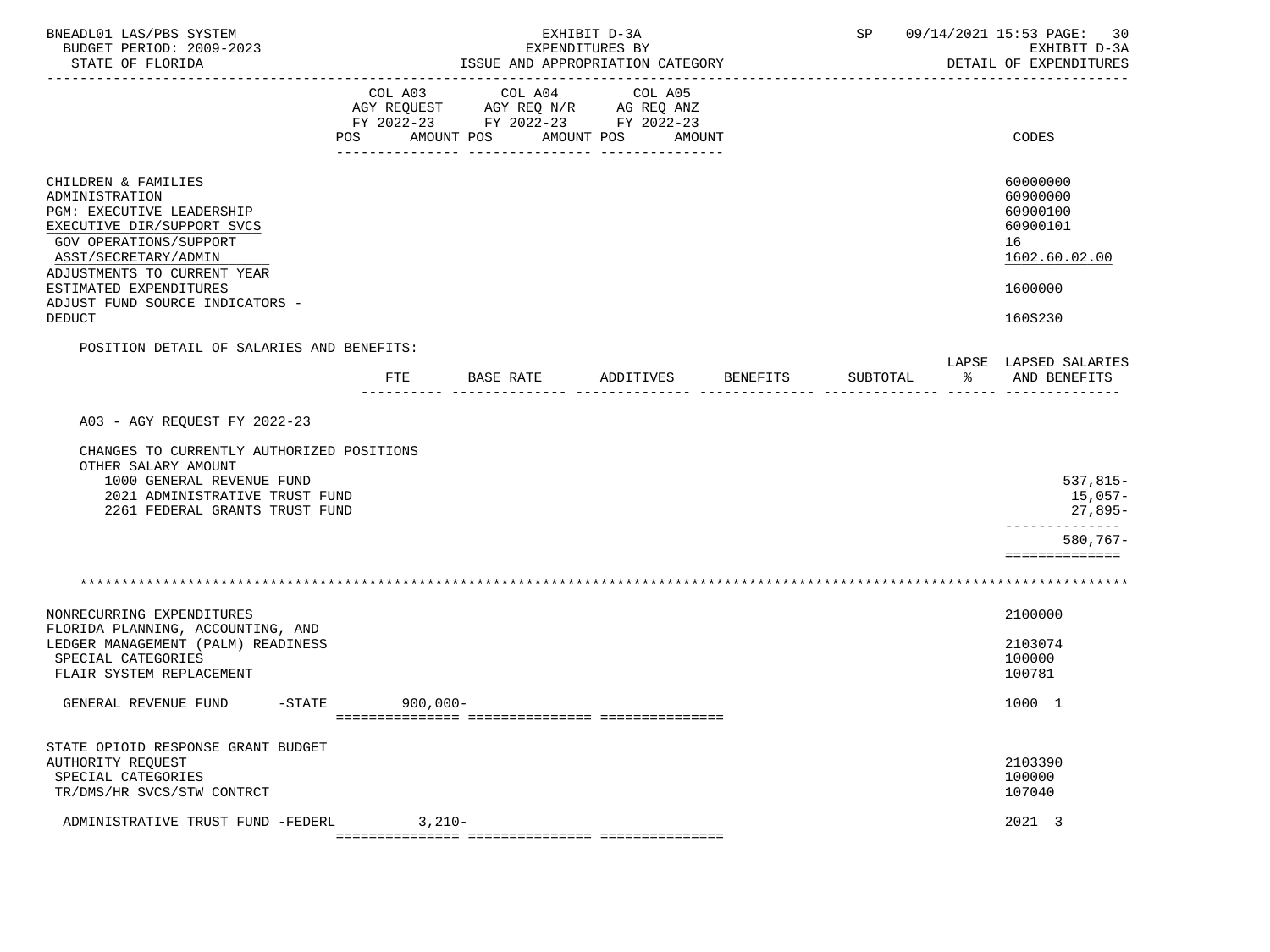| BNEADL01 LAS/PBS SYSTEM<br>BUDGET PERIOD: 2009-2023<br>STATE OF FLORIDA                                                                                                            |                          | EXHIBIT D-3A<br>EXPENDITURES BY<br>ISSUE AND APPROPRIATION CATEGORY                                                               | SP<br>09/14/2021 15:53 PAGE: 31<br>DETAIL OF EXPENDITURES           | EXHIBIT D-3A |
|------------------------------------------------------------------------------------------------------------------------------------------------------------------------------------|--------------------------|-----------------------------------------------------------------------------------------------------------------------------------|---------------------------------------------------------------------|--------------|
|                                                                                                                                                                                    | POS                      | COL A03 COL A04 COL A05<br>AGY REQUEST AGY REQ N/R AG REQ ANZ<br>FY 2022-23 FY 2022-23 FY 2022-23<br>AMOUNT POS AMOUNT POS AMOUNT | CODES                                                               |              |
| CHILDREN & FAMILIES<br>ADMINISTRATION<br>PGM: EXECUTIVE LEADERSHIP<br>EXECUTIVE DIR/SUPPORT SVCS<br>GOV OPERATIONS/SUPPORT<br>ASST/SECRETARY/ADMIN<br>STATE ENTERPRISE INFORMATION |                          |                                                                                                                                   | 60000000<br>60900000<br>60900100<br>60900101<br>16<br>1602.60.02.00 |              |
| TECHNOLOGY<br>FLORIDA PALM AGENCY IMPLEMENTATION<br>SPECIAL CATEGORIES<br>FLAIR SYSTEM REPLACEMENT                                                                                 |                          |                                                                                                                                   | 3610000<br>36118C0<br>100000<br>100781                              |              |
| GENERAL REVENUE FUND                                                                                                                                                               | $-STATE$ 900,000 900,000 |                                                                                                                                   | 1000 1                                                              |              |
|                                                                                                                                                                                    |                          |                                                                                                                                   |                                                                     |              |

 AGENCY ISSUE NARRATIVE: 2022-2023 BUDGET YEAR NARRATIVE: IT COMPONENT? YES ISSUE TITLE: Florida PALM Implementation

#### SIIMMARY:

 The Florida Department of Children and Families (department) is requesting funding of \$900,000 in nonrecurring General Revenue Funds for the implementation of Florida's Planning, Accounting, and Ledger Management (PALM) system.

#### ISSUE NARRATIVE:

 The department has analyzed the Florida PALM solution and determined that full adoption of the system will eliminate the need for costly remediation to or replacement of approximately thirty (30) antiquated agency business systems. Our internal resources and previous contracted resources have documented the existing processes, but the department does not have staff expertise needed to fully analyze our existing documentation and map it to the functions of the Florida PALM solution.

 The department proposes to procure advanced subject matter expertise to assist in the design and planning of the future-state of the Budget, Revenue, Accounting, Finance, and Reporting functions. This expertise will include information necessary to re-organize positions, alter position functions, and rebalance workloads in anticipation of fully adopting Florida PALM. The listed department functions rely on a high degree of automated processing using business systems built to exchange data with one another, extract data from FLAIR and other department systems, and then merge, report, transform, route, and submit data to those locations. The retirement of FLAIR makes these automated systems cease to function, and the department has chosen to adopt Florida PALM fully as their replacement.

### COST CALCULATION:

Nonrecurring General Revenue: \$900,000

 The department estimates this effort will take approximately four (4) full-time contracted resources. This will cost \$800,000, using the estimate of 2000 hrs. per year per resource at a base rate of \$100 per hour. An additional \$100,000 is required to procure training sessions and subscriptions for key resources to ensure a wide knowledge base within the DCF staff.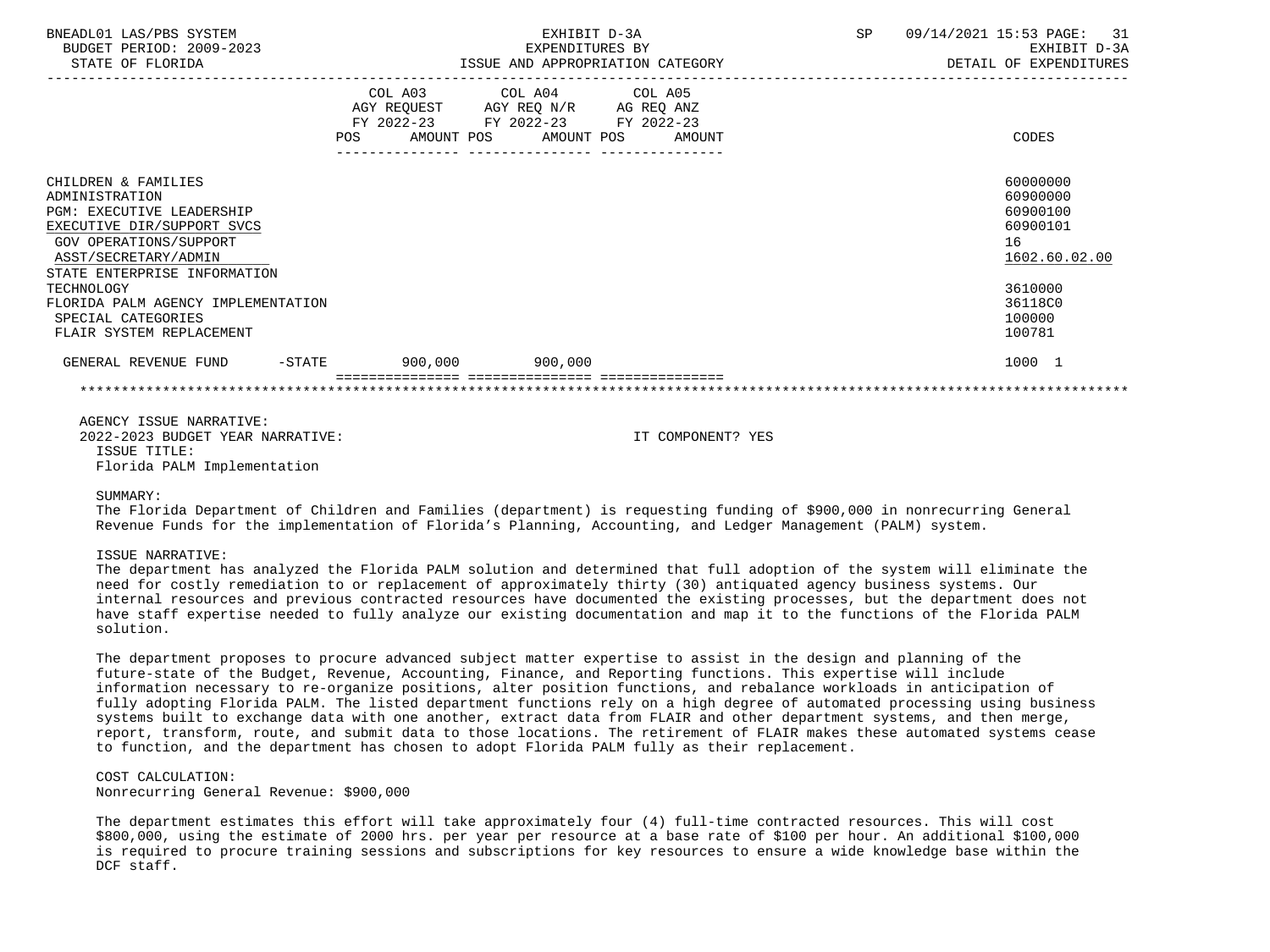| BNEADL01 LAS/PBS SYSTEM<br>BUDGET PERIOD: 2009-2023<br>STATE OF FLORIDA<br>_____________________________________                                                                                                                                     | EXHIBIT D-3A<br>EXPENDITURES BY<br>EXPENDITURES BI<br>ISSUE AND APPROPRIATION CATEGORY                                                                                                                                                                                                                                                                                                                     | 09/14/2021 15:53 PAGE:<br>SP | 32<br>EXHIBIT D-3A<br>DETAIL OF EXPENDITURES                                        |
|------------------------------------------------------------------------------------------------------------------------------------------------------------------------------------------------------------------------------------------------------|------------------------------------------------------------------------------------------------------------------------------------------------------------------------------------------------------------------------------------------------------------------------------------------------------------------------------------------------------------------------------------------------------------|------------------------------|-------------------------------------------------------------------------------------|
|                                                                                                                                                                                                                                                      | COL A03 COL A04 COL A05<br>$\begin{tabular}{lllllll} \bf AGY & \bf REQUEST & \bf AGY & \bf REQ & \bf N/R & \bf AG & \bf REQ & \bf ANZ \\ \end{tabular}$<br>FY 2022-23 FY 2022-23 FY 2022-23<br>POS AMOUNT POS AMOUNT POS AMOUNT                                                                                                                                                                            |                              | CODES                                                                               |
| CHILDREN & FAMILIES<br>ADMINISTRATION<br><b>PGM: EXECUTIVE LEADERSHIP</b><br>EXECUTIVE DIR/SUPPORT SVCS<br><b>GOV OPERATIONS/SUPPORT</b><br>ASST/SECRETARY/ADMIN<br>STATE ENTERPRISE INFORMATION<br>TECHNOLOGY<br>FLORIDA PALM AGENCY IMPLEMENTATION |                                                                                                                                                                                                                                                                                                                                                                                                            | 16                           | 60000000<br>60900000<br>60900100<br>60900101<br>1602.60.02.00<br>3610000<br>36118C0 |
| IMPACT OF NOT FUNDING ISSUE:<br>LINKAGE TO GOVERNOR'S PRIORITIES:<br>FLORIDA STRATEGIC PLAN FOR ECONOMIC DEVELOPMENT:                                                                                                                                | Failure to fund this initiative will drastically reduce the ability of the department to adopt Florida PALM and will<br>endanger continued operations of department's Budget, Revenue, Accounting, Finance, and Reporting functions.<br>Public Integrity - Promote greater transparency at all levels of government.<br>5.2 Improve the efficiency and effectiveness of government agencies at all levels. |                              |                                                                                     |
| AGENCY STRATEGIC PRIORITIES<br>STATE OPIOID RESPONSE GRANT BUDGET<br>AUTHORITY REQUEST<br>SPECIAL CATEGORIES<br>TR/DMS/HR SVCS/STW CONTRCT                                                                                                           |                                                                                                                                                                                                                                                                                                                                                                                                            |                              | 4000000<br>4001360<br>100000<br>107040                                              |
| ADMINISTRATIVE TRUST FUND -FEDERL                                                                                                                                                                                                                    | 803<br>803                                                                                                                                                                                                                                                                                                                                                                                                 |                              | 2021 3                                                                              |
|                                                                                                                                                                                                                                                      |                                                                                                                                                                                                                                                                                                                                                                                                            |                              |                                                                                     |
| AGENCY ISSUE NARRATIVE:<br>2022-2023 BUDGET YEAR NARRATIVE:                                                                                                                                                                                          | ISSUE TITLE: State Opioid Response (SOR) Grant Budget Authority Request                                                                                                                                                                                                                                                                                                                                    | IT COMPONENT? NO             |                                                                                     |
| SIJMMARY:                                                                                                                                                                                                                                            |                                                                                                                                                                                                                                                                                                                                                                                                            |                              |                                                                                     |

 The Department of Children and Families (department) is requesting nonrecurring budget authority in the amount of \$24,602,477 to carry out the existing State Opioid Response (SOR II) federal grant project activities through September 29,2022, to address the opioid crisis and stimulant use and misuse.

#### ISSUE NARRATIVE:

 In 2019 there were 4,294 deaths caused by opioids. Methamphetamine users increased from 1.1 million people in 2016, to 1.7 million in 2019, and mortality figures from 2018 and 2019 reflects a 45 percent increase in deaths caused by methamphetamine use. Deaths caused by fentanyl increased by 35 percent from 2018-2019. The population of focus for the SOR II federal discretionary grant is uninsured and underinsured individuals with opioid and stimulant misuse and use disorders.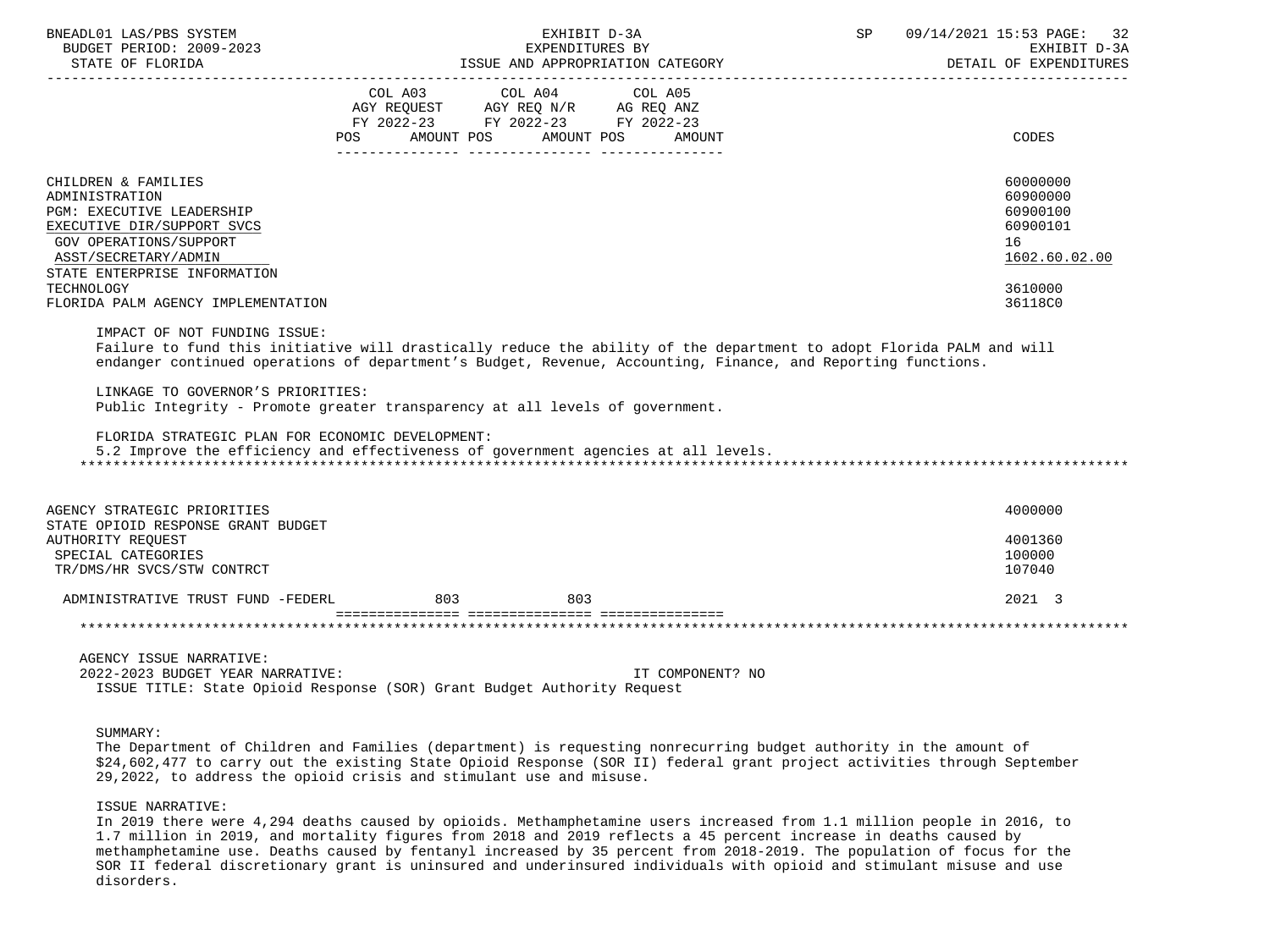| BNEADL01 LAS/PBS SYSTEM<br>BUDGET PERIOD: 2009-2023<br>STATE OF FLORIDA                   | EXHIBIT D-3A<br>EXPENDITURES BY<br>ISSUE AND APPROPRIATION CATEGORY                                                               | SP     | 33<br>09/14/2021 15:53 PAGE:<br>EXHIBIT D-3A<br>DETAIL OF EXPENDITURES |
|-------------------------------------------------------------------------------------------|-----------------------------------------------------------------------------------------------------------------------------------|--------|------------------------------------------------------------------------|
|                                                                                           | COL A03 COL A04 COL A05<br>AGY REQUEST AGY REQ N/R AG REQ ANZ<br>FY 2022-23 FY 2022-23 FY 2022-23<br>AMOUNT POS AMOUNT POS<br>POS | AMOUNT | CODES                                                                  |
| CHILDREN & FAMILIES<br>ADMINISTRATION                                                     |                                                                                                                                   |        | 60000000<br>60900000                                                   |
| <b>PGM: EXECUTIVE LEADERSHIP</b><br>EXECUTIVE DIR/SUPPORT SVCS<br>GOV OPERATIONS/SUPPORT  |                                                                                                                                   |        | 60900100<br>60900101<br>16                                             |
| ASST/SECRETARY/ADMIN<br>AGENCY STRATEGIC PRIORITIES<br>STATE OPIOID RESPONSE GRANT BUDGET |                                                                                                                                   |        | 1602.60.02.00<br>4000000                                               |
| AUTHORITY REOUEST                                                                         |                                                                                                                                   |        | 4001360                                                                |

 Approved grant activities include providing treatment and recovery support services to uninsured and underinsured individuals with opioid and stimulant use disorders, distributing naloxone kits to reduce opioid overdose deaths, providing substance use prevention services to middle and high school students, establishing Oxford Houses, training individuals on overdose prevention and the use of evidence-based practices, providing Behavioral Health Consultation on opioid and stimulant use and misuse to Child Protective Investigators and case managers, and increasing access to Recovery Community Organizations.

### COST CALCULATION:

 The following cost calculation is based on the State Opioid Response federal grant application for the grant implementation period of July 1, 2022, through September 29, 2022.

| Other Personal Services (030000)                                                 | 648,058      |
|----------------------------------------------------------------------------------|--------------|
| Expenses $(040000)$                                                              | 86,968       |
| G/A-Community Substance Abuse Services (100618)                                  | \$22,811,093 |
| Contracted Services (100777)                                                     | 2,873        |
| G/A-Contracted Services (100778)                                                 | 407,045      |
| Contracted Services-Substance Abuse and Mental Health<br>Administration (106220) | 645,637      |
| DMS-Personnel/Human Resources (107040)                                           | 803          |

IMPACT OF NOT FUNDING ISSUE:

 If budget authority is not obtained for the SOR federal grant award, the populations of focus supported by this grant will not receive the needed treatment and recovery support services. Approximately 3,750 individuals would have their services stopped before they are ready for discharge. Approximately 20,000 kits of Naloxone would not be distributed to communities to save lives by reversing overdoses. The state would revert the funds.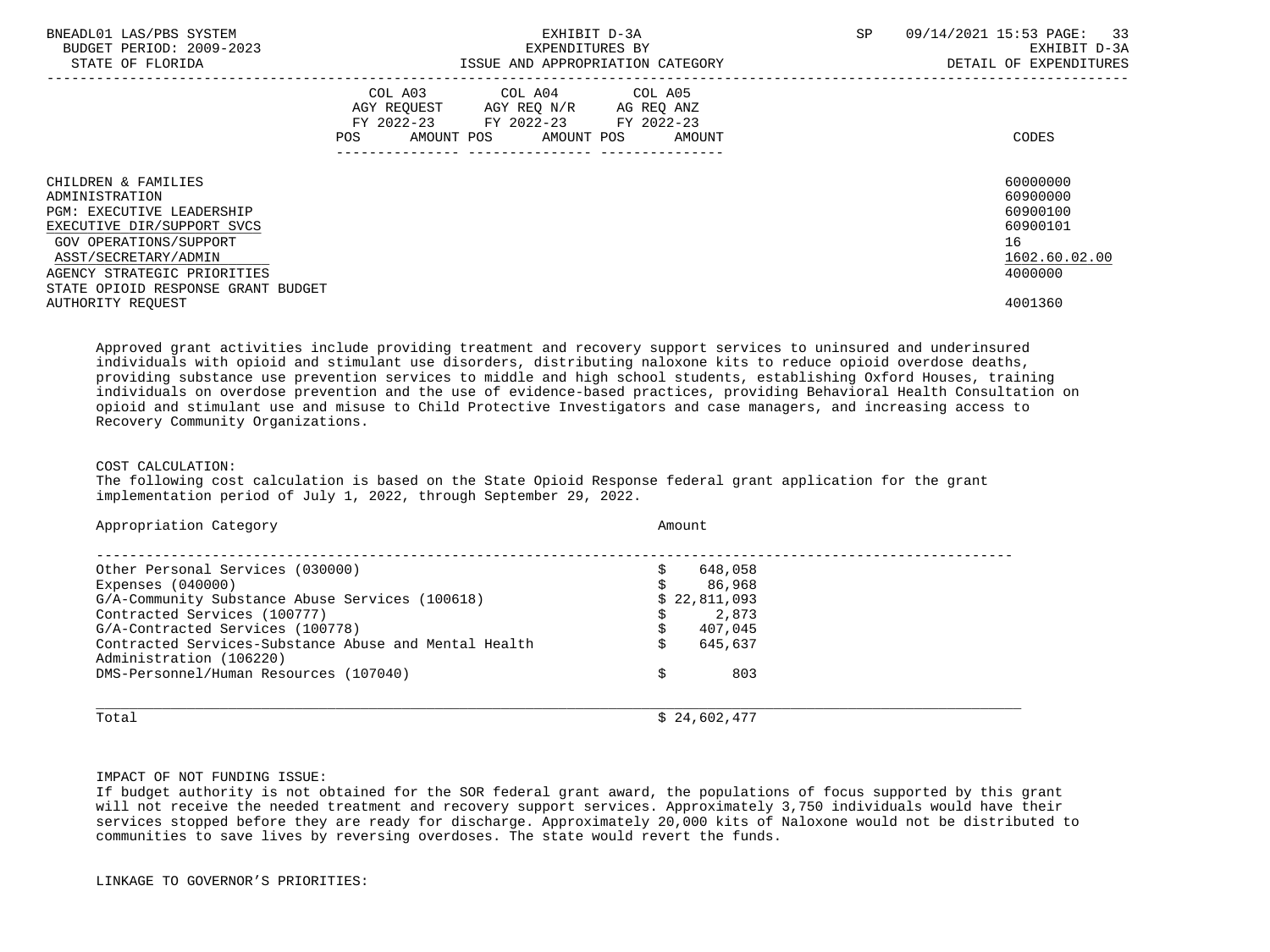| BNEADL01 LAS/PBS SYSTEM<br>BUDGET PERIOD: 2009-2023<br>STATE OF FLORIDA                                                                                                                                                                                                                                                                                                                                                                                                                                                                                                                   |                                                                                                    | EXHIBIT D-3A<br>EXPENDITURES BY<br>ISSUE AND APPROPRIATION CATEGORY |                  | SP | 09/14/2021 15:53 PAGE:<br>34<br>EXHIBIT D-3A<br>DETAIL OF EXPENDITURES                    |
|-------------------------------------------------------------------------------------------------------------------------------------------------------------------------------------------------------------------------------------------------------------------------------------------------------------------------------------------------------------------------------------------------------------------------------------------------------------------------------------------------------------------------------------------------------------------------------------------|----------------------------------------------------------------------------------------------------|---------------------------------------------------------------------|------------------|----|-------------------------------------------------------------------------------------------|
|                                                                                                                                                                                                                                                                                                                                                                                                                                                                                                                                                                                           | AGY REQUEST AGY REQ N/R AG REQ ANZ<br>FY 2022-23 FY 2022-23 FY 2022-23<br>AMOUNT POS<br><b>POS</b> | COL A03 COL A04 COL A05<br>AMOUNT POS                               | AMOUNT           |    | CODES                                                                                     |
| CHILDREN & FAMILIES<br>ADMINISTRATION<br><b>PGM: EXECUTIVE LEADERSHIP</b><br>EXECUTIVE DIR/SUPPORT SVCS<br>GOV OPERATIONS/SUPPORT<br>ASST/SECRETARY/ADMIN<br>AGENCY STRATEGIC PRIORITIES<br>STATE OPIOID RESPONSE GRANT BUDGET<br><b>AUTHORITY REQUEST</b>                                                                                                                                                                                                                                                                                                                                |                                                                                                    |                                                                     |                  |    | 60000000<br>60900000<br>60900100<br>60900101<br>16<br>1602.60.02.00<br>4000000<br>4001360 |
| Health Care - Focus resources on continuing to combat the opioid crisis and substance abuse in general, and addressing<br>mental health                                                                                                                                                                                                                                                                                                                                                                                                                                                   |                                                                                                    |                                                                     |                  |    |                                                                                           |
| FLORIDA STRATEGIC PLAN FOR ECONOMIC DEVELOPMENT:<br>6.1 Create and sustain vibrant, safe, healthy, and resilient communities that attract workers, residents, businesses and<br>visitors; and<br>6.2 Ensure Floridians in all communities and life stages have opportunities to achieve healthier outcomes and societal<br>contributions.                                                                                                                                                                                                                                                 |                                                                                                    |                                                                     |                  |    |                                                                                           |
| TRANSITION HILLSBOROUGH COUNTY<br>LOCAL LICENSING CHILD CARE PROGRAM<br>TO DEPARTMENT<br>SPECIAL CATEGORIES<br>TR/DMS/HR SVCS/STW CONTRCT                                                                                                                                                                                                                                                                                                                                                                                                                                                 |                                                                                                    |                                                                     |                  |    | 4001690<br>100000<br>107040                                                               |
| GENERAL REVENUE FUND                                                                                                                                                                                                                                                                                                                                                                                                                                                                                                                                                                      | $-$ STATE 8,542                                                                                    |                                                                     |                  |    | 1000 1                                                                                    |
|                                                                                                                                                                                                                                                                                                                                                                                                                                                                                                                                                                                           |                                                                                                    |                                                                     |                  |    |                                                                                           |
| AGENCY ISSUE NARRATIVE:<br>2022-2023 BUDGET YEAR NARRATIVE:<br>ISSUE TITLE: Hillsborough County Local Licensing Child Care Program Transition to the Department                                                                                                                                                                                                                                                                                                                                                                                                                           |                                                                                                    |                                                                     | IT COMPONENT? NO |    |                                                                                           |
| SUMMARY:<br>The Florida Department of Children and Families (department) is requesting 28.00 FTE positions and funding of \$1,833,205<br>$(\$1,690,769)$ in recurring General Revenue and $\$142,436$ in nonrecurring General Revenue) and the transfer of $\$344,322$<br>(\$64,457 in recurring General Revenue, \$233,072 in recurring Federal Grants Trust Fund, and \$46,793 in recurring Social<br>Services Block Grant Trust Fund) from the G/A-Child Protection category to the Expenses category to transition childcare<br>licensing from Hillsborough County to the department. |                                                                                                    |                                                                     |                  |    |                                                                                           |

 This request is a companion issue to 2002280-Hillsborough County Local Licensing Child Care Program Transition to the Department-Add and 2002290-Hillsborough County Local Licensing Child Care Program Transition to the Department-Deduct. When summed issues 2002280-Hillsborough County Local Licensing Child Care Program Transition to the Department-Add and 2002290-Hillsborough County Local Licensing Child Care Program Transition to the Department-Deduct net to zero.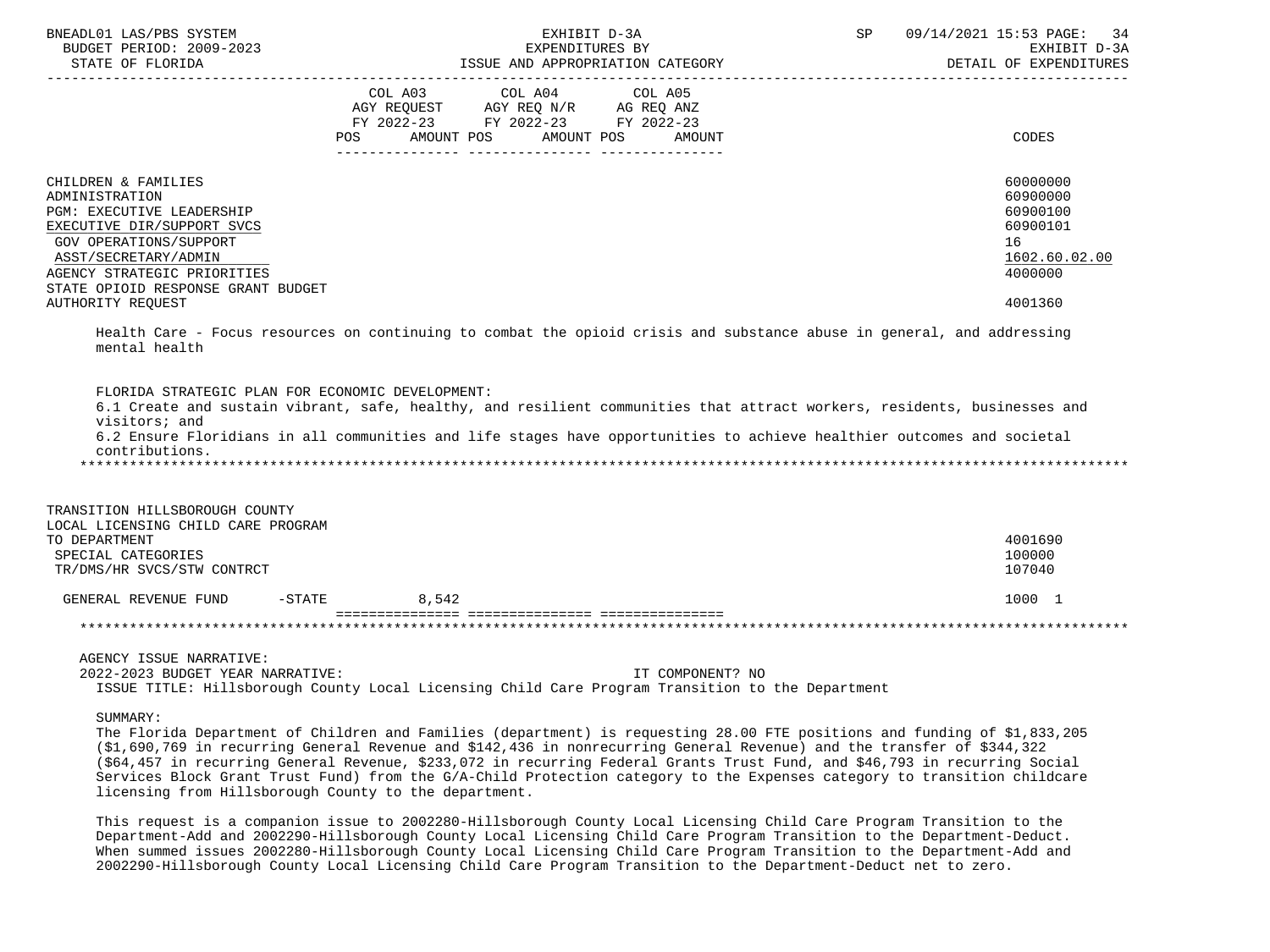| BNEADL01 LAS/PBS SYSTEM<br>BUDGET PERIOD: 2009-2023<br>STATE OF FLORIDA | EXHIBIT D-3A<br>EXPENDITURES BY<br>ISSUE AND APPROPRIATION CATEGORY                                     | 09/14/2021 15:53 PAGE: 35<br>SP<br>EXHIBIT D-3A<br>DETAIL OF EXPENDITURES |
|-------------------------------------------------------------------------|---------------------------------------------------------------------------------------------------------|---------------------------------------------------------------------------|
|                                                                         | COL A03<br>COL A04 COL A05<br>AGY REQUEST AGY REQ N/R AG REQ ANZ<br>FY 2022-23 FY 2022-23<br>FY 2022-23 |                                                                           |
|                                                                         | POS<br>AMOUNT POS AMOUNT POS<br>AMOUNT                                                                  | CODES                                                                     |
| CHILDREN & FAMILIES                                                     |                                                                                                         | 60000000                                                                  |
| ADMINISTRATION                                                          |                                                                                                         | 60900000                                                                  |
| <b>PGM: EXECUTIVE LEADERSHIP</b>                                        |                                                                                                         | 60900100                                                                  |
| EXECUTIVE DIR/SUPPORT SVCS                                              |                                                                                                         | 60900101                                                                  |
| GOV OPERATIONS/SUPPORT                                                  |                                                                                                         | 16                                                                        |
| ASST/SECRETARY/ADMIN                                                    |                                                                                                         | 1602.60.02.00                                                             |
| AGENCY STRATEGIC PRIORITIES                                             |                                                                                                         | 4000000                                                                   |
| TRANSITION HILLSBOROUGH COUNTY                                          |                                                                                                         |                                                                           |
| LOCAL LICENSING CHILD CARE PROGRAM                                      |                                                                                                         |                                                                           |
| TO DEPARTMENT                                                           |                                                                                                         | 4001690                                                                   |

#### ISSUE NARRATIVE:

The existing licensing activities are managed through the local licensing agency agreement, contract # QC6B1, and includes payment of \$344,322 per Fiscal Year for licensing, inspecting, handling complaints, etc. As of June 2021, the Hillsborough County Commissioners informed the department that they will only renew the contractual obligations of childcare licensing for one year and will return the licensing functions back to the department.

 The department's Office of Child Care Regulation will manage childcare licensing activities for Hillsborough County. Currently, the local licensing agency is seeking to stop providing childcare services in Hillsborough and aims to return these functions to the department. The funding will cover the cost of needed staff, supervisors, and legal counsel to support all licensing and inspection activities for the more than 1,200 childcare programs in the county. These staff will work within the Suncoast Region to manage inspections, complaints, and overall childcare licensing activities.

COST CALCULATION:

| 23.00 5990-Family Services Counselors                                                                                                                                                         |
|-----------------------------------------------------------------------------------------------------------------------------------------------------------------------------------------------|
| Salary Rate = $$31,107.81 \times 23.00$ FTE = $$715,480$ (rounded up)<br>Benefits (FICA, Retirement, Health Insurance, and Life Insurance) = \$20,275.65 x 23.00 FTE = \$466,340 (rounded up) |
| 4.00 5992-Family Services Counselor Supervisor-SES                                                                                                                                            |
|                                                                                                                                                                                               |
| Salary Rate = $$34,634.18 \times 4.00 = $138,537$ (rounded up)<br>Benefits (FICA, Retirement, Health Insurance, Life Insurance, and Disability) = \$22,091.00 x 4.00 = \$88,364.00            |
| 1.00 7738-Senior Attorney                                                                                                                                                                     |
| Salary Rate = $$51,826$<br>Benefits (FICA, Retirement, Health Insurance, and Life Insurance) = \$25,274                                                                                       |

Expenses

==============================================================================================

Expense package =  $$11,452 \times 28.00$  FTE =  $$320,656$  ( $$142,436$  is nonrecurring)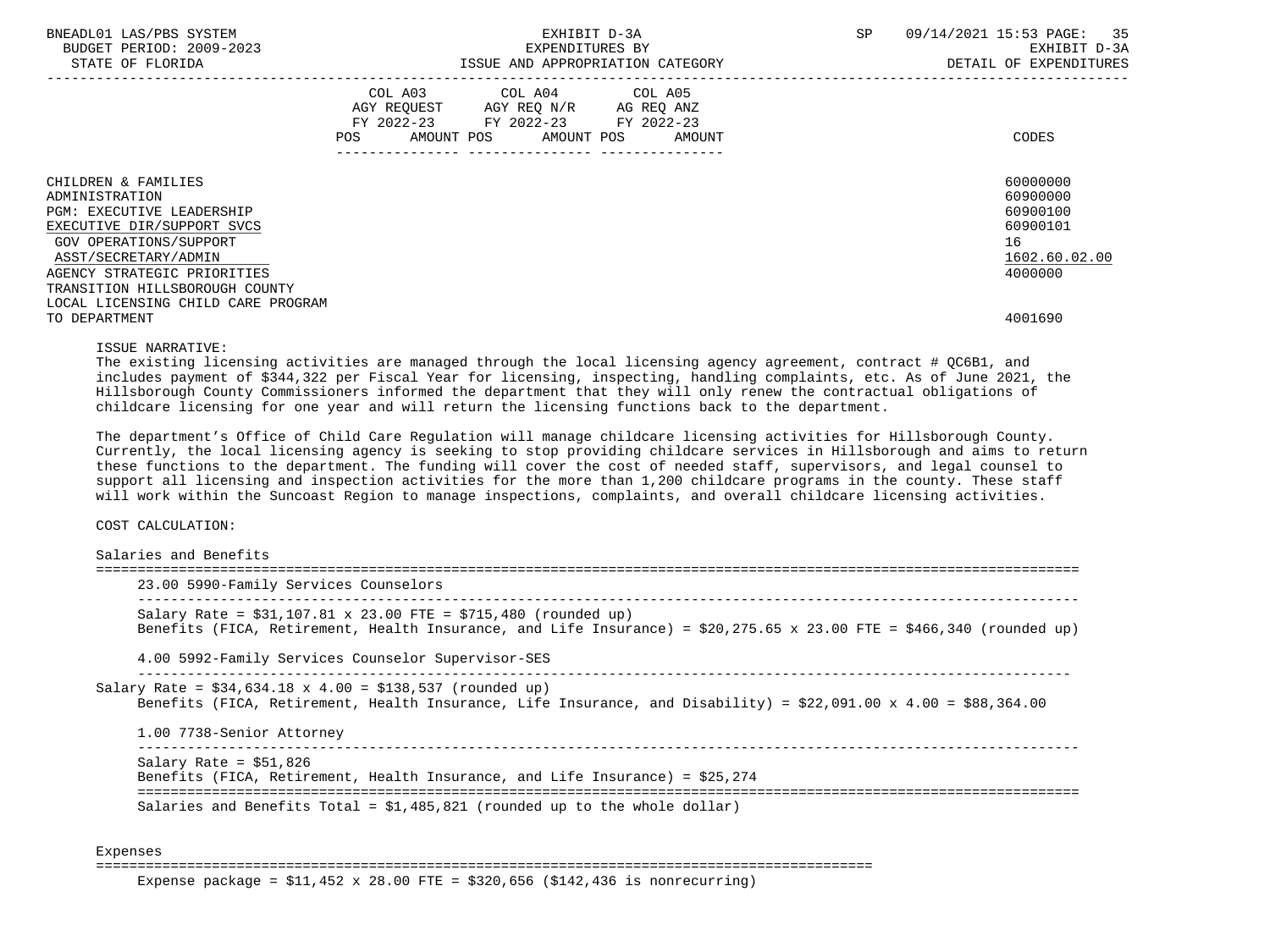| BNEADL01 LAS/PBS SYSTEM<br>BUDGET PERIOD: 2009-2023<br>STATE OF FLORIDA<br>---------------------                                                                                                                                                          | EXHIBIT D-3A<br>EXPENDITURES BY<br>ISSUE AND APPROPRIATION CATEGORY                                                                                                                                                                                                                                                               | 09/14/2021 15:53 PAGE:<br>SP<br>36<br>EXHIBIT D-3A<br>DETAIL OF EXPENDITURES   |
|-----------------------------------------------------------------------------------------------------------------------------------------------------------------------------------------------------------------------------------------------------------|-----------------------------------------------------------------------------------------------------------------------------------------------------------------------------------------------------------------------------------------------------------------------------------------------------------------------------------|--------------------------------------------------------------------------------|
|                                                                                                                                                                                                                                                           | COL A03 COL A04 COL A05<br>AGY REQUEST AGY REQ N/R AG REQ ANZ<br>FY 2022-23 FY 2022-23 FY 2022-23<br>AMOUNT POS<br>AMOUNT POS<br>POS<br>AMOUNT                                                                                                                                                                                    | CODES                                                                          |
| CHILDREN & FAMILIES<br>ADMINISTRATION<br>PGM: EXECUTIVE LEADERSHIP<br>EXECUTIVE DIR/SUPPORT SVCS<br>GOV OPERATIONS/SUPPORT<br>ASST/SECRETARY/ADMIN<br>AGENCY STRATEGIC PRIORITIES<br>TRANSITION HILLSBOROUGH COUNTY<br>LOCAL LICENSING CHILD CARE PROGRAM |                                                                                                                                                                                                                                                                                                                                   | 60000000<br>60900000<br>60900100<br>60900101<br>16<br>1602.60.02.00<br>4000000 |
| TO DEPARTMENT                                                                                                                                                                                                                                             | Travel = $23.00$ 5990-Family Services Counselors x \$13,802 = \$317,446                                                                                                                                                                                                                                                           | 4001690                                                                        |
|                                                                                                                                                                                                                                                           | 4.00 5992-Family Services Counselor Supervisor-SES x \$9,833 = \$39,332<br>1.00 7738-Senior Attorney x \$5,730 = \$5,730                                                                                                                                                                                                          |                                                                                |
| Expenses Total = $$683,164$                                                                                                                                                                                                                               | Transfer from $G/A$ -Child Protection = \$344,322                                                                                                                                                                                                                                                                                 |                                                                                |
| Expenses Request = $$338,842$                                                                                                                                                                                                                             |                                                                                                                                                                                                                                                                                                                                   |                                                                                |
|                                                                                                                                                                                                                                                           | Human Resources = $$305.05 \times 28.00$ FTE = $$8.542$ (rounded up to the whole dollar)                                                                                                                                                                                                                                          |                                                                                |
| Total Request = $$1,833,205$                                                                                                                                                                                                                              |                                                                                                                                                                                                                                                                                                                                   |                                                                                |
| IMPACT OF NOT FUNDING ISSUE:                                                                                                                                                                                                                              | The department's Office of Child Care Regulation is statutorily responsible for these services. The impact of not<br>receiving funding will cause this area to be underserviced.                                                                                                                                                  |                                                                                |
| LINKAGE TO GOVERNOR'S PRIORITIES:<br>access to care for Floridians.                                                                                                                                                                                       | Health Care - Promote innovation in healthcare that reduces the cost of medical procedures and services and increases                                                                                                                                                                                                             |                                                                                |
| FLORIDA STRATEGIC PLAN FOR ECONOMIC DEVELOPMENT:<br>workers;<br>quality places goals.                                                                                                                                                                     | 4.2 Ensure state, regional and local agencies provide collaborative and timely customer service to businesses and<br>5.2 Improve the efficiency and effectiveness of government agencies at all levels; and<br>5.3 Strengthen local, regional and statewide partnerships to accomplish Florida's economic and quality of life and |                                                                                |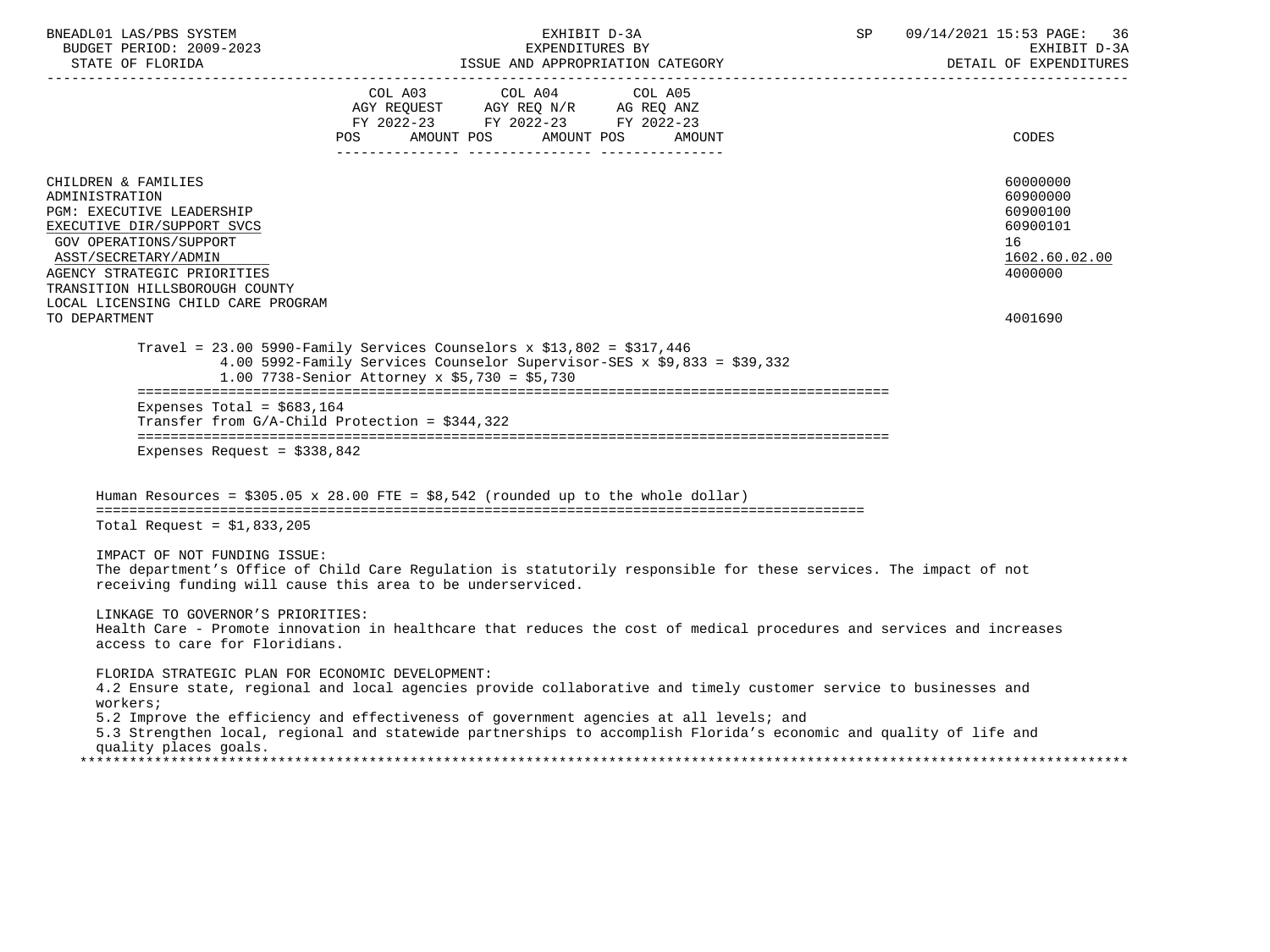| BNEADL01 LAS/PBS SYSTEM<br>BUDGET PERIOD: 2009-2023<br>STATE OF FLORIDA                                                                                                                                                                                   |                           | EXHIBIT D-3A<br>EXPENDITURES BY<br>ISSUE AND APPROPRIATION CATEGORY                               |        | SP | 09/14/2021 15:53 PAGE:<br>37<br>EXHIBIT D-3A<br>DETAIL OF EXPENDITURES         |
|-----------------------------------------------------------------------------------------------------------------------------------------------------------------------------------------------------------------------------------------------------------|---------------------------|---------------------------------------------------------------------------------------------------|--------|----|--------------------------------------------------------------------------------|
|                                                                                                                                                                                                                                                           | POS AMOUNT POS AMOUNT POS | COL A03 COL A04 COL A05<br>AGY REQUEST AGY REQ N/R AG REQ ANZ<br>FY 2022-23 FY 2022-23 FY 2022-23 | AMOUNT |    | CODES                                                                          |
| CHILDREN & FAMILIES<br>ADMINISTRATION<br><b>PGM: EXECUTIVE LEADERSHIP</b><br>EXECUTIVE DIR/SUPPORT SVCS<br>GOV OPERATIONS/SUPPORT<br>ASST/SECRETARY/ADMIN<br>AGENCY STRATEGIC PRIORITIES<br>CHILD ABUSE PREVENTION AND<br>TREATMENT ACT (CAPTA) (AMERICAN |                           |                                                                                                   |        |    | 60000000<br>60900000<br>60900100<br>60900101<br>16<br>1602.60.02.00<br>4000000 |
| RESCUE PLAN)<br>SPECIAL CATEGORIES<br>TR/DMS/HR SVCS/STW CONTRCT                                                                                                                                                                                          |                           |                                                                                                   |        |    | 4008310<br>100000<br>107040                                                    |
| FEDERAL GRANTS TRUST FUND -FEDERL 1,728                                                                                                                                                                                                                   |                           | 1,728                                                                                             |        |    | 2261 3                                                                         |
|                                                                                                                                                                                                                                                           |                           |                                                                                                   |        |    |                                                                                |

#### AGENCY ISSUE NARRATIVE:

 2022-2023 BUDGET YEAR NARRATIVE: IT COMPONENT? NO ISSUE TITLE: Child Abuse Prevention and Treatment Act (CAPTA) (American Rescue Plan)

#### SUMMARY:

 The Florida Department of Children and Families (department) is requesting funding of \$1,585,687 in nonrecurring Federal Grants Trust Fund, supported by the Child Abuse Prevention and Treatment Act (CAPTA) American Rescue Plan (ARP) Act of 2021, to establish 18 Other Personal Services (OPS) positions to connect families to resources through care coordination services.

#### ISSUE NARRATIVE:

 The department is currently undergoing a change in culture and a focus on integration of services to maximize customer support. This integration involves care coordination, a way to provide coordinated services across departments and disciplines to customers in need.

 These funds will be used to establish 18 OPS Multidisciplinary Team (MDT) positions supporting a trauma-informed system of collaborators with a shared goal of holistic family well-being. The holistic family well-being speaks to stabilization and services that drive stabilization, access to parent networks and social connections, peers and parent partners who have lived dependency experience, and social determinants of health factors. These teams integrate the department and community partner programs to improve access to community-based behavioral health services.

 The intent of this teaming model works to mitigate families from escalating further into the child welfare system. Our federal partners support using CAPTA ARP dollars to fund this model.

#### COST CALCULATION:

 The department requests budget authority of \$1,585,687 in nonrecurring Federal Grants Trust Fund funded by the Child Abuse Prevention and Treatment Act (CAPTA) ARP Grant to establish 18 OPS Multidisciplinary Team (MDT) positions supporting a trauma-informed system of collaborators. Each region will receive three OPS MDT positions.

 The department calculated the total funding request by considering the position cost, travel and training and expense package required to implement the positions. Projected costs include: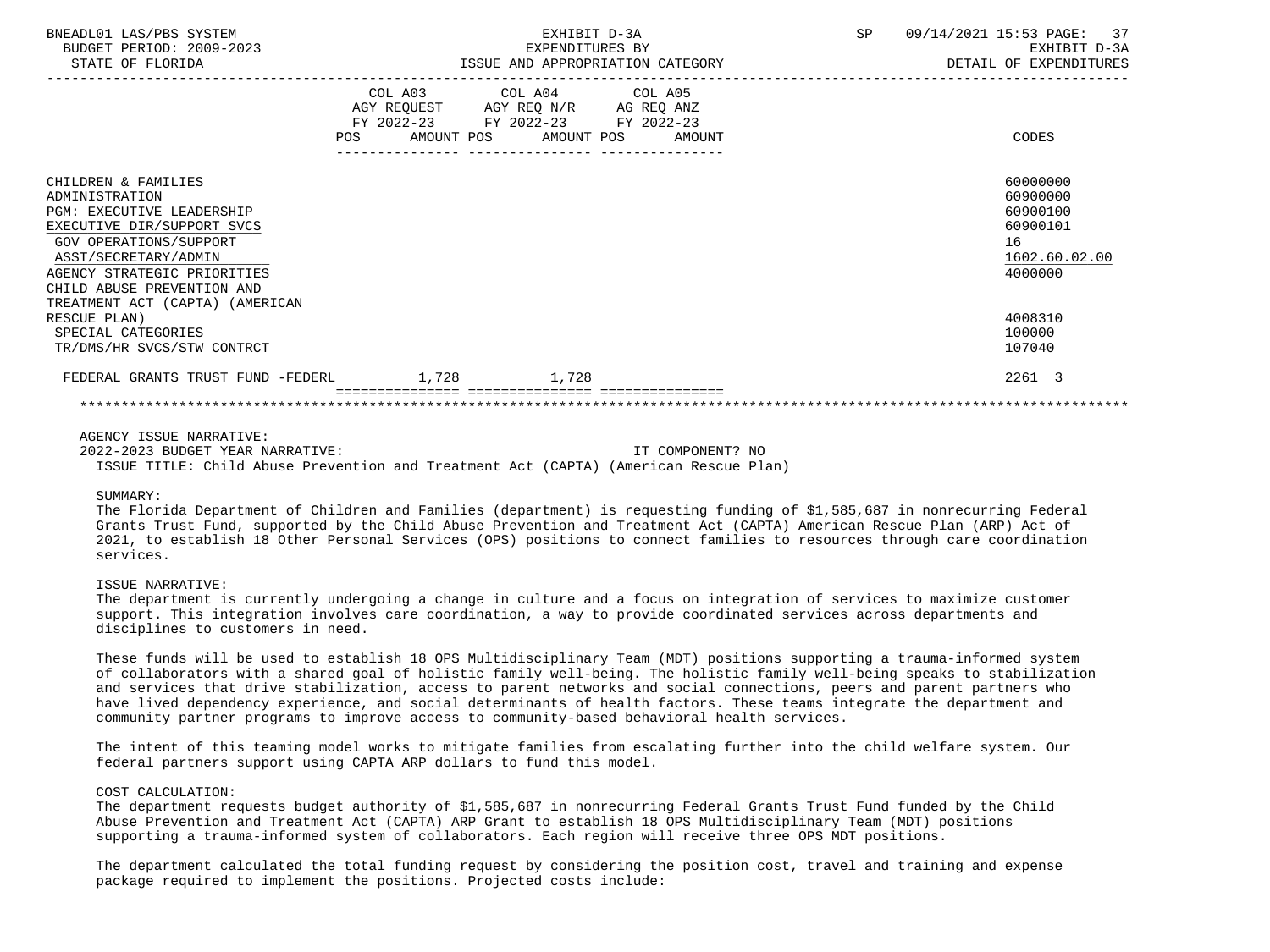| BNEADL01 LAS/PBS SYSTEM<br>BUDGET PERIOD: 2009-2023<br>STATE OF FLORIDA                                                                                                                                                | EXHIBIT D-3A<br>EXPENDITURES BY<br>ISSUE AND APPROPRIATION CATEGORY                                                                      | SP<br>38<br>09/14/2021 15:53 PAGE:<br>EXHIBIT D-3A<br>DETAIL OF EXPENDITURES   |
|------------------------------------------------------------------------------------------------------------------------------------------------------------------------------------------------------------------------|------------------------------------------------------------------------------------------------------------------------------------------|--------------------------------------------------------------------------------|
|                                                                                                                                                                                                                        | COL A03 COL A04 COL A05<br>AGY REQUEST AGY REQ N/R AG REQ ANZ<br>FY 2022-23 FY 2022-23 FY 2022-23<br>POS<br>AMOUNT POS AMOUNT POS AMOUNT | CODES                                                                          |
| CHILDREN & FAMILIES<br>ADMINISTRATION<br><b>PGM: EXECUTIVE LEADERSHIP</b><br>EXECUTIVE DIR/SUPPORT SVCS<br>GOV OPERATIONS/SUPPORT<br>ASST/SECRETARY/ADMIN<br>AGENCY STRATEGIC PRIORITIES<br>CHILD ABUSE PREVENTION AND |                                                                                                                                          | 60000000<br>60900000<br>60900100<br>60900101<br>16<br>1602.60.02.00<br>4000000 |
| TREATMENT ACT (CAPTA) (AMERICAN<br>RESCUE PLAN)                                                                                                                                                                        |                                                                                                                                          | 4008310                                                                        |

| Item               | Amount      | OPS Positions | Total Amount  |  |
|--------------------|-------------|---------------|---------------|--|
| OPS MDT            | \$70,815.69 | 18            | \$1,274,683   |  |
| Expense Package    | \$11,452.00 | 18            | 206,136<br>S. |  |
| HR Assessment      | 95.96       | 18            | 1,728         |  |
| Travel Package     | \$5,730.00  | 18            | 103,140       |  |
| Total Project Cost |             |               | \$1,585,687   |  |

 If this issue were not funded, the department would lose the opportunity to create a team of multidisciplinary professionals to provide appropriate services for children and families in crisis. This will prevent removing children from their home.

# LINKAGE TO GOVERNOR'S PRIORITIES:

 Health Care - Promote innovation in healthcare that reduces the cost of medical procedures and services and increases access to care for Floridians.

#### FLORIDA STRATEGIC PLAN FOR ECONOMIC DEVELOPMENT:

 4.2 Ensure state, regional and local agencies provide collaborative and timely customer service to businesses and workers;

5.2 Improve the efficiency and effectiveness of government agencies at all levels; and

 5.3 Strengthen local, regional and statewide partnerships to accomplish Florida's economic and quality of life and quality places goals.

\*\*\*\*\*\*\*\*\*\*\*\*\*\*\*\*\*\*\*\*\*\*\*\*\*\*\*\*\*\*\*\*\*\*\*\*\*\*\*\*\*\*\*\*\*\*\*\*\*\*\*\*\*\*\*\*\*\*\*\*\*\*\*\*\*\*\*\*\*\*\*\*\*\*\*\*\*\*\*\*\*\*\*\*\*\*\*\*\*\*\*\*\*\*\*\*\*\*\*\*\*\*\*\*\*\*\*\*\*\*\*\*\*\*\*\*\*\*\*\*\*\*\*\*\*\*\*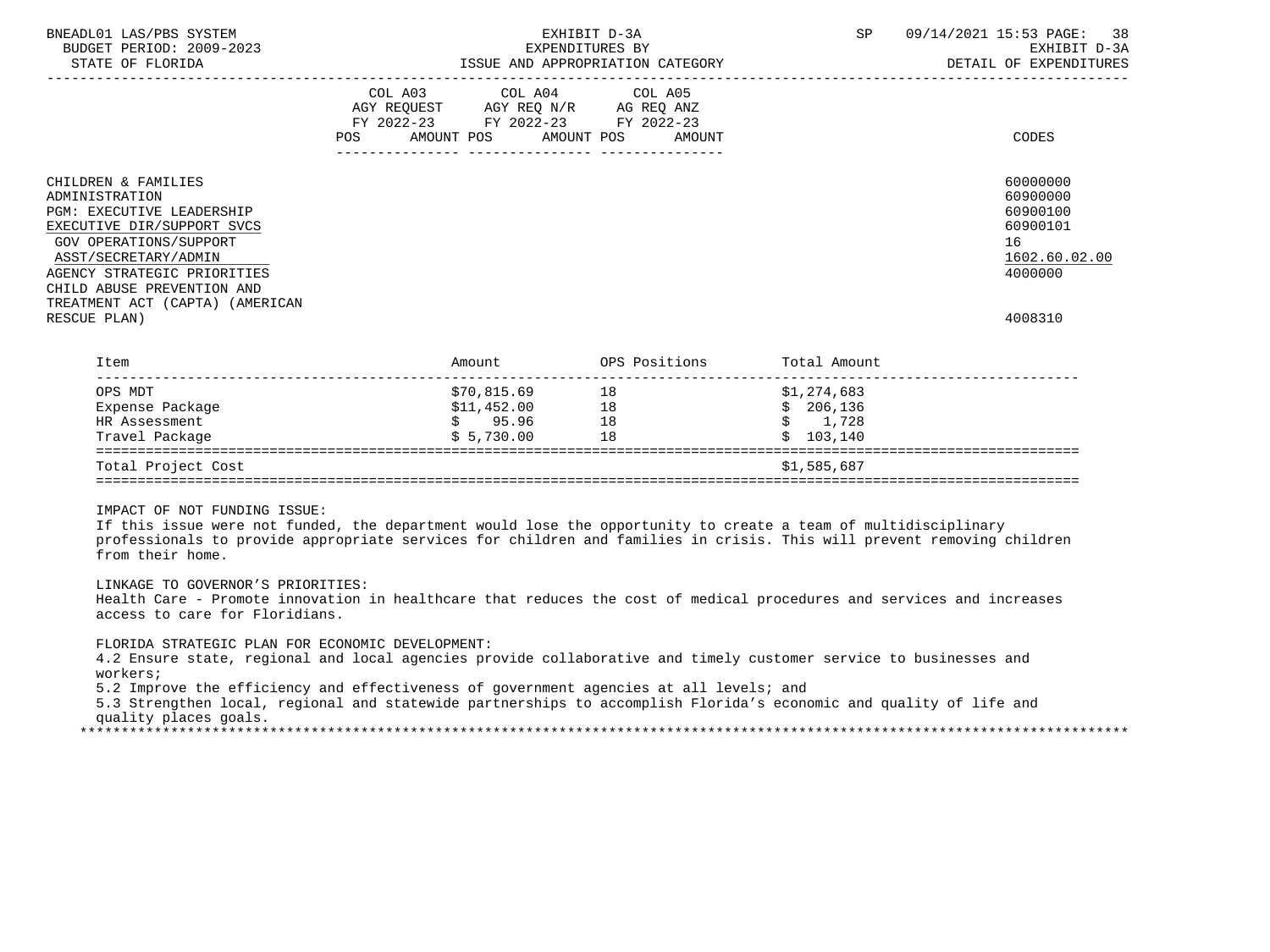| BNEADL01 LAS/PBS SYSTEM<br>BUDGET PERIOD: 2009-2023<br>STATE OF FLORIDA                                                                                                                                                                                 |            | EXHIBIT D-3A<br>EXPENDITURES BY<br>ISSUE AND APPROPRIATION CATEGORY                                                        |        | SP | 09/14/2021 15:53 PAGE:<br>39<br>EXHIBIT D-3A<br>DETAIL OF EXPENDITURES         |
|---------------------------------------------------------------------------------------------------------------------------------------------------------------------------------------------------------------------------------------------------------|------------|----------------------------------------------------------------------------------------------------------------------------|--------|----|--------------------------------------------------------------------------------|
|                                                                                                                                                                                                                                                         | <b>POS</b> | COL A03 COL A04 COL A05<br>AGY REQUEST AGY REQ N/R AG REQ ANZ<br>FY 2022-23 FY 2022-23 FY 2022-23<br>AMOUNT POS AMOUNT POS | AMOUNT |    | CODES                                                                          |
| CHILDREN & FAMILIES<br>ADMINISTRATION<br>PGM: EXECUTIVE LEADERSHIP<br>EXECUTIVE DIR/SUPPORT SVCS<br>GOV OPERATIONS/SUPPORT<br>ASST/SECRETARY/ADMIN<br>AGENCY STRATEGIC PRIORITIES<br>COMMUNITY-BASED CHILD ABUSE<br>PREVENTION (CBCAP) (AMERICAN RESCUE |            |                                                                                                                            |        |    | 60000000<br>60900000<br>60900100<br>60900101<br>16<br>1602.60.02.00<br>4000000 |
| PLAN)<br>SPECIAL CATEGORIES<br>TR/DMS/HR SVCS/STW CONTRCT                                                                                                                                                                                               |            |                                                                                                                            |        |    | 4009990<br>100000<br>107040                                                    |
| FEDERAL GRANTS TRUST FUND -FEDERL                                                                                                                                                                                                                       | 3.839      | 3,839                                                                                                                      |        |    | 2261 3                                                                         |
|                                                                                                                                                                                                                                                         |            |                                                                                                                            |        |    |                                                                                |

AGENCY ISSUE NARRATIVE:

 2022-2023 BUDGET YEAR NARRATIVE: IT COMPONENT? NO ISSUE TITLE: Community-Based Child Abuse Prevention (CBCAP) (American Rescue Plan)

#### SIIMMARY:

 The Florida Department of Children and Families (department) is requesting funding of \$3,056,194 in nonrecurring Federal Grants Trust Fund, supported by the Community-Based Child Abuse Prevention (CBCAP) American Rescue Plan (ARP) Act 2021, to establish a new HOPE hotline and 40.00 OPS positions to connect families to resources through care coordination services.

### ISSUE NARRATIVE:

 The department is currently undergoing a change in culture and a focus on integration of services to maximize customer support. This integration involves care coordination, a way to provide coordinated services across departments and disciplines to customers in need.

 These funds will be used to enhance the HOPE hotline to serve parents in pre-crisis by offering parenting tools, peer support, and other educational opportunities. These funds will also support 10.00 OPS Family Engagement Counselor positions and 30.00 OPS Resource Navigator positions statewide (each of the department's six regions will receive five OPS Resource Navigator positions). These positions connect families to resources to support pre-crisis situations and care coordination.

 The intent of these programs is to strengthen families, pre-crisis to prevent them from entering the child welfare system. These initiatives will lead to better outcomes for those who participate and will result in stronger and more stable families. Our federal partners support using CBCAP ARP dollars to fund this model.

#### COST CALCULATION:

 The department calculated the total funding request by considering the enhancement and advertisement of the HOPE hotline, position cost, travel and training and expense package required to implement the positions. Projected costs include:

 Item Total Amount -----------------------------------------------------------------------------------------------------------------------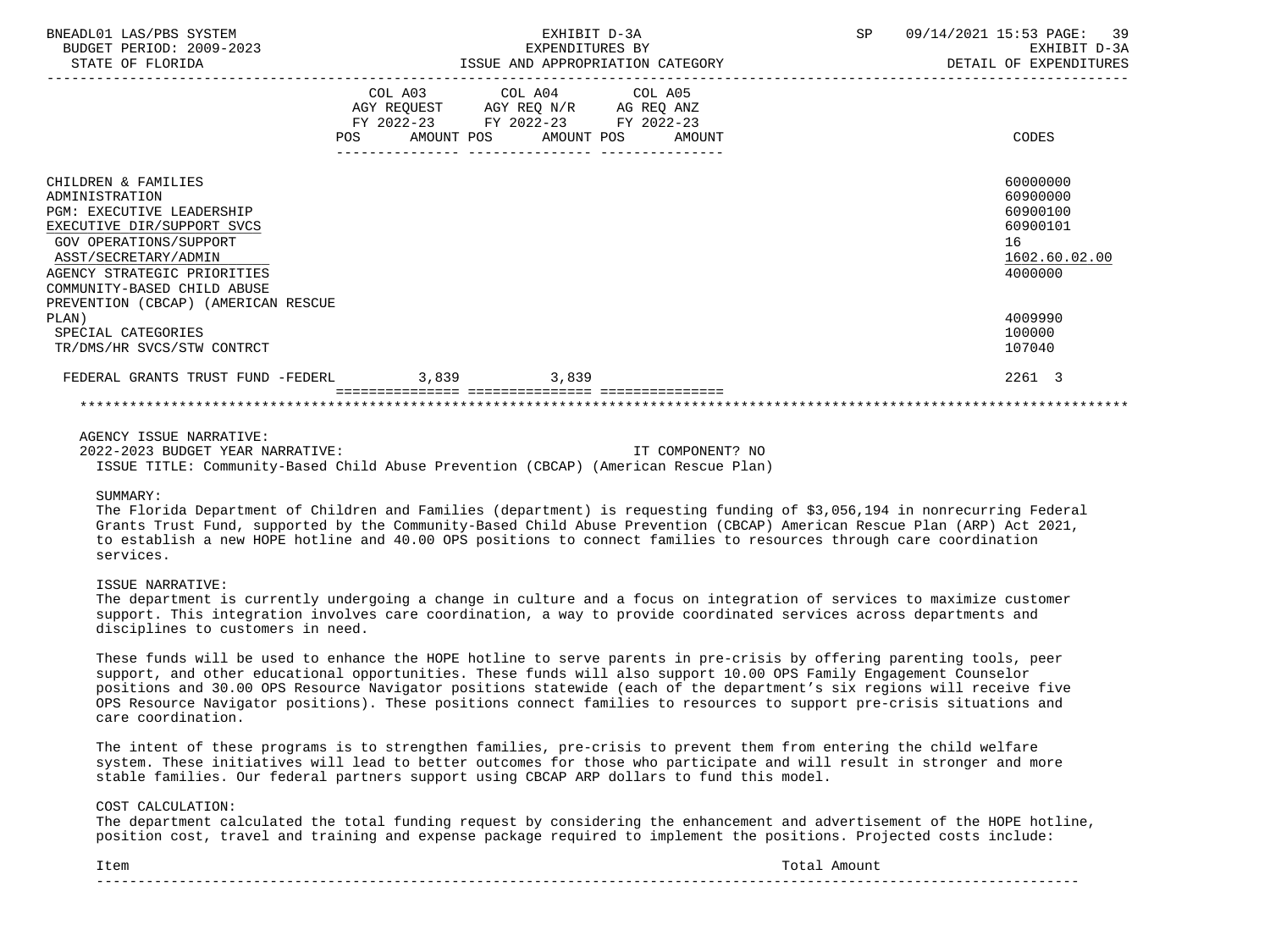| BUDGET PERIOD: 2009-2023                                                                                                                                                                                                                                                |                                                                                                                                       | EXPENDITURES BY |                                | EXHIBIT D-3A                                                                              |
|-------------------------------------------------------------------------------------------------------------------------------------------------------------------------------------------------------------------------------------------------------------------------|---------------------------------------------------------------------------------------------------------------------------------------|-----------------|--------------------------------|-------------------------------------------------------------------------------------------|
|                                                                                                                                                                                                                                                                         | COL A03 COL A04 COL A05<br>AGY REQUEST AGY REQ N/R AG REQ ANZ<br>FY 2022-23 FY 2022-23 FY 2022-23<br>POS AMOUNT POS AMOUNT POS AMOUNT |                 |                                | CODES                                                                                     |
| CHILDREN & FAMILIES<br>ADMINISTRATION<br><b>PGM: EXECUTIVE LEADERSHIP</b><br>EXECUTIVE DIR/SUPPORT SVCS<br>GOV OPERATIONS/SUPPORT<br>ASST/SECRETARY/ADMIN<br>AGENCY STRATEGIC PRIORITIES<br>COMMUNITY-BASED CHILD ABUSE<br>PREVENTION (CBCAP) (AMERICAN RESCUE<br>PLAN) |                                                                                                                                       |                 |                                | 60000000<br>60900000<br>60900100<br>60900101<br>16<br>1602.60.02.00<br>4000000<br>4009990 |
| Enhance HOPE hotline<br>Materials for HOPE hotline (printed brochures, advertisements, etc.) \$25,000                                                                                                                                                                   |                                                                                                                                       |                 | \$15,000                       |                                                                                           |
| Item                                                                                                                                                                                                                                                                    | Amount OPS Positions Total Amount                                                                                                     |                 |                                |                                                                                           |
| OPS Family Engagement Counselor \$51,454.38 10<br>OPS Resource Navigator (562,261.03 30                                                                                                                                                                                 |                                                                                                                                       |                 | \$514,543.84<br>\$1,867,831.02 |                                                                                           |
| OPS Subtotal (rounded up)                                                                                                                                                                                                                                               |                                                                                                                                       |                 | \$2,382,375                    |                                                                                           |

| OPS SUDLOLAI (IOUNQUE UP)  |                           |          | 94,904,919                   |  |
|----------------------------|---------------------------|----------|------------------------------|--|
| Expense Package<br>Travel  | \$11,452.00<br>\$5,730.00 | 40<br>30 | \$458,080.00<br>\$171,900.00 |  |
| Expense Subtotal           |                           |          | \$629.980                    |  |
| HR Assessment (rounded up) | 95.96                     | 40       | 3,839                        |  |
| Total Project Cost         |                           |          | \$3,056,194                  |  |

 The inability to expand the care coordination model will continue to cause gaps in access to services for individuals and families who interact with the department. The inability to easily connect a parent who comes to the department through child welfare to needed substance use or mental health services impairs their ability to overcome hurdles and avoid decline and deeper-end services and engagement with the department. The HOPE hotline, Family Engagement Counselors, and Resource Navigators will be a strategic part of shifting focus from safety and potential child removals to family and child well-being.

#### LINKAGE TO GOVERNOR'S PRIORITIES:

 Health Care - Promote innovation in healthcare that reduces the cost of medical procedures and services and increases access to care for Floridians.

#### FLORIDA STRATEGIC PLAN FOR ECONOMIC DEVELOPMENT:

 4.2 Ensure state, regional and local agencies provide collaborative and timely customer service to businesses and workers;

5.2 Improve the efficiency and effectiveness of government agencies at all levels; and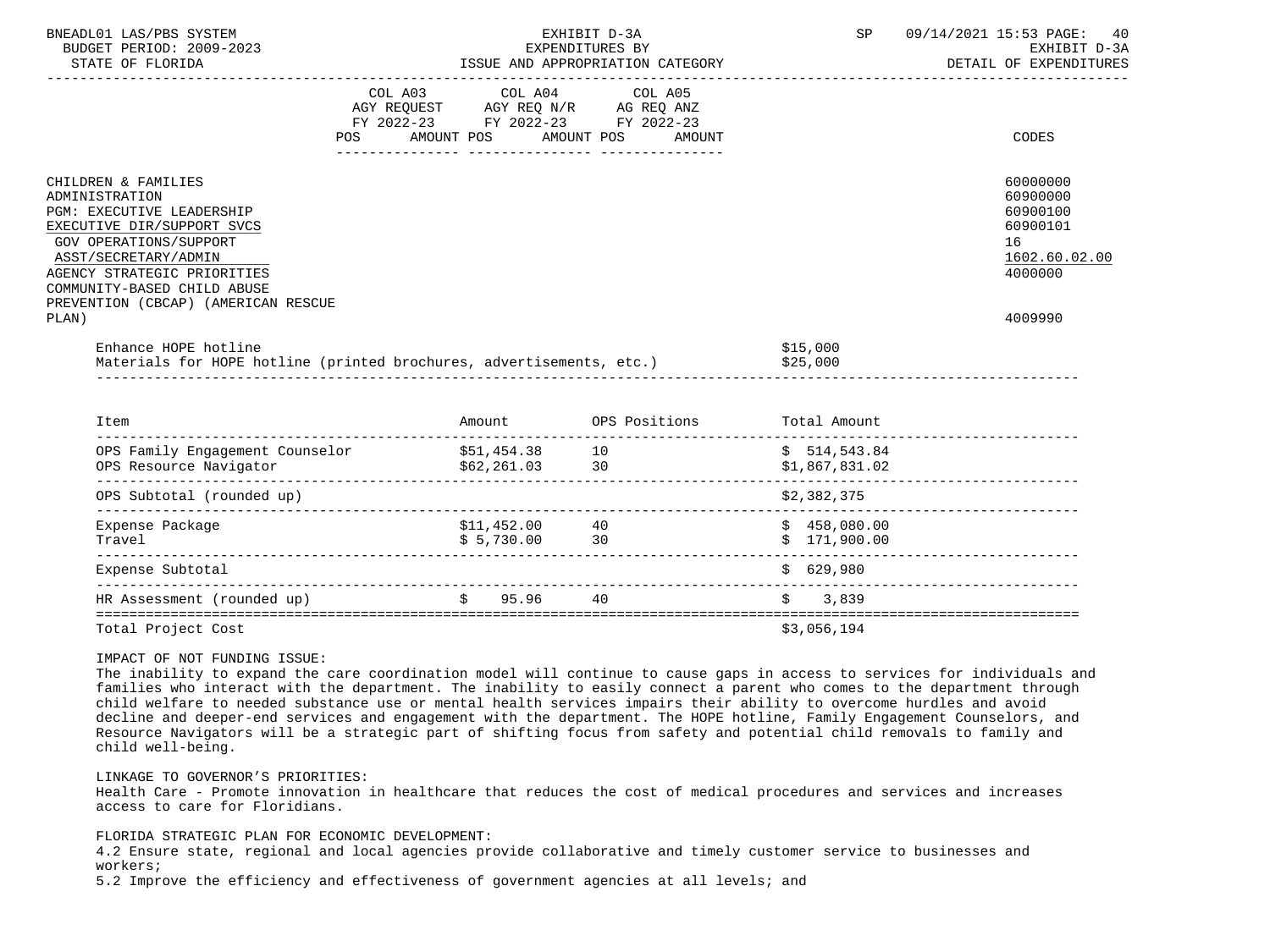| BNEADL01 LAS/PBS SYSTEM                                                                                                                                                                     | EXHIBIT D-3A                                                                                                   |                       | SP                                          | 09/14/2021 15:53 PAGE:<br>41 |         |                        |
|---------------------------------------------------------------------------------------------------------------------------------------------------------------------------------------------|----------------------------------------------------------------------------------------------------------------|-----------------------|---------------------------------------------|------------------------------|---------|------------------------|
| BUDGET PERIOD: 2009-2023                                                                                                                                                                    |                                                                                                                | EXPENDITURES BY       |                                             |                              |         | EXHIBIT D-3A           |
| STATE OF FLORIDA                                                                                                                                                                            |                                                                                                                |                       | ISSUE AND APPROPRIATION CATEGORY            |                              |         | DETAIL OF EXPENDITURES |
|                                                                                                                                                                                             | COL A03                                                                                                        | COL A04               | COL A05                                     |                              |         |                        |
|                                                                                                                                                                                             | AGY REQUEST AGY REQ N/R AG REQ ANZ                                                                             |                       |                                             |                              |         |                        |
|                                                                                                                                                                                             | FY 2022-23 FY 2022-23 FY 2022-23                                                                               |                       |                                             |                              |         |                        |
|                                                                                                                                                                                             | POS FOR THE POST OF THE STATE STATE STATE STATE STATE STATE STATE STATE STATE STATE STATE STATE STATE STATE ST | AMOUNT POS AMOUNT POS | AMOUNT                                      |                              |         | CODES                  |
|                                                                                                                                                                                             |                                                                                                                |                       |                                             |                              |         |                        |
| CHILDREN & FAMILIES                                                                                                                                                                         |                                                                                                                |                       |                                             |                              |         | 60000000               |
| ADMINISTRATION                                                                                                                                                                              |                                                                                                                |                       |                                             |                              |         | 60900000               |
| PGM: EXECUTIVE LEADERSHIP                                                                                                                                                                   |                                                                                                                |                       |                                             |                              |         | 60900100               |
| EXECUTIVE DIR/SUPPORT SVCS                                                                                                                                                                  |                                                                                                                |                       |                                             |                              |         | 60900101               |
| GOV OPERATIONS/SUPPORT                                                                                                                                                                      |                                                                                                                |                       |                                             |                              |         | 16                     |
| ASST/SECRETARY/ADMIN                                                                                                                                                                        |                                                                                                                |                       |                                             |                              |         | 1602.60.02.00          |
| AGENCY STRATEGIC PRIORITIES                                                                                                                                                                 |                                                                                                                |                       |                                             |                              |         | 4000000                |
| COMMUNITY-BASED CHILD ABUSE                                                                                                                                                                 |                                                                                                                |                       |                                             |                              |         |                        |
| PREVENTION (CBCAP) (AMERICAN RESCUE                                                                                                                                                         |                                                                                                                |                       |                                             |                              |         |                        |
| PLAN)                                                                                                                                                                                       |                                                                                                                |                       |                                             |                              |         | 4009990                |
| 5.3 Strengthen local, regional and statewide partnerships to accomplish Florida's economic and quality of life and                                                                          |                                                                                                                |                       |                                             |                              |         |                        |
| quality places goals.                                                                                                                                                                       |                                                                                                                |                       |                                             |                              |         |                        |
|                                                                                                                                                                                             |                                                                                                                |                       |                                             |                              |         |                        |
|                                                                                                                                                                                             |                                                                                                                |                       |                                             |                              |         |                        |
|                                                                                                                                                                                             |                                                                                                                |                       |                                             |                              |         |                        |
| CAPITAL IMPROVEMENT PLAN                                                                                                                                                                    |                                                                                                                |                       |                                             |                              |         | 9900000                |
| MAINTENANCE AND REPAIR<br>FIXED CAPITAL OUTLAY                                                                                                                                              |                                                                                                                |                       |                                             |                              |         | 990M000<br>080000      |
| HRS/CAP NEEDS/CEN MGD FACS                                                                                                                                                                  |                                                                                                                |                       |                                             |                              |         | 080751                 |
|                                                                                                                                                                                             |                                                                                                                |                       |                                             |                              |         |                        |
| GENERAL REVENUE FUND                                                                                                                                                                        | 7,175,600 7,175,600<br>$-$ STATE                                                                               |                       |                                             |                              |         | 1000 1                 |
|                                                                                                                                                                                             |                                                                                                                |                       |                                             |                              |         |                        |
|                                                                                                                                                                                             |                                                                                                                |                       |                                             |                              |         |                        |
| AGENCY NARRATIVE:                                                                                                                                                                           |                                                                                                                |                       |                                             |                              |         |                        |
| 2022-2023 BUDGET YEAR NARRATIVE:                                                                                                                                                            |                                                                                                                |                       | HRS/CAP NEEDS/CEN MGD FACS IT COMPONENT? NO |                              |         |                        |
| ISSUE TITLE: Maintenance and Repair                                                                                                                                                         |                                                                                                                |                       |                                             |                              |         |                        |
|                                                                                                                                                                                             |                                                                                                                |                       |                                             |                              |         |                        |
| SUMMARY:                                                                                                                                                                                    |                                                                                                                |                       |                                             |                              |         |                        |
| The Florida Department of Children and Families (department) is requesting nonrecurring funding of \$7,175,600 in Fixed                                                                     |                                                                                                                |                       |                                             |                              |         |                        |
| Capital Outlay from the General Revenue Fund for capital investment in two areas: state-owned mental health treatment                                                                       |                                                                                                                |                       |                                             |                              |         |                        |
| campuses where client housing and treatment are provided and in state-owned regional offices and service centers where<br>the department provides client services to Florida's communities. |                                                                                                                |                       |                                             |                              |         |                        |
|                                                                                                                                                                                             |                                                                                                                |                       |                                             |                              |         |                        |
| ISSUE NARRATIVE:                                                                                                                                                                            |                                                                                                                |                       |                                             |                              |         |                        |
| The department has direct or shared responsibility for maintaining 406 buildings totaling 2,865,848 square feet at four                                                                     |                                                                                                                |                       |                                             |                              |         |                        |
| mental health treatment campuses and for 15 regional buildings totaling 325,196 square feet at ten locations across the                                                                     |                                                                                                                |                       |                                             |                              |         |                        |
| state. The department's highest priorities are to correct life safety and security deficiencies, address code violations,                                                                   |                                                                                                                |                       |                                             |                              |         |                        |
| and to repair mission-critical infrastructure at or near failure.                                                                                                                           |                                                                                                                |                       |                                             |                              |         |                        |
| COST CALCULATION:                                                                                                                                                                           |                                                                                                                |                       |                                             |                              |         |                        |
| Nonrecurring General Revenue: \$7,175,600                                                                                                                                                   |                                                                                                                |                       |                                             |                              |         |                        |
|                                                                                                                                                                                             |                                                                                                                |                       |                                             |                              |         |                        |
| Florida State Hospital-                                                                                                                                                                     |                                                                                                                |                       |                                             |                              |         |                        |
| Control Systems Upgrade to Alternate Power Source                                                                                                                                           |                                                                                                                |                       |                                             |                              | 300,000 |                        |
| Inspection and Painting of Elevated East Water Tank                                                                                                                                         |                                                                                                                |                       |                                             |                              | 150,000 |                        |
| Upgrade existing switch gear and Substation transformer for feed from City of Chattahoochee                                                                                                 |                                                                                                                |                       |                                             | Ŝ.                           | 500,000 |                        |
|                                                                                                                                                                                             |                                                                                                                |                       |                                             |                              |         |                        |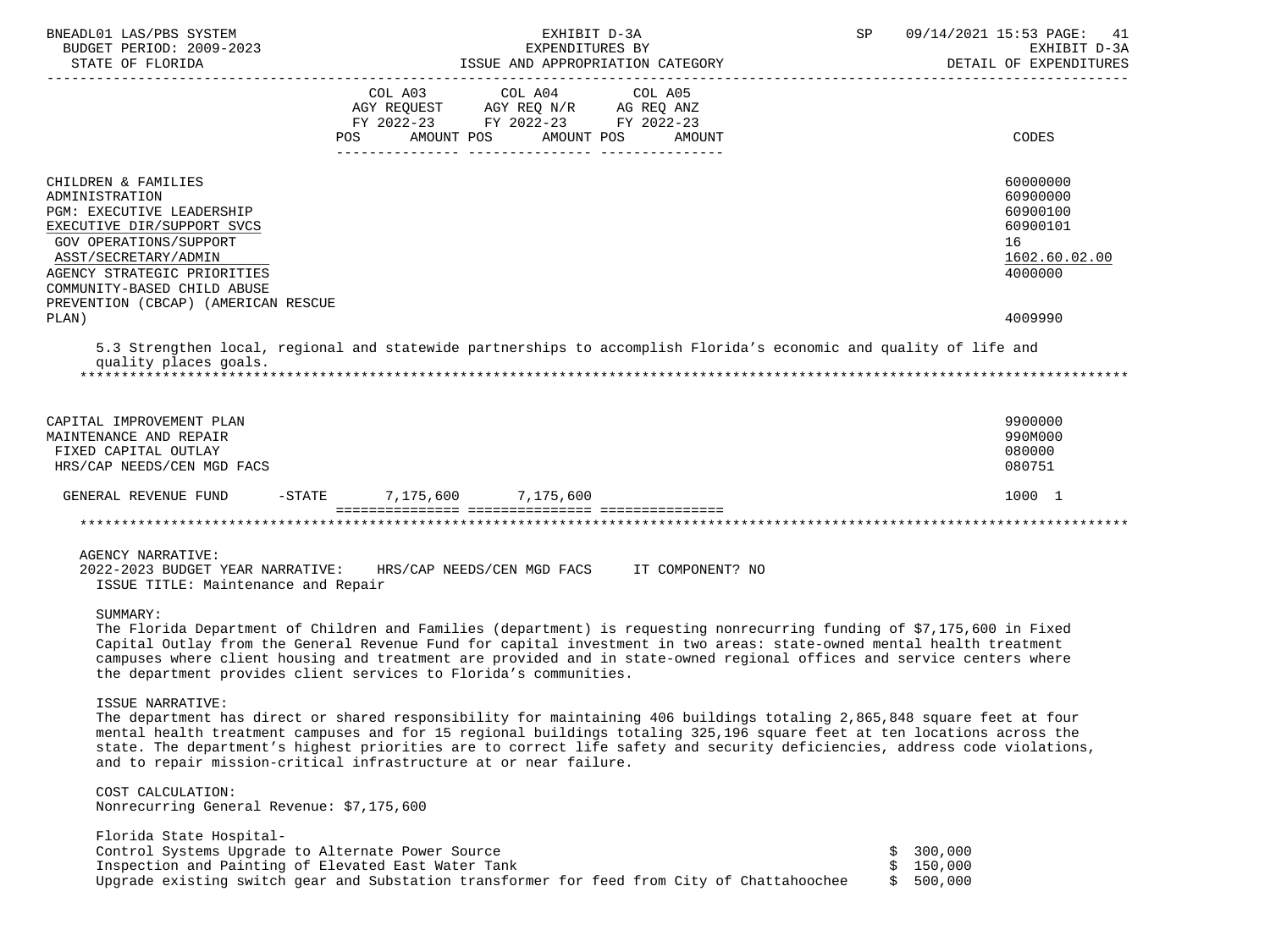| BNEADL01 LAS/PBS SYSTEM<br>BUDGET PERIOD: 2009-2023                                                                                                                                                                                                                                                                                              |            | EXHIBIT D-3A                                                                                                               |  |        | SP |                                                      | 09/14/2021 15:53 PAGE: 42<br>EXHIBIT D-3A<br>DETAIL OF EXPENDITURES                       |  |
|--------------------------------------------------------------------------------------------------------------------------------------------------------------------------------------------------------------------------------------------------------------------------------------------------------------------------------------------------|------------|----------------------------------------------------------------------------------------------------------------------------|--|--------|----|------------------------------------------------------|-------------------------------------------------------------------------------------------|--|
|                                                                                                                                                                                                                                                                                                                                                  | <b>POS</b> | COL A03 COL A04 COL A05<br>AGY REQUEST AGY REQ N/R AG REQ ANZ<br>FY 2022-23 FY 2022-23 FY 2022-23<br>AMOUNT POS AMOUNT POS |  | AMOUNT |    |                                                      | CODES                                                                                     |  |
| CHILDREN & FAMILIES<br>ADMINISTRATION<br>PGM: EXECUTIVE LEADERSHIP<br>EXECUTIVE DIR/SUPPORT SVCS<br>GOV OPERATIONS/SUPPORT<br>ASST/SECRETARY/ADMIN<br>CAPITAL IMPROVEMENT PLAN<br>MAINTENANCE AND REPAIR                                                                                                                                         |            |                                                                                                                            |  |        |    |                                                      | 60000000<br>60900000<br>60900100<br>60900101<br>16<br>1602.60.02.00<br>9900000<br>990M000 |  |
| Replace Underground electrical circuits campus wide<br>Replace damaged fencing at WWTP<br>Florida State Hospital Total:                                                                                                                                                                                                                          |            |                                                                                                                            |  |        |    | \$500,000<br>\$100,000<br>\$1,550,000                |                                                                                           |  |
| Northeast Florida State Hospital-<br>Replace Laundry equipment and infrastructure (boilers, water tank, gas line, etc.) \$2,270,000<br>Reroof Renaissance Homes<br>Window Replacement Bldgs. 32, 36a through 36d, 57, 58, 4, 6, 7, 8, 9, 10, 15 & 17<br>Window Replacement Bldgs. 34, 35a through 35d<br>Northeast Florida State Hospital Total: |            |                                                                                                                            |  |        |    | \$380,600<br>\$2,000,000<br>\$550,000<br>\$5,200,600 |                                                                                           |  |
| DCF Regions and Circuits-<br>NW Region Marianna Service Center - Replace doors and jambs ADA clearance<br>Suncoast Region - A/C Replacement<br>DCF Regions and Circuits Total:                                                                                                                                                                   |            |                                                                                                                            |  |        |    | \$ 65,000<br>\$360,000<br>\$425,000                  |                                                                                           |  |
| Grand Total:                                                                                                                                                                                                                                                                                                                                     |            |                                                                                                                            |  |        |    | \$7,175,600                                          |                                                                                           |  |

 Failure to fund this initiative increases the risk of harm to residents and staff occupying these buildings and increases the risk of Fire Marshal and AHCA violations that could result in closure of licensed beds.

 LINKAGE TO GOVERNOR'S PRIORITIES: Health Care - Focus resources on continuing to combat the opioid crisis and substance abuse in general and addressing mental health.

 FLORIDA STRATEGIC PLAN FOR ECONOMIC DEVELOPMENT: 5.2 Improve the efficiency and effectiveness of government agencies at all levels. \*\*\*\*\*\*\*\*\*\*\*\*\*\*\*\*\*\*\*\*\*\*\*\*\*\*\*\*\*\*\*\*\*\*\*\*\*\*\*\*\*\*\*\*\*\*\*\*\*\*\*\*\*\*\*\*\*\*\*\*\*\*\*\*\*\*\*\*\*\*\*\*\*\*\*\*\*\*\*\*\*\*\*\*\*\*\*\*\*\*\*\*\*\*\*\*\*\*\*\*\*\*\*\*\*\*\*\*\*\*\*\*\*\*\*\*\*\*\*\*\*\*\*\*\*\*\*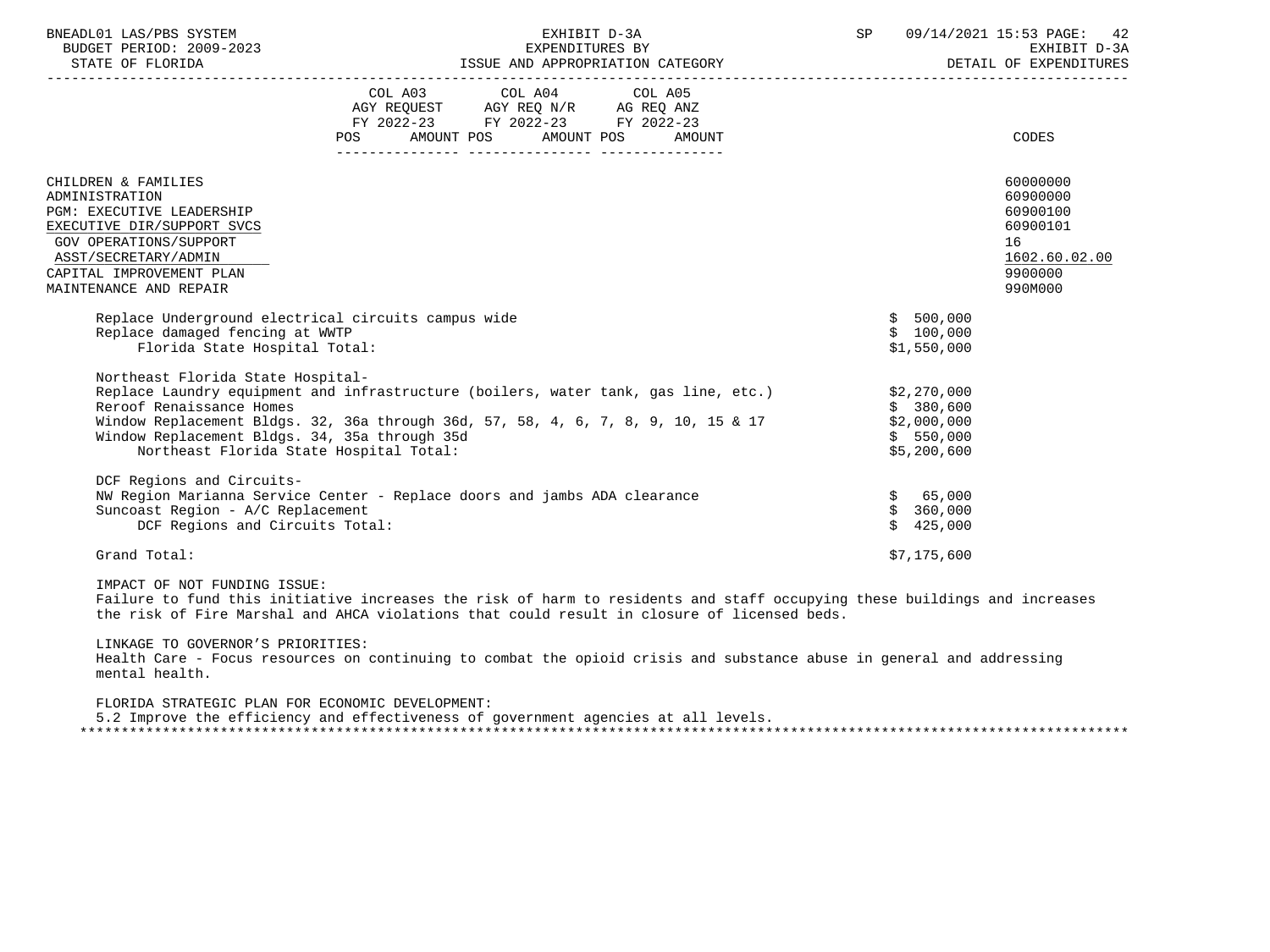| BNEADL01 LAS/PBS SYSTEM<br>BUDGET PERIOD: 2009-2023<br>STATE OF FLORIDA                                                                                                                                                                                                             |                       | EXHIBIT D-3A<br>EXPENDITURES BY<br>ISSUE AND APPROPRIATION CATEGORY                                                               | <b>SP</b> | 09/14/2021 15:53 PAGE:<br>43<br>EXHIBIT D-3A<br>DETAIL OF EXPENDITURES                                        |
|-------------------------------------------------------------------------------------------------------------------------------------------------------------------------------------------------------------------------------------------------------------------------------------|-----------------------|-----------------------------------------------------------------------------------------------------------------------------------|-----------|---------------------------------------------------------------------------------------------------------------|
|                                                                                                                                                                                                                                                                                     | POS                   | COL A03 COL A04 COL A05<br>AGY REQUEST AGY REQ N/R AG REQ ANZ<br>FY 2022-23 FY 2022-23 FY 2022-23<br>AMOUNT POS AMOUNT POS AMOUNT |           | CODES                                                                                                         |
| CHILDREN & FAMILIES<br>ADMINISTRATION<br><b>PGM: EXECUTIVE LEADERSHIP</b><br>EXECUTIVE DIR/SUPPORT SVCS<br><b>GOV OPERATIONS/SUPPORT</b><br>ASST/SECRETARY/ADMIN<br>CAPITAL IMPROVEMENT PLAN<br>DEFERRED BUILDING MAINTENANCE<br>FIXED CAPITAL OUTLAY<br>HRS/CAP NEEDS/CEN MGD FACS |                       |                                                                                                                                   |           | 60000000<br>60900000<br>60900100<br>60900101<br>16<br>1602.60.02.00<br>9900000<br>990Z000<br>080000<br>080751 |
| $-\mathtt{STATE}$<br>GENERAL REVENUE FUND                                                                                                                                                                                                                                           | 22,816,764 22,816,764 |                                                                                                                                   |           | 1000 1                                                                                                        |
|                                                                                                                                                                                                                                                                                     |                       |                                                                                                                                   |           |                                                                                                               |

## AGENCY NARRATIVE:

|  | 2022-2023 BUDGET YEAR NARRATIVE: |                                            | HRS/CAP NEEDS/CEN MGD FACS |  | IT COMPONENT? NO |  |
|--|----------------------------------|--------------------------------------------|----------------------------|--|------------------|--|
|  |                                  | ISSUE TITLE: Deferred Building Maintenance |                            |  |                  |  |

#### SUMMARY:

 The Florida Department of Children and Families (department) is requesting funding of \$22,816,764 in Fixed Capital Outlay from nonrecurring General Revenue for capital investment in two areas: state-owned mental health treatment campuses where client housing and treatment are provided and in state-owned regional offices and service centers where the department provides client services to Florida's communities.

#### ISSUE NARRATIVE:

 The department has direct or shared responsibility for maintaining 406 buildings totaling 2,865,848 square feet at four mental health treatment campuses and for 15 regional buildings totaling 325,196 square feet at ten locations across the state. The department's highest priorities are to correct life safety and security deficiencies, address code violations, and to repair mission-critical infrastructure at or near failure.

# COST CALCULATION:

Nonrecurring General Revenue: \$22,816,764

| Florida State Hospital                                                    |             |
|---------------------------------------------------------------------------|-------------|
| Forensic Central AHU Replacement Bldgs. 1051 - 1053, FAU Bldgs. 1456 1459 | \$1,850,000 |
| Patient Bathroom Renovation per AHCA of Bldg. 1028                        | \$500,000   |
| Replace 500 ton chiller Building 1325                                     | \$375,000   |
| Replacement of Elevators Buildings 1028, 1052, and 1053                   | \$525,000   |
| Replacement of Life Safety Generator Bldgs. 1028, 1012, 1262, 1243        | \$500,000   |
| Air handler replacement SCU Building 1028                                 | \$500,000   |
| Replace 1,100 foot of failing water main                                  | \$500,000   |
| Upgrade Aging Door Control Systems (Forensic Admissions)                  | \$223, 200  |
| ADA Compliance                                                            | \$200,000   |
| Florida State Hospital Total:                                             | \$5,173,200 |

 Northeast Florida State Hospital Fan Coil Unit Replacement - Bldgs. 32, 57, 58, 7, 8, 9, 10, 15, 17, 34, 35B-D (all 20+ years old)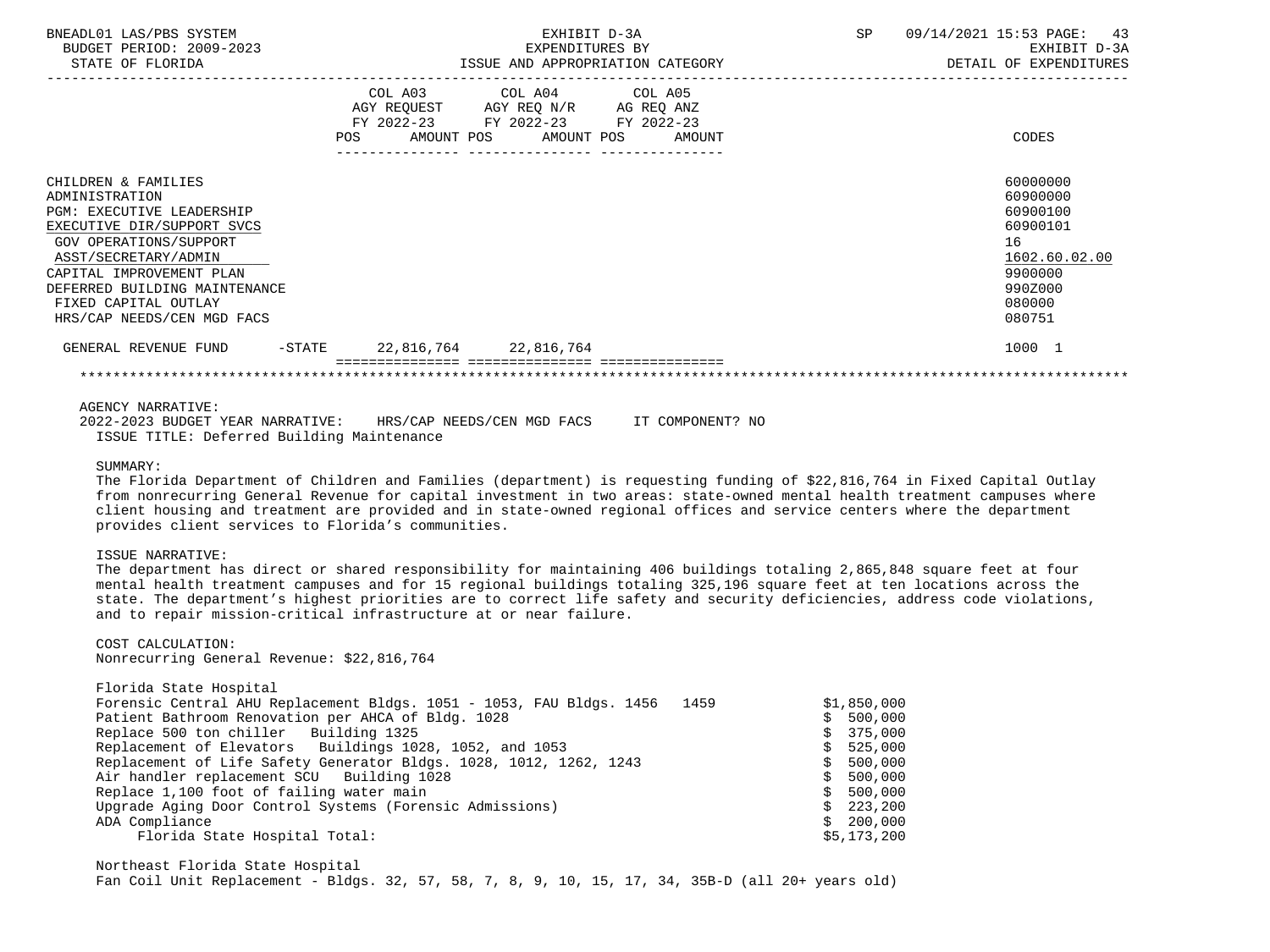BUDGET PERIOD: 2009-2023 EXPENDITURES BY EXHIBIT D-3A

|                                                                                                                                                                                                                                                                                                                                                                                                                                                                                                                                                                                                                                                                                                                                                                                                                 | POS FOR THE POST OF THE STATE STATES | FY 2022-23 FY 2022-23 FY 2022-23<br>AMOUNT POS AMOUNT POS | AMOUNT |    |                                                                                                                                                                      | CODES                                                                                     |
|-----------------------------------------------------------------------------------------------------------------------------------------------------------------------------------------------------------------------------------------------------------------------------------------------------------------------------------------------------------------------------------------------------------------------------------------------------------------------------------------------------------------------------------------------------------------------------------------------------------------------------------------------------------------------------------------------------------------------------------------------------------------------------------------------------------------|--------------------------------------|-----------------------------------------------------------|--------|----|----------------------------------------------------------------------------------------------------------------------------------------------------------------------|-------------------------------------------------------------------------------------------|
|                                                                                                                                                                                                                                                                                                                                                                                                                                                                                                                                                                                                                                                                                                                                                                                                                 |                                      |                                                           |        |    |                                                                                                                                                                      |                                                                                           |
| CHILDREN & FAMILIES<br>ADMINISTRATION<br>PGM: EXECUTIVE LEADERSHIP<br>EXECUTIVE DIR/SUPPORT SVCS<br>GOV OPERATIONS/SUPPORT<br>ASST/SECRETARY/ADMIN<br>CAPITAL IMPROVEMENT PLAN<br>DEFERRED BUILDING MAINTENANCE                                                                                                                                                                                                                                                                                                                                                                                                                                                                                                                                                                                                 |                                      |                                                           |        |    |                                                                                                                                                                      | 60000000<br>60900000<br>60900100<br>60900101<br>16<br>1602.60.02.00<br>9900000<br>990Z000 |
| & Kitchen Air Handler Replacement<br>Roof Replacement Bldgs. 31, 33, 46, 38 & 19 - flat roofs<br>Chiller Replacement Bldgs. 1, 32, 57, 58, 11, 12, 13<br>Kitchen infrastructure and equipment replacement<br>Roof Replacement Bldgs. 3, 4, 5, 6, 7, 8, 10, 20<br>Fan Coil Units Replacement Bldgs. 57 & 58<br>Correct Licensure and Life Safety Deficiencies Bldgs. 4, 6, 7, 8, 9, 10, 12, 13 & 14<br>Correction of Licensure and Life Safety Deficiencies in Bldgs. 15, 17, 57 & 58<br>Asbestos Remediation<br>Renovate Renaissance Homes for Fire/ADA compliance Bldgs. 1 7<br>Emergency Alarm System Notification - Campus wide<br>Northeast Florida State Hospital Total:                                                                                                                                   |                                      |                                                           |        |    | \$975,000<br>\$2,500,000<br>\$2,425,000<br>\$525,000<br>\$3,600,000<br>\$990,200<br>\$1,154,369<br>\$599,369<br>\$1,500,000<br>\$218,883<br>\$80,000<br>\$14,567,821 |                                                                                           |
| North Florida Evaluation and Treatment Center<br>Replace GEM-80 Door & Intercom Controls in Resident Bldgs. 7 & 13<br>Correct Life Safety Deficiencies - Mechanical - Renovate Fire Alarm System<br>Roof Renovation CONT. - Resident Bldgs. 8, 9, 11, 12, 13, 14, 2, 3, 16 & 20<br>$(20+ \text{ years old})$<br>HVAC Replacement CONTINUATION - Resident Bldgs. 3 & 15 (30+ years old)<br>Elevator Upgrade<br>Install Anti-Ligature Door Knobs on Non-resident room doors<br>North Florida Evaluation and Treatment Center Total:                                                                                                                                                                                                                                                                               |                                      |                                                           |        |    | \$100,000<br>\$1,000,000<br>\$356,500<br>\$50,000<br>\$140,000<br>\$86,450<br>\$1,732,950                                                                            |                                                                                           |
| DCF Regions and Circuits<br>NW Region Crawfordville Rd. Warehouse - Mold Remediation<br>NW Region Marianna Service Center - Replace Roofing with Flashing<br>NE Region Roberts Bldg. - Replacement of 6 AHU, Replace 7 Chilled Water 3-Way Valves<br>Replacement of Cooling Tower Field, New Chiller<br>NE Region Roberts Bldg. - Replacement of AC Unit 6 & 8<br>NR Region Roberts Bldg. - Replacement Cooling Tower Field<br>NE Region Roberts Bldg. - Replace 7 Hot Water 3-Way Valves & Electric Controllers<br>NE Region ESS Cluster - HVAC Replacement<br>NE Region ESS Cluster - Rotted Wood Replacement<br>Suncoast Region Generator Upgrade<br>Southern Region Quail Roost - Reroof Buildings #1, #2 & #3<br>Southern Region Quail Roost - HVAC Replacement Bldg. 1<br>DCF Regions and Circuits Total: |                                      |                                                           |        | \$ | 20,000<br>80,000<br>678,000<br>27,000<br>28,000<br>30,000<br>58,000<br>13,000<br>292,793<br>66,000<br>50,000<br>\$1,342,793                                          |                                                                                           |
|                                                                                                                                                                                                                                                                                                                                                                                                                                                                                                                                                                                                                                                                                                                                                                                                                 | Grand Total:                         |                                                           |        |    | \$22,816,764                                                                                                                                                         |                                                                                           |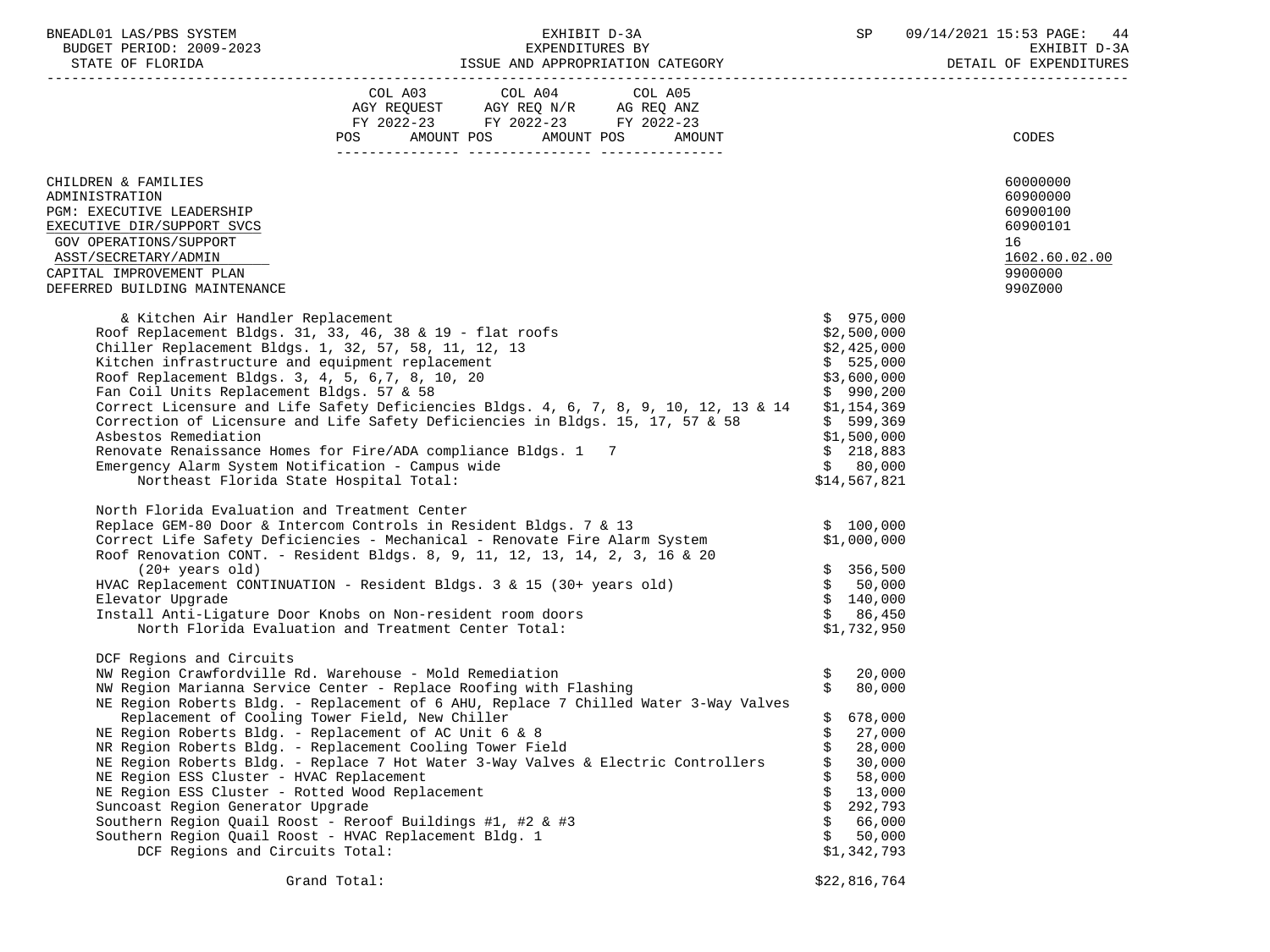| BNEADL01 LAS/PBS SYSTEM<br>BUDGET PERIOD: 2009-2023<br>STATE OF FLORIDA                                     | EXHIBIT D-3A<br>EXPENDITURES BY<br>ISSUE AND APPROPRIATION CATEGORY                                                                                  | <b>SP</b><br>09/14/2021 15:53 PAGE: 45<br>EXHIBIT D-3A<br>DETAIL OF EXPENDITURES |
|-------------------------------------------------------------------------------------------------------------|------------------------------------------------------------------------------------------------------------------------------------------------------|----------------------------------------------------------------------------------|
|                                                                                                             | COL A03<br>COL A04 COL A05<br>AGY REQUEST AGY REQ N/R<br>AG REQ ANZ<br>FY 2022-23 FY 2022-23 FY 2022-23<br>AMOUNT POS<br>AMOUNT POS<br>POS<br>AMOUNT | CODES                                                                            |
| CHILDREN & FAMILIES<br>ADMINISTRATION<br>PGM: EXECUTIVE LEADERSHIP                                          |                                                                                                                                                      | 60000000<br>60900000<br>60900100                                                 |
| EXECUTIVE DIR/SUPPORT SVCS                                                                                  |                                                                                                                                                      | 60900101                                                                         |
| GOV OPERATIONS/SUPPORT<br>ASST/SECRETARY/ADMIN<br>CAPITAL IMPROVEMENT PLAN<br>DEFERRED BUILDING MAINTENANCE |                                                                                                                                                      | 16<br>1602.60.02.00<br>9900000<br>990Z000                                        |
|                                                                                                             |                                                                                                                                                      |                                                                                  |

 Failure to fund this initiative increases the risk of harm to residents and staff occupying these buildings and increases the risk of Fire Marshal and AHCA violations that could result in closure of licensed beds.

LINKAGE TO GOVERNOR'S PRIORITIES:

 Health Care - Focus resources on continuing to combat the opioid crisis and substance abuse in general and addressing mental health.

FLORIDA STRATEGIC PLAN FOR ECONOMIC DEVELOPMENT:

 5.2 Improve the efficiency and effectiveness of government agencies at all levels. \*\*\*\*\*\*\*\*\*\*\*\*\*\*\*\*\*\*\*\*\*\*\*\*\*\*\*\*\*\*\*\*\*\*\*\*\*\*\*\*\*\*\*\*\*\*\*\*\*\*\*\*\*\*\*\*\*\*\*\*\*\*\*\*\*\*\*\*\*\*\*\*\*\*\*\*\*\*\*\*\*\*\*\*\*\*\*\*\*\*\*\*\*\*\*\*\*\*\*\*\*\*\*\*\*\*\*\*\*\*\*\*\*\*\*\*\*\*\*\*\*\*\*\*\*\*\*

| TOTAL: ASST/SECRETARY/ADMIN<br>BY FUND TYPE |            |            | 1602.60.02.00 |
|---------------------------------------------|------------|------------|---------------|
| GENERAL REVENUE FUND                        | 49,692,078 | 30,892,364 | 1000          |
| TRUST FUNDS                                 | 8,111,896  | 6,370      | 2000          |
| TOTAL POSITIONS $260.75$                    |            |            |               |
| TOTAL PROG COMP 57,803,974                  |            | 30,898,734 |               |
| TOTAL SALARY RATE 12,814,165                |            |            |               |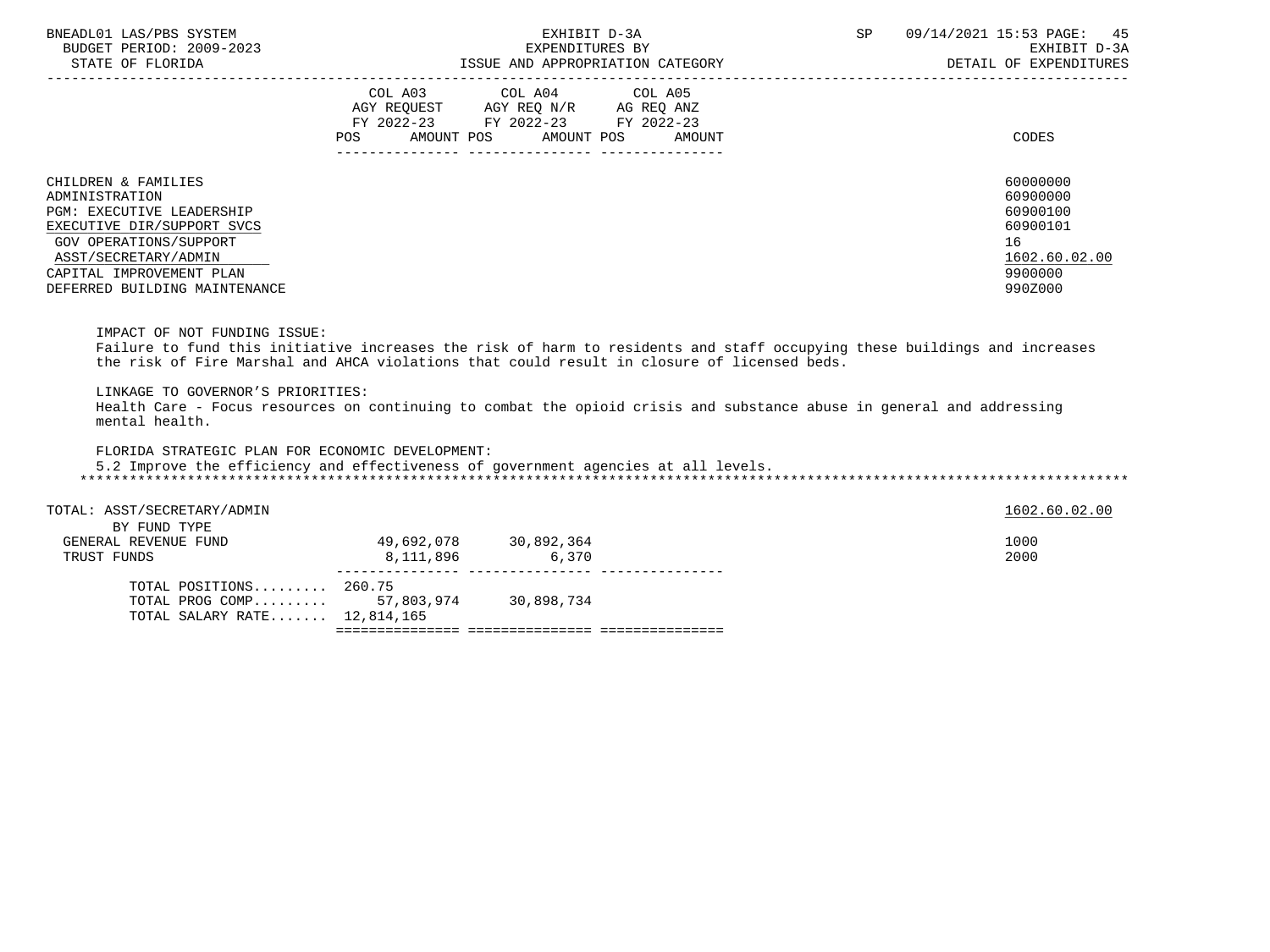| BNEADL01 LAS/PBS SYSTEM |                  |                          | EXHIBIT D-3A                     |  |
|-------------------------|------------------|--------------------------|----------------------------------|--|
|                         |                  | BUDGET PERIOD: 2009-2023 | EXPENDITURES BY                  |  |
|                         | STATE OF FLORIDA |                          | ISSUE AND APPROPRIATION CATEGORY |  |

|                                                                                                                                                                                                                                                                   | POS AMOUNT POS               | COL A03 COL A04 COL A05<br>AGY REQUEST AGY REQ N/R AG REQ ANZ<br>FY 2022-23 FY 2022-23 FY 2022-23<br>AMOUNT POS | AMOUNT | CODES                                                                                               |
|-------------------------------------------------------------------------------------------------------------------------------------------------------------------------------------------------------------------------------------------------------------------|------------------------------|-----------------------------------------------------------------------------------------------------------------|--------|-----------------------------------------------------------------------------------------------------|
| CHILDREN & FAMILIES<br>ADMINISTRATION<br>PGM: EXECUTIVE LEADERSHIP<br>EXECUTIVE DIR/SUPPORT SVCS<br>GOV OPERATIONS/SUPPORT<br>DISTRICT ADMINISTRATION<br>ESTIMATED EXPENDITURES<br>ESTIMATED EXPENDITURES - OPERATIONS<br>SALARY RATE<br>SALARY RATE 15, 123, 155 |                              |                                                                                                                 |        | 60000000<br>60900000<br>60900100<br>60900101<br>16<br>1602.60.03.00<br>1000000<br>1001000<br>000000 |
| SALARIES AND BENEFITS                                                                                                                                                                                                                                             |                              |                                                                                                                 |        | 010000                                                                                              |
| GENERAL REVENUE FUND<br>-MATCH                                                                                                                                                                                                                                    | -STATE 10,667,740<br>733,790 |                                                                                                                 |        | 1000 1<br>1000 2                                                                                    |
| TOTAL GENERAL REVENUE FUND                                                                                                                                                                                                                                        | 11,401,530                   |                                                                                                                 |        | 1000                                                                                                |
| -FEDERL                                                                                                                                                                                                                                                           | 8,054,065                    |                                                                                                                 |        | 2021 1<br>2021 2<br>2021 3                                                                          |
| TOTAL ADMINISTRATIVE TRUST FUND                                                                                                                                                                                                                                   | ---------------<br>8,222,021 |                                                                                                                 |        | 2021                                                                                                |
| FEDERAL GRANTS TRUST FUND -STATE<br>-FEDERL                                                                                                                                                                                                                       | 19,427<br>86,771             |                                                                                                                 |        | 2261 1<br>2261 3                                                                                    |
| TOTAL FEDERAL GRANTS TRUST FUND                                                                                                                                                                                                                                   | 106,198                      |                                                                                                                 |        | 2261                                                                                                |
| -FEDERL<br>WELFARE TRANSITION TF                                                                                                                                                                                                                                  | 37,361                       |                                                                                                                 |        | 2401 3                                                                                              |
| OPERATIONS AND MAINT TF<br>-STATE                                                                                                                                                                                                                                 | 2,004                        |                                                                                                                 |        | 2516 1                                                                                              |
| SOCIAL SVCS BLK GRT TF                                                                                                                                                                                                                                            | $-FEDERL$<br>23,057          |                                                                                                                 |        | 2639 3                                                                                              |
| TOTAL POSITIONS $223.00$<br>TOTAL APPRO 19,792,171                                                                                                                                                                                                                |                              |                                                                                                                 |        |                                                                                                     |
| OTHER PERSONAL SERVICES                                                                                                                                                                                                                                           |                              |                                                                                                                 |        | 030000                                                                                              |
| $-$ STATE<br>GENERAL REVENUE FUND<br>$-MATCH$                                                                                                                                                                                                                     | 908<br>37,830                |                                                                                                                 |        | 1000 1<br>1000 2                                                                                    |
| TOTAL GENERAL REVENUE FUND                                                                                                                                                                                                                                        | 38,738                       |                                                                                                                 |        | 1000                                                                                                |
| ADMINISTRATIVE TRUST FUND -FEDERL                                                                                                                                                                                                                                 | 915                          |                                                                                                                 |        | 2021 3                                                                                              |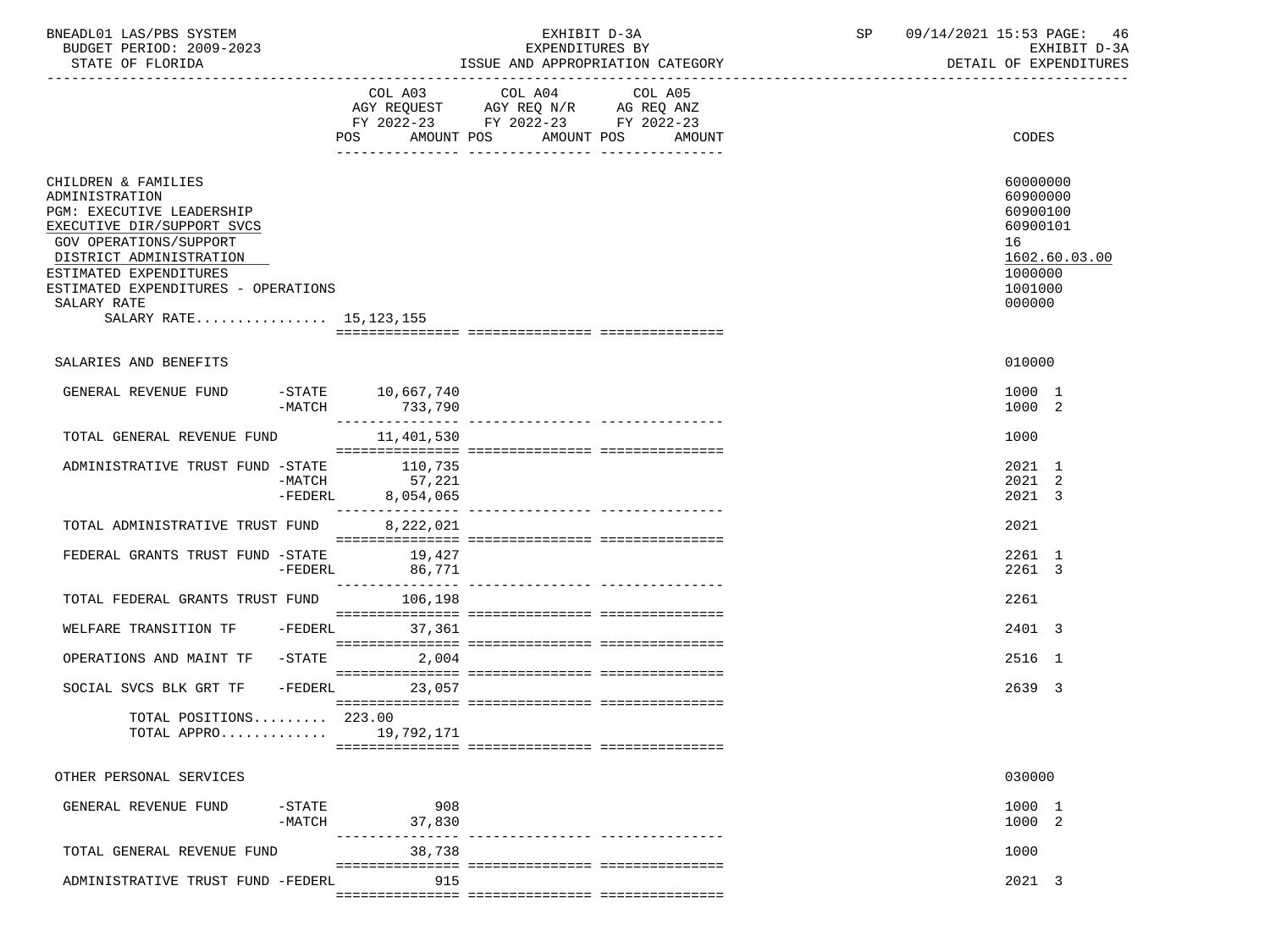| BNEADL01<br>LAS/PBS SYSTEM     |                                                    | SD | $15:53$ PAGE:<br>4/2021<br>09/7                          |
|--------------------------------|----------------------------------------------------|----|----------------------------------------------------------|
| 2009-2023<br>PERIOD:<br>BUDGET | RV<br>EXPENDITURES                                 |    | $\sqrt{2}$<br><del>rn rm</del><br>EXH.<br>$11 - 31$<br>. |
| גתדת היה הם החגדום             | MOODDIADIONI OLUMPOOLI<br>T O OTTE<br><b>7.3TD</b> |    | $\cap$ ה היוחד היוחדות הא<br>יד גההה                     |

STATE OF FLORIDA GOVERNMENT OF STATE AND APPROPRIATION CATEGORY CONTERNS OF EXPENDITURES

|                                         |           | COL A03             | COL A04                            | COL A05 |               |
|-----------------------------------------|-----------|---------------------|------------------------------------|---------|---------------|
|                                         |           |                     | AGY REQUEST AGY REQ N/R AG REQ ANZ |         |               |
|                                         |           |                     | FY 2022-23 FY 2022-23 FY 2022-23   |         |               |
|                                         |           | POS<br>AMOUNT POS   | AMOUNT POS                         | AMOUNT  | CODES         |
|                                         |           |                     |                                    |         |               |
| CHILDREN & FAMILIES                     |           |                     |                                    |         | 60000000      |
| ADMINISTRATION                          |           |                     |                                    |         | 60900000      |
| <b>PGM: EXECUTIVE LEADERSHIP</b>        |           |                     |                                    |         | 60900100      |
| EXECUTIVE DIR/SUPPORT SVCS              |           |                     |                                    |         | 60900101      |
| GOV OPERATIONS/SUPPORT                  |           |                     |                                    |         | 16            |
| DISTRICT ADMINISTRATION                 |           |                     |                                    |         | 1602.60.03.00 |
| ESTIMATED EXPENDITURES                  |           |                     |                                    |         | 1000000       |
| ESTIMATED EXPENDITURES - OPERATIONS     |           |                     |                                    |         | 1001000       |
| OTHER PERSONAL SERVICES                 |           |                     |                                    |         | 030000        |
| WELFARE TRANSITION TF                   |           | -FEDERL 8,247       |                                    |         | 2401 3        |
|                                         |           |                     |                                    |         |               |
| SOCIAL SVCS BLK GRT TF -FEDERL 2,151    |           |                     |                                    |         | 2639 3        |
|                                         |           |                     |                                    |         |               |
| TOTAL APPRO                             |           | 50,051              |                                    |         |               |
|                                         |           |                     |                                    |         |               |
|                                         |           |                     |                                    |         |               |
| <b>EXPENSES</b>                         |           |                     |                                    |         | 040000        |
|                                         |           |                     |                                    |         |               |
| GENERAL REVENUE FUND                    |           | $-$ STATE 1,081,558 |                                    |         | 1000 1        |
|                                         | $-MATCH$  | 102,935             |                                    |         | 1000 2        |
|                                         |           |                     |                                    |         |               |
| TOTAL GENERAL REVENUE FUND              |           | 1,184,493           |                                    |         | 1000          |
|                                         |           |                     |                                    |         |               |
| ADMINISTRATIVE TRUST FUND -STATE 99,305 |           |                     |                                    |         | 2021 1        |
|                                         | $-FEDERL$ | 562,829             |                                    |         | 2021 3        |
|                                         |           |                     |                                    |         |               |
| TOTAL ADMINISTRATIVE TRUST FUND         |           | 662,134             |                                    |         | 2021          |
|                                         |           |                     |                                    |         |               |
| FEDERAL GRANTS TRUST FUND -FEDERL 4,961 |           |                     |                                    |         | 2261 3        |
|                                         |           |                     |                                    |         |               |
| WELFARE TRANSITION TF -FEDERL 6,190     |           |                     |                                    |         | 2401 3        |
|                                         |           |                     |                                    |         |               |
| SOCIAL SVCS BLK GRT TF - FEDERL 2,633   |           |                     |                                    |         | 2639 3        |
|                                         |           |                     |                                    |         |               |
| TOTAL APPRO $1,860,411$                 |           |                     |                                    |         |               |
|                                         |           |                     |                                    |         |               |
|                                         |           |                     |                                    |         | 060000        |
| OPERATING CAPITAL OUTLAY                |           |                     |                                    |         |               |
| GENERAL REVENUE FUND -STATE 3,722       |           |                     |                                    |         | 1000 1        |
| ADMINISTRATIVE TRUST FUND -FEDERL       |           | 89,894              |                                    |         | 2021 3        |
|                                         |           |                     |                                    |         |               |
| TOTAL APPRO                             |           | 93,616              |                                    |         |               |
|                                         |           |                     |                                    |         |               |
|                                         |           |                     |                                    |         |               |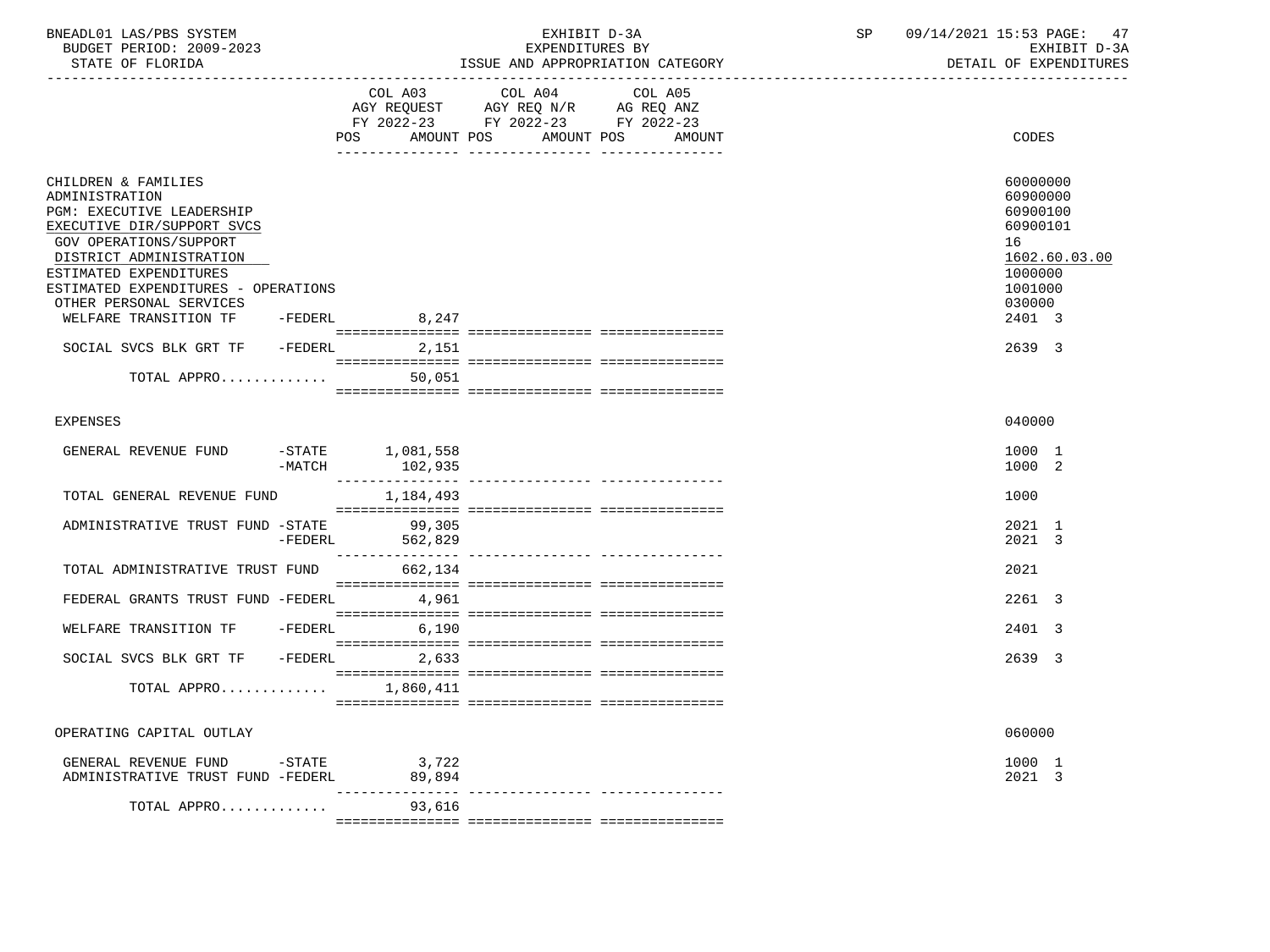| BNEADL01 LAS/PBS SYSTEM |                  |                          | EXHIBIT D-3A                     |
|-------------------------|------------------|--------------------------|----------------------------------|
|                         |                  | BUDGET PERIOD: 2009-2023 | EXPENDITURES BY                  |
|                         | STATE OF FLORIDA |                          | ISSUE AND APPROPRIATION CATEGORY |

|                                                                                                                                                                                                                                                                     |                       | COL A03<br>AMOUNT POS<br>POS       | COL A04 COL A05 | AMOUNT POS<br>AMOUNT | CODES                                                                                                         |
|---------------------------------------------------------------------------------------------------------------------------------------------------------------------------------------------------------------------------------------------------------------------|-----------------------|------------------------------------|-----------------|----------------------|---------------------------------------------------------------------------------------------------------------|
| CHILDREN & FAMILIES<br>ADMINISTRATION<br>PGM: EXECUTIVE LEADERSHIP<br>EXECUTIVE DIR/SUPPORT SVCS<br>GOV OPERATIONS/SUPPORT<br>DISTRICT ADMINISTRATION<br>ESTIMATED EXPENDITURES<br>ESTIMATED EXPENDITURES - OPERATIONS<br>SPECIAL CATEGORIES<br>CONTRACTED SERVICES |                       |                                    |                 |                      | 60000000<br>60900000<br>60900100<br>60900101<br>16<br>1602.60.03.00<br>1000000<br>1001000<br>100000<br>100777 |
| GENERAL REVENUE FUND                                                                                                                                                                                                                                                | $-$ STATE<br>-MATCH   | 108,230<br>338,445                 |                 |                      | 1000 1<br>1000 2                                                                                              |
| TOTAL GENERAL REVENUE FUND                                                                                                                                                                                                                                          |                       | 446,675                            |                 |                      | 1000                                                                                                          |
| ADMINISTRATIVE TRUST FUND -FEDERL                                                                                                                                                                                                                                   |                       | 191,651                            |                 |                      | 2021 3                                                                                                        |
| FEDERAL GRANTS TRUST FUND -FEDERL                                                                                                                                                                                                                                   |                       | 106                                |                 |                      | 2261 3                                                                                                        |
| WELFARE TRANSITION TF -FEDERL                                                                                                                                                                                                                                       |                       | 421                                |                 |                      | 2401 3                                                                                                        |
| SOCIAL SVCS BLK GRT TF -FEDERL                                                                                                                                                                                                                                      |                       | 157                                |                 |                      | 2639 3                                                                                                        |
| TOTAL APPRO                                                                                                                                                                                                                                                         |                       | 639,010                            |                 |                      |                                                                                                               |
| RISK MANAGEMENT INSURANCE                                                                                                                                                                                                                                           |                       |                                    |                 |                      | 103241                                                                                                        |
| ADMINISTRATIVE TRUST FUND -FEDERL 312,243                                                                                                                                                                                                                           |                       |                                    |                 |                      | 2021 3                                                                                                        |
| LEASE/PURCHASE/EQUIPMENT                                                                                                                                                                                                                                            |                       |                                    |                 |                      | 105281                                                                                                        |
| GENERAL REVENUE FUND                                                                                                                                                                                                                                                | $-$ STATE<br>$-MATCH$ | 69,987<br>132                      |                 |                      | 1000 1<br>1000 2                                                                                              |
| TOTAL GENERAL REVENUE FUND                                                                                                                                                                                                                                          |                       | 70,119                             |                 |                      | 1000                                                                                                          |
| ADMINISTRATIVE TRUST FUND -STATE                                                                                                                                                                                                                                    | -FEDERL               | 1,557<br>1,723<br>________________ |                 |                      | 2021 1<br>2021 3                                                                                              |
| TOTAL ADMINISTRATIVE TRUST FUND                                                                                                                                                                                                                                     |                       | 3,280                              |                 |                      | 2021                                                                                                          |
| FEDERAL GRANTS TRUST FUND -FEDERL                                                                                                                                                                                                                                   |                       | 16                                 |                 |                      | 2261 3                                                                                                        |
| WELFARE TRANSITION TF -FEDERL                                                                                                                                                                                                                                       |                       | 33                                 |                 |                      | 2401 3                                                                                                        |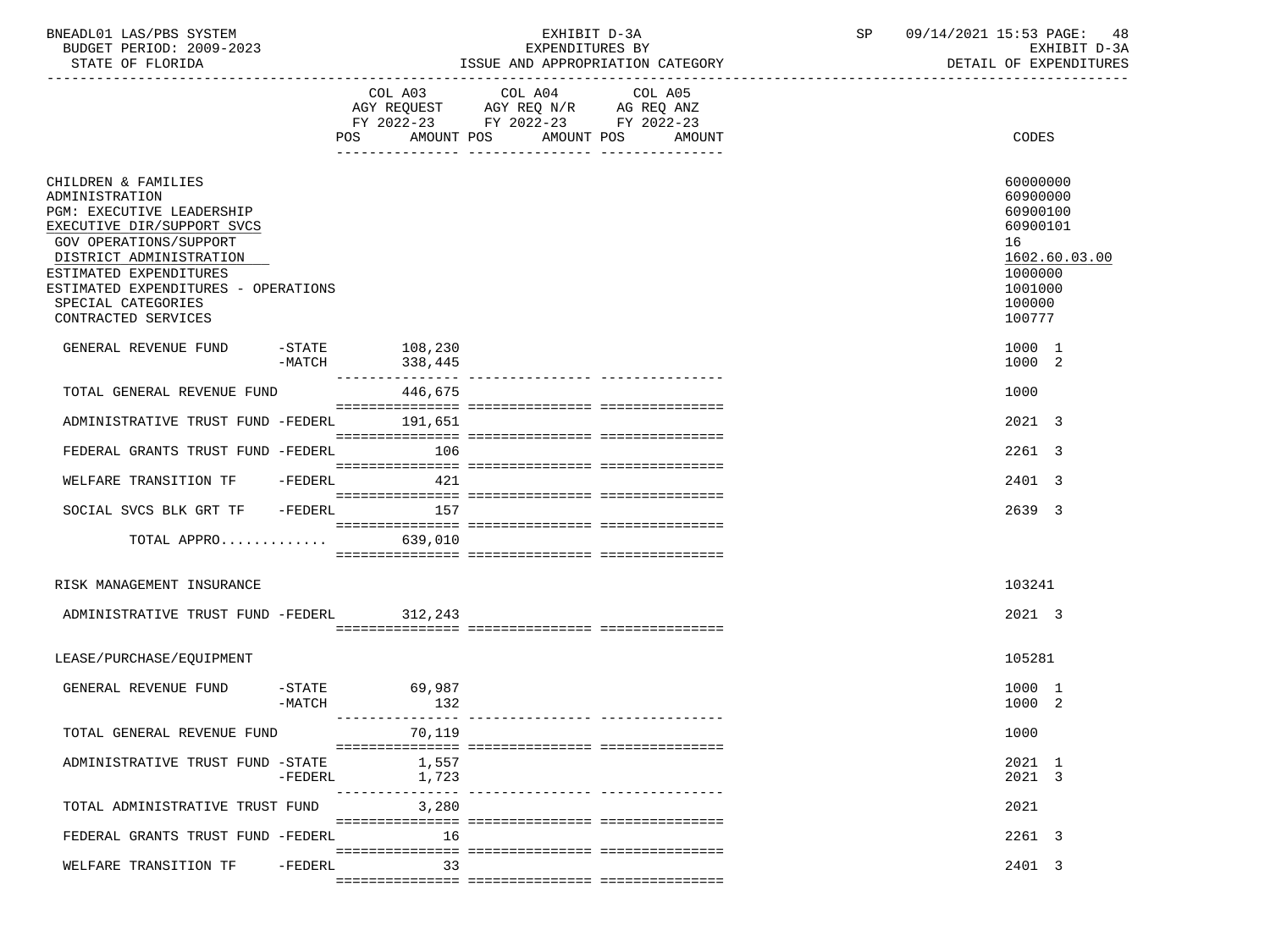| BNEADL01 LAS/PBS SYSTEM<br>BUDGET PERIOD: 2009-2023<br>STATE OF FLORIDA                                                                                                                                                                             |           | EXHIBIT D-3A<br>EXPENDITURES BY<br>ISSUE AND APPROPRIATION CATEGORY |                                                               |                                  | 09/14/2021 15:53 PAGE: 49<br>$\mathsf{SP}^-$<br>EXHIBIT D-3A<br>DETAIL OF EXPENDITURES |                                                                                                     |  |
|-----------------------------------------------------------------------------------------------------------------------------------------------------------------------------------------------------------------------------------------------------|-----------|---------------------------------------------------------------------|---------------------------------------------------------------|----------------------------------|----------------------------------------------------------------------------------------|-----------------------------------------------------------------------------------------------------|--|
|                                                                                                                                                                                                                                                     |           | FY 2022-23 FY 2022-23 FY 2022-23                                    | COL A03 COL A04 COL A05<br>AGY REQUEST AGY REQ N/R AG REQ ANZ | POS AMOUNT POS AMOUNT POS AMOUNT |                                                                                        | CODES                                                                                               |  |
| CHILDREN & FAMILIES<br>ADMINISTRATION<br>PGM: EXECUTIVE LEADERSHIP<br>EXECUTIVE DIR/SUPPORT SVCS<br><b>GOV OPERATIONS/SUPPORT</b><br>DISTRICT ADMINISTRATION<br>ESTIMATED EXPENDITURES<br>ESTIMATED EXPENDITURES - OPERATIONS<br>SPECIAL CATEGORIES |           |                                                                     |                                                               |                                  |                                                                                        | 60000000<br>60900000<br>60900100<br>60900101<br>16<br>1602.60.03.00<br>1000000<br>1001000<br>100000 |  |
| LEASE/PURCHASE/EQUIPMENT<br>TOTAL APPRO 73,448                                                                                                                                                                                                      |           |                                                                     |                                                               |                                  |                                                                                        | 105281                                                                                              |  |
| TOTAL: ESTIMATED EXPENDITURES - OPERATIONS<br>TOTAL POSITIONS 223.00<br>TOTAL ISSUE 22,820,950<br>TOTAL SALARY RATE 15, 123, 155                                                                                                                    |           |                                                                     |                                                               |                                  |                                                                                        | 1001000                                                                                             |  |
| SALARY INCREASES FOR FY 2021-22 -<br>STATE EMPLOYEE MINIMUM WAGE<br>INCREASE - EFFECTIVE 7/1/2021<br>SALARY RATE<br>SALARY RATE 5,193                                                                                                               |           |                                                                     |                                                               |                                  |                                                                                        | 1001030<br>000000                                                                                   |  |
| SALARIES AND BENEFITS                                                                                                                                                                                                                               |           |                                                                     |                                                               |                                  |                                                                                        | 010000                                                                                              |  |
| GENERAL REVENUE FUND -STATE 3,317                                                                                                                                                                                                                   | -MATCH    | 228                                                                 |                                                               |                                  |                                                                                        | 1000 1<br>1000 2                                                                                    |  |
| TOTAL GENERAL REVENUE FUND 3,545                                                                                                                                                                                                                    |           |                                                                     |                                                               |                                  |                                                                                        | 1000                                                                                                |  |
| ADMINISTRATIVE TRUST FUND -STATE                                                                                                                                                                                                                    | $-MATCH$  | 34<br>18<br>-FEDERL 2,504                                           |                                                               |                                  |                                                                                        | 2021 1<br>2021 2<br>2021 3                                                                          |  |
| TOTAL ADMINISTRATIVE TRUST FUND                                                                                                                                                                                                                     |           | 2,556                                                               |                                                               |                                  |                                                                                        | 2021                                                                                                |  |
| FEDERAL GRANTS TRUST FUND -STATE                                                                                                                                                                                                                    | $-FEDERL$ | 6<br>27                                                             |                                                               |                                  |                                                                                        | 2261 1<br>2261 3                                                                                    |  |
| TOTAL FEDERAL GRANTS TRUST FUND                                                                                                                                                                                                                     |           | 33                                                                  |                                                               |                                  |                                                                                        | 2261                                                                                                |  |
| WELFARE TRANSITION TF                                                                                                                                                                                                                               | -FEDERL   | 12                                                                  |                                                               |                                  |                                                                                        | 2401 3                                                                                              |  |
| OPERATIONS AND MAINT TF -STATE                                                                                                                                                                                                                      |           | $\mathbf{1}$                                                        |                                                               |                                  |                                                                                        | 2516 1                                                                                              |  |

=============== =============== ===============

SOCIAL SVCS BLK GRT TF -FEDERL 7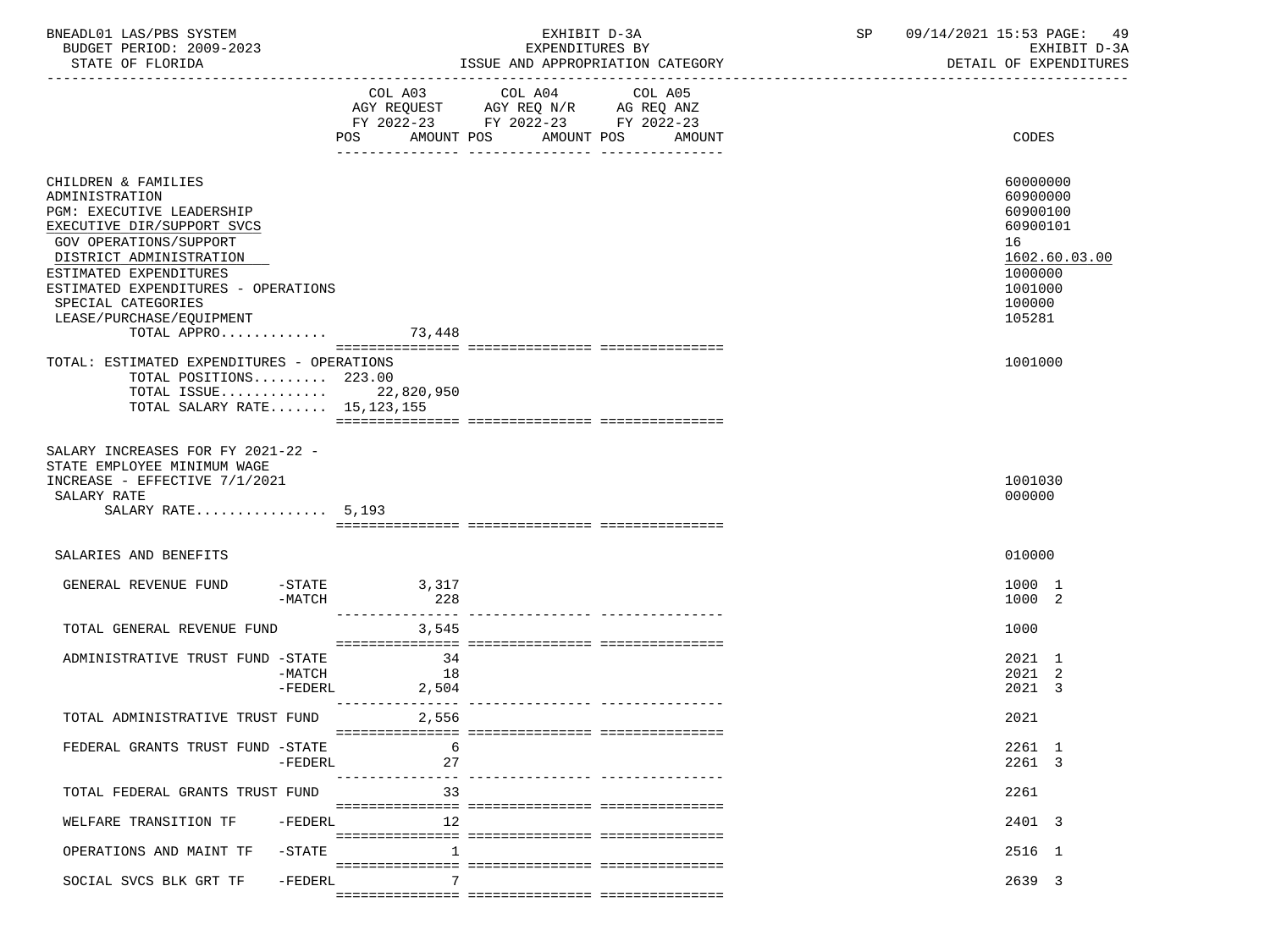| BNEADL01 LAS/PBS SYSTEM<br>BUDGET PERIOD: 2009-2023<br>STATE OF FLORIDA                                                                                                                                                                             |                                          | EXHIBIT D-3A<br>EXPENDITURES BY<br>ISSUE AND APPROPRIATION CATEGORY                                                                     | SP 09/14/2021 15:53 PAGE: 50 | EXHIBIT D-3A<br>DETAIL OF EXPENDITURES                                         |
|-----------------------------------------------------------------------------------------------------------------------------------------------------------------------------------------------------------------------------------------------------|------------------------------------------|-----------------------------------------------------------------------------------------------------------------------------------------|------------------------------|--------------------------------------------------------------------------------|
|                                                                                                                                                                                                                                                     | POS                                      | COL A03 COL A04<br>COL A05<br>AGY REQUEST AGY REQ N/R AG REQ ANZ<br>FY 2022-23 FY 2022-23 FY 2022-23<br>AMOUNT POS AMOUNT POS<br>AMOUNT |                              | CODES                                                                          |
| CHILDREN & FAMILIES<br>ADMINISTRATION<br>PGM: EXECUTIVE LEADERSHIP<br>EXECUTIVE DIR/SUPPORT SVCS<br>GOV OPERATIONS/SUPPORT<br>DISTRICT ADMINISTRATION<br>ESTIMATED EXPENDITURES<br>SALARY INCREASES FOR FY 2021-22 -<br>STATE EMPLOYEE MINIMUM WAGE |                                          |                                                                                                                                         |                              | 60000000<br>60900000<br>60900100<br>60900101<br>16<br>1602.60.03.00<br>1000000 |
| INCREASE - EFFECTIVE 7/1/2021<br>SALARIES AND BENEFITS<br>TOTAL APPRO                                                                                                                                                                               | 6,154                                    |                                                                                                                                         |                              | 1001030<br>010000                                                              |
| OTHER PERSONAL SERVICES                                                                                                                                                                                                                             |                                          |                                                                                                                                         |                              | 030000                                                                         |
|                                                                                                                                                                                                                                                     |                                          |                                                                                                                                         |                              |                                                                                |
| GENERAL REVENUE FUND -STATE                                                                                                                                                                                                                         | 24<br>$-MATCH$ 1,020                     |                                                                                                                                         |                              | 1000 1<br>1000 2                                                               |
| TOTAL GENERAL REVENUE FUND                                                                                                                                                                                                                          | 1,044                                    |                                                                                                                                         |                              | 1000                                                                           |
| ADMINISTRATIVE TRUST FUND -FEDERL                                                                                                                                                                                                                   | 24                                       |                                                                                                                                         |                              | 2021 3                                                                         |
| WELFARE TRANSITION TF - FEDERL 222                                                                                                                                                                                                                  |                                          |                                                                                                                                         |                              | 2401 3                                                                         |
| SOCIAL SVCS BLK GRT TF - FEDERL 58                                                                                                                                                                                                                  |                                          |                                                                                                                                         |                              | 2639 3                                                                         |
| TOTAL APPRO $1,348$                                                                                                                                                                                                                                 |                                          |                                                                                                                                         |                              |                                                                                |
| TOTAL: SALARY INCREASES FOR FY 2021-22 -<br>STATE EMPLOYEE MINIMUM WAGE<br>INCREASE - EFFECTIVE 7/1/2021<br>TOTAL ISSUE<br>TOTAL SALARY RATE 5,193                                                                                                  | 7,502                                    |                                                                                                                                         |                              | 1001030                                                                        |
| FLORIDA RETIREMENT SYSTEM<br>ADJUSTMENT - FY 2021-22 - NORMAL<br>COST AND UNFUNDED ACTUARIAL                                                                                                                                                        |                                          |                                                                                                                                         |                              |                                                                                |
| LIABILITY<br>SALARIES AND BENEFITS                                                                                                                                                                                                                  |                                          |                                                                                                                                         |                              | 1001070<br>010000                                                              |
| GENERAL REVENUE FUND                                                                                                                                                                                                                                | $-$ STATE<br>64,664<br>$-MATCH$<br>4,451 |                                                                                                                                         |                              | 1000 1<br>1000 2                                                               |
| TOTAL GENERAL REVENUE FUND                                                                                                                                                                                                                          | 69,115                                   |                                                                                                                                         |                              | 1000                                                                           |
| ADMINISTRATIVE TRUST FUND -STATE                                                                                                                                                                                                                    | 668<br>$-MATCH$<br>349                   |                                                                                                                                         |                              | 2021 1<br>2021 2                                                               |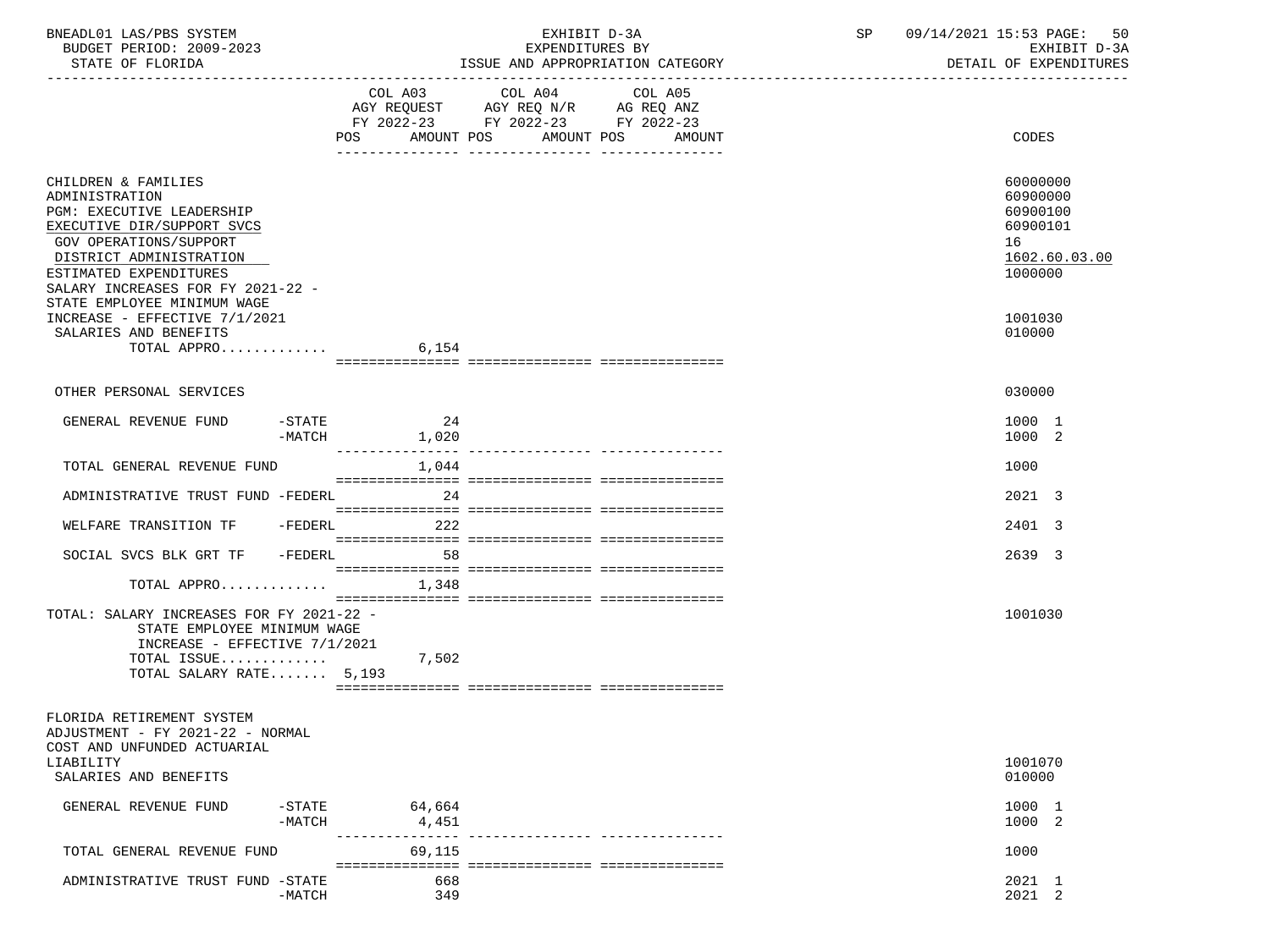| BNEADL01 LAS/PBS SYSTEM |                           |                          |
|-------------------------|---------------------------|--------------------------|
|                         |                           | BUDGET PERIOD: 2009-2023 |
|                         | $CDMMD$ $CD$ $DT$ $CDTDA$ |                          |

# EXHIBIT D-3A SP 09/14/2021 15:53 PAGE: 51<br>RPENDITURES BY

BUDGET PERIOD: 2009-2023 EXPENDITURES BY EXHIBIT D-3A

| STATE OF FLORIDA                                                                                                                                                                                                                                        |                            | ISSUE AND APPROPRIATION CATEGORY                                                                                          | DETAIL OF EXPENDITURES<br>-------------------------------                      |
|---------------------------------------------------------------------------------------------------------------------------------------------------------------------------------------------------------------------------------------------------------|----------------------------|---------------------------------------------------------------------------------------------------------------------------|--------------------------------------------------------------------------------|
|                                                                                                                                                                                                                                                         | AMOUNT POS<br>POS          | COL A03 COL A04 COL A05<br>AGY REQUEST AGY REQ N/R AG REQ ANZ<br>FY 2022-23 FY 2022-23 FY 2022-23<br>AMOUNT POS<br>AMOUNT | <b>CODES</b>                                                                   |
| CHILDREN & FAMILIES<br>ADMINISTRATION<br>PGM: EXECUTIVE LEADERSHIP<br>EXECUTIVE DIR/SUPPORT SVCS<br><b>GOV OPERATIONS/SUPPORT</b><br>DISTRICT ADMINISTRATION<br>ESTIMATED EXPENDITURES<br>FLORIDA RETIREMENT SYSTEM<br>ADJUSTMENT - FY 2021-22 - NORMAL |                            |                                                                                                                           | 60000000<br>60900000<br>60900100<br>60900101<br>16<br>1602.60.03.00<br>1000000 |
| COST AND UNFUNDED ACTUARIAL<br>LIABILITY<br>SALARIES AND BENEFITS<br>ADMINISTRATIVE TRUST FUND -FEDERL                                                                                                                                                  | 48,827<br>---------------- |                                                                                                                           | 1001070<br>010000<br>2021 3                                                    |
| TOTAL ADMINISTRATIVE TRUST FUND                                                                                                                                                                                                                         | 49,844                     |                                                                                                                           | 2021                                                                           |
| FEDERAL GRANTS TRUST FUND -STATE<br>$-FEDERL$                                                                                                                                                                                                           | 119<br>529                 |                                                                                                                           | 2261 1<br>2261 3                                                               |
| TOTAL FEDERAL GRANTS TRUST FUND                                                                                                                                                                                                                         | 648                        |                                                                                                                           | 2261                                                                           |
| WELFARE TRANSITION TF<br>$-FEDERL$                                                                                                                                                                                                                      | 228                        |                                                                                                                           | 2401 3                                                                         |
| OPERATIONS AND MAINT TF -STATE                                                                                                                                                                                                                          | 12                         |                                                                                                                           | 2516 1                                                                         |
| SOCIAL SVCS BLK GRT TF -FEDERL 144                                                                                                                                                                                                                      |                            |                                                                                                                           | 2639 3                                                                         |
| TOTAL APPRO $119,991$                                                                                                                                                                                                                                   |                            |                                                                                                                           |                                                                                |
| CASUALTY INSURANCE PREMIUM<br>ADJUSTMENT<br>SPECIAL CATEGORIES<br>RISK MANAGEMENT INSURANCE                                                                                                                                                             |                            |                                                                                                                           | 1001090<br>100000<br>103241                                                    |
| ADMINISTRATIVE TRUST FUND -FEDERL 22.985-                                                                                                                                                                                                               |                            |                                                                                                                           | 2021 3                                                                         |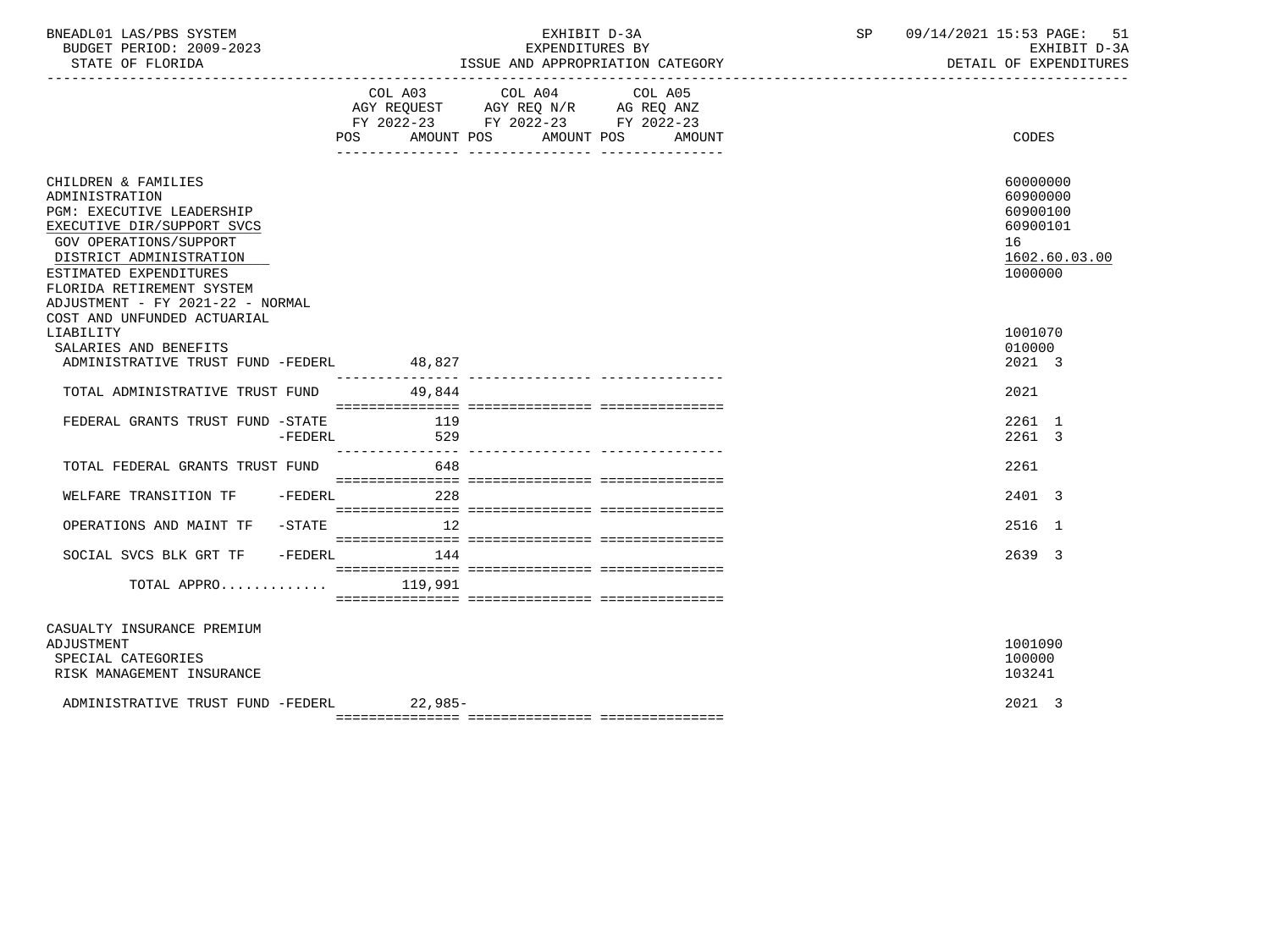| BNEADL01 LAS/PBS SYSTEM<br>BUDGET PERIOD: 2009-2023<br>STATE OF FLORIDA                                                                                                                     |                                               | EXHIBIT D-3A<br>EXPENDITURES BY<br>ISSUE AND APPROPRIATION CATEGORY                                                                                                                                                                                    | SP<br>09/14/2021 15:53 PAGE: 52<br>EXHIBIT D-3A<br>DETAIL OF EXPENDITURES |
|---------------------------------------------------------------------------------------------------------------------------------------------------------------------------------------------|-----------------------------------------------|--------------------------------------------------------------------------------------------------------------------------------------------------------------------------------------------------------------------------------------------------------|---------------------------------------------------------------------------|
|                                                                                                                                                                                             | AMOUNT POS<br>POS                             | COL A03 COL A04<br>COL A05<br>$\begin{tabular}{lllllll} AGY & \texttt{REQUEST} & & \texttt{AGY} & \texttt{REG} & \texttt{N/R} & & \texttt{AG} & \texttt{REQ} & \texttt{ANZ} \end{tabular}$<br>FY 2022-23 FY 2022-23 FY 2022-23<br>AMOUNT POS<br>AMOUNT | CODES                                                                     |
| CHILDREN & FAMILIES<br>ADMINISTRATION<br><b>PGM: EXECUTIVE LEADERSHIP</b><br>EXECUTIVE DIR/SUPPORT SVCS<br>GOV OPERATIONS/SUPPORT<br>DISTRICT ADMINISTRATION<br>ADJUSTMENTS TO CURRENT YEAR |                                               |                                                                                                                                                                                                                                                        | 60000000<br>60900000<br>60900100<br>60900101<br>16<br>1602.60.03.00       |
| ESTIMATED EXPENDITURES<br>ADJUST FUND SOURCE INDICATORS - ADD<br>SALARIES AND BENEFITS                                                                                                      |                                               |                                                                                                                                                                                                                                                        | 1600000<br>160S220<br>010000                                              |
| GENERAL REVENUE FUND<br>ADMINISTRATIVE TRUST FUND -FEDERL<br>FEDERAL GRANTS TRUST FUND -FEDERL<br>OPERATIONS AND MAINT TF -MATCH                                                            | $-STATE$ 68,761<br>167,956<br>19,427<br>2,004 |                                                                                                                                                                                                                                                        | 1000 1<br>2021 3<br>2261 3<br>2516 2                                      |
| TOTAL APPRO                                                                                                                                                                                 | 258,148                                       |                                                                                                                                                                                                                                                        |                                                                           |
| <b>EXPENSES</b>                                                                                                                                                                             |                                               |                                                                                                                                                                                                                                                        | 040000                                                                    |
| GENERAL REVENUE FUND -STATE 79,172                                                                                                                                                          |                                               |                                                                                                                                                                                                                                                        | 1000 1                                                                    |
| SPECIAL CATEGORIES<br>CONTRACTED SERVICES                                                                                                                                                   |                                               |                                                                                                                                                                                                                                                        | 100000<br>100777                                                          |
| GENERAL REVENUE FUND                                                                                                                                                                        | -STATE 337,726                                |                                                                                                                                                                                                                                                        | 1000 1                                                                    |
| LEASE/PURCHASE/EQUIPMENT                                                                                                                                                                    |                                               |                                                                                                                                                                                                                                                        | 105281                                                                    |
| GENERAL REVENUE FUND -STATE<br>ADMINISTRATIVE TRUST FUND -FEDERL                                                                                                                            | 79<br>1,557<br>----------------               |                                                                                                                                                                                                                                                        | 1000 1<br>2021 3                                                          |
| TOTAL APPRO<br>TOTAL: ADJUST FUND SOURCE INDICATORS - ADD<br>TOTAL ISSUE                                                                                                                    | 1,636<br>676,682                              |                                                                                                                                                                                                                                                        | 160S220                                                                   |
|                                                                                                                                                                                             |                                               |                                                                                                                                                                                                                                                        |                                                                           |
| AGENCY ISSUE NARRATIVE:<br>2022-2023 BUDGET YEAR NARRATIVE:<br>ISSUE TITLE:<br>Adjust Fund Source Indicators - Add                                                                          |                                               | IT COMPONENT? NO                                                                                                                                                                                                                                       |                                                                           |
| SUMMARY:                                                                                                                                                                                    |                                               |                                                                                                                                                                                                                                                        |                                                                           |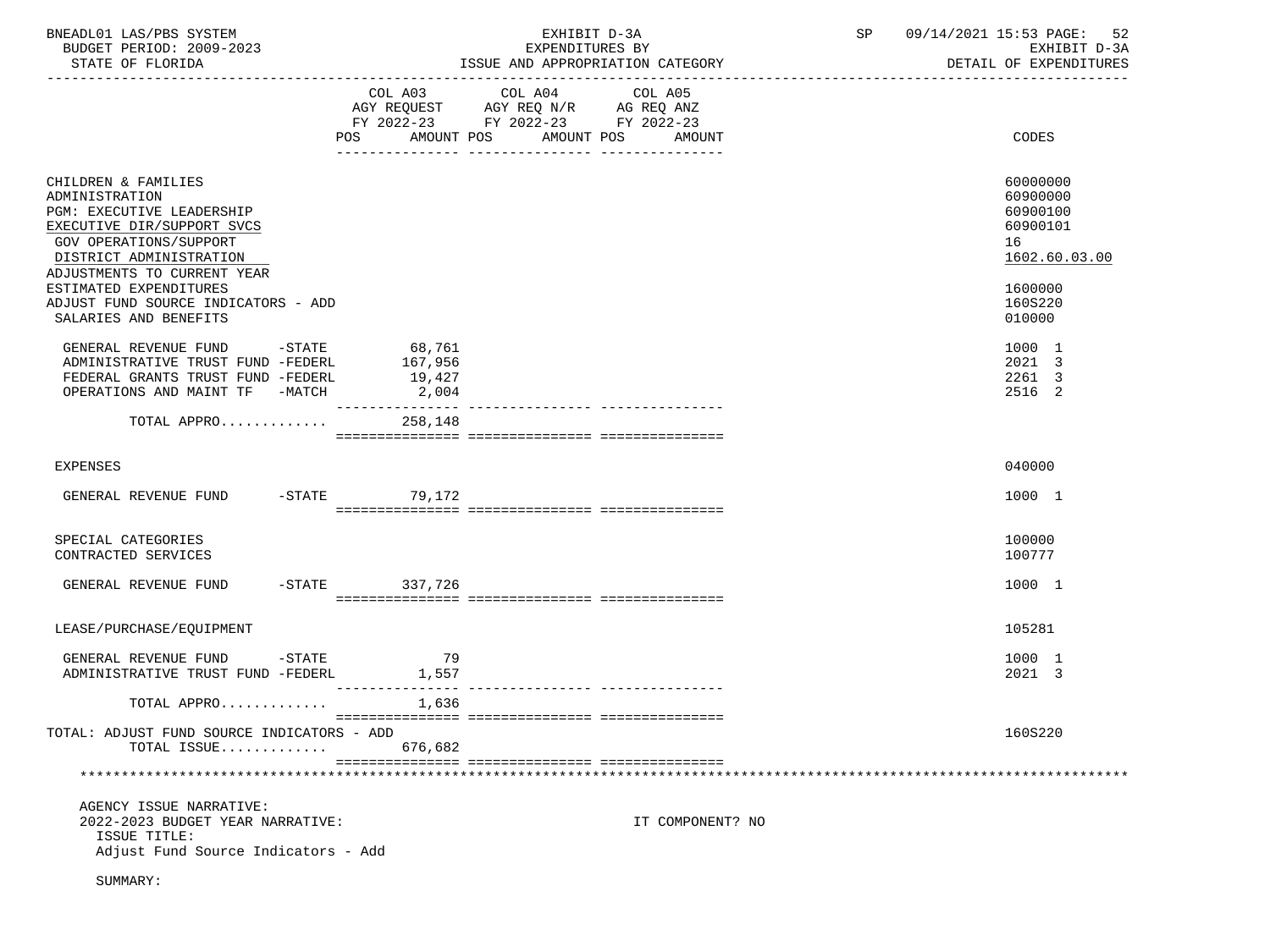| BNEADL01 LAS/PBS SYSTEM<br>BUDGET PERIOD: 2009-2023<br>STATE OF FLORIDA                      |     | EXPENDITURES BY                                                                                                                   | EXHIBIT D-3A<br>ISSUE AND APPROPRIATION CATEGORY | <b>SP</b> | -53<br>09/14/2021 15:53 PAGE:<br>EXHIBIT D-3A<br>DETAIL OF EXPENDITURES |
|----------------------------------------------------------------------------------------------|-----|-----------------------------------------------------------------------------------------------------------------------------------|--------------------------------------------------|-----------|-------------------------------------------------------------------------|
|                                                                                              | POS | COL A03 COL A04 COL A05<br>AGY REQUEST AGY REQ N/R AG REQ ANZ<br>FY 2022-23 FY 2022-23 FY 2022-23<br>AMOUNT POS AMOUNT POS AMOUNT |                                                  |           | CODES                                                                   |
| CHILDREN & FAMILIES<br>ADMINISTRATION                                                        |     |                                                                                                                                   |                                                  |           | 60000000<br>60900000                                                    |
| <b>PGM: EXECUTIVE LEADERSHIP</b><br>EXECUTIVE DIR/SUPPORT SVCS                               |     |                                                                                                                                   |                                                  |           | 60900100<br>60900101                                                    |
| GOV OPERATIONS/SUPPORT<br>DISTRICT ADMINISTRATION                                            |     |                                                                                                                                   |                                                  |           | 16<br>1602.60.03.00                                                     |
| ADJUSTMENTS TO CURRENT YEAR<br>ESTIMATED EXPENDITURES<br>ADJUST FUND SOURCE INDICATORS - ADD |     |                                                                                                                                   |                                                  |           | 1600000<br>160S220                                                      |

 The Department of Children and Families (department) requests the recurring transfer of \$214,939,636 across Funding Source Identifiers (FSI) in all of the department's budget entities, adjusting the department's Fiscal Year 2022-2023 in order to realign FSI's for Maintenance of Effort (MOE) and Match review.

# ISSUE NARRATIVE:

 This technical issue requests the transfer of appropriations between FSI's that is necessary to ensure that the department can properly identify state funding required to match federal funds and MOE amounts with certainty.

 The Other Salary Amount (OAD) transaction was used to realign the budget for the Salaries and Benefits appropriation category because this issue is not associated with specific positions and/or salary.

 The Department will implement these adjustments and continue to monitor the funding of the budget. When summarized with companion issue 160S230 - Adjust Fund Source Indicators - Deduct, the issues net to zero.

## COST CALCULATION:

FSI TRANSFER REQUEST FY 2022-23

 The following chart summarizes the FSI's that have been identified for realignment in order to meet our MOE and Match needs:

|                    |      | FSI IRANSFER REQUESI FY 2022-23 |                |            |               |             |
|--------------------|------|---------------------------------|----------------|------------|---------------|-------------|
| Budget Entity Fund |      | $FSI-1$                         | $FSI-2$        | $FSI-3$    | $FSI-9$       | Grand Total |
| 60900101           | 1000 | (2,688,418)                     | 2,688,418      |            |               |             |
|                    | 2021 | (131, 150)                      | (57, 221)      | 188,371    |               |             |
|                    | 2261 | (19, 427)                       | (35, 779)      | 55,206     |               |             |
|                    | 2516 | (2.004)                         | 2,004          |            |               |             |
| 60900101 Total     |      | (2.840.999)                     | 2,597,422      | 243,577    |               | 0           |
| 60900202           | 1000 | 3,602,689                       | (3,602,689)    |            |               | 0           |
|                    | 2261 | 140,686                         | (3, 193, 945)  | 4,608,559  | (1, 555, 300) | $\mathsf 0$ |
|                    | 2516 | (835)                           | 835            |            |               | 0           |
| 60900202 Total     |      | 3,742,540                       | (6, 795, 799)  | 4,608,559  | (1, 555, 300) | $\mathbf 0$ |
| 60910310           | 1000 | 53,790,972                      | (53, 790, 972) |            |               | 0           |
|                    | 2157 | 6,471,113                       | (6, 471, 113)  |            |               |             |
|                    | 2261 |                                 | 849,538        | (849, 538) |               |             |
|                    | 2516 | 9,090,654                       | (9,090,654)    |            |               | 0           |
|                    |      |                                 |                |            |               |             |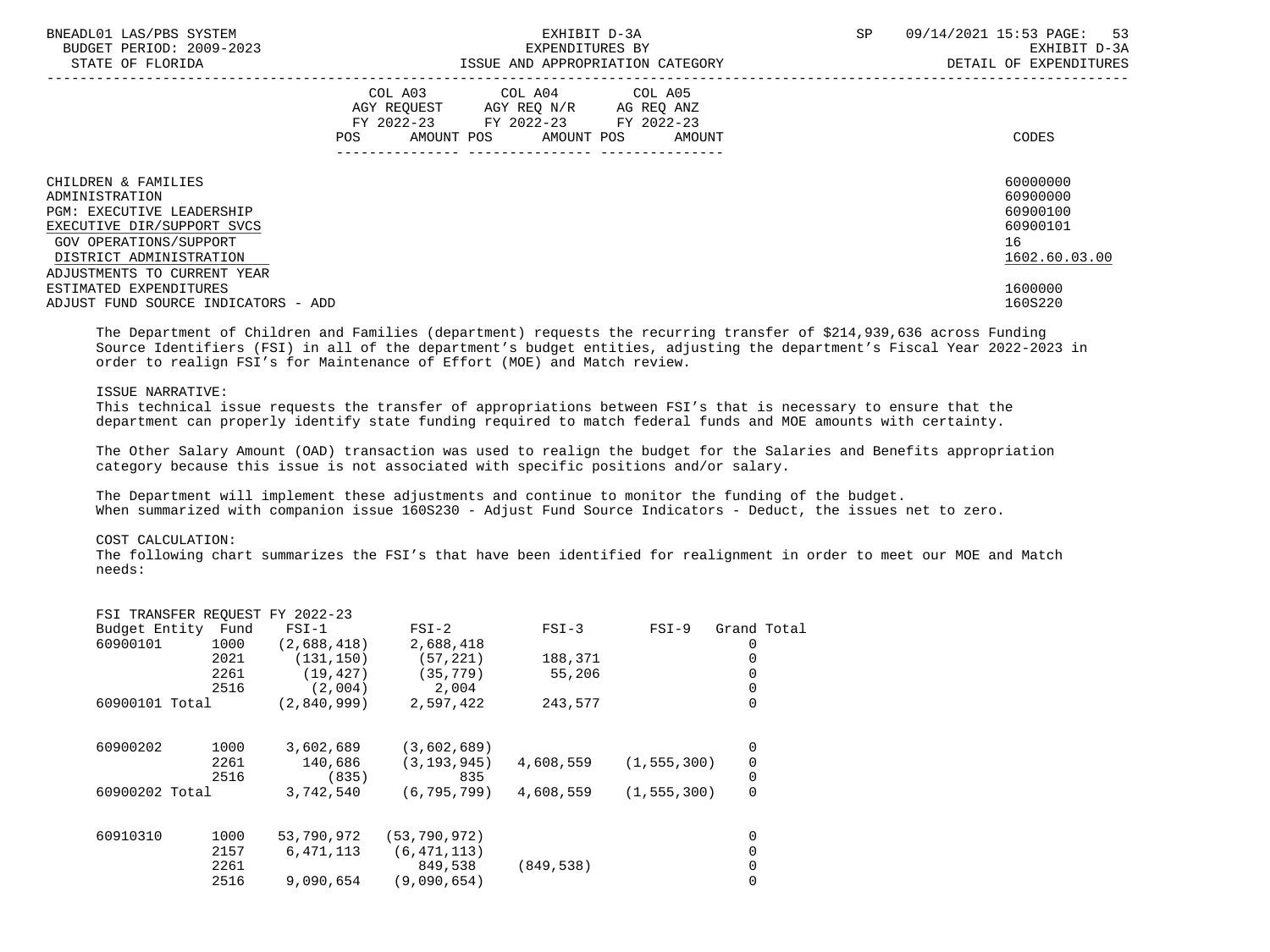| STATE OF FLORIDA                                                                                                                                                                                                                                      | BUDGET PERIOD: 2009-2023    | EXHIBIT D-3A<br>EXPENDITURES BY<br>ISSUE AND APPROPRIATION CATEGORY                             |                               |        |                                        | SP | 09/14/2021 15:53 PAGE:<br>54<br>EXHIBIT D-3A<br>DETAIL OF EXPENDITURES                    |
|-------------------------------------------------------------------------------------------------------------------------------------------------------------------------------------------------------------------------------------------------------|-----------------------------|-------------------------------------------------------------------------------------------------|-------------------------------|--------|----------------------------------------|----|-------------------------------------------------------------------------------------------|
|                                                                                                                                                                                                                                                       | POS                         | COL A03<br>AGY REQUEST AGY REQ N/R AG REQ ANZ<br>FY 2022-23 FY 2022-23 FY 2022-23<br>AMOUNT POS | COL A04 COL A05<br>AMOUNT POS | AMOUNT |                                        |    | CODES                                                                                     |
| CHILDREN & FAMILIES<br>ADMINISTRATION<br>PGM: EXECUTIVE LEADERSHIP<br>EXECUTIVE DIR/SUPPORT SVCS<br>GOV OPERATIONS/SUPPORT<br>DISTRICT ADMINISTRATION<br>ADJUSTMENTS TO CURRENT YEAR<br>ESTIMATED EXPENDITURES<br>ADJUST FUND SOURCE INDICATORS - ADD |                             |                                                                                                 |                               |        |                                        |    | 60000000<br>60900000<br>60900100<br>60900101<br>16<br>1602.60.03.00<br>1600000<br>160S220 |
| 60910310 Total 69,352,739 (68,503,201)                                                                                                                                                                                                                |                             |                                                                                                 | (849, 538)                    |        | $\mathbf 0$                            |    |                                                                                           |
| 60910506<br>1000<br>2261<br>2516                                                                                                                                                                                                                      | $(6, 162, 785)$ 6, 162, 785 | $(50, 737, 403)$ 50, 737, 403<br>(28, 040)                                                      |                               | 28,040 | 0<br>$\mathbf 0$                       |    |                                                                                           |
| 60910506 Total                                                                                                                                                                                                                                        |                             | 56,900,188) 56,872,148                                                                          |                               | 28,040 | 0<br>$\mathbf 0$                       |    |                                                                                           |
| 60910708<br>1000<br>2261<br>60910708 Total                                                                                                                                                                                                            | 6,240,815<br>6,239,151      | (6, 240, 815)<br>$(1,664)$ 994,311 (992,647)<br>$(5, 246, 504)$ (992,647)                       |                               |        | $\mathbf 0$<br>$\mathbf 0$<br>$\Omega$ |    |                                                                                           |
| 60910950<br>1000<br>2261<br>2516                                                                                                                                                                                                                      | 2,467                       | $(24, 572, 806)$ 24, 572, 806<br>2,131,586<br>(2, 467)                                          | (2, 131, 586)                 |        | $\mathbf 0$<br>$\mathbf 0$<br>$\Omega$ |    |                                                                                           |
| 60910950 Total                                                                                                                                                                                                                                        |                             | $(24, 570, 339)$ 26,701,925                                                                     | (2, 131, 586)                 |        | $\Omega$                               |    |                                                                                           |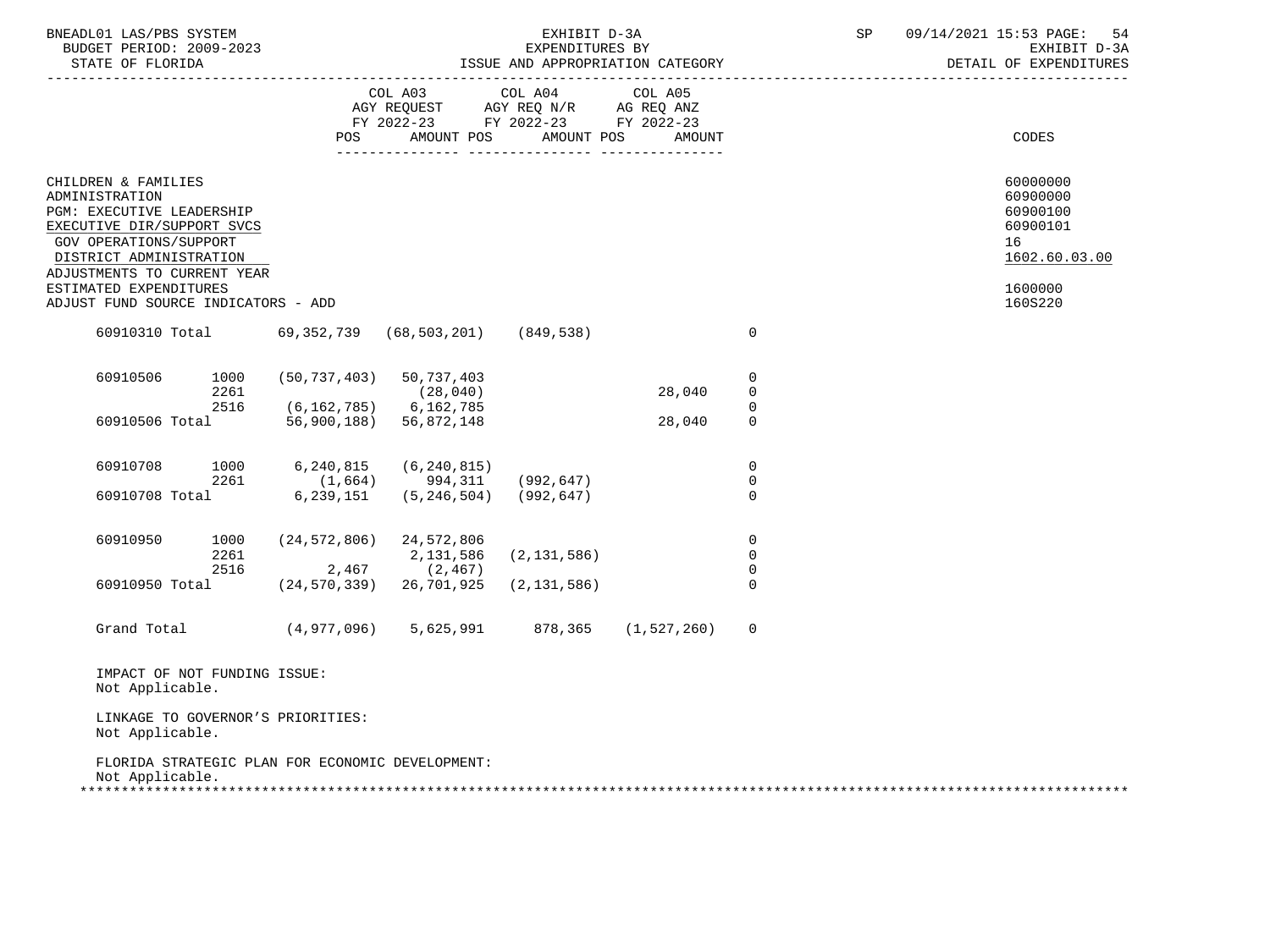| BNEADL01 LAS/PBS SYSTEM<br>BUDGET PERIOD: 2009-2023<br>STATE OF FLORIDA                                                                                                                                               | EXHIBIT D-3A<br>EXPENDITURES BY<br>ISSUE AND APPROPRIATION CATEGORY |                                                                                                 |                   |          | SP 09/14/2021 15:53 PAGE:<br>55<br>EXHIBIT D-3A<br>DETAIL OF EXPENDITURES<br>---------------------------------<br><u>.</u> |    |                                                                                |
|-----------------------------------------------------------------------------------------------------------------------------------------------------------------------------------------------------------------------|---------------------------------------------------------------------|-------------------------------------------------------------------------------------------------|-------------------|----------|----------------------------------------------------------------------------------------------------------------------------|----|--------------------------------------------------------------------------------|
|                                                                                                                                                                                                                       | COL A03<br>POS AMOUNT POS                                           | COL A04<br>AGY REQUEST AGY REQ N/R AG REQ ANZ<br>FY 2022-23 FY 2022-23 FY 2022-23<br>AMOUNT POS | COL A05<br>AMOUNT |          |                                                                                                                            |    | <b>CODES</b>                                                                   |
| CHILDREN & FAMILIES<br>ADMINISTRATION<br>PGM: EXECUTIVE LEADERSHIP<br>EXECUTIVE DIR/SUPPORT SVCS<br><b>GOV OPERATIONS/SUPPORT</b><br>DISTRICT ADMINISTRATION<br>ADJUSTMENTS TO CURRENT YEAR<br>ESTIMATED EXPENDITURES |                                                                     |                                                                                                 |                   |          |                                                                                                                            |    | 60000000<br>60900000<br>60900100<br>60900101<br>16<br>1602.60.03.00<br>1600000 |
| ADJUST FUND SOURCE INDICATORS - ADD                                                                                                                                                                                   |                                                                     |                                                                                                 |                   |          |                                                                                                                            |    | 160S220                                                                        |
| POSITION DETAIL OF SALARIES AND BENEFITS:                                                                                                                                                                             |                                                                     | FTE BASE RATE                                                                                   | ADDITIVES         | BENEFITS | SUBTOTAL                                                                                                                   | ႜၟ | LAPSE LAPSED SALARIES<br>AND BENEFITS                                          |
|                                                                                                                                                                                                                       |                                                                     |                                                                                                 |                   |          |                                                                                                                            |    |                                                                                |
| A03 - AGY REOUEST FY 2022-23                                                                                                                                                                                          |                                                                     |                                                                                                 |                   |          |                                                                                                                            |    |                                                                                |
| CHANGES TO CURRENTLY AUTHORIZED POSITIONS<br>OTHER SALARY AMOUNT<br>1000 GENERAL REVENUE FUND<br>2021 ADMINISTRATIVE TRUST FUND<br>2261 FEDERAL GRANTS TRUST FUND<br>2516 OPERATIONS AND MAINT TF                     |                                                                     |                                                                                                 |                   |          |                                                                                                                            |    | 68,761<br>167,956<br>19,427<br>2,004<br>. _ _ _ _ _ _ _ _ _ _ _ _              |
|                                                                                                                                                                                                                       |                                                                     |                                                                                                 |                   |          |                                                                                                                            |    | 258,148                                                                        |
|                                                                                                                                                                                                                       |                                                                     |                                                                                                 |                   |          |                                                                                                                            |    | ==============                                                                 |
|                                                                                                                                                                                                                       |                                                                     |                                                                                                 |                   |          |                                                                                                                            |    |                                                                                |
| ADJUST FUND SOURCE INDICATORS -<br><b>DEDUCT</b><br>SALARIES AND BENEFITS                                                                                                                                             |                                                                     |                                                                                                 |                   |          |                                                                                                                            |    | 160S230<br>010000                                                              |
| GENERAL REVENUE FUND                                                                                                                                                                                                  | -MATCH 68,761-                                                      |                                                                                                 |                   |          |                                                                                                                            |    | 1000 2                                                                         |
| ADMINISTRATIVE TRUST FUND -STATE<br>$-MATCH$                                                                                                                                                                          | 110,735-<br>$57,221-$<br>--------------- --                         |                                                                                                 |                   |          |                                                                                                                            |    | 2021 1<br>2021 2                                                               |
| TOTAL ADMINISTRATIVE TRUST FUND                                                                                                                                                                                       | 167,956-                                                            |                                                                                                 |                   |          |                                                                                                                            |    | 2021                                                                           |
| FEDERAL GRANTS TRUST FUND -STATE                                                                                                                                                                                      | 19,427-                                                             |                                                                                                 |                   |          |                                                                                                                            |    | 2261 1                                                                         |
| OPERATIONS AND MAINT TF -STATE                                                                                                                                                                                        | $2,004-$                                                            |                                                                                                 |                   |          |                                                                                                                            |    | 2516 1                                                                         |
| TOTAL APPRO                                                                                                                                                                                                           | $258, 148 -$                                                        |                                                                                                 |                   |          |                                                                                                                            |    |                                                                                |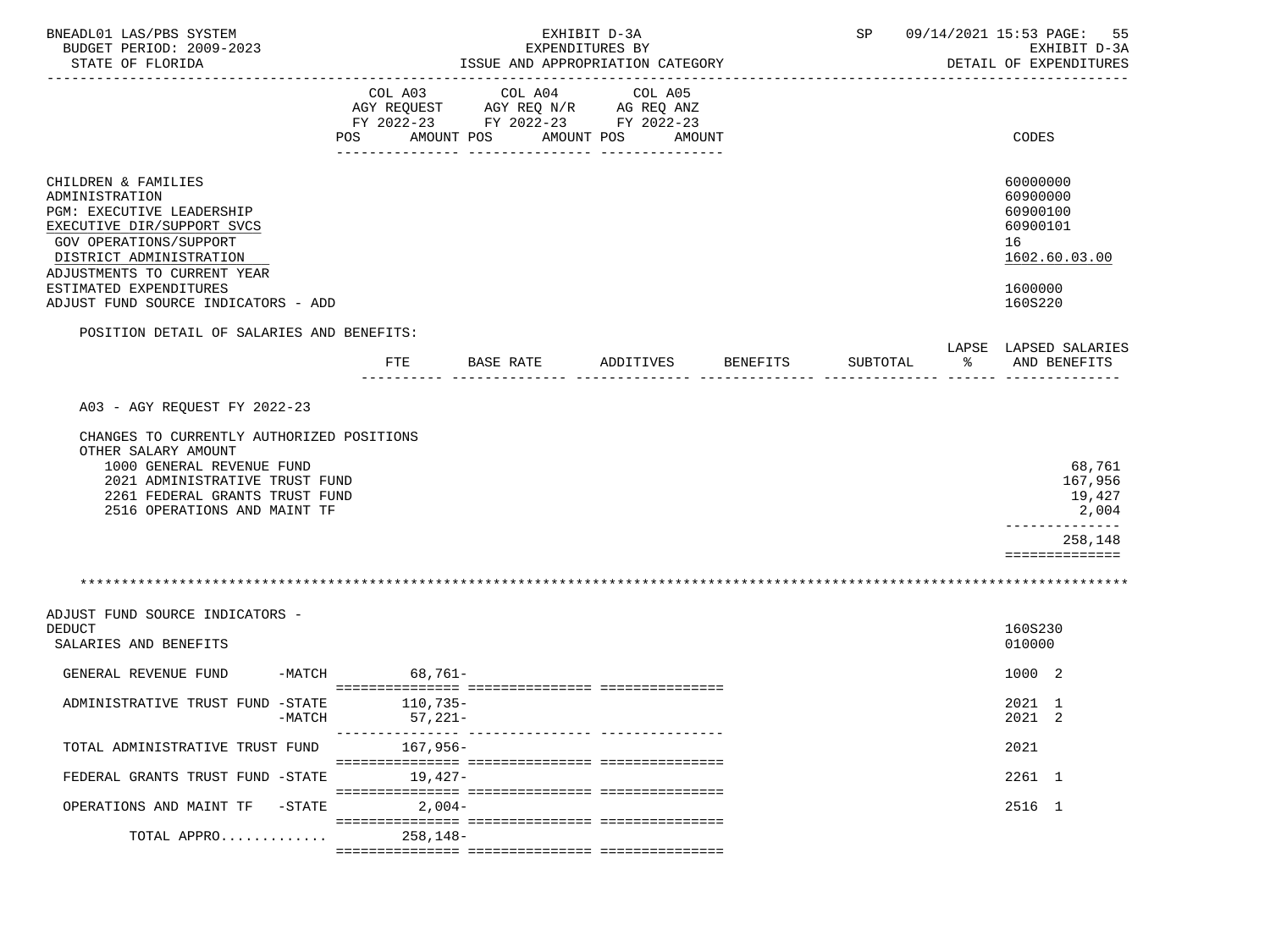| BNEADL01 LAS/PBS SYSTEM<br>BUDGET PERIOD: 2009-2023<br>STATE OF FLORIDA                                                                                                                     | EXHIBIT D-3A<br>EXPENDITURES BY<br>ISSUE AND APPROPRIATION CATEGORY                                                                         | 09/14/2021 15:53 PAGE:<br>SP<br>56<br>EXHIBIT D-3A<br>DETAIL OF EXPENDITURES |
|---------------------------------------------------------------------------------------------------------------------------------------------------------------------------------------------|---------------------------------------------------------------------------------------------------------------------------------------------|------------------------------------------------------------------------------|
|                                                                                                                                                                                             | COL A03 COL A04 COL A05<br>AGY REQUEST AGY REQ N/R AG REQ ANZ<br>FY 2022-23 FY 2022-23 FY 2022-23<br>POS<br>AMOUNT POS<br>AMOUNT POS AMOUNT | CODES                                                                        |
| CHILDREN & FAMILIES<br>ADMINISTRATION<br><b>PGM: EXECUTIVE LEADERSHIP</b><br>EXECUTIVE DIR/SUPPORT SVCS<br>GOV OPERATIONS/SUPPORT<br>DISTRICT ADMINISTRATION<br>ADJUSTMENTS TO CURRENT YEAR |                                                                                                                                             | 60000000<br>60900000<br>60900100<br>60900101<br>16<br>1602.60.03.00          |
| ESTIMATED EXPENDITURES<br>ADJUST FUND SOURCE INDICATORS -<br><b>DEDUCT</b><br><b>EXPENSES</b>                                                                                               |                                                                                                                                             | 1600000<br>160S230<br>040000                                                 |
| GENERAL REVENUE FUND -MATCH 79,172-                                                                                                                                                         |                                                                                                                                             | 1000 2                                                                       |
| SPECIAL CATEGORIES<br>CONTRACTED SERVICES                                                                                                                                                   |                                                                                                                                             | 100000<br>100777                                                             |
| GENERAL REVENUE FUND                                                                                                                                                                        | -MATCH 337,726-                                                                                                                             | 1000 2                                                                       |
| LEASE/PURCHASE/EQUIPMENT                                                                                                                                                                    |                                                                                                                                             | 105281                                                                       |
| GENERAL REVENUE FUND -MATCH<br>ADMINISTRATIVE TRUST FUND -STATE 1,557-                                                                                                                      | $79-$                                                                                                                                       | 1000 2<br>2021 1                                                             |
| TOTAL APPRO                                                                                                                                                                                 | 1,636-                                                                                                                                      |                                                                              |
| TOTAL: ADJUST FUND SOURCE INDICATORS -<br><b>DEDUCT</b><br>TOTAL ISSUE 676,682-                                                                                                             |                                                                                                                                             | 160S230                                                                      |
|                                                                                                                                                                                             |                                                                                                                                             |                                                                              |
| AGENCY ISSUE NARRATIVE:<br>2022-2023 BUDGET YEAR NARRATIVE:<br>ISSUE TITLE:<br>Adjust Fund Source Indicators - Deduct                                                                       |                                                                                                                                             | IT COMPONENT? NO                                                             |

# SUMMARY:

 The Department of Children and Families (department) requests the recurring transfer of \$214,939,636 across Funding Source Identifiers (FSI) in all of the department's budget entities, adjusting the department's Fiscal Year 2022-2023 in order to realign FSI's for Maintenance of Effort (MOE) and Match review.

#### ISSUE NARRATIVE:

 This technical issue requests the transfer of appropriations between FSI's that is necessary to ensure that the department can properly identify state funding required to match federal funds and MOE amounts with certainty.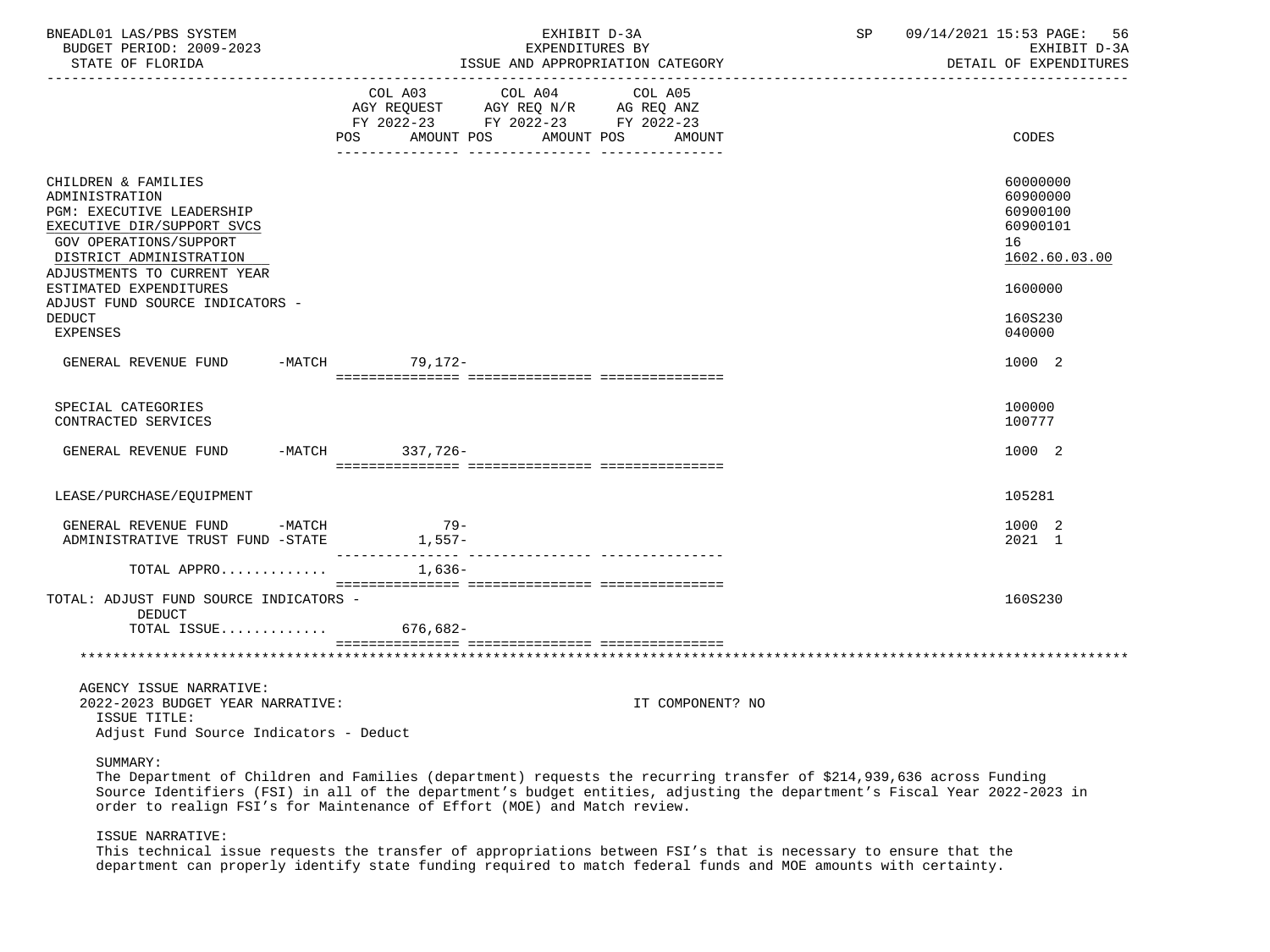| BNEADL01 LAS/PBS SYSTEM<br>BUDGET PERIOD: 2009-2023<br>STATE OF FLORIDA                                                                                                                     | EXHIBIT D-3A<br>EXPENDITURES BY<br>ISSUE AND APPROPRIATION CATEGORY                                                                      | SP<br>57<br>09/14/2021 15:53 PAGE:<br>EXHIBIT D-3A<br>DETAIL OF EXPENDITURES |
|---------------------------------------------------------------------------------------------------------------------------------------------------------------------------------------------|------------------------------------------------------------------------------------------------------------------------------------------|------------------------------------------------------------------------------|
|                                                                                                                                                                                             | COL A03 COL A04 COL A05<br>AGY REQUEST AGY REQ N/R AG REQ ANZ<br>FY 2022-23 FY 2022-23 FY 2022-23<br>POS<br>AMOUNT POS AMOUNT POS AMOUNT | CODES                                                                        |
| CHILDREN & FAMILIES<br>ADMINISTRATION<br><b>PGM: EXECUTIVE LEADERSHIP</b><br>EXECUTIVE DIR/SUPPORT SVCS<br>GOV OPERATIONS/SUPPORT<br>DISTRICT ADMINISTRATION<br>ADJUSTMENTS TO CURRENT YEAR |                                                                                                                                          | 60000000<br>60900000<br>60900100<br>60900101<br>16<br>1602.60.03.00          |
| ESTIMATED EXPENDITURES<br>ADJUST FUND SOURCE INDICATORS -<br><b>DEDUCT</b>                                                                                                                  |                                                                                                                                          | 1600000<br>160S230                                                           |

 The Other Salary Amount (OAD) transaction was used to realign the budget for the Salaries and Benefits appropriation category because this issue is not associated with specific positions and/or salary.

 The Department will implement these adjustments and continue to monitor the funding of the budget. When summarized with companion issue 160S220 - Adjust Fund Source Indicators - Add, the issues net to zero.

# COST CALCULATION:

 The following chart summarizes the FSI's that have been identified for realignment in order to meet our MOE and Match needs:

|                    |      | FSI TRANSFER REOUEST FY 2022-23 |                |            |               |                                           |  |
|--------------------|------|---------------------------------|----------------|------------|---------------|-------------------------------------------|--|
| Budget Entity Fund |      | $FSI-1$                         | $FSI-2$        | $FSI-3$    | $FSI-9$       | Grand Total                               |  |
| 60900101           | 1000 | (2,688,418)                     | 2,688,418      |            |               | 0                                         |  |
|                    | 2021 | (131, 150)                      | (57, 221)      | 188,371    |               | 0                                         |  |
|                    | 2261 | (19, 427)                       | (35, 779)      | 55,206     |               | 0                                         |  |
|                    | 2516 | (2,004)                         | 2,004          |            |               | 0                                         |  |
| 60900101 Total     |      | (2,840,999)                     | 2,597,422      | 243,577    |               | $\Omega$                                  |  |
| 60900202           | 1000 | 3,602,689                       | (3,602,689)    |            |               | 0                                         |  |
|                    | 2261 | 140,686                         | (3, 193, 945)  | 4,608,559  | (1, 555, 300) |                                           |  |
|                    | 2516 | (835)                           | 835            |            |               | $\begin{matrix} 0 \\ 0 \\ 0 \end{matrix}$ |  |
| 60900202 Total     |      | 3,742,540                       | (6, 795, 799)  | 4,608,559  | (1, 555, 300) |                                           |  |
| 60910310           | 1000 | 53,790,972                      | (53, 790, 972) |            |               | 0                                         |  |
|                    | 2157 | 6,471,113                       | (6, 471, 113)  |            |               | 0                                         |  |
|                    | 2261 |                                 | 849,538        | (849, 538) |               | $\mathsf{O}\xspace$                       |  |
|                    | 2516 | 9,090,654                       | (9,090,654)    |            |               | $\mathsf{O}\xspace$                       |  |
| 60910310 Total     |      | 69,352,739                      | (68, 503, 201) | (849, 538) |               | $\overline{0}$                            |  |
| 60910506           | 1000 | (50, 737, 403)                  | 50,737,403     |            |               | 0                                         |  |
|                    | 2261 |                                 | (28, 040)      |            | 28,040        | 0                                         |  |
|                    | 2516 | (6, 162, 785)                   | 6,162,785      |            |               | $\mathsf{O}\xspace$                       |  |
| 60910506 Total     |      | 56,900,188)                     | 56,872,148     |            | 28,040        | 0                                         |  |
|                    |      |                                 |                |            |               |                                           |  |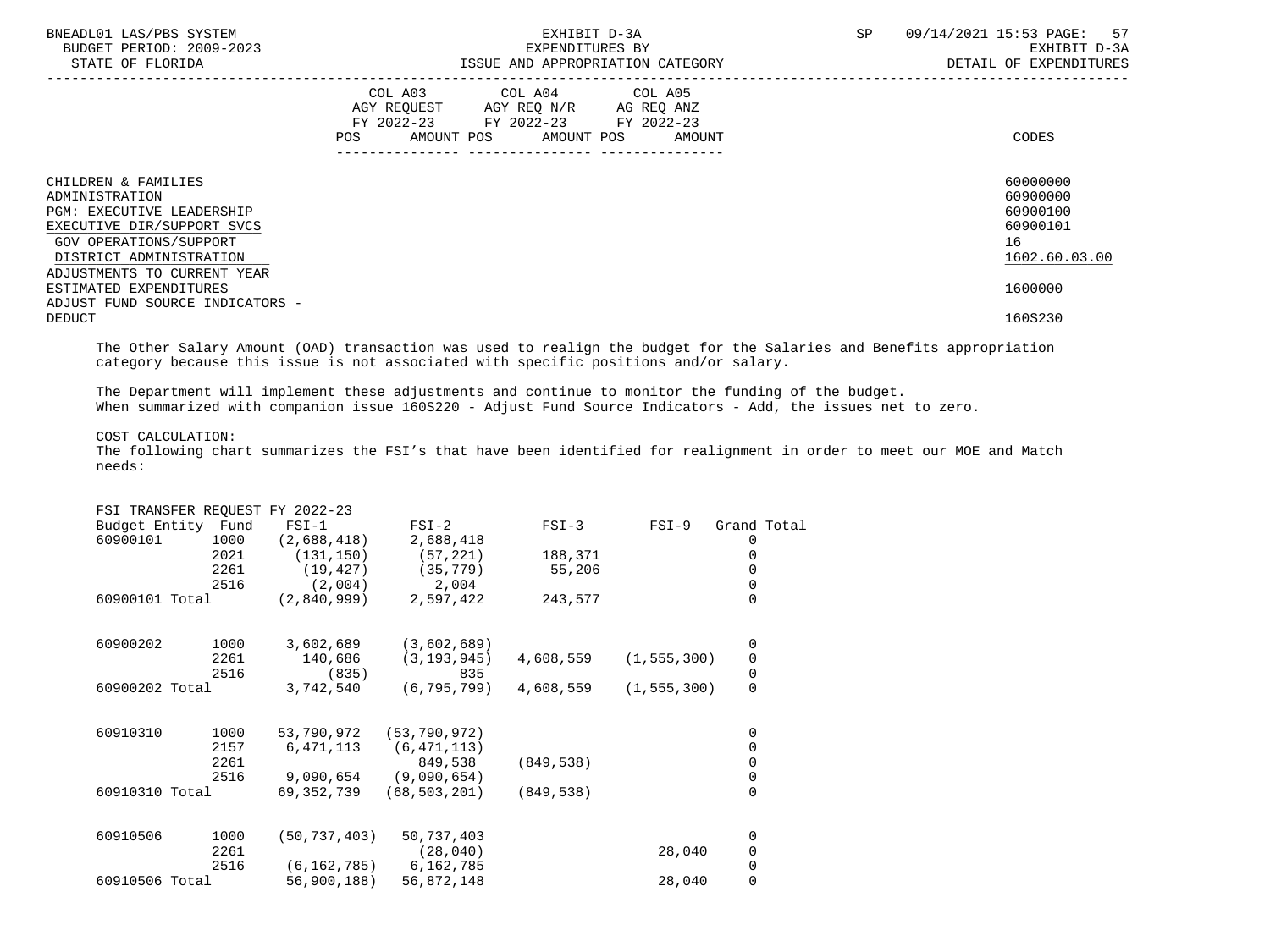| BNEADL01 LAS/PBS SYSTEM<br>BUDGET PERIOD: 2009-2023                                                                                                                                                                                                                |                                                                |                               | EXHIBIT D-3A<br>EXPENDITURES BY                                                                         |                   |                                                    | SP | 09/14/2021 15:53 PAGE:<br>58<br>EXHIBIT D-3A<br>DETAIL OF EXPENDITURES                    |
|--------------------------------------------------------------------------------------------------------------------------------------------------------------------------------------------------------------------------------------------------------------------|----------------------------------------------------------------|-------------------------------|---------------------------------------------------------------------------------------------------------|-------------------|----------------------------------------------------|----|-------------------------------------------------------------------------------------------|
|                                                                                                                                                                                                                                                                    | POS                                                            | AMOUNT POS                    | COL A03 COL A04<br>AGY REQUEST AGY REQ N/R AG REQ ANZ<br>FY 2022-23 FY 2022-23 FY 2022-23<br>AMOUNT POS | COL A05<br>AMOUNT |                                                    |    | CODES                                                                                     |
| CHILDREN & FAMILIES<br>ADMINISTRATION<br><b>PGM: EXECUTIVE LEADERSHIP</b><br>EXECUTIVE DIR/SUPPORT SVCS<br>GOV OPERATIONS/SUPPORT<br>DISTRICT ADMINISTRATION<br>ADJUSTMENTS TO CURRENT YEAR<br>ESTIMATED EXPENDITURES<br>ADJUST FUND SOURCE INDICATORS -<br>DEDUCT |                                                                |                               |                                                                                                         |                   |                                                    |    | 60000000<br>60900000<br>60900100<br>60900101<br>16<br>1602.60.03.00<br>1600000<br>160S230 |
| 60910708<br>1000<br>$2261$ (1,664) $994,311$ (992,647)<br>60910708 Total 6,239,151 (5.246.504) (992.647)                                                                                                                                                           |                                                                | $6, 240, 815$ $(6, 240, 815)$ |                                                                                                         |                   | $\mathbf 0$<br>$\overline{0}$<br>$\Omega$          |    |                                                                                           |
| 60910950<br>1000<br>2261<br>2516<br>60910950 Total                                                                                                                                                                                                                 | $(24, 572, 806)$ 24, 572, 806<br>$(24, 570, 339)$ 26, 701, 925 | 2,131,586<br>$2,467$ (2,467)  | (2, 131, 586)<br>(2, 131, 586)                                                                          |                   | $\mathbf 0$<br>$\mathbf 0$<br>$\Omega$<br>$\Omega$ |    |                                                                                           |
| Grand Total                                                                                                                                                                                                                                                        | (4,977,096)                                                    | 5,625,991                     | 878,365                                                                                                 | (1, 527, 260)     | $\mathbf 0$                                        |    |                                                                                           |
| IMPACT OF NOT FUNDING ISSUE:<br>Not Applicable.                                                                                                                                                                                                                    |                                                                |                               |                                                                                                         |                   |                                                    |    |                                                                                           |
| LINKAGE TO GOVERNOR'S PRIORITIES:<br>Not Applicable.                                                                                                                                                                                                               |                                                                |                               |                                                                                                         |                   |                                                    |    |                                                                                           |
| FLORIDA STRATEGIC PLAN FOR ECONOMIC DEVELOPMENT:<br>Not Applicable.                                                                                                                                                                                                |                                                                |                               |                                                                                                         |                   |                                                    |    |                                                                                           |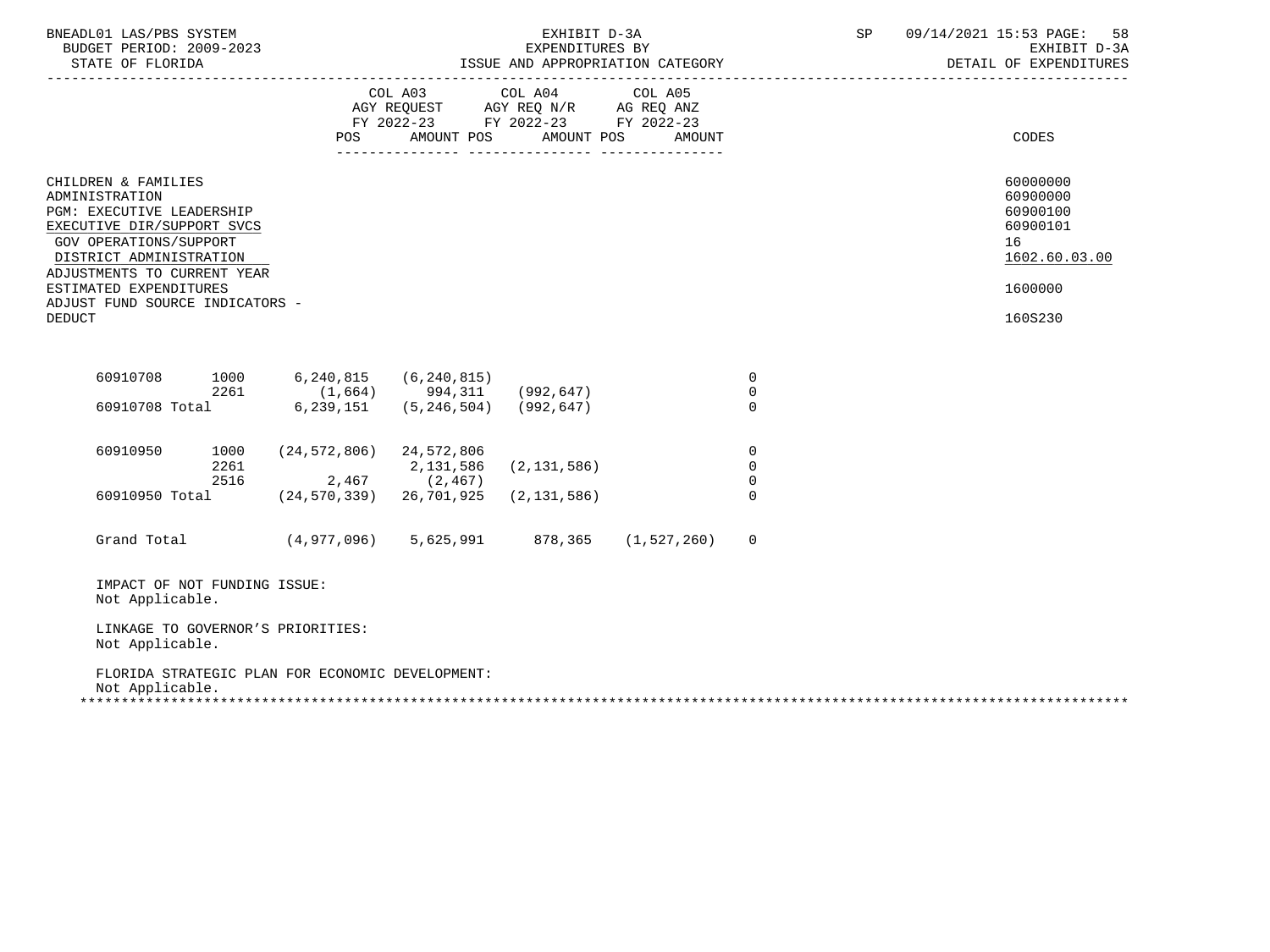| BNEADL01 LAS/PBS SYSTEM<br>BUDGET PERIOD: 2009-2023<br>STATE OF FLORIDA                                                                                                                                                           | EXHIBIT D-3A<br>EXPENDITURES BY<br>ISSUE AND APPROPRIATION CATEGORY |                                                                                                                   |           |          |          | SP 09/14/2021 15:53 PAGE:<br>59<br>EXHIBIT D-3A<br>DETAIL OF EXPENDITURES |                                                                                              |
|-----------------------------------------------------------------------------------------------------------------------------------------------------------------------------------------------------------------------------------|---------------------------------------------------------------------|-------------------------------------------------------------------------------------------------------------------|-----------|----------|----------|---------------------------------------------------------------------------|----------------------------------------------------------------------------------------------|
|                                                                                                                                                                                                                                   | COL A03<br>POS                                                      | COL A04<br>AGY REQUEST AGY REQ N/R AG REQ ANZ<br>FY 2022-23 FY 2022-23 FY 2022-23<br>AMOUNT POS AMOUNT POS AMOUNT | COL A05   |          |          |                                                                           | CODES                                                                                        |
| CHILDREN & FAMILIES<br>ADMINISTRATION<br><b>PGM: EXECUTIVE LEADERSHIP</b><br>EXECUTIVE DIR/SUPPORT SVCS<br>GOV OPERATIONS/SUPPORT<br>DISTRICT ADMINISTRATION<br>ADJUSTMENTS TO CURRENT YEAR                                       |                                                                     |                                                                                                                   |           |          |          |                                                                           | 60000000<br>60900000<br>60900100<br>60900101<br>16<br>1602.60.03.00                          |
| ESTIMATED EXPENDITURES<br>ADJUST FUND SOURCE INDICATORS -<br><b>DEDUCT</b>                                                                                                                                                        |                                                                     |                                                                                                                   |           |          |          |                                                                           | 1600000<br>160S230                                                                           |
| POSITION DETAIL OF SALARIES AND BENEFITS:                                                                                                                                                                                         | FTE                                                                 | BASE RATE                                                                                                         | ADDITIVES | BENEFITS | SUBTOTAL | ႜႂ                                                                        | LAPSE LAPSED SALARIES<br>AND BENEFITS                                                        |
| A03 - AGY REQUEST FY 2022-23<br>CHANGES TO CURRENTLY AUTHORIZED POSITIONS<br>OTHER SALARY AMOUNT<br>1000 GENERAL REVENUE FUND<br>2021 ADMINISTRATIVE TRUST FUND<br>2261 FEDERAL GRANTS TRUST FUND<br>2516 OPERATIONS AND MAINT TF |                                                                     |                                                                                                                   |           |          |          |                                                                           | 68,761-<br>$167,956-$<br>19,427-<br>$2,004-$<br>----------<br>$258, 148 -$<br>============== |
| TOTAL: DISTRICT ADMINISTRATION<br>BY FUND TYPE<br>GENERAL REVENUE FUND                                                                                                                                                            | 13,218,981                                                          |                                                                                                                   |           |          |          |                                                                           | 1602.60.03.00<br>1000                                                                        |
| TRUST FUNDS<br>TOTAL POSITIONS 223.00<br>TOTAL PROG COMP 22,925,458<br>TOTAL SALARY RATE 15,128,348                                                                                                                               | 9,706,477                                                           |                                                                                                                   |           |          |          |                                                                           | 2000                                                                                         |
| TOTAL: EXECUTIVE DIR/SUPPORT SVCS<br>BY FUND TYPE                                                                                                                                                                                 |                                                                     |                                                                                                                   |           |          |          |                                                                           | 60900101                                                                                     |
| GENERAL REVENUE FUND<br>TRUST FUNDS                                                                                                                                                                                               | 81,439,741<br>26,029,400                                            | 30,892,364<br>6,370                                                                                               |           |          |          |                                                                           | 1000<br>2000                                                                                 |
| TOTAL POSITIONS 720.25<br>TOTAL SUB-BUREAU $107,469,141$<br>TOTAL SALARY RATE 43,981,639                                                                                                                                          |                                                                     | 30,898,734                                                                                                        |           |          |          |                                                                           |                                                                                              |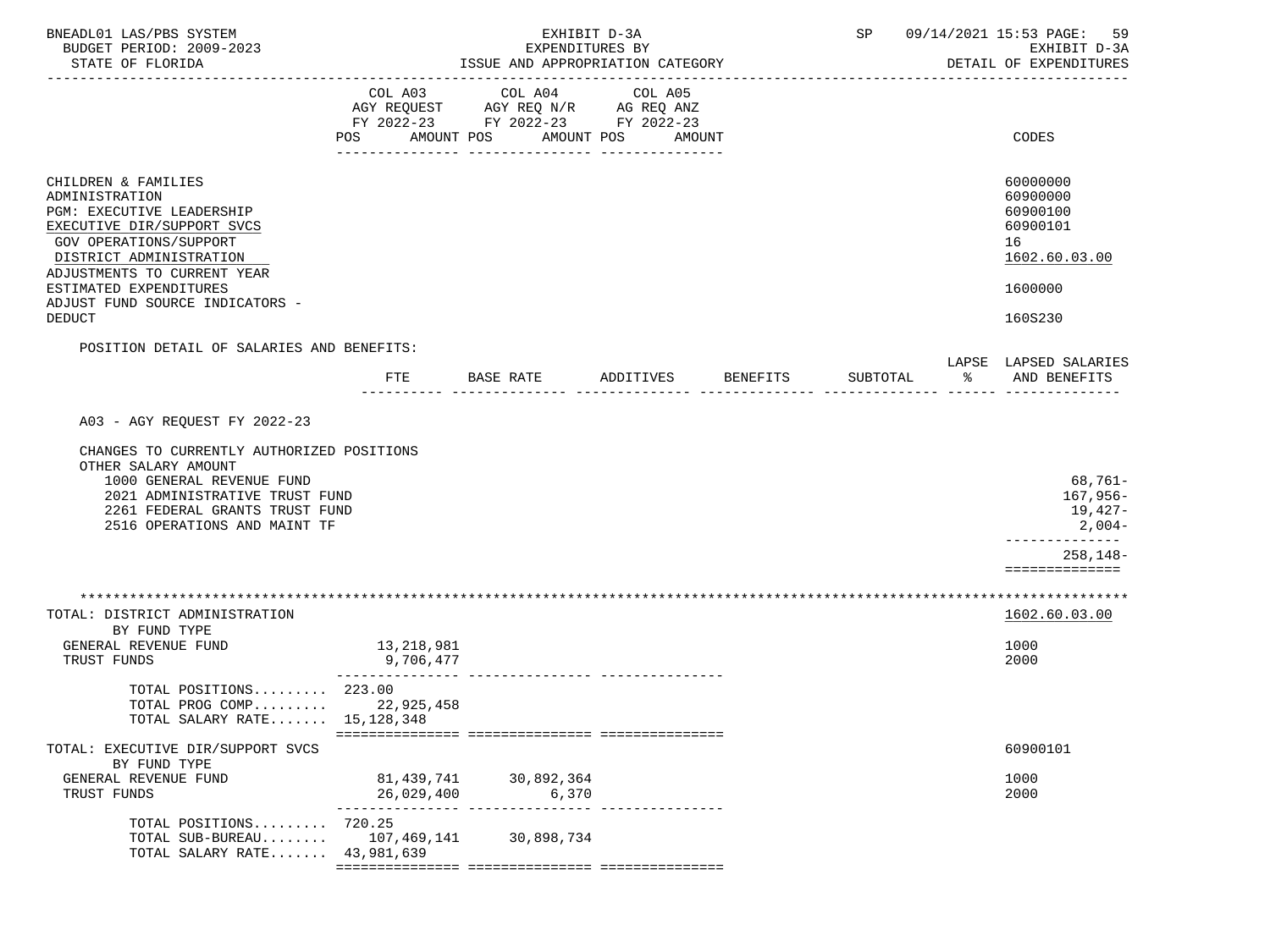| BNEADL01<br>LAS/PBS SYSTEM     | .                                                             | SD | 14/2021<br>PAGE:<br>15:53<br>09/7   | 60                                               |
|--------------------------------|---------------------------------------------------------------|----|-------------------------------------|--------------------------------------------------|
| 2009-2023<br>PERIOD:<br>BUDGET | <b>RV</b><br><b>EXPENDIT</b>                                  |    | $\cdot$ $\sim$ $\sim$ $\sim$<br>- ⊶ | $\sim$ $\sim$<br>$\cdot$ $\cdot$ $\cdot$ $\cdot$ |
| גרד כבר דקב<br>CTATE OF        | <sup>-</sup> CCIIT<br>$\lambda$<br>LODOODTATION CATECOPY<br>. |    | דתותתתים<br>∩⊏<br>דד גידי בר        |                                                  |

STATE OF FLORIDA STATE OF STATE AND APPROPRIATION CATEGORY STATE OF EXPENDITURES

|                                                                                                                                                                                                                                                        | COL A03<br>AMOUNT POS<br>POS  | COL A04<br>AGY REQUEST AGY REQ N/R AG REQ ANZ<br>FY 2022-23 FY 2022-23 FY 2022-23<br>AMOUNT POS | COL A05<br>AMOUNT | CODES                                                                                               |
|--------------------------------------------------------------------------------------------------------------------------------------------------------------------------------------------------------------------------------------------------------|-------------------------------|-------------------------------------------------------------------------------------------------|-------------------|-----------------------------------------------------------------------------------------------------|
| CHILDREN & FAMILIES<br>ADMINISTRATION<br>PGM: SUPPORT SERVICES<br>INFORMATION TECHNOLOGY<br>GOV OPERATIONS/SUPPORT<br>INFORMATION TECHNOLOGY<br>ESTIMATED EXPENDITURES<br>ESTIMATED EXPENDITURES - OPERATIONS<br>SALARY RATE<br>SALARY RATE 13,312,657 |                               |                                                                                                 |                   | 60000000<br>60900000<br>60900200<br>60900202<br>16<br>1603.00.00.00<br>1000000<br>1001000<br>000000 |
|                                                                                                                                                                                                                                                        |                               |                                                                                                 |                   |                                                                                                     |
| SALARIES AND BENEFITS                                                                                                                                                                                                                                  |                               |                                                                                                 |                   | 010000                                                                                              |
| GENERAL REVENUE FUND                                                                                                                                                                                                                                   | -MATCH 6,406,092              |                                                                                                 |                   | 1000 2                                                                                              |
| ADMINISTRATIVE TRUST FUND -FEDERL                                                                                                                                                                                                                      | 6,851,829                     |                                                                                                 |                   | 2021 3                                                                                              |
| FEDERAL GRANTS TRUST FUND -MATCH<br>$-FEDERL$<br>$-$ RECPNT                                                                                                                                                                                            | 3,178<br>4,689,851<br>515,446 |                                                                                                 |                   | 2261 2<br>2261 3<br>2261 9                                                                          |
| TOTAL FEDERAL GRANTS TRUST FUND                                                                                                                                                                                                                        | 5,208,475                     |                                                                                                 |                   | 2261                                                                                                |
| WELFARE TRANSITION TF                                                                                                                                                                                                                                  | $-FEDERL$ 244,960             |                                                                                                 |                   | 2401 3                                                                                              |
| $-FEDERL$<br>SOCIAL SVCS BLK GRT TF                                                                                                                                                                                                                    | 182,228                       |                                                                                                 |                   | 2639 3                                                                                              |
| TOTAL POSITIONS $232.00$<br>TOTAL APPRO 18,893,584                                                                                                                                                                                                     |                               |                                                                                                 |                   |                                                                                                     |
| OTHER PERSONAL SERVICES                                                                                                                                                                                                                                |                               |                                                                                                 |                   | 030000                                                                                              |
| GENERAL REVENUE FUND                                                                                                                                                                                                                                   | -MATCH 131,835                |                                                                                                 |                   | 1000 2                                                                                              |
| ADMINISTRATIVE TRUST FUND -FEDERL                                                                                                                                                                                                                      | 211,928                       |                                                                                                 |                   | 2021 3                                                                                              |
| FEDERAL GRANTS TRUST FUND -FEDERL<br>$-$ RECPNT                                                                                                                                                                                                        | 23,643<br>108,744             |                                                                                                 |                   | 2261 3<br>2261 9                                                                                    |
| TOTAL FEDERAL GRANTS TRUST FUND                                                                                                                                                                                                                        | 132,387                       |                                                                                                 |                   | 2261                                                                                                |
| TOTAL APPRO                                                                                                                                                                                                                                            | 476.150                       |                                                                                                 |                   |                                                                                                     |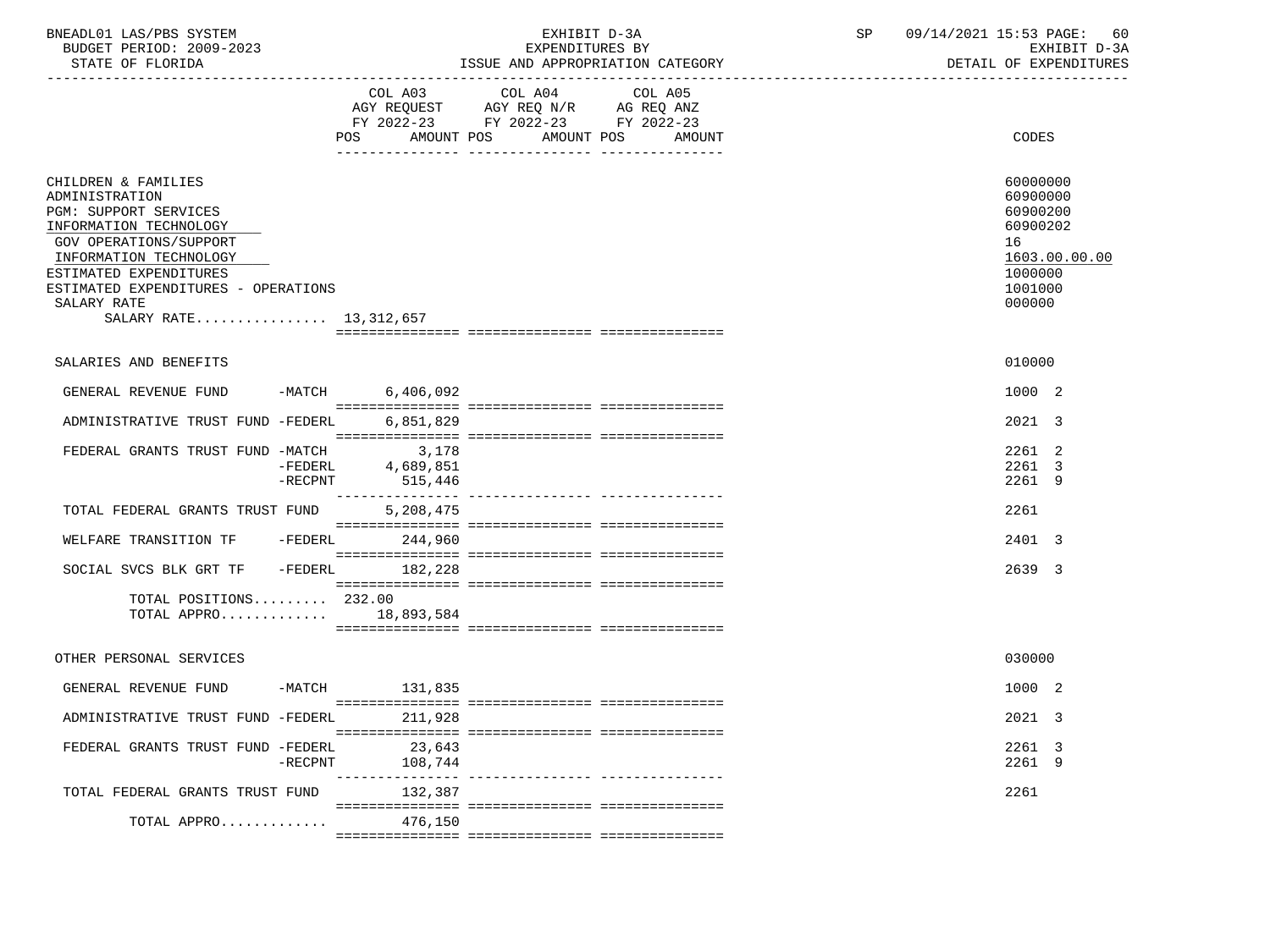| BNEADL01 LAS/PBS SYSTEM  | EXHIBIT D-3A                     | 09/14/2021 15:53 PAGE: 61 |
|--------------------------|----------------------------------|---------------------------|
| BUDGET PERIOD: 2009-2023 | EXPENDITURES BY                  | RXHIRIT D-3A              |
| STATE OF FLORIDA         | ISSUE AND APPROPRIATION CATEGORY | DETAIL OF EXPENDITURES    |

|                                                                                                                                                                                                                           |                         | POS AMOUNT POS                 | COL A03 COL A04 COL A05<br>AGY REQUEST AGY REQ N/R AG REQ ANZ FY 2022-23 FY 2022-23 FY 2022-23<br>AMOUNT POS | AMOUNT                      | CODES                                                                                               |
|---------------------------------------------------------------------------------------------------------------------------------------------------------------------------------------------------------------------------|-------------------------|--------------------------------|--------------------------------------------------------------------------------------------------------------|-----------------------------|-----------------------------------------------------------------------------------------------------|
| CHILDREN & FAMILIES<br>ADMINISTRATION<br>PGM: SUPPORT SERVICES<br>INFORMATION TECHNOLOGY<br>GOV OPERATIONS/SUPPORT<br>INFORMATION TECHNOLOGY<br>ESTIMATED EXPENDITURES<br>ESTIMATED EXPENDITURES - OPERATIONS<br>EXPENSES |                         |                                |                                                                                                              |                             | 60000000<br>60900000<br>60900200<br>60900202<br>16<br>1603.00.00.00<br>1000000<br>1001000<br>040000 |
| GENERAL REVENUE FUND -MATCH 2,443,798                                                                                                                                                                                     |                         |                                |                                                                                                              |                             | 1000 2                                                                                              |
| ADMINISTRATIVE TRUST FUND -FEDERL                                                                                                                                                                                         |                         | 223,046                        |                                                                                                              |                             | 2021 3                                                                                              |
| FEDERAL GRANTS TRUST FUND -FEDERL                                                                                                                                                                                         | $-RECPNT$               | 255,736<br>689,323             |                                                                                                              |                             | 2261 3<br>2261 9                                                                                    |
| TOTAL FEDERAL GRANTS TRUST FUND                                                                                                                                                                                           |                         | 945,059                        |                                                                                                              |                             | 2261                                                                                                |
| SOCIAL SVCS BLK GRT TF -FEDERL 5,218                                                                                                                                                                                      |                         |                                |                                                                                                              |                             | 2639 3                                                                                              |
| TOTAL APPRO                                                                                                                                                                                                               |                         | 3,617,121                      |                                                                                                              |                             |                                                                                                     |
| OPERATING CAPITAL OUTLAY                                                                                                                                                                                                  |                         |                                |                                                                                                              |                             | 060000                                                                                              |
| GENERAL REVENUE FUND -MATCH 40,599<br>FEDERAL GRANTS TRUST FUND -FEDERL                                                                                                                                                   |                         | 8,299<br>________________      |                                                                                                              |                             | 1000 2<br>2261 3                                                                                    |
| TOTAL APPRO                                                                                                                                                                                                               |                         | 48,898                         |                                                                                                              |                             |                                                                                                     |
| SPECIAL CATEGORIES<br>COMPUTER RELATED EXPENSES                                                                                                                                                                           |                         |                                |                                                                                                              |                             | 100000<br>100644                                                                                    |
| GENERAL REVENUE FUND                                                                                                                                                                                                      | $-MATCH$                | $-STATE$ 324, 125<br>3,428,044 |                                                                                                              |                             | 1000 1<br>1000 2                                                                                    |
| TOTAL GENERAL REVENUE FUND                                                                                                                                                                                                |                         | 3,752,169                      |                                                                                                              |                             | 1000                                                                                                |
| ADMINISTRATIVE TRUST FUND -FEDERL                                                                                                                                                                                         |                         | 121,409                        |                                                                                                              |                             | 2021 3                                                                                              |
| ALCOHOL/DRUGABU/MEN HLH TF-FEDERL                                                                                                                                                                                         |                         | 1,474,907                      |                                                                                                              |                             | 2027 3                                                                                              |
| FEDERAL GRANTS TRUST FUND -MATCH                                                                                                                                                                                          | $-FEDERL$<br>$-$ RECPNT | 11,755<br>52,517<br>302,182    |                                                                                                              |                             | 2261 2<br>2261 3<br>2261 9                                                                          |
| TOTAL FEDERAL GRANTS TRUST FUND                                                                                                                                                                                           |                         | 366,454                        |                                                                                                              | ___________________________ | 2261                                                                                                |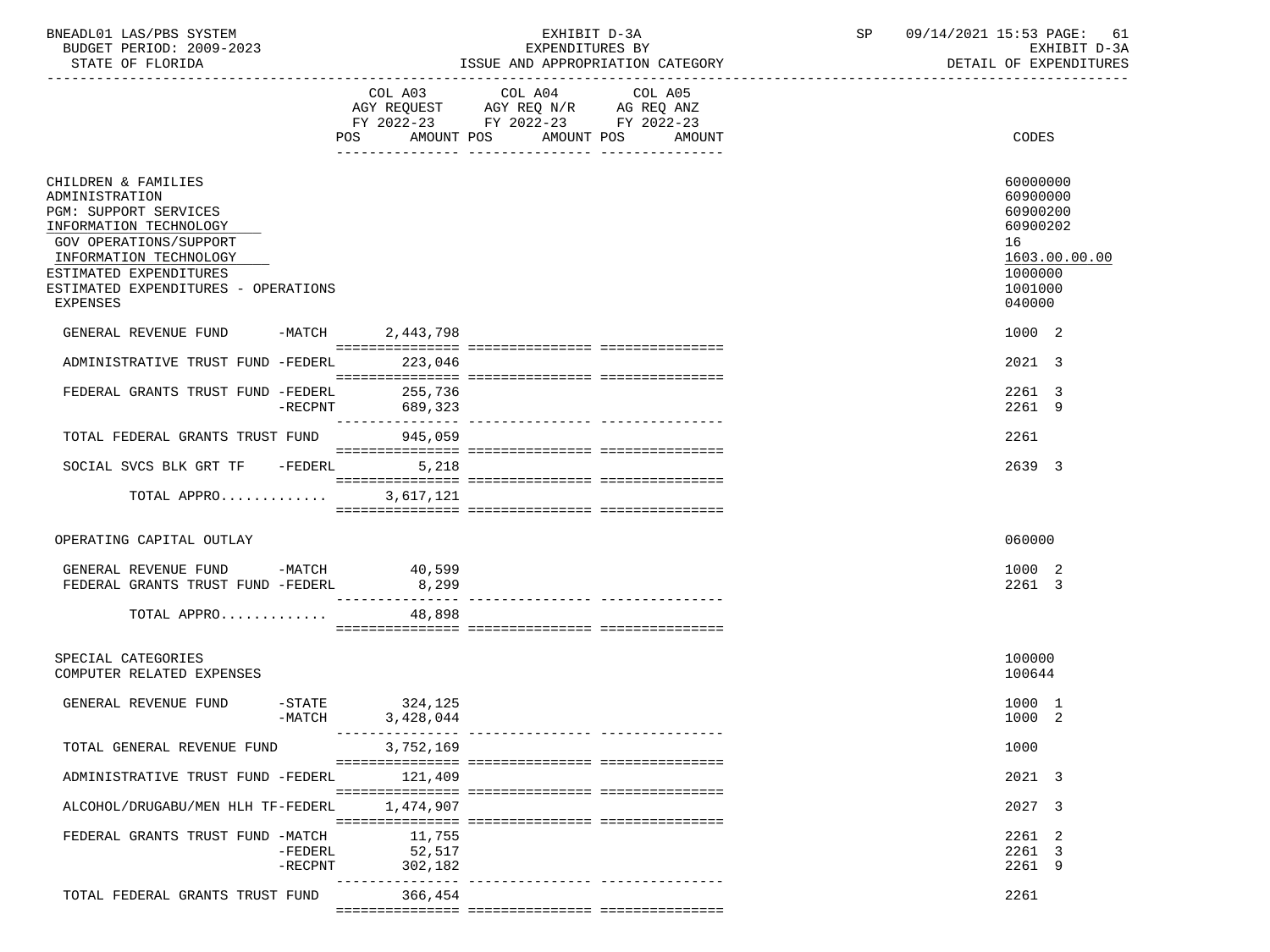| BNEADL01 LAS/PBS SYSTEM<br>BUDGET PERIOD: 2009-2023<br>STATE OF FLORIDA                                                                                                                                                                                                                                                  |            |                                    | EXHIBIT D-3A<br>EXPENDITURES BY<br>ISSUE AND APPROPRIATION CATEGORY                                                                  | SP | 09/14/2021 15:53 PAGE:<br>62<br>EXHIBIT D-3A<br>DETAIL OF EXPENDITURES                                                  |  |  |
|--------------------------------------------------------------------------------------------------------------------------------------------------------------------------------------------------------------------------------------------------------------------------------------------------------------------------|------------|------------------------------------|--------------------------------------------------------------------------------------------------------------------------------------|----|-------------------------------------------------------------------------------------------------------------------------|--|--|
|                                                                                                                                                                                                                                                                                                                          |            | POS                                | COL A03 COL A04<br>COL A05<br>AGY REQUEST AGY REQ N/R AG REQ ANZ<br>FY 2022-23 FY 2022-23 FY 2022-23<br>AMOUNT POS AMOUNT POS AMOUNT |    | CODES                                                                                                                   |  |  |
| CHILDREN & FAMILIES<br>ADMINISTRATION<br>PGM: SUPPORT SERVICES<br>INFORMATION TECHNOLOGY<br>GOV OPERATIONS/SUPPORT<br>INFORMATION TECHNOLOGY<br>ESTIMATED EXPENDITURES<br>ESTIMATED EXPENDITURES - OPERATIONS<br>SPECIAL CATEGORIES<br>COMPUTER RELATED EXPENSES<br>SOCIAL SVCS BLK GRT TF -FEDERL 71,808<br>TOTAL APPRO |            | 5,786,747                          |                                                                                                                                      |    | 60000000<br>60900000<br>60900200<br>60900202<br>16<br>1603.00.00.00<br>1000000<br>1001000<br>100000<br>100644<br>2639 3 |  |  |
| FL SAFE FAMILY NETWORK                                                                                                                                                                                                                                                                                                   |            |                                    |                                                                                                                                      |    | 101650                                                                                                                  |  |  |
| GENERAL REVENUE FUND                                                                                                                                                                                                                                                                                                     | $-MATCH$   | $-$ STATE $1,595,030$<br>4,772,579 |                                                                                                                                      |    | 1000 1<br>1000 2                                                                                                        |  |  |
| TOTAL GENERAL REVENUE FUND                                                                                                                                                                                                                                                                                               |            | 6,367,609                          |                                                                                                                                      |    | 1000                                                                                                                    |  |  |
| FEDERAL GRANTS TRUST FUND -FEDERL                                                                                                                                                                                                                                                                                        |            | 2,121,379                          |                                                                                                                                      |    | 2261 3                                                                                                                  |  |  |
| WELFARE TRANSITION TF                                                                                                                                                                                                                                                                                                    |            | -FEDERL 303,259                    |                                                                                                                                      |    | 2401 3                                                                                                                  |  |  |
| TOTAL APPRO 8,792,247                                                                                                                                                                                                                                                                                                    |            |                                    |                                                                                                                                      |    |                                                                                                                         |  |  |
| ELIGIBILITY DETERMINATION                                                                                                                                                                                                                                                                                                |            |                                    |                                                                                                                                      |    | 101651                                                                                                                  |  |  |
| GENERAL REVENUE FUND                                                                                                                                                                                                                                                                                                     |            | -MATCH 2,059,992                   |                                                                                                                                      |    | 1000 2                                                                                                                  |  |  |
| FEDERAL GRANTS TRUST FUND -FEDERL                                                                                                                                                                                                                                                                                        | $-$ RECPNT | 3,684,891                          |                                                                                                                                      |    | 2261 3<br>2261 9                                                                                                        |  |  |
| TOTAL FEDERAL GRANTS TRUST FUND 3,929,220                                                                                                                                                                                                                                                                                |            |                                    |                                                                                                                                      |    | 2261                                                                                                                    |  |  |
| WELFARE TRANSITION TF                                                                                                                                                                                                                                                                                                    |            | -MATCH 282                         |                                                                                                                                      |    | 2401 2                                                                                                                  |  |  |
| OPERATIONS AND MAINT TF -MATCH 325,000                                                                                                                                                                                                                                                                                   |            |                                    |                                                                                                                                      |    | 2516 2                                                                                                                  |  |  |
| TOTAL APPRO $6,314,494$                                                                                                                                                                                                                                                                                                  |            |                                    |                                                                                                                                      |    |                                                                                                                         |  |  |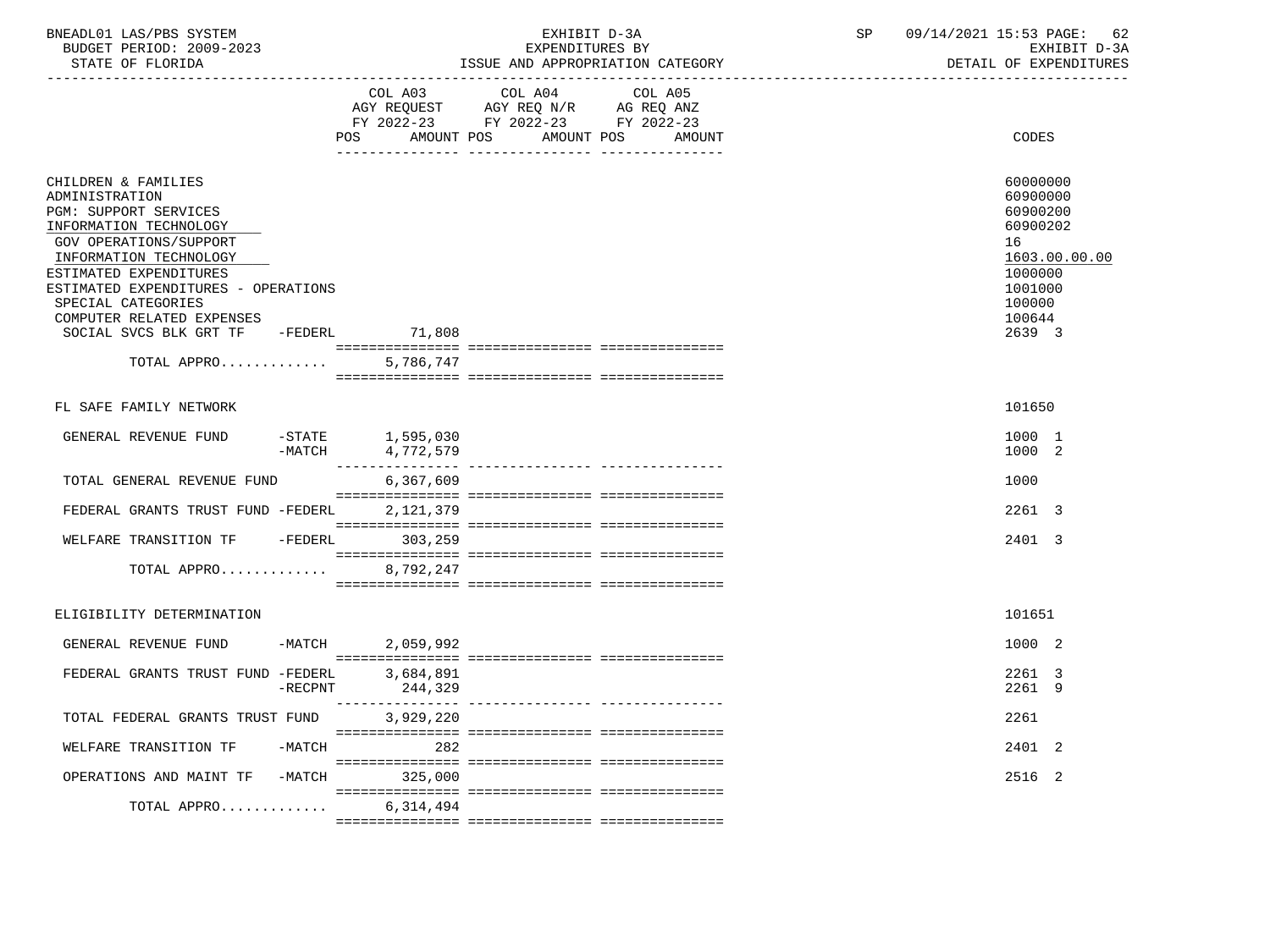| BNEADL01 LAS/PBS SYSTEM<br>BUDGET PERIOD: 2009-2023<br>STATE OF FLORIDA                                                                                                                                                                                                 |                       | EXHIBIT D-3A<br>EXPENDITURES BY<br>ISSUE AND APPROPRIATION CATEGORY | SP                                                                                                      | 09/14/2021 15:53 PAGE: | 63<br>EXHIBIT D-3A<br>DETAIL OF EXPENDITURES |  |                                                                                              |               |
|-------------------------------------------------------------------------------------------------------------------------------------------------------------------------------------------------------------------------------------------------------------------------|-----------------------|---------------------------------------------------------------------|---------------------------------------------------------------------------------------------------------|------------------------|----------------------------------------------|--|----------------------------------------------------------------------------------------------|---------------|
|                                                                                                                                                                                                                                                                         |                       | POS<br>AMOUNT POS                                                   | COL A03 COL A04<br>AGY REQUEST AGY REQ N/R AG REQ ANZ<br>FY 2022-23 FY 2022-23 FY 2022-23<br>AMOUNT POS | COL A05<br>AMOUNT      |                                              |  | <b>CODES</b>                                                                                 |               |
| CHILDREN & FAMILIES<br>ADMINISTRATION<br><b>PGM: SUPPORT SERVICES</b><br>INFORMATION TECHNOLOGY<br>GOV OPERATIONS/SUPPORT<br>INFORMATION TECHNOLOGY<br>ESTIMATED EXPENDITURES<br>ESTIMATED EXPENDITURES - OPERATIONS<br>SPECIAL CATEGORIES<br>RISK MANAGEMENT INSURANCE |                       |                                                                     |                                                                                                         |                        |                                              |  | 60000000<br>60900000<br>60900200<br>60900202<br>16<br>1000000<br>1001000<br>100000<br>103241 | 1603.00.00.00 |
| GENERAL REVENUE FUND                                                                                                                                                                                                                                                    |                       | $-MATCH$ 105,244                                                    |                                                                                                         |                        |                                              |  | 1000 2                                                                                       |               |
| LEASE/PURCHASE/EQUIPMENT                                                                                                                                                                                                                                                |                       |                                                                     |                                                                                                         |                        |                                              |  | 105281                                                                                       |               |
| GENERAL REVENUE FUND                                                                                                                                                                                                                                                    |                       | $-MATCH$ 15,012                                                     |                                                                                                         |                        |                                              |  | 1000 2                                                                                       |               |
| DATA PROCESSING SERVICES<br>DP ASSESSMENT (DMS)                                                                                                                                                                                                                         |                       |                                                                     |                                                                                                         |                        |                                              |  | 210000<br>210004                                                                             |               |
| GENERAL REVENUE FUND                                                                                                                                                                                                                                                    | $-MATCH$              | 8,328<br>$-STATE$<br>8,923,353                                      |                                                                                                         |                        |                                              |  | 1000 1<br>1000 2                                                                             |               |
| TOTAL GENERAL REVENUE FUND                                                                                                                                                                                                                                              |                       | 8,931,681                                                           |                                                                                                         |                        |                                              |  | 1000                                                                                         |               |
| ADMINISTRATIVE TRUST FUND -FEDERL                                                                                                                                                                                                                                       |                       | 2,207,619                                                           |                                                                                                         |                        |                                              |  | 2021 3                                                                                       |               |
| FEDERAL GRANTS TRUST FUND -MATCH                                                                                                                                                                                                                                        | $-FEDERL$             | 3,463,331<br>5,983,312                                              |                                                                                                         |                        |                                              |  | 2261 2<br>2261 3                                                                             |               |
| TOTAL FEDERAL GRANTS TRUST FUND                                                                                                                                                                                                                                         |                       | 9,446,643                                                           |                                                                                                         |                        |                                              |  | 2261                                                                                         |               |
| WELFARE TRANSITION TF                                                                                                                                                                                                                                                   | -MATCH                | 227,160                                                             |                                                                                                         |                        |                                              |  | 2401 2                                                                                       |               |
| OPERATIONS AND MAINT TF                                                                                                                                                                                                                                                 | $-$ STATE<br>$-MATCH$ | 909<br>1,139                                                        |                                                                                                         |                        |                                              |  | 2516 1<br>2516 2                                                                             |               |
| TOTAL OPERATIONS AND MAINT TF                                                                                                                                                                                                                                           |                       | 2,048                                                               |                                                                                                         |                        |                                              |  | 2516                                                                                         |               |
| SOCIAL SVCS BLK GRT TF                                                                                                                                                                                                                                                  | -FEDERL               | 13,899                                                              |                                                                                                         |                        |                                              |  | 2639 3                                                                                       |               |
| TOTAL APPRO                                                                                                                                                                                                                                                             |                       | 20,829,050                                                          |                                                                                                         |                        |                                              |  |                                                                                              |               |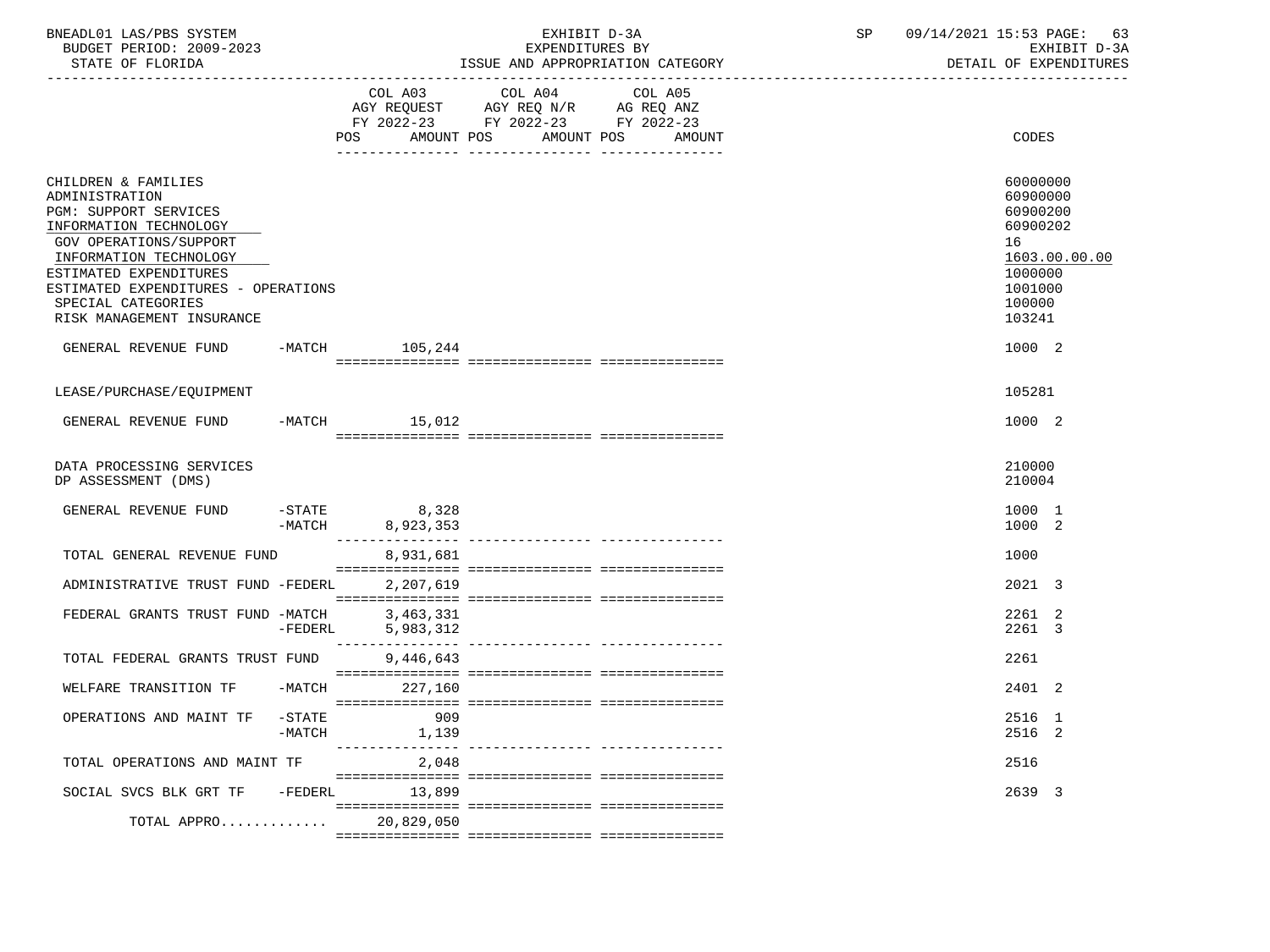| BNEADL01 LAS/PBS SYSTEM<br>BUDGET PERIOD: 2009-2023<br>STATE OF FLORIDA                                                                                                                                       |                                               | EXHIBIT D-3A<br>EXPENDITURES BY<br>ISSUE AND APPROPRIATION CATEGORY                                             | SP                                | 09/14/2021 15:53 PAGE: 64<br>EXHIBIT D-3A<br>DETAIL OF EXPENDITURES |                                                                                           |
|---------------------------------------------------------------------------------------------------------------------------------------------------------------------------------------------------------------|-----------------------------------------------|-----------------------------------------------------------------------------------------------------------------|-----------------------------------|---------------------------------------------------------------------|-------------------------------------------------------------------------------------------|
|                                                                                                                                                                                                               | POS                                           | COL A03 COL A04 COL A05<br>AGY REQUEST AGY REQ N/R AG REQ ANZ<br>FY 2022-23 FY 2022-23 FY 2022-23<br>AMOUNT POS | AMOUNT POS<br>AMOUNT              |                                                                     | CODES                                                                                     |
| CHILDREN & FAMILIES<br>ADMINISTRATION<br>PGM: SUPPORT SERVICES<br>INFORMATION TECHNOLOGY<br>GOV OPERATIONS/SUPPORT<br>INFORMATION TECHNOLOGY<br>ESTIMATED EXPENDITURES<br>ESTIMATED EXPENDITURES - OPERATIONS |                                               |                                                                                                                 |                                   |                                                                     | 60000000<br>60900000<br>60900200<br>60900202<br>16<br>1603.00.00.00<br>1000000<br>1001000 |
| TOTAL: ESTIMATED EXPENDITURES - OPERATIONS<br>TOTAL POSITIONS 232.00<br>TOTAL SALARY RATE 13,312,657                                                                                                          | TOTAL ISSUE 64,878,547                        |                                                                                                                 |                                   |                                                                     | 1001000                                                                                   |
| SALARY INCREASES FOR FY 2021-22 -<br>STATE EMPLOYEE MINIMUM WAGE<br>INCREASE - EFFECTIVE 7/1/2021<br>OTHER PERSONAL SERVICES                                                                                  |                                               |                                                                                                                 |                                   |                                                                     | 1001030<br>030000                                                                         |
| GENERAL REVENUE FUND                                                                                                                                                                                          | $-MATCH$<br>3,557                             |                                                                                                                 |                                   |                                                                     | 1000 2                                                                                    |
| ADMINISTRATIVE TRUST FUND -FEDERL 5,718                                                                                                                                                                       |                                               |                                                                                                                 |                                   |                                                                     | 2021 3                                                                                    |
| FEDERAL GRANTS TRUST FUND -FEDERL                                                                                                                                                                             | 638<br>2,934<br>$-RECPNT$                     |                                                                                                                 |                                   |                                                                     | 2261 3<br>2261 9                                                                          |
| TOTAL FEDERAL GRANTS TRUST FUND                                                                                                                                                                               | ---------------<br>3,572                      |                                                                                                                 | _________________________________ |                                                                     | 2261                                                                                      |
|                                                                                                                                                                                                               | TOTAL APPRO $12,847$                          |                                                                                                                 |                                   |                                                                     |                                                                                           |
| FLORIDA RETIREMENT SYSTEM<br>ADJUSTMENT - FY 2021-22 - NORMAL<br>COST AND UNFUNDED ACTUARIAL<br>LIABILITY<br>SALARIES AND BENEFITS                                                                            |                                               |                                                                                                                 |                                   |                                                                     | 1001070<br>010000                                                                         |
| GENERAL REVENUE FUND                                                                                                                                                                                          | -MATCH<br>39,219                              |                                                                                                                 |                                   |                                                                     | 1000 2                                                                                    |
| ADMINISTRATIVE TRUST FUND -FEDERL                                                                                                                                                                             | 41,960                                        |                                                                                                                 |                                   |                                                                     | 2021 3                                                                                    |
| FEDERAL GRANTS TRUST FUND -MATCH                                                                                                                                                                              | 19<br>28,718<br>-FEDERL<br>$-RECPNT$<br>3,158 |                                                                                                                 |                                   |                                                                     | 2261 2<br>2261 3<br>2261 9                                                                |
| TOTAL FEDERAL GRANTS TRUST FUND                                                                                                                                                                               | 31,895                                        |                                                                                                                 | ----------- ---------------       |                                                                     | 2261                                                                                      |
| WELFARE TRANSITION TF                                                                                                                                                                                         | -FEDERL<br>1,504                              |                                                                                                                 |                                   |                                                                     | 2401 3                                                                                    |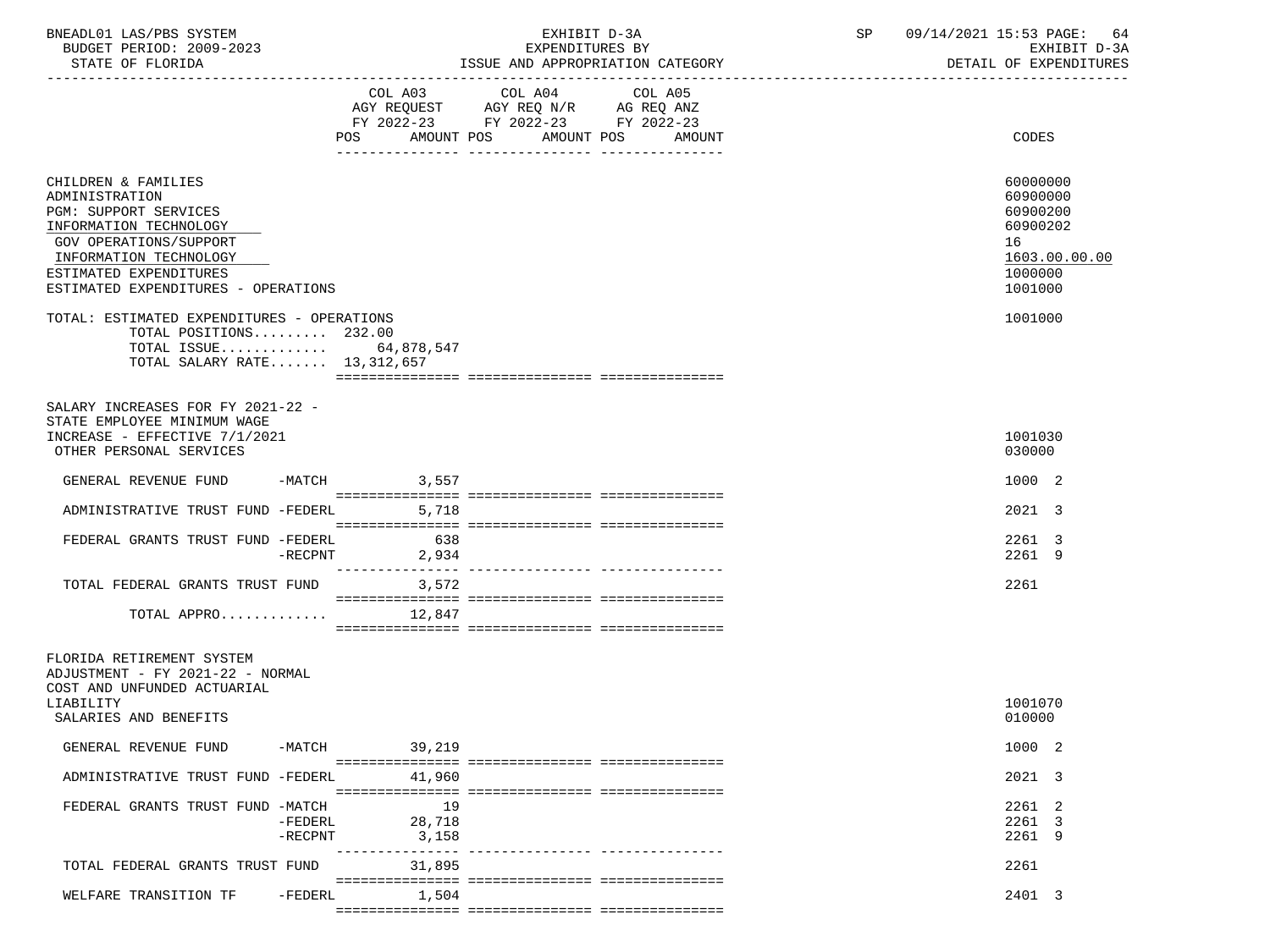| BNEADL01 LAS/PBS SYSTEM<br>BUDGET PERIOD: 2009-2023<br>STATE OF FLORIDA                                                                                                                             |                      |                       | EXHIBIT D-3A<br>EXPENDITURES BY                                                                                               | ISSUE AND APPROPRIATION CATEGORY | SP | 09/14/2021 15:53 PAGE: 65<br>EXHIBIT D-3A<br>DETAIL OF EXPENDITURES            |  |  |
|-----------------------------------------------------------------------------------------------------------------------------------------------------------------------------------------------------|----------------------|-----------------------|-------------------------------------------------------------------------------------------------------------------------------|----------------------------------|----|--------------------------------------------------------------------------------|--|--|
|                                                                                                                                                                                                     |                      |                       |                                                                                                                               |                                  |    |                                                                                |  |  |
|                                                                                                                                                                                                     |                      |                       | COL A03 COL A04<br>AGY REQUEST AGY REQ N/R AG REQ ANZ<br>FY 2022-23 FY 2022-23 FY 2022-23<br>POS AMOUNT POS AMOUNT POS AMOUNT | COL A05                          |    | CODES                                                                          |  |  |
| CHILDREN & FAMILIES<br>ADMINISTRATION<br>PGM: SUPPORT SERVICES<br>INFORMATION TECHNOLOGY<br>GOV OPERATIONS/SUPPORT<br>INFORMATION TECHNOLOGY<br>ESTIMATED EXPENDITURES<br>FLORIDA RETIREMENT SYSTEM |                      |                       |                                                                                                                               |                                  |    | 60000000<br>60900000<br>60900200<br>60900202<br>16<br>1603.00.00.00<br>1000000 |  |  |
| ADJUSTMENT - FY 2021-22 - NORMAL<br>COST AND UNFUNDED ACTUARIAL                                                                                                                                     |                      |                       |                                                                                                                               |                                  |    |                                                                                |  |  |
| LIABILITY<br>SALARIES AND BENEFITS<br>SOCIAL SVCS BLK GRT TF -FEDERL 1,111                                                                                                                          |                      |                       |                                                                                                                               |                                  |    | 1001070<br>010000<br>2639 3                                                    |  |  |
| TOTAL APPRO $115,689$                                                                                                                                                                               |                      |                       |                                                                                                                               |                                  |    |                                                                                |  |  |
| DATA PROCESSING SERVICES<br>DP ASSESSMENT (DMS)                                                                                                                                                     |                      |                       |                                                                                                                               |                                  |    | 210000<br>210004                                                               |  |  |
| GENERAL REVENUE FUND                                                                                                                                                                                | $-MATCH$             | $-STATE$ 13<br>13,638 |                                                                                                                               |                                  |    | 1000 1<br>1000 2                                                               |  |  |
| TOTAL GENERAL REVENUE FUND                                                                                                                                                                          |                      | 13,651                |                                                                                                                               |                                  |    | 1000                                                                           |  |  |
| ADMINISTRATIVE TRUST FUND -FEDERL                                                                                                                                                                   |                      | 3,374                 |                                                                                                                               |                                  |    | 2021 3                                                                         |  |  |
| FEDERAL GRANTS TRUST FUND -MATCH 5,293                                                                                                                                                              |                      | $-FEDERL$ 9,144       |                                                                                                                               |                                  |    | 2261 2<br>2261 3                                                               |  |  |
| TOTAL FEDERAL GRANTS TRUST FUND 14.437                                                                                                                                                              |                      |                       |                                                                                                                               |                                  |    | 2261                                                                           |  |  |
| WELFARE TRANSITION TF                                                                                                                                                                               |                      | $-MATCH$ 347          |                                                                                                                               |                                  |    | 2401 2                                                                         |  |  |
| OPERATIONS AND MAINT TF                                                                                                                                                                             | $ STATE$<br>$-MATCH$ | $\mathbf{1}$<br>2     |                                                                                                                               |                                  |    | 2516 1<br>2516 2                                                               |  |  |
| TOTAL OPERATIONS AND MAINT TF                                                                                                                                                                       |                      | 3                     |                                                                                                                               |                                  |    | 2516                                                                           |  |  |
| SOCIAL SVCS BLK GRT TF -FEDERL                                                                                                                                                                      |                      | 21                    |                                                                                                                               |                                  |    | 2639 3                                                                         |  |  |
| TOTAL APPRO                                                                                                                                                                                         |                      | 31,833                |                                                                                                                               |                                  |    |                                                                                |  |  |
| TOTAL: FLORIDA RETIREMENT SYSTEM<br>ADJUSTMENT - FY 2021-22 - NORMAL<br>COST AND UNFUNDED ACTUARIAL<br>LIABILITY                                                                                    |                      |                       |                                                                                                                               |                                  |    | 1001070                                                                        |  |  |
| TOTAL ISSUE                                                                                                                                                                                         |                      | 147,522               |                                                                                                                               |                                  |    |                                                                                |  |  |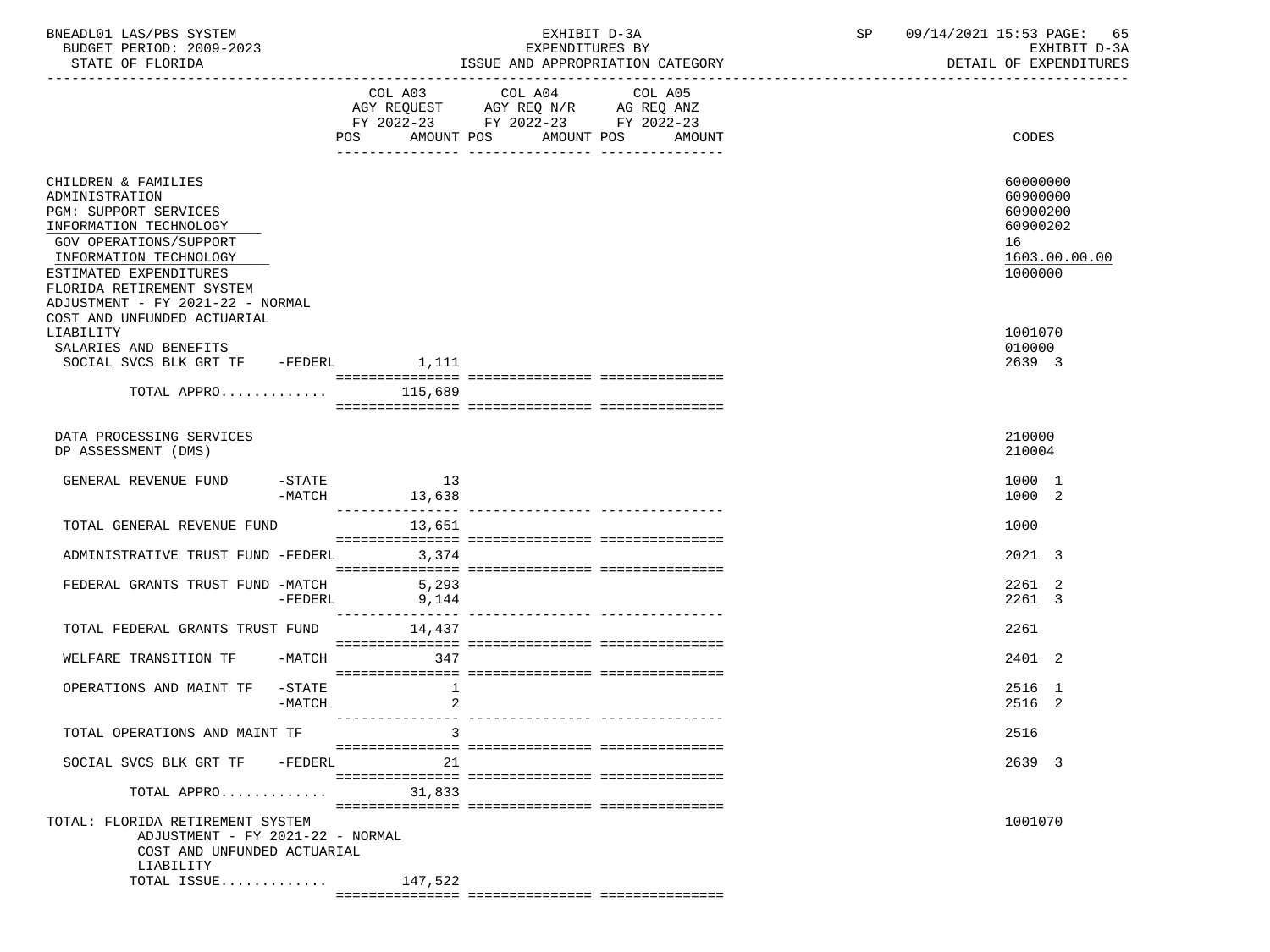| BNEADL01 LAS/PBS SYSTEM<br>BUDGET PERIOD: 2009-2023<br>STATE OF FLORIDA                                                                                                                                                                                                             |                       |                                             | EXHIBIT D-3A<br>EXPENDITURES BY<br>ISSUE AND APPROPRIATION CATEGORY                               | SP                           | 09/14/2021 15:53 PAGE: 66 | EXHIBIT D-3A<br>DETAIL OF EXPENDITURES                                                       |               |  |
|-------------------------------------------------------------------------------------------------------------------------------------------------------------------------------------------------------------------------------------------------------------------------------------|-----------------------|---------------------------------------------|---------------------------------------------------------------------------------------------------|------------------------------|---------------------------|----------------------------------------------------------------------------------------------|---------------|--|
|                                                                                                                                                                                                                                                                                     |                       | <b>POS</b>                                  | COL A03 COL A04 COL A05<br>AGY REQUEST AGY REQ N/R AG REQ ANZ<br>FY 2022-23 FY 2022-23 FY 2022-23 | AMOUNT POS AMOUNT POS AMOUNT |                           | CODES                                                                                        |               |  |
| CHILDREN & FAMILIES<br>ADMINISTRATION<br><b>PGM: SUPPORT SERVICES</b><br>INFORMATION TECHNOLOGY<br><b>GOV OPERATIONS/SUPPORT</b><br>INFORMATION TECHNOLOGY<br>ESTIMATED EXPENDITURES<br>CASUALTY INSURANCE PREMIUM<br>ADJUSTMENT<br>SPECIAL CATEGORIES<br>RISK MANAGEMENT INSURANCE |                       |                                             |                                                                                                   |                              |                           | 60000000<br>60900000<br>60900200<br>60900202<br>16<br>1000000<br>1001090<br>100000<br>103241 | 1603.00.00.00 |  |
| GENERAL REVENUE FUND                                                                                                                                                                                                                                                                |                       | -MATCH 3,599-                               |                                                                                                   |                              |                           | 1000 2                                                                                       |               |  |
| STATE ENTERPRISE INFORMATION<br>TECHNOLOGY DISTRIBUTION<br>DATA PROCESSING SERVICES<br>DP ASSESSMENT (DMS)                                                                                                                                                                          |                       |                                             |                                                                                                   |                              |                           | 1006600<br>210000<br>210004                                                                  |               |  |
| GENERAL REVENUE FUND -STATE                                                                                                                                                                                                                                                         |                       | $207 -$<br>$-MATCH$ 221, 358-               |                                                                                                   |                              |                           | 1000 1<br>1000 2                                                                             |               |  |
| TOTAL GENERAL REVENUE FUND                                                                                                                                                                                                                                                          |                       | 221,565-                                    |                                                                                                   |                              |                           | 1000                                                                                         |               |  |
| ADMINISTRATIVE TRUST FUND -FEDERL 54,764-                                                                                                                                                                                                                                           |                       |                                             |                                                                                                   |                              |                           | 2021 3                                                                                       |               |  |
| FEDERAL GRANTS TRUST FUND -MATCH 85,914-                                                                                                                                                                                                                                            |                       | $-FEDERL$ 148,425-                          |                                                                                                   |                              |                           | 2261 2<br>2261 3                                                                             |               |  |
| TOTAL FEDERAL GRANTS TRUST FUND 234,339-                                                                                                                                                                                                                                            |                       |                                             |                                                                                                   |                              |                           | 2261                                                                                         |               |  |
| WELFARE TRANSITION TF -MATCH 5,635-                                                                                                                                                                                                                                                 |                       |                                             |                                                                                                   |                              |                           | 2401 2                                                                                       |               |  |
| OPERATIONS AND MAINT TF                                                                                                                                                                                                                                                             | $-$ STATE<br>$-MATCH$ | $22-$<br>$28-$                              |                                                                                                   |                              |                           | 2516 1<br>2516 2                                                                             |               |  |
| TOTAL OPERATIONS AND MAINT TF                                                                                                                                                                                                                                                       |                       | $50 -$                                      |                                                                                                   |                              |                           | 2516                                                                                         |               |  |
| SOCIAL SVCS BLK GRT TF -FEDERL 345-                                                                                                                                                                                                                                                 |                       |                                             |                                                                                                   |                              |                           | 2639 3                                                                                       |               |  |
|                                                                                                                                                                                                                                                                                     |                       | TOTAL APPRO $\ldots \ldots \ldots$ 516,698- |                                                                                                   |                              |                           |                                                                                              |               |  |
|                                                                                                                                                                                                                                                                                     |                       |                                             |                                                                                                   |                              |                           |                                                                                              |               |  |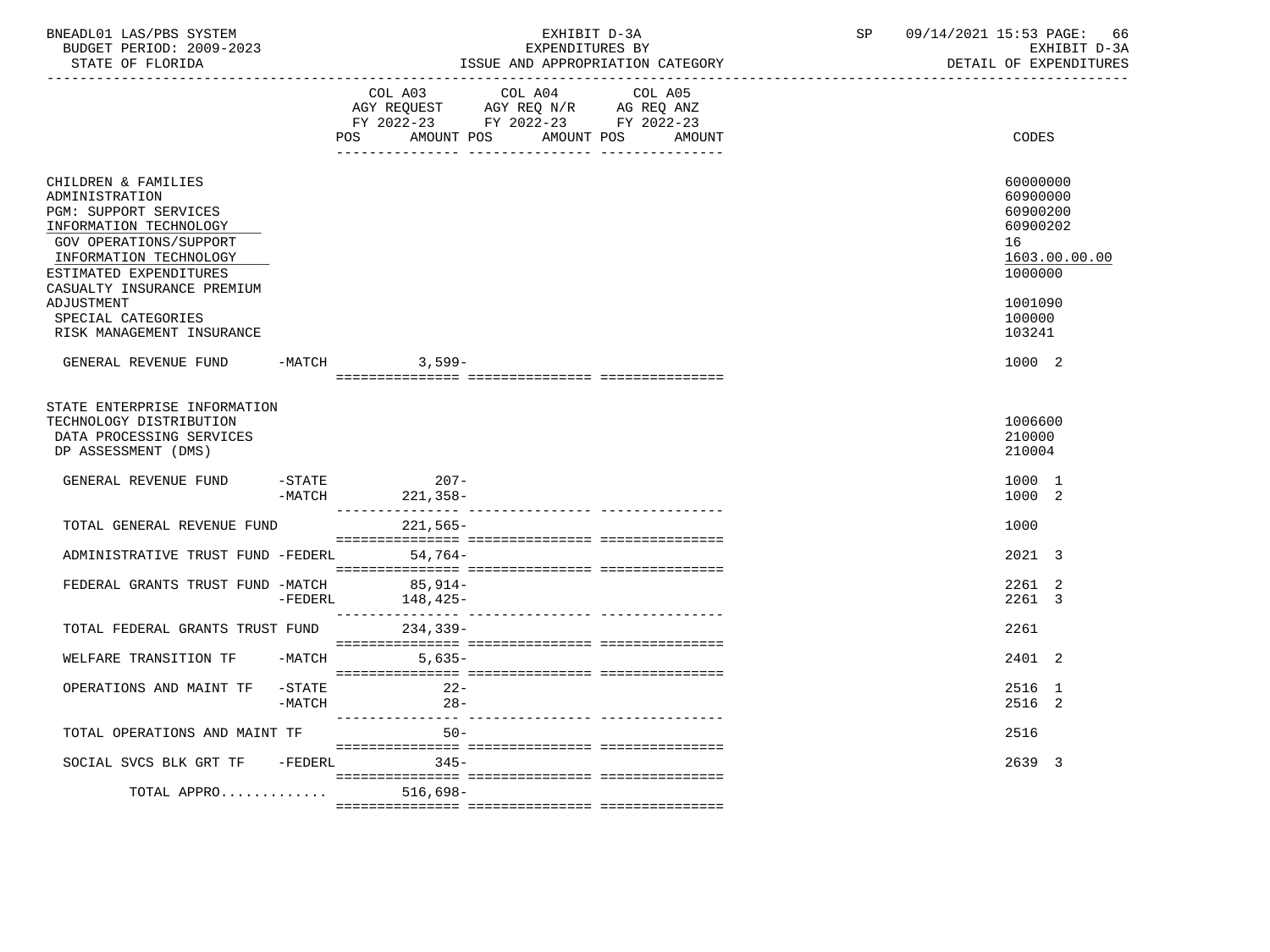| LAS/PBS SYSTEM<br>BNEADL01  |                                                     | $\sim$ $\sim$<br>4/2021<br>. 15:53 PAGE:<br>n 9<br>$\perp$ |
|-----------------------------|-----------------------------------------------------|------------------------------------------------------------|
| BUDGET PERIOD:<br>2009-2023 | DV.<br>EXPENDITURES                                 | חדם דשפת<br>- ⊷                                            |
| $CDMMRR$ $CDRTOPTDR$        | LOODOODIATION CATOOONI<br>T O OTTEL<br><b>7.3TD</b> | . <del>.</del>                                             |

STATE OF FLORIDA **ISSUE AND APPROPRIATION CATEGORY ISSUE AND APPROPRIATION** CATEGORY

|                                                                                                                                                                                                           |                       | POS AMOUNT POS AMOUNT POS |                    | COL A03 COL A04 COL A05<br>AGY REQUEST AGY REQ N/R AG REQ ANZ<br>FY 2022-23 FY 2022-23 FY 2022-23 |  | AMOUNT |  | CODES                                                         |               |
|-----------------------------------------------------------------------------------------------------------------------------------------------------------------------------------------------------------|-----------------------|---------------------------|--------------------|---------------------------------------------------------------------------------------------------|--|--------|--|---------------------------------------------------------------|---------------|
| CHILDREN & FAMILIES<br>ADMINISTRATION<br>PGM: SUPPORT SERVICES<br>INFORMATION TECHNOLOGY<br>GOV OPERATIONS/SUPPORT<br>INFORMATION TECHNOLOGY<br>ESTIMATED EXPENDITURES<br>DATA PROCESSING ASSESSMENT BASE |                       |                           |                    |                                                                                                   |  |        |  | 60000000<br>60900000<br>60900200<br>60900202<br>16<br>1000000 | 1603.00.00.00 |
| <b>BUDGET ADJUSTMENT</b><br>DATA PROCESSING SERVICES<br>DP ASSESSMENT (DMS)                                                                                                                               |                       |                           |                    |                                                                                                   |  |        |  | 1006800<br>210000<br>210004                                   |               |
| GENERAL REVENUE FUND                                                                                                                                                                                      | $-$ STATE<br>$-MATCH$ |                           | $477-$<br>511,196- |                                                                                                   |  |        |  | 1000 1<br>1000 2                                              |               |
| TOTAL GENERAL REVENUE FUND                                                                                                                                                                                |                       |                           | 511,673-           |                                                                                                   |  |        |  | 1000                                                          |               |
| ADMINISTRATIVE TRUST FUND -FEDERL                                                                                                                                                                         |                       | $126, 469-$               |                    |                                                                                                   |  |        |  | 2021 3                                                        |               |
| FEDERAL GRANTS TRUST FUND -MATCH 198,405-                                                                                                                                                                 | $-FEDERL$             | 342,769-                  |                    |                                                                                                   |  |        |  | 2261 2<br>2261 3                                              |               |
| TOTAL FEDERAL GRANTS TRUST FUND                                                                                                                                                                           |                       |                           | 541,174-           |                                                                                                   |  |        |  | 2261                                                          |               |
| WELFARE TRANSITION TF                                                                                                                                                                                     | $-MATCH$              |                           | $13.014-$          |                                                                                                   |  |        |  | 2401 2                                                        |               |
| OPERATIONS AND MAINT TF                                                                                                                                                                                   | $-$ STATE<br>$-MATCH$ |                           | $52-$<br>$65-$     |                                                                                                   |  |        |  | 2516 1<br>2516 2                                              |               |
| TOTAL OPERATIONS AND MAINT TF                                                                                                                                                                             |                       |                           | $117-$             |                                                                                                   |  |        |  | 2516                                                          |               |
| SOCIAL SVCS BLK GRT TF -FEDERL                                                                                                                                                                            |                       |                           | 796-               |                                                                                                   |  |        |  | 2639 3                                                        |               |
| TOTAL APPRO                                                                                                                                                                                               |                       |                           | 1,193,243-         |                                                                                                   |  |        |  |                                                               |               |
|                                                                                                                                                                                                           |                       |                           |                    |                                                                                                   |  |        |  |                                                               |               |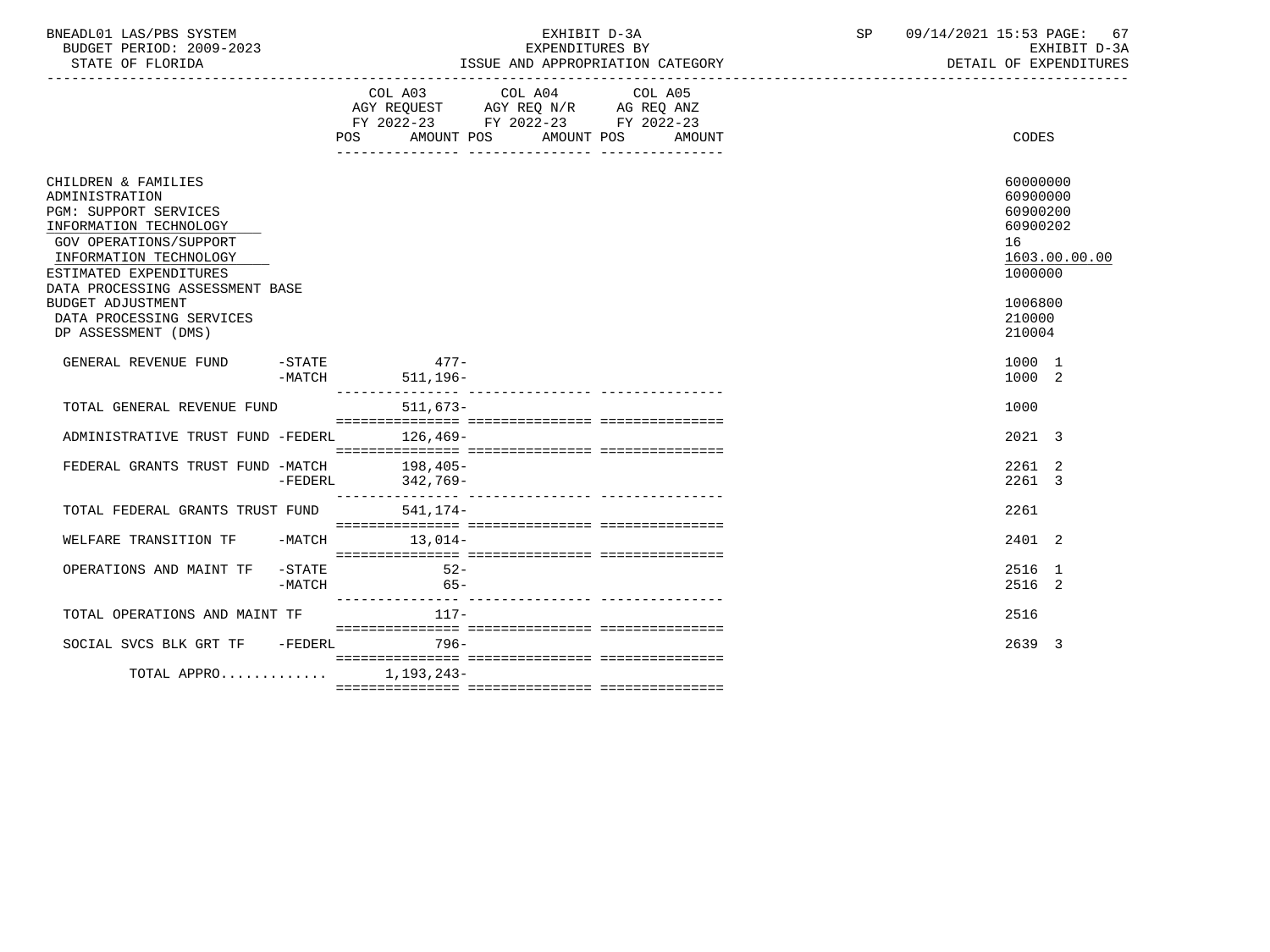| BNEADL01 LAS/PBS SYSTEM<br>BUDGET PERIOD: 2009-2023<br>STATE OF FLORIDA                                                                                                     |                    | EXHIBIT D-3A<br>EXPENDITURES BY<br>ISSUE AND APPROPRIATION CATEGORY                                                              | SP | 09/14/2021 15:53 PAGE: 68<br>EXHIBIT D-3A<br>DETAIL OF EXPENDITURES |
|-----------------------------------------------------------------------------------------------------------------------------------------------------------------------------|--------------------|----------------------------------------------------------------------------------------------------------------------------------|----|---------------------------------------------------------------------|
|                                                                                                                                                                             | COL A03            | COL A04<br>COL A05<br>AGY REQUEST AGY REQ N/R AG REQ ANZ<br>FY 2022-23 FY 2022-23 FY 2022-23<br>POS AMOUNT POS AMOUNT POS AMOUNT |    | CODES                                                               |
| CHILDREN & FAMILIES<br>ADMINISTRATION<br>PGM: SUPPORT SERVICES<br>INFORMATION TECHNOLOGY<br>GOV OPERATIONS/SUPPORT<br>INFORMATION TECHNOLOGY<br>ADJUSTMENTS TO CURRENT YEAR |                    |                                                                                                                                  |    | 60000000<br>60900000<br>60900200<br>60900202<br>16<br>1603.00.00.00 |
| ESTIMATED EXPENDITURES<br>ADJUST FUND SOURCE INDICATORS - ADD<br>SALARIES AND BENEFITS                                                                                      |                    |                                                                                                                                  |    | 1600000<br>160S220<br>010000                                        |
| FEDERAL GRANTS TRUST FUND -FEDERL                                                                                                                                           | 518,624            |                                                                                                                                  |    | 2261 3                                                              |
| OTHER PERSONAL SERVICES                                                                                                                                                     |                    |                                                                                                                                  |    | 030000                                                              |
| FEDERAL GRANTS TRUST FUND -STATE 132,387                                                                                                                                    |                    |                                                                                                                                  |    | 2261 1                                                              |
| EXPENSES                                                                                                                                                                    |                    |                                                                                                                                  |    | 040000                                                              |
| GENERAL REVENUE FUND -STATE<br>FEDERAL GRANTS TRUST FUND -FEDERL                                                                                                            | 209,324<br>689,323 |                                                                                                                                  |    | 1000 1<br>2261 3                                                    |
| TOTAL APPRO                                                                                                                                                                 | 898,647            |                                                                                                                                  |    |                                                                     |
| OPERATING CAPITAL OUTLAY                                                                                                                                                    |                    |                                                                                                                                  |    | 060000                                                              |
| FEDERAL GRANTS TRUST FUND -STATE                                                                                                                                            | 8,299              |                                                                                                                                  |    | 2261 1                                                              |
| SPECIAL CATEGORIES<br>COMPUTER RELATED EXPENSES                                                                                                                             |                    |                                                                                                                                  |    | 100000<br>100644                                                    |
| GENERAL REVENUE FUND                                                                                                                                                        | $-STATE$ 575,545   |                                                                                                                                  |    | 1000 1                                                              |
| FEDERAL GRANTS TRUST FUND -FEDERL<br>$-$ RECPNT                                                                                                                             | 9,213<br>2,542     |                                                                                                                                  |    | 2261 3<br>2261 9                                                    |
| TOTAL FEDERAL GRANTS TRUST FUND                                                                                                                                             | 11,755             |                                                                                                                                  |    | 2261                                                                |
| TOTAL APPRO                                                                                                                                                                 | 587,300            |                                                                                                                                  |    |                                                                     |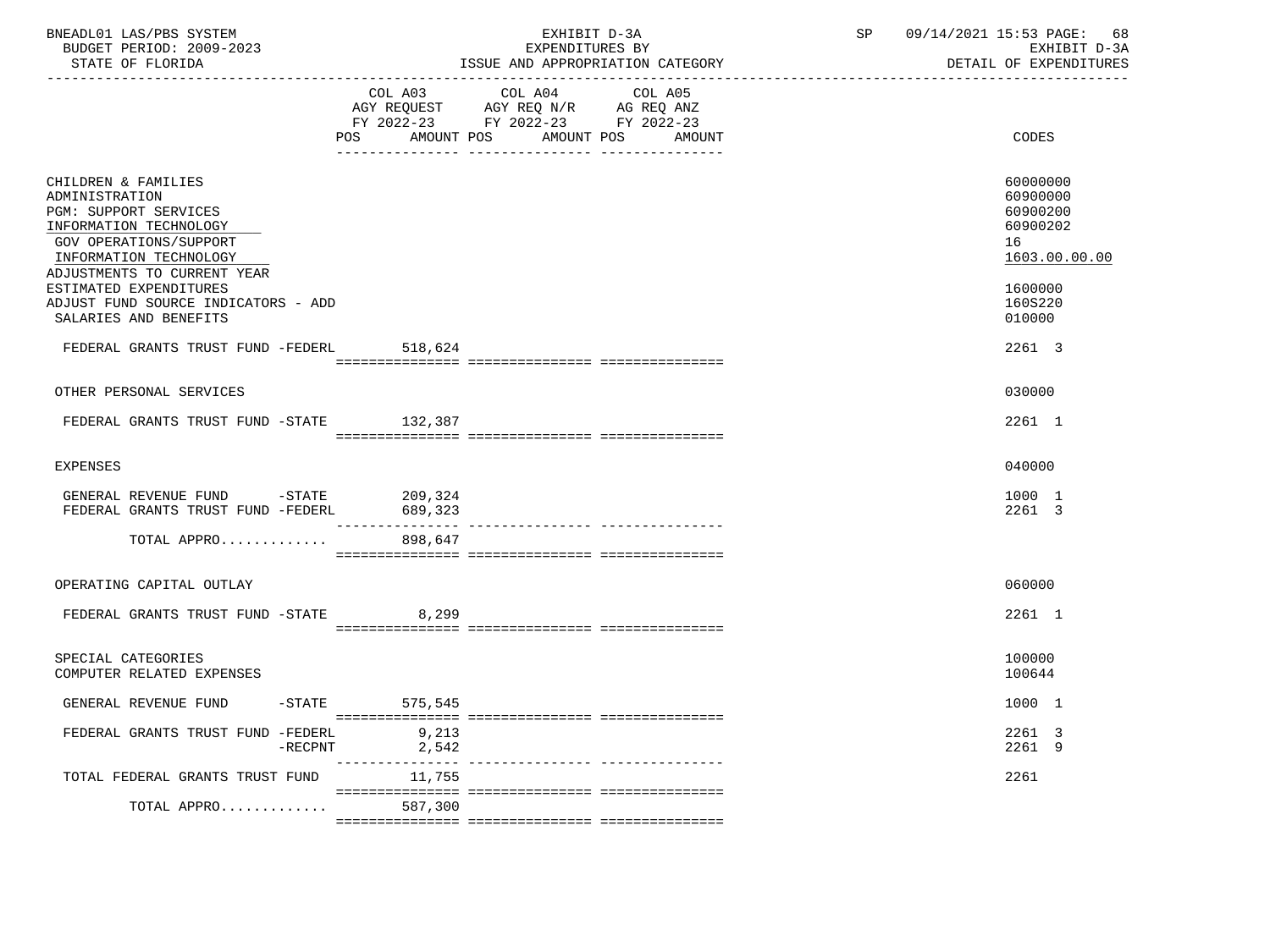| BNEADL01 LAS/PBS SYSTEM<br>BUDGET PERIOD: 2009-2023<br>STATE OF FLORIDA                                                                             |                                                                                                                            | EXHIBIT D-3A<br>EXPENDITURES BY<br>ISSUE AND APPROPRIATION CATEGORY                                                                                                                                                                              | SP | 09/14/2021 15:53 PAGE: 69<br>EXHIBIT D-3A<br>DETAIL OF EXPENDITURES |
|-----------------------------------------------------------------------------------------------------------------------------------------------------|----------------------------------------------------------------------------------------------------------------------------|--------------------------------------------------------------------------------------------------------------------------------------------------------------------------------------------------------------------------------------------------|----|---------------------------------------------------------------------|
|                                                                                                                                                     | COL A03 COL A04 COL A05<br>AGY REQUEST AGY REQ N/R AG REQ ANZ<br>FY 2022-23 FY 2022-23 FY 2022-23<br>AMOUNT POS AMOUNT POS | AMOUNT                                                                                                                                                                                                                                           |    | CODES                                                               |
| CHILDREN & FAMILIES<br>ADMINISTRATION<br><b>PGM: SUPPORT SERVICES</b><br>INFORMATION TECHNOLOGY<br>GOV OPERATIONS/SUPPORT<br>INFORMATION TECHNOLOGY |                                                                                                                            |                                                                                                                                                                                                                                                  |    | 60000000<br>60900000<br>60900200<br>60900202<br>16<br>1603.00.00.00 |
| ADJUSTMENTS TO CURRENT YEAR<br>ESTIMATED EXPENDITURES<br>ADJUST FUND SOURCE INDICATORS - ADD<br>SPECIAL CATEGORIES<br>ELIGIBILITY DETERMINATION     |                                                                                                                            |                                                                                                                                                                                                                                                  |    | 1600000<br>160S220<br>100000<br>101651                              |
| FEDERAL GRANTS TRUST FUND -FEDERL 244,329                                                                                                           |                                                                                                                            |                                                                                                                                                                                                                                                  |    | 2261 3                                                              |
|                                                                                                                                                     |                                                                                                                            |                                                                                                                                                                                                                                                  |    |                                                                     |
| DATA PROCESSING SERVICES<br>DP ASSESSMENT (DMS)                                                                                                     |                                                                                                                            |                                                                                                                                                                                                                                                  |    | 210000<br>210004                                                    |
| GENERAL REVENUE FUND -STATE 2,817,820<br>FEDERAL GRANTS TRUST FUND -FEDERL 3,179,012<br>OPERATIONS AND MAINT TF -MATCH                              | 835<br>________________                                                                                                    |                                                                                                                                                                                                                                                  |    | 1000 1<br>2261 3<br>2516 2                                          |
| TOTAL APPRO                                                                                                                                         | 5,997,667                                                                                                                  |                                                                                                                                                                                                                                                  |    |                                                                     |
| TOTAL: ADJUST FUND SOURCE INDICATORS - ADD<br>TOTAL ISSUE 8,387,253                                                                                 |                                                                                                                            |                                                                                                                                                                                                                                                  |    | 160S220                                                             |
|                                                                                                                                                     |                                                                                                                            |                                                                                                                                                                                                                                                  |    |                                                                     |
| AGENCY ISSUE NARRATIVE:<br>2022-2023 BUDGET YEAR NARRATIVE:<br>ISSUE TITLE:                                                                         |                                                                                                                            | IT COMPONENT? YES                                                                                                                                                                                                                                |    |                                                                     |
| Adjust Fund Source Indicators - Add                                                                                                                 |                                                                                                                            |                                                                                                                                                                                                                                                  |    |                                                                     |
| SUMMARY:<br>order to realign FSI's for Maintenance of Effort (MOE) and Match review.                                                                |                                                                                                                            | The Department of Children and Families (department) requests the recurring transfer of \$214,939,636 across Funding<br>Source Identifiers (FSI) in all of the department's budget entities, adjusting the department's Fiscal Year 2022-2023 in |    |                                                                     |
| ISSUE NARRATIVE:                                                                                                                                    |                                                                                                                            | This technical issue requests the transfer of appropriations between FSI's that is necessary to ensure that the<br>department can properly identify state funding required to match federal funds and MOE amounts with certainty.                |    |                                                                     |
|                                                                                                                                                     |                                                                                                                            | The Other Salary Amount (OAD) transaction was used to realign the budget for the Salaries and Benefits appropriation<br>category because this issue is not associated with specific positions and/or salary.                                     |    |                                                                     |
|                                                                                                                                                     |                                                                                                                            | The Department will implement these adjustments and continue to monitor the funding of the budget.<br>When summarized with companion issue 160S230 - Adjust Fund Source Indicators - Deduct, the issues net to zero.                             |    |                                                                     |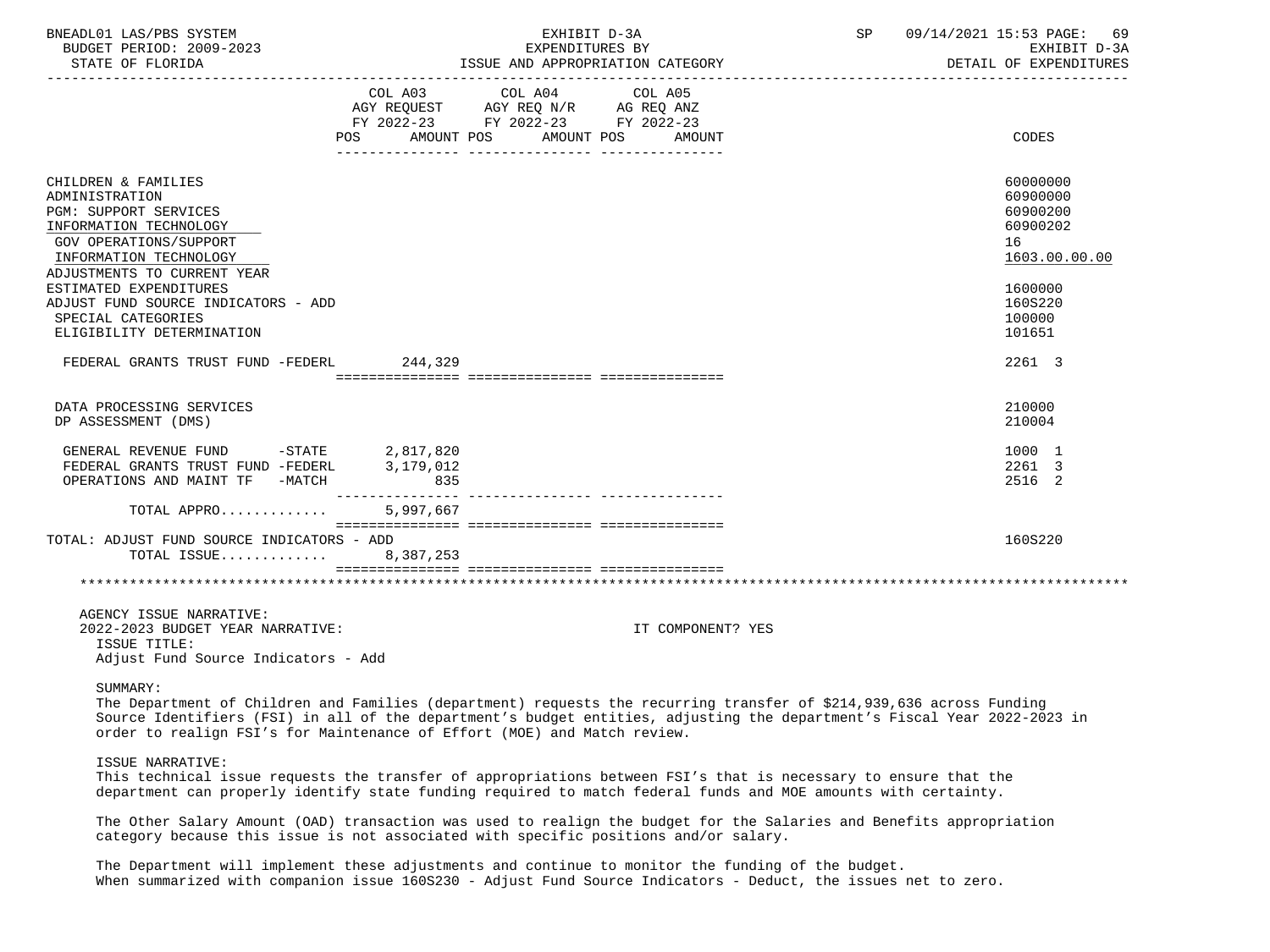| BNEADL01 LAS/PBS SYSTEM<br>BUDGET PERIOD: 2009-2023<br>STATE OF FLORIDA |     |                                                                                                                                   | EXHIBIT D-3A<br>EXPENDITURES BY<br>ISSUE AND APPROPRIATION CATEGORY | <b>SP</b> | 09/14/2021 15:53 PAGE: 70<br>EXHIBIT D-3A<br>DETAIL OF EXPENDITURES |                                  |
|-------------------------------------------------------------------------|-----|-----------------------------------------------------------------------------------------------------------------------------------|---------------------------------------------------------------------|-----------|---------------------------------------------------------------------|----------------------------------|
|                                                                         | POS | COL A03 COL A04 COL A05<br>AGY REQUEST AGY REQ N/R AG REQ ANZ<br>FY 2022-23 FY 2022-23 FY 2022-23<br>AMOUNT POS AMOUNT POS AMOUNT |                                                                     |           |                                                                     | CODES                            |
| CHILDREN & FAMILIES<br>ADMINISTRATION<br><b>PGM: SUPPORT SERVICES</b>   |     |                                                                                                                                   |                                                                     |           |                                                                     | 60000000<br>60900000<br>60900200 |
| INFORMATION TECHNOLOGY                                                  |     |                                                                                                                                   |                                                                     |           |                                                                     | 60900202                         |
| GOV OPERATIONS/SUPPORT                                                  |     |                                                                                                                                   |                                                                     |           |                                                                     | 16                               |
| INFORMATION TECHNOLOGY                                                  |     |                                                                                                                                   |                                                                     |           |                                                                     | 1603.00.00.00                    |
| ADJUSTMENTS TO CURRENT YEAR                                             |     |                                                                                                                                   |                                                                     |           |                                                                     |                                  |
| ESTIMATED EXPENDITURES                                                  |     |                                                                                                                                   |                                                                     |           |                                                                     | 1600000                          |
| ADJUST FUND SOURCE INDICATORS - ADD                                     |     |                                                                                                                                   |                                                                     |           |                                                                     | 160S220                          |

COST CALCULATION:

 The following chart summarizes the FSI's that have been identified for realignment in order to meet our MOE and Match needs:

|                    |                | FSI TRANSFER REOUEST FY 2022-23 |                           |            |               |                                       |  |
|--------------------|----------------|---------------------------------|---------------------------|------------|---------------|---------------------------------------|--|
| Budget Entity Fund |                | $FST-1$                         | $FSI-2$                   | $FSI-3$    | $FSI-9$       | Grand Total                           |  |
| 60900101           | 1000           | (2,688,418)                     | 2,688,418                 |            |               | 0                                     |  |
|                    | 2021           | (131, 150)                      | (57, 221)                 | 188,371    |               | 0                                     |  |
|                    | 2261           | (19, 427)                       | (35, 779)                 | 55,206     |               | 0                                     |  |
|                    | 2516           | (2,004)                         | 2,004                     |            |               | 0                                     |  |
| 60900101 Total     |                | (2,840,999)                     | 2,597,422                 | 243,577    |               | $\Omega$                              |  |
| 60900202           | 1000           | 3,602,689                       | (3,602,689)               |            |               | 0                                     |  |
|                    | 2261           | 140,686                         | (3, 193, 945)             | 4,608,559  | (1, 555, 300) |                                       |  |
|                    | 2516           | (835)                           | 835                       |            |               | $\begin{array}{c} 0 \\ 0 \end{array}$ |  |
| 60900202 Total     |                | 3,742,540                       | (6, 795, 799)             | 4,608,559  | (1, 555, 300) | $\mathbf 0$                           |  |
| 60910310           | 1000           | 53,790,972                      | (53, 790, 972)            |            |               | 0                                     |  |
|                    | 2157           | 6, 471, 113                     | (6, 471, 113)             |            |               | 0                                     |  |
|                    | 2261           |                                 | 849,538                   | (849, 538) |               | $\mathsf 0$                           |  |
|                    | 2516           | 9,090,654                       | (9,090,654)               |            |               | $\mathsf{O}\xspace$                   |  |
| 60910310 Total     |                | 69,352,739                      | (68, 503, 201)            | (849, 538) |               | $\overline{0}$                        |  |
| 60910506           | 1000           | (50, 737, 403)                  | 50,737,403                |            |               | 0                                     |  |
|                    | 2261           |                                 | (28, 040)                 |            | 28,040        | $\mathsf{O}\xspace$                   |  |
|                    | 2516           | (6, 162, 785)                   | 6,162,785                 |            |               | $\mathsf{O}\xspace$                   |  |
|                    | 60910506 Total |                                 | 56,900,188)<br>56,872,148 |            | 28,040        | $\mathsf{O}\xspace$                   |  |
| 60910708           | 1000           | 6,240,815                       | (6, 240, 815)             |            |               | 0                                     |  |
|                    | 2261           | (1,664)                         | 994,311                   | (992, 647) |               | 0                                     |  |
| 60910708 Total     |                | 6,239,151                       | (5, 246, 504)             | (992, 647) |               | $\mathbf 0$                           |  |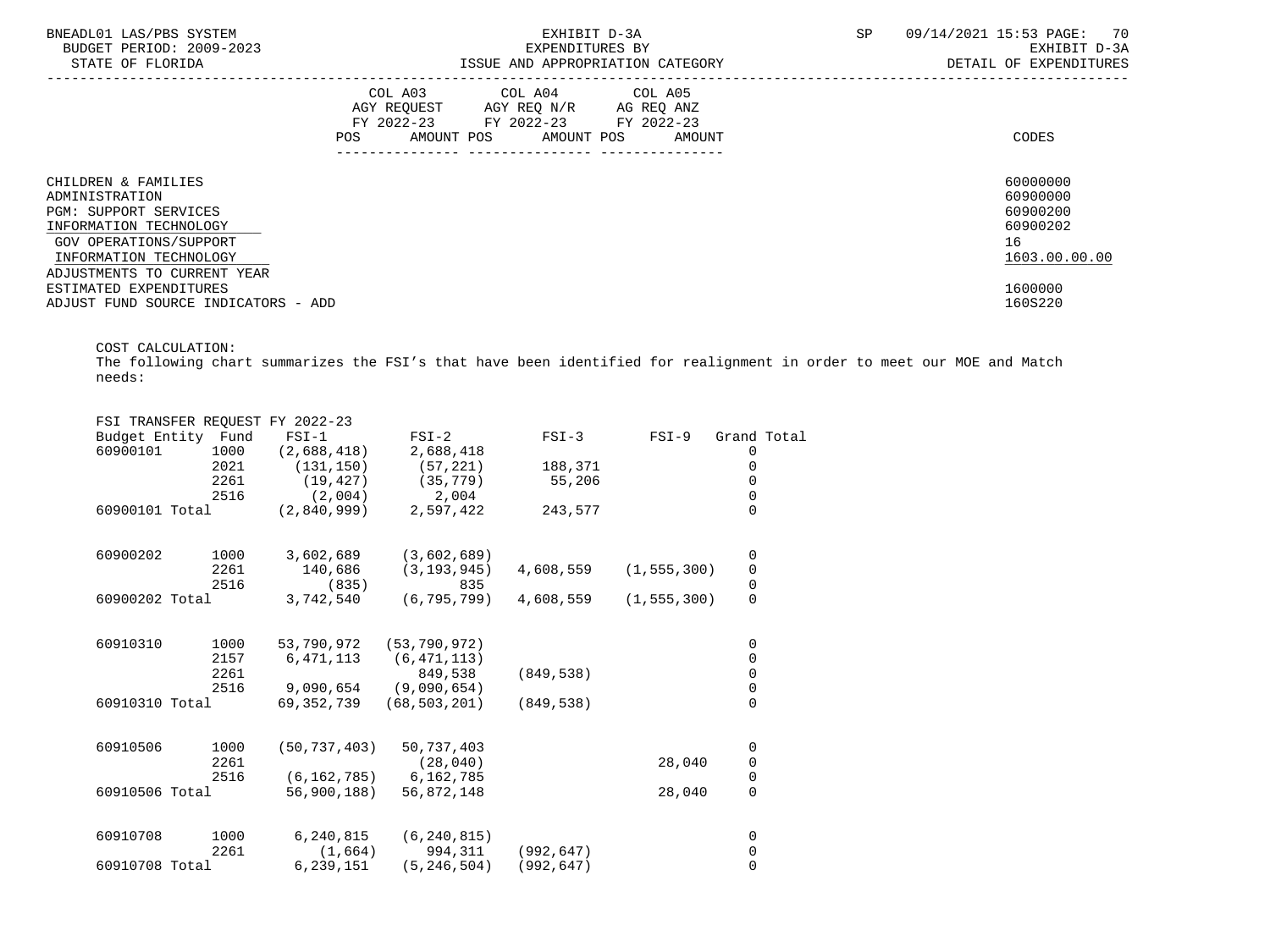| BNEADL01 LAS/PBS SYSTEM<br>BUDGET PERIOD: 2009-2023<br>STATE OF FLORIDA                                                                                                                               |                                                  | EXHIBIT D-3A<br>EXPENDITURES BY<br>ISSUE AND APPROPRIATION CATEGORY |                                                                                                   |                                  |                                                 |          | SP 09/14/2021 15:53 PAGE: 71<br>EXHIBIT D-3A<br>DETAIL OF EXPENDITURES         |
|-------------------------------------------------------------------------------------------------------------------------------------------------------------------------------------------------------|--------------------------------------------------|---------------------------------------------------------------------|---------------------------------------------------------------------------------------------------|----------------------------------|-------------------------------------------------|----------|--------------------------------------------------------------------------------|
|                                                                                                                                                                                                       |                                                  |                                                                     | COL A03 COL A04 COL A05<br>AGY REQUEST AGY REQ N/R AG REQ ANZ<br>FY 2022-23 FY 2022-23 FY 2022-23 | POS AMOUNT POS AMOUNT POS AMOUNT |                                                 |          | CODES                                                                          |
| CHILDREN & FAMILIES<br>ADMINISTRATION<br>PGM: SUPPORT SERVICES<br>INFORMATION TECHNOLOGY<br>GOV OPERATIONS/SUPPORT<br>INFORMATION TECHNOLOGY<br>ADJUSTMENTS TO CURRENT YEAR<br>ESTIMATED EXPENDITURES |                                                  |                                                                     |                                                                                                   |                                  |                                                 |          | 60000000<br>60900000<br>60900200<br>60900202<br>16<br>1603.00.00.00<br>1600000 |
| ADJUST FUND SOURCE INDICATORS - ADD                                                                                                                                                                   |                                                  |                                                                     |                                                                                                   |                                  |                                                 |          | 160S220                                                                        |
| 60910950<br>1000<br>2261<br>2516                                                                                                                                                                      | $(24, 572, 806)$ 24, 572, 806<br>$2,467$ (2,467) | 2,131,586                                                           | (2, 131, 586)                                                                                     |                                  | $\overline{0}$<br>$\mathbf 0$<br>$\overline{0}$ |          |                                                                                |
| 60910950 Total (24,570,339) 26,701,925                                                                                                                                                                |                                                  |                                                                     | (2, 131, 586)                                                                                     |                                  | $\Omega$                                        |          |                                                                                |
| Grand Total (4,977,096) 5,625,991                                                                                                                                                                     |                                                  |                                                                     |                                                                                                   | 878,365 (1,527,260)              | $\Omega$                                        |          |                                                                                |
| IMPACT OF NOT FUNDING ISSUE:<br>Not Applicable.                                                                                                                                                       |                                                  |                                                                     |                                                                                                   |                                  |                                                 |          |                                                                                |
| LINKAGE TO GOVERNOR'S PRIORITIES:<br>Not Applicable.                                                                                                                                                  |                                                  |                                                                     |                                                                                                   |                                  |                                                 |          |                                                                                |
| FLORIDA STRATEGIC PLAN FOR ECONOMIC DEVELOPMENT:<br>Not Applicable.                                                                                                                                   |                                                  |                                                                     |                                                                                                   |                                  |                                                 |          |                                                                                |
| POSITION DETAIL OF SALARIES AND BENEFITS:                                                                                                                                                             |                                                  |                                                                     |                                                                                                   |                                  |                                                 |          | LAPSE LAPSED SALARIES                                                          |
|                                                                                                                                                                                                       |                                                  | FTE                                                                 | BASE RATE                                                                                         | ADDITIVES                        | <b>BENEFITS</b>                                 | SUBTOTAL | % AND BENEFITS                                                                 |
| A03 - AGY REQUEST FY 2022-23                                                                                                                                                                          |                                                  |                                                                     |                                                                                                   |                                  |                                                 |          |                                                                                |
| CHANGES TO CURRENTLY AUTHORIZED POSITIONS<br>OTHER SALARY AMOUNT                                                                                                                                      |                                                  |                                                                     |                                                                                                   |                                  |                                                 |          |                                                                                |
| 2261 FEDERAL GRANTS TRUST FUND                                                                                                                                                                        |                                                  |                                                                     |                                                                                                   |                                  |                                                 |          | 518,624                                                                        |
|                                                                                                                                                                                                       |                                                  |                                                                     |                                                                                                   |                                  |                                                 |          | 518,624<br>==============                                                      |
|                                                                                                                                                                                                       |                                                  |                                                                     |                                                                                                   |                                  |                                                 |          |                                                                                |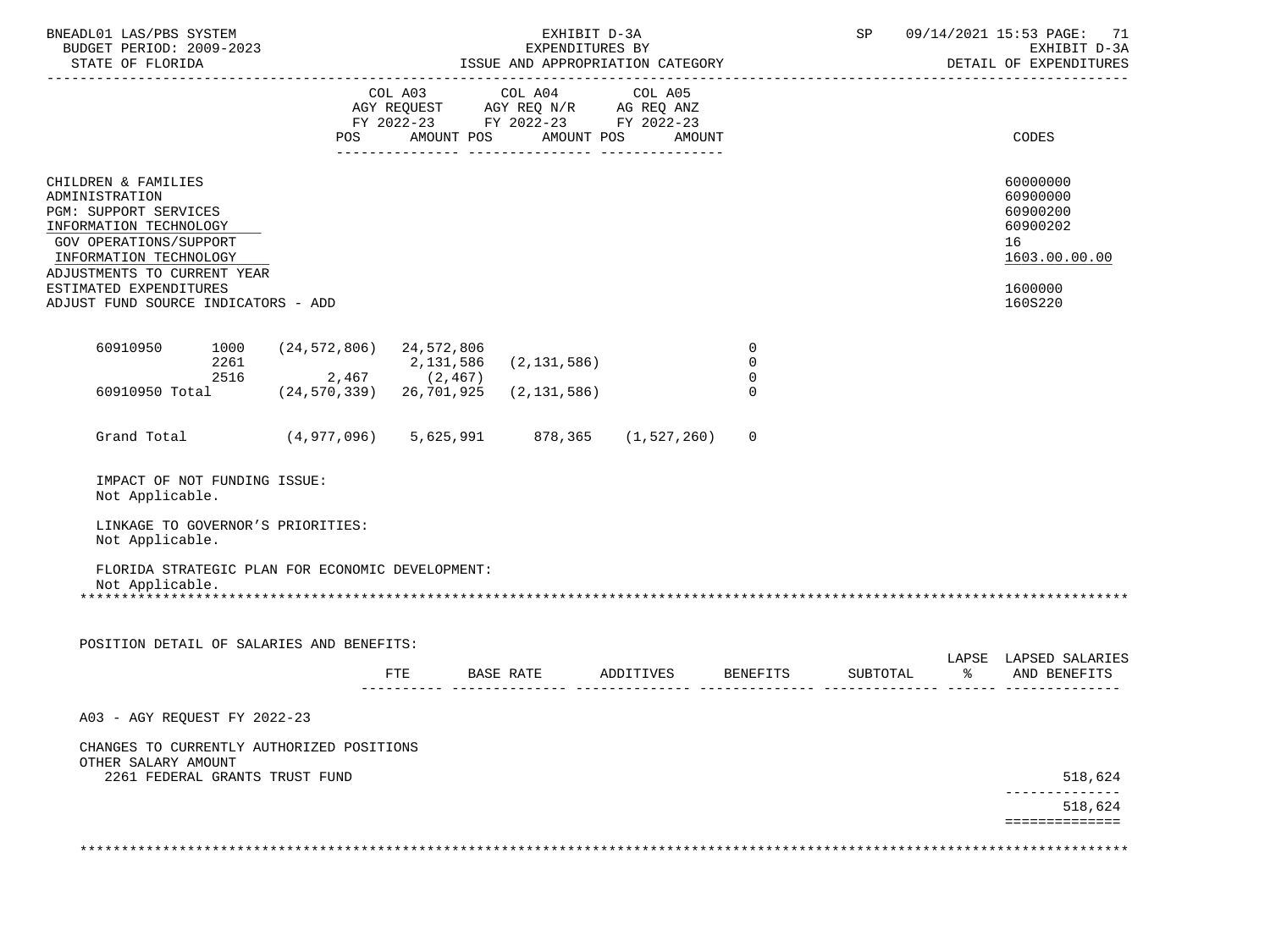| BNEADL01 LAS/PBS SYSTEM<br>BUDGET PERIOD: 2009-2023<br>STATE OF FLORIDA                                                                                                                                                                                                                          |                                                                                          | EXHIBIT D-3A<br>EXPENDITURES BY<br>______________________________________ | ISSUE AND APPROPRIATION CATEGORY        | SP | 09/14/2021 15:53 PAGE: 72 | EXHIBIT D-3A<br>DETAIL OF EXPENDITURES                                                        |
|--------------------------------------------------------------------------------------------------------------------------------------------------------------------------------------------------------------------------------------------------------------------------------------------------|------------------------------------------------------------------------------------------|---------------------------------------------------------------------------|-----------------------------------------|----|---------------------------|-----------------------------------------------------------------------------------------------|
|                                                                                                                                                                                                                                                                                                  | COL A03<br>AGY REQUEST AGY REQ N/R AG REQ ANZ<br>FY 2022-23 FY 2022-23 FY 2022-23<br>POS | COL A04                                                                   | COL A05<br>AMOUNT POS AMOUNT POS AMOUNT |    |                           | CODES                                                                                         |
| CHILDREN & FAMILIES<br>ADMINISTRATION<br><b>PGM: SUPPORT SERVICES</b><br>INFORMATION TECHNOLOGY<br><b>GOV OPERATIONS/SUPPORT</b><br>INFORMATION TECHNOLOGY<br>ADJUSTMENTS TO CURRENT YEAR<br>ESTIMATED EXPENDITURES<br>ADJUST FUND SOURCE INDICATORS -<br><b>DEDUCT</b><br>SALARIES AND BENEFITS |                                                                                          |                                                                           |                                         |    | 16                        | 60000000<br>60900000<br>60900200<br>60900202<br>1603.00.00.00<br>1600000<br>160S230<br>010000 |
| FEDERAL GRANTS TRUST FUND -MATCH 3,178-                                                                                                                                                                                                                                                          | $-$ RECPNT 515,446-                                                                      |                                                                           |                                         |    |                           | 2261 2<br>2261 9                                                                              |
| TOTAL FEDERAL GRANTS TRUST FUND                                                                                                                                                                                                                                                                  | $518,624-$                                                                               |                                                                           |                                         |    |                           | 2261                                                                                          |
| TOTAL APPRO                                                                                                                                                                                                                                                                                      | 518,624-                                                                                 |                                                                           |                                         |    |                           |                                                                                               |
| OTHER PERSONAL SERVICES                                                                                                                                                                                                                                                                          |                                                                                          |                                                                           |                                         |    |                           | 030000                                                                                        |
| FEDERAL GRANTS TRUST FUND -FEDERL<br>$-RECPNT$                                                                                                                                                                                                                                                   | $23,643-$<br>$108,744-$                                                                  |                                                                           |                                         |    |                           | 2261 3<br>2261 9                                                                              |
| TOTAL FEDERAL GRANTS TRUST FUND                                                                                                                                                                                                                                                                  | 132,387-                                                                                 |                                                                           |                                         |    |                           | 2261                                                                                          |
| TOTAL APPRO                                                                                                                                                                                                                                                                                      | 132,387-                                                                                 |                                                                           |                                         |    |                           |                                                                                               |
| <b>EXPENSES</b>                                                                                                                                                                                                                                                                                  |                                                                                          |                                                                           |                                         |    |                           | 040000                                                                                        |
| GENERAL REVENUE FUND -MATCH 209,324-<br>FEDERAL GRANTS TRUST FUND -RECPNT                                                                                                                                                                                                                        | 689,323-                                                                                 |                                                                           |                                         |    |                           | 1000 2<br>2261 9                                                                              |
| TOTAL APPRO                                                                                                                                                                                                                                                                                      | 898,647-                                                                                 |                                                                           |                                         |    |                           |                                                                                               |
| OPERATING CAPITAL OUTLAY                                                                                                                                                                                                                                                                         |                                                                                          |                                                                           |                                         |    |                           | 060000                                                                                        |
| FEDERAL GRANTS TRUST FUND -FEDERL 8,299-                                                                                                                                                                                                                                                         |                                                                                          |                                                                           |                                         |    |                           | 2261 3                                                                                        |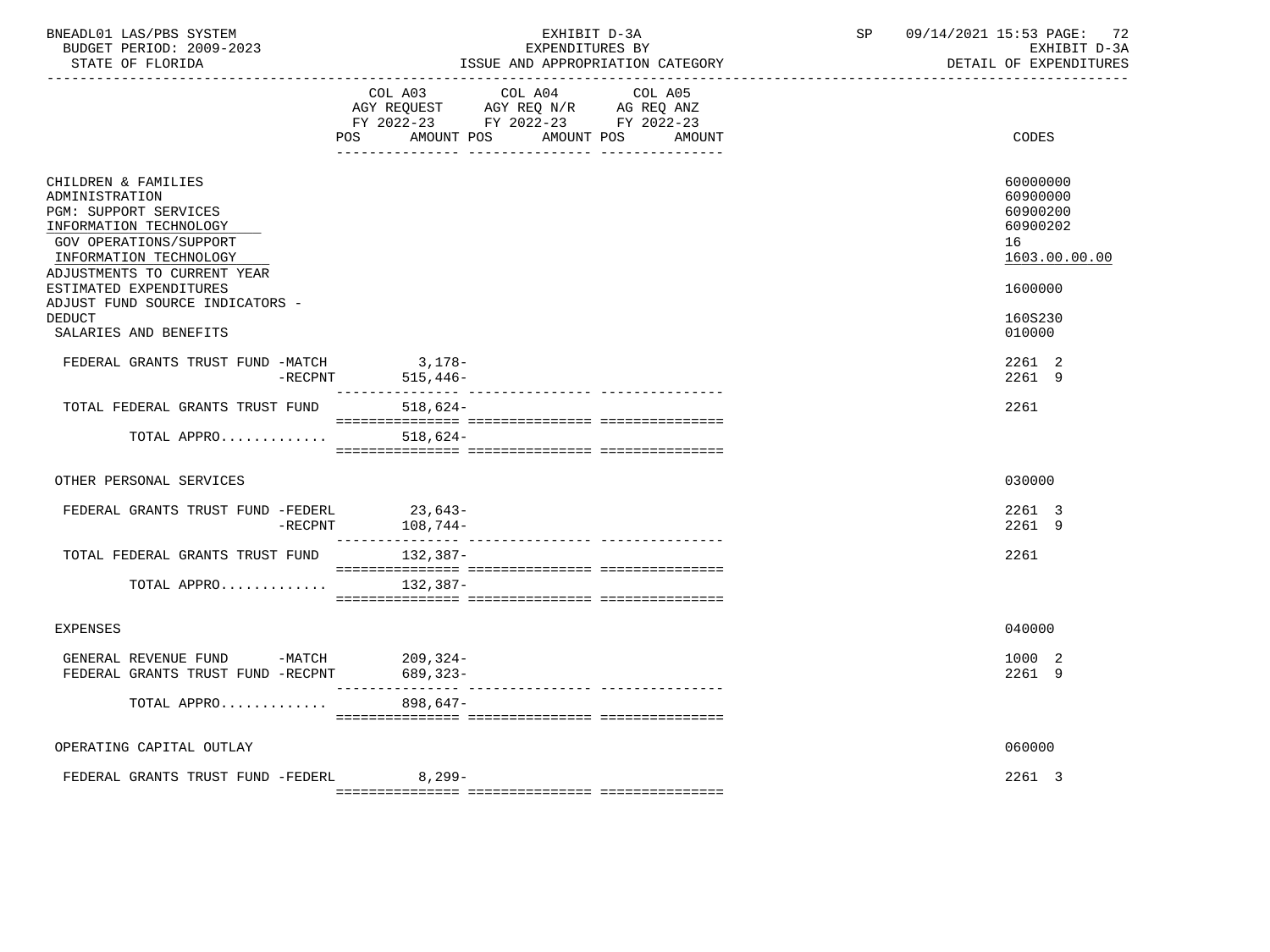| BNEADL01 LAS/PBS SYSTEM<br>BUDGET PERIOD: 2009-2023<br>STATE OF FLORIDA                                                                                                                                                                                                                                                                                                                                                                                                                                       |                                                                                                                       | EXHIBIT D-3A<br>EXPENDITURES BY<br>ISSUE AND APPROPRIATION CATEGORY |         |                   | SP | 09/14/2021 15:53 PAGE: 73<br>EXHIBIT D-3A<br>DETAIL OF EXPENDITURES |
|---------------------------------------------------------------------------------------------------------------------------------------------------------------------------------------------------------------------------------------------------------------------------------------------------------------------------------------------------------------------------------------------------------------------------------------------------------------------------------------------------------------|-----------------------------------------------------------------------------------------------------------------------|---------------------------------------------------------------------|---------|-------------------|----|---------------------------------------------------------------------|
|                                                                                                                                                                                                                                                                                                                                                                                                                                                                                                               | COL A03<br>AGY REQUEST AGY REQ N/R AG REQ ANZ<br>FY 2022-23 FY 2022-23 FY 2022-23<br>POS AMOUNT POS AMOUNT POS AMOUNT | COL A04                                                             | COL A05 |                   |    | CODES                                                               |
| CHILDREN & FAMILIES<br>ADMINISTRATION<br><b>PGM: SUPPORT SERVICES</b><br>INFORMATION TECHNOLOGY<br>GOV OPERATIONS/SUPPORT<br>INFORMATION TECHNOLOGY<br>ADJUSTMENTS TO CURRENT YEAR                                                                                                                                                                                                                                                                                                                            |                                                                                                                       |                                                                     |         |                   |    | 60000000<br>60900000<br>60900200<br>60900202<br>16<br>1603.00.00.00 |
| ESTIMATED EXPENDITURES<br>ADJUST FUND SOURCE INDICATORS -<br><b>DEDUCT</b><br>SPECIAL CATEGORIES<br>COMPUTER RELATED EXPENSES                                                                                                                                                                                                                                                                                                                                                                                 |                                                                                                                       |                                                                     |         |                   |    | 1600000<br>160S230<br>100000<br>100644                              |
| GENERAL REVENUE FUND -MATCH 575,545-<br>FEDERAL GRANTS TRUST FUND -MATCH                                                                                                                                                                                                                                                                                                                                                                                                                                      | 11,755–                                                                                                               |                                                                     |         |                   |    | 1000 2<br>2261 2                                                    |
| TOTAL APPRO                                                                                                                                                                                                                                                                                                                                                                                                                                                                                                   | $587,300-$                                                                                                            |                                                                     |         |                   |    |                                                                     |
| ELIGIBILITY DETERMINATION                                                                                                                                                                                                                                                                                                                                                                                                                                                                                     |                                                                                                                       |                                                                     |         |                   |    | 101651                                                              |
| FEDERAL GRANTS TRUST FUND -RECPNT 244,329-                                                                                                                                                                                                                                                                                                                                                                                                                                                                    |                                                                                                                       |                                                                     |         |                   |    | 2261 9                                                              |
| DATA PROCESSING SERVICES<br>DP ASSESSMENT (DMS)                                                                                                                                                                                                                                                                                                                                                                                                                                                               |                                                                                                                       |                                                                     |         |                   |    | 210000<br>210004                                                    |
| $\begin{tabular}{llllll} \multicolumn{2}{l}{{\small\tt GENERAL}} & {\small\tt REVENUE} & {\small\tt FUND} & & \multicolumn{2}{l}{-MATCH} & & \multicolumn{2}{l}{2,817,820-} \\ \multicolumn{2}{l}{\small\tt FEDERAL} & {\small\tt GRANTS} & {\small\tt TRUST} & {\small\tt FUND} & -MATCH & & \multicolumn{2}{l}{3,179,012-} \\ \multicolumn{2}{l}{\small\tt FEDERAL} & {\small\tt GRANTS} & {\small\tt TRUST} & {\small\tt FUND} & -MATCH & & \multicolumn{2}{l}{3,179,01$<br>OPERATIONS AND MAINT TF -STATE | $835 -$                                                                                                               |                                                                     |         |                   |    | 1000 2<br>2261 2<br>2516 1                                          |
| TOTAL APPRO                                                                                                                                                                                                                                                                                                                                                                                                                                                                                                   | $5,997,667-$                                                                                                          |                                                                     |         |                   |    |                                                                     |
| TOTAL: ADJUST FUND SOURCE INDICATORS -<br>DEDUCT                                                                                                                                                                                                                                                                                                                                                                                                                                                              |                                                                                                                       |                                                                     |         |                   |    | 160S230                                                             |
| TOTAL ISSUE                                                                                                                                                                                                                                                                                                                                                                                                                                                                                                   | 8,387,253-                                                                                                            |                                                                     |         |                   |    |                                                                     |
|                                                                                                                                                                                                                                                                                                                                                                                                                                                                                                               |                                                                                                                       |                                                                     |         |                   |    |                                                                     |
| AGENCY ISSUE NARRATIVE:<br>2022-2023 BUDGET YEAR NARRATIVE:<br>ISSUE TITLE:<br>Adjust Fund Source Indicators - Deduct                                                                                                                                                                                                                                                                                                                                                                                         |                                                                                                                       |                                                                     |         | IT COMPONENT? YES |    |                                                                     |

SUMMARY:

 The Department of Children and Families (department) requests the recurring transfer of \$214,939,636 across Funding Source Identifiers (FSI) in all of the department's budget entities, adjusting the department's Fiscal Year 2022-2023 in order to realign FSI's for Maintenance of Effort (MOE) and Match review.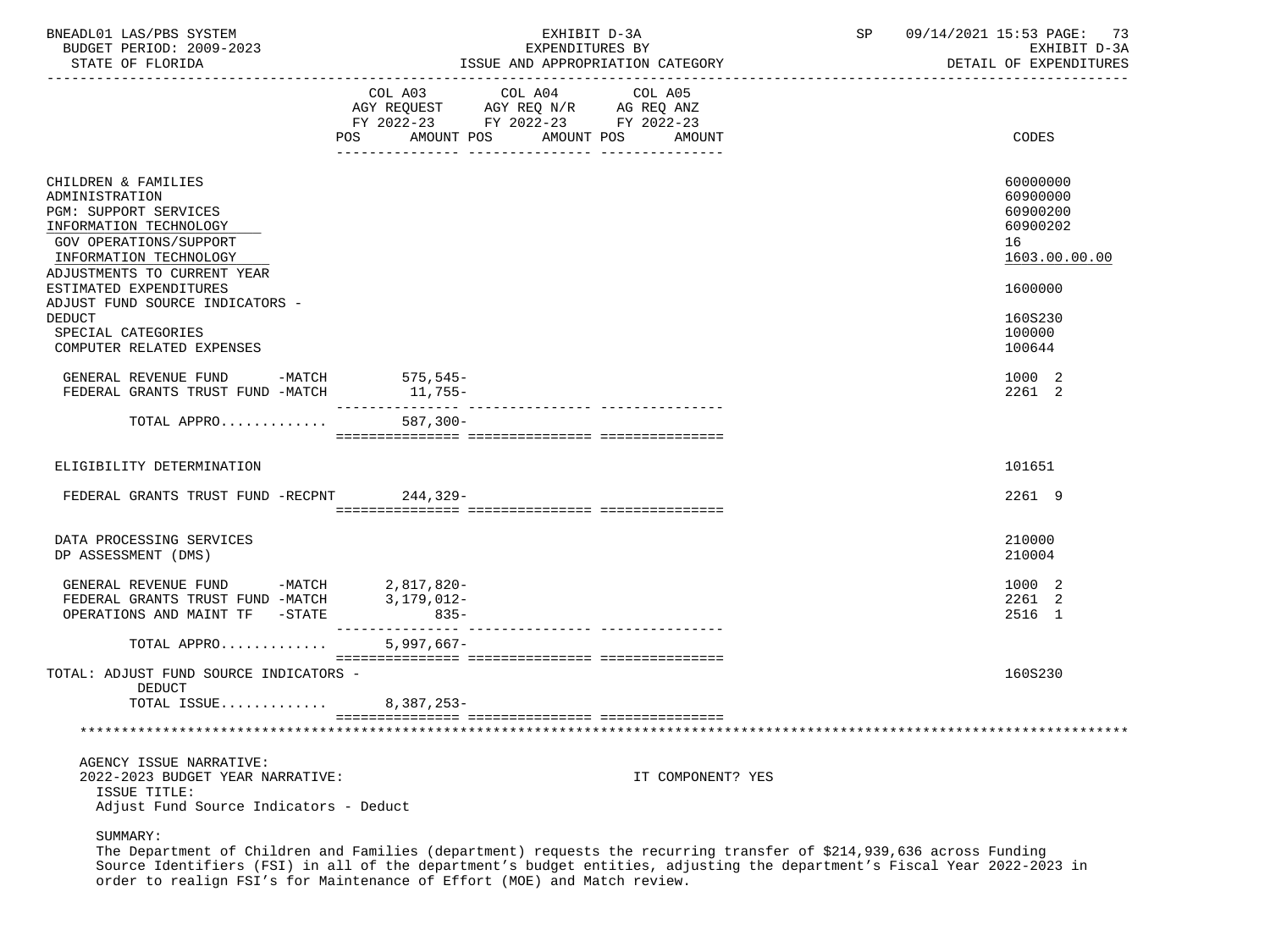| BNEADL01 LAS/PBS SYSTEM<br>BUDGET PERIOD: 2009-2023<br>STATE OF FLORIDA                                                                             | EXHIBIT D-3A<br>EXPENDITURES BY<br>ISSUE AND APPROPRIATION CATEGORY                                                                            | 74<br>SP<br>09/14/2021 15:53 PAGE:<br>EXHIBIT D-3A<br>DETAIL OF EXPENDITURES |
|-----------------------------------------------------------------------------------------------------------------------------------------------------|------------------------------------------------------------------------------------------------------------------------------------------------|------------------------------------------------------------------------------|
|                                                                                                                                                     | COL A03 COL A04 COL A05<br>AGY REQUEST AGY REQ N/R AG REQ ANZ<br>FY 2022-23 FY 2022-23 FY 2022-23<br>AMOUNT POS<br>AMOUNT POS<br>POS<br>AMOUNT | CODES                                                                        |
| CHILDREN & FAMILIES<br>ADMINISTRATION<br><b>PGM: SUPPORT SERVICES</b><br>INFORMATION TECHNOLOGY<br>GOV OPERATIONS/SUPPORT<br>INFORMATION TECHNOLOGY |                                                                                                                                                | 60000000<br>60900000<br>60900200<br>60900202<br>16<br>1603.00.00.00          |
| ADJUSTMENTS TO CURRENT YEAR<br>ESTIMATED EXPENDITURES<br>ADJUST FUND SOURCE INDICATORS -                                                            |                                                                                                                                                | 1600000                                                                      |
| <b>DEDUCT</b>                                                                                                                                       |                                                                                                                                                | 160S230                                                                      |

### ISSUE NARRATIVE:

 This technical issue requests the transfer of appropriations between FSI's that is necessary to ensure that the department can properly identify state funding required to match federal funds and MOE amounts with certainty.

 The Other Salary Amount (OAD) transaction was used to realign the budget for the Salaries and Benefits appropriation category because this issue is not associated with specific positions and/or salary.

 The Department will implement these adjustments and continue to monitor the funding of the budget. When summarized with companion issue 160S220 - Adjust Fund Source Indicators - Add, the issues net to zero.

### COST CALCULATION:

 The following chart summarizes the FSI's that have been identified for realignment in order to meet our MOE and Match needs:

|          |      | $FSI-1$                                                                  | $FSI-2$                         | $FSI-3$    | $FSI-9$ | Grand Total                    |
|----------|------|--------------------------------------------------------------------------|---------------------------------|------------|---------|--------------------------------|
| 60900101 | 1000 | (2,688,418)                                                              | 2,688,418                       |            |         |                                |
|          | 2021 | (131, 150)                                                               | (57, 221)                       | 188,371    |         |                                |
|          | 2261 | (19, 427)                                                                | (35, 779)                       | 55,206     |         |                                |
|          | 2516 | (2,004)                                                                  | 2,004                           |            |         |                                |
|          |      | (2,840,999)                                                              | 2,597,422                       | 243,577    |         | 0                              |
| 60900202 | 1000 | 3,602,689                                                                | (3,602,689)                     |            |         | 0                              |
|          | 2261 | 140,686                                                                  | (3, 193, 945)                   | 4,608,559  |         | 0                              |
|          | 2516 | (835)                                                                    | 835                             |            |         | 0                              |
|          |      | 3,742,540                                                                | (6, 795, 799)                   | 4,608,559  |         | 0                              |
| 60910310 | 1000 | 53,790,972                                                               | (53, 790, 972)                  |            |         | 0                              |
|          | 2157 | 6,471,113                                                                | (6, 471, 113)                   |            |         |                                |
|          | 2261 |                                                                          | 849,538                         | (849, 538) |         |                                |
|          | 2516 | 9,090,654                                                                | (9,090,654)                     |            |         |                                |
|          |      | 69, 352, 739                                                             | (68, 503, 201)                  | (849, 538) |         |                                |
|          |      | Budget Entity Fund<br>60900101 Total<br>60900202 Total<br>60910310 Total | FSI TRANSFER REQUEST FY 2022-23 |            |         | (1, 555, 300)<br>(1, 555, 300) |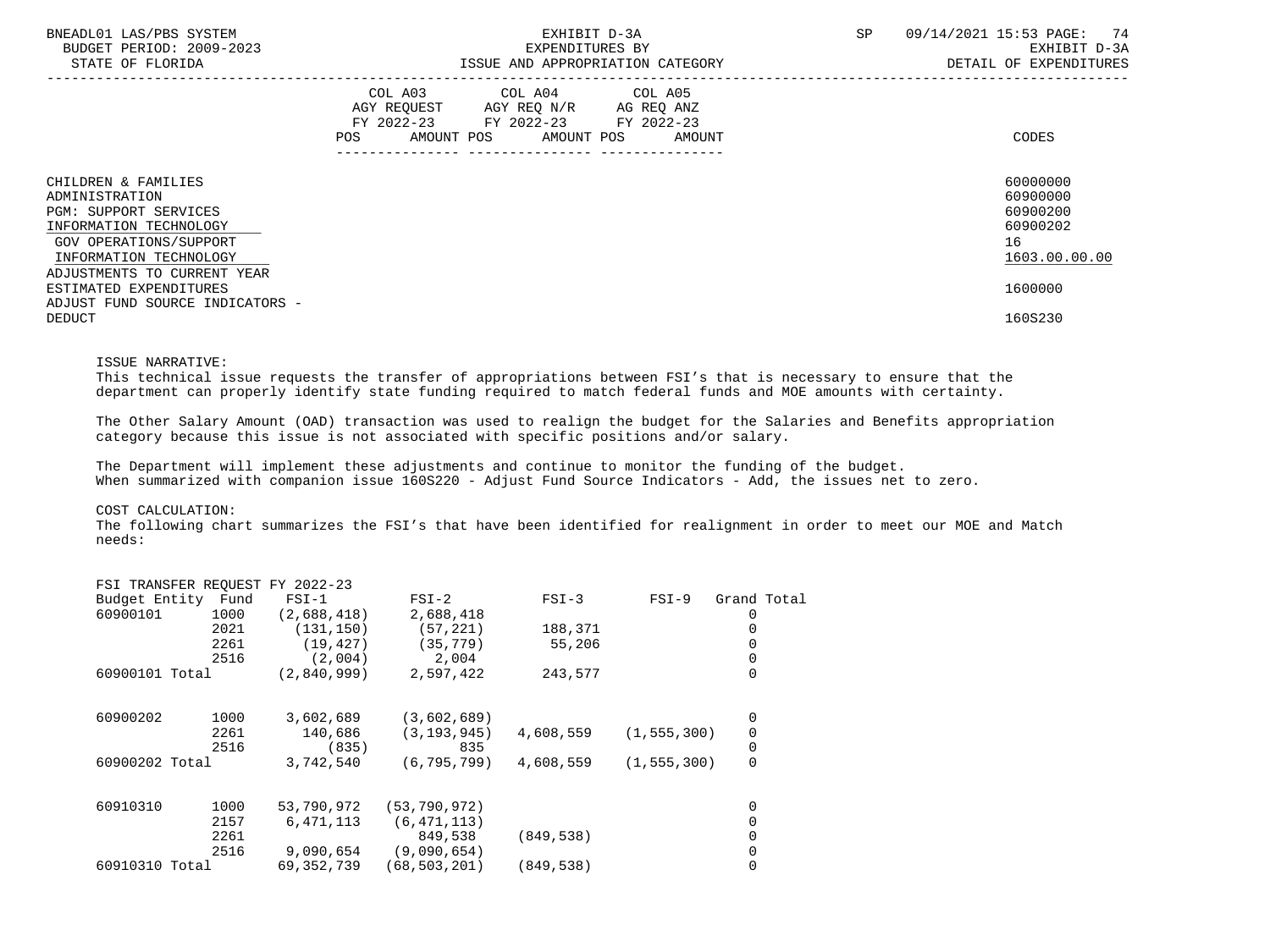| BNEADL01 LAS/PBS SYSTEM<br>BUDGET PERIOD: 2009-2023<br>STATE OF FLORIDA                                                                                                                                                                                   |              |                                                                  |                                                                                   | EXHIBIT D-3A<br>EXPENDITURES BY | ISSUE AND APPROPRIATION CATEGORY            |                                           | SP | 09/14/2021 15:53 PAGE: 75<br>EXHIBIT D-3A<br>DETAIL OF EXPENDITURES                       |
|-----------------------------------------------------------------------------------------------------------------------------------------------------------------------------------------------------------------------------------------------------------|--------------|------------------------------------------------------------------|-----------------------------------------------------------------------------------|---------------------------------|---------------------------------------------|-------------------------------------------|----|-------------------------------------------------------------------------------------------|
|                                                                                                                                                                                                                                                           |              |                                                                  | COL A03<br>AGY REQUEST AGY REQ N/R AG REQ ANZ<br>FY 2022-23 FY 2022-23 FY 2022-23 | COL A04                         | COL A05<br>POS AMOUNT POS AMOUNT POS AMOUNT |                                           |    | CODES                                                                                     |
| CHILDREN & FAMILIES<br>ADMINISTRATION<br>PGM: SUPPORT SERVICES<br>INFORMATION TECHNOLOGY<br>GOV OPERATIONS/SUPPORT<br>INFORMATION TECHNOLOGY<br>ADJUSTMENTS TO CURRENT YEAR<br>ESTIMATED EXPENDITURES<br>ADJUST FUND SOURCE INDICATORS -<br><b>DEDUCT</b> |              |                                                                  |                                                                                   |                                 |                                             |                                           |    | 60000000<br>60900000<br>60900200<br>60900202<br>16<br>1603.00.00.00<br>1600000<br>160S230 |
| 60910506                                                                                                                                                                                                                                                  | 1000<br>2261 | $(50, 737, 403)$ 50, 737, 403                                    | (28, 040)                                                                         |                                 | 28,040                                      | $\overline{0}$<br>$\mathbf 0$             |    |                                                                                           |
| 60910506 Total                                                                                                                                                                                                                                            | 2516         | $(6, 162, 785)$ 6, 162, 785<br>56,900,188) 56,872,148            |                                                                                   |                                 | 28,040                                      | $\mathbf 0$<br>$\Omega$                   |    |                                                                                           |
| 60910708<br>60910708 Total                                                                                                                                                                                                                                | 1000<br>2261 | 6,240,815<br>$(1,664)$ 994,311 (992,647)<br>6,239,151            | (6, 240, 815)<br>$(5, 246, 504)$ (992,647)                                        |                                 |                                             | $\overline{0}$<br>$\mathbf 0$<br>$\Omega$ |    |                                                                                           |
| 60910950                                                                                                                                                                                                                                                  | 1000<br>2261 | $(24, 572, 806)$ 24,572,806<br>2516                              | 2,131,586<br>$2,467$ (2,467)                                                      | (2, 131, 586)                   |                                             | $\mathbf 0$<br>$\mathbf 0$<br>$\mathbf 0$ |    |                                                                                           |
| 60910950 Total                                                                                                                                                                                                                                            |              | $(24, 570, 339)$ 26,701,925<br>Grand Total (4,977,096) 5,625,991 |                                                                                   | (2, 131, 586)                   | 878,365 (1,527,260)                         | $\Omega$<br>$\mathbf 0$                   |    |                                                                                           |
| IMPACT OF NOT FUNDING ISSUE:<br>Not Applicable.<br>Not Applicable.                                                                                                                                                                                        |              | LINKAGE TO GOVERNOR'S PRIORITIES:                                |                                                                                   |                                 |                                             |                                           |    |                                                                                           |
| Not Applicable.                                                                                                                                                                                                                                           |              | FLORIDA STRATEGIC PLAN FOR ECONOMIC DEVELOPMENT:                 |                                                                                   |                                 |                                             |                                           |    |                                                                                           |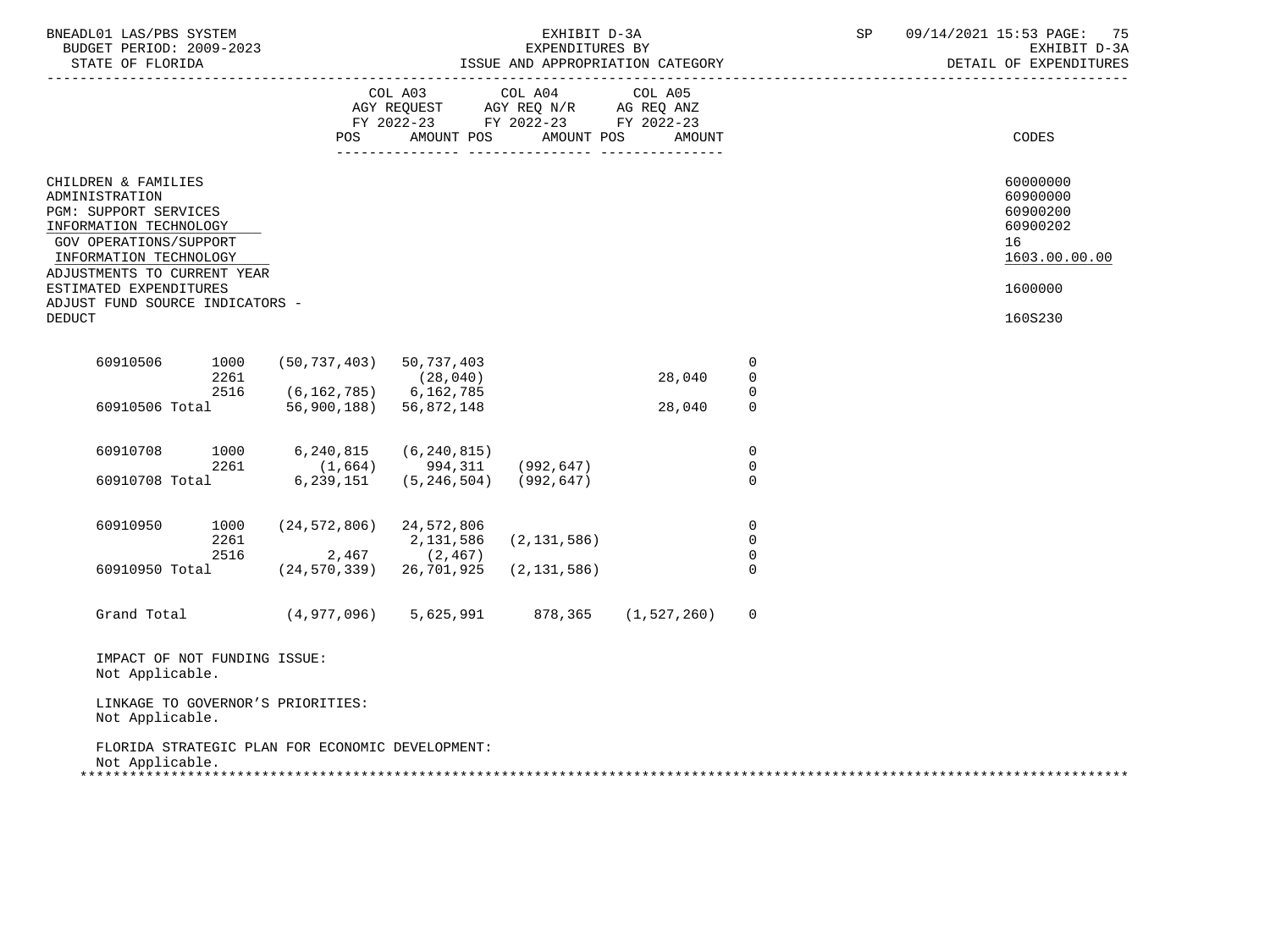| BNEADL01 LAS/PBS SYSTEM<br>BUDGET PERIOD: 2009-2023<br>STATE OF FLORIDA                                                                                                                                                                                          |                           | ISSUE AND APPROPRIATION CATEGORY<br>-------------------------------               | EXHIBIT D-3A<br>EXPENDITURES BY |          |            | SP 09/14/2021 15:53 PAGE: 76<br>EXHIBIT D-3A<br>DETAIL OF EXPENDITURES                    |
|------------------------------------------------------------------------------------------------------------------------------------------------------------------------------------------------------------------------------------------------------------------|---------------------------|-----------------------------------------------------------------------------------|---------------------------------|----------|------------|-------------------------------------------------------------------------------------------|
|                                                                                                                                                                                                                                                                  | COL A03<br>POS AMOUNT POS | COL A04<br>AGY REQUEST AGY REQ N/R AG REQ ANZ<br>FY 2022-23 FY 2022-23 FY 2022-23 | COL A05<br>AMOUNT POS<br>AMOUNT |          |            | <b>CODES</b>                                                                              |
| CHILDREN & FAMILIES<br>ADMINISTRATION<br><b>PGM: SUPPORT SERVICES</b><br>INFORMATION TECHNOLOGY<br>GOV OPERATIONS/SUPPORT<br>INFORMATION TECHNOLOGY<br>ADJUSTMENTS TO CURRENT YEAR<br>ESTIMATED EXPENDITURES<br>ADJUST FUND SOURCE INDICATORS -<br><b>DEDUCT</b> |                           |                                                                                   |                                 |          |            | 60000000<br>60900000<br>60900200<br>60900202<br>16<br>1603.00.00.00<br>1600000<br>160S230 |
| POSITION DETAIL OF SALARIES AND BENEFITS:                                                                                                                                                                                                                        | FTE                       | BASE RATE                                                                         | ADDITIVES                       | BENEFITS | SUBTOTAL % | LAPSE LAPSED SALARIES<br>AND BENEFITS                                                     |
| A03 - AGY REQUEST FY 2022-23<br>CHANGES TO CURRENTLY AUTHORIZED POSITIONS<br>OTHER SALARY AMOUNT<br>2261 FEDERAL GRANTS TRUST FUND                                                                                                                               |                           |                                                                                   |                                 |          |            | $518,624-$<br>______________<br>$518,624-$                                                |
|                                                                                                                                                                                                                                                                  |                           |                                                                                   |                                 |          |            | ==============                                                                            |
| NONRECURRING EXPENDITURES<br>FLORIDA SAFE FAMILIES NETWORK CLOUD                                                                                                                                                                                                 |                           |                                                                                   |                                 |          |            | 2100000                                                                                   |
| MAINTENANCE AND OPERATIONAL<br>EXPENSES<br>SPECIAL CATEGORIES<br>FL SAFE FAMILY NETWORK                                                                                                                                                                          |                           |                                                                                   |                                 |          |            | 2103340<br>100000<br>101650                                                               |
| GENERAL REVENUE FUND -STATE 1,595,030-<br>FEDERAL GRANTS TRUST FUND -FEDERL                                                                                                                                                                                      | 1,368,332-                |                                                                                   |                                 |          |            | 1000 1<br>2261 3                                                                          |
| TOTAL APPRO                                                                                                                                                                                                                                                      | $2,963,362-$              |                                                                                   |                                 |          |            |                                                                                           |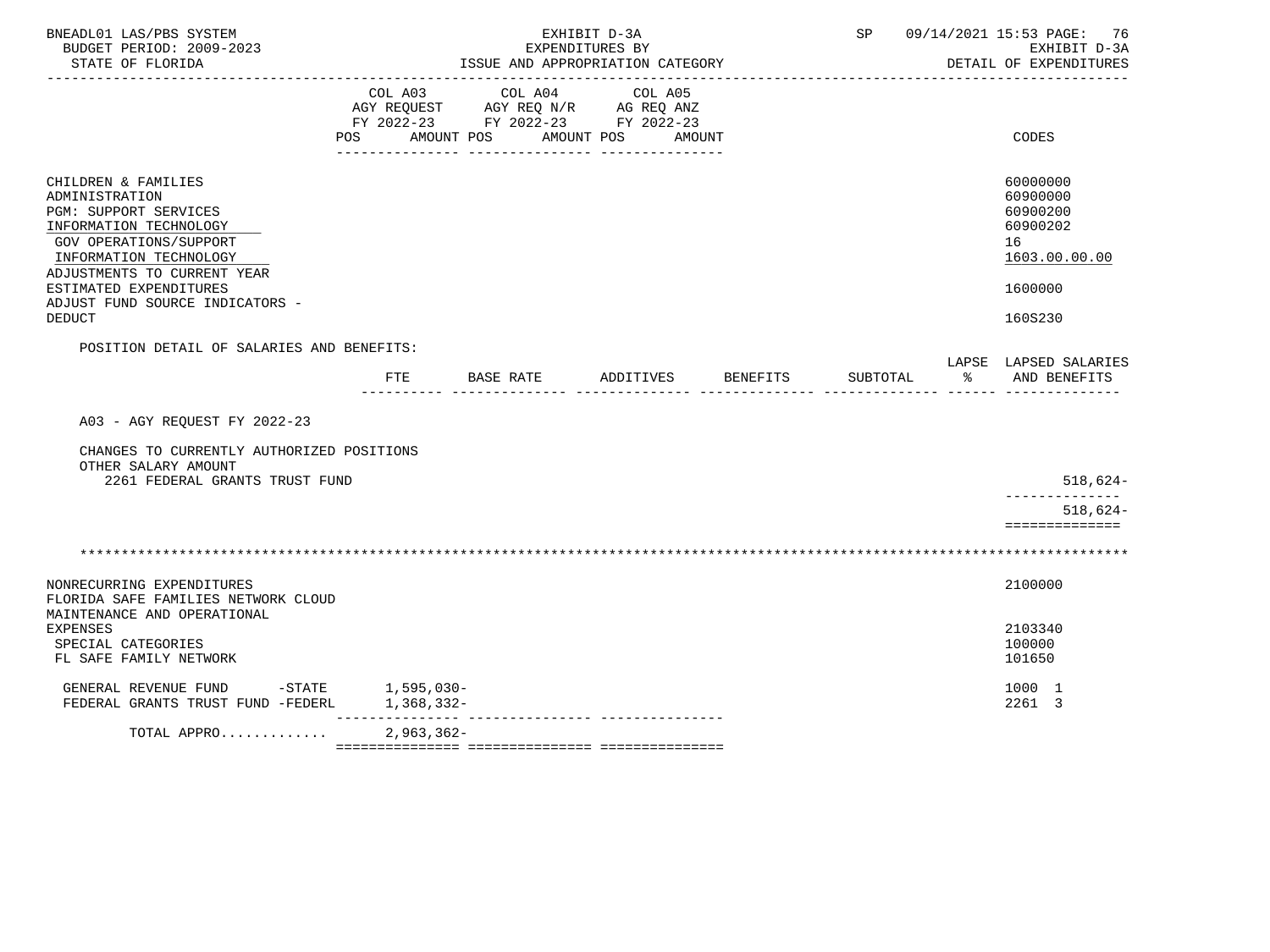| BNEADL01 LAS/PBS SYSTEM<br>BUDGET PERIOD: 2009-2023<br>STATE OF FLORIDA                                                                                                                                                                              |                        | EXHIBIT D-3A<br>EXPENDITURES BY                                                                                 | ISSUE AND APPROPRIATION CATEGORY | SP | 09/14/2021 15:53 PAGE: 77<br>EXHIBIT D-3A<br>DETAIL OF EXPENDITURES                                 |
|------------------------------------------------------------------------------------------------------------------------------------------------------------------------------------------------------------------------------------------------------|------------------------|-----------------------------------------------------------------------------------------------------------------|----------------------------------|----|-----------------------------------------------------------------------------------------------------|
| POS                                                                                                                                                                                                                                                  | AMOUNT POS             | COL A03 COL A04 COL A05<br>AGY REQUEST AGY REQ N/R AG REQ ANZ<br>FY 2022-23 FY 2022-23 FY 2022-23<br>AMOUNT POS | AMOUNT                           |    | CODES                                                                                               |
| CHILDREN & FAMILIES<br>ADMINISTRATION<br><b>PGM: SUPPORT SERVICES</b><br>INFORMATION TECHNOLOGY<br>GOV OPERATIONS/SUPPORT<br>INFORMATION TECHNOLOGY<br>EQUIPMENT NEEDS<br>INFORMATION TECHNOLOGY<br>INFRASTRUCTURE REPLACEMENT<br>SPECIAL CATEGORIES |                        |                                                                                                                 |                                  |    | 60000000<br>60900000<br>60900200<br>60900202<br>16<br>1603.00.00.00<br>2400000<br>24010C0<br>100000 |
| COMPUTER RELATED EXPENSES<br>GENERAL REVENUE FUND                                                                                                                                                                                                    | -STATE 614,000 614,000 |                                                                                                                 |                                  |    | 100644<br>1000 1                                                                                    |
| FL SAFE FAMILY NETWORK                                                                                                                                                                                                                               |                        |                                                                                                                 |                                  |    | 101650                                                                                              |
| GENERAL REVENUE FUND -MATCH 4, 184, 455 2, 228, 105<br>FEDERAL GRANTS TRUST FUND -FEDERL                                                                                                                                                             | 2,153,908              | 1,146,896                                                                                                       |                                  |    | 1000 2<br>2261 3                                                                                    |
| TOTAL APPRO                                                                                                                                                                                                                                          |                        | 6,338,363 3,375,001                                                                                             |                                  |    |                                                                                                     |
| TOTAL: INFORMATION TECHNOLOGY<br>INFRASTRUCTURE REPLACEMENT<br>TOTAL ISSUE                                                                                                                                                                           |                        | 6,952,363 3,989,001                                                                                             |                                  |    | 24010C0                                                                                             |
|                                                                                                                                                                                                                                                      |                        |                                                                                                                 |                                  |    |                                                                                                     |
| AGENCY ISSUE NARRATIVE:<br>2022-2023 BUDGET YEAR NARRATIVE:<br>ISSUE TITLE:<br>Information Technology Infrastructure Replacement                                                                                                                     |                        |                                                                                                                 | IT COMPONENT? YES                |    |                                                                                                     |
| STATEMENT OF NEED:                                                                                                                                                                                                                                   |                        |                                                                                                                 |                                  |    |                                                                                                     |

 The Florida Department of Children and Families (department) is requesting budget authority for \$6,952,363 (\$4,798,455 in the General Revenue Fund and \$2,153,908 in the Federal Grants Trust Fund) of which \$3,989,001 is nonrecurring (\$2,842,105 nonrecurring in the General Revenue Fund and \$1,146,896 nonrecurring in the Federal Grants Trust Fund).

The components are described below:

 FSFN Cloud: The department requests \$2,963,363 (\$1,956,350 in General Revenue Fund and \$1,007,013 in the Federal Grants Trust Fund) in the Florida Safe Families Network category within the Information Technology budget entity to operate Florida Safe Families Network (FSFN) in a cloud environment.

 FSFN End-of-Life: The department requests \$825,000 (\$685,118 in the General Revenue Fund and \$139,882 in the Federal Grants Trust Fund) with ongoing costs covered by existing budget for this software.

Substance Abuse and Mental Health (SAMH) End-of-Life: The department request \$614,000 from the General Revenue Fund for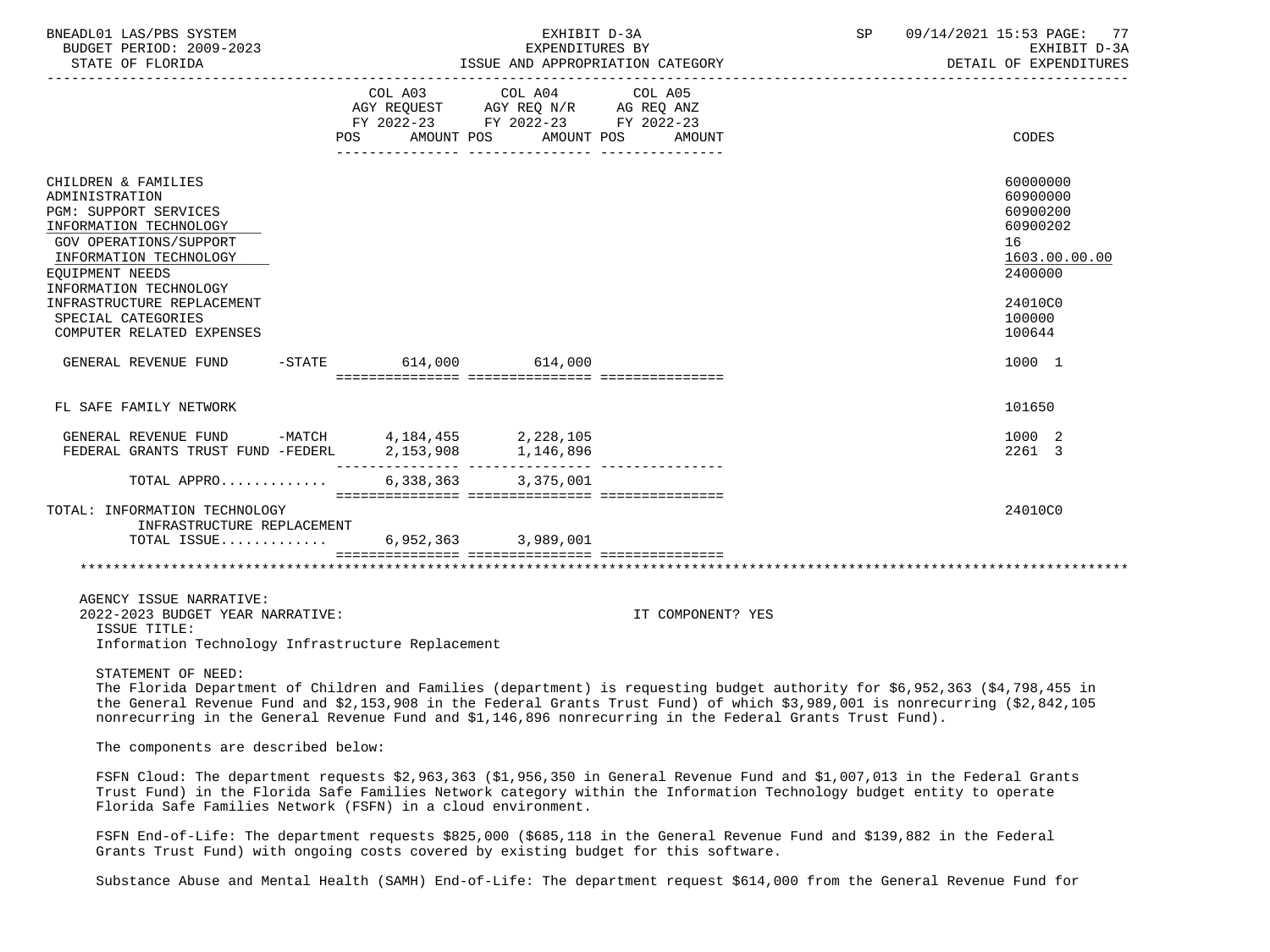| BNEADL01 LAS/PBS SYSTEM<br>BUDGET PERIOD: 2009-2023<br>STATE OF FLORIDA                         | EXHIBIT D-3A<br>EXPENDITURES BY<br>ISSUE AND APPROPRIATION CATEGORY                                                                            | 78<br>09/14/2021 15:53 PAGE:<br><b>SP</b><br>EXHIBIT D-3A<br>DETAIL OF EXPENDITURES |
|-------------------------------------------------------------------------------------------------|------------------------------------------------------------------------------------------------------------------------------------------------|-------------------------------------------------------------------------------------|
|                                                                                                 | COL A04 COL A05<br>COL A03<br>AGY REOUEST AGY REO N/R AG REO ANZ<br>FY 2022-23 FY 2022-23 FY 2022-23<br>AMOUNT POS AMOUNT POS<br>POS<br>AMOUNT | CODES                                                                               |
| CHILDREN & FAMILIES<br>ADMINISTRATION<br><b>PGM: SUPPORT SERVICES</b><br>INFORMATION TECHNOLOGY |                                                                                                                                                | 60000000<br>60900000<br>60900200<br>60900202                                        |
| GOV OPERATIONS/SUPPORT<br>INFORMATION TECHNOLOGY                                                |                                                                                                                                                | 16<br>1603.00.00.00<br>2400000                                                      |
| EOUIPMENT NEEDS<br>INFORMATION TECHNOLOGY<br>INFRASTRUCTURE REPLACEMENT                         |                                                                                                                                                | 24010C0                                                                             |

 applications programming for TANF and the Department of Corrections (DOC) modules that are aging, provide necessary support to clients and providers, and were not initially included in the Financial and Services Accountability Management System (FASAMS).

 Switches: The department requests \$2,550,000 (\$1,542,987 in the General Revenue Fund and \$1,007,013 in the Federal Grants Trust Fund) with ongoing costs covered by existing budget.

### DESCRIPTION OF BENEFITS:

 This issue requests one common solution for the various components to stabilize them and make them current so services to customers and staff continue and there is a level ground from which to move forward strategically.

 FSFN Cloud: Moving the FSFN System to a cloud service provider has resulted in benefits over the Florida Digital Services (formerly AST/DST)-hosted model. Generally, benefits realized from the cloud-based solution that employs cross-platform hosting of FSFN on middle tier servers include:

 \* Ability to leverage virtual and on-demand services for efficient expansion and contraction of application environments.

\* Reduced downtime and increased level of root cause validation and resolution.

\* No billing for unused capacity.

 \* Defined and Enforceable Service Level Agreements (SLAs) for FSFN hosting with monetary penalties to mitigate operational risks.

 \* Significantly enhanced disaster recovery capabilities for the replication of the application and data from the primary site to a recovery site.

 \* Improved hardware, software, and storage scalability for the support of and anticipated capacity requirements based on current growth trends and functionality.

 \* Improved system performance from the agility and flexibility of having an external hosting provider who can add capacity and address and resolve performance issues rapidly.

\* Inclusion of hardware upgrades in the hosting costs.

\* Reduction in operations risks related to capacity expansion timeframes, disaster recovery, and application support.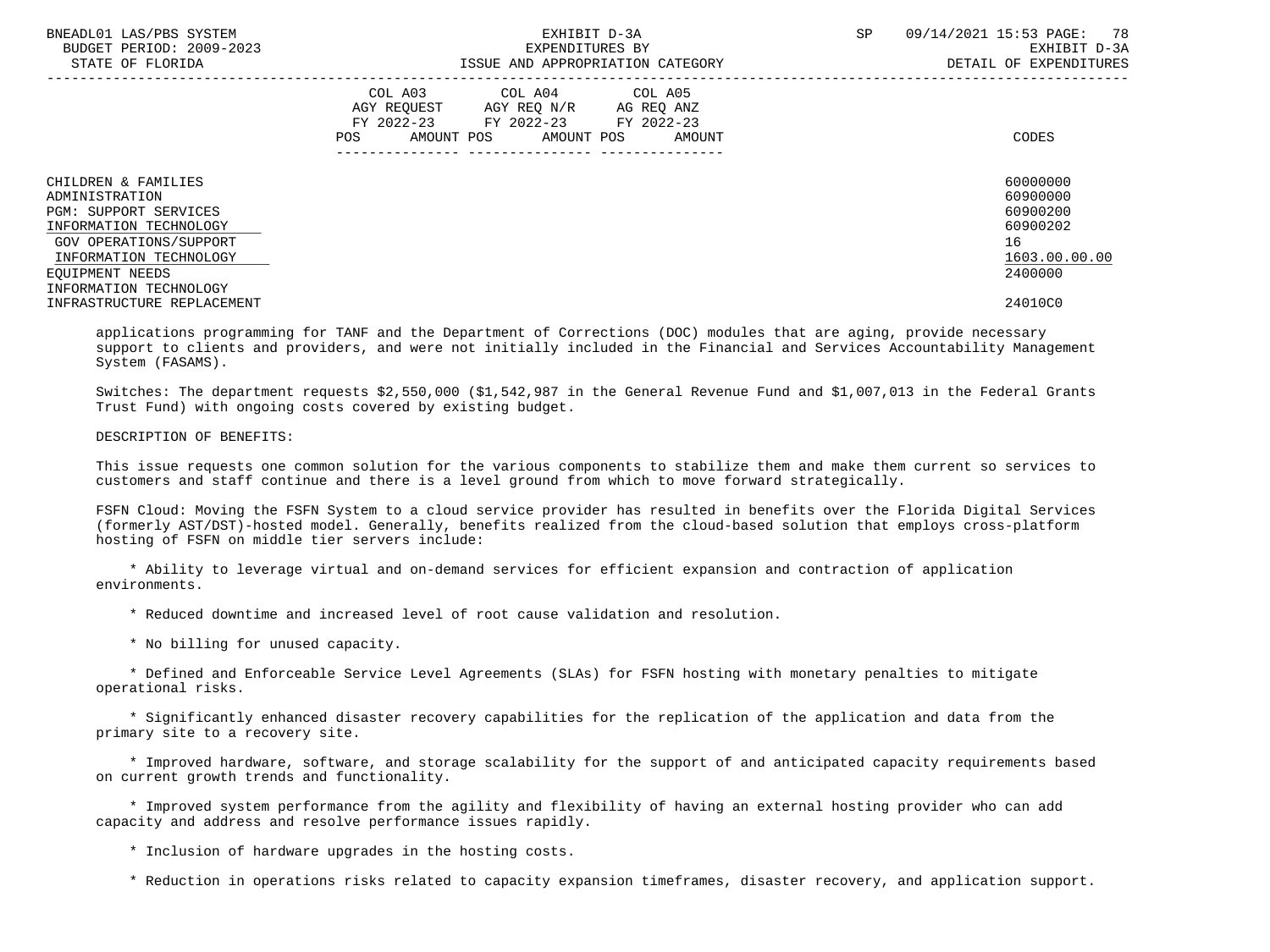| BNEADL01 LAS/PBS SYSTEM<br>BUDGET PERIOD: 2009-2023<br>STATE OF FLORIDA                                                                                                                          | EXHIBIT D-3A<br>EXPENDITURES BY<br>ISSUE AND APPROPRIATION CATEGORY                                                                               | 09/14/2021 15:53 PAGE:<br>79<br>SP<br>EXHIBIT D-3A<br>DETAIL OF EXPENDITURES   |
|--------------------------------------------------------------------------------------------------------------------------------------------------------------------------------------------------|---------------------------------------------------------------------------------------------------------------------------------------------------|--------------------------------------------------------------------------------|
|                                                                                                                                                                                                  | COL A03 COL A04 COL A05<br>AGY REQUEST<br>AGY REQ N/R<br>AG REQ ANZ<br>FY 2022-23 FY 2022-23 FY 2022-23<br>AMOUNT POS AMOUNT POS<br>AMOUNT<br>POS | CODES                                                                          |
| CHILDREN & FAMILIES<br>ADMINISTRATION<br><b>PGM: SUPPORT SERVICES</b><br>INFORMATION TECHNOLOGY<br>GOV OPERATIONS/SUPPORT<br>INFORMATION TECHNOLOGY<br>EOUIPMENT NEEDS<br>INFORMATION TECHNOLOGY |                                                                                                                                                   | 60000000<br>60900000<br>60900200<br>60900202<br>16<br>1603.00.00.00<br>2400000 |
| INFRASTRUCTURE REPLACEMENT                                                                                                                                                                       |                                                                                                                                                   | 24010C0                                                                        |

 \* Continually improved maturity of offerings and service capabilities stemming from competitive pressures on a private cloud vendor.

 FSFN End-of-Life: The proposed upgrades mitigate the risk that FSFN may have service or availability issues and means that it will remain up-to-date.

 SAMH End-of-Life: The proposed acquisition mitigates the risk that SAMH systems may have service or availability issues and means that software will remain up to date. This solution was developed over the past fiscal year and is the recommended option to support currently known needs to maintain TANF and DOC functionality, but other options could be considered if requirements or priorities change.

 Switches: The proposed solution is to purchase and install 510 switches to bring the network up to date and maintain its speed and availability to current industry practices.

SOLUTIONS ALTERNATIVES CONSIDERED:

The only alternatives available are to do the work described or not to do it.

 IMPACT IF NOT FUNDED: If this issue is not funded, systems maintenance and operations are at-risk.

 FSFN Cloud: In the current situation, if nonrecurring funding is not appropriated every year, the FSFN application will not be able to continue operating in the cloud and it cannot return easily or cost-neutrally to physical hosting. Recurring funding for a known on-going cost is a logical option to eliminate an unnecessary risk that affects children and their families.

 FSFN End-of-Life: If this issue is not funded, the status quo remains, and it is possible that FSFN may experience avoidable and unnecessary inefficiencies or possible unavailability. The unavailability could result in extended system outages (possibly weeks or months) if the solution requires the upgrade to occur for resolution. Any outage could result in child safety issues and inability to perform normal operations; by eliminating this risk, the state protects services for children who are at-risk of abuse and neglect.

 SAMH End-of-Life: If this issue is not funded, the status quo remains, and it is possible that SAMH systems may experience avoidable and unnecessary inefficiencies or possible unavailability that affect clients who would benefit from the services available via the TANF and DOC modules. As noted above, the recommended solution was based on requirements developed earlier in the year but can be re-addressed if/as requirements or priorities change.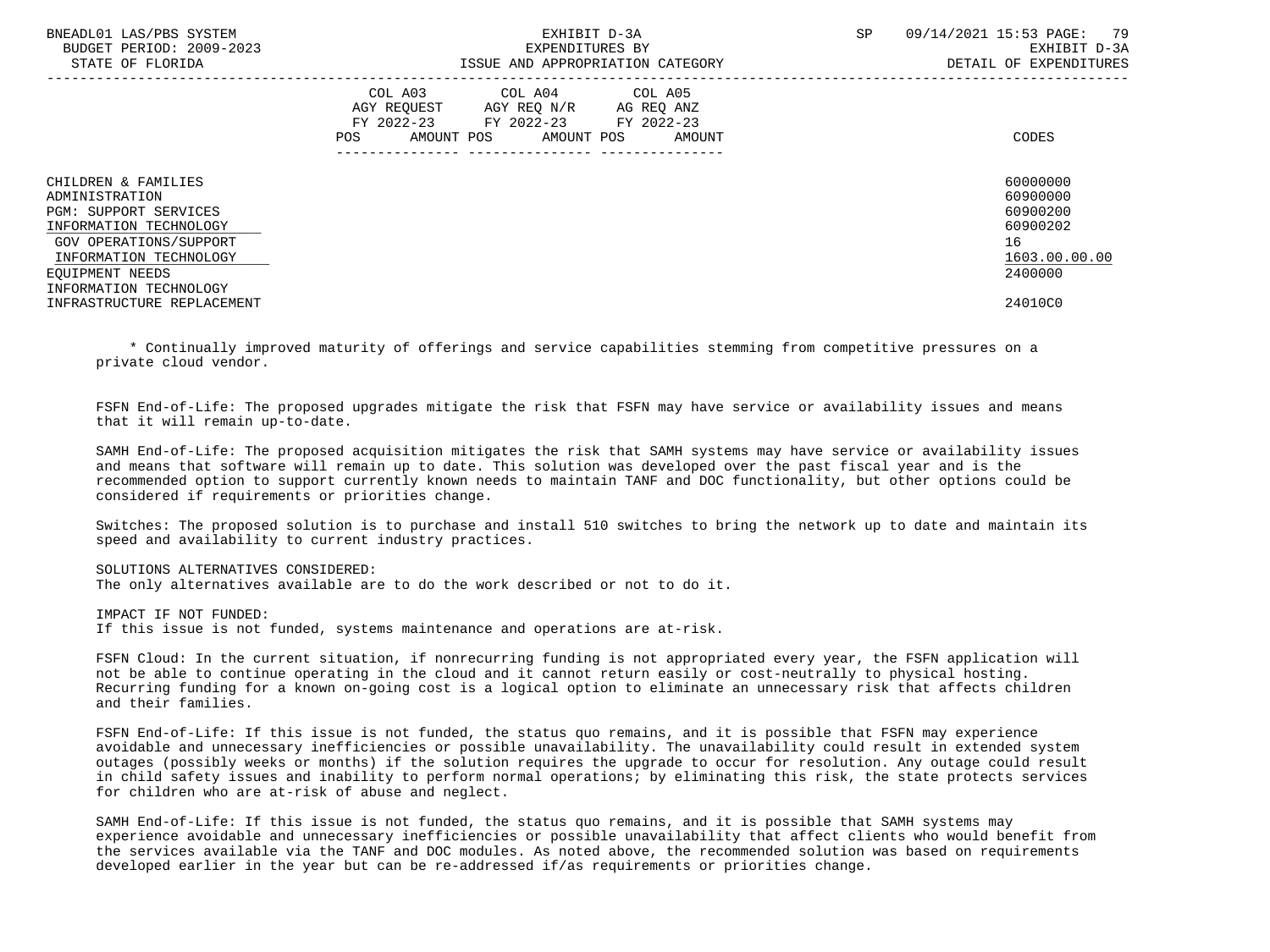| BNEADL01 LAS/PBS SYSTEM<br>BUDGET PERIOD: 2009-2023<br>STATE OF FLORIDA                                                                                                                          | EXHIBIT D-3A<br>EXPENDITURES BY<br>ISSUE AND APPROPRIATION CATEGORY                                                                                  | 80<br>09/14/2021 15:53 PAGE:<br><b>SP</b><br>EXHIBIT D-3A<br>DETAIL OF EXPENDITURES |
|--------------------------------------------------------------------------------------------------------------------------------------------------------------------------------------------------|------------------------------------------------------------------------------------------------------------------------------------------------------|-------------------------------------------------------------------------------------|
|                                                                                                                                                                                                  | COL A04<br>COL A05<br>COL A03<br>AGY REQUEST AGY REQ N/R AG REQ ANZ<br>FY 2022-23 FY 2022-23 FY 2022-23<br>AMOUNT POS<br>POS<br>AMOUNT POS<br>AMOUNT | CODES                                                                               |
| CHILDREN & FAMILIES<br>ADMINISTRATION<br><b>PGM: SUPPORT SERVICES</b><br>INFORMATION TECHNOLOGY<br>GOV OPERATIONS/SUPPORT<br>INFORMATION TECHNOLOGY<br>EOUIPMENT NEEDS<br>INFORMATION TECHNOLOGY |                                                                                                                                                      | 60000000<br>60900000<br>60900200<br>60900202<br>16<br>1603.00.00.00<br>2400000      |
| INFRASTRUCTURE REPLACEMENT                                                                                                                                                                       |                                                                                                                                                      | 24010C0                                                                             |

 Switches: If the network cannot maintain current traffic, either because switches are too slow, are unsupported, or fail due to age, all services to customers are at-risk. SAMH facilities may not be able to keep fire alarm, door, camera, or pharmacy systems available. FSFN or the Hotline may experience outages that mean critical calls involving child safety do not get to CPIs quickly enough. Outages for ACCESS Florida may mean that Floridians cannot access the system to apply for services or receive timely decisions on their eligibility.

### ASSUMPTIONS AND CONSTRAINTS:

 There are no assumptions or constraints associated with this request, other than failure to fund will mean that the proposed work has to wait for future funding and systems will be at-risk.

 IT SERVICE OR SYSTEM CREATED, REPLACED, ENHANCED, OR ELIMINATED: This issue provides for ongoing maintenance and operations of a key customer system.

### IMPLEMENTATION APPROACH:

 The items requested are all at-risk, some because funding is nonrecurring and some because the product is at end-of-life or unsupported. These technologies support services to children at risk of abuse or neglect, or in need of permanency, individuals needing substance abuse and mental health services, and families trying to achieve or regain economic self-sufficiency. Without the systems and services that these technologies support, the department cannot serve the most vulnerable Floridians.

 FSFN Cloud: After the department moved FSFN operations to the cloud as directed in December 2017, funding has been requested each year. Since these services are ongoing and necessary for FSFN operations on a daily basis, it is reasonable to request an ongoing appropriation in the base budget as this issue does.

 FSFN End-of-Life: Software Upgrades to FSFN (and associated components) are required to move from unsupported to supported and more secure software releases. This upgrade ensures customers access to the latest features, performance, and security compliance as well as vendor support. The FSFN components that the department will need to upgrade include:

IBM DB2 (the FSFN database platform),

SAP Business Objects (the FSFN reporting platform) to support FSFN,

Microsoft CRM and underlying SQL database (used by the Hotline during FSFN downtime),

CA/Broadcom Workload Automation (scheduling software used by FSFN),

Oracle WebLogic (web application software for FSFN),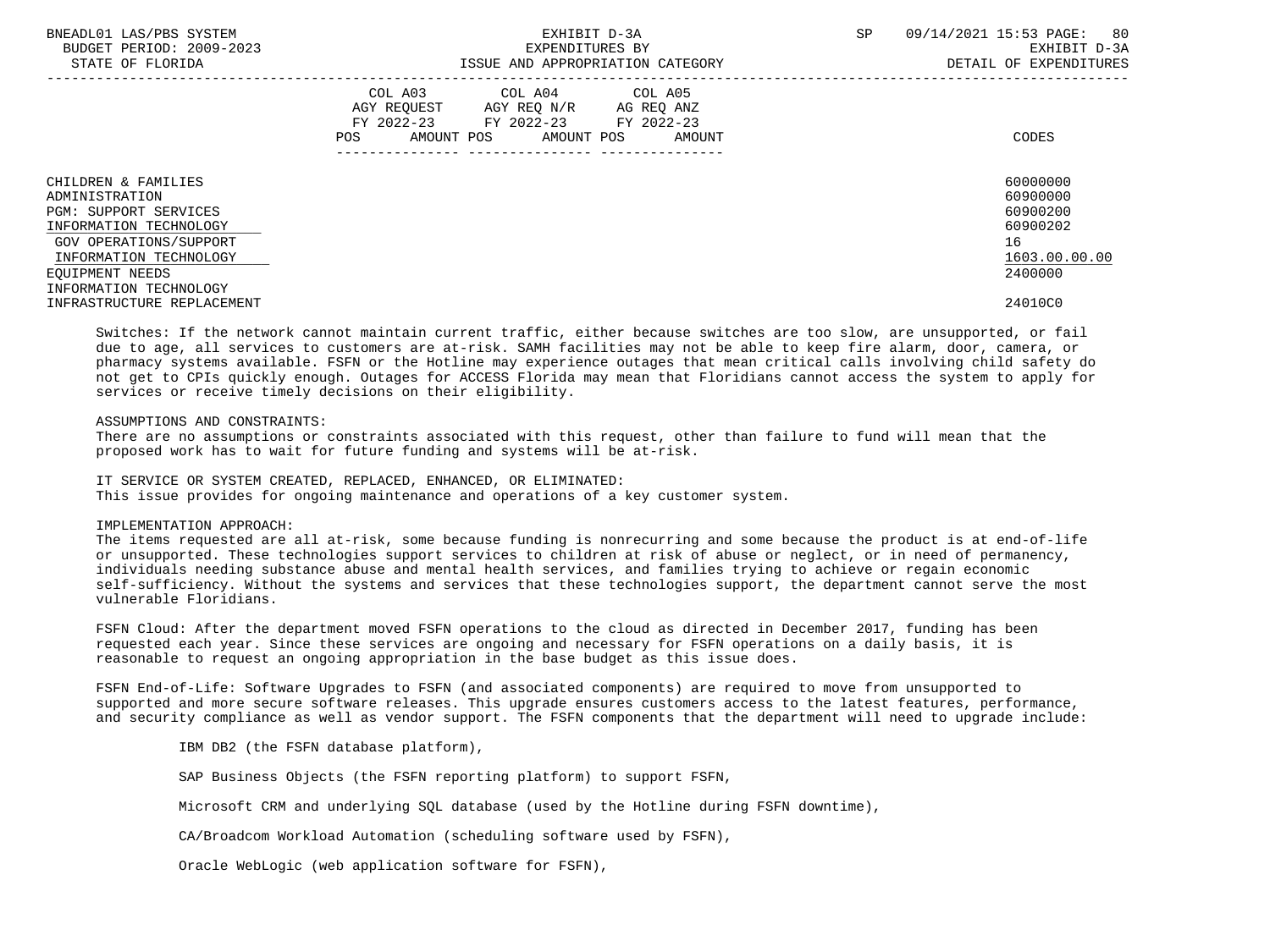| BNEADL01 LAS/PBS SYSTEM<br>BUDGET PERIOD: 2009-2023<br>STATE OF FLORIDA                                                                                                                          | EXHIBIT D-3A<br>EXPENDITURES BY<br>ISSUE AND APPROPRIATION CATEGORY                                                                            | SP<br>09/14/2021 15:53 PAGE:<br>81<br>EXHIBIT D-3A<br>DETAIL OF EXPENDITURES   |
|--------------------------------------------------------------------------------------------------------------------------------------------------------------------------------------------------|------------------------------------------------------------------------------------------------------------------------------------------------|--------------------------------------------------------------------------------|
|                                                                                                                                                                                                  | COL A03<br>COL A04 COL A05<br>AGY REQUEST AGY REQ N/R AG REQ ANZ<br>FY 2022-23 FY 2022-23 FY 2022-23<br>AMOUNT POS AMOUNT POS<br>AMOUNT<br>POS | CODES                                                                          |
| CHILDREN & FAMILIES<br>ADMINISTRATION<br><b>PGM: SUPPORT SERVICES</b><br>INFORMATION TECHNOLOGY<br>GOV OPERATIONS/SUPPORT<br>INFORMATION TECHNOLOGY<br>EOUIPMENT NEEDS<br>INFORMATION TECHNOLOGY |                                                                                                                                                | 60000000<br>60900000<br>60900200<br>60900202<br>16<br>1603.00.00.00<br>2400000 |
| INFRASTRUCTURE REPLACEMENT                                                                                                                                                                       |                                                                                                                                                | 24010C0                                                                        |

Oracle Java (code language upon which FSFN is built),

Spring Boot (application platform upon which FSFN batch jobs are built), and

Apache Struts (web application framework for developing Java used by FSFN).

 This effort is estimated to require 8,250 hours of vendor services time for a cost of \$825,000. The additional capacity required of the internal application and infrastructure teams will be prioritized as part of the upgrade project.

 SAMH End-of-Life: This issue requests funds to upgrade outdated and out of support applications software used to support SAMH services for clients eligible for TANF diversionary services and post-release (from DOC) mental health services. These applications were a part of the old Substance Abuse and Mental Health Information Systems (SAMHIS) but were deemed "out of scope" when Financial and Services Accountability Management System (FASAMS) was created. These applications are running in an obsolete environment that is difficult for our team to support, include security weakness that have been identified in previous audits, and require significant modification to satisfy the program office's current needs.

 Switches: The department has 510 switches that need to be replaced. These switches are all out of support and require replacement. As the table below shows, they are all across the state:

| Region    | Switch Count | Unsupported | Leased | Total Targets | Cost (Total Targets $X$ \$5,000) |  |
|-----------|--------------|-------------|--------|---------------|----------------------------------|--|
| Northwest | 68           | 14          | 42     | 56            | \$280,000                        |  |
| Northeast | 94           | 31          | 34     | 65            | \$325,000                        |  |
| Central   | 103          | 9           | 94     | 103           | \$515,000                        |  |
| Suncoast  | 104          | 92          | 0      | 92            | \$460,000                        |  |
| Southeast | 61           | 0           | 60     | 60            | \$300,000                        |  |
| Southern  | 69           | 5           | 39     | 44            | \$220,000                        |  |
| NEFSH     | 82           | 9           | 65     | 74            | \$370,000                        |  |
| NFETC     | 17           | 5           | 11     | 16            | \$80,000                         |  |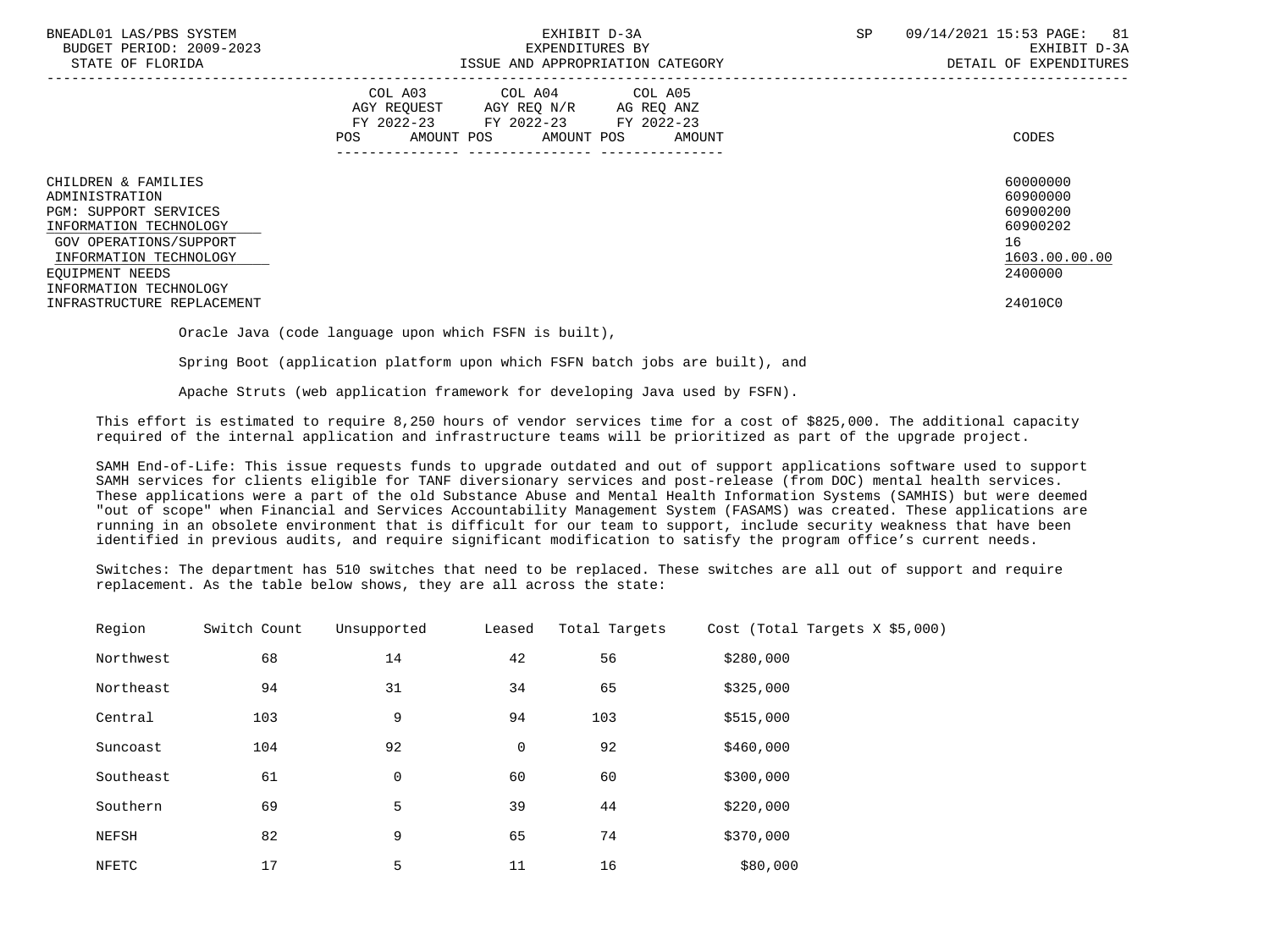| BNEADL01 LAS/PBS SYSTEM<br>BUDGET PERIOD: 2009-2023<br>STATE OF FLORIDA                                                                                                                                                        |     |     |     | EXPENDITURES BY<br>ISSUE AND APPROPRIATION CATEGORY                                                                               | EXHIBIT D-3A |             | SP |  | 09/14/2021 15:53 PAGE: 82<br>EXHIBIT D-3A<br>DETAIL OF EXPENDITURES                       |
|--------------------------------------------------------------------------------------------------------------------------------------------------------------------------------------------------------------------------------|-----|-----|-----|-----------------------------------------------------------------------------------------------------------------------------------|--------------|-------------|----|--|-------------------------------------------------------------------------------------------|
|                                                                                                                                                                                                                                |     | POS |     | COL A03 COL A04 COL A05<br>AGY REQUEST AGY REQ N/R AG REQ ANZ<br>FY 2022-23 FY 2022-23 FY 2022-23<br>AMOUNT POS AMOUNT POS AMOUNT |              |             |    |  | CODES                                                                                     |
| CHILDREN & FAMILIES<br>ADMINISTRATION<br><b>PGM: SUPPORT SERVICES</b><br>INFORMATION TECHNOLOGY<br>GOV OPERATIONS/SUPPORT<br>INFORMATION TECHNOLOGY<br>EOUIPMENT NEEDS<br>INFORMATION TECHNOLOGY<br>INFRASTRUCTURE REPLACEMENT |     |     |     |                                                                                                                                   |              |             |    |  | 60000000<br>60900000<br>60900200<br>60900202<br>16<br>1603.00.00.00<br>2400000<br>24010C0 |
| Total                                                                                                                                                                                                                          | 598 | 165 | 345 |                                                                                                                                   | 510          | \$2,550,000 |    |  |                                                                                           |

### TIMELINE:

 The items to be purchased will be purchased from state-term contract as soon as funding is available. The purchases are routine systems activities and milestones such as e-quotes completed, purchase requisition created, purchase order approved and issued, receiving report completed, and invoice received and paid.

### ESTIMATED COSTS:

This issue requests funding for related technologies that support internal and external services and that are aging, end-of-life, outdated, or necessary but not funded on a recurring basis. All of these technologies make a difference to workers and the Floridians they serve. The requests for FSFN will ensure that the system is up and available to serve vulnerable children and their families, while the request for SAMH will ensure that the system can support clients and providers. Finally, network switches are literally the backbone of the statewide network, as they provide the support for the department systems that serve Floridians. These areas have not had funding or attention; if this request is funded, technology enters a more sustainable environment that can be used to launch strategic initiatives that benefit customers, clients, workers, and other taxpayers.

 FSFN Cloud: In 2015, the Legislature directed the department to submit a proposal outlining the costs and services necessary to support the FSFN development, test, user acceptance, and production environments in a commercial cloud environment. Subsequently, the General Appropriations Act for Fiscal Year 2016-2017 provided funds to migrate the application from the mainframe to mid-tier servers and then transition development and test environments to the cloud. Transition of the FSFN production environment from operations at the Division of State Technology (DST)(now Florida Digital Service) to Amazon Web Services (AWS) was completed in December 2017. Funding for cloud operational expenses will need to be allocated in the Fiscal Year 2022-2023. The requested funding is for the recurring, ongoing costs of maintenance, operations, and management services required to support the FSFN application in the cloud.

 FSFN End-of-Life: This request is to upgrade FSFN software that is end-of-life. The upgrades are for major components that, if unavailable to FSFN, could:

- \* make FSFN unavailable to workers,
- \* result in critical operational issues for child welfare, and
- \* pose potentially severe child safety issues.

 For example, a database issue could mean that workers cannot access the FSFN application; a reporting system issue could keep critical operational reports, such as the child investigation reports, from unavailable. Failure of critical system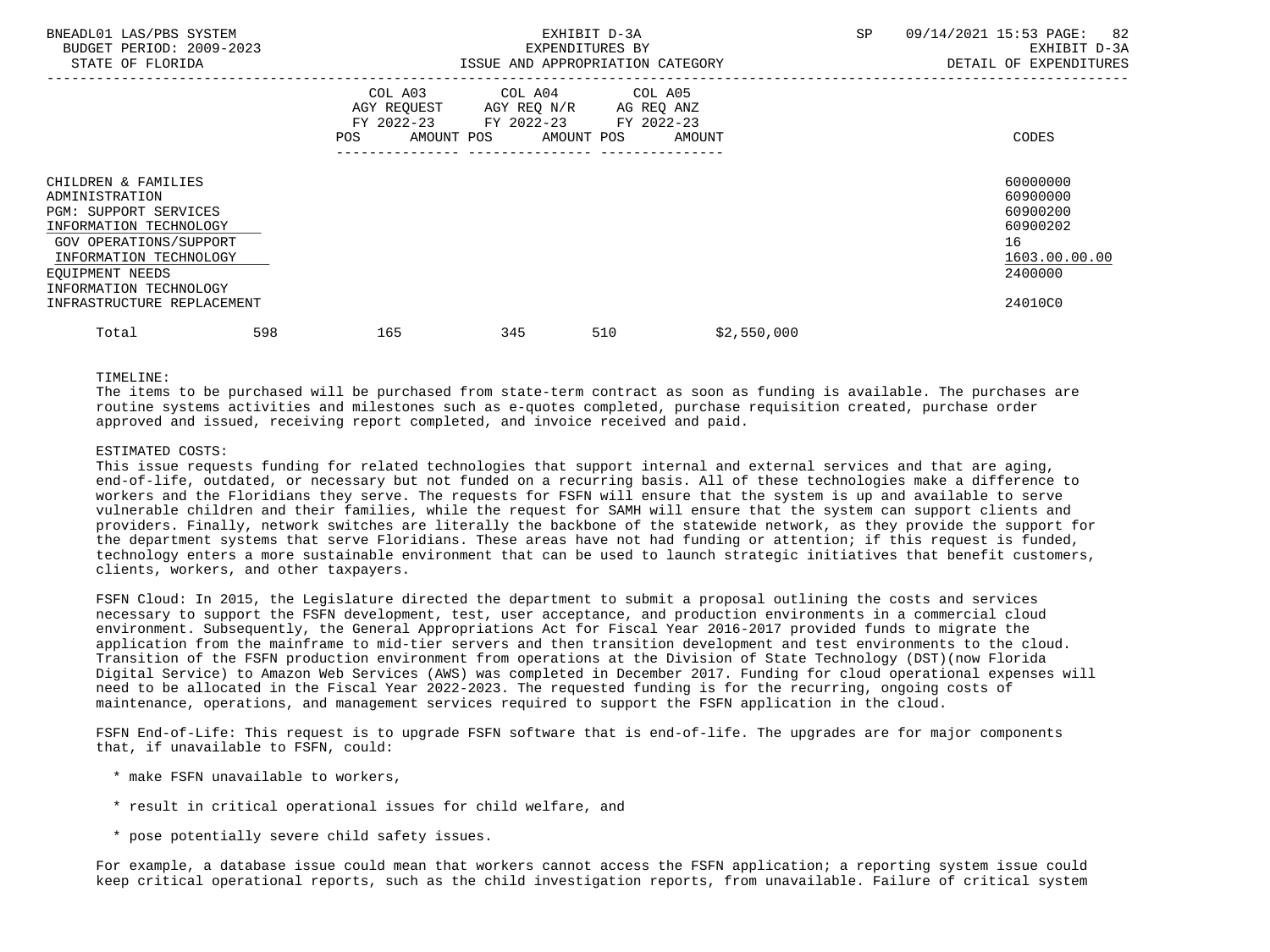| BNEADL01 LAS/PBS SYSTEM<br>BUDGET PERIOD: 2009-2023<br>STATE OF FLORIDA                                                                                                | EXHIBIT D-3A<br>EXPENDITURES BY<br>ISSUE AND APPROPRIATION CATEGORY                                                                               | 83<br>SP<br>09/14/2021 15:53 PAGE:<br>EXHIBIT D-3A<br>DETAIL OF EXPENDITURES   |
|------------------------------------------------------------------------------------------------------------------------------------------------------------------------|---------------------------------------------------------------------------------------------------------------------------------------------------|--------------------------------------------------------------------------------|
|                                                                                                                                                                        | COL A03<br>COL A04 COL A05<br>AGY REOUEST AGY REO N/R AG REO ANZ<br>FY 2022-23 FY 2022-23<br>FY 2022-23<br>AMOUNT POS AMOUNT POS<br>POS<br>AMOUNT | CODES                                                                          |
| CHILDREN & FAMILIES<br>ADMINISTRATION<br><b>PGM: SUPPORT SERVICES</b><br>INFORMATION TECHNOLOGY<br>GOV OPERATIONS/SUPPORT<br>INFORMATION TECHNOLOGY<br>EOUIPMENT NEEDS |                                                                                                                                                   | 60000000<br>60900000<br>60900200<br>60900202<br>16<br>1603.00.00.00<br>2400000 |
| INFORMATION TECHNOLOGY<br>INFRASTRUCTURE REPLACEMENT                                                                                                                   |                                                                                                                                                   | 24010C0                                                                        |

 components could also mean that workers have no access to intake, investigation, case management, or any other data within FSFN.

The necessary upgrades provide support and security for a mission critical system. Specific needs are:

| PRODUCT                                   | <b>FUNCTION</b>                                               | IMPACT OF FAILURE                                                                         |
|-------------------------------------------|---------------------------------------------------------------|-------------------------------------------------------------------------------------------|
| IBM DB2                                   | Database platform                                             | No access to FSFN                                                                         |
| SAP Business Objects                      | FSFN Reporting platform                                       | No access to FSFN and ad hoc reports                                                      |
| Microsoft CRM; underlying<br>SOL database | Keeps Hotline functioning<br>during FSFN downtime             | Hotline would need to use manual<br>processes during FSFN downtime                        |
| CA/Broadcom Workload<br>Automation        | Scheduling software used by<br>FSFN                           | No ability to schedule and run batch<br>jobs to update and maintain FSFN                  |
| Oracle WebLogic                           | Web application software for<br>FSFN                          | FSFN could become inaccessible as<br>WebLogic is the web engine software                  |
| Oracle Java                               | Code on which FSFN is built                                   | No ability to process updates to Java or to<br>keep system in support to deliver services |
| Spring Boot                               | Application platform on which<br>FSFN batch jobs are built    | No ability to run batch jobs                                                              |
| Apache Struts                             | Web application framework for<br>developing Java used by FSFN | No ability to develop necessary Java<br>code for system changes or fixes                  |

 SAMH End-of-Life: This request is for software to replace SAMH applications software for the TANF and DOC applications that are end-of-life. It provides updated support and security for a mission critical department system. It includes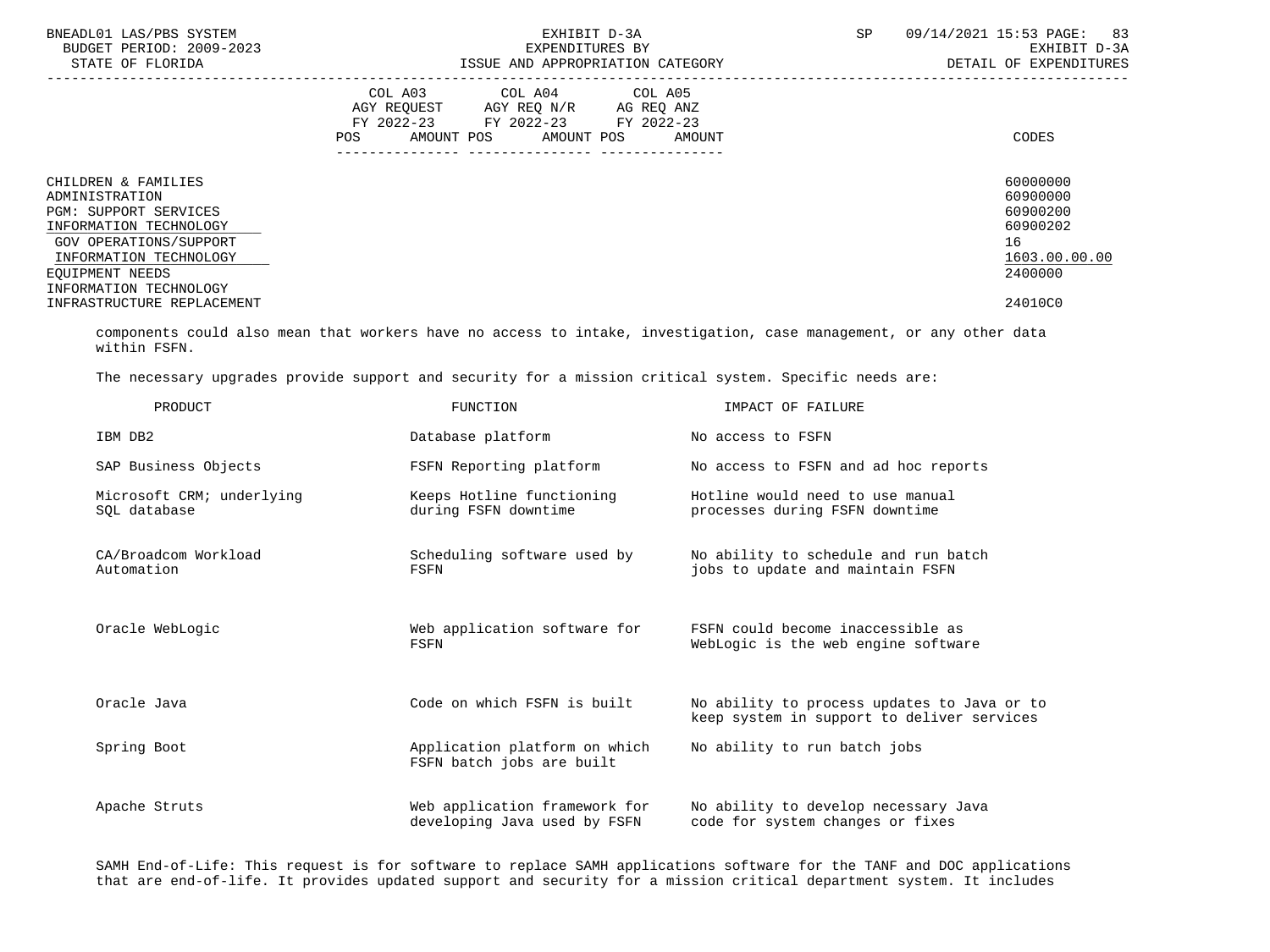| BNEADL01 LAS/PBS SYSTEM<br>BUDGET PERIOD: 2009-2023<br>STATE OF FLORIDA                                                                                                | EXHIBIT D-3A<br>EXPENDITURES BY<br>ISSUE AND APPROPRIATION CATEGORY                                                                            | SP<br>09/14/2021 15:53 PAGE:<br>84<br>EXHIBIT D-3A<br>DETAIL OF EXPENDITURES   |
|------------------------------------------------------------------------------------------------------------------------------------------------------------------------|------------------------------------------------------------------------------------------------------------------------------------------------|--------------------------------------------------------------------------------|
|                                                                                                                                                                        | COL A03<br>COL A04 COL A05<br>AGY REOUEST AGY REO N/R AG REO ANZ<br>FY 2022-23 FY 2022-23 FY 2022-23<br>AMOUNT POS AMOUNT POS<br>POS<br>AMOUNT | CODES                                                                          |
| CHILDREN & FAMILIES<br>ADMINISTRATION<br><b>PGM: SUPPORT SERVICES</b><br>INFORMATION TECHNOLOGY<br>GOV OPERATIONS/SUPPORT<br>INFORMATION TECHNOLOGY<br>EOUIPMENT NEEDS |                                                                                                                                                | 60000000<br>60900000<br>60900200<br>60900202<br>16<br>1603.00.00.00<br>2400000 |
| INFORMATION TECHNOLOGY<br>INFRASTRUCTURE REPLACEMENT                                                                                                                   |                                                                                                                                                | 24010C0                                                                        |

 replacement of SAMHIS system components not in FASAMS at this time. Congress created the TANF block grant to states to help move recipients into work. The Office Economic Self Sufficiency (ESS) assists families with temporary cash assistance benefits. The Office of Substance Abuse and Mental Health (SAMH) assists families with diversionary services (non-cash assistance) for families at risk of welfare dependency due to a substance abuse or mental health disorder. Non-cash assistance via TANF is intended to provide services and one-time payments to assist families in avoiding welfare dependency and to stabilize families, so that children can be cared for in their own homes or in the homes of relatives and so that families can be self-sufficient. A family must be at or below 200% of the federal poverty level, and must meet one of the following criteria:

a. Already receiving TANF cash assistance benefits,

b. A parent or relative caretaker with one or more minor children living in the home,

c. A non-custodial parent with a court order to pay child support,

d. A pregnant woman,

e. A family whose children have been removed from the home by the Child Welfare Program,

(where the service is included or added to the active family reunification goals in the case plan), or

 f. A Supplemental Security Income (SSI) recipient or a Social Security Disability Insurance (SSDI) Recipient.

 SAMH contracts with Managing Entities (ME) to ensure that all network providers serving clients under TANF block grant funding comply with requirements to determine if clients meet qualifications for TANF diversionary services. All external users (providers and Managing Entity) access the TANF application through the TANF application, which was part of the old SAMHIS system but now operates separately from FASAMS. The TANF application software is aging but the function is still part of the core business process. DOC has internal users (the department) and external users (managers of inmate referral records) users. The department users review and analyze referral data. They can create ad hoc reports to view any data using the Ad-hoc reports option within the DC menu. These users administer the user accounts and role assignments in the system. External users manage the status of referrals, enter any applicable notes pertaining to the referral, and communicate with individuals associated with the referral.

 The department and DOC have a formal interagency agreement to ensure that incarcerated individuals of any FDC institution with serious mental illnesses have access to mental health services upon their release. The DC Referral for Mental Health Aftercare Planning data system is designed to streamline and track the interchange of referral information between FDC, Managing Entities (ME), and community mental health providers. The system identifies the referrals made by FDC, the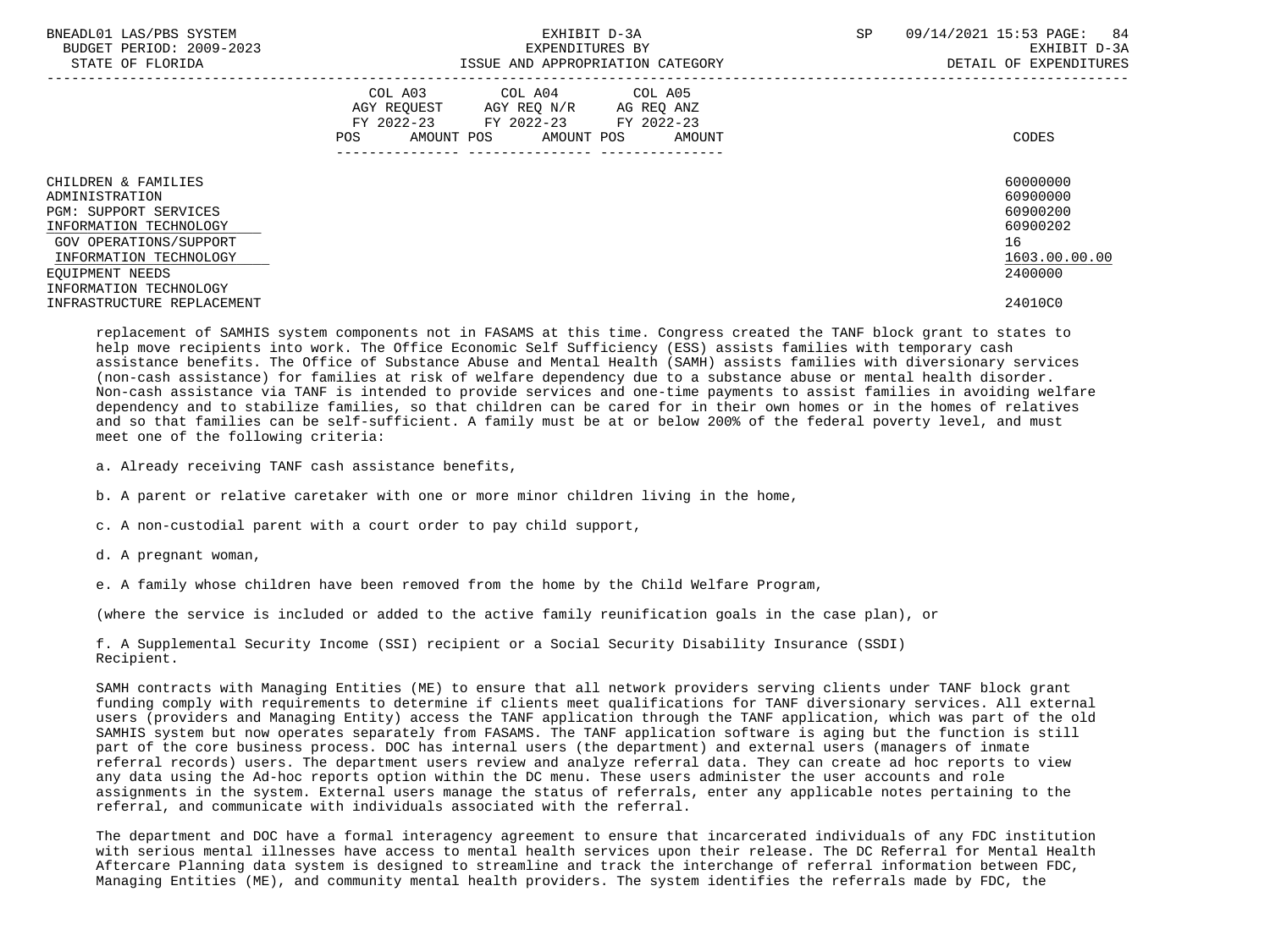| BNEADL01 LAS/PBS SYSTEM<br>BUDGET PERIOD: 2009-2023<br>STATE OF FLORIDA                         | EXHIBIT D-3A<br>EXPENDITURES BY<br>ISSUE AND APPROPRIATION CATEGORY                                                                            | 85<br>09/14/2021 15:53 PAGE:<br><b>SP</b><br>EXHIBIT D-3A<br>DETAIL OF EXPENDITURES |
|-------------------------------------------------------------------------------------------------|------------------------------------------------------------------------------------------------------------------------------------------------|-------------------------------------------------------------------------------------|
|                                                                                                 | COL A04 COL A05<br>COL A03<br>AGY REOUEST AGY REO N/R AG REO ANZ<br>FY 2022-23 FY 2022-23 FY 2022-23<br>AMOUNT POS AMOUNT POS<br>POS<br>AMOUNT | CODES                                                                               |
| CHILDREN & FAMILIES<br>ADMINISTRATION<br><b>PGM: SUPPORT SERVICES</b><br>INFORMATION TECHNOLOGY |                                                                                                                                                | 60000000<br>60900000<br>60900200<br>60900202                                        |
| GOV OPERATIONS/SUPPORT<br>INFORMATION TECHNOLOGY<br>EOUIPMENT NEEDS                             |                                                                                                                                                | 16<br>1603.00.00.00<br>2400000                                                      |
| INFORMATION TECHNOLOGY<br>INFRASTRUCTURE REPLACEMENT                                            |                                                                                                                                                | 24010C0                                                                             |

 referrals to appropriate behavioral health provider, the aftercare appointments made by the provider, and referral appointments, both kept and not kept, by individuals released from FDC. Mental health services are only offered to inmates with a mental health grade of S-2 and above. The S-2 grade is defined as, "Needs ongoing services of outpatient psychology (intermittent or continuous)," within the Florida medical grades. Incarcerated individuals determined by DOC to need a post-release evaluation for continuity of necessary mental health care and community adjustment are required to have an appointment scheduled with a community behavioral health provider in their discharge county prior to their end of sentence (EOS) date.

 Switches: As reliance on internet-based services have increased, so have speeds, and that requires replacement of outdated technology designed to operate at slower speeds and since discontinued by the manufacturer. Such technology is used for all services including voice (telephone), video, collaboration, files, and all mission critical applications. When a network switch stops the entire operation for the affected users also stops until the unit is replaced. Aligning technology features, speeds, and functions across the enterprise is critical to our mission and success. The 510 network switches being addressed in this request are all out of support and require replacement. This request brings the network current and ensure that fire alarms, cameras, and other services work at SAMH facilities, that the Hotline can handle call traffic, that FSFN is available to caseworkers assisting families, and that ACCESS Florida is available to process applications for assistance.

 FSFN Cloud: The total estimated costs are \$2,963,362. The following costs are based upon actual costs to operate FSFN in the cloud during Fiscal Year 2018-2019 with some growth and contingency for variable costs such as Amazon Cloud Services and software renewal costs:

| ATT Network Monthly Circuit Costs (2 circuits)                         | \$35.640    |
|------------------------------------------------------------------------|-------------|
| Software renewal costs (excludes SAP BOE and Data Services) \$ 793,130 |             |
| Infrastructure and Support<br>Amazon Web Services                      | \$998.592   |
| Managed Services (excludes WebLogic Support)                           | \$1,136,000 |

Total \$2,963,362

 FSFN cloud recurring operating costs will be invoiced according to the following general timeline for Fiscal Year 2022-2023:

\* ATT Network Circuit costs will be incurred monthly throughout each fiscal year,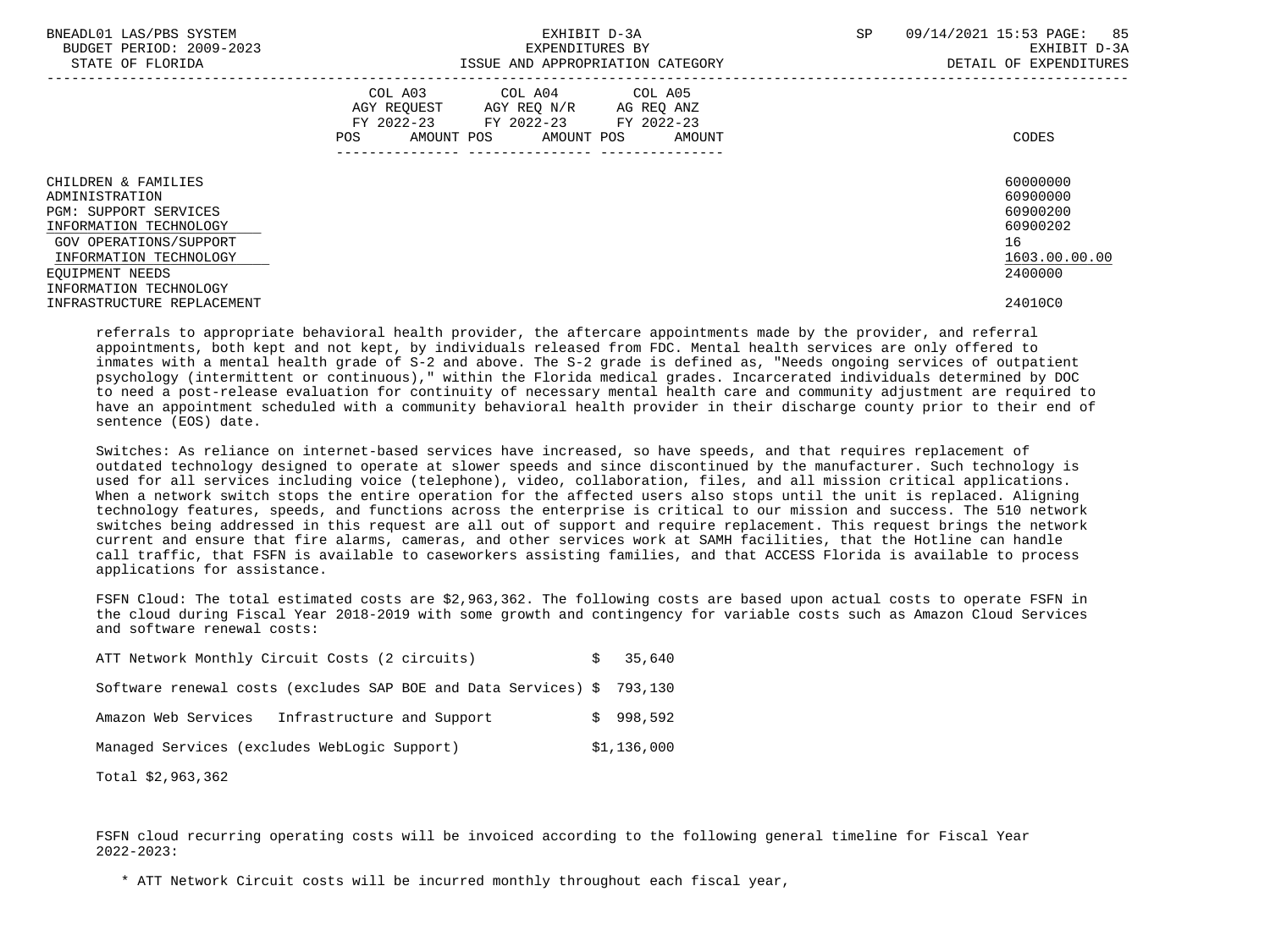| BNEADL01 LAS/PBS SYSTEM<br>BUDGET PERIOD: 2009-2023<br>STATE OF FLORIDA                                                                                                                          | EXHIBIT D-3A<br>EXPENDITURES BY<br>ISSUE AND APPROPRIATION CATEGORY                                                                         | SP.<br>09/14/2021 15:53 PAGE:<br>86<br>EXHIBIT D-3A<br>DETAIL OF EXPENDITURES  |
|--------------------------------------------------------------------------------------------------------------------------------------------------------------------------------------------------|---------------------------------------------------------------------------------------------------------------------------------------------|--------------------------------------------------------------------------------|
|                                                                                                                                                                                                  | COL A03 COL A04 COL A05<br>AGY REOUEST AGY REO N/R AG REO ANZ<br>FY 2022-23 FY 2022-23 FY 2022-23<br>AMOUNT POS AMOUNT POS<br>POS<br>AMOUNT | CODES                                                                          |
| CHILDREN & FAMILIES<br>ADMINISTRATION<br><b>PGM: SUPPORT SERVICES</b><br>INFORMATION TECHNOLOGY<br>GOV OPERATIONS/SUPPORT<br>INFORMATION TECHNOLOGY<br>EOUIPMENT NEEDS<br>INFORMATION TECHNOLOGY |                                                                                                                                             | 60000000<br>60900000<br>60900200<br>60900202<br>16<br>1603.00.00.00<br>2400000 |
| INFRASTRUCTURE REPLACEMENT                                                                                                                                                                       |                                                                                                                                             | 24010C0                                                                        |

\* Software Renewal costs will be incurred in June of each fiscal year,

 \* AWS costs will incur a one-time lump sum payment in July of each year as well as monthly charges throughout each fiscal year, and Managed services costs will be incurred monthly throughout each fiscal year.

FSFN End-of-Life: The amount requested is based on estimated vendor hours at current contract costs.

 SAMH End-of-Life: The amount requested is based on estimated vendor hours at current contract costs. The estimated cost for the TANF application work is \$270,000 and the estimate for the DOC application is \$344,000 for a total of \$614,000.

 Switches: Cost estimates were based on research and vendor quotes. The need is for 510 switches at a cost of \$5,000 (\$4,999.99) each, for a total of \$2,550,000.

POST-IMPLEMENTATION COSTS:

 This request will not create additional ongoing costs as routine systems operations costs are separate and already in place.

 LINKAGE TO GOVERNOR'S PRIORITIES: Public Integrity - Promote greater transparency at all levels of government.

 FLORIDA STRATEGIC PLAN FOR ECONOMIC DEVELOPMENT: 4.2 Ensure state, regional, and local agencies provide collaborative and timely customer service to businesses and workers; and

5.2 Improve the efficiency and effectiveness of government agencies at all levels.

\*\*\*\*\*\*\*\*\*\*\*\*\*\*\*\*\*\*\*\*\*\*\*\*\*\*\*\*\*\*\*\*\*\*\*\*\*\*\*\*\*\*\*\*\*\*\*\*\*\*\*\*\*\*\*\*\*\*\*\*\*\*\*\*\*\*\*\*\*\*\*\*\*\*\*\*\*\*\*\*\*\*\*\*\*\*\*\*\*\*\*\*\*\*\*\*\*\*\*\*\*\*\*\*\*\*\*\*\*\*\*\*\*\*\*\*\*\*\*\*\*\*\*\*\*\*\*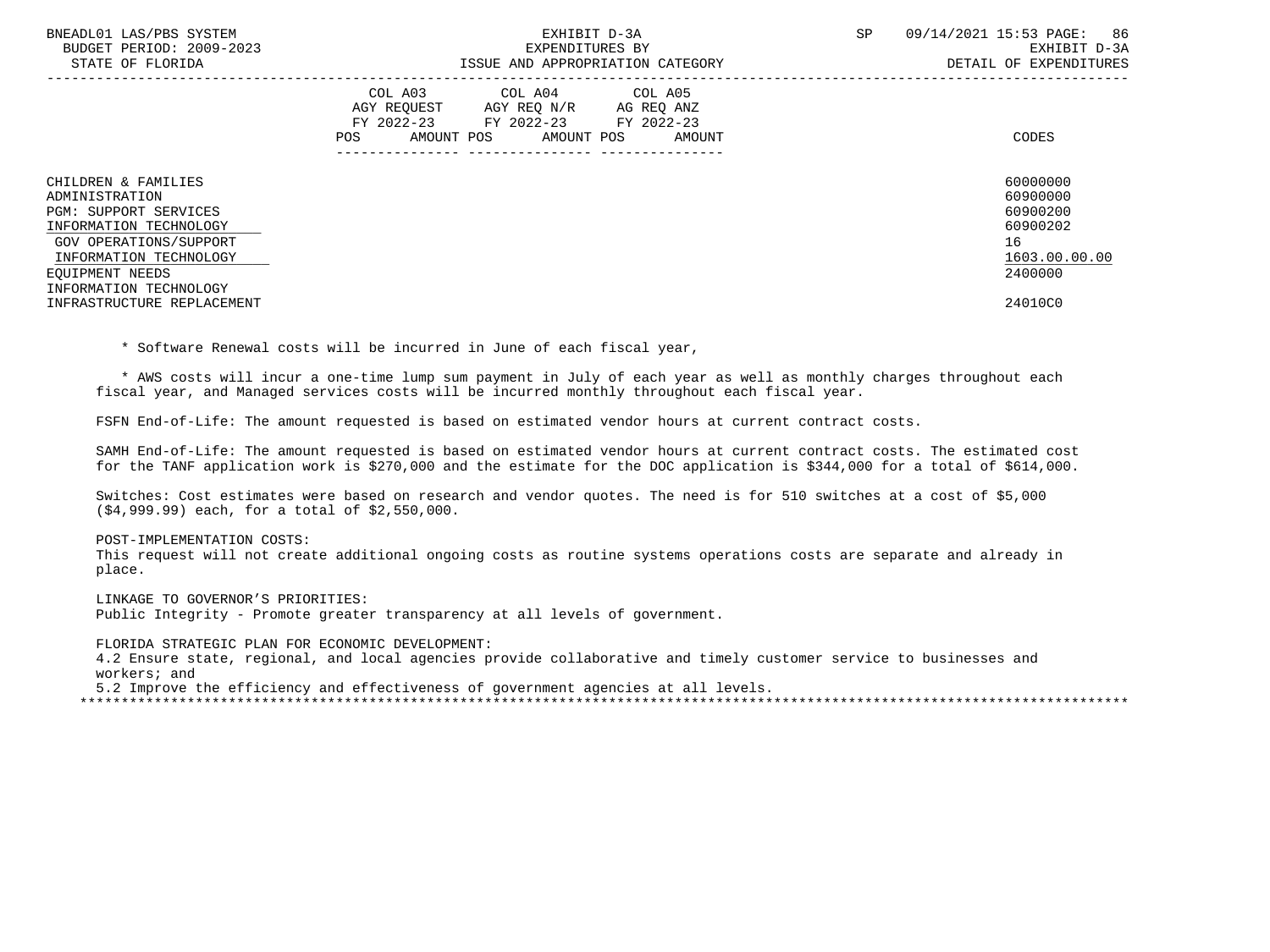| BNEADL01 LAS/PBS SYSTEM<br>BUDGET PERIOD: 2009-2023<br>STATE OF FLORIDA                                                                                                                    | EXHIBIT D-3A<br>EXPENDITURES BY<br>ISSUE AND APPROPRIATION CATEGORY                      |                                                                                                                                       | SP | 09/14/2021 15:53 PAGE: 87<br>EXHIBIT D-3A<br>DETAIL OF EXPENDITURES |                                                                     |
|--------------------------------------------------------------------------------------------------------------------------------------------------------------------------------------------|------------------------------------------------------------------------------------------|---------------------------------------------------------------------------------------------------------------------------------------|----|---------------------------------------------------------------------|---------------------------------------------------------------------|
|                                                                                                                                                                                            |                                                                                          | COL A03 COL A04 COL A05<br>AGY REQUEST AGY REQ N/R AG REQ ANZ<br>FY 2022-23 FY 2022-23 FY 2022-23<br>POS AMOUNT POS AMOUNT POS AMOUNT |    |                                                                     | CODES                                                               |
| CHILDREN & FAMILIES<br>ADMINISTRATION<br><b>PGM: SUPPORT SERVICES</b><br>INFORMATION TECHNOLOGY<br><b>GOV OPERATIONS/SUPPORT</b><br>INFORMATION TECHNOLOGY<br>STATE ENTERPRISE INFORMATION |                                                                                          |                                                                                                                                       |    |                                                                     | 60000000<br>60900000<br>60900200<br>60900202<br>16<br>1603.00.00.00 |
| TECHNOLOGY<br>CHILD WELFARE SOFTWARE AND<br>ENTERPRISE ARCHITECTURE                                                                                                                        |                                                                                          |                                                                                                                                       |    |                                                                     | 3610000                                                             |
| MODERNIZATION<br>SPECIAL CATEGORIES<br>FL SAFE FAMILY NETWORK                                                                                                                              |                                                                                          |                                                                                                                                       |    |                                                                     | 36123C0<br>100000<br>101650                                         |
| GENERAL REVENUE FUND<br>FEDERAL GRANTS TRUST FUND -FEDERL                                                                                                                                  | -MATCH 16,504,479 16,504,479<br>8,495,521 8,495,521<br>_________________________________ |                                                                                                                                       |    |                                                                     | 1000 2<br>2261 3                                                    |
| TOTAL APPRO 25,000,000 25,000,000                                                                                                                                                          |                                                                                          |                                                                                                                                       |    |                                                                     |                                                                     |
|                                                                                                                                                                                            |                                                                                          |                                                                                                                                       |    |                                                                     |                                                                     |

AGENCY ISSUE NARRATIVE:

2022-2023 BUDGET YEAR NARRATIVE: IT COMPONENT? YES

ISSUE TITLE:

Child Welfare Software and Enterprise Architecture Modernization

STATEMENT OF NEED:

 The Florida Department of Children and Families (department) is requesting nonrecurring funding in the amount of \$25,000,000 (\$16,504,479 from the General Revenue Fund and \$8,495,521 from the Federal Grants Trust Fund) to establish and maintain the necessary components for a modern Comprehensive Child Welfare Information Systems (CCWIS), a compliant child welfare system and the enterprise architecture which supports it.

 Florida Safe Family Network (FSFN) is the primary and critical application that supports the goals and objectives of the department and specifically, the Office of Child Welfare. The original FSFN was acquired from the State of Wisconsin and is over 15 years old. Parts of the original application include obsolete technology which was not specifically architected or designed for the department's Child Welfare practice's unique and dynamic needs. Furthermore, updates and augmentation of FSFN over the past twenty-five years has been approached in a fragmented and disjointed way, without an overarching strategy that anticipated and aligned with future technological advancements and increasing functional needs of the department, its partners, and the clients they serve.

 In addition, on August 11, 2015, the federal Administration for Children and Families (ACF) requires state child welfare agencies to decide whether to transition to Comprehensive Child Welfare Information Systems (CCWIS). In 2018, the department chose the option of transitioning to CCWIS however, to date, the department has yet to secure sufficient funding to realize a CCWIS transition. The federal CCWIS rule stimulates the modernization of child and family services agencies, including required bi-directional data exchanges between FSFN, ancillary systems utilized for case management, the courts, the department of Education, and Medicaid.

Therefore, this issue requests funding to establish and maintain the necessary components for a modern CCWIS compliant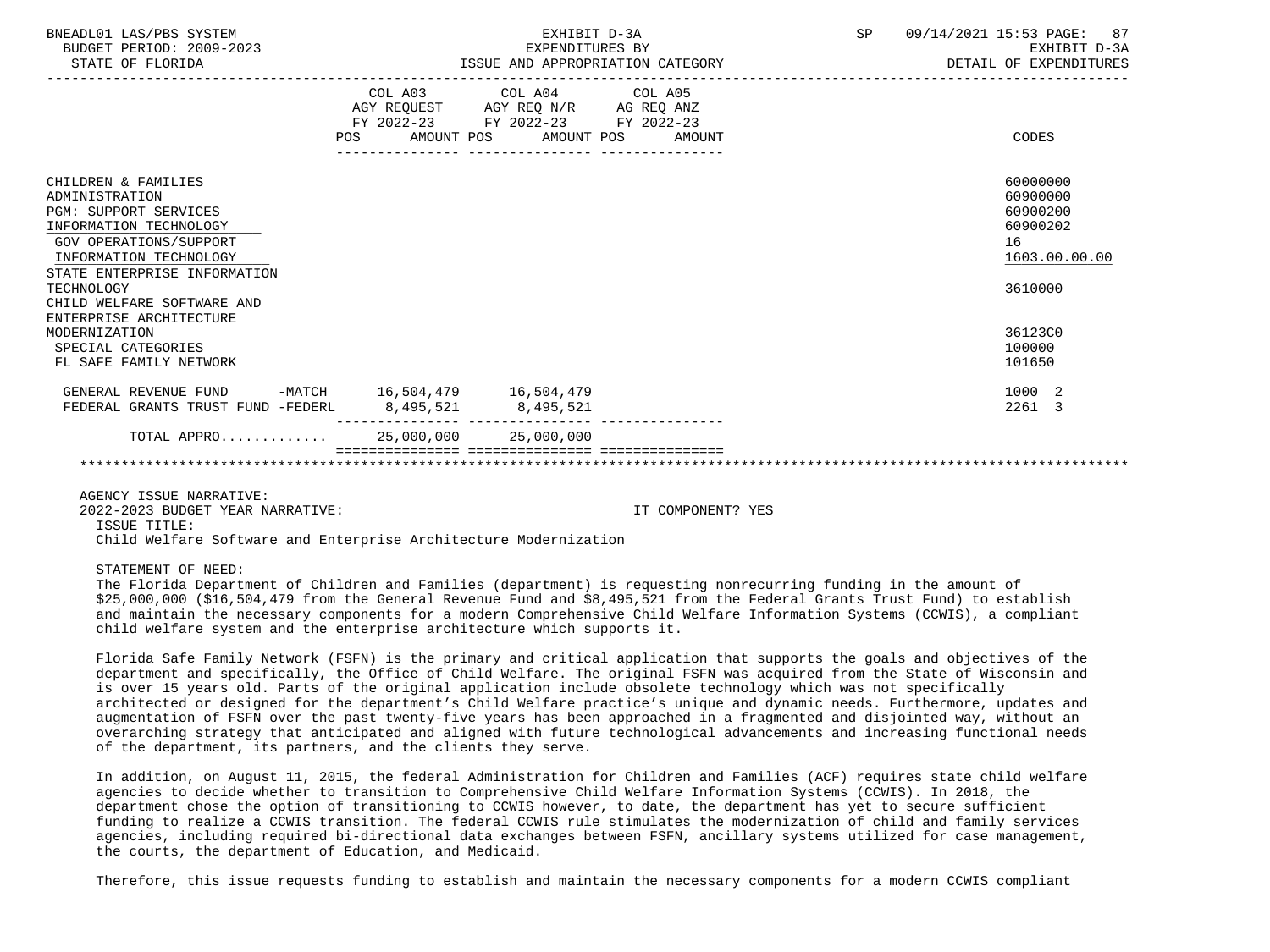| BNEADL01 LAS/PBS SYSTEM<br>BUDGET PERIOD: 2009-2023<br>STATE OF FLORIDA                                                                             | EXHIBIT D-3A<br>EXPENDITURES BY<br>ISSUE AND APPROPRIATION CATEGORY                                                                      | SP<br>09/14/2021 15:53 PAGE: 88<br>EXHIBIT D-3A<br>DETAIL OF EXPENDITURES |
|-----------------------------------------------------------------------------------------------------------------------------------------------------|------------------------------------------------------------------------------------------------------------------------------------------|---------------------------------------------------------------------------|
|                                                                                                                                                     | COL A03 COL A04 COL A05<br>AGY REQUEST AGY REQ N/R AG REQ ANZ<br>FY 2022-23 FY 2022-23 FY 2022-23<br>AMOUNT POS AMOUNT POS AMOUNT<br>POS | CODES                                                                     |
| CHILDREN & FAMILIES<br>ADMINISTRATION<br><b>PGM: SUPPORT SERVICES</b><br>INFORMATION TECHNOLOGY<br>GOV OPERATIONS/SUPPORT<br>INFORMATION TECHNOLOGY |                                                                                                                                          | 60000000<br>60900000<br>60900200<br>60900202<br>16<br>1603.00.00.00       |
| STATE ENTERPRISE INFORMATION<br>TECHNOLOGY<br>CHILD WELFARE SOFTWARE AND                                                                            |                                                                                                                                          | 3610000                                                                   |
| ENTERPRISE ARCHITECTURE<br>MODERNIZATION                                                                                                            |                                                                                                                                          | 36123C0                                                                   |

 child welfare system and the enterprise architecture which supports it. The total request for Fiscal Year 2022-23 is for \$25,000,000 (\$16,504,479 nonrecurring General Revenue Fund and \$8,495,521 nonrecurring Federal Grants Trust Fund).

### DESCRIPTION OF BENEFITS:

 Making this investment positions the department for flexible, client-centered service that can be coordinated among programs and other agencies. Having an interoperable enterprise architecture is fundamental to future progress in coordinating care and helping clients achieve better outcomes with permanency, resiliency, and economic self-sufficiency. The department is also in need of fulfilling its election of a CCWIS solution and provides a tremendous opportunity for the department to reassess business processes and functions to maximize worker efficiency.

### SOLUTIONS ALTERNATIVES CONSIDERED:

 The department has considered numerous alternatives to meet the CCWIS requirements over the last four years. However, after a significant amount of analysis and conversations, we are now focused on three distinct alternatives each of which have their own merits and a combination of which may provide for the ultimate solution. These alternatives are as follows:

### \*State Transfer

 Transfer a fully operational CCWIS system from another state, with minimal customization required to meet Florida's practice model.

### \*Commercial-off-the-Shelf (COTS)

 Purchase commercial off the shelf software (COTS) that can meet the needs of Florida's practice model with minimal customization.

### \*Custom Solution

 Build a system using service-oriented architecture that provides user interface flexibility and maximizes adaptability and extensibility.

### IMPACT IF NOT FUNDED:

 This project will result with the Child Welfare System obtaining the Comprehensive Child Welfare Information System (CCWIS) program compliance. The lack of CCWIS compliance will have a direct impact on the future of Federal participation funding.

 The department will not be able to implement technology strategies that support interoperability among internal systems such as ACCESS Florida or the SAMH Financial and Services Accountability Management System (FASAMS). Interoperability is critical to success in sharing information among state and federal agencies for better services to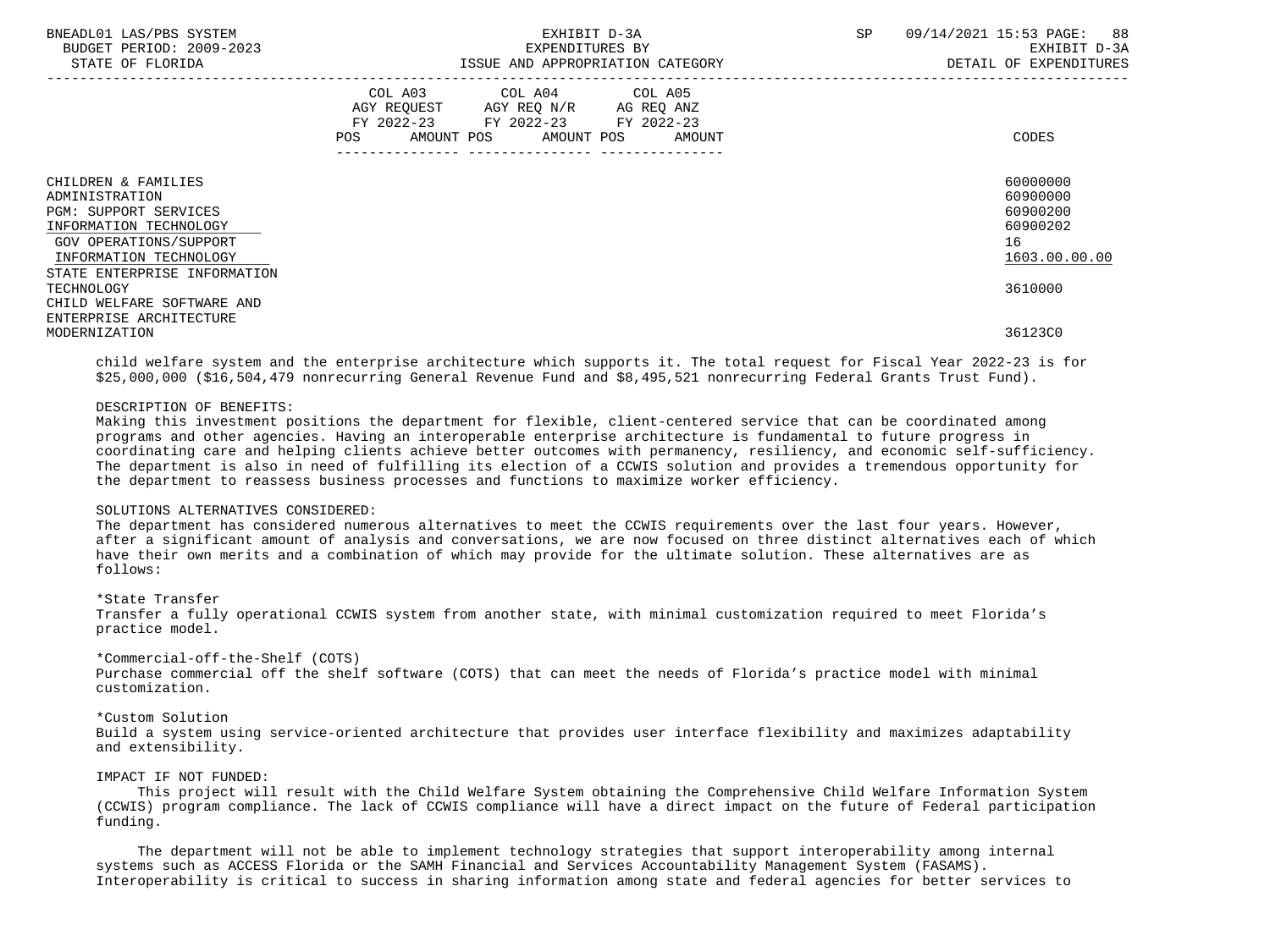| BNEADL01 LAS/PBS SYSTEM<br>BUDGET PERIOD: 2009-2023<br>STATE OF FLORIDA                                                                             | EXHIBIT D-3A<br>EXPENDITURES BY<br>ISSUE AND APPROPRIATION CATEGORY                                                                   | SP<br>09/14/2021 15:53 PAGE: 89<br>EXHIBIT D-3A<br>DETAIL OF EXPENDITURES |
|-----------------------------------------------------------------------------------------------------------------------------------------------------|---------------------------------------------------------------------------------------------------------------------------------------|---------------------------------------------------------------------------|
|                                                                                                                                                     | COL A03 COL A04 COL A05<br>AGY REQUEST AGY REQ N/R AG REQ ANZ<br>FY 2022-23 FY 2022-23 FY 2022-23<br>POS AMOUNT POS AMOUNT POS AMOUNT | CODES                                                                     |
| CHILDREN & FAMILIES<br>ADMINISTRATION<br><b>PGM: SUPPORT SERVICES</b><br>INFORMATION TECHNOLOGY<br>GOV OPERATIONS/SUPPORT<br>INFORMATION TECHNOLOGY |                                                                                                                                       | 60000000<br>60900000<br>60900200<br>60900202<br>16<br>1603.00.00.00       |
| STATE ENTERPRISE INFORMATION<br>TECHNOLOGY<br>CHILD WELFARE SOFTWARE AND                                                                            |                                                                                                                                       | 3610000                                                                   |
| ENTERPRISE ARCHITECTURE<br>MODERNIZATION                                                                                                            |                                                                                                                                       | 36123C0                                                                   |

children and their families.

 The department will not be able to agency systems implement technology strategies that support interoperability among external systems with agencies such as AHCA, DOE, DJJ, etc. Interoperability is critical to success in sharing information among state and federal agencies for better services to children and their families.

 The department will not be able to provide "state of the art" technology to enable a highly mobile workforce to better serve the critical needs of each and every child in the department's care.

### ASSUMPTIONS AND CONSTRAINTS:

 A. The project is the top technology initiative for the department and has support from the department Executive Project Sponsor, Business Sponsor, and Chief Information Officer.

 B. The AFCARS rule changes are implemented, enabling federal reporting compliance as stated in CCWIS requirements, 45 CFR Part 1355.

 C. The requested funding (state & federal) for the project will be available in line with project expectations. (note: Federal matching funds are only available once approval is provided through ACF.)

 D. The department will employ Organizational Change Management (OCM) activities required to implement a transformational effort required for the Modernizing Florida's Comprehensive Child Welfare Information System initiative.

 E. The project team will be adequately staffed to accomplish the project's deliverables, milestones, and infrastructure, manage user involvement, ensure proper testing, produce necessary project planning documents, project status reporting, and complete other project management tasks as required for successful execution and delivery of the project.

 F. The department and CBC business, functional, and technical subject matter experts will be made available timely for project activities requiring their input.

 G. Interfaces between FSFN and external systems that require changes will be appropriately scheduled and coordinated in-line with project requirements.

 H. Efforts to make future enhancements to FSFN's current technical infrastructure that align with CCWIS Requirements are not risky and are cost-effective or efficient for the goals and objectives of Florida's child welfare community.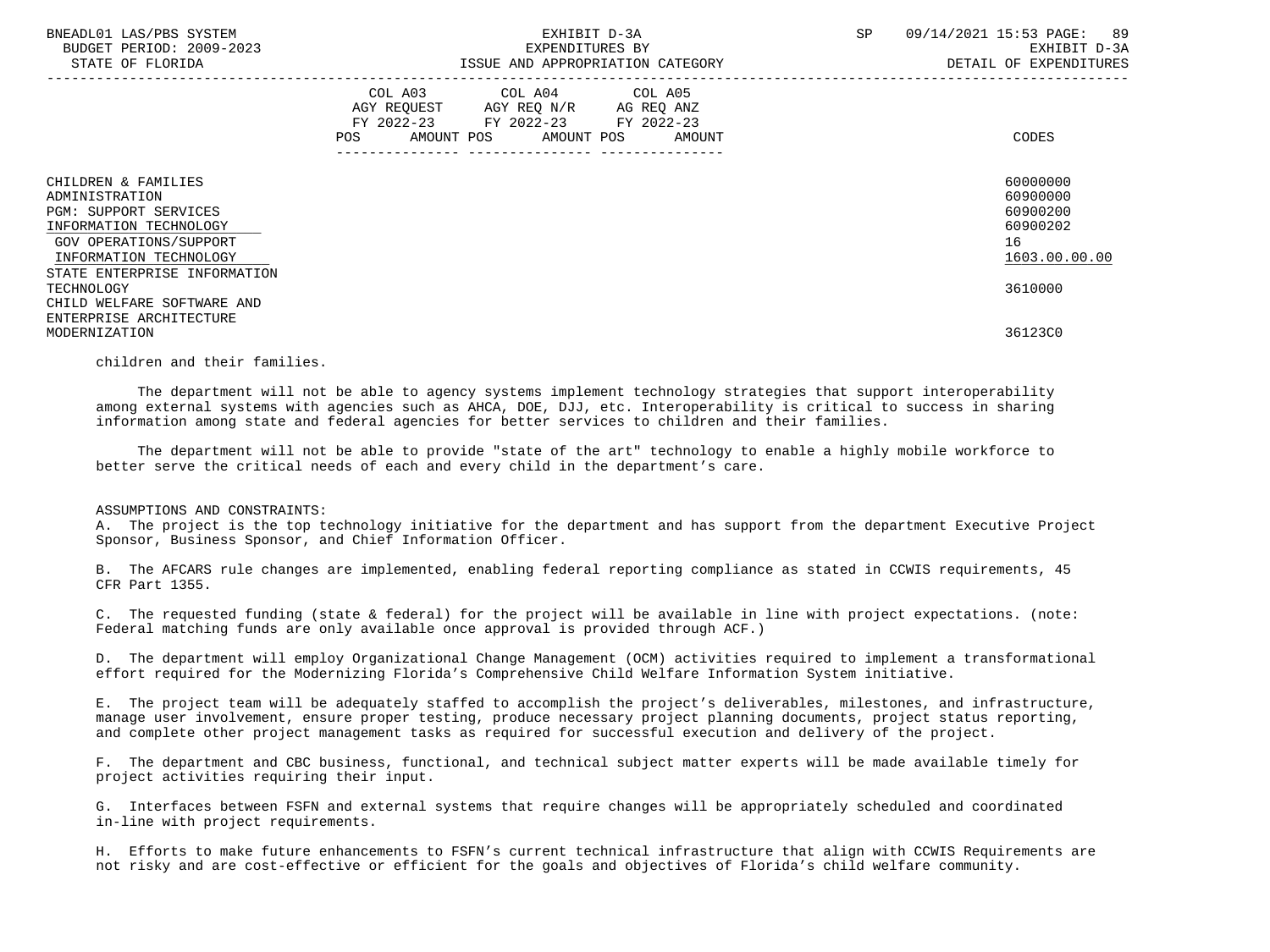| BNEADL01 LAS/PBS SYSTEM<br>BUDGET PERIOD: 2009-2023<br>STATE OF FLORIDA                                                                                                             | EXHIBIT D-3A<br>EXPENDITURES BY<br>ISSUE AND APPROPRIATION CATEGORY                                                                   | 09/14/2021 15:53 PAGE: 90<br>SP<br>EXHIBIT D-3A<br>DETAIL OF EXPENDITURES |
|-------------------------------------------------------------------------------------------------------------------------------------------------------------------------------------|---------------------------------------------------------------------------------------------------------------------------------------|---------------------------------------------------------------------------|
|                                                                                                                                                                                     | COL A03 COL A04 COL A05<br>AGY REQUEST AGY REQ N/R AG REQ ANZ<br>FY 2022-23 FY 2022-23 FY 2022-23<br>POS AMOUNT POS AMOUNT POS AMOUNT | CODES                                                                     |
| CHILDREN & FAMILIES<br>ADMINISTRATION<br><b>PGM: SUPPORT SERVICES</b><br>INFORMATION TECHNOLOGY<br>GOV OPERATIONS/SUPPORT<br>INFORMATION TECHNOLOGY<br>STATE ENTERPRISE INFORMATION |                                                                                                                                       | 60000000<br>60900000<br>60900200<br>60900202<br>16<br>1603.00.00.00       |
| TECHNOLOGY<br>CHILD WELFARE SOFTWARE AND<br>ENTERPRISE ARCHITECTURE                                                                                                                 |                                                                                                                                       | 3610000                                                                   |
| MODERNIZATION                                                                                                                                                                       |                                                                                                                                       | 36123C0                                                                   |

 IT SERVICE OR SYSTEM CREATED, REPLACED, ENHANCED, OR ELIMINATED: The Florida Safe Family Network (FSFN)application will be replaced.

### IMPLEMENTATION APPROACH:

Starting in August 2021, and continuing through June 2022:

Create a Core Team made up of members from the program office and OITS.

 Create and complete the D-3A and the Schedule IV-B for submission of the Fiscal Year 2022-23 Legislative Budget Request.

Develop the "start-up" plan to ensure that project activities are identified, managed, and accurately reported.

 Develop a communications plan that will be used to report on current status with all team members as well as the Executive Team.

Procure services of a consultant to assist with the integration opportunities for the three options.

Continue to meet with the States who have promising opportunities to reuse their CCWIS application.

 Evaluate the SAAS applications and include setting up a test environment so we can develop and process use cases to evaluate the application functionality.

Start conducting high-level gap analysis to determine opportunities for future development and/or customization.

Identify the resources to start the procurement and development activities on July 1, 2022.

Develop a Milestone Level Plan to be used for further detailed planning.

Starting on July 1, 2022, and based on Approved LBR:

Execute Procurements

Hire Staff Aug

Hire Project Management/IV&V resources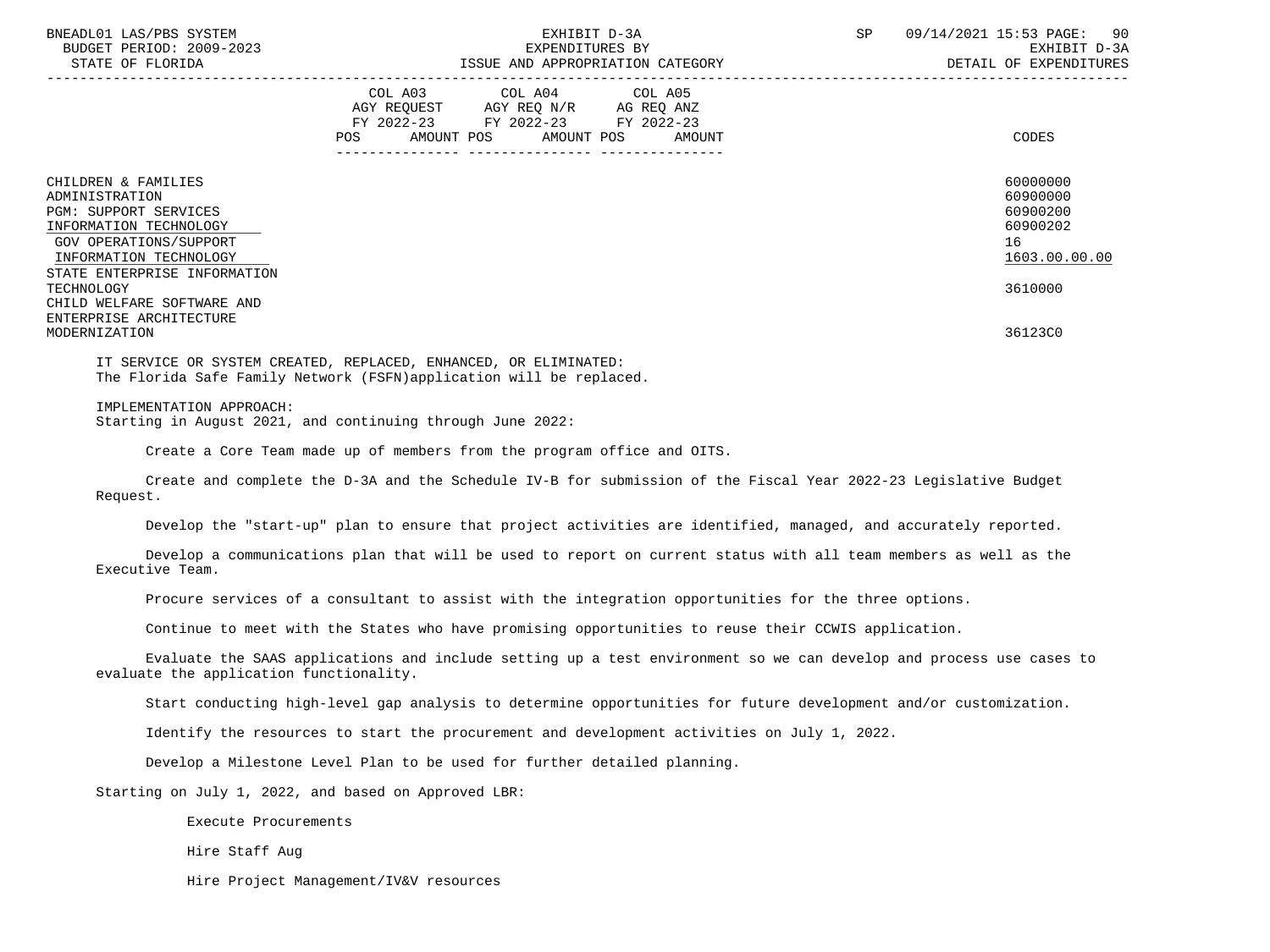| BNEADL01 LAS/PBS SYSTEM |                  |                          |
|-------------------------|------------------|--------------------------|
|                         |                  | BUDGET PERIOD: 2009-2023 |
|                         | STATE OF FLORIDA |                          |

|                                                                                                                                                                                                                          | COL A03<br>COL A04<br>COL A05<br>AGY REQUEST<br>AGY REQ N/R<br>AG REQ ANZ<br>$FY$ 2022-23<br>FY 2022-23<br>FY 2022-23<br><b>POS</b><br>AMOUNT POS<br>AMOUNT POS<br>AMOUNT | CODES                                                                          |
|--------------------------------------------------------------------------------------------------------------------------------------------------------------------------------------------------------------------------|---------------------------------------------------------------------------------------------------------------------------------------------------------------------------|--------------------------------------------------------------------------------|
| CHILDREN & FAMILIES<br>ADMINISTRATION<br>PGM: SUPPORT SERVICES<br>INFORMATION TECHNOLOGY<br>GOV OPERATIONS/SUPPORT<br>INFORMATION TECHNOLOGY<br>STATE ENTERPRISE INFORMATION<br>TECHNOLOGY<br>CHILD WELFARE SOFTWARE AND | ---------------                                                                                                                                                           | 60000000<br>60900000<br>60900200<br>60900202<br>16<br>1603.00.00.00<br>3610000 |
| ENTERPRISE ARCHITECTURE<br>MODERNIZATION                                                                                                                                                                                 |                                                                                                                                                                           | 36123C0                                                                        |

### Engage infrastructure team

Organize teams around the Detailed Plan (Milestone Level)

- o Assign department Team Members
- o Staff Aug
- o Engage with COTS vendor

For each Milestone, identify Phases/Deliverables

- o Conduct knowledge transfer (deep dive) with COTS product
- o Hold sessions to understand the requirements
- o Develop high designs
- o Hold Design reviews
- o Develop Work Packages for each Phase
- o Identify tasks for Each Work Package
- o Define Sprints where feasible

Begin integration work with COTS application

Begin development work based on requirements/design

### TIMELINE:

|                          | Start    | Finish   | Comments                         |
|--------------------------|----------|----------|----------------------------------|
| Startup Plan Development | 09/06/21 | 09/10/21 | Smartsheet w/ separate dashboard |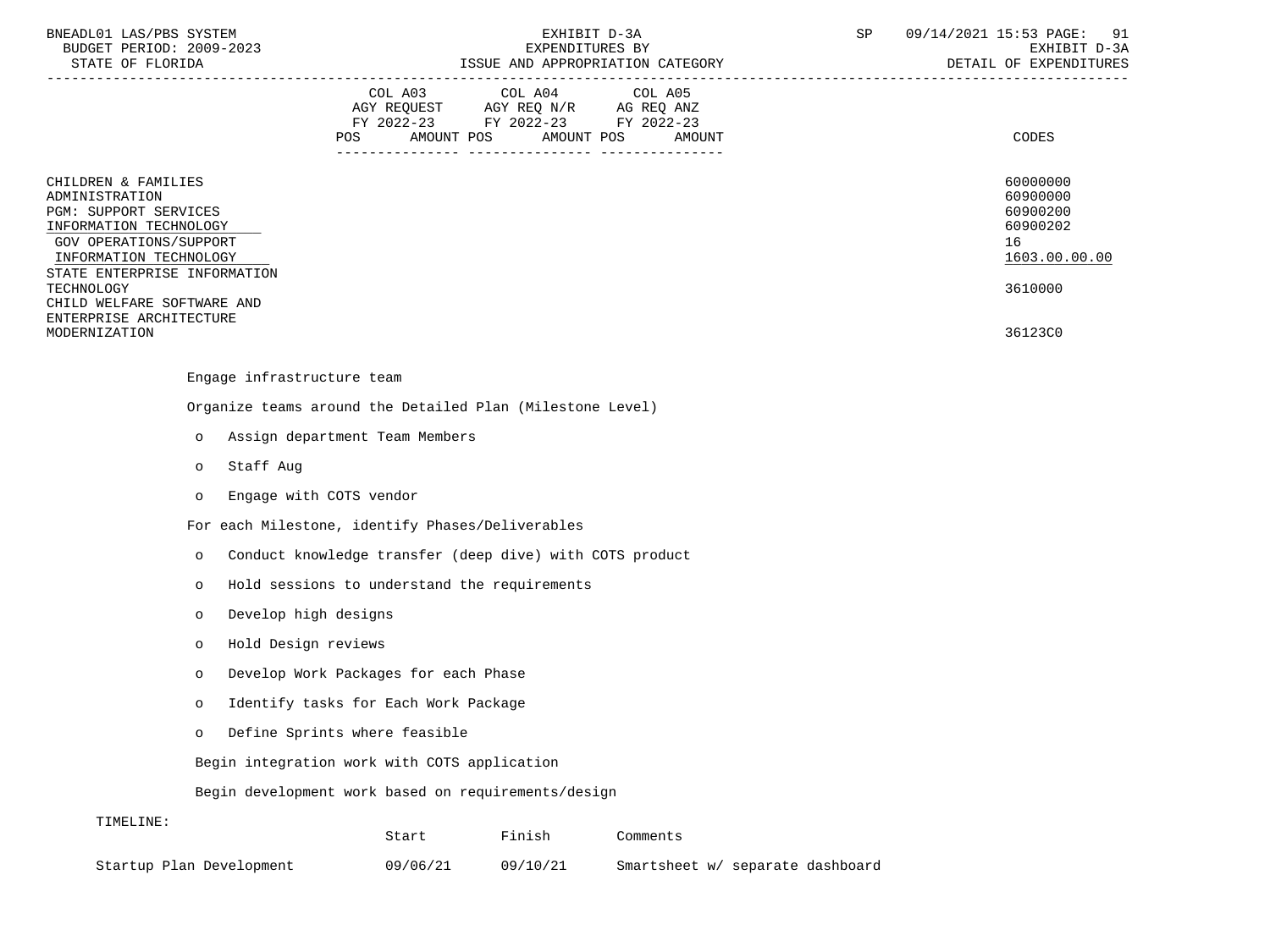| BNEADL01 LAS/PBS SYSTEM<br>BUDGET PERIOD: 2009-2023<br>STATE OF FLORIDA<br>----------------------                                                                                                                                                                    | EXHIBIT D-3A<br>EXPENDITURES BY<br>ISSUE AND APPROPRIATION CATEGORY |                                                                                                 |                                                    | SP | 09/14/2021 15:53 PAGE:<br>92<br>EXHIBIT D-3A<br>DETAIL OF EXPENDITURES                    |  |
|----------------------------------------------------------------------------------------------------------------------------------------------------------------------------------------------------------------------------------------------------------------------|---------------------------------------------------------------------|-------------------------------------------------------------------------------------------------|----------------------------------------------------|----|-------------------------------------------------------------------------------------------|--|
|                                                                                                                                                                                                                                                                      | COL A03<br>AMOUNT POS<br><b>POS</b>                                 | COL A04<br>AGY REQUEST AGY REQ N/R AG REQ ANZ<br>FY 2022-23 FY 2022-23 FY 2022-23<br>AMOUNT POS | COL A05<br>AMOUNT                                  |    | <b>CODES</b>                                                                              |  |
| CHILDREN & FAMILIES<br>ADMINISTRATION<br>PGM: SUPPORT SERVICES<br>INFORMATION TECHNOLOGY<br>GOV OPERATIONS/SUPPORT<br>INFORMATION TECHNOLOGY<br>STATE ENTERPRISE INFORMATION<br>TECHNOLOGY<br>CHILD WELFARE SOFTWARE AND<br>ENTERPRISE ARCHITECTURE<br>MODERNIZATION |                                                                     |                                                                                                 |                                                    |    | 60000000<br>60900000<br>60900200<br>60900202<br>16<br>1603.00.00.00<br>3610000<br>36123C0 |  |
| Charter Development                                                                                                                                                                                                                                                  | 09/13/21                                                            | 09/24/21                                                                                        |                                                    |    |                                                                                           |  |
| Identify Core Team Members                                                                                                                                                                                                                                           | 09/27/21                                                            | 10/01/21                                                                                        | Program Office and OITS                            |    |                                                                                           |  |
| Procure Consulting Services                                                                                                                                                                                                                                          | 07/26/21                                                            | 09/10/21                                                                                        |                                                    |    |                                                                                           |  |
| Meet with COTS Vendor                                                                                                                                                                                                                                                | 08/23/21                                                            | 11/12/21                                                                                        | Depending on availability of DCF and vendor staff  |    |                                                                                           |  |
| Meet with Other States                                                                                                                                                                                                                                               | 08/23/21                                                            | 11/12/21                                                                                        | Depending on availability of DCF and state's staff |    |                                                                                           |  |
| Update Schedule IV-B                                                                                                                                                                                                                                                 | 11/15/21                                                            | 12/03/21                                                                                        | Finalized approach, costs, and dates               |    |                                                                                           |  |
| Develop a Detailed Plan<br>infrastructure, IV&V, and project management services                                                                                                                                                                                     | 01/06/22                                                            | 05/31/22                                                                                        | To include DCF and staff aug resources; SAAS,      |    |                                                                                           |  |
| Execute Procurements/<br>Hire Resources                                                                                                                                                                                                                              | 07/05/22                                                            | 09/02/22                                                                                        |                                                    |    |                                                                                           |  |
| Project WBS                                                                                                                                                                                                                                                          | 07/05/22                                                            | 09/02/22                                                                                        |                                                    |    |                                                                                           |  |
| Conduct COTS Knowledge XFER                                                                                                                                                                                                                                          | 09/06/22                                                            | 12/16/22                                                                                        |                                                    |    |                                                                                           |  |
| Hold Design Sessions                                                                                                                                                                                                                                                 | 09/06/22                                                            | 12/16/22                                                                                        |                                                    |    |                                                                                           |  |
| Develop Work Packages                                                                                                                                                                                                                                                | 09/19/22                                                            | 01/14/23                                                                                        |                                                    |    |                                                                                           |  |
| Integration with COTS                                                                                                                                                                                                                                                | 01/17/23                                                            | 06/30/23                                                                                        |                                                    |    |                                                                                           |  |
| Development/Test work                                                                                                                                                                                                                                                | 01/17/23                                                            | 06/30/23                                                                                        |                                                    |    |                                                                                           |  |

### ESTIMATED COSTS:

We are estimating that the total cost of the project over a three-year period will be from \$65 million to \$70 million. However, we will have a much-improved cost once we work with our Consulting Firm.

### POST-IMPLEMENTATION COSTS:

It is our expectation that operations and maintenance costs will not increase a result of the project. Additionally, the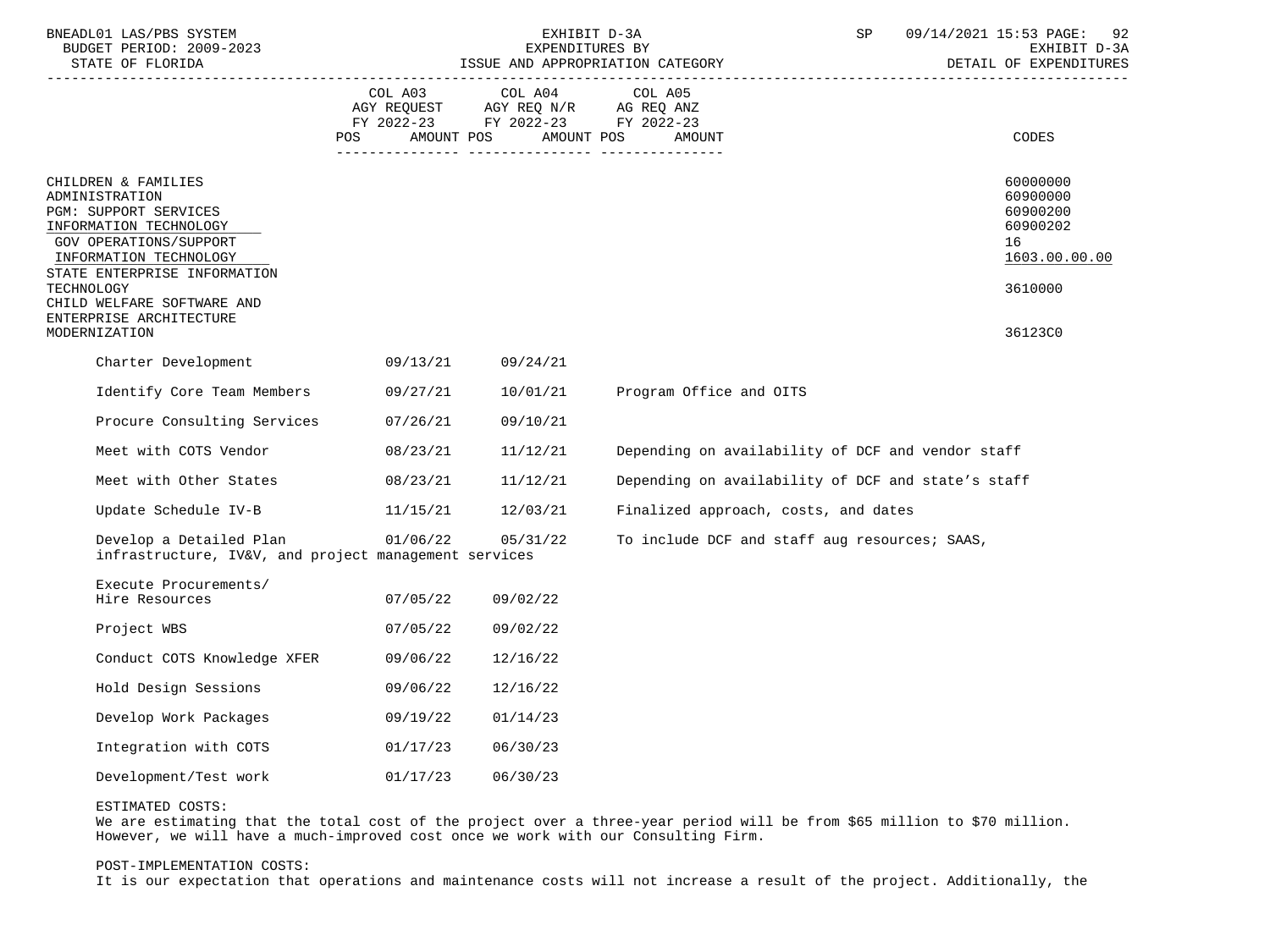| BNEADL01 LAS/PBS SYSTEM<br>BUDGET PERIOD: 2009-2023                                                                                                                                                                                                                         |           | EXHIBIT D-3A<br>EXPENDITURES BY                                                                                 |                      | $\operatorname{SP}$ | 09/14/2021 15:53 PAGE: 93<br>EXHIBIT D-3A<br>DETAIL OF EXPENDITURES |
|-----------------------------------------------------------------------------------------------------------------------------------------------------------------------------------------------------------------------------------------------------------------------------|-----------|-----------------------------------------------------------------------------------------------------------------|----------------------|---------------------|---------------------------------------------------------------------|
|                                                                                                                                                                                                                                                                             | POS       | COL A03 COL A04 COL A05<br>AGY REQUEST AGY REQ N/R AG REQ ANZ<br>FY 2022-23 FY 2022-23 FY 2022-23<br>AMOUNT POS | AMOUNT POS<br>AMOUNT |                     | CODES                                                               |
| CHILDREN & FAMILIES<br>ADMINISTRATION<br>PGM: SUPPORT SERVICES<br>INFORMATION TECHNOLOGY<br>GOV OPERATIONS/SUPPORT<br>INFORMATION TECHNOLOGY<br>STATE ENTERPRISE INFORMATION                                                                                                |           |                                                                                                                 |                      |                     | 60000000<br>60900000<br>60900200<br>60900202<br>16<br>1603.00.00.00 |
| TECHNOLOGY<br>CHILD WELFARE SOFTWARE AND<br>ENTERPRISE ARCHITECTURE<br>MODERNIZATION                                                                                                                                                                                        |           |                                                                                                                 |                      |                     | 3610000<br>36123C0                                                  |
| funding for this project will not impact the rate structure or cost allocation methodology for agency clients or other<br>agency providers.                                                                                                                                 |           |                                                                                                                 |                      |                     |                                                                     |
| LINKAGE TO GOVERNOR'S PRIORITIES:<br>Public Integrity - Promote greater transparency at all levels of government.                                                                                                                                                           |           |                                                                                                                 |                      |                     |                                                                     |
| FLORIDA STRATEGIC PLAN FOR ECONOMIC DEVELOPMENT:<br>4.2 Ensure state, regional and local agencies provide collaborative and timely customer service to businesses and<br>workers; and<br>5.2 Improve the efficiency and effectiveness of government agencies at all levels. |           |                                                                                                                 |                      |                     |                                                                     |
| PROGRAM OR SERVICE-LEVEL<br>INFORMATION TECHNOLOGY                                                                                                                                                                                                                          |           |                                                                                                                 |                      |                     | 3630000                                                             |
| CHILDREN'S LEGAL SERVICES (CLS)<br>LEGAL CASE MANAGEMENT SYSTEM<br>SPECIAL CATEGORIES<br>COMPUTER RELATED EXPENSES                                                                                                                                                          |           |                                                                                                                 |                      |                     | 36338C0<br>100000<br>100644                                         |
| $-$ STATE<br>GENERAL REVENUE FUND<br>-MATCH                                                                                                                                                                                                                                 |           | 385,440 314,633<br>2,639,343 2,154,483                                                                          |                      |                     | 1000 1<br>1000 2                                                    |
| TOTAL GENERAL REVENUE FUND                                                                                                                                                                                                                                                  | 3,024,783 | 2,469,116                                                                                                       |                      |                     | 1000                                                                |
| FEDERAL GRANTS TRUST FUND -FEDERL                                                                                                                                                                                                                                           | 1,151,167 | 939,691                                                                                                         |                      |                     | 2261 3                                                              |
| TOTAL APPRO                                                                                                                                                                                                                                                                 | 4,175,950 | 3,408,807                                                                                                       |                      |                     |                                                                     |
|                                                                                                                                                                                                                                                                             |           |                                                                                                                 |                      |                     |                                                                     |
| AGENCY ISSUE NARRATIVE:<br>2022-2023 BUDGET YEAR NARRATIVE:<br>ISSUE TITLE:<br>Children's Legal Services (CLS) Case Management System                                                                                                                                       |           |                                                                                                                 | IT COMPONENT? YES    |                     |                                                                     |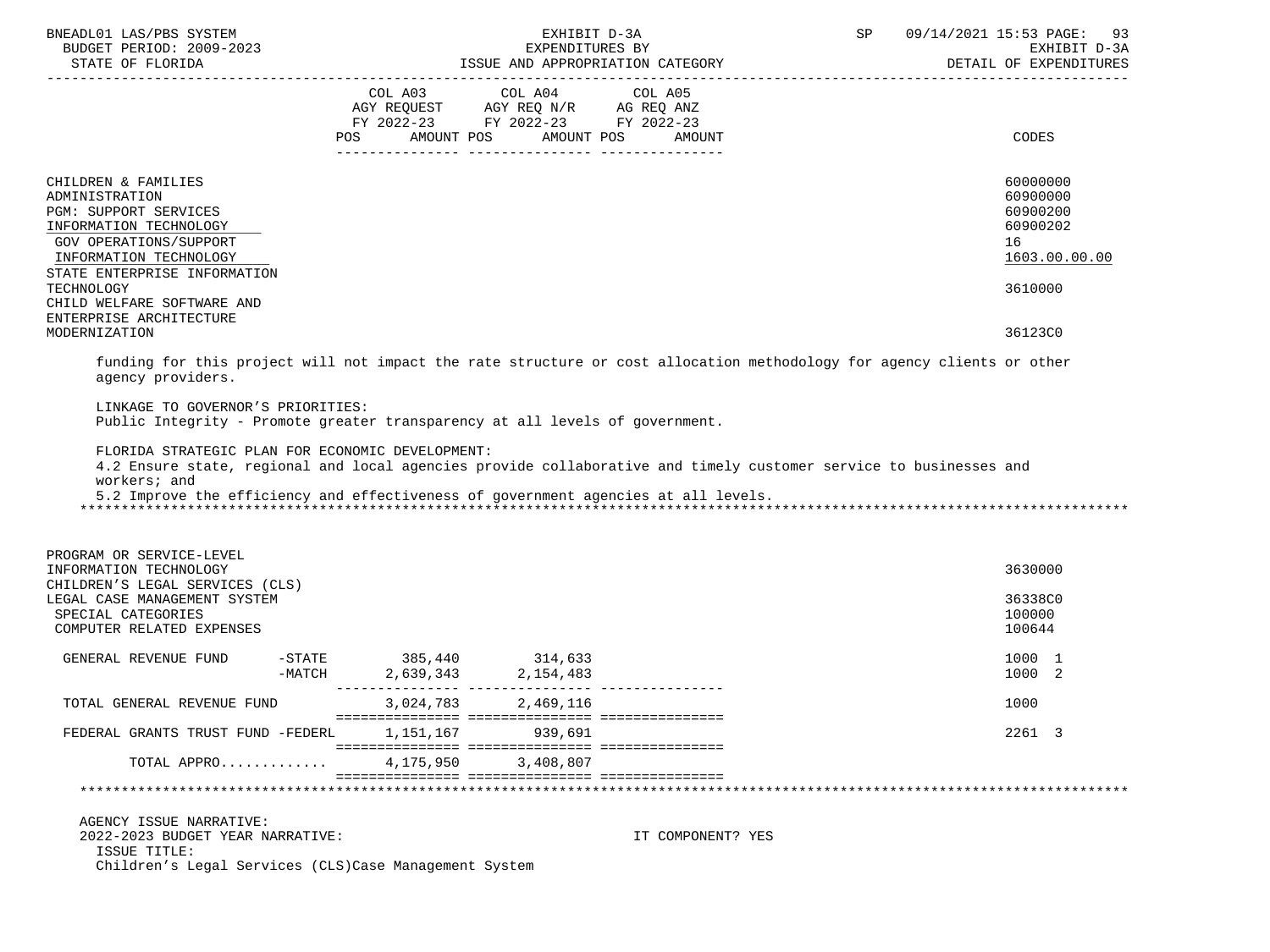### BNEADL01 LAS/PBS SYSTEM 64 CONTROLL CONTROLLER THE SEXHIBIT D-3A SP 09/14/2021 15:53 PAGE: 94 BUDGET PERIOD: 2009-2023 EXPENDITURES BY EXHIBIT D-3A

|                                                                                                                                                                                                                                                                              | COL A03<br>COL A04<br>AGY REQUEST<br>AGY REQ N/R<br>$FY$ 2022-23<br>FY 2022-23 | COL A05<br>AG REQ ANZ |                                                                                           |
|------------------------------------------------------------------------------------------------------------------------------------------------------------------------------------------------------------------------------------------------------------------------------|--------------------------------------------------------------------------------|-----------------------|-------------------------------------------------------------------------------------------|
| POS                                                                                                                                                                                                                                                                          | AMOUNT POS<br>AMOUNT POS                                                       | FY 2022-23<br>AMOUNT  | CODES                                                                                     |
| CHILDREN & FAMILIES<br>ADMINISTRATION<br><b>PGM: SUPPORT SERVICES</b><br>INFORMATION TECHNOLOGY<br>GOV OPERATIONS/SUPPORT<br>INFORMATION TECHNOLOGY<br>PROGRAM OR SERVICE-LEVEL<br>INFORMATION TECHNOLOGY<br>CHILDREN'S LEGAL SERVICES (CLS)<br>LEGAL CASE MANAGEMENT SYSTEM |                                                                                |                       | 60000000<br>60900000<br>60900200<br>60900202<br>16<br>1603.00.00.00<br>3630000<br>36338C0 |

### STATEMENT OF NEED:

 Children's Legal Services (CLS) requests funding to create a legal case management system for 650 legal users (590 CLS and 60 OGC) that provides statewide access to Department of Children and Families (department) legal cases, provides a legal compliance dashboard, automates documents, enables a document submission portal, keeps confidential notes and court dates, automatically notifies caregivers of court dates, and integrates with Microsoft products and the Florida Safe Families Network (FSFN) system (and its successor). The proposed system will be expected to eliminate dependency on outdated or non-existent software, introduce modern software and industry standard practices and procedures, leverage out-of-the-box functionality, greatly reduce manual processes, and increase reporting accuracy and efficiency.

### DESCRIPTION OF BENEFITS:

 Currently, CLS does not have a universal legal case management system to manage the thousands of judicial cases that enter the system every year. CLS uses a myriad of different locally developed solutions to fill the void: Windows share drives, paper files, paper court note sheets, and FSFN. None of the current solutions interface with each other, causing staff to enter data multiple times and enter data manually that should easily be completed through an automated process.

 Because no system exists, there is a lack of immediate access to documents across the state and a lack of conformity in how documents are created and maintained, crippling the department's ability to have immediate access to documents in the courtroom, in response to Critical Incident Rapid Response Teams, in response to media inquiries, and in response to public records requests. Further, even though CLS has some statewide templates, because there is no content management system available to the firm, CLS leadership lacks the immediate ability to push updated templates to the field as Florida law, case law, administrative code, or department policy is modified. Instead, it must depend upon each member of its 590-member firm deleting the old version on their personal computer and using the new version.

 If this project is not funded, CLS will have to continue to rely upon a complex web of local solutions to manage the thousands of cases that it must have immediate access to, resulting in disparate case records, lack of universal access, and a loss of hours in duplicating information in multiple environments.

 CLS requests the creation of a case management system for its legal team that would provide document and content management. The overall objectives of the system include:

-Enhanced Accessibility

 o A single access point to obtain documents for legal proceedings, department projects, and public records requests. -Uniformity of Business Records

 o A structured system tailored to the evolution of a legal case, instead of reliant upon individual worker preferences.

-Data Quality/Reporting

 o Capable of tracking statutory compliance and producing reports to supervisors regarding performance. -Interoperability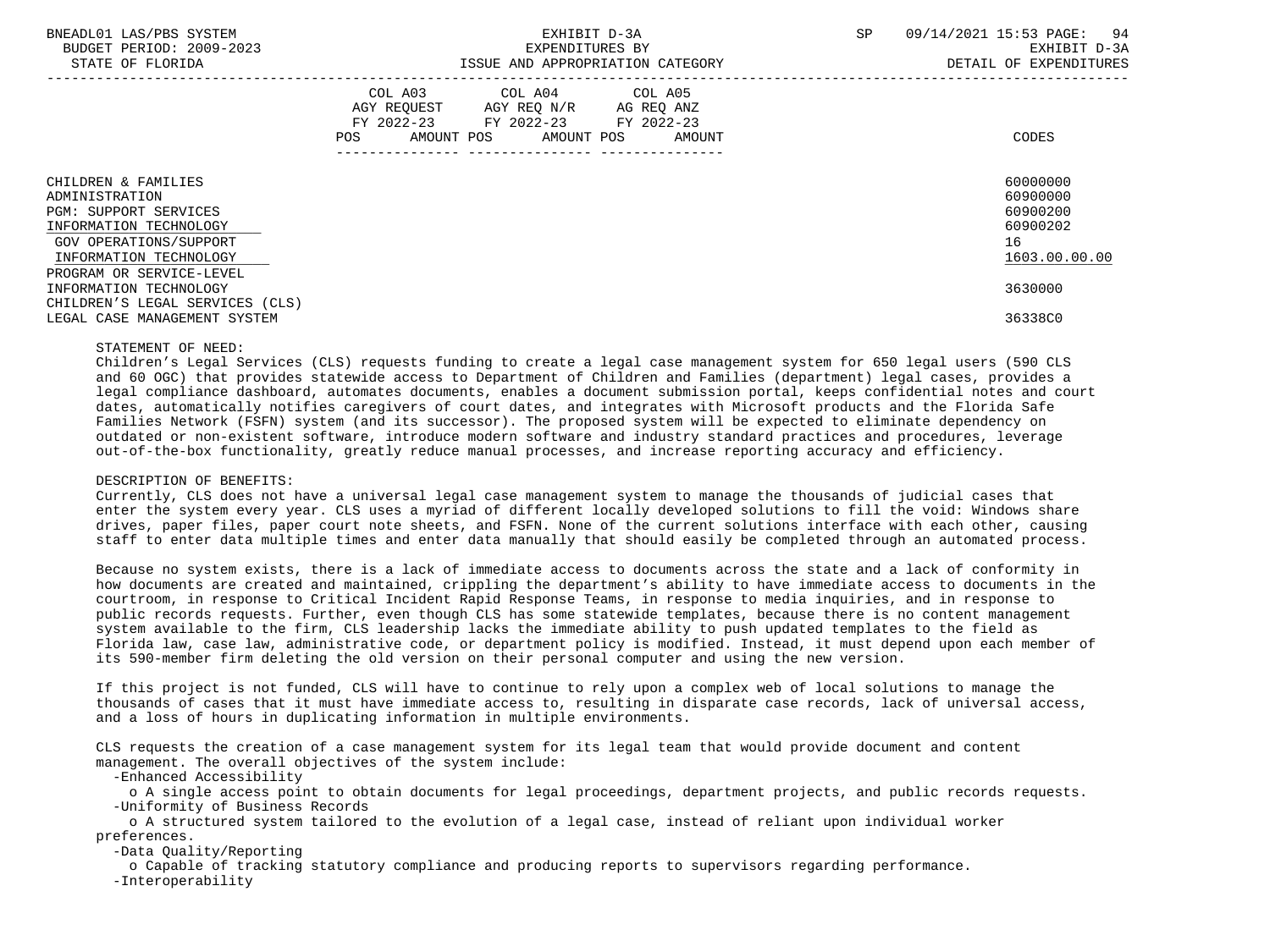| BNEADL01 LAS/PBS SYSTEM |                  |                          |
|-------------------------|------------------|--------------------------|
|                         |                  | BUDGET PERIOD: 2009-2023 |
|                         | STATE OF FLORIDA |                          |

|                                                                                                                                                                                                                                                                              | COL A03<br>AGY REOUEST<br>FY 2022-23<br>AMOUNT POS<br>POS | COL A04<br>AGY REQ N/R<br>FY 2022-23<br>AMOUNT POS | COL A05<br>AG REQ ANZ<br>FY 2022-23<br>AMOUNT | CODES                                                                                     |
|------------------------------------------------------------------------------------------------------------------------------------------------------------------------------------------------------------------------------------------------------------------------------|-----------------------------------------------------------|----------------------------------------------------|-----------------------------------------------|-------------------------------------------------------------------------------------------|
| CHILDREN & FAMILIES<br>ADMINISTRATION<br><b>PGM: SUPPORT SERVICES</b><br>INFORMATION TECHNOLOGY<br>GOV OPERATIONS/SUPPORT<br>INFORMATION TECHNOLOGY<br>PROGRAM OR SERVICE-LEVEL<br>INFORMATION TECHNOLOGY<br>CHILDREN'S LEGAL SERVICES (CLS)<br>LEGAL CASE MANAGEMENT SYSTEM |                                                           |                                                    |                                               | 60000000<br>60900000<br>60900200<br>60900202<br>16<br>1603.00.00.00<br>3630000<br>36338C0 |

 o Supports integration with current department databases, including FSFN, and department software such as Microsoft Office 365 and Microsoft Dynamics.

 In addition to having a document system that provides immediate, statewide access to case files, the system should have at least two functions: A Legal Compliance Dashboard and a Document Automation module.

The Legal Compliance Dashboard would have the following objectives:

-Statutory Timeframe Case Analysis

 o The case dashboard can analyze and report the documents that must be filed or the hearings that must be held in each case based upon statutory, rule, code and CFOP requirements, with the ability to modify the timeframes as statutory timeframes are changed.

o This analysis will enable coverage workers to immediately identify case priorities.

 o This analysis will ensure the department can track its compliance with deadlines, while maintaining our great reputation in the courtroom.

-Worker Workflow Integration

 o The worker dashboard will combine outstanding statutory requirements on all cases to which the worker is assigned with expected tasks to be completed prior to pending hearings to identify daily priorities for CLS workers.

 o The worker dashboard will also integrate with the worker's Outlook calendar to identify opportunities to address outstanding tasks efficiently.

-Supervisory Oversight

 o The supervisor dashboard will permit an overview of the team's outstanding tasks and case needs to evaluate coverage needs and workers' performance.

The Document Automation module would have the following objectives:

-Maintain Uniformity

 o The Automation would use statewide templates to create all petitions, motions, and orders that the department generates to move away from disparate, locally created templates.

Data Importation

 o The Automation would import data from existing databases, such as FSFN, to increase accuracy and eliminate current inefficiencies from manually entering case information.

-Title IV-E Compliance

 o The Automation would restrict modification of particular document modules to ensure Title IV-E findings are made in every case to meet funding requirements.

-Immediate Modification

 o The Automation would grant CLS leadership the authority to modify all templates used by all department attorneys any time a statute, rule, or policy is amended, empowering each attorney to focus on their courtroom advocacy instead of devoting time to update each local template.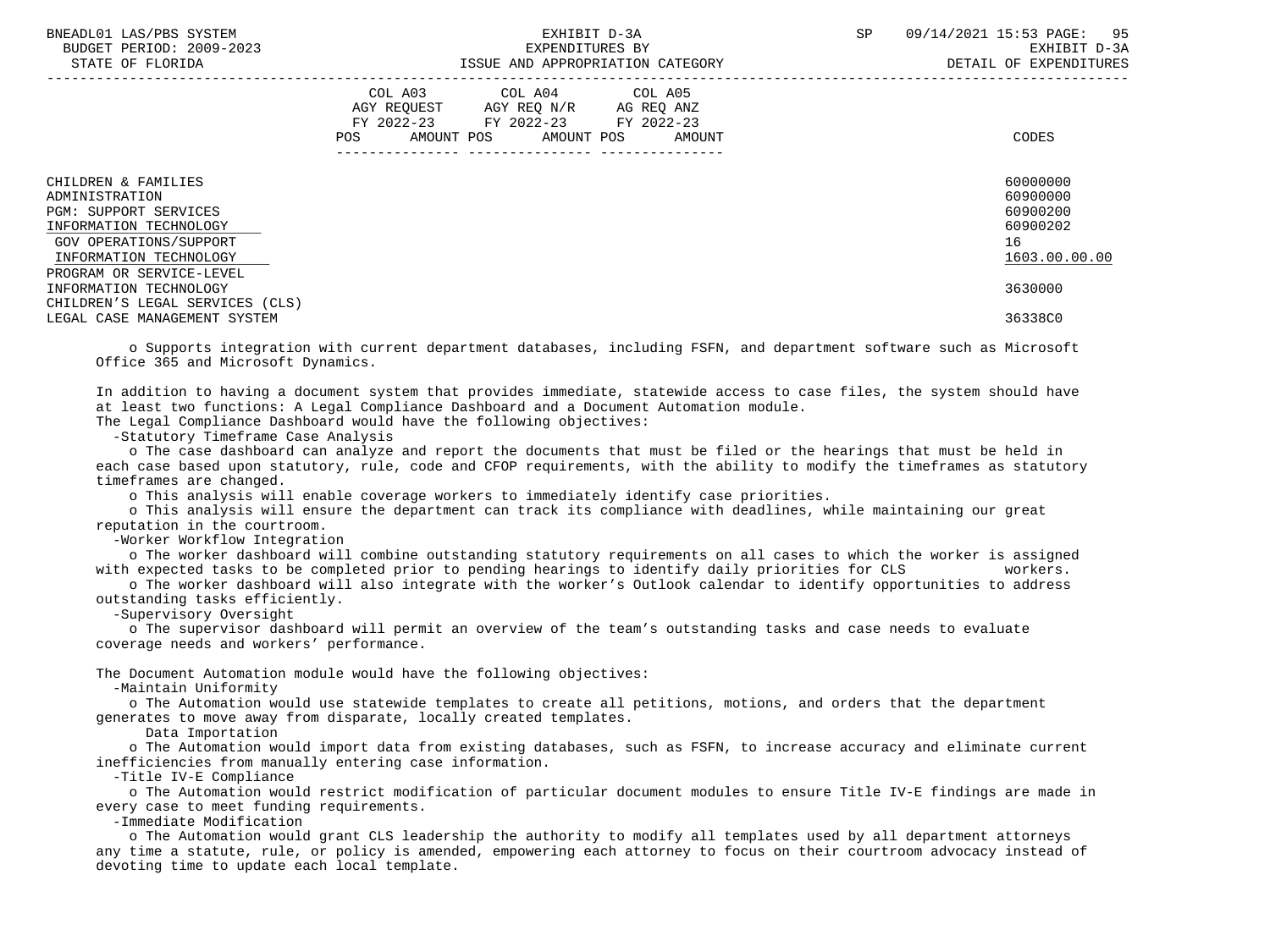## BNEADL01 LAS/PBS SYSTEM SALLER SALLER STEM SPORT STEMMENT D-3A SP 09/14/2021 15:53 PAGE: 96 BUDGET PERIOD: 2009-2023 EXPENDITURES BY EXHIBIT D-3A

| STATE OF FLORIDA                                                                                                                                                                | ISSUE AND APPROPRIATION CATEGORY                                                                                                                              | DETAIL OF EXPENDITURES                                              |
|---------------------------------------------------------------------------------------------------------------------------------------------------------------------------------|---------------------------------------------------------------------------------------------------------------------------------------------------------------|---------------------------------------------------------------------|
|                                                                                                                                                                                 | COL A03<br>COL A04<br>COL A05<br>AGY REOUEST<br>AGY REO N/R<br>AG REO ANZ<br>FY 2022-23<br>FY 2022-23 FY 2022-23<br>AMOUNT POS<br>AMOUNT POS<br>AMOUNT<br>POS | CODES                                                               |
| CHILDREN & FAMILIES<br>ADMINISTRATION<br><b>PGM: SUPPORT SERVICES</b><br>INFORMATION TECHNOLOGY<br>GOV OPERATIONS/SUPPORT<br>INFORMATION TECHNOLOGY<br>PROGRAM OR SERVICE-LEVEL |                                                                                                                                                               | 60000000<br>60900000<br>60900200<br>60900202<br>16<br>1603.00.00.00 |
| INFORMATION TECHNOLOGY<br>CHILDREN'S LEGAL SERVICES (CLS)                                                                                                                       |                                                                                                                                                               | 3630000                                                             |
| LEGAL CASE MANAGEMENT SYSTEM                                                                                                                                                    |                                                                                                                                                               | 36338C0                                                             |

### SOLUTIONS ALTERNATIVES CONSIDERED:

 The first solution is for the department to build a new legal case management system for CLS by leveraging the work the Office of Attorney General (OAG) has already undertaken to build a legal case management system for its agency. The OAG has now entered Year 3 of its three-year Information Technology Modernization Project. The OAG system includes an Enterprise Content Management (ECM) component, a Case Management System (CMS) component, and a Customer Relationship Management (CRM) component, which will integrate with Microsoft Outlook and Microsoft Dynamics. The OAG is using Hyland's ECM product, OnBase, which is an industry leading and mainstream supported product.

 Based on multiple demonstrations of the legal case management system developed at this time, the OAG system can meet many of the CLS business requirements outlined above. As a government law firm, the OAG has many units whose litigation processes are similar to CLS. Consequently, the department would be able to leverage the work being done by the OAG to dramatically reduce the costs of building a CLS legal case management system from scratch. The costs instead would be directed toward designing and implementing customizations specific to the child welfare dependency process. Because the OAG has already absorbed the costs of integrating the case management system with the content and document management system, the department would not have to incur those costs.

 An alternative to building a new system is to purchase commercial legal case management software, which is offered by many companies. This software is available for either installation or provides access to a cloud-based platform. However, the products available in the marketplace are tailored to civil or criminal practitioners. There is no commercially available "off-the-shelf" legal case management system for child welfare.

 Nevertheless, for the past year, CLS has explored the software available in the marketplace, including Clio, MyCase, Legal Files, and ProLaw. Clio advised that its software was not compatible with a firm as large as CLS. MyCase, Legal Files, and ProLaw's primary tools would not be able to be used by CLS, specifically client management and time tracking for billing purposes. As government lawyers, the department's attorneys do not bill their time; thus, the time tracking tool would be inapplicable. The department would also not be able to use the client management system, which is used to input and store client demographics, because any department entries into that system would be duplicative of the entries that must be made in FSFN, the department's Comprehensive Child Welfare Information System. Duplicative entries are prohibited by 45 CFR 1355.52 and jeopardize the department's federal funding of FSFN. These products confirmed that they do not have the ability to fully integrate with FSFN, therefore the data could not be imported from FSFN to make the client management system usable.

 The remaining functions of MyCase, Legal Files, and ProLaw that the department could use, primarily document management and case notes, would have to be significantly customized to track the process flow of dependency cases. The companies have indicated that minor customizations could be made to their system, but the format could not be changed to meet the business requirements needed by the department. Moreover, these companies do not offer a document automation function that the user can modify. To the extent that they have any document automation function, the purchaser must work with the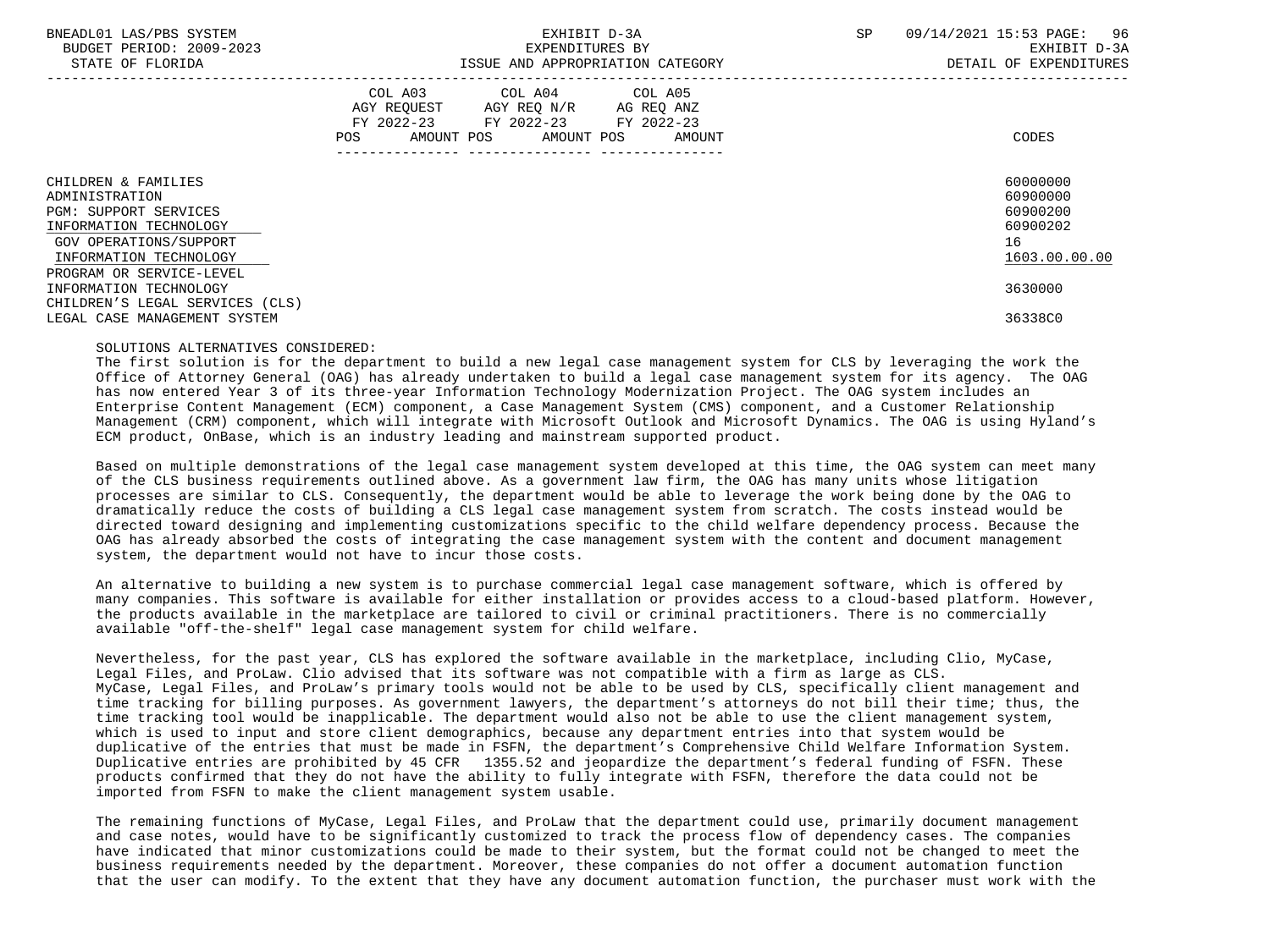| BNEADL01 LAS/PBS SYSTEM<br>BUDGET PERIOD: 2009-2023<br>STATE OF FLORIDA                                                                             | EXHIBIT D-3A<br>EXPENDITURES BY<br>ISSUE AND APPROPRIATION CATEGORY                                                                         | 09/14/2021 15:53 PAGE: 97<br><b>SP</b><br>EXHIBIT D-3A<br>DETAIL OF EXPENDITURES |
|-----------------------------------------------------------------------------------------------------------------------------------------------------|---------------------------------------------------------------------------------------------------------------------------------------------|----------------------------------------------------------------------------------|
|                                                                                                                                                     | COL A03 COL A04 COL A05<br>AGY REOUEST AGY REO N/R<br>AG REO ANZ<br>FY 2022-23 FY 2022-23 FY 2022-23<br>AMOUNT POS AMOUNT POS AMOUNT<br>POS | CODES                                                                            |
| CHILDREN & FAMILIES<br>ADMINISTRATION<br><b>PGM: SUPPORT SERVICES</b><br>INFORMATION TECHNOLOGY<br>GOV OPERATIONS/SUPPORT<br>INFORMATION TECHNOLOGY |                                                                                                                                             | 60000000<br>60900000<br>60900200<br>60900202<br>16<br>1603.00.00.00              |
| PROGRAM OR SERVICE-LEVEL<br>INFORMATION TECHNOLOGY<br>CHILDREN'S LEGAL SERVICES (CLS)<br>LEGAL CASE MANAGEMENT SYSTEM                               |                                                                                                                                             | 3630000<br>36338C0                                                               |

 vendor to develop each template and must incur costs to modify the templates. This would be a costly alternative as the departments' templates must be modified every year in response to statutory updates. Additionally, because these products cannot integrate with FSFN, workers would have to continue to manually enter information into any documents that they system could generate, eliminating the efficiency that the system is intended to create.

 The department also explored the document automation function that Diona Services offers to health and human services programs. An advantage of this service is that the platform is user friendly. Some of the information can be imported from FSFN, but each template would require the user to make multiple data entries to generate the document. A significant disadvantage is that the Diona system generates documents in pdf format. CLS workers, however, must have documents available in Word format to add case-specific facts that can't be found in FSFN, to allow supervisors the capability to revise their team's documents, and to provide draft orders to the judiciary for further revision. Another disadvantage is that the department would not have the capability of independently modifying the templates for statutory changes or building new templates.

 Thomson Reuters HighQ is another legal case management system the department evaluated. The advantages of HighQ are that it is capable of integrating with FSFN and grants users the ability to create new templates independently. The disadvantage of the system is that many of the business requirements stated in the section above will not be able to be fulfilled, resulting in a less efficient and effective solution. For example, while the system enables the user to build dashboards, each dashboard must be built separately. Therefore, CLS would have to build a separate dashboard for each case, for each attorney, and for each supervisor. CLS does not have the resources to devote to the building of these dashboards. And, if there would be a statutory change that would alter the timeframe for any one legal action, every dashboard would have to manually updated. Similarly, the document automation function would require that CLS build each template separately and modify them separately when there are annual law changes. The HighQ system also does not have the capacity to notify external partners of upcoming report deadlines or notify caregivers of upcoming hearings. Finally, because HighQ is a cloud-based platform, the department would have monthly storage expenses to accommodate the volume of CLS's workload, in addition to the annual costs of the program.

 The final alternative is to maintain the current business practice of employing local solutions. This alternative, however, creates fragmentation in the organization by hindering statewide access to documents and by depending upon more than 600 users to modify their individual work product each time there is a change in statutory law, rule, code, or policy. Maintaining current practices also requires that CLS continue to spend time on tasks that could be automated, such as the generation of documents, partner notifications, or prioritizing deadlines, instead of staffing cases with CPIs and case managers, preparing witnesses for hearings, and developing litigation strategies for trials.

### IMPACT IF NOT FUNDED:

 Without a case management system, CLS workers will continue to expend thousands of hours on locating and creating documents that otherwise could be automated, instead of working to correct the 21 percent decrease in children exiting foster care or the 19 percent increase in the length of stay in foster care.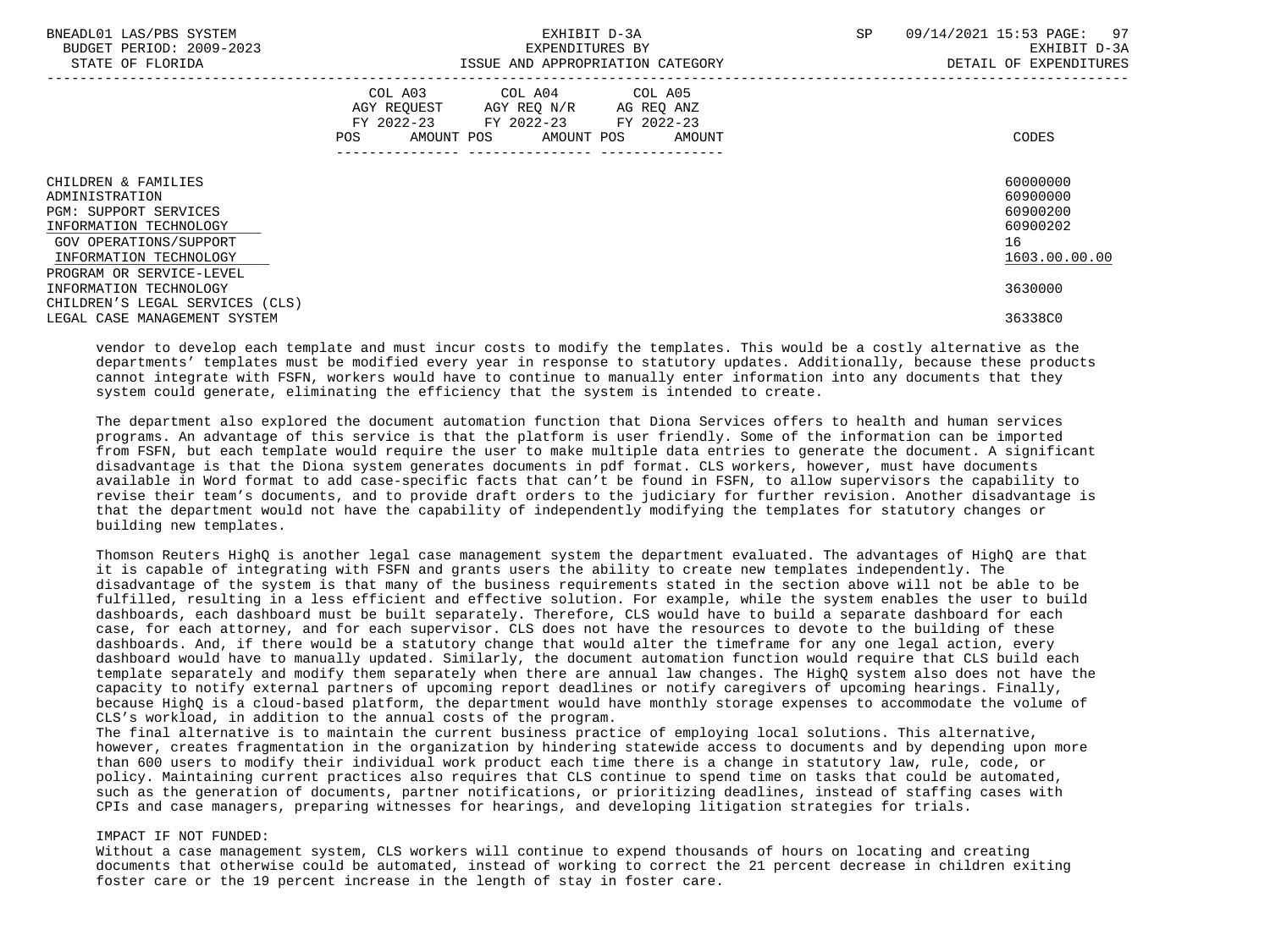# BUDGET PERIOD: 2009-2023 EXPENDITURES BY EXHIBIT D-3A

|                                                                                                                                                                                 | COL A03<br>AGY REOUEST<br>$FY$ 2022-23<br>AMOUNT POS<br>POS. | COL A04<br>AGY REQ N/R<br>FY 2022-23<br>AMOUNT POS | COL A05<br>AG REQ ANZ<br>FY 2022-23<br>AMOUNT | CODES                                                               |
|---------------------------------------------------------------------------------------------------------------------------------------------------------------------------------|--------------------------------------------------------------|----------------------------------------------------|-----------------------------------------------|---------------------------------------------------------------------|
| CHILDREN & FAMILIES<br>ADMINISTRATION<br><b>PGM: SUPPORT SERVICES</b><br>INFORMATION TECHNOLOGY<br>GOV OPERATIONS/SUPPORT<br>INFORMATION TECHNOLOGY<br>PROGRAM OR SERVICE-LEVEL |                                                              |                                                    |                                               | 60000000<br>60900000<br>60900200<br>60900202<br>16<br>1603.00.00.00 |
| INFORMATION TECHNOLOGY                                                                                                                                                          |                                                              |                                                    |                                               | 3630000                                                             |
| CHILDREN'S LEGAL SERVICES (CLS)<br>LEGAL CASE MANAGEMENT SYSTEM                                                                                                                 |                                                              |                                                    |                                               | 36338C0                                                             |

### ASSUMPTIONS AND CONSTRAINTS:

a. Assumptions

1. This project has the support from the department's Executive Leadership and Chief Information Officer.

2. The department desires to increase process efficiency and reduce the use of ad-hoc local tools and solutions.

 3. Any gains in operational efficiency that the department realizes through these efforts will be used to allocate additional resources to value-added activities, including managing the persistently sustained caseload and improving the number of children who safely exit the dependency system.

 4. The project team will be adequately staffed to accomplish the project's deliverables, milestones, and infrastructure, manage user involvement, ensure proper testing, produce necessary project planning documents, project status reporting, and complete other project management tasks as required for successful execution and delivery of the project.

 5. The department will employ Organizational Change Management (OCM) activities required to implement the recommended solution in the most successful fashion.

 6. Department and CLS business functional and technical subject matter experts will be made available timely for project activities requiring their input.

 7. The department will continue to use a single database, such as FSFN, to organize information for the child welfare community, including investigators, case managers, and lawyers, to meet state and federal reporting requirements.

 8. Interfaces between FSFN and external systems that require changes will be appropriately scheduled and coordinated in-line with project requirements.

b. Constraints

 1. Approval by either the Florida Executive Office of the Governor (EOG) (in consultation with the Legislature) or the Legislative Budget Commission (LBC) will be required before any appropriated funds are made available to the department. 2. All schedules depend on the continual availability of appropriated funds.

 3. State and/or federal statutory changes, changes in administrative rule, and department policy changes could affect the project.

4. Department will be required to maintain legacy systems in parallel during system rollout for a limited time.

 5. The new system must interface with FSFN because federal requirements prohibit information from being entered twice or stored in two separate repositories.

### IT SERVICE OR SYSTEM CREATED, REPLACED, ENHANCED, OR ELIMINATED:

There is no "current system" available for CLS to use for legal case management, to manage the thousands of judicial cases that enter the system every year. CLS uses a myriad of different locally developed solutions to fill the void: Windows share drives, Excel spreadsheets, Word templates, paper files, paper court note sheets, and FSFN. The FSFN system "legal" module maintains key case information but is insufficient to support the functionality needed for managing the heavy caseload and meeting legal and court requirements. The current solutions do not interface with each other causing staff to enter data multiple times.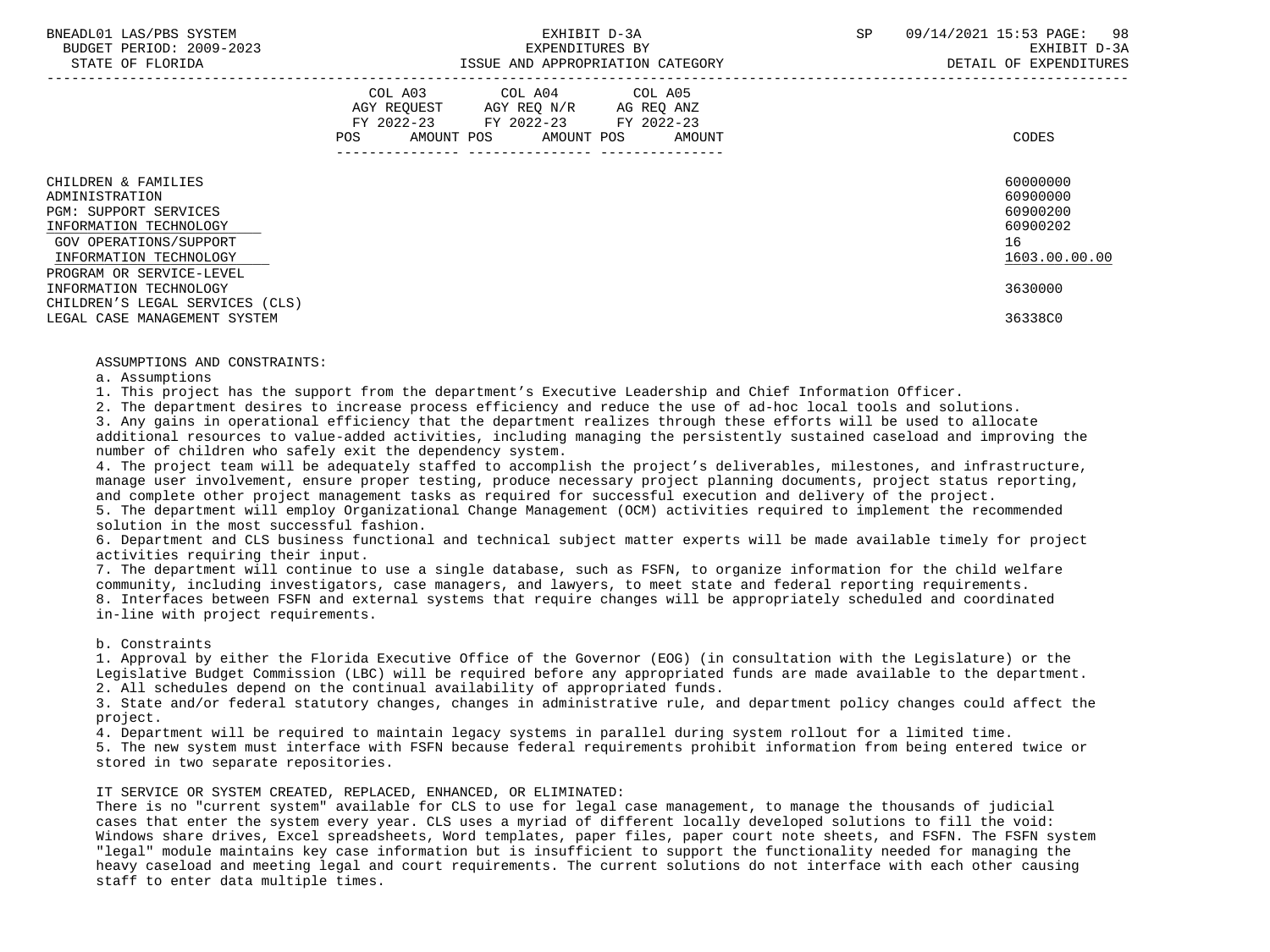| BNEADL01 LAS/PBS SYSTEM |                  |                          |
|-------------------------|------------------|--------------------------|
|                         |                  | BUDGET PERIOD: 2009-2023 |
|                         | STATE OF FLORIDA |                          |

|                                                                                                                                                                                 | COL A03<br>AGY REQUEST<br>$FY$ 2022-23<br>AMOUNT POS<br><b>POS</b> | COL A04<br>AGY REQ N/R<br>FY 2022-23<br>AMOUNT POS | COL A05<br>AG REQ ANZ<br>FY 2022-23<br>AMOUNT | CODES                                                               |
|---------------------------------------------------------------------------------------------------------------------------------------------------------------------------------|--------------------------------------------------------------------|----------------------------------------------------|-----------------------------------------------|---------------------------------------------------------------------|
| CHILDREN & FAMILIES<br>ADMINISTRATION<br><b>PGM: SUPPORT SERVICES</b><br>INFORMATION TECHNOLOGY<br>GOV OPERATIONS/SUPPORT<br>INFORMATION TECHNOLOGY<br>PROGRAM OR SERVICE-LEVEL |                                                                    |                                                    |                                               | 60000000<br>60900000<br>60900200<br>60900202<br>16<br>1603.00.00.00 |
| INFORMATION TECHNOLOGY<br>CHILDREN'S LEGAL SERVICES (CLS)                                                                                                                       |                                                                    |                                                    |                                               | 3630000                                                             |
| LEGAL CASE MANAGEMENT SYSTEM                                                                                                                                                    |                                                                    |                                                    |                                               | 36338C0                                                             |

### IMPLEMENTATION APPROACH:

 The department would leverage the work being done by the Office of Attorney General (the OAG) when building its platform to dramatically reduce the costs of the system but would design and implement customizations specific to the Children's Legal Services practice area. Initial integration with FSFN would be unidirectional, updating the CLS system with FSFN data nightly, with additional bidirectional integration planned for upgrades in subsequent years. Because the OAG has already absorbed the costs of integrating the case management system with the content and document management system, the department would not have to incur those costs

### TIMELINE:

 This project has a one-year implementation schedule. In Year 1, milestones include: Purchase of enterprise content management licenses; Purchases of Dynamics CSM/CRM licenses; Purchase of cloud support services; and Customization, integration, and implementation of the CLS Case Management System using the licenses and services acquired.

 After Year 1, licenses and support services will be renewed and additional modifications and integration will occur as business needs and agency priorities determine the need for changes to the system.

### ESTIMATED COSTS:

 Currently, the Office of Attorney General (the OAG) is completing its project to build a legal case management system. The department would leverage the work being done by that agency when building its platform to dramatically reduce the costs of the system, but would design and implement some customizations, including those specific to the Children's Legal Services practice area. Initial integration with FSFN would be unidirectional, updating the CLS system with FSFN data nightly, with additional bidirectional integration planned for upgrades in subsequent years. Because the OAG has already absorbed the costs of integrating the case management system with the content and document management system, the department would not have to incur those costs. ?Based upon these assumptions, the department would need to incur the following costs:

Year 1:

Cost of the ECM core software =  $$668,000$ 

 Cost of the ECM seat licenses for 650 users at the current contract rate of \$1,083/license (\$548,110 for 506 licenses)  $=$  \$703,950

Cost of Dynamics CMS/CRM licenses = \$300,000

Cost of development for customization, integration, implementation =  $$2,504,000$ 

Total Year 1 = \$4,175,950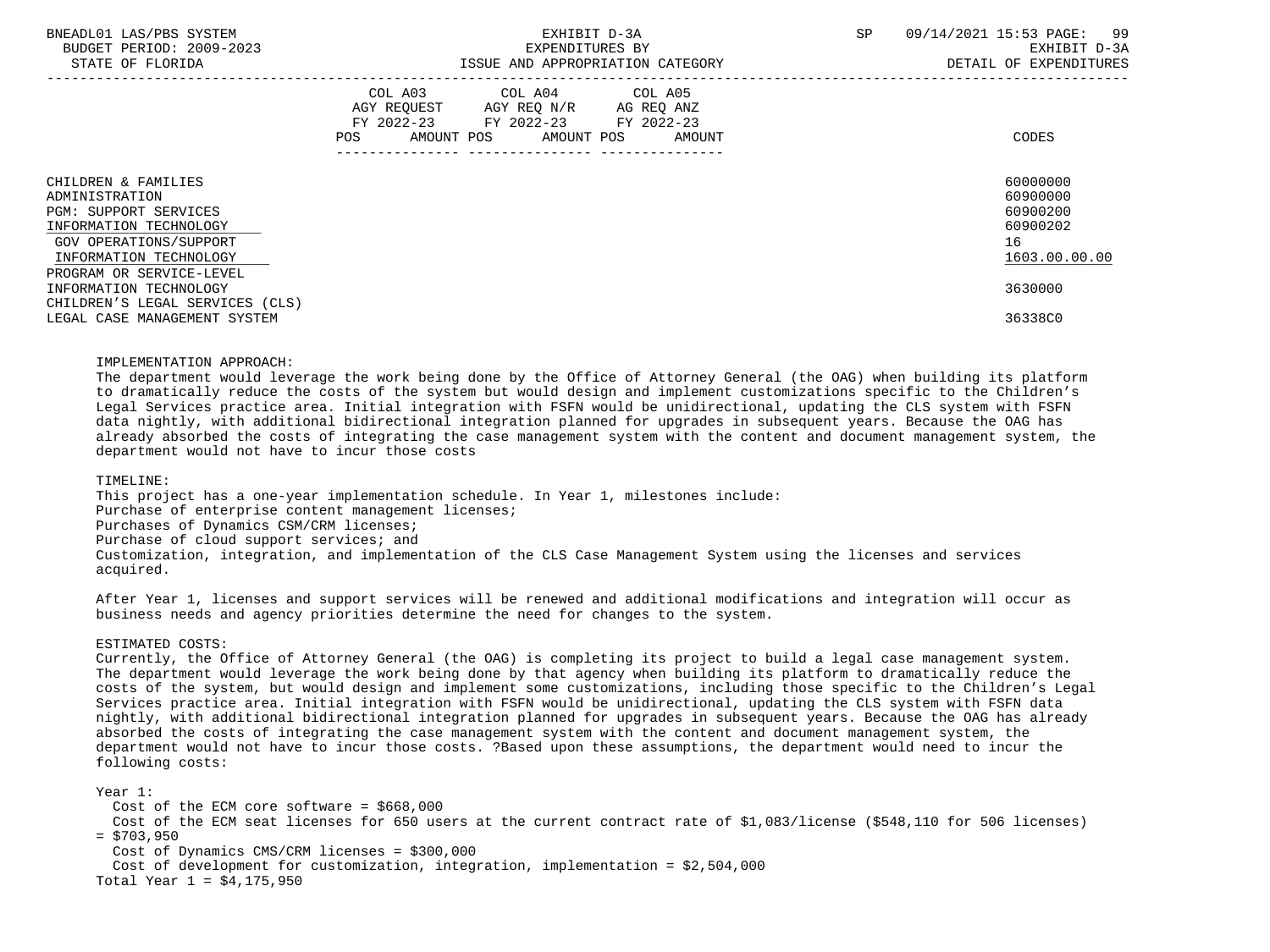| BNEADL01 LAS/PBS SYSTEM<br>BUDGET PERIOD: 2009-2023<br>STATE OF FLORIDA                                                                                                                                                                                                                                                     |                                                                                                                               | EXHIBIT D-3A | SP | 09/14/2021 15:53 PAGE: 100<br>EXHIBIT D-3A<br>DETAIL OF EXPENDITURES           |
|-----------------------------------------------------------------------------------------------------------------------------------------------------------------------------------------------------------------------------------------------------------------------------------------------------------------------------|-------------------------------------------------------------------------------------------------------------------------------|--------------|----|--------------------------------------------------------------------------------|
|                                                                                                                                                                                                                                                                                                                             | COL A03 COL A04<br>AGY REQUEST AGY REQ N/R AG REQ ANZ<br>FY 2022-23 FY 2022-23 FY 2022-23<br>POS AMOUNT POS AMOUNT POS AMOUNT | COL A05      |    | CODES                                                                          |
| CHILDREN & FAMILIES<br>ADMINISTRATION<br>PGM: SUPPORT SERVICES<br>INFORMATION TECHNOLOGY<br><b>GOV OPERATIONS/SUPPORT</b><br>INFORMATION TECHNOLOGY<br>PROGRAM OR SERVICE-LEVEL<br>INFORMATION TECHNOLOGY<br>CHILDREN'S LEGAL SERVICES (CLS)                                                                                |                                                                                                                               |              |    | 60000000<br>60900000<br>60900200<br>60900202<br>16<br>1603.00.00.00<br>3630000 |
| LEGAL CASE MANAGEMENT SYSTEM<br>Recurring (after year $1$ ):                                                                                                                                                                                                                                                                |                                                                                                                               |              |    | 36338C0                                                                        |
| ECM licensing annual renewal (core and seat licenses) = $$307,143$ ?<br>Dynamics CMS/CRM licensing annual renewal = $$300,000$<br>Recurring Costs of technical support and future customizations, integration, modifications and enhancements = \$160,000<br>Total Recurring: \$767,143                                     |                                                                                                                               |              |    |                                                                                |
| POST-IMPLEMENTATION COSTS:<br>Funding this issue will not impact rate structure of cost allocation methodology for agency clients or other agency<br>providers. Total recurring costs will be \$767,143 for licensing renewals, technical support, modifications, and<br>enhancements, as detailed in the previous section. |                                                                                                                               |              |    |                                                                                |
| LINKAGE TO GOVERNOR'S PRIORITIES:<br>Public Integrity - Promote greater transparency at all levels of government.                                                                                                                                                                                                           |                                                                                                                               |              |    |                                                                                |
| FLORIDA STRATEGIC PLAN FOR ECONOMIC DEVELOPMENT:<br>4.2 Ensure state, regional and local agencies provide collaborative and timely customer service to businesses and<br>workers; and<br>5.2 Improve the efficiency and effectiveness of government agencies at all levels.                                                 |                                                                                                                               |              |    |                                                                                |
| TOTAL: INFORMATION TECHNOLOGY<br>BY FUND TYPE                                                                                                                                                                                                                                                                               |                                                                                                                               |              |    | 1603.00.00.00                                                                  |
| GENERAL REVENUE FUND<br>TRUST FUNDS<br>TRUST FUNDS                                                                                                                                                                                                                                                                          | 52,306,308 21,815,700<br>44, 184, 019 10, 582, 108                                                                            |              |    | 1000<br>2000                                                                   |
| TOTAL POSITIONS $232.00$<br>TOTAL PROG COMP 96,490,327 32,397,808<br>TOTAL SALARY RATE 13,312,657                                                                                                                                                                                                                           |                                                                                                                               |              |    |                                                                                |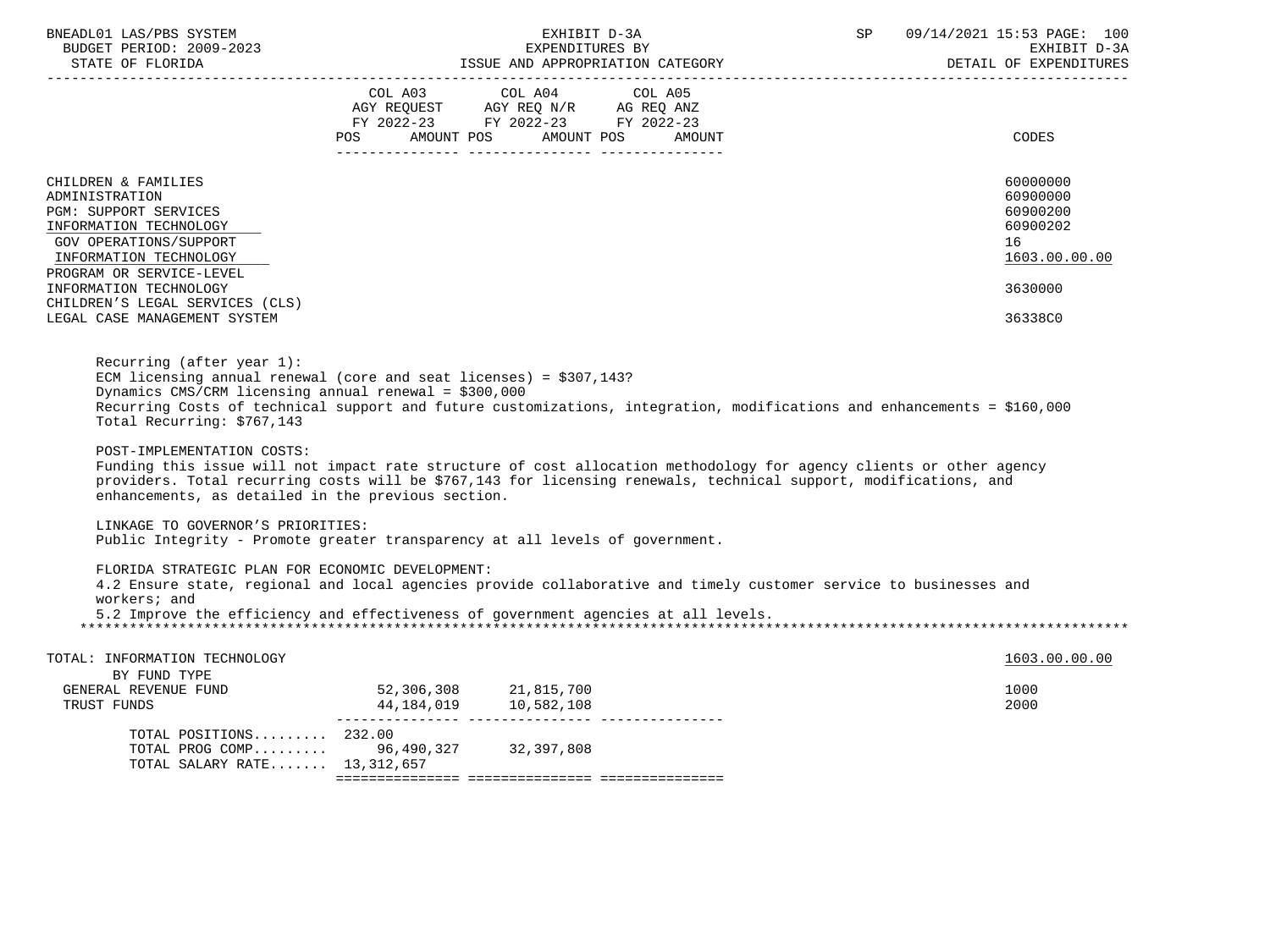| BNEADL01 LAS/PBS SYSTEM |                  |                          |  | EXHIBIT D-3A                     |  |
|-------------------------|------------------|--------------------------|--|----------------------------------|--|
|                         |                  | BUDGET PERIOD: 2009-2023 |  | EXPENDITURES BY                  |  |
|                         | STATE OF FLORIDA |                          |  | ISSUE AND APPROPRIATION CATEGORY |  |

|                                                                                                                                                                                                                                                    | COL A03 COL A04<br>AGY REQUEST AGY REQ N/R AG REQ ANZ<br>FY 2022-23 FY 2022-23 FY 2022-23 | COL A05<br>POS AMOUNT POS AMOUNT POS AMOUNT | CODES                                                                                               |
|----------------------------------------------------------------------------------------------------------------------------------------------------------------------------------------------------------------------------------------------------|-------------------------------------------------------------------------------------------|---------------------------------------------|-----------------------------------------------------------------------------------------------------|
|                                                                                                                                                                                                                                                    |                                                                                           |                                             |                                                                                                     |
| CHILDREN & FAMILIES<br>SERVICES<br>PGM: FAMILY SAFETY PROGRAM<br>FAMILY SAFETY/PRESERVATION<br>PUBLIC PROTECTION<br>CHILD CARE REGULATION<br>ESTIMATED EXPENDITURES<br>ESTIMATED EXPENDITURES - OPERATIONS<br>SALARY RATE<br>SALARY RATE 5,328,255 |                                                                                           |                                             | 60000000<br>60910000<br>60910300<br>60910310<br>12<br>1204.03.00.00<br>1000000<br>1001000<br>000000 |
|                                                                                                                                                                                                                                                    |                                                                                           |                                             |                                                                                                     |
| SALARIES AND BENEFITS                                                                                                                                                                                                                              |                                                                                           |                                             | 010000                                                                                              |
| GENERAL REVENUE FUND -MATCH 1,876,144<br>FEDERAL GRANTS TRUST FUND -FEDERL<br>SOCIAL SVCS BLK GRT TF -FEDERL 1,251,006                                                                                                                             | 5,113,222                                                                                 |                                             | 1000 2<br>2261 3<br>2639 3                                                                          |
| TOTAL POSITIONS $131.00$<br>TOTAL APPRO 8,240,372                                                                                                                                                                                                  |                                                                                           |                                             |                                                                                                     |
| OTHER PERSONAL SERVICES                                                                                                                                                                                                                            |                                                                                           |                                             | 030000                                                                                              |
| GENERAL REVENUE FUND -MATCH 362,692<br>FEDERAL GRANTS TRUST FUND -FEDERL<br>SOCIAL SVCS BLK GRT TF -FEDERL                                                                                                                                         | 1,660,561<br>250,751                                                                      |                                             | 1000 2<br>2261 3<br>2639 3                                                                          |
| TOTAL APPRO                                                                                                                                                                                                                                        | 2,274,004                                                                                 |                                             |                                                                                                     |
| <b>EXPENSES</b>                                                                                                                                                                                                                                    |                                                                                           |                                             | 040000                                                                                              |
| GENERAL REVENUE FUND -MATCH<br>FEDERAL GRANTS TRUST FUND -FEDERL<br>SOCIAL SVCS BLK GRT TF -FEDERL                                                                                                                                                 | 420,300<br>1,230,328                                                                      |                                             | 1000 2<br>2261 3<br>2639 3                                                                          |
| TOTAL APPRO                                                                                                                                                                                                                                        | 1,868,997                                                                                 |                                             |                                                                                                     |
| SPECIAL CATEGORIES<br>CONTRACTED SERVICES                                                                                                                                                                                                          |                                                                                           |                                             | 100000<br>100777                                                                                    |
| GENERAL REVENUE FUND -MATCH<br>FEDERAL GRANTS TRUST FUND -FEDERL<br>SOCIAL SVCS BLK GRT TF -FEDERL                                                                                                                                                 | 146,833<br>471,063<br>83,938                                                              |                                             | 1000 2<br>2261 3<br>2639 3                                                                          |

--------------- --------------- ---------------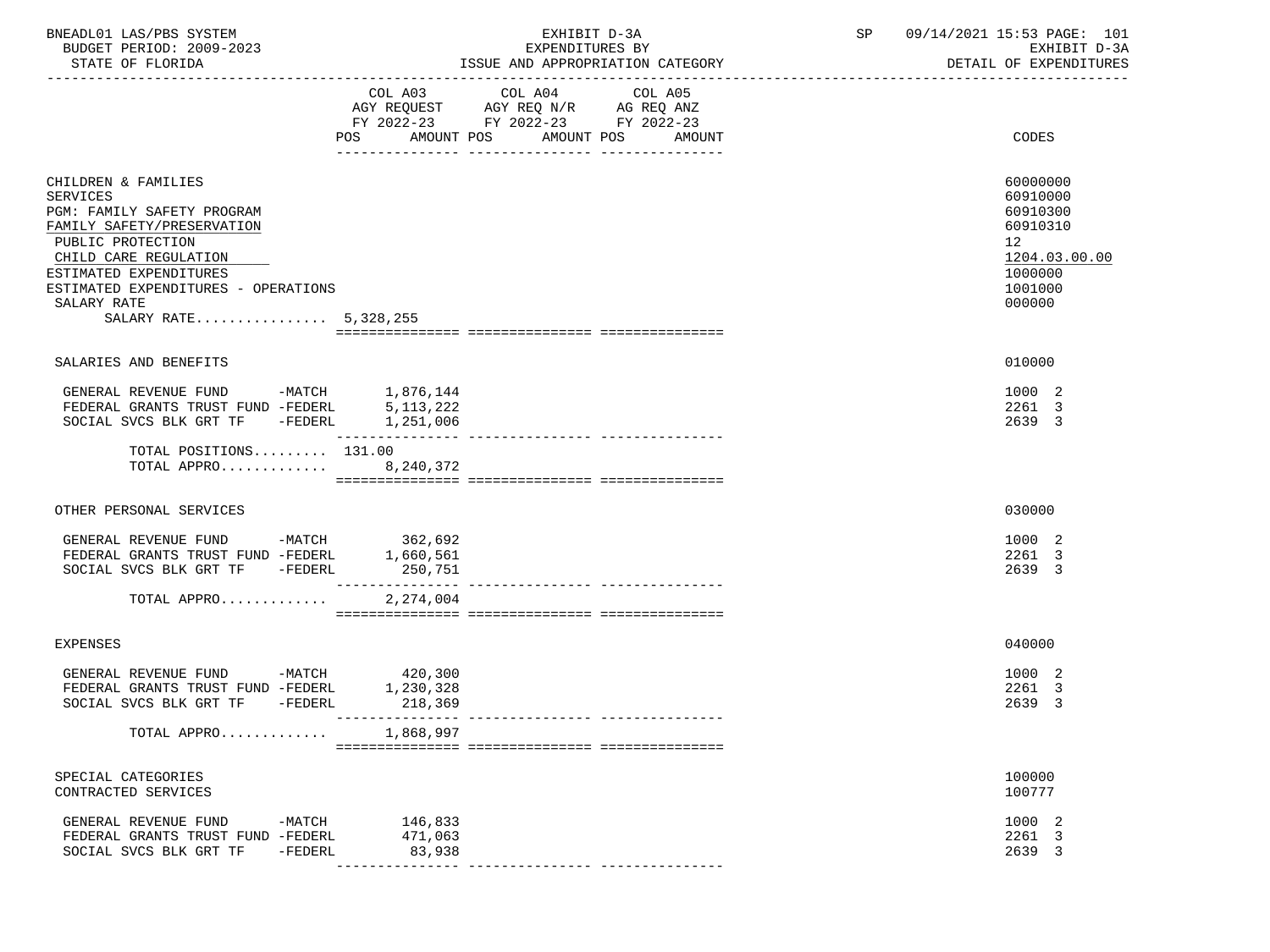| BNEADL01 LAS/PBS SYSTEM<br>BUDGET PERIOD: 2009-2023<br>STATE OF FLORIDA                                                                                                                                                                                                               |                     |                          | EXHIBIT D-3A<br>EXPENDITURES BY<br>ISSUE AND APPROPRIATION CATEGORY                                                       | SP 09/14/2021 15:53 PAGE: 102<br>EXHIBIT D-3A<br>DETAIL OF EXPENDITURES                                       |
|---------------------------------------------------------------------------------------------------------------------------------------------------------------------------------------------------------------------------------------------------------------------------------------|---------------------|--------------------------|---------------------------------------------------------------------------------------------------------------------------|---------------------------------------------------------------------------------------------------------------|
|                                                                                                                                                                                                                                                                                       |                     | AMOUNT POS               | COL A03 COL A04 COL A05<br>AGY REQUEST AGY REQ N/R AG REQ ANZ<br>FY 2022-23 FY 2022-23 FY 2022-23<br>AMOUNT POS<br>AMOUNT | CODES                                                                                                         |
| CHILDREN & FAMILIES<br><b>SERVICES</b><br>PGM: FAMILY SAFETY PROGRAM<br>FAMILY SAFETY/PRESERVATION<br>PUBLIC PROTECTION<br>CHILD CARE REGULATION<br>ESTIMATED EXPENDITURES<br>ESTIMATED EXPENDITURES - OPERATIONS<br>SPECIAL CATEGORIES<br>CONTRACTED SERVICES<br>TOTAL APPRO 701,834 |                     |                          |                                                                                                                           | 60000000<br>60910000<br>60910300<br>60910310<br>12<br>1204.03.00.00<br>1000000<br>1001000<br>100000<br>100777 |
| G/A-CHILD PROTECTION                                                                                                                                                                                                                                                                  |                     |                          |                                                                                                                           | 103034                                                                                                        |
| GENERAL REVENUE FUND -MATCH $1,220,635$<br>FEDERAL GRANTS TRUST FUND -FEDERL $4,413,415$<br>OPERATIONS AND MAINT TF -STATE 950,502<br>SOCIAL SVCS BLK GRT TF -FEDERL                                                                                                                  |                     | 886,470                  |                                                                                                                           | 1000 2<br>2261 3<br>2516 1<br>2639 3                                                                          |
| TOTAL APPRO 7,471,022                                                                                                                                                                                                                                                                 |                     |                          |                                                                                                                           |                                                                                                               |
| RISK MANAGEMENT INSURANCE                                                                                                                                                                                                                                                             |                     |                          |                                                                                                                           | 103241                                                                                                        |
| GENERAL REVENUE FUND                                                                                                                                                                                                                                                                  |                     | $-STATE$ 129,403         |                                                                                                                           | 1000 1                                                                                                        |
| DEFERRED-PAY COM CONTRACTS                                                                                                                                                                                                                                                            |                     |                          |                                                                                                                           | 105280                                                                                                        |
| GENERAL REVENUE FUND                                                                                                                                                                                                                                                                  | -MATCH              | $-STATE$ 6,520<br>701    |                                                                                                                           | 1000 1<br>1000 2                                                                                              |
| TOTAL GENERAL REVENUE FUND                                                                                                                                                                                                                                                            |                     | _______________<br>7,221 |                                                                                                                           | 1000                                                                                                          |
| ADMINISTRATIVE TRUST FUND -FEDERL                                                                                                                                                                                                                                                     |                     | 2,272                    |                                                                                                                           | 2021 3                                                                                                        |
| FEDERAL GRANTS TRUST FUND -FEDERL                                                                                                                                                                                                                                                     |                     | 2,248                    |                                                                                                                           | 2261 3                                                                                                        |
| SOCIAL SVCS BLK GRT TF                                                                                                                                                                                                                                                                | -FEDERL             | 564                      |                                                                                                                           | 2639 3                                                                                                        |
| TOTAL APPRO                                                                                                                                                                                                                                                                           |                     | 12,305                   |                                                                                                                           |                                                                                                               |
| LEASE/PURCHASE/EQUIPMENT                                                                                                                                                                                                                                                              |                     |                          |                                                                                                                           | 105281                                                                                                        |
| GENERAL REVENUE FUND<br>FEDERAL GRANTS TRUST FUND -FEDERL<br>SOCIAL SVCS BLK GRT TF                                                                                                                                                                                                   | -MATCH<br>$-FEDERL$ | 9,804<br>31,446<br>7,901 |                                                                                                                           | 1000 2<br>2261 3<br>2639 3                                                                                    |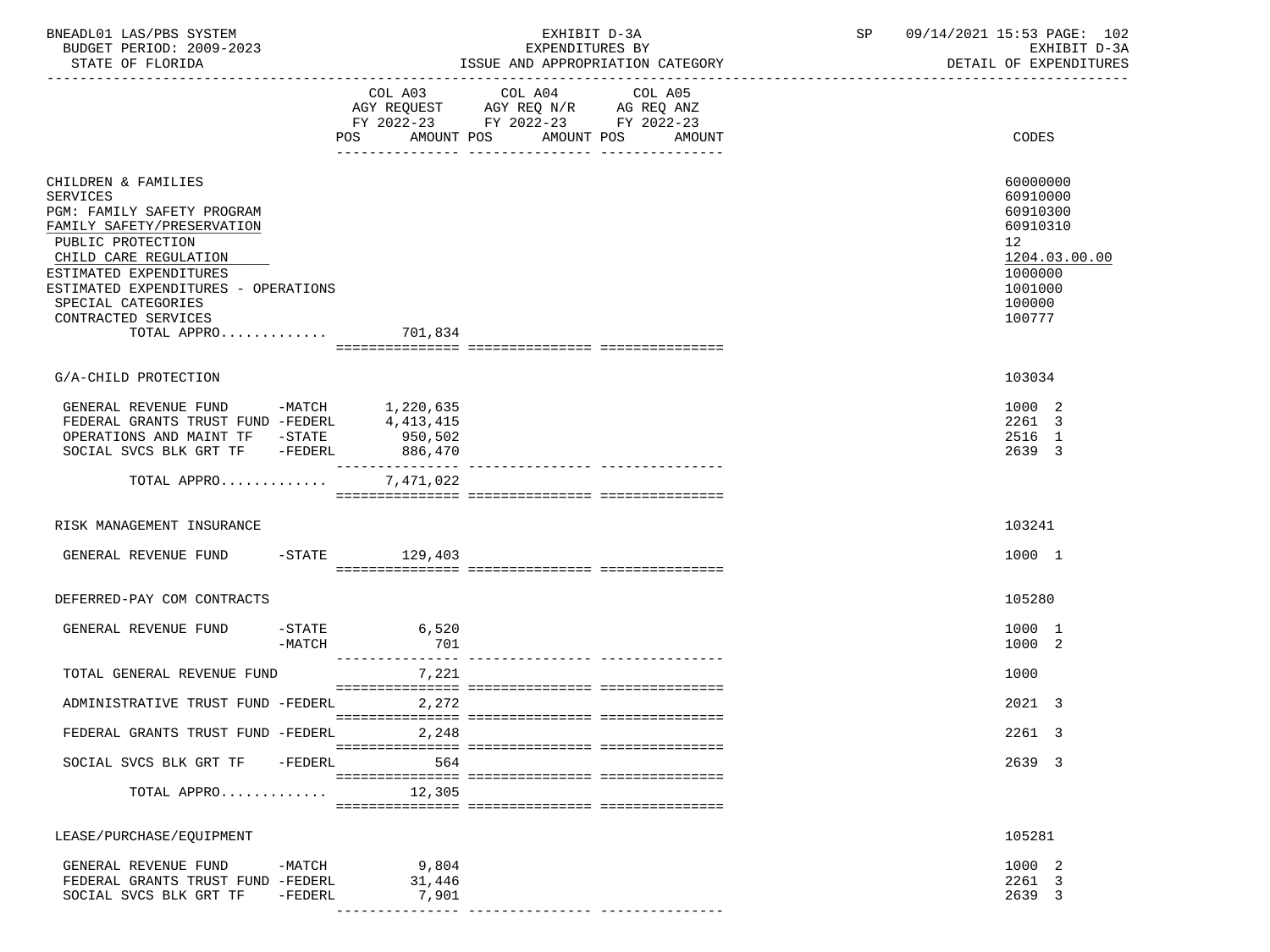| BNEADL01 LAS/PBS SYSTEM<br>BUDGET PERIOD: 2009-2023<br>STATE OF FLORIDA                                                                                                                                                                                                            |                                         | EXHIBIT D-3A<br>EXPENDITURES BY                                                                   | ISSUE AND APPROPRIATION CATEGORY | SP | 09/14/2021 15:53 PAGE: 103<br>EXHIBIT D-3A<br>DETAIL OF EXPENDITURES                                          |
|------------------------------------------------------------------------------------------------------------------------------------------------------------------------------------------------------------------------------------------------------------------------------------|-----------------------------------------|---------------------------------------------------------------------------------------------------|----------------------------------|----|---------------------------------------------------------------------------------------------------------------|
|                                                                                                                                                                                                                                                                                    | <b>POS</b><br>AMOUNT POS                | COL A03 COL A04 COL A05<br>AGY REQUEST AGY REQ N/R AG REQ ANZ<br>FY 2022-23 FY 2022-23 FY 2022-23 | AMOUNT POS<br>AMOUNT             |    | CODES                                                                                                         |
| CHILDREN & FAMILIES<br><b>SERVICES</b><br>PGM: FAMILY SAFETY PROGRAM<br>FAMILY SAFETY/PRESERVATION<br>PUBLIC PROTECTION<br>CHILD CARE REGULATION<br>ESTIMATED EXPENDITURES<br>ESTIMATED EXPENDITURES - OPERATIONS<br>SPECIAL CATEGORIES<br>LEASE/PURCHASE/EQUIPMENT<br>TOTAL APPRO | 49,151                                  |                                                                                                   |                                  |    | 60000000<br>60910000<br>60910300<br>60910310<br>12<br>1204.03.00.00<br>1000000<br>1001000<br>100000<br>105281 |
| TOTAL: ESTIMATED EXPENDITURES - OPERATIONS<br>TOTAL POSITIONS 131.00<br>TOTAL ISSUE 20,747,088<br>TOTAL SALARY RATE 5,328,255                                                                                                                                                      |                                         |                                                                                                   |                                  |    | 1001000                                                                                                       |
| SALARY INCREASES FOR FY 2021-22 -<br>STATE EMPLOYEE MINIMUM WAGE<br>INCREASE - EFFECTIVE 7/1/2021<br>OTHER PERSONAL SERVICES                                                                                                                                                       |                                         |                                                                                                   |                                  |    | 1001030<br>030000                                                                                             |
| GENERAL REVENUE FUND -MATCH<br>FEDERAL GRANTS TRUST FUND -FEDERL<br>SOCIAL SVCS BLK GRT TF - FEDERL<br>TOTAL APPRO                                                                                                                                                                 | $9,787$<br>44 ° 10<br>6,766<br>61,363   |                                                                                                   |                                  |    | 1000 2<br>2261 3<br>2639 3                                                                                    |
| FLORIDA RETIREMENT SYSTEM<br>ADJUSTMENT - FY 2021-22 - NORMAL<br>COST AND UNFUNDED ACTUARIAL<br>LIABILITY<br>SALARIES AND BENEFITS<br>GENERAL REVENUE FUND -MATCH                                                                                                                  | 9,975                                   |                                                                                                   |                                  |    | 1001070<br>010000<br>1000 2                                                                                   |
| FEDERAL GRANTS TRUST FUND -FEDERL<br>SOCIAL SVCS BLK GRT TF -FEDERL<br>TOTAL APPRO                                                                                                                                                                                                 | 27,182<br>6,650<br>__________<br>43,807 |                                                                                                   |                                  |    | 2261 3<br>2639 3                                                                                              |
|                                                                                                                                                                                                                                                                                    |                                         |                                                                                                   |                                  |    |                                                                                                               |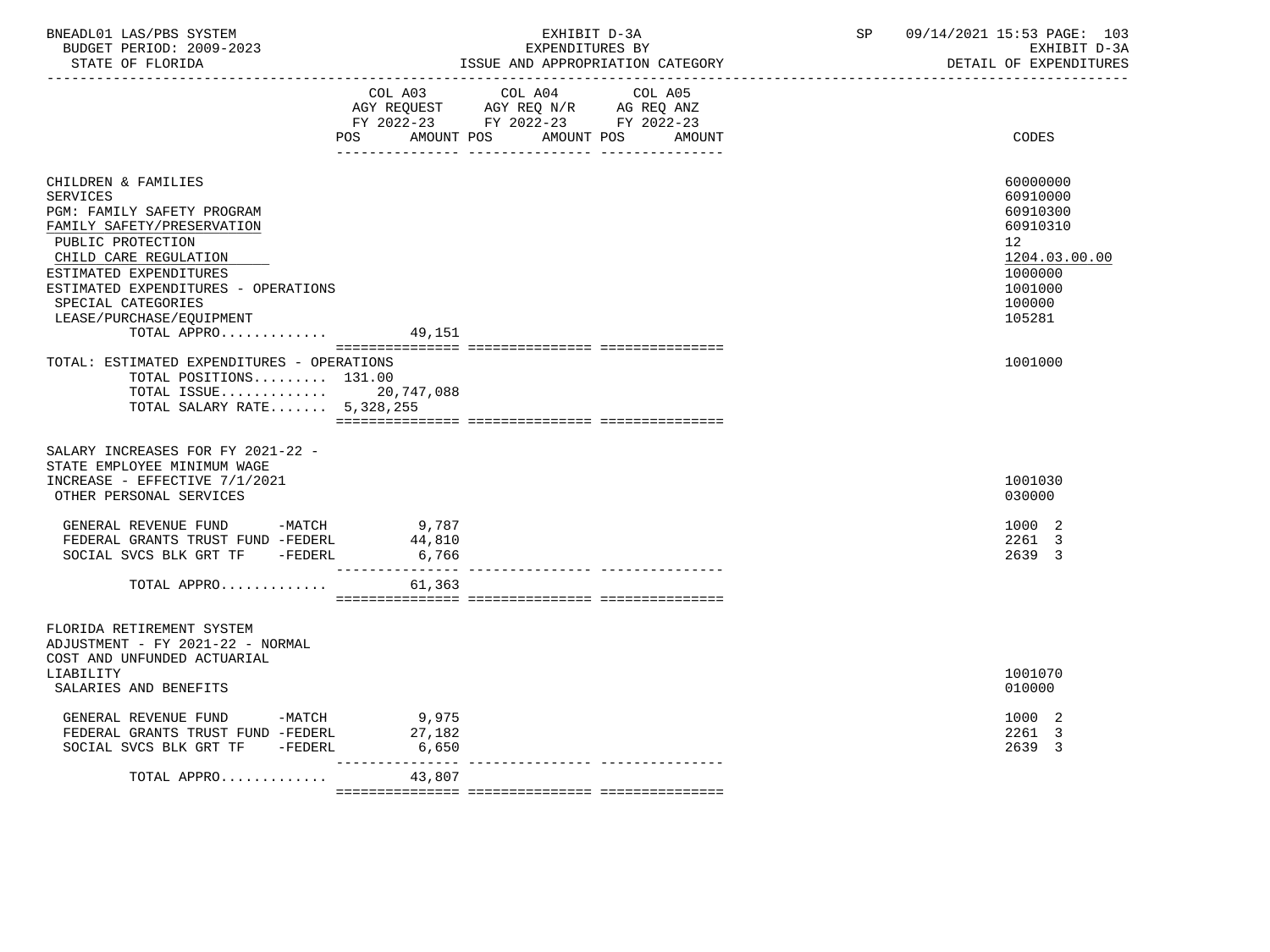| BNEADL01 LAS/PBS SYSTEM<br>BUDGET PERIOD: 2009-2023<br>STATE OF FLORIDA                                                                                                                                         | EXHIBIT D-3A<br>EXPENDITURES BY<br>ISSUE AND APPROPRIATION CATEGORY                                                                      | SP 09/14/2021 15:53 PAGE: 104<br>EXHIBIT D-3A<br>DETAIL OF EXPENDITURES        |
|-----------------------------------------------------------------------------------------------------------------------------------------------------------------------------------------------------------------|------------------------------------------------------------------------------------------------------------------------------------------|--------------------------------------------------------------------------------|
|                                                                                                                                                                                                                 | COL A03 COL A04 COL A05<br>AGY REQUEST AGY REQ N/R AG REQ ANZ<br>FY 2022-23 FY 2022-23 FY 2022-23<br>POS AMOUNT POS AMOUNT POS<br>AMOUNT | CODES                                                                          |
| CHILDREN & FAMILIES<br><b>SERVICES</b><br><b>PGM: FAMILY SAFETY PROGRAM</b><br>FAMILY SAFETY/PRESERVATION<br>PUBLIC PROTECTION<br>CHILD CARE REGULATION<br>ESTIMATED EXPENDITURES<br>CASUALTY INSURANCE PREMIUM |                                                                                                                                          | 60000000<br>60910000<br>60910300<br>60910310<br>12<br>1204.03.00.00<br>1000000 |
| ADJUSTMENT<br>SPECIAL CATEGORIES<br>RISK MANAGEMENT INSURANCE                                                                                                                                                   |                                                                                                                                          | 1001090<br>100000<br>103241                                                    |
| GENERAL REVENUE FUND -STATE                                                                                                                                                                                     | $37.688 -$                                                                                                                               | 1000 1                                                                         |
| ADJUSTMENTS TO CURRENT YEAR<br>ESTIMATED EXPENDITURES<br>REALIGNMENT OF LEASE OR LEASE                                                                                                                          |                                                                                                                                          | 1600000                                                                        |
| PURCHASE EQUIPMENT - ADD<br>SPECIAL CATEGORIES<br>LEASE/PURCHASE/EOUIPMENT                                                                                                                                      |                                                                                                                                          | 160M100<br>100000<br>105281                                                    |
| GENERAL REVENUE FUND -MATCH 5,807<br>FEDERAL GRANTS TRUST FUND -FEDERL<br>SOCIAL SVCS BLK GRT TF -FEDERL                                                                                                        | 17,000<br>3,017                                                                                                                          | 1000 2<br>2261 3<br>2639 3                                                     |
| TOTAL APPRO                                                                                                                                                                                                     | 25,824                                                                                                                                   |                                                                                |
|                                                                                                                                                                                                                 |                                                                                                                                          |                                                                                |
| AGENCY ISSUE NARRATIVE:<br>2022-2023 BUDGET YEAR NARRATIVE:                                                                                                                                                     | IT COMPONENT? NO                                                                                                                         |                                                                                |

 2022-2023 BUDGET YEAR NARRATIVE: IT COMPONENT? NO ISSUE TITLE: Realignment of Lease or Lease Purchase Equipment-Add

### SUMMARY:

 The Florida Department of Children and Families (department) is requesting to transfer recurring funding of \$794,088 (\$319,744 in General Revenue, \$58,681 in Federal Grants Trust Fund, \$105,981 in Social Services Block Grant Trust Fund, and \$309,682 in Welfare Transition Trust Fund) from the Expenses category to the Lease or Lease-Purchase of Equipment category for the statewide expansion of its vehicle leasing initiative that was initially deployed as a pilot program in the Central region. This request nets to zero when summed with companion issue 160M110-Realignment of Lease or Lease Purchase Equipment-Deduct.

### ISSUE NARRATIVE:

 Child Protective Investigators (CPIs), Adult Protective Investigators (APIs), and Child-Care (CC) Licensing professionals are required to use their personal vehicles for mission-critical work, and the state provides mileage reimbursement and a vehicle insurance allowance. It has been determined through analysis of prior year data, as well as data collected via the pilot program, that it is a cost benefit to the state to provide leased vehicles to drivers who travel more than 9,000 miles per year. Additionally, it has been determined that ten percent of the department's turnover is based on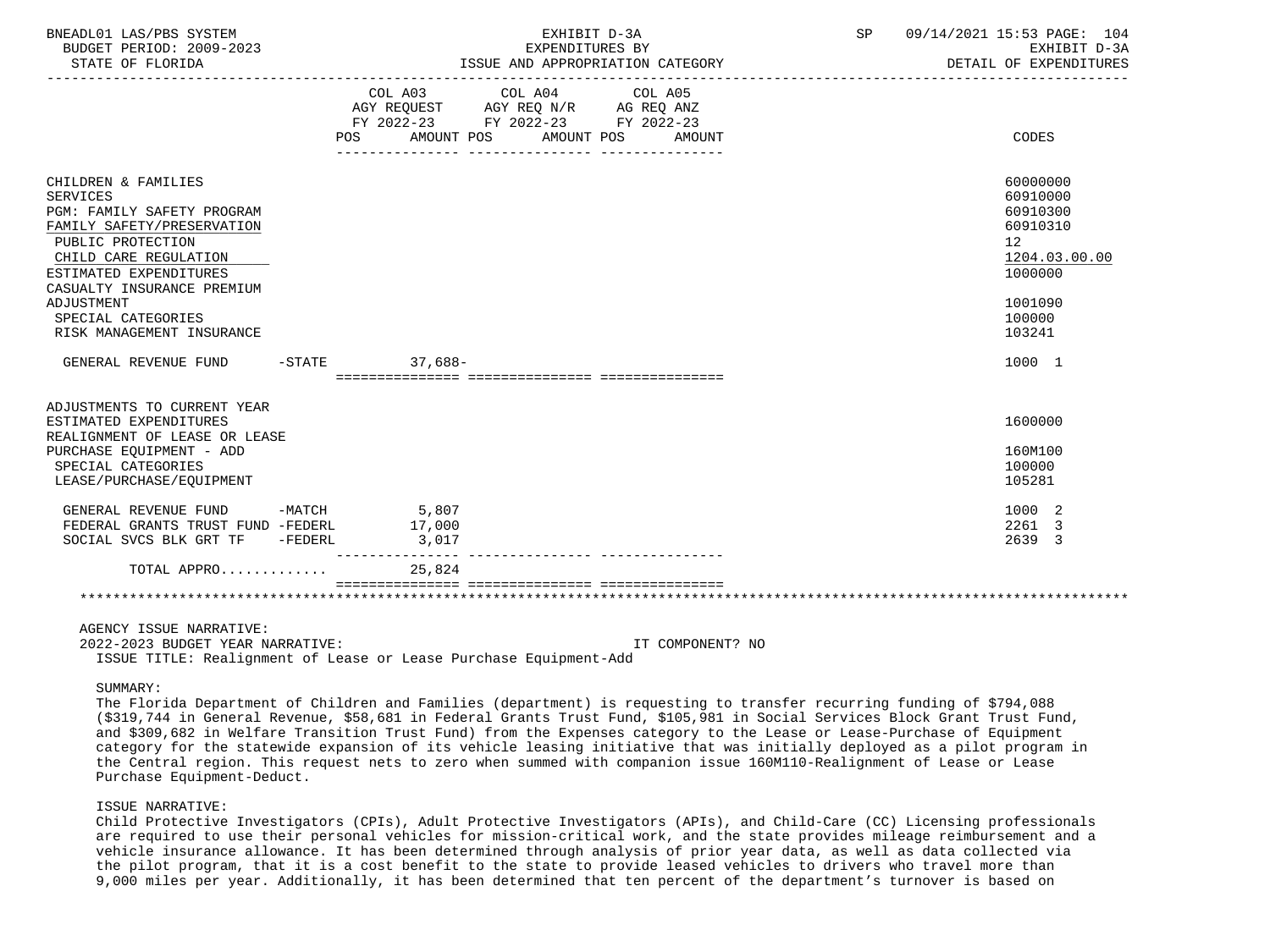| BNEADL01 LAS/PBS SYSTEM<br>BUDGET PERIOD: 2009-2023<br>STATE OF FLORIDA                                                                          | EXHIBIT D-3A<br>EXPENDITURES BY<br>ISSUE AND APPROPRIATION CATEGORY                                                                                                                                                                                 | 09/14/2021 15:53 PAGE: 105<br>SP<br>EXHIBIT D-3A<br>DETAIL OF EXPENDITURES       |
|--------------------------------------------------------------------------------------------------------------------------------------------------|-----------------------------------------------------------------------------------------------------------------------------------------------------------------------------------------------------------------------------------------------------|----------------------------------------------------------------------------------|
|                                                                                                                                                  | COL A03 COL A04 COL A05<br>AGY REQUEST AGY REQ N/R AG REQ ANZ<br>FY 2022-23 FY 2022-23 FY 2022-23<br>AMOUNT POS AMOUNT POS AMOUNT<br>POS FOR THE POST OF THE STATE STATE STATE STATE STATE STATE STATE STATE STATE STATE STATE STATE STATE STATE ST | CODES                                                                            |
| CHILDREN & FAMILIES<br>SERVICES<br><b>PGM: FAMILY SAFETY PROGRAM</b><br>FAMILY SAFETY/PRESERVATION<br>PUBLIC PROTECTION<br>CHILD CARE REGULATION |                                                                                                                                                                                                                                                     | 60000000<br>60910000<br>60910300<br>60910310<br>12 <sup>°</sup><br>1204.03.00.00 |
| ADJUSTMENTS TO CURRENT YEAR<br>ESTIMATED EXPENDITURES<br>REALIGNMENT OF LEASE OR LEASE<br>PURCHASE EQUIPMENT - ADD                               |                                                                                                                                                                                                                                                     | 1600000<br>160M100                                                               |

 employees' issues with maintaining a personal vehicle for work. Therefore, the department may attain a ten percent reduction in costs associated with employee turnover by supplying vehicles for these employees.

 The operational efficiency and sustainability of the investigative and child-care licensing units rely on the ability of their employees to maintain personal vehicles in a manner that is suitable for frequent work use. Due to high maintenance costs associated with excessive use, as well as unforeseen vehicle malfunctions, the department has experienced substantial turnover and therefore a reduction in its ability to serve Florida's most vulnerable children and families.

### COST CALCULATION:

 The department proposes to procure leased vehicles and state vehicle insurance for 123 employees who meet predetermined fiscal criteria to incur a cost-savings and reduce departmental turnover of investigative and child-care licensing staff. The participant breakdown is as follows: 104 CPI, 15 API, and four CC licensing.

The department estimates that this project will cost \$794,088 per year for a total of 123 employees.

| Monthly Vehicle Lease<br>Monthly Vehicle Insurance<br>Monthly Gas Allowance | \$310<br>\$88<br>\$140 |  |
|-----------------------------------------------------------------------------|------------------------|--|
| Total Monthly Cost (per employee)                                           | \$538                  |  |

 $$538 \times 123$  Employees x 12 Months = \$794,088 per year

IMPACT OF NOT FUNDING ISSUE:

 Failure to fund this initiative will potentially lead to increased mileage reimbursement expenses as well as increased employee turnover in departments that provide mission-critical services.

 LINKAGE TO GOVERNOR'S PRIORITIES: Not applicable.

 FLORIDA STRATEGIC PLAN FOR ECONOMIC DEVELOPMENT: Not applicable. \*\*\*\*\*\*\*\*\*\*\*\*\*\*\*\*\*\*\*\*\*\*\*\*\*\*\*\*\*\*\*\*\*\*\*\*\*\*\*\*\*\*\*\*\*\*\*\*\*\*\*\*\*\*\*\*\*\*\*\*\*\*\*\*\*\*\*\*\*\*\*\*\*\*\*\*\*\*\*\*\*\*\*\*\*\*\*\*\*\*\*\*\*\*\*\*\*\*\*\*\*\*\*\*\*\*\*\*\*\*\*\*\*\*\*\*\*\*\*\*\*\*\*\*\*\*\*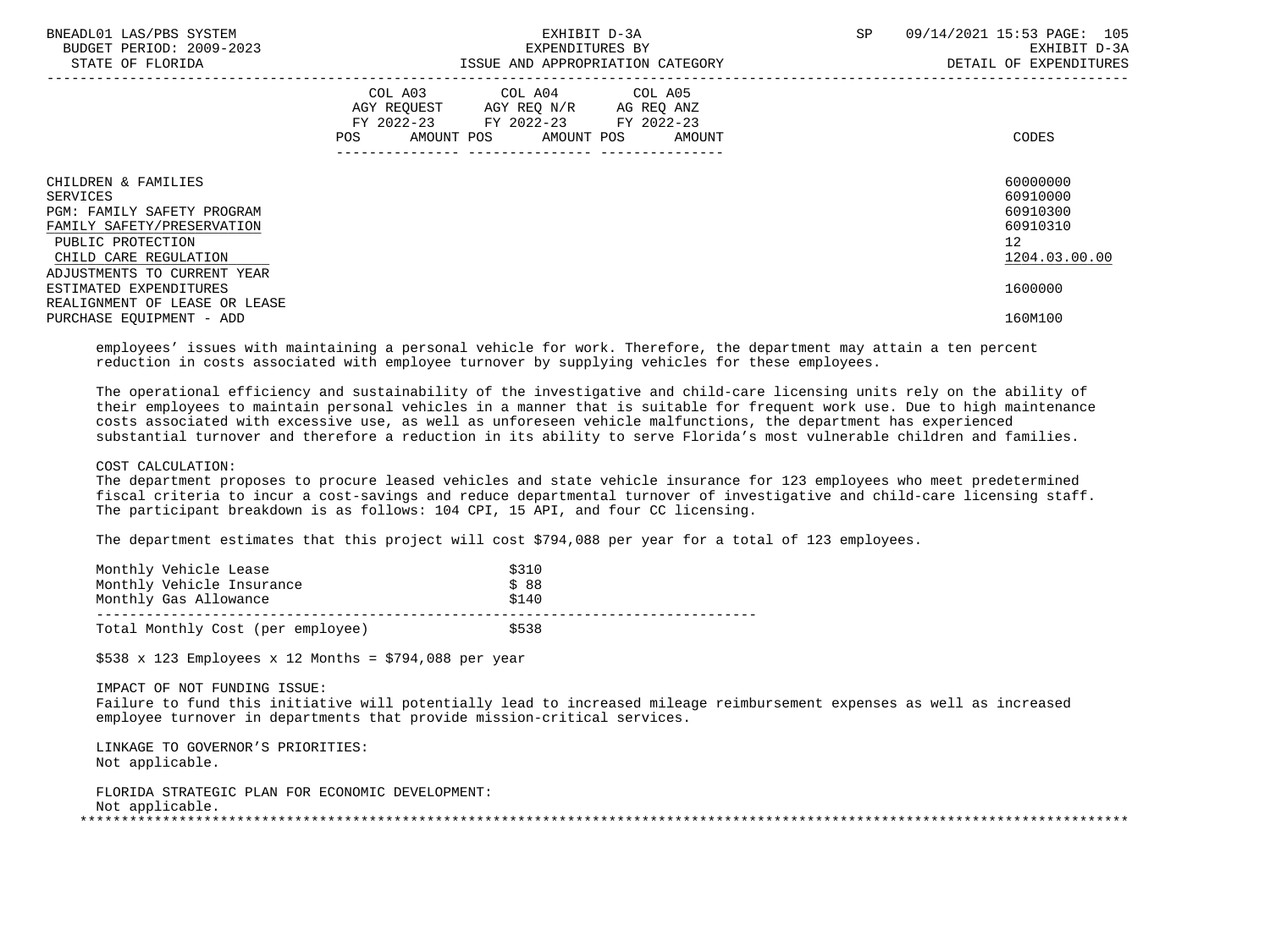| BNEADL01 LAS/PBS SYSTEM<br>BUDGET PERIOD: 2009-2023<br>STATE OF FLORIDA                                                                                                                            | EXHIBIT D-3A<br>EXPENDITURES BY<br>EXPENDITURES BY<br>ISSUE AND APPROPRIATION CATEGORY                                                   | SP | 09/14/2021 15:53 PAGE: 106<br>EXHIBIT D-3A<br>DETAIL OF EXPENDITURES           |
|----------------------------------------------------------------------------------------------------------------------------------------------------------------------------------------------------|------------------------------------------------------------------------------------------------------------------------------------------|----|--------------------------------------------------------------------------------|
|                                                                                                                                                                                                    | COL A03 COL A04 COL A05<br>AGY REQUEST AGY REQ N/R AG REQ ANZ<br>FY 2022-23 FY 2022-23 FY 2022-23<br>AMOUNT POS AMOUNT POS AMOUNT<br>POS |    | CODES                                                                          |
| CHILDREN & FAMILIES<br>SERVICES<br>PGM: FAMILY SAFETY PROGRAM<br>FAMILY SAFETY/PRESERVATION<br>PUBLIC PROTECTION<br>CHILD CARE REGULATION<br>ADJUSTMENTS TO CURRENT YEAR<br>ESTIMATED EXPENDITURES |                                                                                                                                          |    | 60000000<br>60910000<br>60910300<br>60910310<br>12<br>1204.03.00.00<br>1600000 |
| REALIGNMENT OF LEASE OR LEASE<br>PURCHASE EQUIPMENT - DEDUCT<br>EXPENSES                                                                                                                           |                                                                                                                                          |    | 160M110<br>040000                                                              |
| GENERAL REVENUE FUND -MATCH 5,807-<br>FEDERAL GRANTS TRUST FUND -FEDERL 17,000-<br>SOCIAL SVCS BLK GRT TF -FEDERL                                                                                  | $3,017-$                                                                                                                                 |    | 1000 2<br>2261 3<br>2639 3                                                     |
| TOTAL APPRO $\ldots \ldots \ldots$                                                                                                                                                                 |                                                                                                                                          |    |                                                                                |
|                                                                                                                                                                                                    |                                                                                                                                          |    |                                                                                |

AGENCY ISSUE NARRATIVE:

 2022-2023 BUDGET YEAR NARRATIVE: IT COMPONENT? NO ISSUE TITLE: Realignment of Lease or Lease Purchase Equipment-Deduct

### SUMMARY:

 The Florida Department of Children and Families (department) is requesting to transfer recurring funding of \$794,088 (\$319,744 in General Revenue, \$58,681 in Federal Grants Trust Fund, \$105,981 in Social Services Block Grant Trust Fund, and \$309,682 in Welfare Transition Trust Fund) from the Expenses category to the Lease or Lease-Purchase of Equipment category for the statewide expansion of its vehicle leasing initiative that was initially deployed as a pilot program in the Central region. This request nets to zero when summed with companion issue 160M100-Realignment of Lease or Lease Purchase Equipment-Add.

### ISSUE NARRATIVE:

 Child Protective Investigators (CPIs), Adult Protective Investigators (APIs), and Child-Care (CC) Licensing professionals are required to use their personal vehicles for mission-critical work, and the state provides mileage reimbursement and a vehicle insurance allowance. It has been determined through analysis of prior year data, as well as data collected via the pilot program, that it is a cost benefit to the state to provide leased vehicles to drivers who travel more than 9,000 miles per year. Additionally, it has been determined that ten percent of the department's turnover is based on employees' issues with maintaining a personal vehicle for work. Therefore, the department may attain a ten percent reduction in costs associated with employee turnover by supplying vehicles for these employees.

 The operational efficiency and sustainability of the investigative and child-care licensing units rely on the ability of their employees to maintain personal vehicles in a manner that is suitable for frequent work use. Due to high maintenance costs associated with excessive use, as well as unforeseen vehicle malfunctions, the department has experienced substantial turnover and therefore a reduction in its ability to serve Florida's most vulnerable children and families.

### COST CALCULATION:

The department proposes to procure leased vehicles and state vehicle insurance for 123 employees who meet predetermined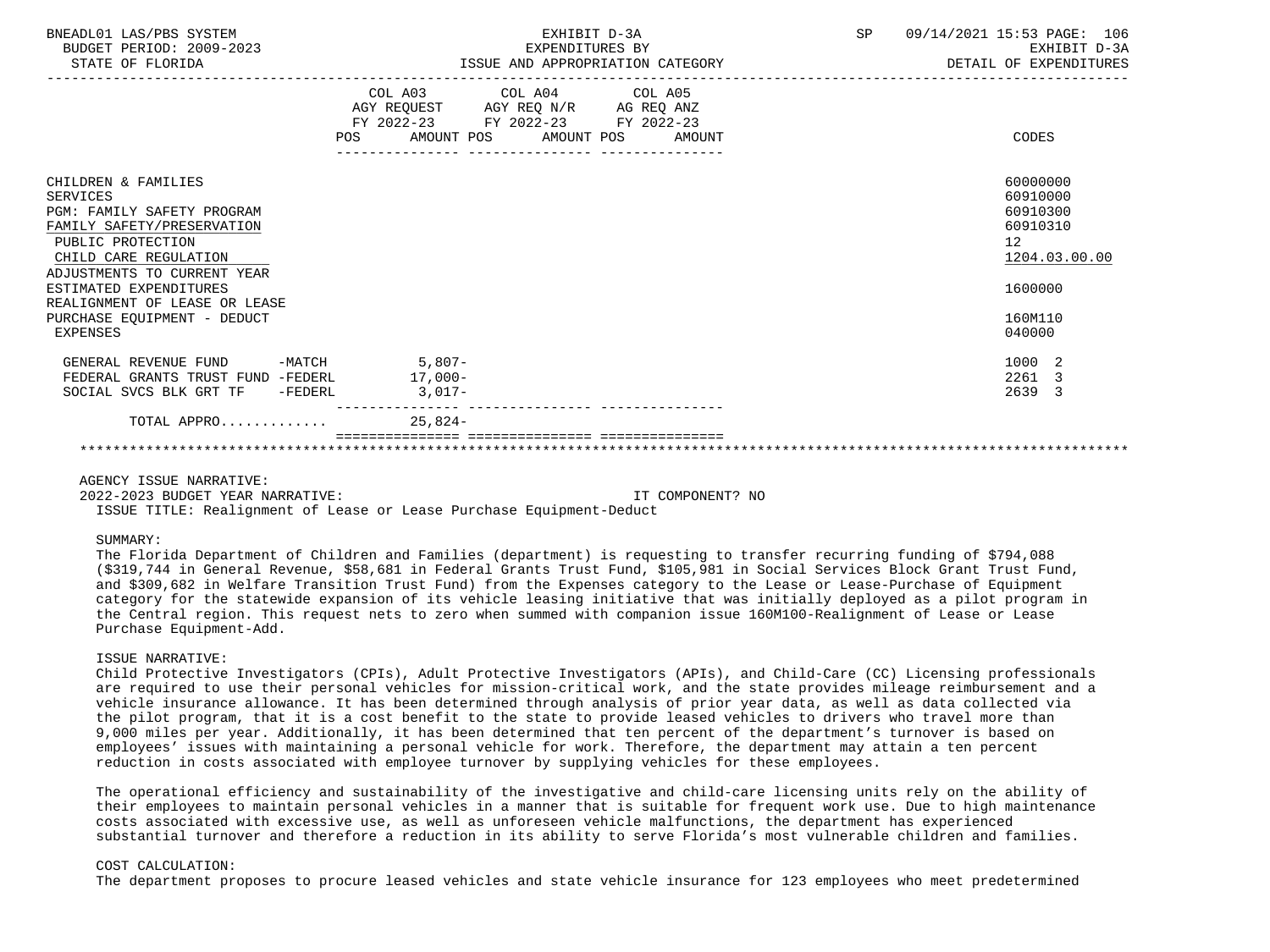| BNEADL01 LAS/PBS SYSTEM<br>BUDGET PERIOD: 2009-2023<br>STATE OF FLORIDA                                                                                                                                                                                                                                                                                                                         |                                                               | EXHIBIT D-3A<br>EXPENDITURES BY                               | ISSUE AND APPROPRIATION CATEGORY | SP | 09/14/2021 15:53 PAGE: 107<br>EXHIBIT D-3A<br>DETAIL OF EXPENDITURES                                   |
|-------------------------------------------------------------------------------------------------------------------------------------------------------------------------------------------------------------------------------------------------------------------------------------------------------------------------------------------------------------------------------------------------|---------------------------------------------------------------|---------------------------------------------------------------|----------------------------------|----|--------------------------------------------------------------------------------------------------------|
|                                                                                                                                                                                                                                                                                                                                                                                                 | FY 2022-23 FY 2022-23 FY 2022-23<br>POS AMOUNT POS AMOUNT POS | COL A03 COL A04 COL A05<br>AGY REQUEST AGY REQ N/R AG REQ ANZ | AMOUNT                           |    | CODES                                                                                                  |
| CHILDREN & FAMILIES<br>SERVICES<br>PGM: FAMILY SAFETY PROGRAM<br>FAMILY SAFETY/PRESERVATION<br>PUBLIC PROTECTION<br>CHILD CARE REGULATION<br>ADJUSTMENTS TO CURRENT YEAR<br>ESTIMATED EXPENDITURES<br>REALIGNMENT OF LEASE OR LEASE<br>PURCHASE EOUIPMENT - DEDUCT<br>fiscal criteria to incur a cost-savings and reduce departmental turnover of investigative and child-care licensing staff. |                                                               |                                                               |                                  |    | 60000000<br>60910000<br>60910300<br>60910310<br>12 <sup>°</sup><br>1204.03.00.00<br>1600000<br>160M110 |
| The participant breakdown is as follows: 104 CPI, 15 API, and four CC licensing.<br>The department estimates that this project will cost \$794,088 per year for a total of 123 employees.                                                                                                                                                                                                       |                                                               |                                                               |                                  |    |                                                                                                        |
| Monthly Vehicle Lease<br>Monthly Vehicle Insurance                                                                                                                                                                                                                                                                                                                                              |                                                               | \$310<br>\$88                                                 |                                  |    |                                                                                                        |
| Total Monthly Cost (per employee)                                                                                                                                                                                                                                                                                                                                                               |                                                               | \$538                                                         |                                  |    |                                                                                                        |
| \$538 x 123 Employees x 12 Months = \$794,088 per year                                                                                                                                                                                                                                                                                                                                          |                                                               |                                                               |                                  |    |                                                                                                        |
| IMPACT OF NOT FUNDING ISSUE:<br>Failure to fund this initiative will potentially lead to increased mileage reimbursement expenses as well as increased<br>employee turnover in departments that provide mission-critical services.                                                                                                                                                              |                                                               |                                                               |                                  |    |                                                                                                        |
| LINKAGE TO GOVERNOR'S PRIORITIES:<br>Not applicable.                                                                                                                                                                                                                                                                                                                                            |                                                               |                                                               |                                  |    |                                                                                                        |
| FLORIDA STRATEGIC PLAN FOR ECONOMIC DEVELOPMENT:<br>Not applicable.                                                                                                                                                                                                                                                                                                                             |                                                               |                                                               |                                  |    |                                                                                                        |
| ADJUST FUND SOURCE INDICATORS - ADD<br>SALARIES AND BENEFITS                                                                                                                                                                                                                                                                                                                                    |                                                               |                                                               |                                  |    | 160S220<br>010000                                                                                      |
| GENERAL REVENUE FUND<br>$-$ STATE                                                                                                                                                                                                                                                                                                                                                               | 34,652                                                        |                                                               |                                  |    | 1000 1                                                                                                 |
| SPECIAL CATEGORIES<br>DEFERRED-PAY COM CONTRACTS                                                                                                                                                                                                                                                                                                                                                |                                                               |                                                               |                                  |    | 100000<br>105280                                                                                       |

GENERAL REVENUE FUND -MATCH 6,520 6 6 0 1000 2 =============== =============== ===============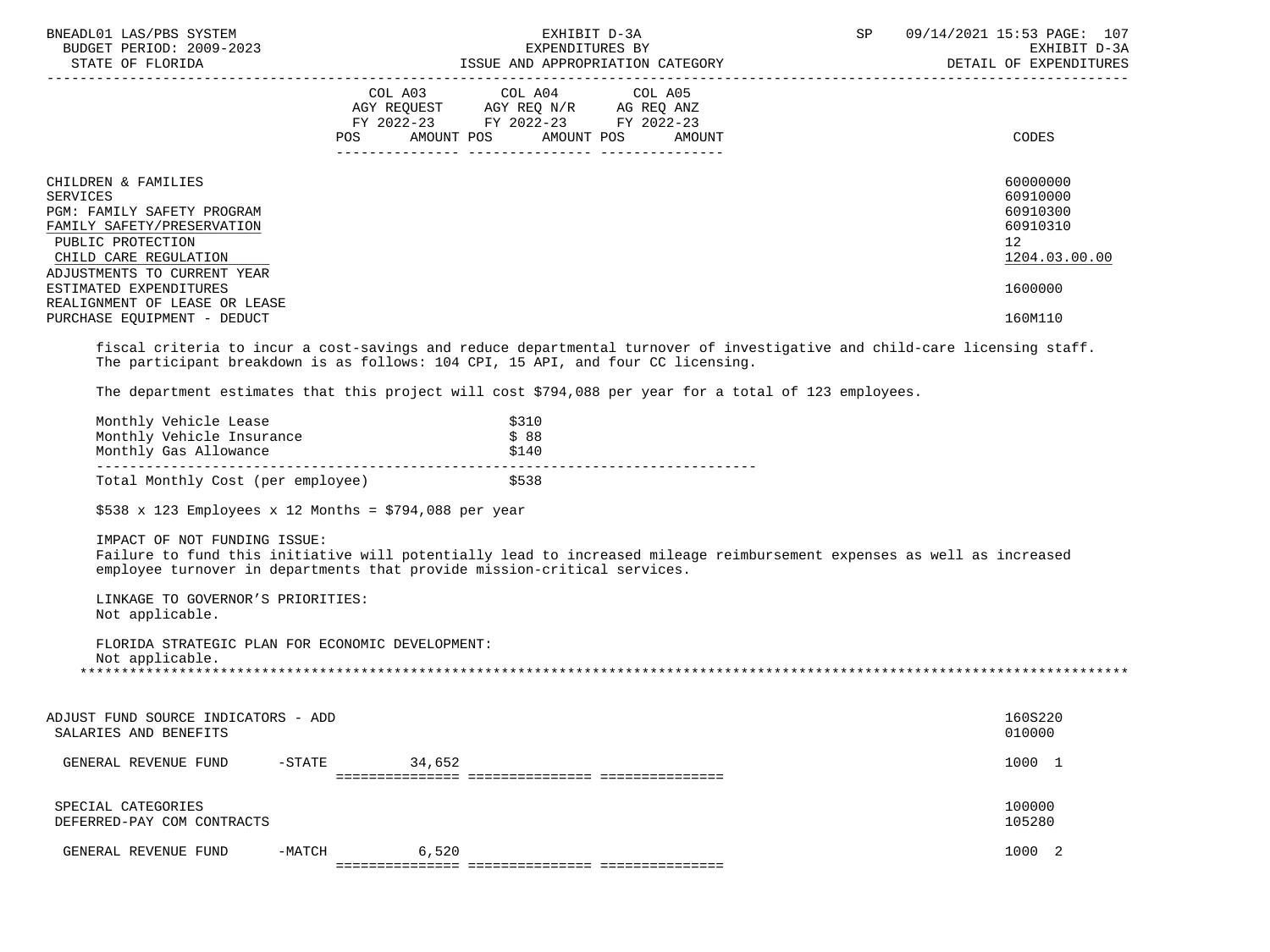| BNEADL01 LAS/PBS SYSTEM<br>BUDGET PERIOD: 2009-2023                                                                                                                                                                                              | EXHIBIT D-3A<br>EXPENDITURES BY<br>EXALUELY PROPERTION ON BAPENDITION OF SUPERVIOUS SUPPROPRIATION CATEGORY<br>DETAIL OF EXPENDITION TESUE AND APPROPRIATION CATEGORY DETAIL OF EXPENDITION OF EXERENT                                                                                                                                                                                                                                                                                                                                                      | SP 09/14/2021 15:53 PAGE: 108<br>EXHIBIT D-3A<br>DETAIL OF EXPENDITURES                   |
|--------------------------------------------------------------------------------------------------------------------------------------------------------------------------------------------------------------------------------------------------|-------------------------------------------------------------------------------------------------------------------------------------------------------------------------------------------------------------------------------------------------------------------------------------------------------------------------------------------------------------------------------------------------------------------------------------------------------------------------------------------------------------------------------------------------------------|-------------------------------------------------------------------------------------------|
|                                                                                                                                                                                                                                                  | $\begin{tabular}{lllllllllll} \multicolumn{4}{l}{{\small\textsf{COL A03}}} & $\hspace{6pt}{\small\textsf{COL A04}}$ & $\hspace{6pt}{\small\textsf{COL A05}}$ \\ \multicolumn{4}{l}{\small\textsf{AGY REQUEST}}$ & $\hspace{6pt}\textsf{AGY REQ N/R}$ & $\hspace{6pt}\textsf{AG REQ ANZ}$ \\ \multicolumn{4}{l}{\small\textsf{AG REQUEST}}$ & $\hspace{6pt}\textsf{AGY REQ N/R}$ & $\hspace{6pt}\textsf{AG REQ ANZ}$ \\ \multicolumn{4}{l}{\small\textsf{AG R01}}$ & $\hspace{6pt}\$<br>FY 2022-23 FY 2022-23 FY 2022-23<br>POS AMOUNT POS AMOUNT POS AMOUNT | CODES                                                                                     |
| CHILDREN & FAMILIES<br><b>SERVICES</b><br>PGM: FAMILY SAFETY PROGRAM<br>FAMILY SAFETY/PRESERVATION<br>PUBLIC PROTECTION<br>CHILD CARE REGULATION<br>ADJUSTMENTS TO CURRENT YEAR<br>ESTIMATED EXPENDITURES<br>ADJUST FUND SOURCE INDICATORS - ADD |                                                                                                                                                                                                                                                                                                                                                                                                                                                                                                                                                             | 60000000<br>60910000<br>60910300<br>60910310<br>12<br>1204.03.00.00<br>1600000<br>160S220 |
| TOTAL: ADJUST FUND SOURCE INDICATORS - ADD                                                                                                                                                                                                       |                                                                                                                                                                                                                                                                                                                                                                                                                                                                                                                                                             | 160S220                                                                                   |
| TOTAL ISSUE                                                                                                                                                                                                                                      | 41,172                                                                                                                                                                                                                                                                                                                                                                                                                                                                                                                                                      |                                                                                           |
|                                                                                                                                                                                                                                                  |                                                                                                                                                                                                                                                                                                                                                                                                                                                                                                                                                             |                                                                                           |
| AGENCY ISSUE NARRATIVE:<br>2022-2023 BUDGET YEAR NARRATIVE:<br>ISSUE TITLE:<br>Adjust Fund Source Indicators - Add                                                                                                                               | IT COMPONENT? NO                                                                                                                                                                                                                                                                                                                                                                                                                                                                                                                                            |                                                                                           |
| SUMMARY:                                                                                                                                                                                                                                         | The Department of Children and Families (department) requests the recurring transfer of \$214,939,636 across Funding<br>Source Identifiers (FSI) in all of the department's budget entities, adjusting the department's Fiscal Year 2022-2023 in<br>order to realign FSI's for Maintenance of Effort (MOE) and Match review.                                                                                                                                                                                                                                |                                                                                           |
| ISSUE NARRATIVE:                                                                                                                                                                                                                                 | This technical issue requests the transfer of appropriations between FSI's that is necessary to ensure that the<br>department can properly identify state funding required to match federal funds and MOE amounts with certainty.                                                                                                                                                                                                                                                                                                                           |                                                                                           |
|                                                                                                                                                                                                                                                  | The Other Salary Amount (OAD) transaction was used to realign the budget for the Salaries and Benefits appropriation<br>category because this issue is not associated with specific positions and/or salary.                                                                                                                                                                                                                                                                                                                                                |                                                                                           |
|                                                                                                                                                                                                                                                  | The Department will implement these adjustments and continue to monitor the funding of the budget.<br>When summarized with companion issue 160S230 - Adjust Fund Source Indicators - Deduct, the issues net to zero.                                                                                                                                                                                                                                                                                                                                        |                                                                                           |
| COST CALCULATION:<br>needs:                                                                                                                                                                                                                      | The following chart summarizes the FSI's that have been identified for realignment in order to meet our MOE and Match                                                                                                                                                                                                                                                                                                                                                                                                                                       |                                                                                           |
| FSI TRANSFER REQUEST FY 2022-23<br>$FSI-1$<br>Budget Entity Fund<br>60900101<br>1000<br>(2,688,418)<br>2021<br>(131, 150)<br>2261<br>2516<br>(2,840,999)<br>60900101 Total                                                                       | $FSI-2$<br>$FSI-3$<br>Grand Total<br>$FSI-9$<br>2,688,418<br>0<br>0<br>(57, 221)<br>188,371<br>(35, 779)<br>55,206<br>0<br>(19, 427)<br>2,004<br>0<br>(2,004)<br>0<br>243,577<br>2,597,422                                                                                                                                                                                                                                                                                                                                                                  |                                                                                           |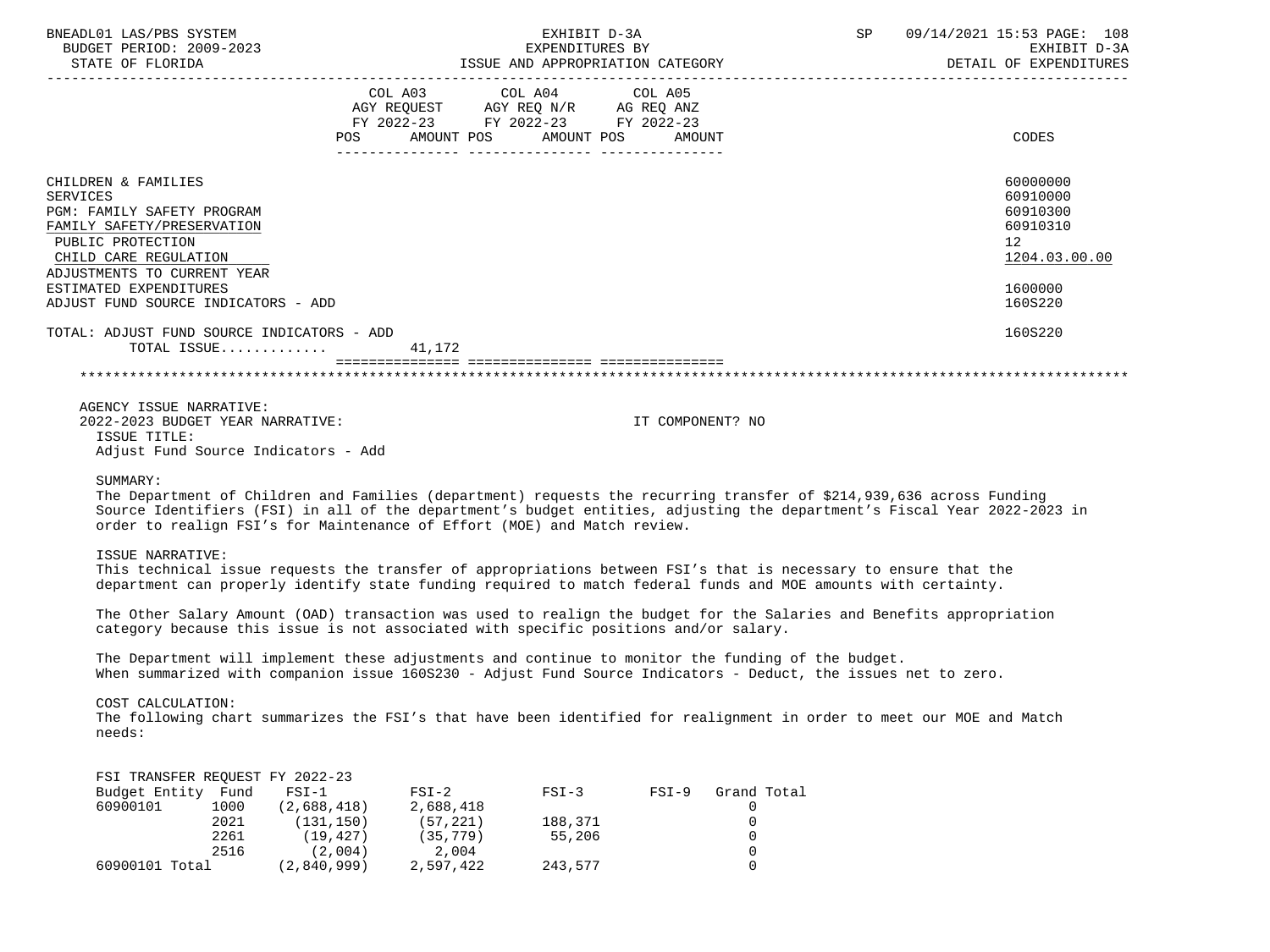| BNEADL01 LAS/PBS SYSTEM |                  |                          | EXHIBIT D-3A                     |  |
|-------------------------|------------------|--------------------------|----------------------------------|--|
|                         |                  | BUDGET PERIOD: 2009-2023 | EXPENDITURES BY                  |  |
|                         | STATE OF FLORIDA |                          | ISSUE AND APPROPRIATION CATEGORY |  |

|                                                                                                                                                                                                                                                  |                                                |                         | COL A03<br>AGY REQUEST AGY REQ N/R AG REQ ANZ<br>FY 2022-23 FY 2022-23 FY 2022-23<br>POS<br>AMOUNT POS        | COL A04 COL A05<br>AMOUNT POS | AMOUNT        |                                                                | CODES                                                                                                  |
|--------------------------------------------------------------------------------------------------------------------------------------------------------------------------------------------------------------------------------------------------|------------------------------------------------|-------------------------|---------------------------------------------------------------------------------------------------------------|-------------------------------|---------------|----------------------------------------------------------------|--------------------------------------------------------------------------------------------------------|
| CHILDREN & FAMILIES<br><b>SERVICES</b><br>PGM: FAMILY SAFETY PROGRAM<br>FAMILY SAFETY/PRESERVATION<br>PUBLIC PROTECTION<br>CHILD CARE REGULATION<br>ADJUSTMENTS TO CURRENT YEAR<br>ESTIMATED EXPENDITURES<br>ADJUST FUND SOURCE INDICATORS - ADD |                                                |                         |                                                                                                               |                               |               |                                                                | 60000000<br>60910000<br>60910300<br>60910310<br>12 <sup>°</sup><br>1204.03.00.00<br>1600000<br>160S220 |
| 60900202                                                                                                                                                                                                                                         | 2261<br>2516                                   | 1000 3,602,689<br>(835) | (3,602,689)<br>$140,686$ $(3,193,945)$ $4,608,559$ $(1,555,300)$<br>835                                       |                               |               | $\mathbf 0$<br>$\Omega$<br>$\Omega$                            |                                                                                                        |
|                                                                                                                                                                                                                                                  | 60900202 Total                                 | 3,742,540               |                                                                                                               | (6,795,799) 4,608,559         | (1, 555, 300) | $\Omega$                                                       |                                                                                                        |
| 60910310                                                                                                                                                                                                                                         | 1000<br>2157<br>2261<br>2516<br>60910310 Total | 6,471,113               | 53,790,972 (53,790,972)<br>(6, 471, 113)<br>849,538<br>$9,090,654$ (9,090,654)<br>69, 352, 739 (68, 503, 201) | (849,538)<br>(849,538)        |               | $\mathbf 0$<br>$\Omega$<br>$\mathbf 0$<br>$\Omega$<br>$\Omega$ |                                                                                                        |
| 60910506                                                                                                                                                                                                                                         | 1000<br>2261<br>2516                           |                         | $(50, 737, 403)$ 50, 737, 403<br>(28, 040)<br>$(6, 162, 785)$ 6, 162, 785                                     |                               | 28,040        | $\mathbf 0$<br>$\mathbf 0$<br>$\Omega$                         |                                                                                                        |
|                                                                                                                                                                                                                                                  | 60910506 Total                                 |                         | 56,900,188) 56,872,148                                                                                        |                               | 28,040        | $\mathbf 0$                                                    |                                                                                                        |
| 60910708                                                                                                                                                                                                                                         | 1000<br>2261<br>60910708 Total                 | 6,240,815               | (6, 240, 815)<br>$(1,664)$ 994, 311 (992, 647)                                                                |                               |               | $\mathbf 0$<br>$\mathbf 0$<br>$\Omega$                         |                                                                                                        |
| 60910950                                                                                                                                                                                                                                         | 1000<br>2261                                   |                         | $6, 239, 151$ $(5, 246, 504)$ $(992, 647)$<br>$(24, 572, 806)$ 24, 572, 806<br>2,131,586                      | (2, 131, 586)                 |               | $\mathbf 0$<br>$\mathbf 0$                                     |                                                                                                        |
|                                                                                                                                                                                                                                                  | 2516<br>60910950 Total                         |                         | 2,467<br>(2, 467)<br>$(24, 570, 339)$ 26, 701, 925                                                            | (2, 131, 586)                 |               | $\mathbf 0$<br>$\Omega$                                        |                                                                                                        |
| Grand Total                                                                                                                                                                                                                                      |                                                |                         | $(4,977,096)$ 5,625,991 878,365 (1,527,260)                                                                   |                               |               | $\Omega$                                                       |                                                                                                        |

 IMPACT OF NOT FUNDING ISSUE: Not Applicable.

LINKAGE TO GOVERNOR'S PRIORITIES: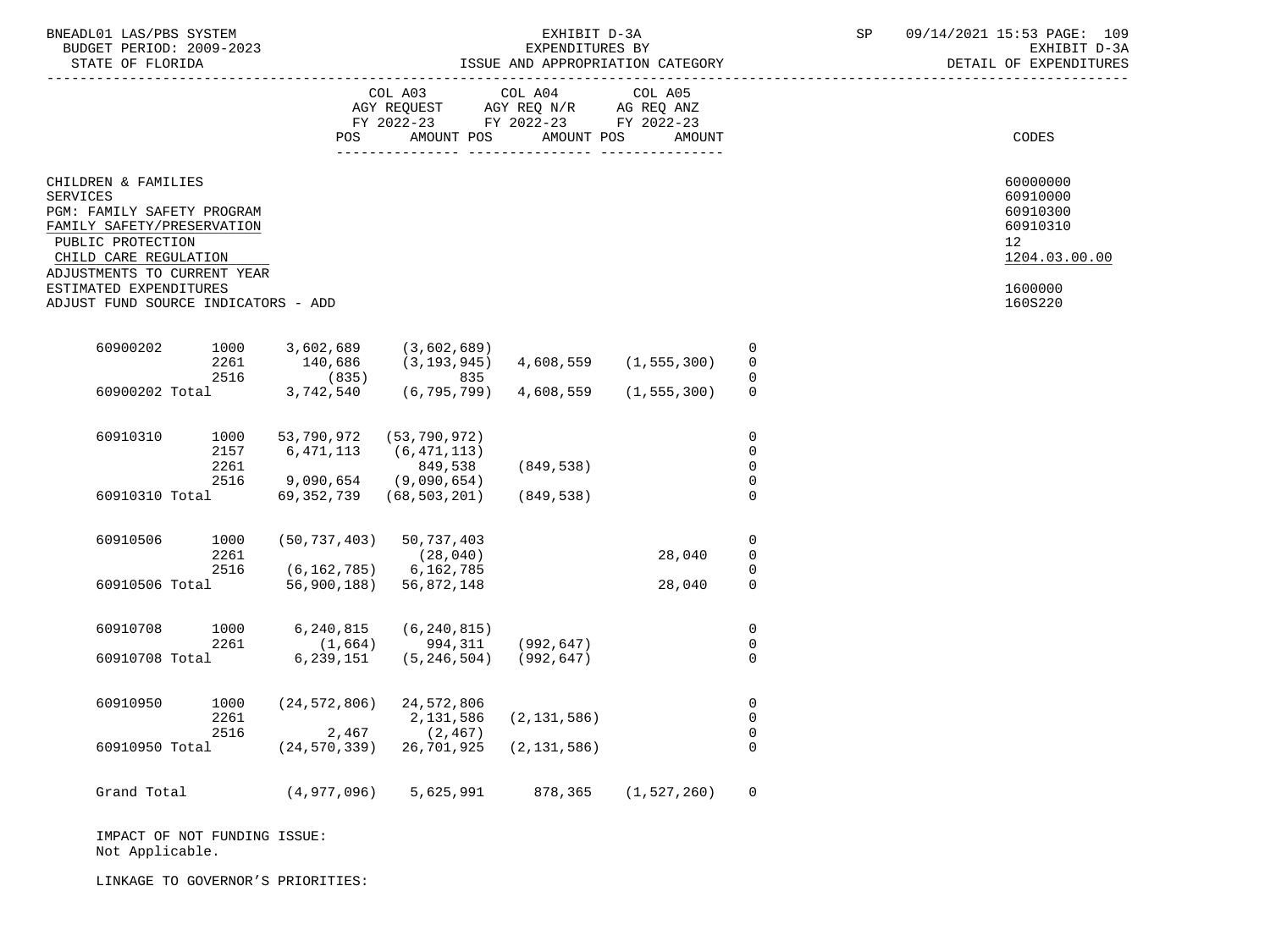| BNEADL01 LAS/PBS SYSTEM<br>BUDGET PERIOD: 2009-2023<br>STATE OF FLORIDA                                                                                                                                                                                             |                                                    | EXHIBIT D-3A<br>EXPENDITURES BY<br>ISSUE AND APPROPRIATION CATEGORY |                   |  | SP 09/14/2021 15:53 PAGE: 110<br>EXHIBIT D-3A<br>DETAIL OF EXPENDITURES                   |
|---------------------------------------------------------------------------------------------------------------------------------------------------------------------------------------------------------------------------------------------------------------------|----------------------------------------------------|---------------------------------------------------------------------|-------------------|--|-------------------------------------------------------------------------------------------|
|                                                                                                                                                                                                                                                                     | FY 2022-23 FY 2022-23 FY 2022-23<br>POS AMOUNT POS |                                                                     | AMOUNT POS AMOUNT |  | CODES                                                                                     |
| CHILDREN & FAMILIES<br><b>SERVICES</b><br>PGM: FAMILY SAFETY PROGRAM<br>FAMILY SAFETY/PRESERVATION<br>PUBLIC PROTECTION<br>CHILD CARE REGULATION<br>ADJUSTMENTS TO CURRENT YEAR<br>ESTIMATED EXPENDITURES<br>ADJUST FUND SOURCE INDICATORS - ADD<br>Not Applicable. |                                                    |                                                                     |                   |  | 60000000<br>60910000<br>60910300<br>60910310<br>12<br>1204.03.00.00<br>1600000<br>160S220 |
| FLORIDA STRATEGIC PLAN FOR ECONOMIC DEVELOPMENT:<br>Not Applicable.<br>POSITION DETAIL OF SALARIES AND BENEFITS:                                                                                                                                                    |                                                    |                                                                     |                   |  |                                                                                           |
|                                                                                                                                                                                                                                                                     | FTE                                                |                                                                     |                   |  | LAPSE LAPSED SALARIES<br>% AND BENEFITS                                                   |
| A03 - AGY REQUEST FY 2022-23                                                                                                                                                                                                                                        |                                                    |                                                                     |                   |  |                                                                                           |
| CHANGES TO CURRENTLY AUTHORIZED POSITIONS<br>OTHER SALARY AMOUNT<br>1000 GENERAL REVENUE FUND                                                                                                                                                                       |                                                    |                                                                     |                   |  | 34,652<br>______________<br>34,652<br>==============                                      |
|                                                                                                                                                                                                                                                                     |                                                    |                                                                     |                   |  |                                                                                           |
| ADJUST FUND SOURCE INDICATORS -<br><b>DEDUCT</b><br>SALARIES AND BENEFITS                                                                                                                                                                                           |                                                    |                                                                     |                   |  | 160S230<br>010000                                                                         |
| GENERAL REVENUE FUND<br>-MATCH                                                                                                                                                                                                                                      | $34,652-$                                          |                                                                     |                   |  | 1000 2                                                                                    |
| SPECIAL CATEGORIES<br>DEFERRED-PAY COM CONTRACTS                                                                                                                                                                                                                    |                                                    |                                                                     |                   |  | 100000<br>105280                                                                          |
| GENERAL REVENUE FUND<br>$-$ STATE                                                                                                                                                                                                                                   | $6,520-$                                           |                                                                     |                   |  | 1000 1                                                                                    |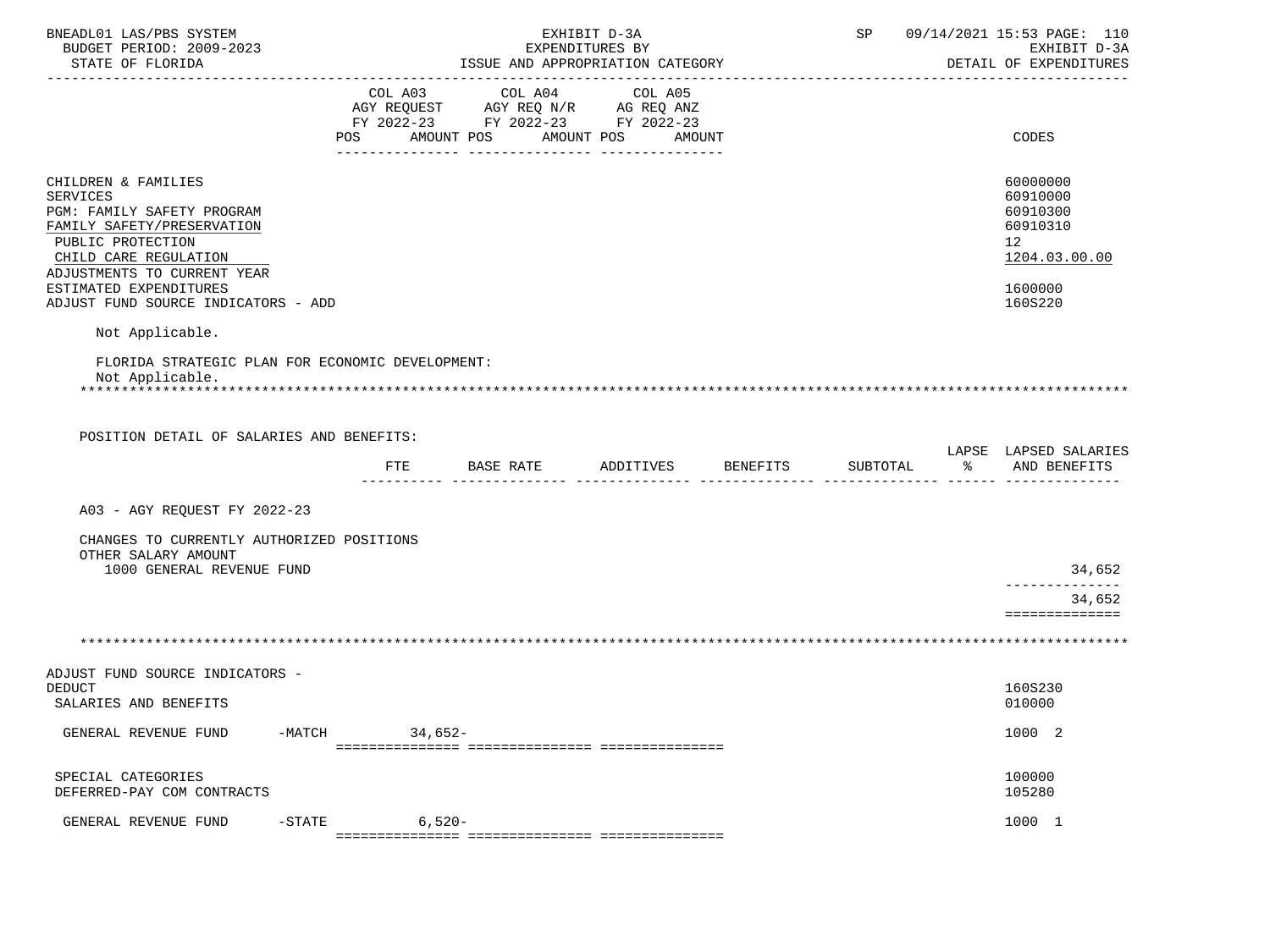| BNEADL01 LAS/PBS SYSTEM<br>BUDGET PERIOD: 2009-2023<br>STATE OF FLORIDA                                                                                                         |                                                                                                                                 |                                                               | EXHIBIT D-3A                 |                  | EXPENDITURES BY<br>ISSUE AND APPROPRIATION CATEGORY DETAIL OF EXPENDITURES                                                                                                                                                                       | SP 09/14/2021 15:53 PAGE: 111                                       |
|---------------------------------------------------------------------------------------------------------------------------------------------------------------------------------|---------------------------------------------------------------------------------------------------------------------------------|---------------------------------------------------------------|------------------------------|------------------|--------------------------------------------------------------------------------------------------------------------------------------------------------------------------------------------------------------------------------------------------|---------------------------------------------------------------------|
|                                                                                                                                                                                 |                                                                                                                                 | FY 2022-23 FY 2022-23 FY 2022-23<br>POS AMOUNT POS AMOUNT POS |                              | AMOUNT           |                                                                                                                                                                                                                                                  | CODES                                                               |
| CHILDREN & FAMILIES<br><b>SERVICES</b><br>PGM: FAMILY SAFETY PROGRAM<br>FAMILY SAFETY/PRESERVATION<br>PUBLIC PROTECTION<br>CHILD CARE REGULATION<br>ADJUSTMENTS TO CURRENT YEAR |                                                                                                                                 |                                                               |                              |                  |                                                                                                                                                                                                                                                  | 60000000<br>60910000<br>60910300<br>60910310<br>12<br>1204.03.00.00 |
| ESTIMATED EXPENDITURES                                                                                                                                                          |                                                                                                                                 |                                                               |                              |                  |                                                                                                                                                                                                                                                  | 1600000                                                             |
| ADJUST FUND SOURCE INDICATORS -<br><b>DEDUCT</b>                                                                                                                                |                                                                                                                                 |                                                               |                              |                  |                                                                                                                                                                                                                                                  | 160S230                                                             |
| TOTAL: ADJUST FUND SOURCE INDICATORS -<br>DEDUCT                                                                                                                                | TOTAL ISSUE $41,172-$                                                                                                           |                                                               |                              |                  |                                                                                                                                                                                                                                                  | 160S230                                                             |
|                                                                                                                                                                                 |                                                                                                                                 |                                                               |                              |                  |                                                                                                                                                                                                                                                  |                                                                     |
|                                                                                                                                                                                 |                                                                                                                                 |                                                               |                              |                  |                                                                                                                                                                                                                                                  |                                                                     |
| AGENCY ISSUE NARRATIVE:<br>2022-2023 BUDGET YEAR NARRATIVE:<br>ISSUE TITLE:                                                                                                     | Adjust Fund Source Indicators - Deduct                                                                                          |                                                               |                              | IT COMPONENT? NO |                                                                                                                                                                                                                                                  |                                                                     |
| SUMMARY:                                                                                                                                                                        | order to realign FSI's for Maintenance of Effort (MOE) and Match review.                                                        |                                                               |                              |                  | The Department of Children and Families (department) requests the recurring transfer of \$214,939,636 across Funding<br>Source Identifiers (FSI) in all of the department's budget entities, adjusting the department's Fiscal Year 2022-2023 in |                                                                     |
| ISSUE NARRATIVE:                                                                                                                                                                |                                                                                                                                 |                                                               |                              |                  | This technical issue requests the transfer of appropriations between FSI's that is necessary to ensure that the<br>department can properly identify state funding required to match federal funds and MOE amounts with certainty.                |                                                                     |
|                                                                                                                                                                                 | category because this issue is not associated with specific positions and/or salary.                                            |                                                               |                              |                  | The Other Salary Amount (OAD) transaction was used to realign the budget for the Salaries and Benefits appropriation                                                                                                                             |                                                                     |
|                                                                                                                                                                                 |                                                                                                                                 |                                                               |                              |                  | The Department will implement these adjustments and continue to monitor the funding of the budget.<br>When summarized with companion issue 160S220 - Adjust Fund Source Indicators - Add, the issues net to zero.                                |                                                                     |
| COST CALCULATION:<br>needs:                                                                                                                                                     |                                                                                                                                 |                                                               |                              |                  | The following chart summarizes the FSI's that have been identified for realignment in order to meet our MOE and Match                                                                                                                            |                                                                     |
| Budget Entity Fund<br>60900101                                                                                                                                                  | FSI TRANSFER REQUEST FY 2022-23<br>$FSI-1$<br>1000<br>(2,688,418)<br>2021<br>(131, 150)<br>2261<br>(19, 427)<br>2516<br>(2,004) | $FSI-2$<br>2,688,418<br>(57, 221)<br>(35, 779)<br>2,004       | $FSI-3$<br>188,371<br>55,206 | $FSI-9$          | Grand Total<br>0<br>0<br>0<br>0                                                                                                                                                                                                                  |                                                                     |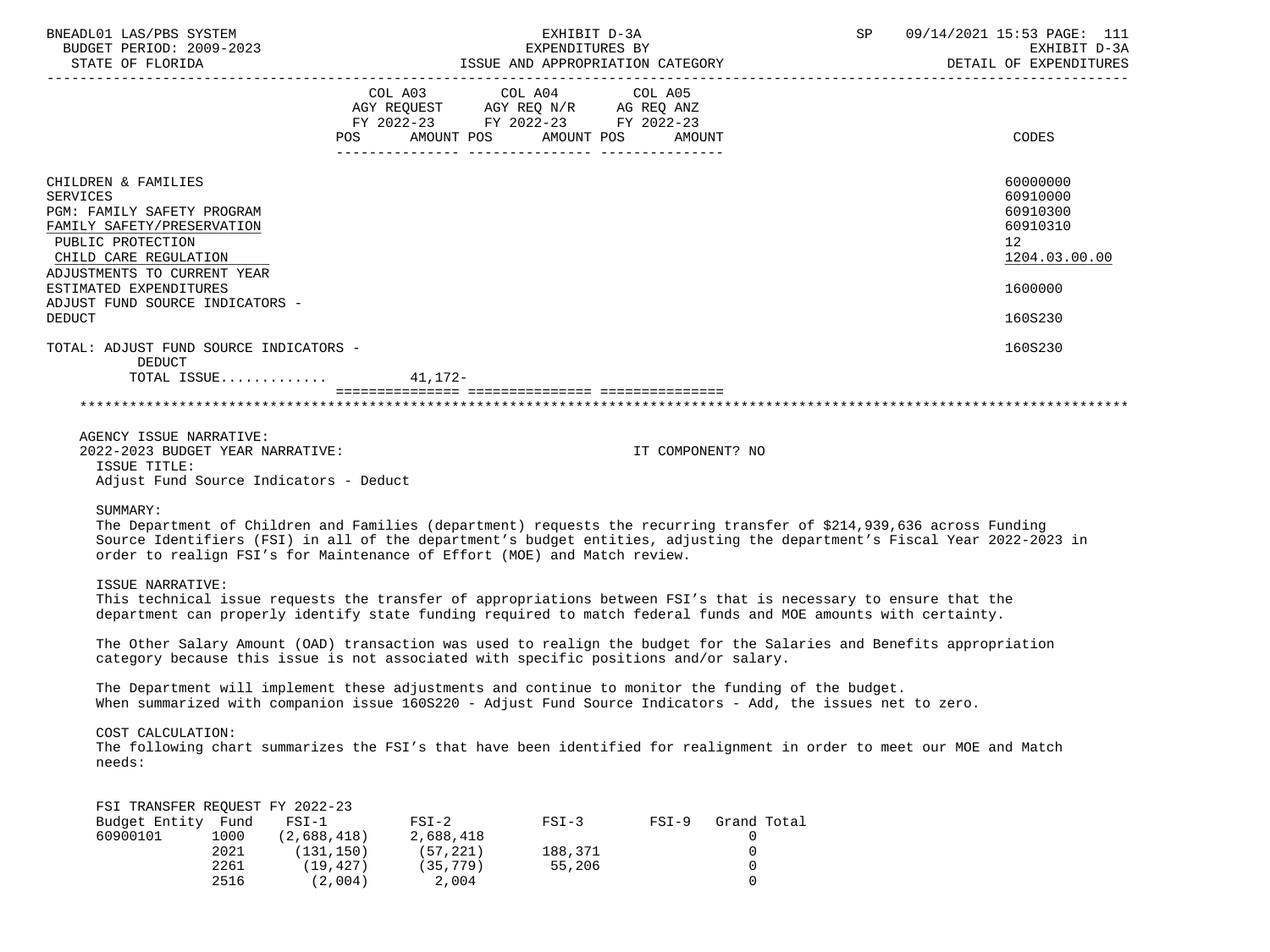| BNEADL01 LAS/PBS SYSTEM<br>BUDGET PERIOD: 2009-2023<br>STATE OF FLORIDA                                                                                                         |                              |                                                               |                                                                                                                 | EXHIBIT D-3A<br>EXPENDITURES BY | ISSUE AND APPROPRIATION CATEGORY |                                           | SP | 09/14/2021 15:53 PAGE: 112<br>EXHIBIT D-3A<br>DETAIL OF EXPENDITURES             |
|---------------------------------------------------------------------------------------------------------------------------------------------------------------------------------|------------------------------|---------------------------------------------------------------|-----------------------------------------------------------------------------------------------------------------|---------------------------------|----------------------------------|-------------------------------------------|----|----------------------------------------------------------------------------------|
|                                                                                                                                                                                 |                              | POS                                                           | COL A03 COL A04 COL A05<br>AGY REQUEST AGY REQ N/R AG REQ ANZ<br>FY 2022-23 FY 2022-23 FY 2022-23<br>AMOUNT POS | AMOUNT POS                      | AMOUNT                           |                                           |    | CODES                                                                            |
| CHILDREN & FAMILIES<br><b>SERVICES</b><br>PGM: FAMILY SAFETY PROGRAM<br>FAMILY SAFETY/PRESERVATION<br>PUBLIC PROTECTION<br>CHILD CARE REGULATION<br>ADJUSTMENTS TO CURRENT YEAR |                              |                                                               |                                                                                                                 |                                 |                                  |                                           |    | 60000000<br>60910000<br>60910300<br>60910310<br>12 <sub>2</sub><br>1204.03.00.00 |
| ESTIMATED EXPENDITURES                                                                                                                                                          |                              |                                                               |                                                                                                                 |                                 |                                  |                                           |    | 1600000                                                                          |
| ADJUST FUND SOURCE INDICATORS -<br><b>DEDUCT</b>                                                                                                                                |                              |                                                               |                                                                                                                 |                                 |                                  |                                           |    | 160S230                                                                          |
|                                                                                                                                                                                 |                              | 60900101 Total (2,840,999) 2,597,422                          |                                                                                                                 | 243,577                         |                                  | $\mathbf 0$                               |    |                                                                                  |
| 60900202                                                                                                                                                                        | 1000<br>2261<br>2516         | 3,602,689 (3,602,689)<br>140,686<br>(835)                     | $(3, 193, 945)$ $4, 608, 559$ $(1, 555, 300)$<br>835                                                            |                                 |                                  | 0<br>$\mathbf 0$                          |    |                                                                                  |
|                                                                                                                                                                                 |                              | 60900202 Total 3,742,540 (6,795,799) 4,608,559 (1,555,300)    |                                                                                                                 |                                 |                                  | $\Omega$                                  |    |                                                                                  |
| 60910310                                                                                                                                                                        | 1000<br>2157<br>2261<br>2516 | 53,790,972 (53,790,972)<br>6,471,113<br>9,090,654 (9,090,654) | (6, 471, 113)<br>849,538                                                                                        | (849,538)                       |                                  | $\mathbf 0$<br>$\mathbf 0$<br>$\mathbf 0$ |    |                                                                                  |
| 60910310 Total                                                                                                                                                                  |                              | 69, 352, 739 (68, 503, 201)                                   |                                                                                                                 | (849,538)                       |                                  | $\Omega$                                  |    |                                                                                  |
| 60910506                                                                                                                                                                        | 1000<br>2261<br>2516         | (50, 737, 403)<br>$(6, 162, 785)$ 6, 162, 785                 | 50,737,403<br>(28, 040)                                                                                         |                                 | 28,040                           | 0<br>0<br>0                               |    |                                                                                  |
| 60910506 Total                                                                                                                                                                  |                              | 56,900,188) 56,872,148                                        |                                                                                                                 |                                 | 28,040                           | $\Omega$                                  |    |                                                                                  |
| 60910708                                                                                                                                                                        | 1000<br>2261                 | 6,240,815<br>(1, 664)                                         | (6, 240, 815)<br>994,311                                                                                        | (992, 647)                      |                                  | 0<br>0                                    |    |                                                                                  |
| 60910708 Total                                                                                                                                                                  |                              | 6,239,151                                                     | (5, 246, 504)                                                                                                   | (992, 647)                      |                                  | $\Omega$                                  |    |                                                                                  |
| 60910950                                                                                                                                                                        | 1000<br>2261<br>2516         | (24, 572, 806)<br>2,467                                       | 24,572,806<br>2,131,586<br>(2, 467)                                                                             | (2, 131, 586)                   |                                  | 0<br>$\mathsf{O}$<br>$\mathsf 0$          |    |                                                                                  |
| 60910950 Total                                                                                                                                                                  |                              | (24, 570, 339)                                                | 26,701,925                                                                                                      | (2, 131, 586)                   |                                  | 0                                         |    |                                                                                  |
| Grand Total                                                                                                                                                                     |                              | (4,977,096)                                                   | 5,625,991                                                                                                       | 878,365                         | (1, 527, 260)                    | $\mathsf{O}$                              |    |                                                                                  |

IMPACT OF NOT FUNDING ISSUE: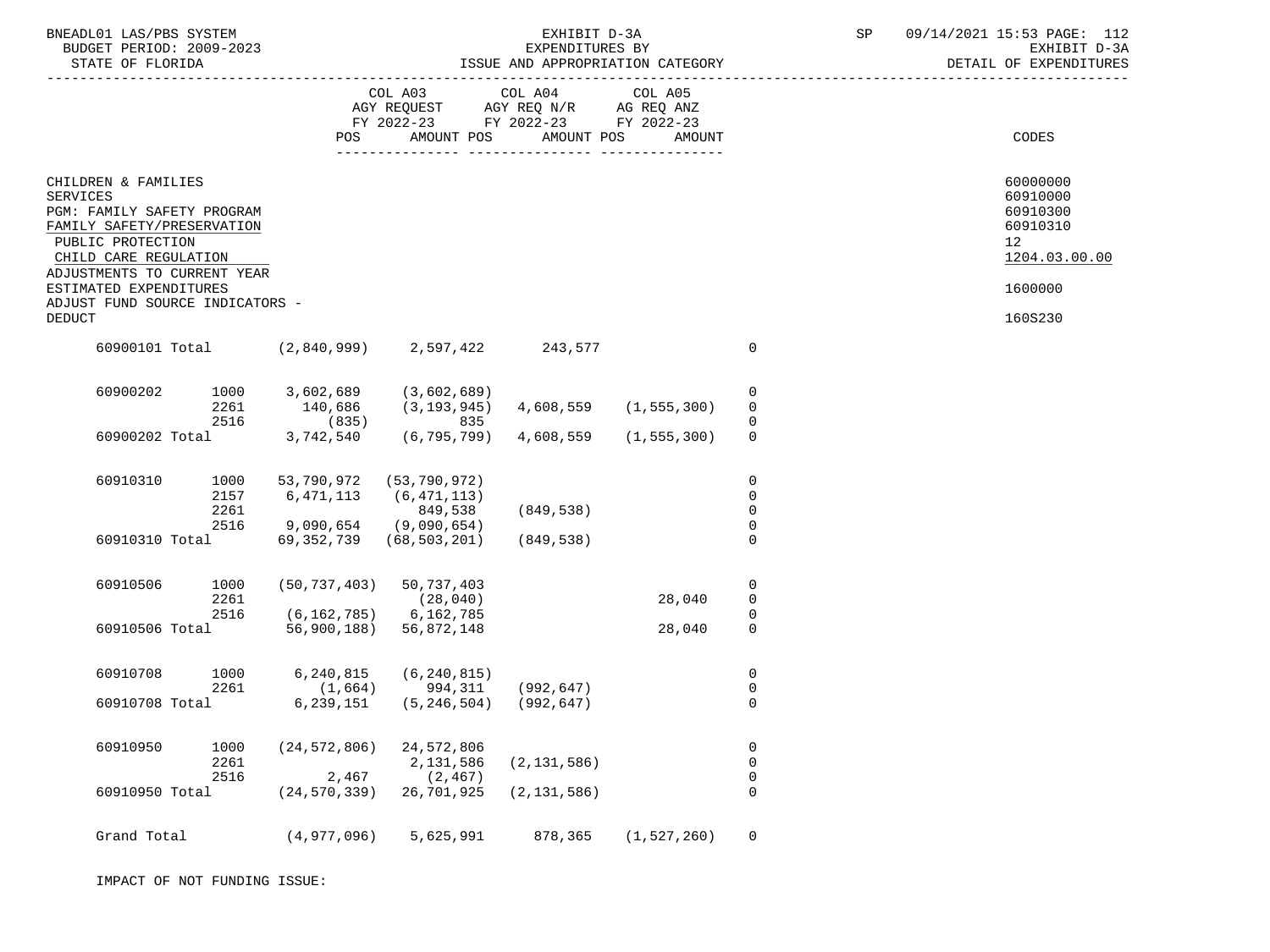| BNEADL01 LAS/PBS SYSTEM<br>BUDGET PERIOD: 2009-2023                                                                                                                                                                                                           |     |                                                                                                                 | EXHIBIT D-3A<br>EXPENDITURES BY  |               | SP       |           | 09/14/2021 15:53 PAGE: 113<br>EXHIBIT D-3A                                                |
|---------------------------------------------------------------------------------------------------------------------------------------------------------------------------------------------------------------------------------------------------------------|-----|-----------------------------------------------------------------------------------------------------------------|----------------------------------|---------------|----------|-----------|-------------------------------------------------------------------------------------------|
| STATE OF FLORIDA                                                                                                                                                                                                                                              |     |                                                                                                                 | ISSUE AND APPROPRIATION CATEGORY |               |          |           | DETAIL OF EXPENDITURES                                                                    |
|                                                                                                                                                                                                                                                               | POS | COL A03 COL A04 COL A05<br>AGY REQUEST AGY REQ N/R AG REQ ANZ<br>FY 2022-23 FY 2022-23 FY 2022-23<br>AMOUNT POS | AMOUNT POS                       | <b>AMOUNT</b> |          |           | CODES                                                                                     |
| CHILDREN & FAMILIES<br><b>SERVICES</b><br>PGM: FAMILY SAFETY PROGRAM<br>FAMILY SAFETY/PRESERVATION<br>PUBLIC PROTECTION<br>CHILD CARE REGULATION<br>ADJUSTMENTS TO CURRENT YEAR<br>ESTIMATED EXPENDITURES<br>ADJUST FUND SOURCE INDICATORS -<br><b>DEDUCT</b> |     |                                                                                                                 |                                  |               |          |           | 60000000<br>60910000<br>60910300<br>60910310<br>12<br>1204.03.00.00<br>1600000<br>160S230 |
| Not Applicable.                                                                                                                                                                                                                                               |     |                                                                                                                 |                                  |               |          |           |                                                                                           |
| LINKAGE TO GOVERNOR'S PRIORITIES:<br>Not Applicable.                                                                                                                                                                                                          |     |                                                                                                                 |                                  |               |          |           |                                                                                           |
| FLORIDA STRATEGIC PLAN FOR ECONOMIC DEVELOPMENT:<br>Not Applicable.                                                                                                                                                                                           |     |                                                                                                                 |                                  |               |          |           |                                                                                           |
| POSITION DETAIL OF SALARIES AND BENEFITS:                                                                                                                                                                                                                     |     |                                                                                                                 |                                  |               |          |           | LAPSE LAPSED SALARIES                                                                     |
|                                                                                                                                                                                                                                                               | FTE | BASE RATE ADDITIVES BENEFITS                                                                                    |                                  |               | SUBTOTAL | $\approx$ | AND BENEFITS                                                                              |
| A03 - AGY REQUEST FY 2022-23                                                                                                                                                                                                                                  |     |                                                                                                                 |                                  |               |          |           |                                                                                           |
| CHANGES TO CURRENTLY AUTHORIZED POSITIONS<br>OTHER SALARY AMOUNT<br>1000 GENERAL REVENUE FUND                                                                                                                                                                 |     |                                                                                                                 |                                  |               |          |           | $34,652-$                                                                                 |
|                                                                                                                                                                                                                                                               |     |                                                                                                                 |                                  |               |          |           |                                                                                           |
|                                                                                                                                                                                                                                                               |     |                                                                                                                 |                                  |               |          |           | $34,652-$<br>==============                                                               |
|                                                                                                                                                                                                                                                               |     |                                                                                                                 |                                  |               |          |           |                                                                                           |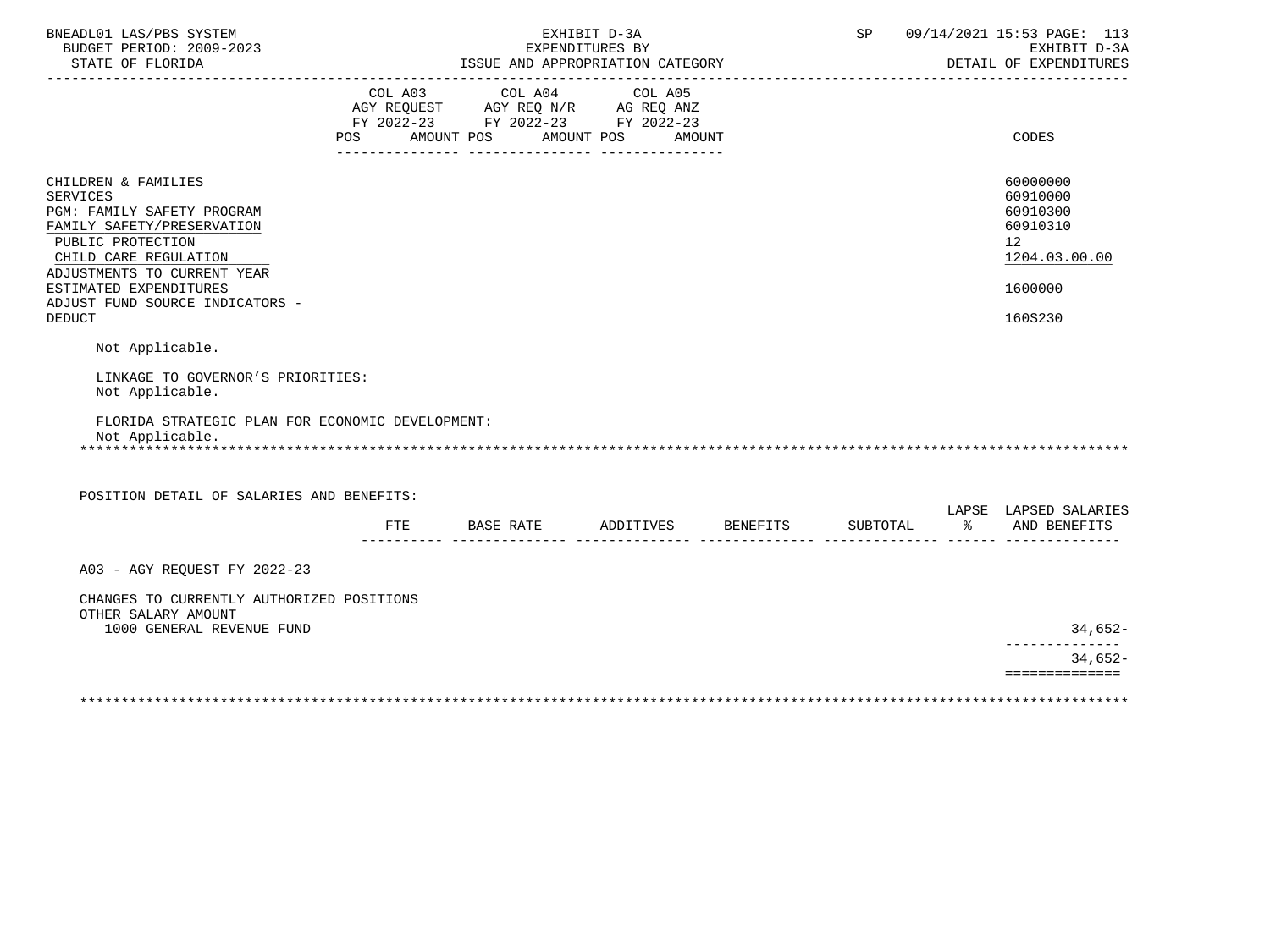| BNEADL01 LAS/PBS SYSTEM<br>BUDGET PERIOD: 2009-2023<br>STATE OF FLORIDA                                                                                                                                                                                 |         | EXHIBIT D-3A<br>EXPENDITURES BY<br>ISSUE AND APPROPRIATION CATEGORY                                                               | SP 09/14/2021 15:53 PAGE: 114 | EXHIBIT D-3A<br>DETAIL OF EXPENDITURES                                         |
|---------------------------------------------------------------------------------------------------------------------------------------------------------------------------------------------------------------------------------------------------------|---------|-----------------------------------------------------------------------------------------------------------------------------------|-------------------------------|--------------------------------------------------------------------------------|
|                                                                                                                                                                                                                                                         | POS     | COL A03 COL A04 COL A05<br>AGY REQUEST AGY REQ N/R AG REQ ANZ<br>FY 2022-23 FY 2022-23 FY 2022-23<br>AMOUNT POS AMOUNT POS AMOUNT |                               | CODES                                                                          |
| CHILDREN & FAMILIES<br>SERVICES<br>PGM: FAMILY SAFETY PROGRAM<br>FAMILY SAFETY/PRESERVATION<br>PUBLIC PROTECTION<br>CHILD CARE REGULATION<br>ESTIMATED EXPENDITURES REALIGNMENT<br>TRANSITION HILLSBOROUGH COUNTY<br>LOCAL LICENSING CHILD CARE PROGRAM |         |                                                                                                                                   |                               | 60000000<br>60910000<br>60910300<br>60910310<br>12<br>1204.03.00.00<br>2000000 |
| TO DEPARTMENT - ADD<br>EXPENSES                                                                                                                                                                                                                         |         |                                                                                                                                   |                               | 2002280<br>040000                                                              |
| GENERAL REVENUE FUND -MATCH 64,457                                                                                                                                                                                                                      |         |                                                                                                                                   |                               | 1000 2                                                                         |
| FEDERAL GRANTS TRUST FUND -FEDERL                                                                                                                                                                                                                       | 233,072 |                                                                                                                                   |                               | 2261 3                                                                         |
| SOCIAL SVCS BLK GRT TF -FEDERL                                                                                                                                                                                                                          | 46,793  |                                                                                                                                   |                               | 2639 3                                                                         |
| TOTAL APPRO                                                                                                                                                                                                                                             | 344,322 |                                                                                                                                   |                               |                                                                                |
|                                                                                                                                                                                                                                                         |         |                                                                                                                                   |                               |                                                                                |

## AGENCY ISSUE NARRATIVE:

 2022-2023 BUDGET YEAR NARRATIVE: IT COMPONENT? NO ISSUE TITLE: Hillsborough County Local Licensing Child Care Program Transition to the Department-Add

### SUMMARY:

 The Florida Department of Children and Families (department) is requesting 28.00 FTE positions and funding of \$1,833,205 (\$1,690,769 in recurring General Revenue and \$142,436 in nonrecurring General Revenue) and the transfer of \$344,322 (\$64,457 in recurring General Revenue, \$233,072 in recurring Federal Grants Trust Fund, and \$46,793 in recurring Social Services Block Grant Trust Fund) from the G/A-Child Protection category to the Expenses category to transition childcare licensing from Hillsborough County to the department.

 This request nets to zero when summed with companion issue 2002290-Hillsborough County Local Licensing Child Care Program Transition to the Department-Deduct. This is also a companion issue to 4001690-Transition Hillsborough County Local Licensing Child Care Program to the Department.

### ISSUE NARRATIVE:

The existing licensing activities are managed through the local licensing agency agreement, contract # QC6B1, and includes payment of \$344,322 per Fiscal Year for licensing, inspecting, handling complaints, etc. As of June 2021, the Hillsborough County Commissioners informed the department that they will only renew the contractual obligations of childcare licensing for one year and will return the licensing functions back to the department.

 The department's Office of Child Care Regulation will manage childcare licensing activities for Hillsborough County. Currently, the local licensing agency is seeking to stop providing childcare services in Hillsborough and aims to return these functions to the department. The funding will cover the cost of needed staff, supervisors, and legal counsel to support all licensing and inspection activities for the more than 1,200 childcare programs in the county. These staff will work within the Suncoast Region to manage inspections, complaints, and overall childcare licensing activities.

COST CALCULATION: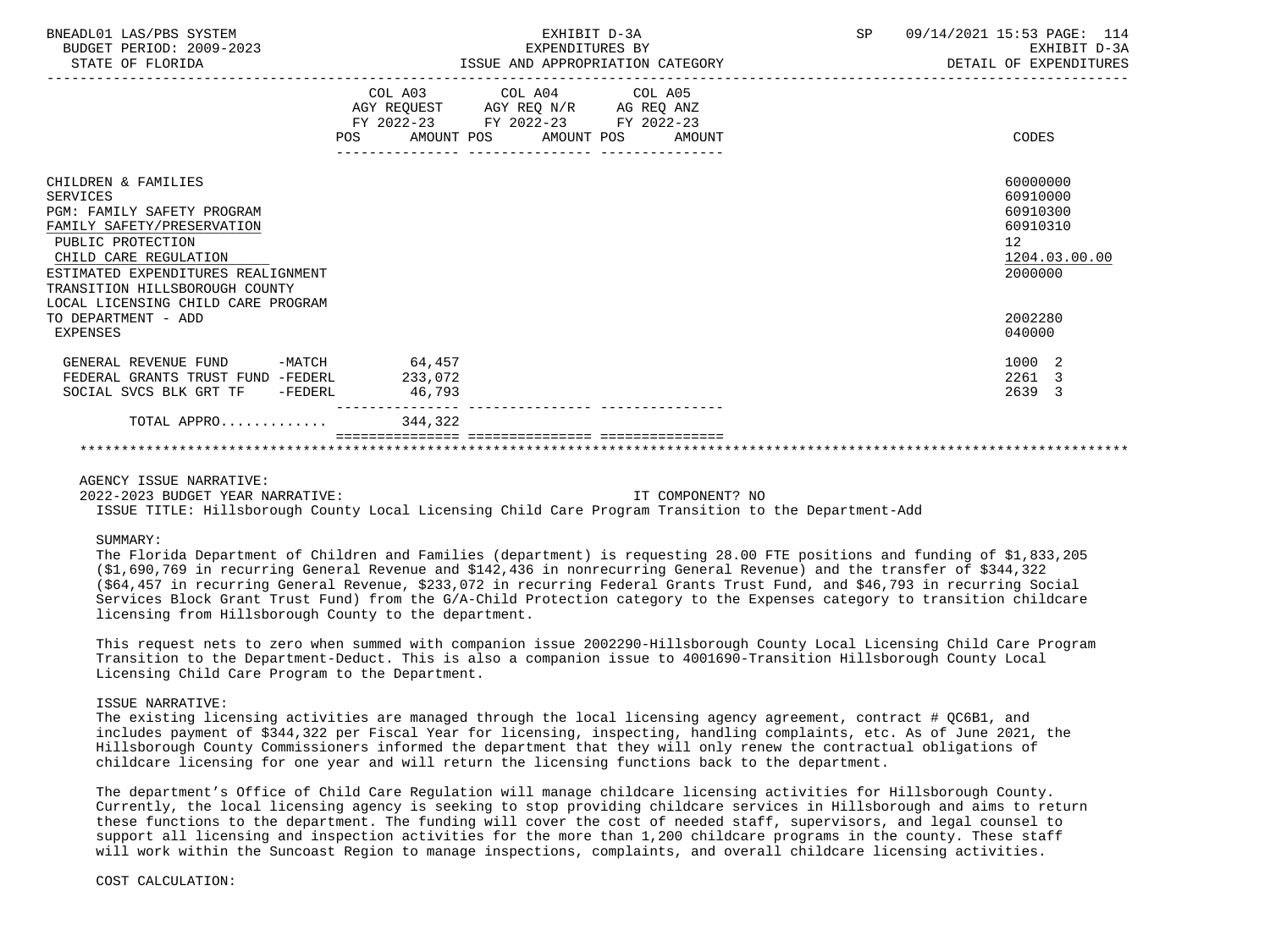| BNEADL01 LAS/PBS SYSTEM<br>BUDGET PERIOD: 2009-2023                                                                                                                                                                                                            |         | EXPENDITURES BY                                                                   | EXHIBIT D-3A                                                            | SP | 09/14/2021 15:53 PAGE: 115<br>EXHIBIT D-3A                                     |
|----------------------------------------------------------------------------------------------------------------------------------------------------------------------------------------------------------------------------------------------------------------|---------|-----------------------------------------------------------------------------------|-------------------------------------------------------------------------|----|--------------------------------------------------------------------------------|
| STATE OF FLORIDA                                                                                                                                                                                                                                               |         |                                                                                   | ISSUE AND APPROPRIATION CATEGORY                                        |    | DETAIL OF EXPENDITURES                                                         |
|                                                                                                                                                                                                                                                                | COL A03 | COL A04<br>AGY REQUEST AGY REQ N/R AG REQ ANZ<br>FY 2022-23 FY 2022-23 FY 2022-23 | COL A05<br>POS AMOUNT POS AMOUNT POS AMOUNT                             |    | CODES                                                                          |
| CHILDREN & FAMILIES<br><b>SERVICES</b><br>PGM: FAMILY SAFETY PROGRAM<br>FAMILY SAFETY/PRESERVATION<br>PUBLIC PROTECTION<br>CHILD CARE REGULATION<br>ESTIMATED EXPENDITURES REALIGNMENT<br>TRANSITION HILLSBOROUGH COUNTY<br>LOCAL LICENSING CHILD CARE PROGRAM |         |                                                                                   |                                                                         |    | 60000000<br>60910000<br>60910300<br>60910310<br>12<br>1204.03.00.00<br>2000000 |
| TO DEPARTMENT - ADD                                                                                                                                                                                                                                            |         |                                                                                   |                                                                         |    | 2002280                                                                        |
|                                                                                                                                                                                                                                                                |         |                                                                                   |                                                                         |    |                                                                                |
| Salaries and Benefits                                                                                                                                                                                                                                          |         |                                                                                   |                                                                         |    |                                                                                |
|                                                                                                                                                                                                                                                                |         |                                                                                   |                                                                         |    |                                                                                |
| 23.00 5990-Family Services Counselors                                                                                                                                                                                                                          |         |                                                                                   |                                                                         |    |                                                                                |
| Salary Rate = $$31,107.81 \times 23.00$ FTE = $$715,480$ (rounded up)<br>Benefits (FICA, Retirement, Health Insurance, and Life Insurance) = $$20,275.65 \times 23.00$ FTE = $$466,340$ (rounded up)                                                           |         |                                                                                   |                                                                         |    |                                                                                |
| 4.00 5992-Family Services Counselor Supervisor-SES                                                                                                                                                                                                             |         |                                                                                   |                                                                         |    |                                                                                |
| Salary Rate = $$34,634.18 \times 4.00 = $138,537$ (rounded up)<br>Benefits (FICA, Retirement, Health Insurance, Life Insurance, and Disability) = $$22,091.00 \times 4.00 = $88,364.00$                                                                        |         |                                                                                   |                                                                         |    |                                                                                |
| 1.00 7738-Senior Attorney                                                                                                                                                                                                                                      |         |                                                                                   |                                                                         |    |                                                                                |
| Salary Rate = $$51,826$<br>Benefits (FICA, Retirement, Health Insurance, and Life Insurance) = \$25,274                                                                                                                                                        |         |                                                                                   |                                                                         |    |                                                                                |
| Salaries and Benefits Total = $$1,485,821$ (rounded up to the whole dollar)                                                                                                                                                                                    |         |                                                                                   |                                                                         |    |                                                                                |
|                                                                                                                                                                                                                                                                |         |                                                                                   |                                                                         |    |                                                                                |
| Expenses                                                                                                                                                                                                                                                       |         |                                                                                   |                                                                         |    |                                                                                |
| Expense package = $$11,452 \times 28.00$ FTE = $$320,656$ ( $$142,436$ is nonrecurring)<br>Travel = $23.00$ 5990-Family Services Counselors x \$13,802 = \$317,446<br>1.00 7738-Senior Attorney x \$5,730 = \$5,730                                            |         |                                                                                   | 4.00 5992-Family Services Counselor Supervisor-SES x \$9,833 = \$39,332 |    |                                                                                |
| Expenses Total = $$683,164$<br>Transfer from $G/A$ -Child Protection = \$344,322                                                                                                                                                                               |         |                                                                                   |                                                                         |    |                                                                                |

Total Request = \$1,833,205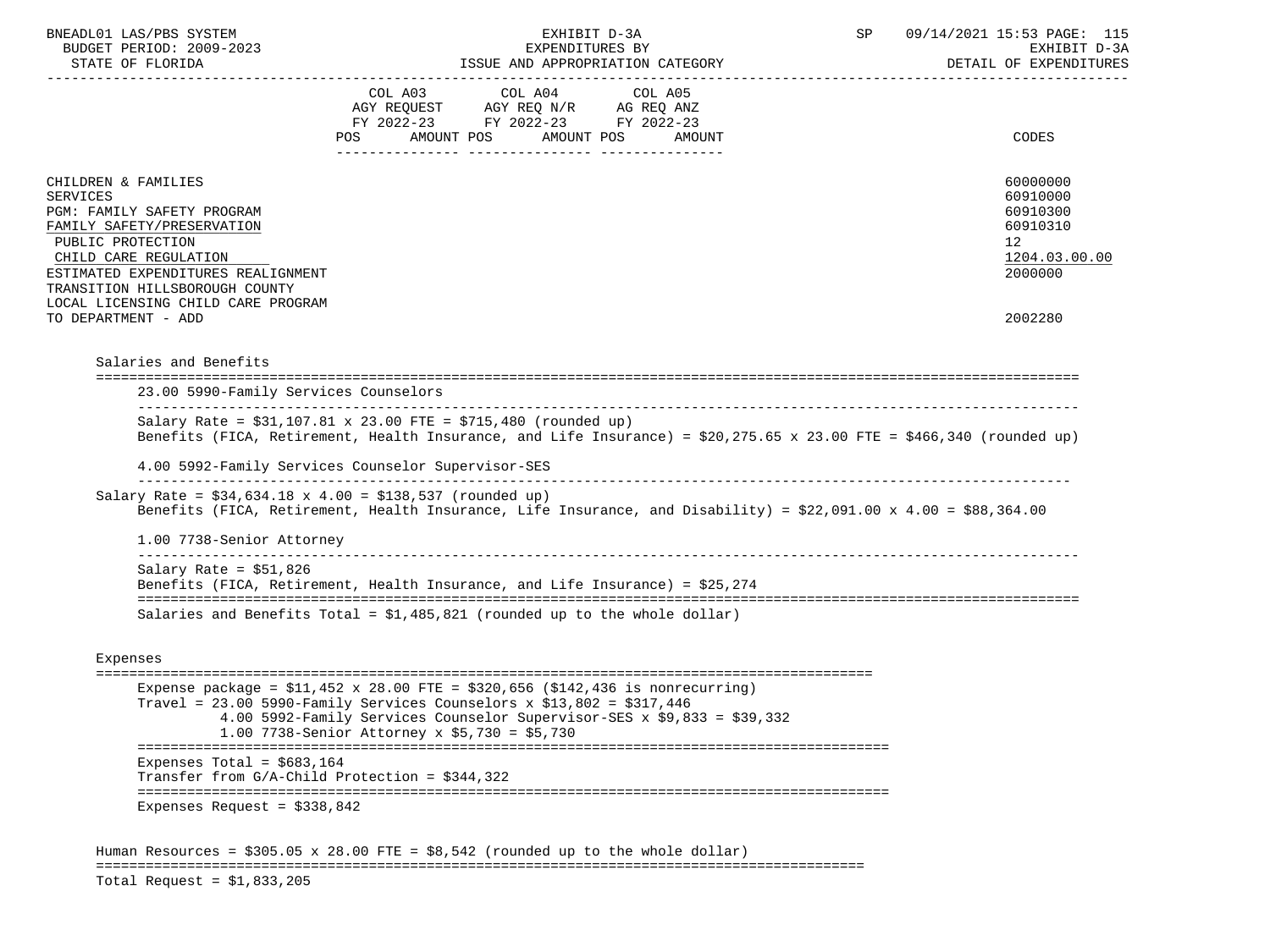| BNEADL01 LAS/PBS SYSTEM<br>BUDGET PERIOD: 2009-2023<br>STATE OF FLORIDA           | EXHIBIT D-3A<br>EXPENDITURES BY<br>ISSUE AND APPROPRIATION CATEGORY                                                                                                              | SP | 09/14/2021 15:53 PAGE: 116<br>EXHIBIT D-3A<br>DETAIL OF EXPENDITURES |
|-----------------------------------------------------------------------------------|----------------------------------------------------------------------------------------------------------------------------------------------------------------------------------|----|----------------------------------------------------------------------|
|                                                                                   |                                                                                                                                                                                  |    |                                                                      |
|                                                                                   | COL A03 COL A04 COL A05                                                                                                                                                          |    |                                                                      |
|                                                                                   | AGY REQUEST AGY REQ N/R AG REQ ANZ<br>FY 2022-23 FY 2022-23 FY 2022-23                                                                                                           |    |                                                                      |
|                                                                                   | AMOUNT POS<br>AMOUNT POS<br>POS DO<br>AMOUNT                                                                                                                                     |    | CODES                                                                |
| CHILDREN & FAMILIES                                                               |                                                                                                                                                                                  |    | 60000000                                                             |
| <b>SERVICES</b>                                                                   |                                                                                                                                                                                  |    | 60910000                                                             |
| PGM: FAMILY SAFETY PROGRAM                                                        |                                                                                                                                                                                  |    | 60910300                                                             |
| FAMILY SAFETY/PRESERVATION                                                        |                                                                                                                                                                                  |    | 60910310                                                             |
| PUBLIC PROTECTION<br>CHILD CARE REGULATION                                        |                                                                                                                                                                                  |    | 12<br>1204.03.00.00                                                  |
| ESTIMATED EXPENDITURES REALIGNMENT                                                |                                                                                                                                                                                  |    | 2000000                                                              |
| TRANSITION HILLSBOROUGH COUNTY                                                    |                                                                                                                                                                                  |    |                                                                      |
| LOCAL LICENSING CHILD CARE PROGRAM<br>TO DEPARTMENT - ADD                         |                                                                                                                                                                                  |    | 2002280                                                              |
|                                                                                   |                                                                                                                                                                                  |    |                                                                      |
| IMPACT OF NOT FUNDING ISSUE:<br>LINKAGE TO GOVERNOR'S PRIORITIES:                 | The department's Office of Child Care Regulation is statutorily responsible for these services. The impact of not<br>receiving funding will cause this area to be underserviced. |    |                                                                      |
| Not applicable.                                                                   |                                                                                                                                                                                  |    |                                                                      |
| FLORIDA STRATEGIC PLAN FOR ECONOMIC DEVELOPMENT:<br>Not applicable.               |                                                                                                                                                                                  |    |                                                                      |
| TRANSITION HILLSBOROUGH COUNTY                                                    |                                                                                                                                                                                  |    |                                                                      |
| LOCAL LICENSING CHILD CARE PROGRAM                                                |                                                                                                                                                                                  |    |                                                                      |
| TO DEPARTMENT - DEDUCT<br>SPECIAL CATEGORIES                                      |                                                                                                                                                                                  |    | 2002290<br>100000                                                    |
| G/A-CHILD PROTECTION                                                              |                                                                                                                                                                                  |    | 103034                                                               |
| GENERAL REVENUE FUND -MATCH 64,457-<br>FEDERAL GRANTS TRUST FUND -FEDERL 233,072- |                                                                                                                                                                                  |    | 1000 2                                                               |
|                                                                                   |                                                                                                                                                                                  |    | 2261 3                                                               |
| SOCIAL SVCS BLK GRT TF -FEDERL                                                    | 46,793-                                                                                                                                                                          |    | 2639 3                                                               |
| TOTAL APPRO                                                                       | 344,322-                                                                                                                                                                         |    |                                                                      |
|                                                                                   |                                                                                                                                                                                  |    |                                                                      |
| AGENCY ISSUE NARRATIVE:<br>2022-2023 BUDGET YEAR NARRATIVE:                       | IT COMPONENT? NO<br>ISSUE TITLE: Hillsborough County Local Licensing Child Care Program Transition to the Department-Deduct                                                      |    |                                                                      |
|                                                                                   |                                                                                                                                                                                  |    |                                                                      |

SUMMARY:

 The Florida Department of Children and Families (department) is requesting 28.00 FTE positions and funding of \$1,833,205 (\$1,690,769 in recurring General Revenue and \$142,436 in nonrecurring General Revenue) and the transfer of \$344,322 (\$64,457 in recurring General Revenue, \$233,072 in recurring Federal Grants Trust Fund, and \$46,793 in recurring Social Services Block Grant Trust Fund) from the G/A-Child Protection category to the Expenses category to transition childcare licensing from Hillsborough County to the department.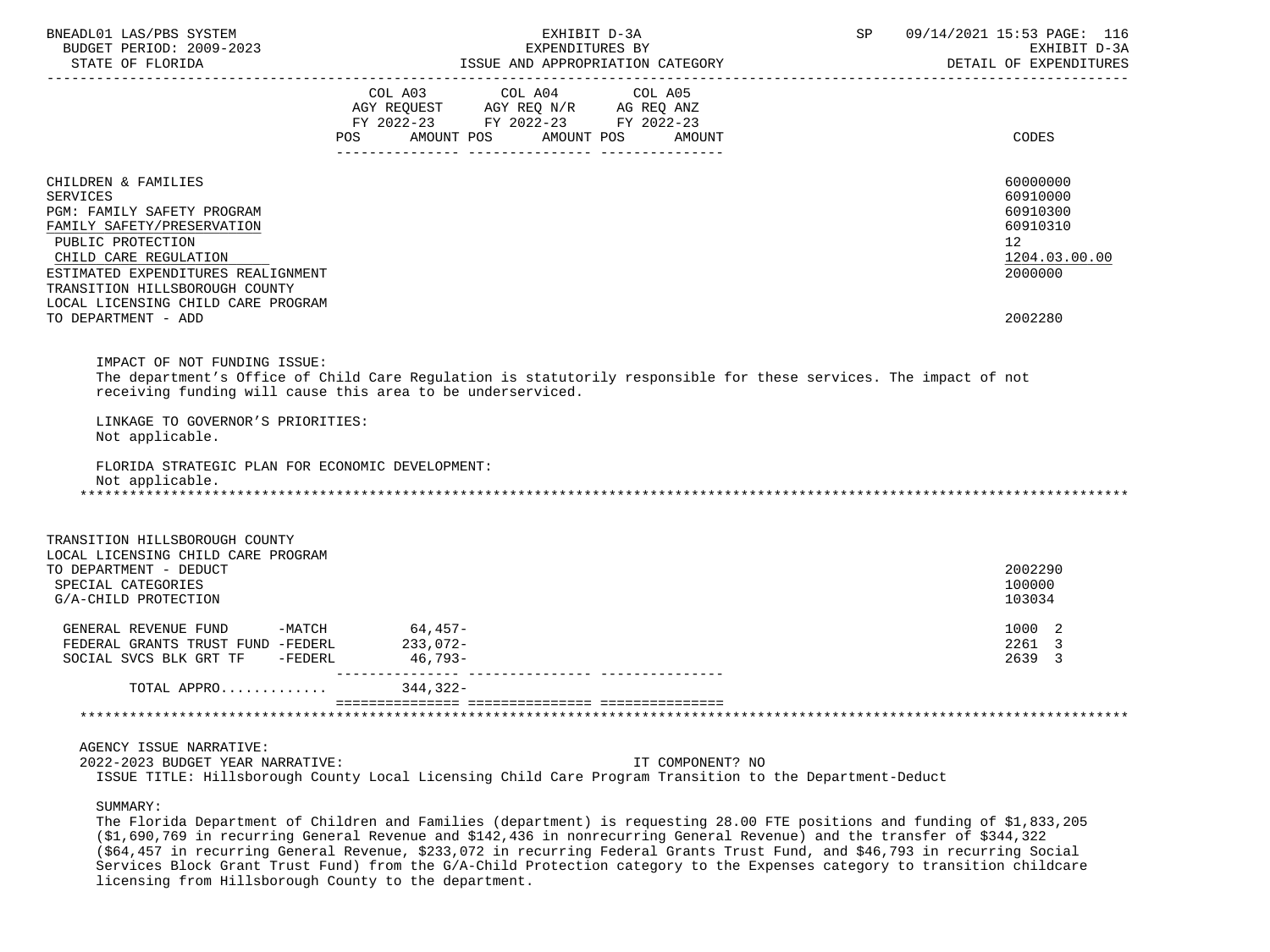| BNEADL01 LAS/PBS SYSTEM<br>BUDGET PERIOD: 2009-2023<br>STATE OF FLORIDA | EXHIBIT D-3A<br>EXPENDITURES BY<br>ISSUE AND APPROPRIATION CATEGORY                                                                         | 09/14/2021 15:53 PAGE: 117<br>SP<br>EXHIBIT D-3A<br>DETAIL OF EXPENDITURES |
|-------------------------------------------------------------------------|---------------------------------------------------------------------------------------------------------------------------------------------|----------------------------------------------------------------------------|
|                                                                         | COL A03 COL A04 COL A05<br>AGY REQUEST AGY REQ N/R AG REQ ANZ<br>FY 2022-23 FY 2022-23 FY 2022-23<br>AMOUNT POS AMOUNT POS<br>POS<br>AMOUNT | CODES                                                                      |
| CHILDREN & FAMILIES                                                     |                                                                                                                                             | 60000000                                                                   |
| SERVICES                                                                |                                                                                                                                             | 60910000                                                                   |
| PGM: FAMILY SAFETY PROGRAM                                              |                                                                                                                                             | 60910300                                                                   |
| FAMILY SAFETY/PRESERVATION                                              |                                                                                                                                             | 60910310                                                                   |
| PUBLIC PROTECTION                                                       |                                                                                                                                             | $12 \overline{ }$                                                          |
| CHILD CARE REGULATION                                                   |                                                                                                                                             | 1204.03.00.00                                                              |
| ESTIMATED EXPENDITURES REALIGNMENT                                      |                                                                                                                                             | 2000000                                                                    |
| TRANSITION HILLSBOROUGH COUNTY                                          |                                                                                                                                             |                                                                            |
| LOCAL LICENSING CHILD CARE PROGRAM                                      |                                                                                                                                             |                                                                            |
| TO DEPARTMENT - DEDUCT                                                  |                                                                                                                                             | 2002290                                                                    |

 This request nets to zero when summed with companion issue 2002280-Hillsborough County Local Licensing Child Care Program Transition to the Department-Add. This is also a companion issue to 4001690-Transition Hillsborough County Local Licensing Child Care Program to the Department.

## ISSUE NARRATIVE:

 The existing licensing activities are managed through the local licensing agency agreement, contract # QC6B1, and includes payment of \$344,322 per Fiscal Year for licensing, inspecting, handling complaints, etc. As of June 2021, the Hillsborough County Commissioners informed the department that they will only renew the contractual obligations of childcare licensing for one year and will return the licensing functions back to the department.

 The department's Office of Child Care Regulation will manage childcare licensing activities for Hillsborough County. Currently, the local licensing agency is seeking to stop providing childcare services in Hillsborough and aims to return these functions to the department. The funding will cover the cost of needed staff, supervisors, and legal counsel to support all licensing and inspection activities for the more than 1,200 childcare programs in the county. These staff will work within the Suncoast Region to manage inspections, complaints, and overall childcare licensing activities.

COST CALCULATION:

| 23.00 5990-Family Services Counselors                                                                                                                                                                |
|------------------------------------------------------------------------------------------------------------------------------------------------------------------------------------------------------|
| Salary Rate = $$31,107.81 \times 23.00$ FTE = $$715,480$ (rounded up)<br>Benefits (FICA, Retirement, Health Insurance, and Life Insurance) = $$20,275.65 \times 23.00$ FTE = $$466,340$ (rounded up) |
| 4.00 5992-Family Services Counselor Supervisor-SES                                                                                                                                                   |
| Salary Rate = $$34,634.18 \times 4.00 = $138,537$ (rounded up)<br>Benefits (FICA, Retirement, Health Insurance, Life Insurance, and Disability) = \$22,091.00 x 4.00 = \$88,364.00                   |
| 1.00 7738-Senior Attorney                                                                                                                                                                            |
| Salary Rate = $$51,826$<br>Benefits (FICA, Retirement, Health Insurance, and Life Insurance) = \$25,274                                                                                              |
|                                                                                                                                                                                                      |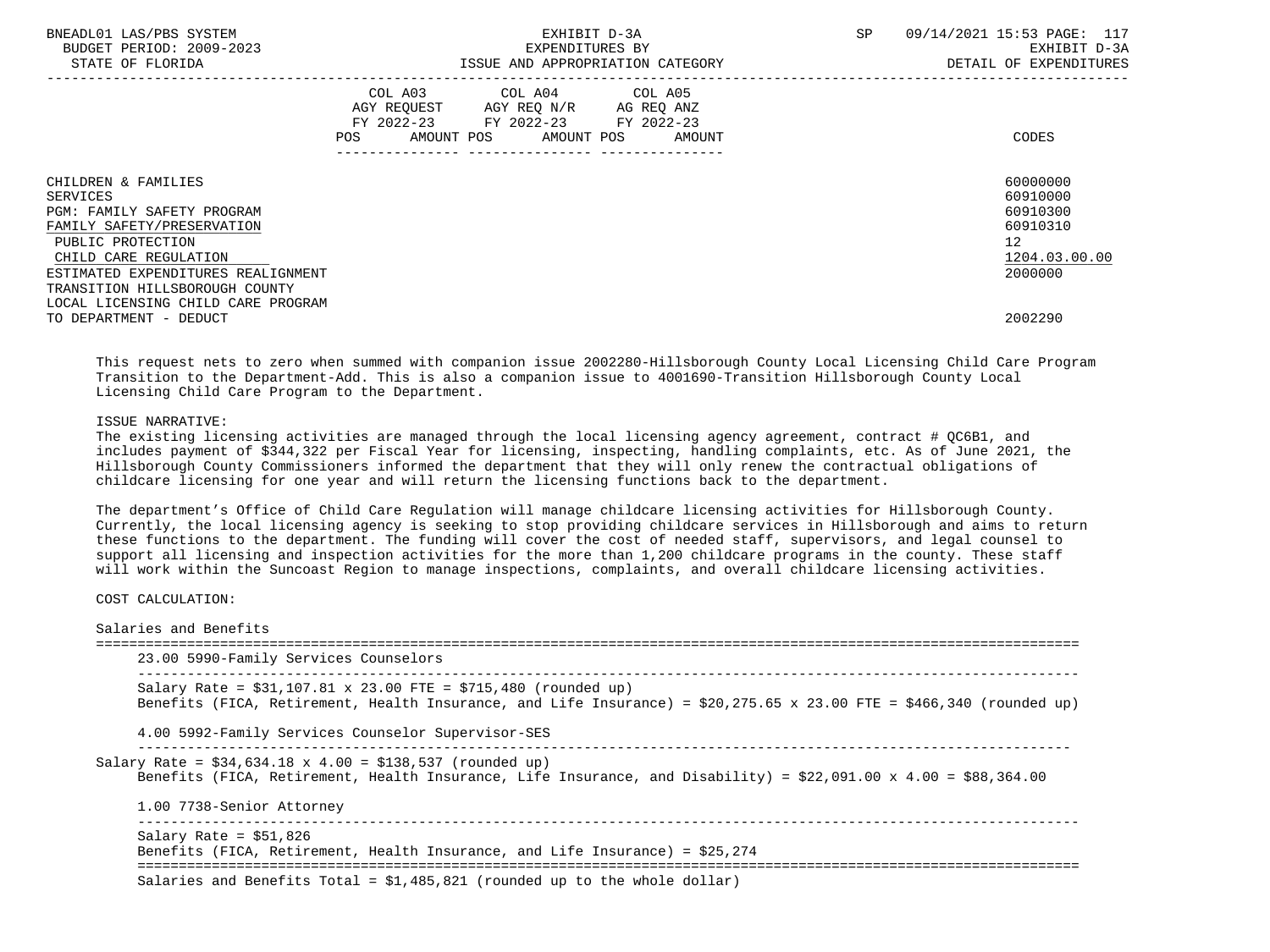| BNEADL01 LAS/PBS SYSTEM<br>BUDGET PERIOD: 2009-2023<br>STATE OF FLORIDA<br>----------------------                                                                                                                                                                                        | EXHIBIT D-3A<br>EXPENDITURES BY<br>ISSUE AND APPROPRIATION CATEGORY                                                                                                                                                                                                                            | SP | 09/14/2021 15:53 PAGE: 118<br>EXHIBIT D-3A<br>DETAIL OF EXPENDITURES                      |
|------------------------------------------------------------------------------------------------------------------------------------------------------------------------------------------------------------------------------------------------------------------------------------------|------------------------------------------------------------------------------------------------------------------------------------------------------------------------------------------------------------------------------------------------------------------------------------------------|----|-------------------------------------------------------------------------------------------|
|                                                                                                                                                                                                                                                                                          | COL A03 COL A04 COL A05<br>AGY REQUEST AGY REQ N/R AG REQ ANZ<br>FY 2022-23 FY 2022-23 FY 2022-23<br>POS AMOUNT POS AMOUNT POS AMOUNT                                                                                                                                                          |    | <b>CODES</b>                                                                              |
| CHILDREN & FAMILIES<br><b>SERVICES</b><br>PGM: FAMILY SAFETY PROGRAM<br>FAMILY SAFETY/PRESERVATION<br>PUBLIC PROTECTION<br>CHILD CARE REGULATION<br>ESTIMATED EXPENDITURES REALIGNMENT<br>TRANSITION HILLSBOROUGH COUNTY<br>LOCAL LICENSING CHILD CARE PROGRAM<br>TO DEPARTMENT - DEDUCT |                                                                                                                                                                                                                                                                                                |    | 60000000<br>60910000<br>60910300<br>60910310<br>12<br>1204.03.00.00<br>2000000<br>2002290 |
| Expenses                                                                                                                                                                                                                                                                                 | Expense package = $$11,452 \times 28.00$ FTE = $$320,656$ ( $$142,436$ is nonrecurring)<br>Travel = $23.00$ 5990-Family Services Counselors x \$13,802 = \$317,446<br>4.00 5992-Family Services Counselor Supervisor-SES x \$9,833 = \$39,332<br>1.00 7738-Senior Attorney x $$5,730 = $5,730$ |    |                                                                                           |
| Expenses Total = $$683,164$                                                                                                                                                                                                                                                              | Transfer from $G/A$ -Child Protection = \$344,322                                                                                                                                                                                                                                              |    |                                                                                           |
| Expenses Request = $$338,842$                                                                                                                                                                                                                                                            |                                                                                                                                                                                                                                                                                                |    |                                                                                           |
|                                                                                                                                                                                                                                                                                          | Human Resources = $$305.05 \times 28.00$ FTE = $$8,542$ (rounded up to the whole dollar)                                                                                                                                                                                                       |    |                                                                                           |
| Total Request = $$1,833,205$                                                                                                                                                                                                                                                             |                                                                                                                                                                                                                                                                                                |    |                                                                                           |
| IMPACT OF NOT FUNDING ISSUE:                                                                                                                                                                                                                                                             | The department's Office of Child Care Regulation is statutorily responsible for these services. The impact of not<br>receiving funding will cause this area to be underserviced.                                                                                                               |    |                                                                                           |
| LINKAGE TO GOVERNOR'S PRIORITIES:<br>Not applicable.                                                                                                                                                                                                                                     |                                                                                                                                                                                                                                                                                                |    |                                                                                           |
| FLORIDA STRATEGIC PLAN FOR ECONOMIC DEVELOPMENT:<br>Not applicable.                                                                                                                                                                                                                      |                                                                                                                                                                                                                                                                                                |    |                                                                                           |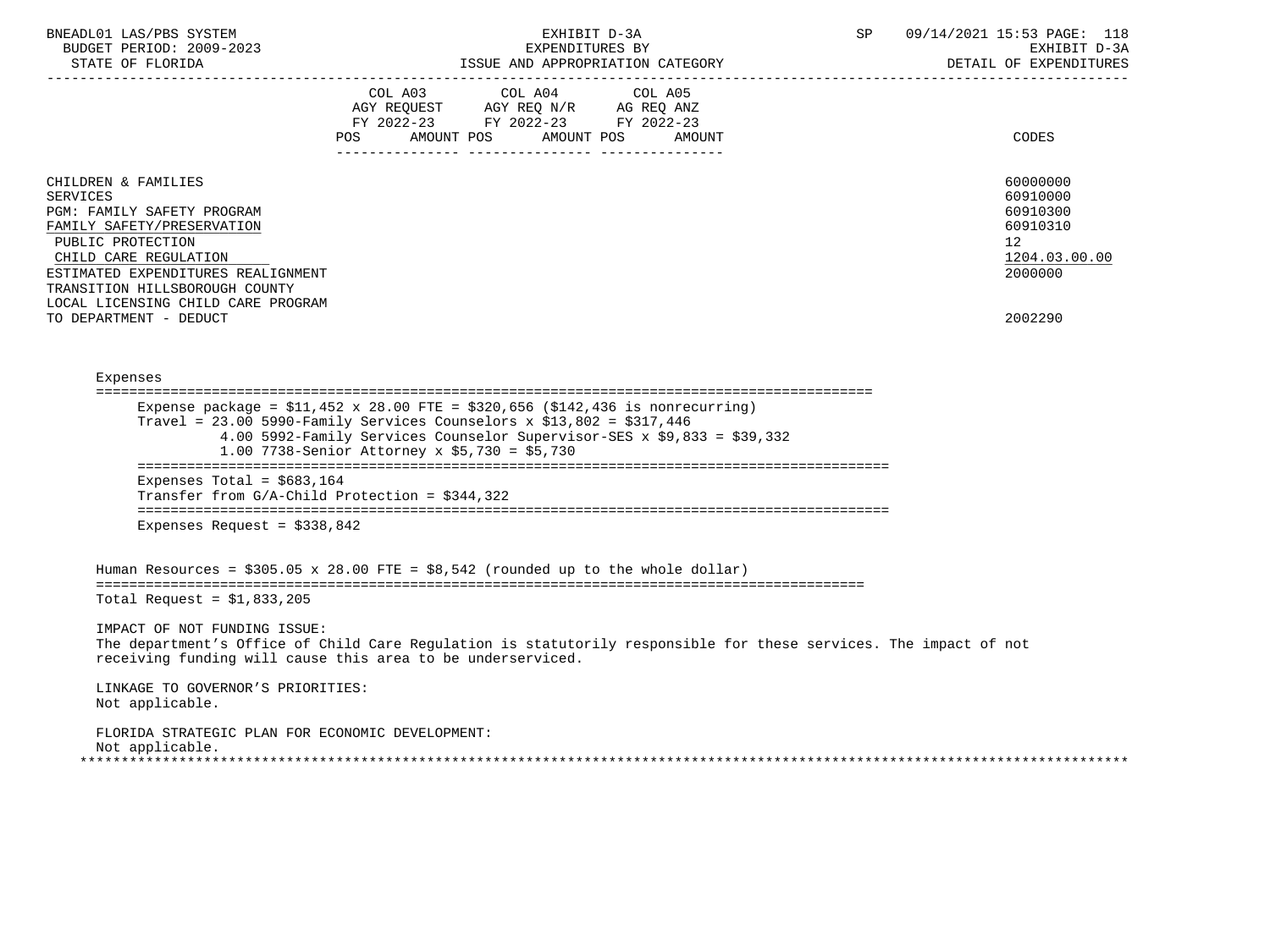| BNEADL01 LAS/PBS SYSTEM<br>BUDGET PERIOD: 2009-2023<br>STATE OF FLORIDA                                                                                                                                                                  | EXHIBIT D-3A<br>EXPENDITURES BY<br>ISSUE AND APPROPRIATION CATEGORY                                                                               | SP 09/14/2021 15:53 PAGE: 119<br>EXHIBIT D-3A<br>DETAIL OF EXPENDITURES                   |
|------------------------------------------------------------------------------------------------------------------------------------------------------------------------------------------------------------------------------------------|---------------------------------------------------------------------------------------------------------------------------------------------------|-------------------------------------------------------------------------------------------|
|                                                                                                                                                                                                                                          | COL A03 COL A04<br>COL A05<br>AGY REQUEST AGY REQ N/R AG REQ ANZ<br>FY 2022-23 FY 2022-23 FY 2022-23<br>AMOUNT POS<br>POS<br>AMOUNT POS<br>AMOUNT | CODES                                                                                     |
| CHILDREN & FAMILIES<br><b>SERVICES</b><br>PGM: FAMILY SAFETY PROGRAM<br>FAMILY SAFETY/PRESERVATION<br>PUBLIC PROTECTION<br>CHILD CARE REGULATION<br>NONRECURRING EXPENDITURES<br>PRESCHOOL DEVELOPMENT BIRTH THROUGH<br>FIVE GRANT AWARD |                                                                                                                                                   | 60000000<br>60910000<br>60910300<br>60910310<br>12<br>1204.03.00.00<br>2100000<br>2103090 |
| SPECIAL CATEGORIES<br>G/A-CHILD PROTECTION                                                                                                                                                                                               |                                                                                                                                                   | 100000<br>103034                                                                          |
| FEDERAL GRANTS TRUST FUND -FEDERL 773,800-                                                                                                                                                                                               |                                                                                                                                                   | 2261 3                                                                                    |
| AGENCY STRATEGIC PRIORITIES<br>TRANSITION HILLSBOROUGH COUNTY<br>LOCAL LICENSING CHILD CARE PROGRAM                                                                                                                                      |                                                                                                                                                   | 4000000                                                                                   |
| TO DEPARTMENT<br>SALARY RATE<br>SALARY RATE 905,843                                                                                                                                                                                      |                                                                                                                                                   | 4001690<br>000000                                                                         |
|                                                                                                                                                                                                                                          |                                                                                                                                                   |                                                                                           |
| SALARIES AND BENEFITS                                                                                                                                                                                                                    | 28.00                                                                                                                                             | 010000                                                                                    |
| GENERAL REVENUE FUND                                                                                                                                                                                                                     | -MATCH 1,485,821                                                                                                                                  | 1000 2                                                                                    |
| <b>EXPENSES</b>                                                                                                                                                                                                                          |                                                                                                                                                   | 040000                                                                                    |
| GENERAL REVENUE FUND -MATCH 338,842 142,436                                                                                                                                                                                              |                                                                                                                                                   | 1000 2                                                                                    |
| TOTAL: TRANSITION HILLSBOROUGH COUNTY<br>LOCAL LICENSING CHILD CARE PROGRAM<br>TO DEPARTMENT<br>TOTAL POSITIONS 28.00                                                                                                                    |                                                                                                                                                   | 4001690                                                                                   |
| TOTAL ISSUE<br>TOTAL SALARY RATE 905,843                                                                                                                                                                                                 | 1,824,663<br>142,436                                                                                                                              |                                                                                           |
|                                                                                                                                                                                                                                          |                                                                                                                                                   |                                                                                           |
| AGENCY ISSUE NARRATIVE:                                                                                                                                                                                                                  |                                                                                                                                                   |                                                                                           |
| 2022-2023 BUDGET YEAR NARRATIVE:                                                                                                                                                                                                         | IT COMPONENT? NO<br>ISSUE TITLE: Hillsborough County Local Licensing Child Care Program Transition to the Department                              |                                                                                           |
| SUMMARY:                                                                                                                                                                                                                                 |                                                                                                                                                   |                                                                                           |

 The Florida Department of Children and Families (department) is requesting 28.00 FTE positions and funding of \$1,833,205 (\$1,690,769 in recurring General Revenue and \$142,436 in nonrecurring General Revenue) and the transfer of \$344,322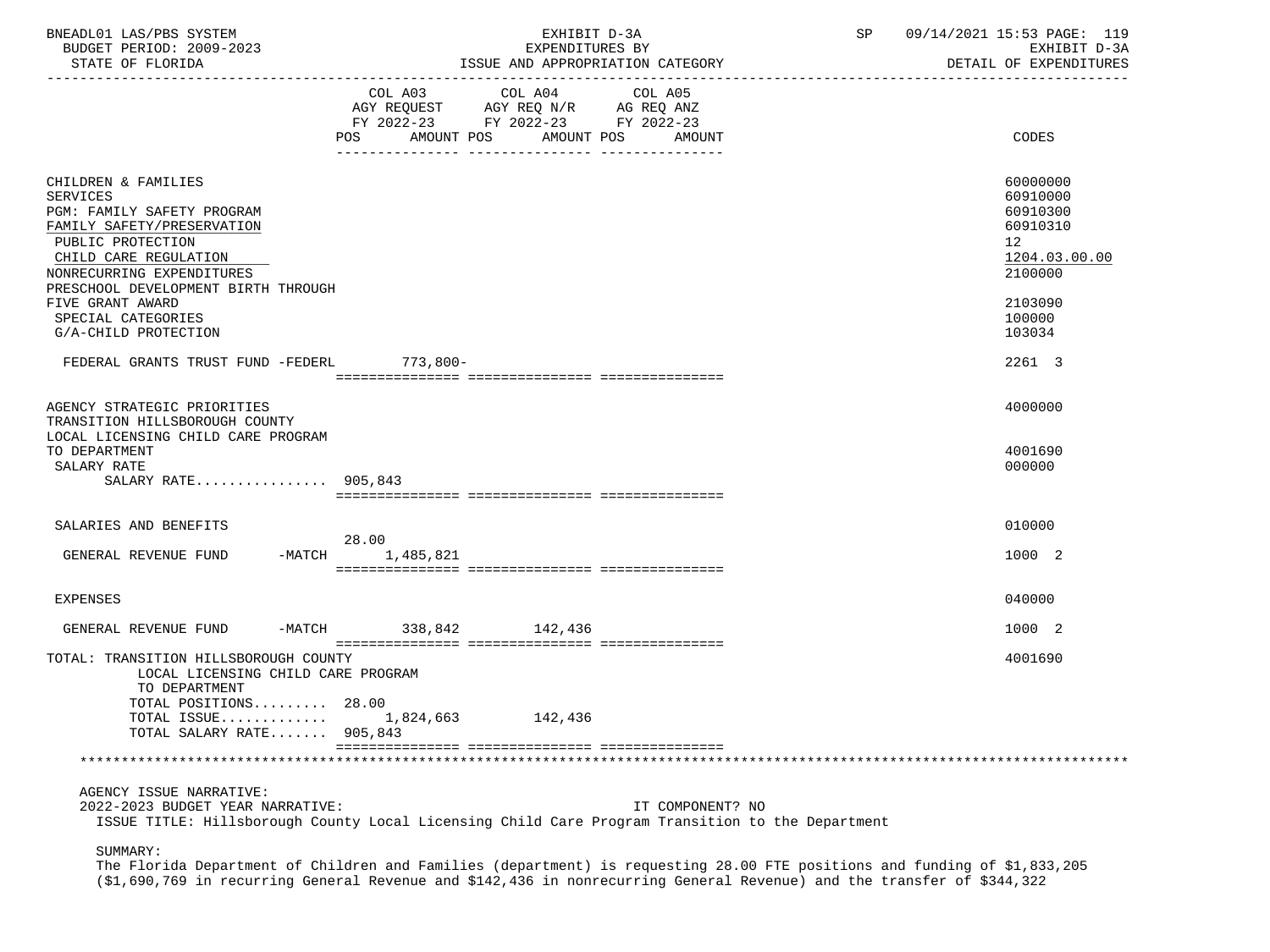| BNEADL01 LAS/PBS SYSTEM<br>BUDGET PERIOD: 2009-2023<br>STATE OF FLORIDA                                                                                                                                                                                 | EXHIBIT D-3A<br>EXPENDITURES BY<br>ISSUE AND APPROPRIATION CATEGORY                                                                            | 09/14/2021 15:53 PAGE: 120<br><b>SP</b><br>EXHIBIT D-3A<br>DETAIL OF EXPENDITURES           |
|---------------------------------------------------------------------------------------------------------------------------------------------------------------------------------------------------------------------------------------------------------|------------------------------------------------------------------------------------------------------------------------------------------------|---------------------------------------------------------------------------------------------|
|                                                                                                                                                                                                                                                         | COL A03 COL A04 COL A05<br>AGY REOUEST AGY REO N/R<br>AG REQ ANZ<br>FY 2022-23 FY 2022-23 FY 2022-23<br>POS<br>AMOUNT POS AMOUNT POS<br>AMOUNT | CODES                                                                                       |
| CHILDREN & FAMILIES<br>SERVICES<br><b>PGM: FAMILY SAFETY PROGRAM</b><br>FAMILY SAFETY/PRESERVATION<br>PUBLIC PROTECTION<br>CHILD CARE REGULATION<br>AGENCY STRATEGIC PRIORITIES<br>TRANSITION HILLSBOROUGH COUNTY<br>LOCAL LICENSING CHILD CARE PROGRAM |                                                                                                                                                | 60000000<br>60910000<br>60910300<br>60910310<br>12 <sup>7</sup><br>1204.03.00.00<br>4000000 |
| TO DEPARTMENT                                                                                                                                                                                                                                           |                                                                                                                                                | 4001690                                                                                     |

 (\$64,457 in recurring General Revenue, \$233,072 in recurring Federal Grants Trust Fund, and \$46,793 in recurring Social Services Block Grant Trust Fund) from the G/A-Child Protection category to the Expenses category to transition childcare licensing from Hillsborough County to the department.

 This request is a companion issue to 2002280-Hillsborough County Local Licensing Child Care Program Transition to the Department-Add and 2002290-Hillsborough County Local Licensing Child Care Program Transition to the Department-Deduct. When summed issues 2002280-Hillsborough County Local Licensing Child Care Program Transition to the Department-Add and 2002290-Hillsborough County Local Licensing Child Care Program Transition to the Department-Deduct net to zero.

#### ISSUE NARRATIVE:

 The existing licensing activities are managed through the local licensing agency agreement, contract # QC6B1, and includes payment of \$344,322 per Fiscal Year for licensing, inspecting, handling complaints, etc. As of June 2021, the Hillsborough County Commissioners informed the department that they will only renew the contractual obligations of childcare licensing for one year and will return the licensing functions back to the department.

 The department's Office of Child Care Regulation will manage childcare licensing activities for Hillsborough County. Currently, the local licensing agency is seeking to stop providing childcare services in Hillsborough and aims to return these functions to the department. The funding will cover the cost of needed staff, supervisors, and legal counsel to support all licensing and inspection activities for the more than 1,200 childcare programs in the county. These staff will work within the Suncoast Region to manage inspections, complaints, and overall childcare licensing activities.

## COST CALCULATION:

| 23.00 5990-Family Services Counselors                                                                                                                                                         |
|-----------------------------------------------------------------------------------------------------------------------------------------------------------------------------------------------|
| Salary Rate = $$31,107.81 \times 23.00$ FTE = $$715,480$ (rounded up)<br>Benefits (FICA, Retirement, Health Insurance, and Life Insurance) = \$20,275.65 x 23.00 FTE = \$466,340 (rounded up) |
| 4.00 5992-Family Services Counselor Supervisor-SES                                                                                                                                            |
| Salary Rate = $$34,634.18 \times 4.00 = $138,537$ (rounded up)<br>Benefits (FICA, Retirement, Health Insurance, Life Insurance, and Disability) = \$22,091.00 x 4.00 = \$88,364.00            |
| 1.00 7738-Senior Attorney                                                                                                                                                                     |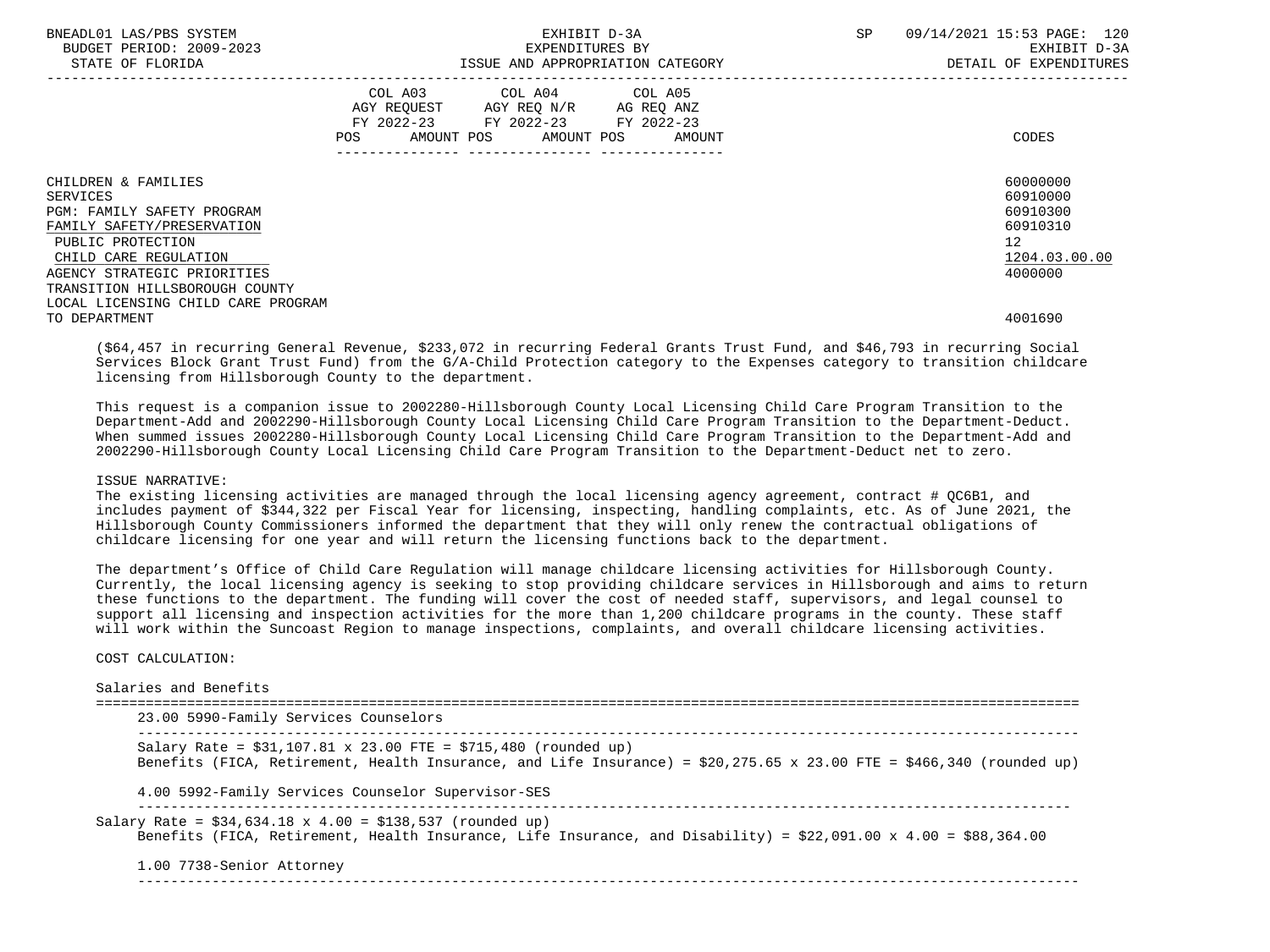| BNEADL01 LAS/PBS SYSTEM<br>BUDGET PERIOD: 2009-2023             | EXHIBIT D-3A<br>EXPENDITURES BY                                                                                                                                                                                                                                                                | SP | 09/14/2021 15:53 PAGE: 121<br>EXHIBIT D-3A |
|-----------------------------------------------------------------|------------------------------------------------------------------------------------------------------------------------------------------------------------------------------------------------------------------------------------------------------------------------------------------------|----|--------------------------------------------|
| STATE OF FLORIDA                                                | ISSUE AND APPROPRIATION CATEGORY                                                                                                                                                                                                                                                               |    | DETAIL OF EXPENDITURES                     |
|                                                                 |                                                                                                                                                                                                                                                                                                |    |                                            |
|                                                                 | FY 2022-23 FY 2022-23 FY 2022-23                                                                                                                                                                                                                                                               |    |                                            |
|                                                                 | AMOUNT POS AMOUNT POS<br>POS<br>AMOUNT                                                                                                                                                                                                                                                         |    | CODES                                      |
|                                                                 |                                                                                                                                                                                                                                                                                                |    |                                            |
| CHILDREN & FAMILIES                                             |                                                                                                                                                                                                                                                                                                |    | 60000000                                   |
| <b>SERVICES</b>                                                 |                                                                                                                                                                                                                                                                                                |    | 60910000                                   |
| <b>PGM: FAMILY SAFETY PROGRAM</b><br>FAMILY SAFETY/PRESERVATION |                                                                                                                                                                                                                                                                                                |    | 60910300<br>60910310                       |
| PUBLIC PROTECTION                                               |                                                                                                                                                                                                                                                                                                |    | 12 <sup>°</sup>                            |
| CHILD CARE REGULATION                                           |                                                                                                                                                                                                                                                                                                |    | 1204.03.00.00                              |
| AGENCY STRATEGIC PRIORITIES                                     |                                                                                                                                                                                                                                                                                                |    | 4000000                                    |
| TRANSITION HILLSBOROUGH COUNTY                                  |                                                                                                                                                                                                                                                                                                |    |                                            |
| LOCAL LICENSING CHILD CARE PROGRAM<br>TO DEPARTMENT             |                                                                                                                                                                                                                                                                                                |    | 4001690                                    |
|                                                                 |                                                                                                                                                                                                                                                                                                |    |                                            |
| Salary Rate = $$51,826$                                         |                                                                                                                                                                                                                                                                                                |    |                                            |
|                                                                 | Benefits (FICA, Retirement, Health Insurance, and Life Insurance) = \$25,274                                                                                                                                                                                                                   |    |                                            |
|                                                                 | Salaries and Benefits Total = $$1,485,821$ (rounded up to the whole dollar)                                                                                                                                                                                                                    |    |                                            |
|                                                                 |                                                                                                                                                                                                                                                                                                |    |                                            |
|                                                                 |                                                                                                                                                                                                                                                                                                |    |                                            |
| Expenses                                                        |                                                                                                                                                                                                                                                                                                |    |                                            |
|                                                                 | Expense package = $$11,452 \times 28.00$ FTE = $$320,656$ ( $$142,436$ is nonrecurring)<br>Travel = $23.00$ 5990-Family Services Counselors x \$13,802 = \$317,446<br>4.00 5992-Family Services Counselor Supervisor-SES x \$9,833 = \$39,332<br>1.00 7738-Senior Attorney x \$5,730 = \$5,730 |    |                                            |
|                                                                 |                                                                                                                                                                                                                                                                                                |    |                                            |
| Expenses Total = $$683,164$                                     |                                                                                                                                                                                                                                                                                                |    |                                            |
|                                                                 | Transfer from $G/A$ -Child Protection = \$344,322                                                                                                                                                                                                                                              |    |                                            |
| Expenses Request = $$338,842$                                   |                                                                                                                                                                                                                                                                                                |    |                                            |
|                                                                 |                                                                                                                                                                                                                                                                                                |    |                                            |
|                                                                 | Human Resources = $$305.05 \times 28.00$ FTE = $$8,542$ (rounded up to the whole dollar)                                                                                                                                                                                                       |    |                                            |
| Total Request = $$1,833,205$                                    |                                                                                                                                                                                                                                                                                                |    |                                            |
|                                                                 |                                                                                                                                                                                                                                                                                                |    |                                            |
| IMPACT OF NOT FUNDING ISSUE:                                    | The department's Office of Child Care Regulation is statutorily responsible for these services. The impact of not<br>receiving funding will cause this area to be underserviced.                                                                                                               |    |                                            |
| LINKAGE TO GOVERNOR'S PRIORITIES:                               |                                                                                                                                                                                                                                                                                                |    |                                            |
|                                                                 | Health Care - Promote innovation in healthcare that reduces the cost of medical procedures and services and increases                                                                                                                                                                          |    |                                            |
| access to care for Floridians.                                  |                                                                                                                                                                                                                                                                                                |    |                                            |
| FLORIDA STRATEGIC PLAN FOR ECONOMIC DEVELOPMENT:                |                                                                                                                                                                                                                                                                                                |    |                                            |
| workers;                                                        | 4.2 Ensure state, regional and local agencies provide collaborative and timely customer service to businesses and                                                                                                                                                                              |    |                                            |
|                                                                 | 5.2 Improve the efficiency and effectiveness of government agencies at all levels; and                                                                                                                                                                                                         |    |                                            |
|                                                                 | 5.3 Strengthen local, regional and statewide partnerships to accomplish Florida's economic and quality of life and                                                                                                                                                                             |    |                                            |
| quality places goals.                                           |                                                                                                                                                                                                                                                                                                |    |                                            |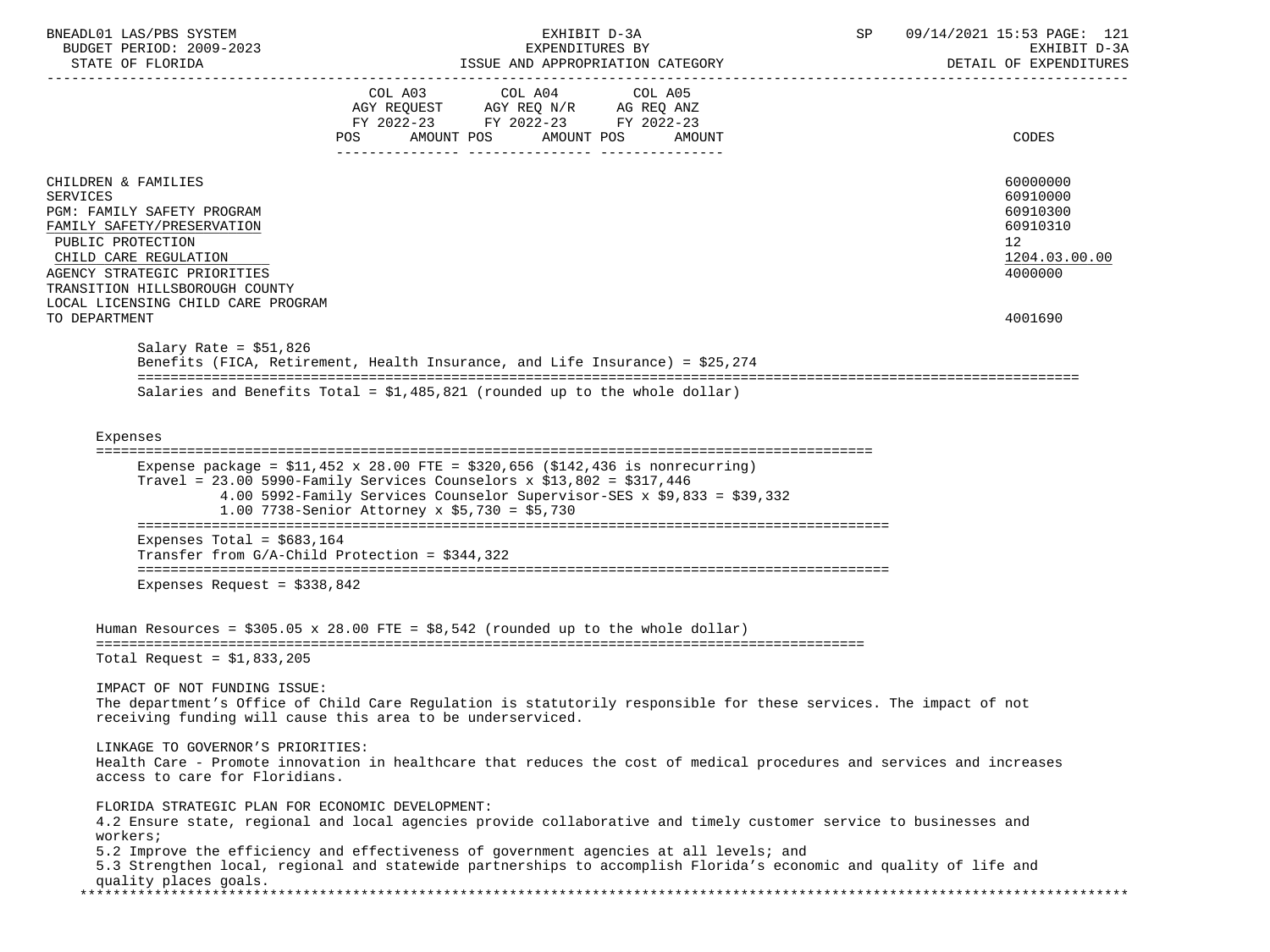| BNEADL01 LAS/PBS SYSTEM<br>BUDGET PERIOD: 2009-2023                                                                                                                                                                                              |           |                                                                                                                | EXHIBIT D-3A<br>EXPENDITURES BY |                     |              | SP 09/14/2021 15:53 PAGE: 122<br>EXHIBIT D-3A                                  |
|--------------------------------------------------------------------------------------------------------------------------------------------------------------------------------------------------------------------------------------------------|-----------|----------------------------------------------------------------------------------------------------------------|---------------------------------|---------------------|--------------|--------------------------------------------------------------------------------|
| STATE OF FLORIDA                                                                                                                                                                                                                                 |           | ISSUE AND APPROPRIATION CATEGORY                                                                               |                                 |                     |              | DETAIL OF EXPENDITURES<br>_____________________                                |
|                                                                                                                                                                                                                                                  | COL A03   | COL A04<br>AGY REQUEST AGY REQ N/R AG REQ ANZ<br>FY 2022-23 FY 2022-23 FY 2022-23<br>POS AMOUNT POS AMOUNT POS | COL A05<br>AMOUNT               |                     |              | CODES                                                                          |
| CHILDREN & FAMILIES<br>SERVICES<br>PGM: FAMILY SAFETY PROGRAM<br>FAMILY SAFETY/PRESERVATION<br>PUBLIC PROTECTION<br>CHILD CARE REGULATION<br>AGENCY STRATEGIC PRIORITIES<br>TRANSITION HILLSBOROUGH COUNTY<br>LOCAL LICENSING CHILD CARE PROGRAM |           |                                                                                                                |                                 |                     |              | 60000000<br>60910000<br>60910300<br>60910310<br>12<br>1204.03.00.00<br>4000000 |
| TO DEPARTMENT                                                                                                                                                                                                                                    |           |                                                                                                                |                                 |                     |              | 4001690                                                                        |
| POSITION DETAIL OF SALARIES AND BENEFITS:                                                                                                                                                                                                        |           |                                                                                                                |                                 |                     |              | LAPSE LAPSED SALARIES                                                          |
|                                                                                                                                                                                                                                                  | FTE       |                                                                                                                |                                 |                     | ားကို $\sim$ | AND BENEFITS                                                                   |
| A03 - AGY REQUEST FY 2022-23                                                                                                                                                                                                                     |           |                                                                                                                |                                 |                     |              |                                                                                |
| NEW POSITIONS<br>5990 FAMILY SERVICES COUNSELOR<br>N5990 001                                                                                                                                                                                     | 23.00     | 715,480                                                                                                        |                                 |                     |              | 466,340   1,181,820   0.00   1,181,820                                         |
| 5992 FAMILY SERVICES COUNSELOR SUPV - SES<br>N5992 001<br>7738 SENIOR ATTORNEY                                                                                                                                                                   | 4.00      | 138,537                                                                                                        |                                 | 88,364 226,901 0.00 |              | 226,901                                                                        |
| N7738 001                                                                                                                                                                                                                                        | 1.00      | 51,826                                                                                                         |                                 |                     |              | 25,274 77,100 0.00 77,100                                                      |
| TOTALS FOR ISSUE BY FUND<br>1000 GENERAL REVENUE FUND                                                                                                                                                                                            |           |                                                                                                                |                                 |                     |              | 1,485,821                                                                      |
|                                                                                                                                                                                                                                                  | 28.00     | 905,843                                                                                                        |                                 |                     |              | 1,485,821<br>==============                                                    |
|                                                                                                                                                                                                                                                  |           |                                                                                                                |                                 |                     |              |                                                                                |
| PRESCHOOL DEVELOPMENT BIRTH THROUGH<br>FIVE GRANT AWARD<br>SPECIAL CATEGORIES<br>G/A-CHILD PROTECTION                                                                                                                                            |           |                                                                                                                |                                 |                     |              | 4008270<br>100000<br>103034                                                    |
| FEDERAL GRANTS TRUST FUND -FEDERL                                                                                                                                                                                                                | 1,363,860 | 1,363,860                                                                                                      |                                 |                     |              | 2261 3                                                                         |
|                                                                                                                                                                                                                                                  |           |                                                                                                                |                                 |                     |              |                                                                                |
| AGENCY ISSUE NARRATIVE:<br>2022-2023 BUDGET YEAR NARRATIVE:<br>ISSUE TITLE: Preschool Development Birth Through Five Grant Award                                                                                                                 |           |                                                                                                                | IT COMPONENT? NO                |                     |              |                                                                                |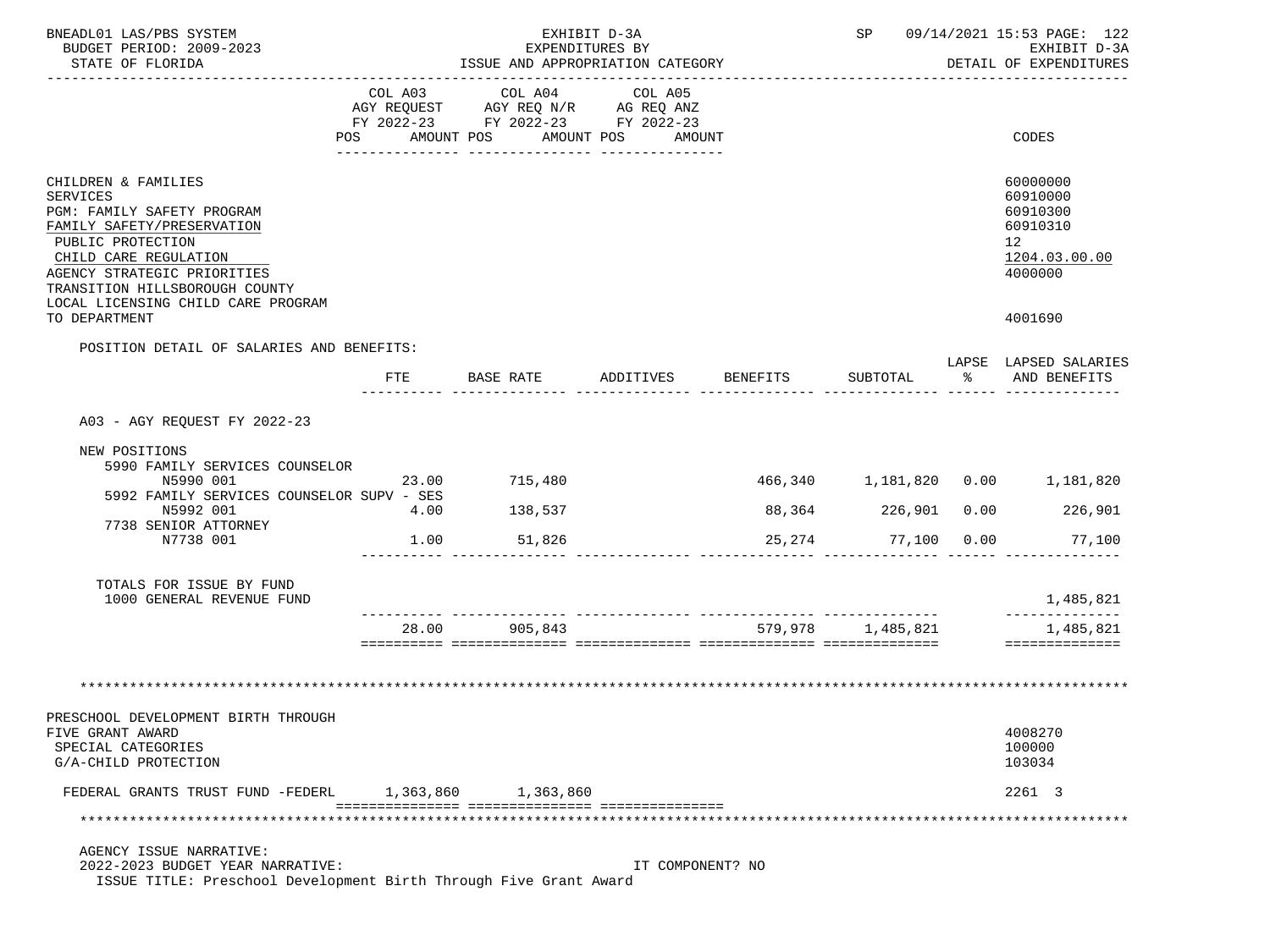| BNEADL01 LAS/PBS SYSTEM<br>BUDGET PERIOD: 2009-2023<br>STATE OF FLORIDA                     | EXHIBIT D-3A<br>EXPENDITURES BY<br>ISSUE AND APPROPRIATION CATEGORY |  |                                                                                                                                   |  | <b>SP</b> | 09/14/2021 15:53 PAGE: 123<br>EXHIBIT D-3A<br>DETAIL OF EXPENDITURES |
|---------------------------------------------------------------------------------------------|---------------------------------------------------------------------|--|-----------------------------------------------------------------------------------------------------------------------------------|--|-----------|----------------------------------------------------------------------|
|                                                                                             | POS                                                                 |  | COL A03 COL A04 COL A05<br>AGY REOUEST AGY REO N/R AG REO ANZ<br>FY 2022-23 FY 2022-23 FY 2022-23<br>AMOUNT POS AMOUNT POS AMOUNT |  |           | CODES                                                                |
| CHILDREN & FAMILIES<br>SERVICES<br>PGM: FAMILY SAFETY PROGRAM<br>FAMILY SAFETY/PRESERVATION |                                                                     |  |                                                                                                                                   |  |           | 60000000<br>60910000<br>60910300<br>60910310                         |
| PUBLIC PROTECTION<br>CHILD CARE REGULATION                                                  |                                                                     |  |                                                                                                                                   |  |           | 12 <sup>°</sup><br>1204.03.00.00                                     |
| AGENCY STRATEGIC PRIORITIES<br>PRESCHOOL DEVELOPMENT BIRTH THROUGH<br>FIVE GRANT AWARD      |                                                                     |  |                                                                                                                                   |  |           | 4000000<br>4008270                                                   |

## SUMMARY:

 The Florida Department of Children and Families (department) is requesting funding of \$1,363,860 in nonrecurring Federal Grants Trust Fund supported by the Preschool Development Grant Birth through Five (PDG B-5) grant to provide services that support the legislative intent of the department's childcare program.

## ISSUE NARRATIVE:

 The U.S. Department of Health and Human Services, Administration for Children and Families, Office of Child Care awarded Florida's Department of Education, Division of Early Learning (DEL), a PDG B-5 grant renewal in the amount of \$8,520,000. The DEL application and plan include a working partnership with the department's Office of Child Care Regulation to provide the services included in this Legislative Budget Request.

 The department's Office of Child Care Regulation is responsible for the administration of statutorily required childcare licensing, registration, and training throughout Florida.

 The services that will be provided as part of this Legislative Budget Request will support the legislative intent of the program is to ensure that children have a safe, healthy, positive, and educational environment with trained and qualified childcare staff.

# COST CALCULATION:

 The department is requesting funding of \$1,363,860 in nonrecurring Federal Grants Trust Fund supported by the PDG B-5 grant to provide the following services:

 -Family Mobile App (\$400,000) -Differential Monitoring System Year 3 (\$187,766) -Child Care Training Application System Enhancements (\$176,094) -CARES System Enhancements (\$100,000) -Training for Providers and High School/Vocational School Students (\$500,000) -Improve health and safety standard compliance with new provider training and support related to Class 3 Licensing Standards that have a high frequency of violations. (\$100,000) -Help childcare providers become more successful as small business owners by providing training and support on business operations. (\$250,000) -Provide support for CPR and first aid training to high school and vocational school students enrolled in DOE's Early Childhood Education program. (\$150,000)

IMPACT OF NOT FUNDING ISSUE:

 By not funding these projects, the Office of Child Care Regulation will be unable to create a system that supports the childcare industry seeking the appropriate training needed to be a high-quality childcare provider.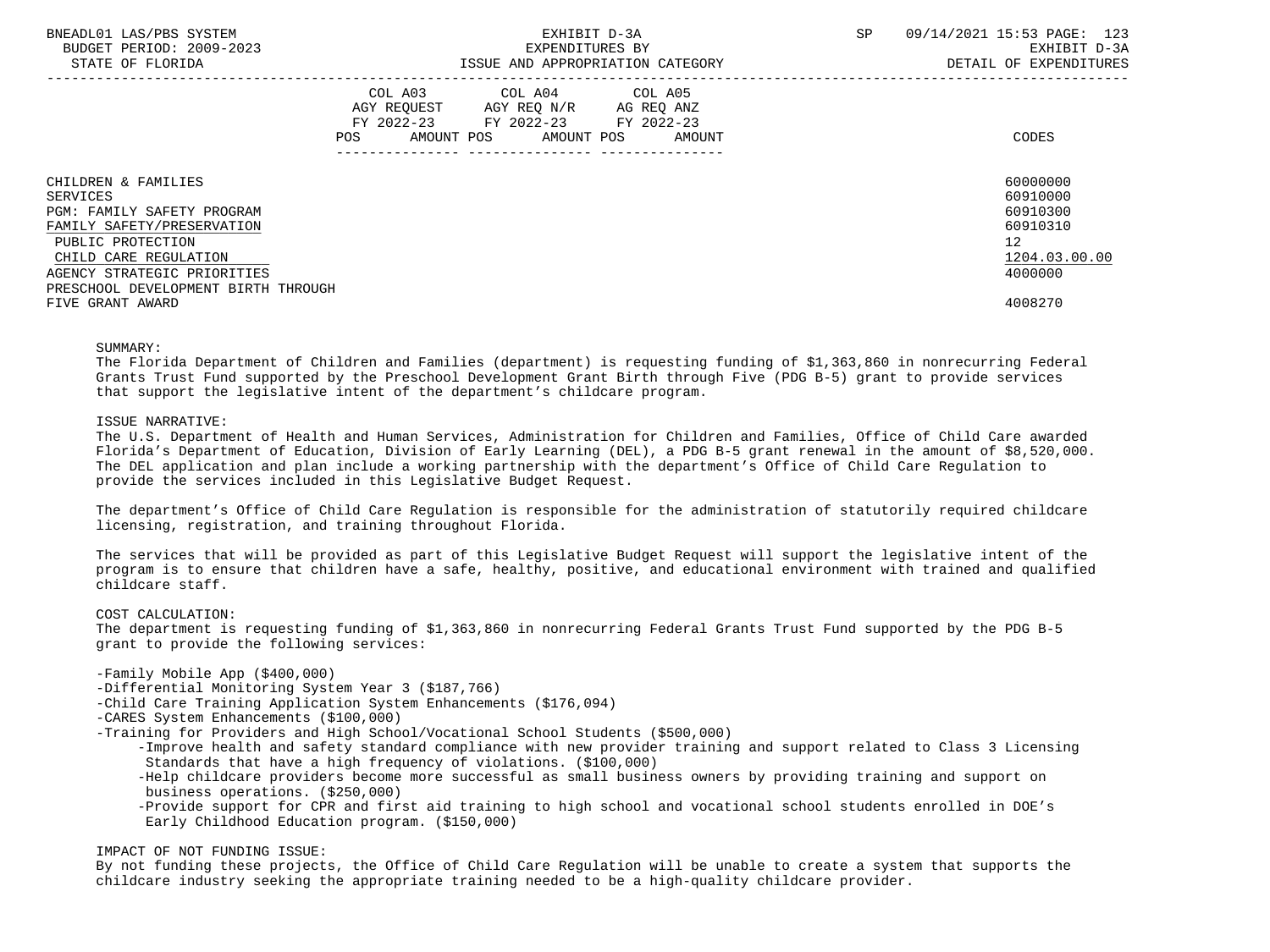| BNEADL01 LAS/PBS SYSTEM<br>BUDGET PERIOD: 2009-2023<br>STATE OF FLORIDA                                                                                                                                                                                                                                                                                                                                                    |                                                 | EXHIBIT D-3A<br>EXPENDITURES BY<br>ISSUE AND APPROPRIATION CATEGORY                                                                   | SP | 09/14/2021 15:53 PAGE: 124<br>EXHIBIT D-3A<br>DETAIL OF EXPENDITURES                                   |
|----------------------------------------------------------------------------------------------------------------------------------------------------------------------------------------------------------------------------------------------------------------------------------------------------------------------------------------------------------------------------------------------------------------------------|-------------------------------------------------|---------------------------------------------------------------------------------------------------------------------------------------|----|--------------------------------------------------------------------------------------------------------|
|                                                                                                                                                                                                                                                                                                                                                                                                                            |                                                 | COL A03 COL A04 COL A05<br>AGY REQUEST AGY REQ N/R AG REQ ANZ<br>FY 2022-23 FY 2022-23 FY 2022-23<br>POS AMOUNT POS AMOUNT POS AMOUNT |    | CODES                                                                                                  |
| CHILDREN & FAMILIES<br><b>SERVICES</b><br><b>PGM: FAMILY SAFETY PROGRAM</b><br>FAMILY SAFETY/PRESERVATION<br>PUBLIC PROTECTION<br>CHILD CARE REGULATION<br>AGENCY STRATEGIC PRIORITIES<br>PRESCHOOL DEVELOPMENT BIRTH THROUGH<br>FIVE GRANT AWARD                                                                                                                                                                          |                                                 |                                                                                                                                       |    | 60000000<br>60910000<br>60910300<br>60910310<br>12 <sup>°</sup><br>1204.03.00.00<br>4000000<br>4008270 |
| LINKAGE TO GOVERNOR'S PRIORITIES:<br>Health Care - Promote innovation in healthcare that reduces the cost of medical procedures and services and increases<br>access to care for Floridians.                                                                                                                                                                                                                               |                                                 |                                                                                                                                       |    |                                                                                                        |
| FLORIDA STRATEGIC PLAN FOR ECONOMIC DEVELOPMENT:<br>4.2 Ensure state, regional and local agencies provide collaborative and timely customer service to businesses and<br>workers;<br>5.2 Improve the efficiency and effectiveness of government agencies at all levels; and<br>5.3 Strengthen local, regional and statewide partnerships to accomplish Florida's economic and quality of life and<br>quality places goals. |                                                 |                                                                                                                                       |    |                                                                                                        |
| TOTAL: CHILD CARE REGULATION                                                                                                                                                                                                                                                                                                                                                                                               |                                                 |                                                                                                                                       |    | 1204.03.00.00                                                                                          |
| BY FUND TYPE<br>GENERAL REVENUE FUND<br>TRUST FUNDS                                                                                                                                                                                                                                                                                                                                                                        | $5,979,769$ 142,436<br>17, 249, 524 1, 363, 860 |                                                                                                                                       |    | 1000<br>2000                                                                                           |
| TOTAL POSITIONS 159.00<br>TOTAL PROG COMP 23, 229, 293 1, 506, 296<br>TOTAL SALARY RATE 6,234,098                                                                                                                                                                                                                                                                                                                          |                                                 |                                                                                                                                       |    |                                                                                                        |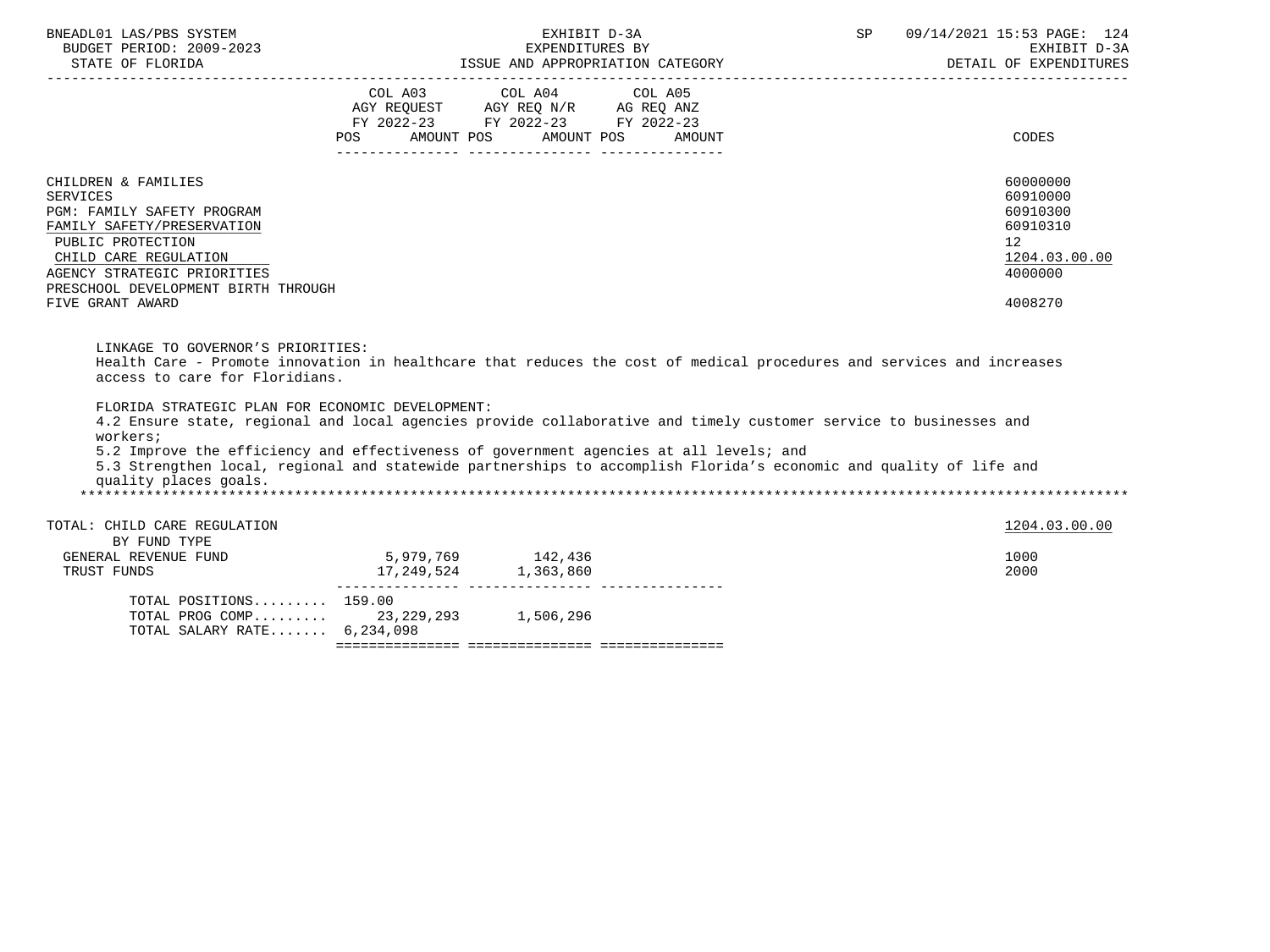| BNEADL01 LAS/PBS SYSTEM  | EXHIBIT D-3A                     | 09/14/2021 15:53 PAGE: 125 |
|--------------------------|----------------------------------|----------------------------|
| BUDGET PERIOD: 2009-2023 | EXPENDITURES BY                  | EXHIBIT D-3A               |
| STATE OF FLORIDA         | ISSUE AND APPROPRIATION CATEGORY | DETAIL OF EXPENDITURES     |

|                                                                                                                                                                                                                                                               | COL A03<br>AMOUNT POS<br>POS               | COL A04<br>AGY REQUEST AGY REQ N/R AG REQ ANZ<br>FY 2022-23 FY 2022-23 FY 2022-23 | COL A05<br>AMOUNT POS<br><b>AMOUNT</b> | CODES                                                                                               |
|---------------------------------------------------------------------------------------------------------------------------------------------------------------------------------------------------------------------------------------------------------------|--------------------------------------------|-----------------------------------------------------------------------------------|----------------------------------------|-----------------------------------------------------------------------------------------------------|
| CHILDREN & FAMILIES<br><b>SERVICES</b><br>PGM: FAMILY SAFETY PROGRAM<br>FAMILY SAFETY/PRESERVATION<br>HEALTH AND HUMAN SERVICES<br>ADULT PROTECTION<br>ESTIMATED EXPENDITURES<br>ESTIMATED EXPENDITURES - OPERATIONS<br>SALARY RATE<br>SALARY RATE 25,395,044 |                                            |                                                                                   |                                        | 60000000<br>60910000<br>60910300<br>60910310<br>13<br>1304.06.00.00<br>1000000<br>1001000<br>000000 |
| SALARIES AND BENEFITS                                                                                                                                                                                                                                         |                                            |                                                                                   |                                        | 010000                                                                                              |
| GENERAL REVENUE FUND<br>FEDERAL GRANTS TRUST FUND -FEDERL 10,266,819<br>SOCIAL SVCS BLK GRT TF<br>-FEDERL<br>TOTAL POSITIONS 600.00                                                                                                                           | -MATCH 21,886,220<br>4,709,417             |                                                                                   |                                        | 1000 2<br>2261 3<br>2639 3                                                                          |
| TOTAL APPRO 36,862,456                                                                                                                                                                                                                                        |                                            |                                                                                   |                                        |                                                                                                     |
| <b>EXPENSES</b>                                                                                                                                                                                                                                               |                                            |                                                                                   |                                        | 040000                                                                                              |
| GENERAL REVENUE FUND -MATCH $2,747,627$<br>FEDERAL GRANTS TRUST FUND -FEDERL $1,025,102$<br>SOCIAL SVCS BLK GRT TF<br>-FEDERL                                                                                                                                 | 600,257                                    |                                                                                   |                                        | 1000 2<br>2261 3<br>2639 3                                                                          |
| TOTAL APPRO                                                                                                                                                                                                                                                   | 4,372,986                                  |                                                                                   |                                        |                                                                                                     |
| OPERATING CAPITAL OUTLAY                                                                                                                                                                                                                                      |                                            |                                                                                   |                                        | 060000                                                                                              |
| GENERAL REVENUE FUND -MATCH<br>FEDERAL GRANTS TRUST FUND -FEDERL<br>SOCIAL SVCS BLK GRT TF -FEDERL                                                                                                                                                            | 6,348<br>3,002<br>1,367<br>--------------- |                                                                                   |                                        | 1000 2<br>2261 3<br>2639 3                                                                          |
| TOTAL APPRO                                                                                                                                                                                                                                                   | 10,717                                     |                                                                                   |                                        |                                                                                                     |
| SPECIAL CATEGORIES<br>HOME CARE/DISABLED ADULTS                                                                                                                                                                                                               |                                            |                                                                                   |                                        | 100000<br>100559                                                                                    |
| $-$ STATE<br>GENERAL REVENUE FUND                                                                                                                                                                                                                             | 1,987,544                                  |                                                                                   |                                        | 1000 1                                                                                              |

=============== =============== ===============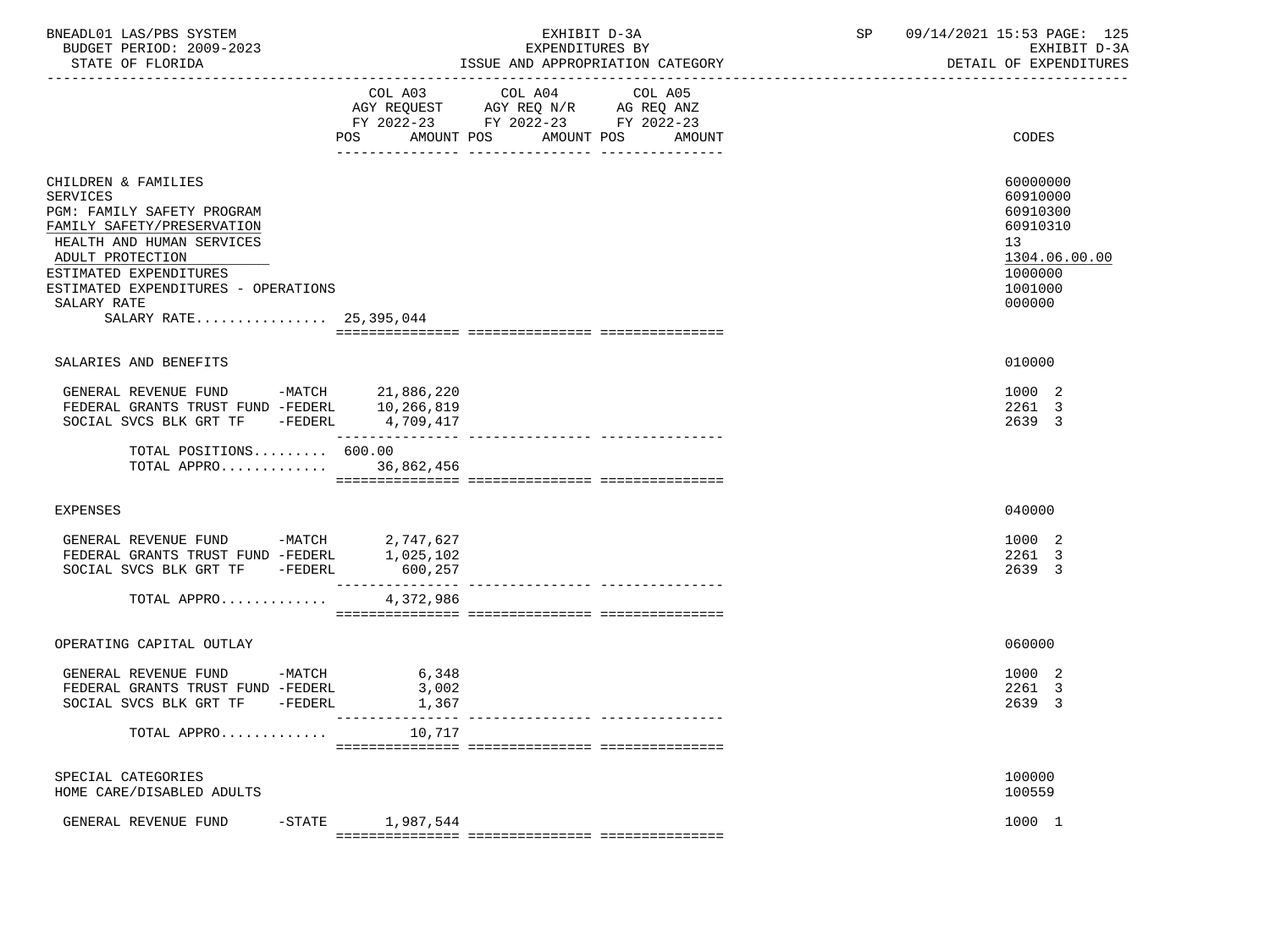| BNEADL01 LAS/PBS SYSTEM<br>BUDGET PERIOD: 2009-2023<br>STATE OF FLORIDA                                                                                                                                                                                       |                     |                                 | EXHIBIT D-3A<br>EXPENDITURES BY                                                                   | ISSUE AND APPROPRIATION CATEGORY |  | SP 09/14/2021 15:53 PAGE: 126<br>EXHIBIT D-3A<br>DETAIL OF EXPENDITURES                                       |
|---------------------------------------------------------------------------------------------------------------------------------------------------------------------------------------------------------------------------------------------------------------|---------------------|---------------------------------|---------------------------------------------------------------------------------------------------|----------------------------------|--|---------------------------------------------------------------------------------------------------------------|
|                                                                                                                                                                                                                                                               |                     | AMOUNT POS<br>POS               | COL A03 COL A04 COL A05<br>AGY REQUEST AGY REQ N/R AG REQ ANZ<br>FY 2022-23 FY 2022-23 FY 2022-23 | AMOUNT POS<br>AMOUNT             |  | CODES                                                                                                         |
| CHILDREN & FAMILIES<br>SERVICES<br>PGM: FAMILY SAFETY PROGRAM<br>FAMILY SAFETY/PRESERVATION<br>HEALTH AND HUMAN SERVICES<br>ADULT PROTECTION<br>ESTIMATED EXPENDITURES<br>ESTIMATED EXPENDITURES - OPERATIONS<br>SPECIAL CATEGORIES<br>G/A-COMM CARE/DISABLED |                     |                                 |                                                                                                   |                                  |  | 60000000<br>60910000<br>60910300<br>60910310<br>13<br>1304.06.00.00<br>1000000<br>1001000<br>100000<br>100603 |
| GENERAL REVENUE FUND -STATE                                                                                                                                                                                                                                   |                     | 2,009,755                       |                                                                                                   |                                  |  | 1000 1                                                                                                        |
| CONTRACTED SERVICES                                                                                                                                                                                                                                           |                     |                                 |                                                                                                   |                                  |  | 100777                                                                                                        |
| GENERAL REVENUE FUND -MATCH 158,386<br>FEDERAL GRANTS TRUST FUND -FEDERL<br>SOCIAL SVCS BLK GRT TF -FEDERL                                                                                                                                                    |                     | 74,909<br>34,121<br>----------- |                                                                                                   |                                  |  | 1000 2<br>2261 3<br>2639 3                                                                                    |
| TOTAL APPRO                                                                                                                                                                                                                                                   |                     | 267,416                         |                                                                                                   |                                  |  |                                                                                                               |
| RISK MANAGEMENT INSURANCE                                                                                                                                                                                                                                     |                     |                                 |                                                                                                   |                                  |  | 103241                                                                                                        |
| GENERAL REVENUE FUND                                                                                                                                                                                                                                          |                     | -STATE 1,272,376                |                                                                                                   |                                  |  | 1000 1                                                                                                        |
| TEMP EMERGENCY SHELTER                                                                                                                                                                                                                                        |                     |                                 |                                                                                                   |                                  |  | 103801                                                                                                        |
| GENERAL REVENUE FUND                                                                                                                                                                                                                                          |                     | $-STATE$ 435,843                |                                                                                                   |                                  |  | 1000 1                                                                                                        |
| COVID-19 - ST OPS                                                                                                                                                                                                                                             |                     |                                 |                                                                                                   |                                  |  | 105153                                                                                                        |
| FEDERAL GRANTS TRUST FUND -FEDERL 6,896,415                                                                                                                                                                                                                   |                     |                                 |                                                                                                   |                                  |  | 2261 3                                                                                                        |
| DEFERRED-PAY COM CONTRACTS                                                                                                                                                                                                                                    |                     |                                 |                                                                                                   |                                  |  | 105280                                                                                                        |
| GENERAL REVENUE FUND<br>FEDERAL GRANTS TRUST FUND -FEDERL<br>SOCIAL SVCS BLK GRT TF                                                                                                                                                                           | -MATCH<br>$-FEDERL$ | 3,216<br>1,521<br>693           |                                                                                                   |                                  |  | 1000 2<br>2261 3<br>2639 3                                                                                    |
| TOTAL APPRO                                                                                                                                                                                                                                                   |                     | 5,430                           |                                                                                                   |                                  |  |                                                                                                               |

=============== =============== ===============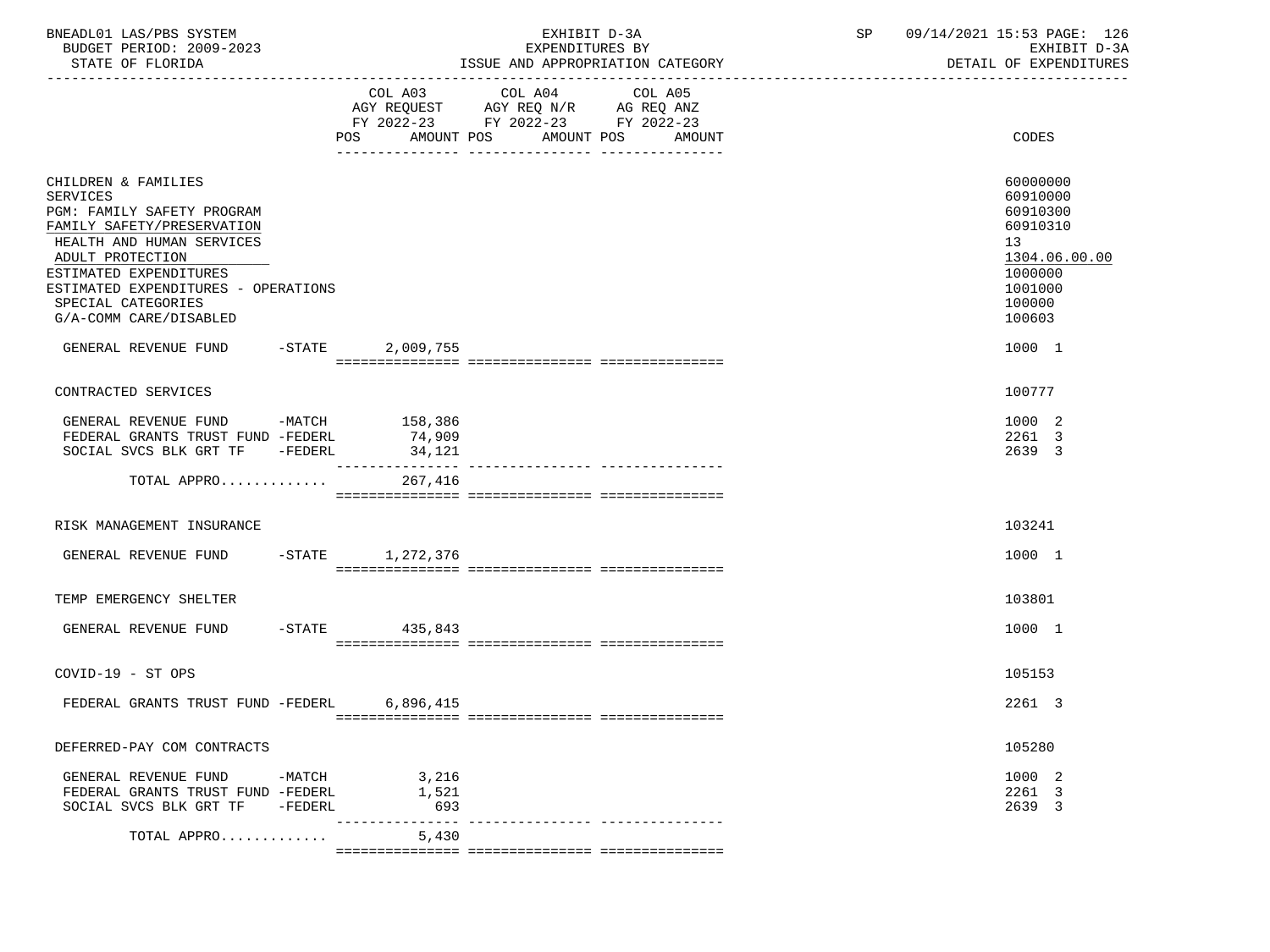| BNEADL01 LAS/PBS SYSTEM  | <b>R</b> 1                 | CD<br>JЕ | 09/7<br>4/2021<br>15:53 PAGE:<br>127 |
|--------------------------|----------------------------|----------|--------------------------------------|
| BUDGET PERIOD: 2009-2023 | EXPENDITURES BY            |          | EXHIBIT D-3A                         |
| STATE OF FLORIDA         | AND APPROPRIATION CATEGORY |          | EXPENDITURES<br>DETAIL OF            |

|                                                                                                                                |                   | -------------------------------------- |         |                              |
|--------------------------------------------------------------------------------------------------------------------------------|-------------------|----------------------------------------|---------|------------------------------|
|                                                                                                                                | COL A03           | COL A04                                | COL A05 |                              |
|                                                                                                                                |                   | AGY REQUEST AGY REQ N/R AG REQ ANZ     |         |                              |
|                                                                                                                                |                   | FY 2022-23 FY 2022-23 FY 2022-23       |         |                              |
|                                                                                                                                | AMOUNT POS<br>POS | AMOUNT POS                             | AMOUNT  | CODES                        |
|                                                                                                                                |                   |                                        |         |                              |
| CHILDREN & FAMILIES<br><b>SERVICES</b>                                                                                         |                   |                                        |         | 60000000<br>60910000         |
| PGM: FAMILY SAFETY PROGRAM<br>FAMILY SAFETY/PRESERVATION                                                                       |                   |                                        |         | 60910300<br>60910310         |
| HEALTH AND HUMAN SERVICES<br>ADULT PROTECTION                                                                                  |                   |                                        |         | 13<br>1304.06.00.00          |
| ESTIMATED EXPENDITURES<br>ESTIMATED EXPENDITURES - OPERATIONS<br>SPECIAL CATEGORIES                                            |                   |                                        |         | 1000000<br>1001000<br>100000 |
| LEASE/PURCHASE/EQUIPMENT                                                                                                       |                   |                                        |         | 105281                       |
| GENERAL REVENUE FUND -MATCH                                                                                                    |                   |                                        |         | 1000 2                       |
| FEDERAL GRANTS TRUST FUND -FEDERL                                                                                              | 83,572<br>39,527  |                                        |         | 2261 3                       |
| SOCIAL SVCS BLK GRT TF -FEDERL                                                                                                 | 18,004            |                                        |         | 2639 3                       |
| TOTAL APPRO                                                                                                                    | 141,103           |                                        |         |                              |
|                                                                                                                                |                   |                                        |         |                              |
| TOTAL: ESTIMATED EXPENDITURES - OPERATIONS<br>TOTAL POSITIONS 600.00<br>TOTAL ISSUE 54,262,041<br>TOTAL SALARY RATE 25,395,044 |                   |                                        |         | 1001000                      |
| SALARY INCREASES FOR FY 2021-22 -<br>STATE EMPLOYEE MINIMUM WAGE                                                               |                   |                                        |         |                              |
| INCREASE - EFFECTIVE 7/1/2021                                                                                                  |                   |                                        |         | 1001030                      |
| SALARY RATE                                                                                                                    |                   |                                        |         | 000000                       |
| SALARY RATE 111,260                                                                                                            |                   |                                        |         |                              |
|                                                                                                                                |                   |                                        |         |                              |
| SALARIES AND BENEFITS                                                                                                          |                   |                                        |         | 010000                       |
| GENERAL REVENUE FUND -MATCH 78,415                                                                                             |                   |                                        |         | 1000 2                       |
| FEDERAL GRANTS TRUST FUND -FEDERL                                                                                              | 36,783            |                                        |         | 2261 3                       |
| SOCIAL SVCS BLK GRT TF<br>$-FEDERL$                                                                                            | 16,879            |                                        |         | 2639 3                       |
|                                                                                                                                | -----------       |                                        |         |                              |
| TOTAL APPRO                                                                                                                    | 132,077           |                                        |         |                              |
| TOTAL: SALARY INCREASES FOR FY 2021-22 -<br>STATE EMPLOYEE MINIMUM WAGE<br>INCREASE - EFFECTIVE 7/1/2021                       |                   |                                        |         | 1001030                      |
| TOTAL ISSUE                                                                                                                    | 132,077           |                                        |         |                              |
| TOTAL SALARY RATE 111,260                                                                                                      |                   |                                        |         |                              |
|                                                                                                                                |                   |                                        |         |                              |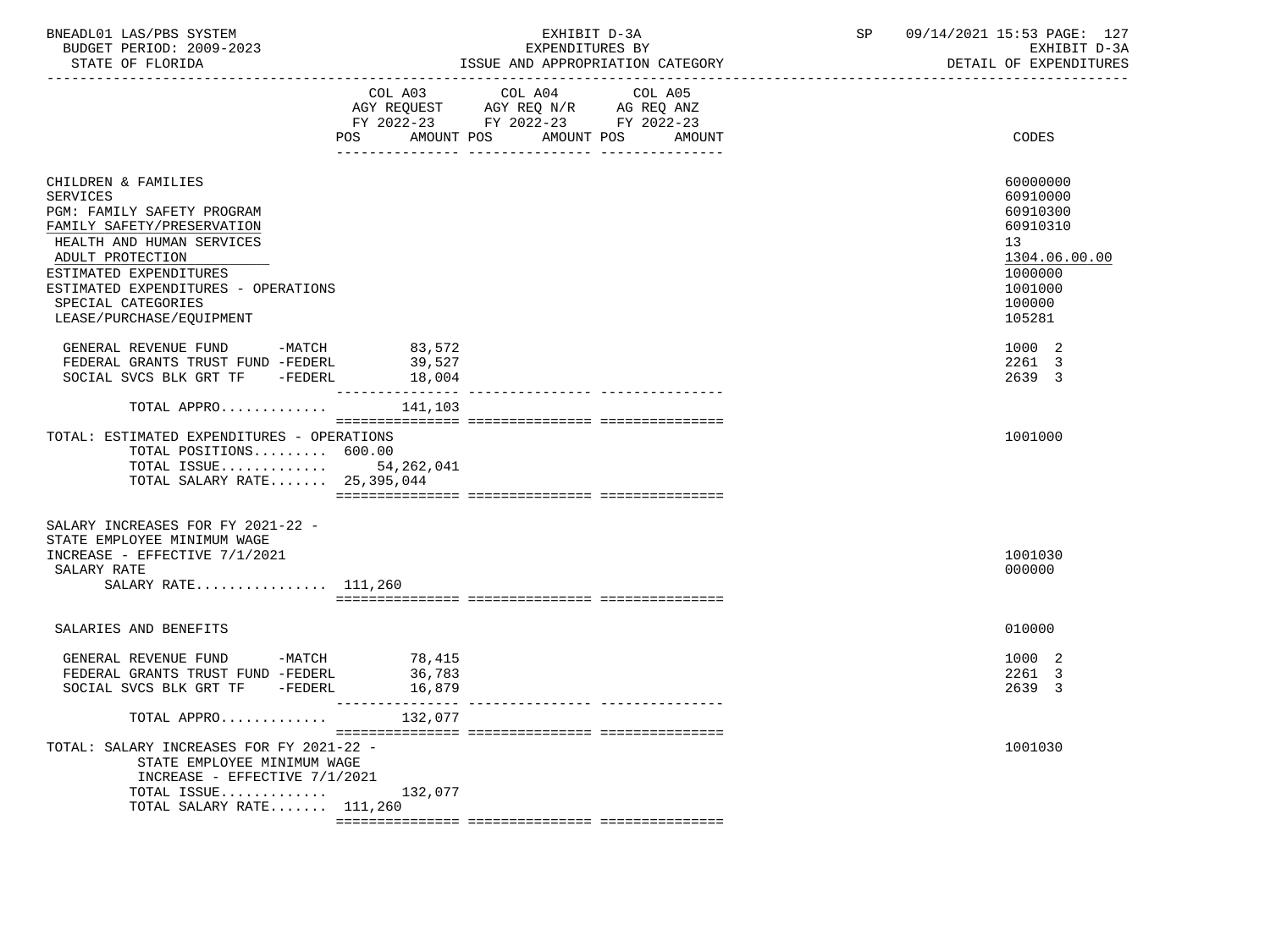| BNEADL01 LAS/PBS SYSTEM                                           |           |                                                     |                                    |  |  | EXHIBIT D-3A |                                        | SP |  | 09/14/2021 15:53 PAGE: 128 |
|-------------------------------------------------------------------|-----------|-----------------------------------------------------|------------------------------------|--|--|--------------|----------------------------------------|----|--|----------------------------|
| BUDGET PERIOD: 2009-2023                                          |           | EXPENDITURES BY<br>ISSUE AND APPROPRIATION CATEGORY |                                    |  |  |              | EXHIBIT D-3A<br>DETAIL OF EXPENDITURES |    |  |                            |
| STATE OF FLORIDA                                                  |           |                                                     |                                    |  |  |              |                                        |    |  |                            |
|                                                                   |           |                                                     | COL A03 COL A04                    |  |  | COL A05      |                                        |    |  |                            |
|                                                                   |           |                                                     | AGY REQUEST AGY REQ N/R AG REQ ANZ |  |  |              |                                        |    |  |                            |
|                                                                   |           |                                                     | FY 2022-23 FY 2022-23 FY 2022-23   |  |  |              |                                        |    |  |                            |
|                                                                   |           |                                                     | POS AMOUNT POS AMOUNT POS          |  |  |              | AMOUNT                                 |    |  | CODES                      |
|                                                                   |           |                                                     |                                    |  |  |              |                                        |    |  |                            |
| CHILDREN & FAMILIES                                               |           |                                                     |                                    |  |  |              |                                        |    |  | 60000000                   |
| SERVICES                                                          |           |                                                     |                                    |  |  |              |                                        |    |  | 60910000                   |
| PGM: FAMILY SAFETY PROGRAM                                        |           |                                                     |                                    |  |  |              |                                        |    |  | 60910300                   |
| FAMILY SAFETY/PRESERVATION                                        |           |                                                     |                                    |  |  |              |                                        |    |  | 60910310                   |
| HEALTH AND HUMAN SERVICES                                         |           |                                                     |                                    |  |  |              |                                        |    |  | 13                         |
| ADULT PROTECTION                                                  |           |                                                     |                                    |  |  |              |                                        |    |  | 1304.06.00.00              |
| ESTIMATED EXPENDITURES                                            |           |                                                     |                                    |  |  |              |                                        |    |  | 1000000                    |
| FLORIDA RETIREMENT SYSTEM                                         |           |                                                     |                                    |  |  |              |                                        |    |  |                            |
| ADJUSTMENT - FY 2021-22 - NORMAL                                  |           |                                                     |                                    |  |  |              |                                        |    |  |                            |
| COST AND UNFUNDED ACTUARIAL                                       |           |                                                     |                                    |  |  |              |                                        |    |  |                            |
| LIABILITY                                                         |           |                                                     |                                    |  |  |              |                                        |    |  | 1001070                    |
| SALARIES AND BENEFITS                                             |           |                                                     |                                    |  |  |              |                                        |    |  | 010000                     |
|                                                                   |           |                                                     |                                    |  |  |              |                                        |    |  |                            |
| GENERAL REVENUE FUND -MATCH 120,587                               |           |                                                     |                                    |  |  |              |                                        |    |  | 1000 2                     |
| FEDERAL GRANTS TRUST FUND -FEDERL                                 |           |                                                     | 56,566                             |  |  |              |                                        |    |  | 2261 3                     |
| SOCIAL SVCS BLK GRT TF -FEDERL                                    |           |                                                     | 25,957                             |  |  |              |                                        |    |  | 2639 3                     |
|                                                                   |           |                                                     |                                    |  |  |              |                                        |    |  |                            |
| TOTAL APPRO                                                       |           |                                                     | 203,110                            |  |  |              |                                        |    |  |                            |
|                                                                   |           |                                                     |                                    |  |  |              |                                        |    |  |                            |
| CASUALTY INSURANCE PREMIUM                                        |           |                                                     |                                    |  |  |              |                                        |    |  |                            |
| ADJUSTMENT                                                        |           |                                                     |                                    |  |  |              |                                        |    |  | 1001090                    |
| SPECIAL CATEGORIES                                                |           |                                                     |                                    |  |  |              |                                        |    |  | 100000                     |
| RISK MANAGEMENT INSURANCE                                         |           |                                                     |                                    |  |  |              |                                        |    |  | 103241                     |
| GENERAL REVENUE FUND -STATE 147,827                               |           |                                                     |                                    |  |  |              |                                        |    |  | 1000 1                     |
|                                                                   |           |                                                     |                                    |  |  |              |                                        |    |  |                            |
|                                                                   |           |                                                     |                                    |  |  |              |                                        |    |  |                            |
| ADJUSTMENTS TO CURRENT YEAR                                       |           |                                                     |                                    |  |  |              |                                        |    |  |                            |
| ESTIMATED EXPENDITURES                                            |           |                                                     |                                    |  |  |              |                                        |    |  | 1600000                    |
| REALIGNMENT OF LEASE OR LEASE                                     |           |                                                     |                                    |  |  |              |                                        |    |  |                            |
| PURCHASE EOUIPMENT - ADD                                          |           |                                                     |                                    |  |  |              |                                        |    |  | 160M100                    |
| SPECIAL CATEGORIES                                                |           |                                                     |                                    |  |  |              |                                        |    |  | 100000                     |
| LEASE/PURCHASE/EQUIPMENT                                          |           |                                                     |                                    |  |  |              |                                        |    |  | 105281                     |
| GENERAL REVENUE FUND -MATCH                                       |           |                                                     | 60,846                             |  |  |              |                                        |    |  | 1000 2                     |
| FEDERAL GRANTS TRUST FUND -FEDERL                                 |           |                                                     | 22,701                             |  |  |              |                                        |    |  | 2261 3                     |
| SOCIAL SVCS BLK GRT TF                                            | $-FEDERL$ |                                                     | 13,293                             |  |  |              |                                        |    |  | 2639 3                     |
|                                                                   |           |                                                     |                                    |  |  |              |                                        |    |  |                            |
| TOTAL APPRO                                                       |           |                                                     | 96,840                             |  |  |              |                                        |    |  |                            |
|                                                                   |           |                                                     |                                    |  |  |              |                                        |    |  |                            |
|                                                                   |           |                                                     |                                    |  |  |              |                                        |    |  |                            |
| AGENCY ISSUE NARRATIVE:                                           |           |                                                     |                                    |  |  |              |                                        |    |  |                            |
| 2022-2023 BUDGET YEAR NARRATIVE:                                  |           |                                                     |                                    |  |  |              | IT COMPONENT? NO                       |    |  |                            |
| ISSUE TITLE: Realignment of Lease or Lease Purchase Equipment-Add |           |                                                     |                                    |  |  |              |                                        |    |  |                            |
| SUMMARY:                                                          |           |                                                     |                                    |  |  |              |                                        |    |  |                            |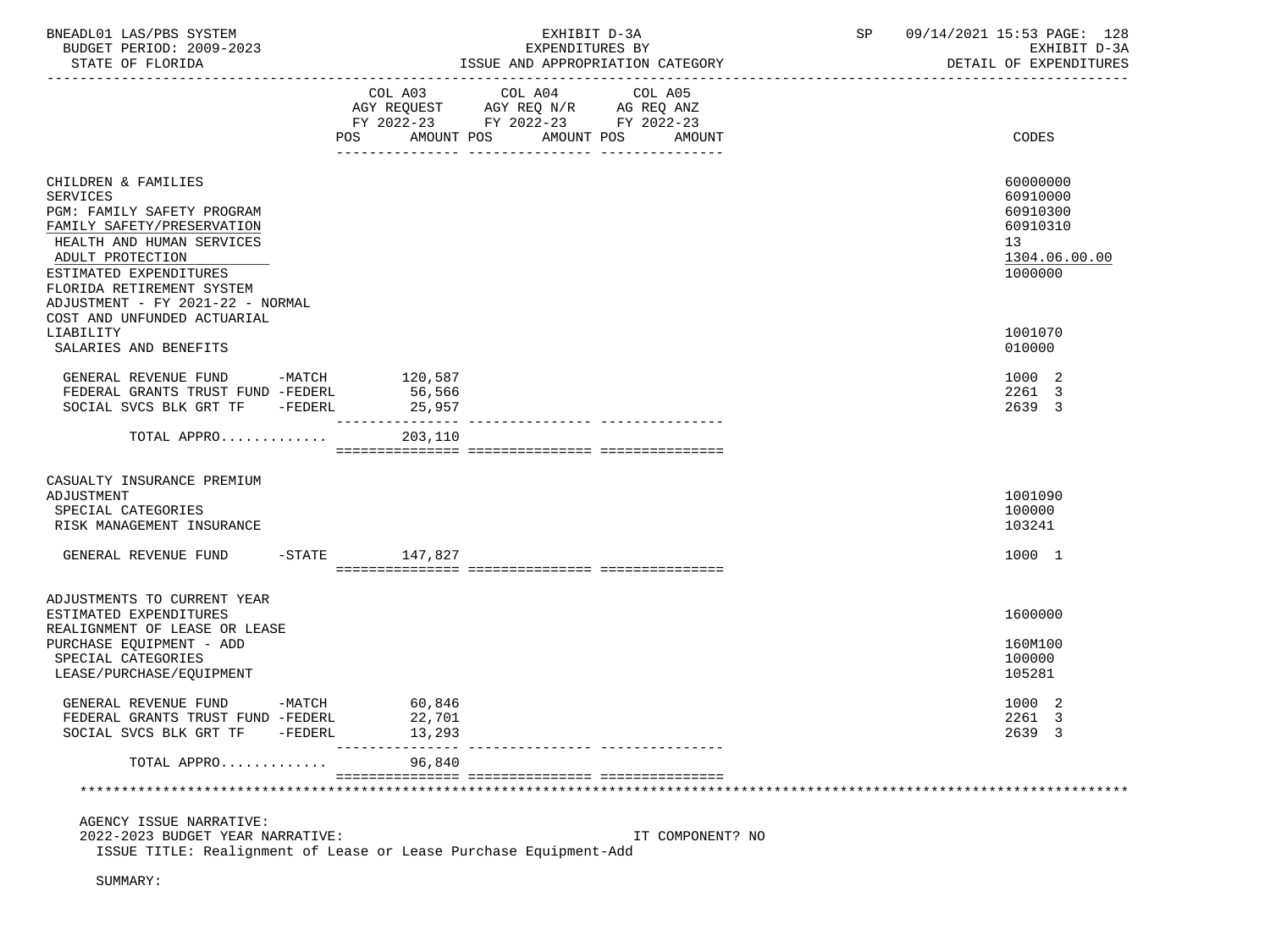| BNEADL01 LAS/PBS SYSTEM<br>BUDGET PERIOD: 2009-2023<br>STATE OF FLORIDA                                                                             | EXHIBIT D-3A<br>EXPENDITURES BY<br>ISSUE AND APPROPRIATION CATEGORY                                                                                                                                                                                 | 09/14/2021 15:53 PAGE: 129<br><b>SP</b><br>EXHIBIT D-3A<br>DETAIL OF EXPENDITURES |
|-----------------------------------------------------------------------------------------------------------------------------------------------------|-----------------------------------------------------------------------------------------------------------------------------------------------------------------------------------------------------------------------------------------------------|-----------------------------------------------------------------------------------|
|                                                                                                                                                     | COL A03 COL A04 COL A05<br>AGY REQUEST AGY REQ N/R AG REQ ANZ<br>FY 2022-23 FY 2022-23 FY 2022-23<br>AMOUNT POS AMOUNT POS AMOUNT<br>POS FOR THE POST OF THE POST OF THE POST OF THE POST OF THE POST OF THE POST OF THE POST OF THE POST OF THE PO | CODES                                                                             |
| CHILDREN & FAMILIES<br>SERVICES<br><b>PGM: FAMILY SAFETY PROGRAM</b><br>FAMILY SAFETY/PRESERVATION<br>HEALTH AND HUMAN SERVICES<br>ADULT PROTECTION |                                                                                                                                                                                                                                                     | 60000000<br>60910000<br>60910300<br>60910310<br>13<br>1304.06.00.00               |
| ADJUSTMENTS TO CURRENT YEAR<br>ESTIMATED EXPENDITURES<br>REALIGNMENT OF LEASE OR LEASE<br>PURCHASE EQUIPMENT - ADD                                  |                                                                                                                                                                                                                                                     | 1600000<br>160M100                                                                |

 The Florida Department of Children and Families (department) is requesting to transfer recurring funding of \$794,088 (\$319,744 in General Revenue, \$58,681 in Federal Grants Trust Fund, \$105,981 in Social Services Block Grant Trust Fund, and \$309,682 in Welfare Transition Trust Fund) from the Expenses category to the Lease or Lease-Purchase of Equipment category for the statewide expansion of its vehicle leasing initiative that was initially deployed as a pilot program in the Central region. This request nets to zero when summed with companion issue 160M110-Realignment of Lease or Lease Purchase Equipment-Deduct.

### ISSUE NARRATIVE:

 Child Protective Investigators (CPIs), Adult Protective Investigators (APIs), and Child-Care (CC) Licensing professionals are required to use their personal vehicles for mission-critical work, and the state provides mileage reimbursement and a vehicle insurance allowance. It has been determined through analysis of prior year data, as well as data collected via the pilot program, that it is a cost benefit to the state to provide leased vehicles to drivers who travel more than 9,000 miles per year. Additionally, it has been determined that ten percent of the department's turnover is based on employees' issues with maintaining a personal vehicle for work. Therefore, the department may attain a ten percent reduction in costs associated with employee turnover by supplying vehicles for these employees.

 The operational efficiency and sustainability of the investigative and child-care licensing units rely on the ability of their employees to maintain personal vehicles in a manner that is suitable for frequent work use. Due to high maintenance costs associated with excessive use, as well as unforeseen vehicle malfunctions, the department has experienced substantial turnover and therefore a reduction in its ability to serve Florida's most vulnerable children and families.

### COST CALCULATION:

 The department proposes to procure leased vehicles and state vehicle insurance for 123 employees who meet predetermined fiscal criteria to incur a cost-savings and reduce departmental turnover of investigative and child-care licensing staff. The participant breakdown is as follows: 104 CPI, 15 API, and four CC licensing.

The department estimates that this project will cost \$794,088 per year for a total of 123 employees.

| Monthly Vehicle Lease<br>Monthly Vehicle Insurance<br>Monthly Gas Allowance | \$310<br>\$88<br>\$140 |
|-----------------------------------------------------------------------------|------------------------|
| Total Monthly Cost (per employee)                                           | \$538                  |

 $$538 \times 123$  Employees x 12 Months = \$794,088 per year

IMPACT OF NOT FUNDING ISSUE: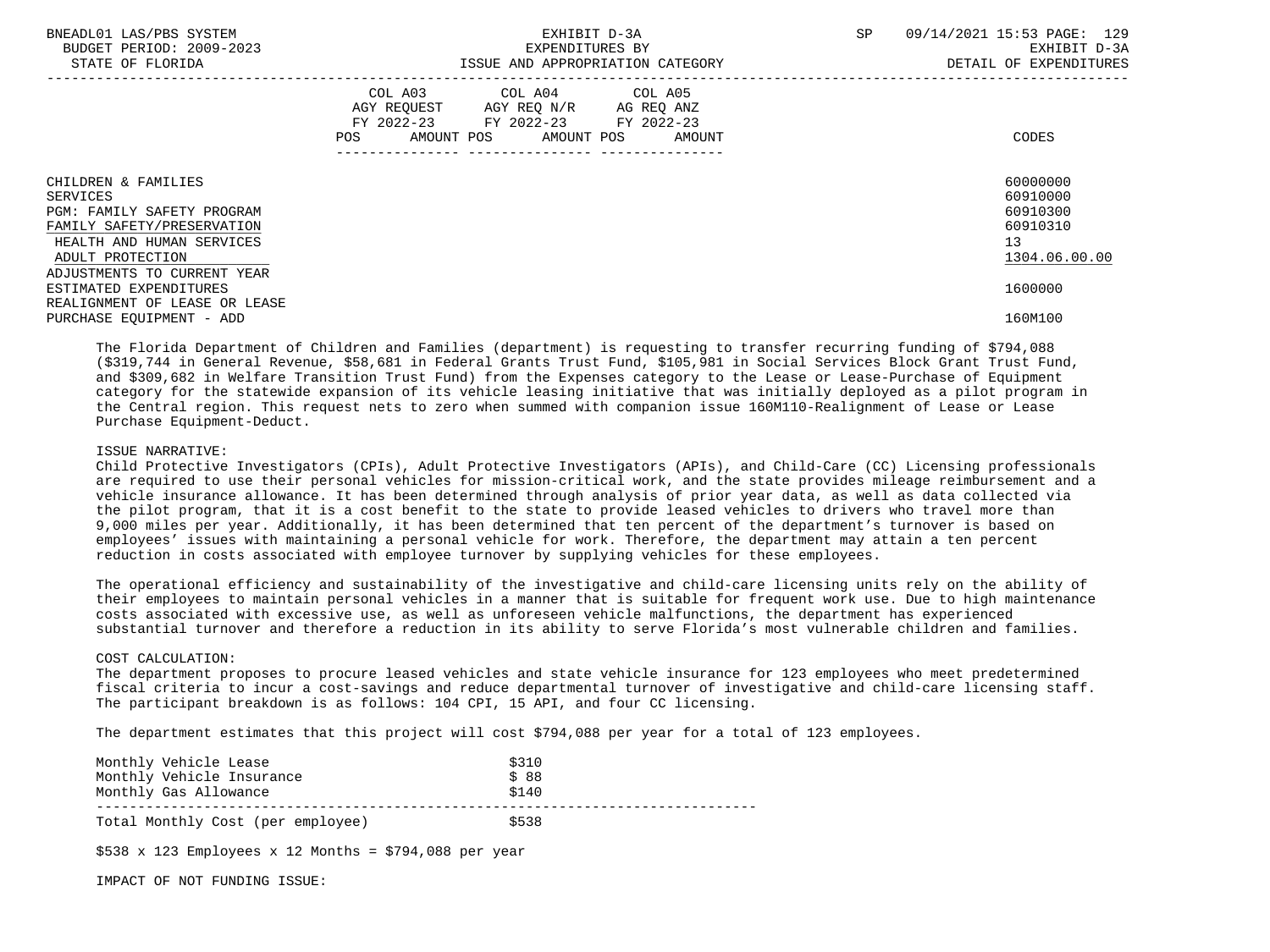| BNEADL01 LAS/PBS SYSTEM<br>BUDGET PERIOD: 2009-2023                                                                                                                                                                                                                       |     | EXHIBIT D-3A<br>EXPENDITURES BY                                                                                                                                                                                                                                                                                                                                                                                                                                                                                                                                                                                                   | SP | 09/14/2021 15:53 PAGE: 130<br>EXHIBIT D-3A<br>DETAIL OF EXPENDITURES                      |
|---------------------------------------------------------------------------------------------------------------------------------------------------------------------------------------------------------------------------------------------------------------------------|-----|-----------------------------------------------------------------------------------------------------------------------------------------------------------------------------------------------------------------------------------------------------------------------------------------------------------------------------------------------------------------------------------------------------------------------------------------------------------------------------------------------------------------------------------------------------------------------------------------------------------------------------------|----|-------------------------------------------------------------------------------------------|
|                                                                                                                                                                                                                                                                           | POS | COL A03 COL A04 COL A05<br>AGY REQUEST AGY REQ N/R AG REQ ANZ<br>FY 2022-23 FY 2022-23 FY 2022-23<br>AMOUNT POS AMOUNT POS<br>AMOUNT                                                                                                                                                                                                                                                                                                                                                                                                                                                                                              |    | CODES                                                                                     |
| CHILDREN & FAMILIES<br><b>SERVICES</b><br>PGM: FAMILY SAFETY PROGRAM<br>FAMILY SAFETY/PRESERVATION<br>HEALTH AND HUMAN SERVICES<br>ADULT PROTECTION<br>ADJUSTMENTS TO CURRENT YEAR<br>ESTIMATED EXPENDITURES<br>REALIGNMENT OF LEASE OR LEASE<br>PURCHASE EQUIPMENT - ADD |     |                                                                                                                                                                                                                                                                                                                                                                                                                                                                                                                                                                                                                                   |    | 60000000<br>60910000<br>60910300<br>60910310<br>13<br>1304.06.00.00<br>1600000<br>160M100 |
|                                                                                                                                                                                                                                                                           |     | Failure to fund this initiative will potentially lead to increased mileage reimbursement expenses as well as increased<br>employee turnover in departments that provide mission-critical services.                                                                                                                                                                                                                                                                                                                                                                                                                                |    |                                                                                           |
| LINKAGE TO GOVERNOR'S PRIORITIES:<br>Not applicable.                                                                                                                                                                                                                      |     |                                                                                                                                                                                                                                                                                                                                                                                                                                                                                                                                                                                                                                   |    |                                                                                           |
| FLORIDA STRATEGIC PLAN FOR ECONOMIC DEVELOPMENT:<br>Not applicable.                                                                                                                                                                                                       |     |                                                                                                                                                                                                                                                                                                                                                                                                                                                                                                                                                                                                                                   |    |                                                                                           |
| REALIGNMENT OF LEASE OR LEASE<br>PURCHASE EQUIPMENT - DEDUCT<br>EXPENSES                                                                                                                                                                                                  |     |                                                                                                                                                                                                                                                                                                                                                                                                                                                                                                                                                                                                                                   |    | 160M110<br>040000                                                                         |
| GENERAL REVENUE FUND -MATCH<br>FEDERAL GRANTS TRUST FUND -FEDERL<br>SOCIAL SVCS BLK GRT TF -FEDERL 13,293-                                                                                                                                                                |     | $60,846-$<br>22,701-                                                                                                                                                                                                                                                                                                                                                                                                                                                                                                                                                                                                              |    | 1000 2<br>2261 3<br>2639 3                                                                |
| TOTAL APPRO                                                                                                                                                                                                                                                               |     | 96,840-                                                                                                                                                                                                                                                                                                                                                                                                                                                                                                                                                                                                                           |    |                                                                                           |
|                                                                                                                                                                                                                                                                           |     |                                                                                                                                                                                                                                                                                                                                                                                                                                                                                                                                                                                                                                   |    |                                                                                           |
| AGENCY ISSUE NARRATIVE:<br>2022-2023 BUDGET YEAR NARRATIVE:                                                                                                                                                                                                               |     | IT COMPONENT? NO<br>ISSUE TITLE: Realignment of Lease or Lease Purchase Equipment-Deduct                                                                                                                                                                                                                                                                                                                                                                                                                                                                                                                                          |    |                                                                                           |
| SUMMARY:<br>Purchase Equipment-Add.                                                                                                                                                                                                                                       |     | The Florida Department of Children and Families (department) is requesting to transfer recurring funding of \$794,088<br>(\$319,744 in General Revenue, \$58,681 in Federal Grants Trust Fund, \$105,981 in Social Services Block Grant Trust Fund,<br>and \$309,682 in Welfare Transition Trust Fund) from the Expenses category to the Lease or Lease-Purchase of Equipment<br>category for the statewide expansion of its vehicle leasing initiative that was initially deployed as a pilot program in<br>the Central region. This request nets to zero when summed with companion issue 160M100-Realignment of Lease or Lease |    |                                                                                           |

# ISSUE NARRATIVE:

Child Protective Investigators (CPIs), Adult Protective Investigators (APIs), and Child-Care (CC) Licensing professionals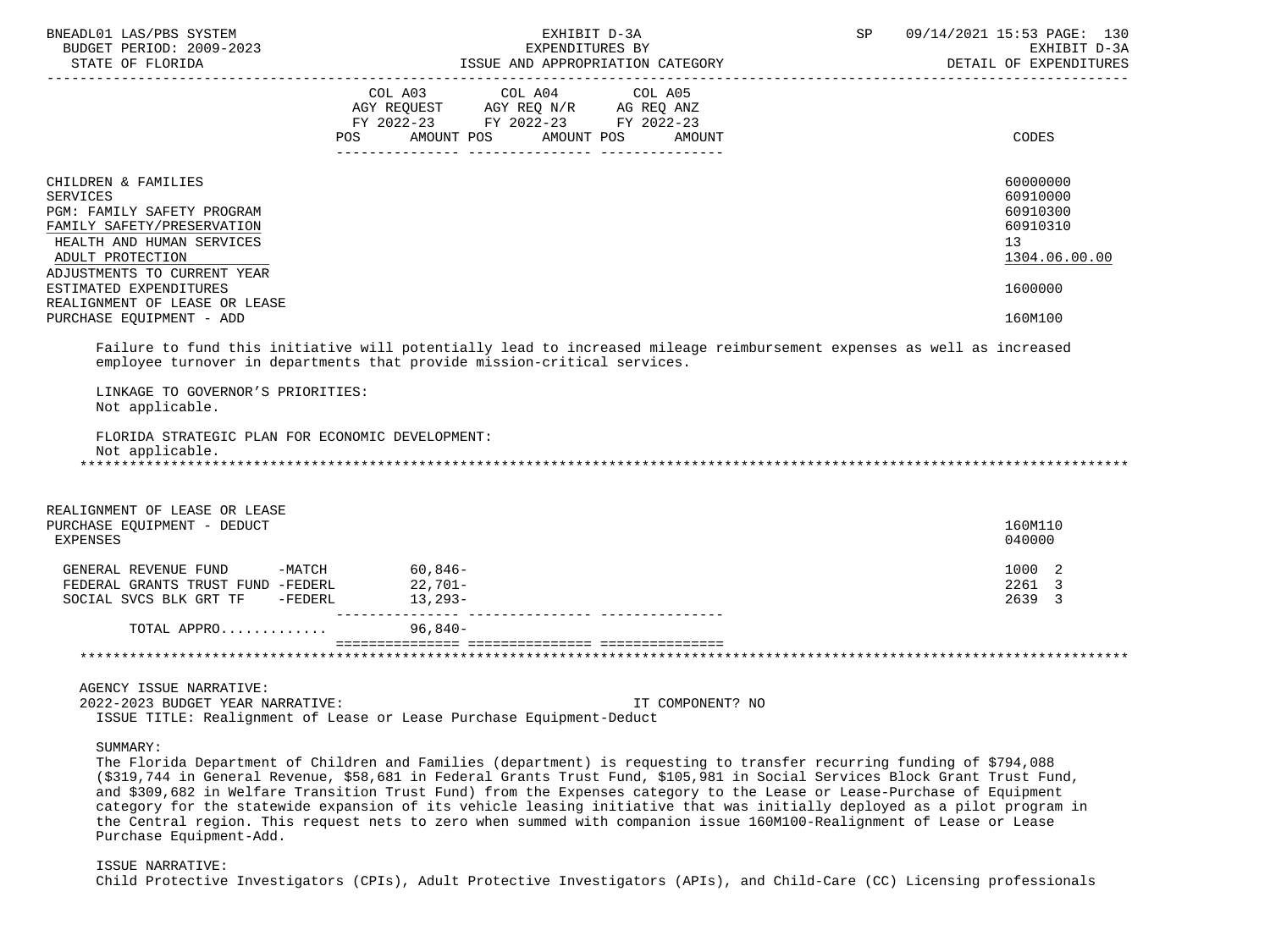| BNEADL01 LAS/PBS SYSTEM<br>BUDGET PERIOD: 2009-2023<br>STATE OF FLORIDA                                                                                                            | EXHIBIT D-3A<br>EXPENDITURES BY<br>ISSUE AND APPROPRIATION CATEGORY                                                                         | 09/14/2021 15:53 PAGE: 131<br><b>SP</b><br>EXHIBIT D-3A<br>DETAIL OF EXPENDITURES |
|------------------------------------------------------------------------------------------------------------------------------------------------------------------------------------|---------------------------------------------------------------------------------------------------------------------------------------------|-----------------------------------------------------------------------------------|
|                                                                                                                                                                                    | COL A03 COL A04 COL A05<br>AGY REQUEST AGY REQ N/R AG REQ ANZ<br>FY 2022-23 FY 2022-23 FY 2022-23<br>AMOUNT POS AMOUNT POS<br>POS<br>AMOUNT | CODES                                                                             |
| CHILDREN & FAMILIES<br>SERVICES<br><b>PGM: FAMILY SAFETY PROGRAM</b><br>FAMILY SAFETY/PRESERVATION<br>HEALTH AND HUMAN SERVICES<br>ADULT PROTECTION<br>ADJUSTMENTS TO CURRENT YEAR |                                                                                                                                             | 60000000<br>60910000<br>60910300<br>60910310<br>13 <sup>°</sup><br>1304.06.00.00  |
| ESTIMATED EXPENDITURES<br>REALIGNMENT OF LEASE OR LEASE<br>PURCHASE EQUIPMENT - DEDUCT                                                                                             |                                                                                                                                             | 1600000<br>160M110                                                                |

 are required to use their personal vehicles for mission-critical work, and the state provides mileage reimbursement and a vehicle insurance allowance. It has been determined through analysis of prior year data, as well as data collected via the pilot program, that it is a cost benefit to the state to provide leased vehicles to drivers who travel more than 9,000 miles per year. Additionally, it has been determined that ten percent of the department's turnover is based on employees' issues with maintaining a personal vehicle for work. Therefore, the department may attain a ten percent reduction in costs associated with employee turnover by supplying vehicles for these employees.

 The operational efficiency and sustainability of the investigative and child-care licensing units rely on the ability of their employees to maintain personal vehicles in a manner that is suitable for frequent work use. Due to high maintenance costs associated with excessive use, as well as unforeseen vehicle malfunctions, the department has experienced substantial turnover and therefore a reduction in its ability to serve Florida's most vulnerable children and families.

## COST CALCULATION:

 The department proposes to procure leased vehicles and state vehicle insurance for 123 employees who meet predetermined fiscal criteria to incur a cost-savings and reduce departmental turnover of investigative and child-care licensing staff. The participant breakdown is as follows: 104 CPI, 15 API, and four CC licensing.

The department estimates that this project will cost \$794,088 per year for a total of 123 employees.

| Monthly Vehicle Lease<br>Monthly Vehicle Insurance<br>Monthly Gas Allowance | \$310<br>\$88<br>\$140 |
|-----------------------------------------------------------------------------|------------------------|
| Total Monthly Cost (per employee)                                           | \$538                  |

 $$538 \times 123$  Employees x 12 Months = \$794,088 per year

### IMPACT OF NOT FUNDING ISSUE:

 Failure to fund this initiative will potentially lead to increased mileage reimbursement expenses as well as increased employee turnover in departments that provide mission-critical services.

 LINKAGE TO GOVERNOR'S PRIORITIES: Not applicable.

 FLORIDA STRATEGIC PLAN FOR ECONOMIC DEVELOPMENT: Not applicable. \*\*\*\*\*\*\*\*\*\*\*\*\*\*\*\*\*\*\*\*\*\*\*\*\*\*\*\*\*\*\*\*\*\*\*\*\*\*\*\*\*\*\*\*\*\*\*\*\*\*\*\*\*\*\*\*\*\*\*\*\*\*\*\*\*\*\*\*\*\*\*\*\*\*\*\*\*\*\*\*\*\*\*\*\*\*\*\*\*\*\*\*\*\*\*\*\*\*\*\*\*\*\*\*\*\*\*\*\*\*\*\*\*\*\*\*\*\*\*\*\*\*\*\*\*\*\*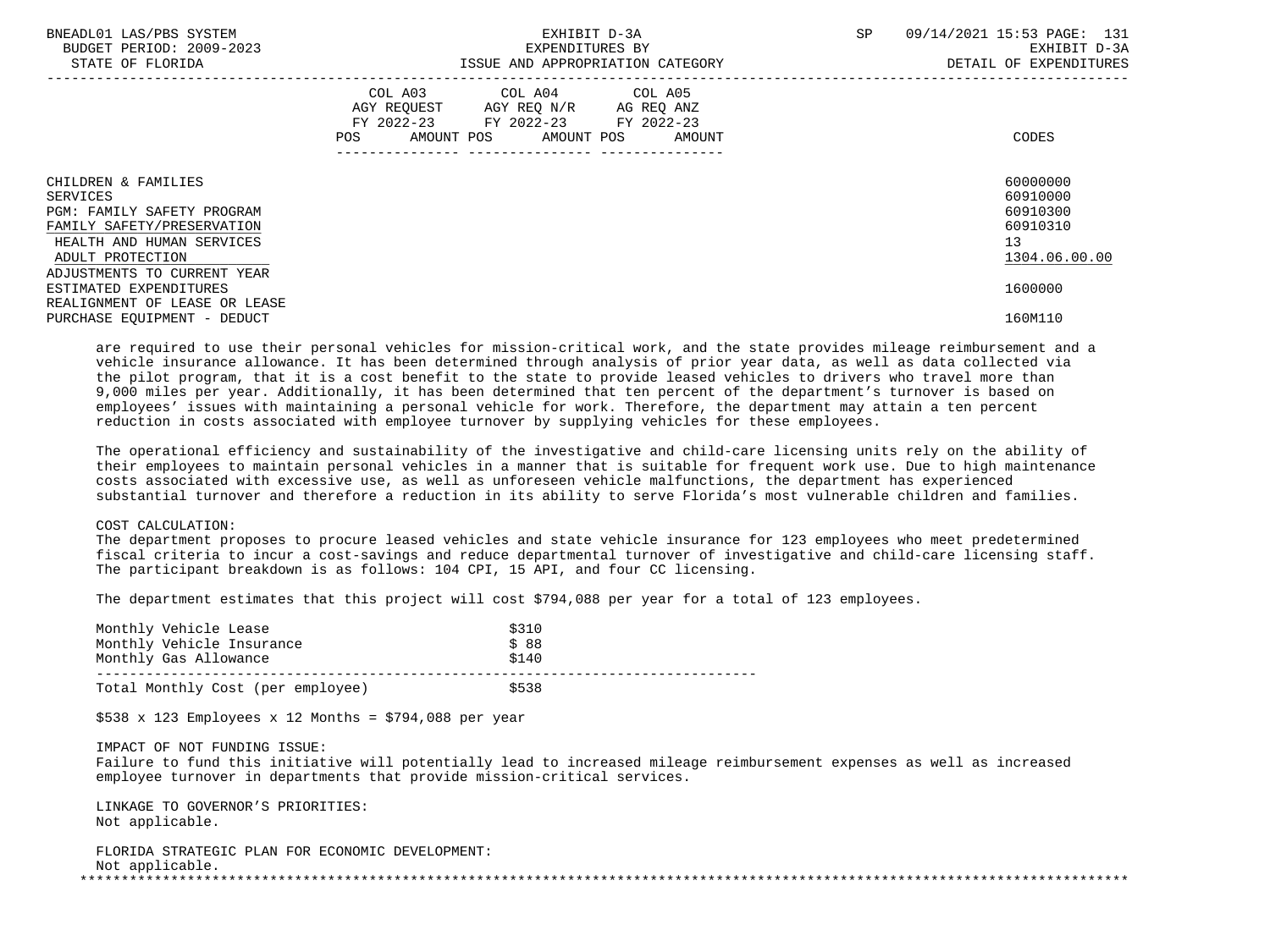| BNEADL01 LAS/PBS SYSTEM<br>BUDGET PERIOD: 2009-2023<br>STATE OF FLORIDA                                                                                                                                                                                                      |                                  | EXHIBIT D-3A<br>EXPENDITURES BY<br>ISSUE AND APPROPRIATION CATEGORY                               | SP 09/14/2021 15:53 PAGE: 132<br>EXHIBIT D-3A<br>DETAIL OF EXPENDITURES |                                                                                                     |
|------------------------------------------------------------------------------------------------------------------------------------------------------------------------------------------------------------------------------------------------------------------------------|----------------------------------|---------------------------------------------------------------------------------------------------|-------------------------------------------------------------------------|-----------------------------------------------------------------------------------------------------|
|                                                                                                                                                                                                                                                                              | POS AMOUNT POS AMOUNT POS AMOUNT | COL A03 COL A04 COL A05<br>AGY REQUEST AGY REQ N/R AG REQ ANZ<br>FY 2022-23 FY 2022-23 FY 2022-23 |                                                                         | CODES                                                                                               |
| CHILDREN & FAMILIES<br><b>SERVICES</b><br>PGM: FAMILY SAFETY PROGRAM<br>FAMILY SAFETY/PRESERVATION<br>HEALTH AND HUMAN SERVICES<br>ADULT PROTECTION<br>ADJUSTMENTS TO CURRENT YEAR<br>ESTIMATED EXPENDITURES<br>ADJUST FUND SOURCE INDICATORS - ADD<br>SALARIES AND BENEFITS |                                  |                                                                                                   |                                                                         | 60000000<br>60910000<br>60910300<br>60910310<br>13<br>1304.06.00.00<br>1600000<br>160S220<br>010000 |
| GENERAL REVENUE FUND -STATE 262.134                                                                                                                                                                                                                                          |                                  |                                                                                                   |                                                                         | 1000 1                                                                                              |
|                                                                                                                                                                                                                                                                              | ;===========================     |                                                                                                   |                                                                         |                                                                                                     |
| AGENCY ISSUE NARRATIVE:<br>2022-2023 BUDGET YEAR NARRATIVE:<br>ISSUE TITLE:<br>Adjust Fund Source Indicators - Add                                                                                                                                                           |                                  |                                                                                                   | IT COMPONENT? NO                                                        |                                                                                                     |
| SUMMARY:<br>The Department of Children and Families (department) requests the recurring transfer of \$214,939,636 across Funding<br>Course Identifiers (FCI) in all of the department (a budget entities, adjusting the department (a Figgs) Vear 2022, 10                   |                                  |                                                                                                   |                                                                         |                                                                                                     |

 Source Identifiers (FSI) in all of the department's budget entities, adjusting the department's Fiscal Year 2022-2023 in order to realign FSI's for Maintenance of Effort (MOE) and Match review.

### ISSUE NARRATIVE:

 This technical issue requests the transfer of appropriations between FSI's that is necessary to ensure that the department can properly identify state funding required to match federal funds and MOE amounts with certainty.

 The Other Salary Amount (OAD) transaction was used to realign the budget for the Salaries and Benefits appropriation category because this issue is not associated with specific positions and/or salary.

 The Department will implement these adjustments and continue to monitor the funding of the budget. When summarized with companion issue 160S230 - Adjust Fund Source Indicators - Deduct, the issues net to zero.

# COST CALCULATION:

FSI TRANSFER REQUEST FY 2022-23

 The following chart summarizes the FSI's that have been identified for realignment in order to meet our MOE and Match needs:

| FSI IRANSFER REQUESI FY 2022-23 |      |             |           |         |         |             |
|---------------------------------|------|-------------|-----------|---------|---------|-------------|
| Budget Entity Fund              |      | $FST-1$     | $FSI-2$   | $FSI-3$ | $FSI-9$ | Grand Total |
| 60900101                        | 1000 | (2,688,418) | 2,688,418 |         |         |             |
|                                 | 2021 | (131, 150)  | (57, 221) | 188,371 |         |             |
|                                 | 2261 | (19, 427)   | (35, 779) | 55,206  |         |             |
|                                 | 2516 | (2.004)     | 2,004     |         |         |             |
| 60900101 Total                  |      | (2,840,999) | 2,597,422 | 243,577 |         |             |
|                                 |      |             |           |         |         |             |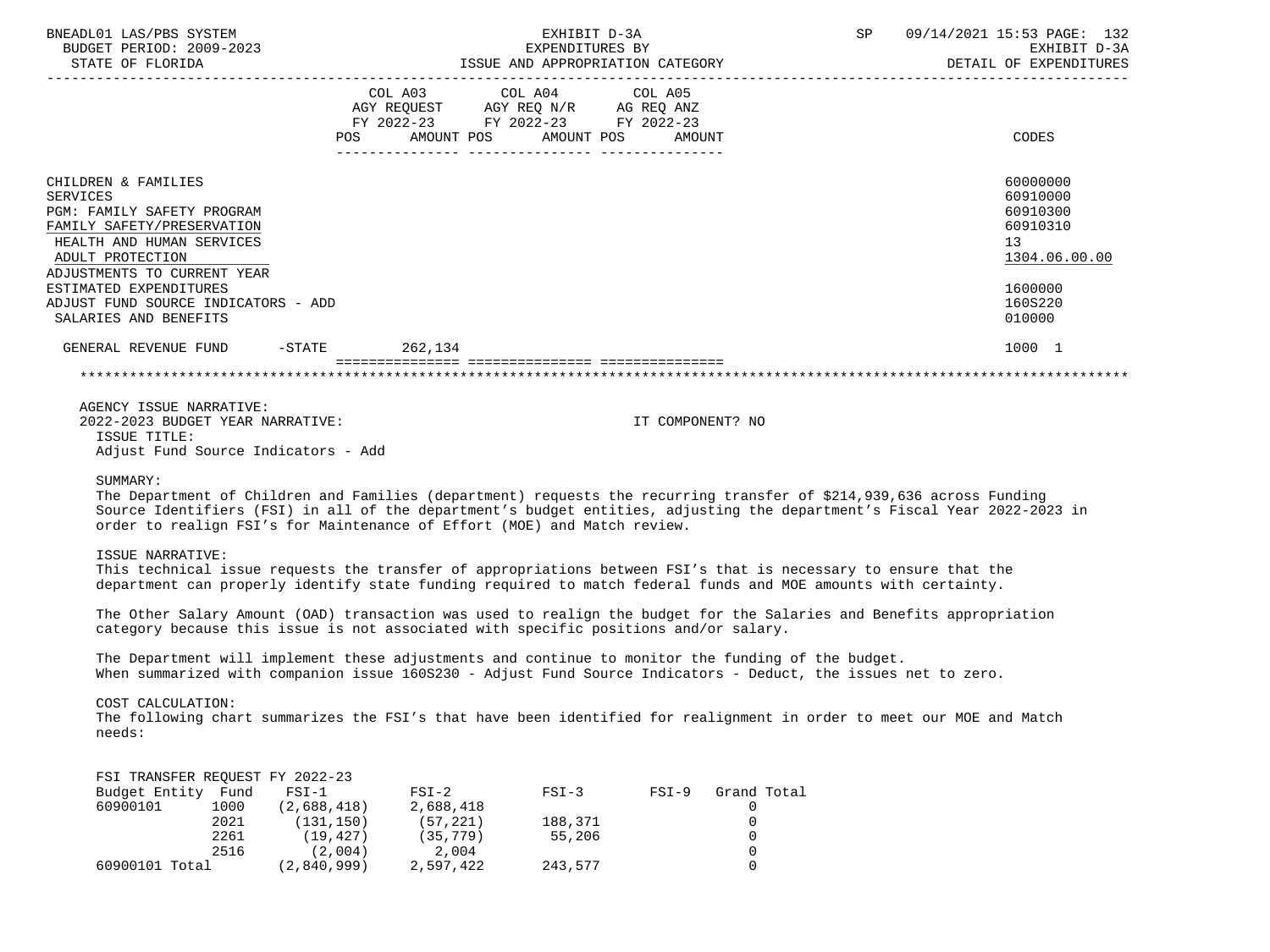| BNEADL01<br>AS/DRS<br>SYSTEM<br>AS       |                                                                                                                                                                                                                                                                                                                                                                                               | `^^^`<br>n a<br>ユロー<br>$\sqrt{2}$<br>כיווכי<br>PAGL .<br>$\sim$<br>∸ ~ ~ |
|------------------------------------------|-----------------------------------------------------------------------------------------------------------------------------------------------------------------------------------------------------------------------------------------------------------------------------------------------------------------------------------------------------------------------------------------------|--------------------------------------------------------------------------|
| 2009-2023<br>: חמד סתם<br>BUDGET<br>,,,, | RY                                                                                                                                                                                                                                                                                                                                                                                            | $\sim$ $\sim$<br>$m \tau$<br>rvu<br>- ⊷                                  |
| $27.777$ $27.777$ $27.777$               | $ \alpha$ $\alpha$ $\alpha$ $\alpha$ $\alpha$<br>$\ldots$ $\ldots$ $\ldots$ $\ldots$ $\ldots$ $\ldots$ $\ldots$ $\ldots$ $\ldots$ $\ldots$ $\ldots$ $\ldots$ $\ldots$ $\ldots$ $\ldots$ $\ldots$ $\ldots$ $\ldots$ $\ldots$ $\ldots$ $\ldots$ $\ldots$ $\ldots$ $\ldots$ $\ldots$ $\ldots$ $\ldots$ $\ldots$ $\ldots$ $\ldots$ $\ldots$ $\ldots$ $\ldots$ $\ldots$ $\ldots$ $\ldots$ $\ldots$ | <b>BEERTH AR</b>                                                         |

STATE OF FLORIDA **ISSUE AND APPROPRIATION CATEGORY ISSUE AND APPROPRIATION** CATEGORY

|                                                                                                                                                     |                        |                                             | COL A03 COL A04 COL A05<br>AGY REQUEST AGY REQ N/R AG REQ ANZ<br>FY 2022-23 FY 2022-23 FY 2022-23 |                   |                           |                                           |                                                                     |
|-----------------------------------------------------------------------------------------------------------------------------------------------------|------------------------|---------------------------------------------|---------------------------------------------------------------------------------------------------|-------------------|---------------------------|-------------------------------------------|---------------------------------------------------------------------|
|                                                                                                                                                     |                        | POS                                         | AMOUNT POS                                                                                        | AMOUNT POS        | AMOUNT                    |                                           | CODES                                                               |
| CHILDREN & FAMILIES<br><b>SERVICES</b><br>PGM: FAMILY SAFETY PROGRAM<br>FAMILY SAFETY/PRESERVATION<br>HEALTH AND HUMAN SERVICES<br>ADULT PROTECTION |                        |                                             |                                                                                                   |                   |                           |                                           | 60000000<br>60910000<br>60910300<br>60910310<br>13<br>1304.06.00.00 |
| ADJUSTMENTS TO CURRENT YEAR<br>ESTIMATED EXPENDITURES<br>ADJUST FUND SOURCE INDICATORS - ADD                                                        |                        |                                             |                                                                                                   |                   |                           |                                           | 1600000<br>160S220                                                  |
|                                                                                                                                                     |                        |                                             |                                                                                                   |                   |                           |                                           |                                                                     |
| 60900202                                                                                                                                            | 1000<br>2261<br>2516   | (835)                                       | 3,602,689 (3,602,689)<br>$140,686$ (3,193,945)<br>835                                             |                   | $4,608,559$ $(1,555,300)$ | $\mathbf 0$<br>$\mathbf 0$<br>$\mathbf 0$ |                                                                     |
|                                                                                                                                                     |                        | 60900202 Total 3,742,540                    | (6, 795, 799)                                                                                     | 4,608,559         | (1, 555, 300)             | $\mathbf 0$                               |                                                                     |
| 60910310                                                                                                                                            | 1000<br>2157<br>2261   | 53,790,972<br>6,471,113                     | (53, 790, 972)<br>(6, 471, 113)<br>849,538                                                        | (849, 538)        |                           | $\mathbf 0$<br>$\mathbf 0$<br>$\mathbf 0$ |                                                                     |
|                                                                                                                                                     | 2516<br>60910310 Total | 9,090,654<br>69,352,739                     | (9,090,654)<br>(68, 503, 201)                                                                     | (849, 538)        |                           | $\mathbf 0$<br>$\Omega$                   |                                                                     |
| 60910506                                                                                                                                            | 1000<br>2261<br>2516   | (50,737,403)<br>$(6, 162, 785)$ 6, 162, 785 | 50,737,403<br>(28, 040)                                                                           |                   | 28,040                    | 0<br>$\mathbf 0$<br>$\mathbf 0$           |                                                                     |
|                                                                                                                                                     | 60910506 Total         | 56,900,188)                                 | 56,872,148                                                                                        |                   | 28,040                    | $\mathsf{O}$                              |                                                                     |
| 60910708                                                                                                                                            | 1000<br>2261           |                                             | $6, 240, 815$ $(6, 240, 815)$<br>$(1,664)$ 994,311 (992,647)                                      |                   |                           | $\mathbf 0$<br>$\mathbf 0$                |                                                                     |
|                                                                                                                                                     | 60910708 Total         |                                             | $6, 239, 151$ $(5, 246, 504)$ $(992, 647)$                                                        |                   |                           | $\Omega$                                  |                                                                     |
| 60910950                                                                                                                                            | 1000<br>2261<br>2516   |                                             | $(24, 572, 806)$ 24, 572, 806<br>2,131,586<br>$2,467$ (2,467)                                     | (2, 131, 586)     |                           | 0<br>0<br>$\mathbf 0$                     |                                                                     |
|                                                                                                                                                     | 60910950 Total         | $(24, 570, 339)$ 26,701,925                 |                                                                                                   | (2, 131, 586)     |                           | $\mathbf 0$                               |                                                                     |
| Grand Total                                                                                                                                         |                        | (4,977,096)                                 |                                                                                                   | 5,625,991 878,365 | (1,527,260)               | $\mathbf 0$                               |                                                                     |

 IMPACT OF NOT FUNDING ISSUE: Not Applicable.

LINKAGE TO GOVERNOR'S PRIORITIES: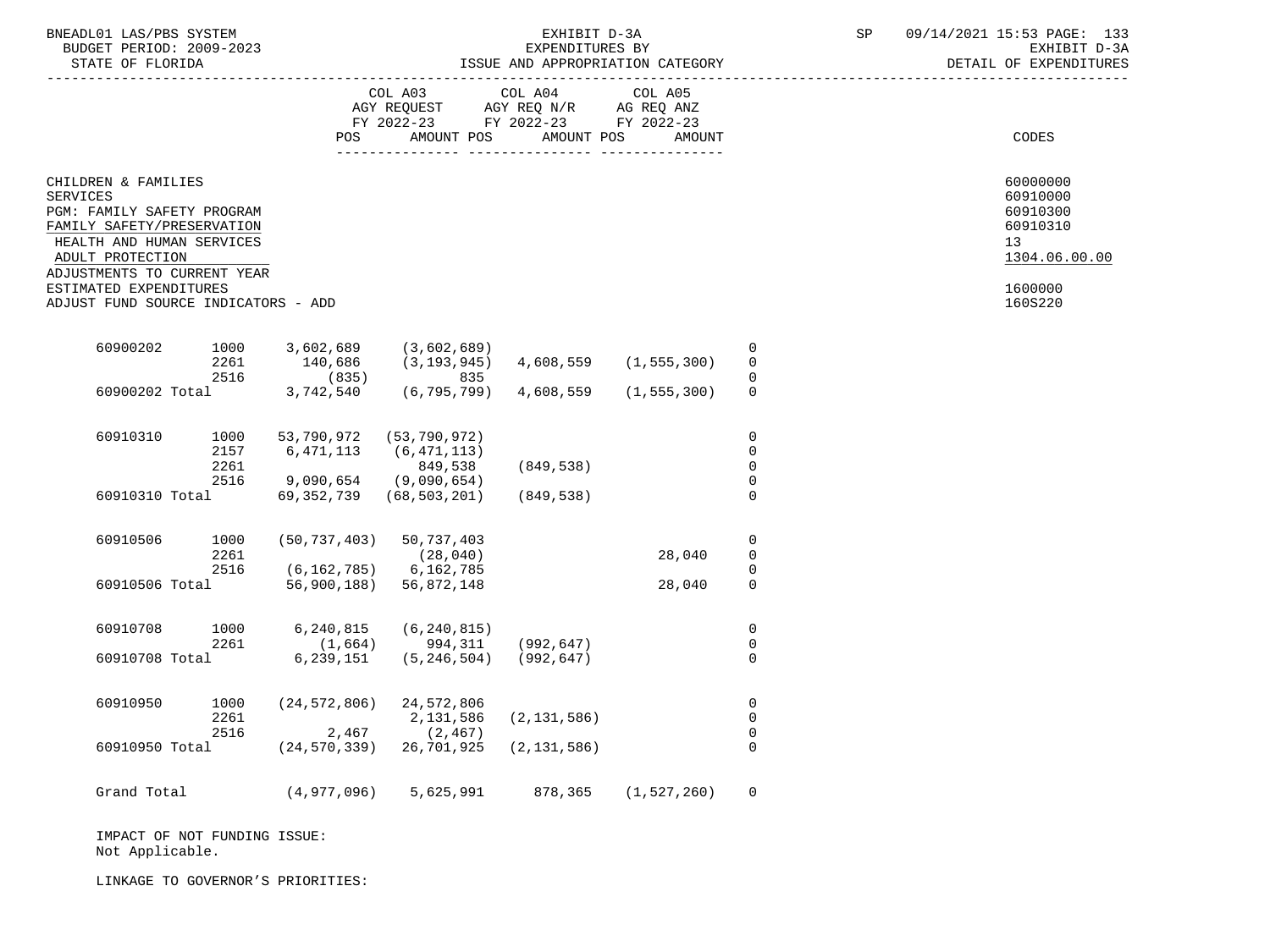| BNEADL01 LAS/PBS SYSTEM<br>BUDGET PERIOD: 2009-2023<br>STATE OF FLORIDA                                                                                                                                                                             |     | EXHIBIT D-3A<br>EXPENDITURES BY<br>ISSUE AND APPROPRIATION CATEGORY                                             |                   |                  | SP 09/14/2021 15:53 PAGE: 134<br>EXHIBIT D-3A<br>DETAIL OF EXPENDITURES |                                                                                           |
|-----------------------------------------------------------------------------------------------------------------------------------------------------------------------------------------------------------------------------------------------------|-----|-----------------------------------------------------------------------------------------------------------------|-------------------|------------------|-------------------------------------------------------------------------|-------------------------------------------------------------------------------------------|
|                                                                                                                                                                                                                                                     | POS | COL A03 COL A04 COL A05<br>AGY REQUEST AGY REQ N/R AG REQ ANZ<br>FY 2022-23 FY 2022-23 FY 2022-23<br>AMOUNT POS | AMOUNT POS AMOUNT |                  |                                                                         | CODES                                                                                     |
| CHILDREN & FAMILIES<br><b>SERVICES</b><br>PGM: FAMILY SAFETY PROGRAM<br>FAMILY SAFETY/PRESERVATION<br>HEALTH AND HUMAN SERVICES<br>ADULT PROTECTION<br>ADJUSTMENTS TO CURRENT YEAR<br>ESTIMATED EXPENDITURES<br>ADJUST FUND SOURCE INDICATORS - ADD |     |                                                                                                                 |                   |                  |                                                                         | 60000000<br>60910000<br>60910300<br>60910310<br>13<br>1304.06.00.00<br>1600000<br>160S220 |
| Not Applicable.                                                                                                                                                                                                                                     |     |                                                                                                                 |                   |                  |                                                                         |                                                                                           |
| FLORIDA STRATEGIC PLAN FOR ECONOMIC DEVELOPMENT:<br>Not Applicable.<br>POSITION DETAIL OF SALARIES AND BENEFITS:                                                                                                                                    |     |                                                                                                                 |                   |                  |                                                                         |                                                                                           |
|                                                                                                                                                                                                                                                     | FTE | BASE RATE ADDITIVES BENEFITS                                                                                    |                   |                  | SUBTOTAL                                                                | LAPSE LAPSED SALARIES<br>% AND BENEFITS                                                   |
| A03 - AGY REQUEST FY 2022-23                                                                                                                                                                                                                        |     |                                                                                                                 |                   |                  |                                                                         |                                                                                           |
| CHANGES TO CURRENTLY AUTHORIZED POSITIONS<br>OTHER SALARY AMOUNT<br>1000 GENERAL REVENUE FUND                                                                                                                                                       |     |                                                                                                                 |                   |                  |                                                                         | 262,134                                                                                   |
|                                                                                                                                                                                                                                                     |     |                                                                                                                 |                   |                  |                                                                         | -------------<br>262,134<br>==============                                                |
|                                                                                                                                                                                                                                                     |     |                                                                                                                 |                   |                  |                                                                         |                                                                                           |
| ADJUST FUND SOURCE INDICATORS -<br><b>DEDUCT</b><br>SALARIES AND BENEFITS                                                                                                                                                                           |     |                                                                                                                 |                   |                  |                                                                         | 160S230<br>010000                                                                         |
| GENERAL REVENUE FUND<br>-MATCH                                                                                                                                                                                                                      |     | $262, 134-$                                                                                                     |                   |                  |                                                                         | 1000 2                                                                                    |
|                                                                                                                                                                                                                                                     |     |                                                                                                                 |                   |                  |                                                                         |                                                                                           |
| AGENCY ISSUE NARRATIVE:<br>2022-2023 BUDGET YEAR NARRATIVE:<br>ISSUE TITLE:<br>Adjust Fund Source Indicators - Deduct                                                                                                                               |     |                                                                                                                 |                   | IT COMPONENT? NO |                                                                         |                                                                                           |
| SUMMARY:                                                                                                                                                                                                                                            |     |                                                                                                                 |                   |                  |                                                                         |                                                                                           |

The Department of Children and Families (department) requests the recurring transfer of \$214,939,636 across Funding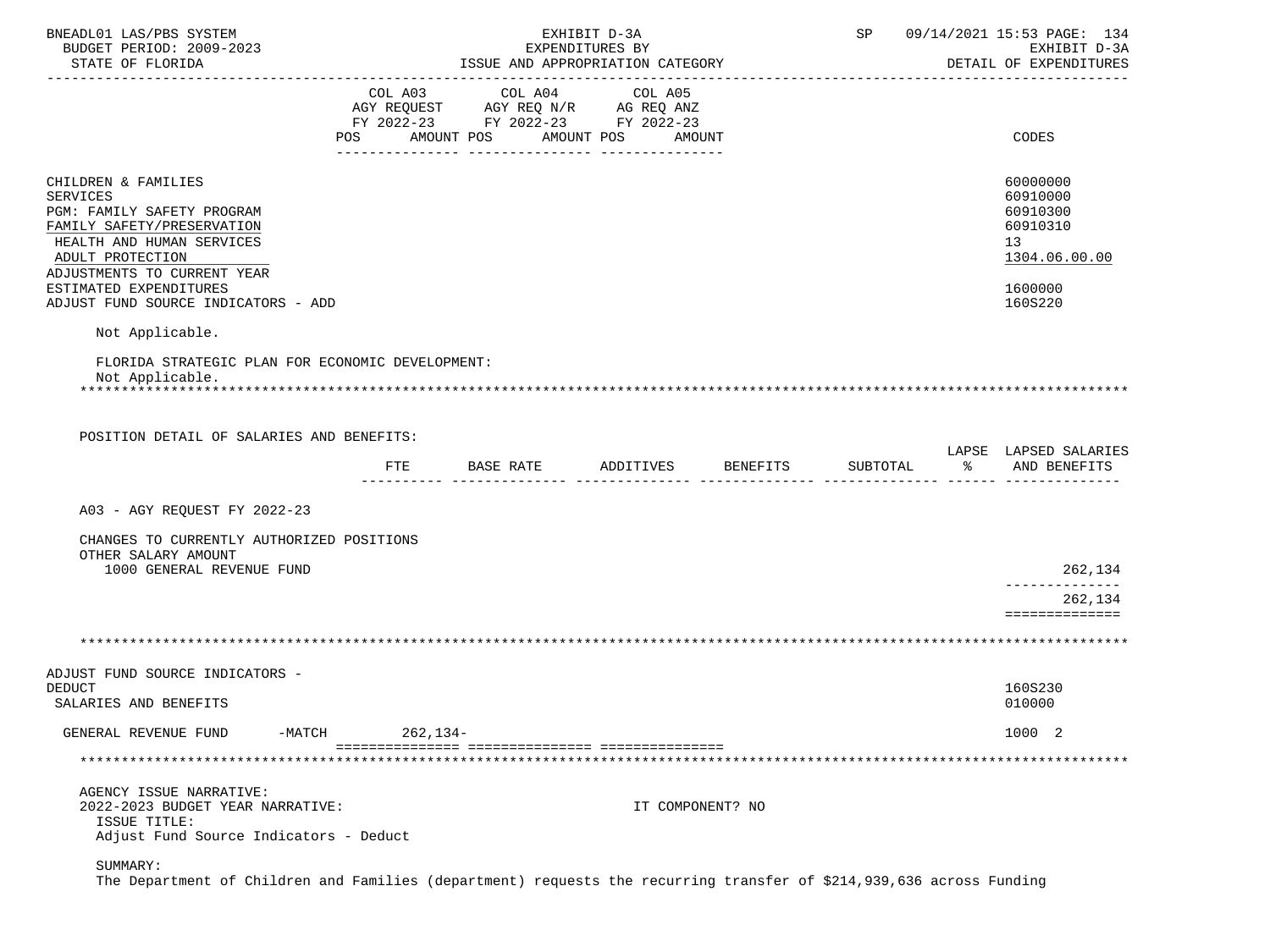| BNEADL01 LAS/PBS SYSTEM<br>BUDGET PERIOD: 2009-2023<br>STATE OF FLORIDA                                                                      | EXHIBIT D-3A<br>EXPENDITURES BY<br>ISSUE AND APPROPRIATION CATEGORY                                                                         | 09/14/2021 15:53 PAGE: 135<br>SP<br>EXHIBIT D-3A<br>DETAIL OF EXPENDITURES |
|----------------------------------------------------------------------------------------------------------------------------------------------|---------------------------------------------------------------------------------------------------------------------------------------------|----------------------------------------------------------------------------|
|                                                                                                                                              | COL A03 COL A04 COL A05<br>AGY REQUEST AGY REQ N/R AG REQ ANZ<br>FY 2022-23 FY 2022-23 FY 2022-23<br>POS<br>AMOUNT POS AMOUNT POS<br>AMOUNT | CODES                                                                      |
| CHILDREN & FAMILIES<br>SERVICES<br>PGM: FAMILY SAFETY PROGRAM<br>FAMILY SAFETY/PRESERVATION<br>HEALTH AND HUMAN SERVICES<br>ADULT PROTECTION |                                                                                                                                             | 60000000<br>60910000<br>60910300<br>60910310<br>13<br>1304.06.00.00        |
| ADJUSTMENTS TO CURRENT YEAR<br>ESTIMATED EXPENDITURES<br>ADJUST FUND SOURCE INDICATORS -<br><b>DEDUCT</b>                                    |                                                                                                                                             | 1600000<br>160S230                                                         |

 Source Identifiers (FSI) in all of the department's budget entities, adjusting the department's Fiscal Year 2022-2023 in order to realign FSI's for Maintenance of Effort (MOE) and Match review.

# ISSUE NARRATIVE:

 This technical issue requests the transfer of appropriations between FSI's that is necessary to ensure that the department can properly identify state funding required to match federal funds and MOE amounts with certainty.

 The Other Salary Amount (OAD) transaction was used to realign the budget for the Salaries and Benefits appropriation category because this issue is not associated with specific positions and/or salary.

 The Department will implement these adjustments and continue to monitor the funding of the budget. When summarized with companion issue 160S220 - Adjust Fund Source Indicators - Add, the issues net to zero.

# COST CALCULATION:

FSI TRANSFER REQUEST FY 2022-23

 The following chart summarizes the FSI's that have been identified for realignment in order to meet our MOE and Match needs:

|                    |      | FSI IRANSFER REQUESI FY 2022-23 |                |            |               |             |
|--------------------|------|---------------------------------|----------------|------------|---------------|-------------|
| Budget Entity Fund |      | $FSI-1$                         | $FSI-2$        | $FSI-3$    | $FSI-9$       | Grand Total |
| 60900101           | 1000 | (2,688,418)                     | 2,688,418      |            |               | 0           |
|                    | 2021 | (131, 150)                      | (57, 221)      | 188,371    |               | 0           |
|                    | 2261 | (19, 427)                       | (35, 779)      | 55,206     |               |             |
|                    | 2516 | (2,004)                         | 2,004          |            |               | 0           |
| 60900101 Total     |      | (2,840,999)                     | 2,597,422      | 243,577    |               | 0           |
| 60900202           | 1000 | 3,602,689                       | (3,602,689)    |            |               | 0           |
|                    | 2261 | 140,686                         | (3, 193, 945)  | 4,608,559  | (1, 555, 300) | 0           |
|                    | 2516 | (835)                           | 835            |            |               | 0           |
| 60900202 Total     |      | 3,742,540                       | (6.795.799)    | 4,608,559  | (1, 555, 300) | $\mathbf 0$ |
| 60910310           | 1000 | 53,790,972                      | (53, 790, 972) |            |               | 0           |
|                    | 2157 | 6,471,113                       | (6, 471, 113)  |            |               |             |
|                    | 2261 |                                 | 849,538        | (849, 538) |               |             |
|                    | 2516 | 9,090,654                       | (9,090,654)    |            |               | 0           |
|                    |      |                                 |                |            |               |             |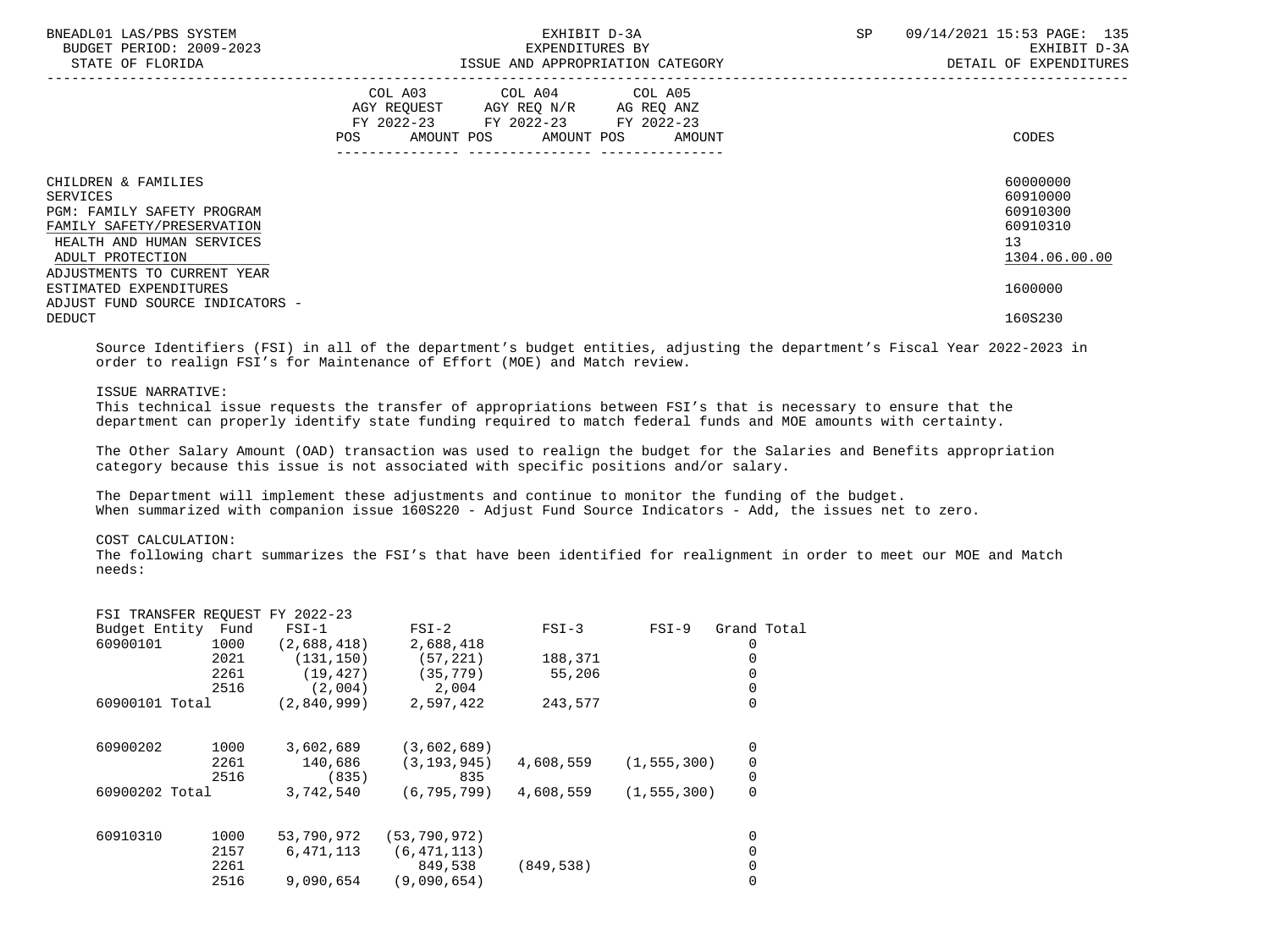| BNEADL01 LAS/PBS SYSTEM<br>BUDGET PERIOD: 2009-2023<br>STATE OF FLORIDA                                                                                                            |                                                       |                                                                                                 | EXHIBIT D-3A<br>EXPENDITURES BY | ISSUE AND APPROPRIATION CATEGORY |                                                 | SP | 09/14/2021 15:53 PAGE: 136<br>EXHIBIT D-3A<br>DETAIL OF EXPENDITURES |
|------------------------------------------------------------------------------------------------------------------------------------------------------------------------------------|-------------------------------------------------------|-------------------------------------------------------------------------------------------------|---------------------------------|----------------------------------|-------------------------------------------------|----|----------------------------------------------------------------------|
|                                                                                                                                                                                    | POS                                                   | COL A03<br>AGY REQUEST AGY REQ N/R AG REQ ANZ<br>FY 2022-23 FY 2022-23 FY 2022-23<br>AMOUNT POS | COL A04<br>AMOUNT POS           | COL A05<br>AMOUNT                |                                                 |    | CODES                                                                |
| CHILDREN & FAMILIES<br><b>SERVICES</b><br>PGM: FAMILY SAFETY PROGRAM<br>FAMILY SAFETY/PRESERVATION<br>HEALTH AND HUMAN SERVICES<br>ADULT PROTECTION<br>ADJUSTMENTS TO CURRENT YEAR |                                                       |                                                                                                 |                                 |                                  |                                                 |    | 60000000<br>60910000<br>60910300<br>60910310<br>13<br>1304.06.00.00  |
| ESTIMATED EXPENDITURES<br>ADJUST FUND SOURCE INDICATORS -<br><b>DEDUCT</b>                                                                                                         |                                                       |                                                                                                 |                                 |                                  |                                                 |    | 1600000<br>160S230                                                   |
| 60910310 Total                                                                                                                                                                     |                                                       | 69,352,739 (68,503,201) (849,538)                                                               |                                 |                                  | $\overline{0}$                                  |    |                                                                      |
| 60910506<br>1000<br>2261                                                                                                                                                           | $(50, 737, 403)$ 50, 737, 403                         | (28, 040)                                                                                       |                                 | 28,040                           | 0<br>$\mathbf 0$                                |    |                                                                      |
| 2516<br>60910506 Total                                                                                                                                                             | $(6, 162, 785)$ 6, 162, 785<br>56,900,188) 56,872,148 |                                                                                                 |                                 | 28,040                           | 0<br>$\mathbf 0$                                |    |                                                                      |
| 60910708<br>1000<br>2261<br>60910708 Total 6,239,151                                                                                                                               | 6,240,815<br>(1, 664)                                 | (6, 240, 815)<br>994,311<br>$(5, 246, 504)$ (992,647)                                           | (992, 647)                      |                                  | $\mathbf 0$<br>$\overline{0}$<br>$\overline{0}$ |    |                                                                      |
| 60910950<br>1000<br>2261<br>2516                                                                                                                                                   | $(24, 572, 806)$ 24, 572, 806                         | 2,131,586<br>$2,467$ (2,467)                                                                    | (2, 131, 586)                   |                                  | $\overline{0}$<br>$\mathbf 0$<br>$\overline{0}$ |    |                                                                      |
| 60910950 Total                                                                                                                                                                     | $(24, 570, 339)$ 26, 701, 925                         |                                                                                                 | (2, 131, 586)                   |                                  | $\mathbf 0$                                     |    |                                                                      |
| Grand Total                                                                                                                                                                        |                                                       | (4,977,096) 5,625,991                                                                           | 878,365                         | (1, 527, 260)                    | $\overline{0}$                                  |    |                                                                      |
| IMPACT OF NOT FUNDING ISSUE:<br>Not Applicable.                                                                                                                                    |                                                       |                                                                                                 |                                 |                                  |                                                 |    |                                                                      |
| LINKAGE TO GOVERNOR'S PRIORITIES:<br>Not Applicable.                                                                                                                               |                                                       |                                                                                                 |                                 |                                  |                                                 |    |                                                                      |
| FLORIDA STRATEGIC PLAN FOR ECONOMIC DEVELOPMENT:<br>Not Applicable.                                                                                                                |                                                       |                                                                                                 |                                 |                                  |                                                 |    |                                                                      |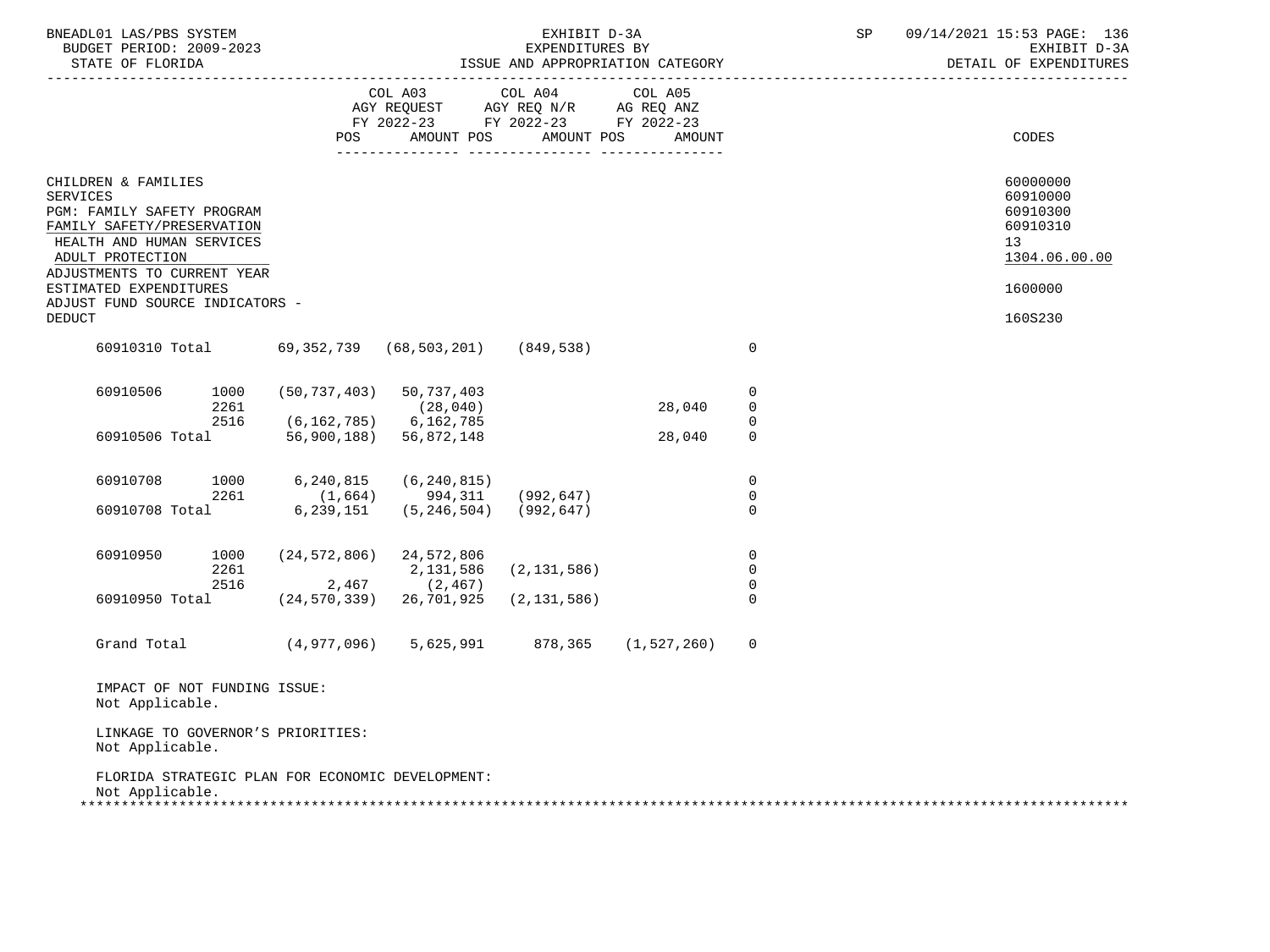| BNEADL01 LAS/PBS SYSTEM<br>BUDGET PERIOD: 2009-2023<br>STATE OF FLORIDA                                                                                                                                                                                          |     | ISSUE AND APPROPRIATION CATEGORY                                                                        | EXHIBIT D-3A<br>EXPENDITURES BY |          |          |               | SP 09/14/2021 15:53 PAGE: 137<br>EXHIBIT D-3A<br>DETAIL OF EXPENDITURES                                |
|------------------------------------------------------------------------------------------------------------------------------------------------------------------------------------------------------------------------------------------------------------------|-----|---------------------------------------------------------------------------------------------------------|---------------------------------|----------|----------|---------------|--------------------------------------------------------------------------------------------------------|
|                                                                                                                                                                                                                                                                  | POS | COL A03 COL A04<br>AGY REQUEST AGY REQ N/R AG REQ ANZ<br>FY 2022-23 FY 2022-23 FY 2022-23<br>AMOUNT POS | COL A05<br>AMOUNT POS AMOUNT    |          |          |               | CODES                                                                                                  |
| CHILDREN & FAMILIES<br><b>SERVICES</b><br>PGM: FAMILY SAFETY PROGRAM<br>FAMILY SAFETY/PRESERVATION<br>HEALTH AND HUMAN SERVICES<br>ADULT PROTECTION<br>ADJUSTMENTS TO CURRENT YEAR<br>ESTIMATED EXPENDITURES<br>ADJUST FUND SOURCE INDICATORS -<br><b>DEDUCT</b> |     |                                                                                                         |                                 |          |          |               | 60000000<br>60910000<br>60910300<br>60910310<br>13 <sup>°</sup><br>1304.06.00.00<br>1600000<br>160S230 |
| POSITION DETAIL OF SALARIES AND BENEFITS:                                                                                                                                                                                                                        | FTE | BASE RATE                                                                                               | ADDITIVES                       | BENEFITS | SUBTOTAL | $\sim$ $\sim$ | LAPSE LAPSED SALARIES<br>AND BENEFITS                                                                  |
| A03 - AGY REQUEST FY 2022-23                                                                                                                                                                                                                                     |     |                                                                                                         |                                 |          |          |               |                                                                                                        |
| CHANGES TO CURRENTLY AUTHORIZED POSITIONS<br>OTHER SALARY AMOUNT                                                                                                                                                                                                 |     |                                                                                                         |                                 |          |          |               |                                                                                                        |
| 1000 GENERAL REVENUE FUND                                                                                                                                                                                                                                        |     |                                                                                                         |                                 |          |          |               | $262, 134-$<br>--------                                                                                |
|                                                                                                                                                                                                                                                                  |     |                                                                                                         |                                 |          |          |               | $262, 134-$<br>==============                                                                          |
|                                                                                                                                                                                                                                                                  |     |                                                                                                         |                                 |          |          |               |                                                                                                        |
| NONRECURRING EXPENDITURES<br>ADULT PROTECTION SERVICES PROGRAM<br>SPECIAL CATEGORIES<br>$COVID-19 - ST OPS$                                                                                                                                                      |     |                                                                                                         |                                 |          |          |               | 2100000<br>2103104<br>100000<br>105153                                                                 |
| FEDERAL GRANTS TRUST FUND -FEDERL 6,896,415-                                                                                                                                                                                                                     |     |                                                                                                         |                                 |          |          |               | 2261 3                                                                                                 |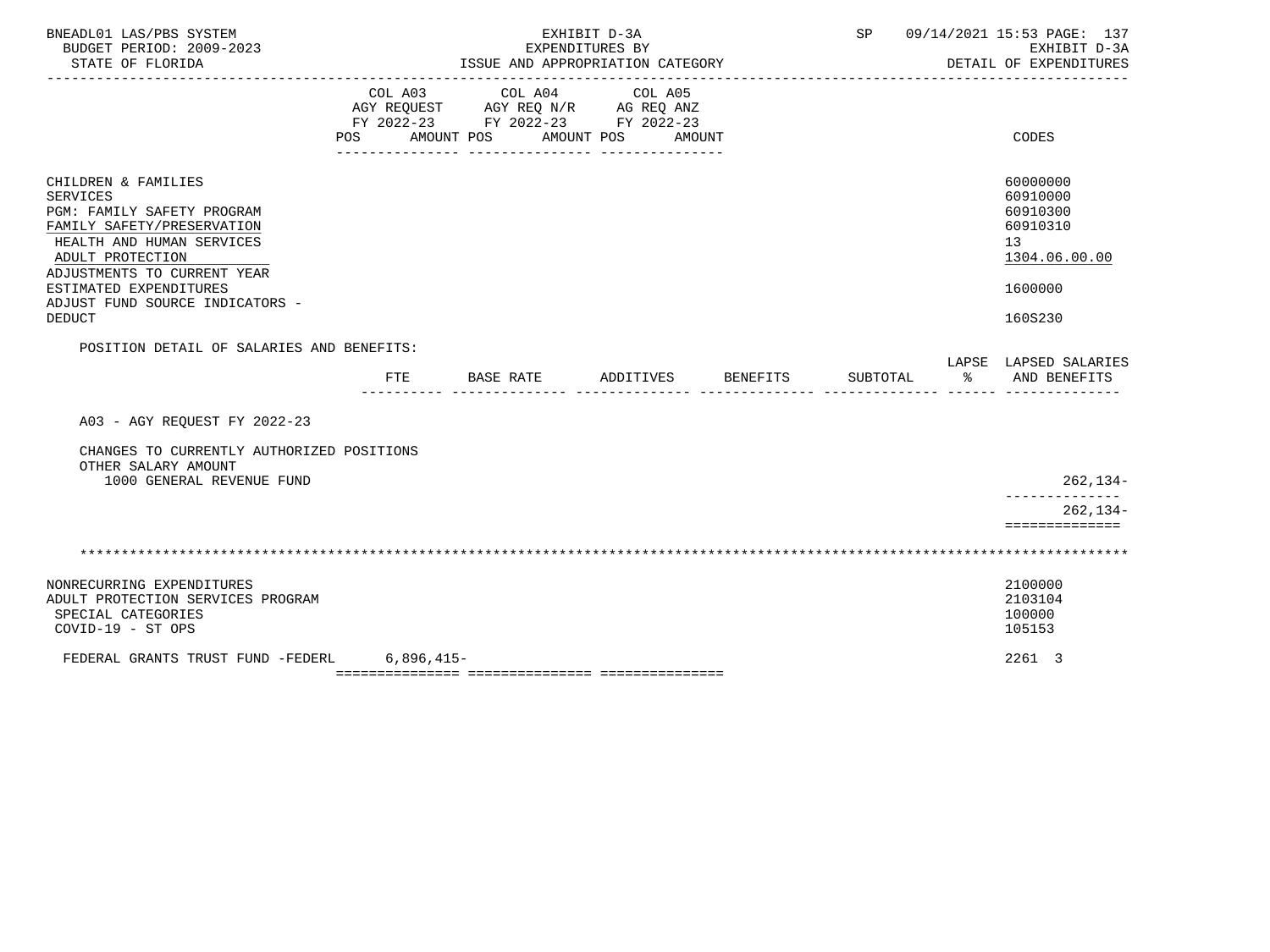| BNEADL01 LAS/PBS SYSTEM<br>BUDGET PERIOD: 2009-2023<br>STATE OF FLORIDA                                                                                                     | EXHIBIT D-3A<br>EXPENDITURES BY                                                                                                       | <b>SP</b> | 09/14/2021 15:53 PAGE: 138<br>EXHIBIT D-3A<br>ISSUE AND APPROPRIATION CATEGORY <b>ALCOMOTOM</b> DETAIL OF EXPENDITURES |
|-----------------------------------------------------------------------------------------------------------------------------------------------------------------------------|---------------------------------------------------------------------------------------------------------------------------------------|-----------|------------------------------------------------------------------------------------------------------------------------|
|                                                                                                                                                                             | COL A03 COL A04 COL A05<br>AGY REQUEST AGY REQ N/R AG REQ ANZ<br>FY 2022-23 FY 2022-23 FY 2022-23<br>POS AMOUNT POS AMOUNT POS AMOUNT |           | CODES                                                                                                                  |
| CHILDREN & FAMILIES<br><b>SERVICES</b><br><b>PGM: FAMILY SAFETY PROGRAM</b><br>FAMILY SAFETY/PRESERVATION<br>HEALTH AND HUMAN SERVICES<br>ADULT PROTECTION                  |                                                                                                                                       |           | 60000000<br>60910000<br>60910300<br>60910310<br>13<br>1304.06.00.00                                                    |
| PROGRAM OR SERVICE-LEVEL<br>INFORMATION TECHNOLOGY<br>GRANTS TO ENHANCE ADULT PROTECTIVE<br>SERVICES INFORMATION TECHNOLOGY<br>(AMERICAN RESCUE PLAN)<br>SPECIAL CATEGORIES |                                                                                                                                       |           | 3630000<br>36301C0<br>100000                                                                                           |
| COVID-19 - ST OPS<br>FEDERAL GRANTS TRUST FUND -FEDERL 1,500,000 1,500,000                                                                                                  |                                                                                                                                       |           | 105153<br>2261 3                                                                                                       |
|                                                                                                                                                                             |                                                                                                                                       |           |                                                                                                                        |

AGENCY ISSUE NARRATIVE:

2022-2023 BUDGET YEAR NARRATIVE: IT COMPONENT? YES

ISSUE TITLE: Grants to Enhance Adult Protective Services Information Technology (American Rescue Plan)

STATEMENT OF NEED:

 The Florida Department of Children and Families (department) is requesting funding of \$1,500,000 in nonrecurring Federal Grants Trust Fund supported by funding available from the American Recovery Plan Act (there is no state match requirement) for Adult Protective Services (APS) system improvements.

DESCRIPTION OF BENEFITS:

 These funds, if appropriated and released, will be used for system improvements that will support increased APS worker presence in the community and with alleged victims of abuse, neglect, or exploitation. They would be used for:

 -Mobility for Adult Protective Investigators (APIs): Implement a mobile tool for APIs. Use a phased approach beginning with quick win mobile features including commencement of the investigation. Procure a mobile solution that is a Software as a Service (SaaS) model and contains additional functional, or new functionality can be added, to expand the overall modernization of Adult functions (i.e., intake in the future).

 -Services Tracking: Upgrade the ability to track provider services. The Florida Safe Families Network (FSFN) has a services module that is recommended vehicle to accomplish this objective. A contract amendment would be executed with IBM to provide hours to implement services in FSFN for APS.

 -Sunset the Adult Services Information System (ASIS): Currently Adult functions are performed in ASIS and FSFN. The objective is to move all functionality out of ASIS into either FSFN or performed in the new mobile solution.

# SOLUTIONS ALTERNATIVES CONSIDERED:

 A number of alternatives have been considered over the years, and the APS program has used its own ASIS, the FSFN, and the Florida Abuse Hotline. None of these systems offer the mobility desired to provide more rapidly available services to adult victims of abuse, neglect, and exploitation.

IMPACT IF NOT FUNDED:

If this request is not funded, then the status quo will continue, and services will be office-centered rather than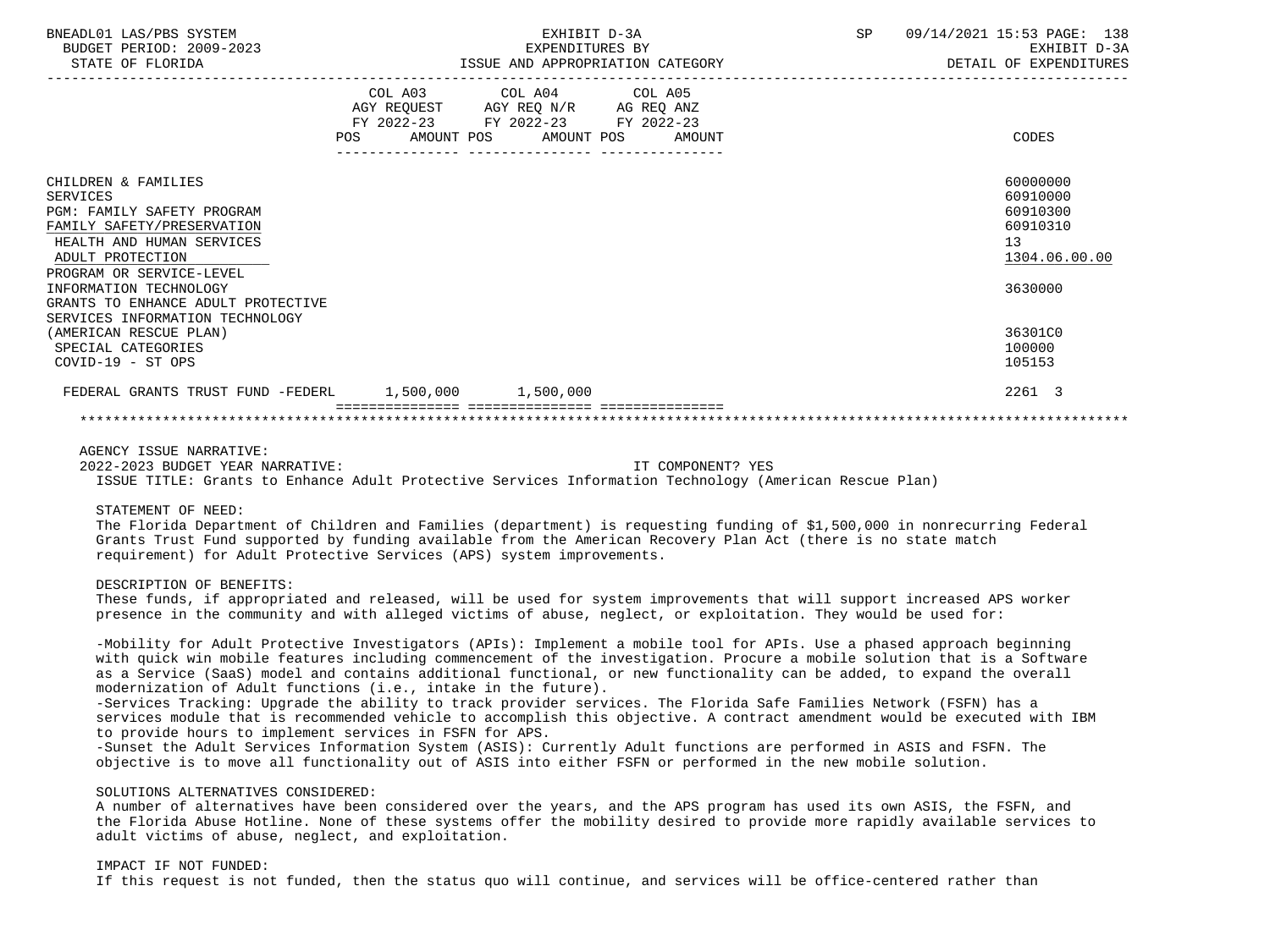| BNEADL01 LAS/PBS SYSTEM |                  |                          |
|-------------------------|------------------|--------------------------|
|                         |                  | BUDGET PERIOD: 2009-2023 |
|                         | STATE OF FLORIDA |                          |

|                                                                                                                                              | <b>POS</b> | COL A03 COL A04 COL A05<br>AGY REQUEST AGY REQ N/R AG REQ ANZ<br>FY 2022-23 FY 2022-23 FY 2022-23<br>AMOUNT POS AMOUNT POS | AMOUNT |                                                                                                                      | CODES                                                               |
|----------------------------------------------------------------------------------------------------------------------------------------------|------------|----------------------------------------------------------------------------------------------------------------------------|--------|----------------------------------------------------------------------------------------------------------------------|---------------------------------------------------------------------|
|                                                                                                                                              |            |                                                                                                                            |        |                                                                                                                      |                                                                     |
| CHILDREN & FAMILIES<br>SERVICES<br>PGM: FAMILY SAFETY PROGRAM<br>FAMILY SAFETY/PRESERVATION<br>HEALTH AND HUMAN SERVICES<br>ADULT PROTECTION |            |                                                                                                                            |        |                                                                                                                      | 60000000<br>60910000<br>60910300<br>60910310<br>13<br>1304.06.00.00 |
| PROGRAM OR SERVICE-LEVEL                                                                                                                     |            |                                                                                                                            |        |                                                                                                                      |                                                                     |
| INFORMATION TECHNOLOGY                                                                                                                       |            |                                                                                                                            |        |                                                                                                                      | 3630000                                                             |
| GRANTS TO ENHANCE ADULT PROTECTIVE<br>SERVICES INFORMATION TECHNOLOGY<br>(AMERICAN RESCUE PLAN)                                              |            |                                                                                                                            |        |                                                                                                                      | 36301C0                                                             |
| community-based.                                                                                                                             |            |                                                                                                                            |        |                                                                                                                      |                                                                     |
| ASSUMPTIONS AND CONSTRAINTS:<br>amount available.                                                                                            |            |                                                                                                                            |        | This request assumes that funds will be made available and that the desired functionality can be acquired within the |                                                                     |
| IT SERVICE OR SYSTEM CREATED, REPLACED, ENHANCED, OR ELIMINATED:<br>This request is for a mobile application for APS.                        |            |                                                                                                                            |        |                                                                                                                      |                                                                     |

IMPLEMENTATION APPROACH:

 The details of the implementation approach are to be determined. The implementation strategy focuses on mobility, leveraging FSFN, and streamlining by sunsetting:

 -mobility for APIs (a mobile tool phased in and using a SaaS model that offers the ability to modify functionality), -an upgrade to services tracking via an existing FSFN module that would allow APS to use the existing FSFN programming contract and shorten time to market, and -sunsetting of the existing ASIS system so that all work is done via the mobility tool or FSFN.

 TIMELINE: The timeline is to be determined.

 ESTIMATED COSTS: Estimated costs are \$1,500,000. Independent Verification and Validation (IV&V) is not required or anticipated to be necessary for a project of limited scope.

 POST-IMPLEMENTATION COSTS: Post-implementation costs will be covered by funds currently used for ongoing system operations.

 LINKAGE TO GOVERNOR'S PRIORITIES: Public Integrity - Promote greater transparency at all levels of government.

 FLORIDA STRATEGIC PLAN FOR ECONOMIC DEVELOPMENT: 4.2 Ensure state, regional and local agencies provide collaborative and timely customer service to businesses and workers; and 5.2 Improve the efficiency and effectiveness of government agencies at all levels. \*\*\*\*\*\*\*\*\*\*\*\*\*\*\*\*\*\*\*\*\*\*\*\*\*\*\*\*\*\*\*\*\*\*\*\*\*\*\*\*\*\*\*\*\*\*\*\*\*\*\*\*\*\*\*\*\*\*\*\*\*\*\*\*\*\*\*\*\*\*\*\*\*\*\*\*\*\*\*\*\*\*\*\*\*\*\*\*\*\*\*\*\*\*\*\*\*\*\*\*\*\*\*\*\*\*\*\*\*\*\*\*\*\*\*\*\*\*\*\*\*\*\*\*\*\*\*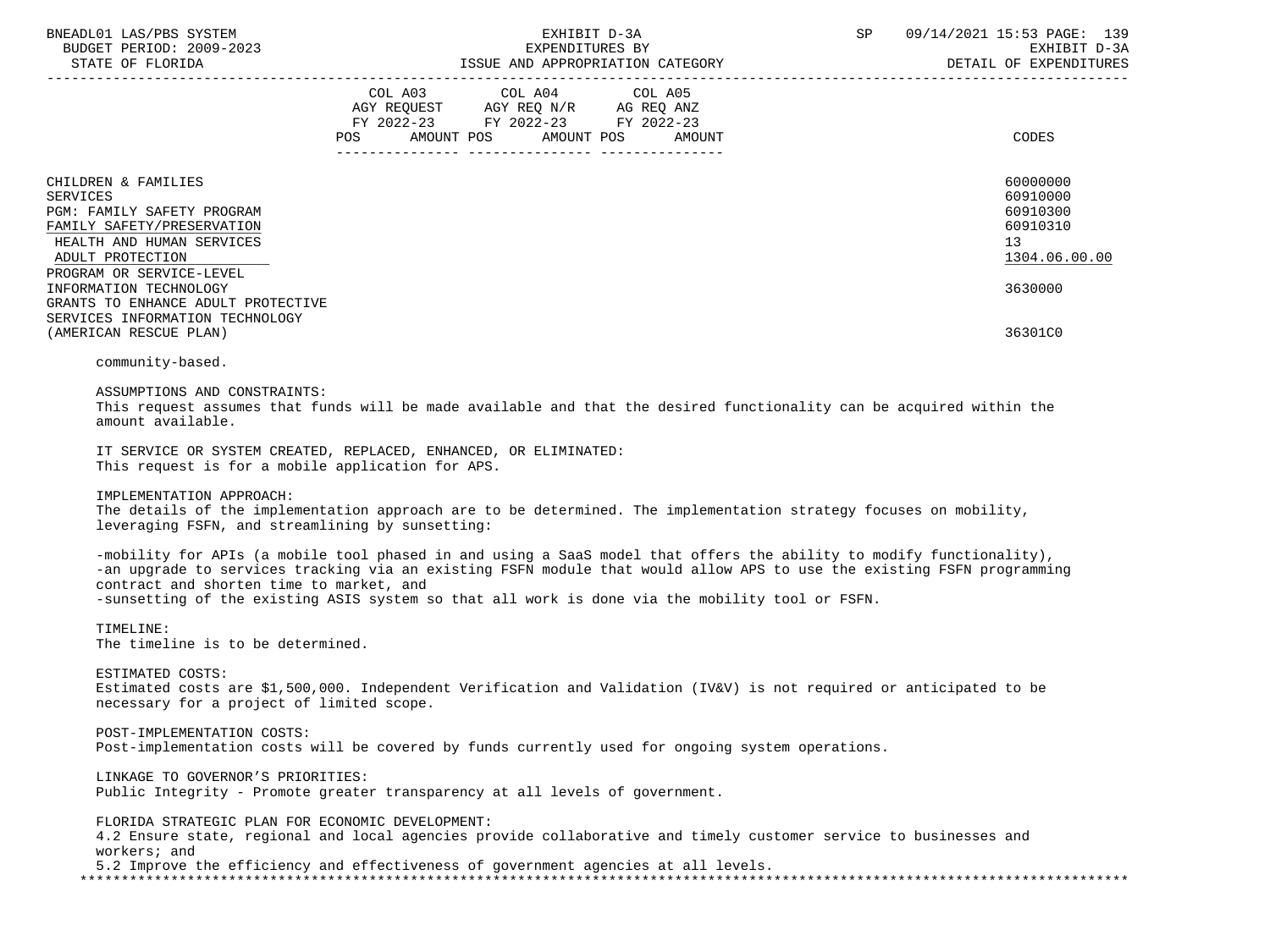| BNEADL01 LAS/PBS SYSTEM<br>BUDGET PERIOD: 2009-2023<br>STATE OF FLORIDA                                                                                                                                                                                                                                  | EXHIBIT D-3A<br>EXPENDITURES BY                                                                   | ISSUE AND APPROPRIATION CATEGORY | SP 09/14/2021 15:53 PAGE: 140<br>EXHIBIT D-3A<br>DETAIL OF EXPENDITURES                                       |
|----------------------------------------------------------------------------------------------------------------------------------------------------------------------------------------------------------------------------------------------------------------------------------------------------------|---------------------------------------------------------------------------------------------------|----------------------------------|---------------------------------------------------------------------------------------------------------------|
|                                                                                                                                                                                                                                                                                                          | COL A03 COL A04 COL A05<br>AGY REQUEST AGY REQ N/R AG REQ ANZ<br>FY 2022-23 FY 2022-23 FY 2022-23 | POS AMOUNT POS AMOUNT POS AMOUNT | CODES                                                                                                         |
| CHILDREN & FAMILIES<br>SERVICES<br><b>PGM: FAMILY SAFETY PROGRAM</b><br>FAMILY SAFETY/PRESERVATION<br>HEALTH AND HUMAN SERVICES<br>ADULT PROTECTION<br>AGENCY STRATEGIC PRIORITIES<br>GRANTS TO ENHANCE ADULT PROTECTIVE<br>SERVICES (AMERICAN RESCUE PLAN)<br>SPECIAL CATEGORIES<br>$COVID-19 - ST OPS$ |                                                                                                   |                                  | 60000000<br>60910000<br>60910300<br>60910310<br>13<br>1304.06.00.00<br>4000000<br>4001160<br>100000<br>105153 |
| FEDERAL GRANTS TRUST FUND -FEDERL 4,821,959 4,821,959                                                                                                                                                                                                                                                    |                                                                                                   |                                  | 2261 3                                                                                                        |
|                                                                                                                                                                                                                                                                                                          |                                                                                                   |                                  |                                                                                                               |
| AGENCY ISSUE NARRATIVE:<br>2022-2023 BUDGET YEAR NARRATIVE:                                                                                                                                                                                                                                              |                                                                                                   | IT COMPONENT? NO                 |                                                                                                               |

ISSUE TITLE: Grants to Enhance Adult Protective Services (American Rescue Plan)

#### SUMMARY:

 The Florida Department of Children and Families (department) is requesting funding of \$4,821,959 in nonrecurring Federal Grants Trust Fund to expand Adult Protective Services (APS) through funding available from the American Recovery Plan Act (there is no state match requirement) to expand client services statewide, enhance technologies used to protect and serve vulnerable adults, and strengthen agency prevention efforts towards abuse, neglect, and exploitation.

# ISSUE NARRATIVE:

 Adult Protective Services provides case management and investigations of abuse, neglect, and exploitation of vulnerable adults age 18+. These funds would allow the department to significantly increase the focus and impact of APS on vulnerable Floridians.

The department plans to allocate the funds as follows:

 -\$1,400,000 to fulfill all region technology needs, including equipment upgrades related to the mobility project. -\$200,000 across six regions to facilitate staff training (in-service for investigative staff).

-\$200,000 for public outreach at the regional level, and Headquarters, towards abuse reporting and awareness.

 -\$500,000 towards emergency shelter needs and transitional housing for individuals returning to the community from the state mental health treatment facilities or needing temporary housing after hospital discharge, prior to Medicaid being reinstated or established.

 -\$500,000 for ten OPS positions at \$50,000 each to augment staffing and mitigate impact of Adult Protective Investigator turnover.

 -\$300,000 towards process streamlining efforts, including but not limited to, forms automation, electronic signature collection, and stakeholder needs assessment.

-\$150,000 to support APS integration in department-wide care coordination deployment.

 -\$250,000 towards department prototype initiatives (prevention pilots, integration efforts across agencies and with local entities).

-\$1,321,959 to purchase client services and goods needed to maintain clients in community placements.

COST CALCULATION: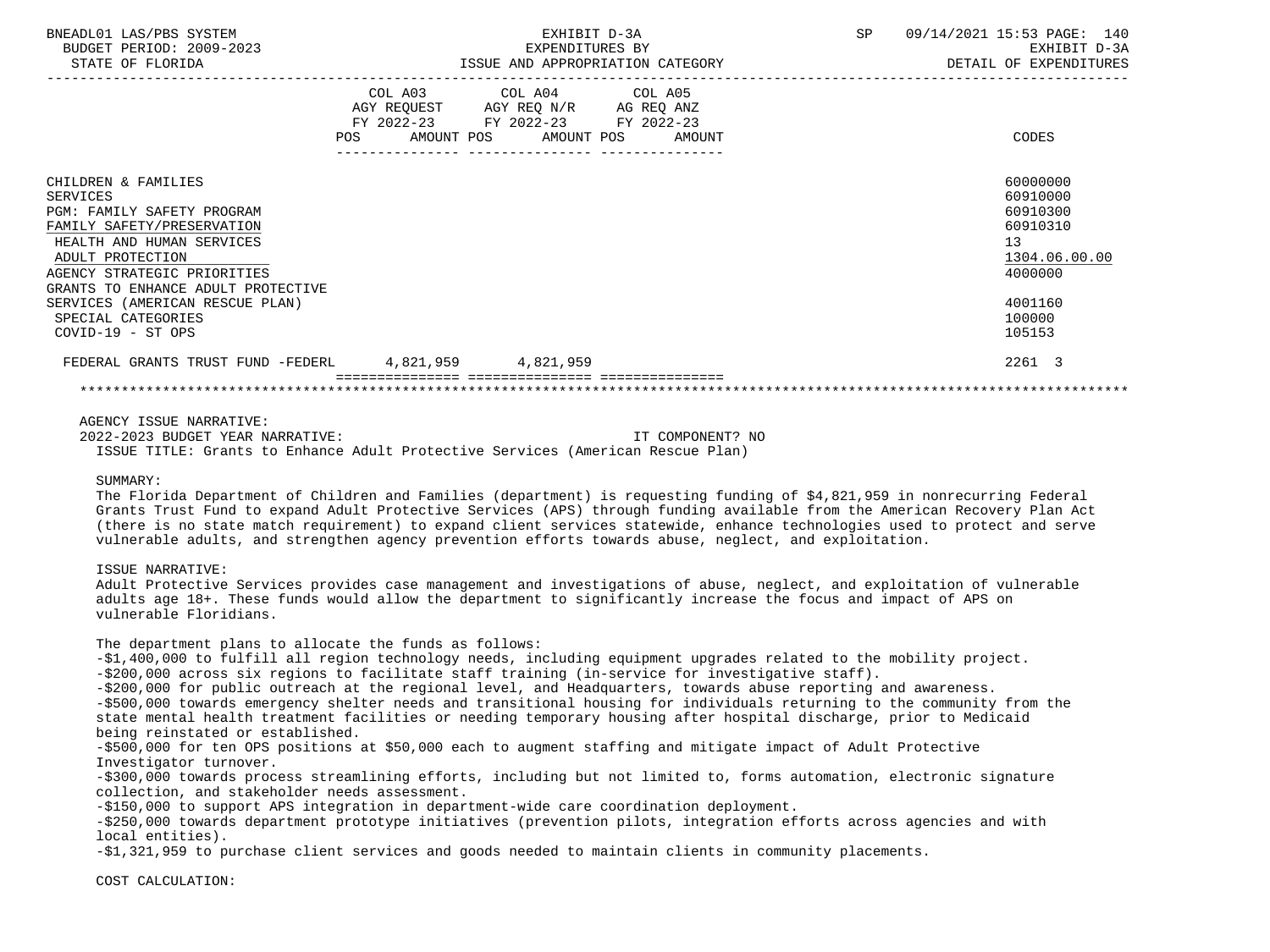| BNEADL01 LAS/PBS SYSTEM<br>BUDGET PERIOD: 2009-2023<br>STATE OF FLORIDA                                                                                                                                                  | EXHIBIT D-3A<br>EXPENDITURES BY<br>ISSUE AND APPROPRIATION CATEGORY                                                                         | 09/14/2021 15:53 PAGE: 141<br>SP<br>EXHIBIT D-3A<br>DETAIL OF EXPENDITURES     |
|--------------------------------------------------------------------------------------------------------------------------------------------------------------------------------------------------------------------------|---------------------------------------------------------------------------------------------------------------------------------------------|--------------------------------------------------------------------------------|
|                                                                                                                                                                                                                          | COL A03 COL A04 COL A05<br>AGY REOUEST AGY REO N/R AG REO ANZ<br>FY 2022-23 FY 2022-23 FY 2022-23<br>AMOUNT POS AMOUNT POS<br>POS<br>AMOUNT | CODES                                                                          |
| CHILDREN & FAMILIES<br>SERVICES<br><b>PGM: FAMILY SAFETY PROGRAM</b><br>FAMILY SAFETY/PRESERVATION<br>HEALTH AND HUMAN SERVICES<br>ADULT PROTECTION<br>AGENCY STRATEGIC PRIORITIES<br>GRANTS TO ENHANCE ADULT PROTECTIVE |                                                                                                                                             | 60000000<br>60910000<br>60910300<br>60910310<br>13<br>1304.06.00.00<br>4000000 |
| SERVICES (AMERICAN RESCUE PLAN)                                                                                                                                                                                          |                                                                                                                                             | 4001160                                                                        |

 The \$4,821,959 is part of a formula grant from the Administration for Community Living. This is a pro rata allocation based on each state and territory's percent of residents aged 60+.

IMPACT OF NOT FUNDING ISSUE:

 The state will be unable to provide the additional services to clients in need and would be required to request approval of General Revenue to support the system enhancements. The inability to implement mobile-enabled systems eliminates the opportunity to work more efficiency and reduce administrative burden to spend more time on client services. Additionally, the department will lose the benefit of \$4,821,959 in federal funding requiring no state match.

LINKAGE TO GOVERNOR'S PRIORITIES:

Public Integrity - Promote greater transparency at all levels of government.

FLORIDA STRATEGIC PLAN FOR ECONOMIC DEVELOPMENT:

 4.2 Ensure state, regional and local agencies provide collaborative and timely customer service to businesses and workers; and

5.2 Improve the efficiency and effectiveness of government agencies at all levels.

\*\*\*\*\*\*\*\*\*\*\*\*\*\*\*\*\*\*\*\*\*\*\*\*\*\*\*\*\*\*\*\*\*\*\*\*\*\*\*\*\*\*\*\*\*\*\*\*\*\*\*\*\*\*\*\*\*\*\*\*\*\*\*\*\*\*\*\*\*\*\*\*\*\*\*\*\*\*\*\*\*\*\*\*\*\*\*\*\*\*\*\*\*\*\*\*\*\*\*\*\*\*\*\*\*\*\*\*\*\*\*\*\*\*\*\*\*\*\*\*\*\*\*\*\*\*\*

| TOTAL: ADULT PROTECTION      |            |           |      | 1304.06.00.00 |  |  |  |  |
|------------------------------|------------|-----------|------|---------------|--|--|--|--|
| BY FUND TYPE                 |            |           |      |               |  |  |  |  |
| GENERAL REVENUE FUND         | 30,937,716 |           | 1000 |               |  |  |  |  |
| TRUST FUNDS                  | 23,232,883 | 6,321,959 | 2000 |               |  |  |  |  |
|                              |            |           |      |               |  |  |  |  |
| TOTAL POSITIONS 600.00       |            |           |      |               |  |  |  |  |
| TOTAL PROG COMP $54,170,599$ |            | 6,321,959 |      |               |  |  |  |  |
| TOTAL SALARY RATE 25,506,304 |            |           |      |               |  |  |  |  |
|                              |            |           |      |               |  |  |  |  |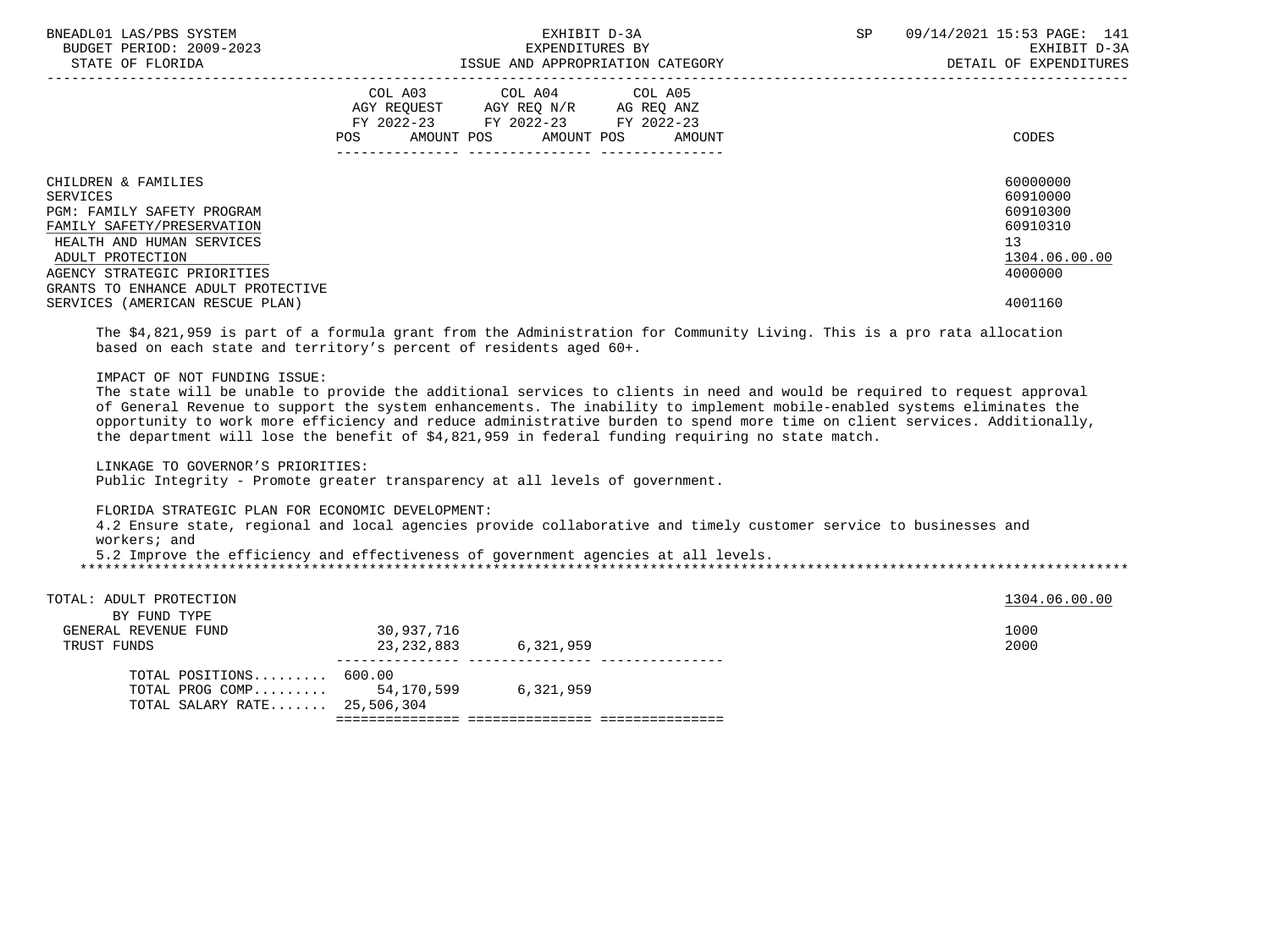| BNEADL01 LAS/PBS SYSTEM |                  |                          |  | EXHIBIT D-3A                     |  |
|-------------------------|------------------|--------------------------|--|----------------------------------|--|
|                         |                  | BUDGET PERIOD: 2009-2023 |  | EXPENDITURES BY                  |  |
|                         | STATE OF FLORIDA |                          |  | ISSUE AND APPROPRIATION CATEGORY |  |

BUDGET PERIOD: 2009-2023 EXPENDITURES BY EXHIBIT D-3A

|                                                                                                                                                                                                                                                                | COL A03<br><b>POS</b><br>AMOUNT POS               | COL A04<br>$\begin{tabular}{lllllll} \bf AGY & \bf REQUEST & \bf AGY & \bf REQ & \tt N/R & \tt AG & \tt REQ & \tt ANZ \\ \bf FY & \tt 2022-23 & \tt FY & \tt 2022-23 & \tt FY & \tt 2022-23 \\ \end{tabular}$ | COL A05<br>AMOUNT POS AMOUNT           | <b>CODES</b>                                                                       |               |
|----------------------------------------------------------------------------------------------------------------------------------------------------------------------------------------------------------------------------------------------------------------|---------------------------------------------------|---------------------------------------------------------------------------------------------------------------------------------------------------------------------------------------------------------------|----------------------------------------|------------------------------------------------------------------------------------|---------------|
| CHILDREN & FAMILIES<br><b>SERVICES</b><br>PGM: FAMILY SAFETY PROGRAM<br>FAMILY SAFETY/PRESERVATION<br>HEALTH AND HUMAN SERVICES<br>CHILD PROTECTION<br>ESTIMATED EXPENDITURES<br>ESTIMATED EXPENDITURES - OPERATIONS<br>SALARY RATE<br>SALARY RATE 120,393,281 |                                                   |                                                                                                                                                                                                               |                                        | 60000000<br>60910000<br>60910300<br>60910310<br>13<br>1000000<br>1001000<br>000000 | 1304.07.00.00 |
|                                                                                                                                                                                                                                                                |                                                   |                                                                                                                                                                                                               |                                        |                                                                                    |               |
| SALARIES AND BENEFITS                                                                                                                                                                                                                                          |                                                   |                                                                                                                                                                                                               |                                        | 010000                                                                             |               |
| GENERAL REVENUE FUND                                                                                                                                                                                                                                           | $-$ STATE<br>99,409<br>$-MATCH$<br>90,721,721     |                                                                                                                                                                                                               |                                        | 1000 1<br>1000 2                                                                   |               |
| TOTAL GENERAL REVENUE FUND                                                                                                                                                                                                                                     | 90,821,130                                        |                                                                                                                                                                                                               |                                        | 1000                                                                               |               |
| FEDERAL GRANTS TRUST FUND -MATCH                                                                                                                                                                                                                               | 20,996<br>-FEDERL<br>13,359,570                   |                                                                                                                                                                                                               |                                        | 2261 2<br>2261 3                                                                   |               |
| TOTAL FEDERAL GRANTS TRUST FUND                                                                                                                                                                                                                                | 13,380,566                                        |                                                                                                                                                                                                               |                                        | 2261                                                                               |               |
| WELFARE TRANSITION TF                                                                                                                                                                                                                                          | -FEDERL 58,546,553                                |                                                                                                                                                                                                               |                                        | 2401 3                                                                             |               |
| SOCIAL SVCS BLK GRT TF                                                                                                                                                                                                                                         | -FEDERL 16,316,743                                |                                                                                                                                                                                                               |                                        | 2639 3                                                                             |               |
| TOTAL POSITIONS $2,584.00$                                                                                                                                                                                                                                     | TOTAL APPRO 179,064,992                           |                                                                                                                                                                                                               |                                        |                                                                                    |               |
| OTHER PERSONAL SERVICES                                                                                                                                                                                                                                        |                                                   |                                                                                                                                                                                                               |                                        | 030000                                                                             |               |
| GENERAL REVENUE FUND                                                                                                                                                                                                                                           | $-MATCH$<br>3,266,064                             |                                                                                                                                                                                                               |                                        | 1000 2                                                                             |               |
| FEDERAL GRANTS TRUST FUND -MATCH                                                                                                                                                                                                                               | 51,943<br>$-FEDERL$<br>522,427<br>_______________ |                                                                                                                                                                                                               | ______________________________________ | 2261 2<br>2261 3                                                                   |               |
| TOTAL FEDERAL GRANTS TRUST FUND                                                                                                                                                                                                                                | 574,370                                           |                                                                                                                                                                                                               |                                        | 2261                                                                               |               |
| GRANTS AND DONATIONS TF                                                                                                                                                                                                                                        | 30,000<br>$-$ STATE                               |                                                                                                                                                                                                               |                                        | 2339 1                                                                             |               |
| WELFARE TRANSITION TF                                                                                                                                                                                                                                          | $-FEDERL$<br>2,238,834                            |                                                                                                                                                                                                               |                                        | 2401 3                                                                             |               |
| SOCIAL SVCS BLK GRT TF                                                                                                                                                                                                                                         | -FEDERL<br>487,839                                |                                                                                                                                                                                                               |                                        | 2639 3                                                                             |               |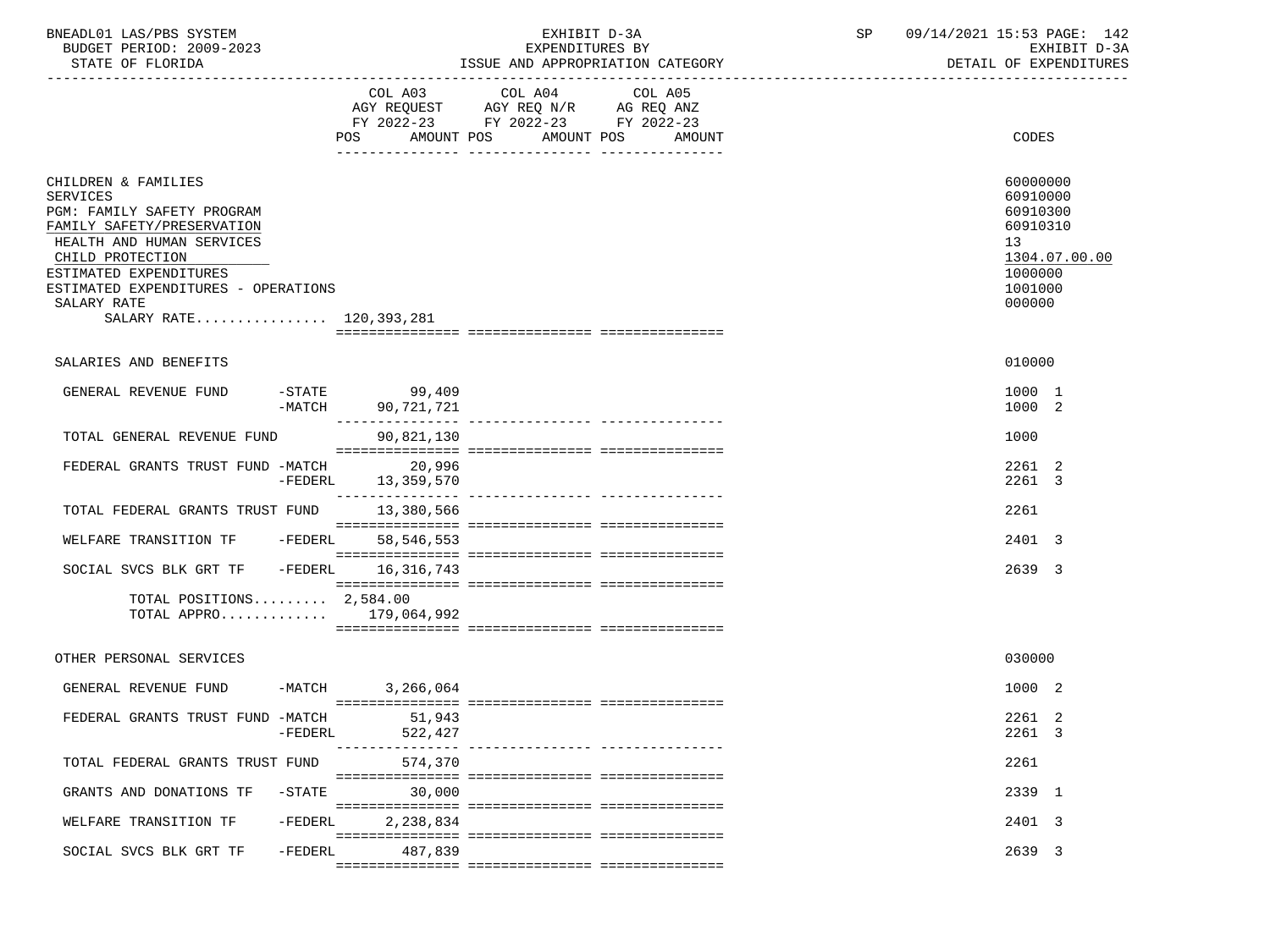| BNEADL01 LAS/PBS SYSTEM<br>BUDGET PERIOD: 2009-2023<br>STATE OF FLORIDA                                                                                                                                                                                                  |                   | EXHIBIT D-3A<br>EXPENDITURES BY<br>ISSUE AND APPROPRIATION CATEGORY                                                                      | SP | 09/14/2021 15:53 PAGE: 143<br>EXHIBIT D-3A<br>DETAIL OF EXPENDITURES                                |
|--------------------------------------------------------------------------------------------------------------------------------------------------------------------------------------------------------------------------------------------------------------------------|-------------------|------------------------------------------------------------------------------------------------------------------------------------------|----|-----------------------------------------------------------------------------------------------------|
|                                                                                                                                                                                                                                                                          |                   | COL A03 COL A04<br>COL A05<br>AGY REQUEST AGY REQ N/R AG REQ ANZ<br>FY 2022-23 FY 2022-23 FY 2022-23<br>POS AMOUNT POS AMOUNT POS AMOUNT |    | CODES                                                                                               |
| CHILDREN & FAMILIES<br><b>SERVICES</b><br>PGM: FAMILY SAFETY PROGRAM<br>FAMILY SAFETY/PRESERVATION<br>HEALTH AND HUMAN SERVICES<br>CHILD PROTECTION<br>ESTIMATED EXPENDITURES<br>ESTIMATED EXPENDITURES - OPERATIONS<br>OTHER PERSONAL SERVICES<br>TOTAL APPRO 6,597,107 |                   |                                                                                                                                          |    | 60000000<br>60910000<br>60910300<br>60910310<br>13<br>1304.07.00.00<br>1000000<br>1001000<br>030000 |
| <b>EXPENSES</b>                                                                                                                                                                                                                                                          |                   |                                                                                                                                          |    | 040000                                                                                              |
| GENERAL REVENUE FUND -STATE 223,878                                                                                                                                                                                                                                      | -MATCH 14,402,943 |                                                                                                                                          |    | 1000 1<br>1000 2                                                                                    |
| TOTAL GENERAL REVENUE FUND 14,626,821                                                                                                                                                                                                                                    |                   |                                                                                                                                          |    | 1000                                                                                                |
| CHILD WELFARE TRAINING TF -MATCH 8,342                                                                                                                                                                                                                                   |                   |                                                                                                                                          |    | 2083 2                                                                                              |
| FEDERAL GRANTS TRUST FUND -FEDERL                                                                                                                                                                                                                                        | 2,473,176         |                                                                                                                                          |    | 2261 3                                                                                              |
| WELFARE TRANSITION TF -FEDERL 11,257,781                                                                                                                                                                                                                                 |                   |                                                                                                                                          |    | 2401 3                                                                                              |
| SOCIAL SVCS BLK GRT TF -FEDERL 3,154,409                                                                                                                                                                                                                                 |                   |                                                                                                                                          |    | 2639 3                                                                                              |
| TOTAL APPRO                                                                                                                                                                                                                                                              | 31,520,529        |                                                                                                                                          |    |                                                                                                     |
| OPERATING CAPITAL OUTLAY                                                                                                                                                                                                                                                 |                   |                                                                                                                                          |    | 060000                                                                                              |
| GENERAL REVENUE FUND                                                                                                                                                                                                                                                     | $-MATCH$ 31,841   |                                                                                                                                          |    | 1000 2                                                                                              |
| FEDERAL GRANTS TRUST FUND -MATCH 2,441                                                                                                                                                                                                                                   | 124<br>-FEDERL    |                                                                                                                                          |    | 2261 2<br>2261 3                                                                                    |
| TOTAL FEDERAL GRANTS TRUST FUND                                                                                                                                                                                                                                          | 2,565             |                                                                                                                                          |    | 2261                                                                                                |
| WELFARE TRANSITION TF -FEDERL                                                                                                                                                                                                                                            | 28,914            |                                                                                                                                          |    | 2401 3                                                                                              |
| SOCIAL SVCS BLK GRT TF                                                                                                                                                                                                                                                   | -FEDERL<br>3,507  |                                                                                                                                          |    | 2639 3                                                                                              |
| TOTAL APPRO                                                                                                                                                                                                                                                              | 66,827            |                                                                                                                                          |    |                                                                                                     |
|                                                                                                                                                                                                                                                                          |                   |                                                                                                                                          |    |                                                                                                     |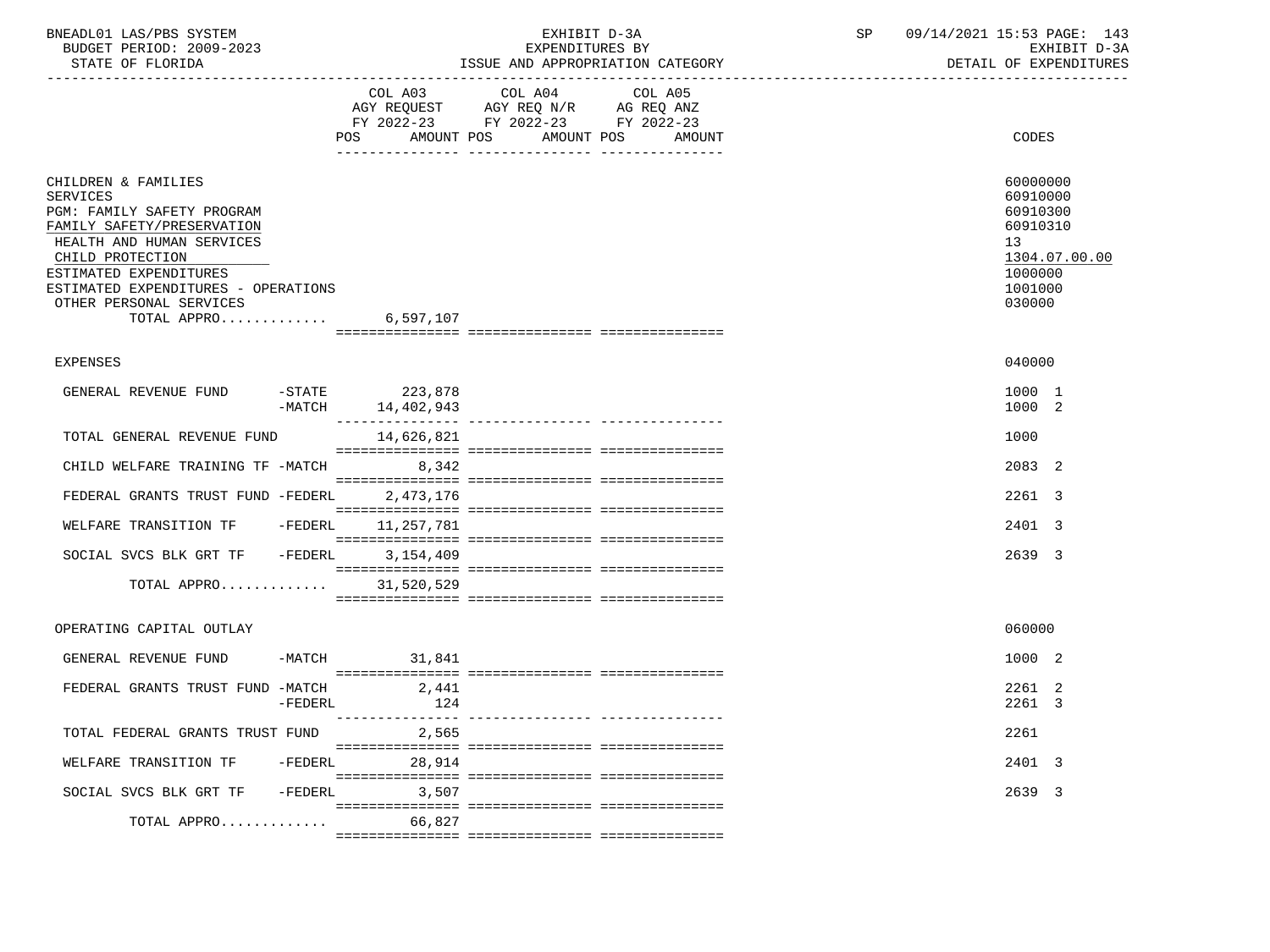| BNEADL01 LAS/PBS SYSTEM  | EXHIBIT D-3A                     |
|--------------------------|----------------------------------|
| BUDGET PERIOD: 2009-2023 | EXPENDITURES BY                  |
| STATE OF FLORIDA         | ISSUE AND APPROPRIATION CATEGORY |

|                                                                                                                                                                                                                                                                | COL A03<br>AMOUNT POS<br><b>POS</b>        | COL A04<br>AGY REQUEST AGY REQ N/R AG REQ ANZ<br>FY 2022-23 FY 2022-23 FY 2022-23 | COL A05<br>AMOUNT POS AMOUNT | CODES                                                                                                         |
|----------------------------------------------------------------------------------------------------------------------------------------------------------------------------------------------------------------------------------------------------------------|--------------------------------------------|-----------------------------------------------------------------------------------|------------------------------|---------------------------------------------------------------------------------------------------------------|
| CHILDREN & FAMILIES<br><b>SERVICES</b><br>PGM: FAMILY SAFETY PROGRAM<br>FAMILY SAFETY/PRESERVATION<br>HEALTH AND HUMAN SERVICES<br>CHILD PROTECTION<br>ESTIMATED EXPENDITURES<br>ESTIMATED EXPENDITURES - OPERATIONS<br>LUMP SUM<br>CHLD WELFARE BEST PRACTICE |                                            |                                                                                   |                              | 60000000<br>60910000<br>60910300<br>60910310<br>13<br>1304.07.00.00<br>1000000<br>1001000<br>090000<br>090075 |
| GENERAL REVENUE FUND<br>$-MATCH$                                                                                                                                                                                                                               | 30,000,000                                 |                                                                                   |                              | 1000 2                                                                                                        |
| FFPSA INITIATIVES<br>FEDERAL GRANTS TRUST FUND -FEDERL 11,200,000                                                                                                                                                                                              |                                            |                                                                                   |                              | 090420<br>2261 3                                                                                              |
| SHARED RISK/CWS SERVICES                                                                                                                                                                                                                                       |                                            |                                                                                   |                              | 094077                                                                                                        |
| GENERAL REVENUE FUND                                                                                                                                                                                                                                           | $-STATE$ 3,054,312<br>-MATCH<br>10,000,000 |                                                                                   |                              | 1000 1<br>1000 2                                                                                              |
| TOTAL GENERAL REVENUE FUND                                                                                                                                                                                                                                     | 13,054,312                                 |                                                                                   |                              | 1000                                                                                                          |
| TOTAL APPRO $13,054,312$                                                                                                                                                                                                                                       |                                            |                                                                                   |                              |                                                                                                               |
| SPECIAL CATEGORIES<br>CONTRACTED SERVICES                                                                                                                                                                                                                      |                                            |                                                                                   |                              | 100000<br>100777                                                                                              |
| GENERAL REVENUE FUND -MATCH 2,832,912                                                                                                                                                                                                                          |                                            |                                                                                   |                              | 1000 2                                                                                                        |
| CHILD WELFARE TRAINING TF -MATCH                                                                                                                                                                                                                               | 2,797                                      |                                                                                   |                              | 2083 2                                                                                                        |
| FEDERAL GRANTS TRUST FUND -MATCH<br>-FEDERL                                                                                                                                                                                                                    | 42,707<br>2,747,958                        |                                                                                   |                              | 2261 2<br>2261 3                                                                                              |
| TOTAL FEDERAL GRANTS TRUST FUND                                                                                                                                                                                                                                | 2,790,665                                  |                                                                                   |                              | 2261                                                                                                          |
| WELFARE TRANSITION TF<br>-FEDERL                                                                                                                                                                                                                               | 1,768,355                                  |                                                                                   |                              | 2401 3                                                                                                        |
| SOCIAL SVCS BLK GRT TF                                                                                                                                                                                                                                         | -FEDERL 674,066                            |                                                                                   |                              | 2639 3                                                                                                        |
| TOTAL APPRO                                                                                                                                                                                                                                                    | 8,068,795                                  |                                                                                   |                              |                                                                                                               |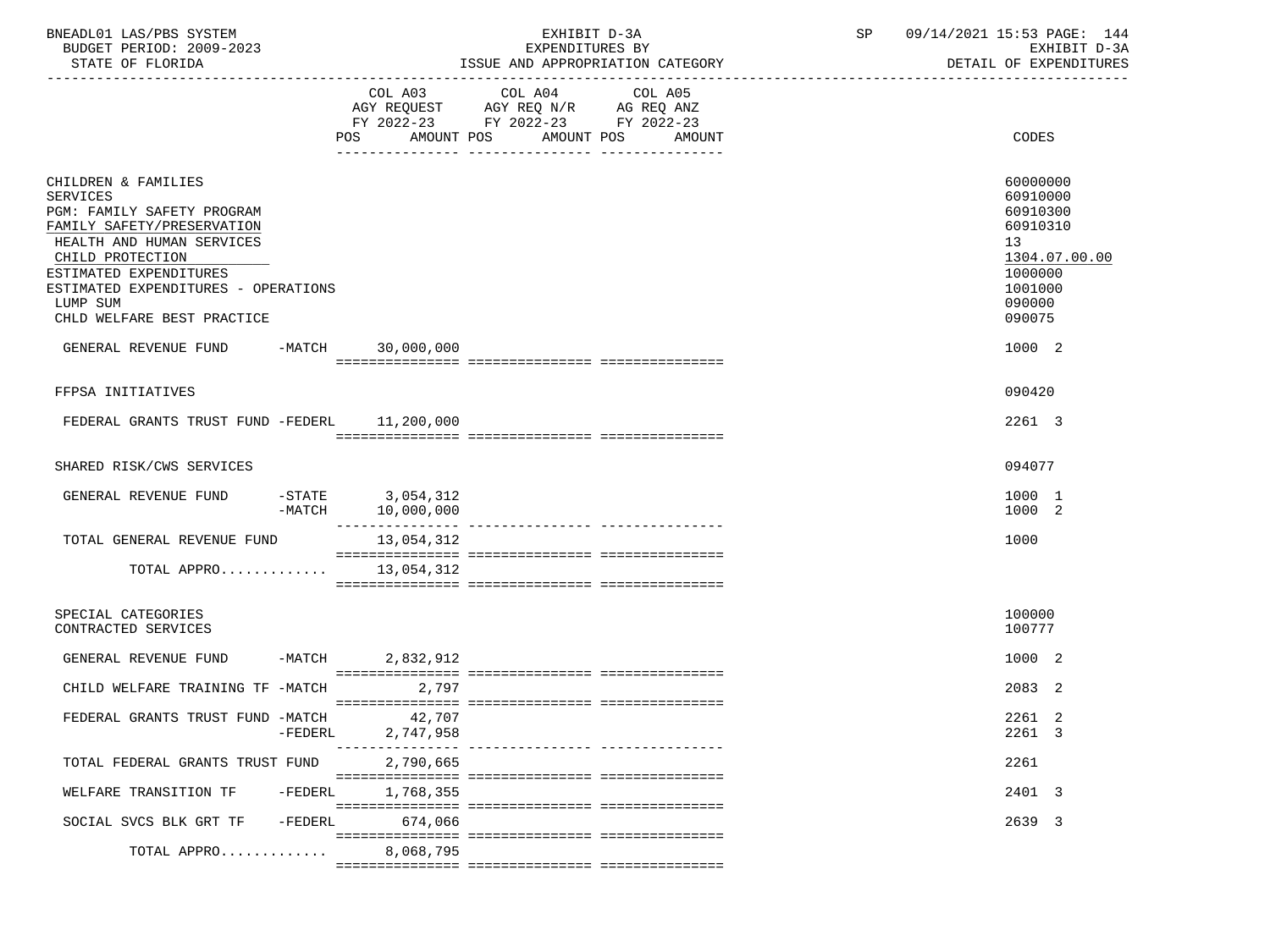| BNEADL01 LAS/PBS SYSTEM |                  |                          | EXHIBIT D-3A                     |
|-------------------------|------------------|--------------------------|----------------------------------|
|                         |                  | BUDGET PERIOD: 2009-2023 | EXPENDITURES BY                  |
|                         | STATE OF FLORIDA |                          | ISSUE AND APPROPRIATION CATEGORY |

|                                                                                                                                                                                                                                                                |                       | POS<br>AMOUNT POS                                              | FY 2022-23 FY 2022-23 FY 2022-23 | AMOUNT POS<br>AMOUNT               | CODES                                                                                        |               |
|----------------------------------------------------------------------------------------------------------------------------------------------------------------------------------------------------------------------------------------------------------------|-----------------------|----------------------------------------------------------------|----------------------------------|------------------------------------|----------------------------------------------------------------------------------------------|---------------|
| CHILDREN & FAMILIES<br>SERVICES<br>PGM: FAMILY SAFETY PROGRAM<br>FAMILY SAFETY/PRESERVATION<br>HEALTH AND HUMAN SERVICES<br>CHILD PROTECTION<br>ESTIMATED EXPENDITURES<br>ESTIMATED EXPENDITURES - OPERATIONS<br>SPECIAL CATEGORIES<br>G/A-CONTRACTED SERVICES |                       |                                                                |                                  |                                    | 60000000<br>60910000<br>60910300<br>60910310<br>13<br>1000000<br>1001000<br>100000<br>100778 | 1304.07.00.00 |
| GENERAL REVENUE FUND                                                                                                                                                                                                                                           | $-$ STATE             | 5,623,206                                                      |                                  |                                    | 1000 1                                                                                       |               |
|                                                                                                                                                                                                                                                                |                       |                                                                |                                  |                                    |                                                                                              |               |
| G/A-SHERIFFS PI GRANTS                                                                                                                                                                                                                                         |                       |                                                                |                                  |                                    | 100782                                                                                       |               |
| GENERAL REVENUE FUND                                                                                                                                                                                                                                           |                       | $-$ STATE $8,056,814$<br>-MATCH 20,809,207<br>________________ |                                  |                                    | 1000 1<br>1000 2                                                                             |               |
| TOTAL GENERAL REVENUE FUND                                                                                                                                                                                                                                     |                       | 28,866,021                                                     |                                  |                                    | 1000                                                                                         |               |
| FEDERAL GRANTS TRUST FUND -MATCH                                                                                                                                                                                                                               | $-FEDERL$             | 85,926<br>1,414,504                                            |                                  |                                    | 2261 2<br>2261 3                                                                             |               |
| TOTAL FEDERAL GRANTS TRUST FUND                                                                                                                                                                                                                                |                       | ---------------<br>1,500,430                                   |                                  | __________________________________ | 2261                                                                                         |               |
| WELFARE TRANSITION TF                                                                                                                                                                                                                                          | -FEDERL               | 18,297,468                                                     |                                  |                                    | 2401 3                                                                                       |               |
| SOCIAL SVCS BLK GRT TF                                                                                                                                                                                                                                         | -FEDERL               | 9,009,094                                                      |                                  |                                    | 2639 3                                                                                       |               |
| TOTAL APPRO                                                                                                                                                                                                                                                    |                       | 57,673,013                                                     |                                  |                                    |                                                                                              |               |
|                                                                                                                                                                                                                                                                |                       |                                                                |                                  |                                    |                                                                                              |               |
| G/A-DOMESTIC VIOLENCE PRG                                                                                                                                                                                                                                      |                       |                                                                |                                  |                                    | 100995                                                                                       |               |
| GENERAL REVENUE FUND                                                                                                                                                                                                                                           | $-$ STATE<br>$-MATCH$ | 6, 217, 736<br>3,664,687                                       |                                  |                                    | 1000 1<br>1000 2                                                                             |               |
| TOTAL GENERAL REVENUE FUND                                                                                                                                                                                                                                     |                       | 9,882,423                                                      |                                  |                                    | 1000                                                                                         |               |
| DOMESTIC VIOLENCE TF                                                                                                                                                                                                                                           | $-$ STATE<br>$-MATCH$ | 1,500,000<br>6,076,274                                         |                                  |                                    | 2157 1<br>2157 2                                                                             |               |
| TOTAL DOMESTIC VIOLENCE TF                                                                                                                                                                                                                                     |                       | 7,576,274                                                      |                                  |                                    | 2157                                                                                         |               |
| FEDERAL GRANTS TRUST FUND -FEDERL                                                                                                                                                                                                                              |                       | 18,467,624                                                     |                                  |                                    | 2261 3                                                                                       |               |
| WELFARE TRANSITION TF                                                                                                                                                                                                                                          | $-FEDERL$             | 7,750,000                                                      |                                  |                                    | 2401 3                                                                                       |               |
|                                                                                                                                                                                                                                                                |                       |                                                                |                                  |                                    |                                                                                              |               |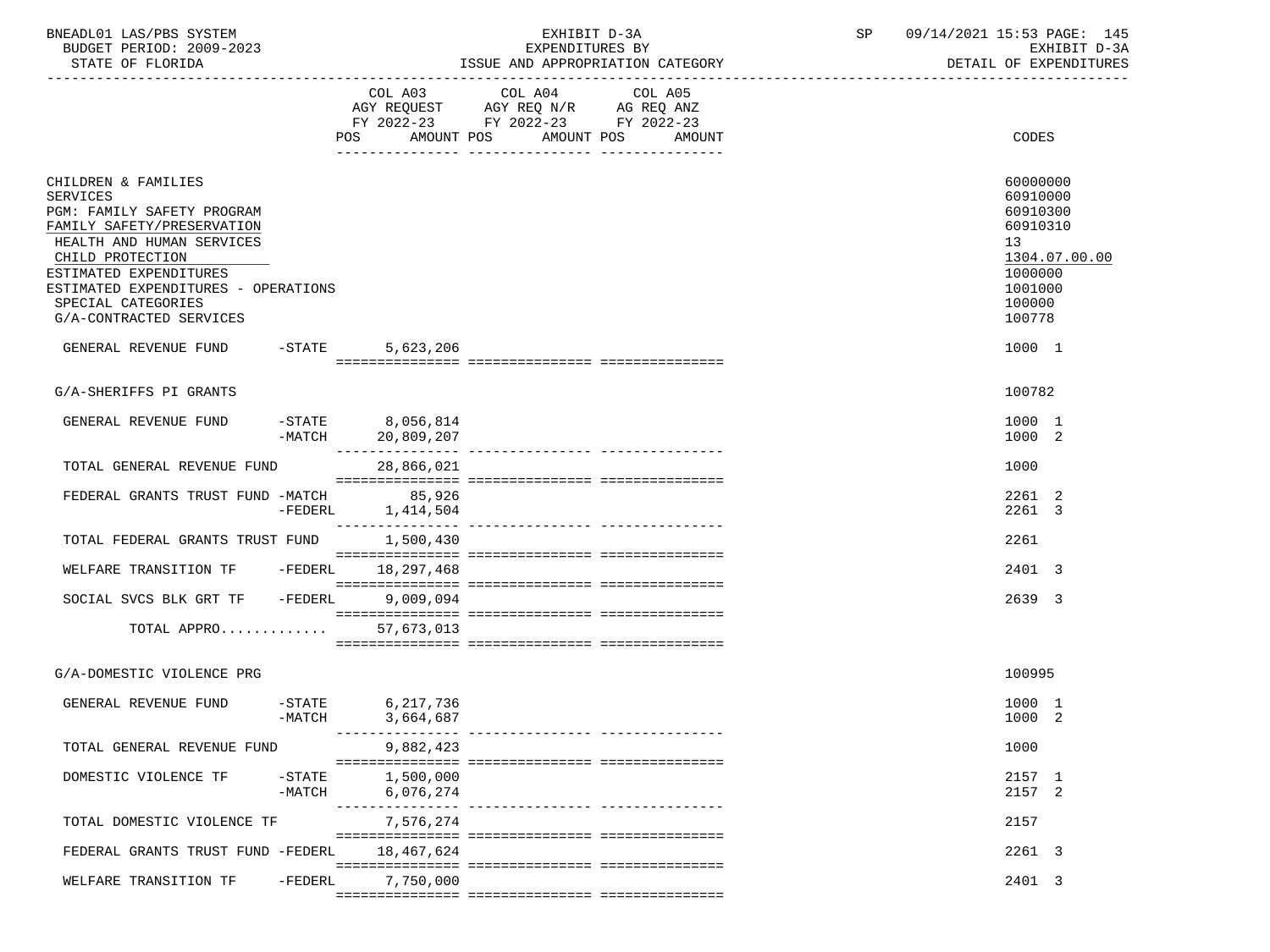| BNEADL01 LAS/PBS SYSTEM<br>EXHIBIT D-3A<br>BUDGET PERIOD: 2009-2023<br>EXPENDITURES BY                                                                                                                                                                                                            |           |  | SP                                                                                                                     | 09/14/2021 15:53 PAGE: 146<br>EXHIBIT D-3A |         |                                  |  |                                                                                              |                        |
|---------------------------------------------------------------------------------------------------------------------------------------------------------------------------------------------------------------------------------------------------------------------------------------------------|-----------|--|------------------------------------------------------------------------------------------------------------------------|--------------------------------------------|---------|----------------------------------|--|----------------------------------------------------------------------------------------------|------------------------|
| STATE OF FLORIDA                                                                                                                                                                                                                                                                                  |           |  |                                                                                                                        |                                            |         | ISSUE AND APPROPRIATION CATEGORY |  |                                                                                              | DETAIL OF EXPENDITURES |
|                                                                                                                                                                                                                                                                                                   |           |  | COL A03 COL A04<br>AGY REQUEST AGY REQ N/R AG REQ ANZ<br>FY 2022-23 FY 2022-23 FY 2022-23<br>POS AMOUNT POS AMOUNT POS |                                            | COL A05 | AMOUNT                           |  | CODES                                                                                        |                        |
| CHILDREN & FAMILIES<br><b>SERVICES</b><br>PGM: FAMILY SAFETY PROGRAM<br>FAMILY SAFETY/PRESERVATION<br>HEALTH AND HUMAN SERVICES<br>CHILD PROTECTION<br>ESTIMATED EXPENDITURES<br>ESTIMATED EXPENDITURES - OPERATIONS<br>SPECIAL CATEGORIES<br>G/A-DOMESTIC VIOLENCE PRG<br>TOTAL APPRO 43,676,321 |           |  |                                                                                                                        |                                            |         |                                  |  | 60000000<br>60910000<br>60910300<br>60910310<br>13<br>1000000<br>1001000<br>100000<br>100995 | 1304.07.00.00          |
| G/A-CHILD ABS PREV/INTVNT                                                                                                                                                                                                                                                                         |           |  |                                                                                                                        |                                            |         |                                  |  | 103032                                                                                       |                        |
| GENERAL REVENUE FUND                                                                                                                                                                                                                                                                              | $-MATCH$  |  | $-STATE$ 1,875,880<br>12,314,251                                                                                       |                                            |         |                                  |  | 1000 1<br>1000 2                                                                             |                        |
| TOTAL GENERAL REVENUE FUND                                                                                                                                                                                                                                                                        |           |  | 14,190,131                                                                                                             |                                            |         |                                  |  | 1000                                                                                         |                        |
| FEDERAL GRANTS TRUST FUND -FEDERL                                                                                                                                                                                                                                                                 |           |  | 4,612,495                                                                                                              |                                            |         |                                  |  | 2261 3                                                                                       |                        |
| WELFARE TRANSITION TF -FEDERL                                                                                                                                                                                                                                                                     |           |  | 9,577,637                                                                                                              |                                            |         |                                  |  | 2401 3                                                                                       |                        |
| TOTAL APPRO 28,380,263                                                                                                                                                                                                                                                                            |           |  |                                                                                                                        |                                            |         |                                  |  |                                                                                              |                        |
| G/A-CHILD PROTECTION                                                                                                                                                                                                                                                                              |           |  |                                                                                                                        |                                            |         |                                  |  | 103034                                                                                       |                        |
| GENERAL REVENUE FUND                                                                                                                                                                                                                                                                              |           |  | $-STATE$ 1, 431, 241<br>-MATCH 7,884,970                                                                               |                                            |         |                                  |  | 1000 1<br>1000 2                                                                             |                        |
| TOTAL GENERAL REVENUE FUND                                                                                                                                                                                                                                                                        |           |  | 9,316,211                                                                                                              |                                            |         |                                  |  | 1000                                                                                         |                        |
| CHILD WELFARE TRAINING TF -MATCH 286,063                                                                                                                                                                                                                                                          |           |  |                                                                                                                        |                                            |         |                                  |  | 2083 2                                                                                       |                        |
| FEDERAL GRANTS TRUST FUND -FEDERL 10,600,525                                                                                                                                                                                                                                                      |           |  |                                                                                                                        |                                            |         |                                  |  | 2261 3                                                                                       |                        |
| GRANTS AND DONATIONS TF                                                                                                                                                                                                                                                                           | $-STATE$  |  | 200,000                                                                                                                |                                            |         |                                  |  | 2339 1                                                                                       |                        |
| WELFARE TRANSITION TF                                                                                                                                                                                                                                                                             | $-FEDERL$ |  | 2,267,994                                                                                                              |                                            |         |                                  |  | 2401 3                                                                                       |                        |
| OPERATIONS AND MAINT TF                                                                                                                                                                                                                                                                           | $-MATCH$  |  | 312,153                                                                                                                |                                            |         |                                  |  | 2516 2                                                                                       |                        |
| SOCIAL SVCS BLK GRT TF                                                                                                                                                                                                                                                                            | -FEDERL   |  | 415,918                                                                                                                |                                            |         |                                  |  | 2639 3                                                                                       |                        |
| TOTAL APPRO                                                                                                                                                                                                                                                                                       |           |  | 23,398,864                                                                                                             |                                            |         |                                  |  |                                                                                              |                        |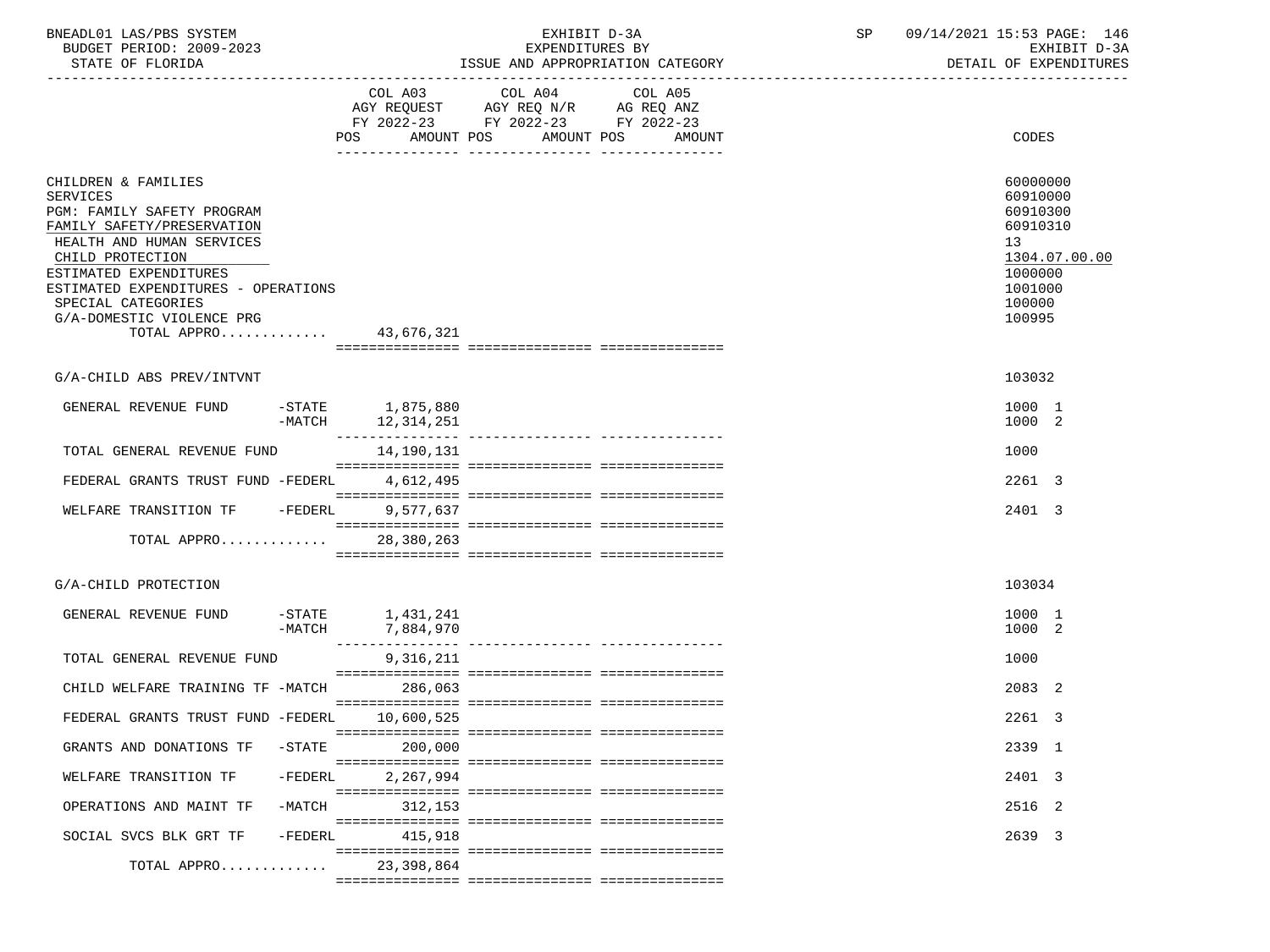| BNEADL01 LAS/PBS SYSTEM<br>BUDGET PERIOD: 2009-2023<br>STATE OF FLORIDA                                                                                                                                                                                                 |          |                        | EXHIBIT D-3A<br>EXPENDITURES BY<br>ISSUE AND APPROPRIATION CATEGORY                                                                  | SP 09/14/2021 15:53 PAGE: 147<br>EXHIBIT D-3A<br>DETAIL OF EXPENDITURES                                                    |
|-------------------------------------------------------------------------------------------------------------------------------------------------------------------------------------------------------------------------------------------------------------------------|----------|------------------------|--------------------------------------------------------------------------------------------------------------------------------------|----------------------------------------------------------------------------------------------------------------------------|
|                                                                                                                                                                                                                                                                         |          | COL A03<br><b>POS</b>  | COL A04<br>COL A05<br>AGY REQUEST AGY REQ $N/R$ AG REQ ANZ<br>FY 2022-23 FY 2022-23 FY 2022-23<br>AMOUNT POS<br>AMOUNT POS<br>AMOUNT | CODES                                                                                                                      |
| CHILDREN & FAMILIES<br><b>SERVICES</b><br>PGM: FAMILY SAFETY PROGRAM<br>FAMILY SAFETY/PRESERVATION<br>HEALTH AND HUMAN SERVICES<br>CHILD PROTECTION<br>ESTIMATED EXPENDITURES<br>ESTIMATED EXPENDITURES - OPERATIONS<br>SPECIAL CATEGORIES<br>RISK MANAGEMENT INSURANCE |          |                        |                                                                                                                                      | 60000000<br>60910000<br>60910300<br>60910310<br>13 <sup>7</sup><br>1304.07.00.00<br>1000000<br>1001000<br>100000<br>103241 |
| GENERAL REVENUE FUND -STATE                                                                                                                                                                                                                                             |          | 2,683,504              |                                                                                                                                      | 1000 1                                                                                                                     |
| G/A-RESIDENTIAL GROUP CARE                                                                                                                                                                                                                                              |          |                        |                                                                                                                                      | 104073                                                                                                                     |
| GENERAL REVENUE FUND -MATCH 1,597,300<br>OPERATIONS AND MAINT TF -MATCH<br>SOCIAL SVCS BLK GRT TF -FEDERL                                                                                                                                                               |          | 111,445<br>904,391     |                                                                                                                                      | 1000 2<br>2516 2<br>2639 3                                                                                                 |
| TOTAL APPRO                                                                                                                                                                                                                                                             |          | 2,613,136              |                                                                                                                                      |                                                                                                                            |
| SPEC NEEDS ADOPTION INCENT                                                                                                                                                                                                                                              |          |                        |                                                                                                                                      | 104480                                                                                                                     |
| GENERAL REVENUE FUND -STATE                                                                                                                                                                                                                                             |          | 3,233,700              |                                                                                                                                      | 1000 1                                                                                                                     |
| $COVID-19 - ST OPS$                                                                                                                                                                                                                                                     |          |                        |                                                                                                                                      | 105153                                                                                                                     |
| FEDERAL GRANTS TRUST FUND -FEDERL 27,696,757                                                                                                                                                                                                                            |          |                        |                                                                                                                                      | 2261 3                                                                                                                     |
| DEFERRED-PAY COM CONTRACTS                                                                                                                                                                                                                                              |          |                        |                                                                                                                                      | 105280                                                                                                                     |
| GENERAL REVENUE FUND                                                                                                                                                                                                                                                    | $-MATCH$ | 431                    |                                                                                                                                      | 1000 2                                                                                                                     |
| FEDERAL GRANTS TRUST FUND -MATCH                                                                                                                                                                                                                                        | -FEDERL  | 26                     |                                                                                                                                      | 2261 2<br>2261 3                                                                                                           |
| TOTAL FEDERAL GRANTS TRUST FUND                                                                                                                                                                                                                                         |          | ----------------<br>28 | .__________________________________                                                                                                  | 2261                                                                                                                       |
| WELFARE TRANSITION TF                                                                                                                                                                                                                                                   | -FEDERL  | 488                    |                                                                                                                                      | 2401 3                                                                                                                     |
| SOCIAL SVCS BLK GRT TF                                                                                                                                                                                                                                                  | -FEDERL  | 140                    |                                                                                                                                      | 2639 3                                                                                                                     |
| TOTAL APPRO                                                                                                                                                                                                                                                             |          | 1,087                  |                                                                                                                                      |                                                                                                                            |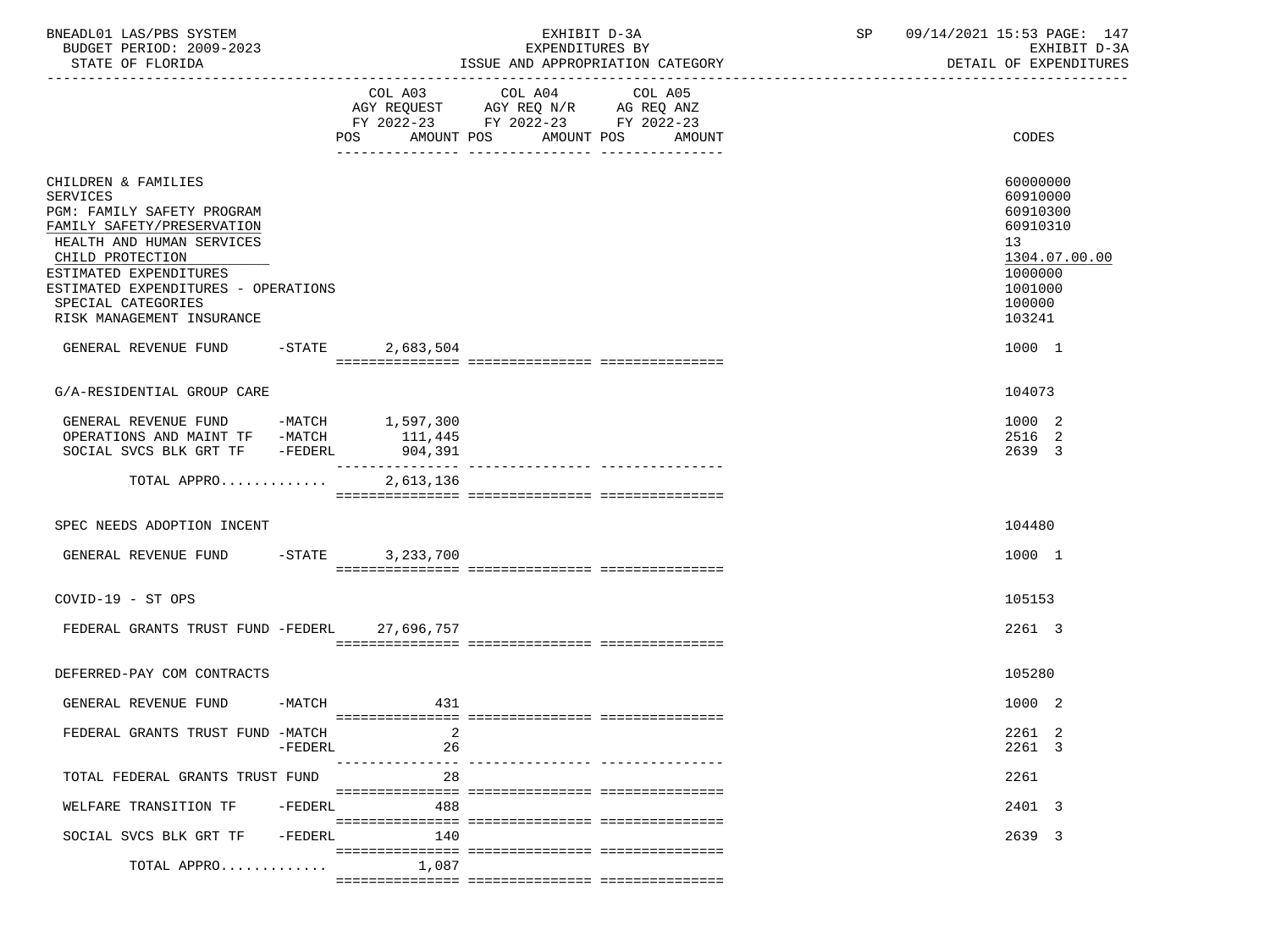| BNEADL01<br>LAS/PBS<br>SYSTEM  |                                     | 09/1<br>4/2021<br>15.52<br>$\mathtt{PAGE}$ :<br>148<br>4. |
|--------------------------------|-------------------------------------|-----------------------------------------------------------|
| 2009-2023<br>PERIOD:<br>BUDGET | EXPENDITURES BY                     | $\sim$<br>הדסדטעת                                         |
|                                | AND ADDOODDIAMION CAMBOODH<br>TATIT | <b>DIADRIC TOURS</b><br>$\sim$ $\sim$ $\sim$              |

-----------------------------------------------------------------------------------------------------------------------------------

STATE OF FLORIDA STATE OF STATE AND APPROPRIATION CATEGORY STATE OF EXPENDITURES

|                                                                                                                                                                                                                                                                        |                      | COL A03<br>AGY REQUEST<br>FY 2022-23<br>POS.<br>AMOUNT POS | COL A04 COL A05<br>AGY REQ N/R<br>FY 2022-23 FY 2022-23<br>AMOUNT POS | AG REQ ANZ | AMOUNT | <b>CODES</b>                                                                                                  |
|------------------------------------------------------------------------------------------------------------------------------------------------------------------------------------------------------------------------------------------------------------------------|----------------------|------------------------------------------------------------|-----------------------------------------------------------------------|------------|--------|---------------------------------------------------------------------------------------------------------------|
| CHILDREN & FAMILIES<br><b>SERVICES</b><br>PGM: FAMILY SAFETY PROGRAM<br>FAMILY SAFETY/PRESERVATION<br>HEALTH AND HUMAN SERVICES<br>CHILD PROTECTION<br>ESTIMATED EXPENDITURES<br>ESTIMATED EXPENDITURES - OPERATIONS<br>SPECIAL CATEGORIES<br>LEASE/PURCHASE/EQUIPMENT |                      |                                                            |                                                                       |            |        | 60000000<br>60910000<br>60910300<br>60910310<br>13<br>1304.07.00.00<br>1000000<br>1001000<br>100000<br>105281 |
| GENERAL REVENUE FUND                                                                                                                                                                                                                                                   | $-STATE$<br>$-MATCH$ | 6,375<br>313,653                                           |                                                                       |            |        | 1000 1<br>1000 2                                                                                              |
| TOTAL GENERAL REVENUE FUND                                                                                                                                                                                                                                             |                      | 320,028                                                    |                                                                       |            |        | 1000                                                                                                          |
| FEDERAL GRANTS TRUST FUND -MATCH                                                                                                                                                                                                                                       | $-FEDERL$            | 695<br>66,665                                              |                                                                       |            |        | 2261 2<br>2261 3                                                                                              |
| TOTAL FEDERAL GRANTS TRUST FUND                                                                                                                                                                                                                                        |                      | 67,360                                                     |                                                                       |            |        | 2261                                                                                                          |
| WELFARE TRANSITION TF                                                                                                                                                                                                                                                  | -FEDERL              | 196,199                                                    |                                                                       |            |        | 2401 3                                                                                                        |
| SOCIAL SVCS BLK GRT TF                                                                                                                                                                                                                                                 | $-FEDERL$            | 54,727                                                     |                                                                       |            |        | 2639 3                                                                                                        |
| TOTAL APPRO                                                                                                                                                                                                                                                            |                      | 638,314                                                    |                                                                       |            |        |                                                                                                               |
| G/A - COMMUNITY BASED CARE                                                                                                                                                                                                                                             |                      |                                                            |                                                                       |            |        | 108304                                                                                                        |
| GENERAL REVENUE FUND                                                                                                                                                                                                                                                   | $-MATCH$             | -STATE 11,989,877<br>389,899,268                           |                                                                       |            |        | 1000 1<br>1000 2                                                                                              |
| TOTAL GENERAL REVENUE FUND                                                                                                                                                                                                                                             |                      | 401,889,145                                                |                                                                       |            |        | 1000                                                                                                          |
| CHILD WELFARE TRAINING TF -MATCH                                                                                                                                                                                                                                       |                      | 1,875,853                                                  |                                                                       |            |        | 2083 2                                                                                                        |
| FEDERAL GRANTS TRUST FUND -FEDERL                                                                                                                                                                                                                                      |                      | 263,975,283                                                |                                                                       |            |        | 2261 3                                                                                                        |
| WELFARE TRANSITION TF                                                                                                                                                                                                                                                  | $-FEDERL$            | 45,977,067                                                 |                                                                       |            |        | 2401 3                                                                                                        |
| OPERATIONS AND MAINT TF                                                                                                                                                                                                                                                | $-MATCH$             | 8,979,209                                                  |                                                                       |            |        | 2516 2                                                                                                        |
| SOCIAL SVCS BLK GRT TF                                                                                                                                                                                                                                                 | $-FEDERL$            | 41,078,586                                                 |                                                                       |            |        | 2639 3                                                                                                        |
| TOTAL APPRO                                                                                                                                                                                                                                                            |                      | 763,775,143                                                |                                                                       |            |        |                                                                                                               |
|                                                                                                                                                                                                                                                                        |                      |                                                            |                                                                       |            |        |                                                                                                               |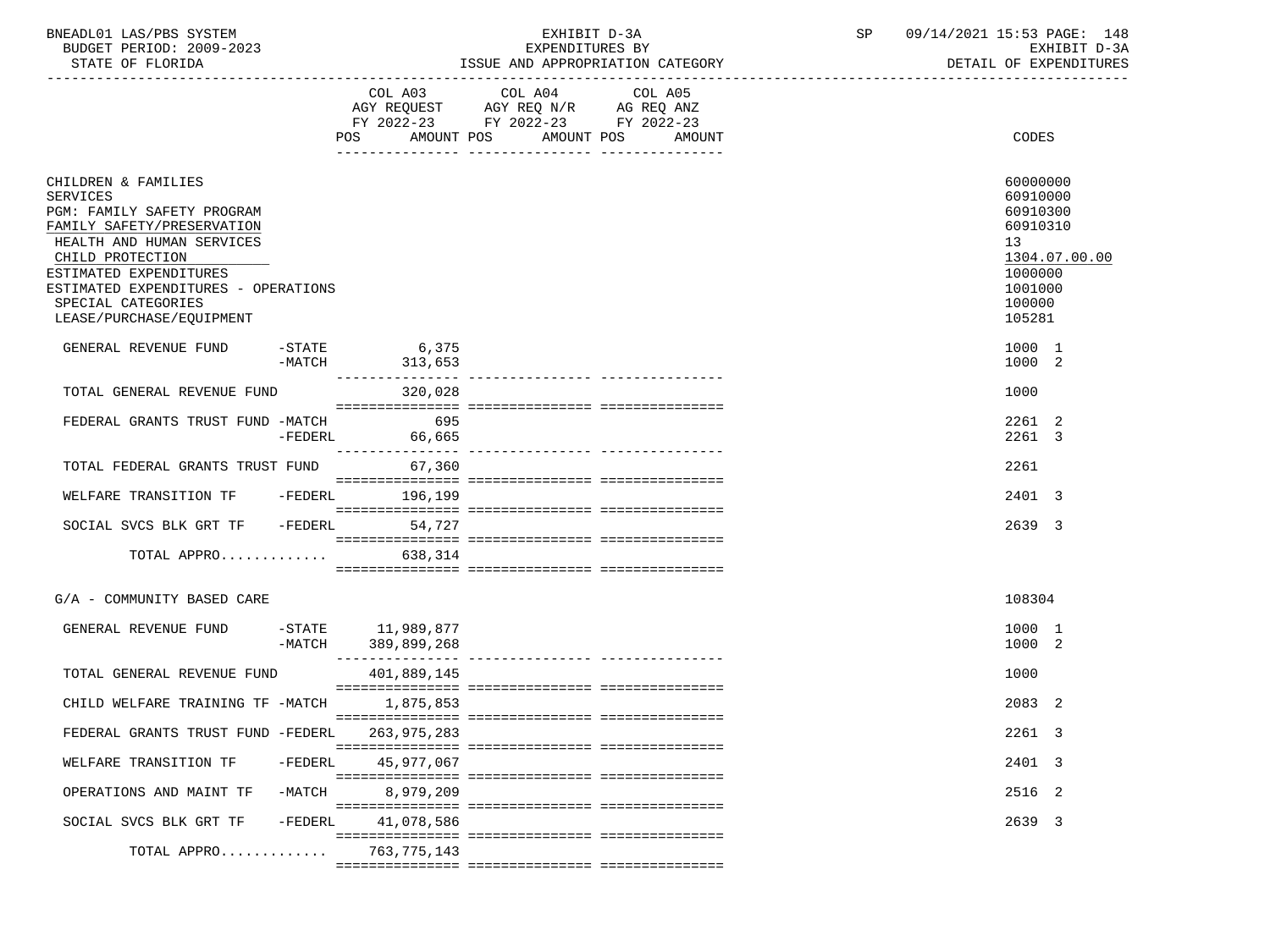| BNEADL01 LAS/PBS SYSTEM  | 'R ⊺                       | OT.<br>JЕ | 09/7<br>4/2021<br>. 15:53 PAGE:<br>149 |
|--------------------------|----------------------------|-----------|----------------------------------------|
| BUDGET PERIOD: 2009-2023 | EXPENDITURES BY            |           | EXHIBIT D-3A                           |
| STATE OF FLORIDA         | AND APPROPRIATION CATEGORY |           | EXPENDITURES<br>DETAIL OF              |

-----------------------------------------------------------------------------------------------------------------------------------

|                                                                                                                                                                                                                                                                  | COL A03<br>POS.                     | COL A04<br>AGY REQUEST AGY REQ N/R<br>FY 2022-23 FY 2022-23 FY 2022-23<br>AMOUNT POS | COL A05<br>AG REQ ANZ<br>AMOUNT POS<br>AMOUNT | CODES                                                                                                         |
|------------------------------------------------------------------------------------------------------------------------------------------------------------------------------------------------------------------------------------------------------------------|-------------------------------------|--------------------------------------------------------------------------------------|-----------------------------------------------|---------------------------------------------------------------------------------------------------------------|
| CHILDREN & FAMILIES<br>SERVICES<br>PGM: FAMILY SAFETY PROGRAM<br>FAMILY SAFETY/PRESERVATION<br>HEALTH AND HUMAN SERVICES<br>CHILD PROTECTION<br>ESTIMATED EXPENDITURES<br>ESTIMATED EXPENDITURES - OPERATIONS<br>SPECIAL CATEGORIES<br>G/A - ADOPTION ASSISTANCE |                                     |                                                                                      |                                               | 60000000<br>60910000<br>60910300<br>60910310<br>13<br>1304.07.00.00<br>1000000<br>1001000<br>100000<br>108305 |
| GENERAL REVENUE FUND<br>-MATCH                                                                                                                                                                                                                                   | $-STATE$ 1, 173, 548<br>110,868,525 |                                                                                      |                                               | 1000 1<br>1000 2                                                                                              |
| TOTAL GENERAL REVENUE FUND                                                                                                                                                                                                                                       | 112,042,073                         |                                                                                      |                                               | 1000                                                                                                          |
| FEDERAL GRANTS TRUST FUND -FEDERL                                                                                                                                                                                                                                | 136,085,452                         |                                                                                      |                                               | 2261 3                                                                                                        |
| WELFARE TRANSITION TF -FEDERL 14,377,342                                                                                                                                                                                                                         |                                     |                                                                                      |                                               | 2401 3                                                                                                        |
| TOTAL APPRO 262,504,867                                                                                                                                                                                                                                          |                                     |                                                                                      |                                               |                                                                                                               |
| G/A-GUARDIANSHIP ASST PMT                                                                                                                                                                                                                                        |                                     |                                                                                      |                                               | 108306                                                                                                        |
| GENERAL REVENUE FUND<br>-MATCH                                                                                                                                                                                                                                   | -STATE 1,096,227<br>5,546,614       |                                                                                      |                                               | 1000 1<br>1000 2                                                                                              |
| TOTAL GENERAL REVENUE FUND                                                                                                                                                                                                                                       | 6,642,841                           |                                                                                      |                                               | 1000                                                                                                          |
| FEDERAL GRANTS TRUST FUND -FEDERL                                                                                                                                                                                                                                | 5, 411, 559                         |                                                                                      |                                               | 2261 3                                                                                                        |
| TOTAL APPRO 12,054,400                                                                                                                                                                                                                                           |                                     |                                                                                      |                                               |                                                                                                               |
| TOTAL: ESTIMATED EXPENDITURES - OPERATIONS<br>TOTAL POSITIONS 2,584.00<br>TOTAL ISSUE 1513,525,137<br>TOTAL SALARY RATE 120,393,281                                                                                                                              |                                     |                                                                                      |                                               | 1001000                                                                                                       |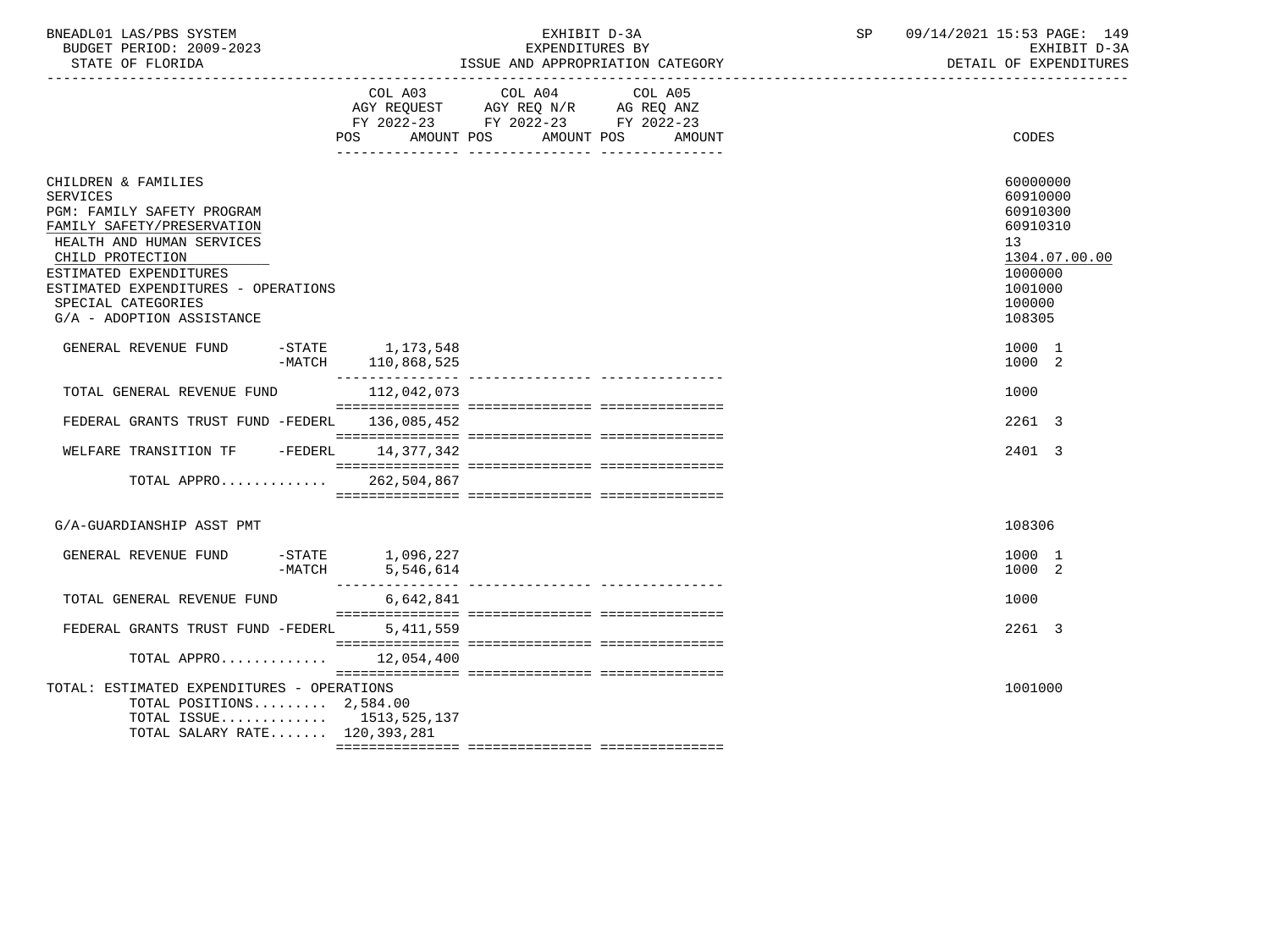| BNEADL01 LAS/PBS SYSTEM<br>BUDGET PERIOD: 2009-2023<br>STATE OF FLORIDA                                                                                                                                                                           |           |                                      | EXHIBIT D-3A<br>EXPENDITURES BY<br>ISSUE AND APPROPRIATION CATEGORY               | SP                                                                                                                                                                                                                                                                                                                                                                                                                                  | 09/14/2021 15:53 PAGE: 150<br>EXHIBIT D-3A<br>DETAIL OF EXPENDITURES |                                                                                |
|---------------------------------------------------------------------------------------------------------------------------------------------------------------------------------------------------------------------------------------------------|-----------|--------------------------------------|-----------------------------------------------------------------------------------|-------------------------------------------------------------------------------------------------------------------------------------------------------------------------------------------------------------------------------------------------------------------------------------------------------------------------------------------------------------------------------------------------------------------------------------|----------------------------------------------------------------------|--------------------------------------------------------------------------------|
|                                                                                                                                                                                                                                                   |           | COL A03<br>POS AMOUNT POS AMOUNT POS | COL A04<br>AGY REQUEST AGY REQ N/R AG REQ ANZ<br>FY 2022-23 FY 2022-23 FY 2022-23 | COL A05<br>AMOUNT                                                                                                                                                                                                                                                                                                                                                                                                                   |                                                                      | CODES                                                                          |
| CHILDREN & FAMILIES<br><b>SERVICES</b><br>PGM: FAMILY SAFETY PROGRAM<br>FAMILY SAFETY/PRESERVATION<br>HEALTH AND HUMAN SERVICES<br>CHILD PROTECTION<br>ESTIMATED EXPENDITURES<br>SALARY INCREASES FOR FY 2021-22 -<br>STATE EMPLOYEE MINIMUM WAGE |           |                                      |                                                                                   |                                                                                                                                                                                                                                                                                                                                                                                                                                     |                                                                      | 60000000<br>60910000<br>60910300<br>60910310<br>13<br>1304.07.00.00<br>1000000 |
| INCREASE - EFFECTIVE 7/1/2021<br>SALARY RATE<br>SALARY RATE 447,674                                                                                                                                                                               |           |                                      |                                                                                   |                                                                                                                                                                                                                                                                                                                                                                                                                                     |                                                                      | 1001030<br>000000                                                              |
| SALARIES AND BENEFITS                                                                                                                                                                                                                             |           |                                      |                                                                                   |                                                                                                                                                                                                                                                                                                                                                                                                                                     |                                                                      | 010000                                                                         |
| GENERAL REVENUE FUND                                                                                                                                                                                                                              |           | $-STATE$ 296<br>-MATCH 268,863       |                                                                                   |                                                                                                                                                                                                                                                                                                                                                                                                                                     |                                                                      | 1000 1<br>1000 2                                                               |
| TOTAL GENERAL REVENUE FUND                                                                                                                                                                                                                        |           | 269,159                              |                                                                                   |                                                                                                                                                                                                                                                                                                                                                                                                                                     |                                                                      | 1000                                                                           |
| FEDERAL GRANTS TRUST FUND -MATCH 63                                                                                                                                                                                                               |           | -FEDERL 39,578                       |                                                                                   |                                                                                                                                                                                                                                                                                                                                                                                                                                     |                                                                      | 2261 2<br>2261 3                                                               |
| TOTAL FEDERAL GRANTS TRUST FUND                                                                                                                                                                                                                   |           | 39,641                               |                                                                                   | $\begin{minipage}{0.03\textwidth} \begin{tabular}{l} \textbf{1} & \textbf{2} & \textbf{3} & \textbf{5} & \textbf{5} & \textbf{6} & \textbf{6} & \textbf{7} & \textbf{8} & \textbf{8} & \textbf{9} & \textbf{9} & \textbf{9} & \textbf{9} & \textbf{9} & \textbf{9} & \textbf{9} & \textbf{9} & \textbf{9} & \textbf{9} & \textbf{9} & \textbf{9} & \textbf{9} & \textbf{9} & \textbf{9} & \textbf{9} & \textbf{9} & \textbf{9} & \$ |                                                                      | 2261                                                                           |
| WELFARE TRANSITION TF - FEDERL 173,531                                                                                                                                                                                                            |           |                                      |                                                                                   |                                                                                                                                                                                                                                                                                                                                                                                                                                     |                                                                      | 2401 3                                                                         |
| SOCIAL SVCS BLK GRT TF -FEDERL 48,345<br>TOTAL APPRO                                                                                                                                                                                              |           | 530,676                              |                                                                                   |                                                                                                                                                                                                                                                                                                                                                                                                                                     |                                                                      | 2639 3                                                                         |
| OTHER PERSONAL SERVICES                                                                                                                                                                                                                           |           |                                      |                                                                                   |                                                                                                                                                                                                                                                                                                                                                                                                                                     |                                                                      | 030000                                                                         |
| GENERAL REVENUE FUND -MATCH 88,134                                                                                                                                                                                                                |           |                                      |                                                                                   |                                                                                                                                                                                                                                                                                                                                                                                                                                     |                                                                      | 1000 2                                                                         |
| FEDERAL GRANTS TRUST FUND -MATCH                                                                                                                                                                                                                  | $-FEDERL$ | 1,401<br>14,097                      |                                                                                   | ---------------- ---------------                                                                                                                                                                                                                                                                                                                                                                                                    |                                                                      | 2261 2<br>2261 3                                                               |
| TOTAL FEDERAL GRANTS TRUST FUND                                                                                                                                                                                                                   |           | 15,498                               |                                                                                   |                                                                                                                                                                                                                                                                                                                                                                                                                                     |                                                                      | 2261                                                                           |
| GRANTS AND DONATIONS TF                                                                                                                                                                                                                           | $-$ STATE | 809                                  |                                                                                   |                                                                                                                                                                                                                                                                                                                                                                                                                                     |                                                                      | 2339 1                                                                         |
| WELFARE TRANSITION TF                                                                                                                                                                                                                             | $-FEDERL$ | 60,414                               |                                                                                   |                                                                                                                                                                                                                                                                                                                                                                                                                                     |                                                                      | 2401 3                                                                         |
| SOCIAL SVCS BLK GRT TF                                                                                                                                                                                                                            | $-FEDERL$ | 13,164                               |                                                                                   |                                                                                                                                                                                                                                                                                                                                                                                                                                     |                                                                      | 2639 3                                                                         |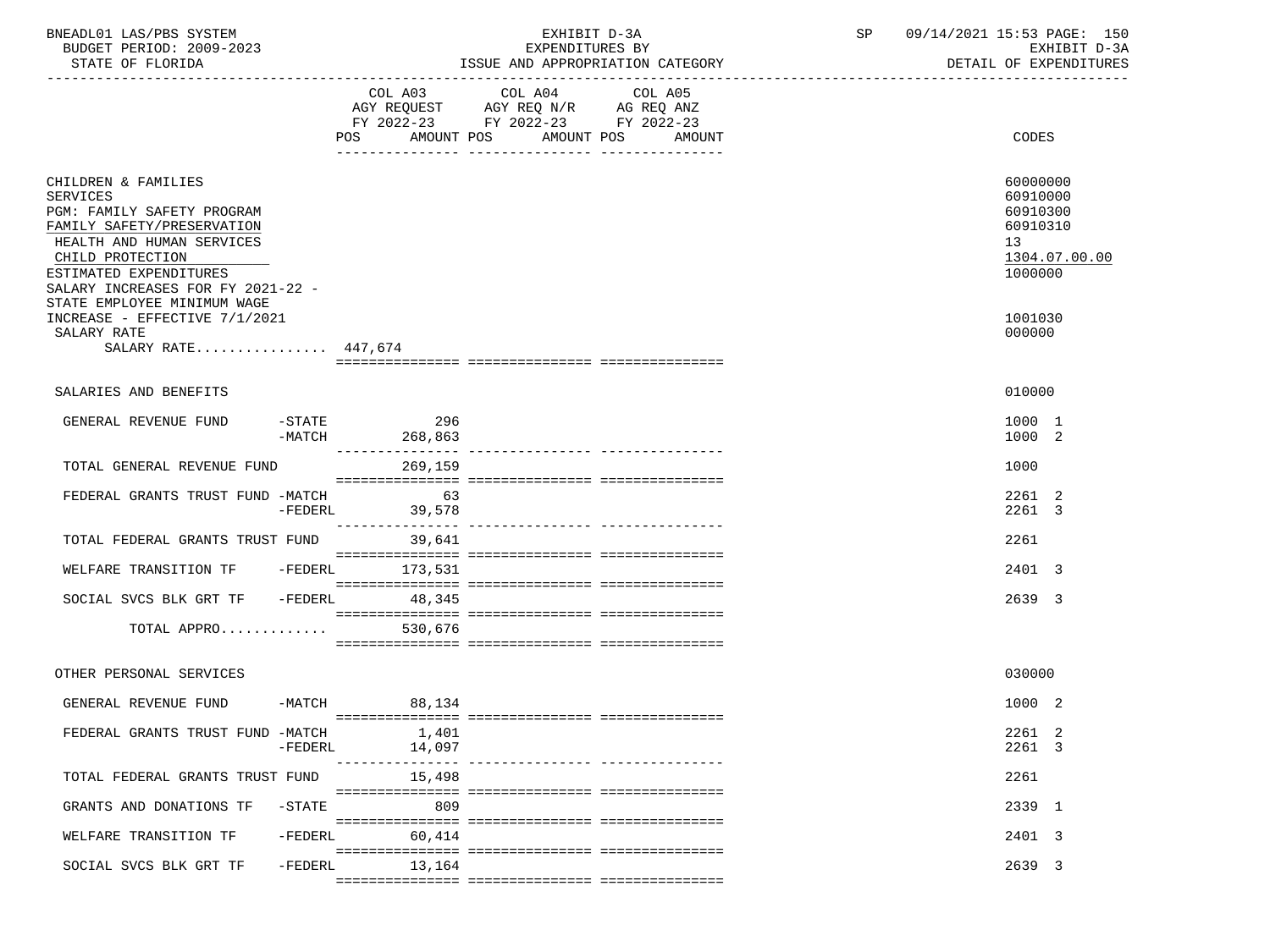| BNEADL01 LAS/PBS SYSTEM<br>BUDGET PERIOD: 2009-2023<br>STATE OF FLORIDA                                                                                                                                            |                            | EXHIBIT D-3A<br>EXPENDITURES BY<br>ISSUE AND APPROPRIATION CATEGORY                                                                     | SP | 09/14/2021 15:53 PAGE: 151<br>EXHIBIT D-3A<br>DETAIL OF EXPENDITURES           |
|--------------------------------------------------------------------------------------------------------------------------------------------------------------------------------------------------------------------|----------------------------|-----------------------------------------------------------------------------------------------------------------------------------------|----|--------------------------------------------------------------------------------|
|                                                                                                                                                                                                                    | POS                        | COL A03 COL A04<br>COL A05<br>AGY REQUEST AGY REQ N/R AG REQ ANZ<br>FY 2022-23 FY 2022-23 FY 2022-23<br>AMOUNT POS AMOUNT POS<br>AMOUNT |    | <b>CODES</b>                                                                   |
| CHILDREN & FAMILIES<br><b>SERVICES</b><br>PGM: FAMILY SAFETY PROGRAM<br>FAMILY SAFETY/PRESERVATION<br>HEALTH AND HUMAN SERVICES<br>CHILD PROTECTION<br>ESTIMATED EXPENDITURES<br>SALARY INCREASES FOR FY 2021-22 - |                            |                                                                                                                                         |    | 60000000<br>60910000<br>60910300<br>60910310<br>13<br>1304.07.00.00<br>1000000 |
| STATE EMPLOYEE MINIMUM WAGE<br>INCREASE - EFFECTIVE 7/1/2021<br>OTHER PERSONAL SERVICES<br>TOTAL APPRO 178,019                                                                                                     |                            |                                                                                                                                         |    | 1001030<br>030000                                                              |
| SPECIAL CATEGORIES<br>G/A-CHILD PROTECTION                                                                                                                                                                         |                            |                                                                                                                                         |    | 100000<br>103034                                                               |
| GENERAL REVENUE FUND -MATCH 2,165                                                                                                                                                                                  |                            |                                                                                                                                         |    | 1000 2                                                                         |
| TOTAL: SALARY INCREASES FOR FY 2021-22 -<br>STATE EMPLOYEE MINIMUM WAGE<br>INCREASE - EFFECTIVE 7/1/2021<br>TOTAL ISSUE $710,860$<br>TOTAL SALARY RATE 447,674                                                     |                            |                                                                                                                                         |    | 1001030                                                                        |
| FLORIDA RETIREMENT SYSTEM<br>ADJUSTMENT - FY 2021-22 - NORMAL<br>COST AND UNFUNDED ACTUARIAL<br>LIABILITY<br>SALARIES AND BENEFITS                                                                                 |                            |                                                                                                                                         |    | 1001070<br>010000                                                              |
| GENERAL REVENUE FUND<br>-MATCH                                                                                                                                                                                     | $-STATE$<br>529<br>480,373 |                                                                                                                                         |    | 1000 1<br>1000 2                                                               |
| TOTAL GENERAL REVENUE FUND                                                                                                                                                                                         | 480,902                    |                                                                                                                                         |    | 1000                                                                           |
| FEDERAL GRANTS TRUST FUND -MATCH<br>$-FEDERL$                                                                                                                                                                      | 113<br>70,714              |                                                                                                                                         |    | 2261 2<br>2261 3                                                               |
| TOTAL FEDERAL GRANTS TRUST FUND                                                                                                                                                                                    | ----------------<br>70,827 |                                                                                                                                         |    | 2261                                                                           |
| WELFARE TRANSITION TF<br>$-FEDERL$                                                                                                                                                                                 | 310,045                    |                                                                                                                                         |    | 2401 3                                                                         |
| $-FEDERL$<br>SOCIAL SVCS BLK GRT TF<br>TOTAL APPRO                                                                                                                                                                 | 86,376<br>948,150          |                                                                                                                                         |    | 2639 3                                                                         |
|                                                                                                                                                                                                                    |                            |                                                                                                                                         |    |                                                                                |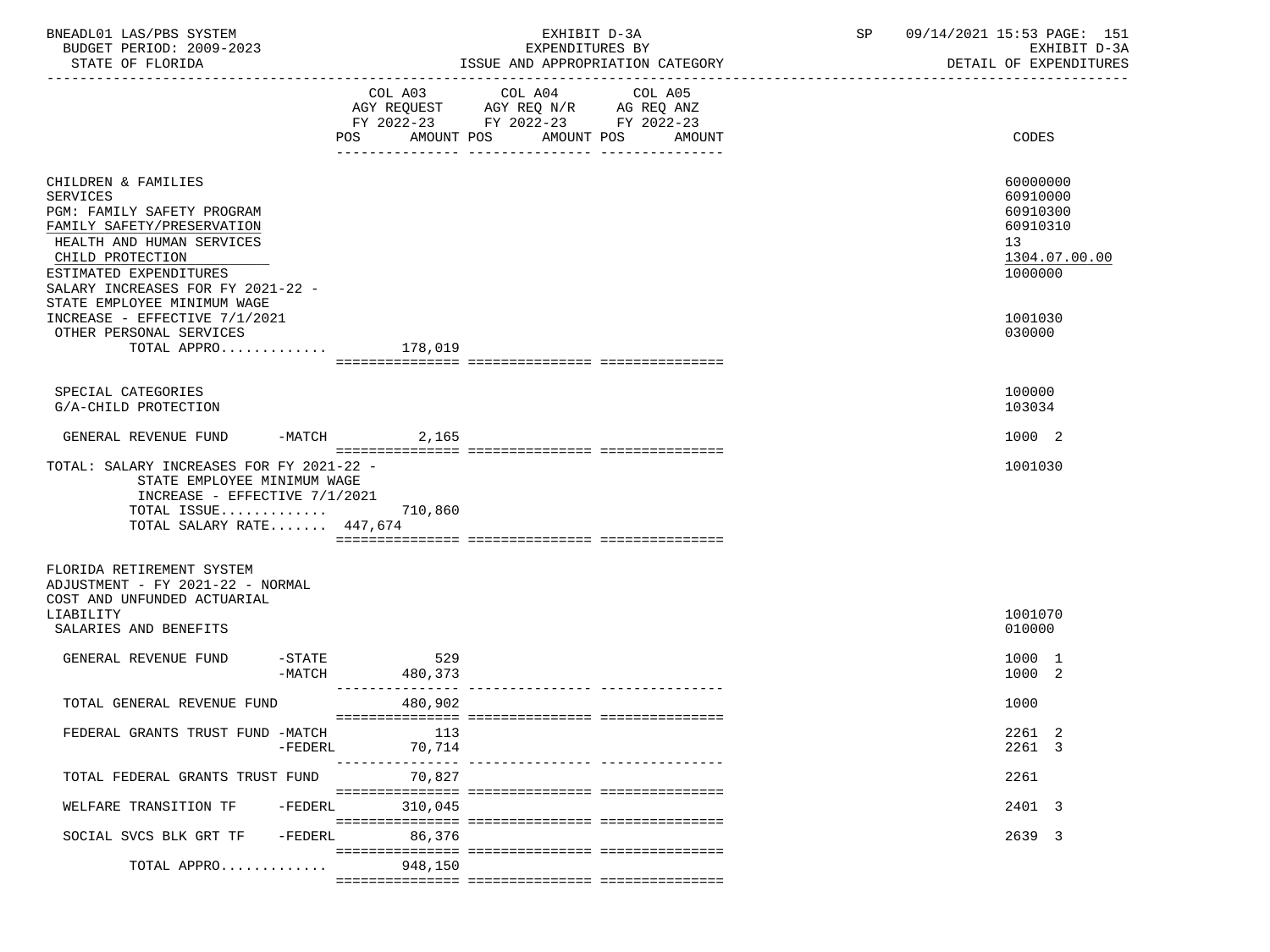| COL A03 COL A04 COL A05<br>AGY REQUEST AGY REQ N/R AG REQ ANZ<br>FY 2022-23 FY 2022-23 FY 2022-23<br>AMOUNT POS<br>AMOUNT POS<br><b>CODES</b><br>POS<br>AMOUNT<br>CHILDREN & FAMILIES<br>60000000<br><b>SERVICES</b><br>60910000<br>PGM: FAMILY SAFETY PROGRAM<br>60910300<br>FAMILY SAFETY/PRESERVATION<br>60910310<br>HEALTH AND HUMAN SERVICES<br>13<br>CHILD PROTECTION<br>1304.07.00.00<br>1000000<br>ESTIMATED EXPENDITURES<br>FLORIDA RETIREMENT SYSTEM<br>ADJUSTMENT - FY 2021-22 - NORMAL<br>COST AND UNFUNDED ACTUARIAL<br>1001070<br>LIABILITY<br>SPECIAL CATEGORIES<br>100000<br>G/A-CHILD PROTECTION<br>103034<br>GENERAL REVENUE FUND -MATCH 18,135<br>1000 2<br>23,701<br>2261 3<br>FEDERAL GRANTS TRUST FUND -FEDERL<br>WELFARE TRANSITION TF -FEDERL<br>2401 3<br>3,742<br>________________<br>45,578<br>TOTAL APPRO<br>1001070<br>TOTAL: FLORIDA RETIREMENT SYSTEM<br>ADJUSTMENT - FY 2021-22 - NORMAL<br>COST AND UNFUNDED ACTUARIAL<br>LIABILITY<br>TOTAL ISSUE 993,728<br>CASUALTY INSURANCE PREMIUM<br>1001090<br>ADJUSTMENT<br>100000<br>SPECIAL CATEGORIES<br>RISK MANAGEMENT INSURANCE<br>103241<br>$-STATE$ 496,898<br>GENERAL REVENUE FUND<br>1000 1 | BNEADL01 LAS/PBS SYSTEM<br>BUDGET PERIOD: 2009-2023<br>STATE OF FLORIDA | EXHIBIT D-3A<br>EXPENDITURES BY | 09/14/2021 15:53 PAGE: 152<br>SP | EXHIBIT D-3A<br>DETAIL OF EXPENDITURES |
|---------------------------------------------------------------------------------------------------------------------------------------------------------------------------------------------------------------------------------------------------------------------------------------------------------------------------------------------------------------------------------------------------------------------------------------------------------------------------------------------------------------------------------------------------------------------------------------------------------------------------------------------------------------------------------------------------------------------------------------------------------------------------------------------------------------------------------------------------------------------------------------------------------------------------------------------------------------------------------------------------------------------------------------------------------------------------------------------------------------------------------------------------------------------------------|-------------------------------------------------------------------------|---------------------------------|----------------------------------|----------------------------------------|
|                                                                                                                                                                                                                                                                                                                                                                                                                                                                                                                                                                                                                                                                                                                                                                                                                                                                                                                                                                                                                                                                                                                                                                                 |                                                                         |                                 |                                  |                                        |
|                                                                                                                                                                                                                                                                                                                                                                                                                                                                                                                                                                                                                                                                                                                                                                                                                                                                                                                                                                                                                                                                                                                                                                                 |                                                                         |                                 |                                  |                                        |
|                                                                                                                                                                                                                                                                                                                                                                                                                                                                                                                                                                                                                                                                                                                                                                                                                                                                                                                                                                                                                                                                                                                                                                                 |                                                                         |                                 |                                  |                                        |
|                                                                                                                                                                                                                                                                                                                                                                                                                                                                                                                                                                                                                                                                                                                                                                                                                                                                                                                                                                                                                                                                                                                                                                                 |                                                                         |                                 |                                  |                                        |
|                                                                                                                                                                                                                                                                                                                                                                                                                                                                                                                                                                                                                                                                                                                                                                                                                                                                                                                                                                                                                                                                                                                                                                                 |                                                                         |                                 |                                  |                                        |
|                                                                                                                                                                                                                                                                                                                                                                                                                                                                                                                                                                                                                                                                                                                                                                                                                                                                                                                                                                                                                                                                                                                                                                                 |                                                                         |                                 |                                  |                                        |
|                                                                                                                                                                                                                                                                                                                                                                                                                                                                                                                                                                                                                                                                                                                                                                                                                                                                                                                                                                                                                                                                                                                                                                                 |                                                                         |                                 |                                  |                                        |
|                                                                                                                                                                                                                                                                                                                                                                                                                                                                                                                                                                                                                                                                                                                                                                                                                                                                                                                                                                                                                                                                                                                                                                                 |                                                                         |                                 |                                  |                                        |
|                                                                                                                                                                                                                                                                                                                                                                                                                                                                                                                                                                                                                                                                                                                                                                                                                                                                                                                                                                                                                                                                                                                                                                                 |                                                                         |                                 |                                  |                                        |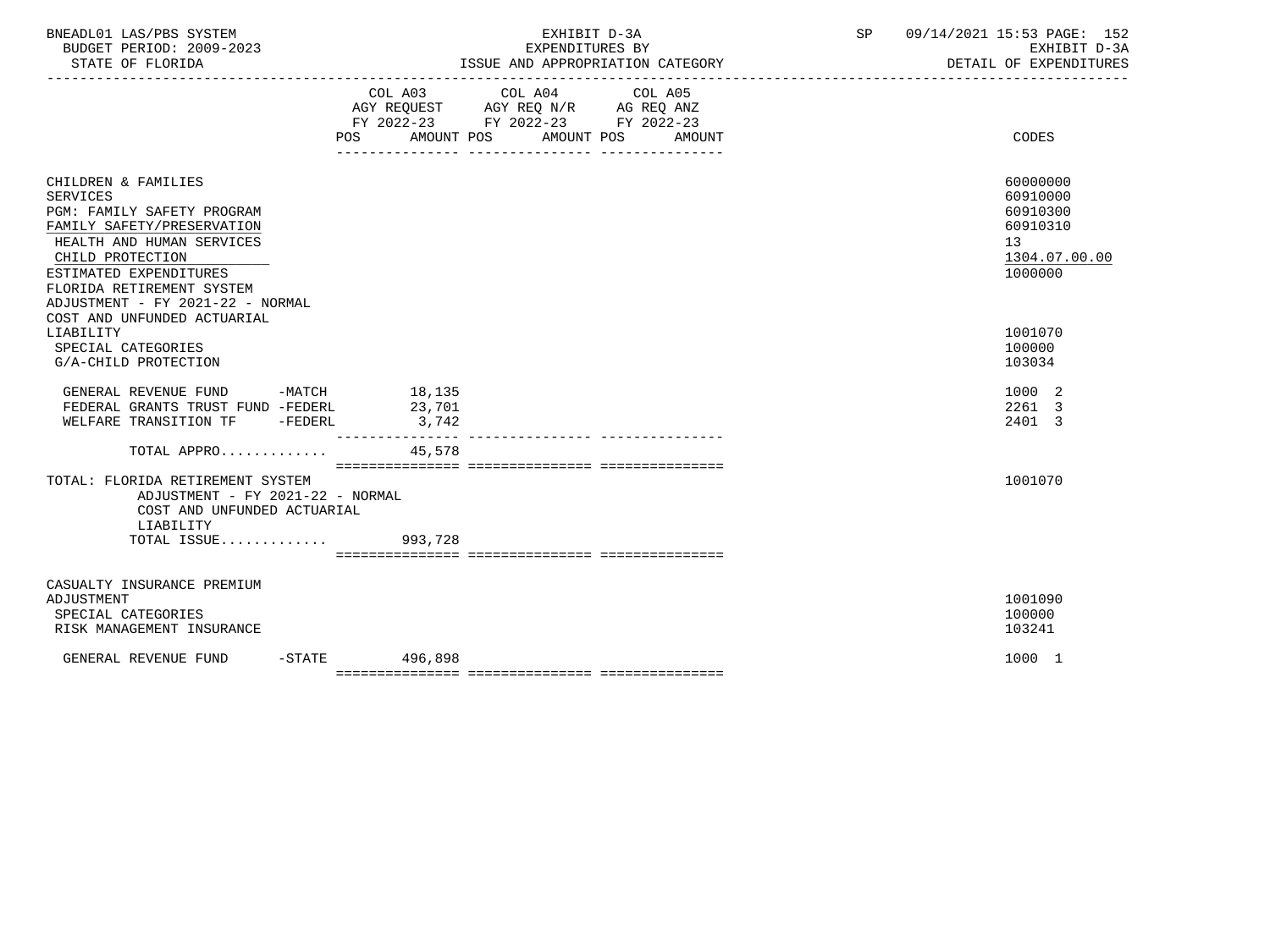| BNEADL01 LAS/PBS SYSTEM<br>BUDGET PERIOD: 2009-2023<br>STATE OF FLORIDA                                                                                                                                                                                                                                                     | EXHIBIT D-3A<br>EXPENDITURES BY<br>ISSUE AND APPROPRIATION CATEGORY                                                                                | 09/14/2021 15:53 PAGE: 153<br>SP and the set of the set of the set of the set of the set of the set of the set of the set of the set of the s<br>EXHIBIT D-3A<br>DETAIL OF EXPENDITURES |
|-----------------------------------------------------------------------------------------------------------------------------------------------------------------------------------------------------------------------------------------------------------------------------------------------------------------------------|----------------------------------------------------------------------------------------------------------------------------------------------------|-----------------------------------------------------------------------------------------------------------------------------------------------------------------------------------------|
|                                                                                                                                                                                                                                                                                                                             | COL A03 COL A04 COL A05<br>AGY REQUEST AGY REQ N/R AG REQ ANZ<br>FY 2022-23 FY 2022-23 FY 2022-23<br><b>POS</b><br>AMOUNT POS AMOUNT POS<br>AMOUNT | CODES                                                                                                                                                                                   |
| CHILDREN & FAMILIES<br><b>SERVICES</b><br>PGM: FAMILY SAFETY PROGRAM<br>FAMILY SAFETY/PRESERVATION<br>HEALTH AND HUMAN SERVICES<br>CHILD PROTECTION<br>ADJUSTMENTS TO CURRENT YEAR<br>ESTIMATED EXPENDITURES<br>REALIGNMENT OF LEASE OR LEASE<br>PURCHASE EQUIPMENT - ADD<br>SPECIAL CATEGORIES<br>LEASE/PURCHASE/EOUIPMENT |                                                                                                                                                    | 60000000<br>60910000<br>60910300<br>60910310<br>13<br>1304.07.00.00<br>1600000<br>160M100<br>100000<br>105281                                                                           |
| GENERAL REVENUE FUND -MATCH 253,091                                                                                                                                                                                                                                                                                         |                                                                                                                                                    | 1000 2                                                                                                                                                                                  |
| FEDERAL GRANTS TRUST FUND -FEDERL                                                                                                                                                                                                                                                                                           | 18,980                                                                                                                                             | 2261 3                                                                                                                                                                                  |
| WELFARE TRANSITION TF -FEDERL                                                                                                                                                                                                                                                                                               | 309,682                                                                                                                                            | 2401 3                                                                                                                                                                                  |
| SOCIAL SVCS BLK GRT TF -FEDERL                                                                                                                                                                                                                                                                                              | 89,671                                                                                                                                             | 2639 3                                                                                                                                                                                  |
| TOTAL APPRO                                                                                                                                                                                                                                                                                                                 | ---------------<br>671,424                                                                                                                         |                                                                                                                                                                                         |
|                                                                                                                                                                                                                                                                                                                             |                                                                                                                                                    |                                                                                                                                                                                         |

2022-2023 BUDGET YEAR NARRATIVE: IT COMPONENT? NO

ISSUE TITLE: Realignment of Lease or Lease Purchase Equipment-Add

# SUMMARY:

 The Florida Department of Children and Families (department) is requesting to transfer recurring funding of \$794,088 (\$319,744 in General Revenue, \$58,681 in Federal Grants Trust Fund, \$105,981 in Social Services Block Grant Trust Fund, and \$309,682 in Welfare Transition Trust Fund) from the Expenses category to the Lease or Lease-Purchase of Equipment category for the statewide expansion of its vehicle leasing initiative that was initially deployed as a pilot program in the Central region. This request nets to zero when summed with companion issue 160M110-Realignment of Lease or Lease Purchase Equipment-Deduct.

#### ISSUE NARRATIVE:

 Child Protective Investigators (CPIs), Adult Protective Investigators (APIs), and Child-Care (CC) Licensing professionals are required to use their personal vehicles for mission-critical work, and the state provides mileage reimbursement and a vehicle insurance allowance. It has been determined through analysis of prior year data, as well as data collected via the pilot program, that it is a cost benefit to the state to provide leased vehicles to drivers who travel more than 9,000 miles per year. Additionally, it has been determined that ten percent of the department's turnover is based on employees' issues with maintaining a personal vehicle for work. Therefore, the department may attain a ten percent reduction in costs associated with employee turnover by supplying vehicles for these employees.

 The operational efficiency and sustainability of the investigative and child-care licensing units rely on the ability of their employees to maintain personal vehicles in a manner that is suitable for frequent work use. Due to high maintenance costs associated with excessive use, as well as unforeseen vehicle malfunctions, the department has experienced substantial turnover and therefore a reduction in its ability to serve Florida's most vulnerable children and families.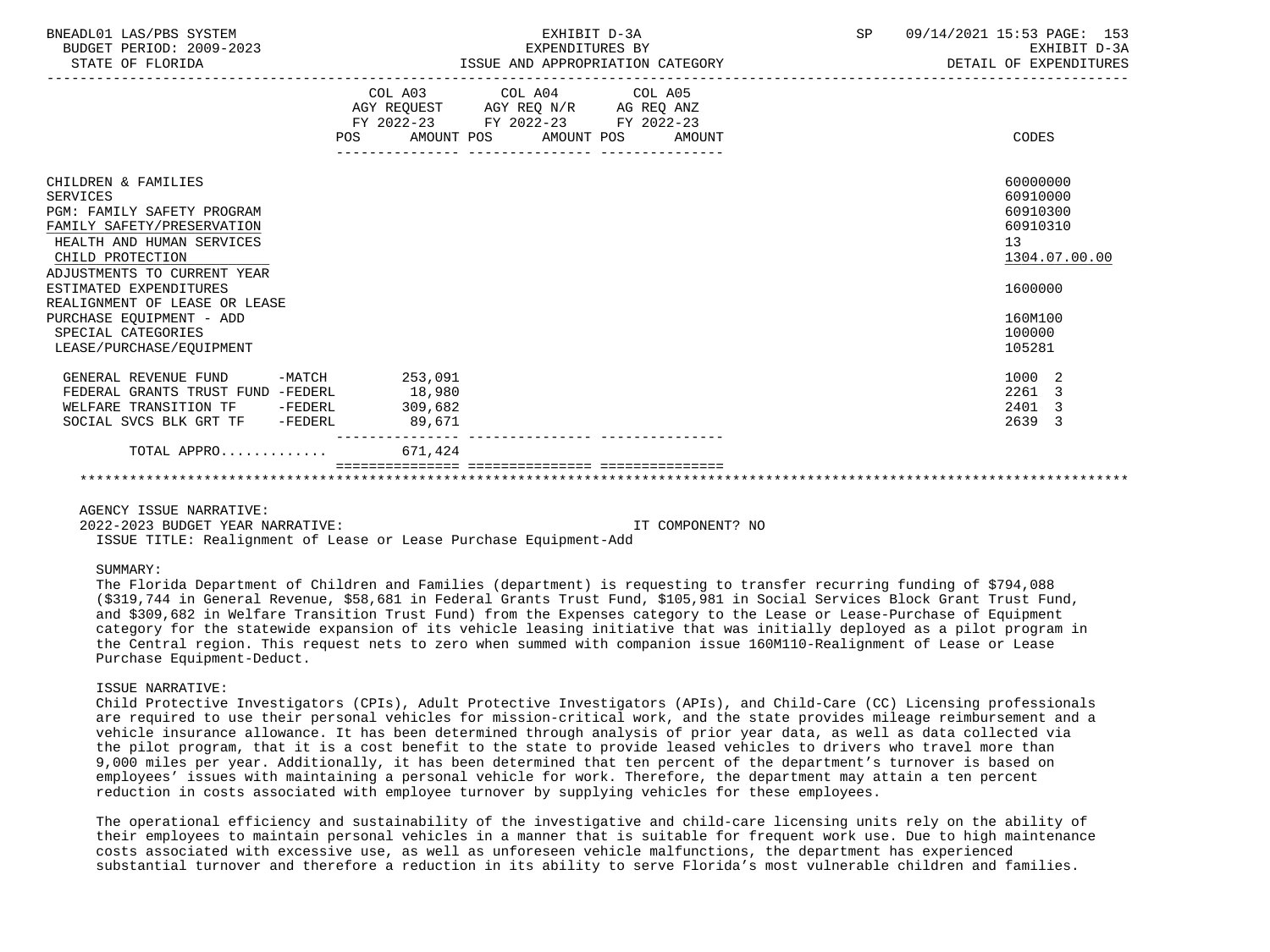| BNEADL01 LAS/PBS SYSTEM<br>BUDGET PERIOD: 2009-2023<br>STATE OF FLORIDA                                                                                                     | EXHIBIT D-3A<br>EXPENDITURES BY<br>ISSUE AND APPROPRIATION CATEGORY                                                                                                                                                                       | 09/14/2021 15:53 PAGE: 154<br>SP<br>EXHIBIT D-3A<br>DETAIL OF EXPENDITURES |
|-----------------------------------------------------------------------------------------------------------------------------------------------------------------------------|-------------------------------------------------------------------------------------------------------------------------------------------------------------------------------------------------------------------------------------------|----------------------------------------------------------------------------|
|                                                                                                                                                                             | COL A03 COL A04 COL A05<br>AGY REQUEST AGY REQ N/R AG REQ ANZ<br>FY 2022-23 FY 2022-23<br>FY 2022-23<br>AMOUNT POS AMOUNT POS<br>POS<br>AMOUNT                                                                                            | CODES                                                                      |
| CHILDREN & FAMILIES<br>SERVICES<br>PGM: FAMILY SAFETY PROGRAM<br>FAMILY SAFETY/PRESERVATION<br>HEALTH AND HUMAN SERVICES<br>CHILD PROTECTION<br>ADJUSTMENTS TO CURRENT YEAR |                                                                                                                                                                                                                                           | 60000000<br>60910000<br>60910300<br>60910310<br>13<br>1304.07.00.00        |
| ESTIMATED EXPENDITURES<br>REALIGNMENT OF LEASE OR LEASE<br>PURCHASE EQUIPMENT - ADD                                                                                         |                                                                                                                                                                                                                                           | 1600000<br>160M100                                                         |
| COST CALCULATION:                                                                                                                                                           | The department proposes to procure leased vehicles and state vehicle insurance for 123 employees who meet predetermined<br>et a traditional contracts and a strategic contract of the state and the state of the state of the state of th |                                                                            |

 fiscal criteria to incur a cost-savings and reduce departmental turnover of investigative and child-care licensing staff. The participant breakdown is as follows: 104 CPI, 15 API, and four CC licensing.

The department estimates that this project will cost \$794,088 per year for a total of 123 employees.

| Monthly Vehicle Lease     |                                   | \$310 |
|---------------------------|-----------------------------------|-------|
| Monthly Vehicle Insurance |                                   | \$88  |
| Monthly Gas Allowance     |                                   | \$140 |
|                           |                                   |       |
|                           | Total Monthly Cost (per employee) | \$538 |

 $$538 \times 123$  Employees x 12 Months = \$794,088 per year

IMPACT OF NOT FUNDING ISSUE:

 Failure to fund this initiative will potentially lead to increased mileage reimbursement expenses as well as increased employee turnover in departments that provide mission-critical services.

 LINKAGE TO GOVERNOR'S PRIORITIES: Not applicable.

 FLORIDA STRATEGIC PLAN FOR ECONOMIC DEVELOPMENT: Not applicable. \*\*\*\*\*\*\*\*\*\*\*\*\*\*\*\*\*\*\*\*\*\*\*\*\*\*\*\*\*\*\*\*\*\*\*\*\*\*\*\*\*\*\*\*\*\*\*\*\*\*\*\*\*\*\*\*\*\*\*\*\*\*\*\*\*\*\*\*\*\*\*\*\*\*\*\*\*\*\*\*\*\*\*\*\*\*\*\*\*\*\*\*\*\*\*\*\*\*\*\*\*\*\*\*\*\*\*\*\*\*\*\*\*\*\*\*\*\*\*\*\*\*\*\*\*\*\*

| REALIGNMENT OF LEASE OR LEASE<br>PURCHASE EQUIPMENT - DEDUCT<br>EXPENSES |          |             | 160M110<br>040000 |  |
|--------------------------------------------------------------------------|----------|-------------|-------------------|--|
| GENERAL REVENUE FUND                                                     | $-MATCH$ | $253.091 -$ | 1000 2            |  |
| FEDERAL GRANTS TRUST FUND -FEDERL                                        |          | $18,980-$   | 2261 3            |  |
| WELFARE TRANSITION TF                                                    | -FEDERL  | $309.682 -$ | 2401 3            |  |
| SOCIAL SVCS BLK GRT TF                                                   | -FEDERL  | $89.671 -$  | 2639 3            |  |
|                                                                          |          |             |                   |  |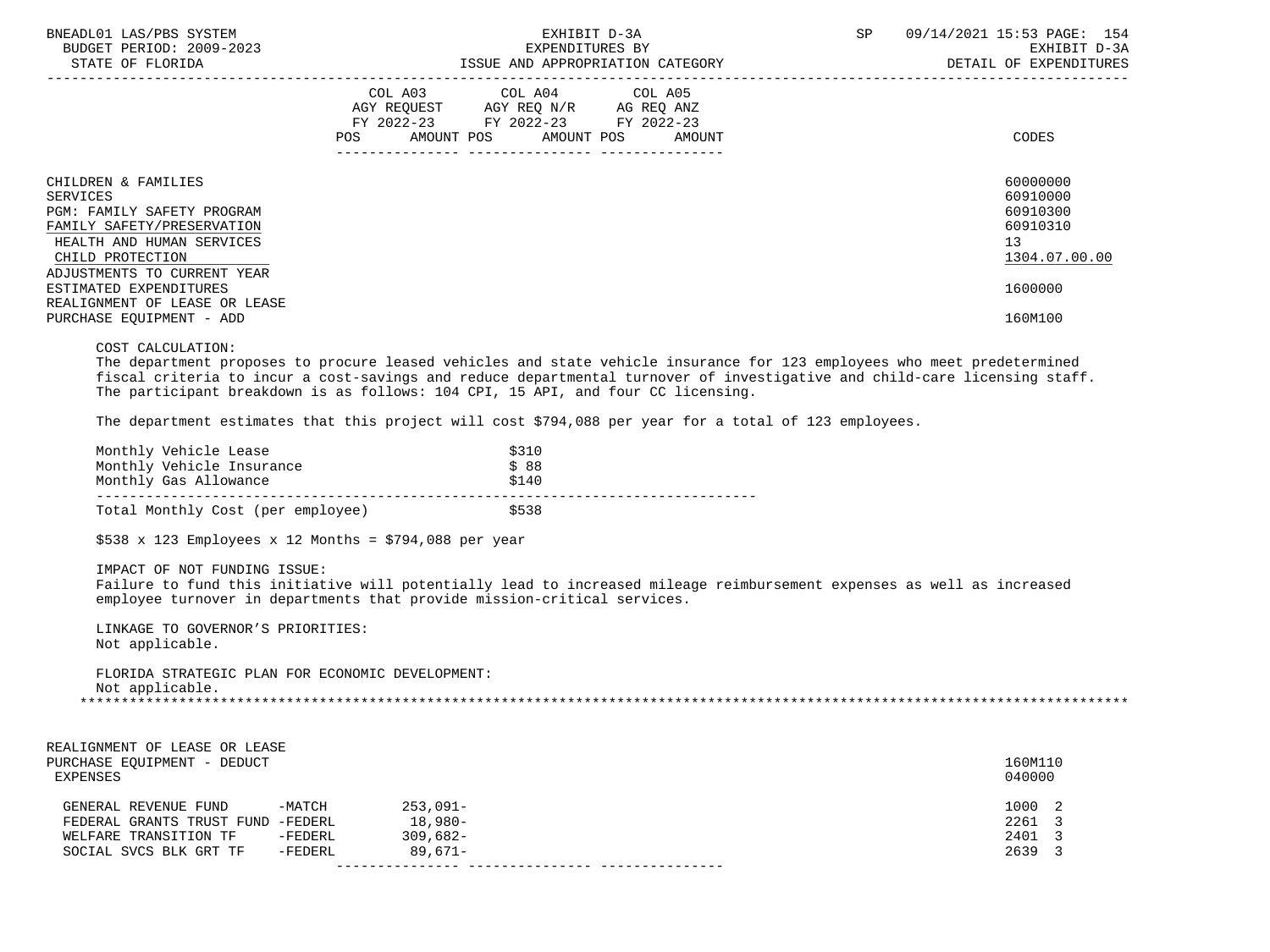| BNEADL01 LAS/PBS SYSTEM<br>BUDGET PERIOD: 2009-2023<br>STATE OF FLORIDA                                                                                                            | EXHIBIT D-3A<br>EXPENDITURES BY<br>ISSUE AND APPROPRIATION CATEGORY                                                                      | SP<br>09/14/2021 15:53 PAGE: 155<br>EXHIBIT D-3A<br>DETAIL OF EXPENDITURES |  |
|------------------------------------------------------------------------------------------------------------------------------------------------------------------------------------|------------------------------------------------------------------------------------------------------------------------------------------|----------------------------------------------------------------------------|--|
|                                                                                                                                                                                    | COL A03 COL A04 COL A05<br>AGY REQUEST AGY REQ N/R AG REQ ANZ<br>FY 2022-23 FY 2022-23 FY 2022-23<br>POS<br>AMOUNT POS AMOUNT POS AMOUNT | CODES                                                                      |  |
| CHILDREN & FAMILIES<br><b>SERVICES</b><br>PGM: FAMILY SAFETY PROGRAM<br>FAMILY SAFETY/PRESERVATION<br>HEALTH AND HUMAN SERVICES<br>CHILD PROTECTION<br>ADJUSTMENTS TO CURRENT YEAR |                                                                                                                                          | 60000000<br>60910000<br>60910300<br>60910310<br>13<br>1304.07.00.00        |  |
| ESTIMATED EXPENDITURES<br>REALIGNMENT OF LEASE OR LEASE                                                                                                                            |                                                                                                                                          | 1600000                                                                    |  |
| PURCHASE EQUIPMENT - DEDUCT<br>EXPENSES                                                                                                                                            |                                                                                                                                          | 160M110<br>040000                                                          |  |
| TOTAL APPRO                                                                                                                                                                        | $671,424-$                                                                                                                               |                                                                            |  |

| 2022-2023 BUDGET YEAR NARRATIVE: |  |  |                                                                      | IT COMPONENT? NO |  |
|----------------------------------|--|--|----------------------------------------------------------------------|------------------|--|
|                                  |  |  | ISSUE TITLE: Realignment of Lease or Lease Purchase Equipment-Deduct |                  |  |

#### SUMMARY:

 The Florida Department of Children and Families (department) is requesting to transfer recurring funding of \$794,088 (\$319,744 in General Revenue, \$58,681 in Federal Grants Trust Fund, \$105,981 in Social Services Block Grant Trust Fund, and \$309,682 in Welfare Transition Trust Fund) from the Expenses category to the Lease or Lease-Purchase of Equipment category for the statewide expansion of its vehicle leasing initiative that was initially deployed as a pilot program in the Central region. This request nets to zero when summed with companion issue 160M100-Realignment of Lease or Lease Purchase Equipment-Add.

# ISSUE NARRATIVE:

 Child Protective Investigators (CPIs), Adult Protective Investigators (APIs), and Child-Care (CC) Licensing professionals are required to use their personal vehicles for mission-critical work, and the state provides mileage reimbursement and a vehicle insurance allowance. It has been determined through analysis of prior year data, as well as data collected via the pilot program, that it is a cost benefit to the state to provide leased vehicles to drivers who travel more than 9,000 miles per year. Additionally, it has been determined that ten percent of the department's turnover is based on employees' issues with maintaining a personal vehicle for work. Therefore, the department may attain a ten percent reduction in costs associated with employee turnover by supplying vehicles for these employees.

 The operational efficiency and sustainability of the investigative and child-care licensing units rely on the ability of their employees to maintain personal vehicles in a manner that is suitable for frequent work use. Due to high maintenance costs associated with excessive use, as well as unforeseen vehicle malfunctions, the department has experienced substantial turnover and therefore a reduction in its ability to serve Florida's most vulnerable children and families.

## COST CALCULATION:

 The department proposes to procure leased vehicles and state vehicle insurance for 123 employees who meet predetermined fiscal criteria to incur a cost-savings and reduce departmental turnover of investigative and child-care licensing staff. The participant breakdown is as follows: 104 CPI, 15 API, and four CC licensing.

The department estimates that this project will cost \$794,088 per year for a total of 123 employees.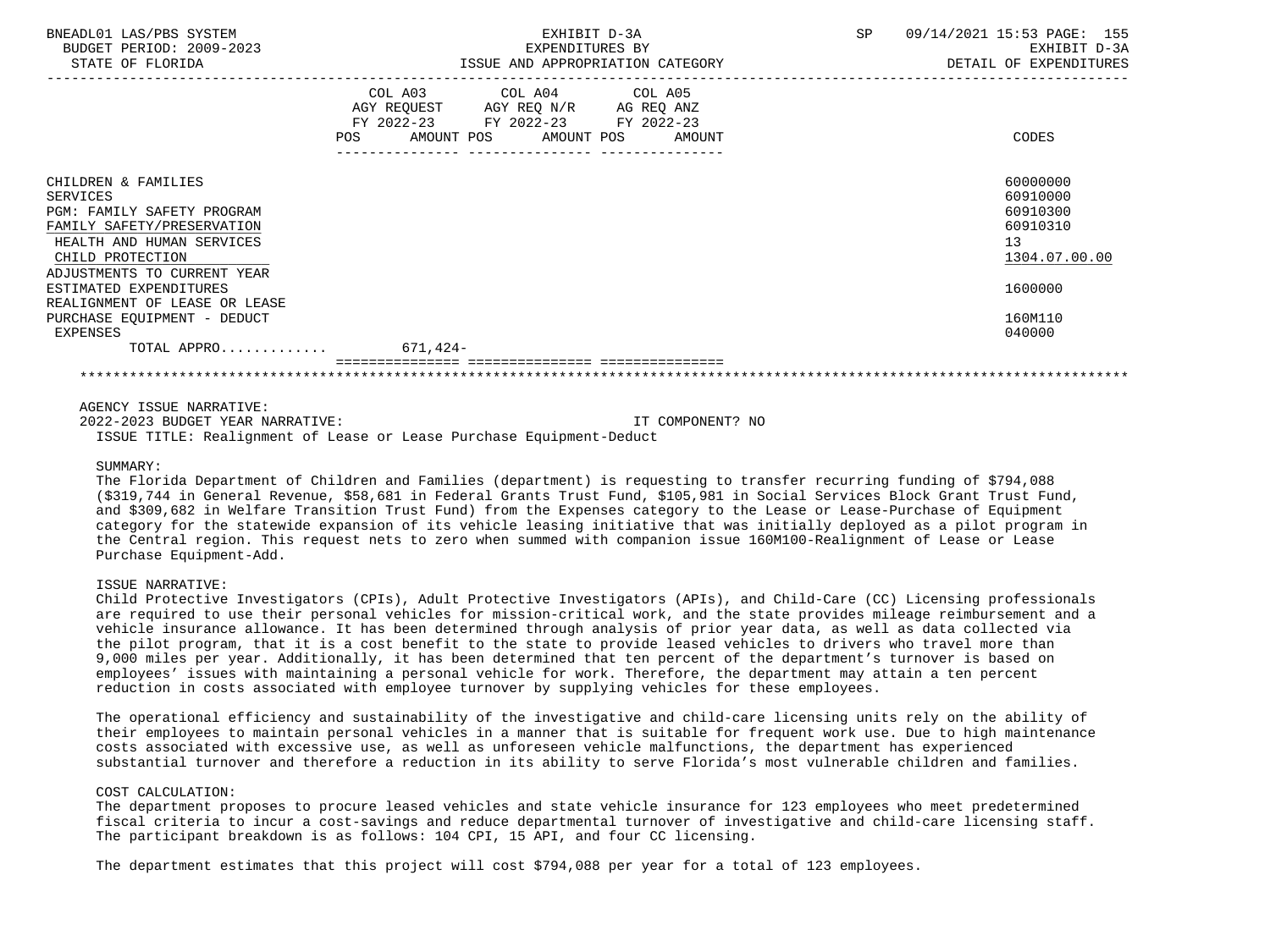| BNEADL01 LAS/PBS SYSTEM<br>BUDGET PERIOD: 2009-2023<br>STATE OF FLORIDA                                                                                                                                                            |        | EXHIBIT D-3A<br>EXPENDITURES BY<br>ISSUE AND APPROPRIATION CATEGORY                                                               | SP | 09/14/2021 15:53 PAGE: 156<br>EXHIBIT D-3A<br>DETAIL OF EXPENDITURES                        |
|------------------------------------------------------------------------------------------------------------------------------------------------------------------------------------------------------------------------------------|--------|-----------------------------------------------------------------------------------------------------------------------------------|----|---------------------------------------------------------------------------------------------|
|                                                                                                                                                                                                                                    | POS    | COL A03 COL A04 COL A05<br>AGY REQUEST AGY REQ N/R AG REQ ANZ<br>FY 2022-23 FY 2022-23 FY 2022-23<br>AMOUNT POS AMOUNT POS AMOUNT |    | CODES                                                                                       |
| CHILDREN & FAMILIES<br><b>SERVICES</b><br>PGM: FAMILY SAFETY PROGRAM<br>FAMILY SAFETY/PRESERVATION<br>HEALTH AND HUMAN SERVICES<br>CHILD PROTECTION<br>ADJUSTMENTS TO CURRENT YEAR<br>ESTIMATED EXPENDITURES                       |        |                                                                                                                                   |    | 60000000<br>60910000<br>60910300<br>60910310<br>13 <sup>°</sup><br>1304.07.00.00<br>1600000 |
| REALIGNMENT OF LEASE OR LEASE<br>PURCHASE EQUIPMENT - DEDUCT                                                                                                                                                                       |        |                                                                                                                                   |    | 160M110                                                                                     |
| Monthly Vehicle Lease<br>Monthly Vehicle Insurance<br>Monthly Gas Allowance                                                                                                                                                        |        | \$310<br>\$88<br>\$140                                                                                                            |    |                                                                                             |
| Total Monthly Cost (per employee)                                                                                                                                                                                                  |        | \$538                                                                                                                             |    |                                                                                             |
| \$538 x 123 Employees x 12 Months = \$794,088 per year                                                                                                                                                                             |        |                                                                                                                                   |    |                                                                                             |
| IMPACT OF NOT FUNDING ISSUE:<br>Failure to fund this initiative will potentially lead to increased mileage reimbursement expenses as well as increased<br>employee turnover in departments that provide mission-critical services. |        |                                                                                                                                   |    |                                                                                             |
| LINKAGE TO GOVERNOR'S PRIORITIES:<br>Not applicable.                                                                                                                                                                               |        |                                                                                                                                   |    |                                                                                             |
| FLORIDA STRATEGIC PLAN FOR ECONOMIC DEVELOPMENT:<br>Not applicable.                                                                                                                                                                |        |                                                                                                                                   |    |                                                                                             |
| ADJUST FUND SOURCE INDICATORS - ADD<br>SALARIES AND BENEFITS                                                                                                                                                                       |        |                                                                                                                                   |    | 160S220<br>010000                                                                           |
| GENERAL REVENUE FUND -STATE 1,430,618<br>FEDERAL GRANTS TRUST FUND -FEDERL                                                                                                                                                         | 20,996 |                                                                                                                                   |    | 1000 1<br>2261 3                                                                            |
| TOTAL APPRO 1,451,614                                                                                                                                                                                                              |        |                                                                                                                                   |    |                                                                                             |
| OTHER PERSONAL SERVICES                                                                                                                                                                                                            |        |                                                                                                                                   |    | 030000                                                                                      |
| FEDERAL GRANTS TRUST FUND -FEDERL                                                                                                                                                                                                  | 51,943 |                                                                                                                                   |    | 2261 3                                                                                      |
|                                                                                                                                                                                                                                    |        |                                                                                                                                   |    |                                                                                             |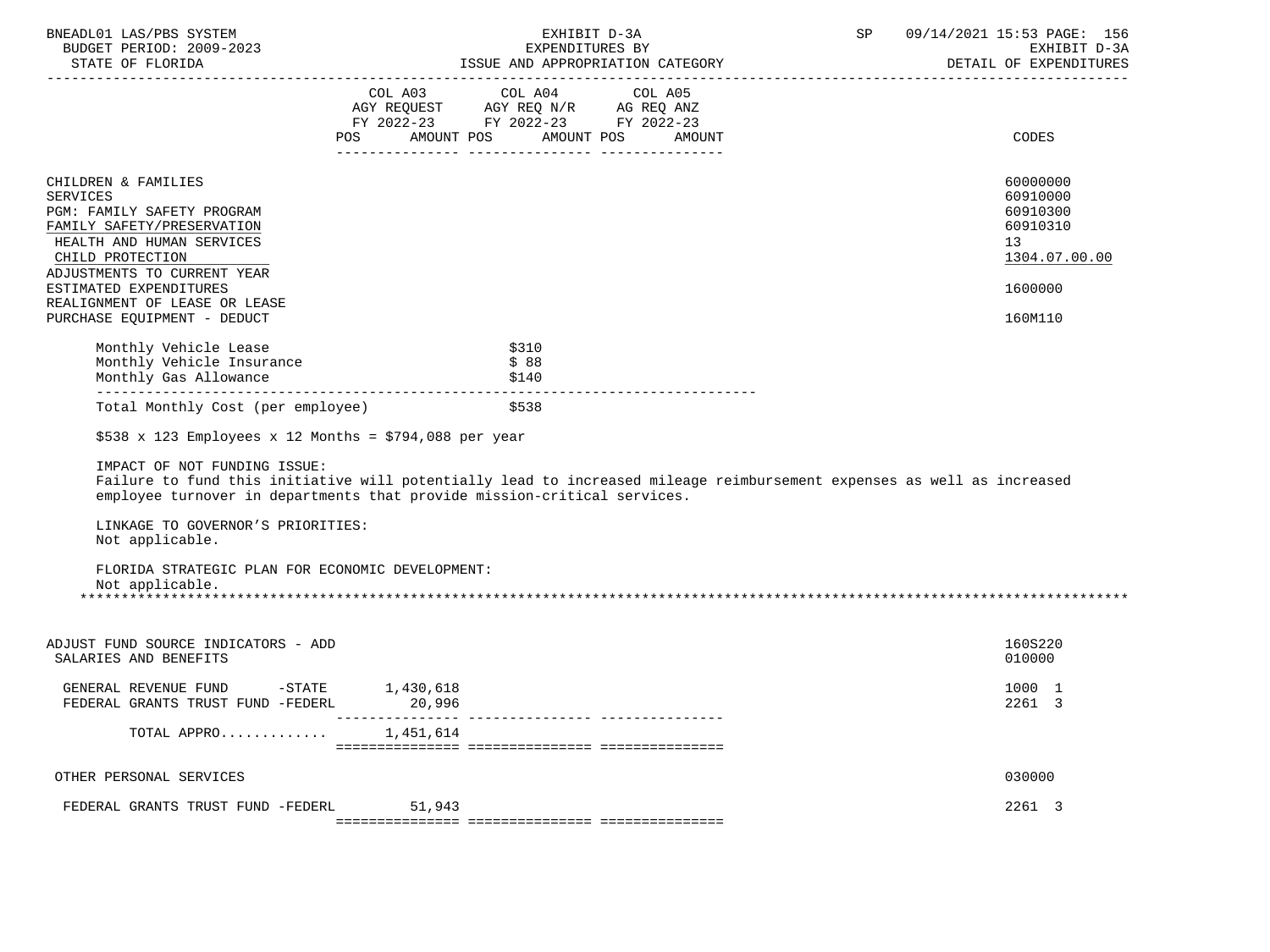| BNEADL01 LAS/PBS SYSTEM<br>BUDGET PERIOD: 2009-2023<br>STATE OF FLORIDA                                                                                                            |                        | EXHIBIT D-3A<br>EXPENDITURES BY<br>ISSUE AND APPROPRIATION CATEGORY                                                          | SP | 09/14/2021 15:53 PAGE: 157<br>EXHIBIT D-3A<br>DETAIL OF EXPENDITURES |
|------------------------------------------------------------------------------------------------------------------------------------------------------------------------------------|------------------------|------------------------------------------------------------------------------------------------------------------------------|----|----------------------------------------------------------------------|
|                                                                                                                                                                                    | POS<br>AMOUNT POS      | COL A03 COL A04<br>COL A05<br>AGY REQUEST AGY REQ N/R AG REQ ANZ<br>FY 2022-23 FY 2022-23 FY 2022-23<br>AMOUNT POS<br>AMOUNT |    | CODES                                                                |
| CHILDREN & FAMILIES<br><b>SERVICES</b><br>PGM: FAMILY SAFETY PROGRAM<br>FAMILY SAFETY/PRESERVATION<br>HEALTH AND HUMAN SERVICES<br>CHILD PROTECTION<br>ADJUSTMENTS TO CURRENT YEAR |                        |                                                                                                                              |    | 60000000<br>60910000<br>60910300<br>60910310<br>13<br>1304.07.00.00  |
| ESTIMATED EXPENDITURES<br>ADJUST FUND SOURCE INDICATORS - ADD<br>EXPENSES                                                                                                          |                        |                                                                                                                              |    | 1600000<br>160S220<br>040000                                         |
| GENERAL REVENUE FUND -MATCH 173,878                                                                                                                                                |                        |                                                                                                                              |    | 1000 2                                                               |
| OPERATING CAPITAL OUTLAY                                                                                                                                                           |                        |                                                                                                                              |    | 060000                                                               |
| FEDERAL GRANTS TRUST FUND -MATCH                                                                                                                                                   | 32                     |                                                                                                                              |    | 2261 2                                                               |
| LUMP SUM<br>SHARED RISK/CWS SERVICES                                                                                                                                               |                        |                                                                                                                              |    | 090000<br>094077                                                     |
| GENERAL REVENUE FUND                                                                                                                                                               | -MATCH 3,054,312       |                                                                                                                              |    | 1000 2                                                               |
| SPECIAL CATEGORIES<br>G/A-SHERIFFS PI GRANTS                                                                                                                                       |                        |                                                                                                                              |    | 100000<br>100782                                                     |
| GENERAL REVENUE FUND -MATCH 8,056,814<br>FEDERAL GRANTS TRUST FUND -FEDERL                                                                                                         | 85,926                 |                                                                                                                              |    | 1000 2<br>2261 3                                                     |
| TOTAL APPRO                                                                                                                                                                        | 8,142,740              |                                                                                                                              |    |                                                                      |
| G/A-DOMESTIC VIOLENCE PRG                                                                                                                                                          |                        |                                                                                                                              |    | 100995                                                               |
| GENERAL REVENUE FUND<br>$-STATE$<br>DOMESTIC VIOLENCE TF<br>$-$ STATE                                                                                                              | 2,020,433<br>6,076,274 | ___________ _______________                                                                                                  |    | 1000 1<br>2157 1                                                     |
| TOTAL APPRO                                                                                                                                                                        | 8,096,707              |                                                                                                                              |    |                                                                      |
| G/A-CHILD ABS PREV/INTVNT                                                                                                                                                          |                        |                                                                                                                              |    | 103032                                                               |
| GENERAL REVENUE FUND                                                                                                                                                               | $-MATCH$<br>1,875,880  |                                                                                                                              |    | 1000 2                                                               |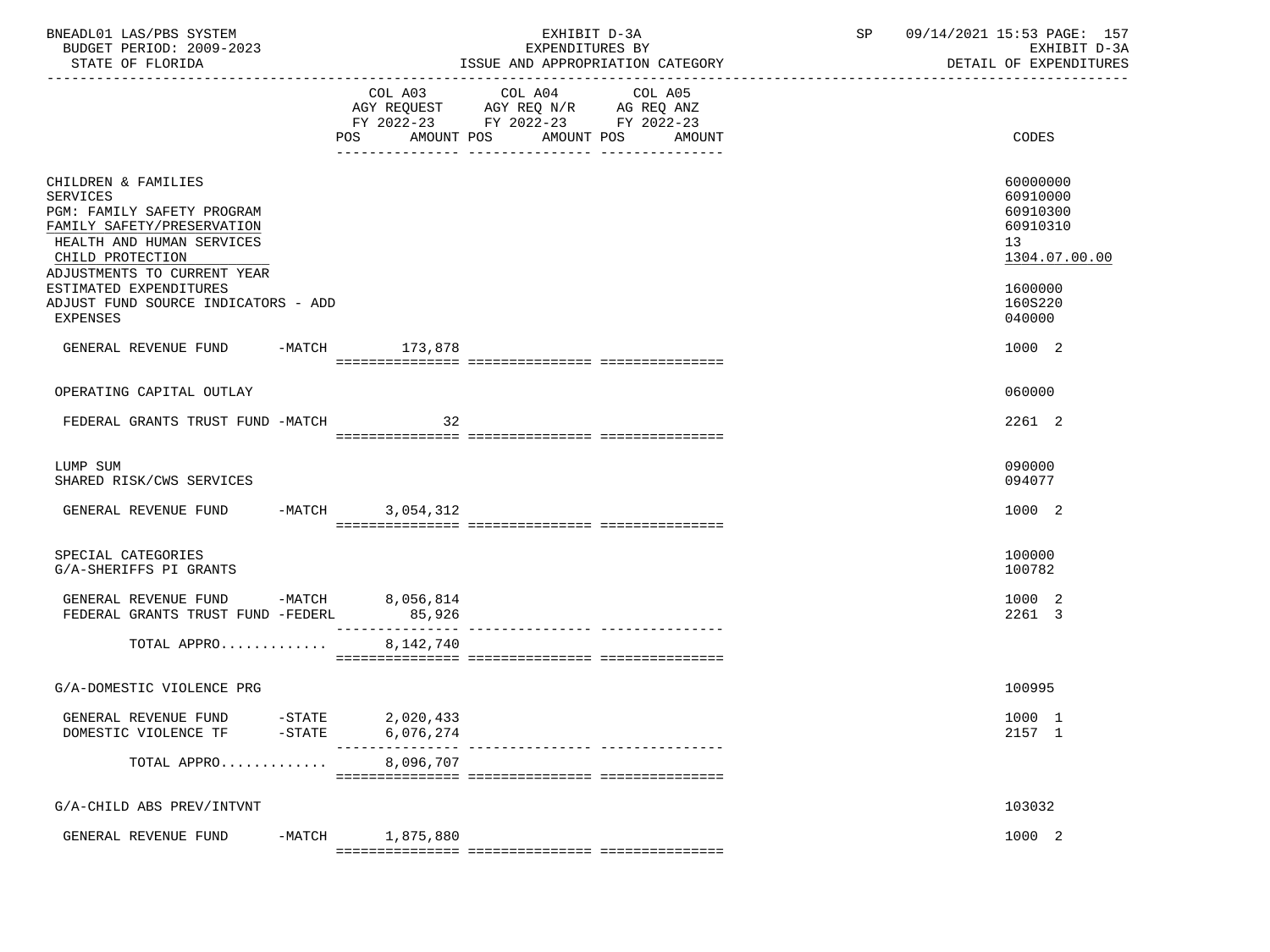| BNEADL01 LAS/PBS SYSTEM<br>BUDGET PERIOD: 2009-2023<br>STATE OF FLORIDA                                                                                                     |                                                             | EXHIBIT D-3A<br>EXPENDITURES BY<br>ISSUE AND APPROPRIATION CATEGORY                                                                | SP 09/14/2021 15:53 PAGE: 158<br>EXHIBIT D-3A<br>DETAIL OF EXPENDITURES          |
|-----------------------------------------------------------------------------------------------------------------------------------------------------------------------------|-------------------------------------------------------------|------------------------------------------------------------------------------------------------------------------------------------|----------------------------------------------------------------------------------|
|                                                                                                                                                                             | COL A03<br>POS                                              | COL A04<br>COL A05<br>AGY REQUEST AGY REQ N/R AG REQ ANZ<br>FY 2022-23 FY 2022-23 FY 2022-23<br>AMOUNT POS<br>AMOUNT POS<br>AMOUNT | CODES                                                                            |
|                                                                                                                                                                             |                                                             |                                                                                                                                    |                                                                                  |
| CHILDREN & FAMILIES<br>SERVICES<br>PGM: FAMILY SAFETY PROGRAM<br>FAMILY SAFETY/PRESERVATION<br>HEALTH AND HUMAN SERVICES<br>CHILD PROTECTION<br>ADJUSTMENTS TO CURRENT YEAR |                                                             |                                                                                                                                    | 60000000<br>60910000<br>60910300<br>60910310<br>13 <sup>7</sup><br>1304.07.00.00 |
| ESTIMATED EXPENDITURES<br>ADJUST FUND SOURCE INDICATORS - ADD<br>SPECIAL CATEGORIES<br>G/A-CHILD PROTECTION                                                                 |                                                             |                                                                                                                                    | 1600000<br>160S220<br>100000<br>103034                                           |
| GENERAL REVENUE FUND -STATE 173,050                                                                                                                                         |                                                             |                                                                                                                                    | 1000 1                                                                           |
|                                                                                                                                                                             |                                                             |                                                                                                                                    |                                                                                  |
| G/A-RESIDENTIAL GROUP CARE                                                                                                                                                  |                                                             |                                                                                                                                    | 104073                                                                           |
| GENERAL REVENUE FUND -STATE 1,597,300<br>OPERATIONS AND MAINT TF -STATE                                                                                                     | 111,445                                                     |                                                                                                                                    | 1000 1<br>2516 1                                                                 |
| TOTAL APPRO                                                                                                                                                                 | 1,708,745                                                   |                                                                                                                                    |                                                                                  |
| DEFERRED-PAY COM CONTRACTS                                                                                                                                                  |                                                             |                                                                                                                                    | 105280                                                                           |
| FEDERAL GRANTS TRUST FUND -FEDERL                                                                                                                                           |                                                             |                                                                                                                                    | 2261 3                                                                           |
| LEASE/PURCHASE/EQUIPMENT                                                                                                                                                    |                                                             |                                                                                                                                    | 105281                                                                           |
| FEDERAL GRANTS TRUST FUND -FEDERL 695                                                                                                                                       |                                                             |                                                                                                                                    | 2261 3                                                                           |
| G/A - COMMUNITY BASED CARE                                                                                                                                                  |                                                             |                                                                                                                                    | 108304                                                                           |
| GENERAL REVENUE FUND<br>FEDERAL GRANTS TRUST FUND -MATCH<br>OPERATIONS AND MAINT TF                                                                                         | $-$ STATE<br>61,713,280<br>330,622<br>$-STATE$<br>8,979,209 | _____________________________                                                                                                      | 1000 1<br>2261 2<br>2516 1                                                       |
| TOTAL APPRO                                                                                                                                                                 | 71,023,111                                                  |                                                                                                                                    |                                                                                  |
| G/A - ADOPTION ASSISTANCE                                                                                                                                                   |                                                             |                                                                                                                                    | 108305                                                                           |
| GENERAL REVENUE FUND                                                                                                                                                        | 753,548<br>-MATCH                                           |                                                                                                                                    | 1000 2                                                                           |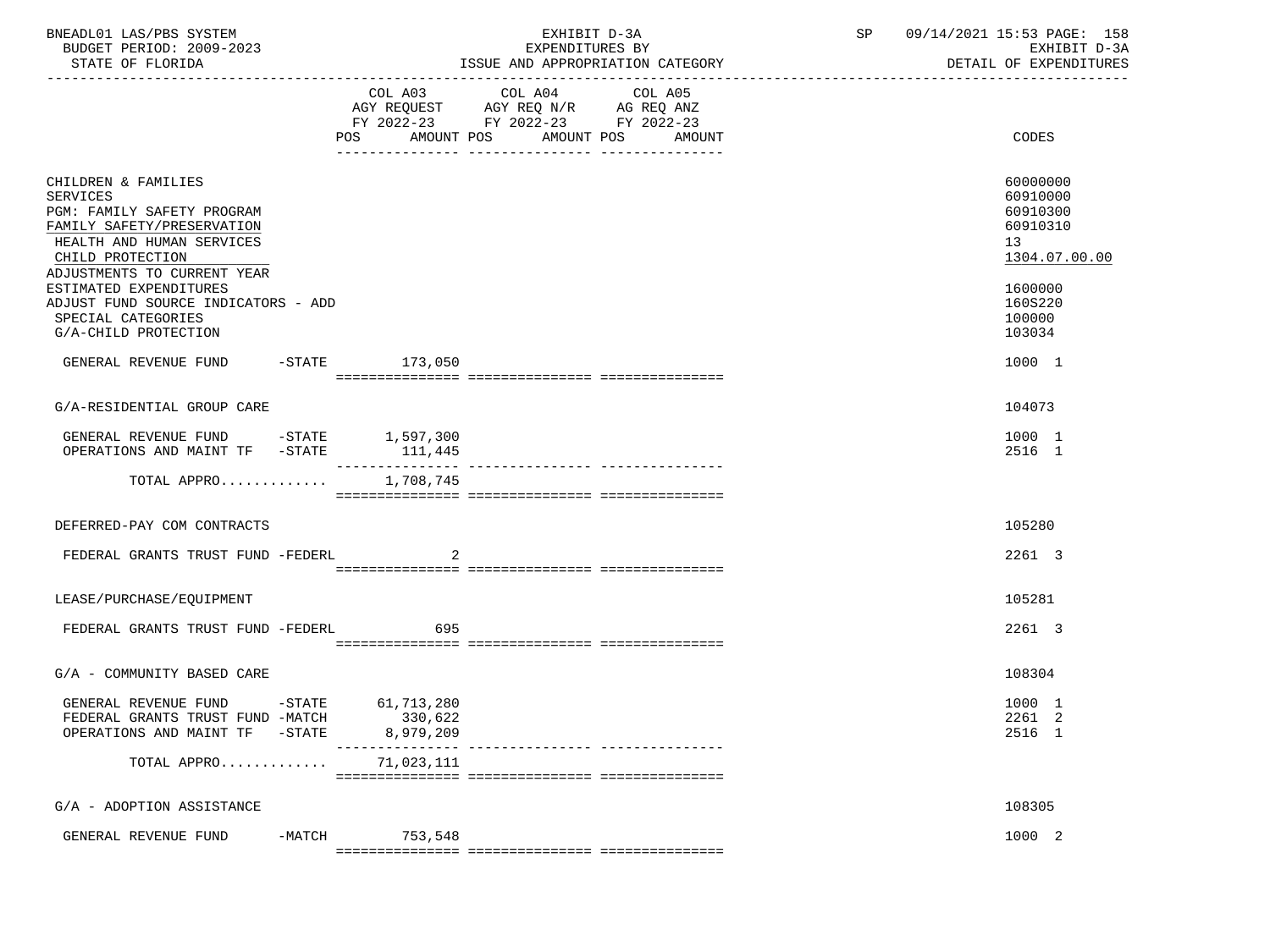| BNEADL01 LAS/PBS SYSTEM<br>BUDGET PERIOD: 2009-2023                                                                                                                                |              |                                      |                                   | EXHIBIT D-3A<br>EXPENDITURES BY                                                                                            |         |                                                                                                                                                                                                                                                                      | SP | 09/14/2021 15:53 PAGE: 159<br>EXHIBIT D-3A<br>DETAIL OF EXPENDITURES             |  |
|------------------------------------------------------------------------------------------------------------------------------------------------------------------------------------|--------------|--------------------------------------|-----------------------------------|----------------------------------------------------------------------------------------------------------------------------|---------|----------------------------------------------------------------------------------------------------------------------------------------------------------------------------------------------------------------------------------------------------------------------|----|----------------------------------------------------------------------------------|--|
|                                                                                                                                                                                    |              | POS                                  |                                   | COL A03 COL A04 COL A05<br>AGY REQUEST AGY REQ N/R AG REQ ANZ<br>FY 2022-23 FY 2022-23 FY 2022-23<br>AMOUNT POS AMOUNT POS |         | AMOUNT                                                                                                                                                                                                                                                               |    | CODES                                                                            |  |
| CHILDREN & FAMILIES<br><b>SERVICES</b><br>PGM: FAMILY SAFETY PROGRAM<br>FAMILY SAFETY/PRESERVATION<br>HEALTH AND HUMAN SERVICES<br>CHILD PROTECTION<br>ADJUSTMENTS TO CURRENT YEAR |              |                                      |                                   |                                                                                                                            |         |                                                                                                                                                                                                                                                                      |    | 60000000<br>60910000<br>60910300<br>60910310<br>13 <sup>°</sup><br>1304.07.00.00 |  |
| ESTIMATED EXPENDITURES<br>ADJUST FUND SOURCE INDICATORS - ADD<br>SPECIAL CATEGORIES<br>G/A-GUARDIANSHIP ASST PMT                                                                   |              |                                      |                                   |                                                                                                                            |         |                                                                                                                                                                                                                                                                      |    | 1600000<br>160S220<br>100000<br>108306                                           |  |
| GENERAL REVENUE FUND -STATE 647,493                                                                                                                                                |              |                                      |                                   |                                                                                                                            |         |                                                                                                                                                                                                                                                                      |    | 1000 1                                                                           |  |
| TOTAL: ADJUST FUND SOURCE INDICATORS - ADD                                                                                                                                         |              | TOTAL ISSUE 97,153,750               |                                   |                                                                                                                            |         |                                                                                                                                                                                                                                                                      |    | 160S220                                                                          |  |
| AGENCY ISSUE NARRATIVE:<br>2022-2023 BUDGET YEAR NARRATIVE:<br>ISSUE TITLE:<br>Adjust Fund Source Indicators - Add<br>SUMMARY:                                                     |              |                                      |                                   |                                                                                                                            |         | IT COMPONENT? NO<br>The Department of Children and Families (department) requests the recurring transfer of \$214,939,636 across Funding<br>Source Identifiers (FSI) in all of the department's budget entities, adjusting the department's Fiscal Year 2022-2023 in |    |                                                                                  |  |
| order to realign FSI's for Maintenance of Effort (MOE) and Match review.<br>ISSUE NARRATIVE:                                                                                       |              |                                      |                                   |                                                                                                                            |         |                                                                                                                                                                                                                                                                      |    |                                                                                  |  |
|                                                                                                                                                                                    |              |                                      |                                   |                                                                                                                            |         | This technical issue requests the transfer of appropriations between FSI's that is necessary to ensure that the<br>department can properly identify state funding required to match federal funds and MOE amounts with certainty.                                    |    |                                                                                  |  |
| category because this issue is not associated with specific positions and/or salary.                                                                                               |              |                                      |                                   |                                                                                                                            |         | The Other Salary Amount (OAD) transaction was used to realign the budget for the Salaries and Benefits appropriation                                                                                                                                                 |    |                                                                                  |  |
|                                                                                                                                                                                    |              |                                      |                                   |                                                                                                                            |         | The Department will implement these adjustments and continue to monitor the funding of the budget.<br>When summarized with companion issue 160S230 - Adjust Fund Source Indicators - Deduct, the issues net to zero.                                                 |    |                                                                                  |  |
| COST CALCULATION:<br>needs:                                                                                                                                                        |              |                                      |                                   |                                                                                                                            |         | The following chart summarizes the FSI's that have been identified for realignment in order to meet our MOE and Match                                                                                                                                                |    |                                                                                  |  |
| FSI TRANSFER REQUEST FY 2022-23<br>Budget Entity Fund<br>60900101                                                                                                                  | 1000<br>2021 | $FSI-1$<br>(2,688,418)<br>(131, 150) | $FSI-2$<br>2,688,418<br>(57, 221) | $FSI-3$<br>188,371                                                                                                         | $FSI-9$ | Grand Total<br>0<br>0                                                                                                                                                                                                                                                |    |                                                                                  |  |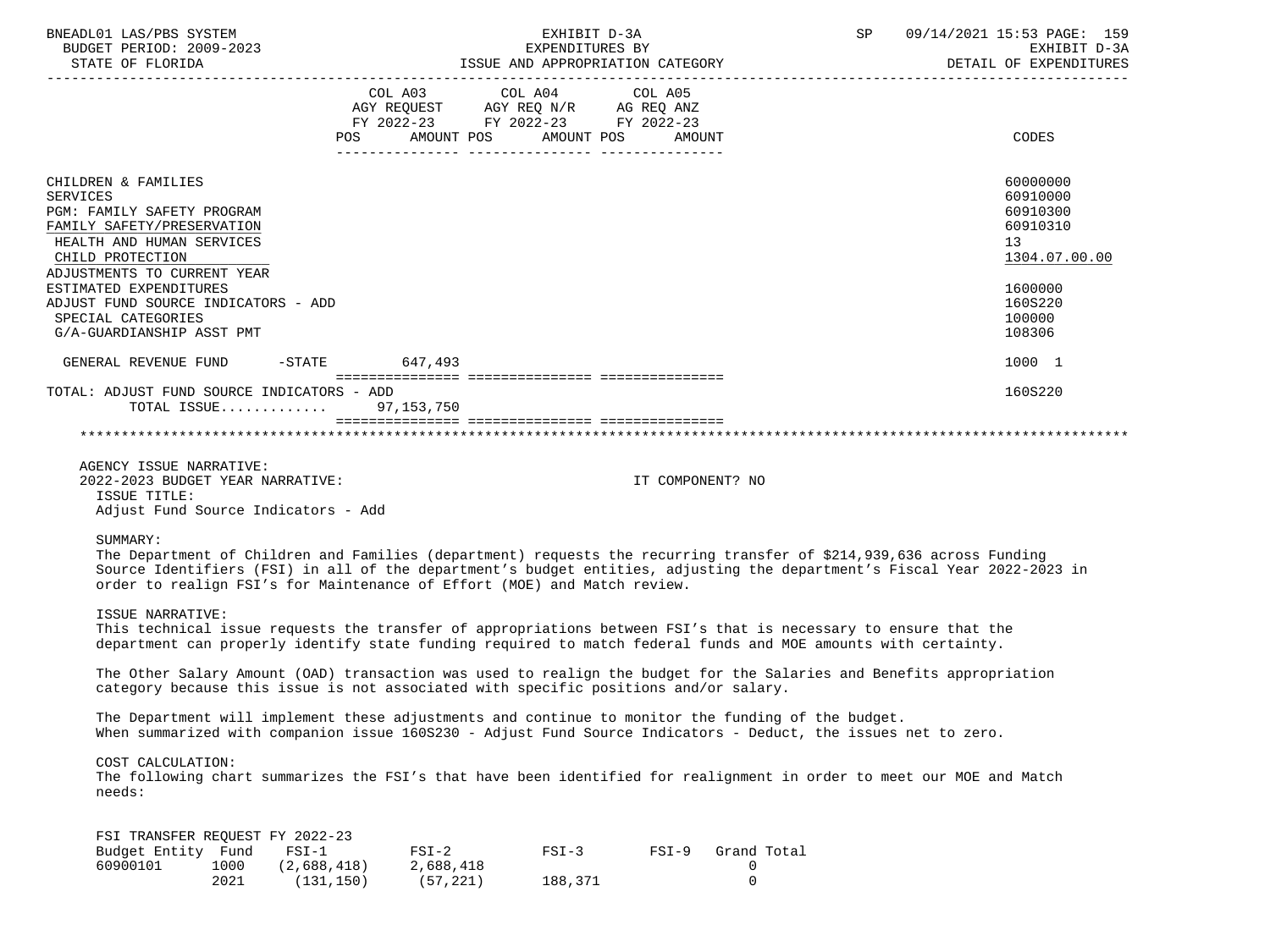| SYSTEM<br>BNEADL01<br>AS/DRS<br>ىدىر               |                                  | - - -<br>.<br>ם ר<br>1 E ·<br>$\sqrt{2}$<br>-2112<br>160<br>PAGE.<br>$\overline{\phantom{a}}$<br>the contract of the contract of the contract of the contract of the contract of the contract of the contract of |
|----------------------------------------------------|----------------------------------|------------------------------------------------------------------------------------------------------------------------------------------------------------------------------------------------------------------|
| $2009 - 2023$<br>חמד פתם<br><b>BUDGET</b><br>⊥ີ∪ ∗ | ΡV<br>EXPENDITURES<br><u>، ب</u> | ∼                                                                                                                                                                                                                |
|                                                    |                                  | ----------------------                                                                                                                                                                                           |

|          |                                                                                                                                                                                                                                  |                              |                                                                                 | COL A03                                                               | COL A04 COL A05 |               |                                                       |                                                                                           |
|----------|----------------------------------------------------------------------------------------------------------------------------------------------------------------------------------------------------------------------------------|------------------------------|---------------------------------------------------------------------------------|-----------------------------------------------------------------------|-----------------|---------------|-------------------------------------------------------|-------------------------------------------------------------------------------------------|
|          |                                                                                                                                                                                                                                  |                              | POS                                                                             | AMOUNT POS                                                            | AMOUNT POS      | AMOUNT        |                                                       | CODES                                                                                     |
| SERVICES | CHILDREN & FAMILIES<br>PGM: FAMILY SAFETY PROGRAM<br>FAMILY SAFETY/PRESERVATION<br>HEALTH AND HUMAN SERVICES<br>CHILD PROTECTION<br>ADJUSTMENTS TO CURRENT YEAR<br>ESTIMATED EXPENDITURES<br>ADJUST FUND SOURCE INDICATORS - ADD |                              |                                                                                 |                                                                       |                 |               |                                                       | 60000000<br>60910000<br>60910300<br>60910310<br>13<br>1304.07.00.00<br>1600000<br>160S220 |
|          |                                                                                                                                                                                                                                  |                              | 2261 (19,427)                                                                   | $(35, 779)$ 55,206                                                    |                 |               | 0                                                     |                                                                                           |
|          |                                                                                                                                                                                                                                  | 2516                         | (2,004)                                                                         |                                                                       |                 |               | $\mathbf 0$                                           |                                                                                           |
|          |                                                                                                                                                                                                                                  |                              | 60900101 Total (2,840,999)                                                      | 2,004<br>2,597,422<br>2,597,422                                       | 243,577         |               | $\mathbf 0$                                           |                                                                                           |
|          | 60900202                                                                                                                                                                                                                         | 1000<br>2261                 | 3,602,689                                                                       | (3,602,689)<br>140,686 (3,193,945) 4,608,559 (1,555,300)<br>(835) 835 |                 |               | $\mathbf 0$<br>$\mathbf 0$                            |                                                                                           |
|          |                                                                                                                                                                                                                                  | 2516                         |                                                                                 |                                                                       |                 |               | 0                                                     |                                                                                           |
|          | 60900202 Total                                                                                                                                                                                                                   |                              | 3,742,540                                                                       | (6,795,799) 4,608,559                                                 |                 | (1, 555, 300) | 0                                                     |                                                                                           |
|          | 60910310                                                                                                                                                                                                                         | 1000<br>2157<br>2261<br>2516 | 53,790,972 (53,790,972)<br>6, 471, 113 (6, 471, 113)<br>$9,090,654$ (9,090,654) | 849,538                                                               | (849, 538)      |               | $\mathbf 0$<br>$\mathbf 0$<br>$\mathbf 0$<br>$\Omega$ |                                                                                           |
|          | 60910310 Total                                                                                                                                                                                                                   |                              |                                                                                 | 69, 352, 739 (68, 503, 201)                                           | (849,538)       |               | $\Omega$                                              |                                                                                           |
|          | 60910506                                                                                                                                                                                                                         | 1000<br>2261<br>2516         | $(50, 737, 403)$ 50, 737, 403<br>$(6, 162, 785)$ 6, 162, 785                    | (28, 040)                                                             |                 | 28,040        | $\mathbf 0$<br>$\mathbf 0$<br>0                       |                                                                                           |
|          |                                                                                                                                                                                                                                  |                              | 60910506 Total 56,900,188) 56,872,148                                           |                                                                       |                 | 28,040        | $\mathbf 0$                                           |                                                                                           |
|          | 60910708                                                                                                                                                                                                                         | 1000<br>2261                 | 6,240,815                                                                       | (6, 240, 815)<br>$(1,664)$ 994,311 (992,647)                          |                 |               | 0<br>$\mathbf 0$                                      |                                                                                           |
|          | 60910708 Total                                                                                                                                                                                                                   |                              | 6,239,151                                                                       | $(5, 246, 504)$ (992,647)                                             |                 |               | $\Omega$                                              |                                                                                           |
|          | 60910950                                                                                                                                                                                                                         | 1000<br>2261<br>2516         | $(24, 572, 806)$ 24, 572, 806<br>2,467                                          | 2,131,586<br>(2, 467)                                                 | (2, 131, 586)   |               | $\mathbf 0$<br>$\mathbf 0$<br>$\mathbf 0$             |                                                                                           |
|          | 60910950 Total                                                                                                                                                                                                                   |                              | $(24, 570, 339)$ 26,701,925                                                     |                                                                       | (2, 131, 586)   |               | $\mathbf 0$                                           |                                                                                           |
|          | Grand Total                                                                                                                                                                                                                      |                              | (4,977,096)                                                                     | 5,625,991                                                             | 878,365         | (1, 527, 260) | $\Omega$                                              |                                                                                           |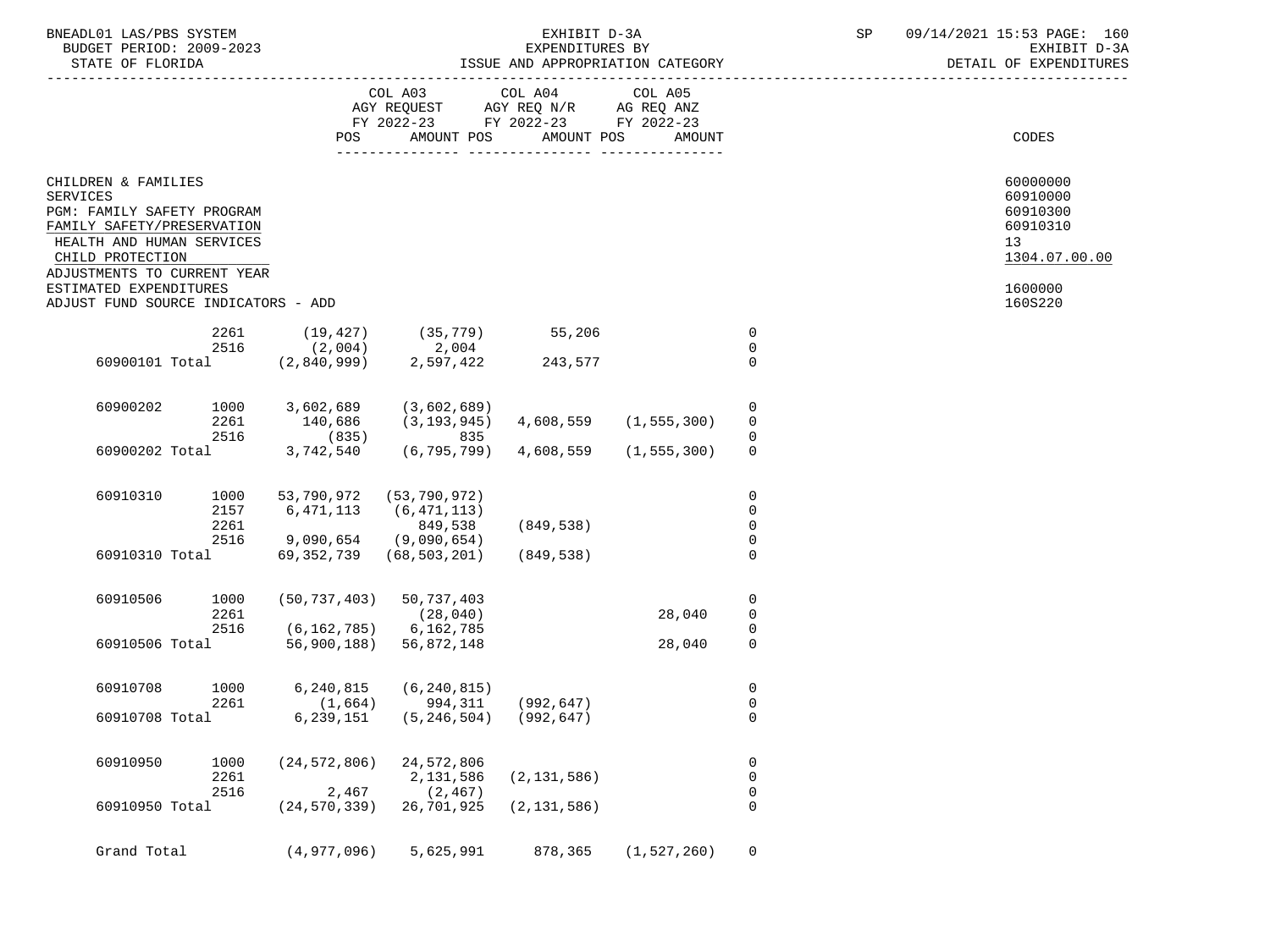| BNEADL01 LAS/PBS SYSTEM<br>BUDGET PERIOD: 2009-2023                                                                                                                                                          |                |                                                                                                   | EXHIBIT D-3A<br>EXPENDITURES BY |          |          | SP 09/14/2021 15:53 PAGE: 161<br>EXHIBIT D-3A                                  |
|--------------------------------------------------------------------------------------------------------------------------------------------------------------------------------------------------------------|----------------|---------------------------------------------------------------------------------------------------|---------------------------------|----------|----------|--------------------------------------------------------------------------------|
| STATE OF FLORIDA                                                                                                                                                                                             |                | ISSUE AND APPROPRIATION CATEGORY                                                                  |                                 |          |          | DETAIL OF EXPENDITURES                                                         |
|                                                                                                                                                                                                              | POS AMOUNT POS | COL A03 COL A04 COL A05<br>AGY REQUEST AGY REQ N/R AG REQ ANZ<br>FY 2022-23 FY 2022-23 FY 2022-23 | AMOUNT POS                      | AMOUNT   |          | CODES                                                                          |
| CHILDREN & FAMILIES<br><b>SERVICES</b><br>PGM: FAMILY SAFETY PROGRAM<br>FAMILY SAFETY/PRESERVATION<br>HEALTH AND HUMAN SERVICES<br>CHILD PROTECTION<br>ADJUSTMENTS TO CURRENT YEAR<br>ESTIMATED EXPENDITURES |                |                                                                                                   |                                 |          |          | 60000000<br>60910000<br>60910300<br>60910310<br>13<br>1304.07.00.00<br>1600000 |
| ADJUST FUND SOURCE INDICATORS - ADD                                                                                                                                                                          |                |                                                                                                   |                                 |          |          | 160S220                                                                        |
| IMPACT OF NOT FUNDING ISSUE:<br>Not Applicable.                                                                                                                                                              |                |                                                                                                   |                                 |          |          |                                                                                |
| LINKAGE TO GOVERNOR'S PRIORITIES:<br>Not Applicable.                                                                                                                                                         |                |                                                                                                   |                                 |          |          |                                                                                |
| FLORIDA STRATEGIC PLAN FOR ECONOMIC DEVELOPMENT:<br>Not Applicable.                                                                                                                                          |                |                                                                                                   |                                 |          |          |                                                                                |
| POSITION DETAIL OF SALARIES AND BENEFITS:                                                                                                                                                                    |                |                                                                                                   |                                 |          |          | LAPSE LAPSED SALARIES                                                          |
|                                                                                                                                                                                                              |                | FTE BASE RATE ADDITIVES                                                                           |                                 | BENEFITS | SUBTOTAL | % AND BENEFITS                                                                 |
| A03 - AGY REQUEST FY 2022-23                                                                                                                                                                                 |                |                                                                                                   |                                 |          |          |                                                                                |
| CHANGES TO CURRENTLY AUTHORIZED POSITIONS<br>OTHER SALARY AMOUNT<br>1000 GENERAL REVENUE FUND<br>2261 FEDERAL GRANTS TRUST FUND                                                                              |                |                                                                                                   |                                 |          |          | 1,430,618<br>20,996                                                            |
|                                                                                                                                                                                                              |                |                                                                                                   |                                 |          |          | -------------                                                                  |
|                                                                                                                                                                                                              |                |                                                                                                   |                                 |          |          | 1,451,614                                                                      |
|                                                                                                                                                                                                              |                |                                                                                                   |                                 |          |          | ==============                                                                 |
|                                                                                                                                                                                                              |                |                                                                                                   |                                 |          |          |                                                                                |
| ADJUST FUND SOURCE INDICATORS -<br>DEDUCT<br>SALARIES AND BENEFITS                                                                                                                                           |                |                                                                                                   |                                 |          |          | 160S230<br>010000                                                              |
| GENERAL REVENUE FUND<br>-MATCH<br>FEDERAL GRANTS TRUST FUND -MATCH                                                                                                                                           | 1,430,618-     | $20,996-$                                                                                         |                                 |          |          | 1000 2<br>2261 2                                                               |
| TOTAL APPRO                                                                                                                                                                                                  | 1,451,614-     |                                                                                                   |                                 |          |          |                                                                                |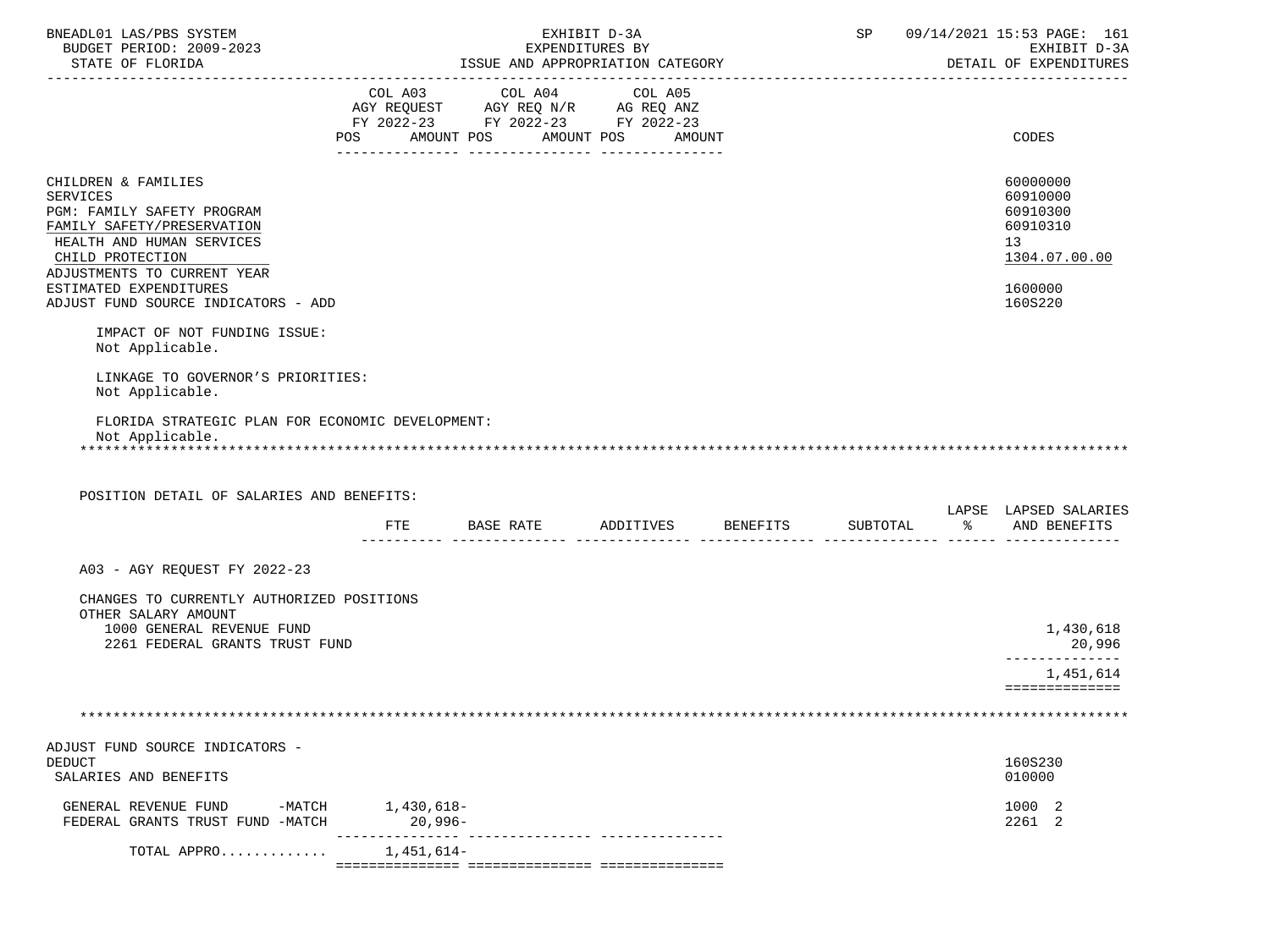| BNEADL01 LAS/PBS SYSTEM<br>BUDGET PERIOD: 2009-2023<br>STATE OF FLORIDA                                                                                                            | EXHIBIT D-3A<br>EXPENDITURES BY<br>ISSUE AND APPROPRIATION CATEGORY                                                                         | SP<br>09/14/2021 15:53 PAGE: 162<br>EXHIBIT D-3A<br>DETAIL OF EXPENDITURES<br>--------------------------- |
|------------------------------------------------------------------------------------------------------------------------------------------------------------------------------------|---------------------------------------------------------------------------------------------------------------------------------------------|-----------------------------------------------------------------------------------------------------------|
|                                                                                                                                                                                    | COL A03 COL A04 COL A05<br>AGY REQUEST AGY REQ N/R AG REQ ANZ<br>FY 2022-23 FY 2022-23 FY 2022-23<br>AMOUNT POS AMOUNT POS<br>POS<br>AMOUNT | CODES                                                                                                     |
| CHILDREN & FAMILIES<br><b>SERVICES</b><br>PGM: FAMILY SAFETY PROGRAM<br>FAMILY SAFETY/PRESERVATION<br>HEALTH AND HUMAN SERVICES<br>CHILD PROTECTION<br>ADJUSTMENTS TO CURRENT YEAR |                                                                                                                                             | 60000000<br>60910000<br>60910300<br>60910310<br>13<br>1304.07.00.00                                       |
| ESTIMATED EXPENDITURES<br>ADJUST FUND SOURCE INDICATORS -<br><b>DEDUCT</b><br>OTHER PERSONAL SERVICES                                                                              |                                                                                                                                             | 1600000<br>160S230<br>030000                                                                              |
| FEDERAL GRANTS TRUST FUND -MATCH 51,943-                                                                                                                                           |                                                                                                                                             | 2261 2                                                                                                    |
| <b>EXPENSES</b>                                                                                                                                                                    |                                                                                                                                             | 040000                                                                                                    |
| GENERAL REVENUE FUND -STATE 173,878-                                                                                                                                               |                                                                                                                                             | 1000 1                                                                                                    |
| OPERATING CAPITAL OUTLAY                                                                                                                                                           |                                                                                                                                             | 060000                                                                                                    |
| FEDERAL GRANTS TRUST FUND -FEDERL 32-                                                                                                                                              |                                                                                                                                             | 2261 3                                                                                                    |
| LUMP SUM<br>SHARED RISK/CWS SERVICES                                                                                                                                               |                                                                                                                                             | 090000<br>094077                                                                                          |
| GENERAL REVENUE FUND                                                                                                                                                               | $-STATE$ 3, 054, 312-                                                                                                                       | 1000 1                                                                                                    |
| SPECIAL CATEGORIES<br>G/A-SHERIFFS PI GRANTS                                                                                                                                       |                                                                                                                                             | 100000<br>100782                                                                                          |
| GENERAL REVENUE FUND<br>$-$ STATE<br>FEDERAL GRANTS TRUST FUND -MATCH                                                                                                              | $8,056,814-$<br>$85,926-$                                                                                                                   | 1000 1<br>2261 2                                                                                          |
| TOTAL APPRO                                                                                                                                                                        | $8,142,740-$                                                                                                                                |                                                                                                           |
| G/A-DOMESTIC VIOLENCE PRG                                                                                                                                                          |                                                                                                                                             | 100995                                                                                                    |
| GENERAL REVENUE FUND<br>-MATCH<br>DOMESTIC VIOLENCE TF<br>-MATCH                                                                                                                   | 2,020,433-<br>$6,076,274-$                                                                                                                  | 1000 2<br>2157 2                                                                                          |
| TOTAL APPRO                                                                                                                                                                        | $8,096,707-$                                                                                                                                |                                                                                                           |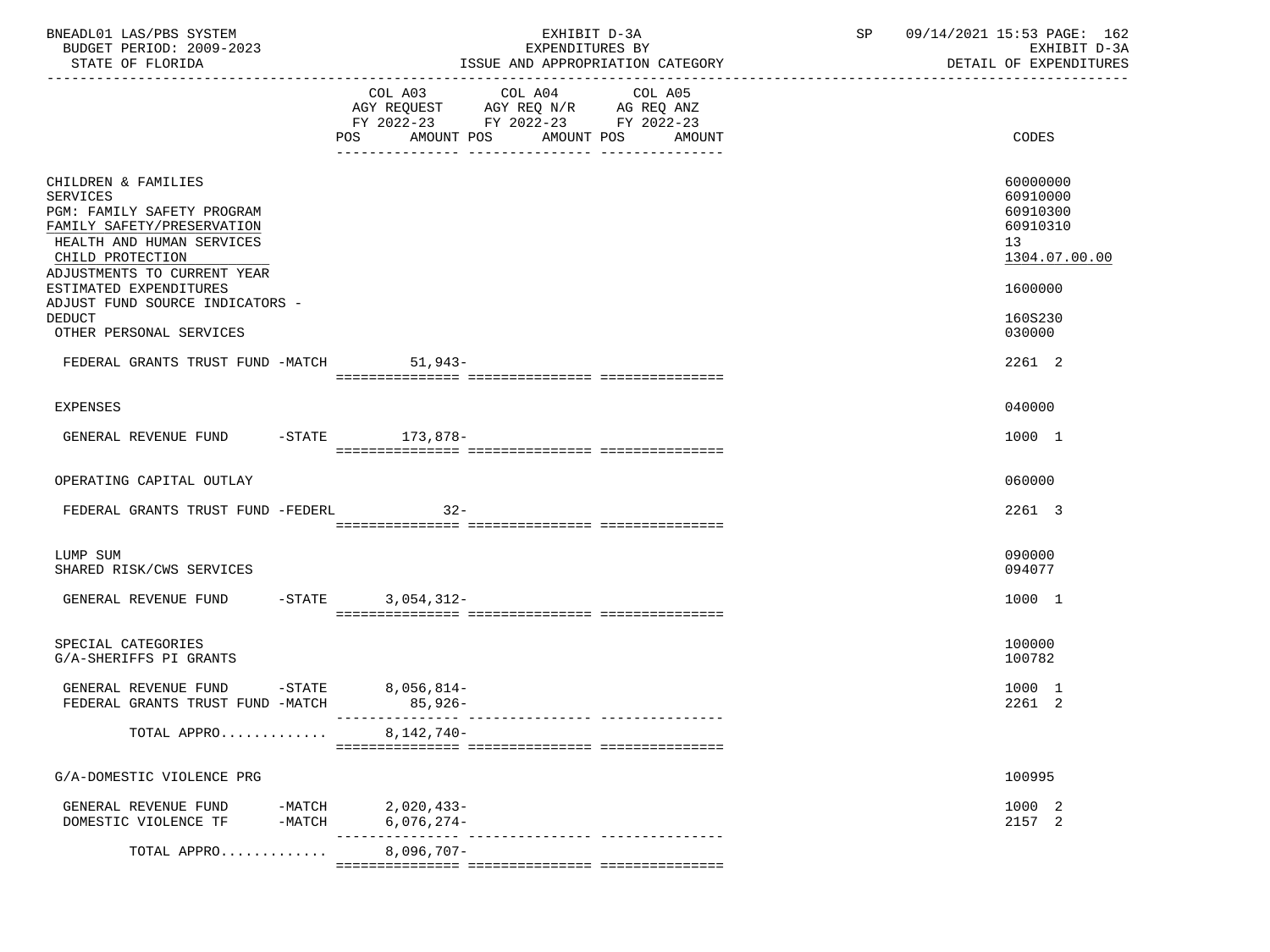| BNEADL01 LAS/PBS SYSTEM<br>BUDGET PERIOD: 2009-2023<br>STATE OF FLORIDA                                                                                                                                      | EXHIBIT D-3A<br>EXPENDITURES BY<br>ISSUE AND APPROPRIATION CATEGORY                                                                                | SP<br>09/14/2021 15:53 PAGE: 163<br>EXHIBIT D-3A<br>DETAIL OF EXPENDITURES     |
|--------------------------------------------------------------------------------------------------------------------------------------------------------------------------------------------------------------|----------------------------------------------------------------------------------------------------------------------------------------------------|--------------------------------------------------------------------------------|
|                                                                                                                                                                                                              | COL A03 COL A04<br>COL A05<br>AGY REQUEST AGY REQ N/R AG REQ ANZ<br>FY 2022-23 FY 2022-23 FY 2022-23<br>POS.<br>AMOUNT POS<br>AMOUNT POS<br>AMOUNT | CODES                                                                          |
| CHILDREN & FAMILIES<br><b>SERVICES</b><br>PGM: FAMILY SAFETY PROGRAM<br>FAMILY SAFETY/PRESERVATION<br>HEALTH AND HUMAN SERVICES<br>CHILD PROTECTION<br>ADJUSTMENTS TO CURRENT YEAR<br>ESTIMATED EXPENDITURES |                                                                                                                                                    | 60000000<br>60910000<br>60910300<br>60910310<br>13<br>1304.07.00.00<br>1600000 |
| ADJUST FUND SOURCE INDICATORS -<br><b>DEDUCT</b><br>SPECIAL CATEGORIES<br>G/A-CHILD ABS PREV/INTVNT                                                                                                          |                                                                                                                                                    | 160S230<br>100000<br>103032                                                    |
| GENERAL REVENUE FUND -STATE 1,875,880-                                                                                                                                                                       |                                                                                                                                                    | 1000 1                                                                         |
| G/A-CHILD PROTECTION                                                                                                                                                                                         |                                                                                                                                                    | 103034                                                                         |
| GENERAL REVENUE FUND -MATCH 173,050-                                                                                                                                                                         |                                                                                                                                                    | 1000 2                                                                         |
| G/A-RESIDENTIAL GROUP CARE                                                                                                                                                                                   |                                                                                                                                                    | 104073                                                                         |
| GENERAL REVENUE FUND -MATCH 1,597,300-<br>OPERATIONS AND MAINT TF -MATCH                                                                                                                                     | $111,445-$                                                                                                                                         | 1000 2<br>2516 2                                                               |
| TOTAL APPRO                                                                                                                                                                                                  | 1,708,745-                                                                                                                                         |                                                                                |
| DEFERRED-PAY COM CONTRACTS                                                                                                                                                                                   |                                                                                                                                                    | 105280                                                                         |
| FEDERAL GRANTS TRUST FUND -MATCH                                                                                                                                                                             | $2 -$                                                                                                                                              | 2261 2                                                                         |
| LEASE/PURCHASE/EQUIPMENT                                                                                                                                                                                     |                                                                                                                                                    | 105281                                                                         |
| FEDERAL GRANTS TRUST FUND -MATCH                                                                                                                                                                             | $695 -$                                                                                                                                            | 2261 2                                                                         |
| G/A - COMMUNITY BASED CARE                                                                                                                                                                                   |                                                                                                                                                    | 108304                                                                         |
| GENERAL REVENUE FUND<br>-MATCH<br>FEDERAL GRANTS TRUST FUND -FEDERL<br>OPERATIONS AND MAINT TF<br>$-MATCH$                                                                                                   | 61,713,280-<br>$330,622-$<br>$8,979,209-$                                                                                                          | 1000 2<br>2261 3<br>2516 2                                                     |
| TOTAL APPRO                                                                                                                                                                                                  | $71,023,111-$                                                                                                                                      |                                                                                |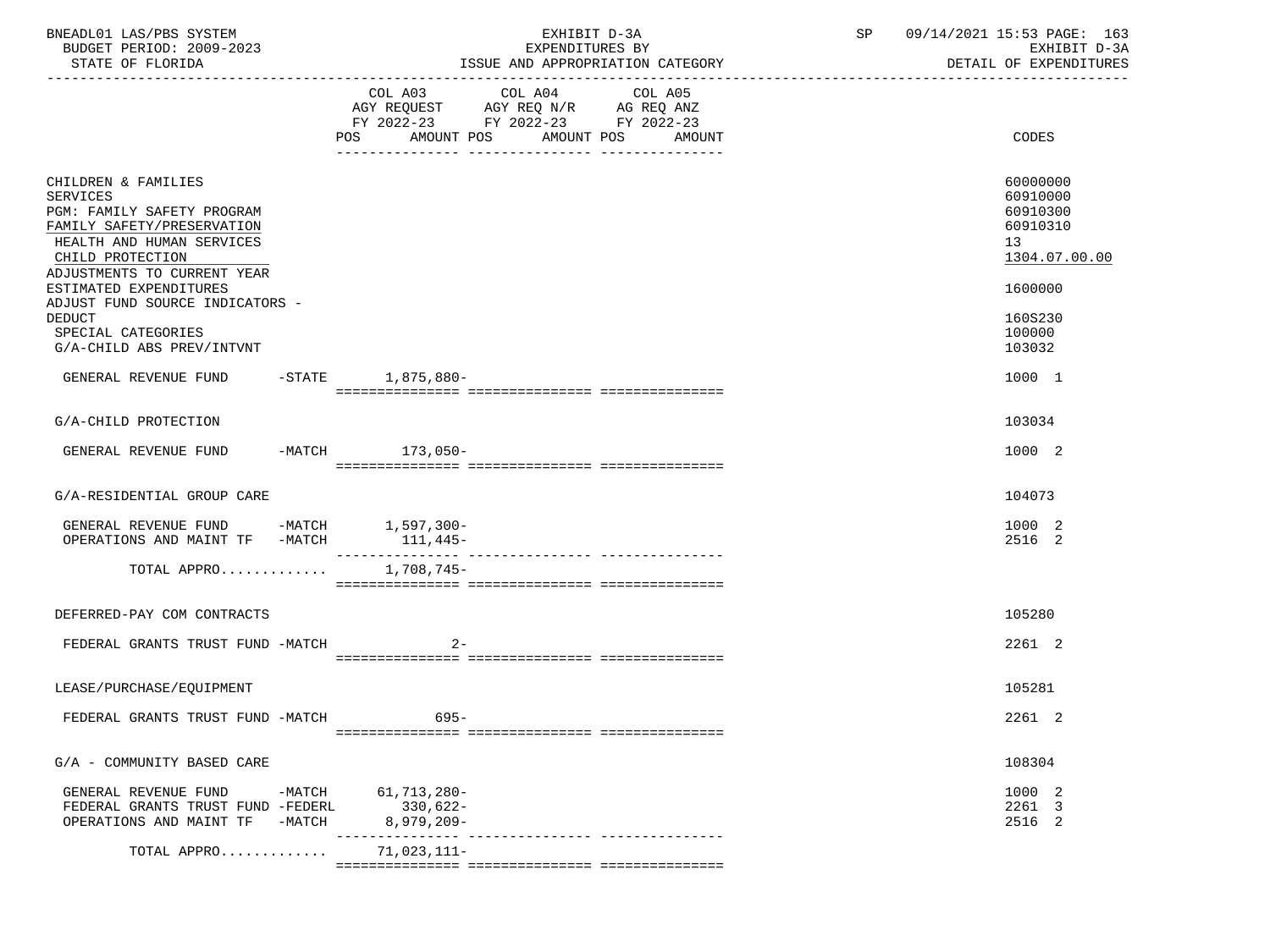| BNEADL01 LAS/PBS SYSTEM<br>BUDGET PERIOD: 2009-2023<br>STATE OF FLORIDA                                                                                                                                                                                                                                             |                                                                                                                                                                                                                                                                                                                              | EXHIBIT D-3A<br>EXPENDITURES BY<br>ISSUE AND APPROPRIATION CATEGORY | SP. | 09/14/2021 15:53 PAGE: 164<br>EXHIBIT D-3A<br>DETAIL OF EXPENDITURES                                          |
|---------------------------------------------------------------------------------------------------------------------------------------------------------------------------------------------------------------------------------------------------------------------------------------------------------------------|------------------------------------------------------------------------------------------------------------------------------------------------------------------------------------------------------------------------------------------------------------------------------------------------------------------------------|---------------------------------------------------------------------|-----|---------------------------------------------------------------------------------------------------------------|
|                                                                                                                                                                                                                                                                                                                     | COL A03 COL A04<br>AGY REQUEST AGY REQ N/R AG REQ ANZ<br>FY 2022-23 FY 2022-23 FY 2022-23<br>AMOUNT POS<br>POS                                                                                                                                                                                                               | COL A05<br>AMOUNT POS<br>AMOUNT                                     |     | CODES                                                                                                         |
| CHILDREN & FAMILIES<br><b>SERVICES</b><br>PGM: FAMILY SAFETY PROGRAM<br>FAMILY SAFETY/PRESERVATION<br>HEALTH AND HUMAN SERVICES<br>CHILD PROTECTION<br>ADJUSTMENTS TO CURRENT YEAR<br>ESTIMATED EXPENDITURES<br>ADJUST FUND SOURCE INDICATORS -<br><b>DEDUCT</b><br>SPECIAL CATEGORIES<br>G/A - ADOPTION ASSISTANCE |                                                                                                                                                                                                                                                                                                                              |                                                                     |     | 60000000<br>60910000<br>60910300<br>60910310<br>13<br>1304.07.00.00<br>1600000<br>160S230<br>100000<br>108305 |
| GENERAL REVENUE FUND                                                                                                                                                                                                                                                                                                | -STATE 753,548-                                                                                                                                                                                                                                                                                                              |                                                                     |     | 1000 1                                                                                                        |
| G/A-GUARDIANSHIP ASST PMT                                                                                                                                                                                                                                                                                           |                                                                                                                                                                                                                                                                                                                              |                                                                     |     | 108306                                                                                                        |
| GENERAL REVENUE FUND                                                                                                                                                                                                                                                                                                | -MATCH 647,493-                                                                                                                                                                                                                                                                                                              |                                                                     |     | 1000 2                                                                                                        |
| TOTAL: ADJUST FUND SOURCE INDICATORS -<br><b>DEDUCT</b><br>TOTAL ISSUE                                                                                                                                                                                                                                              | 97,153,750-                                                                                                                                                                                                                                                                                                                  |                                                                     |     | 160S230                                                                                                       |
| AGENCY ISSUE NARRATIVE:<br>2022-2023 BUDGET YEAR NARRATIVE:<br>ISSUE TITLE:<br>Adjust Fund Source Indicators - Deduct<br>SUMMARY:                                                                                                                                                                                   |                                                                                                                                                                                                                                                                                                                              | IT COMPONENT? NO                                                    |     |                                                                                                               |
|                                                                                                                                                                                                                                                                                                                     | The Department of Children and Families (department) requests the recurring transfer of \$214,939,636 across Funding<br>Source Identifiers (FSI) in all of the department's budget entities, adjusting the department's Fiscal Year 2022-2023 in<br>order to realign FSI's for Maintenance of Effort (MOE) and Match review. |                                                                     |     |                                                                                                               |
| ISSUE NARRATIVE:                                                                                                                                                                                                                                                                                                    | This technical issue requests the transfer of appropriations between FSI's that is necessary to ensure that the<br>department can properly identify state funding required to match federal funds and MOE amounts with certainty.                                                                                            |                                                                     |     |                                                                                                               |
|                                                                                                                                                                                                                                                                                                                     | The Other Salary Amount (OAD) transaction was used to realign the budget for the Salaries and Benefits appropriation<br>category because this issue is not associated with specific positions and/or salary.                                                                                                                 |                                                                     |     |                                                                                                               |
|                                                                                                                                                                                                                                                                                                                     | The Department will implement these adjustments and continue to monitor the funding of the budget.<br>When summarized with companion issue 160S220 - Adjust Fund Source Indicators - Add, the issues net to zero.                                                                                                            |                                                                     |     |                                                                                                               |
| COST CALCULATION:                                                                                                                                                                                                                                                                                                   | The following chart summarizes the FSI's that have been identified for realignment in order to meet our MOE and Match                                                                                                                                                                                                        |                                                                     |     |                                                                                                               |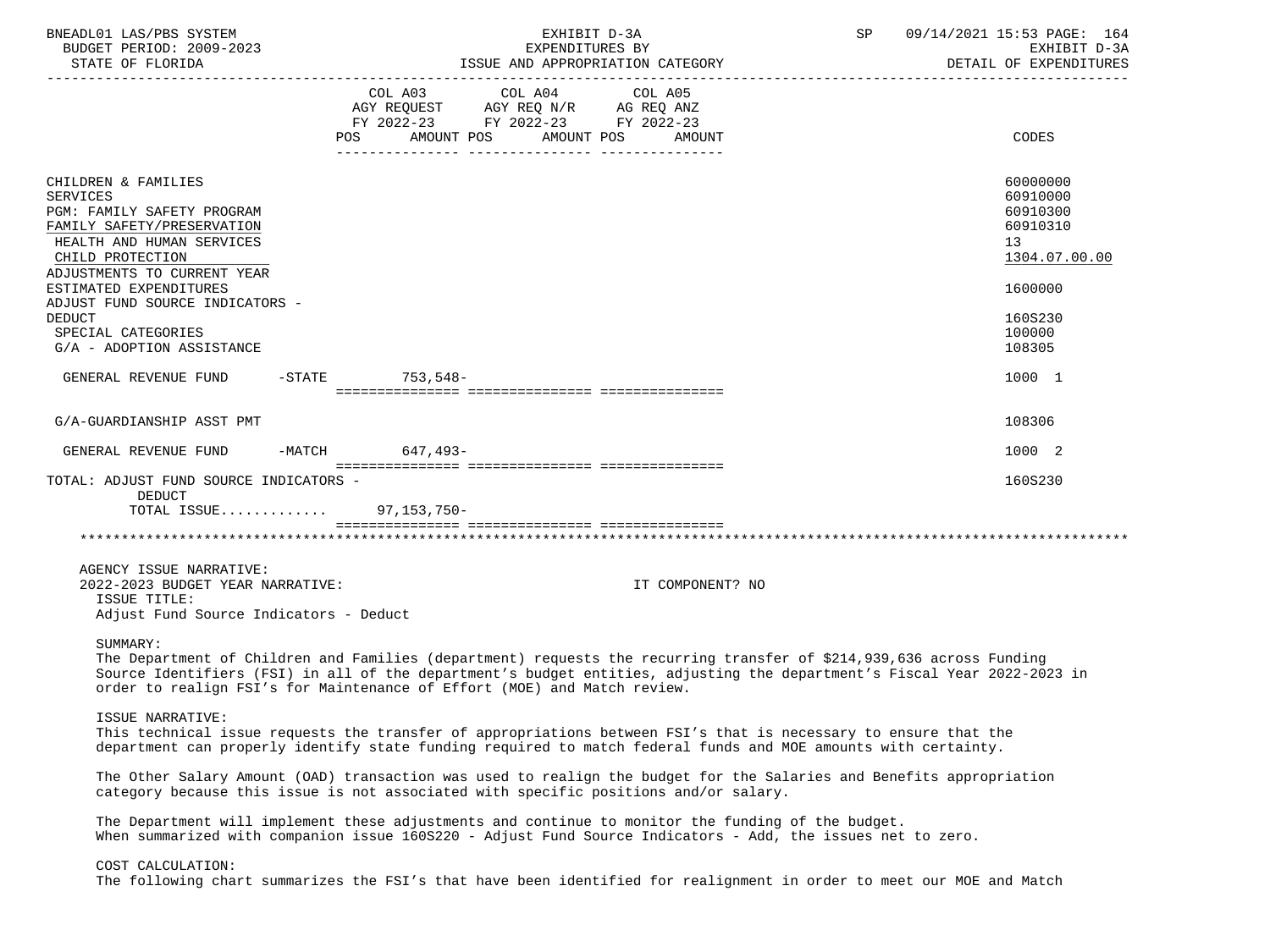|                                                                                                                                              | COL A03<br>AGY REQUEST<br>FY 2022-23<br>POS. | COL A04<br>AGY REQ N/R<br>FY 2022-23<br>AMOUNT POS<br>AMOUNT POS<br>------------- | COL A05<br>AG REQ ANZ<br>FY 2022-23<br>AMOUNT<br>--------------- | CODES                                                               |
|----------------------------------------------------------------------------------------------------------------------------------------------|----------------------------------------------|-----------------------------------------------------------------------------------|------------------------------------------------------------------|---------------------------------------------------------------------|
| CHILDREN & FAMILIES<br>SERVICES<br>PGM: FAMILY SAFETY PROGRAM<br>FAMILY SAFETY/PRESERVATION<br>HEALTH AND HUMAN SERVICES<br>CHILD PROTECTION |                                              |                                                                                   |                                                                  | 60000000<br>60910000<br>60910300<br>60910310<br>13<br>1304.07.00.00 |
| ADJUSTMENTS TO CURRENT YEAR<br>ESTIMATED EXPENDITURES                                                                                        |                                              |                                                                                   |                                                                  | 1600000                                                             |
| ADJUST FUND SOURCE INDICATORS -<br>DEDUCT                                                                                                    |                                              |                                                                                   |                                                                  | 160S230                                                             |

needs:

|          |                                              | $FSI-1$                                                                                                                                                                                                      | $FSI-2$                                                                                                                                                                | $FSI-3$                                                                                                                                                                                             | $FSI-9$                               | Grand Total         |                                                                                                                                                                                                |
|----------|----------------------------------------------|--------------------------------------------------------------------------------------------------------------------------------------------------------------------------------------------------------------|------------------------------------------------------------------------------------------------------------------------------------------------------------------------|-----------------------------------------------------------------------------------------------------------------------------------------------------------------------------------------------------|---------------------------------------|---------------------|------------------------------------------------------------------------------------------------------------------------------------------------------------------------------------------------|
| 60900101 | 1000                                         | (2,688,418)                                                                                                                                                                                                  | 2,688,418                                                                                                                                                              |                                                                                                                                                                                                     |                                       | 0                   |                                                                                                                                                                                                |
|          | 2021                                         | (131, 150)                                                                                                                                                                                                   | (57, 221)                                                                                                                                                              | 188,371                                                                                                                                                                                             |                                       | 0                   |                                                                                                                                                                                                |
|          | 2261                                         | (19, 427)                                                                                                                                                                                                    | (35, 779)                                                                                                                                                              | 55,206                                                                                                                                                                                              |                                       | 0                   |                                                                                                                                                                                                |
|          | 2516                                         | (2,004)                                                                                                                                                                                                      | 2,004                                                                                                                                                                  |                                                                                                                                                                                                     |                                       | 0                   |                                                                                                                                                                                                |
|          |                                              | (2,840,999)                                                                                                                                                                                                  | 2,597,422                                                                                                                                                              | 243,577                                                                                                                                                                                             |                                       | $\Omega$            |                                                                                                                                                                                                |
|          |                                              |                                                                                                                                                                                                              |                                                                                                                                                                        |                                                                                                                                                                                                     |                                       |                     |                                                                                                                                                                                                |
|          |                                              |                                                                                                                                                                                                              |                                                                                                                                                                        |                                                                                                                                                                                                     |                                       |                     |                                                                                                                                                                                                |
|          |                                              |                                                                                                                                                                                                              |                                                                                                                                                                        |                                                                                                                                                                                                     |                                       |                     |                                                                                                                                                                                                |
|          |                                              | 3,742,540                                                                                                                                                                                                    | (6, 795, 799)                                                                                                                                                          | 4,608,559                                                                                                                                                                                           |                                       | $\mathsf{O}\xspace$ |                                                                                                                                                                                                |
|          |                                              |                                                                                                                                                                                                              |                                                                                                                                                                        |                                                                                                                                                                                                     |                                       |                     |                                                                                                                                                                                                |
|          |                                              |                                                                                                                                                                                                              |                                                                                                                                                                        |                                                                                                                                                                                                     |                                       |                     |                                                                                                                                                                                                |
|          |                                              |                                                                                                                                                                                                              |                                                                                                                                                                        |                                                                                                                                                                                                     |                                       |                     |                                                                                                                                                                                                |
|          |                                              |                                                                                                                                                                                                              |                                                                                                                                                                        |                                                                                                                                                                                                     |                                       |                     |                                                                                                                                                                                                |
|          |                                              | 69, 352, 739                                                                                                                                                                                                 | (68, 503, 201)                                                                                                                                                         | (849, 538)                                                                                                                                                                                          |                                       | $\mathsf{O}\xspace$ |                                                                                                                                                                                                |
|          |                                              |                                                                                                                                                                                                              |                                                                                                                                                                        |                                                                                                                                                                                                     |                                       |                     |                                                                                                                                                                                                |
|          |                                              |                                                                                                                                                                                                              |                                                                                                                                                                        |                                                                                                                                                                                                     |                                       |                     |                                                                                                                                                                                                |
|          |                                              |                                                                                                                                                                                                              |                                                                                                                                                                        |                                                                                                                                                                                                     |                                       |                     |                                                                                                                                                                                                |
|          |                                              | 56,900,188)                                                                                                                                                                                                  | 56,872,148                                                                                                                                                             |                                                                                                                                                                                                     | 28,040                                | 0                   |                                                                                                                                                                                                |
|          |                                              |                                                                                                                                                                                                              |                                                                                                                                                                        |                                                                                                                                                                                                     |                                       |                     |                                                                                                                                                                                                |
|          |                                              |                                                                                                                                                                                                              |                                                                                                                                                                        |                                                                                                                                                                                                     |                                       |                     |                                                                                                                                                                                                |
|          |                                              | 6,239,151                                                                                                                                                                                                    | (5, 246, 504)                                                                                                                                                          | (992, 647)                                                                                                                                                                                          |                                       | $\overline{0}$      |                                                                                                                                                                                                |
| 60910950 | 1000                                         |                                                                                                                                                                                                              |                                                                                                                                                                        |                                                                                                                                                                                                     |                                       | 0                   |                                                                                                                                                                                                |
|          | 60900202<br>60910310<br>60910506<br>60910708 | Budget Entity Fund<br>60900101 Total<br>1000<br>2261<br>2516<br>60900202 Total<br>1000<br>2157<br>2261<br>2516<br>60910310 Total<br>1000<br>2261<br>2516<br>60910506 Total<br>1000<br>2261<br>60910708 Total | FSI TRANSFER REOUEST FY 2022-23<br>3,602,689<br>140,686<br>(835)<br>53,790,972<br>6, 471, 113<br>9,090,654<br>(50, 737, 403)<br>6,240,815<br>(1,664)<br>(24, 572, 806) | (3,602,689)<br>(3, 193, 945)<br>835<br>(53, 790, 972)<br>(6, 471, 113)<br>849,538<br>(9,090,654)<br>50,737,403<br>(28, 040)<br>6,162,785<br>(6, 162, 785)<br>(6, 240, 815)<br>994,311<br>24,572,806 | 4,608,559<br>(849, 538)<br>(992, 647) | 28,040              | 0<br>$\pmb{0}$<br>(1, 555, 300)<br>$\mathsf{O}\xspace$<br>(1, 555, 300)<br>0<br>$\mathsf 0$<br>$\mathsf{O}\xspace$<br>$\pmb{0}$<br>0<br>$\mathsf{O}\xspace$<br>$\mathsf 0$<br>0<br>$\mathsf 0$ |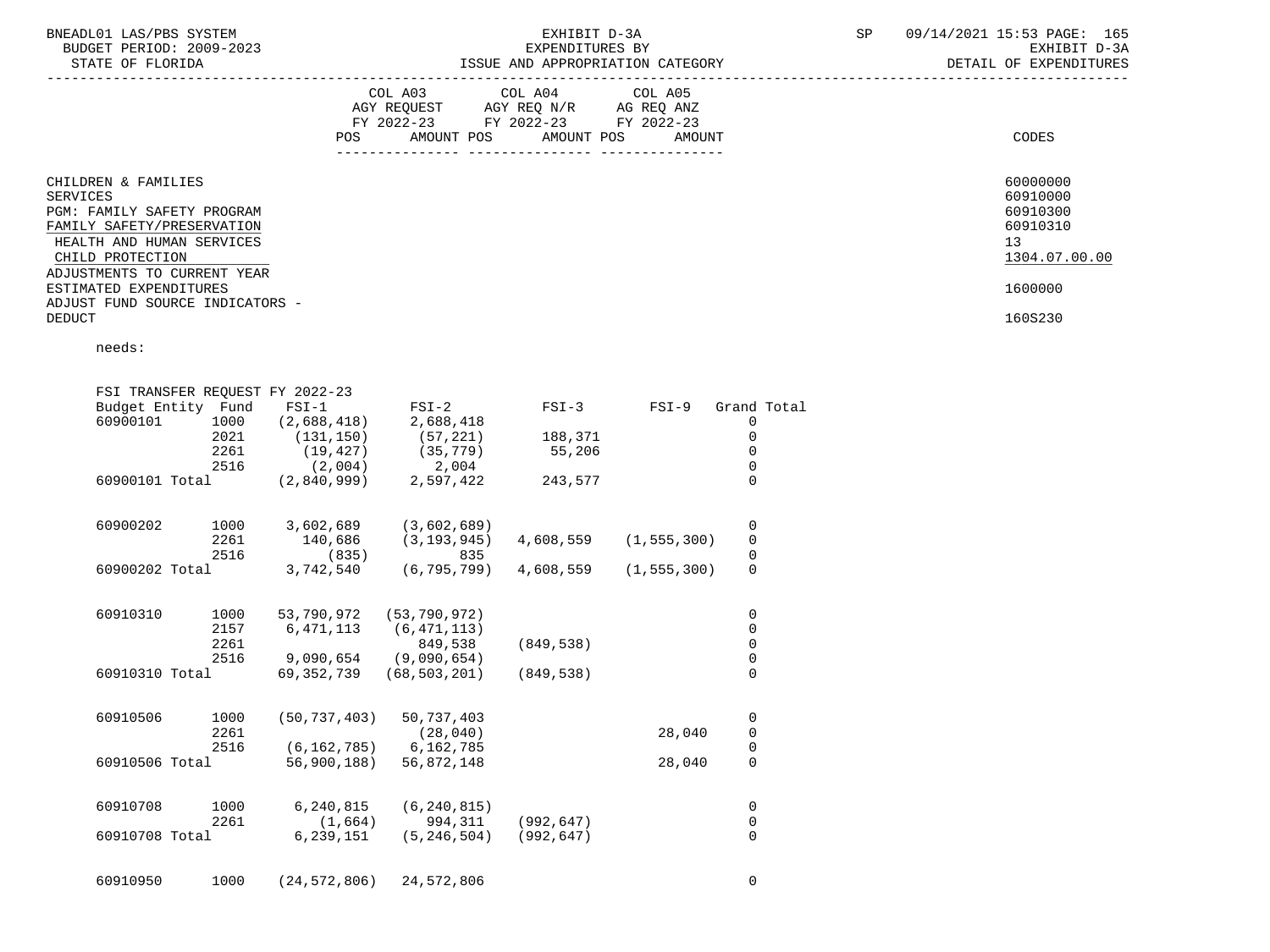| BNEADL01 LAS/PBS SYSTEM<br>BUDGET PERIOD: 2009-2023<br>STATE OF FLORIDA                                                                                                                                                                         |                    |     |                                            | EXHIBIT D-3A<br>EXPENDITURES BY<br>ISSUE AND APPROPRIATION CATEGORY |                                 |          |                            | SP 09/14/2021 15:53 PAGE: 166<br>EXHIBIT D-3A<br>DETAIL OF EXPENDITURES        |
|-------------------------------------------------------------------------------------------------------------------------------------------------------------------------------------------------------------------------------------------------|--------------------|-----|--------------------------------------------|---------------------------------------------------------------------|---------------------------------|----------|----------------------------|--------------------------------------------------------------------------------|
|                                                                                                                                                                                                                                                 | POS                |     |                                            | FY 2022-23 FY 2022-23 FY 2022-23<br>AMOUNT POS AMOUNT POS AMOUNT    |                                 |          |                            | CODES                                                                          |
| CHILDREN & FAMILIES<br><b>SERVICES</b><br>PGM: FAMILY SAFETY PROGRAM<br>FAMILY SAFETY/PRESERVATION<br>HEALTH AND HUMAN SERVICES<br>CHILD PROTECTION<br>ADJUSTMENTS TO CURRENT YEAR<br>ESTIMATED EXPENDITURES<br>ADJUST FUND SOURCE INDICATORS - |                    |     |                                            |                                                                     |                                 |          |                            | 60000000<br>60910000<br>60910300<br>60910310<br>13<br>1304.07.00.00<br>1600000 |
| <b>DEDUCT</b>                                                                                                                                                                                                                                   |                    |     |                                            |                                                                     |                                 |          |                            | 160S230                                                                        |
| 2261<br>60910950 Total (24,570,339) 26,701,925                                                                                                                                                                                                  | 2516 2,467 (2,467) |     | 2, 131, 586 (2, 131, 586)<br>(2, 131, 586) |                                                                     | 0<br>$\overline{0}$<br>$\Omega$ |          |                            |                                                                                |
|                                                                                                                                                                                                                                                 |                    |     |                                            |                                                                     |                                 |          |                            |                                                                                |
| Grand Total (4,977,096) 5,625,991 878,365 (1,527,260)                                                                                                                                                                                           |                    |     |                                            |                                                                     | 0                               |          |                            |                                                                                |
| IMPACT OF NOT FUNDING ISSUE:<br>Not Applicable.                                                                                                                                                                                                 |                    |     |                                            |                                                                     |                                 |          |                            |                                                                                |
| LINKAGE TO GOVERNOR'S PRIORITIES:<br>Not Applicable.                                                                                                                                                                                            |                    |     |                                            |                                                                     |                                 |          |                            |                                                                                |
| FLORIDA STRATEGIC PLAN FOR ECONOMIC DEVELOPMENT:<br>Not Applicable.                                                                                                                                                                             |                    |     |                                            |                                                                     |                                 |          |                            |                                                                                |
| POSITION DETAIL OF SALARIES AND BENEFITS:                                                                                                                                                                                                       |                    |     |                                            |                                                                     |                                 |          |                            |                                                                                |
|                                                                                                                                                                                                                                                 |                    | FTE |                                            |                                                                     | BASE RATE ADDITIVES BENEFITS    | SUBTOTAL | နွေ တ<br>---------- ------ | LAPSE LAPSED SALARIES<br>AND BENEFITS                                          |
| A03 - AGY REOUEST FY 2022-23                                                                                                                                                                                                                    |                    |     |                                            |                                                                     |                                 |          |                            |                                                                                |
| CHANGES TO CURRENTLY AUTHORIZED POSITIONS<br>OTHER SALARY AMOUNT<br>1000 GENERAL REVENUE FUND<br>2261 FEDERAL GRANTS TRUST FUND                                                                                                                 |                    |     |                                            |                                                                     |                                 |          |                            | 1,430,618-<br>$20,996-$                                                        |
|                                                                                                                                                                                                                                                 |                    |     |                                            |                                                                     |                                 |          |                            | --------------<br>1,451,614-<br>==============                                 |
|                                                                                                                                                                                                                                                 |                    |     |                                            |                                                                     |                                 |          |                            |                                                                                |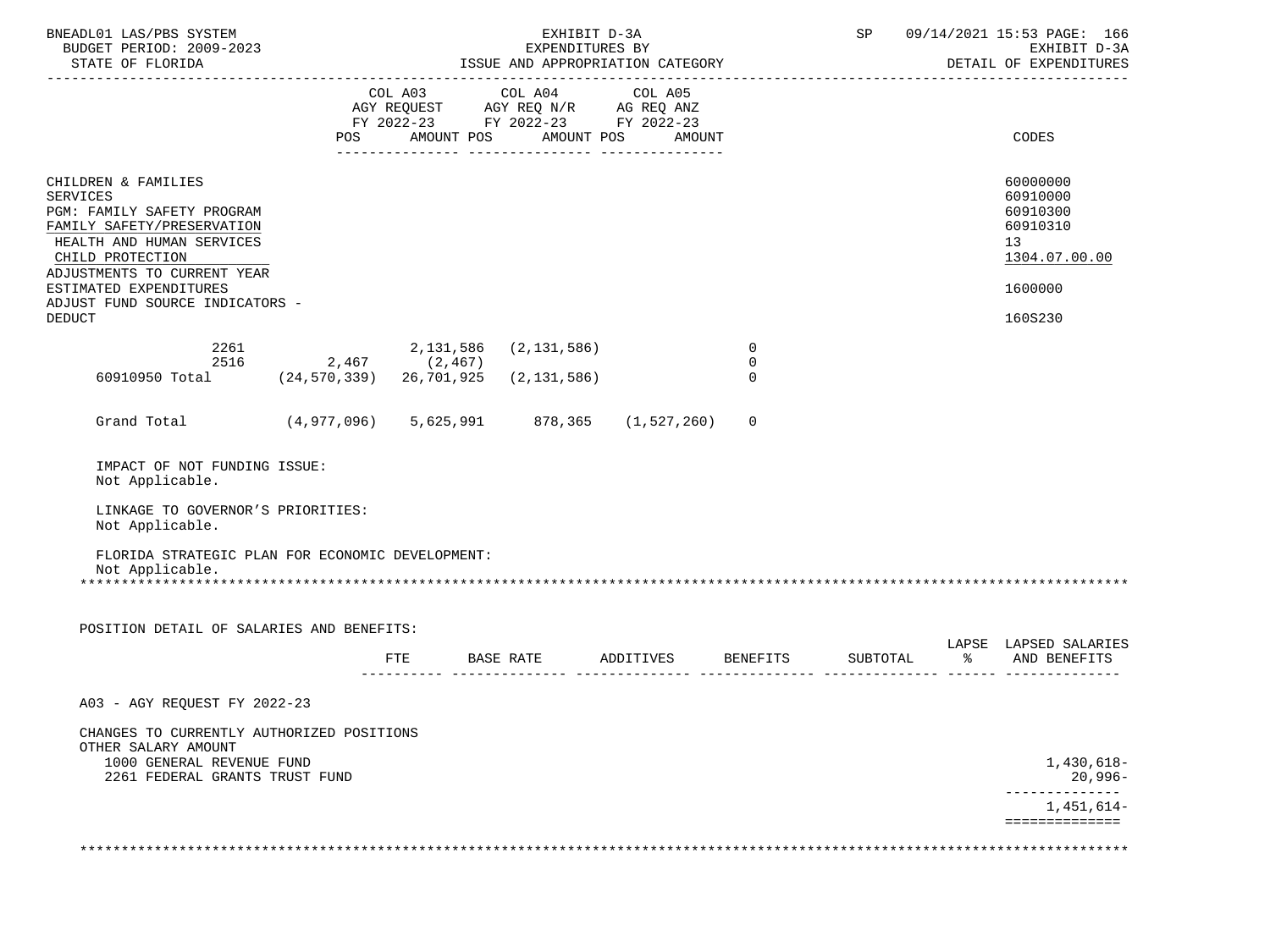| BNEADL01 LAS/PBS SYSTEM<br>BUDGET PERIOD: 2009-2023<br>STATE OF FLORIDA                                                                                                                                                 |                         |                                                                                                            | EXHIBIT D-3A<br>EXPENDITURES BY<br>ISSUE AND APPROPRIATION CATEGORY | SP | 09/14/2021 15:53 PAGE: 167<br>EXHIBIT D-3A<br>DETAIL OF EXPENDITURES           |
|-------------------------------------------------------------------------------------------------------------------------------------------------------------------------------------------------------------------------|-------------------------|------------------------------------------------------------------------------------------------------------|---------------------------------------------------------------------|----|--------------------------------------------------------------------------------|
|                                                                                                                                                                                                                         | POS                     | COL A04<br>COL A03<br>AGY REQUEST AGY REQ N/R AG REQ ANZ<br>FY 2022-23 FY 2022-23 FY 2022-23<br>AMOUNT POS | COL A05<br>AMOUNT POS<br>AMOUNT                                     |    | CODES                                                                          |
| CHILDREN & FAMILIES<br><b>SERVICES</b><br>PGM: FAMILY SAFETY PROGRAM<br>FAMILY SAFETY/PRESERVATION<br>HEALTH AND HUMAN SERVICES<br>CHILD PROTECTION<br>NONRECURRING EXPENDITURES<br>DEVEREUX, INC. SERVICES TO SEXUALLY |                         |                                                                                                            |                                                                     |    | 60000000<br>60910000<br>60910300<br>60910310<br>13<br>1304.07.00.00<br>2100000 |
| EXPLOITED YOUTH<br>SPECIAL CATEGORIES<br>G/A-CONTRACTED SERVICES                                                                                                                                                        |                         |                                                                                                            |                                                                     |    | 2103020<br>100000<br>100778                                                    |
| GENERAL REVENUE FUND                                                                                                                                                                                                    | $-$ STATE               | 587,706-                                                                                                   |                                                                     |    | 1000 1                                                                         |
| VICTORY FOR YOUTH<br>SPECIAL CATEGORIES<br>G/A-CONTRACTED SERVICES                                                                                                                                                      |                         |                                                                                                            |                                                                     |    | 2103022<br>100000<br>100778                                                    |
| GENERAL REVENUE FUND -STATE                                                                                                                                                                                             |                         | $250,000-$                                                                                                 |                                                                     |    | 1000 1                                                                         |
| CHILD ABUSE PREVENTION AND<br>TREATMENT ACT (CAPTA) GRANT BUDGET<br>AUTHORITY<br>SPECIAL CATEGORIES<br>G/A - COMMUNITY BASED CARE                                                                                       |                         |                                                                                                            |                                                                     |    | 2103091<br>100000<br>108304                                                    |
| FEDERAL GRANTS TRUST FUND -FEDERL                                                                                                                                                                                       |                         | $3,912,297-$                                                                                               |                                                                     |    | 2261 3                                                                         |
| EXCHANGE CLUB PARENT AIDE - DUVAL<br>SPECIAL CATEGORIES<br>G/A-CONTRACTED SERVICES                                                                                                                                      |                         |                                                                                                            |                                                                     |    | 2103092<br>100000<br>100778                                                    |
| GENERAL REVENUE FUND                                                                                                                                                                                                    | $-$ STATE<br>$150,000-$ |                                                                                                            |                                                                     |    | 1000 1                                                                         |
| FAMILY FIRST - ALL PRO DAD ADOPTION<br>PROMOTION SERVICES<br>SPECIAL CATEGORIES<br>G/A-CONTRACTED SERVICES                                                                                                              |                         |                                                                                                            |                                                                     |    | 2103096<br>100000<br>100778                                                    |
| GENERAL REVENUE FUND                                                                                                                                                                                                    | $-$ STATE               | $650,000 -$                                                                                                |                                                                     |    | 1000 1                                                                         |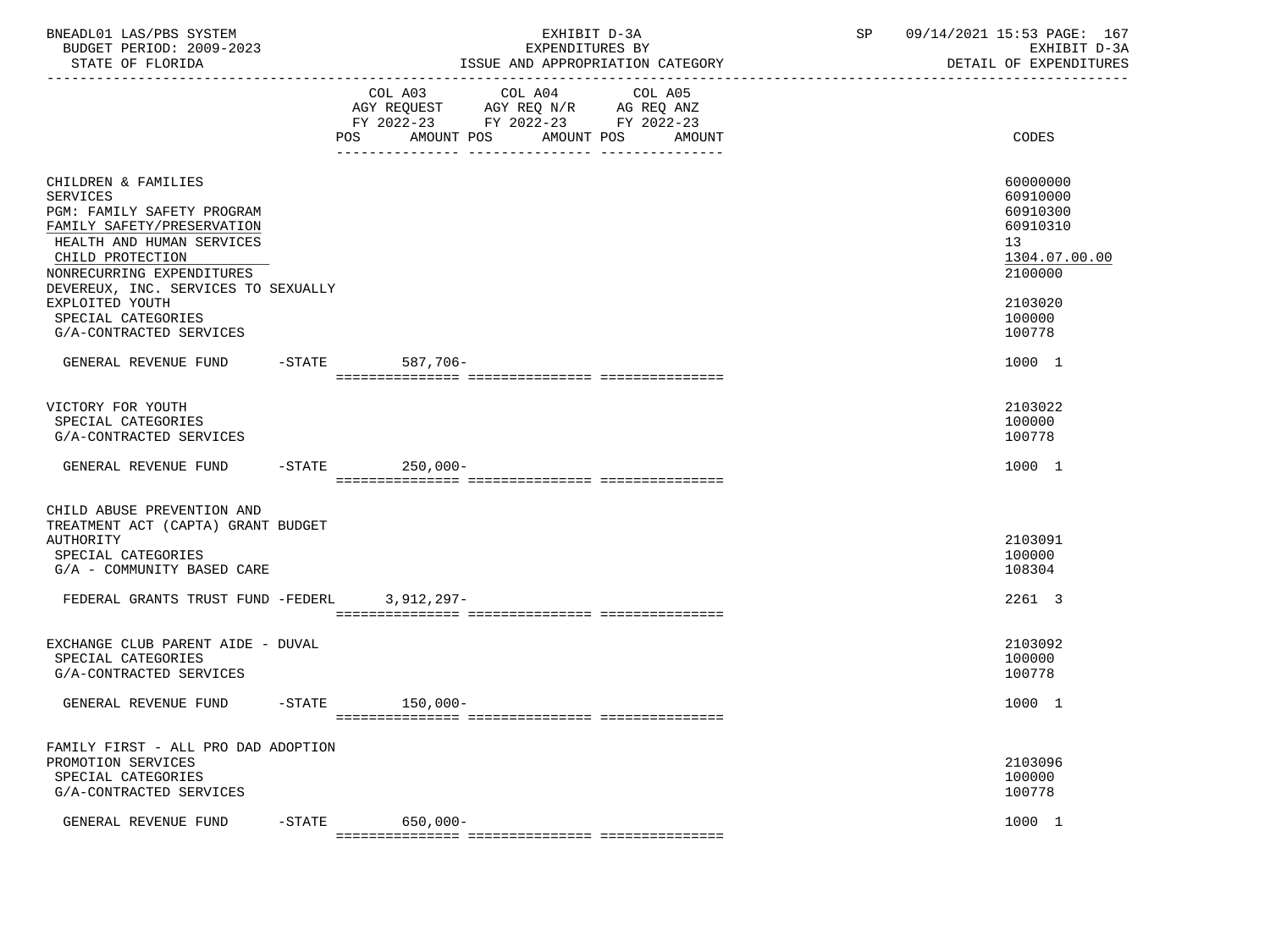| BNEADL01 LAS/PBS SYSTEM<br>BUDGET PERIOD: 2009-2023<br>STATE OF FLORIDA                                                                                                                                                                                                           | EXHIBIT D-3A<br>EXPENDITURES BY<br>ISSUE AND APPROPRIATION CATEGORY<br>----------------------------------                                   | 09/14/2021 15:53 PAGE: 168<br>SP<br>EXHIBIT D-3A<br>DETAIL OF EXPENDITURES                                    |
|-----------------------------------------------------------------------------------------------------------------------------------------------------------------------------------------------------------------------------------------------------------------------------------|---------------------------------------------------------------------------------------------------------------------------------------------|---------------------------------------------------------------------------------------------------------------|
|                                                                                                                                                                                                                                                                                   | COL A03 COL A04<br>COL A05<br>AGY REQUEST AGY REQ N/R AG REQ ANZ<br>FY 2022-23 FY 2022-23 FY 2022-23<br>POS AMOUNT POS AMOUNT POS<br>AMOUNT | CODES                                                                                                         |
| CHILDREN & FAMILIES<br><b>SERVICES</b><br>PGM: FAMILY SAFETY PROGRAM<br>FAMILY SAFETY/PRESERVATION<br>HEALTH AND HUMAN SERVICES<br>CHILD PROTECTION<br>NONRECURRING EXPENDITURES<br>ONE MORE CHILD - ANTI TRAFFICKING<br>PROGRAM<br>SPECIAL CATEGORIES<br>G/A-CONTRACTED SERVICES |                                                                                                                                             | 60000000<br>60910000<br>60910300<br>60910310<br>13<br>1304.07.00.00<br>2100000<br>2103099<br>100000<br>100778 |
| GENERAL REVENUE FUND                                                                                                                                                                                                                                                              | $-STATE$ 400,000-                                                                                                                           | 1000 1                                                                                                        |
| FUNDING FOR CHILD WELFARE BEST<br>PRACTICES<br>LUMP SUM<br>CHLD WELFARE BEST PRACTICE<br>GENERAL REVENUE FUND -MATCH                                                                                                                                                              | $2,500,000 -$                                                                                                                               | 2103100<br>090000<br>090075<br>1000 2                                                                         |
| CHAFEE FOSTER CARE INDEPENDENT<br>LIVING PROGRAM<br>SPECIAL CATEGORIES<br>COVID-19 - ST OPS<br>FEDERAL GRANTS TRUST FUND -FEDERL 19,791,518-                                                                                                                                      |                                                                                                                                             | 2103101<br>100000<br>105153<br>2261 3                                                                         |
| EDUCATION AND TRAINING VOUCHER<br>(ETV) PROGRAM<br>SPECIAL CATEGORIES<br>COVID-19 - ST OPS                                                                                                                                                                                        |                                                                                                                                             | 2103102<br>100000<br>105153                                                                                   |
| FEDERAL GRANTS TRUST FUND -FEDERL 2,876,674-                                                                                                                                                                                                                                      |                                                                                                                                             | 2261 3                                                                                                        |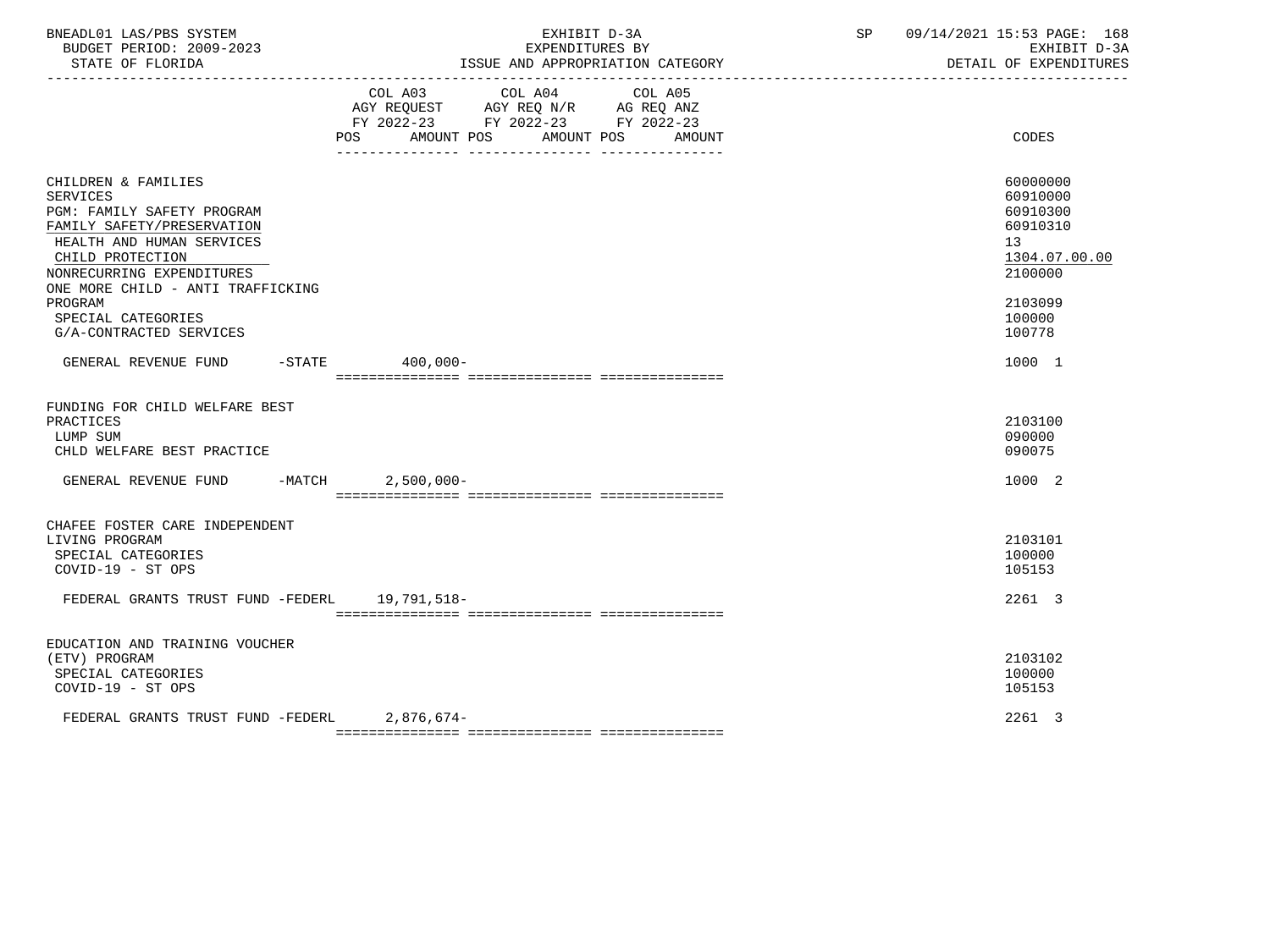| BNEADL01 LAS/PBS SYSTEM<br>BUDGET PERIOD: 2009-2023<br>STATE OF FLORIDA                                                                                                                                                                                                      | EXHIBIT D-3A<br>EXPENDITURES BY<br>ISSUE AND APPROPRIATION CATEGORY                                                                                                                                                                                                    | SP | 09/14/2021 15:53 PAGE: 169<br>EXHIBIT D-3A<br>DETAIL OF EXPENDITURES                                          |
|------------------------------------------------------------------------------------------------------------------------------------------------------------------------------------------------------------------------------------------------------------------------------|------------------------------------------------------------------------------------------------------------------------------------------------------------------------------------------------------------------------------------------------------------------------|----|---------------------------------------------------------------------------------------------------------------|
| POS                                                                                                                                                                                                                                                                          | COL A03<br>COL A04<br>COL A05<br>$\begin{tabular}{lllllll} \bf AGY \,\, REQUEST \,\, & \bf AGY \,\, REQ \,\, N/R & \bf AG \,\, REQ \,\, ANZ \\ \bf FY \,\, 2022-23 & \bf FY \,\, 2022-23 & \bf FY \,\, 2022-23 \\ \end{tabular}$<br>AMOUNT POS<br>AMOUNT POS<br>AMOUNT |    | CODES                                                                                                         |
| CHILDREN & FAMILIES<br>SERVICES<br>PGM: FAMILY SAFETY PROGRAM<br>FAMILY SAFETY/PRESERVATION<br>HEALTH AND HUMAN SERVICES<br>CHILD PROTECTION<br>NONRECURRING EXPENDITURES<br>PROMOTING SAFE AND STABLE FAMILIES<br>(PSSF) PROGRAM<br>SPECIAL CATEGORIES<br>COVID-19 - ST OPS |                                                                                                                                                                                                                                                                        |    | 60000000<br>60910000<br>60910300<br>60910310<br>13<br>1304.07.00.00<br>2100000<br>2103103<br>100000<br>105153 |
| FEDERAL GRANTS TRUST FUND -FEDERL                                                                                                                                                                                                                                            | $5,028,565-$                                                                                                                                                                                                                                                           |    | 2261 3                                                                                                        |
| MOTIVATIONAL INTERVIEWING<br>SPECIAL CATEGORIES<br>CONTRACTED SERVICES<br>FEDERAL GRANTS TRUST FUND -FEDERL 1,200,000-                                                                                                                                                       |                                                                                                                                                                                                                                                                        |    | 2103105<br>100000<br>100777<br>2261 3                                                                         |
| MULTIDISCIPLINARY STAFFING TEAM<br>AND CASE CONSULTATION<br><b>EXPENSES</b><br>-MATCH 200,160-<br>GENERAL REVENUE FUND                                                                                                                                                       |                                                                                                                                                                                                                                                                        |    | 2103106<br>040000<br>1000 2                                                                                   |
| SPECIAL CATEGORIES<br>G/A - COMMUNITY BASED CARE                                                                                                                                                                                                                             |                                                                                                                                                                                                                                                                        |    | 100000<br>108304                                                                                              |
| -MATCH 142,336-<br>GENERAL REVENUE FUND                                                                                                                                                                                                                                      |                                                                                                                                                                                                                                                                        |    | 1000 2                                                                                                        |
| TOTAL: MULTIDISCIPLINARY STAFFING TEAM<br>AND CASE CONSULTATION<br>TOTAL ISSUE 342,496-                                                                                                                                                                                      |                                                                                                                                                                                                                                                                        |    | 2103106                                                                                                       |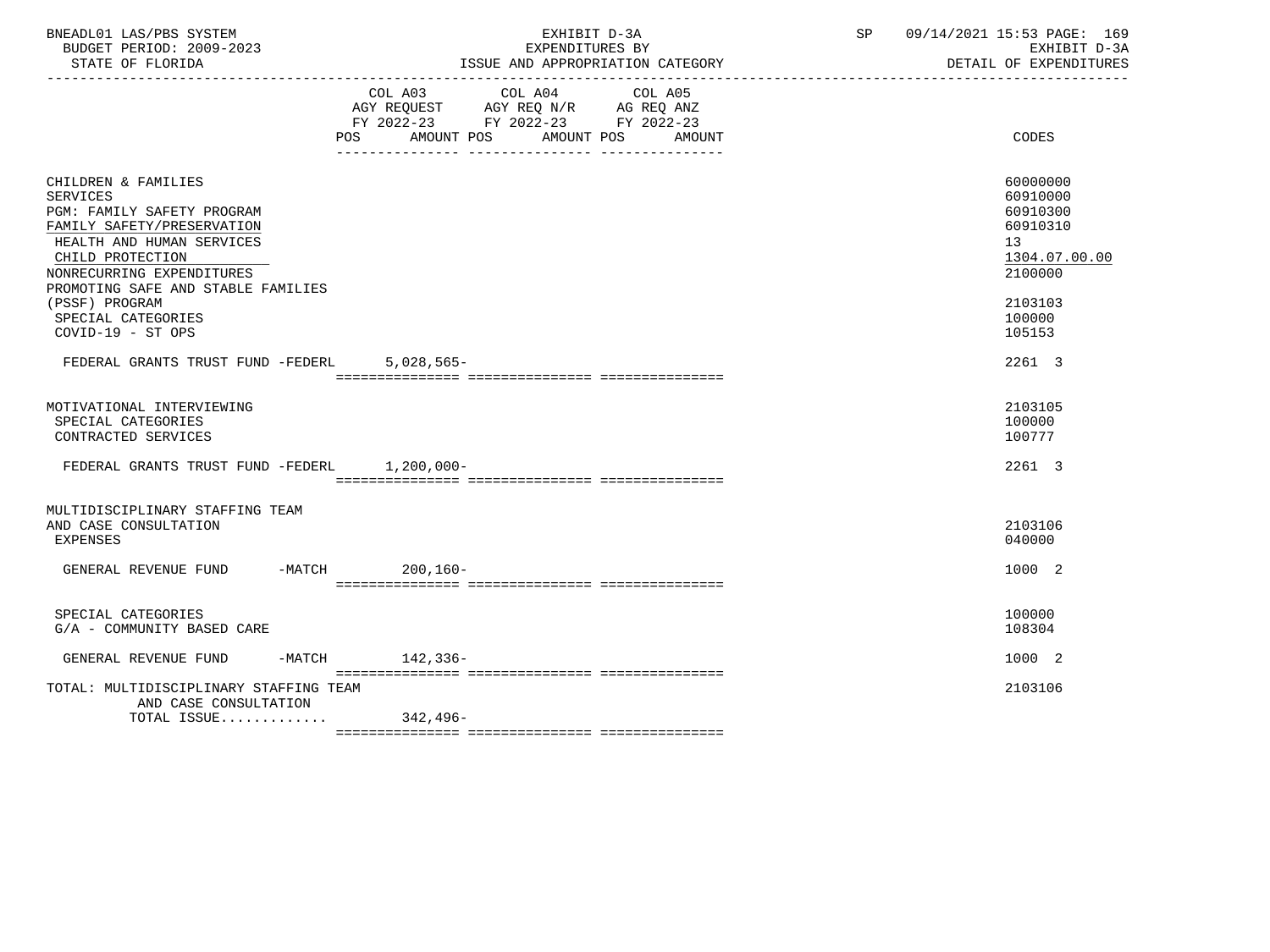| BNEADL01 LAS/PBS SYSTEM<br>BUDGET PERIOD: 2009-2023<br>STATE OF FLORIDA                                                                                                                                                                               | EXHIBIT D-3A<br>EXPENDITURES BY<br>ISSUE AND APPROPRIATION CATEGORY                                                                                  | SP<br>09/14/2021 15:53 PAGE: 170<br>EXHIBIT D-3A<br>DETAIL OF EXPENDITURES                          |
|-------------------------------------------------------------------------------------------------------------------------------------------------------------------------------------------------------------------------------------------------------|------------------------------------------------------------------------------------------------------------------------------------------------------|-----------------------------------------------------------------------------------------------------|
|                                                                                                                                                                                                                                                       | COL A03<br>COL A04<br>COL A05<br>AGY REQUEST AGY REQ N/R AG REQ ANZ<br>FY 2022-23 FY 2022-23 FY 2022-23<br>AMOUNT POS<br>AMOUNT POS<br>POS<br>AMOUNT | CODES                                                                                               |
| CHILDREN & FAMILIES<br><b>SERVICES</b><br>PGM: FAMILY SAFETY PROGRAM<br>FAMILY SAFETY/PRESERVATION<br>HEALTH AND HUMAN SERVICES<br>CHILD PROTECTION<br>NONRECURRING EXPENDITURES<br>FAMILY SUPPORT SERVICES OF NORTH<br>FLORIDA<br>SPECIAL CATEGORIES |                                                                                                                                                      | 60000000<br>60910000<br>60910300<br>60910310<br>13<br>1304.07.00.00<br>2100000<br>2103107<br>100000 |
| G/A-CONTRACTED SERVICES<br>GENERAL REVENUE FUND                                                                                                                                                                                                       | -STATE 250,000-                                                                                                                                      | 100778<br>1000 1                                                                                    |
| COMMUNITY BASED CARE RISK POOL<br>LUMP SUM<br>SHARED RISK/CWS SERVICES<br>GENERAL REVENUE FUND -MATCH 10,000,000-                                                                                                                                     |                                                                                                                                                      | 2103145<br>090000<br>094077<br>1000 2                                                               |
| PLACE OF HOPE PROVIDING CHILD<br>WELFARE SERVICES<br>SPECIAL CATEGORIES<br>G/A-CONTRACTED SERVICES                                                                                                                                                    |                                                                                                                                                      | 2103187<br>100000<br>100778                                                                         |
| GENERAL REVENUE FUND                                                                                                                                                                                                                                  | $-$ STATE<br>$250,000-$                                                                                                                              | 1000 1                                                                                              |
| CAMILLUS HOUSE HUMAN TRAFFICKING<br><b>SERVICES</b><br>SPECIAL CATEGORIES<br>G/A-CONTRACTED SERVICES                                                                                                                                                  |                                                                                                                                                      | 2103192<br>100000<br>100778                                                                         |
| GENERAL REVENUE FUND                                                                                                                                                                                                                                  | $-\mathtt{STATE}$<br>150,000-                                                                                                                        | 1000 1                                                                                              |
| CASA VALENTINA - FOSTER CARE TO<br>INDEPENDENT LIVING<br>SPECIAL CATEGORIES<br>G/A-CONTRACTED SERVICES                                                                                                                                                |                                                                                                                                                      | 2103221<br>100000<br>100778                                                                         |
| GENERAL REVENUE FUND                                                                                                                                                                                                                                  | $175,000-$<br>$-$ STATE                                                                                                                              | 1000 1                                                                                              |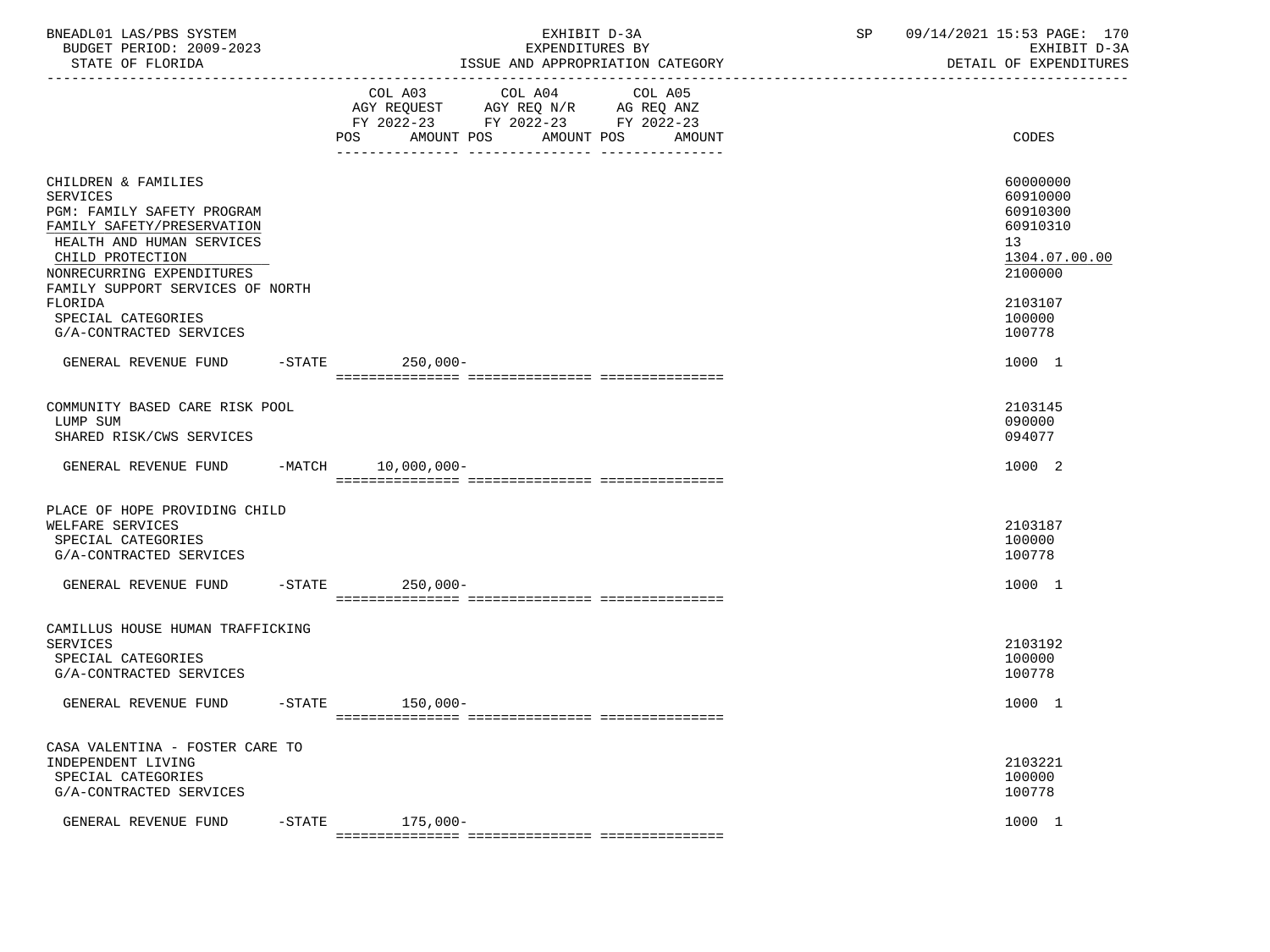| BNEADL01 LAS/PBS SYSTEM<br>BUDGET PERIOD: 2009-2023<br>STATE OF FLORIDA                                                                                                                                                                                                                   | EXHIBIT D-3A<br>EXPENDITURES BY<br>ISSUE AND APPROPRIATION CATEGORY                                                                         | SP | 09/14/2021 15:53 PAGE: 171<br>EXHIBIT D-3A<br>DETAIL OF EXPENDITURES                      |
|-------------------------------------------------------------------------------------------------------------------------------------------------------------------------------------------------------------------------------------------------------------------------------------------|---------------------------------------------------------------------------------------------------------------------------------------------|----|-------------------------------------------------------------------------------------------|
|                                                                                                                                                                                                                                                                                           | COL A03<br>COL A04<br>COL A05<br>AGY REQUEST AGY REQ N/R AG REQ ANZ<br>FY 2022-23 FY 2022-23 FY 2022-23<br>POS AMOUNT POS AMOUNT POS AMOUNT |    | CODES                                                                                     |
| CHILDREN & FAMILIES<br>SERVICES<br><b>PGM: FAMILY SAFETY PROGRAM</b><br>FAMILY SAFETY/PRESERVATION<br>HEALTH AND HUMAN SERVICES<br>CHILD PROTECTION<br>NONRECURRING EXPENDITURES<br>TRANSITION FUNDING TO ASSIST STATES<br>WITH IMPLEMENTATION OF FAMILY<br>FIRST PREVENTION SERVICES ACT |                                                                                                                                             |    | 60000000<br>60910000<br>60910300<br>60910310<br>13<br>1304.07.00.00<br>2100000<br>2103222 |
| LUMP SUM<br>FFPSA INITIATIVES<br>FEDERAL GRANTS TRUST FUND -FEDERL 11,200,000-                                                                                                                                                                                                            |                                                                                                                                             |    | 090000<br>090420<br>2261 3                                                                |
| TWIN OAKS JUVENILE DEVELOPMENT -<br>WAYPOINT CAREER AND TECHNICAL<br>COLLEGE<br>SPECIAL CATEGORIES<br>G/A-CONTRACTED SERVICES                                                                                                                                                             |                                                                                                                                             |    | 2103234<br>100000<br>100778                                                               |
| GENERAL REVENUE FUND                                                                                                                                                                                                                                                                      | $-STATE$ 400,000-                                                                                                                           |    | 1000 1                                                                                    |
| CENTRO MATER AFTER-SCHOOL<br>CHILD CARE PROGRAMS<br>SPECIAL CATEGORIES<br>G/A-CONTRACTED SERVICES                                                                                                                                                                                         |                                                                                                                                             |    | 2103235<br>100000<br>100778                                                               |
| GENERAL REVENUE FUND                                                                                                                                                                                                                                                                      | $-STATE$ 153,480-                                                                                                                           |    | 1000 1                                                                                    |
| GRACE LANDING CHILD WELFARE<br>WRAP-AROUND SERVICES<br>SPECIAL CATEGORIES<br>G/A-CONTRACTED SERVICES                                                                                                                                                                                      |                                                                                                                                             |    | 2103237<br>100000<br>100778                                                               |
| GENERAL REVENUE FUND                                                                                                                                                                                                                                                                      | $-STATE$<br>200,000-                                                                                                                        |    | 1000 1                                                                                    |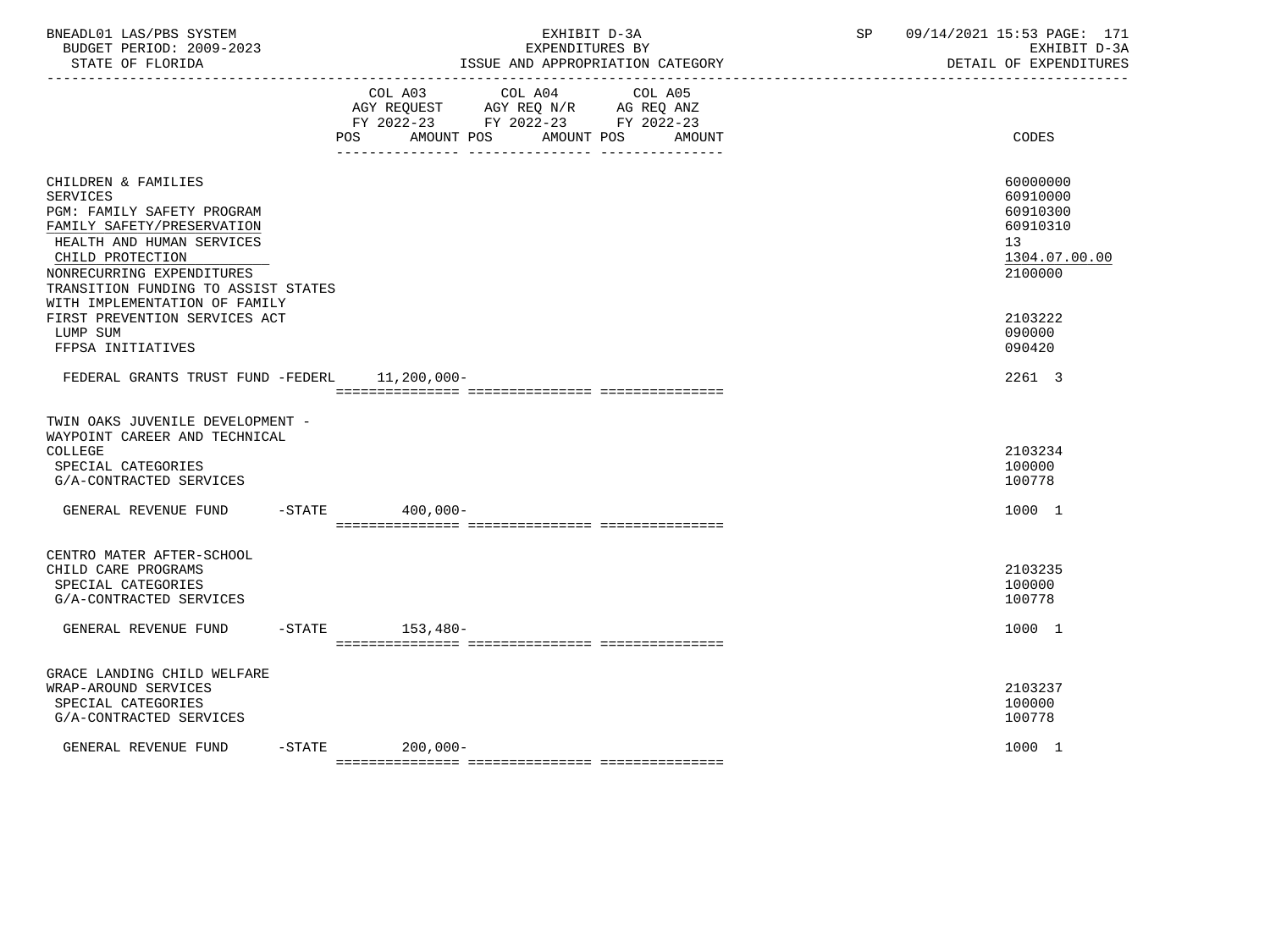| BNEADL01 LAS/PBS SYSTEM<br>BUDGET PERIOD: 2009-2023<br>STATE OF FLORIDA                                                                                                                                         | EXHIBIT D-3A<br>EXPENDITURES BY<br>ISSUE AND APPROPRIATION CATEGORY                                                                                  | SP<br>09/14/2021 15:53 PAGE: 172<br>EXHIBIT D-3A<br>DETAIL OF EXPENDITURES     |
|-----------------------------------------------------------------------------------------------------------------------------------------------------------------------------------------------------------------|------------------------------------------------------------------------------------------------------------------------------------------------------|--------------------------------------------------------------------------------|
|                                                                                                                                                                                                                 | COL A03<br>COL A04<br>COL A05<br>AGY REQUEST AGY REQ N/R AG REQ ANZ<br>FY 2022-23 FY 2022-23 FY 2022-23<br>AMOUNT POS<br>AMOUNT POS<br>POS<br>AMOUNT | CODES                                                                          |
| CHILDREN & FAMILIES<br><b>SERVICES</b><br>PGM: FAMILY SAFETY PROGRAM<br>FAMILY SAFETY/PRESERVATION<br>HEALTH AND HUMAN SERVICES<br>CHILD PROTECTION<br>NONRECURRING EXPENDITURES<br>MIRACLES OUTREACH COMMUNITY |                                                                                                                                                      | 60000000<br>60910000<br>60910300<br>60910310<br>13<br>1304.07.00.00<br>2100000 |
| ALTERNATIVE EDUCATION SERVICES<br>SPECIAL CATEGORIES<br>G/A-CONTRACTED SERVICES                                                                                                                                 |                                                                                                                                                      | 2103240<br>100000<br>100778                                                    |
| GENERAL REVENUE FUND                                                                                                                                                                                            | $-$ STATE 100,000 -                                                                                                                                  | 1000 1                                                                         |
| CHILDREN OF INMATES<br>SPECIAL CATEGORIES<br>G/A-CONTRACTED SERVICES                                                                                                                                            |                                                                                                                                                      | 2103353<br>100000<br>100778                                                    |
| GENERAL REVENUE FUND                                                                                                                                                                                            | $-STATE$ 100,000-                                                                                                                                    | 1000 1                                                                         |
| 4KIDS FOSTER PARENT RECRUITMENT<br>PROJECT<br>SPECIAL CATEGORIES<br>G/A-CONTRACTED SERVICES                                                                                                                     |                                                                                                                                                      | 2103357<br>100000<br>100778                                                    |
| GENERAL REVENUE FUND                                                                                                                                                                                            | $-$ STATE<br>750,000-                                                                                                                                | 1000 1                                                                         |
| CHILDNET - BEHAVIORAL HEALTH<br>SERVICES<br>SPECIAL CATEGORIES<br>G/A-CONTRACTED SERVICES                                                                                                                       |                                                                                                                                                      | 2103368<br>100000<br>100778                                                    |
| GENERAL REVENUE FUND                                                                                                                                                                                            | $-STATE$<br>$360,000 -$                                                                                                                              | 1000 1                                                                         |
| THE LIFEBOAT PROJECT - HUMAN<br>TRAFFICKING VICTIM HOUSING<br>SPECIAL CATEGORIES<br>G/A-CONTRACTED SERVICES                                                                                                     |                                                                                                                                                      | 2103384<br>100000<br>100778                                                    |
| GENERAL REVENUE FUND                                                                                                                                                                                            | $80,000-$<br>$-$ STATE                                                                                                                               | 1000 1                                                                         |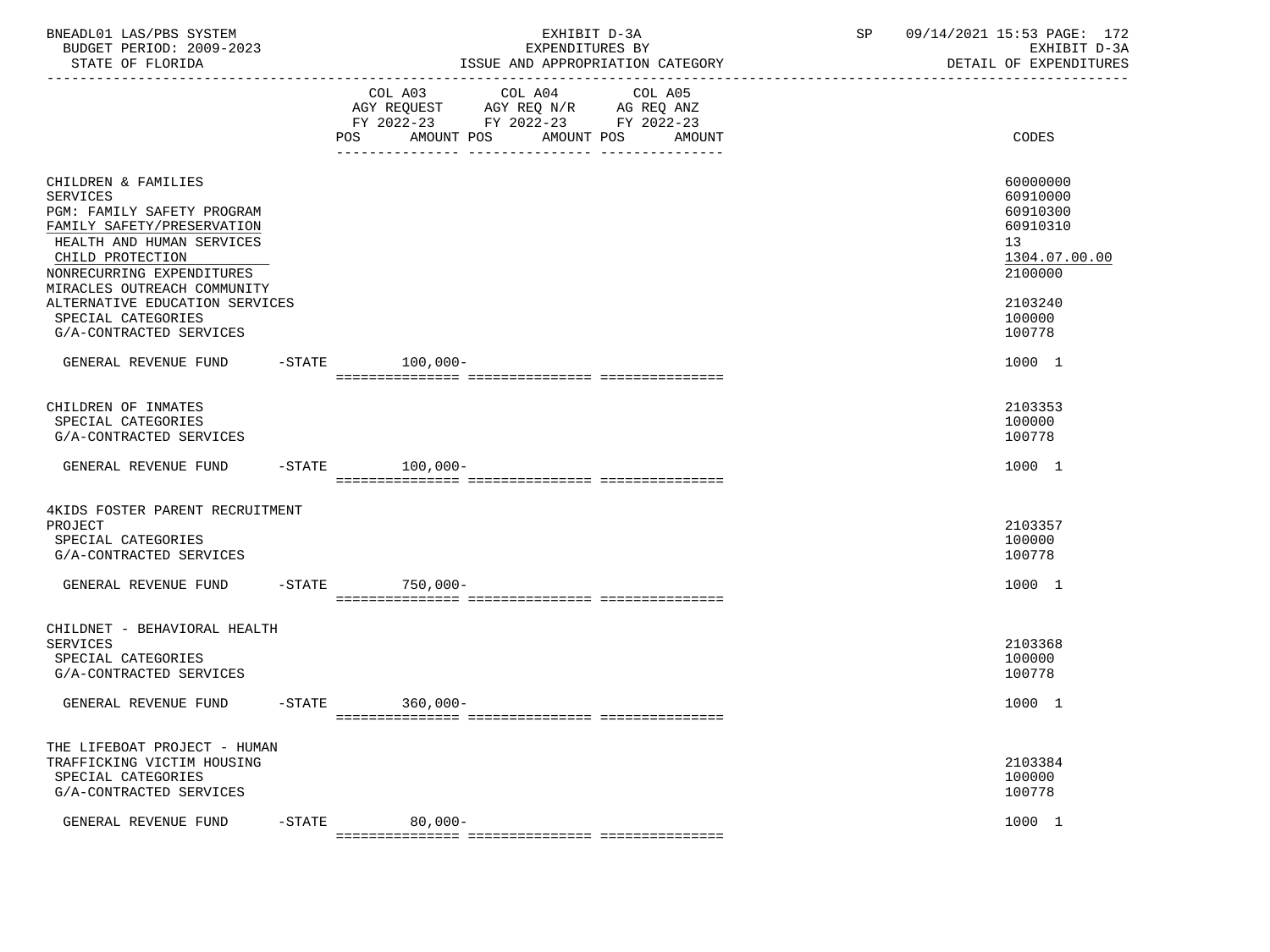| BNEADL01 LAS/PBS SYSTEM<br>BUDGET PERIOD: 2009-2023<br>STATE OF FLORIDA<br>-------------------                                                                                                                                                                                         |  | EXHIBIT D-3A<br>EXPENDITURES BY<br>ISSUE AND APPROPRIATION CATEGORY<br>---------------------------------                                                                                                                                                       | SP | 09/14/2021 15:53 PAGE: 173<br>EXHIBIT D-3A<br>DETAIL OF EXPENDITURES                                    |  |
|----------------------------------------------------------------------------------------------------------------------------------------------------------------------------------------------------------------------------------------------------------------------------------------|--|----------------------------------------------------------------------------------------------------------------------------------------------------------------------------------------------------------------------------------------------------------------|----|---------------------------------------------------------------------------------------------------------|--|
|                                                                                                                                                                                                                                                                                        |  | COL A03 COL A04 COL A05<br>$\begin{tabular}{lllllll} AGY & \texttt{REQUEST} & \texttt{AGY} & \texttt{REG} & \texttt{N/R} & \texttt{AG} & \texttt{REQ} & \texttt{ANZ} \end{tabular}$<br>FY 2022-23 FY 2022-23 FY 2022-23<br>POS AMOUNT POS AMOUNT POS<br>AMOUNT |    | CODES                                                                                                   |  |
| CHILDREN & FAMILIES<br><b>SERVICES</b><br>PGM: FAMILY SAFETY PROGRAM<br>FAMILY SAFETY/PRESERVATION<br>HEALTH AND HUMAN SERVICES<br>CHILD PROTECTION<br>NONRECURRING EXPENDITURES<br>ONE MORE CHILD - CHILD WELFARE<br><b>SERVICES</b><br>SPECIAL CATEGORIES<br>G/A-CONTRACTED SERVICES |  |                                                                                                                                                                                                                                                                | 13 | 60000000<br>60910000<br>60910300<br>60910310<br>1304.07.00.00<br>2100000<br>2103396<br>100000<br>100778 |  |
| GENERAL REVENUE FUND -STATE 250.000-                                                                                                                                                                                                                                                   |  |                                                                                                                                                                                                                                                                |    | 1000 1                                                                                                  |  |
| ALL STAR CHILDREN'S FOUNDATION -<br>CAMPUS FOR HOPE AND HEALING<br>SPECIAL CATEGORIES<br>G/A-CONTRACTED SERVICES                                                                                                                                                                       |  |                                                                                                                                                                                                                                                                |    | 2103415<br>100000<br>100778                                                                             |  |
| GENERAL REVENUE FUND -STATE 250.000-                                                                                                                                                                                                                                                   |  |                                                                                                                                                                                                                                                                |    | 1000 1                                                                                                  |  |
| VOICES FOR CHILDREN - NORMALCY<br>NEEDS PROGRAM - BROWARD<br>SPECIAL CATEGORIES<br>G/A-CONTRACTED SERVICES                                                                                                                                                                             |  |                                                                                                                                                                                                                                                                |    | 2103417<br>100000<br>100778                                                                             |  |
| GENERAL REVENUE FUND                                                                                                                                                                                                                                                                   |  | $-$ STATE $100.000 -$                                                                                                                                                                                                                                          |    | 1000 1                                                                                                  |  |
| FLORIDA CAREGIVING YOUTH EXPANSION<br>PROJECT<br>SPECIAL CATEGORIES<br>G/A-CONTRACTED SERVICES                                                                                                                                                                                         |  |                                                                                                                                                                                                                                                                |    | 2103419<br>100000<br>100778                                                                             |  |
| GENERAL REVENUE FUND                                                                                                                                                                                                                                                                   |  | $-STATE$ 250.000-                                                                                                                                                                                                                                              |    | 1000 1                                                                                                  |  |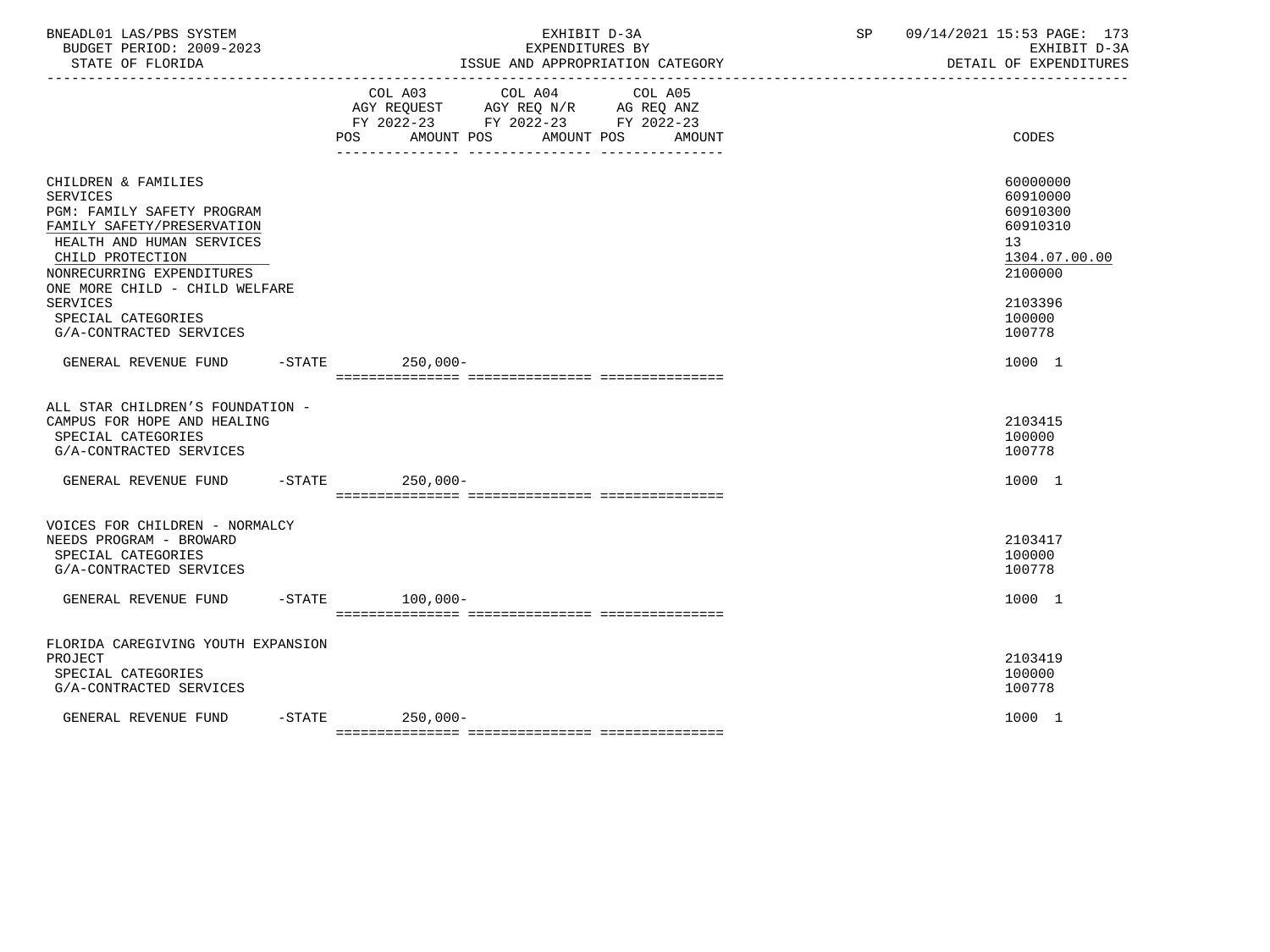| BNEADL01 LAS/PBS SYSTEM     |                            | 09/14/2021 15:53 PAGE:     | 174 |
|-----------------------------|----------------------------|----------------------------|-----|
| 2009-2023<br>BUDGET PERIOD: | TXPENDITURES BY            | EXHIRIT D-3A               |     |
| STATE OF FLORIDA            | AND APPROPRIATION CATEGORY | <b>EXPENDITIRES</b><br>OF. |     |

STATE OF FLORIDA STATE OF STATE OF STATE OF EXPENDITURES -----------------------------------------------------------------------------------------------------------------------------------

|                                                                                                                                                                                                                                                                          | POS       | COL A03<br>COL A04<br>AGY REQUEST<br>AGY REQ N/R<br>FY 2022-23<br>FY 2022-23<br>AMOUNT POS | COL A05<br>AG REQ ANZ<br>FY 2022-23<br>AMOUNT POS<br>AMOUNT | CODES                                                                                                         |
|--------------------------------------------------------------------------------------------------------------------------------------------------------------------------------------------------------------------------------------------------------------------------|-----------|--------------------------------------------------------------------------------------------|-------------------------------------------------------------|---------------------------------------------------------------------------------------------------------------|
| CHILDREN & FAMILIES<br><b>SERVICES</b><br>PGM: FAMILY SAFETY PROGRAM<br>FAMILY SAFETY/PRESERVATION<br>HEALTH AND HUMAN SERVICES<br>CHILD PROTECTION<br>NONRECURRING EXPENDITURES<br>MIAMI BRIDGE - HOST HOMES FOR YOUTH<br>SPECIAL CATEGORIES<br>G/A-CONTRACTED SERVICES |           |                                                                                            |                                                             | 60000000<br>60910000<br>60910300<br>60910310<br>13<br>1304.07.00.00<br>2100000<br>2103420<br>100000<br>100778 |
| GENERAL REVENUE FUND                                                                                                                                                                                                                                                     | $-$ STATE | $100,000 -$                                                                                |                                                             | 1000 1                                                                                                        |
| HIGH RISK FOSTER CARE YOUTH<br>ADVOCATE PROGRAM<br>SPECIAL CATEGORIES<br>G/A-CONTRACTED SERVICES                                                                                                                                                                         |           |                                                                                            |                                                             | 2103487<br>100000<br>100778                                                                                   |
| GENERAL REVENUE FUND                                                                                                                                                                                                                                                     | $-STATE$  | $250,000-$                                                                                 |                                                             | 1000 1                                                                                                        |
| LADIES LEARNING TO LEAD<br>SPECIAL CATEGORIES<br>G/A-CONTRACTED SERVICES                                                                                                                                                                                                 |           |                                                                                            |                                                             | 2103488<br>100000<br>100778                                                                                   |
| GENERAL REVENUE FUND                                                                                                                                                                                                                                                     | $-STATE$  | $100,000 -$                                                                                |                                                             | 1000 1                                                                                                        |
| FOSTER CARE WRAP AROUND SERVICES<br>AND JAIL DIVERSION PROGRAM<br>SPECIAL CATEGORIES<br>G/A-CONTRACTED SERVICES                                                                                                                                                          |           |                                                                                            |                                                             | 2103489<br>100000<br>100778                                                                                   |
| GENERAL REVENUE FUND                                                                                                                                                                                                                                                     | $-$ STATE | $300,500 -$                                                                                |                                                             | 1000 1                                                                                                        |
| VETO CENTRO MATER - CHILD CARE<br>PROGRAM (SENATE FORM 2002)<br>SPECIAL CATEGORIES<br>G/A-CONTRACTED SERVICES                                                                                                                                                            |           |                                                                                            |                                                             | 2103490<br>100000<br>100778                                                                                   |
| GENERAL REVENUE FUND                                                                                                                                                                                                                                                     | $-STATE$  | 153,480                                                                                    |                                                             | 1000 1                                                                                                        |

=============== =============== ===============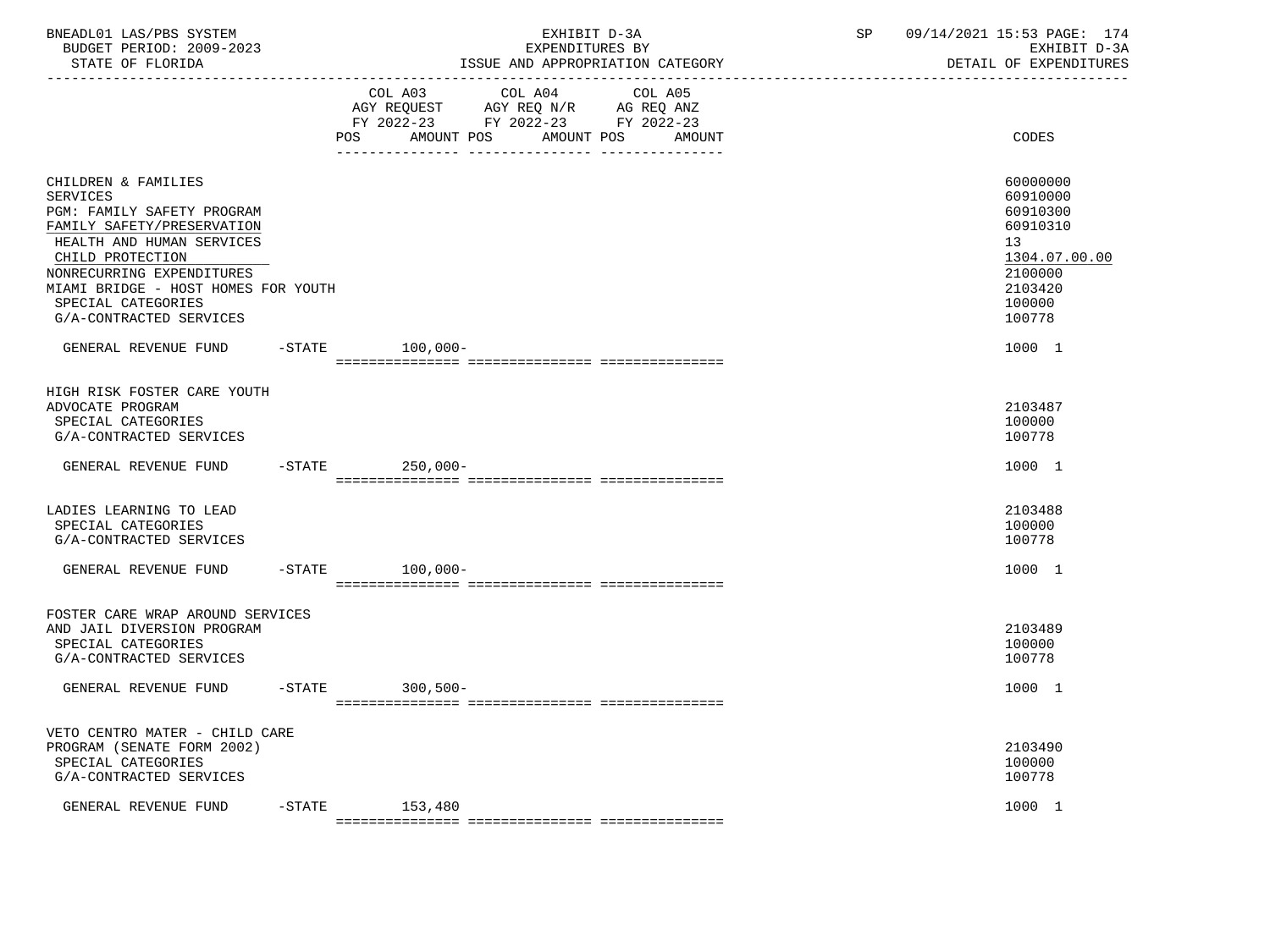| BNEADL01 LAS/PBS SYSTEM<br>BUDGET PERIOD: 2009-2023<br>STATE OF FLORIDA                                                                                                                                                                                                                                                 |                  | EXHIBIT D-3A<br>EXPENDITURES BY<br>ISSUE AND APPROPRIATION CATEGORY | SP<br>09/14/2021 15:53 PAGE: 175<br>EXHIBIT D-3A<br>DETAIL OF EXPENDITURES                                    |
|-------------------------------------------------------------------------------------------------------------------------------------------------------------------------------------------------------------------------------------------------------------------------------------------------------------------------|------------------|---------------------------------------------------------------------|---------------------------------------------------------------------------------------------------------------|
|                                                                                                                                                                                                                                                                                                                         | POS AMOUNT POS   | AMOUNT POS<br>AMOUNT                                                | CODES                                                                                                         |
| CHILDREN & FAMILIES<br><b>SERVICES</b><br>PGM: FAMILY SAFETY PROGRAM<br>FAMILY SAFETY/PRESERVATION<br>HEALTH AND HUMAN SERVICES<br>CHILD PROTECTION<br>NONRECURRING EXPENDITURES<br>VETO FLORIDA CAREGIVING YOUTH<br>PROJECT EXPANSION (SENATE FORM<br>1232) (HB 2617)<br>SPECIAL CATEGORIES<br>G/A-CONTRACTED SERVICES |                  |                                                                     | 60000000<br>60910000<br>60910300<br>60910310<br>13<br>1304.07.00.00<br>2100000<br>2103491<br>100000<br>100778 |
| GENERAL REVENUE FUND -STATE 250,000                                                                                                                                                                                                                                                                                     |                  |                                                                     | 1000 1                                                                                                        |
| VETO THE LIFEBOAT PROJECT - HUMAN<br>TRAFFICKING VICTIM HOUSING (SENATE<br>FORM 1969) (HB 3959)<br>SPECIAL CATEGORIES<br>G/A-CONTRACTED SERVICES                                                                                                                                                                        |                  |                                                                     | 2103492<br>100000<br>100778                                                                                   |
| GENERAL REVENUE FUND                                                                                                                                                                                                                                                                                                    | -STATE 80,000    |                                                                     | 1000 1                                                                                                        |
| VETO TWIN OAKS - WAYPOINT CAREER<br>AND TECHNICAL COLLEGE (SENATE FORM<br>1720) (HB 3257)<br>SPECIAL CATEGORIES<br>G/A-CONTRACTED SERVICES                                                                                                                                                                              |                  |                                                                     | 2103493<br>100000<br>100778                                                                                   |
| GENERAL REVENUE FUND                                                                                                                                                                                                                                                                                                    | -STATE 400,000   |                                                                     | 1000 1                                                                                                        |
| VETO VOICES FOR CHILDREN - CHILD<br>WELFARE SERVICES (SENATE FORM 1262)<br>(HB 3871)<br>SPECIAL CATEGORIES<br>G/A-CONTRACTED SERVICES                                                                                                                                                                                   |                  |                                                                     | 2103494<br>100000<br>100778                                                                                   |
| GENERAL REVENUE FUND                                                                                                                                                                                                                                                                                                    | $-STATE$ 100,000 |                                                                     | 1000 1                                                                                                        |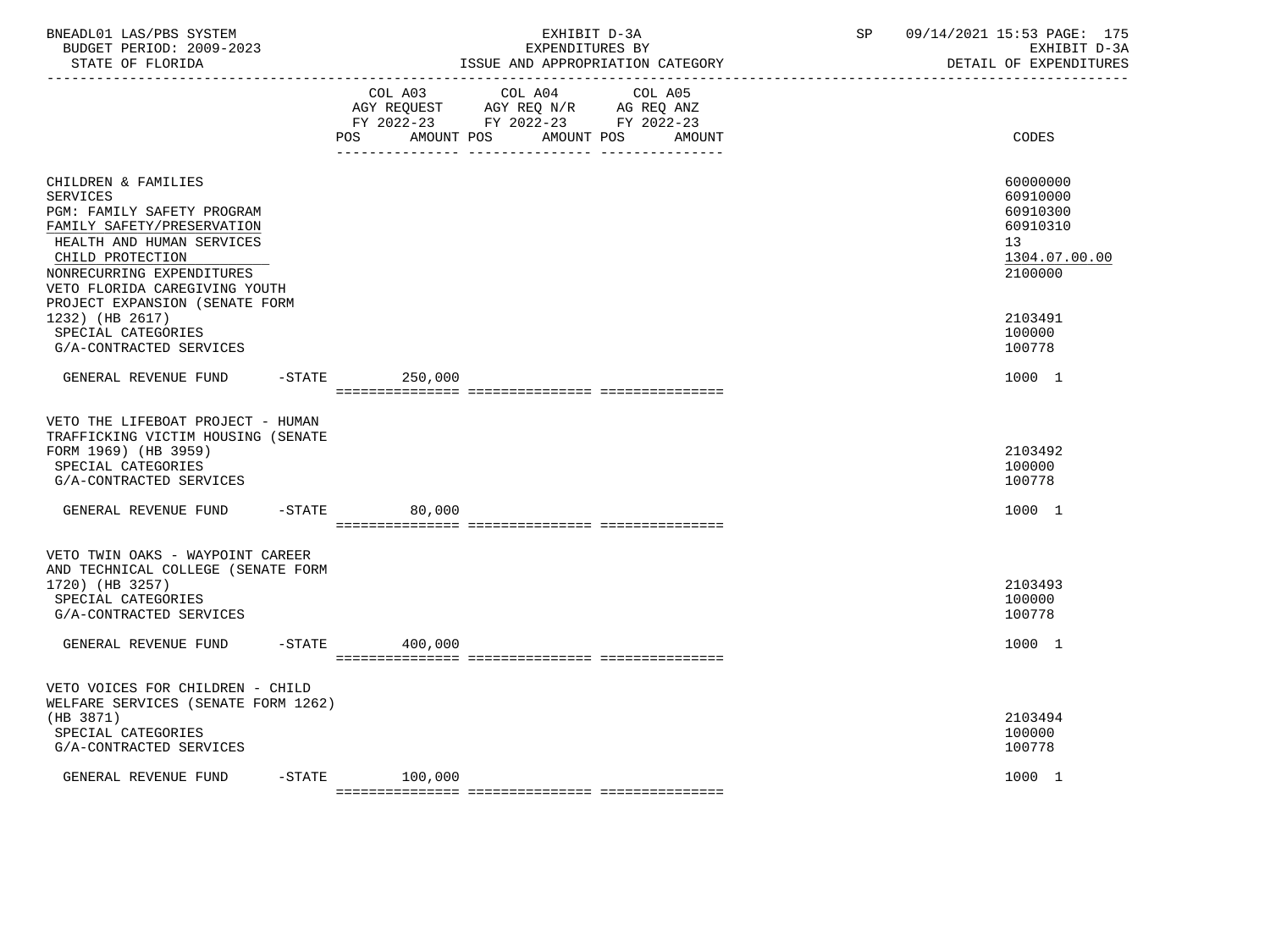| BNEADL01 LAS/PBS SYSTEM<br>BUDGET PERIOD: 2009-2023<br>STATE OF FLORIDA                                                                                                                                         |                                                                                                                                   | EXHIBIT D-3A<br>EXPENDITURES BY<br>ISSUE AND APPROPRIATION CATEGORY | <b>SP</b> | 09/14/2021 15:53 PAGE: 176<br>EXHIBIT D-3A<br>DETAIL OF EXPENDITURES           |
|-----------------------------------------------------------------------------------------------------------------------------------------------------------------------------------------------------------------|-----------------------------------------------------------------------------------------------------------------------------------|---------------------------------------------------------------------|-----------|--------------------------------------------------------------------------------|
|                                                                                                                                                                                                                 | COL A03 COL A04 COL A05<br>AGY REQUEST AGY REQ N/R AG REQ ANZ<br>FY 2022-23 FY 2022-23 FY 2022-23<br>POS<br>AMOUNT POS AMOUNT POS | AMOUNT                                                              |           | CODES                                                                          |
| CHILDREN & FAMILIES<br><b>SERVICES</b><br><b>PGM: FAMILY SAFETY PROGRAM</b><br>FAMILY SAFETY/PRESERVATION<br>HEALTH AND HUMAN SERVICES<br>CHILD PROTECTION<br>FUND SHIFT<br>FUND SWAP FEDERAL GRANTS TRUST FUND |                                                                                                                                   |                                                                     |           | 60000000<br>60910000<br>60910300<br>60910310<br>13<br>1304.07.00.00<br>3400000 |
| WITH GENERAL REVENUE DUE TO TITLE<br>IV-E EARNINGS SHORTFALL - ADD<br>SPECIAL CATEGORIES<br>G/A - COMMUNITY BASED CARE                                                                                          |                                                                                                                                   |                                                                     |           | 3400860<br>100000<br>108304                                                    |
| GENERAL REVENUE FUND -MATCH 32,567,340                                                                                                                                                                          |                                                                                                                                   |                                                                     |           | 1000 2                                                                         |
|                                                                                                                                                                                                                 |                                                                                                                                   |                                                                     |           |                                                                                |

2022-2023 BUDGET YEAR NARRATIVE: IT COMPONENT? NO

ISSUE TITLE: Fund Swap Federal Grants Trust Fund With General Revenue Due To Title IV-E Earnings Shortfall-Add

#### SIIMMARY:

 The Florida Department of Children and Families (department) is requesting funding of \$32,567,340 in recurring General Revenue to alleviate a shortfall in the Federal Grants Trust Fund supported by reconciled grant awards and Title IV-E earnings within the Community Based Care (CBC) Lead Agencies to continue recurring core services at the current funding levels. Companion issue number 3400870 reduces the Federal Grants Trust Fund by \$32,567,340.

# ISSUE NARRATIVE:

 The budget for the CBCs in Fiscal Year 2022-23 has a shortfall of \$32,567,340 in the Federal Grants Trust Fund. This shortfall is due to grant awards now reconciled to budget allocations and Title IV-E earnings coming in less than expected.

 This shortfall includes historical and anticipated Title IV-E under earnings and grant balance depletions of \$18,330,232. As the department transitioned off the Title IV-E waiver, the flexibility to draw federal match has declined. There is an estimated \$6,574,826 funding needed for child residential placements that do not meet the federal Family First Prevention Service Act (FFPSA) qualifications for funding as Specified Settings as of October 1, 2021. An estimated 400 children in traditional group homes will not be eligible under federal Title IV-E funding. Existing placements will be grandfathered in. Children in a certain group residential setting will only qualify for Title IV-E if the setting is certified as a Qualified Residential Treatment Program (QRTP). Twenty providers (191 beds) showed interest in transitioning to QRTP. An estimated 400 children will require this level of care. An estimated cost for these placements not eligible for Title IV-E funding is \$7,662,282. These estimates are a worst-case scenario. The department will continue to monitor placement transitions and QRTP certification for adjusted impact.

 COST CALCULATION: The cost calculation is due to the following shortfalls: Title IV-E - \$18,330,232 FFPSA - \$6,574,826 QRTP - \$7,662,282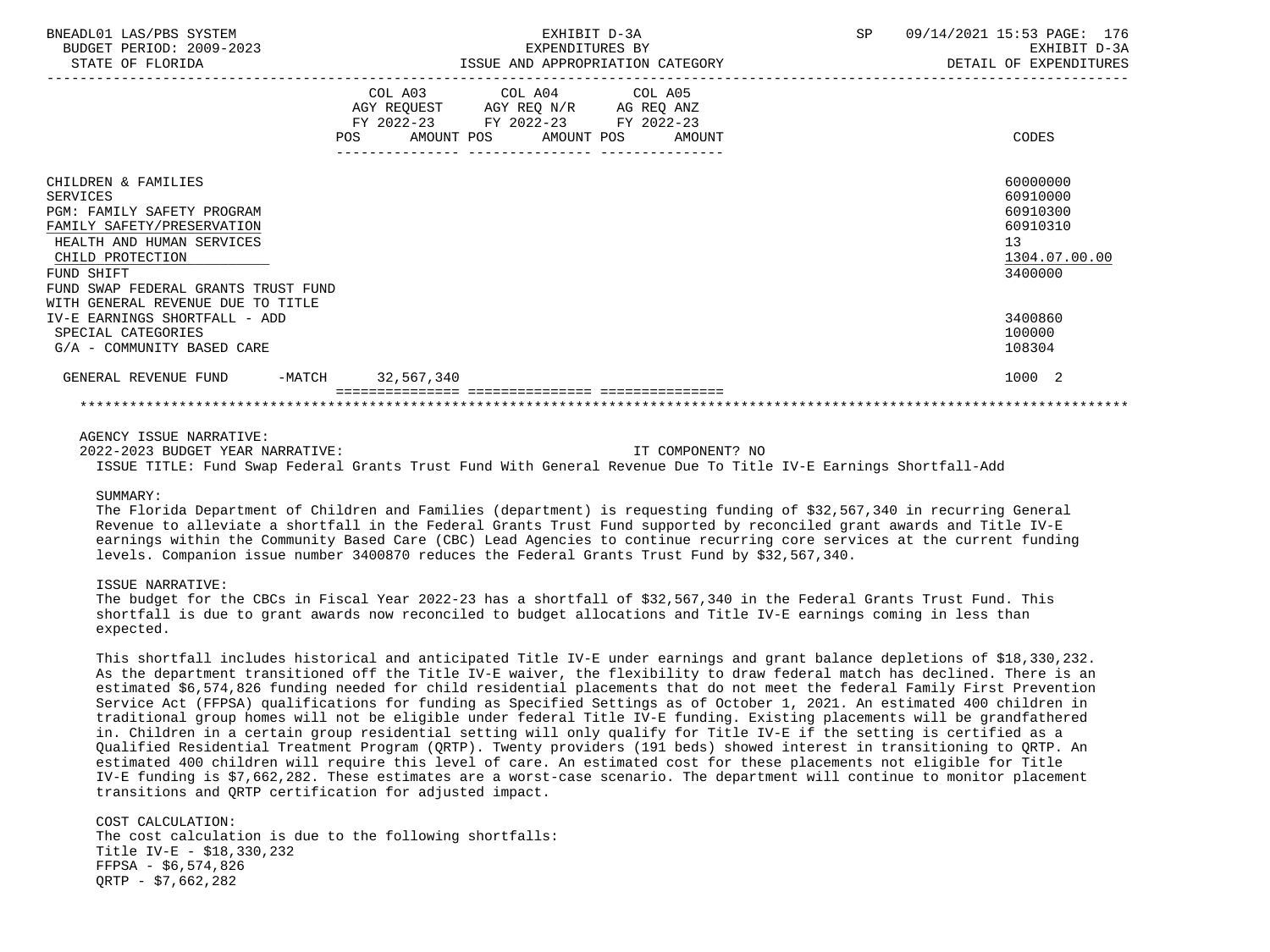| BNEADL01 LAS/PBS SYSTEM<br>BUDGET PERIOD: 2009-2023<br>STATE OF FLORIDA                                                                                                                                  | EXHIBIT D-3A<br>EXPENDITURES BY<br>ISSUE AND APPROPRIATION CATEGORY                                                                               | 09/14/2021 15:53 PAGE: 177<br>SP<br>EXHIBIT D-3A<br>DETAIL OF EXPENDITURES     |
|----------------------------------------------------------------------------------------------------------------------------------------------------------------------------------------------------------|---------------------------------------------------------------------------------------------------------------------------------------------------|--------------------------------------------------------------------------------|
|                                                                                                                                                                                                          | COL A03 COL A04<br>COL A05<br>AGY REQUEST AGY REQ N/R AG REQ ANZ<br>FY 2022-23 FY 2022-23 FY 2022-23<br>POS<br>AMOUNT POS<br>AMOUNT POS<br>AMOUNT | CODES                                                                          |
| CHILDREN & FAMILIES<br><b>SERVICES</b><br>PGM: FAMILY SAFETY PROGRAM<br>FAMILY SAFETY/PRESERVATION<br>HEALTH AND HUMAN SERVICES<br>CHILD PROTECTION<br>FUND SHIFT<br>FUND SWAP FEDERAL GRANTS TRUST FUND |                                                                                                                                                   | 60000000<br>60910000<br>60910300<br>60910310<br>13<br>1304.07.00.00<br>3400000 |
| WITH GENERAL REVENUE DUE TO TITLE<br>IV-E EARNINGS SHORTFALL - ADD                                                                                                                                       |                                                                                                                                                   | 3400860                                                                        |
| IMPACT OF NOT FUNDING ISSUE:<br>currently provide.<br>LINKAGE TO GOVERNOR'S PRIORITIES:<br>Not applicable.<br>FLORIDA STRATEGIC PLAN FOR ECONOMIC DEVELOPMENT:<br>Not applicable.                        | The CBCs will have a reduction of \$32,567,340 in funding which will result in a reduction of services that the CBCs                              |                                                                                |
| FUND SWAP FEDERAL GRANTS TRUST FUND<br>WITH GENERAL REVENUE DUE TO TITLE<br>IV-E EARNINGS SHORTFALL - DEDUCT<br>SPECIAL CATEGORIES<br>G/A - COMMUNITY BASED CARE                                         |                                                                                                                                                   | 3400870<br>100000<br>108304                                                    |
| FEDERAL GRANTS TRUST FUND -FEDERL 32,567,340-                                                                                                                                                            |                                                                                                                                                   | 2261 3                                                                         |
|                                                                                                                                                                                                          |                                                                                                                                                   |                                                                                |
| AGENCY ISSUE NARRATIVE:<br>2022-2023 BUDGET YEAR NARRATIVE:<br>SIJMMARY:                                                                                                                                 | IT COMPONENT? NO<br>ISSUE TITLE: Fund Swap Federal Grants Trust Fund With General Revenue Due To Title IV-E Earnings Shortfall-Deduct             |                                                                                |

 The Florida Department of Children and Families (department) is requesting funding of \$32,567,340 in recurring General Revenue to alleviate a shortfall in the Federal Grants Trust Fund supported by reconciled grant awards and Title IV-E earnings within the Community Based Care (CBC) Lead Agencies to continue recurring core services at the current funding levels. Companion issue number 3400860 increases General Revenue by \$32,567,340.

## ISSUE NARRATIVE:

 The budget for the CBCs in Fiscal Year 2022-23 has a shortfall of \$32,567,340 in the Federal Grants Trust Fund. This shortfall is due to grant awards now reconciled to budget allocations and Title IV-E earnings coming in less than expected.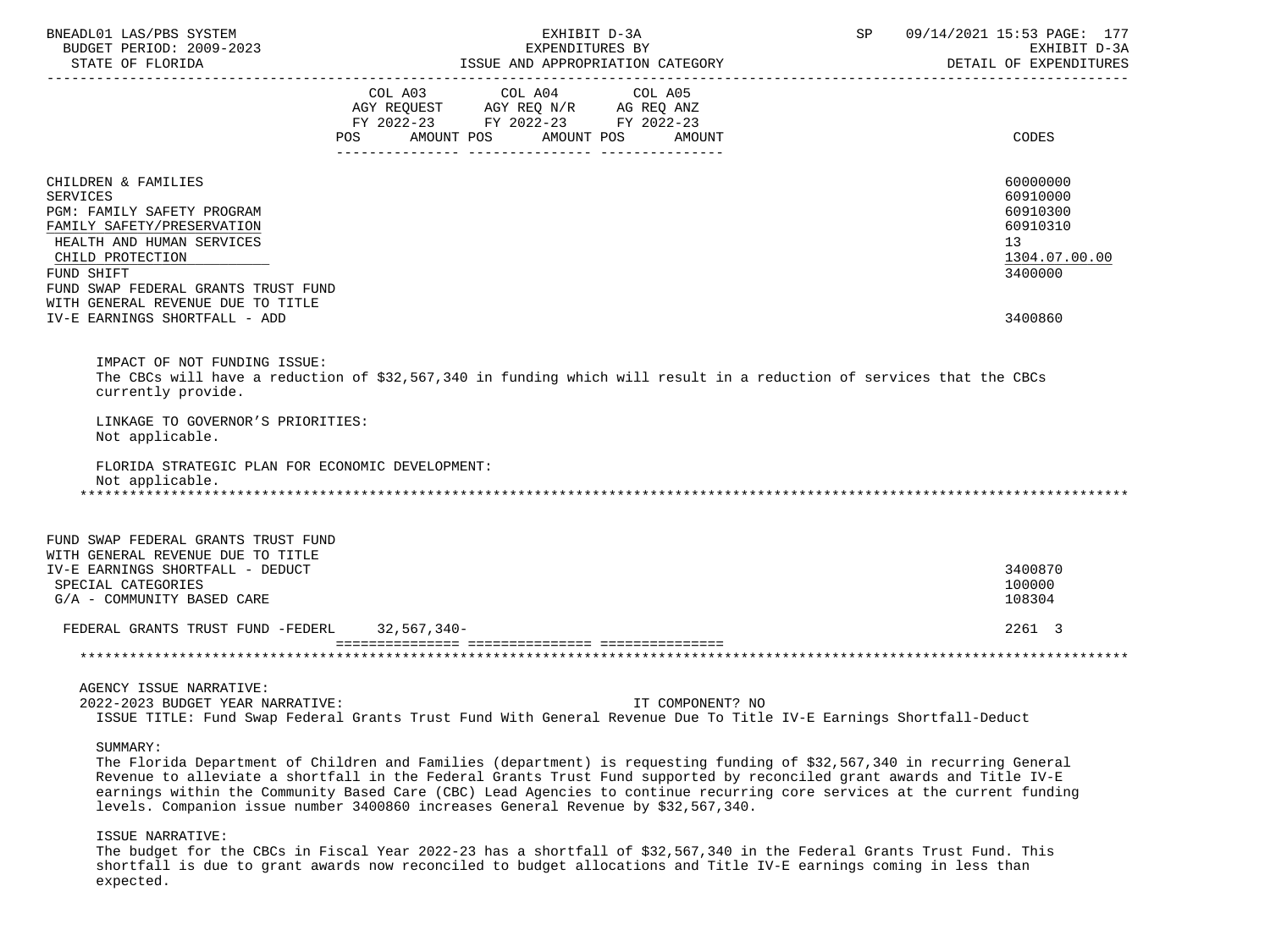| BNEADL01 LAS/PBS SYSTEM<br>BUDGET PERIOD: 2009-2023<br>STATE OF FLORIDA | EXHIBIT D-3A<br>EXPENDITURES BY<br>ISSUE AND APPROPRIATION CATEGORY                                                    |                      | SP | 09/14/2021 15:53 PAGE: 178<br>EXHIBIT D-3A<br>DETAIL OF EXPENDITURES |  |
|-------------------------------------------------------------------------|------------------------------------------------------------------------------------------------------------------------|----------------------|----|----------------------------------------------------------------------|--|
|                                                                         | COL A03 COL A04 COL A05<br>AGY REQUEST AGY REQ N/R AG REQ ANZ<br>FY 2022-23 FY 2022-23<br>AMOUNT POS AMOUNT POS<br>POS | FY 2022-23<br>AMOUNT |    | CODES                                                                |  |
| CHILDREN & FAMILIES                                                     |                                                                                                                        |                      |    | 60000000                                                             |  |
| SERVICES                                                                |                                                                                                                        |                      |    | 60910000                                                             |  |
| PGM: FAMILY SAFETY PROGRAM                                              |                                                                                                                        |                      |    | 60910300                                                             |  |
| FAMILY SAFETY/PRESERVATION                                              |                                                                                                                        |                      |    | 60910310                                                             |  |
| HEALTH AND HUMAN SERVICES                                               |                                                                                                                        |                      | 13 |                                                                      |  |
| CHILD PROTECTION                                                        |                                                                                                                        |                      |    | 1304.07.00.00                                                        |  |
| FUND SHIFT                                                              |                                                                                                                        |                      |    | 3400000                                                              |  |
| FUND SWAP FEDERAL GRANTS TRUST FUND                                     |                                                                                                                        |                      |    |                                                                      |  |
| WITH GENERAL REVENUE DUE TO TITLE                                       |                                                                                                                        |                      |    |                                                                      |  |
| IV-E EARNINGS SHORTFALL - DEDUCT                                        |                                                                                                                        |                      |    | 3400870                                                              |  |

 This shortfall includes historical and anticipated Title IV-E under earnings and grant balance depletions of \$18,330,232. As the department transitioned off the Title IV-E waiver, the flexibility to draw federal match has declined. There is an estimated \$6,574,826 funding needed for child residential placements that do not meet the federal Family First Prevention Service Act (FFPSA) qualifications for funding as Specified Settings as of October 1, 2021. An estimated 400 children in traditional group homes will not be eligible under federal Title IV-E funding. Existing placements will be grandfathered in. Children in a certain group residential setting will only qualify for Title IV-E if the setting is certified as a Qualified Residential Treatment Program (QRTP). Twenty providers (191 beds) showed interest in transitioning to QRTP. An estimated 400 children will require this level of care. An estimated cost for these placements not eligible for Title IV-E funding is \$7,662,282. These estimates are a worst-case scenario. The department will continue to monitor placement transitions and QRTP certification for adjusted impact.

 COST CALCULATION: The cost calculation is due to the following shortfalls: Title IV-E - \$18,330,232 FFPSA - \$6,574,826 QRTP - \$7,662,282

 IMPACT OF NOT FUNDING ISSUE: The CBCs will have a reduction of \$32,567,340 in funding which will result in a reduction of services that the CBCs currently provide.

 LINKAGE TO GOVERNOR'S PRIORITIES: Not applicable.

 FLORIDA STRATEGIC PLAN FOR ECONOMIC DEVELOPMENT: Not applicable. \*\*\*\*\*\*\*\*\*\*\*\*\*\*\*\*\*\*\*\*\*\*\*\*\*\*\*\*\*\*\*\*\*\*\*\*\*\*\*\*\*\*\*\*\*\*\*\*\*\*\*\*\*\*\*\*\*\*\*\*\*\*\*\*\*\*\*\*\*\*\*\*\*\*\*\*\*\*\*\*\*\*\*\*\*\*\*\*\*\*\*\*\*\*\*\*\*\*\*\*\*\*\*\*\*\*\*\*\*\*\*\*\*\*\*\*\*\*\*\*\*\*\*\*\*\*\*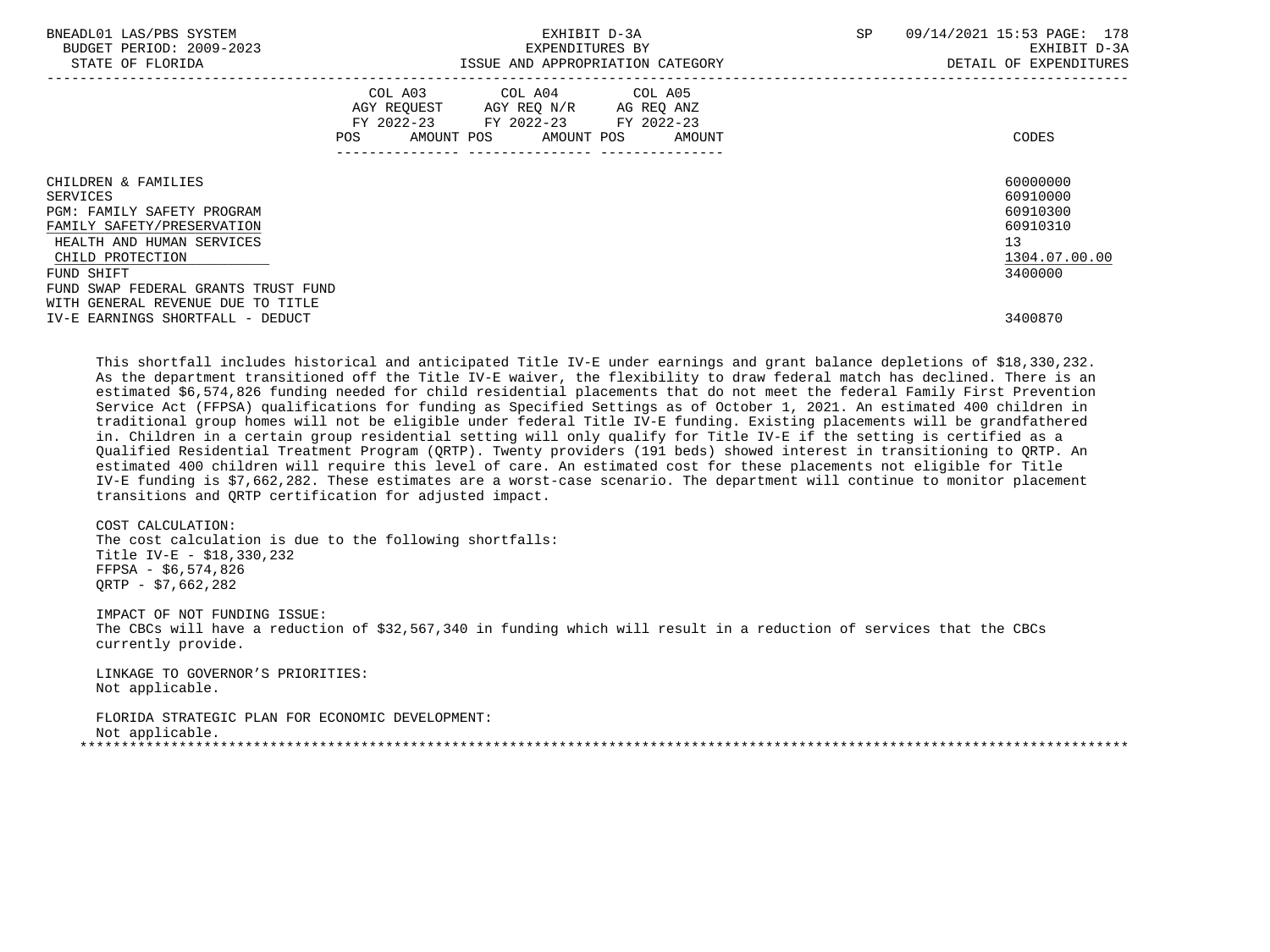| BNEADL01 LAS/PBS SYSTEM<br>BUDGET PERIOD: 2009-2023<br>STATE OF FLORIDA                                                                                                                                                                                                                          | EXHIBIT D-3A<br>EXPENDITURES BY<br>ISSUE AND APPROPRIATION CATEGORY                                                                      | SP<br>09/14/2021 15:53 PAGE: 179<br>EXHIBIT D-3A<br>DETAIL OF EXPENDITURES                                    |
|--------------------------------------------------------------------------------------------------------------------------------------------------------------------------------------------------------------------------------------------------------------------------------------------------|------------------------------------------------------------------------------------------------------------------------------------------|---------------------------------------------------------------------------------------------------------------|
|                                                                                                                                                                                                                                                                                                  | COL A03 COL A04 COL A05<br>AGY REQUEST AGY REQ N/R AG REQ ANZ<br>FY 2022-23 FY 2022-23 FY 2022-23<br>POS AMOUNT POS AMOUNT POS<br>AMOUNT | CODES                                                                                                         |
| CHILDREN & FAMILIES<br>SERVICES<br><b>PGM: FAMILY SAFETY PROGRAM</b><br>FAMILY SAFETY/PRESERVATION<br>HEALTH AND HUMAN SERVICES<br>CHILD PROTECTION<br>AGENCY STRATEGIC PRIORITIES<br>FOSTER PARENT COST OF LIVING<br>ADJUSTMENT GROWTH RATE<br>SPECIAL CATEGORIES<br>G/A - COMMUNITY BASED CARE |                                                                                                                                          | 60000000<br>60910000<br>60910300<br>60910310<br>13<br>1304.07.00.00<br>4000000<br>4000210<br>100000<br>108304 |
| GENERAL REVENUE FUND -MATCH 493,989<br>FEDERAL GRANTS TRUST FUND -FEDERL                                                                                                                                                                                                                         | 311,913                                                                                                                                  | 1000 2<br>2261 3                                                                                              |
| TOTAL APPRO                                                                                                                                                                                                                                                                                      | ----------------<br>805,902                                                                                                              |                                                                                                               |
|                                                                                                                                                                                                                                                                                                  |                                                                                                                                          |                                                                                                               |

 2022-2023 BUDGET YEAR NARRATIVE: IT COMPONENT? NO ISSUE TITLE: Foster Parent Cost of Living Adjustment Growth Rate

SUMMARY:

 The Florida Department of Children and Families (department) is requesting funding of \$805,902 (\$493,989 in recurring General Revenue and \$311,913 in recurring Federal Grants Trust Fund) to provide foster parents an annual cost of living increase as required by s. 409.145(3), F.S. Once a child is placed in the care of the department due to abuse, neglect or abandonment, if there is not a relative or fictive kin available to take the child, then the child is in placed in foster care. This request supports the recruitment and retention of foster parents.

### ISSUE NARRATIVE:

 Section 409.145(3), F.S., provides that Level II-V foster parents receive a cost of living increase each year based on the Consumer Price Index percentage change from the prior year. Annually, the department calculates the new room and board rate increase equal to the percentage change in the Consumer Price Index for All Urban Consumers, U.S. City Average, reported by the United States Department of Labor, Bureau of Labor Statistics.

While room and board rates to the level II-V foster parents for Fiscal Year 2021-2022 are not known at this time, a 10-year average of the Consumer Price Index percentage change indicates rates will continue to increase at a rate of 1.75 percent (source: United States Department of Labor, Bureau of Labor Statistics).

# COST CALCULATION:

 The minimum monthly board rates multiplied by the average percentage to establish the adjustment amount. The adjustment amount is then multiplied by the number of children placed to calculate the total need. These calculations are based on June 30, 2021 client data. Cost of living adjustment projections are based on:

 -the minimum monthly board rates and cost of living adjustments as required by s. 409.145(3)(a), F.S. -the average percentage change for the past 10 years (1.75 percent) in the Consumer Price Index for All Urban Consumers, U.S. City Average, All Items, not seasonally adjusted, or successor reports, for the preceding December compared to the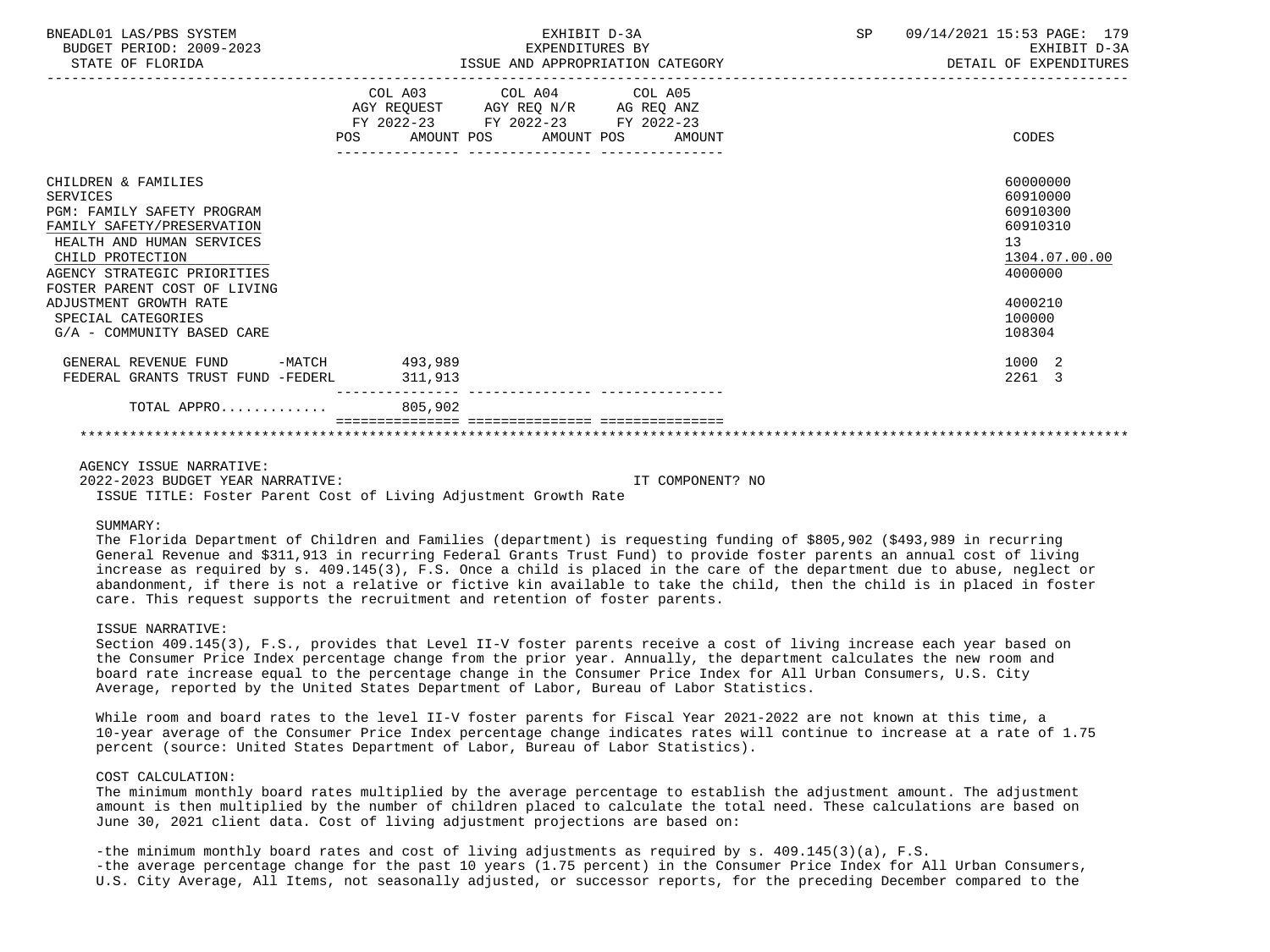| BNEADL01 LAS/PBS SYSTEM<br>BUDGET PERIOD: 2009-2023<br>STATE OF FLORIDA                                                                                                                                                                                                                                                                                 |                                                                                                                                                                                                                                      | EXHIBIT D-3A<br>EXPENDITURES BY<br>ISSUE AND APPROPRIATION CATEGORY |                                                             | SP | 09/14/2021 15:53 PAGE: 180<br>EXHIBIT D-3A<br>DETAIL OF EXPENDITURES                      |
|---------------------------------------------------------------------------------------------------------------------------------------------------------------------------------------------------------------------------------------------------------------------------------------------------------------------------------------------------------|--------------------------------------------------------------------------------------------------------------------------------------------------------------------------------------------------------------------------------------|---------------------------------------------------------------------|-------------------------------------------------------------|----|-------------------------------------------------------------------------------------------|
|                                                                                                                                                                                                                                                                                                                                                         | COL A03 COL A04 COL A05<br>$\begin{tabular}{lllllll} \bf AGY & \bf REQUEST & \bf AGY & \bf REQ & \tt N/R & \tt AG & \tt REQ & \tt ANZ \\ \bf FY & \tt 2022-23 & \tt FY & \tt 2022-23 & \tt FY & \tt 2022-23 \\ \end{tabular}$<br>POS | AMOUNT POS AMOUNT POS                                               | AMOUNT                                                      |    | CODES                                                                                     |
| CHILDREN & FAMILIES<br><b>SERVICES</b><br>PGM: FAMILY SAFETY PROGRAM<br>FAMILY SAFETY/PRESERVATION<br>HEALTH AND HUMAN SERVICES<br>CHILD PROTECTION<br>AGENCY STRATEGIC PRIORITIES<br>FOSTER PARENT COST OF LIVING<br>ADJUSTMENT GROWTH RATE                                                                                                            |                                                                                                                                                                                                                                      |                                                                     |                                                             |    | 60000000<br>60910000<br>60910300<br>60910310<br>13<br>1304.07.00.00<br>4000000<br>4000210 |
| prior December per the United States Department of Labor, Bureau of Labor Statistics. This is because the percentage<br>change for the required 12-month period is not available until January 2021.<br>-monthly placements as of the first of each month beginning July 1, 2021, based on the percentage change from July 1,<br>2020 to June 30, 2021. |                                                                                                                                                                                                                                      |                                                                     |                                                             |    |                                                                                           |
| Monthly Board Rate as of January 1, 2021:<br>Age Foster Home Board Rate<br>0 - 5: \$484.06<br>$6 - 12$ : \$496.46<br>$13 - 21:$ \$581.09                                                                                                                                                                                                                |                                                                                                                                                                                                                                      |                                                                     |                                                             |    |                                                                                           |
| Monthly Board Rate with Cost of Living Adjustment by Age, by Effective Date:<br>Estimated Board Rate January 1, 2022<br>Age<br>$0 - 5:$                                                                                                                                                                                                                 | Monthly Foster Home Board Rate<br>$$484.06 \times 1.75$ percent = \$8.47<br>$$484.06 + $8.47 = $492.53$                                                                                                                              |                                                                     |                                                             |    |                                                                                           |
| $6 - 12:$                                                                                                                                                                                                                                                                                                                                               | $$496.46 \times 1.75$ percent = \$8.69<br>$$496.46 + $8.69 = $505.15$                                                                                                                                                                |                                                                     |                                                             |    |                                                                                           |
| $13 - 21$ :                                                                                                                                                                                                                                                                                                                                             | $$581.09 \times 1.75$ percent = \$10.17<br>$$581.09 + $10.17 = $591.26$                                                                                                                                                              |                                                                     |                                                             |    |                                                                                           |
| Estimated Board Rate January 1, 2023<br>Age<br>$0 - 5:$                                                                                                                                                                                                                                                                                                 | Monthly Foster Home Board Rate<br>$$492.53 \times 1.75$ percent = \$8.62<br>$$492.53 + $8.62 = $501.15$                                                                                                                              |                                                                     |                                                             |    |                                                                                           |
| $6 - 12$ :                                                                                                                                                                                                                                                                                                                                              | $$505.15 \times 1.75$ percent = \$8.84<br>$$505.15 + $8.84 = $513.99$                                                                                                                                                                |                                                                     |                                                             |    |                                                                                           |
| $13 - 21$ :                                                                                                                                                                                                                                                                                                                                             | $$591.26 \times 1.75$ percent = \$10.35<br>$$591.26 + $10.35 = $601.61$                                                                                                                                                              |                                                                     |                                                             |    |                                                                                           |
| Number of Child Placements (number of children placed in a licensed family foster home) by age as of:<br>Age<br>$0 - 5:$<br>$6 - 12$ :                                                                                                                                                                                                                  | June 2020<br>3,552<br>2,091                                                                                                                                                                                                          | June 2021<br>3,678<br>2,256                                         | Percent Change by Month<br>3.5473 percent<br>7.8910 percent |    |                                                                                           |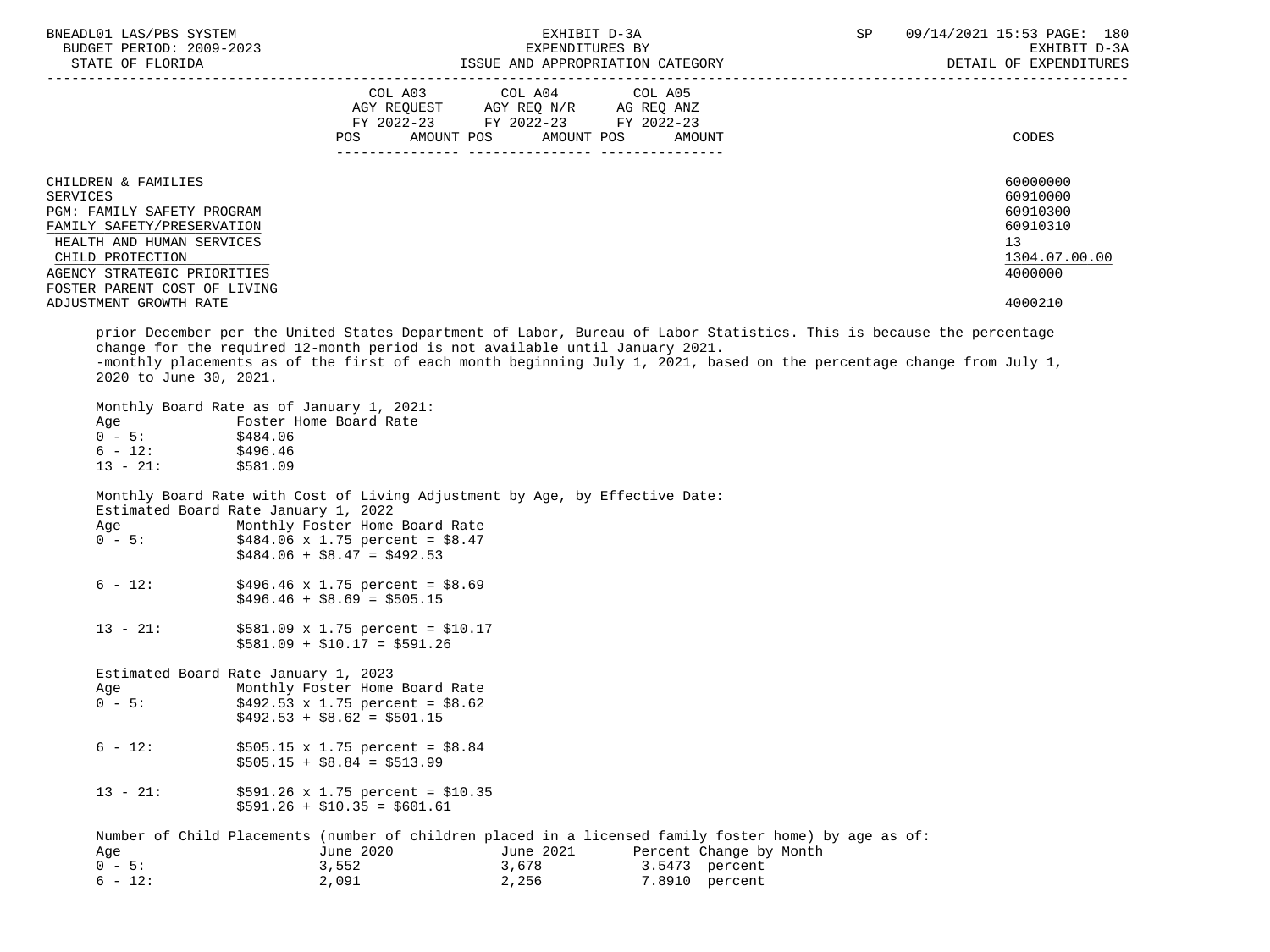| BNEADL01 LAS/PBS SYSTEM<br>BUDGET PERIOD: 2009-2023                                                                                                                                                                                                                                                                                                                                                                                                                                                                                                                                                                    | EXHIBIT D-3A<br>EXPENDITURES BY |                                                                                                                                                                                                                                                                                                                                                                                                                                                                                                 |                       |        | SP                                         | 09/14/2021 15:53 PAGE: 181<br>EXHIBIT D-3A<br>DETAIL OF EXPENDITURES |                                                                                           |
|------------------------------------------------------------------------------------------------------------------------------------------------------------------------------------------------------------------------------------------------------------------------------------------------------------------------------------------------------------------------------------------------------------------------------------------------------------------------------------------------------------------------------------------------------------------------------------------------------------------------|---------------------------------|-------------------------------------------------------------------------------------------------------------------------------------------------------------------------------------------------------------------------------------------------------------------------------------------------------------------------------------------------------------------------------------------------------------------------------------------------------------------------------------------------|-----------------------|--------|--------------------------------------------|----------------------------------------------------------------------|-------------------------------------------------------------------------------------------|
|                                                                                                                                                                                                                                                                                                                                                                                                                                                                                                                                                                                                                        | POS                             | COL A03 COL A04 COL A05<br>AGY REQUEST AGY REQ N/R AG REQ ANZ<br>FY 2022-23 FY 2022-23 FY 2022-23<br>AMOUNT POS<br>AMOUNT POS                                                                                                                                                                                                                                                                                                                                                                   |                       | AMOUNT |                                            |                                                                      | CODES                                                                                     |
| CHILDREN & FAMILIES<br>SERVICES<br>PGM: FAMILY SAFETY PROGRAM<br>FAMILY SAFETY/PRESERVATION<br>HEALTH AND HUMAN SERVICES<br>CHILD PROTECTION<br>AGENCY STRATEGIC PRIORITIES<br>FOSTER PARENT COST OF LIVING<br>ADJUSTMENT GROWTH RATE                                                                                                                                                                                                                                                                                                                                                                                  |                                 |                                                                                                                                                                                                                                                                                                                                                                                                                                                                                                 |                       |        |                                            |                                                                      | 60000000<br>60910000<br>60910300<br>60910310<br>13<br>1304.07.00.00<br>4000000<br>4000210 |
| $13 - 17$ :<br>$18 - 21$ :                                                                                                                                                                                                                                                                                                                                                                                                                                                                                                                                                                                             | 911<br>63                       | 1,011 10.9769 percent<br>111                                                                                                                                                                                                                                                                                                                                                                                                                                                                    | 76.1905 percent       |        |                                            |                                                                      |                                                                                           |
| Child Placement by Age as of:<br>Age July 2021<br>0 - 5: 3,678<br>$6 - 12$ : 2,256<br>$13 - 21:$<br>1,122<br>Cost of Living Increase Projection Each Month:<br>Age<br>0 - 5: \$193,578 (3,809 x \$8.47 = \$32,263-rounded up x 6 months = \$193,578)<br>$6 - 12:$<br>13 - 21:<br>Aqe<br>$0 - 5$ : \$197,004 (3,809 x \$8.62 = \$32,834-rounded up x 6 months = \$197,004)<br>$6 - 12$ :<br>$12 - 21$ :<br>$13 - 21$ :<br>Summary (rounded up): July 1, 2022 - June 30, 2023<br>Total Payments for ages $0 - 5$ : $$390,582$<br>Total Payments for ages 6 - 12: \$256,122<br>Total Payments for ages 13 - 21: \$159,198 |                                 | 2,435<br>1,293<br>Number of Placements per Month x Adjustment (July 1, 2022 - December 31, 2022)<br>$$126,966$ (2,435 x $$8.69 = $21,161$ -rounded up x 6 months = \$126,966)<br>$$78,900$ (1,293 x $$10.17 = $13,150$ rounded up x 6 months = \$78,900)<br>Number of Placements per Month x Adjustment (January 1, 2023 - June 30, 2023)<br>\$129,156 (2,435 x \$8.84 = \$21,526-rounded up x 6 months = \$129,156)<br>$$80,298$ (1,293 x \$10.35 = \$13,383-rounded up x 6 months = \$80,298) | July 1, 2022<br>3,809 |        | January 1, 2023<br>3,809<br>2,435<br>1,293 |                                                                      |                                                                                           |
| Total Funding Request:                                                                                                                                                                                                                                                                                                                                                                                                                                                                                                                                                                                                 |                                 | \$805,902                                                                                                                                                                                                                                                                                                                                                                                                                                                                                       |                       |        |                                            |                                                                      |                                                                                           |
| IMPACT OF NOT FUNDING ISSUE:<br>The impact of not funding issue will result in non-compliance with s. 409.145(3), F.S., which mandates foster parents<br>receive a cost of living increase each year based on the Consumer Price Index percentage change from the prior year.<br>LINKAGE TO GOVERNOR'S PRIORITIES:<br>Health Care - Promote innovation in healthcare that reduces the cost of medical procedures and services and increases<br>access to care for Floridians.                                                                                                                                          |                                 |                                                                                                                                                                                                                                                                                                                                                                                                                                                                                                 |                       |        |                                            |                                                                      |                                                                                           |
| FLORIDA STRATEGIC PLAN FOR ECONOMIC DEVELOPMENT:<br>4.2 Ensure state, regional and local agencies provide collaborative and timely customer service to businesses and<br>workers;                                                                                                                                                                                                                                                                                                                                                                                                                                      |                                 |                                                                                                                                                                                                                                                                                                                                                                                                                                                                                                 |                       |        |                                            |                                                                      |                                                                                           |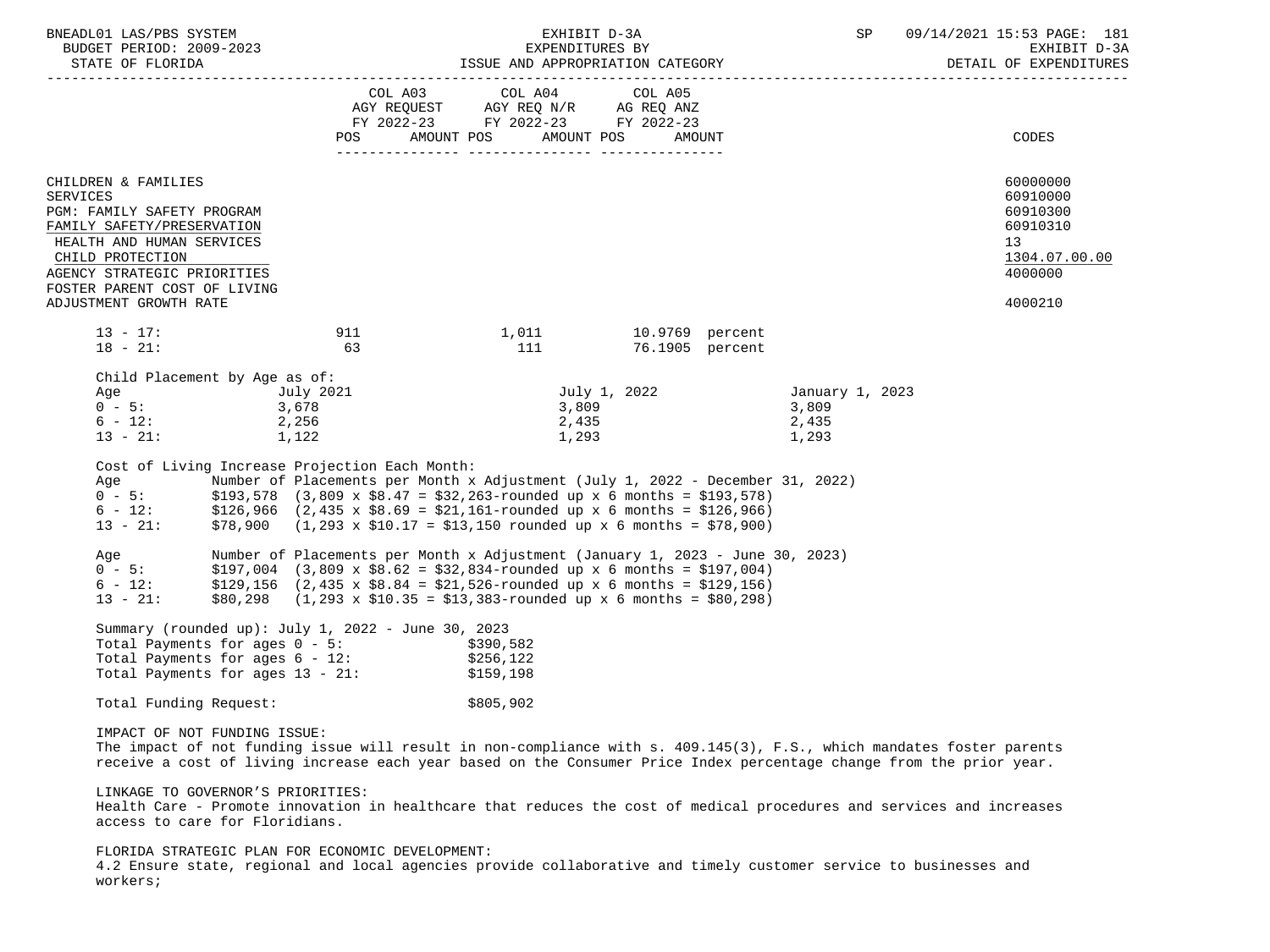| BNEADL01 LAS/PBS SYSTEM<br>BUDGET PERIOD: 2009-2023<br>STATE OF FLORIDA                                                                                                                                            | EXHIBIT D-3A<br>EXPENDITURES BY<br>ISSUE AND APPROPRIATION CATEGORY                                                                                                                                                                                                                                                                                                              | 09/14/2021 15:53 PAGE: 182<br>SP<br>EXHIBIT D-3A<br>DETAIL OF EXPENDITURES     |
|--------------------------------------------------------------------------------------------------------------------------------------------------------------------------------------------------------------------|----------------------------------------------------------------------------------------------------------------------------------------------------------------------------------------------------------------------------------------------------------------------------------------------------------------------------------------------------------------------------------|--------------------------------------------------------------------------------|
|                                                                                                                                                                                                                    | COL A03 COL A04<br>COL A05<br>AGY REQUEST AGY REQ N/R AG REQ ANZ<br>FY 2022-23 FY 2022-23 FY 2022-23<br><b>POS</b><br>AMOUNT POS<br>AMOUNT POS<br>AMOUNT                                                                                                                                                                                                                         | CODES                                                                          |
| CHILDREN & FAMILIES<br><b>SERVICES</b><br>PGM: FAMILY SAFETY PROGRAM<br>FAMILY SAFETY/PRESERVATION<br>HEALTH AND HUMAN SERVICES<br>CHILD PROTECTION<br>AGENCY STRATEGIC PRIORITIES<br>FOSTER PARENT COST OF LIVING |                                                                                                                                                                                                                                                                                                                                                                                  | 60000000<br>60910000<br>60910300<br>60910310<br>13<br>1304.07.00.00<br>4000000 |
| ADJUSTMENT GROWTH RATE                                                                                                                                                                                             |                                                                                                                                                                                                                                                                                                                                                                                  | 4000210                                                                        |
| quality places goals.<br>LEVEL I FOSTER CARE BOARD PAYMENTS<br>SPECIAL CATEGORIES<br>G/A - COMMUNITY BASED CARE                                                                                                    | 5.3 Strengthen local, regional and statewide partnerships to accomplish Florida's economic and quality of life and                                                                                                                                                                                                                                                               | 4000330<br>100000<br>108304                                                    |
| GENERAL REVENUE FUND<br>-MATCH                                                                                                                                                                                     | -STATE 1,954,710<br>1,331,949                                                                                                                                                                                                                                                                                                                                                    | 1000 1<br>1000 2                                                               |
| TOTAL GENERAL REVENUE FUND                                                                                                                                                                                         | 3,286,659                                                                                                                                                                                                                                                                                                                                                                        | 1000                                                                           |
| FEDERAL GRANTS TRUST FUND -FEDERL                                                                                                                                                                                  | 2, 113, 341                                                                                                                                                                                                                                                                                                                                                                      | 2261 3                                                                         |
| TOTAL APPRO                                                                                                                                                                                                        | 5,400,000                                                                                                                                                                                                                                                                                                                                                                        |                                                                                |
|                                                                                                                                                                                                                    |                                                                                                                                                                                                                                                                                                                                                                                  |                                                                                |
| AGENCY ISSUE NARRATIVE:<br>2022-2023 BUDGET YEAR NARRATIVE:<br>ISSUE TITLE: Level I Foster Care Board Payments                                                                                                     | IT COMPONENT? NO                                                                                                                                                                                                                                                                                                                                                                 |                                                                                |
| SUMMARY:<br>July 1, 2019.                                                                                                                                                                                          | The Florida Department of Children and Families (department) is requesting funding of \$5,400,000 (\$3,286,659 recurring in<br>General Revenue and \$2,113,341 in recurring Federal Grants Trust Fund) to support the anticipated federal Title IV-E<br>earnings for board rates of Level I foster homes through the Guardianship Assistance Program (GAP) which was implemented |                                                                                |

ISSUE NARRATIVE:

 GAP and Level I licensure allow children to remain connected to their family. To become eligible for GAP a caregiver must care for a child as a licensed foster parent for a minimum of six consecutive months. Section 409.145, F.S., requires foster care board payments be made to caregivers who become licensed as a Level I foster parent. Level I licensure also enhances the financial benefit to relatives, non-relatives, and fictive kin by raising their current rate of assistance payments from \$242 to \$298 (based on the age of the child) to \$333.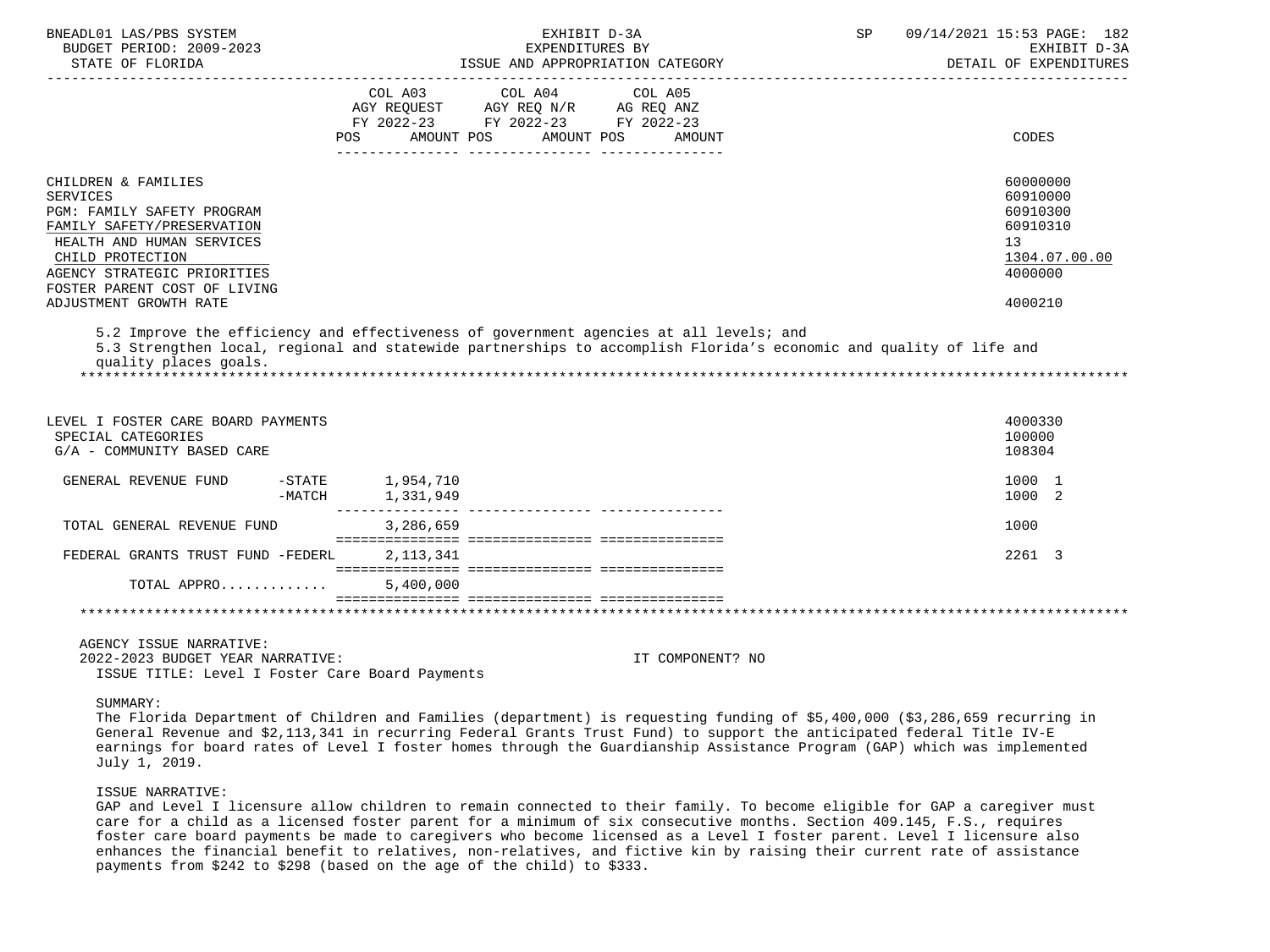| BNEADL01 LAS/PBS SYSTEM<br>BUDGET PERIOD: 2009-2023<br>STATE OF FLORIDA |                                                           | EXHIBIT D-3A<br>EXPENDITURES BY<br>ISSUE AND APPROPRIATION CATEGORY |                                    | SP. | 09/14/2021 15:53 PAGE: 183<br>EXHIBIT D-3A<br>DETAIL OF EXPENDITURES |
|-------------------------------------------------------------------------|-----------------------------------------------------------|---------------------------------------------------------------------|------------------------------------|-----|----------------------------------------------------------------------|
|                                                                         | COL A03<br>AGY REOUEST<br>FY 2022-23<br>AMOUNT POS<br>POS | COL A04 COL A05<br>AGY REO N/R<br>FY 2022-23<br>AMOUNT POS          | AG REO ANZ<br>FY 2022-23<br>AMOUNT |     | CODES                                                                |
| CHILDREN & FAMILIES<br>SERVICES                                         |                                                           |                                                                     |                                    |     | 60000000<br>60910000                                                 |
| PGM: FAMILY SAFETY PROGRAM                                              |                                                           |                                                                     |                                    |     | 60910300                                                             |
| FAMILY SAFETY/PRESERVATION                                              |                                                           |                                                                     |                                    |     | 60910310                                                             |
| HEALTH AND HUMAN SERVICES                                               |                                                           |                                                                     |                                    |     | 13                                                                   |
| CHILD PROTECTION                                                        |                                                           |                                                                     |                                    |     | 1304.07.00.00                                                        |
| AGENCY STRATEGIC PRIORITIES                                             |                                                           |                                                                     |                                    |     | 4000000                                                              |
| LEVEL I FOSTER CARE BOARD PAYMENTS                                      |                                                           |                                                                     |                                    |     | 4000330                                                              |

 The Title IV-E Foster Care Program allows the state the option to claim federal reimbursement for children served in Level I foster homes, thus reducing the need for Temporary Assistance of Needy Families (TANF) and General Revenue funding to support existing programs. TANF and General Revenue funding currently utilized for the state's Relative and Non-Relative Caregiver Program can then be reinvested to help with other costs associated with the Child Welfare System.

# COST CALCULATION:

Level I Foster Care Board Payments (relative and nonrelative):

 For relative caregiver board payments (licensed but prior to permanent guardianship), an average census of 13,100 was estimated assuming approximately 50 percent of relatives choose to participate. The annual board rate of \$4,000 per year results in an annual cost of \$26,200,000 (13,100 x 50% x \$4,000). Title IV-E earnings were calculated using a 63.10 percent eligibility rate and a 61.34 percent FMAP for a total of \$10,140,851 (\$26,200,000 x 63.10% x 61.34%), leaving a non-Title IV-E need of \$16,059,149 (\$26,200,000 - \$10,140,851).

 Summary of Cost Calculations Level I Foster Care Board Payments

|                     | Total        | Federal Grants Trust Fund | General Revenue |
|---------------------|--------------|---------------------------|-----------------|
| FY 2022-2023        | \$26,200,000 | \$10,140,851              | \$16.059.149    |
| FY 2021-2022 (Base) | \$20,800,000 | \$ 8,027,510              | \$12,772,490    |
| Request Amount      | \$5,400,000  | \$ 2,113,341              | \$3,286,659     |

### IMPACT OF NOT FUNDING ISSUE:

 Absent financial assistance, many relative and nonrelative caregivers could not continue in their role of substitute parents. The requested funds will allow the relative and nonrelative caregivers who are currently receiving foster care board payments to continue to receive benefit. In addition, loss of funding could affect the family's ability to become eligible for GAP.

LINKAGE TO GOVERNOR'S PRIORITIES:

 Health Care - Promote innovation in healthcare that reduces the cost of medical procedures and services and increases access to care for Floridians.

FLORIDA STRATEGIC PLAN FOR ECONOMIC DEVELOPMENT:

 4.2 Ensure state, regional and local agencies provide collaborative and timely customer service to businesses and workers; 5.2 Improve the efficiency and effectiveness of government agencies at all levels; and

 5.3 Strengthen local, regional and statewide partnerships to accomplish Florida's economic and quality of life and quality places goals. \*\*\*\*\*\*\*\*\*\*\*\*\*\*\*\*\*\*\*\*\*\*\*\*\*\*\*\*\*\*\*\*\*\*\*\*\*\*\*\*\*\*\*\*\*\*\*\*\*\*\*\*\*\*\*\*\*\*\*\*\*\*\*\*\*\*\*\*\*\*\*\*\*\*\*\*\*\*\*\*\*\*\*\*\*\*\*\*\*\*\*\*\*\*\*\*\*\*\*\*\*\*\*\*\*\*\*\*\*\*\*\*\*\*\*\*\*\*\*\*\*\*\*\*\*\*\*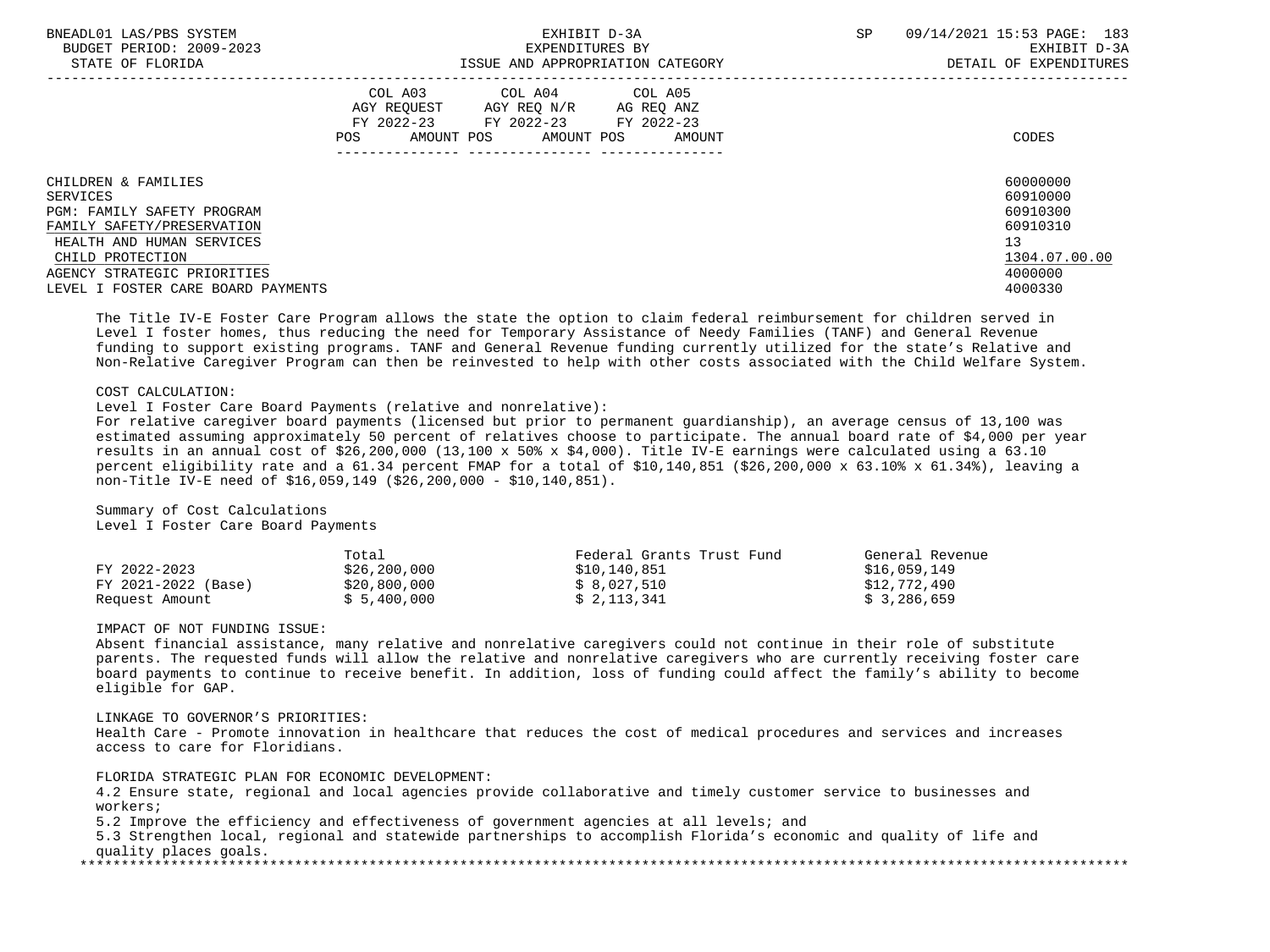| BNEADL01 LAS/PBS SYSTEM<br>BUDGET PERIOD: 2009-2023<br>STATE OF FLORIDA                                                                                                                                                                                 | EXHIBIT D-3A<br>EXPENDITURES BY<br>ISSUE AND APPROPRIATION CATEGORY                                                                      | 09/14/2021 15:53 PAGE: 184<br>SP<br>EXHIBIT D-3A<br>DETAIL OF EXPENDITURES     |
|---------------------------------------------------------------------------------------------------------------------------------------------------------------------------------------------------------------------------------------------------------|------------------------------------------------------------------------------------------------------------------------------------------|--------------------------------------------------------------------------------|
|                                                                                                                                                                                                                                                         | COL A03 COL A04 COL A05<br>AGY REQUEST AGY REQ N/R AG REQ ANZ<br>FY 2022-23 FY 2022-23 FY 2022-23<br>POS<br>AMOUNT POS AMOUNT POS AMOUNT | CODES                                                                          |
| CHILDREN & FAMILIES<br>SERVICES<br><b>PGM: FAMILY SAFETY PROGRAM</b><br>FAMILY SAFETY/PRESERVATION<br>HEALTH AND HUMAN SERVICES<br>CHILD PROTECTION<br>AGENCY STRATEGIC PRIORITIES<br>INCREASE TO CORE SERVICE FUNDING<br>FOR COMMUNITY BASED CARE LEAD |                                                                                                                                          | 60000000<br>60910000<br>60910300<br>60910310<br>13<br>1304.07.00.00<br>4000000 |
| AGENCIES<br>SPECIAL CATEGORIES<br>G/A - COMMUNITY BASED CARE                                                                                                                                                                                            |                                                                                                                                          | 4001140<br>100000<br>108304                                                    |
| GENERAL REVENUE FUND -MATCH                                                                                                                                                                                                                             | 20,000,000                                                                                                                               | 1000 2                                                                         |
|                                                                                                                                                                                                                                                         |                                                                                                                                          |                                                                                |

 2022-2023 BUDGET YEAR NARRATIVE: IT COMPONENT? NO ISSUE TITLE: Increase to Core Service Funding for Community Based Care Lead Agencies

#### SIIMMARY:

 The Florida Department of Children and Families (department) is requesting funding of \$20,000,000 in recurring General Revenue for additional core services funding for the Community-Based Care (CBC) lead agencies.

#### ISSUE NARRATIVE:

 The current funding model outlined in s. 409.990, F.S., does not allow reallocation of recurring base funding based upon current workload. CBCs that experience reduced caseload are able to keep the same core funding level. CBCs that experience an increase in caseload that exceeds their recurring core services funding could qualify for risk pool under the statute requirements for risk pool funding in s. 409.990(7) (a)-(d), F.S. If new core services funding is not provided, or is insufficient to cover caseload increases, a CBC would still need risk pool funding.

 The department is seeking to adjust the funding model of CBC's to either a model based on case management ratio of 16:1, or another model based on a new funding review. The desire is to reduce or eliminate the necessity of risk pool funding, and equitably fund CBC's in a way that incentivizes enhanced accountability and performance as to permanency outcomes and services.

### COST CALCULATION:

 The department is requesting \$20,000,000 for core services funding for CBCs. The Fiscal Year (FY) 2020-21 General Appropriations Act (GAA) provided additional funding to CBCs to reduce each agency's average case manager caseload to 1:17. A report was submitted per the proviso language for Specific Appropriation 330 which identified remaining resources needed by each agency to reach a case manager to a caseload of 1:16 by the end of FY 2021-22. The department used the data and time period specified, along with other relevant data from the Florida Funding for Children (FFC) model that was previously identified in the Alternative Funding Methodologies Report to the Legislature and Governor dated October 1, 2019. The model uses the data to calculate optimum funding based upon case management caseload, licensed care, prevention services, and client services, and compares optimum funding to the current level of funding provided statewide and by CBC lead agency contracts. Table 5 in the "Allocation of Funding For 1-to-17 Caseload in Fiscal Year 2020-21 and Resources Needed to Reach 1-to-16 Caseload in Fiscal Year 2021-22" dated November 1, 2020, has a need of \$26,802,151 for additional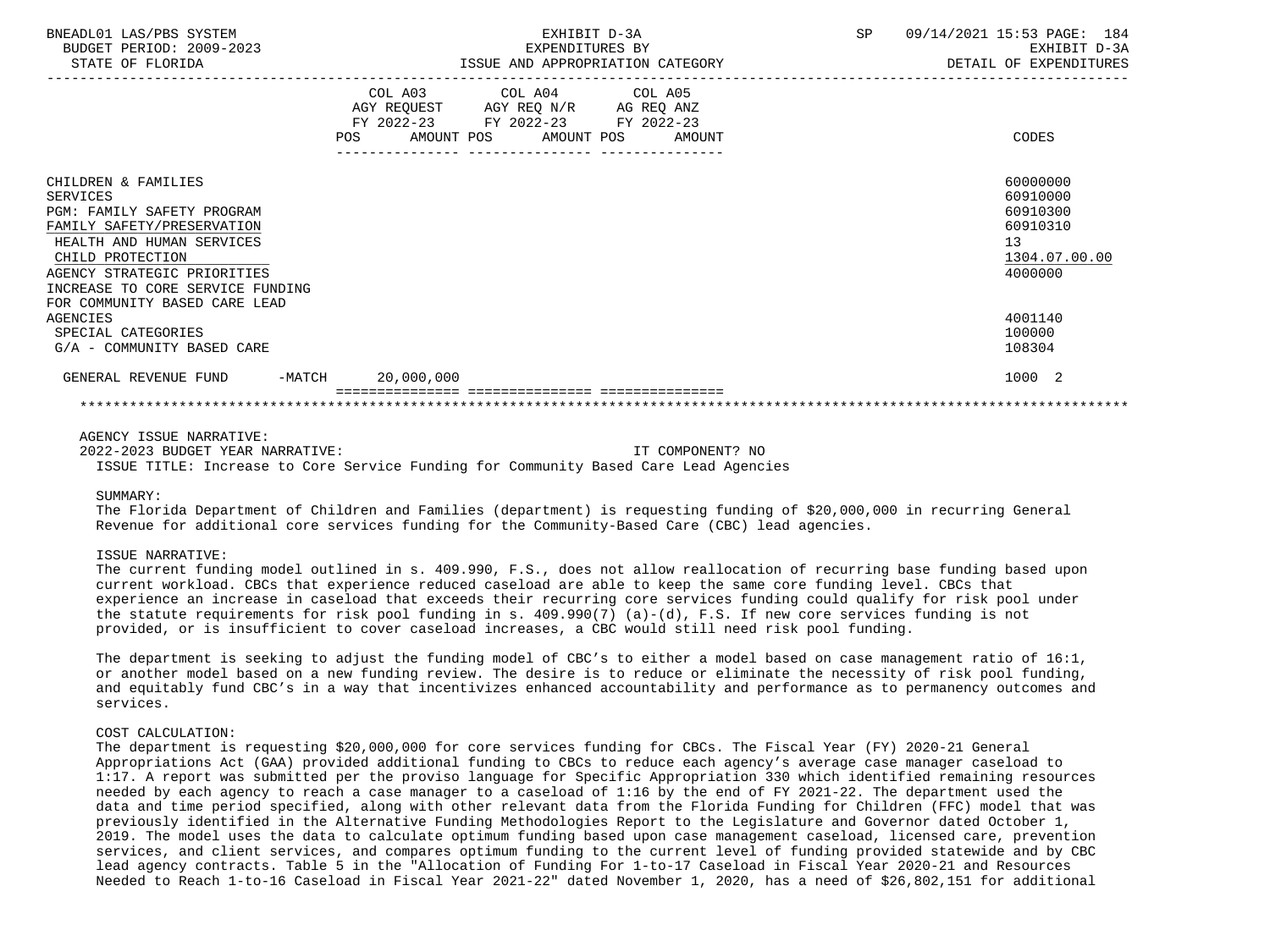| BNEADL01 LAS/PBS SYSTEM<br>BUDGET PERIOD: 2009-2023<br>STATE OF FLORIDA                                                                                                                                                                          | EXHIBIT D-3A<br>EXPENDITURES BY<br>ISSUE AND APPROPRIATION CATEGORY                                                                                                                                                                                                                                                                                                                                                                                                                              | SP 09/14/2021 15:53 PAGE: 185<br>EXHIBIT D-3A<br>DETAIL OF EXPENDITURES        |
|--------------------------------------------------------------------------------------------------------------------------------------------------------------------------------------------------------------------------------------------------|--------------------------------------------------------------------------------------------------------------------------------------------------------------------------------------------------------------------------------------------------------------------------------------------------------------------------------------------------------------------------------------------------------------------------------------------------------------------------------------------------|--------------------------------------------------------------------------------|
|                                                                                                                                                                                                                                                  | COL A03 COL A04 COL A05<br>AGY REQUEST AGY REQ N/R AG REQ ANZ<br>FY 2022-23 FY 2022-23 FY 2022-23<br>POS AMOUNT POS AMOUNT POS<br>AMOUNT                                                                                                                                                                                                                                                                                                                                                         | CODES                                                                          |
| CHILDREN & FAMILIES<br>SERVICES<br>PGM: FAMILY SAFETY PROGRAM<br>FAMILY SAFETY/PRESERVATION<br>HEALTH AND HUMAN SERVICES<br>CHILD PROTECTION<br>AGENCY STRATEGIC PRIORITIES<br>INCREASE TO CORE SERVICE FUNDING<br>FOR COMMUNITY BASED CARE LEAD |                                                                                                                                                                                                                                                                                                                                                                                                                                                                                                  | 60000000<br>60910000<br>60910300<br>60910310<br>13<br>1304.07.00.00<br>4000000 |
| <b>AGENCIES</b>                                                                                                                                                                                                                                  |                                                                                                                                                                                                                                                                                                                                                                                                                                                                                                  | 4001140                                                                        |
|                                                                                                                                                                                                                                                  | funding for staffing and client services. This request is 75 percent of the additional funding needed.                                                                                                                                                                                                                                                                                                                                                                                           |                                                                                |
| IMPACT OF NOT FUNDING ISSUE:<br>reduced below acceptable performance standards.<br>LINKAGE TO GOVERNOR'S PRIORITIES:<br>access to care for Floridians.<br>FLORIDA STRATEGIC PLAN FOR ECONOMIC DEVELOPMENT:                                       | Without the ability to fund CBC's equitably, CBCs may fail financially and cease to continue services or may be required<br>to take unacceptable cost-saving measures to avoid failure, either of which would result in services to children being<br>Health Care - Promote innovation in healthcare that reduces the cost of medical procedures and services and increases<br>4.2 Ensure state, regional and local agencies provide collaborative and timely customer service to businesses and |                                                                                |
| workers;<br>quality places goals.                                                                                                                                                                                                                | 5.2 Improve the efficiency and effectiveness of government agencies at all levels; and<br>5.3 Strengthen local, regional and statewide partnerships to accomplish Florida's economic and quality of life and                                                                                                                                                                                                                                                                                     |                                                                                |
| STABILIZING CHILDREN'S LEGAL<br>SERVICES WORKFORCE<br>SALARY RATE<br>SALARY RATE 4, 130, 553                                                                                                                                                     |                                                                                                                                                                                                                                                                                                                                                                                                                                                                                                  | 4001640<br>000000                                                              |
| SALARIES AND BENEFITS                                                                                                                                                                                                                            |                                                                                                                                                                                                                                                                                                                                                                                                                                                                                                  | 010000                                                                         |
| GENERAL REVENUE FUND -MATCH 3,408,046<br>FEDERAL GRANTS TRUST FUND -FEDERL 1,486,442                                                                                                                                                             | ---------------                                                                                                                                                                                                                                                                                                                                                                                                                                                                                  | 1000 2<br>2261 3                                                               |
| TOTAL APPRO                                                                                                                                                                                                                                      | 4,894,488                                                                                                                                                                                                                                                                                                                                                                                                                                                                                        |                                                                                |
| TOTAL: STABILIZING CHILDREN'S LEGAL                                                                                                                                                                                                              |                                                                                                                                                                                                                                                                                                                                                                                                                                                                                                  | 4001640                                                                        |
| SERVICES WORKFORCE<br>TOTAL ISSUE<br>TOTAL SALARY RATE $4,130,553$                                                                                                                                                                               | 4,894,488                                                                                                                                                                                                                                                                                                                                                                                                                                                                                        |                                                                                |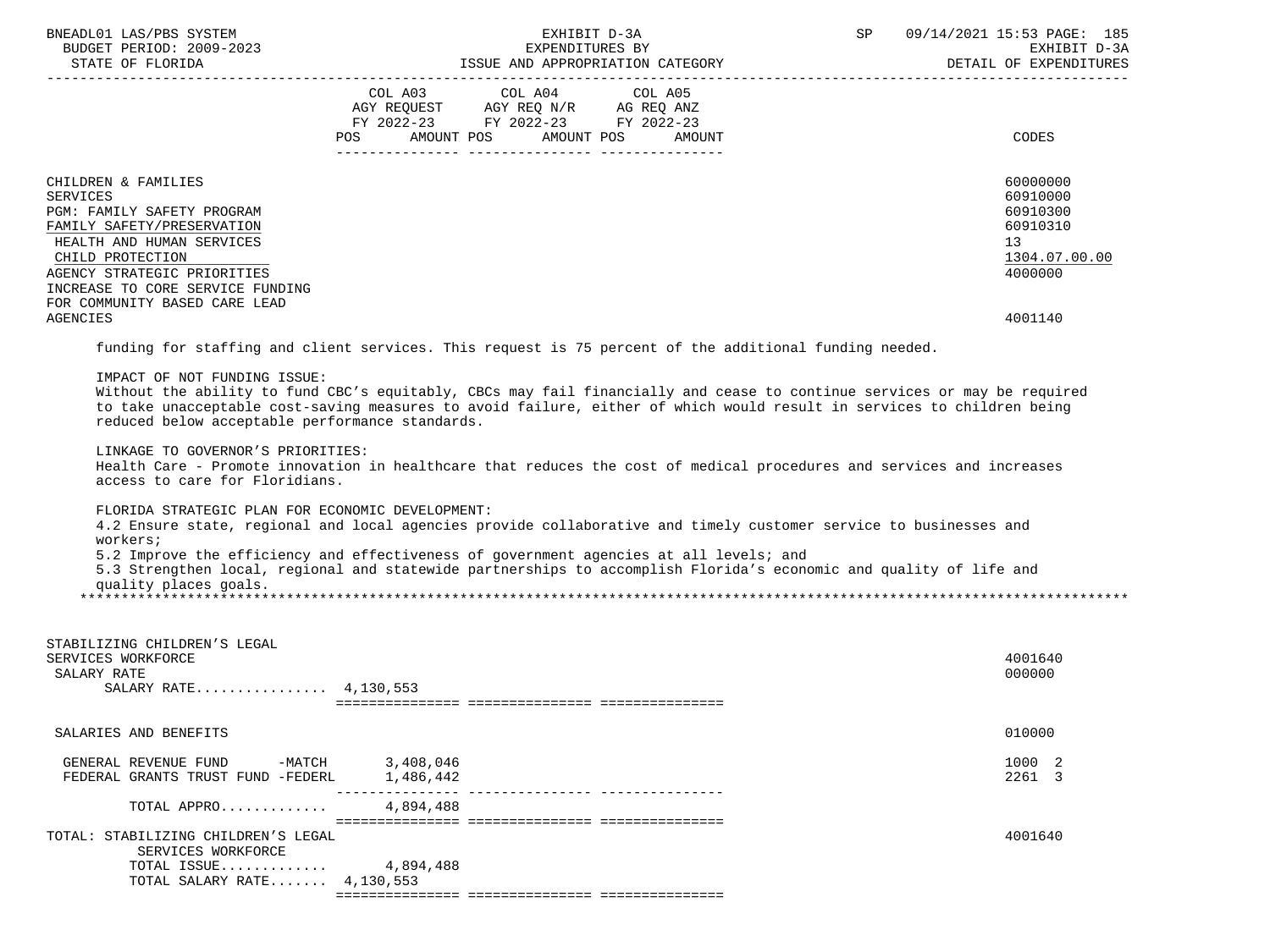| BNEADL01 LAS/PBS SYSTEM<br>BUDGET PERIOD: 2009-2023<br>STATE OF FLORIDA                                                                                                                                                                  | EXHIBIT D-3A<br>EXPENDITURES BY<br>ISSUE AND APPROPRIATION CATEGORY                                                                                      | 09/14/2021 15:53 PAGE: 186<br><b>SP</b><br>EXHIBIT D-3A<br>DETAIL OF EXPENDITURES         |
|------------------------------------------------------------------------------------------------------------------------------------------------------------------------------------------------------------------------------------------|----------------------------------------------------------------------------------------------------------------------------------------------------------|-------------------------------------------------------------------------------------------|
|                                                                                                                                                                                                                                          | COL A03 COL A04 COL A05<br>AGY REOUEST<br>AGY REQ N/R<br>AG REO ANZ<br>FY 2022-23 FY 2022-23 FY 2022-23<br><b>POS</b><br>AMOUNT POS AMOUNT POS<br>AMOUNT | CODES                                                                                     |
| CHILDREN & FAMILIES<br>SERVICES<br><b>PGM: FAMILY SAFETY PROGRAM</b><br>FAMILY SAFETY/PRESERVATION<br>HEALTH AND HUMAN SERVICES<br>CHILD PROTECTION<br>AGENCY STRATEGIC PRIORITIES<br>STABILIZING CHILDREN'S LEGAL<br>SERVICES WORKFORCE |                                                                                                                                                          | 60000000<br>60910000<br>60910300<br>60910310<br>13<br>1304.07.00.00<br>4000000<br>4001640 |

2022-2023 BUDGET YEAR NARRATIVE: IT COMPONENT? NO

ISSUE TITLE: Stabilizing Children's Legal Services Workforce

#### SUMMARY:

 The Florida Department of Children and Families (department) is requesting funding of \$4,894,488 (\$3,408,046 in recurring General Revenue and \$1,486,442 in recurring Federal Grants Trust Fund) to raise the minimum salary of its Children's Legal Services (CLS) staff to stabilize its workforce. CLS is the department's law practice representing the State of Florida in dependency judicial proceedings. With over 340 attorneys and 220 support staff in 67 offices throughout the state, CLS serves over 60,000 children annually. The ability to compete with other Florida agencies to retain skilled and trained professionals will improve performance on timely litigating cases and expedite permanent placement of dependent children.

## ISSUE NARRATIVE:

 The CLS attorneys are the lowest paid attorneys among all state agencies and the second lowest paid support staff, contributing to in a dramatic increase in staff turnover from 21% in 2017 to 49% in 2021. The loss of workforce has caused significant delays in prosecuting cases and moving children in the child welfare system out of foster care and into a permanent home (adoption or reunified with family). In areas with the highest turnover, there has been an 111% increase in the time it takes to prosecute a case from shelter to disposition, a 148% increase in the time from filing a termination of parental rights petition to final judgment, and a 68% increase in the number of continuances from 2018 to 2021. As the turnover rate of CLS has increased, the number of children exiting the system has decreased by more than 3,000 (21%) annually and the average length of time in care has increased by three months (19% longer) from 2017 to 2021.

 The department intends to capitalize on an increase in the minimum annual base salary to hire and retain skilled staff with dependency experience, resulting in greater litigation coverage in judicial cases, an increase in efficient practice, and a return on the investment in the training of the workforce. If CLS could return its vacancy rate to 21%, over 50,000 hours could be recaptured and devoted to work towards getting families out of the system.

#### COST CALCULATION:

 The department is requesting \$4,894,488 (\$3,408,046 in recurring General Revenue and \$1,486,442 in recurring Federal Grants Trust Fund) to raise the minimum salary of its CLS staff. Costs were calculated by multiplying the requested increase for each of the ten CLS classifications by the of FTEs in each classification. FICA, retirement, and disability are included. The Other Adjustment Data (OAD) transaction was used to add disability insurance.

 After July 1, 2021, CLS will have the following positions by class title in the regions: -Paralegal Specialist-151 -Government Operations Consultant-10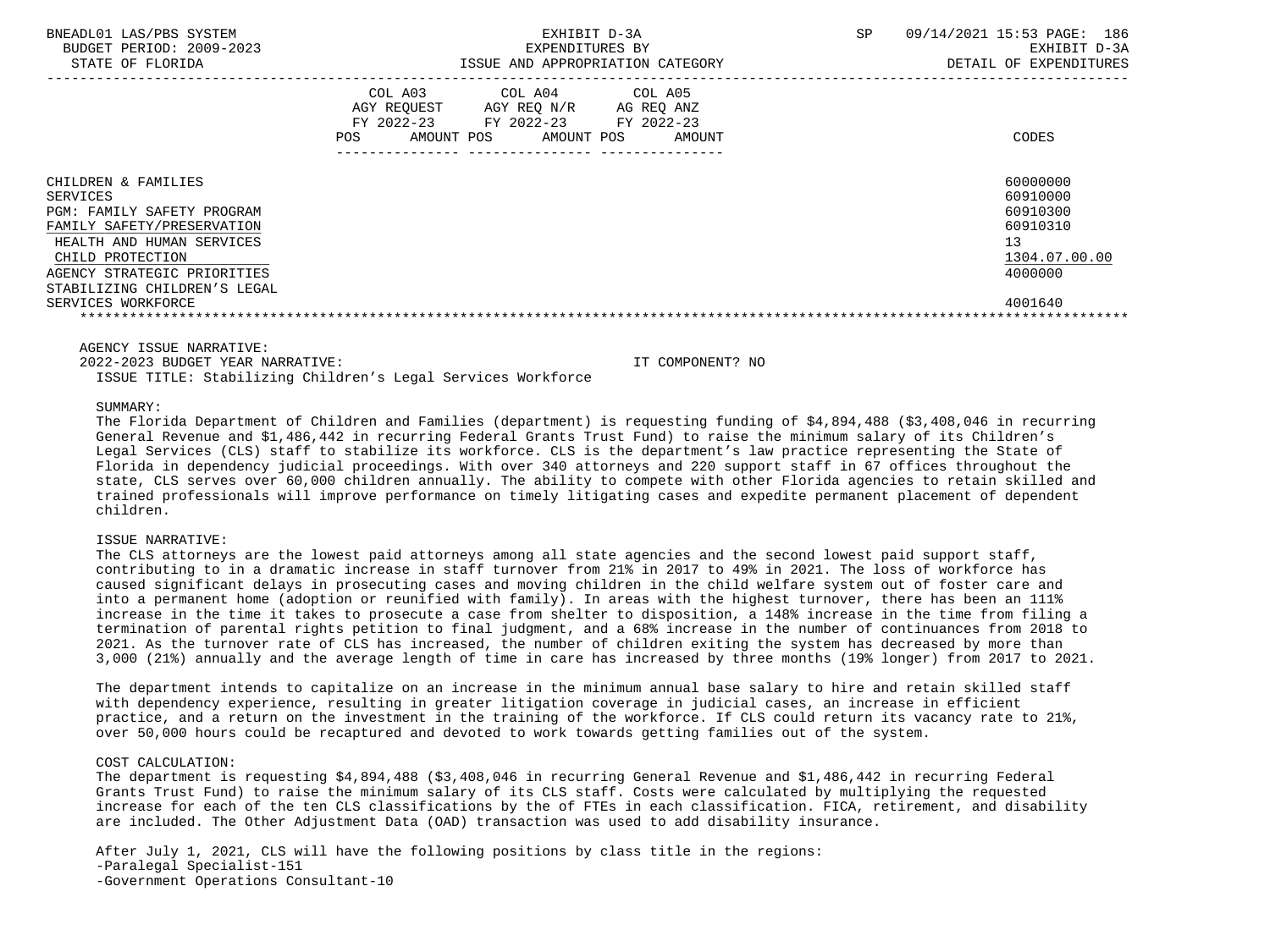| BNEADL01 LAS/PBS SYSTEM                                                                                                                                                                                                                                 | EXHIBIT D-3A    |                                    |         | 09/14/2021 15:53 PAGE: 187<br>SP                                                                                            |                        |  |
|---------------------------------------------------------------------------------------------------------------------------------------------------------------------------------------------------------------------------------------------------------|-----------------|------------------------------------|---------|-----------------------------------------------------------------------------------------------------------------------------|------------------------|--|
| BUDGET PERIOD: 2009-2023                                                                                                                                                                                                                                | EXPENDITURES BY |                                    |         | EXHIBIT D-3A                                                                                                                |                        |  |
|                                                                                                                                                                                                                                                         |                 |                                    |         |                                                                                                                             | DETAIL OF EXPENDITURES |  |
|                                                                                                                                                                                                                                                         |                 | COL A03 COL A04                    | COL A05 |                                                                                                                             |                        |  |
|                                                                                                                                                                                                                                                         |                 | AGY REQUEST AGY REQ N/R AG REQ ANZ |         |                                                                                                                             |                        |  |
|                                                                                                                                                                                                                                                         |                 | FY 2022-23 FY 2022-23 FY 2022-23   |         |                                                                                                                             |                        |  |
|                                                                                                                                                                                                                                                         |                 | POS AMOUNT POS AMOUNT POS          | AMOUNT  |                                                                                                                             | CODES                  |  |
|                                                                                                                                                                                                                                                         |                 |                                    |         |                                                                                                                             |                        |  |
|                                                                                                                                                                                                                                                         |                 |                                    |         |                                                                                                                             |                        |  |
| CHILDREN & FAMILIES                                                                                                                                                                                                                                     |                 |                                    |         |                                                                                                                             | 60000000<br>60910000   |  |
| <b>SERVICES</b><br>PGM: FAMILY SAFETY PROGRAM                                                                                                                                                                                                           |                 |                                    |         |                                                                                                                             | 60910300               |  |
| FAMILY SAFETY/PRESERVATION                                                                                                                                                                                                                              |                 |                                    |         |                                                                                                                             | 60910310               |  |
| HEALTH AND HUMAN SERVICES                                                                                                                                                                                                                               |                 |                                    |         |                                                                                                                             | 13                     |  |
| CHILD PROTECTION                                                                                                                                                                                                                                        |                 |                                    |         |                                                                                                                             | 1304.07.00.00          |  |
| AGENCY STRATEGIC PRIORITIES                                                                                                                                                                                                                             |                 |                                    |         |                                                                                                                             | 4000000                |  |
| STABILIZING CHILDREN'S LEGAL                                                                                                                                                                                                                            |                 |                                    |         |                                                                                                                             |                        |  |
| SERVICES WORKFORCE                                                                                                                                                                                                                                      |                 |                                    |         |                                                                                                                             | 4001640                |  |
|                                                                                                                                                                                                                                                         |                 |                                    |         |                                                                                                                             |                        |  |
| -Operations Management Consultant-14<br>-Attorney-54                                                                                                                                                                                                    |                 |                                    |         |                                                                                                                             |                        |  |
| -Senior Attorney-188                                                                                                                                                                                                                                    |                 |                                    |         |                                                                                                                             |                        |  |
| -Lead Trial Attorney-17                                                                                                                                                                                                                                 |                 |                                    |         |                                                                                                                             |                        |  |
| -Supervising Attorney-56                                                                                                                                                                                                                                |                 |                                    |         |                                                                                                                             |                        |  |
| -Appellate Attorney-8                                                                                                                                                                                                                                   |                 |                                    |         |                                                                                                                             |                        |  |
| -Managing Attorney-18                                                                                                                                                                                                                                   |                 |                                    |         |                                                                                                                             |                        |  |
| -Regional Director/Chief Legal Counsel-7                                                                                                                                                                                                                |                 |                                    |         |                                                                                                                             |                        |  |
| calculated at a rate of $26.1$ or $$9,998.31$ .<br>FICA $(.0765) = $764.87$<br>Retirement $(.1082) = $1,081.82$<br>$$9,998.31 + $764.87 + $1,081.82 = $11,845$<br>$$11,845 \times 151 = $1,788,595$                                                     |                 |                                    |         | To calculate the increase in minimum salary for Paralegal Specialist by \$9,960 (\$27,040 to \$37,000), the increase was    |                        |  |
| increase was calculated at a rate of 26.1 or \$5,520.15.<br>FICA $(.0765) = $422.29$<br>Retirement $(.1082) = $597.28$<br>$$5,520.15 + $422.29 + $597.28 = $6,539.72$<br>$$6,539.72 \times 10 = $65,397$                                                |                 |                                    |         | To calculate the increase in minimum salary for Government Operations Consultant by \$5,499 (\$34,501 to \$40,000), the     |                        |  |
| increase was calculated at a rate of 26.1 or \$9,376.93.<br>FICA $(.0765) = $717.33$<br>Retirement (.1082) = \$1,014.58<br>Disability (.0004) = $$3.75$<br>$$9,376.93 + $717.33 + $1,014.58 + $3.75 = $11,112.59$<br>$$11, 112.59 \times 14 = $155,576$ |                 |                                    |         | To calculate the increase in minimum salary for Operations Management Consultant by \$9,341 (\$35,659 to \$45,000), the     |                        |  |
| a rate of 26.1 or \$4,517.31.<br>FICA $(.0765) = $345.57$<br>Retirement (.1082) = \$488.77<br>Disability (.0004) = $$1.81$<br>$$4,517.31 + $345.57 + $488.77 + $1.81 = $5,353.46$<br>$$5,353.46 \times 54 = $289.087$                                   |                 |                                    |         | To calculate the increase in minimum salary for Attorneys by \$4,500 (\$47,500 to \$52,000), the increase was calculated at |                        |  |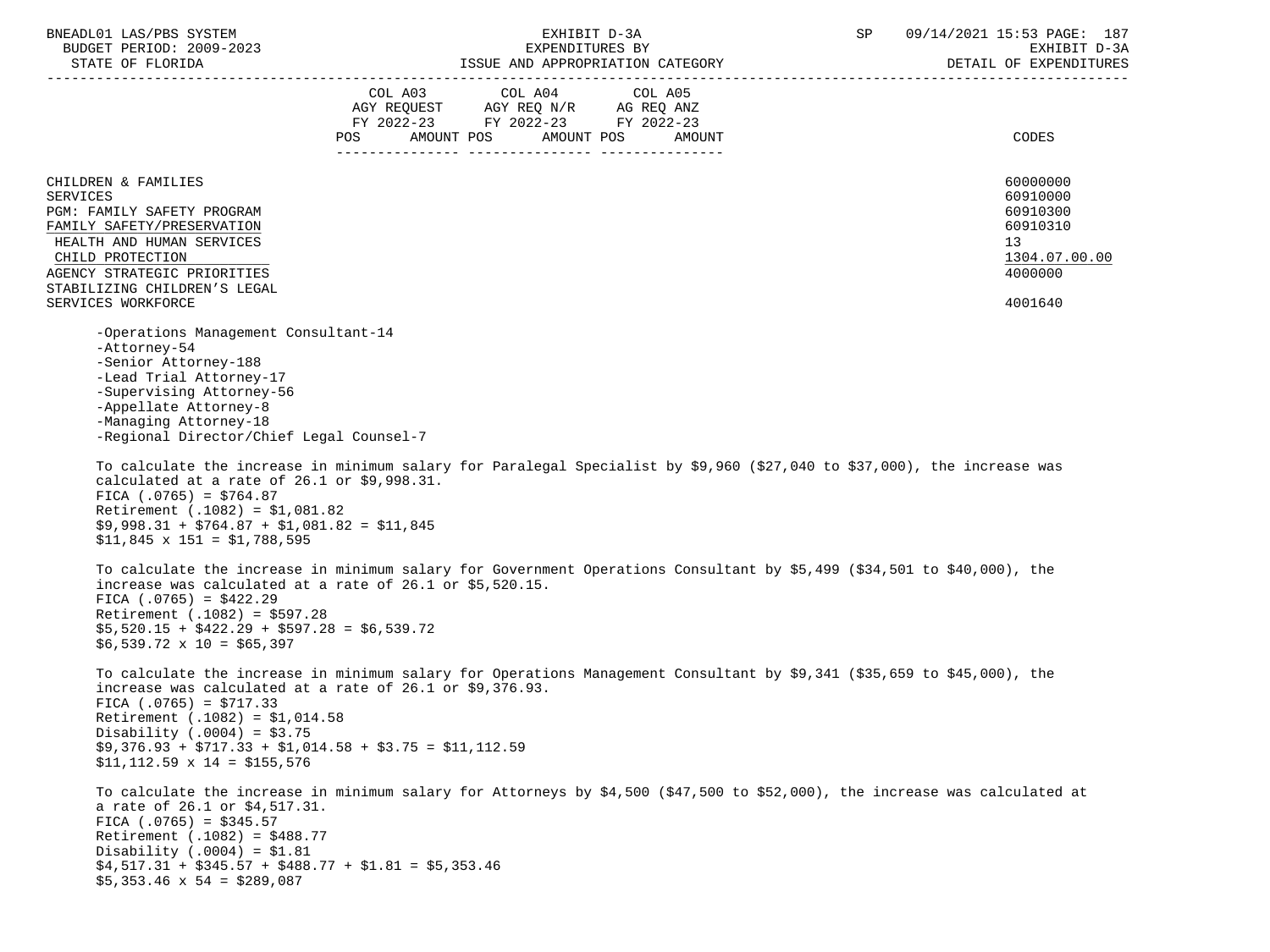| BNEADL01 LAS/PBS SYSTEM                                                                                                                                                                                                                                                                                                                                                                                                                                                                | EXHIBIT D-3A                                                                                                                                                                                                                                     | 09/14/2021 15:53 PAGE: 188<br>SP                                                          |
|----------------------------------------------------------------------------------------------------------------------------------------------------------------------------------------------------------------------------------------------------------------------------------------------------------------------------------------------------------------------------------------------------------------------------------------------------------------------------------------|--------------------------------------------------------------------------------------------------------------------------------------------------------------------------------------------------------------------------------------------------|-------------------------------------------------------------------------------------------|
| BUDGET PERIOD: 2009-2023<br>STATE OF FLORIDA                                                                                                                                                                                                                                                                                                                                                                                                                                           | EXPENDITURES BY<br>ISSUE AND APPROPRIATION CATEGORY                                                                                                                                                                                              | EXHIBIT D-3A<br>DETAIL OF EXPENDITURES                                                    |
|                                                                                                                                                                                                                                                                                                                                                                                                                                                                                        | COL A03 COL A04<br>COL A05<br>AGY REQUEST AGY REQ N/R AG REQ ANZ<br>FY 2022-23 FY 2022-23 FY 2022-23<br>AMOUNT POS<br>AMOUNT POS<br>POS<br>AMOUNT                                                                                                | CODES                                                                                     |
| CHILDREN & FAMILIES<br>SERVICES<br>PGM: FAMILY SAFETY PROGRAM<br>FAMILY SAFETY/PRESERVATION<br>HEALTH AND HUMAN SERVICES<br>CHILD PROTECTION<br>AGENCY STRATEGIC PRIORITIES<br>STABILIZING CHILDREN'S LEGAL<br>SERVICES WORKFORCE                                                                                                                                                                                                                                                      |                                                                                                                                                                                                                                                  | 60000000<br>60910000<br>60910300<br>60910310<br>13<br>1304.07.00.00<br>4000000<br>4001640 |
| calculated at a rate of $26.1$ or $$8,030.77$ .<br>FICA $(.0765) = $614.35$<br>Retirement $(.1082) = $868.93$<br>Disability (.0004) = $$3.21$<br>$$8,030.77 + $614.35 + $868.93 + $3.21 = $9,517.26$<br>$$9,517.26 \times 188 = $1,789.245$<br>calculated at a rate of $26.1$ or $$5,019.23$ .<br>FICA $(.0765) = $383.97$<br>Retirement (.1082) = \$543.08<br>Disability (.0004) = $$2.01$<br>$$5,019.23 + $383.97 + $543.08 + $2.01 = $5,948.29$<br>$$5,948.29 \times 17 = $101,121$ | To calculate the increase in minimum salary for Senior Attorneys by \$8,000 (\$52,000 to \$60,000), the increase was<br>To calculate the increase in minimum salary for Lead Trial Attorneys by \$5,000 (\$60,000 to \$65,000), the increase was |                                                                                           |
| calculated at a rate of $26.1$ or $$7,026.92$ .<br>FICA $(.0765) = $537.56$<br>Retirement $(.1082) = $760.31$<br>Disability (.0004) = $$2.81$<br>$$7,026.92 + $537.56 + $760.31 + $2.81 = $8,327.60$<br>$$8,327.60 \times 56 = $466,346$                                                                                                                                                                                                                                               | To calculate the increase in minimum salary for Supervising Attorneys by \$7,000 (\$65,000 to \$72,000), the increase was                                                                                                                        |                                                                                           |
| calculated at a rate of $26.1$ or $$5,019.23$ .<br>FICA $(.0765) = $383.97$<br>Retirement $(.1082) = $543.08$<br>Disability $(.0004) = $2.01$<br>$$5,019.23 + $383.97 + $543.08 + $2.01 = $5,948.29$<br>$$5,948.29 \times 8 = $47,586$                                                                                                                                                                                                                                                 | To calculate the increase in minimum salary for Appellate Attorneys by \$5,000 (\$70,000 to \$75,000), the increase was                                                                                                                          |                                                                                           |
| calculated at a rate of $26.1$ or \$7,026.92.<br>FICA $(.0765) = $537.56$<br>Retirement $(.1082) = $760.31$<br>Disability $(.0004) = $2.81$                                                                                                                                                                                                                                                                                                                                            | To calculate the increase in minimum salary for Managing Attorneys by \$7,000 (\$80,000 to \$87,000), the increase was                                                                                                                           |                                                                                           |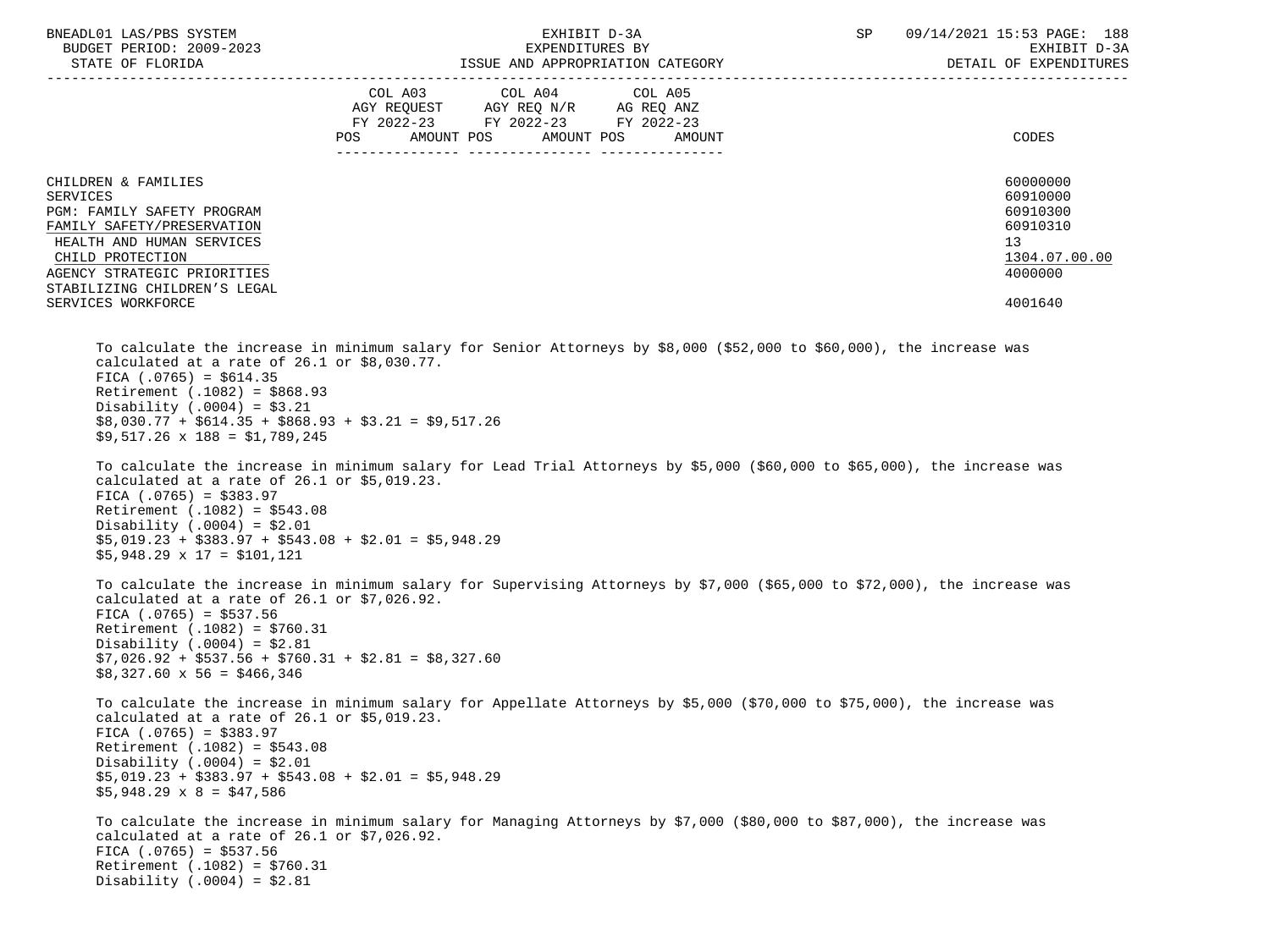| BNEADL01 LAS/PBS SYSTEM<br>BUDGET PERIOD: 2009-2023<br>STATE OF FLORIDA                                                                                                                                                                | EXHIBIT D-3A<br>EXPENDITURES BY<br>ISSUE AND APPROPRIATION CATEGORY                                                                                                                                                                                                                                                                             | SP | 09/14/2021 15:53 PAGE: 189<br>EXHIBIT D-3A<br>DETAIL OF EXPENDITURES           |
|----------------------------------------------------------------------------------------------------------------------------------------------------------------------------------------------------------------------------------------|-------------------------------------------------------------------------------------------------------------------------------------------------------------------------------------------------------------------------------------------------------------------------------------------------------------------------------------------------|----|--------------------------------------------------------------------------------|
|                                                                                                                                                                                                                                        | COL A03 COL A04 COL A05<br>AGY REQUEST AGY REQ N/R AG REQ ANZ<br>FY 2022-23 FY 2022-23 FY 2022-23<br>AMOUNT POS<br>AMOUNT POS<br><b>POS</b><br>AMOUNT                                                                                                                                                                                           |    | CODES                                                                          |
| CHILDREN & FAMILIES<br><b>SERVICES</b><br>PGM: FAMILY SAFETY PROGRAM<br>FAMILY SAFETY/PRESERVATION<br>HEALTH AND HUMAN SERVICES<br>CHILD PROTECTION<br>AGENCY STRATEGIC PRIORITIES<br>STABILIZING CHILDREN'S LEGAL                     |                                                                                                                                                                                                                                                                                                                                                 |    | 60000000<br>60910000<br>60910300<br>60910310<br>13<br>1304.07.00.00<br>4000000 |
| SERVICES WORKFORCE                                                                                                                                                                                                                     |                                                                                                                                                                                                                                                                                                                                                 |    | 4001640                                                                        |
| $$7,026.92 + $537.56 + $760.31 + $2.81 = $8,327.60$<br>$$8,327.60 \times 18 = $149,897$                                                                                                                                                |                                                                                                                                                                                                                                                                                                                                                 |    |                                                                                |
| calculated at a rate of $26.1$ or $$5,019.23$ .<br>FICA $(.0765) = $383.97$<br>Retirement $(.1082) = $543.08$<br>Disability (.0004) = $$2.01$<br>$$5,019.23 + $383.97 + $543.08 + $2.01 = $5,948.29$<br>$$5,948.29 \times 7 = $41,638$ | To calculate the increase in minimum salary for Regional Director by \$5,000 (\$95,000 to \$100,000), the increase was<br>The total increase in salaries and benefits is: \$4,894,488 (\$1,788,595 + \$65,397 + \$155,576 + \$289,087 + 1,789,245 +<br>$$101,121 + $466,346 + $47,586 + $149,897 + $41,638 = $4,894,488$ , all recurring funds. |    |                                                                                |
| Salaries/Rate<br>4,130,553<br>Benefits<br>763,935                                                                                                                                                                                      |                                                                                                                                                                                                                                                                                                                                                 |    |                                                                                |
| IMPACT OF NOT FUNDING ISSUE:<br>rate of turnover and decreased performance.                                                                                                                                                            | Without an increase in minimum salaries to compete among other public sector jobs, CLS will continue to experience a high                                                                                                                                                                                                                       |    |                                                                                |
| LINKAGE TO GOVERNOR'S PRIORITIES:<br>access to care for Floridians.                                                                                                                                                                    | Health Care - Promote innovation in healthcare that reduces the cost of medical procedures and services and increases                                                                                                                                                                                                                           |    |                                                                                |
| FLORIDA STRATEGIC PLAN FOR ECONOMIC DEVELOPMENT:<br>workers;<br>quality places goals.                                                                                                                                                  | 4.2 Ensure state, regional and local agencies provide collaborative and timely customer service to businesses and<br>5.2 Improve the efficiency and effectiveness of government agencies at all levels; and<br>5.3 Strengthen local, regional and statewide partnerships to accomplish Florida's economic and quality of life and               |    |                                                                                |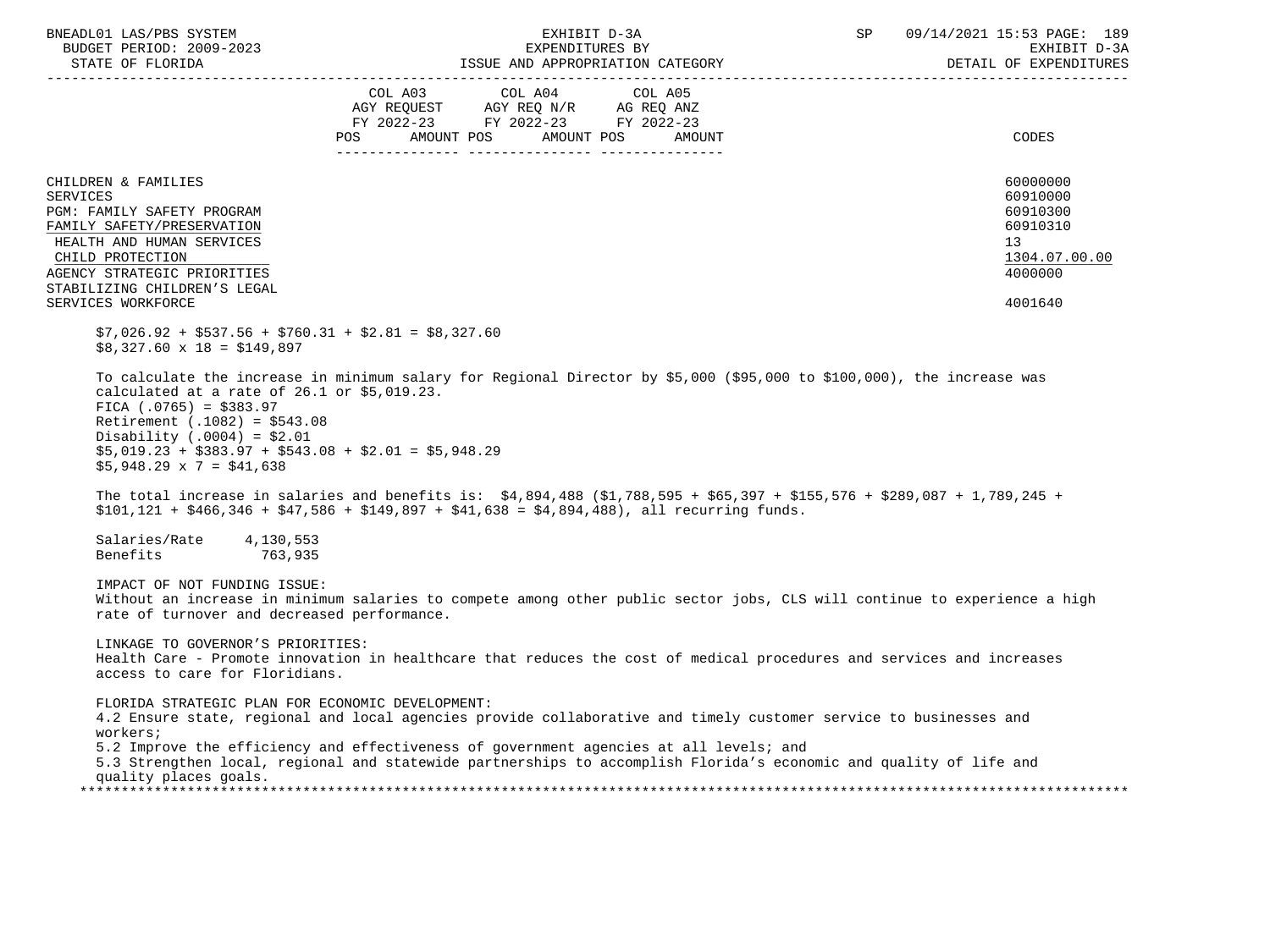| BNEADL01 LAS/PBS SYSTEM<br>BUDGET PERIOD: 2009-2023<br>STATE OF FLORIDA<br>------------------------                                                                                                                               |                           | ISSUE AND APPROPRIATION CATEGORY                                                  | EXHIBIT D-3A<br>EXPENDITURES BY |                    |                                           | SP 09/14/2021 15:53 PAGE: 190<br>EXHIBIT D-3A<br>DETAIL OF EXPENDITURES                   |
|-----------------------------------------------------------------------------------------------------------------------------------------------------------------------------------------------------------------------------------|---------------------------|-----------------------------------------------------------------------------------|---------------------------------|--------------------|-------------------------------------------|-------------------------------------------------------------------------------------------|
|                                                                                                                                                                                                                                   | COL A03<br>POS AMOUNT POS | COL A04<br>AGY REQUEST AGY REQ N/R AG REQ ANZ<br>FY 2022-23 FY 2022-23 FY 2022-23 | COL A05<br>AMOUNT POS AMOUNT    |                    |                                           | CODES                                                                                     |
| CHILDREN & FAMILIES<br>SERVICES<br>PGM: FAMILY SAFETY PROGRAM<br>FAMILY SAFETY/PRESERVATION<br>HEALTH AND HUMAN SERVICES<br>CHILD PROTECTION<br>AGENCY STRATEGIC PRIORITIES<br>STABILIZING CHILDREN'S LEGAL<br>SERVICES WORKFORCE |                           |                                                                                   |                                 |                    |                                           | 60000000<br>60910000<br>60910300<br>60910310<br>13<br>1304.07.00.00<br>4000000<br>4001640 |
| POSITION DETAIL OF SALARIES AND BENEFITS:                                                                                                                                                                                         |                           |                                                                                   |                                 |                    |                                           | LAPSE LAPSED SALARIES                                                                     |
|                                                                                                                                                                                                                                   | FTE                       | BASE RATE                                                                         |                                 | ADDITIVES BENEFITS | SUBTOTAL<br>------- -------------- ------ | AND BENEFITS                                                                              |
| A03 - AGY REQUEST FY 2022-23<br>CHANGES TO CURRENTLY AUTHORIZED POSITIONS<br>RA01 RATE & SALARY ADJ - BENEFITS NO FTE<br>C1640 001                                                                                                | 0.00                      | 4,130,553                                                                         |                                 |                    |                                           | $762,913$ $4,893,466$ $0.00$ $4,893,466$                                                  |
|                                                                                                                                                                                                                                   |                           |                                                                                   |                                 |                    |                                           |                                                                                           |
| TOTALS FOR ISSUE BY FUND<br>1000 GENERAL REVENUE FUND<br>2261 FEDERAL GRANTS TRUST FUND                                                                                                                                           |                           |                                                                                   |                                 |                    |                                           | 3,407,320<br>1,486,146                                                                    |
|                                                                                                                                                                                                                                   |                           | $0.00$ 4, 130, 553                                                                |                                 |                    | 762,913 4,893,466                         | ______________<br>4,893,466<br>==============                                             |
| OTHER SALARY AMOUNT<br>1000 GENERAL REVENUE FUND<br>2261 FEDERAL GRANTS TRUST FUND                                                                                                                                                |                           |                                                                                   |                                 |                    |                                           | 726<br>296<br>-------------                                                               |
|                                                                                                                                                                                                                                   |                           |                                                                                   |                                 |                    |                                           | 4,894,488<br>==============                                                               |
|                                                                                                                                                                                                                                   |                           |                                                                                   |                                 |                    |                                           |                                                                                           |
|                                                                                                                                                                                                                                   |                           |                                                                                   |                                 |                    |                                           |                                                                                           |
| ADOPTION INCENTIVE BENEFITS FOR<br>STATE EMPLOYEES AND OTHER<br>APPLICANTS<br>SPECIAL CATEGORIES<br>SPEC NEEDS ADOPTION INCENT                                                                                                    |                           |                                                                                   |                                 |                    |                                           | 4003200<br>100000<br>104480                                                               |
| $-$ STATE<br>GENERAL REVENUE FUND                                                                                                                                                                                                 | 1,143,770                 |                                                                                   |                                 |                    |                                           | 1000 1                                                                                    |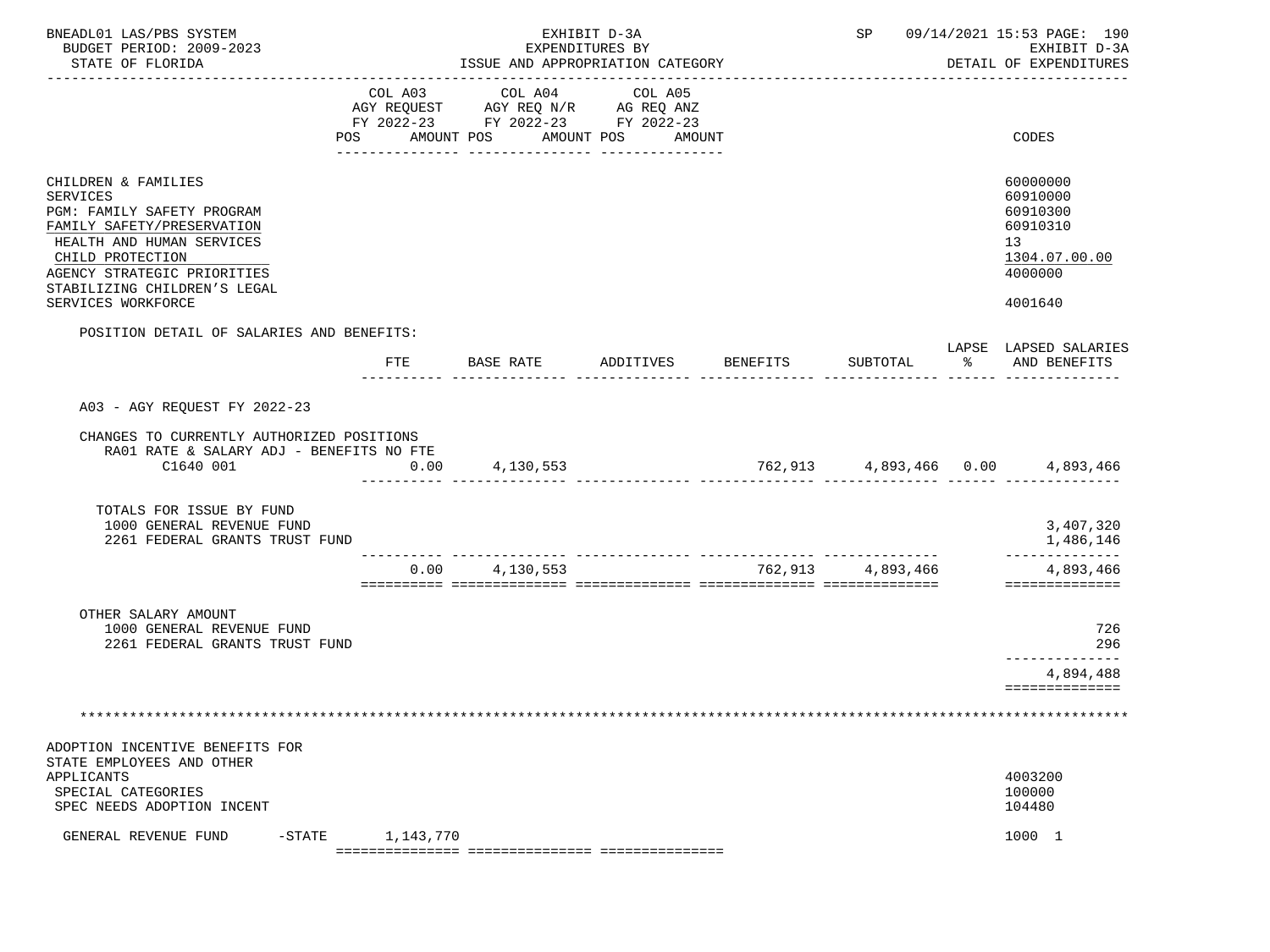| BNEADL01 LAS/PBS SYSTEM<br>BUDGET PERIOD: 2009-2023<br>STATE OF FLORIDA                                                                                                                                                                                          | EXHIBIT D-3A<br>EXPENDITURES BY<br>ISSUE AND APPROPRIATION CATEGORY                                                                         | <b>SP</b><br>09/14/2021 15:53 PAGE: 191<br>EXHIBIT D-3A<br>DETAIL OF EXPENDITURES         |
|------------------------------------------------------------------------------------------------------------------------------------------------------------------------------------------------------------------------------------------------------------------|---------------------------------------------------------------------------------------------------------------------------------------------|-------------------------------------------------------------------------------------------|
|                                                                                                                                                                                                                                                                  | COL A03 COL A04 COL A05<br>AGY REQUEST AGY REQ N/R AG REQ ANZ<br>FY 2022-23 FY 2022-23 FY 2022-23<br>AMOUNT POS AMOUNT POS<br>POS<br>AMOUNT | CODES                                                                                     |
| CHILDREN & FAMILIES<br>SERVICES<br><b>PGM: FAMILY SAFETY PROGRAM</b><br>FAMILY SAFETY/PRESERVATION<br>HEALTH AND HUMAN SERVICES<br>CHILD PROTECTION<br>AGENCY STRATEGIC PRIORITIES<br>ADOPTION INCENTIVE BENEFITS FOR<br>STATE EMPLOYEES AND OTHER<br>APPLICANTS |                                                                                                                                             | 60000000<br>60910000<br>60910300<br>60910310<br>13<br>1304.07.00.00<br>4000000<br>4003200 |

 2022-2023 BUDGET YEAR NARRATIVE: IT COMPONENT? NO ISSUE TITLE: Adoption Incentive Benefits for State Employees and Other Applicants

### SUMMARY:

 The Florida Department of Children and Families (department) is requesting funding of \$1,143,770 in recurring General Revenue for the State of Florida Adoption Incentive Benefits for qualifying adoptive employees of state agencies, veterans, and service members. The State of Florida Adoption Incentive Benefits program, section 409.1664, F.S., authorizes monetary benefits to certain employees who adopt a child from Florida's child welfare system. Qualified applicants for these benefits are full-time or part-time employees of the state or other qualified entity.

### ISSUE NARRATIVE:

 Funding of the State Employee Adoption Benefit program will assist qualified employees in taking on the additional expenses of adopting a special needs child from the foster care system. Many of the qualified employees do not have the resources needed to consider adopting a child with special needs. The program's ultimate goal is to reduce the number of children remaining in foster care by increasing the number of children who are adopted. More children being adopted from the child welfare system will not only improve the outcomes for those children but also avoid the greater expense of children remaining in foster care long term. State employees have proven their willingness and ability to successfully adopt with this financial assistance, as evidenced by the success of this program since being reinstated.

 In FY 2020-21, the program expended a total of \$2,674,370 and served 263 children. There were additional families that applied, but the department was unable to serve them without additional funding. The Legislature appropriated an additional \$483,770, serving 47 children.

| COST CALCULATION:                                           |             |
|-------------------------------------------------------------|-------------|
| FY 2017-18 Amount of Benefits Awarded (1)                   | \$2,560,000 |
| FY 2018-19 Amount of Benefits Awarded (1)                   | \$3,050,000 |
| FY 2019-20 Amount of Benefits Awarded $(1)(2)$              | \$2,732,000 |
| FY 2020-21 Amount of Benefits Awarded                       | \$2,674,370 |
| FY 2021-22 Recurring Appropriation                          | \$3,233,700 |
| FY 2020-21 Amount of Eligible Benefits Unable to be Awarded | \$483.770   |
| FY 2021-22 Total Need                                       | \$3,717,470 |
| FY 2022-23 Additional Request (\$2,750,000 x 24%)           | 660,000     |
| Amount of Eligible Benefits Unable to be Awarded            | 483,770     |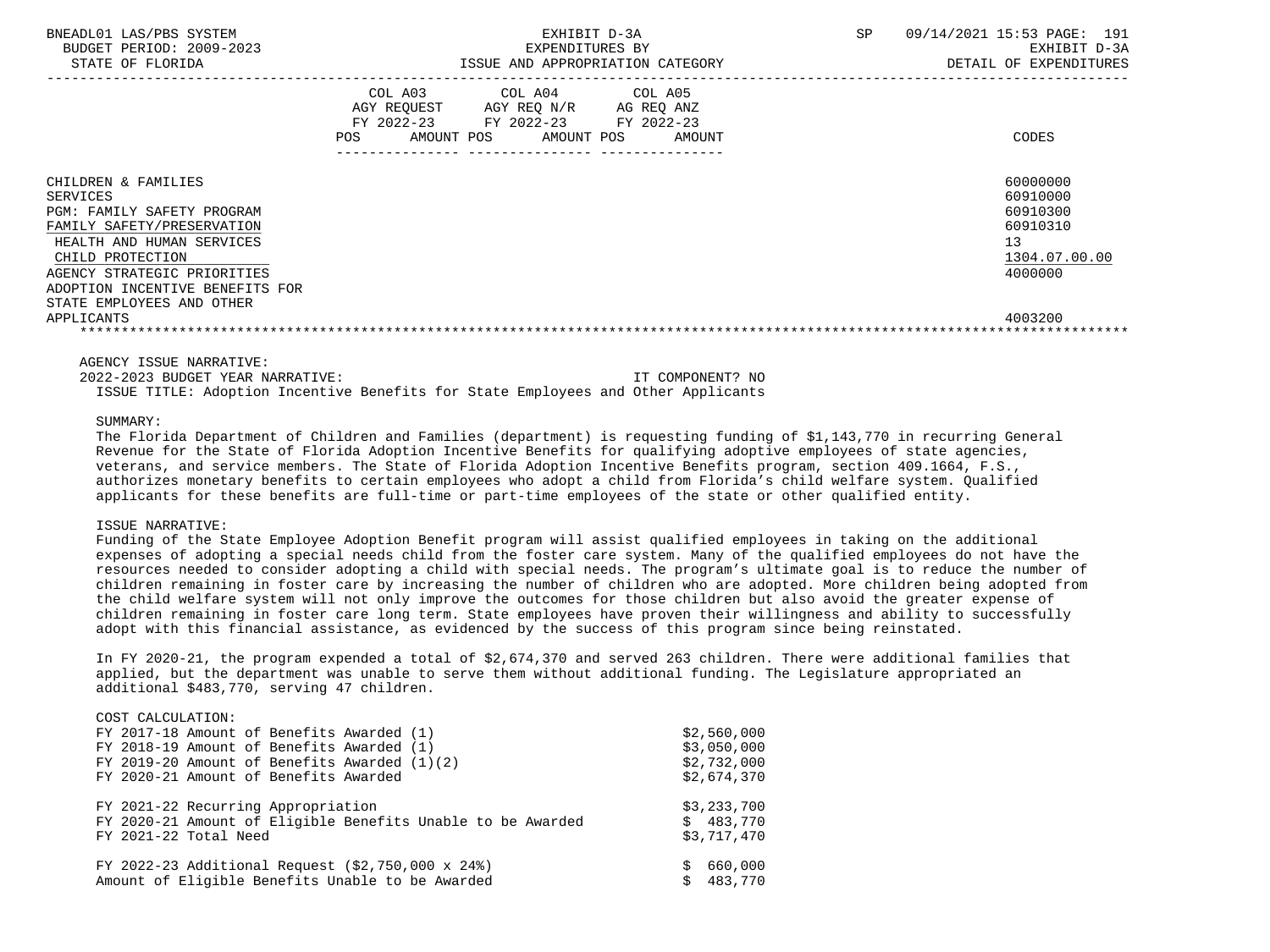| BNEADL01 LAS/PBS SYSTEM<br>BUDGET PERIOD: 2009-2023                                                                                                                                                                                                                                                                                                                                                                                                                                                                                                                                                                                                                                                                                                                                                                                                                                                                                                                                                                                                                                                                                                                                                                                                                                      |                             | EXHIBIT D-3A<br>EXPENDITURES BY                                                                                       |             | <b>SP</b> | 09/14/2021 15:53 PAGE: 192<br>EXHIBIT D-3A<br>DETAIL OF EXPENDITURES                                   |
|------------------------------------------------------------------------------------------------------------------------------------------------------------------------------------------------------------------------------------------------------------------------------------------------------------------------------------------------------------------------------------------------------------------------------------------------------------------------------------------------------------------------------------------------------------------------------------------------------------------------------------------------------------------------------------------------------------------------------------------------------------------------------------------------------------------------------------------------------------------------------------------------------------------------------------------------------------------------------------------------------------------------------------------------------------------------------------------------------------------------------------------------------------------------------------------------------------------------------------------------------------------------------------------|-----------------------------|-----------------------------------------------------------------------------------------------------------------------|-------------|-----------|--------------------------------------------------------------------------------------------------------|
|                                                                                                                                                                                                                                                                                                                                                                                                                                                                                                                                                                                                                                                                                                                                                                                                                                                                                                                                                                                                                                                                                                                                                                                                                                                                                          | COL A03                     | COL A04<br>AGY REQUEST AGY REQ N/R AG REQ ANZ<br>FY 2022-23 FY 2022-23 FY 2022-23<br>POS AMOUNT POS AMOUNT POS AMOUNT | COL A05     |           | CODES                                                                                                  |
| CHILDREN & FAMILIES<br><b>SERVICES</b><br>PGM: FAMILY SAFETY PROGRAM<br>FAMILY SAFETY/PRESERVATION<br>HEALTH AND HUMAN SERVICES<br>CHILD PROTECTION<br>AGENCY STRATEGIC PRIORITIES<br>ADOPTION INCENTIVE BENEFITS FOR<br>STATE EMPLOYEES AND OTHER<br>APPLICANTS                                                                                                                                                                                                                                                                                                                                                                                                                                                                                                                                                                                                                                                                                                                                                                                                                                                                                                                                                                                                                         |                             |                                                                                                                       |             |           | 60000000<br>60910000<br>60910300<br>60910310<br>13 <sup>°</sup><br>1304.07.00.00<br>4000000<br>4003200 |
| FY 2022-23 Total Request                                                                                                                                                                                                                                                                                                                                                                                                                                                                                                                                                                                                                                                                                                                                                                                                                                                                                                                                                                                                                                                                                                                                                                                                                                                                 |                             |                                                                                                                       | \$1,143,770 |           |                                                                                                        |
| (1) Data retrieved from approved adoption benefits for state employees and other applicant applications.<br>(2) Expenditures exceeding the recurring appropriation were covered with reappropriated prior year funding.<br>IMPACT OF NOT FUNDING ISSUE:<br>A reduction to the State Employee Adoption Benefits program could result in fewer children finding permanency in the form<br>of adoption which would lead to children with special needs languishing in foster care. These children remaining in<br>foster care long term will also result in a higher cost of care based on placement types such as group homes and<br>residential facilities.<br>LINKAGE TO GOVERNOR'S PRIORITIES:<br>Health Care - Promote innovation in healthcare that reduces the cost of medical procedures and services and increases<br>access to care for Floridians.<br>FLORIDA STRATEGIC PLAN FOR ECONOMIC DEVELOPMENT:<br>4.2 Ensure state, regional and local agencies provide collaborative and timely customer service to businesses and<br>workers;<br>5.2 Improve the efficiency and effectiveness of government agencies at all levels; and<br>5.3 Strengthen local, regional and statewide partnerships to accomplish Florida's economic and quality of life and<br>quality places goals. |                             |                                                                                                                       |             |           |                                                                                                        |
| MAINTENANCE ADOPTION SUBSIDY AND<br>OTHER ADOPTION ASSISTANCE<br>SPECIAL CATEGORIES<br>G/A - ADOPTION ASSISTANCE                                                                                                                                                                                                                                                                                                                                                                                                                                                                                                                                                                                                                                                                                                                                                                                                                                                                                                                                                                                                                                                                                                                                                                         |                             |                                                                                                                       |             |           | 4006010<br>100000<br>108305                                                                            |
| GENERAL REVENUE FUND<br>$-MATCH$                                                                                                                                                                                                                                                                                                                                                                                                                                                                                                                                                                                                                                                                                                                                                                                                                                                                                                                                                                                                                                                                                                                                                                                                                                                         | -STATE 887,201<br>4,039,039 |                                                                                                                       |             |           | 1000 1<br>1000 2                                                                                       |
| TOTAL GENERAL REVENUE FUND                                                                                                                                                                                                                                                                                                                                                                                                                                                                                                                                                                                                                                                                                                                                                                                                                                                                                                                                                                                                                                                                                                                                                                                                                                                               | 4,926,240                   |                                                                                                                       |             |           | 1000                                                                                                   |
| FEDERAL GRANTS TRUST FUND -FEDERL                                                                                                                                                                                                                                                                                                                                                                                                                                                                                                                                                                                                                                                                                                                                                                                                                                                                                                                                                                                                                                                                                                                                                                                                                                                        | 5,222,294                   |                                                                                                                       |             |           | 2261 3                                                                                                 |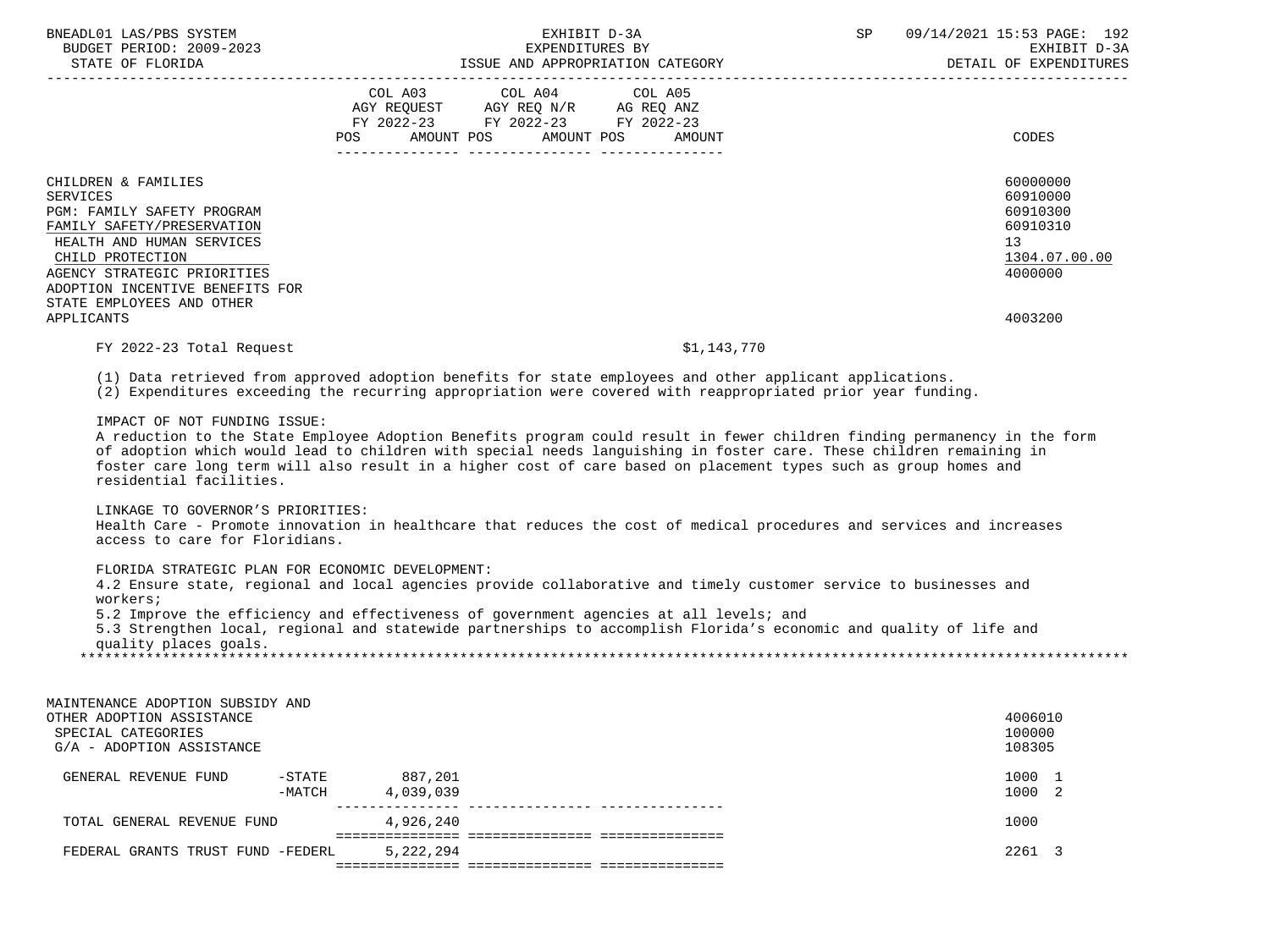| BNEADL01 LAS/PBS SYSTEM<br>BUDGET PERIOD: 2009-2023<br>STATE OF FLORIDA | EXHIBIT D-3A<br>EXPENDITURES BY<br>ISSUE AND APPROPRIATION CATEGORY                                                                         | 09/14/2021 15:53 PAGE: 193<br>SP<br>EXHIBIT D-3A<br>DETAIL OF EXPENDITURES |
|-------------------------------------------------------------------------|---------------------------------------------------------------------------------------------------------------------------------------------|----------------------------------------------------------------------------|
|                                                                         |                                                                                                                                             |                                                                            |
|                                                                         | COL A03 COL A04 COL A05<br>AGY REQUEST AGY REQ N/R AG REQ ANZ<br>FY 2022-23 FY 2022-23 FY 2022-23<br>POS<br>AMOUNT POS AMOUNT POS<br>AMOUNT | CODES                                                                      |
| CHILDREN & FAMILIES                                                     |                                                                                                                                             | 60000000                                                                   |
| SERVICES                                                                |                                                                                                                                             | 60910000                                                                   |
| <b>PGM: FAMILY SAFETY PROGRAM</b>                                       |                                                                                                                                             | 60910300                                                                   |
| FAMILY SAFETY/PRESERVATION                                              |                                                                                                                                             | 60910310                                                                   |
| HEALTH AND HUMAN SERVICES                                               |                                                                                                                                             | 13<br>1304.07.00.00                                                        |
| CHILD PROTECTION<br>AGENCY STRATEGIC PRIORITIES                         |                                                                                                                                             | 4000000                                                                    |
| MAINTENANCE ADOPTION SUBSIDY AND                                        |                                                                                                                                             |                                                                            |
| OTHER ADOPTION ASSISTANCE                                               |                                                                                                                                             | 4006010                                                                    |
| SPECIAL CATEGORIES                                                      |                                                                                                                                             | 100000                                                                     |
| G/A - ADOPTION ASSISTANCE                                               |                                                                                                                                             | 108305                                                                     |
| TOTAL APPRO $10,148,534$                                                |                                                                                                                                             |                                                                            |
|                                                                         |                                                                                                                                             |                                                                            |

 2022-2023 BUDGET YEAR NARRATIVE: IT COMPONENT? NO ISSUE TITLE: Maintenance Adoption Subsidy and Other Adoption Assistance

SUMMARY:

 The Florida Department of Children and Families (department) is requesting funding of \$10,148,534 (\$4,926,240 in recurring General Revenue and \$5,222,294 in recurring Federal Grants Trust Fund) to address the increase in the number of children eligible for maintenance adoption subsidies (MAS). MAS enable families to consider adoption of children in foster care with special needs who have been traumatized by abuse and neglect and are unable to safely return home to their birth parents.

## ISSUE NARRATIVE:

 Nationally, and in Florida, the maintenance adoption subsidy program has proven to be an important support in the adoptions of children with special needs from foster care. Subsidies have enabled a new population of families to adopt special needs children, especially foster parents and relative caregivers, who develop a committed and nurturing relationship with these children.

 Funding MAS, and the extension of MAS, will increase the number of families who will consider adoption of a foster child, reduce the risk of a foster child remaining in foster care, and reduce the risk of financial stress to adoptive families who require significant services for the adopted children who have experienced the trauma of abuse and neglect. Funding of MAS supports s. 39.621(2), F.S., which outlines adoption as the second preference in permanency goals for children in the dependency system.

| June 2021 Number of Children Receiving MAS payments<br>Less June 2021 Number of Age Outs | 43,022<br>(242) |
|------------------------------------------------------------------------------------------|-----------------|
| Less Number of Age Outs for FY 2021-22                                                   | (3,024)         |
| Less Number of Age Outs for FY 2022-23                                                   | (3.094)         |
| Census of Children Receiving 12 payments in FY 2021-22                                   | 36,662          |
| Estimated annual average rate per child                                                  | \$5,832         |
| Subtotal                                                                                 | \$213,812,784   |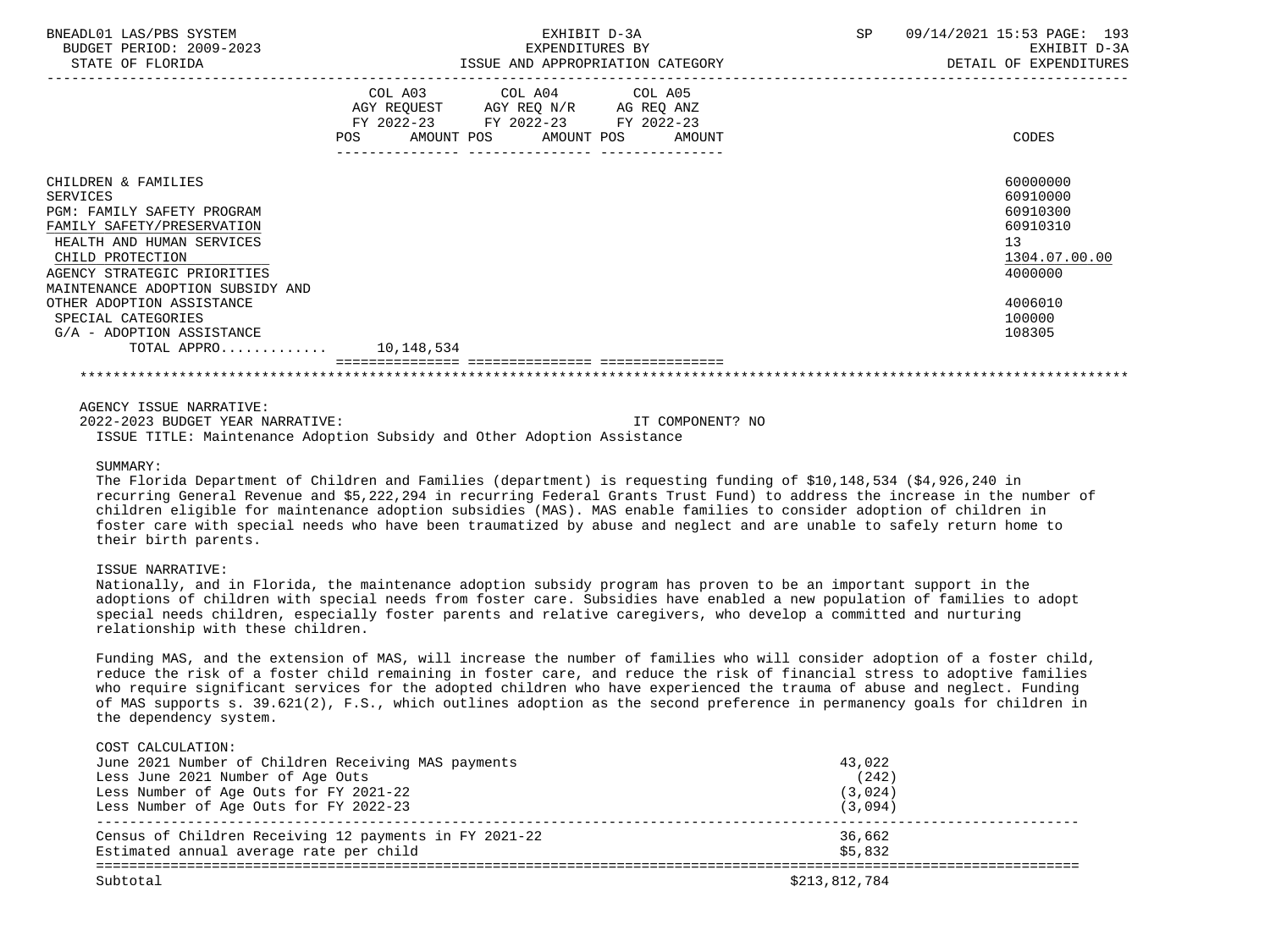| BNEADL01 LAS/PBS SYSTEM<br>BUDGET PERIOD: 2009-2023                                  | EXHIBIT D-3A<br>EXPENDITURES BY                                                                                                                                                                                                                                                                | <b>SP</b> SP                                | 09/14/2021 15:53 PAGE: 194<br>EXHIBIT D-3A |
|--------------------------------------------------------------------------------------|------------------------------------------------------------------------------------------------------------------------------------------------------------------------------------------------------------------------------------------------------------------------------------------------|---------------------------------------------|--------------------------------------------|
|                                                                                      |                                                                                                                                                                                                                                                                                                |                                             |                                            |
|                                                                                      | COL A03 COL A04 COL A05<br>AGY REQUEST AGY REQ N/R AG REQ ANZ                                                                                                                                                                                                                                  |                                             |                                            |
|                                                                                      |                                                                                                                                                                                                                                                                                                |                                             |                                            |
|                                                                                      | FY 2022-23 FY 2022-23 FY 2022-23                                                                                                                                                                                                                                                               |                                             |                                            |
|                                                                                      | POS AMOUNT POS AMOUNT POS AMOUNT                                                                                                                                                                                                                                                               |                                             | <b>CODES</b>                               |
| CHILDREN & FAMILIES                                                                  |                                                                                                                                                                                                                                                                                                |                                             | 60000000                                   |
| <b>SERVICES</b>                                                                      |                                                                                                                                                                                                                                                                                                |                                             | 60910000                                   |
| PGM: FAMILY SAFETY PROGRAM                                                           |                                                                                                                                                                                                                                                                                                |                                             | 60910300                                   |
| FAMILY SAFETY/PRESERVATION                                                           |                                                                                                                                                                                                                                                                                                |                                             | 60910310                                   |
| HEALTH AND HUMAN SERVICES                                                            |                                                                                                                                                                                                                                                                                                |                                             | 13 <sup>°</sup>                            |
| CHILD PROTECTION                                                                     |                                                                                                                                                                                                                                                                                                |                                             | 1304.07.00.00                              |
| AGENCY STRATEGIC PRIORITIES                                                          |                                                                                                                                                                                                                                                                                                |                                             | 4000000                                    |
| MAINTENANCE ADOPTION SUBSIDY AND<br>OTHER ADOPTION ASSISTANCE                        |                                                                                                                                                                                                                                                                                                |                                             | 4006010                                    |
|                                                                                      |                                                                                                                                                                                                                                                                                                |                                             |                                            |
|                                                                                      | Add Number of Children Aging Out in FY 2021-22 (times 54.17%) (*)                                                                                                                                                                                                                              | 1,676                                       |                                            |
| Estimated annual average rate per child                                              |                                                                                                                                                                                                                                                                                                | \$5,653                                     |                                            |
| Subtotal:                                                                            |                                                                                                                                                                                                                                                                                                | \$9,474,428                                 |                                            |
| Beginning Need for FY 2021-22                                                        |                                                                                                                                                                                                                                                                                                | \$223,287,212                               |                                            |
|                                                                                      |                                                                                                                                                                                                                                                                                                |                                             |                                            |
|                                                                                      | Add FY 2021-22 Projected Finalizations (\$6,695 x 4,000 x 100%)<br>Add FY 2022-23 Projected Finalizations (\$6,695 x 2,002 (4,000 x 50.06%))<br>Add FY 2022-23 Legal Fee for Finalizations (\$1,000 x 4,000 (**))<br>Add FY 2022-23 Legal Fee for Finalizations $(\$1,000 \times 4,000 (**)$ ) | \$26,780,000<br>\$13,403,390<br>\$4,000,000 |                                            |
|                                                                                      | Add FY 2020-21 Estimated Request for Increases (***)                                                                                                                                                                                                                                           |                                             |                                            |
|                                                                                      | $(36,662 + 1,676 + 4,000 + 2,002) \times 0.35%) = 155 \times $10,174$                                                                                                                                                                                                                          | \$1,576,970                                 |                                            |
| Add Medical Subsidy/Medical Assistance                                               |                                                                                                                                                                                                                                                                                                |                                             |                                            |
| $( $210, 414.00 + $176.699.77 + $161.065.61)/3$                                      |                                                                                                                                                                                                                                                                                                | \$182,727                                   |                                            |
|                                                                                      | Estimated Need for Extended MAS Payments (Note: Eligible young adults can receive payments up to 21 years of age)                                                                                                                                                                              |                                             |                                            |
| Children adopted at age 16 in FY 2017-18                                             |                                                                                                                                                                                                                                                                                                | 72                                          |                                            |
| Children adopted at age 17 in FY 2017-18                                             |                                                                                                                                                                                                                                                                                                | 74                                          |                                            |
| Children adopted at age 16-17 in FY 2018-19                                          |                                                                                                                                                                                                                                                                                                | 168                                         |                                            |
| Children adopted at age 16-17 in FY 2019-20                                          |                                                                                                                                                                                                                                                                                                | 176                                         |                                            |
| Children adopted at age 16 in FY 2020-21<br>Children adopted at age 17 in FY 2020-21 |                                                                                                                                                                                                                                                                                                | 89<br>89                                    |                                            |
| Children eligible for Extended MAS                                                   |                                                                                                                                                                                                                                                                                                | 587                                         |                                            |
| $(74 \times 0.5)$ +(89 x 0.5) +(72+168+176+89)                                       |                                                                                                                                                                                                                                                                                                |                                             |                                            |
| Average June 2021 payment                                                            |                                                                                                                                                                                                                                                                                                | \$485.96                                    | -----------------------                    |
| Add Extended MAS (587 X \$485.96 x 12 months)                                        |                                                                                                                                                                                                                                                                                                | \$3,423,102                                 |                                            |
| Total Need for 2022-23                                                               |                                                                                                                                                                                                                                                                                                | \$272,653,401                               |                                            |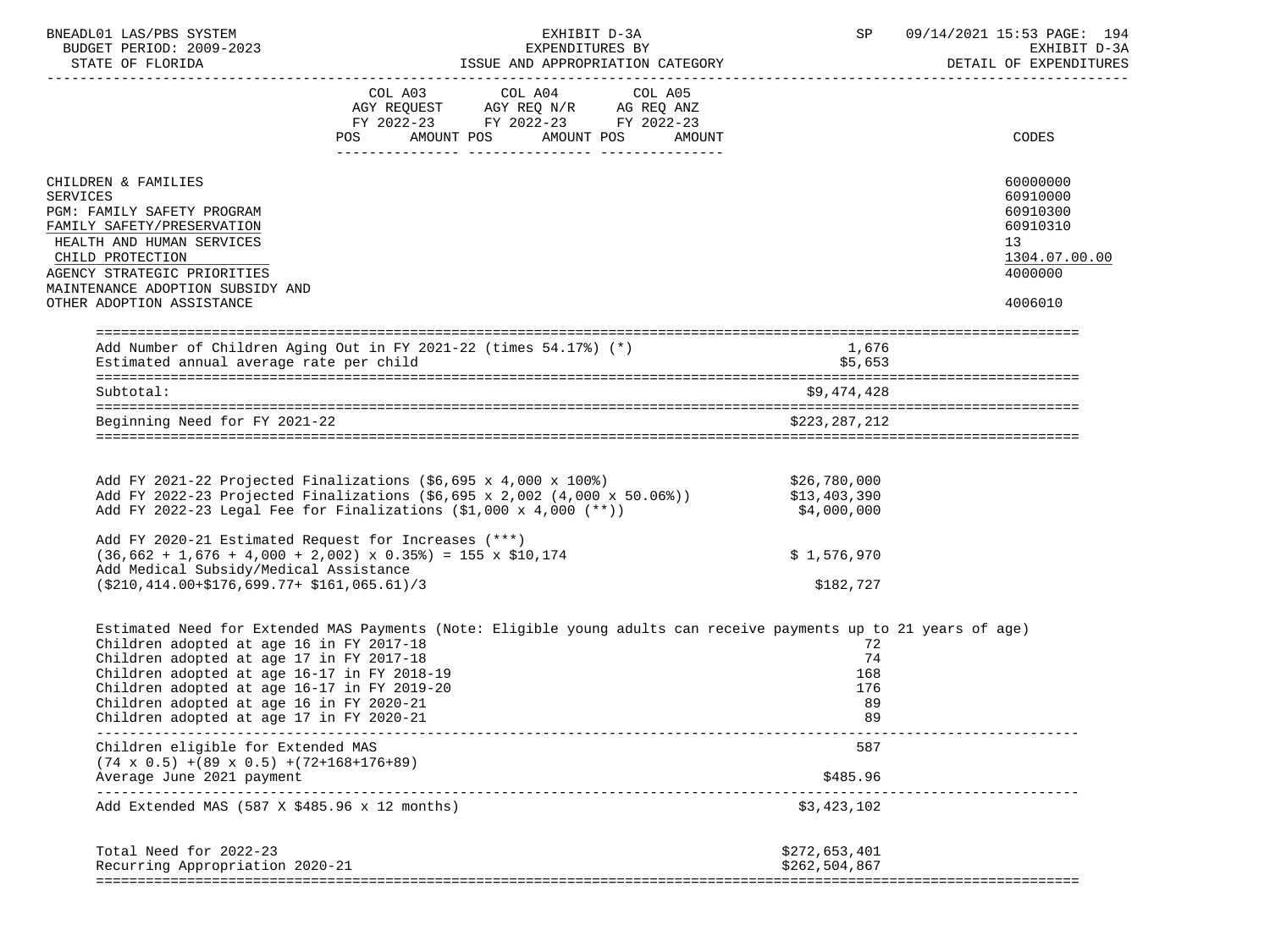| BNEADL01 LAS/PBS SYSTEM<br>BUDGET PERIOD: 2009-2023<br>STATE OF FLORIDA                                                                                                                                                                             | LATENVILLUNED DI                                                                                                                                                                                                                                                                                                                                                                                                                                                                                                                                                                                                                                                                                                                                                                                                                                                                                                                                                                                                                                                                                                                                                                                                                                    | EXHIBIT D-3A<br>EXPENDITURES BY | SP           | 09/14/2021 15:53 PAGE: 195<br>EXHIBIT D-3A<br>DETAIL OF EXPENDITURES                      |
|-----------------------------------------------------------------------------------------------------------------------------------------------------------------------------------------------------------------------------------------------------|-----------------------------------------------------------------------------------------------------------------------------------------------------------------------------------------------------------------------------------------------------------------------------------------------------------------------------------------------------------------------------------------------------------------------------------------------------------------------------------------------------------------------------------------------------------------------------------------------------------------------------------------------------------------------------------------------------------------------------------------------------------------------------------------------------------------------------------------------------------------------------------------------------------------------------------------------------------------------------------------------------------------------------------------------------------------------------------------------------------------------------------------------------------------------------------------------------------------------------------------------------|---------------------------------|--------------|-------------------------------------------------------------------------------------------|
|                                                                                                                                                                                                                                                     | $\begin{tabular}{lllllllllllll} &\multicolumn{4}{c }{COL\ \ \text{A03}} &\multicolumn{4}{c }{COL\ \ \text{A04}} &\multicolumn{4}{c }{COL\ \ \text{A05}} \\ \multicolumn{4}{c }{AGY\ \ \text{REQUEST}} &\multicolumn{4}{c }{AGY\ \ \text{REQ}\ \ \text{N/R}} &\multicolumn{4}{c }{AG\ \ \text{REQ}\ \ \text{ANZ}} \\ \multicolumn{4}{c }{FY\ \ 2022-23} &\multicolumn{4}{c }{FY\ \ 2022-23} &\multicolumn{4}{c }{FY\ \ 20$<br>AMOUNT POS<br>POS                                                                                                                                                                                                                                                                                                                                                                                                                                                                                                                                                                                                                                                                                                                                                                                                      | AMOUNT POS<br>AMOUNT            |              | CODES                                                                                     |
| CHILDREN & FAMILIES<br><b>SERVICES</b><br>PGM: FAMILY SAFETY PROGRAM<br>FAMILY SAFETY/PRESERVATION<br>HEALTH AND HUMAN SERVICES<br>CHILD PROTECTION<br>AGENCY STRATEGIC PRIORITIES<br>MAINTENANCE ADOPTION SUBSIDY AND<br>OTHER ADOPTION ASSISTANCE |                                                                                                                                                                                                                                                                                                                                                                                                                                                                                                                                                                                                                                                                                                                                                                                                                                                                                                                                                                                                                                                                                                                                                                                                                                                     |                                 |              | 60000000<br>60910000<br>60910300<br>60910310<br>13<br>1304.07.00.00<br>4000000<br>4006010 |
| Additional Request for FY 2022-23                                                                                                                                                                                                                   |                                                                                                                                                                                                                                                                                                                                                                                                                                                                                                                                                                                                                                                                                                                                                                                                                                                                                                                                                                                                                                                                                                                                                                                                                                                     |                                 | \$10,148,534 |                                                                                           |
| Cost Calculation Notes:<br>IMPACT OF NOT FUNDING ISSUE:                                                                                                                                                                                             | Fiscal Year 2022-23 Estimated Annual Cost Per Child \$6,695<br>Fiscal Year 2022-23 Estimated Adoption Finalizations 4,000<br>(*) Age Outs: Subsidies end after the month that a child turns 18 during any fiscal year. The 54.17% factor is based on<br>estimating subsidy payments for an average of six months per year per child who is aging out.<br>(**) The Legal Fee for Finalization is a one-time payment that the state is able to provide up to \$1,000 per child per<br>adoption for the costs/expenses related to adopting a foster child such as court costs, attorney fees, new birth<br>certificate, and travel for the parent, if required.<br>(***) Enhanced Subsidy: Based on an average of the last three fiscal years, it is estimated the adoptive parents of<br>approximately 0.35% of the adopted children during the year (estimated 155 during Fiscal Year 2022-22) make a request and<br>are granted enhanced subsidy amounts of about \$10,174 over the annual average rate. Enhanced rates are allowable as per<br>s. 409.166, Florida Statutes, to address extraordinary or changing needs of the adopted child.<br>Penalties or loss of federal funding could be assessed if the State fails to make these payments. |                                 |              |                                                                                           |
| LINKAGE TO GOVERNOR'S PRIORITIES:<br>access to care for Floridians.                                                                                                                                                                                 | Health Care - Promote innovation in healthcare that reduces the cost of medical procedures and services and increases                                                                                                                                                                                                                                                                                                                                                                                                                                                                                                                                                                                                                                                                                                                                                                                                                                                                                                                                                                                                                                                                                                                               |                                 |              |                                                                                           |
| FLORIDA STRATEGIC PLAN FOR ECONOMIC DEVELOPMENT:<br>workers;<br>quality places goals.                                                                                                                                                               | 4.2 Ensure state, regional and local agencies provide collaborative and timely customer service to businesses and<br>5.2 Improve the efficiency and effectiveness of government agencies at all levels; and<br>5.3 Strengthen local, regional and statewide partnerships to accomplish Florida's economic and quality of life and                                                                                                                                                                                                                                                                                                                                                                                                                                                                                                                                                                                                                                                                                                                                                                                                                                                                                                                   |                                 |              |                                                                                           |
|                                                                                                                                                                                                                                                     |                                                                                                                                                                                                                                                                                                                                                                                                                                                                                                                                                                                                                                                                                                                                                                                                                                                                                                                                                                                                                                                                                                                                                                                                                                                     |                                 |              |                                                                                           |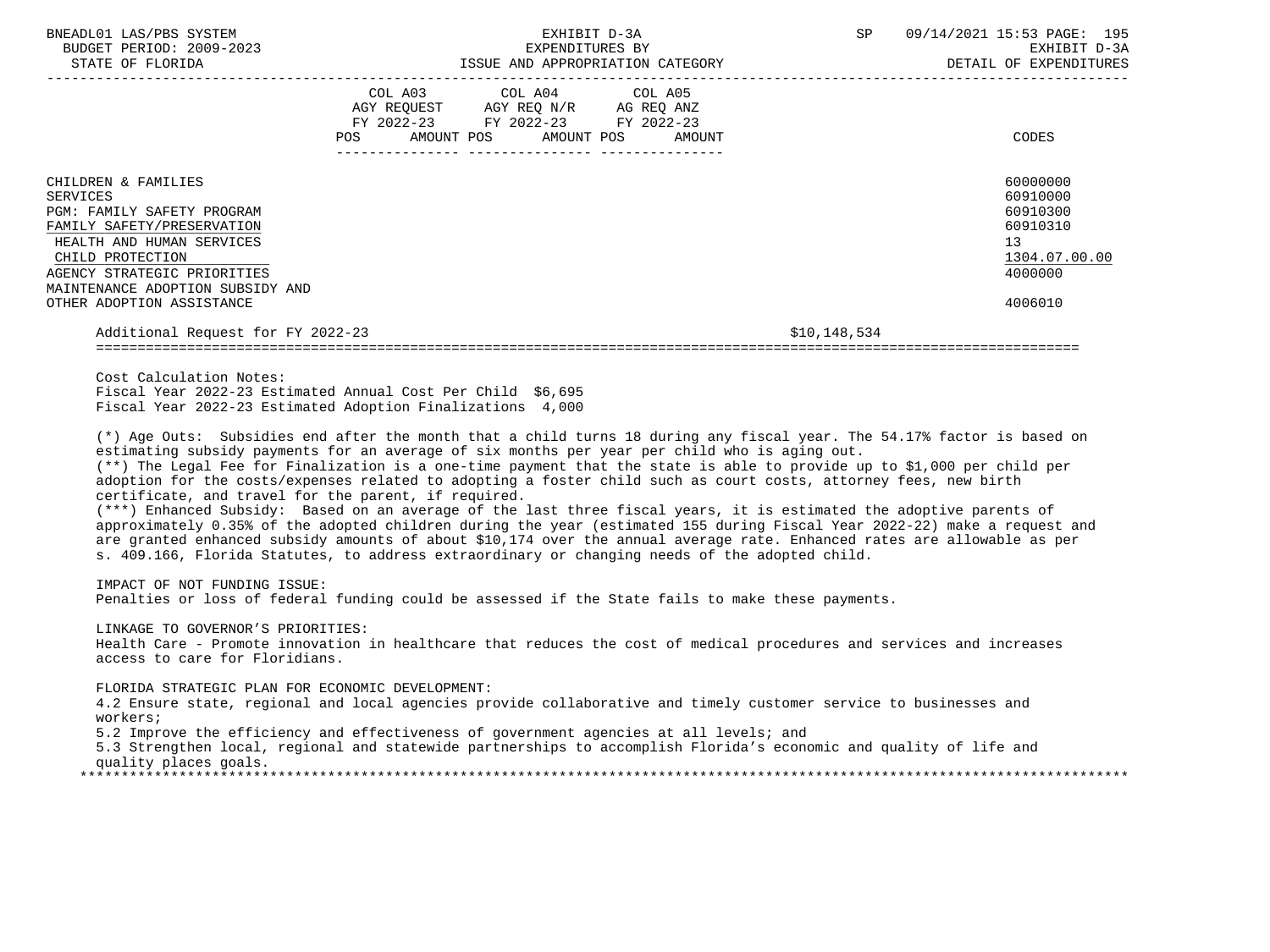| BNEADL01 LAS/PBS SYSTEM<br>BUDGET PERIOD: 2009-2023<br>STATE OF FLORIDA                                                                                                                                                                                    |     | EXHIBIT D-3A<br>EXPENDITURES BY<br>ISSUE AND APPROPRIATION CATEGORY                                                               | SP<br>09/14/2021 15:53 PAGE: 196<br>EXHIBIT D-3A<br>DETAIL OF EXPENDITURES     |
|------------------------------------------------------------------------------------------------------------------------------------------------------------------------------------------------------------------------------------------------------------|-----|-----------------------------------------------------------------------------------------------------------------------------------|--------------------------------------------------------------------------------|
|                                                                                                                                                                                                                                                            | POS | COL A03 COL A04 COL A05<br>AGY REQUEST AGY REQ N/R AG REQ ANZ<br>FY 2022-23 FY 2022-23 FY 2022-23<br>AMOUNT POS AMOUNT POS AMOUNT | CODES                                                                          |
| CHILDREN & FAMILIES<br><b>SERVICES</b><br>PGM: FAMILY SAFETY PROGRAM<br>FAMILY SAFETY/PRESERVATION<br>HEALTH AND HUMAN SERVICES<br>CHILD PROTECTION<br>AGENCY STRATEGIC PRIORITIES<br>SERVICES, TRAINING, OFFICERS, AND<br>PROSECUTION (STOP) GRANT BUDGET |     |                                                                                                                                   | 60000000<br>60910000<br>60910300<br>60910310<br>13<br>1304.07.00.00<br>4000000 |
| AUTHORITY<br>SPECIAL CATEGORIES<br>G/A-DOMESTIC VIOLENCE PRG                                                                                                                                                                                               |     |                                                                                                                                   | 4008170<br>100000<br>100995                                                    |
| FEDERAL GRANTS TRUST FUND -FEDERL 1,883,272 1,883,272                                                                                                                                                                                                      |     |                                                                                                                                   | 2261 3                                                                         |
|                                                                                                                                                                                                                                                            |     |                                                                                                                                   |                                                                                |

 2022-2023 BUDGET YEAR NARRATIVE: IT COMPONENT? NO ISSUE TITLE: Services, Training, Officers, and Prosecution (STOP) Grant Budget Authority

#### SIIMMARY:

 The Florida Department of Children and Families (department) is requesting funding \$1,883,272 in nonrecurring Federal Grants Trust Fund to expend the full balance of the Services, Training, Officers and Prosecution (STOP) grant. This will support projects in all STOP grant areas but most significantly in Officers (law enforcement) and Services (victim services).

## ISSUE NARRATIVE:

 The STOP grant funds have been received by the State of Florida since 1995 through the Department of Justice, Office of Violence Against Women (VAWA). The current annual award is \$8,315,108 and is for the period beginning July 1, 2021, ending June 30, 2023. While the STOP grant is an annual award, states are given an additional 12 months to spend STOP grant funds.

 STOP grant contracts have historically involved cost-reimbursement, so even if the award is fully obligated, there is naturally some reversion at the end of each fiscal year. This reversion can typically be managed by funding one-time increases to contracts and/or special projects within the department's existing budget authority.

 As of June 30, 2021, the total prior year unspent grant award is estimated at \$3,501,678 but that will increase once all final invoices for June are processed (i.e., not all obligated funding will be spent). Some portion of these funds may be obligated using existing Federal Grants Trust Fund budget authority but an additional \$1,883,272 is needed in order to expend the full balance.

 The Domestic Violence Program documents unmet need annually and these funds can be used to offset some of these unmet needs during Fiscal Year 2022-23.

### COST CALCULATION:

 The department is requesting funding \$1,883,272 in nonrecurring Federal Grants Trust Fund to expend the full balance of the STOP grant.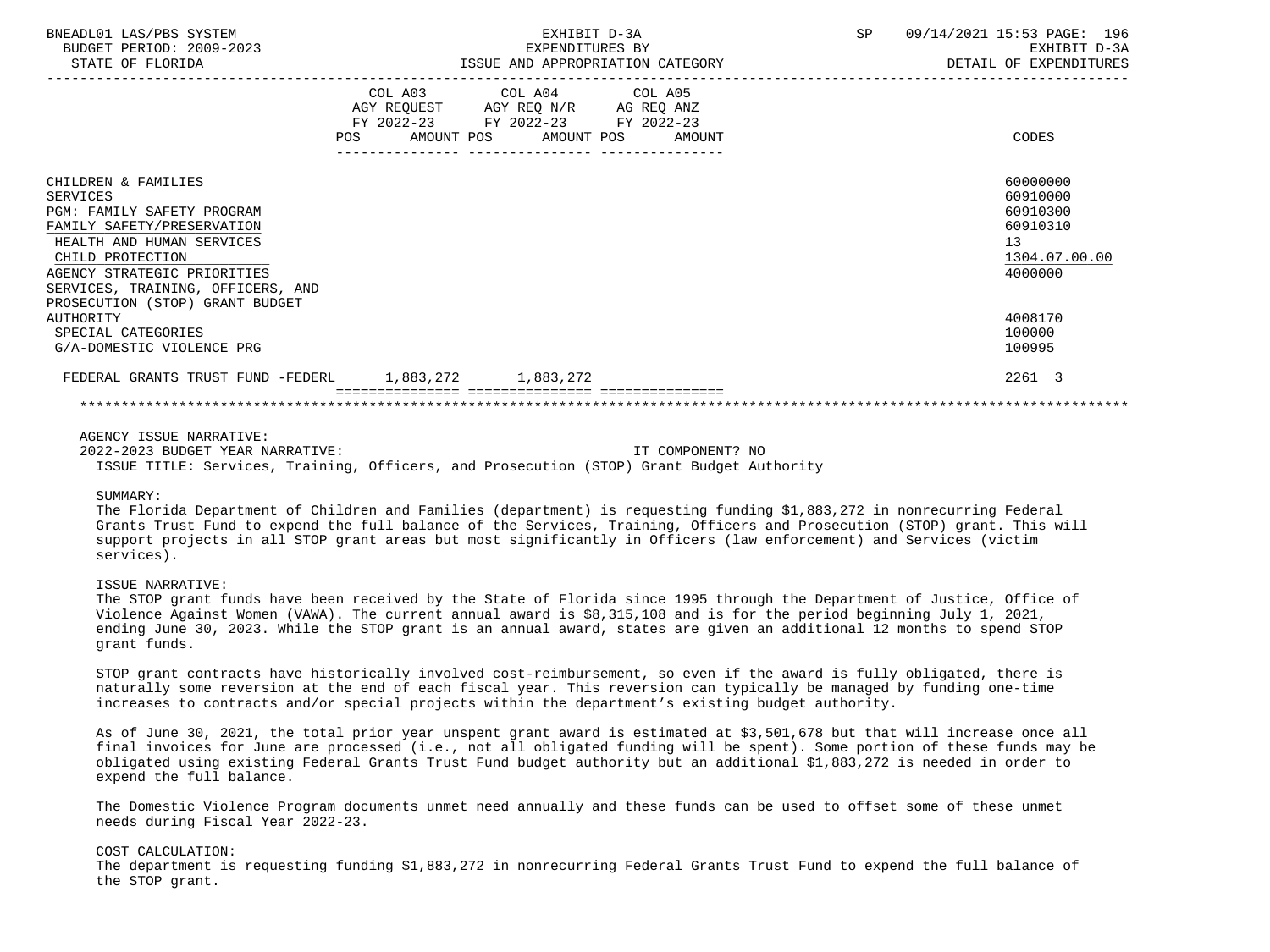| BNEADL01 LAS/PBS SYSTEM                                                                                                                                                                                                                                                          |         |                                                       | EXHIBIT D-3A     | SP | 09/14/2021 15:53 PAGE: 197 |
|----------------------------------------------------------------------------------------------------------------------------------------------------------------------------------------------------------------------------------------------------------------------------------|---------|-------------------------------------------------------|------------------|----|----------------------------|
| BUDGET PERIOD: 2009-2023                                                                                                                                                                                                                                                         |         | EXPENDITURES BY                                       |                  |    | EXHIBIT D-3A               |
|                                                                                                                                                                                                                                                                                  |         |                                                       |                  |    | DETAIL OF EXPENDITURES     |
|                                                                                                                                                                                                                                                                                  |         |                                                       |                  |    |                            |
|                                                                                                                                                                                                                                                                                  |         | COL A03 COL A04<br>AGY REQUEST AGY REQ N/R AG REQ ANZ | COL A05          |    |                            |
|                                                                                                                                                                                                                                                                                  |         | FY 2022-23 FY 2022-23 FY 2022-23                      |                  |    |                            |
|                                                                                                                                                                                                                                                                                  |         | POS AMOUNT POS AMOUNT POS AMOUNT                      |                  |    | CODES                      |
|                                                                                                                                                                                                                                                                                  |         |                                                       |                  |    |                            |
|                                                                                                                                                                                                                                                                                  |         |                                                       |                  |    |                            |
| CHILDREN & FAMILIES                                                                                                                                                                                                                                                              |         |                                                       |                  |    | 60000000                   |
| <b>SERVICES</b>                                                                                                                                                                                                                                                                  |         |                                                       |                  |    | 60910000                   |
| PGM: FAMILY SAFETY PROGRAM                                                                                                                                                                                                                                                       |         |                                                       |                  |    | 60910300                   |
| FAMILY SAFETY/PRESERVATION                                                                                                                                                                                                                                                       |         |                                                       |                  |    | 60910310                   |
| HEALTH AND HUMAN SERVICES                                                                                                                                                                                                                                                        |         |                                                       |                  |    | 13                         |
| CHILD PROTECTION                                                                                                                                                                                                                                                                 |         |                                                       |                  |    | 1304.07.00.00              |
| AGENCY STRATEGIC PRIORITIES                                                                                                                                                                                                                                                      |         |                                                       |                  |    | 4000000                    |
| SERVICES, TRAINING, OFFICERS, AND                                                                                                                                                                                                                                                |         |                                                       |                  |    |                            |
| PROSECUTION (STOP) GRANT BUDGET                                                                                                                                                                                                                                                  |         |                                                       |                  |    |                            |
| AUTHORITY                                                                                                                                                                                                                                                                        |         |                                                       |                  |    | 4008170                    |
|                                                                                                                                                                                                                                                                                  |         |                                                       |                  |    |                            |
| final invoices for June are processed (i.e., not all obligated funding will be spent). Some portion of these funds may be<br>obligated using existing Federal Grants Trust Fund budget authority but an additional \$1,883,272 is needed in order to<br>expend the full balance. |         |                                                       |                  |    |                            |
| IMPACT OF NOT FUNDING ISSUE:<br>Federal funds will revert while needed services will go unfunded.                                                                                                                                                                                |         |                                                       |                  |    |                            |
|                                                                                                                                                                                                                                                                                  |         |                                                       |                  |    |                            |
| LINKAGE TO GOVERNOR'S PRIORITIES:                                                                                                                                                                                                                                                |         |                                                       |                  |    |                            |
| Health Care - Promote innovation in healthcare that reduces the cost of medical procedures and services and increases                                                                                                                                                            |         |                                                       |                  |    |                            |
| access to care for Floridians.                                                                                                                                                                                                                                                   |         |                                                       |                  |    |                            |
| FLORIDA STRATEGIC PLAN FOR ECONOMIC DEVELOPMENT:                                                                                                                                                                                                                                 |         |                                                       |                  |    |                            |
| 4.2 Ensure state, regional and local agencies provide collaborative and timely customer service to businesses and                                                                                                                                                                |         |                                                       |                  |    |                            |
| workers;                                                                                                                                                                                                                                                                         |         |                                                       |                  |    |                            |
| 5.2 Improve the efficiency and effectiveness of government agencies at all levels; and                                                                                                                                                                                           |         |                                                       |                  |    |                            |
| 5.3 Strengthen local, regional and statewide partnerships to accomplish Florida's economic and quality of life and                                                                                                                                                               |         |                                                       |                  |    |                            |
| quality places goals.                                                                                                                                                                                                                                                            |         |                                                       |                  |    |                            |
|                                                                                                                                                                                                                                                                                  |         |                                                       |                  |    |                            |
|                                                                                                                                                                                                                                                                                  |         |                                                       |                  |    |                            |
| CHILD ABUSE PREVENTION AND                                                                                                                                                                                                                                                       |         |                                                       |                  |    |                            |
| TREATMENT ACT (CAPTA) GRANT BUDGET                                                                                                                                                                                                                                               |         |                                                       |                  |    |                            |
| AUTHORITY                                                                                                                                                                                                                                                                        |         |                                                       |                  |    | 4008300                    |
| SPECIAL CATEGORIES                                                                                                                                                                                                                                                               |         |                                                       |                  |    | 100000                     |
| G/A - COMMUNITY BASED CARE                                                                                                                                                                                                                                                       |         |                                                       |                  |    | 108304                     |
|                                                                                                                                                                                                                                                                                  |         |                                                       |                  |    |                            |
| FEDERAL GRANTS TRUST FUND -FEDERL                                                                                                                                                                                                                                                | 225,885 | 225,885                                               |                  |    | 2261 3                     |
|                                                                                                                                                                                                                                                                                  |         |                                                       |                  |    |                            |
|                                                                                                                                                                                                                                                                                  |         |                                                       |                  |    |                            |
| AGENCY ISSUE NARRATIVE:                                                                                                                                                                                                                                                          |         |                                                       |                  |    |                            |
| 2022-2023 BUDGET YEAR NARRATIVE:                                                                                                                                                                                                                                                 |         |                                                       | IT COMPONENT? NO |    |                            |
| ISSUE TITLE: Child Abuse Prevention and Treatment Act (CAPTA) Grant Budget Authority                                                                                                                                                                                             |         |                                                       |                  |    |                            |
|                                                                                                                                                                                                                                                                                  |         |                                                       |                  |    |                            |
| SUMMARY:                                                                                                                                                                                                                                                                         |         |                                                       |                  |    |                            |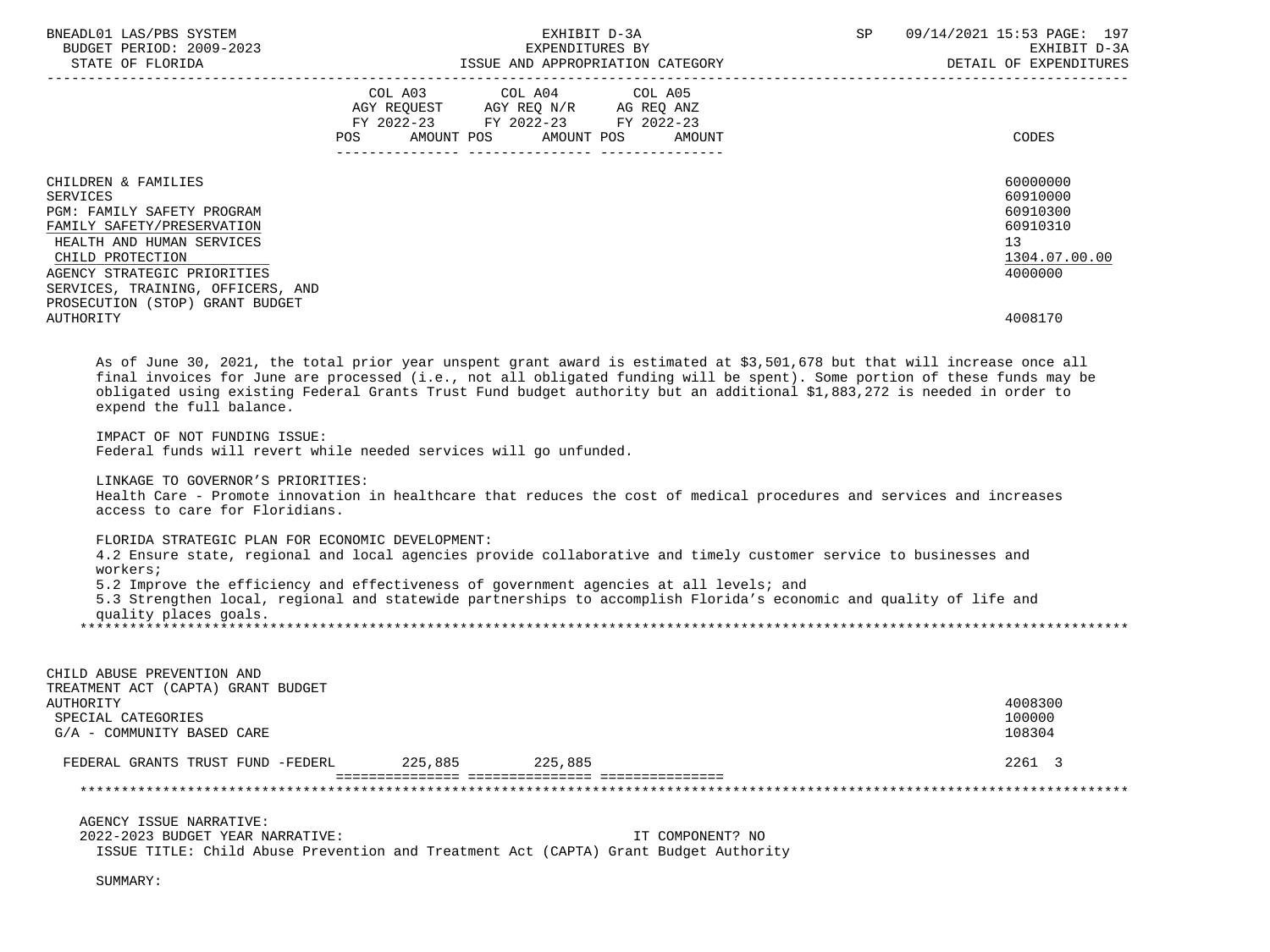| BNEADL01 LAS/PBS SYSTEM<br>BUDGET PERIOD: 2009-2023<br>STATE OF FLORIDA | EXHIBIT D-3A<br>EXPENDITURES BY<br>ISSUE AND APPROPRIATION CATEGORY                                                                         | 09/14/2021 15:53 PAGE: 198<br>SP<br>EXHIBIT D-3A<br>DETAIL OF EXPENDITURES |
|-------------------------------------------------------------------------|---------------------------------------------------------------------------------------------------------------------------------------------|----------------------------------------------------------------------------|
|                                                                         | COL A03 COL A04 COL A05<br>AGY REQUEST AGY REQ N/R AG REQ ANZ<br>FY 2022-23 FY 2022-23 FY 2022-23<br>POS<br>AMOUNT POS AMOUNT POS<br>AMOUNT | CODES                                                                      |
|                                                                         |                                                                                                                                             |                                                                            |
| CHILDREN & FAMILIES                                                     |                                                                                                                                             | 60000000                                                                   |
| SERVICES                                                                |                                                                                                                                             | 60910000                                                                   |
| <b>PGM: FAMILY SAFETY PROGRAM</b>                                       |                                                                                                                                             | 60910300                                                                   |
| FAMILY SAFETY/PRESERVATION                                              |                                                                                                                                             | 60910310                                                                   |
| HEALTH AND HUMAN SERVICES                                               |                                                                                                                                             | 13                                                                         |
| CHILD PROTECTION                                                        |                                                                                                                                             | 1304.07.00.00                                                              |
| AGENCY STRATEGIC PRIORITIES                                             |                                                                                                                                             | 4000000                                                                    |
| CHILD ABUSE PREVENTION AND                                              |                                                                                                                                             |                                                                            |
| TREATMENT ACT (CAPTA) GRANT BUDGET                                      |                                                                                                                                             |                                                                            |
| AUTHORITY                                                               |                                                                                                                                             | 4008300                                                                    |

 The Florida Department of Children and Families (department) is requesting funding of \$225,885 in nonrecurring Federal Grants Trust Fund, supported by the Child Abuse Prevention and Treatment Act (CAPTA) grant, for a Plans of Safe Care Pilot Program.

### ISSUE NARRATIVE:

 Plans of Safe Care are intended to facilitate a holistic, multi-disciplinary approach to responding to the needs of the entire family. A Plan of Safe Care is developed at the earliest point of identification of a mother's substance use or mental health need, or an infant's exposure. A Plan of Safe Care is used to determine the need for and engage the mother and family in efforts to address substance abuse or mental health needs, enhance child well-being, and develop family skills to facilitate healthier lifestyles. These plans work to support substance-using pregnant women and mitigate the number of children born substance-exposed.

 Funding the Plans of Safe Care Pilot would allow the department to develop and create a much-needed secure digital portal that will be used statewide to enhance coordination, documentation, and training between the department and providers, connect clients with resources dedicated to their specific needs, provide specialized training for Intake Workers and Home Visitors, provide aggregate reports, and a final report. This pilot will serve Broward, Hardee, Highlands, Polk, and Indian River counties.

## COST CALCULATION:

 The department calculated the total funding request by considering the position cost, legal reviews, and training enhancements required to implement the pilot. Projected costs for the Plans of Safe Care pilot project include:

| Item                                                                                                  | Amount    |
|-------------------------------------------------------------------------------------------------------|-----------|
| Program Consultant: Pilot Program Coordinator                                                         | \$39,000  |
| Well Family System (WFS)                                                                              | \$79,600  |
| Attorney Review                                                                                       | \$5,000   |
| Motivational Interviewing Training Enhancement for Coordinated Intake and Referral, and Home Visitors | \$5,000   |
| Train the Trainer                                                                                     | \$1,000   |
| Liaisons                                                                                              | \$750     |
| Pilot Site Stipend                                                                                    | \$65,000  |
| Direct Support Costs (travel, office supplies, etc.)                                                  | \$10,000  |
| Subtotal                                                                                              | \$205.350 |
| Indirect Costs (20%)                                                                                  | \$20,535  |
| Plans of Safe Care Total Project Cost                                                                 | \$225,885 |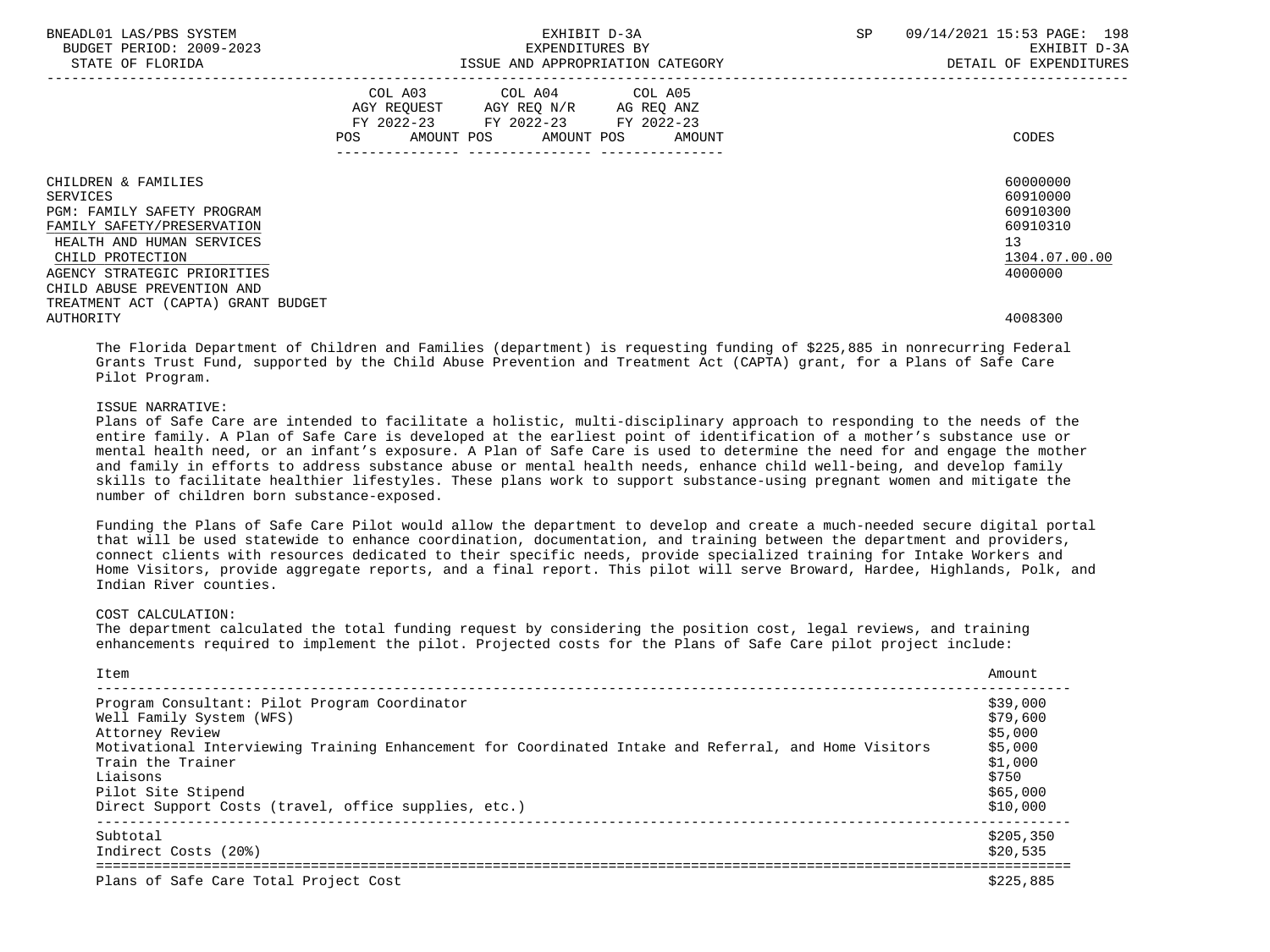| BNEADL01 LAS/PBS SYSTEM<br>BUDGET PERIOD: 2009-2023<br>STATE OF FLORIDA                                                                                                                                                                 |                   | EXHIBIT D-3A<br>EXPENDITURES BY<br>ISSUE AND APPROPRIATION CATEGORY                                                                                                                                                                                                                                                                                                                                                                                                                                                                                                               | SP and the set of the set of the set of the set of the set of the set of the set of the set of the set of the set of the set of the set of the set of the set of the set of the set of the set of the set of the set of the se | 09/14/2021 15:53 PAGE: 199<br>EXHIBIT D-3A<br>DETAIL OF EXPENDITURES           |
|-----------------------------------------------------------------------------------------------------------------------------------------------------------------------------------------------------------------------------------------|-------------------|-----------------------------------------------------------------------------------------------------------------------------------------------------------------------------------------------------------------------------------------------------------------------------------------------------------------------------------------------------------------------------------------------------------------------------------------------------------------------------------------------------------------------------------------------------------------------------------|--------------------------------------------------------------------------------------------------------------------------------------------------------------------------------------------------------------------------------|--------------------------------------------------------------------------------|
|                                                                                                                                                                                                                                         | AMOUNT POS<br>POS | COL A03 COL A04 COL A05<br>AGY REQUEST AGY REQ N/R AG REQ ANZ<br>FY 2022-23 FY 2022-23 FY 2022-23<br>AMOUNT POS<br>AMOUNT                                                                                                                                                                                                                                                                                                                                                                                                                                                         |                                                                                                                                                                                                                                | CODES                                                                          |
|                                                                                                                                                                                                                                         |                   |                                                                                                                                                                                                                                                                                                                                                                                                                                                                                                                                                                                   |                                                                                                                                                                                                                                |                                                                                |
| CHILDREN & FAMILIES<br><b>SERVICES</b><br>PGM: FAMILY SAFETY PROGRAM<br>FAMILY SAFETY/PRESERVATION<br>HEALTH AND HUMAN SERVICES<br>CHILD PROTECTION<br>AGENCY STRATEGIC PRIORITIES<br>CHILD ABUSE PREVENTION AND                        |                   |                                                                                                                                                                                                                                                                                                                                                                                                                                                                                                                                                                                   |                                                                                                                                                                                                                                | 60000000<br>60910000<br>60910300<br>60910310<br>13<br>1304.07.00.00<br>4000000 |
| TREATMENT ACT (CAPTA) GRANT BUDGET<br>AUTHORITY                                                                                                                                                                                         |                   |                                                                                                                                                                                                                                                                                                                                                                                                                                                                                                                                                                                   |                                                                                                                                                                                                                                | 4008300                                                                        |
| access to the services and support provided through Plans of Safe Care.<br>LINKAGE TO GOVERNOR'S PRIORITIES:<br>access to care for Floridians.<br>FLORIDA STRATEGIC PLAN FOR ECONOMIC DEVELOPMENT:<br>workers;<br>quality places goals. |                   | support for substance-exposed mothers and their babies, women in the counties addressed by the pilot would not gain<br>Health Care - Promote innovation in healthcare that reduces the cost of medical procedures and services and increases<br>4.2 Ensure state, regional and local agencies provide collaborative and timely customer service to businesses and<br>5.2 Improve the efficiency and effectiveness of government agencies at all levels; and<br>5.3 Strengthen local, regional and statewide partnerships to accomplish Florida's economic and quality of life and |                                                                                                                                                                                                                                |                                                                                |
|                                                                                                                                                                                                                                         |                   |                                                                                                                                                                                                                                                                                                                                                                                                                                                                                                                                                                                   |                                                                                                                                                                                                                                |                                                                                |
| CHILD ABUSE PREVENTION AND<br>TREATMENT ACT (CAPTA) (AMERICAN<br>RESCUE PLAN)<br>OTHER PERSONAL SERVICES                                                                                                                                |                   |                                                                                                                                                                                                                                                                                                                                                                                                                                                                                                                                                                                   |                                                                                                                                                                                                                                | 4008310<br>030000                                                              |
| FEDERAL GRANTS TRUST FUND -FEDERL                                                                                                                                                                                                       | 1,274,683         | 1,274,683                                                                                                                                                                                                                                                                                                                                                                                                                                                                                                                                                                         |                                                                                                                                                                                                                                | 2261 3                                                                         |
| <b>EXPENSES</b>                                                                                                                                                                                                                         |                   |                                                                                                                                                                                                                                                                                                                                                                                                                                                                                                                                                                                   |                                                                                                                                                                                                                                | 040000                                                                         |
| FEDERAL GRANTS TRUST FUND -FEDERL                                                                                                                                                                                                       | 309,276           | 309,276                                                                                                                                                                                                                                                                                                                                                                                                                                                                                                                                                                           |                                                                                                                                                                                                                                | 2261 3                                                                         |
| TOTAL: CHILD ABUSE PREVENTION AND<br>TREATMENT ACT (CAPTA) (AMERICAN<br>RESCUE PLAN)<br>TOTAL ISSUE $1,583,959$                                                                                                                         |                   |                                                                                                                                                                                                                                                                                                                                                                                                                                                                                                                                                                                   |                                                                                                                                                                                                                                | 4008310                                                                        |
|                                                                                                                                                                                                                                         |                   | 1,583,959                                                                                                                                                                                                                                                                                                                                                                                                                                                                                                                                                                         |                                                                                                                                                                                                                                |                                                                                |

=============== =============== ===============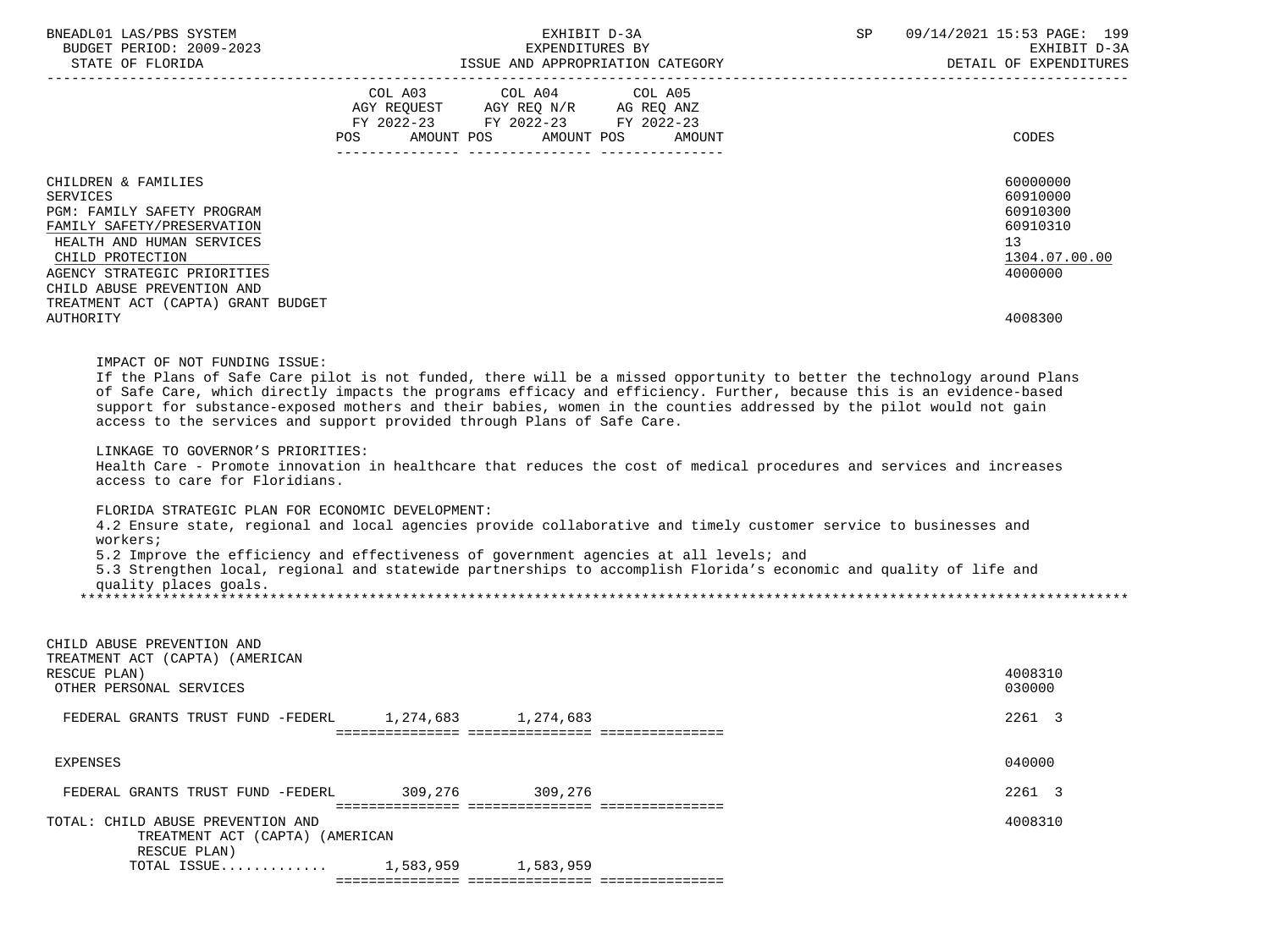| BNEADL01 LAS/PBS SYSTEM<br>BUDGET PERIOD: 2009-2023<br>STATE OF FLORIDA                                                                                                                                                                                             | EXHIBIT D-3A<br>EXPENDITURES BY<br>ISSUE AND APPROPRIATION CATEGORY                                                                         | SP<br>09/14/2021 15:53 PAGE:<br>200<br>EXHIBIT D-3A<br>DETAIL OF EXPENDITURES                          |
|---------------------------------------------------------------------------------------------------------------------------------------------------------------------------------------------------------------------------------------------------------------------|---------------------------------------------------------------------------------------------------------------------------------------------|--------------------------------------------------------------------------------------------------------|
|                                                                                                                                                                                                                                                                     | COL A03 COL A04 COL A05<br>AGY REQUEST AGY REQ N/R AG REQ ANZ<br>FY 2022-23 FY 2022-23 FY 2022-23<br>AMOUNT POS AMOUNT POS<br>POS<br>AMOUNT | CODES                                                                                                  |
| CHILDREN & FAMILIES<br>SERVICES<br><b>PGM: FAMILY SAFETY PROGRAM</b><br>FAMILY SAFETY/PRESERVATION<br>HEALTH AND HUMAN SERVICES<br>CHILD PROTECTION<br>AGENCY STRATEGIC PRIORITIES<br>CHILD ABUSE PREVENTION AND<br>TREATMENT ACT (CAPTA) (AMERICAN<br>RESCUE PLAN) |                                                                                                                                             | 60000000<br>60910000<br>60910300<br>60910310<br>13 <sup>°</sup><br>1304.07.00.00<br>4000000<br>4008310 |

 2022-2023 BUDGET YEAR NARRATIVE: IT COMPONENT? NO ISSUE TITLE: Child Abuse Prevention and Treatment Act (CAPTA) (American Rescue Plan)

### SUMMARY:

 The Florida Department of Children and Families (department) is requesting funding of \$1,585,687 in nonrecurring Federal Grants Trust Fund, supported by the Child Abuse Prevention and Treatment Act (CAPTA) American Rescue Plan (ARP) Act of 2021, to establish 18 Other Personal Services (OPS) positions to connect families to resources through care coordination services.

#### ISSUE NARRATIVE:

 The department is currently undergoing a change in culture and a focus on integration of services to maximize customer support. This integration involves care coordination, a way to provide coordinated services across departments and disciplines to customers in need.

 These funds will be used to establish 18 OPS Multidisciplinary Team (MDT) positions supporting a trauma-informed system of collaborators with a shared goal of holistic family well-being. The holistic family well-being speaks to stabilization and services that drive stabilization, access to parent networks and social connections, peers and parent partners who have lived dependency experience, and social determinants of health factors. These teams integrate the department and community partner programs to improve access to community-based behavioral health services.

 The intent of this teaming model works to mitigate families from escalating further into the child welfare system. Our federal partners support using CAPTA ARP dollars to fund this model.

### COST CALCULATION:

 The department requests budget authority of \$1,585,687 in nonrecurring Federal Grants Trust Fund funded by the Child Abuse Prevention and Treatment Act (CAPTA) ARP Grant to establish 18 OPS Multidisciplinary Team (MDT) positions supporting a trauma-informed system of collaborators. Each region will receive three OPS MDT positions.

 The department calculated the total funding request by considering the position cost, travel and training and expense package required to implement the positions. Projected costs include:

| Item            | Amount      | NP.S<br>Positions | Tota.<br>Amount |
|-----------------|-------------|-------------------|-----------------|
| OPS MDT         | \$70,815.69 | ᅩ◡                | \$1,274,683     |
| Expense Package | \$11,452.00 | ᅩᅩ                | 206,136         |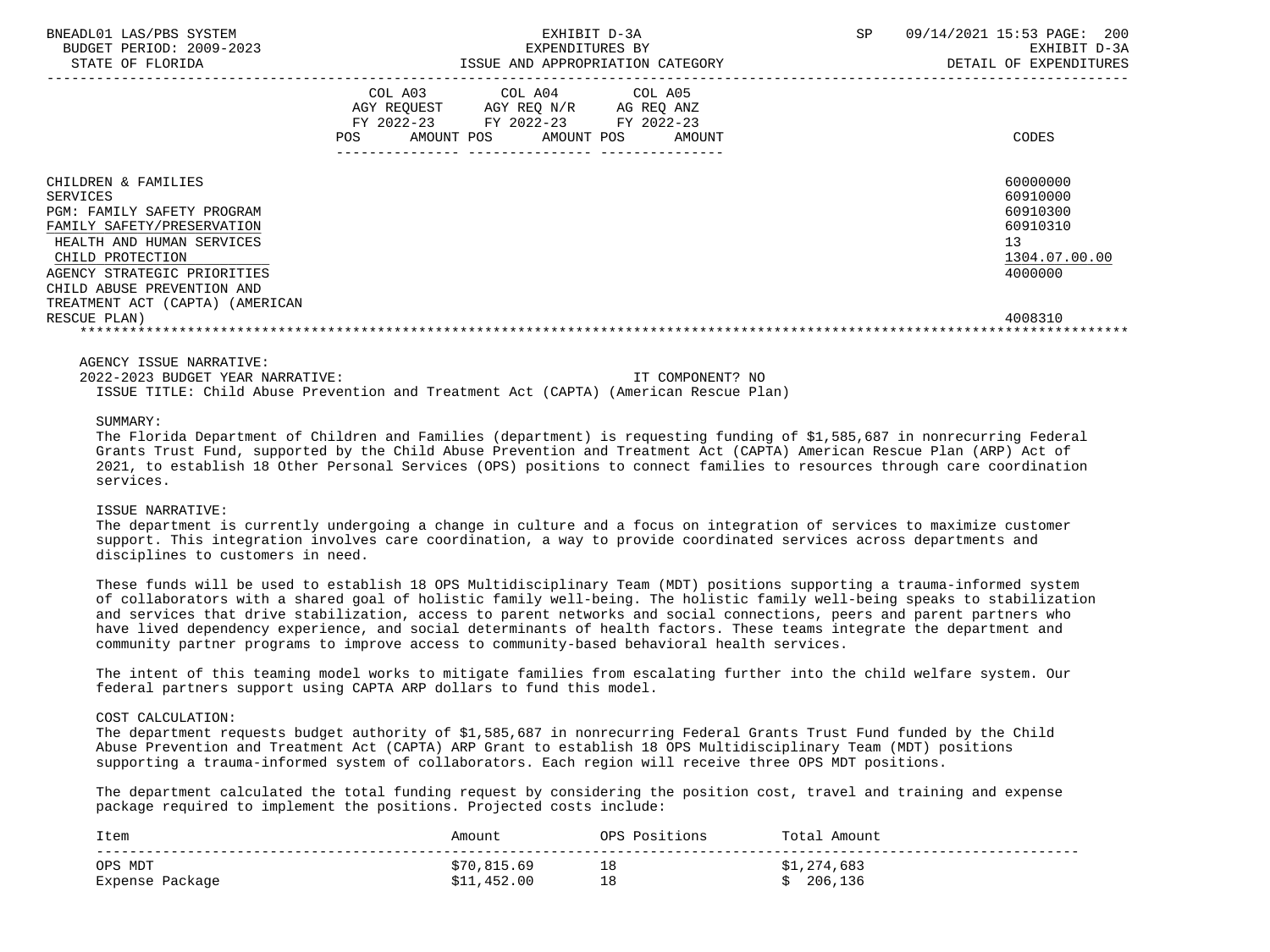| BNEADL01 LAS/PBS SYSTEM<br>BUDGET PERIOD: 2009-2023<br>STATE OF FLORIDA                                                                                                                                                                                                                                                                                                                                                                                                                      |         |                                                                                                                                                                                                                                             | EXHIBIT D-3A<br>EXPENDITURES BY<br>ISSUE AND APPROPRIATION CATEGORY | SP                                                           | 09/14/2021 15:53 PAGE: 201<br>EXHIBIT D-3A<br>DETAIL OF EXPENDITURES           |
|----------------------------------------------------------------------------------------------------------------------------------------------------------------------------------------------------------------------------------------------------------------------------------------------------------------------------------------------------------------------------------------------------------------------------------------------------------------------------------------------|---------|---------------------------------------------------------------------------------------------------------------------------------------------------------------------------------------------------------------------------------------------|---------------------------------------------------------------------|--------------------------------------------------------------|--------------------------------------------------------------------------------|
|                                                                                                                                                                                                                                                                                                                                                                                                                                                                                              | POS     | COL A03 COL A04 COL A05<br>$\begin{tabular}{lllllll} \bf AGY & \bf REQUEST & \bf AGY & \bf REQ & \tt N/R & \tt AG & \tt REQ & \tt ANZ \\ \bf FY & \tt 2022-23 & \tt FY & \tt 2022-23 & \tt FY & \tt 2022-23 \\ \end{tabular}$<br>AMOUNT POS | AMOUNT POS<br>AMOUNT                                                |                                                              | <b>CODES</b>                                                                   |
| CHILDREN & FAMILIES<br><b>SERVICES</b><br>PGM: FAMILY SAFETY PROGRAM<br>FAMILY SAFETY/PRESERVATION<br>HEALTH AND HUMAN SERVICES<br>CHILD PROTECTION<br>AGENCY STRATEGIC PRIORITIES<br>CHILD ABUSE PREVENTION AND<br>TREATMENT ACT (CAPTA) (AMERICAN                                                                                                                                                                                                                                          |         |                                                                                                                                                                                                                                             |                                                                     |                                                              | 60000000<br>60910000<br>60910300<br>60910310<br>13<br>1304.07.00.00<br>4000000 |
| RESCUE PLAN)<br>HR Assessment                                                                                                                                                                                                                                                                                                                                                                                                                                                                |         | $$95.96$ 18<br>$$5,730.00$ 18                                                                                                                                                                                                               |                                                                     | $\begin{array}{cc} \xi & 1,728 \\ \xi & 103.140 \end{array}$ | 4008310                                                                        |
| Travel Package                                                                                                                                                                                                                                                                                                                                                                                                                                                                               |         |                                                                                                                                                                                                                                             |                                                                     |                                                              |                                                                                |
| Total Project Cost                                                                                                                                                                                                                                                                                                                                                                                                                                                                           |         |                                                                                                                                                                                                                                             |                                                                     | \$1,585,687                                                  |                                                                                |
| IMPACT OF NOT FUNDING ISSUE:<br>If this issue were not funded, the department would lose the opportunity to create a team of multidisciplinary<br>professionals to provide appropriate services for children and families in crisis. This will prevent removing children<br>from their home.<br>LINKAGE TO GOVERNOR'S PRIORITIES:<br>Health Care - Promote innovation in healthcare that reduces the cost of medical procedures and services and increases<br>access to care for Floridians. |         |                                                                                                                                                                                                                                             |                                                                     |                                                              |                                                                                |
| FLORIDA STRATEGIC PLAN FOR ECONOMIC DEVELOPMENT:<br>4.2 Ensure state, regional and local agencies provide collaborative and timely customer service to businesses and<br>workers;<br>5.2 Improve the efficiency and effectiveness of government agencies at all levels; and<br>5.3 Strengthen local, regional and statewide partnerships to accomplish Florida's economic and quality of life and<br>quality places goals.                                                                   |         |                                                                                                                                                                                                                                             |                                                                     |                                                              |                                                                                |
|                                                                                                                                                                                                                                                                                                                                                                                                                                                                                              |         |                                                                                                                                                                                                                                             |                                                                     |                                                              |                                                                                |
| NON-RECURRING FUNDS FOR THE<br>COMMUNITY-BASED CHILD ABUSE<br>PREVENTION GRANT AWARD<br>SPECIAL CATEGORIES<br>G/A-CHILD PROTECTION                                                                                                                                                                                                                                                                                                                                                           |         |                                                                                                                                                                                                                                             |                                                                     |                                                              | 4009970<br>100000<br>103034                                                    |
| GENERAL REVENUE FUND -MATCH 135,987 135,987<br>FEDERAL GRANTS TRUST FUND -FEDERL                                                                                                                                                                                                                                                                                                                                                                                                             | 543,949 | 543,949                                                                                                                                                                                                                                     |                                                                     |                                                              | 1000 2<br>2261 3                                                               |
| TOTAL APPRO                                                                                                                                                                                                                                                                                                                                                                                                                                                                                  | 679,936 | 679,936                                                                                                                                                                                                                                     |                                                                     |                                                              |                                                                                |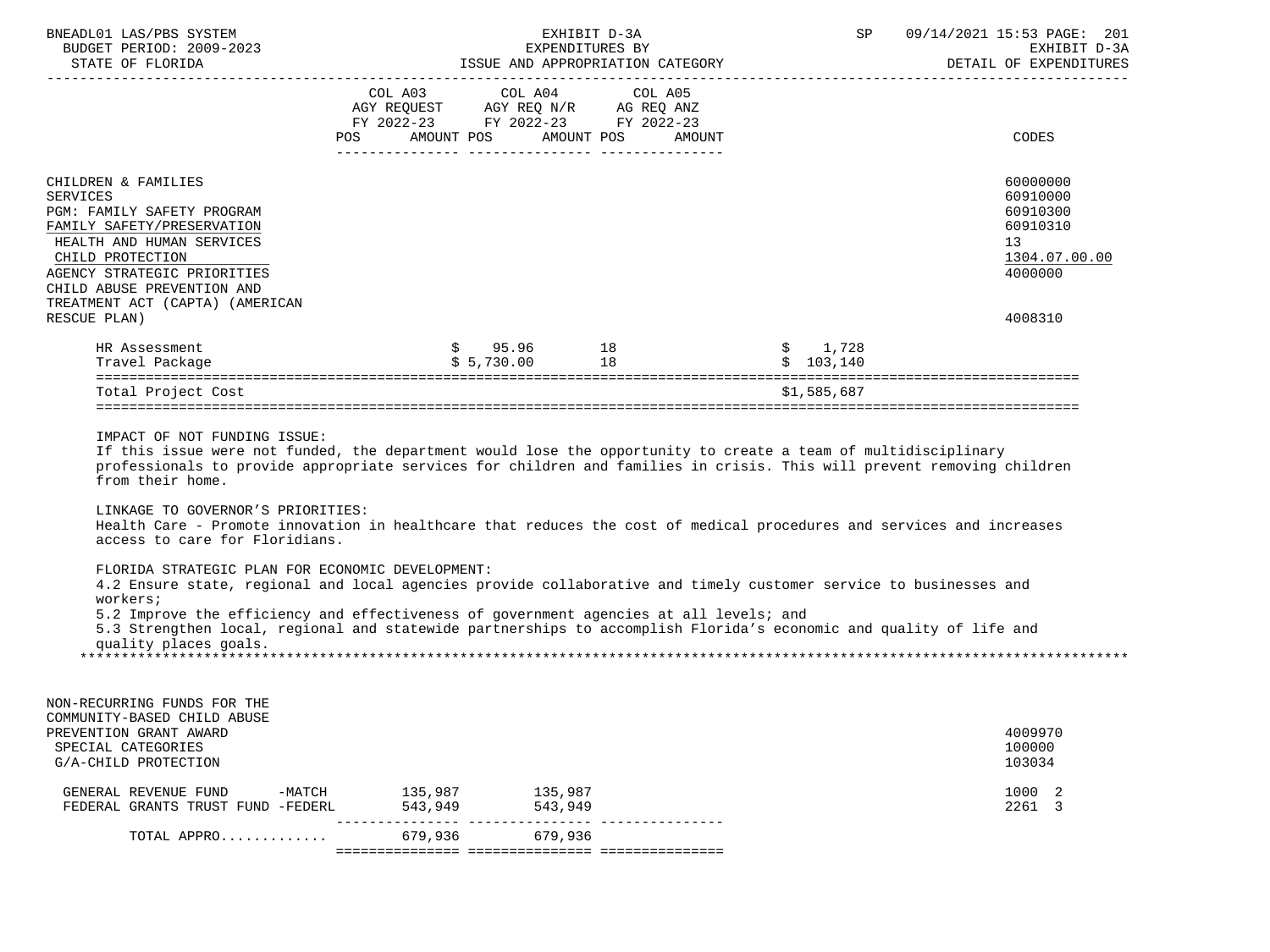| BNEADL01 LAS/PBS SYSTEM<br>BUDGET PERIOD: 2009-2023<br>STATE OF FLORIDA                                                                                                                                                                                             | EXHIBIT D-3A<br>EXPENDITURES BY<br>ISSUE AND APPROPRIATION CATEGORY                                                                         | SP<br>09/14/2021 15:53 PAGE: 202<br>EXHIBIT D-3A<br>DETAIL OF EXPENDITURES                |
|---------------------------------------------------------------------------------------------------------------------------------------------------------------------------------------------------------------------------------------------------------------------|---------------------------------------------------------------------------------------------------------------------------------------------|-------------------------------------------------------------------------------------------|
|                                                                                                                                                                                                                                                                     | COL A03 COL A04 COL A05<br>AGY REQUEST AGY REQ N/R AG REQ ANZ<br>FY 2022-23 FY 2022-23 FY 2022-23<br>AMOUNT POS AMOUNT POS<br>POS<br>AMOUNT | ------------------------------<br>CODES                                                   |
| CHILDREN & FAMILIES<br>SERVICES<br>PGM: FAMILY SAFETY PROGRAM<br>FAMILY SAFETY/PRESERVATION<br>HEALTH AND HUMAN SERVICES<br>CHILD PROTECTION<br>AGENCY STRATEGIC PRIORITIES<br>NON-RECURRING FUNDS FOR THE<br>COMMUNITY-BASED CHILD ABUSE<br>PREVENTION GRANT AWARD |                                                                                                                                             | 60000000<br>60910000<br>60910300<br>60910310<br>13<br>1304.07.00.00<br>4000000<br>4009970 |

 2022-2023 BUDGET YEAR NARRATIVE: IT COMPONENT? NO ISSUE TITLE: Non-Recurring Funds for the Community-Based Child Abuse Prevention Grant Award

### SUMMARY:

 The Florida Department of Children and Families (department) is requesting funding of \$679,936 (\$135,987 in nonrecurring General Revenue and \$543,949 in nonrecurring Federal Grants Trust Fund), supported by the Community-Based Child Abuse Prevention (CBCAP) grant, to fund 16 contracted Resource Facilitator positions to help facilitate enterprise-wide care coordination. These positions will function as the front-line staff to assist with identification and triage of needs and connection to department and community services.

### ISSUE NARRATIVE:

 The department is currently undergoing a change in culture and focus toward integration of services to maximize support for customers. This integration will be brought to fruition through care coordination, which will provide coordinated services across departments and disciplines to customers in need.

 These Resource Facilitators are in-line with the department's vision of prevention and integration. These staff would increase the department's capacity to further prevention efforts by triaging needs and provide warm hand offs to additional services. This coordination will lead to better outcomes for those who participate and result in stronger and more stable families.

 The plan to use CBCAP dollars to fund prevention staff has already been communicated to our federal partners who are supportive.

### COST CALCULATION:

 The Resource Facilitators would be full-time contracted employees hired in at an equivalent of a Senior Program Analyst level. The department is requesting funding for 16 Resource Facilitators statewide.

| Item                                                                                 | Amount                                                                | Total Cost            |
|--------------------------------------------------------------------------------------|-----------------------------------------------------------------------|-----------------------|
| Resource Facilitator Salary<br>Monthly Overhead/Position (equipment, supplies, etc.) | $$40,000 \times 16$ positions<br>208 x 16 positions x 12 months<br>S. | \$640,000<br>\$39,936 |
| Total Request                                                                        |                                                                       | \$679,936             |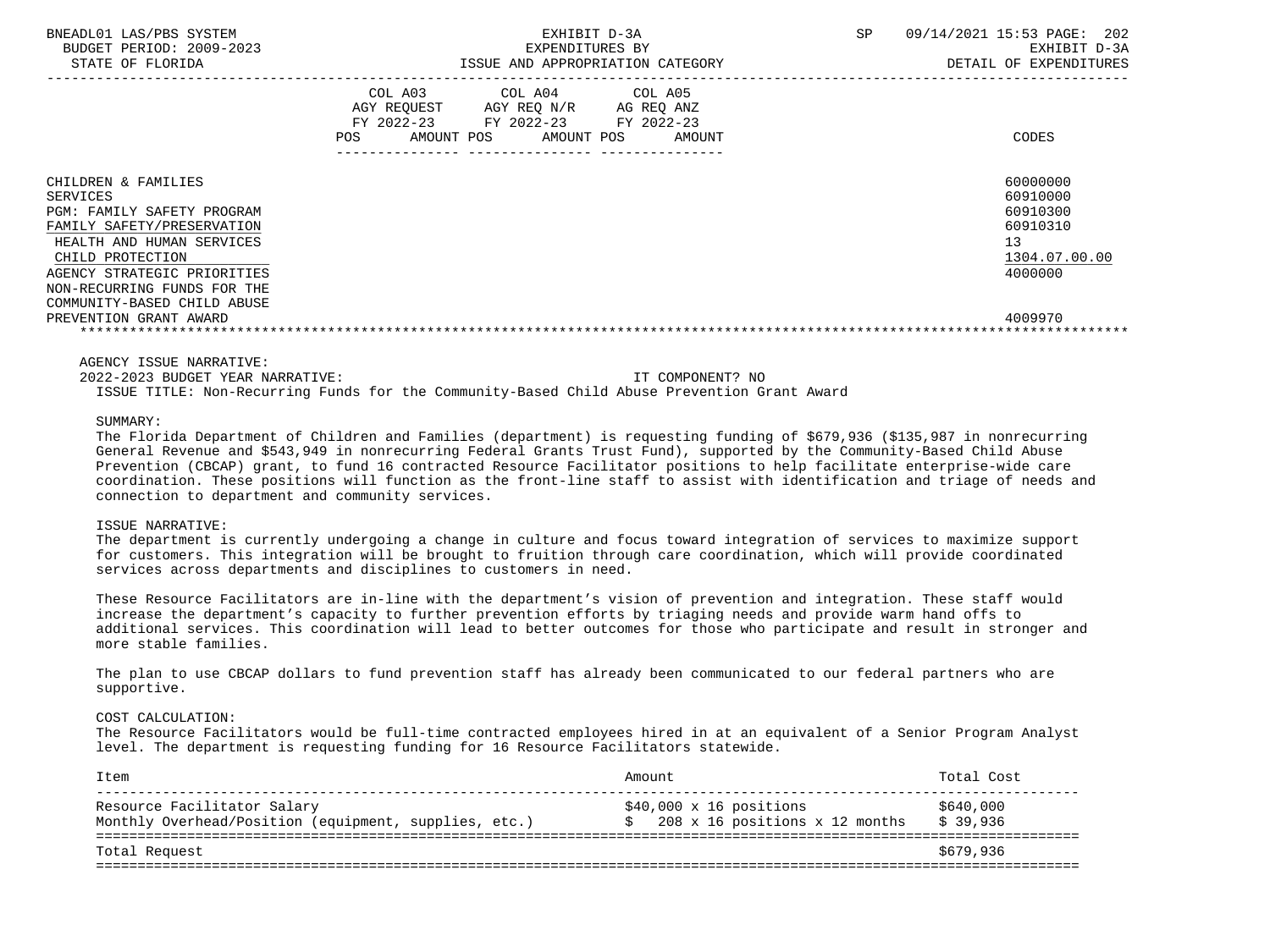| BNEADL01 LAS/PBS SYSTEM<br>BUDGET PERIOD: 2009-2023                                                                                                                                                                                                                 | EXHIBIT D-3A<br>EXPENDITURES BY<br>DETAIL OF EXPENDINE THE STATE OF FLORIDA TESSUE AND APPROPRIATION CATEGORY DETAIL OF EXPENDI                                                                                                                                                                                                                                                                                                                                                                                                                                                                     | SP and the set of the set of the set of the set of the set of the set of the set of the set of the set of the set of the set of the set of the set of the set of the set of the set of the set of the set of the set of the se | 09/14/2021 15:53 PAGE: 203<br>EXHIBIT D-3A<br>DETAIL OF EXPENDITURES                                   |
|---------------------------------------------------------------------------------------------------------------------------------------------------------------------------------------------------------------------------------------------------------------------|-----------------------------------------------------------------------------------------------------------------------------------------------------------------------------------------------------------------------------------------------------------------------------------------------------------------------------------------------------------------------------------------------------------------------------------------------------------------------------------------------------------------------------------------------------------------------------------------------------|--------------------------------------------------------------------------------------------------------------------------------------------------------------------------------------------------------------------------------|--------------------------------------------------------------------------------------------------------|
|                                                                                                                                                                                                                                                                     | COL A03 COL A04 COL A05<br>AGY REQUEST AGY REQ N/R AG REQ ANZ<br>FY 2022-23 FY 2022-23 FY 2022-23<br>AMOUNT POS<br>AMOUNT POS<br>AMOUNT<br>POS                                                                                                                                                                                                                                                                                                                                                                                                                                                      |                                                                                                                                                                                                                                | CODES                                                                                                  |
| CHILDREN & FAMILIES<br>SERVICES<br>PGM: FAMILY SAFETY PROGRAM<br>FAMILY SAFETY/PRESERVATION<br>HEALTH AND HUMAN SERVICES<br>CHILD PROTECTION<br>AGENCY STRATEGIC PRIORITIES<br>NON-RECURRING FUNDS FOR THE<br>COMMUNITY-BASED CHILD ABUSE<br>PREVENTION GRANT AWARD |                                                                                                                                                                                                                                                                                                                                                                                                                                                                                                                                                                                                     |                                                                                                                                                                                                                                | 60000000<br>60910000<br>60910300<br>60910310<br>13 <sup>°</sup><br>1304.07.00.00<br>4000000<br>4009970 |
| IMPACT OF NOT FUNDING ISSUE:<br>LINKAGE TO GOVERNOR'S PRIORITIES:                                                                                                                                                                                                   | The inability to expand the care coordination model will continue gaps in access to services for individuals and families<br>who interact with the department. The inability to easily connect a parent who comes to the department through child<br>welfare to needed substance use or mental health services impairs their ability to overcome hurdles and avoid decline and<br>deeper-end services and engagement with the department. The care coordination facilitators will be a strategic part of<br>shifting focus from safety and potential child removals to family and child well-being. |                                                                                                                                                                                                                                |                                                                                                        |
| access to care for Floridians.                                                                                                                                                                                                                                      | Health Care - Promote innovation in healthcare that reduces the cost of medical procedures and services and increases                                                                                                                                                                                                                                                                                                                                                                                                                                                                               |                                                                                                                                                                                                                                |                                                                                                        |
| FLORIDA STRATEGIC PLAN FOR ECONOMIC DEVELOPMENT:<br>workers;                                                                                                                                                                                                        | 4.2 Ensure state, regional and local agencies provide collaborative and timely customer service to businesses and                                                                                                                                                                                                                                                                                                                                                                                                                                                                                   |                                                                                                                                                                                                                                |                                                                                                        |
| quality places goals.                                                                                                                                                                                                                                               | 5.2 Improve the efficiency and effectiveness of government agencies at all levels; and<br>5.3 Strengthen local, regional and statewide partnerships to accomplish Florida's economic and quality of life and                                                                                                                                                                                                                                                                                                                                                                                        |                                                                                                                                                                                                                                |                                                                                                        |
| COMMUNITY-BASED CHILD ABUSE<br>PREVENTION (CBCAP) (AMERICAN RESCUE<br>PLAN)<br>OTHER PERSONAL SERVICES                                                                                                                                                              |                                                                                                                                                                                                                                                                                                                                                                                                                                                                                                                                                                                                     |                                                                                                                                                                                                                                | 4009990<br>030000                                                                                      |
| FEDERAL GRANTS TRUST FUND -FEDERL                                                                                                                                                                                                                                   | 2,382,375<br>2,382,375                                                                                                                                                                                                                                                                                                                                                                                                                                                                                                                                                                              |                                                                                                                                                                                                                                | 2261 3                                                                                                 |
| <b>EXPENSES</b>                                                                                                                                                                                                                                                     |                                                                                                                                                                                                                                                                                                                                                                                                                                                                                                                                                                                                     |                                                                                                                                                                                                                                | 040000                                                                                                 |
| FEDERAL GRANTS TRUST FUND -FEDERL                                                                                                                                                                                                                                   | 669,980 700<br>669,980                                                                                                                                                                                                                                                                                                                                                                                                                                                                                                                                                                              |                                                                                                                                                                                                                                | 2261 3                                                                                                 |
| TOTAL: COMMUNITY-BASED CHILD ABUSE<br>PREVENTION (CBCAP) (AMERICAN RESCUE                                                                                                                                                                                           |                                                                                                                                                                                                                                                                                                                                                                                                                                                                                                                                                                                                     |                                                                                                                                                                                                                                | 4009990                                                                                                |
| PLAN)<br>TOTAL ISSUE                                                                                                                                                                                                                                                | 3,052,355 3,052,355                                                                                                                                                                                                                                                                                                                                                                                                                                                                                                                                                                                 |                                                                                                                                                                                                                                |                                                                                                        |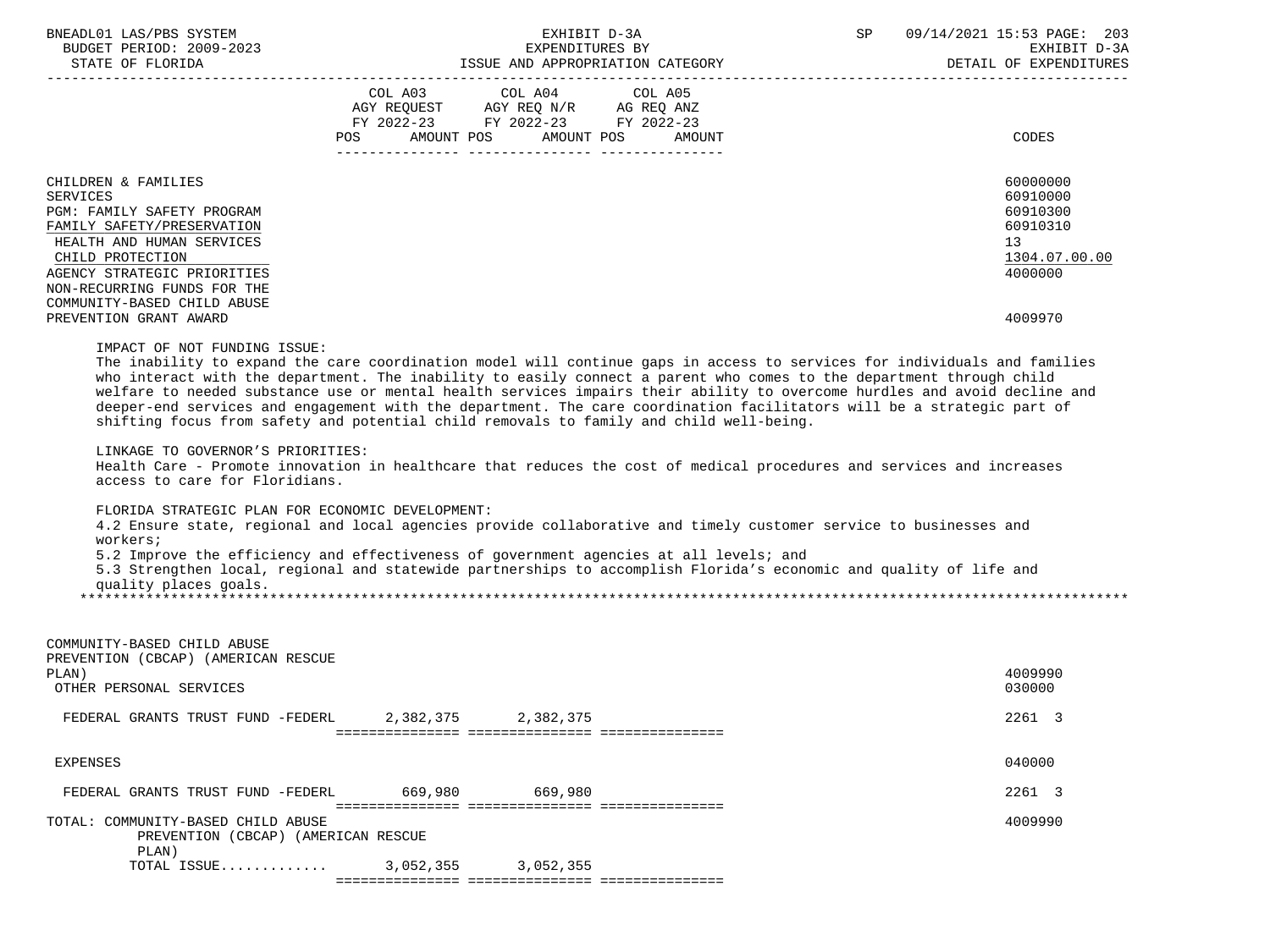| BNEADL01 LAS/PBS SYSTEM<br>BUDGET PERIOD: 2009-2023<br>STATE OF FLORIDA                                                                                                                                                                                           | EXHIBIT D-3A<br>EXPENDITURES BY<br>ISSUE AND APPROPRIATION CATEGORY                                                                         | SP.<br>09/14/2021 15:53 PAGE:<br>204<br>EXHIBIT D-3A<br>DETAIL OF EXPENDITURES            |  |  |
|-------------------------------------------------------------------------------------------------------------------------------------------------------------------------------------------------------------------------------------------------------------------|---------------------------------------------------------------------------------------------------------------------------------------------|-------------------------------------------------------------------------------------------|--|--|
|                                                                                                                                                                                                                                                                   | COL A03 COL A04 COL A05<br>AGY REQUEST AGY REQ N/R AG REQ ANZ<br>FY 2022-23 FY 2022-23 FY 2022-23<br>AMOUNT POS AMOUNT POS<br>POS<br>AMOUNT | CODES                                                                                     |  |  |
| CHILDREN & FAMILIES<br>SERVICES<br><b>PGM: FAMILY SAFETY PROGRAM</b><br>FAMILY SAFETY/PRESERVATION<br>HEALTH AND HUMAN SERVICES<br>CHILD PROTECTION<br>AGENCY STRATEGIC PRIORITIES<br>COMMUNITY-BASED CHILD ABUSE<br>PREVENTION (CBCAP) (AMERICAN RESCUE<br>PLAN) |                                                                                                                                             | 60000000<br>60910000<br>60910300<br>60910310<br>13<br>1304.07.00.00<br>4000000<br>4009990 |  |  |

 2022-2023 BUDGET YEAR NARRATIVE: IT COMPONENT? NO ISSUE TITLE: Community-Based Child Abuse Prevention (CBCAP) (American Rescue Plan)

### SUMMARY:

 The Florida Department of Children and Families (department) is requesting funding of \$3,056,194 in nonrecurring Federal Grants Trust Fund, supported by the Community-Based Child Abuse Prevention (CBCAP) American Rescue Plan (ARP) Act 2021, to establish a new HOPE hotline and 40.00 OPS positions to connect families to resources through care coordination services.

### ISSUE NARRATIVE:

 The department is currently undergoing a change in culture and a focus on integration of services to maximize customer support. This integration involves care coordination, a way to provide coordinated services across departments and disciplines to customers in need.

 These funds will be used to enhance the HOPE hotline to serve parents in pre-crisis by offering parenting tools, peer support, and other educational opportunities. These funds will also support 10.00 OPS Family Engagement Counselor positions and 30.00 OPS Resource Navigator positions statewide (each of the department's six regions will receive five OPS Resource Navigator positions). These positions connect families to resources to support pre-crisis situations and care coordination.

 The intent of these programs is to strengthen families, pre-crisis to prevent them from entering the child welfare system. These initiatives will lead to better outcomes for those who participate and will result in stronger and more stable families. Our federal partners support using CBCAP ARP dollars to fund this model.

### COST CALCULATION:

 The department calculated the total funding request by considering the enhancement and advertisement of the HOPE hotline, position cost, travel and training and expense package required to implement the positions. Projected costs include:

| [tem                                                                 | Amount   |
|----------------------------------------------------------------------|----------|
| Enhance HOPE hotline                                                 | \$15,000 |
| Materials for HOPE hotline (printed brochures, advertisements, etc.) | \$25,000 |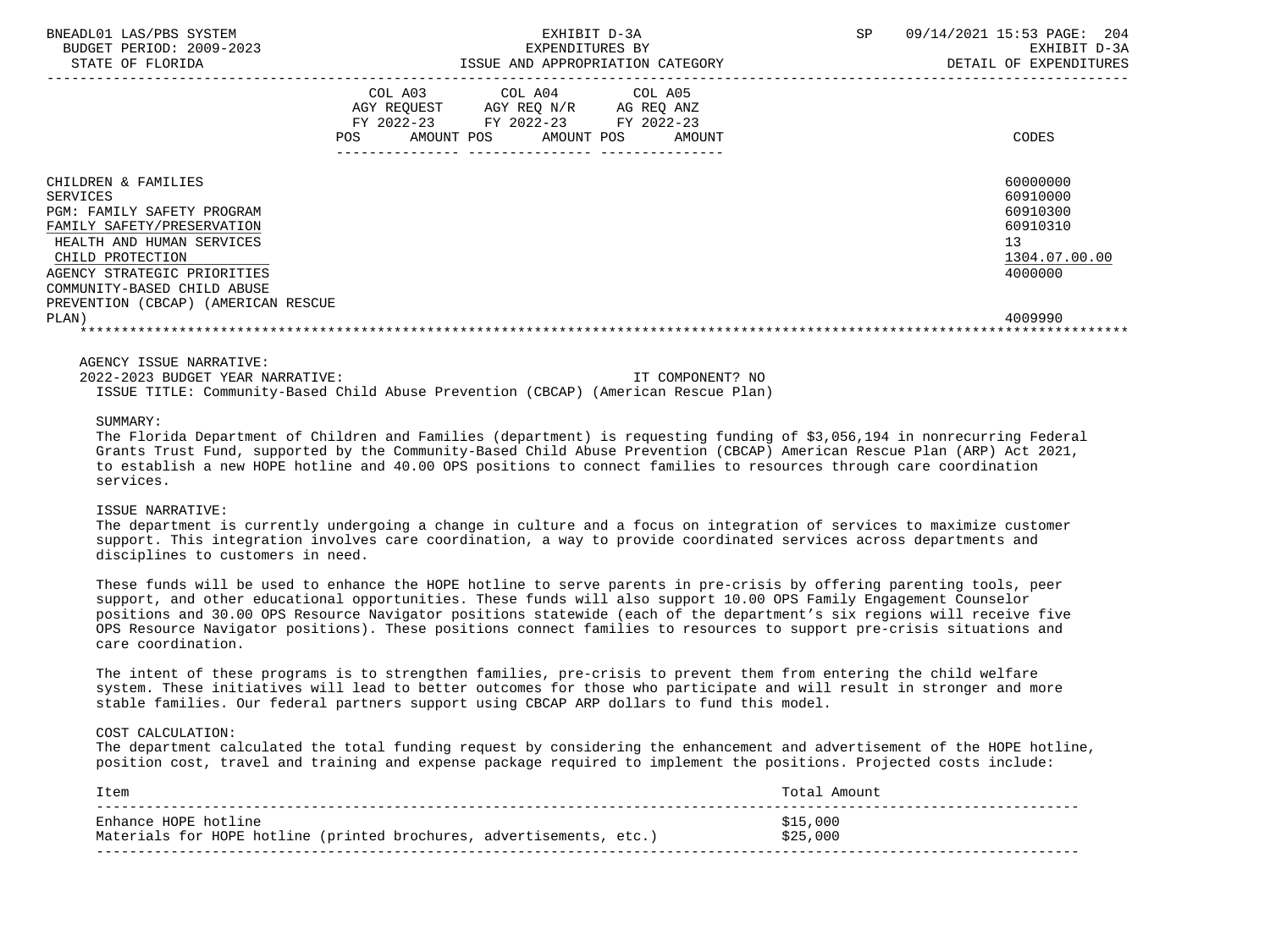| BNEADL01 LAS/PBS SYSTEM<br>BUDGET PERIOD: 2009-2023<br>STATE OF FLORIDA                                                                                                                                                                                           |            |                                                                                                                                                                                            | EXHIBIT D-3A<br>EXPENDITURES BY   | SP                             | 09/14/2021 15:53 PAGE: 205<br>EXHIBIT D-3A                                                |
|-------------------------------------------------------------------------------------------------------------------------------------------------------------------------------------------------------------------------------------------------------------------|------------|--------------------------------------------------------------------------------------------------------------------------------------------------------------------------------------------|-----------------------------------|--------------------------------|-------------------------------------------------------------------------------------------|
|                                                                                                                                                                                                                                                                   | <b>POS</b> | COL A03 COL A04 COL A05<br>$\begin{tabular}{lllllll} AGY & REGUEST & AGY & REG & N/R & AG REQ ANZ \\ FY & 2022-23 & FY & 2022-23 & FY & 2022-23 \\ \end{tabular}$<br>AMOUNT POS AMOUNT POS | AMOUNT                            |                                | CODES                                                                                     |
| CHILDREN & FAMILIES<br><b>SERVICES</b><br>PGM: FAMILY SAFETY PROGRAM<br>FAMILY SAFETY/PRESERVATION<br>HEALTH AND HUMAN SERVICES<br>CHILD PROTECTION<br>AGENCY STRATEGIC PRIORITIES<br>COMMUNITY-BASED CHILD ABUSE<br>PREVENTION (CBCAP) (AMERICAN RESCUE<br>PLAN) |            |                                                                                                                                                                                            |                                   |                                | 60000000<br>60910000<br>60910300<br>60910310<br>13<br>1304.07.00.00<br>4000000<br>4009990 |
| Item                                                                                                                                                                                                                                                              |            |                                                                                                                                                                                            | Amount OPS Positions Total Amount |                                |                                                                                           |
|                                                                                                                                                                                                                                                                   |            |                                                                                                                                                                                            |                                   | \$514,543.84<br>\$1,867,831.02 | -------------------------                                                                 |
| OPS Subtotal (rounded up)                                                                                                                                                                                                                                         |            |                                                                                                                                                                                            |                                   | \$2,382,375                    |                                                                                           |
| Expense Package<br>Travel                                                                                                                                                                                                                                         |            | $$11,452.00$ 40<br>$$5,730.00$ 30                                                                                                                                                          |                                   | \$458,080.00<br>\$171,900.00   |                                                                                           |
| Expense Subtotal                                                                                                                                                                                                                                                  |            |                                                                                                                                                                                            |                                   | \$629,980                      |                                                                                           |
| HR Assessment (rounded up) $\frac{1}{2}$ 95.96                                                                                                                                                                                                                    |            |                                                                                                                                                                                            | 40                                | \$3,839                        |                                                                                           |

Total Project Cost  $\frac{1}{9}$  and  $\frac{1}{9}$  and  $\frac{1}{9}$  and  $\frac{1}{9}$  and  $\frac{1}{9}$  and  $\frac{1}{9}$  and  $\frac{1}{9}$  and  $\frac{1}{9}$  and  $\frac{1}{9}$  and  $\frac{1}{9}$  and  $\frac{1}{9}$  and  $\frac{1}{9}$  and  $\frac{1}{9}$  and  $\frac{1}{9}$  and  $\frac{1}{9$ 

IMPACT OF NOT FUNDING ISSUE:

 The inability to expand the care coordination model will continue to cause gaps in access to services for individuals and families who interact with the department. The inability to easily connect a parent who comes to the department through child welfare to needed substance use or mental health services impairs their ability to overcome hurdles and avoid decline and deeper-end services and engagement with the department. The HOPE hotline, Family Engagement Counselors, and Resource Navigators will be a strategic part of shifting focus from safety and potential child removals to family and child well-being.

LINKAGE TO GOVERNOR'S PRIORITIES:

 Health Care - Promote innovation in healthcare that reduces the cost of medical procedures and services and increases access to care for Floridians.

FLORIDA STRATEGIC PLAN FOR ECONOMIC DEVELOPMENT:

 4.2 Ensure state, regional and local agencies provide collaborative and timely customer service to businesses and workers;

5.2 Improve the efficiency and effectiveness of government agencies at all levels; and

 5.3 Strengthen local, regional and statewide partnerships to accomplish Florida's economic and quality of life and quality places goals. \*\*\*\*\*\*\*\*\*\*\*\*\*\*\*\*\*\*\*\*\*\*\*\*\*\*\*\*\*\*\*\*\*\*\*\*\*\*\*\*\*\*\*\*\*\*\*\*\*\*\*\*\*\*\*\*\*\*\*\*\*\*\*\*\*\*\*\*\*\*\*\*\*\*\*\*\*\*\*\*\*\*\*\*\*\*\*\*\*\*\*\*\*\*\*\*\*\*\*\*\*\*\*\*\*\*\*\*\*\*\*\*\*\*\*\*\*\*\*\*\*\*\*\*\*\*\*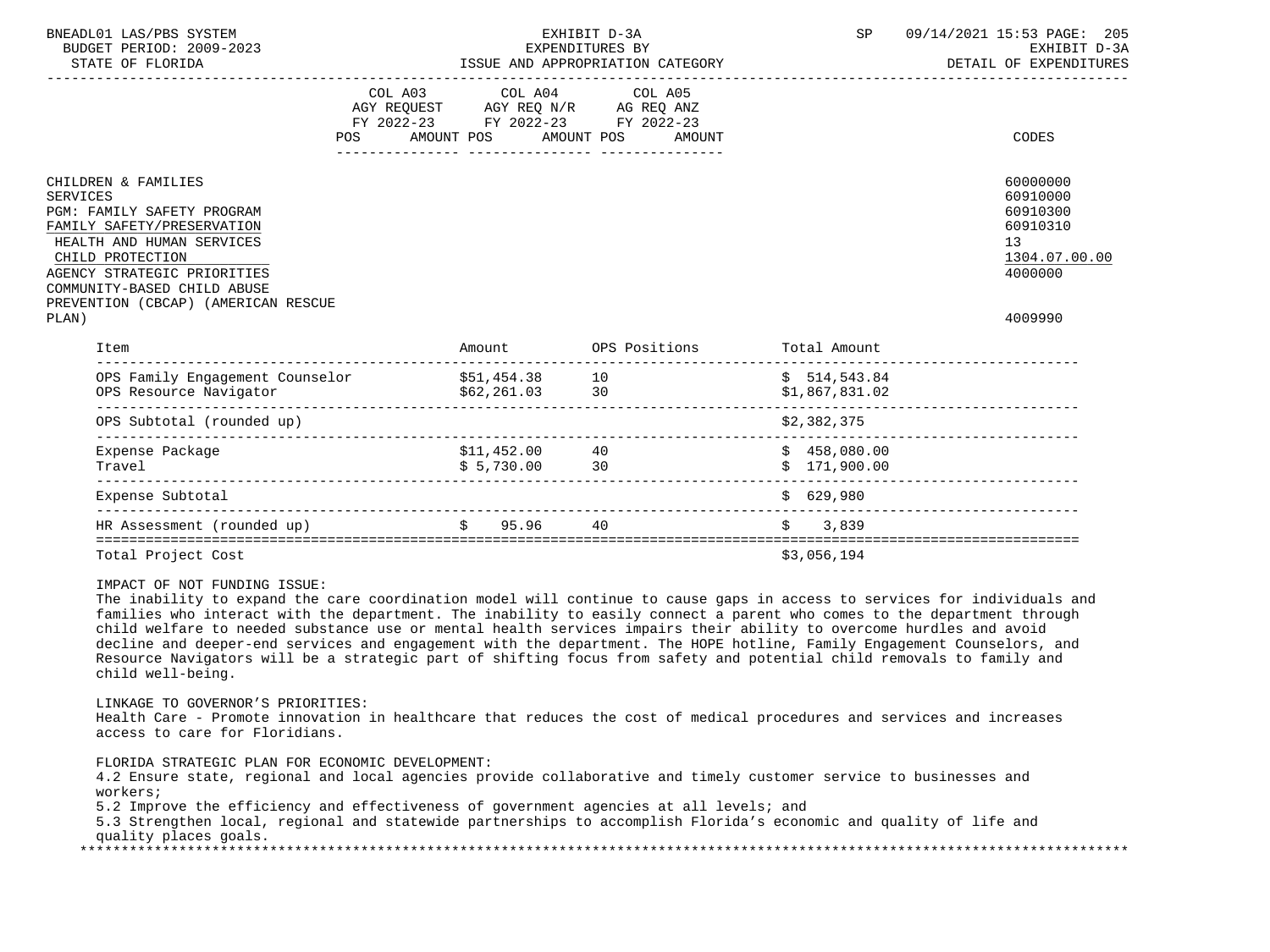| BNEADL01 LAS/PBS SYSTEM<br>BUDGET PERIOD: 2009-2023<br>STATE OF FLORIDA                                                                      |                                              | EXHIBIT D-3A<br>EXPENDITURES BY                                                                   | ISSUE AND APPROPRIATION CATEGORY | SP | 09/14/2021 15:53 PAGE: 206<br>EXHIBIT D-3A<br>DETAIL OF EXPENDITURES             |
|----------------------------------------------------------------------------------------------------------------------------------------------|----------------------------------------------|---------------------------------------------------------------------------------------------------|----------------------------------|----|----------------------------------------------------------------------------------|
|                                                                                                                                              | POS AMOUNT POS AMOUNT POS AMOUNT             | COL A03 COL A04 COL A05<br>AGY REQUEST AGY REQ N/R AG REQ ANZ<br>FY 2022-23 FY 2022-23 FY 2022-23 |                                  |    | CODES                                                                            |
| CHILDREN & FAMILIES<br>SERVICES<br>PGM: FAMILY SAFETY PROGRAM<br>FAMILY SAFETY/PRESERVATION<br>HEALTH AND HUMAN SERVICES<br>CHILD PROTECTION |                                              |                                                                                                   |                                  |    | 60000000<br>60910000<br>60910300<br>60910310<br>13 <sup>°</sup><br>1304.07.00.00 |
| TOTAL: CHILD PROTECTION<br>BY FUND TYPE                                                                                                      |                                              |                                                                                                   |                                  |    | 1304.07.00.00                                                                    |
| GENERAL REVENUE FUND<br>TRUST FUNDS                                                                                                          | 799,771,816 135,987<br>703,298,152 7,289,420 |                                                                                                   |                                  |    | 1000<br>2000                                                                     |
| TOTAL POSITIONS $2,584.00$<br>TOTAL PROG COMP 1503,069,968 7,425,407<br>TOTAL SALARY RATE 124,971,508                                        |                                              |                                                                                                   |                                  |    |                                                                                  |
|                                                                                                                                              |                                              |                                                                                                   |                                  |    |                                                                                  |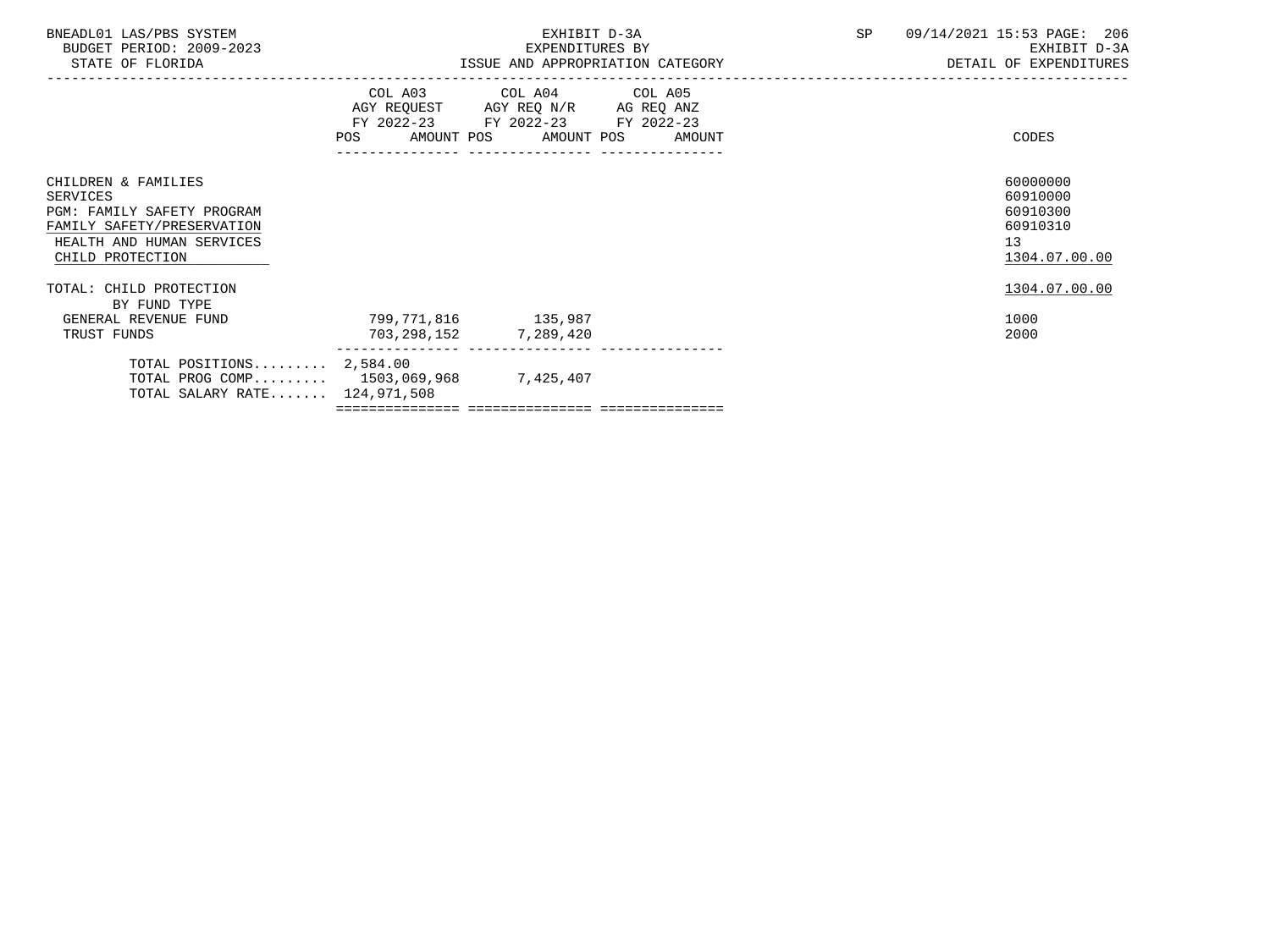| BNEADL01 LAS/PBS SYSTEM  |                            | 09/14/2021 15:53 PAGE: | 207 |
|--------------------------|----------------------------|------------------------|-----|
| BUDGET PERIOD: 2009-2023 | EXPENDITURES BY            | EXHIBIT D-3A           |     |
| STATE OF FLORIDA         | AND APPROPRIATION CATEGORY | EXPENDITHIRES<br>T. OF |     |

STATE OF FLORIDA STATE OF STATE OF STATE OF EXPENDITURES

| COL A03 COL A04<br>COL A05<br>AGY REQUEST AGY REQ N/R AG REQ ANZ<br>FY 2022-23 FY 2022-23 FY 2022-23                                                                                                                                                               |                                                                                                     |
|--------------------------------------------------------------------------------------------------------------------------------------------------------------------------------------------------------------------------------------------------------------------|-----------------------------------------------------------------------------------------------------|
| POS<br>AMOUNT POS<br>AMOUNT POS<br>AMOUNT                                                                                                                                                                                                                          | CODES                                                                                               |
| CHILDREN & FAMILIES<br><b>SERVICES</b><br>PGM: FAMILY SAFETY PROGRAM<br>FAMILY SAFETY/PRESERVATION<br>HEALTH AND HUMAN SERVICES<br>FLORIDA ABUSE HOTLINE<br>ESTIMATED EXPENDITURES<br>ESTIMATED EXPENDITURES - OPERATIONS<br>SALARY RATE<br>SALARY RATE 11,770,047 | 60000000<br>60910000<br>60910300<br>60910310<br>13<br>1304.08.00.00<br>1000000<br>1001000<br>000000 |
|                                                                                                                                                                                                                                                                    |                                                                                                     |
| SALARIES AND BENEFITS                                                                                                                                                                                                                                              | 010000                                                                                              |
| GENERAL REVENUE FUND -MATCH<br>6,055,250<br>FEDERAL GRANTS TRUST FUND -FEDERL<br>255,792<br>WELFARE TRANSITION TF -FEDERL<br>7,422,863<br>SOCIAL SVCS BLK GRT TF -FEDERL<br>4,123,086<br>_______________                                                           | 1000 2<br>2261 3<br>2401 3<br>2639 3                                                                |
| TOTAL POSITIONS 301.00                                                                                                                                                                                                                                             |                                                                                                     |
| TOTAL APPRO $17,856,991$                                                                                                                                                                                                                                           |                                                                                                     |
|                                                                                                                                                                                                                                                                    |                                                                                                     |
| OTHER PERSONAL SERVICES                                                                                                                                                                                                                                            | 030000                                                                                              |
| GENERAL REVENUE FUND -MATCH<br>41,473<br>FEDERAL GRANTS TRUST FUND -FEDERL<br>23,278<br>193,542<br>WELFARE TRANSITION TF -FEDERL<br>SOCIAL SVCS BLK GRT TF -FEDERL<br>109,993                                                                                      | 1000 2<br>2261 3<br>2401 3<br>2639 3                                                                |
| 368,286<br>TOTAL APPRO                                                                                                                                                                                                                                             |                                                                                                     |
| <b>EXPENSES</b>                                                                                                                                                                                                                                                    | 040000                                                                                              |
| GENERAL REVENUE FUND -MATCH<br>503,106                                                                                                                                                                                                                             | 1000 2                                                                                              |
| FEDERAL GRANTS TRUST FUND -FEDERL<br>7,580                                                                                                                                                                                                                         | 2261 3                                                                                              |
| WELFARE TRANSITION TF -FEDERL<br>687,301                                                                                                                                                                                                                           | 2401 3                                                                                              |
| SOCIAL SVCS BLK GRT TF -FEDERL<br>382,812                                                                                                                                                                                                                          | 2639 3                                                                                              |
| TOTAL APPRO<br>1,580,799                                                                                                                                                                                                                                           |                                                                                                     |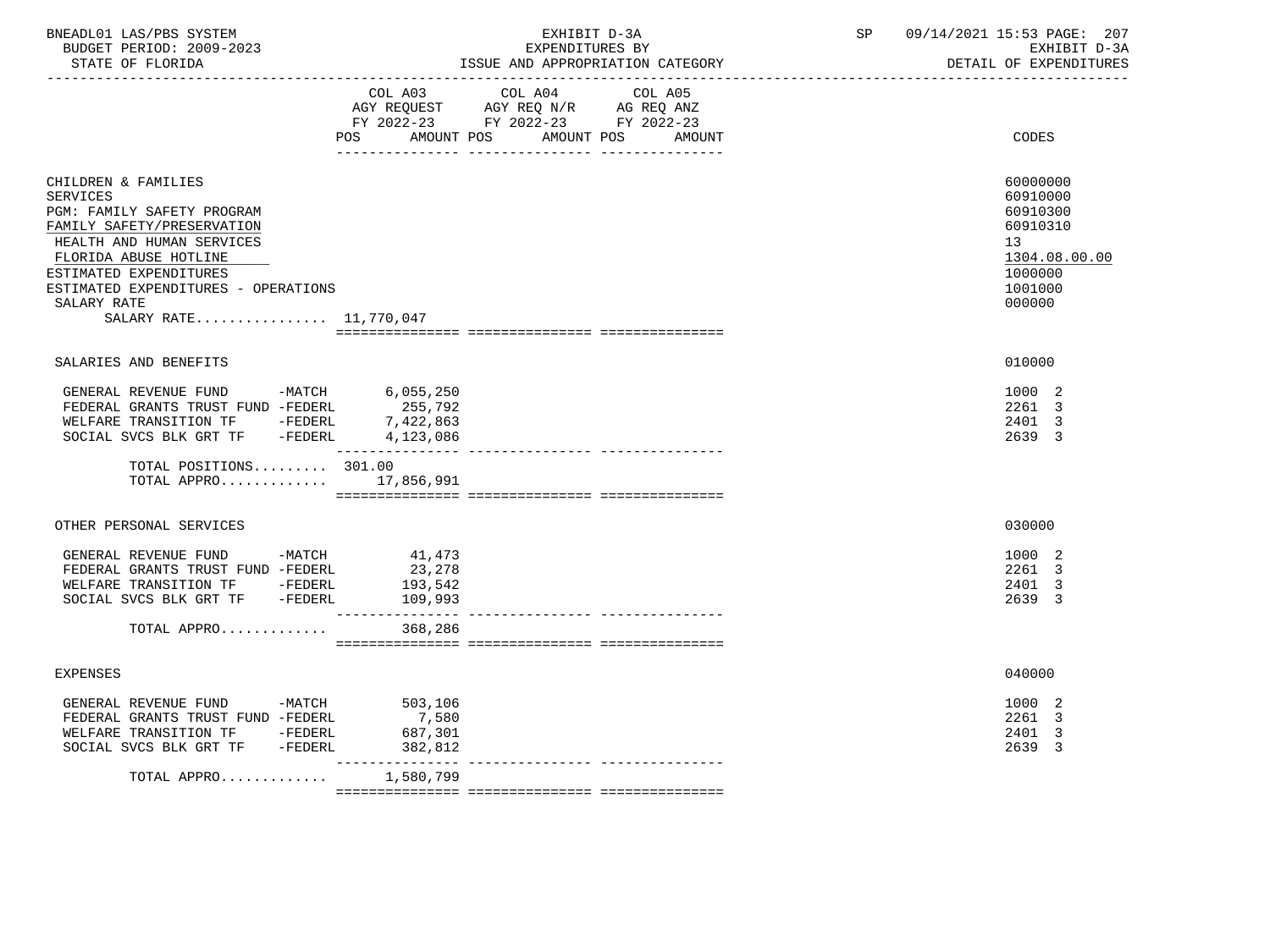| BNEADL01 LAS/PBS SYSTEM |                  |                          |  | EXHIBIT D-3A                     |  |
|-------------------------|------------------|--------------------------|--|----------------------------------|--|
|                         |                  | BUDGET PERIOD: 2009-2023 |  | EXPENDITURES BY                  |  |
|                         | STATE OF FLORIDA |                          |  | ISSUE AND APPROPRIATION CATEGORY |  |

|                                                                                                                                                                                                                                                | COL A03<br>AMOUNT POS<br>POS | COL A04 | COL A05<br>AMOUNT POS AMOUNT         | CODES                                                                                               |
|------------------------------------------------------------------------------------------------------------------------------------------------------------------------------------------------------------------------------------------------|------------------------------|---------|--------------------------------------|-----------------------------------------------------------------------------------------------------|
| CHILDREN & FAMILIES<br>SERVICES<br>PGM: FAMILY SAFETY PROGRAM<br>FAMILY SAFETY/PRESERVATION<br>HEALTH AND HUMAN SERVICES<br>FLORIDA ABUSE HOTLINE<br>ESTIMATED EXPENDITURES<br>ESTIMATED EXPENDITURES - OPERATIONS<br>OPERATING CAPITAL OUTLAY |                              |         |                                      | 60000000<br>60910000<br>60910300<br>60910310<br>13<br>1304.08.00.00<br>1000000<br>1001000<br>060000 |
| GENERAL REVENUE FUND -MATCH 8,647                                                                                                                                                                                                              |                              |         |                                      | 1000 2                                                                                              |
| WELFARE TRANSITION TF -FEDERL                                                                                                                                                                                                                  | 10,976                       |         |                                      |                                                                                                     |
|                                                                                                                                                                                                                                                |                              |         |                                      | 2401 3                                                                                              |
| SOCIAL SVCS BLK GRT TF -FEDERL                                                                                                                                                                                                                 | 6,100                        |         |                                      | 2639 3                                                                                              |
| TOTAL APPRO                                                                                                                                                                                                                                    | ________________<br>25,723   |         |                                      |                                                                                                     |
| SPECIAL CATEGORIES<br>CONTRACTED SERVICES                                                                                                                                                                                                      |                              |         |                                      | 100000<br>100777                                                                                    |
| GENERAL REVENUE FUND -MATCH 135,534<br>FEDERAL GRANTS TRUST FUND -FEDERL<br>WELFARE TRANSITION TF -FEDERL<br>SOCIAL SVCS BLK GRT TF -FEDERL                                                                                                    | 25,194<br>145,532<br>80,876  |         |                                      | 1000 2<br>2261 3<br>2401 3<br>2639 3                                                                |
| TOTAL APPRO                                                                                                                                                                                                                                    | 387,136                      |         |                                      |                                                                                                     |
| RISK MANAGEMENT INSURANCE                                                                                                                                                                                                                      |                              |         |                                      | 103241                                                                                              |
| GENERAL REVENUE FUND -STATE 142,810                                                                                                                                                                                                            |                              |         |                                      | 1000 1                                                                                              |
| LEASE/PURCHASE/EQUIPMENT                                                                                                                                                                                                                       |                              |         |                                      | 105281                                                                                              |
|                                                                                                                                                                                                                                                |                              |         |                                      | 1000 2                                                                                              |
|                                                                                                                                                                                                                                                |                              |         |                                      |                                                                                                     |
|                                                                                                                                                                                                                                                |                              |         |                                      | 2401 3                                                                                              |
| SOCIAL SVCS BLK GRT TF -FEDERL                                                                                                                                                                                                                 | 4,047                        |         |                                      | 2639 3                                                                                              |
| TOTAL APPRO                                                                                                                                                                                                                                    | 9,788                        |         | ____________________________________ |                                                                                                     |
| TOTAL: ESTIMATED EXPENDITURES - OPERATIONS<br>TOTAL POSITIONS 301.00<br>TOTAL ISSUE 20,371,533<br>TOTAL SALARY RATE 11,770,047                                                                                                                 |                              |         |                                      | 1001000                                                                                             |
|                                                                                                                                                                                                                                                |                              |         |                                      |                                                                                                     |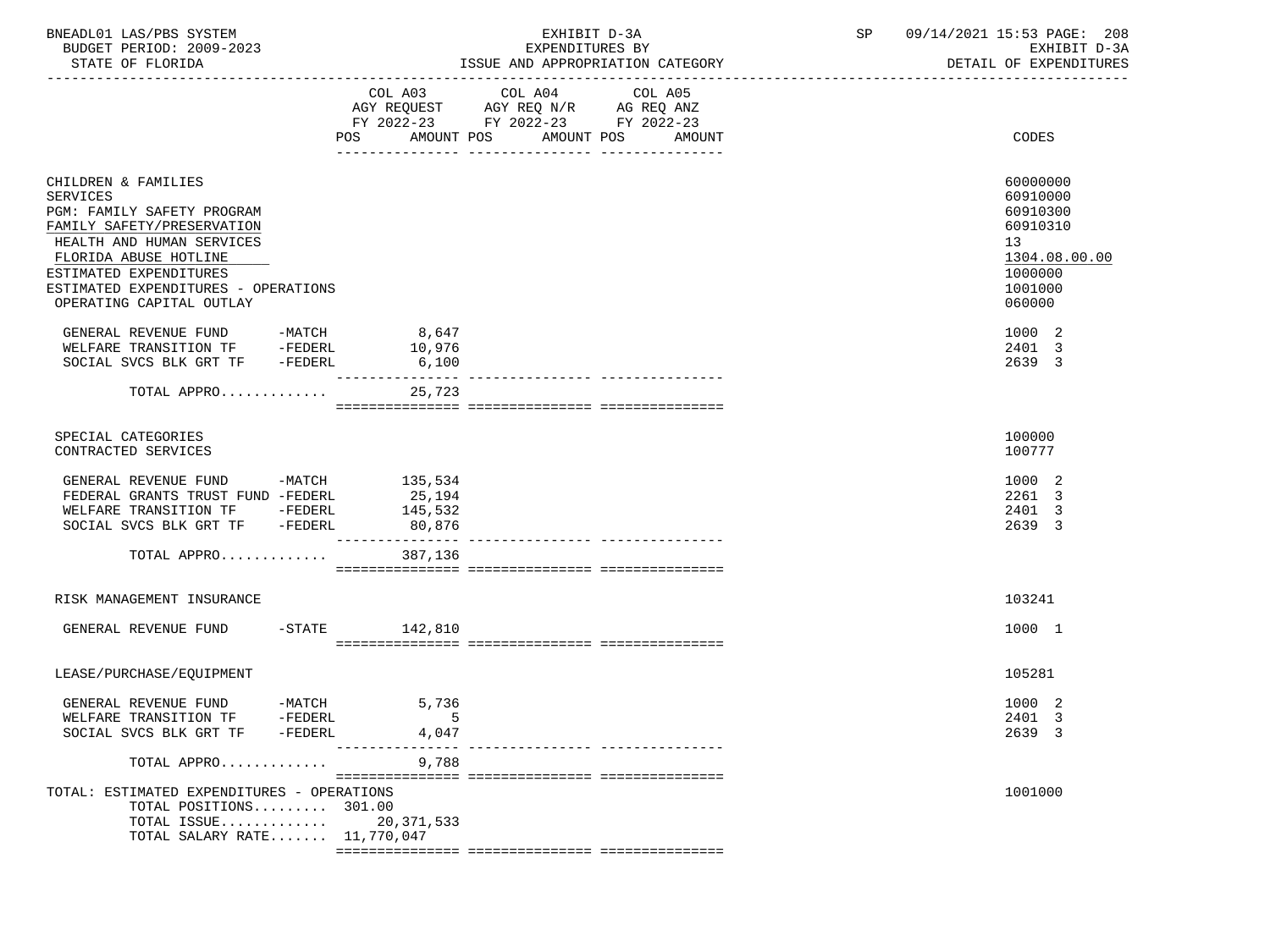| BNEADL01 LAS/PBS SYSTEM<br>BUDGET PERIOD: 2009-2023<br>STATE OF FLORIDA<br>-------------------                                                                                                                                                                                                                               |                                | EXHIBIT D-3A<br>EXPENDITURES BY<br>ISSUE AND APPROPRIATION CATEGORY                                                                   | SP | 09/14/2021 15:53 PAGE: 209<br>EXHIBIT D-3A<br>DETAIL OF EXPENDITURES                                |
|------------------------------------------------------------------------------------------------------------------------------------------------------------------------------------------------------------------------------------------------------------------------------------------------------------------------------|--------------------------------|---------------------------------------------------------------------------------------------------------------------------------------|----|-----------------------------------------------------------------------------------------------------|
|                                                                                                                                                                                                                                                                                                                              |                                | COL A03 COL A04 COL A05<br>AGY REQUEST AGY REQ N/R AG REQ ANZ<br>FY 2022-23 FY 2022-23 FY 2022-23<br>POS AMOUNT POS AMOUNT POS AMOUNT |    | CODES                                                                                               |
| CHILDREN & FAMILIES<br><b>SERVICES</b><br>PGM: FAMILY SAFETY PROGRAM<br>FAMILY SAFETY/PRESERVATION<br>HEALTH AND HUMAN SERVICES<br>FLORIDA ABUSE HOTLINE<br>ESTIMATED EXPENDITURES<br>SALARY INCREASES FOR FY 2021-22 -<br>STATE EMPLOYEE MINIMUM WAGE<br>INCREASE - EFFECTIVE 7/1/2021<br>SALARY RATE<br>SALARY RATE 33,450 |                                |                                                                                                                                       |    | 60000000<br>60910000<br>60910300<br>60910310<br>13<br>1304.08.00.00<br>1000000<br>1001030<br>000000 |
|                                                                                                                                                                                                                                                                                                                              |                                |                                                                                                                                       |    |                                                                                                     |
| SALARIES AND BENEFITS<br>GENERAL REVENUE FUND -MATCH 13,440<br>FEDERAL GRANTS TRUST FUND -FEDERL<br>WELFARE TRANSITION TF -FEDERL<br>SOCIAL SVCS BLK GRT TF -FEDERL<br>TOTAL APPRO 39,634                                                                                                                                    | 567<br>16,476<br>9,151         |                                                                                                                                       |    | 010000<br>1000 2<br>2261 3<br>2401 3<br>2639 3                                                      |
|                                                                                                                                                                                                                                                                                                                              |                                |                                                                                                                                       |    |                                                                                                     |
| OTHER PERSONAL SERVICES                                                                                                                                                                                                                                                                                                      |                                |                                                                                                                                       |    | 030000                                                                                              |
| GENERAL REVENUE FUND -MATCH<br>FEDERAL GRANTS TRUST FUND -FEDERL<br>WELFARE TRANSITION TF - FEDERL<br>SOCIAL SVCS BLK GRT TF -FEDERL                                                                                                                                                                                         | 1,119<br>628<br>5,222<br>2,968 |                                                                                                                                       |    | 1000 2<br>2261 3<br>2401 3<br>2639 3                                                                |
| TOTAL APPRO                                                                                                                                                                                                                                                                                                                  | 9,937                          |                                                                                                                                       |    |                                                                                                     |
| TOTAL: SALARY INCREASES FOR FY 2021-22 -<br>STATE EMPLOYEE MINIMUM WAGE<br>INCREASE - EFFECTIVE 7/1/2021<br>TOTAL ISSUE<br>TOTAL SALARY RATE 33,450                                                                                                                                                                          | 49,571                         |                                                                                                                                       |    | 1001030                                                                                             |
|                                                                                                                                                                                                                                                                                                                              |                                |                                                                                                                                       |    |                                                                                                     |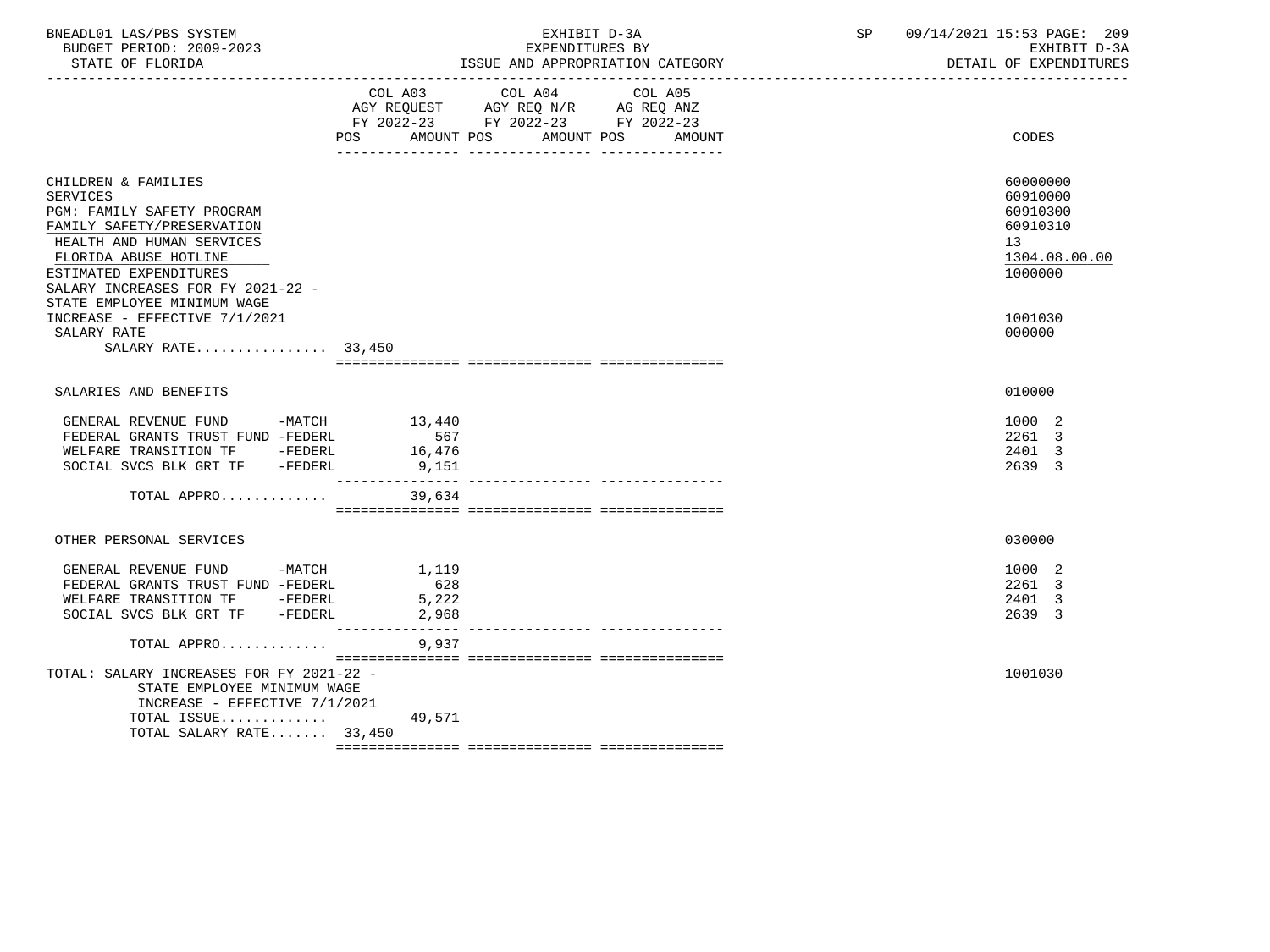| BNEADL01 LAS/PBS SYSTEM<br>BUDGET PERIOD: 2009-2023<br>STATE OF FLORIDA                                                                                                                                                                             |                            | EXHIBIT D-3A<br>EXPENDITURES BY<br>ISSUE AND APPROPRIATION CATEGORY                             | SP | 09/14/2021 15:53 PAGE: 210<br>EXHIBIT D-3A<br>DETAIL OF EXPENDITURES           |
|-----------------------------------------------------------------------------------------------------------------------------------------------------------------------------------------------------------------------------------------------------|----------------------------|-------------------------------------------------------------------------------------------------|----|--------------------------------------------------------------------------------|
|                                                                                                                                                                                                                                                     |                            | COL A03 COL A04 COL A05<br>FY 2022-23 FY 2022-23 FY 2022-23<br>POS AMOUNT POS AMOUNT POS AMOUNT |    | <b>CODES</b>                                                                   |
| CHILDREN & FAMILIES<br><b>SERVICES</b><br>PGM: FAMILY SAFETY PROGRAM<br>FAMILY SAFETY/PRESERVATION<br>HEALTH AND HUMAN SERVICES<br>FLORIDA ABUSE HOTLINE<br>ESTIMATED EXPENDITURES<br>FLORIDA RETIREMENT SYSTEM<br>ADJUSTMENT - FY 2021-22 - NORMAL |                            |                                                                                                 |    | 60000000<br>60910000<br>60910300<br>60910310<br>13<br>1304.08.00.00<br>1000000 |
| COST AND UNFUNDED ACTUARIAL<br>LIABILITY<br>SALARIES AND BENEFITS                                                                                                                                                                                   |                            |                                                                                                 |    | 1001070<br>010000                                                              |
| GENERAL REVENUE FUND -MATCH 32,760<br>FEDERAL GRANTS TRUST FUND -FEDERL<br>WELFARE TRANSITION TF -FEDERL<br>SOCIAL SVCS BLK GRT TF -FEDERL                                                                                                          | 1,382<br>40,160<br>22,307  |                                                                                                 |    | 1000 2<br>2261 3<br>2401 3<br>2639 3                                           |
| TOTAL APPRO                                                                                                                                                                                                                                         | ________________<br>96,609 | -------------- ----------------                                                                 |    |                                                                                |
| CASUALTY INSURANCE PREMIUM<br>ADJUSTMENT<br>SPECIAL CATEGORIES<br>RISK MANAGEMENT INSURANCE                                                                                                                                                         |                            |                                                                                                 |    | 1001090<br>100000<br>103241                                                    |
| GENERAL REVENUE FUND -STATE 6,239                                                                                                                                                                                                                   |                            |                                                                                                 |    | 1000 1                                                                         |
| ADJUSTMENTS TO CURRENT YEAR<br>ESTIMATED EXPENDITURES<br>ADJUST FUND SOURCE INDICATORS - ADD<br>SALARIES AND BENEFITS                                                                                                                               |                            |                                                                                                 |    | 1600000<br>160S220<br>010000                                                   |
| GENERAL REVENUE FUND                                                                                                                                                                                                                                | $-STATE$<br>67,482         |                                                                                                 |    | 1000 1                                                                         |
|                                                                                                                                                                                                                                                     |                            |                                                                                                 |    |                                                                                |
| AGENCY ISSUE NARRATIVE:<br>2022-2023 BUDGET YEAR NARRATIVE:<br>ISSUE TITLE:<br>Adjust Fund Source Indicators - Add                                                                                                                                  |                            | IT COMPONENT? NO                                                                                |    |                                                                                |
| SUMMARY:                                                                                                                                                                                                                                            |                            |                                                                                                 |    |                                                                                |

 The Department of Children and Families (department) requests the recurring transfer of \$214,939,636 across Funding Source Identifiers (FSI) in all of the department's budget entities, adjusting the department's Fiscal Year 2022-2023 in order to realign FSI's for Maintenance of Effort (MOE) and Match review.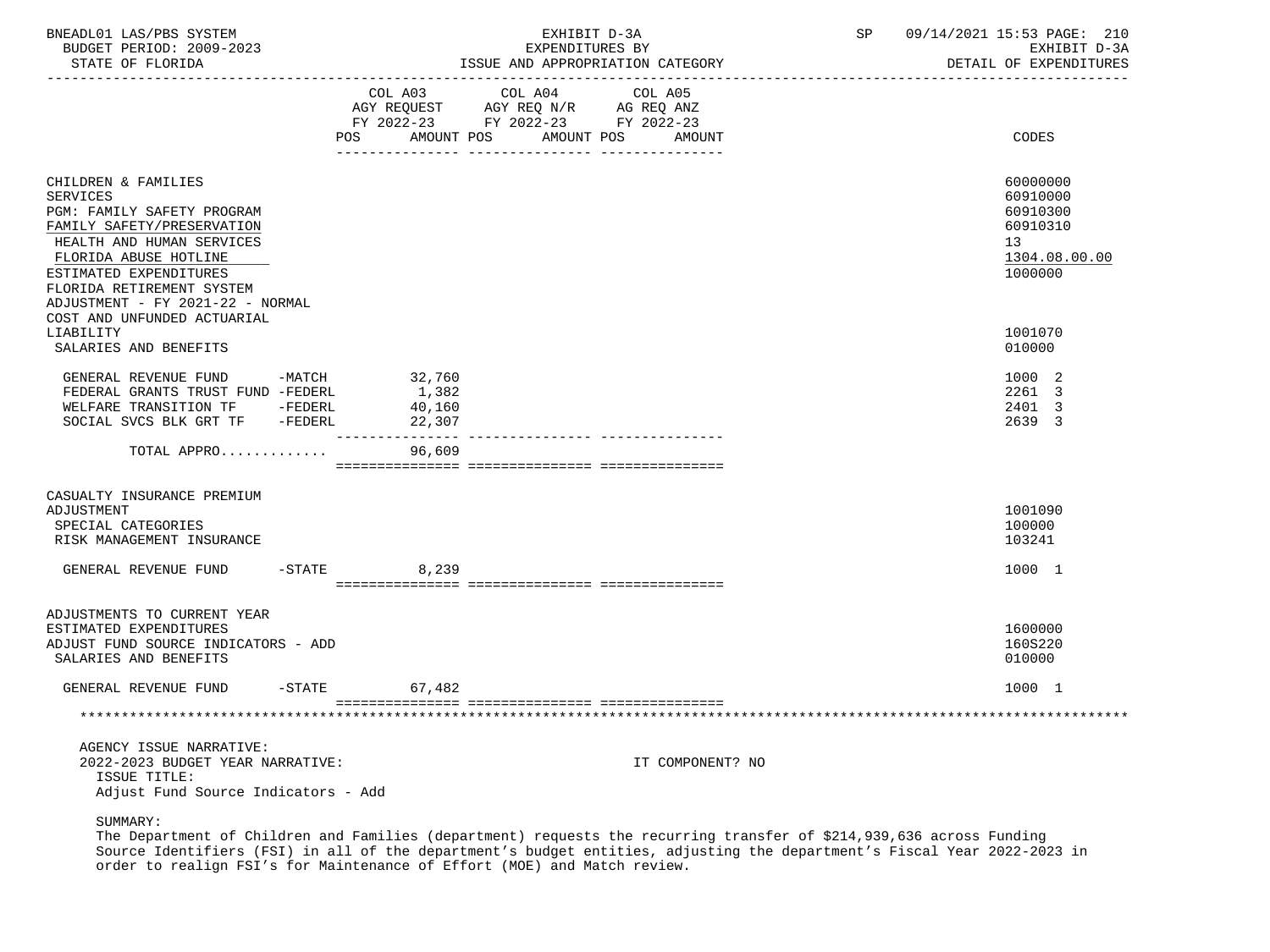| BNEADL01 LAS/PBS SYSTEM<br>BUDGET PERIOD: 2009-2023<br>STATE OF FLORIDA                                                                                                          | EXHIBIT D-3A<br>EXPENDITURES BY<br>ISSUE AND APPROPRIATION CATEGORY                                                                   | SP | 09/14/2021 15:53 PAGE: 211<br>EXHIBIT D-3A<br>DETAIL OF EXPENDITURES |                                                                     |
|----------------------------------------------------------------------------------------------------------------------------------------------------------------------------------|---------------------------------------------------------------------------------------------------------------------------------------|----|----------------------------------------------------------------------|---------------------------------------------------------------------|
|                                                                                                                                                                                  | COL A03 COL A04 COL A05<br>AGY REOUEST AGY REO N/R AG REO ANZ<br>FY 2022-23 FY 2022-23 FY 2022-23<br>POS AMOUNT POS AMOUNT POS AMOUNT |    |                                                                      | CODES                                                               |
| CHILDREN & FAMILIES<br>SERVICES<br>PGM: FAMILY SAFETY PROGRAM<br>FAMILY SAFETY/PRESERVATION<br>HEALTH AND HUMAN SERVICES<br>FLORIDA ABUSE HOTLINE<br>ADJUSTMENTS TO CURRENT YEAR |                                                                                                                                       |    |                                                                      | 60000000<br>60910000<br>60910300<br>60910310<br>13<br>1304.08.00.00 |
| ESTIMATED EXPENDITURES<br>ADJUST FUND SOURCE INDICATORS - ADD                                                                                                                    |                                                                                                                                       |    |                                                                      | 1600000<br>160S220                                                  |

#### ISSUE NARRATIVE:

 This technical issue requests the transfer of appropriations between FSI's that is necessary to ensure that the department can properly identify state funding required to match federal funds and MOE amounts with certainty.

 The Other Salary Amount (OAD) transaction was used to realign the budget for the Salaries and Benefits appropriation category because this issue is not associated with specific positions and/or salary.

 The Department will implement these adjustments and continue to monitor the funding of the budget. When summarized with companion issue 160S230 - Adjust Fund Source Indicators - Deduct, the issues net to zero.

#### COST CALCULATION:

 The following chart summarizes the FSI's that have been identified for realignment in order to meet our MOE and Match needs:

#### FSI TRANSFER REQUEST FY 2022-23

| Budget Entity  | Fund | $FSI-1$     | $FSI-2$        | $FSI-3$    | $FSI-9$       | Grand Total |  |
|----------------|------|-------------|----------------|------------|---------------|-------------|--|
| 60900101       | 1000 | (2,688,418) | 2,688,418      |            |               | 0           |  |
|                | 2021 | (131, 150)  | (57, 221)      | 188,371    |               |             |  |
|                | 2261 | (19, 427)   | (35, 779)      | 55,206     |               |             |  |
|                | 2516 | (2,004)     | 2,004          |            |               |             |  |
| 60900101 Total |      | (2,840,999) | 2,597,422      | 243,577    |               | $\Omega$    |  |
| 60900202       | 1000 | 3,602,689   | (3,602,689)    |            |               | 0           |  |
|                | 2261 | 140,686     | (3, 193, 945)  | 4,608,559  | (1, 555, 300) | 0           |  |
|                | 2516 | (835)       | 835            |            |               | 0           |  |
| 60900202 Total |      | 3,742,540   | (6, 795, 799)  | 4,608,559  | (1, 555, 300) | 0           |  |
| 60910310       | 1000 | 53,790,972  | (53, 790, 972) |            |               | 0           |  |
|                | 2157 | 6,471,113   | (6, 471, 113)  |            |               | 0           |  |
|                | 2261 |             | 849,538        | (849, 538) |               | 0           |  |
|                | 2516 | 9,090,654   | (9,090,654)    |            |               | 0           |  |
| 60910310 Total |      | 69,352,739  | (68, 503, 201) | (849, 538) |               | 0           |  |
| 60910506       | 1000 | 50,737,403) | 50,737,403     |            |               | 0           |  |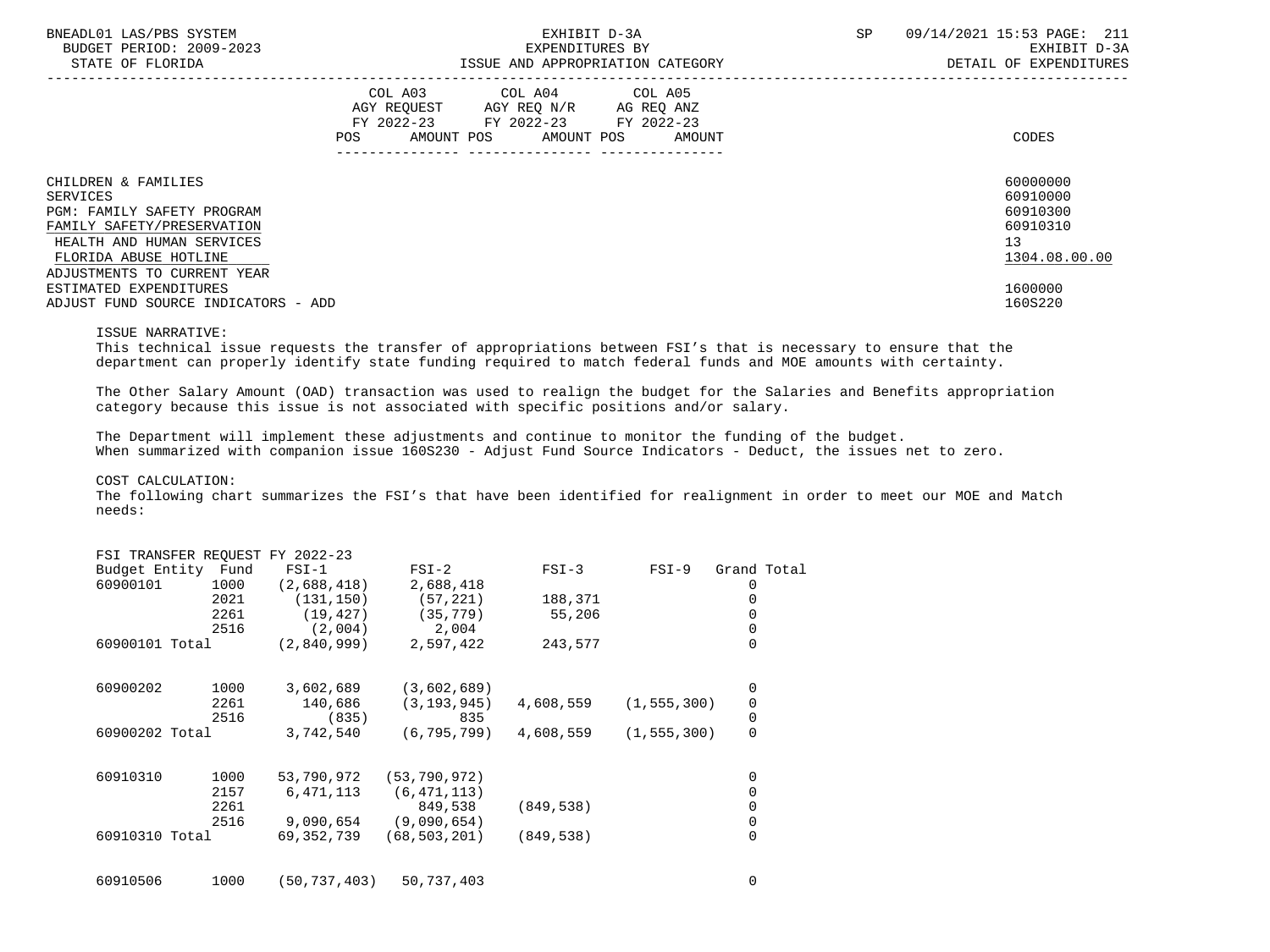| BNEADL01 LAS/PBS SYSTEM<br>BUDGET PERIOD: 2009-2023<br>STATE OF FLORIDA                                                                                                                                                                                  |                                                       |                                                                                   | EXHIBIT D-3A<br>EXPENDITURES BY<br>------------------------------- | ISSUE AND APPROPRIATION CATEGORY |                         | SP | 09/14/2021 15:53 PAGE: 212<br>EXHIBIT D-3A<br>DETAIL OF EXPENDITURES                      |
|----------------------------------------------------------------------------------------------------------------------------------------------------------------------------------------------------------------------------------------------------------|-------------------------------------------------------|-----------------------------------------------------------------------------------|--------------------------------------------------------------------|----------------------------------|-------------------------|----|-------------------------------------------------------------------------------------------|
|                                                                                                                                                                                                                                                          | <b>POS</b>                                            | COL A03<br>AGY REQUEST AGY REQ N/R AG REQ ANZ<br>FY 2022-23 FY 2022-23 FY 2022-23 | COL A04<br>AMOUNT POS AMOUNT POS                                   | COL A05<br><b>AMOUNT</b>         |                         |    | CODES                                                                                     |
| CHILDREN & FAMILIES<br><b>SERVICES</b><br>PGM: FAMILY SAFETY PROGRAM<br>FAMILY SAFETY/PRESERVATION<br>HEALTH AND HUMAN SERVICES<br>FLORIDA ABUSE HOTLINE<br>ADJUSTMENTS TO CURRENT YEAR<br>ESTIMATED EXPENDITURES<br>ADJUST FUND SOURCE INDICATORS - ADD |                                                       |                                                                                   |                                                                    |                                  |                         |    | 60000000<br>60910000<br>60910300<br>60910310<br>13<br>1304.08.00.00<br>1600000<br>160S220 |
| 2261                                                                                                                                                                                                                                                     |                                                       | (28, 040)                                                                         |                                                                    | 28,040                           | $\mathbf 0$             |    |                                                                                           |
| 2516<br>60910506 Total                                                                                                                                                                                                                                   | $(6, 162, 785)$ 6, 162, 785<br>56,900,188) 56,872,148 |                                                                                   |                                                                    | 28,040                           | $\mathbf 0$<br>$\Omega$ |    |                                                                                           |
| 60910708<br>1000                                                                                                                                                                                                                                         | 6,240,815                                             | (6, 240, 815)                                                                     |                                                                    |                                  | $\mathbf 0$             |    |                                                                                           |
| 2261<br>60910708 Total                                                                                                                                                                                                                                   | $(1,664)$ 994, 311 (992, 647)                         | $6, 239, 151$ $(5, 246, 504)$ $(992, 647)$                                        |                                                                    |                                  | $\Omega$<br>$\Omega$    |    |                                                                                           |
| 60910950<br>1000<br>2261                                                                                                                                                                                                                                 | $(24, 572, 806)$ 24, 572, 806                         | 2,131,586                                                                         | (2, 131, 586)                                                      |                                  | $\Omega$<br>$\mathbf 0$ |    |                                                                                           |
| 2516<br>60910950 Total                                                                                                                                                                                                                                   | $(24, 570, 339)$ 26, 701, 925                         | $2,467$ (2,467)                                                                   | (2, 131, 586)                                                      |                                  | 0<br>$\Omega$           |    |                                                                                           |
| Grand Total (4,977,096)                                                                                                                                                                                                                                  |                                                       | 5,625,991                                                                         | 878,365 (1,527,260)                                                |                                  | $\Omega$                |    |                                                                                           |
| IMPACT OF NOT FUNDING ISSUE:<br>Not Applicable.                                                                                                                                                                                                          |                                                       |                                                                                   |                                                                    |                                  |                         |    |                                                                                           |
| LINKAGE TO GOVERNOR'S PRIORITIES:<br>Not Applicable.                                                                                                                                                                                                     |                                                       |                                                                                   |                                                                    |                                  |                         |    |                                                                                           |
| FLORIDA STRATEGIC PLAN FOR ECONOMIC DEVELOPMENT:<br>Not Applicable.                                                                                                                                                                                      |                                                       |                                                                                   |                                                                    |                                  |                         |    |                                                                                           |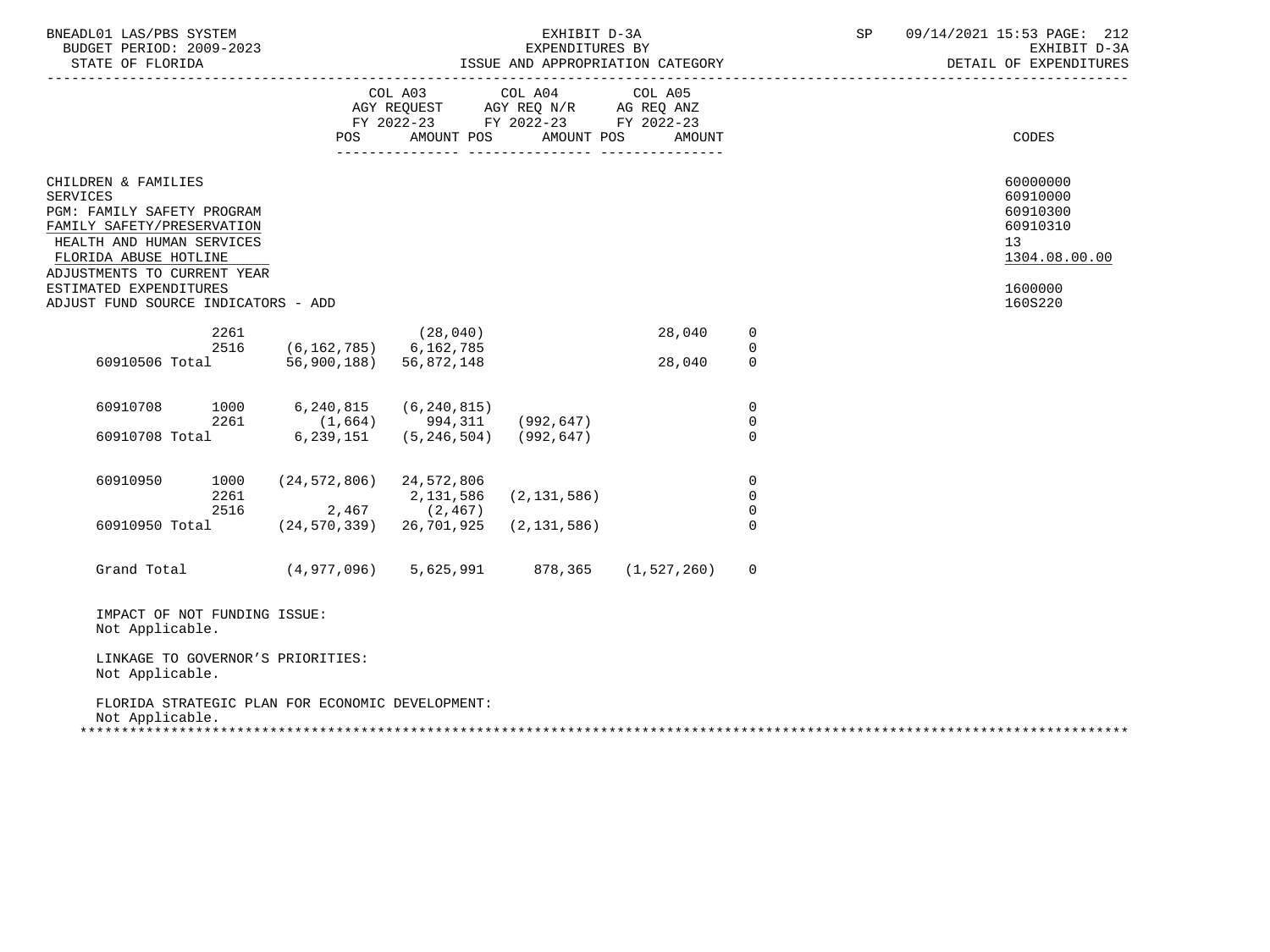| BNEADL01 LAS/PBS SYSTEM<br>BUDGET PERIOD: 2009-2023<br>STATE OF FLORIDA                                                                                                                                                                                  | EXHIBIT D-3A<br>EXPENDITURES BY<br>ISSUE AND APPROPRIATION CATEGORY |                                                                                   |                       |                  |          |   | 09/14/2021 15:53 PAGE: 213<br>EXHIBIT D-3A<br>DETAIL OF EXPENDITURES                      |
|----------------------------------------------------------------------------------------------------------------------------------------------------------------------------------------------------------------------------------------------------------|---------------------------------------------------------------------|-----------------------------------------------------------------------------------|-----------------------|------------------|----------|---|-------------------------------------------------------------------------------------------|
|                                                                                                                                                                                                                                                          | COL A03<br>POS AMOUNT POS                                           | COL A04<br>AGY REQUEST AGY REQ N/R AG REQ ANZ<br>FY 2022-23 FY 2022-23 FY 2022-23 | COL A05<br>AMOUNT POS | AMOUNT           |          |   | CODES                                                                                     |
| CHILDREN & FAMILIES<br><b>SERVICES</b><br>PGM: FAMILY SAFETY PROGRAM<br>FAMILY SAFETY/PRESERVATION<br>HEALTH AND HUMAN SERVICES<br>FLORIDA ABUSE HOTLINE<br>ADJUSTMENTS TO CURRENT YEAR<br>ESTIMATED EXPENDITURES<br>ADJUST FUND SOURCE INDICATORS - ADD |                                                                     |                                                                                   |                       |                  |          |   | 60000000<br>60910000<br>60910300<br>60910310<br>13<br>1304.08.00.00<br>1600000<br>160S220 |
| POSITION DETAIL OF SALARIES AND BENEFITS:                                                                                                                                                                                                                | FTE                                                                 | BASE RATE                                                                         | ADDITIVES             | BENEFITS         | SUBTOTAL | ႜ | LAPSE LAPSED SALARIES<br>AND BENEFITS                                                     |
| A03 - AGY REQUEST FY 2022-23<br>CHANGES TO CURRENTLY AUTHORIZED POSITIONS<br>OTHER SALARY AMOUNT<br>1000 GENERAL REVENUE FUND                                                                                                                            |                                                                     |                                                                                   |                       |                  |          |   | 67,482<br>______________<br>67,482<br>==============                                      |
|                                                                                                                                                                                                                                                          |                                                                     |                                                                                   |                       |                  |          |   |                                                                                           |
| ADJUST FUND SOURCE INDICATORS -<br><b>DEDUCT</b><br>SALARIES AND BENEFITS                                                                                                                                                                                |                                                                     |                                                                                   |                       |                  |          |   | 160S230<br>010000                                                                         |
| GENERAL REVENUE FUND<br>$-MATCH$                                                                                                                                                                                                                         | $67,482-$                                                           |                                                                                   |                       |                  |          |   | 1000 2                                                                                    |
|                                                                                                                                                                                                                                                          |                                                                     |                                                                                   |                       |                  |          |   |                                                                                           |
| AGENCY ISSUE NARRATIVE:<br>2022-2023 BUDGET YEAR NARRATIVE:<br>ISSUE TITLE:<br>Adjust Fund Source Indicators - Deduct                                                                                                                                    |                                                                     |                                                                                   |                       | IT COMPONENT? NO |          |   |                                                                                           |

SUMMARY:

 The Department of Children and Families (department) requests the recurring transfer of \$214,939,636 across Funding Source Identifiers (FSI) in all of the department's budget entities, adjusting the department's Fiscal Year 2022-2023 in order to realign FSI's for Maintenance of Effort (MOE) and Match review.

ISSUE NARRATIVE:

 This technical issue requests the transfer of appropriations between FSI's that is necessary to ensure that the department can properly identify state funding required to match federal funds and MOE amounts with certainty.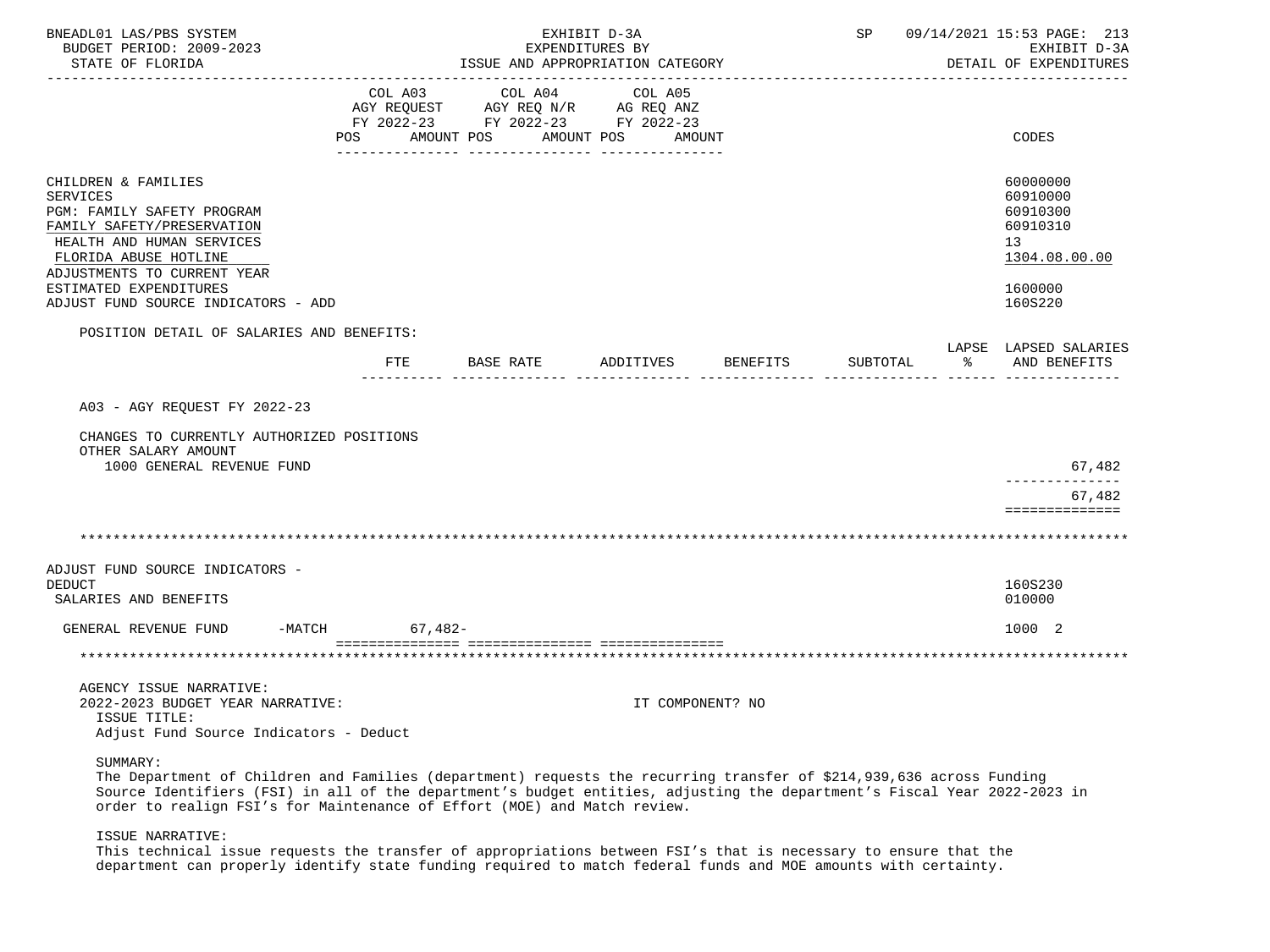| BNEADL01 LAS/PBS SYSTEM<br>BUDGET PERIOD: 2009-2023<br>STATE OF FLORIDA                                                                                                          | EXHIBIT D-3A<br>EXPENDITURES BY<br>ISSUE AND APPROPRIATION CATEGORY                                                                   | SP<br>09/14/2021 15:53 PAGE: 214<br>EXHIBIT D-3A<br>DETAIL OF EXPENDITURES |
|----------------------------------------------------------------------------------------------------------------------------------------------------------------------------------|---------------------------------------------------------------------------------------------------------------------------------------|----------------------------------------------------------------------------|
|                                                                                                                                                                                  | COL A03 COL A04 COL A05<br>AGY REQUEST AGY REO N/R AG REO ANZ<br>FY 2022-23 FY 2022-23 FY 2022-23<br>POS AMOUNT POS AMOUNT POS AMOUNT | CODES                                                                      |
| CHILDREN & FAMILIES<br>SERVICES<br>PGM: FAMILY SAFETY PROGRAM<br>FAMILY SAFETY/PRESERVATION<br>HEALTH AND HUMAN SERVICES<br>FLORIDA ABUSE HOTLINE<br>ADJUSTMENTS TO CURRENT YEAR |                                                                                                                                       | 60000000<br>60910000<br>60910300<br>60910310<br>13<br>1304.08.00.00        |
| ESTIMATED EXPENDITURES<br>ADJUST FUND SOURCE INDICATORS -<br><b>DEDUCT</b>                                                                                                       |                                                                                                                                       | 1600000<br>160S230                                                         |

 The Other Salary Amount (OAD) transaction was used to realign the budget for the Salaries and Benefits appropriation category because this issue is not associated with specific positions and/or salary.

 The Department will implement these adjustments and continue to monitor the funding of the budget. When summarized with companion issue 160S220 - Adjust Fund Source Indicators - Add, the issues net to zero.

# COST CALCULATION:

 The following chart summarizes the FSI's that have been identified for realignment in order to meet our MOE and Match needs:

|                    |      | FSI TRANSFER REQUEST FY 2022-23 |                |            |               |                                           |
|--------------------|------|---------------------------------|----------------|------------|---------------|-------------------------------------------|
| Budget Entity Fund |      | $FSI-1$                         | $FSI-2$        | $FSI-3$    | $FSI-9$       | Grand Total                               |
| 60900101           | 1000 | (2,688,418)                     | 2,688,418      |            |               | 0                                         |
|                    | 2021 | (131, 150)                      | (57, 221)      | 188,371    |               | 0                                         |
|                    | 2261 | (19, 427)                       | (35, 779)      | 55,206     |               | 0                                         |
|                    | 2516 | (2,004)                         | 2,004          |            |               | 0                                         |
| 60900101 Total     |      | (2,840,999)                     | 2,597,422      | 243,577    |               | $\Omega$                                  |
| 60900202           | 1000 | 3,602,689                       | (3,602,689)    |            |               | 0                                         |
|                    | 2261 | 140,686                         | (3, 193, 945)  | 4,608,559  | (1, 555, 300) |                                           |
|                    | 2516 | (835)                           | 835            |            |               | $\begin{matrix} 0 \\ 0 \\ 0 \end{matrix}$ |
| 60900202 Total     |      | 3,742,540                       | (6, 795, 799)  | 4,608,559  | (1, 555, 300) |                                           |
| 60910310           | 1000 | 53,790,972                      | (53, 790, 972) |            |               | 0                                         |
|                    | 2157 | 6,471,113                       | (6, 471, 113)  |            |               | 0                                         |
|                    | 2261 |                                 | 849,538        | (849, 538) |               | $\mathsf{O}\xspace$                       |
|                    | 2516 | 9,090,654                       | (9,090,654)    |            |               | $\mathsf{O}\xspace$                       |
| 60910310 Total     |      | 69,352,739                      | (68, 503, 201) | (849, 538) |               | $\overline{0}$                            |
| 60910506           | 1000 | (50, 737, 403)                  | 50,737,403     |            |               | 0                                         |
|                    | 2261 |                                 | (28, 040)      |            | 28,040        | 0                                         |
|                    | 2516 | (6, 162, 785)                   | 6,162,785      |            |               | $\mathsf{O}\xspace$                       |
| 60910506 Total     |      | 56,900,188)                     | 56,872,148     |            | 28,040        | 0                                         |
|                    |      |                                 |                |            |               |                                           |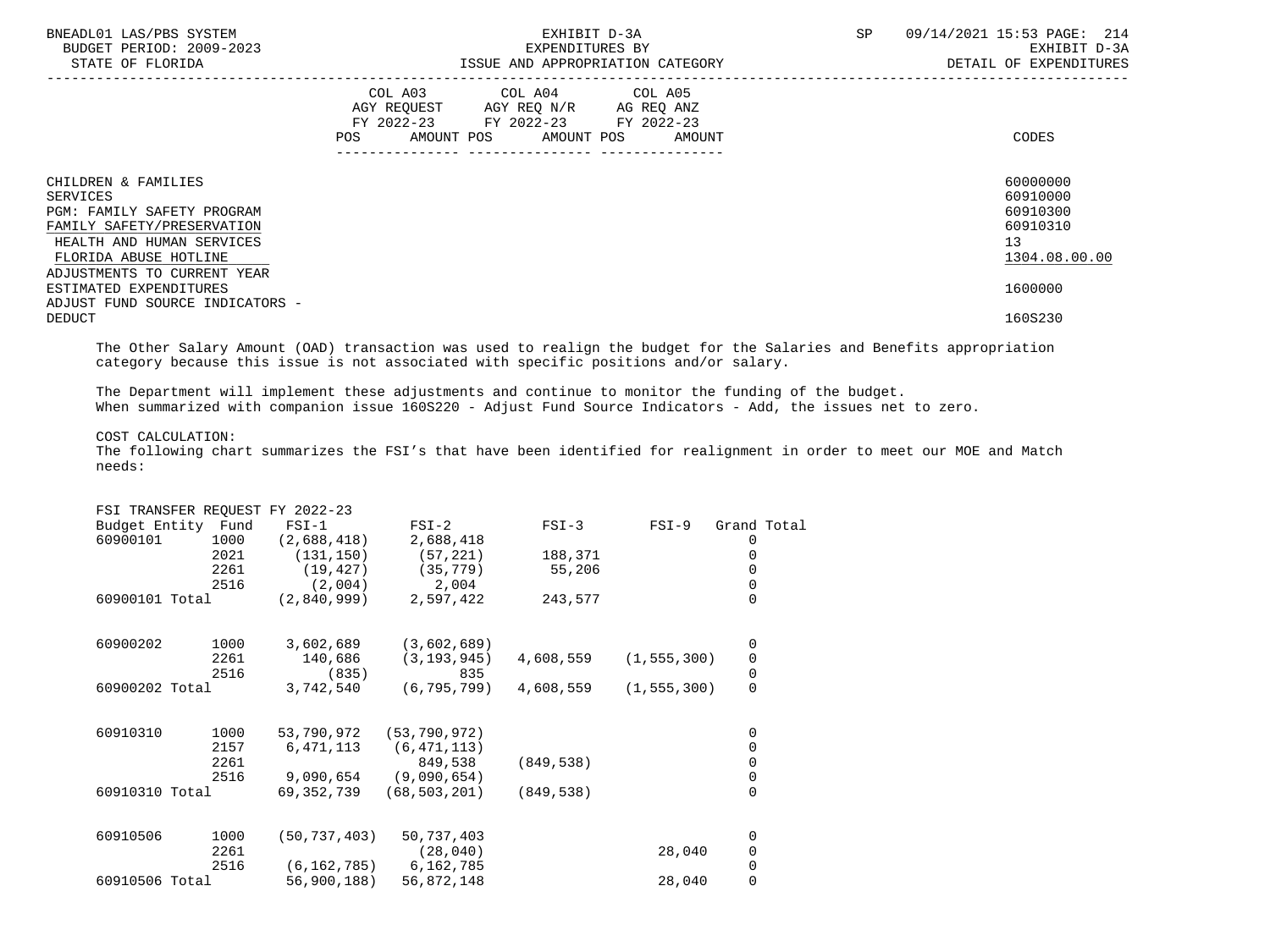| BNEADL01 LAS/PBS SYSTEM<br>BUDGET PERIOD: 2009-2023<br>STATE OF FLORIDA<br>----------------------                                                                                                                 |                                                  |                       | EXHIBIT D-3A<br>EXPENDITURES BY                                                                                    |                   |                                        | SP | 09/14/2021 15:53 PAGE: 215<br>EXHIBIT D-3A<br>DETAIL OF EXPENDITURES           |
|-------------------------------------------------------------------------------------------------------------------------------------------------------------------------------------------------------------------|--------------------------------------------------|-----------------------|--------------------------------------------------------------------------------------------------------------------|-------------------|----------------------------------------|----|--------------------------------------------------------------------------------|
|                                                                                                                                                                                                                   | POS FOR                                          |                       | COL A03 COL A04<br>AGY REQUEST AGY REQ N/R AG REQ ANZ<br>FY 2022-23 FY 2022-23 FY 2022-23<br>AMOUNT POS AMOUNT POS | COL A05<br>AMOUNT |                                        |    | CODES                                                                          |
|                                                                                                                                                                                                                   |                                                  |                       |                                                                                                                    |                   |                                        |    |                                                                                |
| CHILDREN & FAMILIES<br><b>SERVICES</b><br>PGM: FAMILY SAFETY PROGRAM<br>FAMILY SAFETY/PRESERVATION<br>HEALTH AND HUMAN SERVICES<br>FLORIDA ABUSE HOTLINE<br>ADJUSTMENTS TO CURRENT YEAR<br>ESTIMATED EXPENDITURES |                                                  |                       |                                                                                                                    |                   |                                        |    | 60000000<br>60910000<br>60910300<br>60910310<br>13<br>1304.08.00.00<br>1600000 |
| ADJUST FUND SOURCE INDICATORS -<br><b>DEDUCT</b>                                                                                                                                                                  |                                                  |                       |                                                                                                                    |                   |                                        |    | 160S230                                                                        |
| 60910708<br>1000                                                                                                                                                                                                  |                                                  | 6,240,815 (6,240,815) |                                                                                                                    |                   | $\mathbf 0$<br>$\mathbf 0$             |    |                                                                                |
| $2261$ (1,664) 994,311 (992,647)<br>60910708 Total 6,239,151 (5,246,504) (992,647)                                                                                                                                |                                                  |                       |                                                                                                                    |                   | $\Omega$                               |    |                                                                                |
| 60910950<br>1000<br>2261<br>2516                                                                                                                                                                                  | $(24, 572, 806)$ 24, 572, 806<br>$2,467$ (2,467) | 2,131,586             | (2, 131, 586)                                                                                                      |                   | $\mathbf 0$<br>$\mathbf 0$<br>$\Omega$ |    |                                                                                |
| 60910950 Total                                                                                                                                                                                                    | $(24, 570, 339)$ 26,701,925                      |                       | (2, 131, 586)                                                                                                      |                   | $\Omega$                               |    |                                                                                |
| Grand Total                                                                                                                                                                                                       | $(4,977,096)$ 5,625,991 878,365 (1,527,260)      |                       |                                                                                                                    |                   | $\mathbf 0$                            |    |                                                                                |
| IMPACT OF NOT FUNDING ISSUE:<br>Not Applicable.                                                                                                                                                                   |                                                  |                       |                                                                                                                    |                   |                                        |    |                                                                                |
| LINKAGE TO GOVERNOR'S PRIORITIES:<br>Not Applicable.                                                                                                                                                              |                                                  |                       |                                                                                                                    |                   |                                        |    |                                                                                |
| FLORIDA STRATEGIC PLAN FOR ECONOMIC DEVELOPMENT:<br>Not Applicable.                                                                                                                                               |                                                  |                       |                                                                                                                    |                   |                                        |    |                                                                                |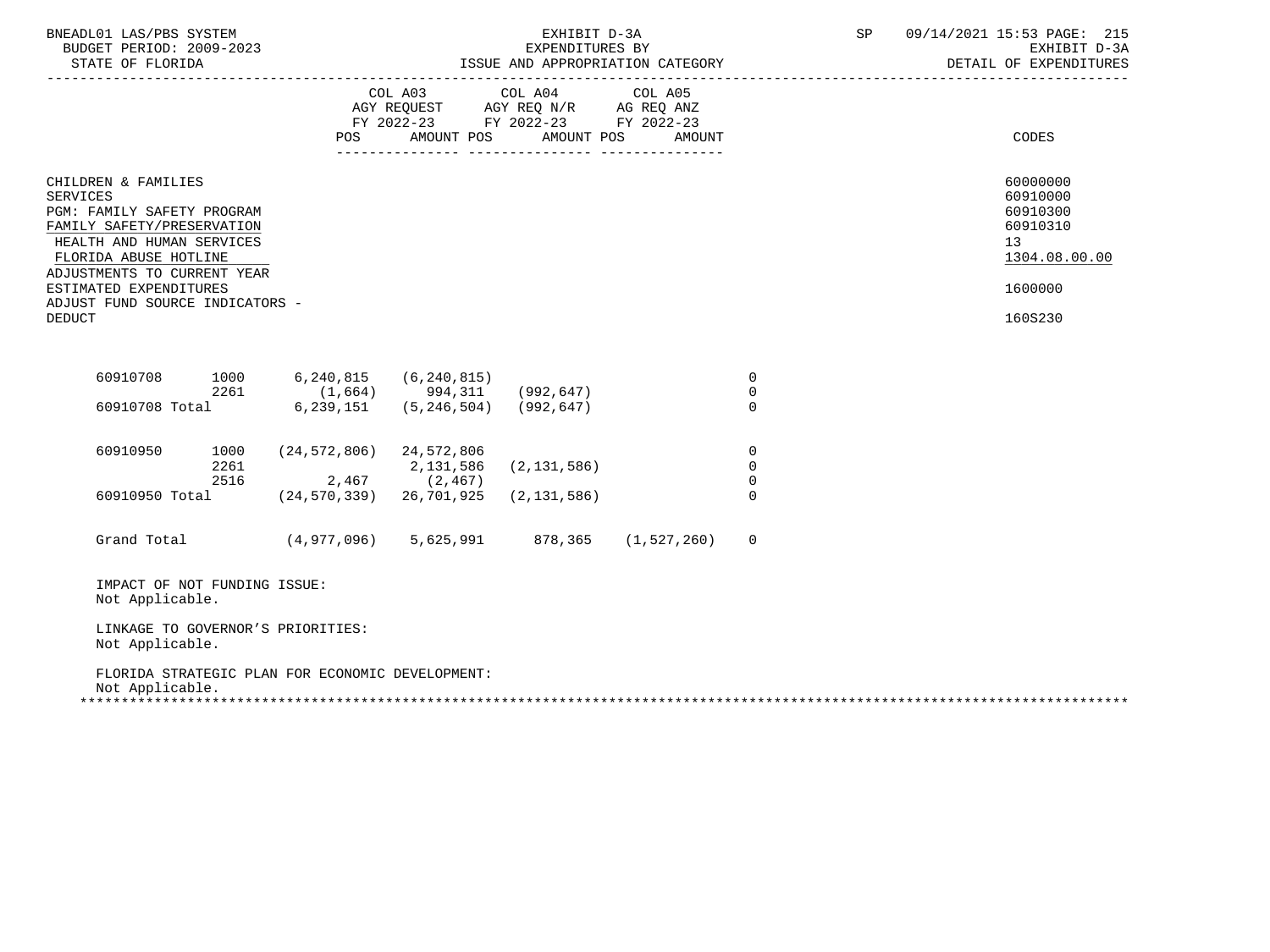| BNEADL01 LAS/PBS SYSTEM<br>BUDGET PERIOD: 2009-2023                                                                                                                                                                                                                   |                                     | EXHIBIT D-3A<br>EXPENDITURES BY                                                   |                                 | 09/14/2021 15:53 PAGE: 216<br>SP<br>EXHIBIT D-3A |          |                                                                                                        |
|-----------------------------------------------------------------------------------------------------------------------------------------------------------------------------------------------------------------------------------------------------------------------|-------------------------------------|-----------------------------------------------------------------------------------|---------------------------------|--------------------------------------------------|----------|--------------------------------------------------------------------------------------------------------|
| STATE OF FLORIDA                                                                                                                                                                                                                                                      |                                     | ISSUE AND APPROPRIATION CATEGORY                                                  |                                 | DETAIL OF EXPENDITURES                           |          |                                                                                                        |
|                                                                                                                                                                                                                                                                       | COL A03<br><b>POS</b><br>AMOUNT POS | COL A04<br>AGY REQUEST AGY REQ N/R AG REQ ANZ<br>FY 2022-23 FY 2022-23 FY 2022-23 | COL A05<br>AMOUNT POS<br>AMOUNT |                                                  |          | CODES                                                                                                  |
| CHILDREN & FAMILIES<br><b>SERVICES</b><br>PGM: FAMILY SAFETY PROGRAM<br>FAMILY SAFETY/PRESERVATION<br>HEALTH AND HUMAN SERVICES<br>FLORIDA ABUSE HOTLINE<br>ADJUSTMENTS TO CURRENT YEAR<br>ESTIMATED EXPENDITURES<br>ADJUST FUND SOURCE INDICATORS -<br><b>DEDUCT</b> |                                     |                                                                                   |                                 |                                                  |          | 60000000<br>60910000<br>60910300<br>60910310<br>13 <sup>°</sup><br>1304.08.00.00<br>1600000<br>160S230 |
| POSITION DETAIL OF SALARIES AND BENEFITS:                                                                                                                                                                                                                             | FTE                                 | BASE RATE                                                                         | ADDITIVES                       | BENEFITS                                         | SUBTOTAL | LAPSE LAPSED SALARIES<br>ႜ<br>AND BENEFITS                                                             |
| A03 - AGY REQUEST FY 2022-23<br>CHANGES TO CURRENTLY AUTHORIZED POSITIONS                                                                                                                                                                                             |                                     |                                                                                   |                                 |                                                  |          |                                                                                                        |
| OTHER SALARY AMOUNT<br>1000 GENERAL REVENUE FUND                                                                                                                                                                                                                      |                                     |                                                                                   |                                 |                                                  |          | $67,482-$                                                                                              |
|                                                                                                                                                                                                                                                                       |                                     |                                                                                   |                                 |                                                  |          | --------------<br>$67,482-$<br>==============                                                          |
|                                                                                                                                                                                                                                                                       |                                     |                                                                                   |                                 |                                                  |          |                                                                                                        |
| TOTAL: FLORIDA ABUSE HOTLINE<br>BY FUND TYPE                                                                                                                                                                                                                          |                                     |                                                                                   |                                 |                                                  |          | 1304.08.00.00                                                                                          |
| GENERAL REVENUE FUND<br>TRUST FUNDS                                                                                                                                                                                                                                   | 6,948,114<br>13,577,838             |                                                                                   |                                 |                                                  |          | 1000<br>2000                                                                                           |
| TOTAL POSITIONS 301.00<br>TOTAL PROG COMP 20,525,952<br>TOTAL SALARY RATE 11,803,497                                                                                                                                                                                  |                                     |                                                                                   |                                 |                                                  |          |                                                                                                        |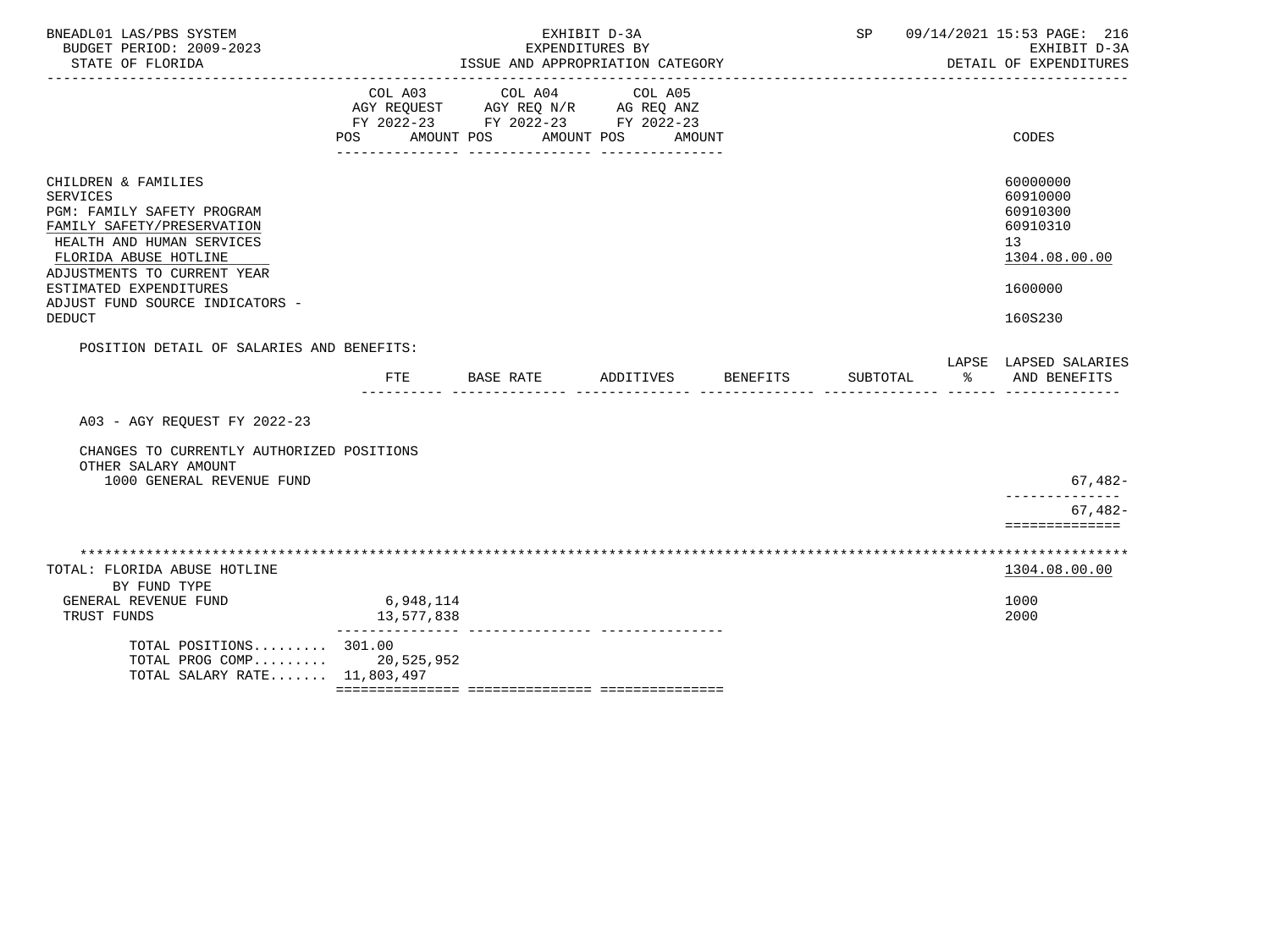| BNEADL01 LAS/PBS SYSTEM |                  |                          | EXHIBIT D-3A |  |                                  |  |  |
|-------------------------|------------------|--------------------------|--------------|--|----------------------------------|--|--|
|                         |                  | BUDGET PERIOD: 2009-2023 |              |  | EXPENDITURES BY                  |  |  |
|                         | STATE OF FLORIDA |                          |              |  | ISSUE AND APPROPRIATION CATEGORY |  |  |

BUDGET PERIOD: 2009-2023 EXPENDITURES BY EXHIBIT D-3A

|                                                                                                                                                                                                                                                                     |           | COL A03                                                    | COL A04                                                                | COL A05 |        |                                                                                                     |
|---------------------------------------------------------------------------------------------------------------------------------------------------------------------------------------------------------------------------------------------------------------------|-----------|------------------------------------------------------------|------------------------------------------------------------------------|---------|--------|-----------------------------------------------------------------------------------------------------|
|                                                                                                                                                                                                                                                                     |           |                                                            | AGY REQUEST AGY REQ N/R AG REQ ANZ<br>FY 2022-23 FY 2022-23 FY 2022-23 |         |        |                                                                                                     |
|                                                                                                                                                                                                                                                                     |           | POS<br>AMOUNT POS                                          | AMOUNT POS                                                             |         | AMOUNT | <b>CODES</b>                                                                                        |
| CHILDREN & FAMILIES<br><b>SERVICES</b><br>PGM: FAMILY SAFETY PROGRAM<br>FAMILY SAFETY/PRESERVATION<br>GOV OPERATIONS/SUPPORT<br>EXEC_LEADERSHIP/SUPPRT_SVC<br>ESTIMATED EXPENDITURES<br>ESTIMATED EXPENDITURES - OPERATIONS<br>SALARY RATE<br>SALARY RATE 9,914,729 |           |                                                            |                                                                        |         |        | 60000000<br>60910000<br>60910300<br>60910310<br>16<br>1602.00.00.00<br>1000000<br>1001000<br>000000 |
| SALARIES AND BENEFITS                                                                                                                                                                                                                                               |           |                                                            |                                                                        |         |        | 010000                                                                                              |
| GENERAL REVENUE FUND                                                                                                                                                                                                                                                | $-MATCH$  | $-$ STATE $1,570,815$<br>6,440,190<br>________________     |                                                                        |         |        | 1000 1<br>1000 2                                                                                    |
| TOTAL GENERAL REVENUE FUND                                                                                                                                                                                                                                          |           | 8,011,005                                                  |                                                                        |         |        | 1000                                                                                                |
| DOMESTIC VIOLENCE TF                                                                                                                                                                                                                                                |           | -MATCH 345,276                                             |                                                                        |         |        | 2157 2                                                                                              |
| FEDERAL GRANTS TRUST FUND -MATCH                                                                                                                                                                                                                                    | -FEDERL   | 3,671<br>3,624,989                                         |                                                                        |         |        | 2261 2<br>2261 3                                                                                    |
| TOTAL FEDERAL GRANTS TRUST FUND                                                                                                                                                                                                                                     |           | 3,628,660                                                  |                                                                        |         |        | 2261                                                                                                |
| WELFARE TRANSITION TF                                                                                                                                                                                                                                               | $-FEDERL$ | 2,395,056                                                  |                                                                        |         |        | 2401 3                                                                                              |
| SOCIAL SVCS BLK GRT TF                                                                                                                                                                                                                                              | $-FEDERL$ | 1,370,223                                                  |                                                                        |         |        | 2639 3                                                                                              |
| TOTAL POSITIONS 184.00<br>TOTAL APPRO $15,750,220$                                                                                                                                                                                                                  |           |                                                            |                                                                        |         |        |                                                                                                     |
| OTHER PERSONAL SERVICES                                                                                                                                                                                                                                             |           |                                                            |                                                                        |         |        | 030000                                                                                              |
| GENERAL REVENUE FUND -MATCH<br>FEDERAL GRANTS TRUST FUND -FEDERL<br>WELFARE TRANSITION TF -FEDERL<br>SOCIAL SVCS BLK GRT TF -FEDERL                                                                                                                                 |           | 354,827<br>127,302<br>91,837<br>22,573<br>________________ |                                                                        |         |        | 1000 2<br>2261 3<br>2401 3<br>2639 3                                                                |
| TOTAL APPRO                                                                                                                                                                                                                                                         |           | 596,539                                                    |                                                                        |         |        |                                                                                                     |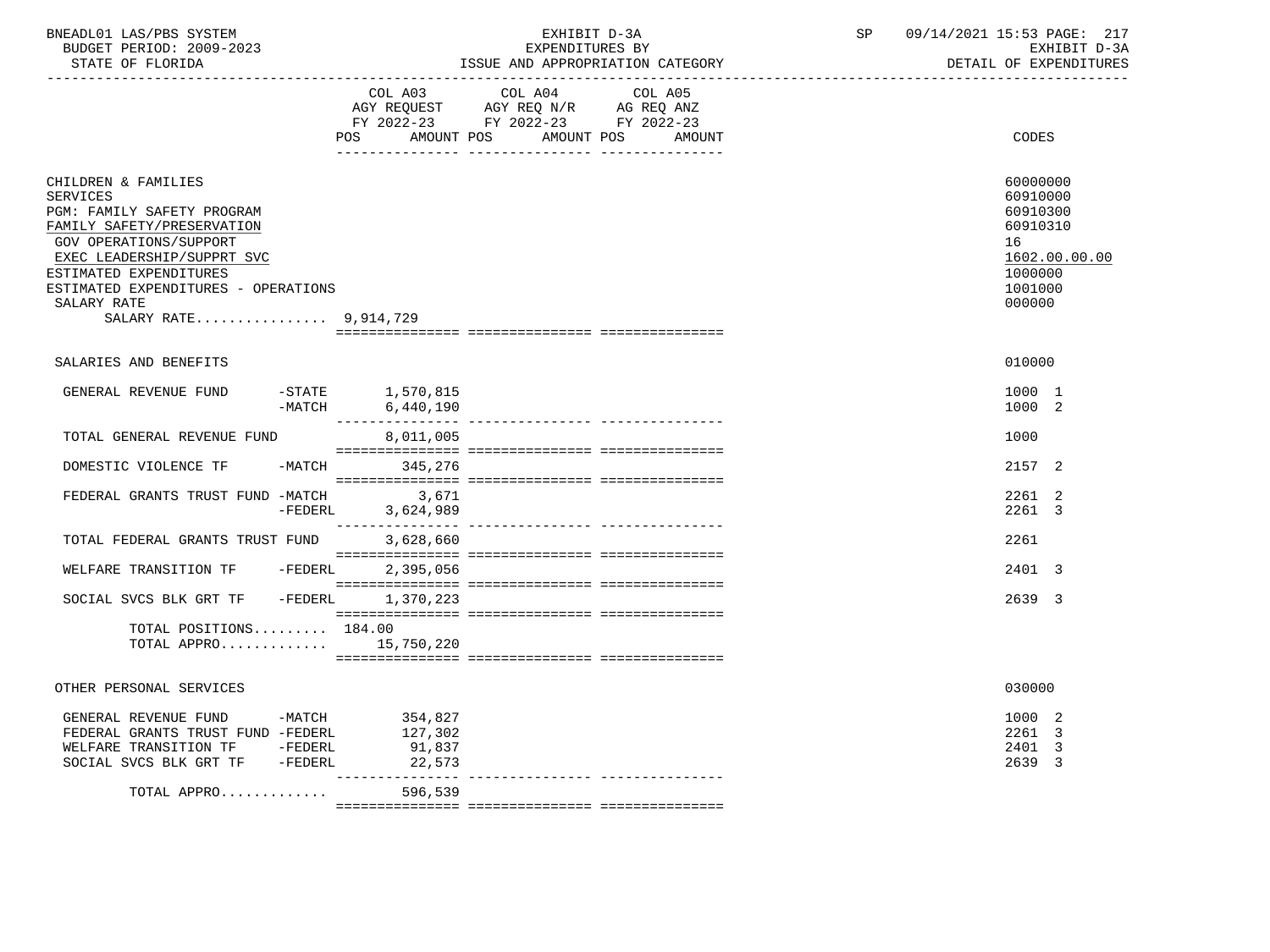| BNEADL01 LAS/PBS SYSTEM  | EXHIBIT D-3A                     | 09/14/2021 15:53 PAGE: 218 |
|--------------------------|----------------------------------|----------------------------|
| BUDGET PERIOD: 2009-2023 | EXPENDITURES BY                  | EXHIBIT D-3A               |
| STATE OF FLORIDA         | ISSUE AND APPROPRIATION CATEGORY | DETAIL OF EXPENDITURES     |

-----------------------------------------------------------------------------------------------------------------------------------

|                                                                                                                                                                                                                                                       | COL A03<br>AGY REQUEST<br>FY 2022-23<br>AMOUNT POS<br>POS | COL A04<br>COL A05<br>AGY REQ N/R<br>AG REQ ANZ<br>FY 2022-23 FY 2022-23<br>AMOUNT POS<br>AMOUNT | CODES                                                                                               |
|-------------------------------------------------------------------------------------------------------------------------------------------------------------------------------------------------------------------------------------------------------|-----------------------------------------------------------|--------------------------------------------------------------------------------------------------|-----------------------------------------------------------------------------------------------------|
|                                                                                                                                                                                                                                                       |                                                           |                                                                                                  |                                                                                                     |
| CHILDREN & FAMILIES<br><b>SERVICES</b><br>PGM: FAMILY SAFETY PROGRAM<br>FAMILY SAFETY/PRESERVATION<br><b>GOV OPERATIONS/SUPPORT</b><br>EXEC LEADERSHIP/SUPPRT SVC<br>ESTIMATED EXPENDITURES<br>ESTIMATED EXPENDITURES - OPERATIONS<br><b>EXPENSES</b> |                                                           |                                                                                                  | 60000000<br>60910000<br>60910300<br>60910310<br>16<br>1602.00.00.00<br>1000000<br>1001000<br>040000 |
| $-$ STATE<br>GENERAL REVENUE FUND                                                                                                                                                                                                                     | 81,600<br>$-MATCH$<br>1,674,831                           |                                                                                                  | 1000 1<br>1000 2                                                                                    |
| TOTAL GENERAL REVENUE FUND                                                                                                                                                                                                                            | 1,756,431                                                 |                                                                                                  | 1000                                                                                                |
| $-$ STATE<br>DOMESTIC VIOLENCE TF<br>$-MATCH$                                                                                                                                                                                                         | 8,873<br>49,563                                           |                                                                                                  | 2157 1<br>2157 2                                                                                    |
| TOTAL DOMESTIC VIOLENCE TF                                                                                                                                                                                                                            | 58,436                                                    |                                                                                                  | 2157                                                                                                |
| FEDERAL GRANTS TRUST FUND -FEDERL                                                                                                                                                                                                                     | 717,849                                                   |                                                                                                  | 2261 3                                                                                              |
| WELFARE TRANSITION TF                                                                                                                                                                                                                                 | $-FEDERL$<br>546,898                                      |                                                                                                  | 2401 3                                                                                              |
| SOCIAL SVCS BLK GRT TF                                                                                                                                                                                                                                | $-FEDERL$<br>310,993                                      |                                                                                                  | 2639 3                                                                                              |
| TOTAL APPRO                                                                                                                                                                                                                                           | 3,390,607                                                 |                                                                                                  |                                                                                                     |
| OPERATING CAPITAL OUTLAY                                                                                                                                                                                                                              |                                                           |                                                                                                  | 060000                                                                                              |
| $-MATCH$<br>GENERAL REVENUE FUND<br>FEDERAL GRANTS TRUST FUND -FEDERL<br>WELFARE TRANSITION TF -FEDERL<br>SOCIAL SVCS BLK GRT TF<br>-FEDERL                                                                                                           | 8,167<br>4,267<br>354<br>202<br>_________________         |                                                                                                  | 1000 2<br>2261 3<br>2401 3<br>2639 3                                                                |
| TOTAL APPRO                                                                                                                                                                                                                                           | 12,990                                                    |                                                                                                  |                                                                                                     |
| SPECIAL CATEGORIES<br>CONTRACTED SERVICES                                                                                                                                                                                                             |                                                           |                                                                                                  | 100000<br>100777                                                                                    |
| $-MATCH$<br>GENERAL REVENUE FUND<br>FEDERAL GRANTS TRUST FUND -FEDERL<br>WELFARE TRANSITION TF<br>-FEDERL<br>SOCIAL SVCS BLK GRT TF<br>$-FEDERL$                                                                                                      | 801,514<br>303,869<br>135,413<br>77,224                   | ---------------- ----------------                                                                | 1000 2<br>2261 3<br>$\overline{\mathbf{3}}$<br>2401<br>2639 3                                       |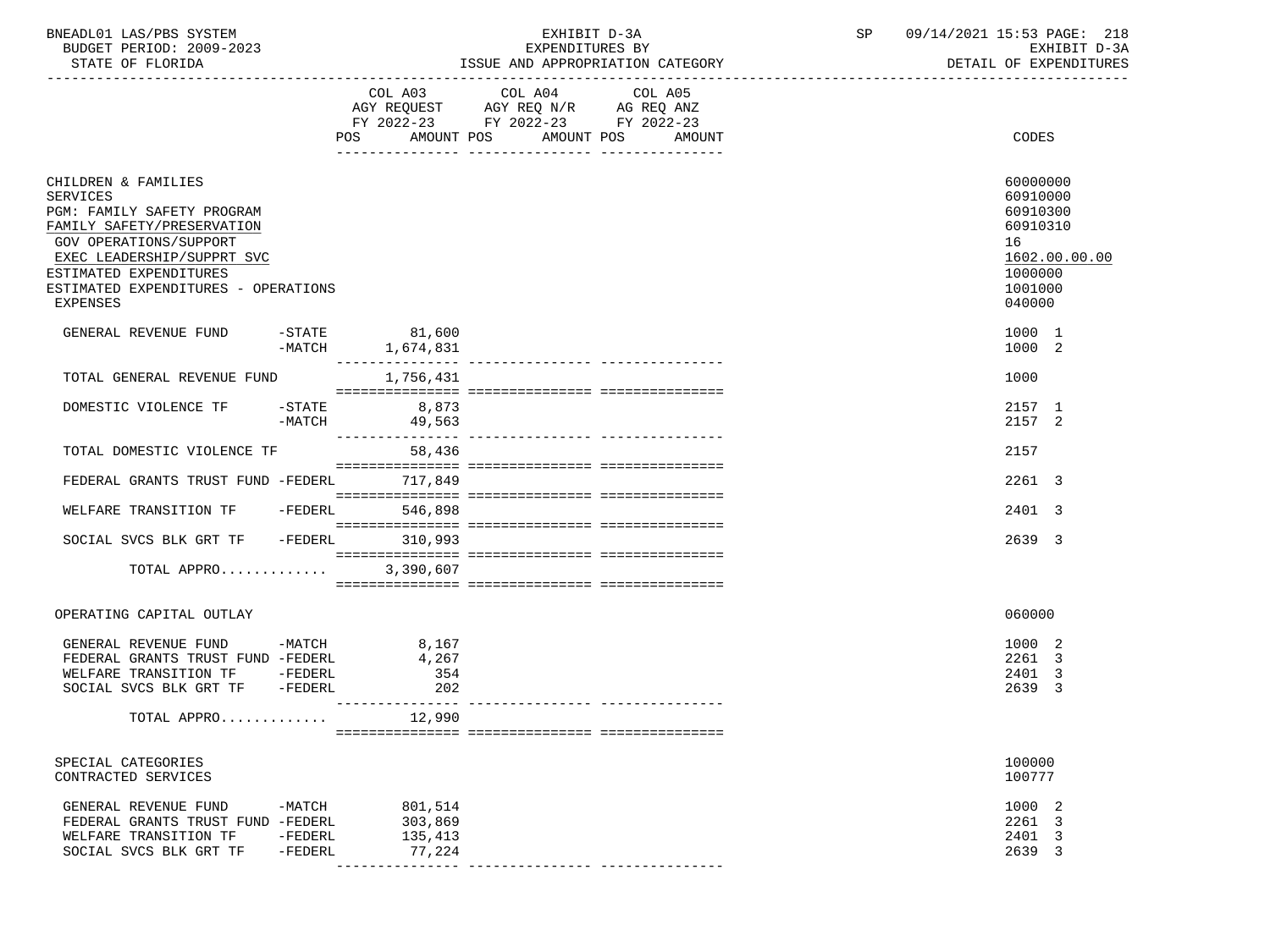| BNEADL01 LAS/PBS SYSTEM<br>BUDGET PERIOD: 2009-2023<br>STATE OF FLORIDA                                                                                                                                                                                                                             |           | EXHIBIT D-3A<br>EXPENDITURES BY<br>ISSUE AND APPROPRIATION CATEGORY |                                                                                                                                                                                                                               | SP                | 09/14/2021 15:53 PAGE: 219<br>EXHIBIT D-3A<br>DETAIL OF EXPENDITURES |                                                                                                               |
|-----------------------------------------------------------------------------------------------------------------------------------------------------------------------------------------------------------------------------------------------------------------------------------------------------|-----------|---------------------------------------------------------------------|-------------------------------------------------------------------------------------------------------------------------------------------------------------------------------------------------------------------------------|-------------------|----------------------------------------------------------------------|---------------------------------------------------------------------------------------------------------------|
|                                                                                                                                                                                                                                                                                                     |           |                                                                     |                                                                                                                                                                                                                               |                   |                                                                      |                                                                                                               |
|                                                                                                                                                                                                                                                                                                     |           | POS<br>AMOUNT POS                                                   | COL A03 COL A04<br>$\begin{tabular}{lllllll} AGY & \texttt{REQUEST} & \texttt{AGY} & \texttt{REG} & \texttt{N/R} & \texttt{AG} & \texttt{REQ} & \texttt{ANZ} \end{tabular}$<br>FY 2022-23 FY 2022-23 FY 2022-23<br>AMOUNT POS | COL A05<br>AMOUNT |                                                                      | CODES                                                                                                         |
| CHILDREN & FAMILIES<br><b>SERVICES</b><br>PGM: FAMILY SAFETY PROGRAM<br>FAMILY SAFETY/PRESERVATION<br>GOV OPERATIONS/SUPPORT<br>EXEC LEADERSHIP/SUPPRT SVC<br>ESTIMATED EXPENDITURES<br>ESTIMATED EXPENDITURES - OPERATIONS<br>SPECIAL CATEGORIES<br>CONTRACTED SERVICES<br>TOTAL APPRO $1,318,020$ |           |                                                                     |                                                                                                                                                                                                                               |                   |                                                                      | 60000000<br>60910000<br>60910300<br>60910310<br>16<br>1602.00.00.00<br>1000000<br>1001000<br>100000<br>100777 |
| G/A-CHILD PROTECTION                                                                                                                                                                                                                                                                                |           |                                                                     |                                                                                                                                                                                                                               |                   |                                                                      | 103034                                                                                                        |
| GENERAL REVENUE FUND                                                                                                                                                                                                                                                                                |           | $-STATE$ 438,460<br>$-MATCH$ 1,585,063                              |                                                                                                                                                                                                                               |                   |                                                                      | 1000 1<br>1000 2                                                                                              |
| TOTAL GENERAL REVENUE FUND                                                                                                                                                                                                                                                                          |           | _______________<br>2,023,523                                        |                                                                                                                                                                                                                               |                   |                                                                      | 1000                                                                                                          |
| FEDERAL GRANTS TRUST FUND -FEDERL                                                                                                                                                                                                                                                                   |           | 1,403,944                                                           |                                                                                                                                                                                                                               |                   |                                                                      | 2261 3                                                                                                        |
| WELFARE TRANSITION TF                                                                                                                                                                                                                                                                               | $-FEDERL$ | 325,227                                                             |                                                                                                                                                                                                                               |                   |                                                                      | 2401 3                                                                                                        |
| SOCIAL SVCS BLK GRT TF -FEDERL                                                                                                                                                                                                                                                                      |           | 210,051                                                             |                                                                                                                                                                                                                               |                   |                                                                      | 2639 3                                                                                                        |
| TOTAL APPRO 3,962,745                                                                                                                                                                                                                                                                               |           |                                                                     |                                                                                                                                                                                                                               |                   |                                                                      |                                                                                                               |
| RISK MANAGEMENT INSURANCE                                                                                                                                                                                                                                                                           |           |                                                                     |                                                                                                                                                                                                                               |                   |                                                                      | 103241                                                                                                        |
| GENERAL REVENUE FUND -STATE                                                                                                                                                                                                                                                                         |           | 276,736                                                             |                                                                                                                                                                                                                               |                   |                                                                      | 1000 1                                                                                                        |
| DEFERRED-PAY COM CONTRACTS                                                                                                                                                                                                                                                                          |           |                                                                     |                                                                                                                                                                                                                               |                   |                                                                      | 105280                                                                                                        |
| GENERAL REVENUE FUND                                                                                                                                                                                                                                                                                | -MATCH    | 1,256                                                               |                                                                                                                                                                                                                               |                   |                                                                      | 1000 2                                                                                                        |
| FEDERAL GRANTS TRUST FUND -FEDERL                                                                                                                                                                                                                                                                   |           | 591                                                                 |                                                                                                                                                                                                                               |                   |                                                                      | 2261 3                                                                                                        |
| WELFARE TRANSITION TF                                                                                                                                                                                                                                                                               | $-FEDERL$ | 553                                                                 |                                                                                                                                                                                                                               |                   |                                                                      | 2401 3                                                                                                        |
| SOCIAL SVCS BLK GRT TF                                                                                                                                                                                                                                                                              | $-FEDERL$ | 314                                                                 |                                                                                                                                                                                                                               |                   |                                                                      | 2639 3                                                                                                        |
| TOTAL APPRO                                                                                                                                                                                                                                                                                         |           | 2,714                                                               |                                                                                                                                                                                                                               |                   |                                                                      |                                                                                                               |
| LEASE/PURCHASE/EQUIPMENT                                                                                                                                                                                                                                                                            |           |                                                                     |                                                                                                                                                                                                                               |                   |                                                                      | 105281                                                                                                        |
| GENERAL REVENUE FUND                                                                                                                                                                                                                                                                                | -MATCH    | 49,520                                                              |                                                                                                                                                                                                                               |                   |                                                                      | 1000 2                                                                                                        |
| FEDERAL GRANTS TRUST FUND -FEDERL                                                                                                                                                                                                                                                                   |           | 22,751                                                              |                                                                                                                                                                                                                               |                   |                                                                      | 2261 3                                                                                                        |
| WELFARE TRANSITION TF                                                                                                                                                                                                                                                                               | $-FEDERL$ | 16,777                                                              |                                                                                                                                                                                                                               |                   |                                                                      | 2401 3                                                                                                        |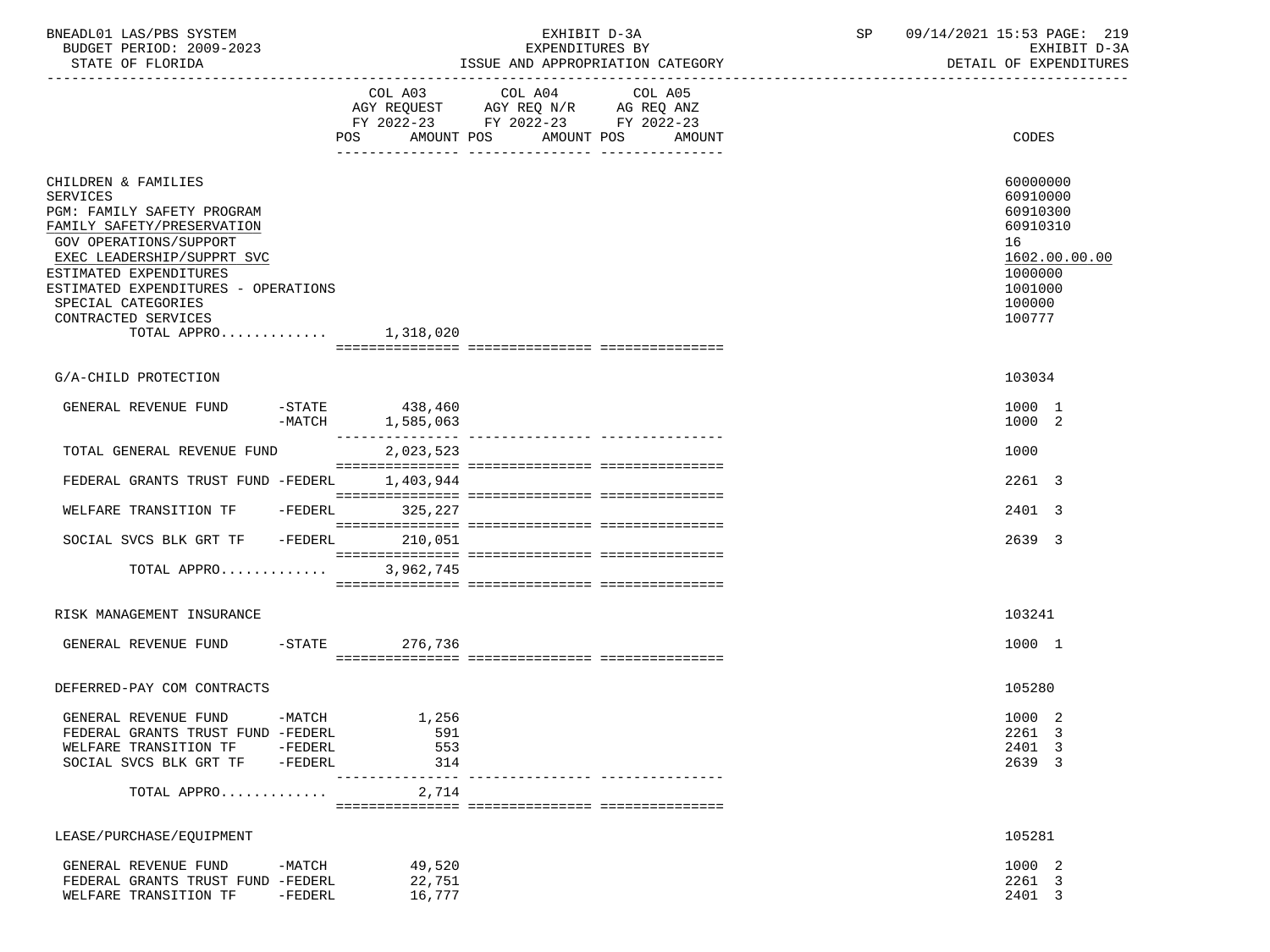| BNEADL01 LAS/PBS SYSTEM |                  |                          | RXHIRIT D-3A                     |  |
|-------------------------|------------------|--------------------------|----------------------------------|--|
|                         |                  | BUDGET PERIOD: 2009-2023 | EXPENDITURES BY                  |  |
|                         | STATE OF FLORIDA |                          | ISSUE AND APPROPRIATION CATEGORY |  |

|                                                                                                                                                                                                                                                                                                          | COL A03<br>AMOUNT POS<br>POS | COL A04<br>FY 2022-23 FY 2022-23 FY 2022-23 | COL A05<br>AMOUNT POS AMOUNT | CODES                                                                                                                   |
|----------------------------------------------------------------------------------------------------------------------------------------------------------------------------------------------------------------------------------------------------------------------------------------------------------|------------------------------|---------------------------------------------|------------------------------|-------------------------------------------------------------------------------------------------------------------------|
| CHILDREN & FAMILIES<br>SERVICES<br>PGM: FAMILY SAFETY PROGRAM<br>FAMILY SAFETY/PRESERVATION<br>GOV OPERATIONS/SUPPORT<br>EXEC LEADERSHIP/SUPPRT SVC<br>ESTIMATED EXPENDITURES<br>ESTIMATED EXPENDITURES - OPERATIONS<br>SPECIAL CATEGORIES<br>LEASE/PURCHASE/EQUIPMENT<br>SOCIAL SVCS BLK GRT TF -FEDERL | 9,548                        |                                             |                              | 60000000<br>60910000<br>60910300<br>60910310<br>16<br>1602.00.00.00<br>1000000<br>1001000<br>100000<br>105281<br>2639 3 |
| TOTAL APPRO                                                                                                                                                                                                                                                                                              | 98,596                       |                                             |                              |                                                                                                                         |
| TOTAL: ESTIMATED EXPENDITURES - OPERATIONS<br>TOTAL POSITIONS 184.00<br>TOTAL ISSUE 25,409,167<br>TOTAL SALARY RATE 9,914,729                                                                                                                                                                            |                              |                                             |                              | 1001000                                                                                                                 |
| SALARY INCREASES FOR FY 2021-22 -<br>STATE EMPLOYEE MINIMUM WAGE<br>INCREASE - EFFECTIVE 7/1/2021<br>SALARY RATE<br>SALARY RATE $4,051$                                                                                                                                                                  |                              |                                             |                              | 1001030<br>000000                                                                                                       |
| SALARIES AND BENEFITS                                                                                                                                                                                                                                                                                    |                              |                                             |                              | 010000                                                                                                                  |
| $-$ STATE<br>GENERAL REVENUE FUND<br>$-MATCH$                                                                                                                                                                                                                                                            | 479<br>1,963                 |                                             |                              | 1000 1<br>1000 2                                                                                                        |
| TOTAL GENERAL REVENUE FUND                                                                                                                                                                                                                                                                               | 2,442                        |                                             |                              | 1000                                                                                                                    |
| -MATCH<br>DOMESTIC VIOLENCE TF                                                                                                                                                                                                                                                                           | 105                          |                                             |                              | 2157 2                                                                                                                  |
| FEDERAL GRANTS TRUST FUND -MATCH<br>$-FEDERL$                                                                                                                                                                                                                                                            | -1<br>1,105                  |                                             |                              | 2261 2<br>2261 3                                                                                                        |
| TOTAL FEDERAL GRANTS TRUST FUND                                                                                                                                                                                                                                                                          | 1,106                        |                                             |                              | 2261                                                                                                                    |
| -FEDERL<br>WELFARE TRANSITION TF                                                                                                                                                                                                                                                                         | 730                          |                                             |                              | 2401 3                                                                                                                  |
| $-FEDERL$<br>SOCIAL SVCS BLK GRT TF                                                                                                                                                                                                                                                                      | 418                          |                                             |                              | 2639 3                                                                                                                  |
| TOTAL APPRO                                                                                                                                                                                                                                                                                              | 4,801                        |                                             |                              |                                                                                                                         |

=============== =============== ===============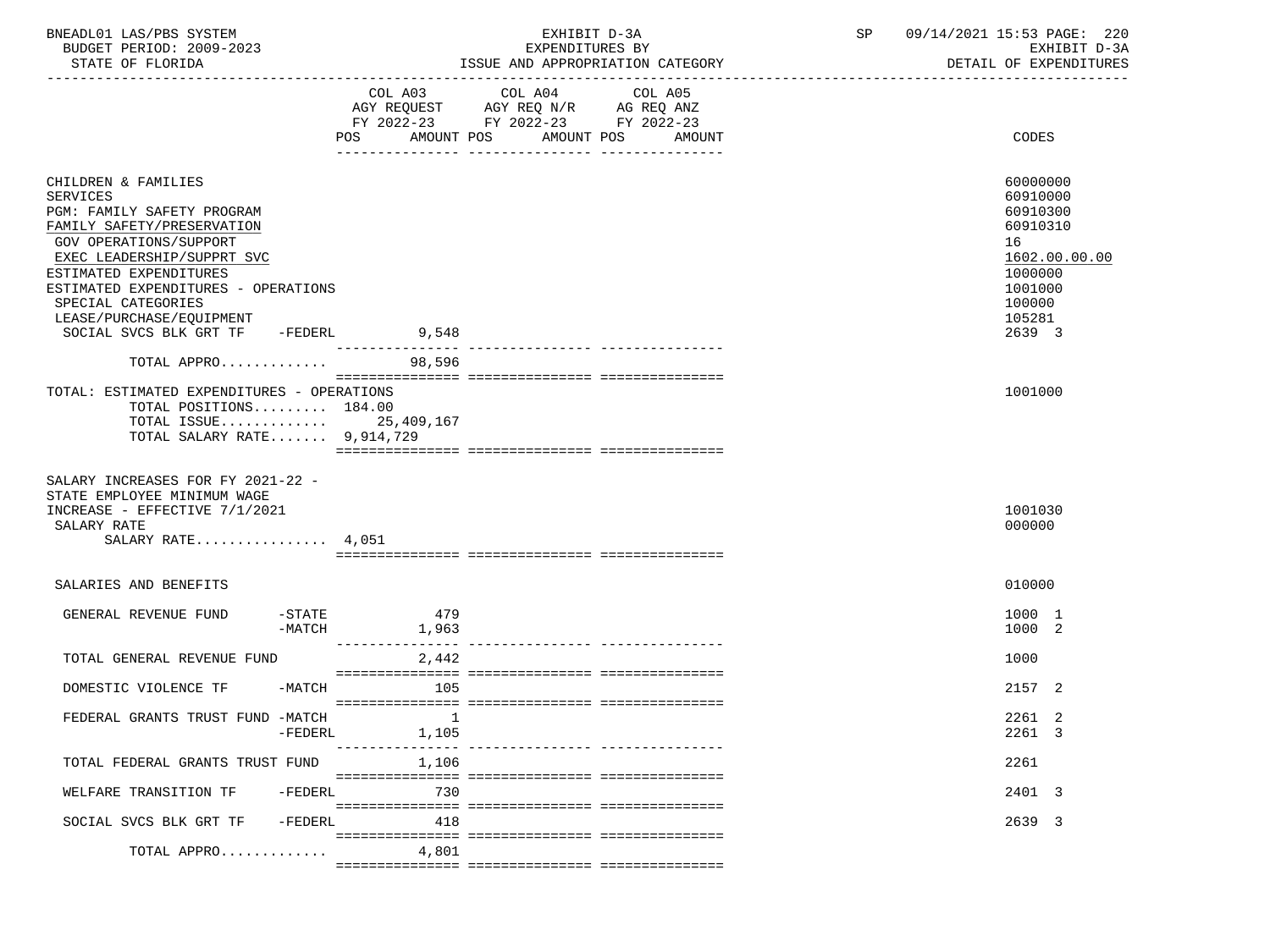| BNEADL01 LAS/PBS SYSTEM<br>BUDGET PERIOD: 2009-2023<br>STATE OF FLORIDA                                                                                                                                            |                                                    | EXHIBIT D-3A<br>EXPENDITURES BY<br>ISSUE AND APPROPRIATION CATEGORY                                                          | <b>SP</b> | 09/14/2021 15:53 PAGE: 221<br>EXHIBIT D-3A<br>DETAIL OF EXPENDITURES           |
|--------------------------------------------------------------------------------------------------------------------------------------------------------------------------------------------------------------------|----------------------------------------------------|------------------------------------------------------------------------------------------------------------------------------|-----------|--------------------------------------------------------------------------------|
|                                                                                                                                                                                                                    | AMOUNT POS                                         | COL A03 COL A04<br>COL A05<br>AGY REQUEST AGY REQ N/R AG REQ ANZ<br>FY 2022-23 FY 2022-23 FY 2022-23<br>AMOUNT POS<br>AMOUNT |           | CODES                                                                          |
| CHILDREN & FAMILIES<br>SERVICES<br>PGM: FAMILY SAFETY PROGRAM<br>FAMILY SAFETY/PRESERVATION<br>GOV OPERATIONS/SUPPORT<br>EXEC LEADERSHIP/SUPPRT SVC<br>ESTIMATED EXPENDITURES<br>SALARY INCREASES FOR FY 2021-22 - |                                                    |                                                                                                                              |           | 60000000<br>60910000<br>60910300<br>60910310<br>16<br>1602.00.00.00<br>1000000 |
| STATE EMPLOYEE MINIMUM WAGE<br>INCREASE - EFFECTIVE 7/1/2021<br>OTHER PERSONAL SERVICES                                                                                                                            |                                                    |                                                                                                                              |           | 1001030<br>030000                                                              |
| GENERAL REVENUE FUND -MATCH<br>FEDERAL GRANTS TRUST FUND -FEDERL<br>WELFARE TRANSITION TF -FEDERL<br>SOCIAL SVCS BLK GRT TF -FEDERL                                                                                | 9,575<br>3,435<br>2,478<br>609<br>________________ |                                                                                                                              |           | 1000 2<br>2261 3<br>2401 3<br>2639 3                                           |
| TOTAL APPRO $16,097$                                                                                                                                                                                               |                                                    |                                                                                                                              |           |                                                                                |
| TOTAL: SALARY INCREASES FOR FY 2021-22 -<br>STATE EMPLOYEE MINIMUM WAGE<br>INCREASE - EFFECTIVE 7/1/2021<br>TOTAL ISSUE<br>TOTAL SALARY RATE 4,051                                                                 | 20,898                                             |                                                                                                                              |           | 1001030                                                                        |
| FLORIDA RETIREMENT SYSTEM<br>ADJUSTMENT - FY 2021-22 - NORMAL<br>COST AND UNFUNDED ACTUARIAL<br>LIABILITY                                                                                                          |                                                    |                                                                                                                              |           | 1001070                                                                        |
| SALARIES AND BENEFITS                                                                                                                                                                                              |                                                    |                                                                                                                              |           | 010000                                                                         |
| $-\mathtt{STATE}$<br>GENERAL REVENUE FUND<br>-MATCH                                                                                                                                                                | 10,059<br>41,235                                   |                                                                                                                              |           | 1000 1<br>1000 2                                                               |
| TOTAL GENERAL REVENUE FUND                                                                                                                                                                                         | ---------------<br>51,294                          |                                                                                                                              |           | 1000                                                                           |
| -MATCH<br>DOMESTIC VIOLENCE TF                                                                                                                                                                                     | 2,209                                              |                                                                                                                              |           | 2157 2                                                                         |
| FEDERAL GRANTS TRUST FUND -MATCH<br>-FEDERL                                                                                                                                                                        | 23<br>23,214                                       |                                                                                                                              |           | 2261 2<br>2261 3                                                               |
| TOTAL FEDERAL GRANTS TRUST FUND                                                                                                                                                                                    | 23,237                                             |                                                                                                                              |           | 2261                                                                           |
| WELFARE TRANSITION TF<br>-FEDERL                                                                                                                                                                                   | 15,340                                             |                                                                                                                              |           | 2401 3                                                                         |
| SOCIAL SVCS BLK GRT TF<br>$-FEDERL$                                                                                                                                                                                | 8,774                                              |                                                                                                                              |           | 2639 3                                                                         |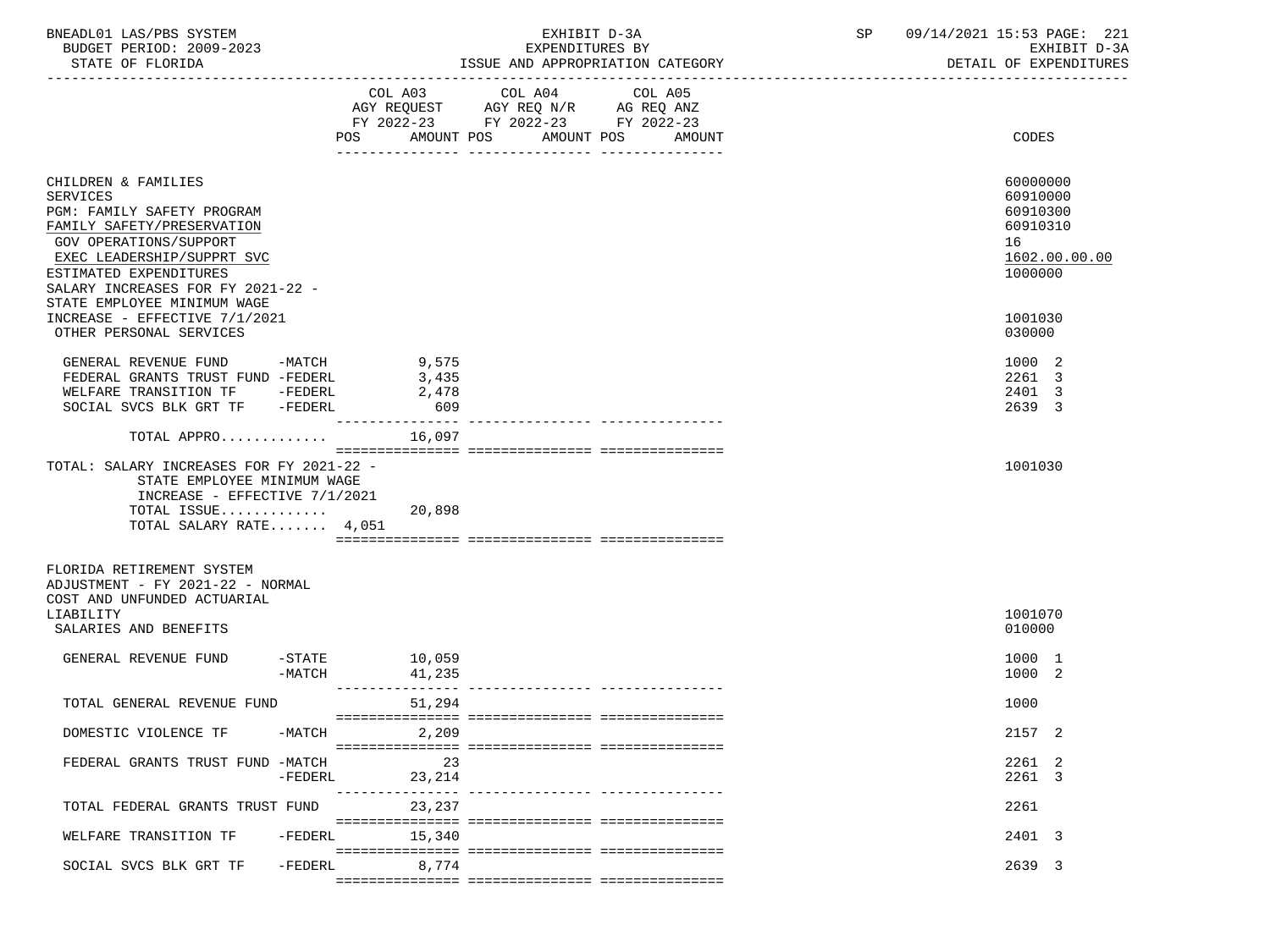| BNEADL01 LAS/PBS SYSTEM<br>BUDGET PERIOD: 2009-2023<br>STATE OF FLORIDA                                                                                                                                                                                                                                                    | _______________________________ | EXHIBIT D-3A<br>EXPENDITURES BY<br>ISSUE AND APPROPRIATION CATEGORY                                                       | SP | 09/14/2021 15:53 PAGE: 222<br>EXHIBIT D-3A<br>DETAIL OF EXPENDITURES                                |
|----------------------------------------------------------------------------------------------------------------------------------------------------------------------------------------------------------------------------------------------------------------------------------------------------------------------------|---------------------------------|---------------------------------------------------------------------------------------------------------------------------|----|-----------------------------------------------------------------------------------------------------|
|                                                                                                                                                                                                                                                                                                                            | AMOUNT POS<br>POS               | COL A03 COL A04 COL A05<br>AGY REQUEST AGY REQ N/R AG REQ ANZ<br>FY 2022-23 FY 2022-23 FY 2022-23<br>AMOUNT POS<br>AMOUNT |    | CODES                                                                                               |
| CHILDREN & FAMILIES<br><b>SERVICES</b><br>PGM: FAMILY SAFETY PROGRAM<br>FAMILY SAFETY/PRESERVATION<br>GOV OPERATIONS/SUPPORT<br>EXEC LEADERSHIP/SUPPRT SVC<br>ESTIMATED EXPENDITURES<br>FLORIDA RETIREMENT SYSTEM<br>ADJUSTMENT - FY 2021-22 - NORMAL<br>COST AND UNFUNDED ACTUARIAL<br>LIABILITY<br>SALARIES AND BENEFITS |                                 |                                                                                                                           |    | 60000000<br>60910000<br>60910300<br>60910310<br>16<br>1602.00.00.00<br>1000000<br>1001070<br>010000 |
| TOTAL APPRO                                                                                                                                                                                                                                                                                                                | 100,854                         |                                                                                                                           |    |                                                                                                     |
| CASUALTY INSURANCE PREMIUM<br>ADJUSTMENT<br>SPECIAL CATEGORIES<br>RISK MANAGEMENT INSURANCE<br>GENERAL REVENUE FUND                                                                                                                                                                                                        | $-STATE$ 35,803                 |                                                                                                                           |    | 1001090<br>100000<br>103241<br>1000 1                                                               |
| ADJUSTMENTS TO CURRENT YEAR<br>ESTIMATED EXPENDITURES<br>ADJUST FUND SOURCE INDICATORS - ADD<br>SALARIES AND BENEFITS                                                                                                                                                                                                      |                                 |                                                                                                                           |    | 1600000<br>160S220<br>010000                                                                        |
| GENERAL REVENUE FUND -MATCH 172,056<br>DOMESTIC VIOLENCE TF -STATE<br>FEDERAL GRANTS TRUST FUND -MATCH                                                                                                                                                                                                                     | 345,276<br>593,304              |                                                                                                                           |    | 1000 2<br>2157 1<br>2261 2                                                                          |
| TOTAL APPRO $1,110,636$                                                                                                                                                                                                                                                                                                    |                                 |                                                                                                                           |    |                                                                                                     |
| <b>EXPENSES</b>                                                                                                                                                                                                                                                                                                            |                                 |                                                                                                                           |    | 040000                                                                                              |
| GENERAL REVENUE FUND - STATE<br>DOMESTIC VIOLENCE TF - STATE<br>FEDERAL GRANTS TRUST FUND -MATCH                                                                                                                                                                                                                           | 125,998<br>49,563<br>85,142     |                                                                                                                           |    | 1000 1<br>2157 1<br>2261 2                                                                          |
| TOTAL APPRO                                                                                                                                                                                                                                                                                                                | ____________<br>260,703         | -------------- ----------------                                                                                           |    |                                                                                                     |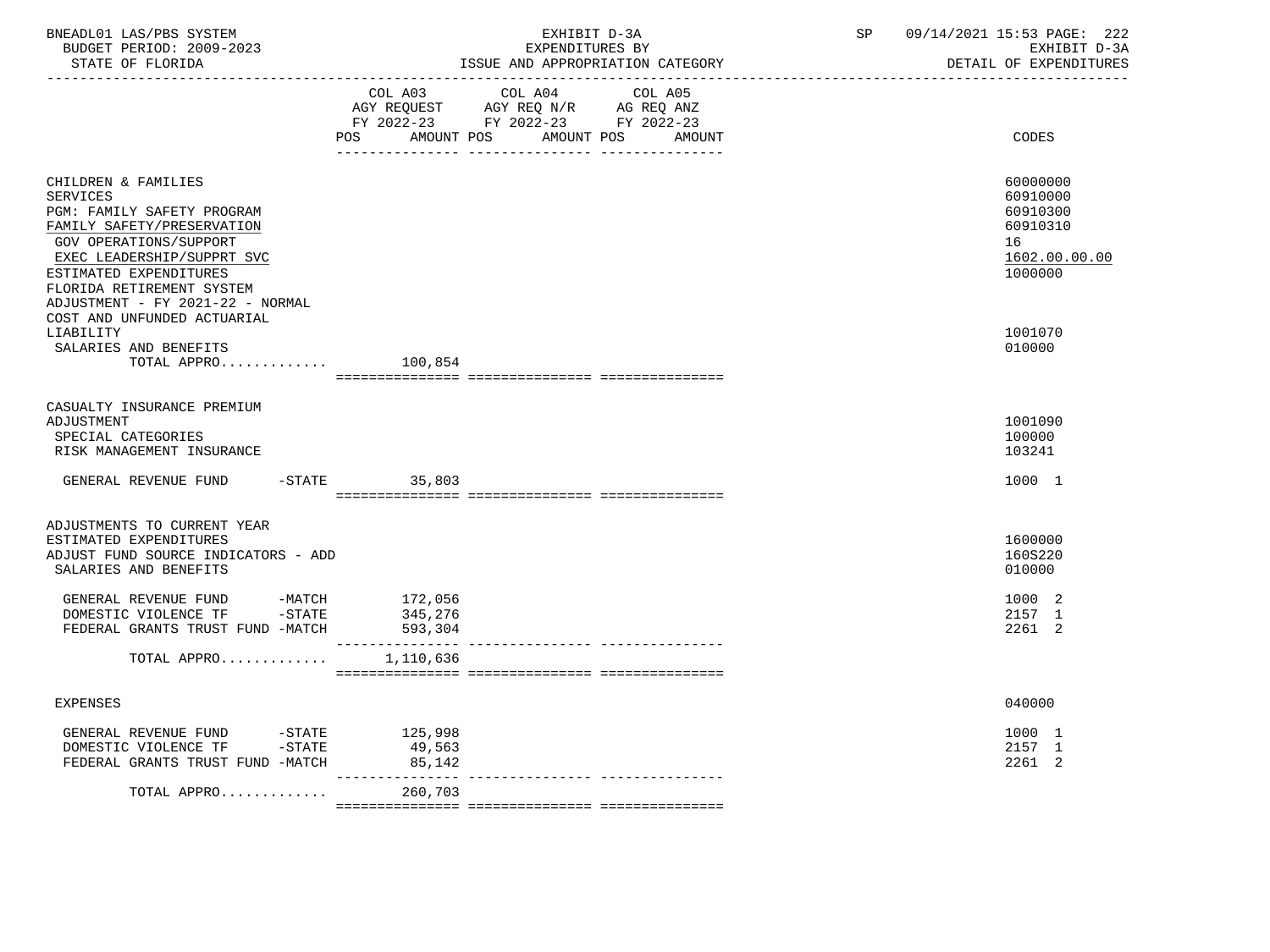| BNEADL01 LAS/PBS SYSTEM<br>BUDGET PERIOD: 2009-2023                                                                                                                                                                                                                                                                                      |                                                                                                                                   | EXHIBIT D-3A<br>EXPENDITURES BY |                  |                                 | SP 09/14/2021 15:53 PAGE: 223<br>EXHIBIT D-3A<br>DETAIL OF EXPENDITURES |
|------------------------------------------------------------------------------------------------------------------------------------------------------------------------------------------------------------------------------------------------------------------------------------------------------------------------------------------|-----------------------------------------------------------------------------------------------------------------------------------|---------------------------------|------------------|---------------------------------|-------------------------------------------------------------------------|
|                                                                                                                                                                                                                                                                                                                                          | COL A03 COL A04 COL A05<br>AGY REQUEST AGY REQ N/R AG REQ ANZ<br>FY 2022-23 FY 2022-23 FY 2022-23<br>AMOUNT POS AMOUNT POS<br>POS |                                 | AMOUNT           |                                 | CODES                                                                   |
| CHILDREN & FAMILIES<br><b>SERVICES</b><br>PGM: FAMILY SAFETY PROGRAM<br>FAMILY SAFETY/PRESERVATION<br>GOV OPERATIONS/SUPPORT<br>EXEC LEADERSHIP/SUPPRT SVC<br>ADJUSTMENTS TO CURRENT YEAR                                                                                                                                                |                                                                                                                                   |                                 |                  |                                 | 60000000<br>60910000<br>60910300<br>60910310<br>16<br>1602.00.00.00     |
| ESTIMATED EXPENDITURES<br>ADJUST FUND SOURCE INDICATORS - ADD<br>SPECIAL CATEGORIES<br>G/A-CHILD PROTECTION                                                                                                                                                                                                                              |                                                                                                                                   |                                 |                  |                                 | 1600000<br>160S220<br>100000<br>103034                                  |
| GENERAL REVENUE FUND -MATCH 188,460                                                                                                                                                                                                                                                                                                      |                                                                                                                                   |                                 |                  |                                 | 1000 2                                                                  |
| TOTAL: ADJUST FUND SOURCE INDICATORS - ADD<br>TOTAL ISSUE 1,559,799                                                                                                                                                                                                                                                                      |                                                                                                                                   |                                 |                  |                                 | 160S220                                                                 |
| AGENCY ISSUE NARRATIVE:<br>2022-2023 BUDGET YEAR NARRATIVE:<br>ISSUE TITLE:<br>Adjust Fund Source Indicators - Add                                                                                                                                                                                                                       |                                                                                                                                   |                                 | IT COMPONENT? NO |                                 |                                                                         |
| SUMMARY:<br>The Department of Children and Families (department) requests the recurring transfer of \$214,939,636 across Funding<br>Source Identifiers (FSI) in all of the department's budget entities, adjusting the department's Fiscal Year 2022-2023 in<br>order to realign FSI's for Maintenance of Effort (MOE) and Match review. |                                                                                                                                   |                                 |                  |                                 |                                                                         |
| ISSUE NARRATIVE:<br>This technical issue requests the transfer of appropriations between FSI's that is necessary to ensure that the<br>department can properly identify state funding required to match federal funds and MOE amounts with certainty.                                                                                    |                                                                                                                                   |                                 |                  |                                 |                                                                         |
| The Other Salary Amount (OAD) transaction was used to realign the budget for the Salaries and Benefits appropriation<br>category because this issue is not associated with specific positions and/or salary.                                                                                                                             |                                                                                                                                   |                                 |                  |                                 |                                                                         |
| The Department will implement these adjustments and continue to monitor the funding of the budget.<br>When summarized with companion issue 160S230 - Adjust Fund Source Indicators - Deduct, the issues net to zero.                                                                                                                     |                                                                                                                                   |                                 |                  |                                 |                                                                         |
| COST CALCULATION:<br>The following chart summarizes the FSI's that have been identified for realignment in order to meet our MOE and Match<br>needs:                                                                                                                                                                                     |                                                                                                                                   |                                 |                  |                                 |                                                                         |
| FSI TRANSFER REOUEST FY 2022-23<br>Budget Entity Fund<br>$FSI-1$<br>60900101<br>1000<br>(2,688,418)<br>2021                                                                                                                                                                                                                              | $FSI-2$<br>2,688,418<br>(131, 150)<br>(57, 221)                                                                                   | $FSI-3$<br>188,371              | $FSI-9$          | Grand Total<br>0<br>$\mathsf 0$ |                                                                         |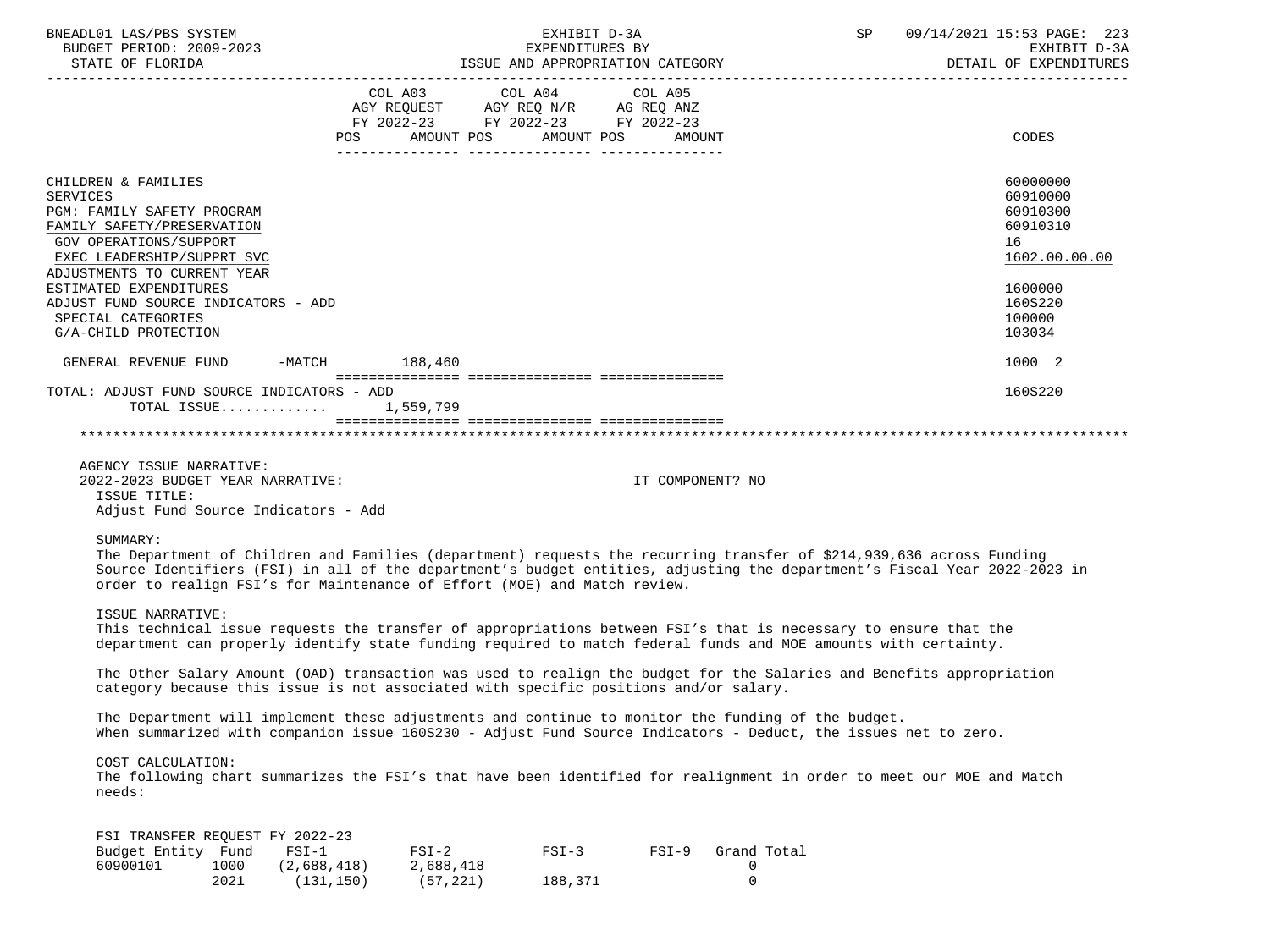| BNEADL01<br>AS/DRS<br>SYSTEM<br>A.S     |                                                                                                                                                                                                                                                                                                                                                                                               | $\sim$ $\sim$ $\sim$<br>` ^ ^ ^ <b>`</b><br>n a<br>ユロー<br>$\sqrt{2}$<br>フロン<br>PAGL.<br>$\sim$<br>22 J |
|-----------------------------------------|-----------------------------------------------------------------------------------------------------------------------------------------------------------------------------------------------------------------------------------------------------------------------------------------------------------------------------------------------------------------------------------------------|--------------------------------------------------------------------------------------------------------|
| 2009-2023<br>: ת∩דפתם<br>BUDGET<br>,,,, | RY                                                                                                                                                                                                                                                                                                                                                                                            | $\sim$ $\sim$<br>$   -$<br>rvu:<br>- ⊷                                                                 |
| $27.777$ $27.777$ $27.777$              | $ \alpha$ $\alpha$ $\alpha$ $\alpha$ $\alpha$<br>$\ldots$ $\ldots$ $\ldots$ $\ldots$ $\ldots$ $\ldots$ $\ldots$ $\ldots$ $\ldots$ $\ldots$ $\ldots$ $\ldots$ $\ldots$ $\ldots$ $\ldots$ $\ldots$ $\ldots$ $\ldots$ $\ldots$ $\ldots$ $\ldots$ $\ldots$ $\ldots$ $\ldots$ $\ldots$ $\ldots$ $\ldots$ $\ldots$ $\ldots$ $\ldots$ $\ldots$ $\ldots$ $\ldots$ $\ldots$ $\ldots$ $\ldots$ $\ldots$ | <b>BEERTH AR</b>                                                                                       |

STATE OF FLORIDA ISSUE AND APPROPRIATION CATEGORY DETAIL OF EXPENDITURES

|                 |                                                                                                                                                                                                                                         |                      |                                                  | FY 2022-23 FY 2022-23 FY 2022-23                                                         |               |                       |                                           |                                                                                           |
|-----------------|-----------------------------------------------------------------------------------------------------------------------------------------------------------------------------------------------------------------------------------------|----------------------|--------------------------------------------------|------------------------------------------------------------------------------------------|---------------|-----------------------|-------------------------------------------|-------------------------------------------------------------------------------------------|
|                 |                                                                                                                                                                                                                                         |                      | POS                                              | AMOUNT POS                                                                               | AMOUNT POS    | AMOUNT                |                                           | CODES                                                                                     |
| <b>SERVICES</b> | CHILDREN & FAMILIES<br>PGM: FAMILY SAFETY PROGRAM<br>FAMILY SAFETY/PRESERVATION<br>GOV OPERATIONS/SUPPORT<br>EXEC LEADERSHIP/SUPPRT SVC<br>ADJUSTMENTS TO CURRENT YEAR<br>ESTIMATED EXPENDITURES<br>ADJUST FUND SOURCE INDICATORS - ADD |                      |                                                  |                                                                                          |               |                       |                                           | 60000000<br>60910000<br>60910300<br>60910310<br>16<br>1602.00.00.00<br>1600000<br>160S220 |
|                 |                                                                                                                                                                                                                                         |                      |                                                  |                                                                                          |               |                       |                                           |                                                                                           |
|                 |                                                                                                                                                                                                                                         |                      |                                                  | 2261 (19,427) (35,779) 55,206                                                            |               |                       | $\overline{0}$                            |                                                                                           |
|                 |                                                                                                                                                                                                                                         |                      | 2516 (2,004)                                     | 2,004<br>2,597,422                                                                       |               |                       | $\mathbf 0$                               |                                                                                           |
|                 |                                                                                                                                                                                                                                         |                      | 60900101 Total (2,840,999)                       |                                                                                          | 243,577       |                       | $\mathbf 0$                               |                                                                                           |
|                 | 60900202                                                                                                                                                                                                                                | 1000                 | 3,602,689                                        | (3,602,689)                                                                              |               | 4,608,559 (1,555,300) | $\mathbf 0$<br>$\mathbf 0$                |                                                                                           |
|                 |                                                                                                                                                                                                                                         | 2516                 |                                                  | 2261 140,686 (3,193,945)                                                                 |               |                       |                                           |                                                                                           |
|                 |                                                                                                                                                                                                                                         |                      | 60900202 Total 3,742,540                         | $(835)$ 835                                                                              |               |                       | 0                                         |                                                                                           |
|                 |                                                                                                                                                                                                                                         |                      |                                                  | (6, 795, 799)                                                                            | 4,608,559     | (1, 555, 300)         | $\mathbf 0$                               |                                                                                           |
|                 | 60910310                                                                                                                                                                                                                                | 1000<br>2157<br>2261 | 53,790,972 (53,790,972)<br>6,471,113 (6,471,113) | 849,538                                                                                  | (849,538)     |                       | $\mathbf 0$<br>$\mathbf 0$<br>$\mathbf 0$ |                                                                                           |
|                 |                                                                                                                                                                                                                                         |                      |                                                  |                                                                                          |               |                       |                                           |                                                                                           |
|                 |                                                                                                                                                                                                                                         | 2516                 | $9,090,654$ (9,090,654)                          |                                                                                          |               |                       | $\mathbf 0$                               |                                                                                           |
|                 | 60910310 Total                                                                                                                                                                                                                          |                      |                                                  | 69,352,739 (68,503,201)                                                                  | (849, 538)    |                       | $\Omega$                                  |                                                                                           |
|                 | 60910506                                                                                                                                                                                                                                | 1000                 |                                                  | $(50, 737, 403)$ 50, 737, 403                                                            |               |                       | $\mathbf 0$                               |                                                                                           |
|                 |                                                                                                                                                                                                                                         | 2261                 |                                                  | (28, 040)                                                                                |               | 28,040                | $\overline{0}$                            |                                                                                           |
|                 |                                                                                                                                                                                                                                         | 2516                 | $(6, 162, 785)$ 6, 162, 785                      |                                                                                          |               |                       | $\mathbf 0$                               |                                                                                           |
|                 | 60910506 Total                                                                                                                                                                                                                          |                      |                                                  | 56,900,188) 56,872,148                                                                   |               | 28,040                | $\mathbf 0$                               |                                                                                           |
|                 | 60910708                                                                                                                                                                                                                                | 1000                 |                                                  | $6, 240, 815$ $(6, 240, 815)$                                                            |               |                       | $\mathbf 0$<br>$\mathbf 0$                |                                                                                           |
|                 |                                                                                                                                                                                                                                         |                      |                                                  | $2261$ $(1,664)$ $994,311$ $(992,647)$<br>60910708 Total 6,239,151 $(5,345)$ $(992,647)$ |               |                       | $\Omega$                                  |                                                                                           |
|                 | 60910950                                                                                                                                                                                                                                | 1000<br>2261         |                                                  | $(24, 572, 806)$ 24, 572, 806<br>2,131,586                                               | (2, 131, 586) |                       | $\mathbf 0$<br>$\mathbf 0$                |                                                                                           |
|                 |                                                                                                                                                                                                                                         | 2516                 |                                                  | $2,467$ (2,467)                                                                          |               |                       | $\mathbf 0$                               |                                                                                           |
|                 | 60910950 Total                                                                                                                                                                                                                          |                      | (24,570,339) 26,701,925                          |                                                                                          | (2, 131, 586) |                       | $\Omega$                                  |                                                                                           |
|                 | Grand Total                                                                                                                                                                                                                             |                      | (4,977,096)                                      | 5,625,991                                                                                |               | 878,365 (1,527,260)   | $\mathbf 0$                               |                                                                                           |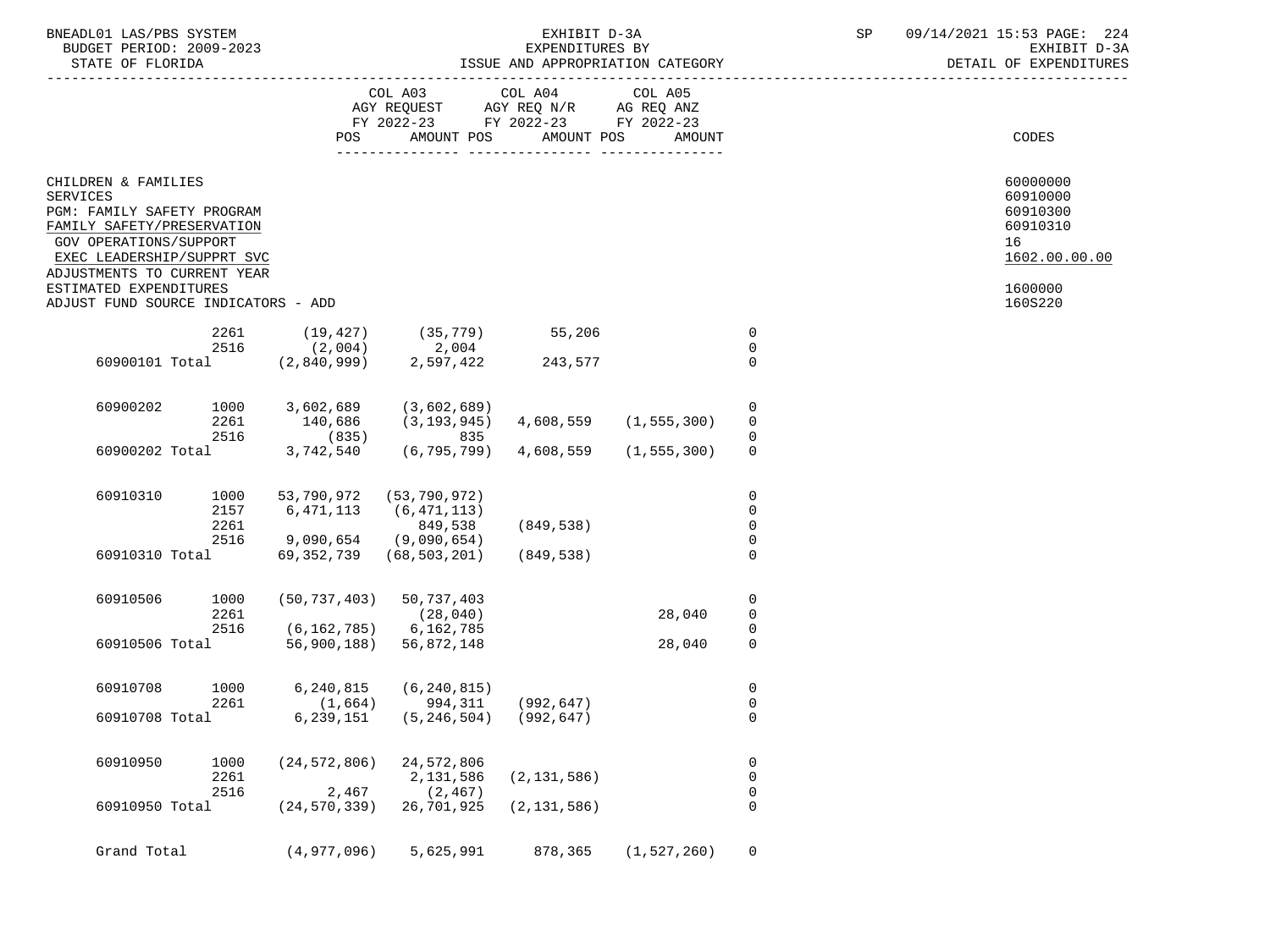| BNEADL01 LAS/PBS SYSTEM<br>BUDGET PERIOD: 2009-2023<br>STATE OF FLORIDA                                                                                                                                                                                                                                                                                                                                                                             |     | ISSUE AND APPROPRIATION CATEGORY                                                                                               | EXHIBIT D-3A<br>EXPENDITURES BY |        |  | SP 09/14/2021 15:53 PAGE: 225<br>EXHIBIT D-3A<br>DETAIL OF EXPENDITURES                   |
|-----------------------------------------------------------------------------------------------------------------------------------------------------------------------------------------------------------------------------------------------------------------------------------------------------------------------------------------------------------------------------------------------------------------------------------------------------|-----|--------------------------------------------------------------------------------------------------------------------------------|---------------------------------|--------|--|-------------------------------------------------------------------------------------------|
|                                                                                                                                                                                                                                                                                                                                                                                                                                                     |     | COL A03 COL A04 COL A05<br>AGY REQUEST AGY REQ N/R AG REQ ANZ<br>FY 2022-23 FY 2022-23 FY 2022-23<br>POS AMOUNT POS AMOUNT POS |                                 | AMOUNT |  | CODES                                                                                     |
| CHILDREN & FAMILIES<br><b>SERVICES</b><br>PGM: FAMILY SAFETY PROGRAM<br>FAMILY SAFETY/PRESERVATION<br><b>GOV OPERATIONS/SUPPORT</b><br>EXEC LEADERSHIP/SUPPRT SVC<br>ADJUSTMENTS TO CURRENT YEAR<br>ESTIMATED EXPENDITURES<br>ADJUST FUND SOURCE INDICATORS - ADD<br>IMPACT OF NOT FUNDING ISSUE:<br>Not Applicable.<br>LINKAGE TO GOVERNOR'S PRIORITIES:<br>Not Applicable.<br>FLORIDA STRATEGIC PLAN FOR ECONOMIC DEVELOPMENT:<br>Not Applicable. |     |                                                                                                                                |                                 |        |  | 60000000<br>60910000<br>60910300<br>60910310<br>16<br>1602.00.00.00<br>1600000<br>160S220 |
|                                                                                                                                                                                                                                                                                                                                                                                                                                                     |     |                                                                                                                                |                                 |        |  |                                                                                           |
| POSITION DETAIL OF SALARIES AND BENEFITS:                                                                                                                                                                                                                                                                                                                                                                                                           | ETE | BASE RATE ADDITIVES BENEFITS                                                                                                   |                                 |        |  | LAPSE LAPSED SALARIES<br>SUBTOTAL % AND BENEFITS                                          |
| A03 - AGY REQUEST FY 2022-23                                                                                                                                                                                                                                                                                                                                                                                                                        |     |                                                                                                                                |                                 |        |  |                                                                                           |
| CHANGES TO CURRENTLY AUTHORIZED POSITIONS<br>OTHER SALARY AMOUNT<br>1000 GENERAL REVENUE FUND<br>2157 DOMESTIC VIOLENCE TF<br>2261 FEDERAL GRANTS TRUST FUND                                                                                                                                                                                                                                                                                        |     |                                                                                                                                |                                 |        |  | 172,056<br>345,276<br>593,304<br>--------------<br>1,110,636<br>==============            |

\*\*\*\*\*\*\*\*\*\*\*\*\*\*\*\*\*\*\*\*\*\*\*\*\*\*\*\*\*\*\*\*\*\*\*\*\*\*\*\*\*\*\*\*\*\*\*\*\*\*\*\*\*\*\*\*\*\*\*\*\*\*\*\*\*\*\*\*\*\*\*\*\*\*\*\*\*\*\*\*\*\*\*\*\*\*\*\*\*\*\*\*\*\*\*\*\*\*\*\*\*\*\*\*\*\*\*\*\*\*\*\*\*\*\*\*\*\*\*\*\*\*\*\*\*\*\*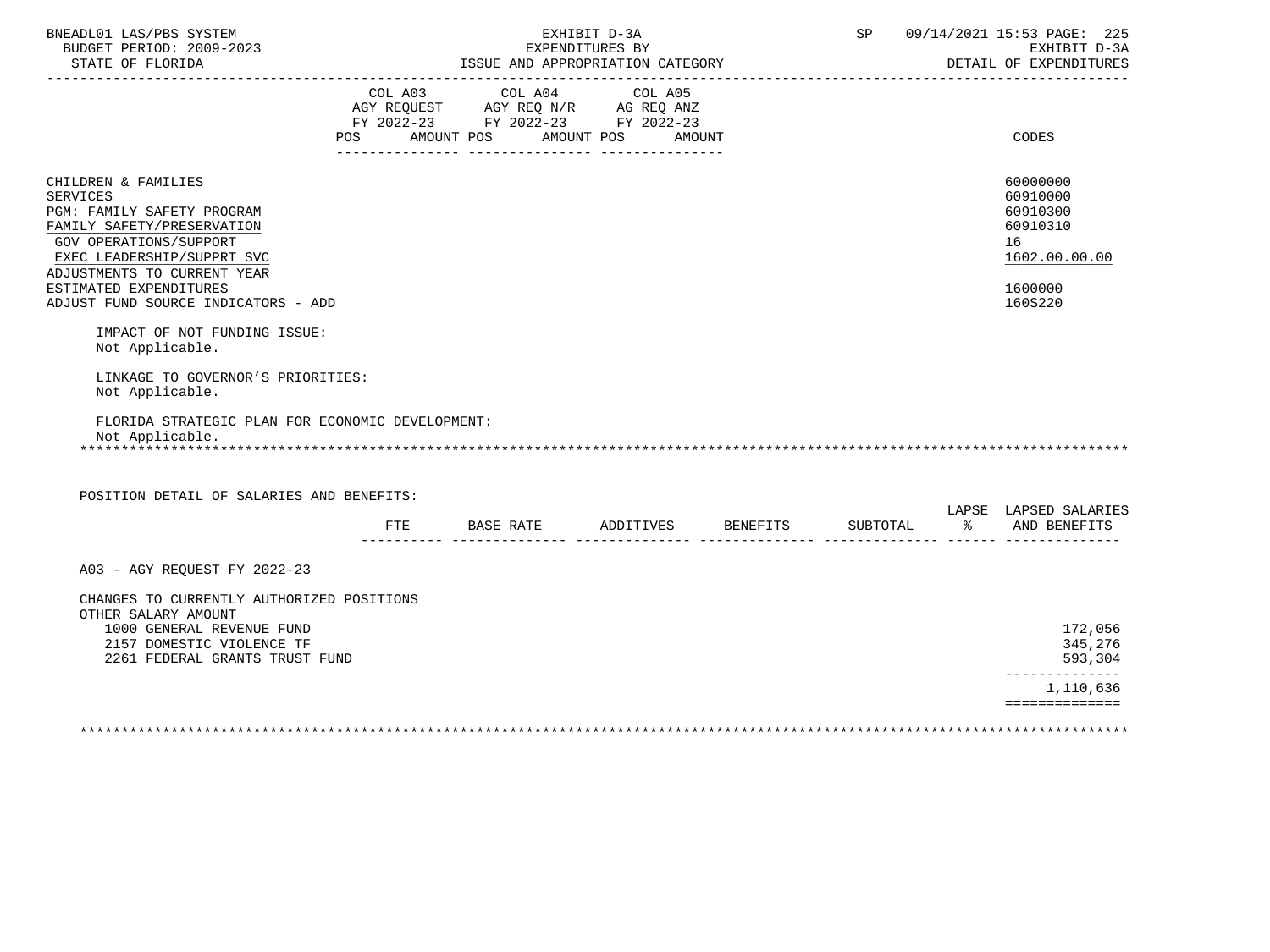| BNEADL01 LAS/PBS SYSTEM<br>BUDGET PERIOD: 2009-2023<br>STATE OF FLORIDA                                                                                                                                                                                                        |                                | EXHIBIT D-3A<br>EXPENDITURES BY<br>ISSUE AND APPROPRIATION CATEGORY                                                              | 09/14/2021 15:53 PAGE: 226<br>SP<br>EXHIBIT D-3A<br>DETAIL OF EXPENDITURES                |
|--------------------------------------------------------------------------------------------------------------------------------------------------------------------------------------------------------------------------------------------------------------------------------|--------------------------------|----------------------------------------------------------------------------------------------------------------------------------|-------------------------------------------------------------------------------------------|
|                                                                                                                                                                                                                                                                                | COL A03                        | COL A04<br>COL A05<br>AGY REQUEST AGY REQ N/R AG REQ ANZ<br>FY 2022-23 FY 2022-23 FY 2022-23<br>POS AMOUNT POS AMOUNT POS AMOUNT | CODES                                                                                     |
| CHILDREN & FAMILIES<br><b>SERVICES</b><br>PGM: FAMILY SAFETY PROGRAM<br>FAMILY SAFETY/PRESERVATION<br><b>GOV OPERATIONS/SUPPORT</b><br>EXEC LEADERSHIP/SUPPRT SVC<br>ADJUSTMENTS TO CURRENT YEAR<br>ESTIMATED EXPENDITURES<br>ADJUST FUND SOURCE INDICATORS -<br><b>DEDUCT</b> |                                |                                                                                                                                  | 60000000<br>60910000<br>60910300<br>60910310<br>16<br>1602.00.00.00<br>1600000<br>160S230 |
| SALARIES AND BENEFITS<br>GENERAL REVENUE FUND $-$ STATE 172,056-DOMESTIC VIOLENCE TF $-$ MATCH 345,276-<br>FEDERAL GRANTS TRUST FUND -FEDERL                                                                                                                                   | $593, 304 -$                   |                                                                                                                                  | 010000<br>1000 1<br>2157 2<br>2261 3                                                      |
| TOTAL APPRO                                                                                                                                                                                                                                                                    | ________________<br>1,110,636- | ---------------- ----------------                                                                                                |                                                                                           |
| <b>EXPENSES</b>                                                                                                                                                                                                                                                                |                                |                                                                                                                                  | 040000                                                                                    |
| GENERAL REVENUE FUND -MATCH 125,998-<br>DOMESTIC VIOLENCE TF -MATCH 49,563-<br>FEDERAL GRANTS TRUST FUND -FEDERL                                                                                                                                                               | 85,142-                        |                                                                                                                                  | 1000 2<br>2157 2<br>2261 3                                                                |
| TOTAL APPRO                                                                                                                                                                                                                                                                    | 260,703-                       |                                                                                                                                  |                                                                                           |
| SPECIAL CATEGORIES<br>G/A-CHILD PROTECTION                                                                                                                                                                                                                                     |                                |                                                                                                                                  | 100000<br>103034                                                                          |
| GENERAL REVENUE FUND                                                                                                                                                                                                                                                           | $-STATE$ 188.460-              |                                                                                                                                  | 1000 1                                                                                    |
| TOTAL: ADJUST FUND SOURCE INDICATORS -<br>DEDUCT                                                                                                                                                                                                                               |                                |                                                                                                                                  | 160S230                                                                                   |
| TOTAL ISSUE 1,559,799-                                                                                                                                                                                                                                                         |                                |                                                                                                                                  |                                                                                           |
|                                                                                                                                                                                                                                                                                |                                |                                                                                                                                  |                                                                                           |
| AGENCY ISSUE NARRATIVE:<br>2022-2023 BUDGET YEAR NARRATIVE:<br>ISSUE TITLE:<br>Adjust Fund Source Indicators - Deduct                                                                                                                                                          |                                | IT COMPONENT? NO                                                                                                                 |                                                                                           |

 The Department of Children and Families (department) requests the recurring transfer of \$214,939,636 across Funding Source Identifiers (FSI) in all of the department's budget entities, adjusting the department's Fiscal Year 2022-2023 in order to realign FSI's for Maintenance of Effort (MOE) and Match review.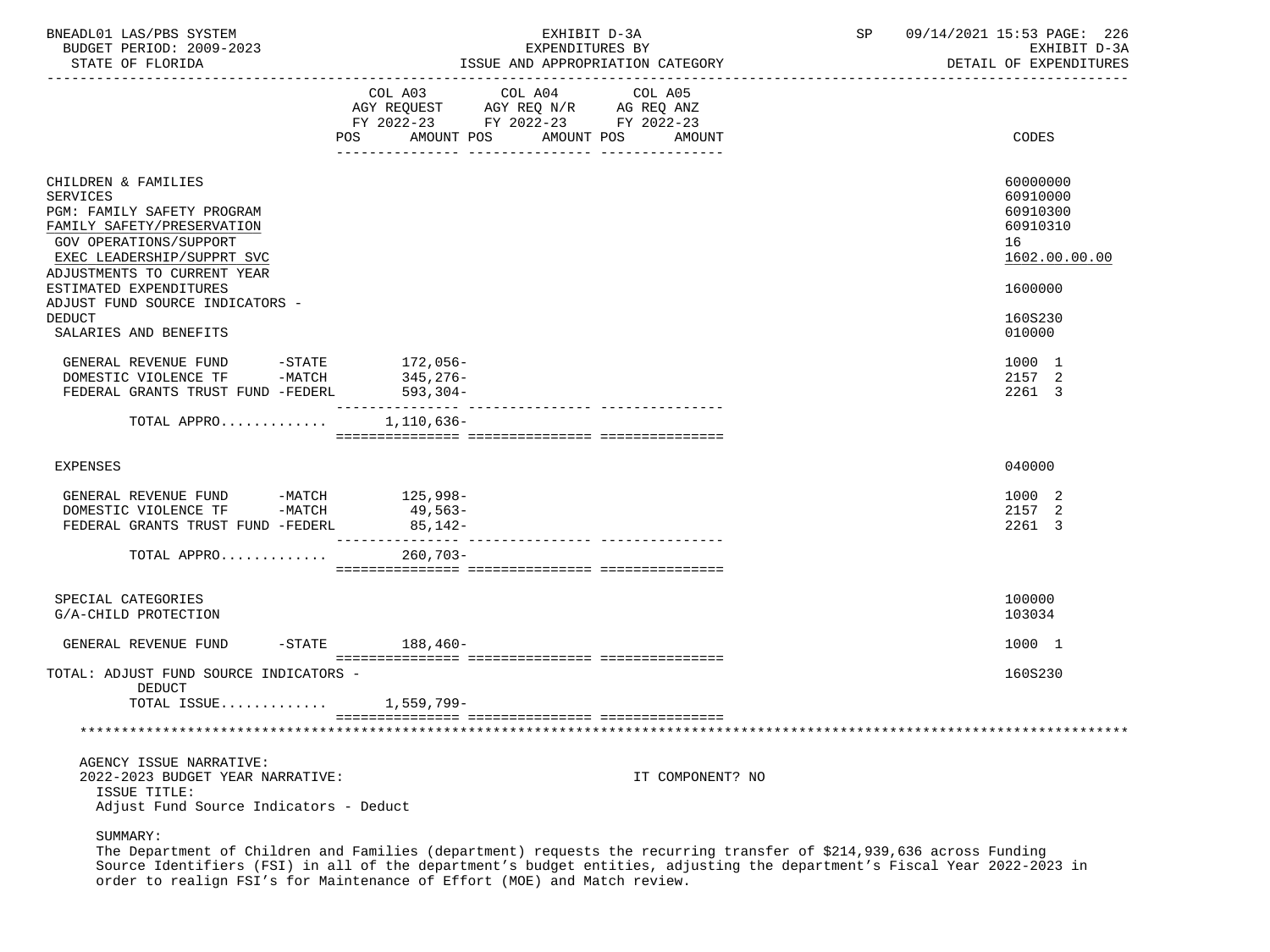| BNEADL01 LAS/PBS SYSTEM<br>BUDGET PERIOD: 2009-2023<br>STATE OF FLORIDA                                               | EXHIBIT D-3A<br>EXPENDITURES BY<br>ISSUE AND APPROPRIATION CATEGORY                                                                         | 09/14/2021 15:53 PAGE: 227<br><b>SP</b><br>EXHIBIT D-3A<br>DETAIL OF EXPENDITURES |
|-----------------------------------------------------------------------------------------------------------------------|---------------------------------------------------------------------------------------------------------------------------------------------|-----------------------------------------------------------------------------------|
|                                                                                                                       | COL A03 COL A04 COL A05<br>AGY REQUEST AGY REQ N/R AG REQ ANZ<br>FY 2022-23 FY 2022-23 FY 2022-23<br>AMOUNT POS AMOUNT POS<br>POS<br>AMOUNT | CODES                                                                             |
| CHILDREN & FAMILIES<br>SERVICES<br>PGM: FAMILY SAFETY PROGRAM<br>FAMILY SAFETY/PRESERVATION<br>GOV OPERATIONS/SUPPORT |                                                                                                                                             | 60000000<br>60910000<br>60910300<br>60910310<br>16                                |
| EXEC LEADERSHIP/SUPPRT SVC<br>ADJUSTMENTS TO CURRENT YEAR                                                             |                                                                                                                                             | 1602.00.00.00                                                                     |
| ESTIMATED EXPENDITURES<br>ADJUST FUND SOURCE INDICATORS -                                                             |                                                                                                                                             | 1600000                                                                           |
| <b>DEDUCT</b>                                                                                                         |                                                                                                                                             | 160S230                                                                           |

#### ISSUE NARRATIVE:

 This technical issue requests the transfer of appropriations between FSI's that is necessary to ensure that the department can properly identify state funding required to match federal funds and MOE amounts with certainty.

 The Other Salary Amount (OAD) transaction was used to realign the budget for the Salaries and Benefits appropriation category because this issue is not associated with specific positions and/or salary.

 The Department will implement these adjustments and continue to monitor the funding of the budget. When summarized with companion issue 160S220 - Adjust Fund Source Indicators - Add, the issues net to zero.

## COST CALCULATION:

 The following chart summarizes the FSI's that have been identified for realignment in order to meet our MOE and Match needs:

|          |      | $FSI-1$                                                                  | $FSI-2$                         | $FSI-3$    | $FSI-9$ | Grand Total                    |
|----------|------|--------------------------------------------------------------------------|---------------------------------|------------|---------|--------------------------------|
| 60900101 | 1000 | (2,688,418)                                                              | 2,688,418                       |            |         |                                |
|          | 2021 | (131, 150)                                                               | (57, 221)                       | 188,371    |         |                                |
|          | 2261 | (19, 427)                                                                | (35, 779)                       | 55,206     |         |                                |
|          | 2516 | (2,004)                                                                  | 2,004                           |            |         |                                |
|          |      | (2,840,999)                                                              | 2,597,422                       | 243,577    |         | 0                              |
| 60900202 | 1000 | 3,602,689                                                                | (3,602,689)                     |            |         | 0                              |
|          | 2261 | 140,686                                                                  | (3, 193, 945)                   | 4,608,559  |         | 0                              |
|          | 2516 | (835)                                                                    | 835                             |            |         | 0                              |
|          |      | 3,742,540                                                                | (6, 795, 799)                   | 4,608,559  |         | 0                              |
| 60910310 | 1000 | 53,790,972                                                               | (53, 790, 972)                  |            |         | 0                              |
|          | 2157 | 6,471,113                                                                | (6, 471, 113)                   |            |         |                                |
|          | 2261 |                                                                          | 849,538                         | (849, 538) |         |                                |
|          | 2516 | 9,090,654                                                                | (9,090,654)                     |            |         |                                |
|          |      | 69, 352, 739                                                             | (68, 503, 201)                  | (849, 538) |         |                                |
|          |      | Budget Entity Fund<br>60900101 Total<br>60900202 Total<br>60910310 Total | FSI TRANSFER REQUEST FY 2022-23 |            |         | (1, 555, 300)<br>(1, 555, 300) |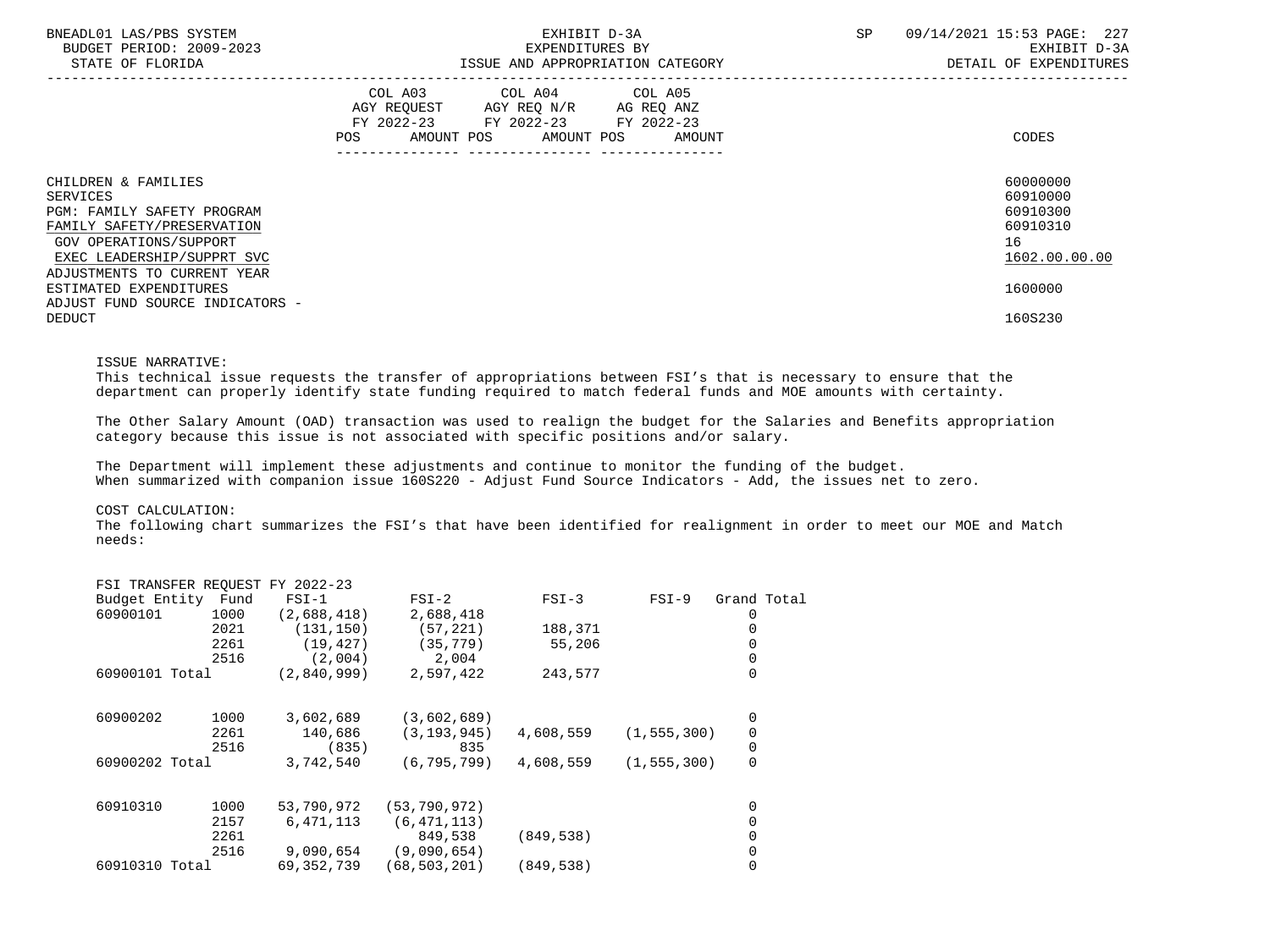| BNEADL01 LAS/PBS SYSTEM<br>BUDGET PERIOD: 2009-2023<br>STATE OF FLORIDA                                                                                                                                                                                                 |                               |                                                                                   | EXHIBIT D-3A<br>EXPENDITURES BY | ISSUE AND APPROPRIATION CATEGORY            |                                              | SP | 09/14/2021 15:53 PAGE: 228<br>EXHIBIT D-3A<br>DETAIL OF EXPENDITURES                      |
|-------------------------------------------------------------------------------------------------------------------------------------------------------------------------------------------------------------------------------------------------------------------------|-------------------------------|-----------------------------------------------------------------------------------|---------------------------------|---------------------------------------------|----------------------------------------------|----|-------------------------------------------------------------------------------------------|
|                                                                                                                                                                                                                                                                         |                               | COL A03<br>AGY REQUEST AGY REQ N/R AG REQ ANZ<br>FY 2022-23 FY 2022-23 FY 2022-23 | COL A04                         | COL A05<br>POS AMOUNT POS AMOUNT POS AMOUNT |                                              |    | CODES                                                                                     |
| CHILDREN & FAMILIES<br><b>SERVICES</b><br>PGM: FAMILY SAFETY PROGRAM<br>FAMILY SAFETY/PRESERVATION<br>GOV OPERATIONS/SUPPORT<br>EXEC LEADERSHIP/SUPPRT SVC<br>ADJUSTMENTS TO CURRENT YEAR<br>ESTIMATED EXPENDITURES<br>ADJUST FUND SOURCE INDICATORS -<br><b>DEDUCT</b> |                               |                                                                                   |                                 |                                             |                                              |    | 60000000<br>60910000<br>60910300<br>60910310<br>16<br>1602.00.00.00<br>1600000<br>160S230 |
| 60910506<br>1000<br>2261                                                                                                                                                                                                                                                | $(50, 737, 403)$ 50, 737, 403 | (28, 040)                                                                         |                                 | 28,040                                      | 0<br>$\mathbf 0$                             |    |                                                                                           |
| 2516                                                                                                                                                                                                                                                                    | $(6, 162, 785)$ 6, 162, 785   |                                                                                   |                                 |                                             | $\overline{0}$                               |    |                                                                                           |
| 60910506 Total                                                                                                                                                                                                                                                          | 56,900,188) 56,872,148        |                                                                                   |                                 | 28,040                                      | $\mathsf{O}$                                 |    |                                                                                           |
| 60910708<br>1000<br>2261                                                                                                                                                                                                                                                | 6,240,815                     | (6, 240, 815)<br>$(1,664)$ 994, 311 (992, 647)                                    |                                 |                                             | $\mathbf 0$<br>0                             |    |                                                                                           |
| 60910708 Total                                                                                                                                                                                                                                                          | 6,239,151                     | $(5, 246, 504)$ (992,647)                                                         |                                 |                                             | $\mathbf 0$                                  |    |                                                                                           |
| 60910950<br>1000<br>2261<br>2516                                                                                                                                                                                                                                        | $(24, 572, 806)$ 24, 572, 806 | 2,131,586<br>$2,467$ (2,467)                                                      | (2, 131, 586)                   |                                             | $\mathbf 0$<br>$\mathbf 0$<br>$\overline{0}$ |    |                                                                                           |
| 60910950 Total                                                                                                                                                                                                                                                          | (24,570,339) 26,701,925       |                                                                                   | (2, 131, 586)                   |                                             | $\Omega$                                     |    |                                                                                           |
| Grand Total (4,977,096) 5,625,991 878,365 (1,527,260)                                                                                                                                                                                                                   |                               |                                                                                   |                                 |                                             | $\mathbf 0$                                  |    |                                                                                           |
| IMPACT OF NOT FUNDING ISSUE:<br>Not Applicable.                                                                                                                                                                                                                         |                               |                                                                                   |                                 |                                             |                                              |    |                                                                                           |
| LINKAGE TO GOVERNOR'S PRIORITIES:<br>Not Applicable.                                                                                                                                                                                                                    |                               |                                                                                   |                                 |                                             |                                              |    |                                                                                           |
| FLORIDA STRATEGIC PLAN FOR ECONOMIC DEVELOPMENT:<br>Not Applicable.                                                                                                                                                                                                     |                               |                                                                                   |                                 |                                             |                                              |    |                                                                                           |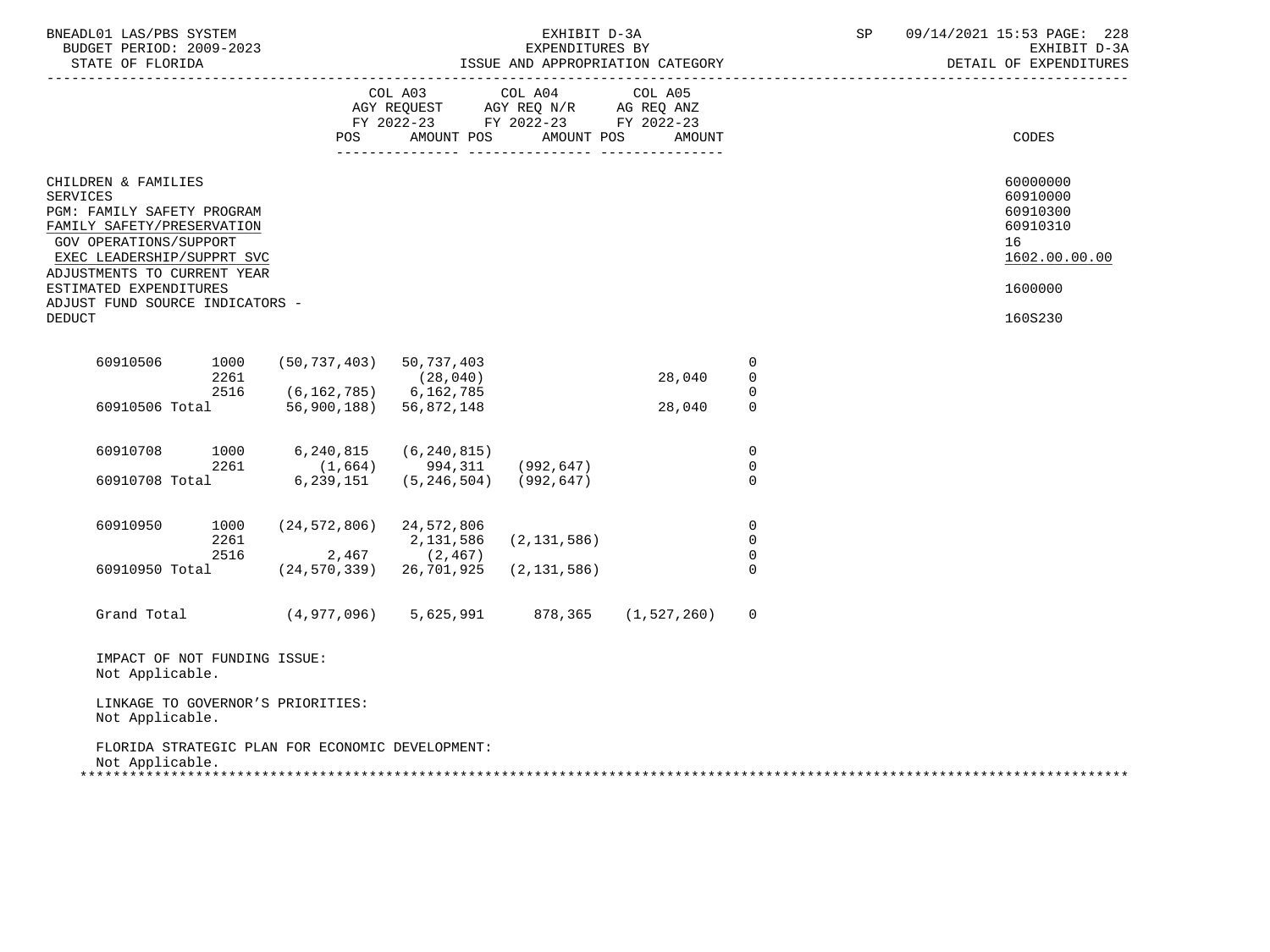| BNEADL01 LAS/PBS SYSTEM<br>BUDGET PERIOD: 2009-2023<br>STATE OF FLORIDA                                                                                                                                                                                                 | EXHIBIT D-3A<br>EXPENDITURES BY<br>ISSUE AND APPROPRIATION CATEGORY |                                  |                    |  | SP<br>09/14/2021 15:53 PAGE: 229<br>EXHIBIT D-3A<br>DETAIL OF EXPENDITURES |                                                                                            |  |
|-------------------------------------------------------------------------------------------------------------------------------------------------------------------------------------------------------------------------------------------------------------------------|---------------------------------------------------------------------|----------------------------------|--------------------|--|----------------------------------------------------------------------------|--------------------------------------------------------------------------------------------|--|
|                                                                                                                                                                                                                                                                         | POS AMOUNT POS                                                      | FY 2022-23 FY 2022-23 FY 2022-23 | AMOUNT POS AMOUNT  |  |                                                                            | CODES                                                                                      |  |
| CHILDREN & FAMILIES<br><b>SERVICES</b><br>PGM: FAMILY SAFETY PROGRAM<br>FAMILY SAFETY/PRESERVATION<br>GOV OPERATIONS/SUPPORT<br>EXEC LEADERSHIP/SUPPRT SVC<br>ADJUSTMENTS TO CURRENT YEAR<br>ESTIMATED EXPENDITURES<br>ADJUST FUND SOURCE INDICATORS -<br><b>DEDUCT</b> |                                                                     |                                  |                    |  |                                                                            | 60000000<br>60910000<br>60910300<br>60910310<br>16<br>1602.00.00.00<br>1600000<br>160S230  |  |
| POSITION DETAIL OF SALARIES AND BENEFITS:                                                                                                                                                                                                                               | FTE                                                                 | BASE RATE                        | ADDITIVES BENEFITS |  | SUBTOTAL                                                                   | LAPSE LAPSED SALARIES<br>$rac{1}{2}$<br>AND BENEFITS                                       |  |
| A03 - AGY REQUEST FY 2022-23<br>CHANGES TO CURRENTLY AUTHORIZED POSITIONS<br>OTHER SALARY AMOUNT<br>1000 GENERAL REVENUE FUND<br>2157 DOMESTIC VIOLENCE TF<br>2261 FEDERAL GRANTS TRUST FUND                                                                            |                                                                     |                                  |                    |  |                                                                            | 172,056-<br>$345, 276 -$<br>$593, 304 -$<br>--------------<br>1,110,636-<br>============== |  |
| TOTAL: EXEC LEADERSHIP/SUPPRT SVC<br>BY FUND TYPE<br>GENERAL REVENUE FUND<br>TRUST FUNDS                                                                                                                                                                                | 13,382,093<br>12,184,629<br>----------------                        | --------------- ---------------  |                    |  |                                                                            | 1602.00.00.00<br>1000<br>2000                                                              |  |
| TOTAL POSITIONS 184.00<br>TOTAL PROG COMP 25,566,722<br>TOTAL SALARY RATE 9,918,780                                                                                                                                                                                     |                                                                     |                                  |                    |  |                                                                            |                                                                                            |  |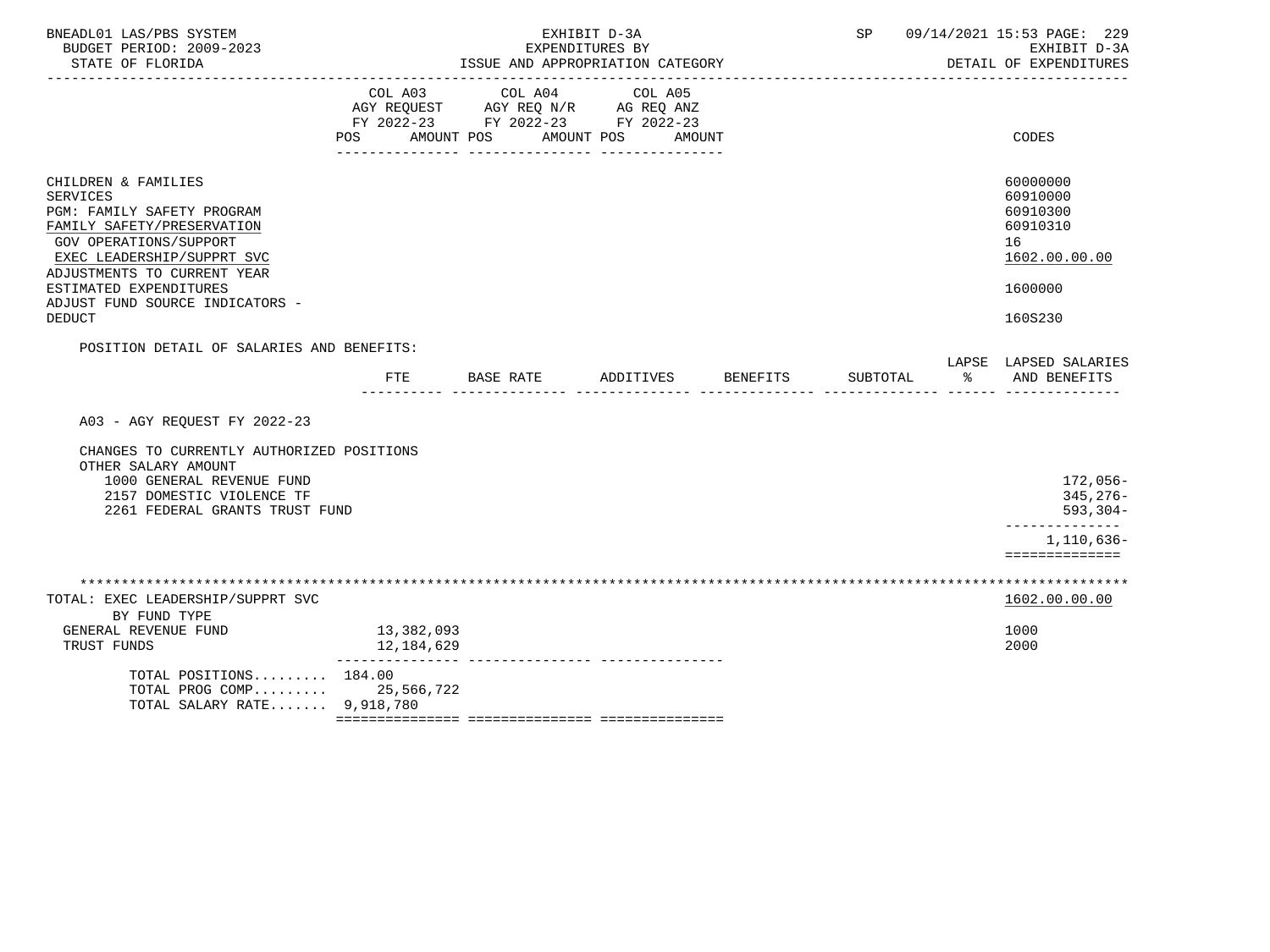| BNEADL01 LAS/PBS SYSTEM  | TRTT<br>CXH.               | SΡ | 09/14/2021 15:53 PAGE:<br>230 |
|--------------------------|----------------------------|----|-------------------------------|
| BUDGET PERIOD: 2009-2023 | EXPENDITURES BY            |    | EXHIBIT D-3A                  |
| STATE OF FLORIDA         | AND APPROPRIATION CATEGORY |    | DETAIL OF EXPENDITURES        |

|                                                                                                                                                                                                                                                                      | POS                                           | COL A03 COL A04 COL A05<br>AGY REQUEST AGY REQ N/R AG REQ ANZ<br>FY 2022-23 FY 2022-23 FY 2022-23<br>AMOUNT POS AMOUNT POS | AMOUNT | CODES                                                                                                         |
|----------------------------------------------------------------------------------------------------------------------------------------------------------------------------------------------------------------------------------------------------------------------|-----------------------------------------------|----------------------------------------------------------------------------------------------------------------------------|--------|---------------------------------------------------------------------------------------------------------------|
| CHILDREN & FAMILIES<br><b>SERVICES</b><br>PGM: FAMILY SAFETY PROGRAM<br>FAMILY SAFETY/PRESERVATION<br>GOV OPERATIONS/SUPPORT<br>INFORMATION TECHNOLOGY<br>ESTIMATED EXPENDITURES<br>ESTIMATED EXPENDITURES - OPERATIONS<br>SPECIAL CATEGORIES<br>CONTRACTED SERVICES |                                               |                                                                                                                            |        | 60000000<br>60910000<br>60910300<br>60910310<br>16<br>1603.00.00.00<br>1000000<br>1001000<br>100000<br>100777 |
| GENERAL REVENUE FUND                                                                                                                                                                                                                                                 | $-STATE$ 250,000                              |                                                                                                                            |        | 1000 1                                                                                                        |
| NONRECURRING EXPENDITURES<br>ELECTRONIC FOSTER CARE PLACEMENT<br>ASSESSMENT TOOL<br>SPECIAL CATEGORIES<br>CONTRACTED SERVICES                                                                                                                                        |                                               |                                                                                                                            |        | 2100000<br>2103093<br>100000<br>100777                                                                        |
| $-STATE$<br>GENERAL REVENUE FUND                                                                                                                                                                                                                                     | $250.000 -$                                   |                                                                                                                            |        | 1000 1                                                                                                        |
| TOTAL: FAMILY SAFETY/PRESERVATION<br>BY FUND TYPE                                                                                                                                                                                                                    |                                               |                                                                                                                            |        | 60910310                                                                                                      |
| GENERAL REVENUE FUND<br>TRUST FUNDS                                                                                                                                                                                                                                  | 857,019,508 278,423<br>769,543,026 14,975,239 |                                                                                                                            |        | 1000<br>2000                                                                                                  |
| TOTAL POSITIONS 3,828.00<br>TOTAL SUB-BUREAU 1626,562,534 15,253,662<br>TOTAL SALARY RATE 178,434,187                                                                                                                                                                |                                               |                                                                                                                            |        |                                                                                                               |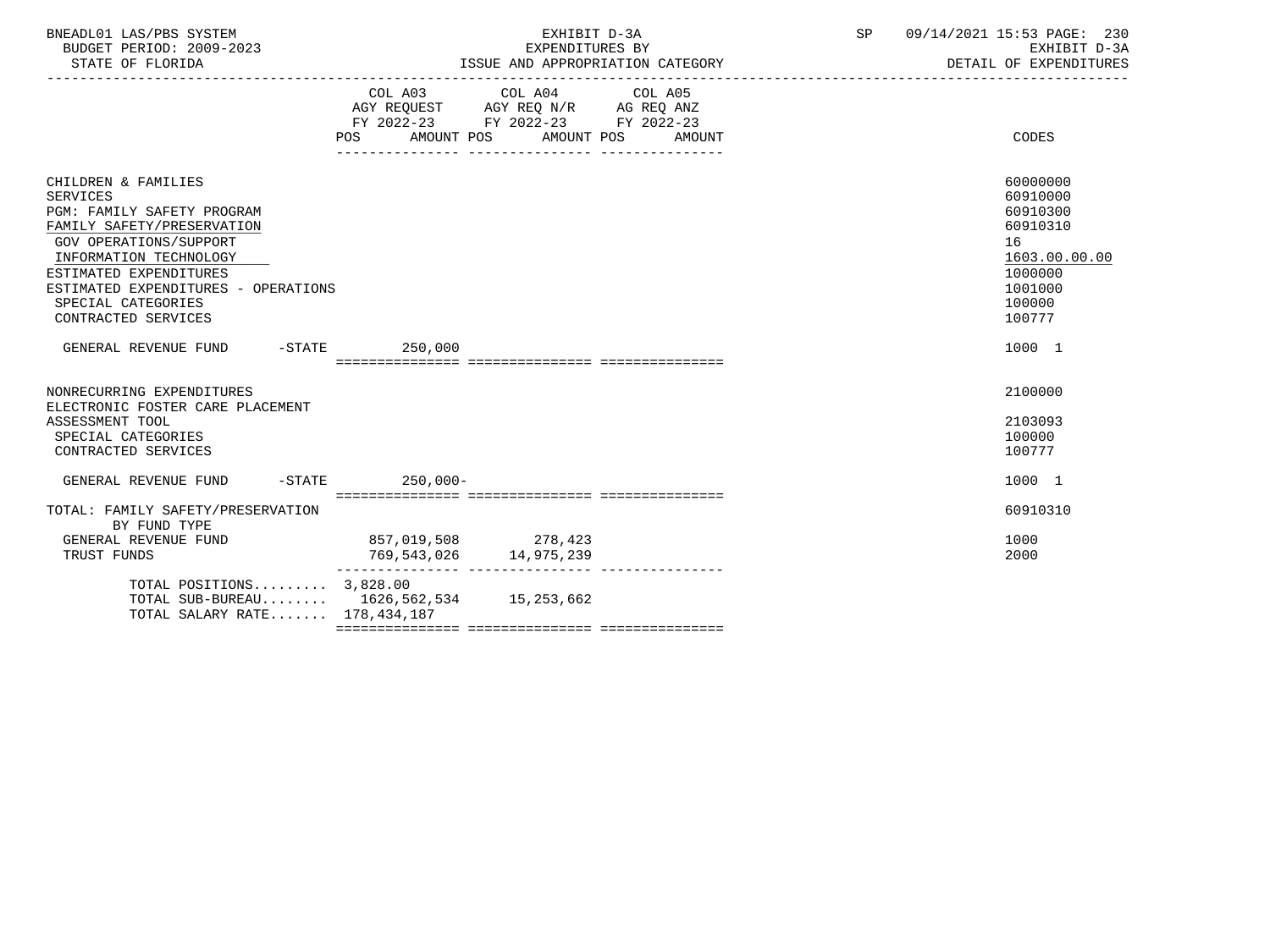| BNEADL01 LAS/PBS SYSTEM  | EXHIBIT D-3A                     | 09/14/2021 15:53 PAGE: 231 |
|--------------------------|----------------------------------|----------------------------|
| BUDGET PERIOD: 2009-2023 | EXPENDITURES BY                  | EXHIBIT D-3A               |
| STATE OF FLORIDA         | ISSUE AND APPROPRIATION CATEGORY | DETAIL OF EXPENDITURES     |

|                                                                                                                                                                                                                                                                   | COL A03<br>POS<br>AMOUNT POS             | COL A04<br>COL A05<br>AGY REQUEST AGY REQ N/R AG REQ ANZ<br>FY 2022-23 FY 2022-23 FY 2022-23<br>AMOUNT POS<br>AMOUNT | CODES                                                                                               |
|-------------------------------------------------------------------------------------------------------------------------------------------------------------------------------------------------------------------------------------------------------------------|------------------------------------------|----------------------------------------------------------------------------------------------------------------------|-----------------------------------------------------------------------------------------------------|
| CHILDREN & FAMILIES<br><b>SERVICES</b><br>PGM: MENTAL HEALTH PROGRAM<br>MENTAL HEALTH SERVICES<br>HEALTH AND HUMAN SERVICES<br>CIVIL COMMITMENT PROGRAM<br>ESTIMATED EXPENDITURES<br>ESTIMATED EXPENDITURES - OPERATIONS<br>SALARY RATE<br>SALARY RATE 62,755,008 |                                          |                                                                                                                      | 60000000<br>60910000<br>60910500<br>60910506<br>13<br>1301.02.00.00<br>1000000<br>1001000<br>000000 |
| SALARIES AND BENEFITS                                                                                                                                                                                                                                             |                                          |                                                                                                                      | 010000                                                                                              |
| $-$ STATE<br>GENERAL REVENUE FUND<br>$-MATCH$                                                                                                                                                                                                                     | 794,156<br>28,750,527                    |                                                                                                                      | 1000 1<br>1000 2                                                                                    |
| TOTAL GENERAL REVENUE FUND                                                                                                                                                                                                                                        | 29,544,683                               |                                                                                                                      | 1000                                                                                                |
| FEDERAL GRANTS TRUST FUND -RECPNT                                                                                                                                                                                                                                 | 61,643,443                               |                                                                                                                      | 2261 9                                                                                              |
| OPERATIONS AND MAINT TF<br>$-\mathtt{STATE}$<br>$-MATCH$                                                                                                                                                                                                          | 5,046,822<br>2,427,773                   |                                                                                                                      | 2516 1<br>2516 2                                                                                    |
| TOTAL OPERATIONS AND MAINT TF                                                                                                                                                                                                                                     | 7,474,595                                |                                                                                                                      | 2516                                                                                                |
| TOTAL POSITIONS $1,795.50$<br>TOTAL APPRO 98,662,721                                                                                                                                                                                                              |                                          |                                                                                                                      |                                                                                                     |
| OTHER PERSONAL SERVICES                                                                                                                                                                                                                                           |                                          |                                                                                                                      | 030000                                                                                              |
| $-$ STATE<br>GENERAL REVENUE FUND<br>-MATCH                                                                                                                                                                                                                       | 544,581<br>1,508,736<br>________________ |                                                                                                                      | 1000 1<br>1000 2                                                                                    |
| TOTAL GENERAL REVENUE FUND                                                                                                                                                                                                                                        | 2,053,317                                |                                                                                                                      | 1000                                                                                                |
| FEDERAL GRANTS TRUST FUND -MATCH<br>$-$ RECPNT                                                                                                                                                                                                                    | 1,790<br>1,521                           |                                                                                                                      | 2261 2<br>2261 9                                                                                    |
| TOTAL FEDERAL GRANTS TRUST FUND                                                                                                                                                                                                                                   | 3,311                                    |                                                                                                                      | 2261                                                                                                |
| TOTAL APPRO                                                                                                                                                                                                                                                       | 2,056,628                                |                                                                                                                      |                                                                                                     |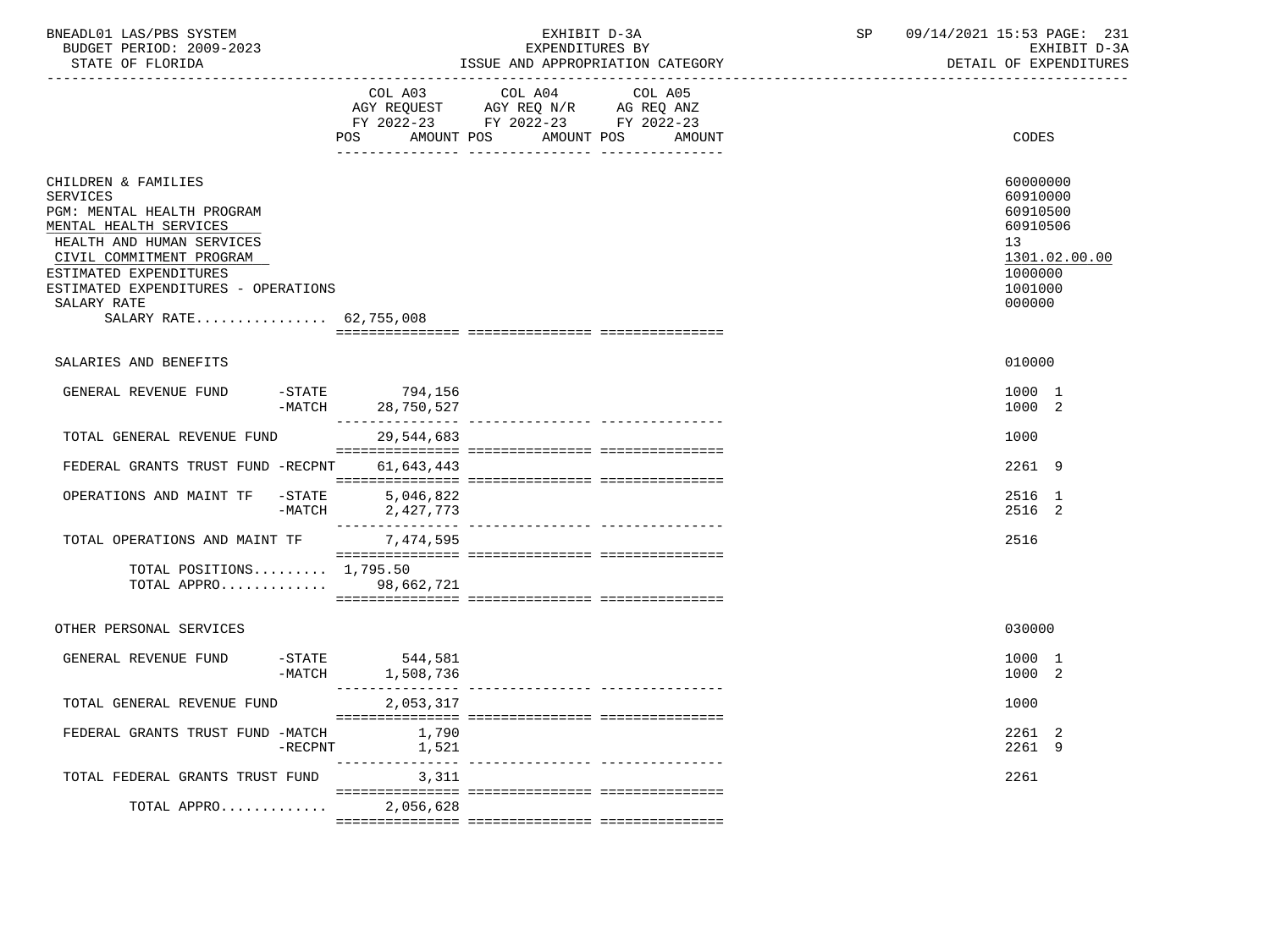| BNEADL01 LAS/PBS SYSTEM |                  |                          | EXHIBIT D-3A                     |  |
|-------------------------|------------------|--------------------------|----------------------------------|--|
|                         |                  | BUDGET PERIOD: 2009-2023 | EXPENDITURES BY                  |  |
|                         | STATE OF FLORIDA |                          | ISSUE AND APPROPRIATION CATEGORY |  |

BUDGET PERIOD: 2009-2023 EXPENDITURES BY EXHIBIT D-3A

|                                           |           |                  | FY 2022-23 FY 2022-23 FY 2022-23 |        |               |
|-------------------------------------------|-----------|------------------|----------------------------------|--------|---------------|
|                                           |           |                  | POS AMOUNT POS AMOUNT POS        | AMOUNT | CODES         |
|                                           |           |                  |                                  |        |               |
|                                           |           |                  |                                  |        |               |
| CHILDREN & FAMILIES                       |           |                  |                                  |        | 60000000      |
| SERVICES                                  |           |                  |                                  |        | 60910000      |
| PGM: MENTAL HEALTH PROGRAM                |           |                  |                                  |        | 60910500      |
| MENTAL HEALTH SERVICES                    |           |                  |                                  |        | 60910506      |
| HEALTH AND HUMAN SERVICES                 |           |                  |                                  |        | 13            |
| CIVIL COMMITMENT PROGRAM                  |           |                  |                                  |        | 1301.02.00.00 |
|                                           |           |                  |                                  |        |               |
| ESTIMATED EXPENDITURES                    |           |                  |                                  |        | 1000000       |
| ESTIMATED EXPENDITURES - OPERATIONS       |           |                  |                                  |        | 1001000       |
| EXPENSES                                  |           |                  |                                  |        | 040000        |
|                                           |           |                  |                                  |        |               |
| GENERAL REVENUE FUND                      |           | -STATE 7,304,163 |                                  |        | 1000 1        |
|                                           | $-MATCH$  | 233,590          |                                  |        | 1000 2        |
|                                           |           |                  |                                  |        |               |
| TOTAL GENERAL REVENUE FUND                |           | 7,537,753        |                                  |        | 1000          |
|                                           |           |                  |                                  |        |               |
| FEDERAL GRANTS TRUST FUND -RECPNT 564,187 |           |                  |                                  |        | 2261 9        |
|                                           |           |                  |                                  |        |               |
| OPERATIONS AND MAINT TF -STATE            |           | 238,027          |                                  |        | 2516 1        |
|                                           | -MATCH    | 70,903           |                                  |        | 2516 2        |
|                                           |           |                  |                                  |        |               |
| TOTAL OPERATIONS AND MAINT TF 308,930     |           |                  |                                  |        | 2516          |
|                                           |           |                  |                                  |        |               |
| TOTAL APPRO                               |           | 8,410,870        |                                  |        |               |
|                                           |           |                  |                                  |        |               |
|                                           |           |                  |                                  |        | 060000        |
| OPERATING CAPITAL OUTLAY                  |           |                  |                                  |        |               |
| FEDERAL GRANTS TRUST FUND -RECPNT 377,471 |           |                  |                                  |        | 2261 9        |
|                                           |           |                  |                                  |        |               |
|                                           |           |                  |                                  |        |               |
| FOOD PRODUCTS                             |           |                  |                                  |        | 070000        |
|                                           |           |                  |                                  |        |               |
| GENERAL REVENUE FUND                      | $-STATE$  | 2,069,829        |                                  |        | 1000 1        |
|                                           | $-MATCH$  | 298,090          |                                  |        | 1000 2        |
|                                           |           |                  |                                  |        |               |
| TOTAL GENERAL REVENUE FUND                |           | 2,367,919        |                                  |        | 1000          |
|                                           |           |                  |                                  |        |               |
| FEDERAL GRANTS TRUST FUND -RECPNT 483,069 |           |                  |                                  |        | 2261 9        |
|                                           |           |                  |                                  |        |               |
| TOTAL APPRO                               |           | 2,850,988        |                                  |        |               |
|                                           |           |                  |                                  |        |               |
|                                           |           |                  |                                  |        |               |
| SPECIAL CATEGORIES                        |           |                  |                                  |        | 100000        |
| CONTRACTED SERVICES                       |           |                  |                                  |        |               |
|                                           |           |                  |                                  |        | 100777        |
| GENERAL REVENUE FUND                      |           |                  |                                  |        | 1000 1        |
|                                           | $-$ STATE | 2,777,242        |                                  |        |               |
|                                           | $-MATCH$  | 2,184,658        |                                  |        | 1000 2        |
|                                           |           |                  |                                  |        | 1000          |
| TOTAL GENERAL REVENUE FUND                |           | 4,961,900        |                                  |        |               |

=============== =============== ===============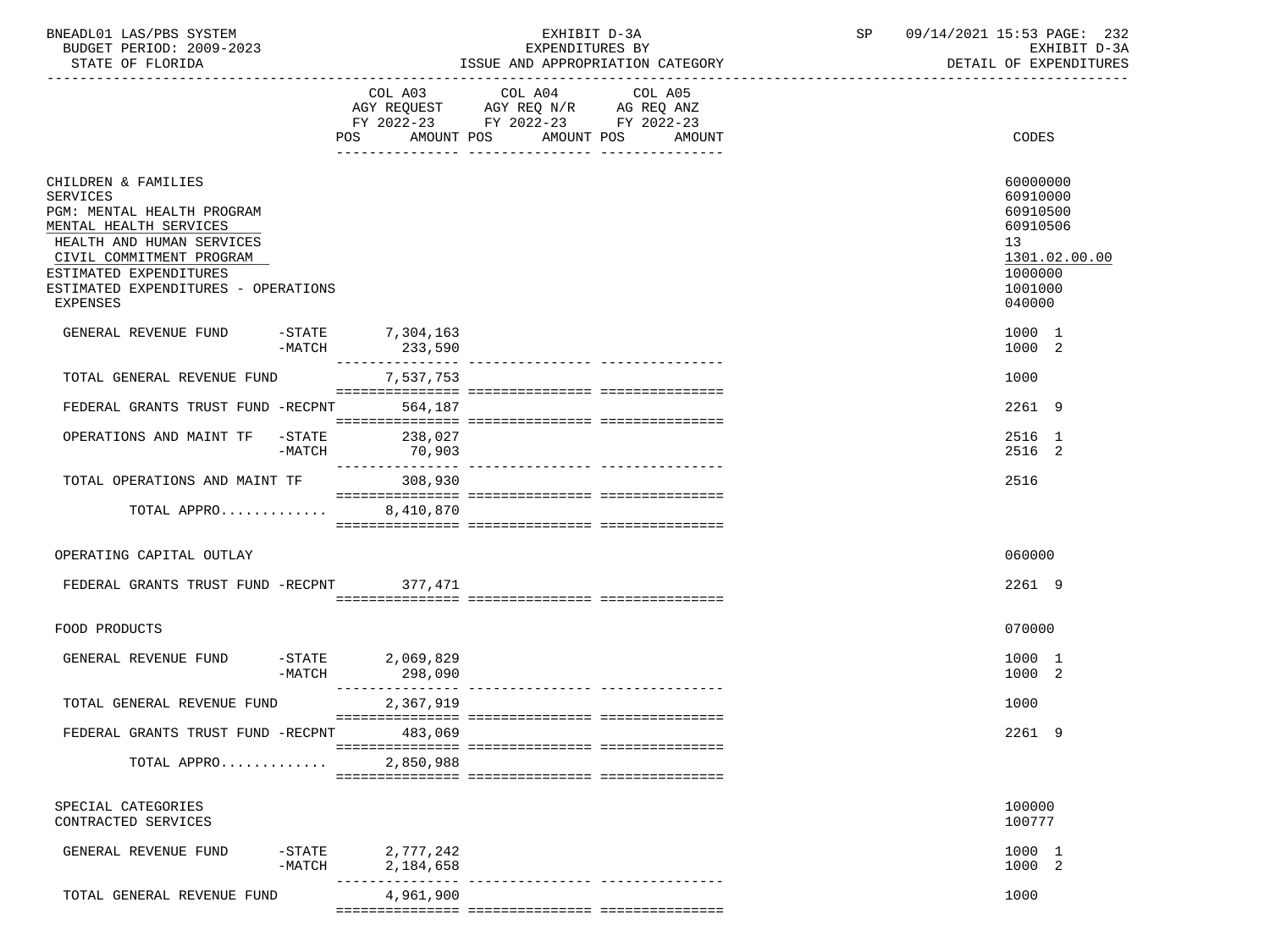| BNEADL01<br>LAS/PBS<br>SYSTEM  |                                                          | 4/2021<br>15.5<br>PAGE:<br>n al<br>ـ ت ک |
|--------------------------------|----------------------------------------------------------|------------------------------------------|
| 2009-2023<br>PERIOD:<br>BUDGET | ITURES BY<br>EXPENDI                                     | $\sim$ $\sim$<br>חדרי<br>tvu:<br>- ⊶     |
| חת התמידי<br>ET.ORTDA          | עסמביקימי ומרדידמדססמספסמ<br>ידת ה<br><b>ANII</b><br>--- | FYDFNDT                                  |

-----------------------------------------------------------------------------------------------------------------------------------

STATE OF FLORIDA STATE OF STATE OF STATE OF EXPENDITURES

|                                                                                                                            | COL A03<br>AGY REQUEST<br>FY 2022-23<br>AMOUNT POS<br>POS. | COL A04<br>COL A05<br>AGY REQ N/R<br>AG REQ ANZ<br>FY 2022-23<br>FY 2022-23<br>AMOUNT POS | AMOUNT | CODES                                 |
|----------------------------------------------------------------------------------------------------------------------------|------------------------------------------------------------|-------------------------------------------------------------------------------------------|--------|---------------------------------------|
| CHILDREN & FAMILIES<br><b>SERVICES</b>                                                                                     |                                                            |                                                                                           |        | 60000000<br>60910000                  |
| PGM: MENTAL HEALTH PROGRAM<br>MENTAL HEALTH SERVICES                                                                       |                                                            |                                                                                           |        | 60910500<br>60910506                  |
| HEALTH AND HUMAN SERVICES<br>CIVIL COMMITMENT PROGRAM<br>ESTIMATED EXPENDITURES                                            |                                                            |                                                                                           |        | 13<br>1301.02.00.00<br>1000000        |
| ESTIMATED EXPENDITURES - OPERATIONS<br>SPECIAL CATEGORIES<br>CONTRACTED SERVICES<br>OPERATIONS AND MAINT TF -MATCH 405,883 |                                                            |                                                                                           |        | 1001000<br>100000<br>100777<br>2516 2 |
|                                                                                                                            |                                                            |                                                                                           |        |                                       |
| TOTAL APPRO                                                                                                                | 5,367,783                                                  |                                                                                           |        |                                       |
| G/A-CONTRACT PROF SERVICES                                                                                                 |                                                            |                                                                                           |        | 100779                                |
| GENERAL REVENUE FUND<br>$-$ STATE                                                                                          | 32,772,828<br>-MATCH 3, 135, 500                           |                                                                                           |        | 1000 1<br>1000 2                      |
| TOTAL GENERAL REVENUE FUND                                                                                                 | 35,908,328                                                 |                                                                                           |        | 1000                                  |
| FEDERAL GRANTS TRUST FUND -MATCH                                                                                           | 26,250<br>$-$ RECPNT $14,801,743$                          |                                                                                           |        | 2261 2<br>2261 9                      |
| TOTAL FEDERAL GRANTS TRUST FUND                                                                                            | 14,827,993                                                 |                                                                                           |        | 2261                                  |
| TOTAL APPRO                                                                                                                | 50,736,321                                                 |                                                                                           |        |                                       |
| PRESCRIBE MED/DRUG NON-MED                                                                                                 |                                                            |                                                                                           |        | 102682                                |
| GENERAL REVENUE FUND -STATE<br>FEDERAL GRANTS TRUST FUND -RECPNT<br>$-$ STATE<br>OPERATIONS AND MAINT TF                   | 4,208,127<br>1,900,961<br>876,992                          |                                                                                           |        | 1000 1<br>2261 9<br>2516 1            |
| TOTAL APPRO                                                                                                                | 6,986,080                                                  |                                                                                           |        |                                       |
| RISK MANAGEMENT INSURANCE                                                                                                  |                                                            |                                                                                           |        | 103241                                |
| GENERAL REVENUE FUND -MATCH 5,983,580<br>FEDERAL GRANTS TRUST FUND -RECPNT                                                 | 788,781                                                    |                                                                                           |        | 1000 2<br>2261 9                      |
| TOTAL APPRO                                                                                                                | 6,772,361                                                  |                                                                                           |        |                                       |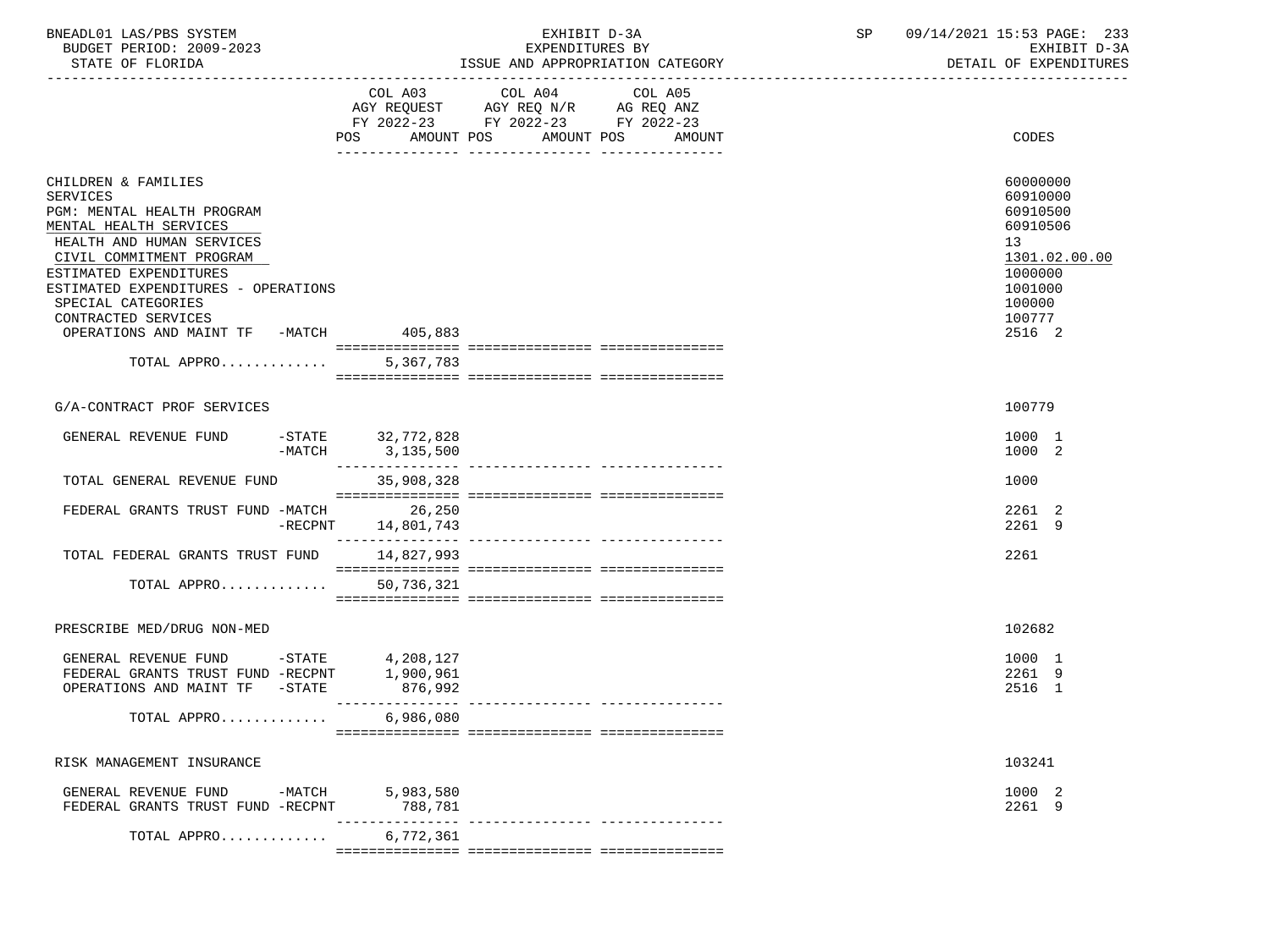| BNEADL01 LAS/PBS SYSTEM |                  |                          | EXHIBIT D-3A                     |
|-------------------------|------------------|--------------------------|----------------------------------|
|                         |                  | BUDGET PERIOD: 2009-2023 | EXPENDITURES BY                  |
|                         | STATE OF FLORIDA |                          | ISSUE AND APPROPRIATION CATEGORY |

BUDGET PERIOD: 2009-2023 EXPENDITURES BY EXHIBIT D-3A

|                                                                                                                                                                                                                                                                              | POS<br>AMOUNT POS   | FY 2022-23 FY 2022-23 FY 2022-23<br>AMOUNT POS<br>AMOUNT | CODES                                                                                                         |
|------------------------------------------------------------------------------------------------------------------------------------------------------------------------------------------------------------------------------------------------------------------------------|---------------------|----------------------------------------------------------|---------------------------------------------------------------------------------------------------------------|
|                                                                                                                                                                                                                                                                              |                     |                                                          |                                                                                                               |
| CHILDREN & FAMILIES<br><b>SERVICES</b><br>PGM: MENTAL HEALTH PROGRAM<br>MENTAL HEALTH SERVICES<br>HEALTH AND HUMAN SERVICES<br>CIVIL COMMITMENT PROGRAM<br>ESTIMATED EXPENDITURES<br>ESTIMATED EXPENDITURES - OPERATIONS<br>SPECIAL CATEGORIES<br>DEFERRED-PAY COM CONTRACTS |                     |                                                          | 60000000<br>60910000<br>60910500<br>60910506<br>13<br>1301.02.00.00<br>1000000<br>1001000<br>100000<br>105280 |
| GENERAL REVENUE FUND -STATE 709,683                                                                                                                                                                                                                                          |                     |                                                          | 1000 1                                                                                                        |
|                                                                                                                                                                                                                                                                              |                     |                                                          |                                                                                                               |
| LEASE/PURCHASE/EQUIPMENT                                                                                                                                                                                                                                                     |                     |                                                          | 105281                                                                                                        |
| GENERAL REVENUE FUND                                                                                                                                                                                                                                                         | $-STATE$ 240,303    |                                                          | 1000 1                                                                                                        |
| FEDERAL GRANTS TRUST FUND -RECPNT                                                                                                                                                                                                                                            | 10,238              |                                                          | 2261 9                                                                                                        |
| $-\mathtt{STATE}$<br>OPERATIONS AND MAINT TF                                                                                                                                                                                                                                 | 944                 |                                                          | 2516 1                                                                                                        |
| -MATCH                                                                                                                                                                                                                                                                       | 35                  |                                                          | 2516 2                                                                                                        |
| TOTAL OPERATIONS AND MAINT TF                                                                                                                                                                                                                                                | 979                 |                                                          | 2516                                                                                                          |
| TOTAL APPRO                                                                                                                                                                                                                                                                  | 251,520             |                                                          |                                                                                                               |
| TOTAL: ESTIMATED EXPENDITURES - OPERATIONS<br>TOTAL POSITIONS $1,795.50$<br>TOTAL ISSUE 183, 182, 426<br>TOTAL SALARY RATE 62,755,008                                                                                                                                        |                     |                                                          | 1001000                                                                                                       |
| SALARY INCREASES FOR FY 2021-22 -<br>STATE EMPLOYEE MINIMUM WAGE<br>INCREASE - EFFECTIVE 7/1/2021<br>SALARY RATE<br>SALARY RATE 3.613.347                                                                                                                                    |                     |                                                          | 1001030<br>000000                                                                                             |
| SALARIES AND BENEFITS                                                                                                                                                                                                                                                        |                     |                                                          | 010000                                                                                                        |
| $-$ STATE<br>GENERAL REVENUE FUND<br>$-MATCH$                                                                                                                                                                                                                                | 34,485<br>1,247,490 |                                                          | 1000 1<br>1000 2                                                                                              |
| TOTAL GENERAL REVENUE FUND                                                                                                                                                                                                                                                   | 1,281,975           | -------------- ----------------                          | 1000                                                                                                          |
| FEDERAL GRANTS TRUST FUND -RECPNT                                                                                                                                                                                                                                            | 2,675,276           |                                                          | 2261 9                                                                                                        |
|                                                                                                                                                                                                                                                                              |                     |                                                          |                                                                                                               |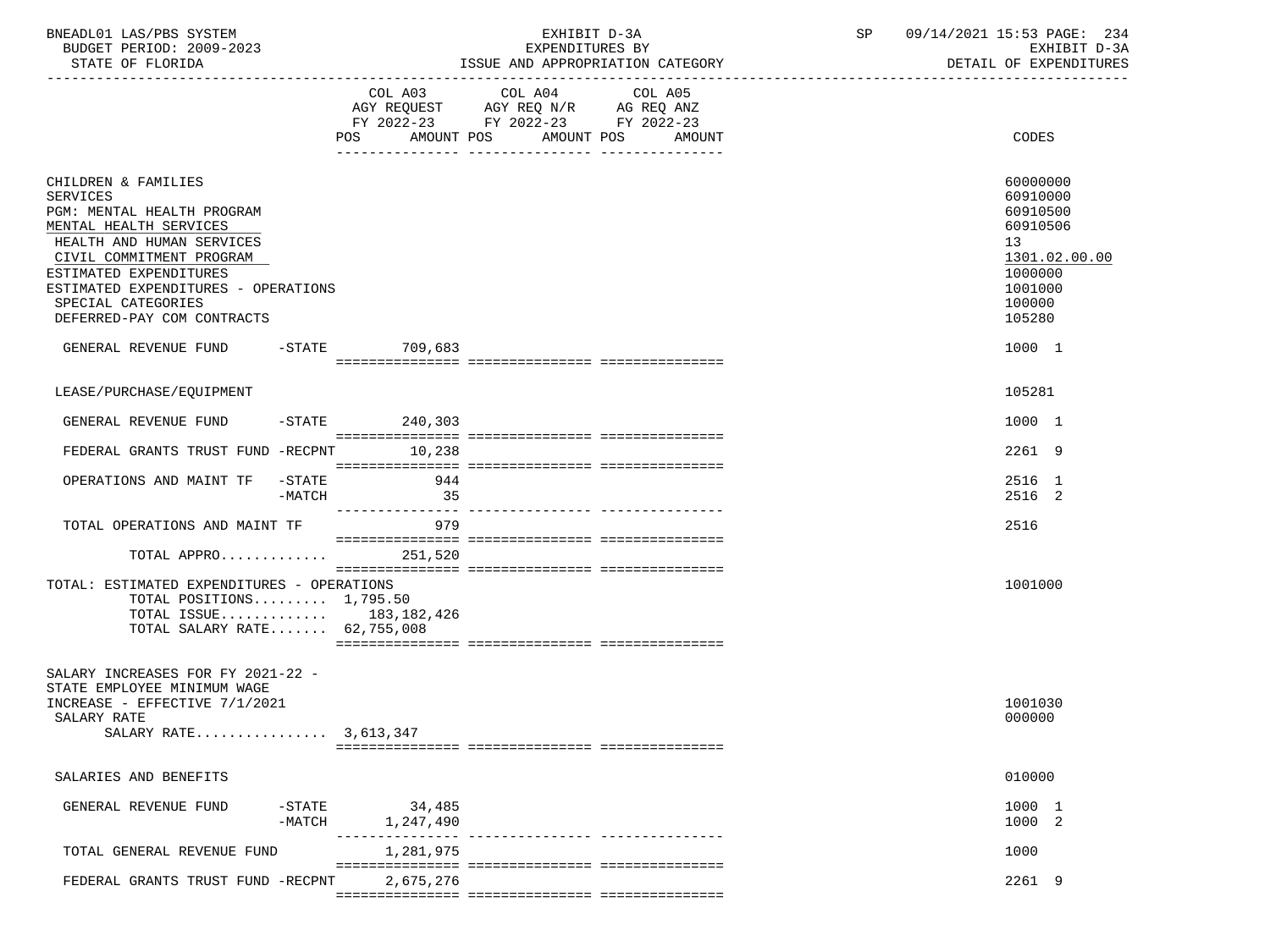| BNEADL01 LAS/PBS SYSTEM<br>BUDGET PERIOD: 2009-2023<br>STATE OF FLORIDA<br>___________________________________                                                                                                                                                                         |                                         | EXHIBIT D-3A<br>EXPENDITURES BY<br>ISSUE AND APPROPRIATION CATEGORY                                                                     | SP 09/14/2021 15:53 PAGE: 235<br>EXHIBIT D-3A<br>DETAIL OF EXPENDITURES                   |
|----------------------------------------------------------------------------------------------------------------------------------------------------------------------------------------------------------------------------------------------------------------------------------------|-----------------------------------------|-----------------------------------------------------------------------------------------------------------------------------------------|-------------------------------------------------------------------------------------------|
|                                                                                                                                                                                                                                                                                        | <b>POS</b>                              | COL A03 COL A04 COL A05<br>AGY REQUEST AGY REQ N/R AG REQ ANZ<br>FY 2022-23 FY 2022-23 FY 2022-23<br>AMOUNT POS<br>AMOUNT POS<br>AMOUNT | <b>CODES</b>                                                                              |
| CHILDREN & FAMILIES<br><b>SERVICES</b><br>PGM: MENTAL HEALTH PROGRAM<br>MENTAL HEALTH SERVICES<br>HEALTH AND HUMAN SERVICES<br>CIVIL COMMITMENT PROGRAM<br>ESTIMATED EXPENDITURES<br>SALARY INCREASES FOR FY 2021-22 -<br>STATE EMPLOYEE MINIMUM WAGE<br>INCREASE - EFFECTIVE 7/1/2021 |                                         |                                                                                                                                         | 60000000<br>60910000<br>60910500<br>60910506<br>13<br>1301.02.00.00<br>1000000<br>1001030 |
| SALARIES AND BENEFITS<br>OPERATIONS AND MAINT TF -STATE 219,144<br>$-MATCH$                                                                                                                                                                                                            | 105,417                                 |                                                                                                                                         | 010000<br>2516 1<br>2516 2                                                                |
| TOTAL OPERATIONS AND MAINT TF                                                                                                                                                                                                                                                          | 324,561                                 |                                                                                                                                         | 2516                                                                                      |
| TOTAL APPRO 4, 281, 812                                                                                                                                                                                                                                                                |                                         |                                                                                                                                         |                                                                                           |
| OTHER PERSONAL SERVICES                                                                                                                                                                                                                                                                |                                         |                                                                                                                                         | 030000                                                                                    |
| GENERAL REVENUE FUND -STATE 14,695<br>$-MATCH$                                                                                                                                                                                                                                         | 40,713                                  |                                                                                                                                         | 1000 1<br>1000 2                                                                          |
| TOTAL GENERAL REVENUE FUND                                                                                                                                                                                                                                                             | 55,408                                  |                                                                                                                                         | 1000                                                                                      |
| FEDERAL GRANTS TRUST FUND -MATCH<br>$-$ RECPNT                                                                                                                                                                                                                                         | $\begin{array}{c} 48 \\ 41 \end{array}$ |                                                                                                                                         | 2261 2<br>2261 9                                                                          |
| TOTAL FEDERAL GRANTS TRUST FUND                                                                                                                                                                                                                                                        | 89                                      |                                                                                                                                         | 2261                                                                                      |
| TOTAL APPRO $\dots\dots\dots\dots$                                                                                                                                                                                                                                                     |                                         |                                                                                                                                         |                                                                                           |
| TOTAL: SALARY INCREASES FOR FY 2021-22 -<br>STATE EMPLOYEE MINIMUM WAGE<br>INCREASE - EFFECTIVE 7/1/2021<br>TOTAL ISSUE $4,337,309$<br>TOTAL SALARY RATE 3,613,347                                                                                                                     |                                         |                                                                                                                                         | 1001030                                                                                   |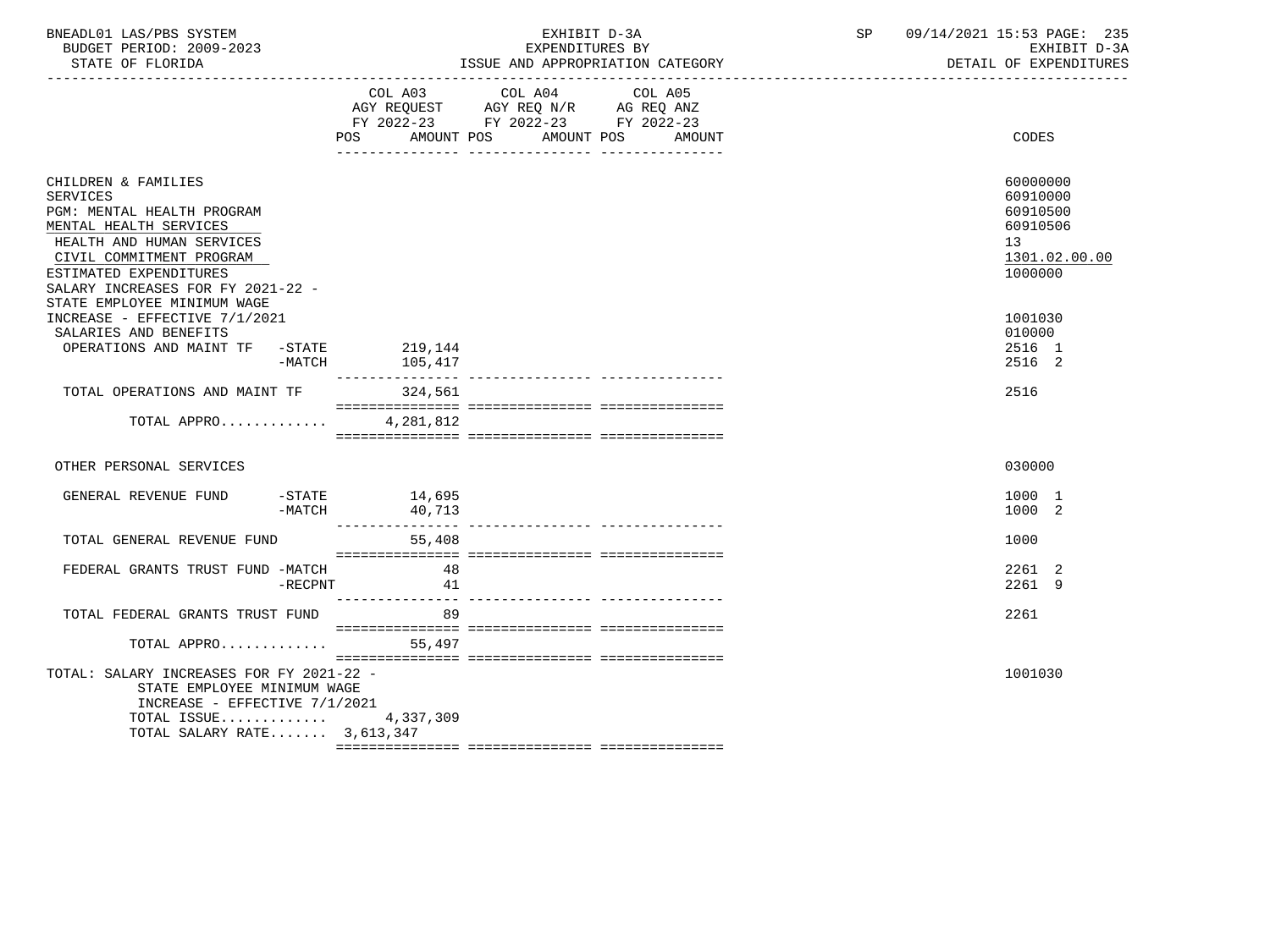| BNEADL01 LAS/PBS SYSTEM<br>BUDGET PERIOD: 2009-2023<br>STATE OF FLORIDA<br>--------------------------------------                                                                                                                                                                 |        |                                    | EXHIBIT D-3A<br>EXPENDITURES BY<br>ISSUE AND APPROPRIATION CATEGORY                                                                                                                                                                         | SP | 09/14/2021 15:53 PAGE: 236<br>EXHIBIT D-3A<br>DETAIL OF EXPENDITURES           |  |
|-----------------------------------------------------------------------------------------------------------------------------------------------------------------------------------------------------------------------------------------------------------------------------------|--------|------------------------------------|---------------------------------------------------------------------------------------------------------------------------------------------------------------------------------------------------------------------------------------------|----|--------------------------------------------------------------------------------|--|
|                                                                                                                                                                                                                                                                                   |        |                                    | COL A03 COL A04<br>COL A05<br>$\begin{tabular}{lllllll} AGY & \texttt{REQUEST} & \texttt{AGY REQ} & \texttt{N/R} & \texttt{AG REQ} & \texttt{ANZ} \end{tabular}$<br>FY 2022-23 FY 2022-23 FY 2022-23<br>POS AMOUNT POS AMOUNT POS<br>AMOUNT |    | <b>CODES</b>                                                                   |  |
| CHILDREN & FAMILIES<br><b>SERVICES</b><br>PGM: MENTAL HEALTH PROGRAM<br>MENTAL HEALTH SERVICES<br>HEALTH AND HUMAN SERVICES<br>CIVIL COMMITMENT PROGRAM<br>ESTIMATED EXPENDITURES<br>FLORIDA RETIREMENT SYSTEM<br>ADJUSTMENT - FY 2021-22 - NORMAL<br>COST AND UNFUNDED ACTUARIAL |        |                                    |                                                                                                                                                                                                                                             |    | 60000000<br>60910000<br>60910500<br>60910506<br>13<br>1301.02.00.00<br>1000000 |  |
| LIABILITY<br>SALARIES AND BENEFITS                                                                                                                                                                                                                                                |        |                                    |                                                                                                                                                                                                                                             |    | 1001070<br>010000                                                              |  |
| GENERAL REVENUE FUND                                                                                                                                                                                                                                                              |        | $-STATE$ 4,708<br>$-MATCH$ 170,326 |                                                                                                                                                                                                                                             |    | 1000 1<br>1000 2                                                               |  |
| TOTAL GENERAL REVENUE FUND                                                                                                                                                                                                                                                        |        | 175,034                            |                                                                                                                                                                                                                                             |    | 1000                                                                           |  |
| FEDERAL GRANTS TRUST FUND -RECPNT 365,269                                                                                                                                                                                                                                         |        |                                    |                                                                                                                                                                                                                                             |    | 2261 9                                                                         |  |
| OPERATIONS AND MAINT TF -STATE 29,921                                                                                                                                                                                                                                             | -MATCH | 14,393                             |                                                                                                                                                                                                                                             |    | 2516 1<br>2516 2                                                               |  |
| TOTAL OPERATIONS AND MAINT TF                                                                                                                                                                                                                                                     |        | 44,314                             |                                                                                                                                                                                                                                             |    | 2516                                                                           |  |
| TOTAL APPRO                                                                                                                                                                                                                                                                       |        | 584,617                            |                                                                                                                                                                                                                                             |    |                                                                                |  |
| CASUALTY INSURANCE PREMIUM<br>ADJUSTMENT<br>SPECIAL CATEGORIES<br>RISK MANAGEMENT INSURANCE                                                                                                                                                                                       |        |                                    |                                                                                                                                                                                                                                             |    | 1001090<br>100000<br>103241                                                    |  |
| GENERAL REVENUE FUND -MATCH 1,191,078-<br>FEDERAL GRANTS TRUST FUND -RECPNT                                                                                                                                                                                                       |        |                                    |                                                                                                                                                                                                                                             |    | 1000 2<br>2261 9                                                               |  |
| TOTAL APPRO                                                                                                                                                                                                                                                                       |        | 1,233,686-                         |                                                                                                                                                                                                                                             |    |                                                                                |  |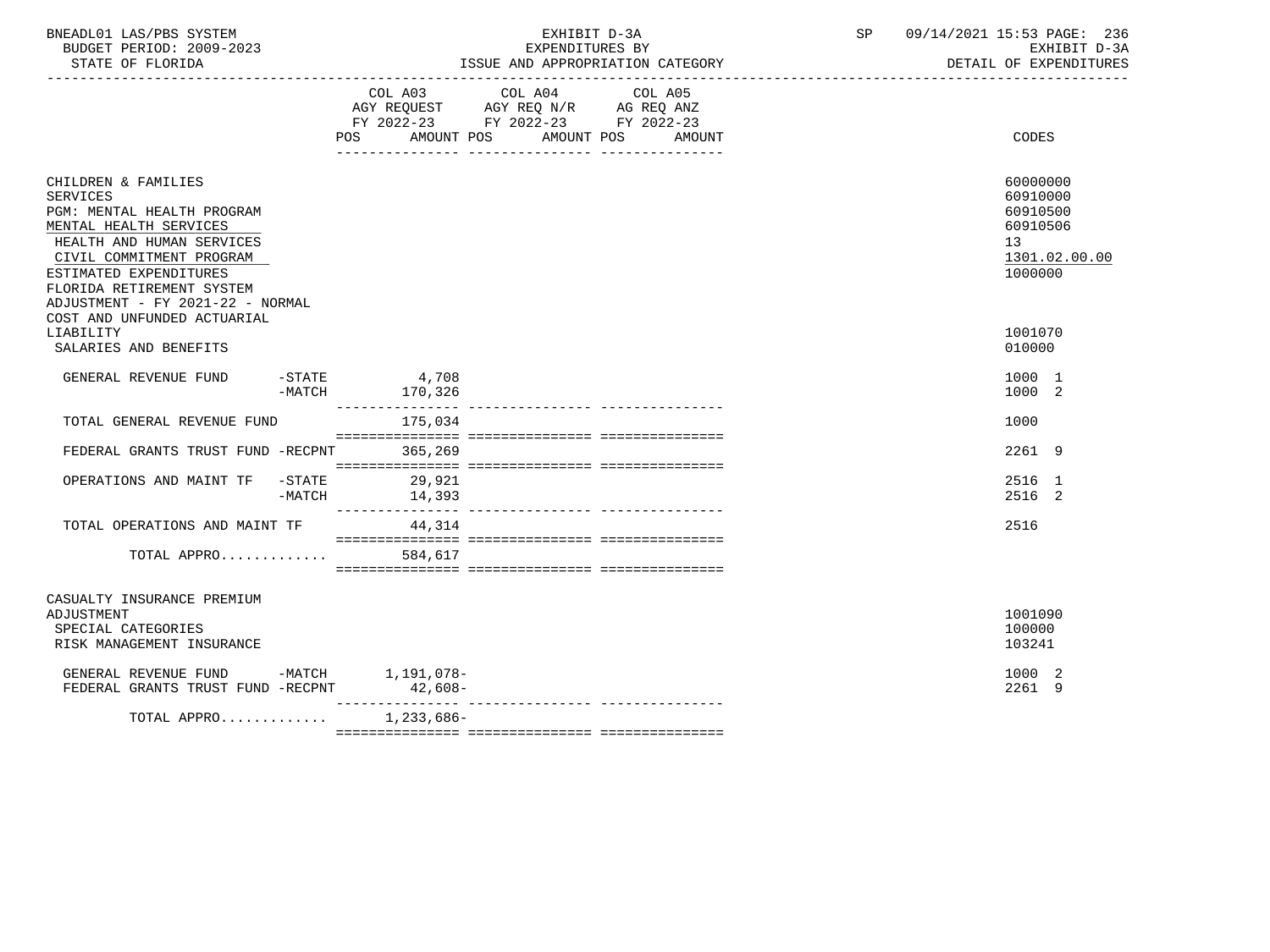| BNEADL01 LAS/PBS SYSTEM<br>BUDGET PERIOD: 2009-2023<br>STATE OF FLORIDA                                                                                                                |                      | EXHIBIT D-3A<br>EXPENDITURES BY<br>ISSUE AND APPROPRIATION CATEGORY                                                                                                                                                                                | SP | 09/14/2021 15:53 PAGE: 237<br>EXHIBIT D-3A<br>DETAIL OF EXPENDITURES |
|----------------------------------------------------------------------------------------------------------------------------------------------------------------------------------------|----------------------|----------------------------------------------------------------------------------------------------------------------------------------------------------------------------------------------------------------------------------------------------|----|----------------------------------------------------------------------|
|                                                                                                                                                                                        | AMOUNT POS<br>POS    | COL A03 COL A04<br>COL A05<br>$\begin{tabular}{lllllll} AGY & \texttt{REQUEST} & \texttt{AGY} & \texttt{REG} & \texttt{N/R} & \texttt{AG} & \texttt{REQ} & \texttt{ANZ} \end{tabular}$<br>FY 2022-23 FY 2022-23 FY 2022-23<br>AMOUNT POS<br>AMOUNT |    | CODES                                                                |
| CHILDREN & FAMILIES<br><b>SERVICES</b><br>PGM: MENTAL HEALTH PROGRAM<br>MENTAL HEALTH SERVICES<br>HEALTH AND HUMAN SERVICES<br>CIVIL COMMITMENT PROGRAM<br>ADJUSTMENTS TO CURRENT YEAR |                      |                                                                                                                                                                                                                                                    |    | 60000000<br>60910000<br>60910500<br>60910506<br>13<br>1301.02.00.00  |
| ESTIMATED EXPENDITURES<br>ADJUST FUND SOURCE INDICATORS - ADD<br>SALARIES AND BENEFITS                                                                                                 |                      |                                                                                                                                                                                                                                                    |    | 1600000<br>160S220<br>010000                                         |
| GENERAL REVENUE FUND -MATCH 264,810<br>OPERATIONS AND MAINT TF -MATCH                                                                                                                  | 5,046,822            |                                                                                                                                                                                                                                                    |    | 1000 2<br>2516 2                                                     |
| TOTAL APPRO                                                                                                                                                                            | 5,311,632            |                                                                                                                                                                                                                                                    |    |                                                                      |
| OTHER PERSONAL SERVICES                                                                                                                                                                |                      |                                                                                                                                                                                                                                                    |    | 030000                                                               |
| GENERAL REVENUE FUND -MATCH 544,581<br>FEDERAL GRANTS TRUST FUND -RECPNT                                                                                                               | 1,790                |                                                                                                                                                                                                                                                    |    | 1000 2<br>2261 9                                                     |
| TOTAL APPRO                                                                                                                                                                            | 546,371              |                                                                                                                                                                                                                                                    |    |                                                                      |
| <b>EXPENSES</b>                                                                                                                                                                        |                      |                                                                                                                                                                                                                                                    |    | 040000                                                               |
| GENERAL REVENUE FUND -MATCH 7,304,163<br>OPERATIONS AND MAINT TF -MATCH                                                                                                                | 238,027              |                                                                                                                                                                                                                                                    |    | 1000 2<br>2516 2                                                     |
| TOTAL APPRO                                                                                                                                                                            | 7,542,190            |                                                                                                                                                                                                                                                    |    |                                                                      |
| FOOD PRODUCTS                                                                                                                                                                          |                      |                                                                                                                                                                                                                                                    |    | 070000                                                               |
| $-MATCH$<br>GENERAL REVENUE FUND                                                                                                                                                       | 2,069,829            |                                                                                                                                                                                                                                                    |    | 1000 2                                                               |
| SPECIAL CATEGORIES<br>CONTRACTED SERVICES                                                                                                                                              |                      |                                                                                                                                                                                                                                                    |    | 100000<br>100777                                                     |
| GENERAL REVENUE FUND<br>-MATCH                                                                                                                                                         | 2,777,242            |                                                                                                                                                                                                                                                    |    | 1000 2                                                               |
| G/A-CONTRACT PROF SERVICES                                                                                                                                                             |                      |                                                                                                                                                                                                                                                    |    | 100779                                                               |
| GENERAL REVENUE FUND<br>-MATCH<br>FEDERAL GRANTS TRUST FUND -RECPNT                                                                                                                    | 32,772,872<br>26,250 | ---------------- -------------                                                                                                                                                                                                                     |    | 1000 2<br>2261 9                                                     |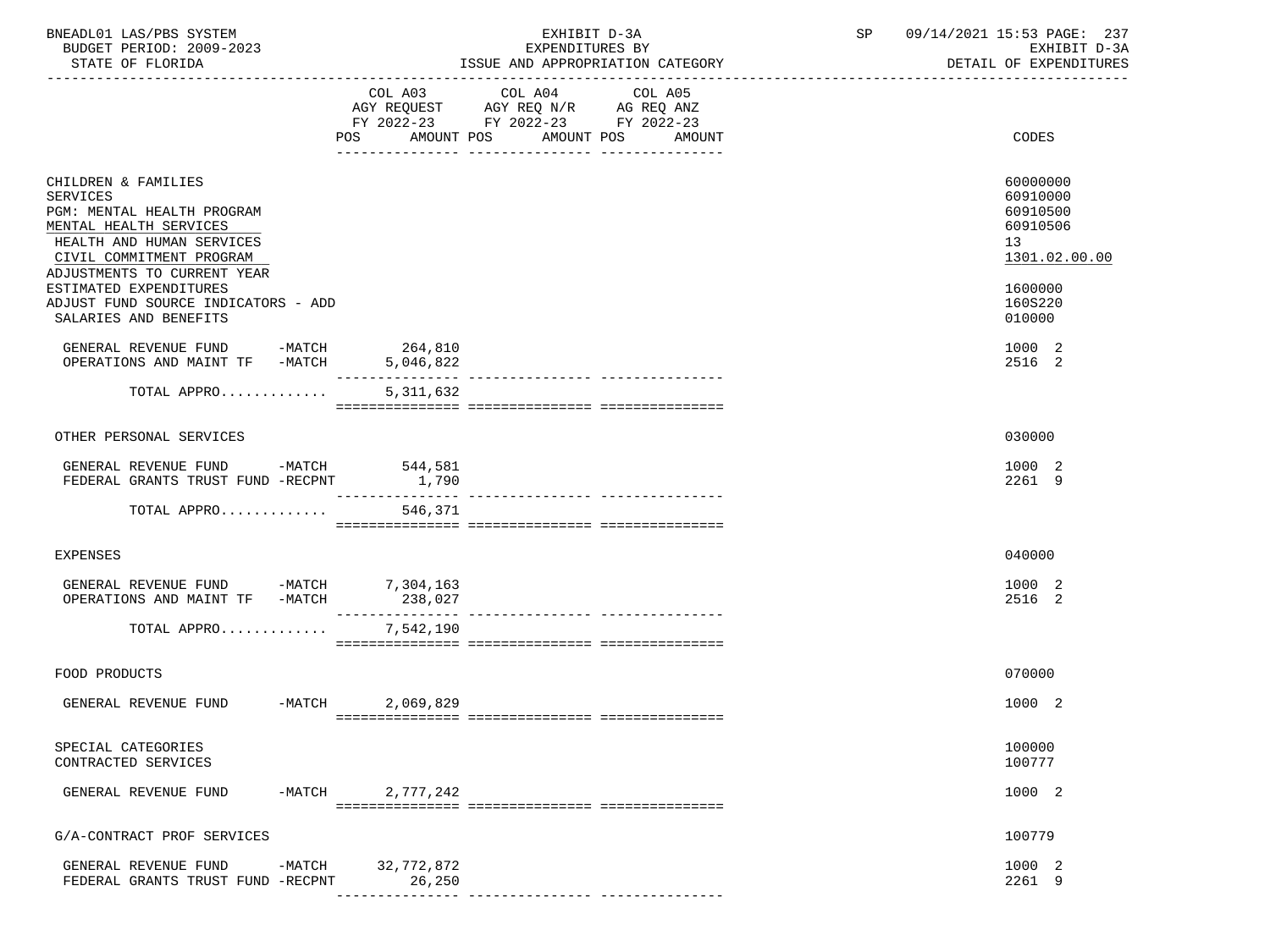| BNEADL01 LAS/PBS SYSTEM<br>BUDGET PERIOD: 2009-2023<br>STATE OF FLORIDA                                                                                                                |                              | EXHIBIT D-3A<br>EXPENDITURES BY<br>ISSUE AND APPROPRIATION CATEGORY                                               | SP | 09/14/2021 15:53 PAGE: 238<br>EXHIBIT D-3A<br>DETAIL OF EXPENDITURES             |
|----------------------------------------------------------------------------------------------------------------------------------------------------------------------------------------|------------------------------|-------------------------------------------------------------------------------------------------------------------|----|----------------------------------------------------------------------------------|
|                                                                                                                                                                                        | COL A03<br>POS<br>AMOUNT POS | COL A04<br>COL A05<br>AGY REQUEST AGY REQ N/R AG REQ ANZ<br>FY 2022-23 FY 2022-23 FY 2022-23<br>AMOUNT POS AMOUNT |    | CODES                                                                            |
| CHILDREN & FAMILIES<br><b>SERVICES</b><br>PGM: MENTAL HEALTH PROGRAM<br>MENTAL HEALTH SERVICES<br>HEALTH AND HUMAN SERVICES<br>CIVIL COMMITMENT PROGRAM<br>ADJUSTMENTS TO CURRENT YEAR |                              |                                                                                                                   |    | 60000000<br>60910000<br>60910500<br>60910506<br>13 <sup>7</sup><br>1301.02.00.00 |
| ESTIMATED EXPENDITURES<br>ADJUST FUND SOURCE INDICATORS - ADD<br>SPECIAL CATEGORIES<br>G/A-CONTRACT PROF SERVICES<br>TOTAL APPRO 32,799,122                                            |                              |                                                                                                                   |    | 1600000<br>160S220<br>100000<br>100779                                           |
|                                                                                                                                                                                        |                              |                                                                                                                   |    |                                                                                  |
| PRESCRIBE MED/DRUG NON-MED                                                                                                                                                             |                              |                                                                                                                   |    | 102682                                                                           |
| GENERAL REVENUE FUND -MATCH 4,208,127<br>OPERATIONS AND MAINT TF -MATCH 876,992                                                                                                        |                              |                                                                                                                   |    | 1000 2<br>2516 2                                                                 |
| TOTAL APPRO                                                                                                                                                                            | 5,085,119                    |                                                                                                                   |    |                                                                                  |
| DEFERRED-PAY COM CONTRACTS                                                                                                                                                             |                              |                                                                                                                   |    | 105280                                                                           |
| GENERAL REVENUE FUND                                                                                                                                                                   | -MATCH 709,683               |                                                                                                                   |    | 1000 2                                                                           |
| LEASE/PURCHASE/EQUIPMENT                                                                                                                                                               |                              |                                                                                                                   |    | 105281                                                                           |
| GENERAL REVENUE FUND -MATCH<br>OPERATIONS AND MAINT TF -MATCH                                                                                                                          | 240,303<br>944               |                                                                                                                   |    | 1000 2<br>2516 2                                                                 |
| TOTAL APPRO                                                                                                                                                                            | 241,247                      |                                                                                                                   |    |                                                                                  |
| TOTAL: ADJUST FUND SOURCE INDICATORS - ADD<br>TOTAL ISSUE $57,082,435$                                                                                                                 |                              |                                                                                                                   |    | 160S220                                                                          |
|                                                                                                                                                                                        |                              |                                                                                                                   |    |                                                                                  |
| AGENCY ISSUE NARRATIVE:<br>2022-2023 BUDGET YEAR NARRATIVE:<br>ISSUE TITLE:<br>Adjust Fund Source Indicators - Add                                                                     |                              | IT COMPONENT? NO                                                                                                  |    |                                                                                  |

 The Department of Children and Families (department) requests the recurring transfer of \$214,939,636 across Funding Source Identifiers (FSI) in all of the department's budget entities, adjusting the department's Fiscal Year 2022-2023 in order to realign FSI's for Maintenance of Effort (MOE) and Match review.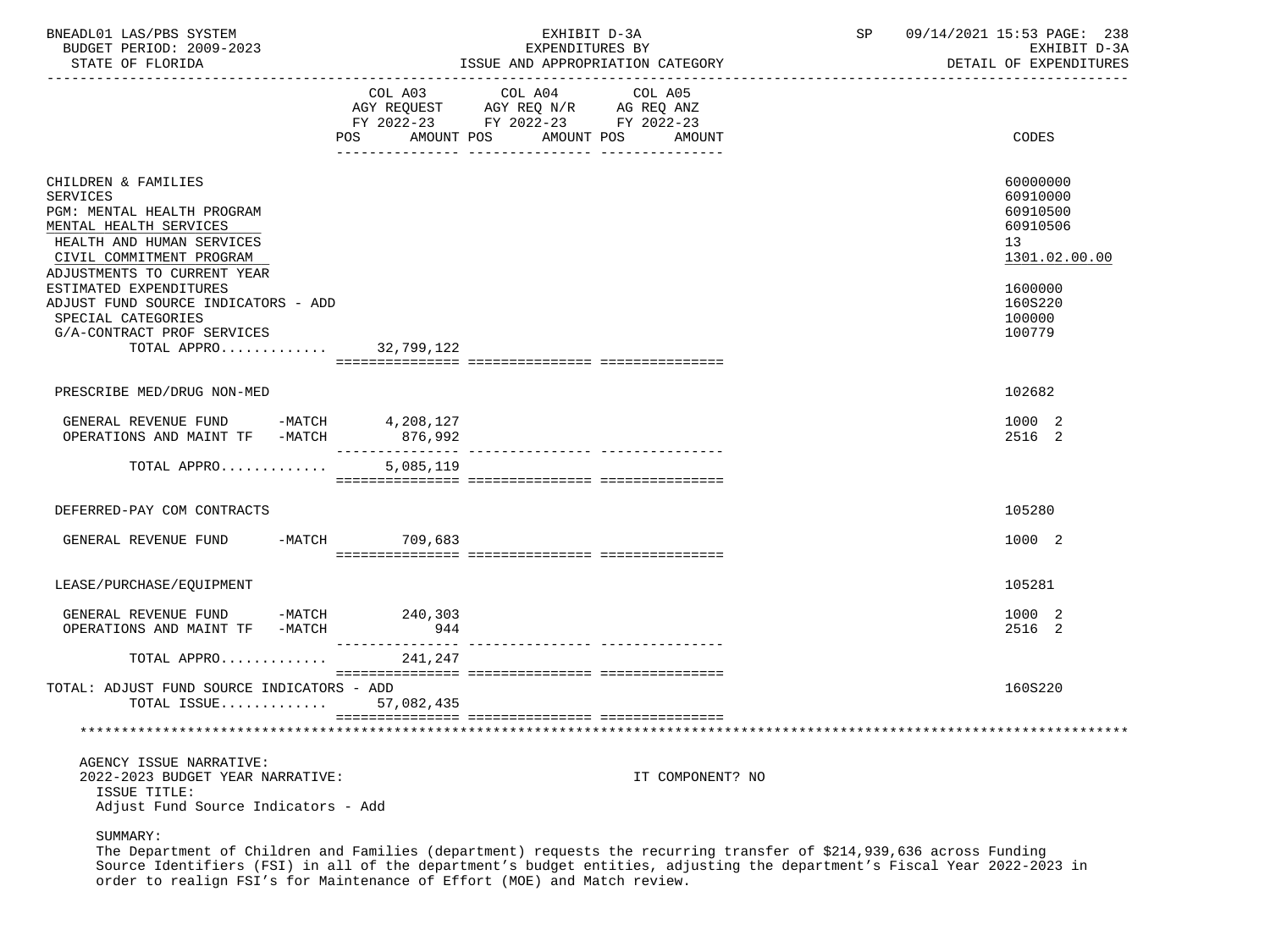| BNEADL01 LAS/PBS SYSTEM<br>BUDGET PERIOD: 2009-2023<br>STATE OF FLORIDA | EXHIBIT D-3A<br>EXPENDITURES BY<br>ISSUE AND APPROPRIATION CATEGORY |                                                                                                   |  |                              |  |  | SP | 09/14/2021 15:53 PAGE: 239<br>EXHIBIT D-3A<br>DETAIL OF EXPENDITURES |
|-------------------------------------------------------------------------|---------------------------------------------------------------------|---------------------------------------------------------------------------------------------------|--|------------------------------|--|--|----|----------------------------------------------------------------------|
|                                                                         | POS                                                                 | COL A03 COL A04 COL A05<br>AGY REOUEST AGY REO N/R AG REO ANZ<br>FY 2022-23 FY 2022-23 FY 2022-23 |  | AMOUNT POS AMOUNT POS AMOUNT |  |  |    | CODES                                                                |
| CHILDREN & FAMILIES                                                     |                                                                     |                                                                                                   |  |                              |  |  |    | 60000000                                                             |
| SERVICES<br>PGM: MENTAL HEALTH PROGRAM                                  |                                                                     |                                                                                                   |  |                              |  |  |    | 60910000<br>60910500                                                 |
| MENTAL HEALTH SERVICES                                                  |                                                                     |                                                                                                   |  |                              |  |  |    | 60910506                                                             |
| HEALTH AND HUMAN SERVICES                                               |                                                                     |                                                                                                   |  |                              |  |  |    | 13                                                                   |
| CIVIL COMMITMENT PROGRAM                                                |                                                                     |                                                                                                   |  |                              |  |  |    | 1301.02.00.00                                                        |
| ADJUSTMENTS TO CURRENT YEAR                                             |                                                                     |                                                                                                   |  |                              |  |  |    |                                                                      |
| ESTIMATED EXPENDITURES                                                  |                                                                     |                                                                                                   |  |                              |  |  |    | 1600000                                                              |
| ADJUST FUND SOURCE INDICATORS - ADD                                     |                                                                     |                                                                                                   |  |                              |  |  |    | 160S220                                                              |

#### ISSUE NARRATIVE:

 This technical issue requests the transfer of appropriations between FSI's that is necessary to ensure that the department can properly identify state funding required to match federal funds and MOE amounts with certainty.

 The Other Salary Amount (OAD) transaction was used to realign the budget for the Salaries and Benefits appropriation category because this issue is not associated with specific positions and/or salary.

 The Department will implement these adjustments and continue to monitor the funding of the budget. When summarized with companion issue 160S230 - Adjust Fund Source Indicators - Deduct, the issues net to zero.

#### COST CALCULATION:

 The following chart summarizes the FSI's that have been identified for realignment in order to meet our MOE and Match needs:

|          |      | $FSI-1$                                                                          | $FSI-2$                                      | $FSI-3$     | $FSI-9$ | Grand Total                    |
|----------|------|----------------------------------------------------------------------------------|----------------------------------------------|-------------|---------|--------------------------------|
| 60900101 | 1000 | (2,688,418)                                                                      | 2,688,418                                    |             |         |                                |
|          | 2021 | (131, 150)                                                                       | (57, 221)                                    | 188,371     |         |                                |
|          | 2261 | (19, 427)                                                                        | (35, 779)                                    | 55,206      |         |                                |
|          | 2516 | (2,004)                                                                          | 2,004                                        |             |         |                                |
|          |      | (2,840,999)                                                                      | 2,597,422                                    | 243,577     |         | 0                              |
| 60900202 |      |                                                                                  |                                              |             |         | 0                              |
|          | 2261 | 140,686                                                                          | (3, 193, 945)                                | 4,608,559   |         | 0                              |
|          | 2516 | (835)                                                                            | 835                                          |             |         | 0                              |
|          |      | 3,742,540                                                                        | (6, 795, 799)                                | 4,608,559   |         | 0                              |
| 60910310 | 1000 | 53,790,972                                                                       | (53, 790, 972)                               |             |         | 0                              |
|          | 2157 | 6,471,113                                                                        | (6, 471, 113)                                |             |         | 0                              |
|          | 2261 |                                                                                  | 849,538                                      | (849, 538)  |         | 0                              |
|          | 2516 | 9,090,654                                                                        | (9,090,654)                                  |             |         |                                |
|          |      | 69, 352, 739                                                                     | (68,503,201)                                 | (849, 538)  |         | 0                              |
|          |      | Budget Entity Fund<br>60900101 Total<br>1000<br>60900202 Total<br>60910310 Total | FSI TRANSFER REQUEST FY 2022-23<br>3,602,689 | (3,602,689) |         | (1, 555, 300)<br>(1, 555, 300) |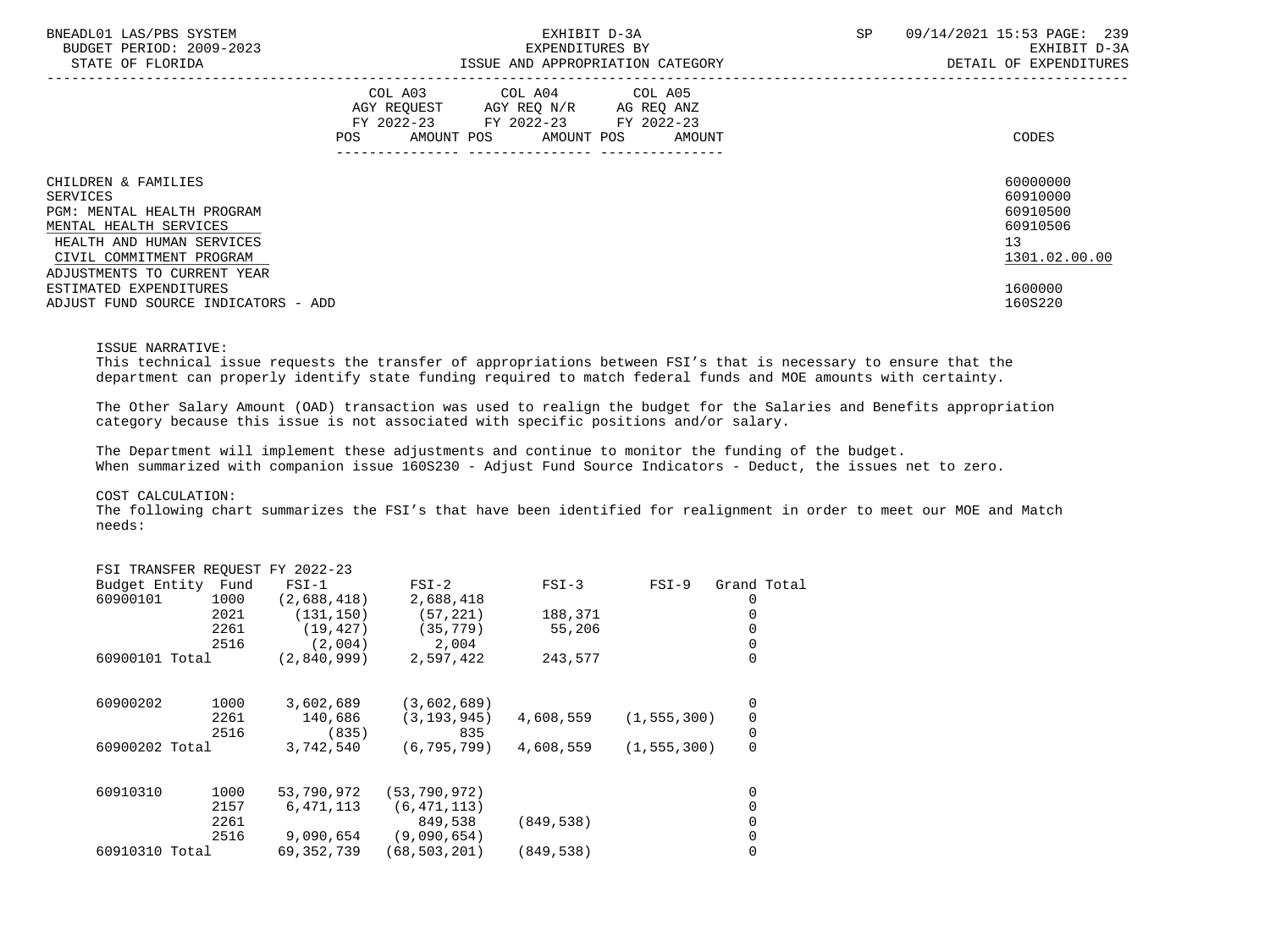| BNEADL01 LAS/PBS SYSTEM<br>BUDGET PERIOD: 2009-2023<br>STATE OF FLORIDA                                                                                 | EXHIBIT D-3A<br>EXPENDITURES BY       |                                                                                                   |                       |        |                                                    |  | 09/14/2021 15:53 PAGE: 240<br>EXHIBIT D-3A<br>DETAIL OF EXPENDITURES             |
|---------------------------------------------------------------------------------------------------------------------------------------------------------|---------------------------------------|---------------------------------------------------------------------------------------------------|-----------------------|--------|----------------------------------------------------|--|----------------------------------------------------------------------------------|
|                                                                                                                                                         | <b>POS</b>                            | COL A03 COL A04 COL A05<br>AGY REQUEST AGY REQ N/R AG REQ ANZ<br>FY 2022-23 FY 2022-23 FY 2022-23 | AMOUNT POS AMOUNT POS | AMOUNT |                                                    |  | CODES                                                                            |
|                                                                                                                                                         |                                       |                                                                                                   |                       |        |                                                    |  |                                                                                  |
| CHILDREN & FAMILIES<br><b>SERVICES</b><br>PGM: MENTAL HEALTH PROGRAM<br>MENTAL HEALTH SERVICES<br>HEALTH AND HUMAN SERVICES<br>CIVIL COMMITMENT PROGRAM |                                       |                                                                                                   |                       |        |                                                    |  | 60000000<br>60910000<br>60910500<br>60910506<br>13 <sup>°</sup><br>1301.02.00.00 |
| ADJUSTMENTS TO CURRENT YEAR                                                                                                                             |                                       |                                                                                                   |                       |        |                                                    |  |                                                                                  |
| ESTIMATED EXPENDITURES<br>ADJUST FUND SOURCE INDICATORS - ADD                                                                                           |                                       |                                                                                                   |                       |        |                                                    |  | 1600000<br>160S220                                                               |
| 60910506<br>1000<br>2261                                                                                                                                | $(50, 737, 403)$ 50, 737, 403         | (28, 040)                                                                                         |                       | 28,040 | 0<br>$\mathsf{O}$                                  |  |                                                                                  |
| 2516<br>60910506 Total 56,900,188) 56,872,148                                                                                                           | $(6, 162, 785)$ 6, 162, 785           |                                                                                                   |                       | 28,040 | $\mathbf 0$<br>$\Omega$                            |  |                                                                                  |
| 60910708<br>(992,647) 1,664 (1,664) 1,664 (1,664) 50910708 Total 6,239,151                                                                              | 1000 6,240,815 (6,240,815)            |                                                                                                   |                       |        | $\overline{0}$<br>$\overline{0}$<br>$\overline{0}$ |  |                                                                                  |
|                                                                                                                                                         |                                       |                                                                                                   |                       |        |                                                    |  |                                                                                  |
| 60910950<br>1000<br>2261                                                                                                                                | $(24, 572, 806)$ 24, 572, 806<br>2516 | 2,131,586<br>$2,467$ (2,467)                                                                      | (2, 131, 586)         |        | $\mathbf 0$<br>0<br>$\Omega$                       |  |                                                                                  |
| 60910950 Total (24,570,339) 26,701,925 (2,131,586)                                                                                                      |                                       |                                                                                                   |                       |        | $\Omega$                                           |  |                                                                                  |
| Grand Total (4,977,096) 5,625,991 878,365 (1,527,260)                                                                                                   |                                       |                                                                                                   |                       |        | $\overline{0}$                                     |  |                                                                                  |
| IMPACT OF NOT FUNDING ISSUE:<br>Not Applicable.                                                                                                         |                                       |                                                                                                   |                       |        |                                                    |  |                                                                                  |
| LINKAGE TO GOVERNOR'S PRIORITIES:<br>Not Applicable.                                                                                                    |                                       |                                                                                                   |                       |        |                                                    |  |                                                                                  |
| FLORIDA STRATEGIC PLAN FOR ECONOMIC DEVELOPMENT:<br>Not Applicable.                                                                                     |                                       |                                                                                                   |                       |        |                                                    |  |                                                                                  |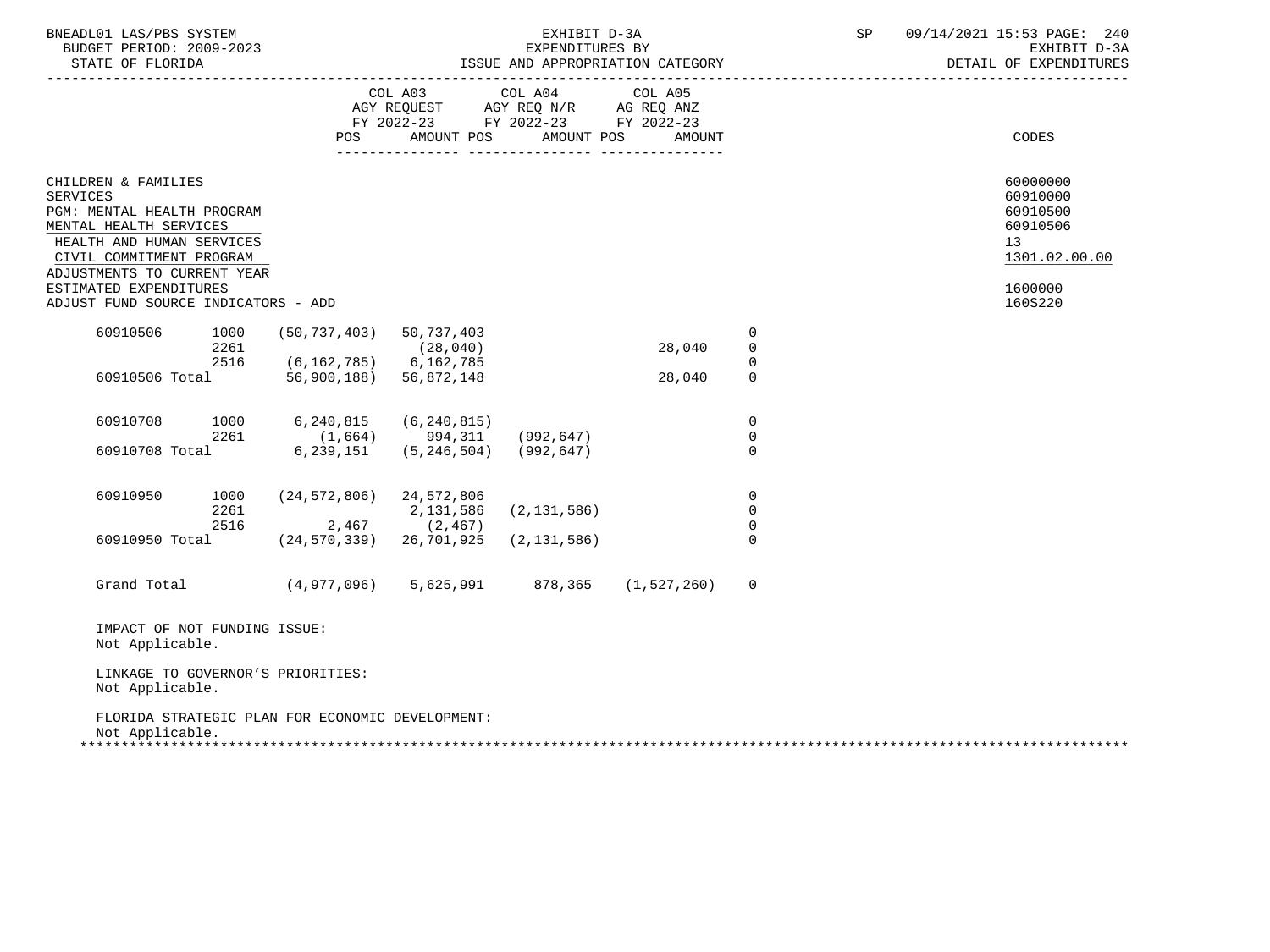| BNEADL01 LAS/PBS SYSTEM<br>BUDGET PERIOD: 2009-2023<br>STATE OF FLORIDA                                                                                                                                   | EXHIBIT D-3A<br>EXPENDITURES BY<br>ISSUE AND APPROPRIATION CATEGORY |                                                                                   |                               |          |          | 09/14/2021 15:53 PAGE: 241<br>SP<br>EXHIBIT D-3A<br>DETAIL OF EXPENDITURES     |  |  |
|-----------------------------------------------------------------------------------------------------------------------------------------------------------------------------------------------------------|---------------------------------------------------------------------|-----------------------------------------------------------------------------------|-------------------------------|----------|----------|--------------------------------------------------------------------------------|--|--|
|                                                                                                                                                                                                           | COL A03<br>POS<br>AMOUNT POS                                        | COL A04<br>AGY REQUEST AGY REQ N/R AG REQ ANZ<br>FY 2022-23 FY 2022-23 FY 2022-23 | COL A05<br>AMOUNT POS         | AMOUNT   |          | CODES                                                                          |  |  |
| CHILDREN & FAMILIES<br>SERVICES<br>PGM: MENTAL HEALTH PROGRAM<br>MENTAL HEALTH SERVICES<br>HEALTH AND HUMAN SERVICES<br>CIVIL COMMITMENT PROGRAM<br>ADJUSTMENTS TO CURRENT YEAR<br>ESTIMATED EXPENDITURES |                                                                     |                                                                                   |                               |          |          | 60000000<br>60910000<br>60910500<br>60910506<br>13<br>1301.02.00.00<br>1600000 |  |  |
| ADJUST FUND SOURCE INDICATORS - ADD                                                                                                                                                                       |                                                                     |                                                                                   |                               |          |          | 160S220                                                                        |  |  |
| POSITION DETAIL OF SALARIES AND BENEFITS:                                                                                                                                                                 |                                                                     |                                                                                   |                               |          |          |                                                                                |  |  |
|                                                                                                                                                                                                           |                                                                     | FTE BASE RATE                                                                     | ADDITIVES                     | BENEFITS | SUBTOTAL | LAPSE LAPSED SALARIES<br>ာ အေ<br>AND BENEFITS                                  |  |  |
| A03 - AGY REQUEST FY 2022-23<br>CHANGES TO CURRENTLY AUTHORIZED POSITIONS<br>OTHER SALARY AMOUNT<br>1000 GENERAL REVENUE FUND<br>2516 OPERATIONS AND MAINT TF                                             |                                                                     |                                                                                   |                               |          |          | 264,810<br>5,046,822                                                           |  |  |
|                                                                                                                                                                                                           |                                                                     |                                                                                   |                               |          |          | 5, 311, 632<br>==============                                                  |  |  |
|                                                                                                                                                                                                           |                                                                     |                                                                                   |                               |          |          |                                                                                |  |  |
| ADJUST FUND SOURCE INDICATORS -<br><b>DEDUCT</b><br>SALARIES AND BENEFITS                                                                                                                                 |                                                                     |                                                                                   |                               |          |          | 160S230<br>010000                                                              |  |  |
| GENERAL REVENUE FUND<br>OPERATIONS AND MAINT TF -STATE                                                                                                                                                    | $-STATE$ 264,810-<br>$5,046,822-$                                   |                                                                                   |                               |          |          | 1000 1<br>2516 1                                                               |  |  |
| TOTAL APPRO                                                                                                                                                                                               | 5, 311, 632-                                                        |                                                                                   |                               |          |          |                                                                                |  |  |
| OTHER PERSONAL SERVICES                                                                                                                                                                                   |                                                                     |                                                                                   |                               |          |          | 030000                                                                         |  |  |
| GENERAL REVENUE FUND<br>FEDERAL GRANTS TRUST FUND -MATCH                                                                                                                                                  | $-STATE$ 544,581-<br>1,790-                                         |                                                                                   |                               |          |          | 1000 1<br>2261 2                                                               |  |  |
| TOTAL APPRO                                                                                                                                                                                               | $546, 371 -$                                                        |                                                                                   | ------------- --------------- |          |          |                                                                                |  |  |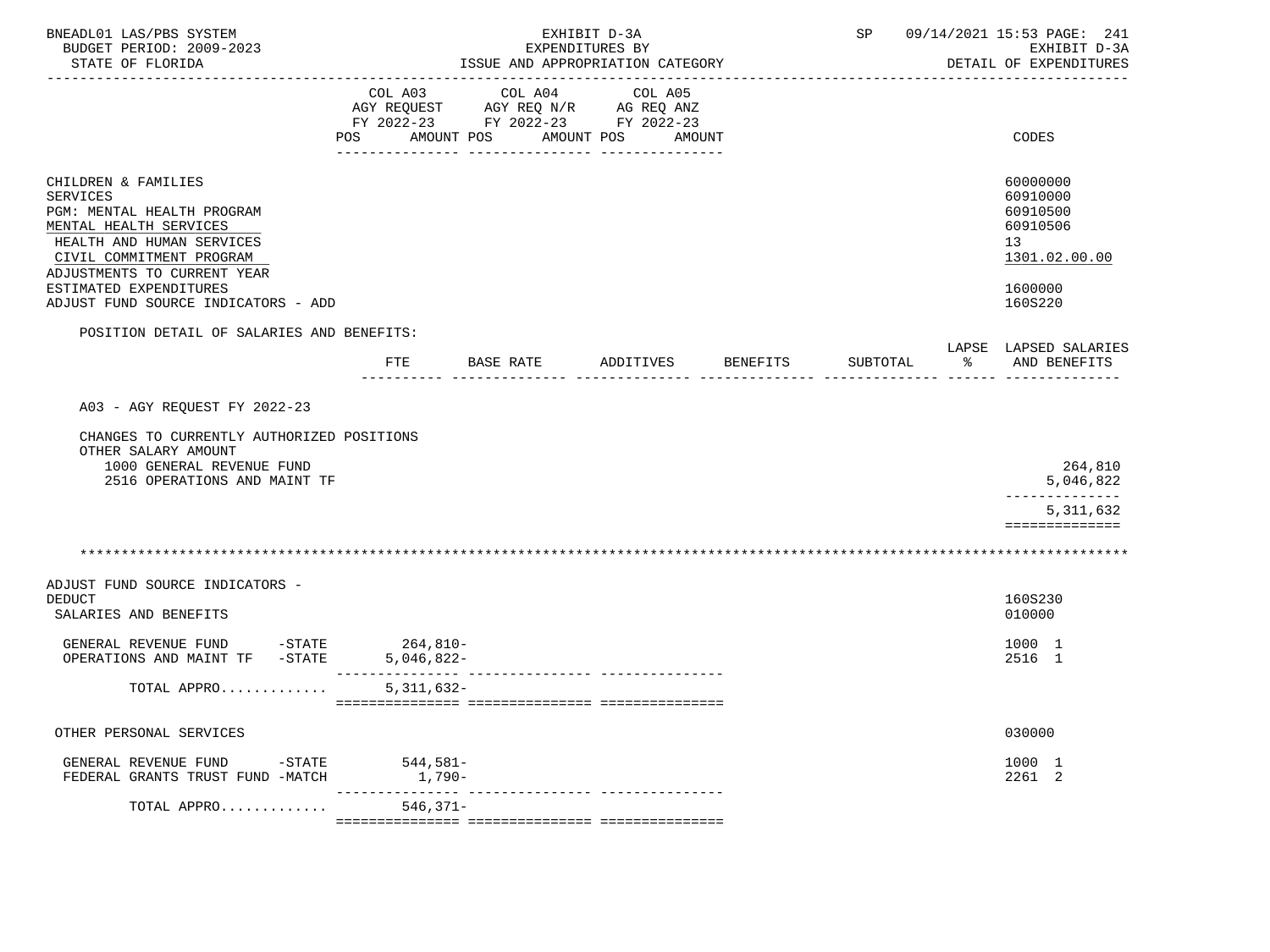| BNEADL01 LAS/PBS SYSTEM<br>BUDGET PERIOD: 2009-2023<br>STATE OF FLORIDA                                                                                                                                                                                              |                             | EXHIBIT D-3A<br>EXPENDITURES BY<br>ISSUE AND APPROPRIATION CATEGORY                                                                                                                                                                                     | <b>SP</b> | 09/14/2021 15:53 PAGE: 242<br>EXHIBIT D-3A<br>DETAIL OF EXPENDITURES                      |
|----------------------------------------------------------------------------------------------------------------------------------------------------------------------------------------------------------------------------------------------------------------------|-----------------------------|---------------------------------------------------------------------------------------------------------------------------------------------------------------------------------------------------------------------------------------------------------|-----------|-------------------------------------------------------------------------------------------|
|                                                                                                                                                                                                                                                                      | AMOUNT POS<br>POS           | COL A03 COL A04 COL A05<br>$\begin{tabular}{lllllllll} \bf AGY & \bf REQUEST & \bf AGY & \bf REQ & \tt N/R & \bf AG & \tt REQ & \tt ANZ \\ \bf FY & \tt 2022-23 & \tt FY & \tt 2022-23 & \tt FY & \tt 2022-23 \\ \end{tabular}$<br>AMOUNT POS<br>AMOUNT |           | CODES                                                                                     |
| CHILDREN & FAMILIES<br><b>SERVICES</b><br>PGM: MENTAL HEALTH PROGRAM<br>MENTAL HEALTH SERVICES<br>HEALTH AND HUMAN SERVICES<br>CIVIL COMMITMENT PROGRAM<br>ADJUSTMENTS TO CURRENT YEAR<br>ESTIMATED EXPENDITURES<br>ADJUST FUND SOURCE INDICATORS -<br><b>DEDUCT</b> |                             |                                                                                                                                                                                                                                                         |           | 60000000<br>60910000<br>60910500<br>60910506<br>13<br>1301.02.00.00<br>1600000<br>160S230 |
| <b>EXPENSES</b><br>GENERAL REVENUE FUND -STATE 7,304,163-                                                                                                                                                                                                            | $238,027-$                  |                                                                                                                                                                                                                                                         |           | 040000<br>1000 1                                                                          |
| OPERATIONS AND MAINT TF -STATE<br>TOTAL APPRO                                                                                                                                                                                                                        | 7,542,190-                  |                                                                                                                                                                                                                                                         |           | 2516 1                                                                                    |
| FOOD PRODUCTS                                                                                                                                                                                                                                                        |                             |                                                                                                                                                                                                                                                         |           | 070000                                                                                    |
| GENERAL REVENUE FUND -STATE 2,069,829-                                                                                                                                                                                                                               |                             |                                                                                                                                                                                                                                                         |           | 1000 1                                                                                    |
| SPECIAL CATEGORIES<br>CONTRACTED SERVICES                                                                                                                                                                                                                            |                             |                                                                                                                                                                                                                                                         |           | 100000<br>100777                                                                          |
| GENERAL REVENUE FUND                                                                                                                                                                                                                                                 | -STATE 2,777,242-           |                                                                                                                                                                                                                                                         |           | 1000 1                                                                                    |
| G/A-CONTRACT PROF SERVICES                                                                                                                                                                                                                                           |                             |                                                                                                                                                                                                                                                         |           | 100779                                                                                    |
| GENERAL REVENUE FUND<br>$-MATCH$                                                                                                                                                                                                                                     | -STATE 32,772,828-<br>$44-$ |                                                                                                                                                                                                                                                         |           | 1000 1<br>1000<br>-2                                                                      |
| TOTAL GENERAL REVENUE FUND                                                                                                                                                                                                                                           | $32,772,872$ -              |                                                                                                                                                                                                                                                         |           | 1000                                                                                      |
| FEDERAL GRANTS TRUST FUND -MATCH                                                                                                                                                                                                                                     | $26,250-$                   |                                                                                                                                                                                                                                                         |           | 2261 2                                                                                    |
| TOTAL APPRO                                                                                                                                                                                                                                                          | $32,799,122-$               |                                                                                                                                                                                                                                                         |           |                                                                                           |
| PRESCRIBE MED/DRUG NON-MED                                                                                                                                                                                                                                           |                             |                                                                                                                                                                                                                                                         |           | 102682                                                                                    |
| GENERAL REVENUE FUND<br>$-$ STATE<br>OPERATIONS AND MAINT TF<br>$-$ STATE                                                                                                                                                                                            | 4,208,127-<br>876,992-      | --------------- ----------------                                                                                                                                                                                                                        |           | 1000 1<br>2516 1                                                                          |
| TOTAL APPRO                                                                                                                                                                                                                                                          | $5,085,119-$                |                                                                                                                                                                                                                                                         |           |                                                                                           |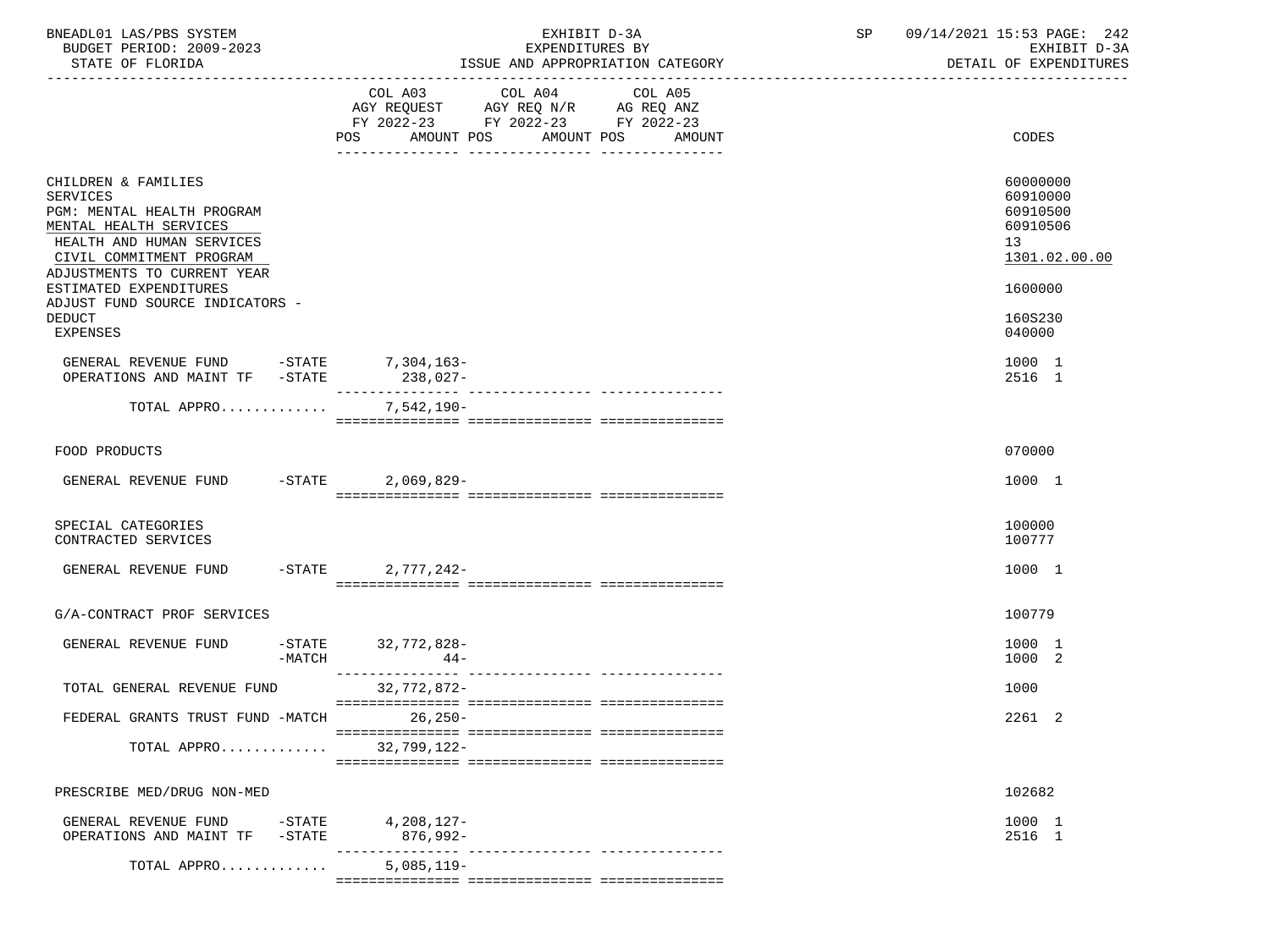| BNEADL01 LAS/PBS SYSTEM<br>BUDGET PERIOD: 2009-2023                                                                                                                                                                                                                                                               | EXHIBIT D-3A<br>EXPENDITURES BY                                                                                                                                                                                                                                                                                              | 09/14/2021 15:53 PAGE: 243<br>SP<br>EXHIBIT D-3A                                                              |
|-------------------------------------------------------------------------------------------------------------------------------------------------------------------------------------------------------------------------------------------------------------------------------------------------------------------|------------------------------------------------------------------------------------------------------------------------------------------------------------------------------------------------------------------------------------------------------------------------------------------------------------------------------|---------------------------------------------------------------------------------------------------------------|
| STATE OF FLORIDA                                                                                                                                                                                                                                                                                                  | ISSUE AND APPROPRIATION CATEGORY                                                                                                                                                                                                                                                                                             | DETAIL OF EXPENDITURES                                                                                        |
|                                                                                                                                                                                                                                                                                                                   | COL A03 COL A04<br>COL A05<br>AGY REQUEST AGY REQ N/R AG REQ ANZ<br>FY 2022-23 FY 2022-23 FY 2022-23<br>POS AMOUNT POS AMOUNT POS AMOUNT                                                                                                                                                                                     | CODES                                                                                                         |
| CHILDREN & FAMILIES<br><b>SERVICES</b><br>PGM: MENTAL HEALTH PROGRAM<br>MENTAL HEALTH SERVICES<br>HEALTH AND HUMAN SERVICES<br>CIVIL COMMITMENT PROGRAM<br>ADJUSTMENTS TO CURRENT YEAR<br>ESTIMATED EXPENDITURES<br>ADJUST FUND SOURCE INDICATORS -<br>DEDUCT<br>SPECIAL CATEGORIES<br>DEFERRED-PAY COM CONTRACTS |                                                                                                                                                                                                                                                                                                                              | 60000000<br>60910000<br>60910500<br>60910506<br>13<br>1301.02.00.00<br>1600000<br>160S230<br>100000<br>105280 |
| GENERAL REVENUE FUND                                                                                                                                                                                                                                                                                              | -STATE 709,683-                                                                                                                                                                                                                                                                                                              | 1000 1                                                                                                        |
| LEASE/PURCHASE/EOUIPMENT                                                                                                                                                                                                                                                                                          |                                                                                                                                                                                                                                                                                                                              | 105281                                                                                                        |
| GENERAL REVENUE FUND -STATE 240,303-<br>OPERATIONS AND MAINT TF -STATE                                                                                                                                                                                                                                            | $944-$                                                                                                                                                                                                                                                                                                                       | 1000 1<br>2516 1                                                                                              |
| TOTAL APPRO                                                                                                                                                                                                                                                                                                       | 241,247-                                                                                                                                                                                                                                                                                                                     |                                                                                                               |
| TOTAL: ADJUST FUND SOURCE INDICATORS -<br>DEDUCT<br>TOTAL ISSUE 57,082,435-                                                                                                                                                                                                                                       |                                                                                                                                                                                                                                                                                                                              | 160S230                                                                                                       |
|                                                                                                                                                                                                                                                                                                                   |                                                                                                                                                                                                                                                                                                                              |                                                                                                               |
| AGENCY ISSUE NARRATIVE:<br>2022-2023 BUDGET YEAR NARRATIVE:<br>ISSUE TITLE:<br>Adjust Fund Source Indicators - Deduct                                                                                                                                                                                             | IT COMPONENT? NO                                                                                                                                                                                                                                                                                                             |                                                                                                               |
| SUMMARY:                                                                                                                                                                                                                                                                                                          | The Department of Children and Families (department) requests the recurring transfer of \$214,939,636 across Funding<br>Source Identifiers (FSI) in all of the department's budget entities, adjusting the department's Fiscal Year 2022-2023 in<br>order to realign FSI's for Maintenance of Effort (MOE) and Match review. |                                                                                                               |
| ISSUE NARRATIVE:                                                                                                                                                                                                                                                                                                  | This technical issue requests the transfer of appropriations between FSI's that is necessary to ensure that the<br>department can properly identify state funding required to match federal funds and MOE amounts with certainty.                                                                                            |                                                                                                               |
|                                                                                                                                                                                                                                                                                                                   | The Other Salary Amount (OAD) transaction was used to realign the budget for the Salaries and Benefits appropriation<br>category because this issue is not associated with specific positions and/or salary.                                                                                                                 |                                                                                                               |
|                                                                                                                                                                                                                                                                                                                   | The Department will implement these adjustments and continue to monitor the funding of the budget.<br>When summarized with companion issue 160S220 - Adjust Fund Source Indicators - Add, the issues net to zero.                                                                                                            |                                                                                                               |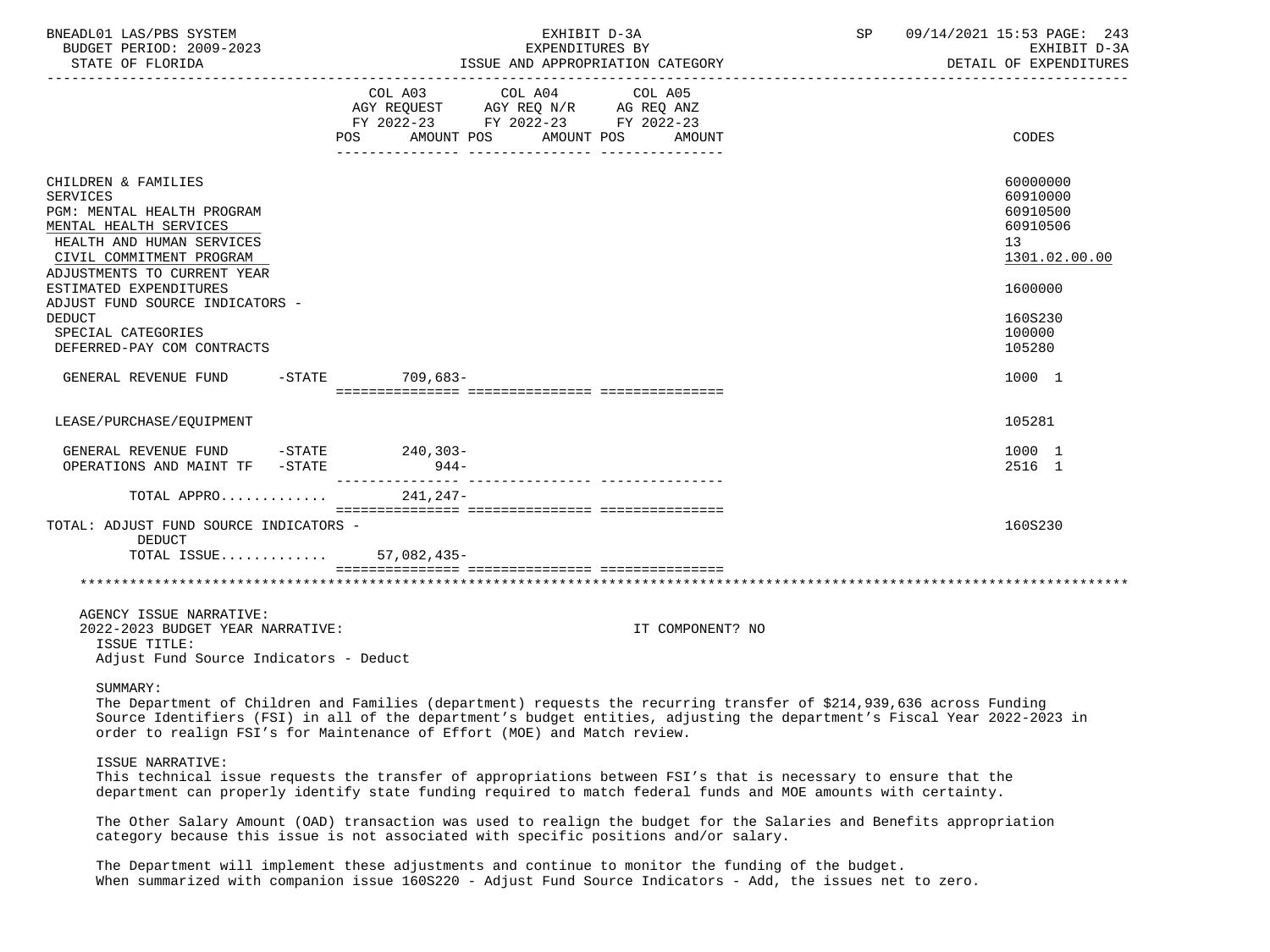| BNEADL01 LAS/PBS SYSTEM<br>BUDGET PERIOD: 2009-2023<br>STATE OF FLORIDA                                                                                                         | EXHIBIT D-3A<br>EXPENDITURES BY<br>ISSUE AND APPROPRIATION CATEGORY                                                                                          | 09/14/2021 15:53 PAGE: 244<br>SP<br>EXHIBIT D-3A<br>DETAIL OF EXPENDITURES |
|---------------------------------------------------------------------------------------------------------------------------------------------------------------------------------|--------------------------------------------------------------------------------------------------------------------------------------------------------------|----------------------------------------------------------------------------|
|                                                                                                                                                                                 | COL A03 COL A04 COL A05<br>AGY REQUEST AGY REQ N/R AG REQ ANZ<br>FY 2022-23 FY 2022-23 FY 2022-23<br>POS<br>AMOUNT POS AMOUNT POS AMOUNT<br>---------------- | CODES                                                                      |
| CHILDREN & FAMILIES<br>SERVICES<br>PGM: MENTAL HEALTH PROGRAM<br>MENTAL HEALTH SERVICES<br>HEALTH AND HUMAN SERVICES<br>CIVIL COMMITMENT PROGRAM<br>ADJUSTMENTS TO CURRENT YEAR |                                                                                                                                                              | 60000000<br>60910000<br>60910500<br>60910506<br>13<br>1301.02.00.00        |
| ESTIMATED EXPENDITURES<br>ADJUST FUND SOURCE INDICATORS -<br>DEDUCT                                                                                                             |                                                                                                                                                              | 1600000<br>160S230                                                         |

COST CALCULATION:

 The following chart summarizes the FSI's that have been identified for realignment in order to meet our MOE and Match needs:

|                    |      | FSI TRANSFER REQUEST FY 2022-23 |                |            |               |                     |  |
|--------------------|------|---------------------------------|----------------|------------|---------------|---------------------|--|
| Budget Entity Fund |      | $FSI-1$                         | $FSI-2$        | $FSI-3$    | $FSI-9$       | Grand Total         |  |
| 60900101           | 1000 | (2,688,418)                     | 2,688,418      |            |               | 0                   |  |
|                    | 2021 | (131, 150)                      | (57, 221)      | 188,371    |               | 0                   |  |
|                    | 2261 | (19, 427)                       | (35, 779)      | 55,206     |               | 0                   |  |
|                    | 2516 | (2,004)                         | 2,004          |            |               | $\mathsf 0$         |  |
| 60900101 Total     |      | (2,840,999)                     | 2,597,422      | 243,577    |               | $\Omega$            |  |
| 60900202           | 1000 | 3,602,689                       | (3,602,689)    |            |               | 0                   |  |
|                    | 2261 | 140,686                         | (3, 193, 945)  | 4,608,559  | (1, 555, 300) | $\mathbf 0$         |  |
|                    | 2516 | (835)                           | 835            |            |               | $\pmb{0}$           |  |
| 60900202 Total     |      | 3,742,540                       | (6, 795, 799)  | 4,608,559  | (1, 555, 300) | $\mathbf 0$         |  |
| 60910310           | 1000 | 53,790,972                      | (53, 790, 972) |            |               | 0                   |  |
|                    | 2157 | 6,471,113                       | (6, 471, 113)  |            |               | 0                   |  |
|                    | 2261 |                                 | 849,538        | (849, 538) |               | $\mathsf{O}\xspace$ |  |
|                    | 2516 | 9,090,654                       | (9,090,654)    |            |               | $\pmb{0}$           |  |
| 60910310 Total     |      | 69,352,739                      | (68, 503, 201) | (849, 538) |               | $\overline{0}$      |  |
| 60910506           | 1000 | (50, 737, 403)                  | 50,737,403     |            |               | 0                   |  |
|                    | 2261 |                                 | (28, 040)      |            | 28,040        | $\mathsf{O}\xspace$ |  |
|                    | 2516 | (6, 162, 785)                   | 6,162,785      |            |               | $\mathbf 0$         |  |
| 60910506 Total     |      | 56,900,188)                     | 56,872,148     |            | 28,040        | $\mathbf 0$         |  |
| 60910708           | 1000 | 6,240,815                       | (6, 240, 815)  |            |               | 0                   |  |
|                    | 2261 | (1,664)                         | 994,311        | (992, 647) |               | 0                   |  |
| 60910708 Total     |      | 6,239,151                       | (5, 246, 504)  | (992, 647) |               | $\mathbf 0$         |  |
|                    |      |                                 |                |            |               |                     |  |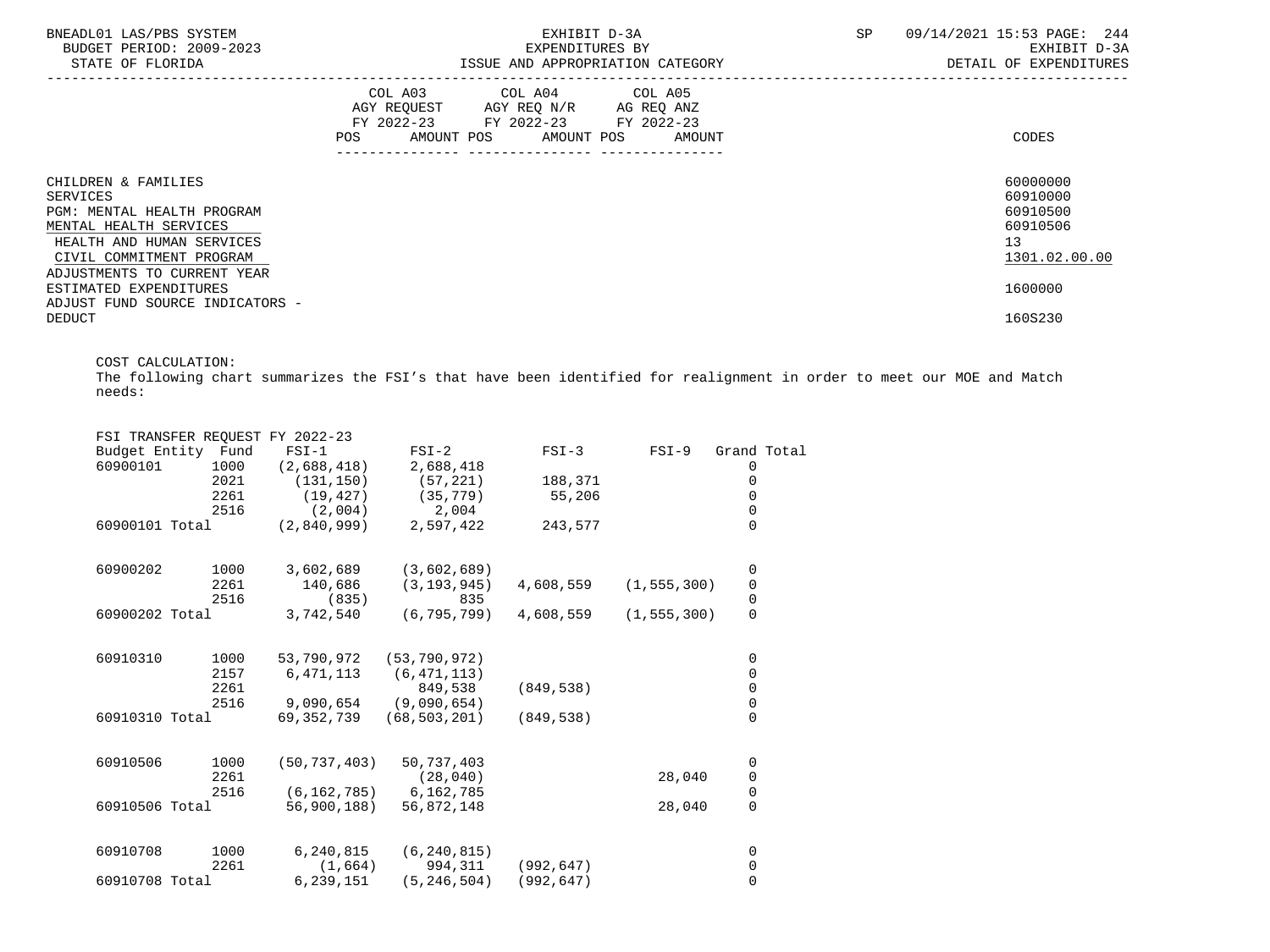| BNEADL01 LAS/PBS SYSTEM<br>BUDGET PERIOD: 2009-2023<br>STATE OF FLORIDA                                                                                                                                                                                              |              |                                                  | EXHIBIT D-3A<br>EXPENDITURES BY<br>ISSUE AND APPROPRIATION CATEGORY |               |                                                                                                                       |                                           | SP       |               | 09/14/2021 15:53 PAGE: 245<br>EXHIBIT D-3A<br>DETAIL OF EXPENDITURES                      |  |
|----------------------------------------------------------------------------------------------------------------------------------------------------------------------------------------------------------------------------------------------------------------------|--------------|--------------------------------------------------|---------------------------------------------------------------------|---------------|-----------------------------------------------------------------------------------------------------------------------|-------------------------------------------|----------|---------------|-------------------------------------------------------------------------------------------|--|
|                                                                                                                                                                                                                                                                      |              |                                                  | COL A03                                                             | COL A04       | COL A05<br>AGY REQUEST AGY REQ N/R AG REQ ANZ<br>FY 2022-23 FY 2022-23 FY 2022-23<br>POS AMOUNT POS AMOUNT POS AMOUNT |                                           |          |               | CODES                                                                                     |  |
| CHILDREN & FAMILIES<br><b>SERVICES</b><br>PGM: MENTAL HEALTH PROGRAM<br>MENTAL HEALTH SERVICES<br>HEALTH AND HUMAN SERVICES<br>CIVIL COMMITMENT PROGRAM<br>ADJUSTMENTS TO CURRENT YEAR<br>ESTIMATED EXPENDITURES<br>ADJUST FUND SOURCE INDICATORS -<br><b>DEDUCT</b> |              |                                                  |                                                                     |               |                                                                                                                       |                                           |          |               | 60000000<br>60910000<br>60910500<br>60910506<br>13<br>1301.02.00.00<br>1600000<br>160S230 |  |
| 60910950                                                                                                                                                                                                                                                             | 2261<br>2516 | 1000 (24,572,806) 24,572,806                     | 2,131,586<br>$2,467$ (2,467)                                        | (2, 131, 586) |                                                                                                                       | $\mathbf 0$<br>$\mathbf 0$<br>$\mathbf 0$ |          |               |                                                                                           |  |
| 60910950 Total                                                                                                                                                                                                                                                       |              | $(24, 570, 339)$ 26,701,925                      |                                                                     | (2, 131, 586) |                                                                                                                       | $\Omega$                                  |          |               |                                                                                           |  |
|                                                                                                                                                                                                                                                                      |              |                                                  |                                                                     |               | Grand Total (4,977,096) 5,625,991 878,365 (1,527,260)                                                                 | $\overline{0}$                            |          |               |                                                                                           |  |
| IMPACT OF NOT FUNDING ISSUE:<br>Not Applicable.                                                                                                                                                                                                                      |              |                                                  |                                                                     |               |                                                                                                                       |                                           |          |               |                                                                                           |  |
| Not Applicable.                                                                                                                                                                                                                                                      |              | LINKAGE TO GOVERNOR'S PRIORITIES:                |                                                                     |               |                                                                                                                       |                                           |          |               |                                                                                           |  |
| Not Applicable.                                                                                                                                                                                                                                                      |              | FLORIDA STRATEGIC PLAN FOR ECONOMIC DEVELOPMENT: |                                                                     |               |                                                                                                                       |                                           |          |               |                                                                                           |  |
|                                                                                                                                                                                                                                                                      |              | POSITION DETAIL OF SALARIES AND BENEFITS:        |                                                                     |               |                                                                                                                       |                                           |          |               | LAPSE LAPSED SALARIES                                                                     |  |
|                                                                                                                                                                                                                                                                      |              |                                                  | <b>FTE</b>                                                          | BASE RATE     | ADDITIVES                                                                                                             | <b>BENEFITS</b>                           | SUBTOTAL | $\frac{1}{6}$ | AND BENEFITS                                                                              |  |
| A03 - AGY REQUEST FY 2022-23                                                                                                                                                                                                                                         |              |                                                  |                                                                     |               |                                                                                                                       |                                           |          |               |                                                                                           |  |
| OTHER SALARY AMOUNT<br>1000 GENERAL REVENUE FUND<br>2516 OPERATIONS AND MAINT TF                                                                                                                                                                                     |              | CHANGES TO CURRENTLY AUTHORIZED POSITIONS        |                                                                     |               |                                                                                                                       |                                           |          |               | $264,810-$<br>$5,046,822-$                                                                |  |
|                                                                                                                                                                                                                                                                      |              |                                                  |                                                                     |               |                                                                                                                       |                                           |          |               | $5,311,632-$                                                                              |  |
|                                                                                                                                                                                                                                                                      |              |                                                  |                                                                     |               |                                                                                                                       |                                           |          |               | ==============                                                                            |  |
|                                                                                                                                                                                                                                                                      |              |                                                  |                                                                     |               |                                                                                                                       |                                           |          |               |                                                                                           |  |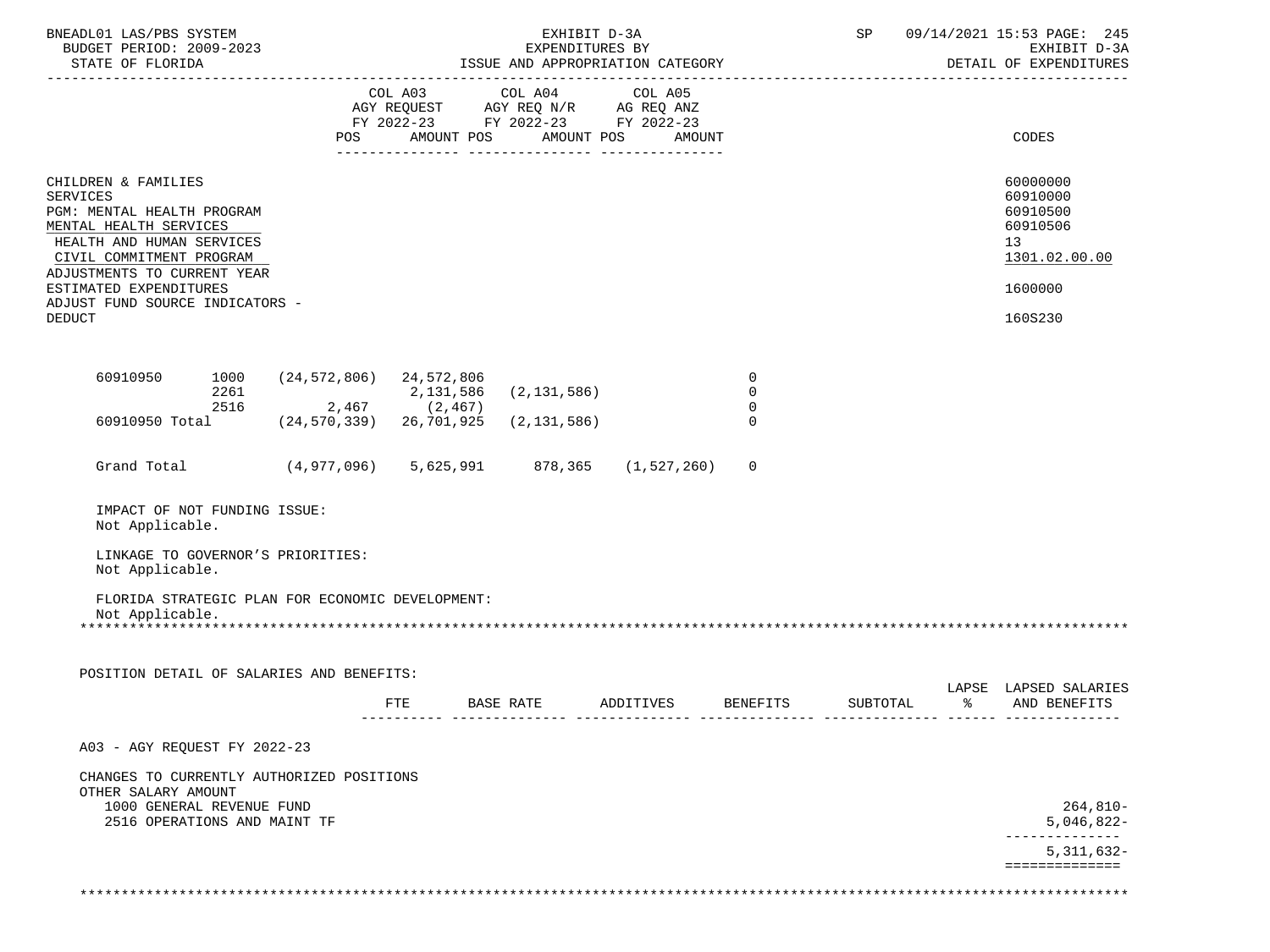| BNEADL01 LAS/PBS SYSTEM<br>BUDGET PERIOD: 2009-2023<br>STATE OF FLORIDA                                                                                                                                                   | EXHIBIT D-3A<br>EXPENDITURES BY<br>ISSUE AND APPROPRIATION CATEGORY  | SP<br>09/14/2021 15:53 PAGE: 246<br>EXHIBIT D-3A<br>DETAIL OF EXPENDITURES     |
|---------------------------------------------------------------------------------------------------------------------------------------------------------------------------------------------------------------------------|----------------------------------------------------------------------|--------------------------------------------------------------------------------|
|                                                                                                                                                                                                                           | FY 2022-23 FY 2022-23 FY 2022-23<br>POS AMOUNT POS AMOUNT POS AMOUNT | CODES                                                                          |
| CHILDREN & FAMILIES<br><b>SERVICES</b><br>PGM: MENTAL HEALTH PROGRAM<br>MENTAL HEALTH SERVICES<br>HEALTH AND HUMAN SERVICES<br>CIVIL COMMITMENT PROGRAM<br>NONRECURRING EXPENDITURES<br>AUDIO/VIDEO SECURITY SURVEILLANCE |                                                                      | 60000000<br>60910000<br>60910500<br>60910506<br>13<br>1301.02.00.00<br>2100000 |
| SYSTEMS FOR STATE MENTAL HEALTH<br>TREATMENT FACILITIES<br>SPECIAL CATEGORIES<br>G/A-CONTRACT PROF SERVICES                                                                                                               |                                                                      | 2103194<br>100000<br>100779                                                    |
| GENERAL REVENUE FUND -MATCH 626,983-<br>FEDERAL GRANTS TRUST FUND -RECPNT                                                                                                                                                 | 223,114-                                                             | 1000 2<br>2261 9                                                               |
| TOTAL APPRO                                                                                                                                                                                                               | $850,097-$                                                           |                                                                                |
| FIRE ALARM REPLACEMENT - SOUTH<br>FLORIDA STATE HOSPITAL<br>SPECIAL CATEGORIES<br>G/A-CONTRACT PROF SERVICES                                                                                                              |                                                                      | 2103496<br>100000<br>100779                                                    |
| GENERAL REVENUE FUND -MATCH 747,610-                                                                                                                                                                                      |                                                                      | 1000 2                                                                         |
| AGENCY STRATEGIC PRIORITIES<br>INCREASED COSTS OF MEDICAL AND FOOD<br>SERVICES AT THE STATE MENTAL HEALTH<br>TREATMENT FACILITIES<br>FOOD PRODUCTS                                                                        |                                                                      | 4000000<br>4000290<br>070000                                                   |
| GENERAL REVENUE FUND<br>-MATCH                                                                                                                                                                                            | 100,071                                                              | 1000 2                                                                         |
| SPECIAL CATEGORIES<br>CONTRACTED SERVICES                                                                                                                                                                                 |                                                                      | 100000<br>100777                                                               |
| GENERAL REVENUE FUND<br>$-MATCH$                                                                                                                                                                                          | 794,375                                                              | 1000 2                                                                         |
| TOTAL: INCREASED COSTS OF MEDICAL AND FOOD<br>SERVICES AT THE STATE MENTAL HEALTH<br>TREATMENT FACILITIES                                                                                                                 |                                                                      | 4000290                                                                        |
| TOTAL ISSUE                                                                                                                                                                                                               | 894,446                                                              |                                                                                |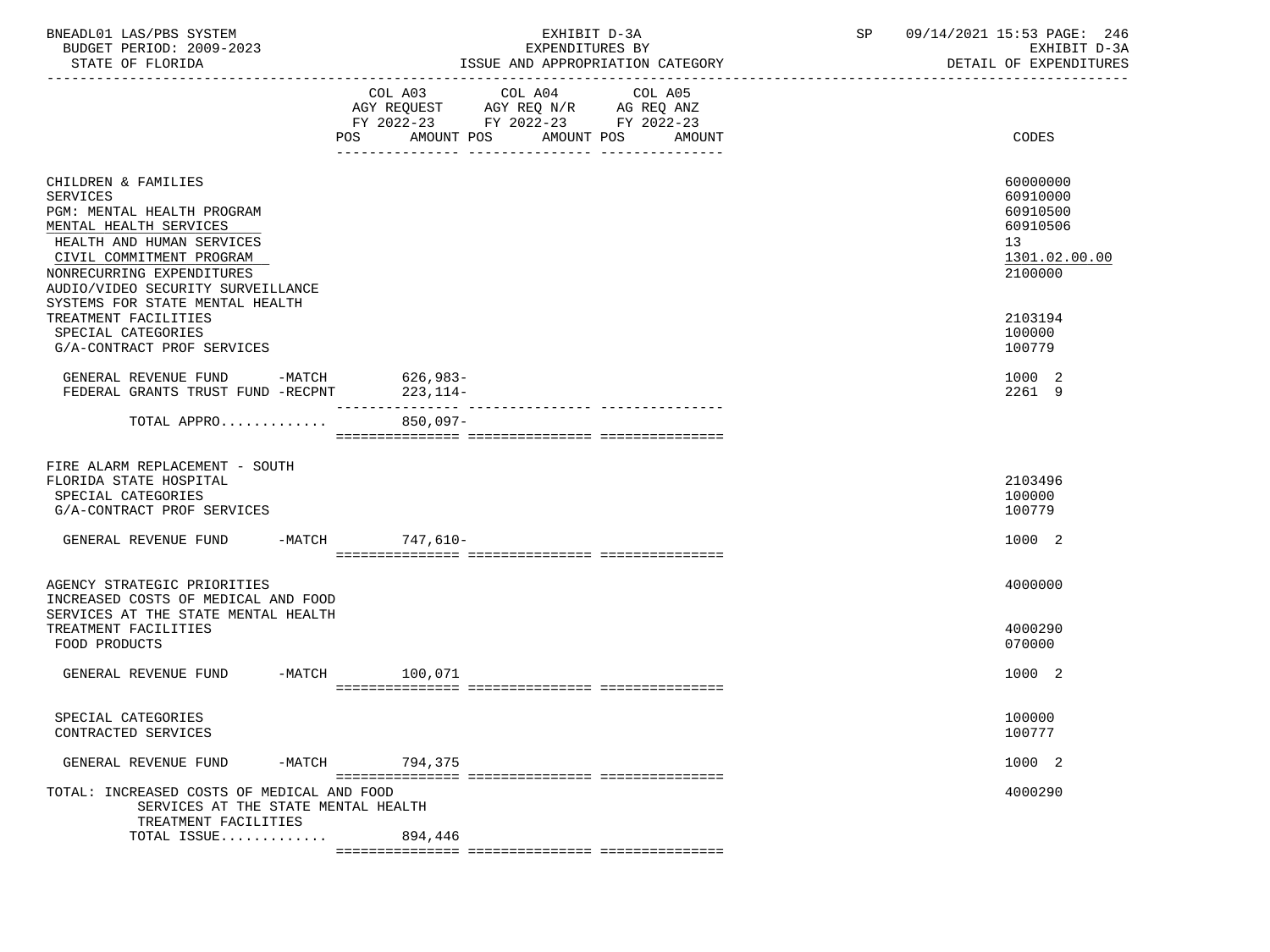| BNEADL01 LAS/PBS SYSTEM<br>BUDGET PERIOD: 2009-2023<br>STATE OF FLORIDA                                                                                                                                                                                                                      | EXHIBIT D-3A<br>EXPENDITURES BY<br>ISSUE AND APPROPRIATION CATEGORY |                                                                                                                            |        | <b>SP</b> | 09/14/2021 15:53 PAGE: 247<br>EXHIBIT D-3A<br>DETAIL OF EXPENDITURES                      |
|----------------------------------------------------------------------------------------------------------------------------------------------------------------------------------------------------------------------------------------------------------------------------------------------|---------------------------------------------------------------------|----------------------------------------------------------------------------------------------------------------------------|--------|-----------|-------------------------------------------------------------------------------------------|
|                                                                                                                                                                                                                                                                                              | <b>POS</b>                                                          | COL A03 COL A04 COL A05<br>AGY REQUEST AGY REQ N/R AG REQ ANZ<br>FY 2022-23 FY 2022-23 FY 2022-23<br>AMOUNT POS AMOUNT POS | AMOUNT |           | CODES                                                                                     |
| CHILDREN & FAMILIES<br><b>SERVICES</b><br>PGM: MENTAL HEALTH PROGRAM<br>MENTAL HEALTH SERVICES<br>HEALTH AND HUMAN SERVICES<br>CIVIL COMMITMENT PROGRAM<br>AGENCY STRATEGIC PRIORITIES<br>INCREASED COSTS OF MEDICAL AND FOOD<br>SERVICES AT THE STATE MENTAL HEALTH<br>TREATMENT FACILITIES |                                                                     |                                                                                                                            |        |           | 60000000<br>60910000<br>60910500<br>60910506<br>13<br>1301.02.00.00<br>4000000<br>4000290 |

AGENCY ISSUE NARRATIVE:

 2022-2023 BUDGET YEAR NARRATIVE: IT COMPONENT? NO ISSUE TITLE: Increased Costs for Medical and Food Services at the State Mental Health Treatment Facilities

### SUMMARY:

 The Florida Department of Children and Families (department) is requesting funding of \$1,563,260 in recurring General Revenue to ensure access to essential services needed to meet the medical and nutritional needs for individuals residing at the three publicly operated State Mental Health Treatment Facilities (SMHTF): Florida State Hospital, Northeast Florida State Hospital, and North Florida Evaluation and Treatment Center.

#### ISSUE NARRATIVE:

 Each year the SMHTFs face increasing costs for essential medical services such as hospitalizations and off-campus medical appointments at specialty clinics. In Fiscal Year (FY) 2019-20 outside medical costs increased by 44 percent over the previous Fiscal Year. A substantial part of that was inpatient and outpatient treatment received at outside hospitals which increased 153 percent from \$2.35m in FY 2018-19 to \$5.97m in FY 2019-20. The occupancy rate in the SMHTFs averages 95 percent in the last ten years and the SMHTFs are required to meet the medical needs of each resident. The department requests \$1,400,000 to account for these increased costs.

 In addition, food costs have increased. It is anticipated that the facilities will need an additional \$163,260 to meet the demand for the population served, especially as admission rates are increasing. Currently, 69 percent of patients are on a modified diet due to medical or physical restrictions. The average 3.6 percent inflation rate in food costs equates to a four percent decrease in buying power along with the need for modified diets and food supplements has surpassed current budget authority.

### COST CALCULATION:

 The SMHTF's FY 2021-22 Approved Operating Budget (AOB) for Contracted Services and Contracted Professional Services was \$22,602,974. The department's request is based on inpatient and outpatient medical care costs exceeding the FY 2021-22 \$22,602,974 AOB by \$1,400,000. For this calculation, the department is using FY 2019-20 as the most recent baseline year for medical care costs. FY 2020-21 occupancy rates were below average due to halting admissions to respond to COVID-19. As of July 13, 2021, the average occupancy rate was at 78 percent. This had a direct impact on the medical care costs causing an anomaly in the data.

 In 2020 food prices have increased by an average rate of 3.6 percent (source: Consumer Price Index, U.S. Bureau of Labor Statistics). The department's FY 2021-22 Food Products (070000) \$4,535,013 appropriation x (1 + 3.6% average inflation rate) raised to the 12 power (12 months) equals \$4,698,273. The \$4,698,273 equates to a four percent decrease in buying power (4% = [ (\$4,698,273 \$4,535,013) / \$4,698,273] x 100). FY 2022-23 request \$163,260= \$4,698,273 - \$4,535,013 FY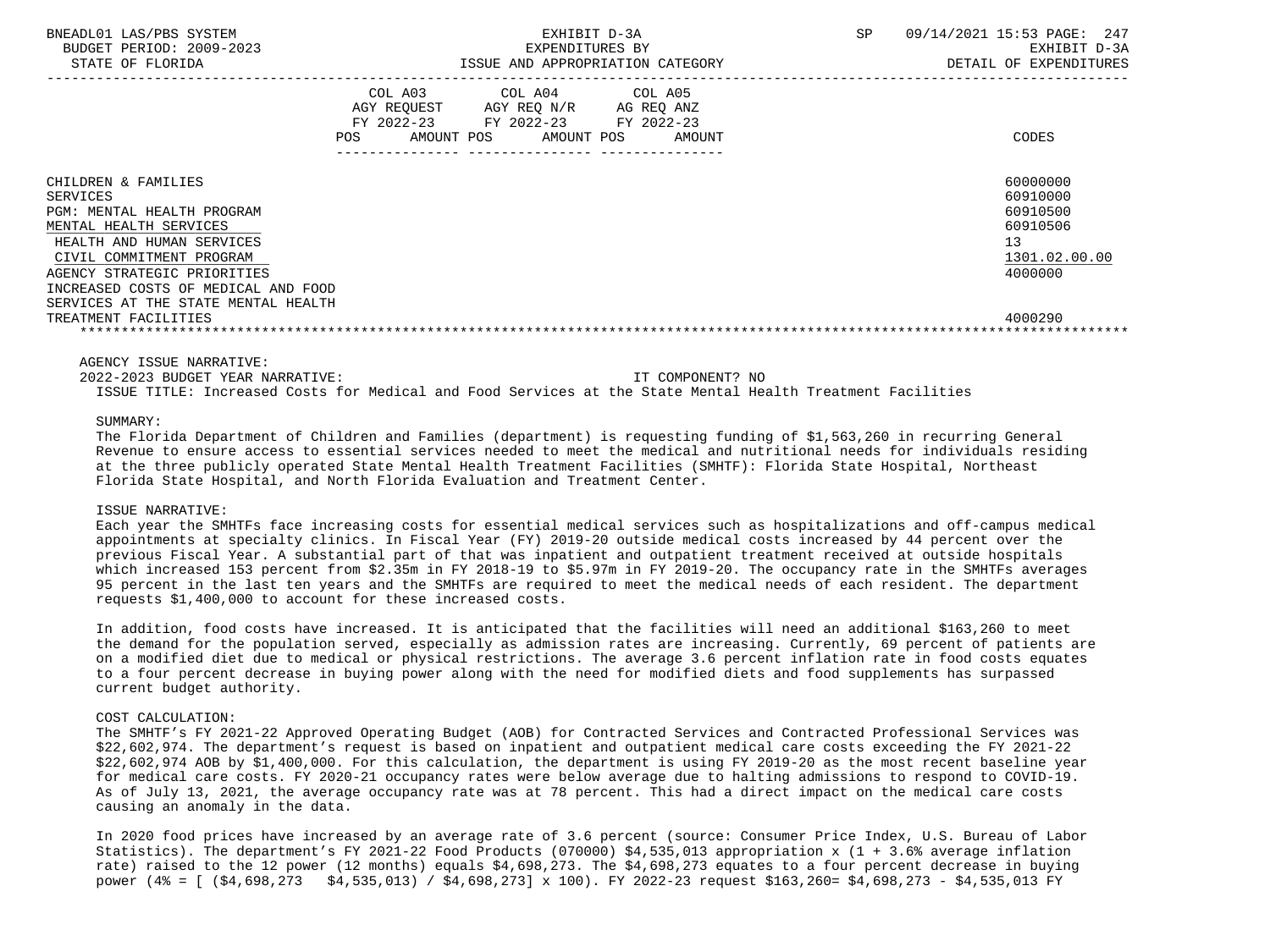| BNEADL01 LAS/PBS SYSTEM<br>BUDGET PERIOD: 2009-2023<br>STATE OF FLORIDA                                                                                                                                                                                                               | EXHIBIT D-3A<br>SP<br>EXPENDITURES BY<br>ISSUE AND APPROPRIATION CATEGORY                                                                                                                                                                                                                                                                                                                                                                                                                    | 09/14/2021 15:53 PAGE: 248<br>EXHIBIT D-3A<br>DETAIL OF EXPENDITURES                      |
|---------------------------------------------------------------------------------------------------------------------------------------------------------------------------------------------------------------------------------------------------------------------------------------|----------------------------------------------------------------------------------------------------------------------------------------------------------------------------------------------------------------------------------------------------------------------------------------------------------------------------------------------------------------------------------------------------------------------------------------------------------------------------------------------|-------------------------------------------------------------------------------------------|
|                                                                                                                                                                                                                                                                                       | COL A03 COL A04 COL A05<br>AGY REQUEST AGY REQ N/R AG REQ ANZ<br>FY 2022-23 FY 2022-23 FY 2022-23<br>POS AMOUNT POS AMOUNT POS AMOUNT                                                                                                                                                                                                                                                                                                                                                        | CODES                                                                                     |
| CHILDREN & FAMILIES<br>SERVICES<br>PGM: MENTAL HEALTH PROGRAM<br>MENTAL HEALTH SERVICES<br>HEALTH AND HUMAN SERVICES<br>CIVIL COMMITMENT PROGRAM<br>AGENCY STRATEGIC PRIORITIES<br>INCREASED COSTS OF MEDICAL AND FOOD<br>SERVICES AT THE STATE MENTAL HEALTH<br>TREATMENT FACILITIES |                                                                                                                                                                                                                                                                                                                                                                                                                                                                                              | 60000000<br>60910000<br>60910500<br>60910506<br>13<br>1301.02.00.00<br>4000000<br>4000290 |
| 2021-22 budget authority.<br>Total Request \$1,563,260                                                                                                                                                                                                                                |                                                                                                                                                                                                                                                                                                                                                                                                                                                                                              |                                                                                           |
| IMPACT OF NOT FUNDING ISSUE:<br>restrictive, more hopeful setting and quality of life.                                                                                                                                                                                                | Fulfilling this request will ensure compliance with Chapters 394 and 916, F.S., requiring the department to provide the<br>basic needs and medical services for individuals served which are "suited to his or her needs, and which shall be<br>administered skillfully, and safely, and humanely with full respect for the patient's dignity and personal integrity".<br>Caring for an individual's physical needs will impact their overall recovery and enable a quicker return to a less |                                                                                           |

#### LINKAGE TO GOVERNOR'S PRIORITIES:

 Health Care - Focus resources on continuing to combat the opioid crisis and substance abuse in general, and addressing mental health.

# FLORIDA STRATEGIC PLAN FOR ECONOMIC DEVELOPMENT:

 6.1 Create and sustain vibrant, safe, healthy, and resilient communities that attract workers, residents, businesses and visitors; and

 6.2 Ensure Floridians in all communities and life stages have opportunities to achieve healthier outcomes and societal contributions. \*\*\*\*\*\*\*\*\*\*\*\*\*\*\*\*\*\*\*\*\*\*\*\*\*\*\*\*\*\*\*\*\*\*\*\*\*\*\*\*\*\*\*\*\*\*\*\*\*\*\*\*\*\*\*\*\*\*\*\*\*\*\*\*\*\*\*\*\*\*\*\*\*\*\*\*\*\*\*\*\*\*\*\*\*\*\*\*\*\*\*\*\*\*\*\*\*\*\*\*\*\*\*\*\*\*\*\*\*\*\*\*\*\*\*\*\*\*\*\*\*\*\*\*\*\*\*

| EXPAND BED CAPACITY AT AND COST OF<br>LIVING ADJUSTMENT FOR THE MENTAL |        |           |         |
|------------------------------------------------------------------------|--------|-----------|---------|
| HEALTH TREATMENT FACILITIES                                            |        |           | 4000310 |
| SPECIAL CATEGORIES                                                     |        |           | 100000  |
| G/A-CONTRACT PROF SERVICES                                             |        |           | 100779  |
| GENERAL REVENUE FUND                                                   | -MATCH | 1,246,823 | 1000 2  |
|                                                                        |        |           |         |
|                                                                        |        |           |         |

AGENCY ISSUE NARRATIVE:

 2022-2023 BUDGET YEAR NARRATIVE: IT COMPONENT? NO ISSUE TITLE: Expand Bed Capacity at and Cost of Living Adjustment for the Mental Health Treatment Facilities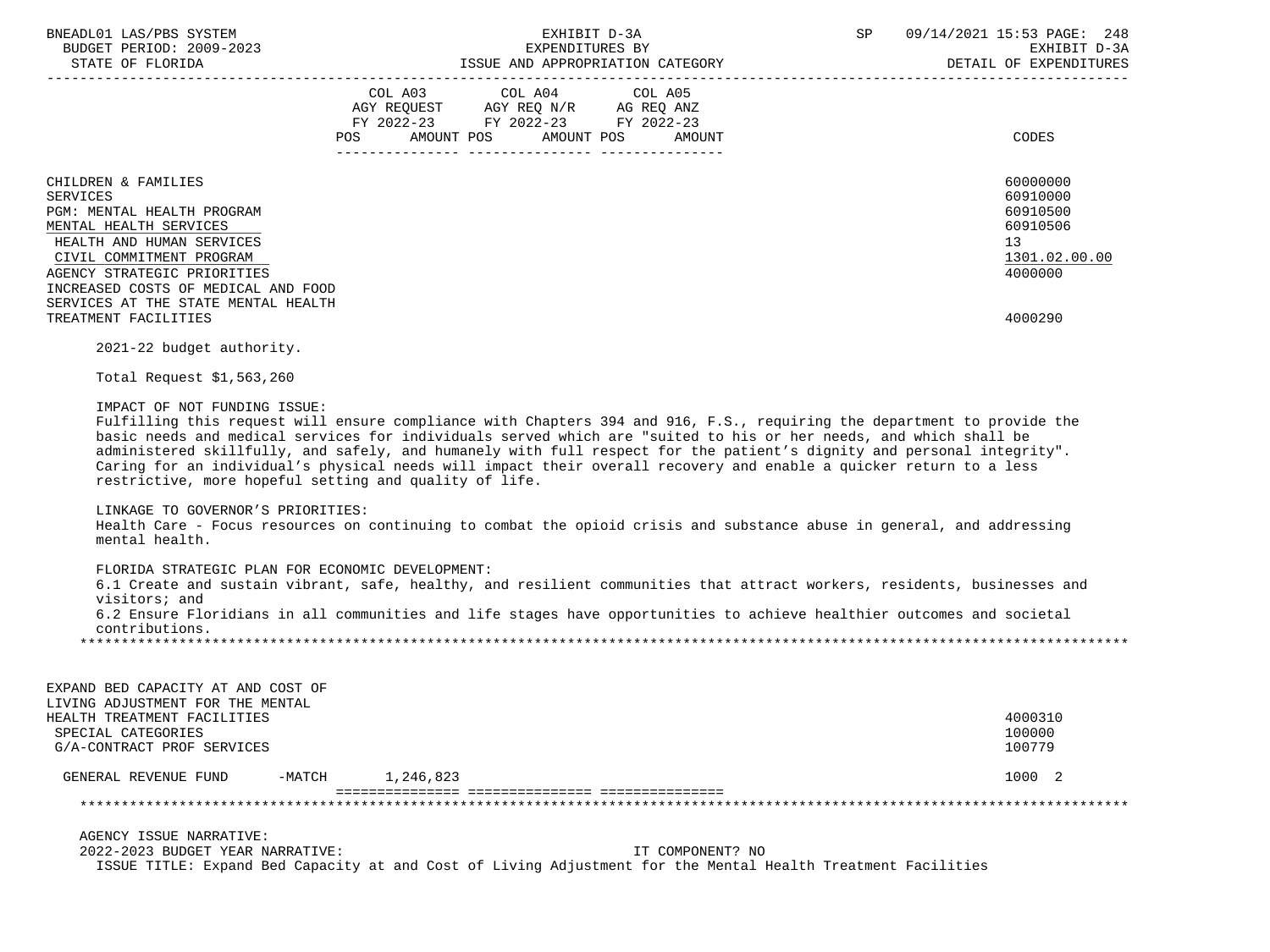| BNEADL01 LAS/PBS SYSTEM<br>BUDGET PERIOD: 2009-2023<br>STATE OF FLORIDA | EXHIBIT D-3A<br>EXPENDITURES BY<br>ISSUE AND APPROPRIATION CATEGORY |                                                                                                   |                              | SP | 09/14/2021 15:53 PAGE: 249<br>EXHIBIT D-3A<br>DETAIL OF EXPENDITURES |  |
|-------------------------------------------------------------------------|---------------------------------------------------------------------|---------------------------------------------------------------------------------------------------|------------------------------|----|----------------------------------------------------------------------|--|
|                                                                         | POS                                                                 | COL A03 COL A04 COL A05<br>AGY REQUEST AGY REQ N/R AG REQ ANZ<br>FY 2022-23 FY 2022-23 FY 2022-23 | AMOUNT POS AMOUNT POS AMOUNT |    | CODES                                                                |  |
| CHILDREN & FAMILIES                                                     |                                                                     |                                                                                                   |                              |    | 60000000                                                             |  |
| SERVICES                                                                |                                                                     |                                                                                                   |                              |    | 60910000                                                             |  |
| PGM: MENTAL HEALTH PROGRAM                                              |                                                                     |                                                                                                   |                              |    | 60910500                                                             |  |
| MENTAL HEALTH SERVICES                                                  |                                                                     |                                                                                                   |                              |    | 60910506                                                             |  |
| HEALTH AND HUMAN SERVICES                                               |                                                                     |                                                                                                   |                              |    | 13                                                                   |  |
| CIVIL COMMITMENT PROGRAM                                                |                                                                     |                                                                                                   |                              |    | 1301.02.00.00                                                        |  |
| AGENCY STRATEGIC PRIORITIES                                             |                                                                     |                                                                                                   |                              |    | 4000000                                                              |  |
| EXPAND BED CAPACITY AT AND COST OF                                      |                                                                     |                                                                                                   |                              |    |                                                                      |  |
| LIVING ADJUSTMENT FOR THE MENTAL                                        |                                                                     |                                                                                                   |                              |    |                                                                      |  |
| HEALTH TREATMENT FACILITIES                                             |                                                                     |                                                                                                   |                              |    | 4000310                                                              |  |

 The Florida Department of Children and Families (department) is requesting funding of \$10,358,176 in recurring General Revenue for the expansion of beds and a cost-of-living adjustment for contracted Mental Health Treatment Facilities (MHTFs). The department Mental Health Treatment Facilities (MHTF), state-operated and contracted, serve thousands of Florida's most vulnerable population annually. To meet their needs, and provide the best care possible, the department is requesting funding to be used to expand forensic bed capacity by 50 beds to accommodate a growing, and already backlogged, forensic wait list to ensure compliance with chapter 916, F.S., and ensure that the treatment needs of individuals are met, a cost-of-living adjustment for contracted MHTFs.

#### ISSUE NARRATIVE:

 Since the COVID-19 pandemic, the number of admissions requests for services in MHTFs has drastically increased for persons arrested for crimes but determined incompetent to stand to proceed in the judicial system. Even with courts attempting to resume normal operations, the pace to return individuals who have successfully completed their treatment to the judicial review process is slow. This has resulted in a backlog, because these individuals are occupying a bed beyond their needed length of stay.

 The department has executed contracts with Wellpath Recovery Solutions, LLC to operate South Florida State Hospital (SFSH), South Florida Evaluation and Treatment Center (SFETC), Treasure Coast Forensic Treatment Center (TCFTC), and Florida Civil Commitment Center (FCCC). The contracted facilities have continued to experience wage pressures resulting from both an improving job market, increases in non-labor categories, and capital repairs due to aging facilities.

 Delayed treatment for forensic individuals results in longer periods of time individuals wait in jail, longer lengths of stay, and increased rates of recidivism.

### COST CALCULATION:

\$6,667,879 for Expanding Forensic Bed Capacity

----------------------------------------------

 Fund 50 forensic beds to accommodate a growing, and already backlogged, forensic wait list to ensure compliance with chapter 916, F.S., and ensure that the treatment needs of individuals are met.

| Facility                                      | Beds | Bed Day Rate | Davs | Total                    |
|-----------------------------------------------|------|--------------|------|--------------------------|
| North Florida Evaluation and Treatment Center | 18   | \$432.00     | 365  | \$2,838,240              |
| Treasure Coast Forensic Treatment Center      | 32   | \$327.88     | 365  | \$3,829,639 (rounded up) |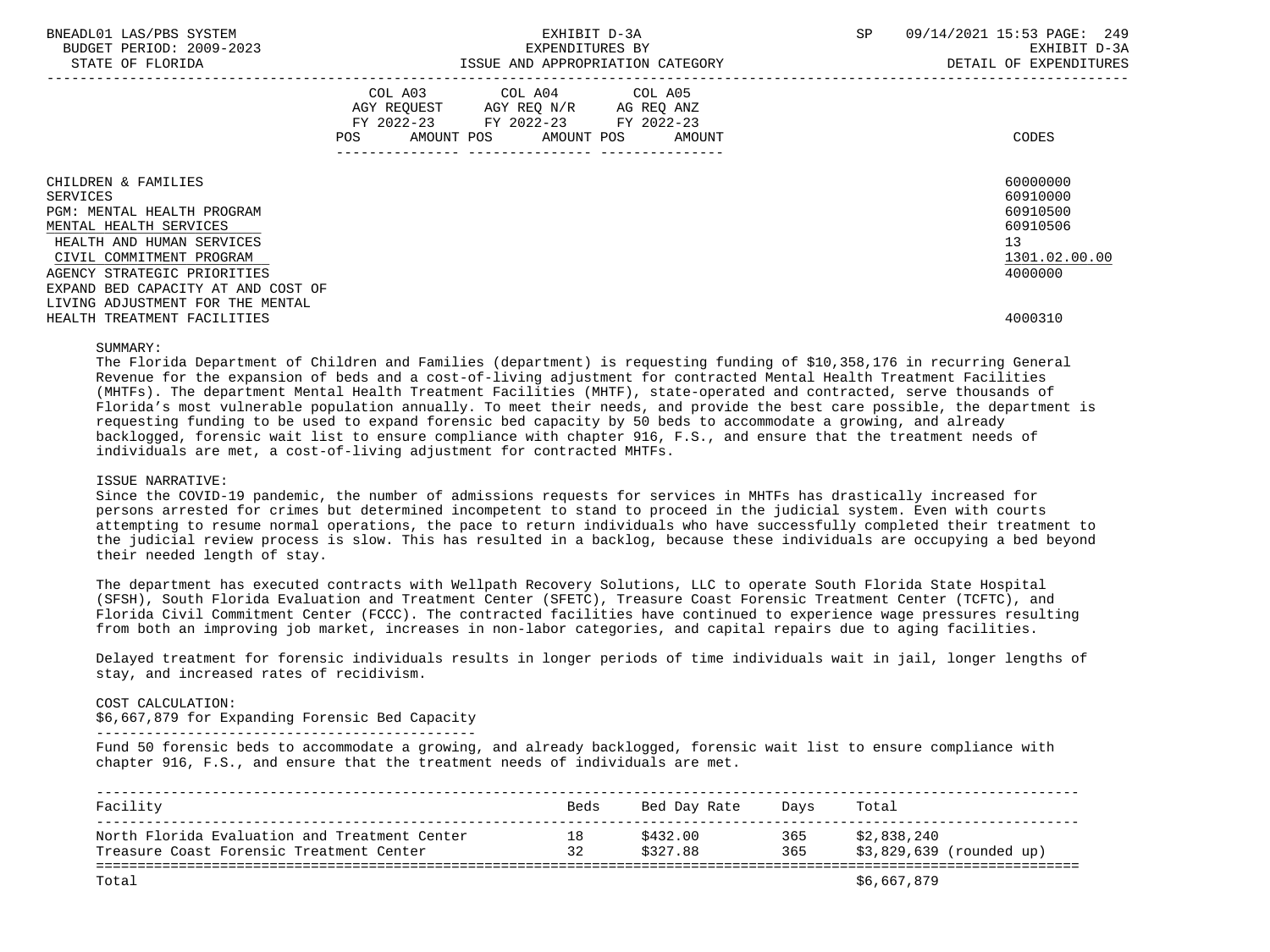|                                                                                                                                                                                                                                                                  |     |                                                                                                                                   |  | DETAIL OF EXPENDITURES                                                         |
|------------------------------------------------------------------------------------------------------------------------------------------------------------------------------------------------------------------------------------------------------------------|-----|-----------------------------------------------------------------------------------------------------------------------------------|--|--------------------------------------------------------------------------------|
|                                                                                                                                                                                                                                                                  | POS | COL A03 COL A04 COL A05<br>AGY REQUEST AGY REO N/R AG REO ANZ<br>FY 2022-23 FY 2022-23 FY 2022-23<br>AMOUNT POS AMOUNT POS AMOUNT |  | CODES                                                                          |
| CHILDREN & FAMILIES<br>SERVICES<br><b>PGM: MENTAL HEALTH PROGRAM</b><br>MENTAL HEALTH SERVICES<br>HEALTH AND HUMAN SERVICES<br>CIVIL COMMITMENT PROGRAM<br>AGENCY STRATEGIC PRIORITIES<br>EXPAND BED CAPACITY AT AND COST OF<br>LIVING ADJUSTMENT FOR THE MENTAL |     |                                                                                                                                   |  | 60000000<br>60910000<br>60910500<br>60910506<br>13<br>1301.02.00.00<br>4000000 |
| HEALTH TREATMENT FACILITIES                                                                                                                                                                                                                                      |     |                                                                                                                                   |  | 4000310                                                                        |

# \$3,690,297 for Cost of Living Adjustment for Contracted MHTFs

| Facility    | FY 2021-22<br>Bed Day<br>Rate | 3% Rate<br>Increase | FY 2022-23<br>Bed Day<br>Rate | Days | Beds | FY 2022-23<br>Contract<br>Amount* | FY 2021-22<br>Recurring<br>Budget | Requested<br>Amount |
|-------------|-------------------------------|---------------------|-------------------------------|------|------|-----------------------------------|-----------------------------------|---------------------|
| <b>SFSH</b> | \$325.36                      | \$9.76              | \$335.12                      | 365  | 350  | \$42,811,580                      | \$41,564,757                      | \$1,246,823         |
| SFETC       | \$316.39                      | \$9.49              | \$325.88                      | 365  | 249  | \$29,617,604                      | \$28,755,126                      | \$862,478           |
| TCFTC       | \$327.88                      | \$9.84              | \$337.72                      | 365  | 224  | \$27,611,888                      | \$26,807,480                      | \$804,508           |
| <b>FCCC</b> | \$118.48                      | \$3.55              | \$122.03                      | 365  | 600  | \$26,724,570                      | \$25,948,802                      | \$776,488           |
| Total       |                               |                     |                               |      |      |                                   |                                   | \$3,690,297         |

\*FY 2022-23 contract amounts are rounded up to the nearest whole dollar.

### IMPACT OF NOT FUNDING ISSUE:

 Not funding the proposal will result in continued insufficient funding to support the needs of the forensic system and obtain necessary treatment to return patients to competency to proceed with the judicial process for crimes alleged.

### LINKAGE TO GOVERNOR'S PRIORITIES:

 Health Care - Focus resources on continuing to combat the opioid crisis and substance abuse in general, and addressing mental health.

#### FLORIDA STRATEGIC PLAN FOR ECONOMIC DEVELOPMENT:

 6.1 Create and sustain vibrant, safe, healthy, and resilient communities that attract workers, residents, businesses and visitors; and

 6.2 Ensure Floridians in all communities and life stages have opportunities to achieve healthier outcomes and societal contributions. \*\*\*\*\*\*\*\*\*\*\*\*\*\*\*\*\*\*\*\*\*\*\*\*\*\*\*\*\*\*\*\*\*\*\*\*\*\*\*\*\*\*\*\*\*\*\*\*\*\*\*\*\*\*\*\*\*\*\*\*\*\*\*\*\*\*\*\*\*\*\*\*\*\*\*\*\*\*\*\*\*\*\*\*\*\*\*\*\*\*\*\*\*\*\*\*\*\*\*\*\*\*\*\*\*\*\*\*\*\*\*\*\*\*\*\*\*\*\*\*\*\*\*\*\*\*\*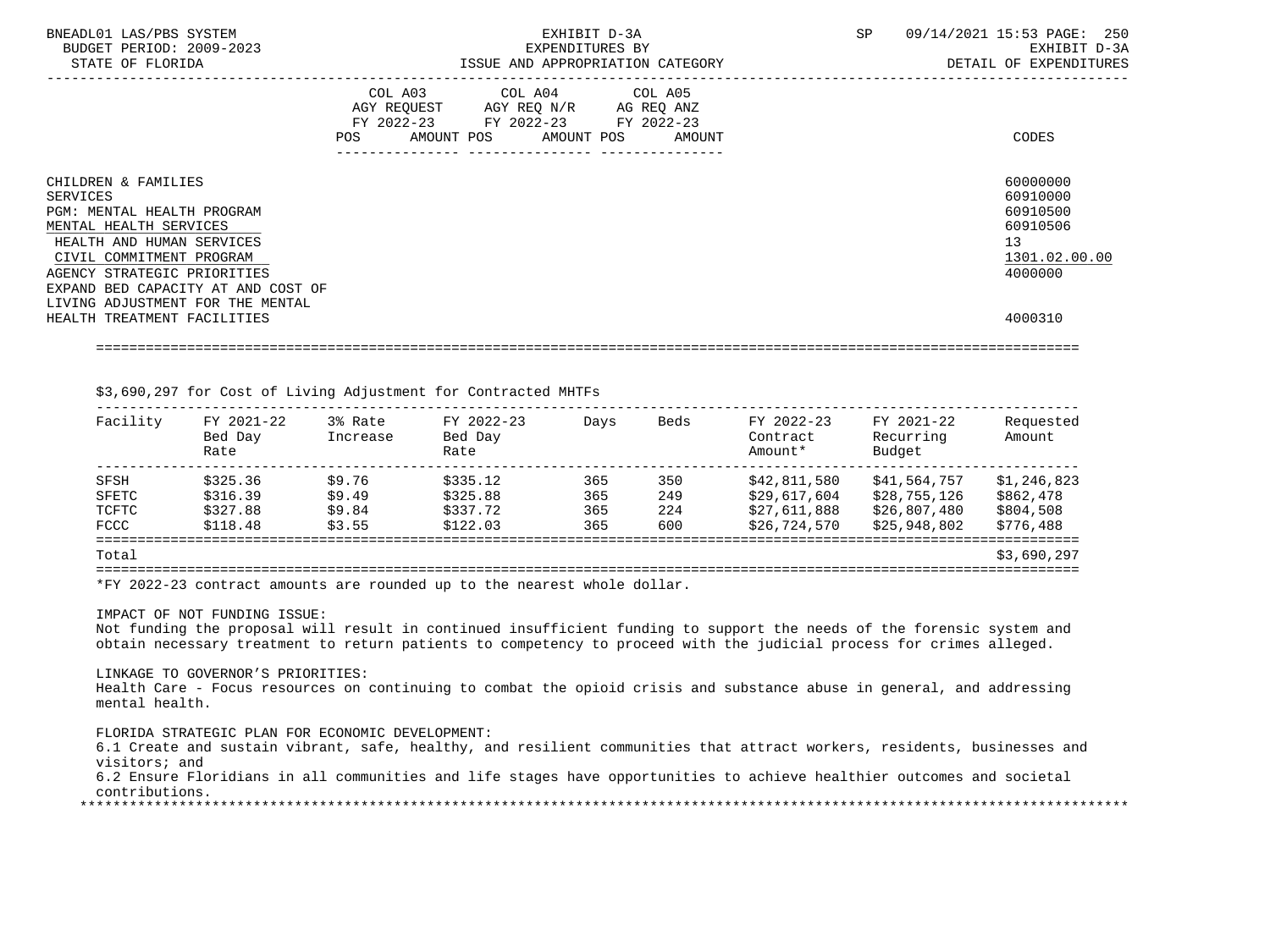| BNEADL01 LAS/PBS SYSTEM<br>BUDGET PERIOD: 2009-2023<br>STATE OF FLORIDA                                                                                                                                                                                                 | EXHIBIT D-3A<br>EXPENDITURES BY<br>ISSUE AND APPROPRIATION CATEGORY |                       |                                                                                                                 |                  | SP | 09/14/2021 15:53 PAGE: 251<br>EXHIBIT D-3A<br>DETAIL OF EXPENDITURES                                |
|-------------------------------------------------------------------------------------------------------------------------------------------------------------------------------------------------------------------------------------------------------------------------|---------------------------------------------------------------------|-----------------------|-----------------------------------------------------------------------------------------------------------------|------------------|----|-----------------------------------------------------------------------------------------------------|
|                                                                                                                                                                                                                                                                         |                                                                     | POS FOR<br>AMOUNT POS | COL A03 COL A04 COL A05<br>AGY REQUEST AGY REQ N/R AG REQ ANZ<br>FY 2022-23 FY 2022-23 FY 2022-23<br>AMOUNT POS | AMOUNT           |    | CODES                                                                                               |
| CHILDREN & FAMILIES<br><b>SERVICES</b><br>PGM: MENTAL HEALTH PROGRAM<br>MENTAL HEALTH SERVICES<br>HEALTH AND HUMAN SERVICES<br>CIVIL COMMITMENT PROGRAM<br>AGENCY STRATEGIC PRIORITIES<br>AUTOMATED MEDICATION DISPENSING<br><b>SYSTEMS</b><br>OPERATING CAPITAL OUTLAY |                                                                     |                       |                                                                                                                 |                  |    | 60000000<br>60910000<br>60910500<br>60910506<br>13<br>1301.02.00.00<br>4000000<br>4000740<br>060000 |
| GENERAL REVENUE FUND                                                                                                                                                                                                                                                    |                                                                     |                       | -MATCH 1,100,373 1,100,373                                                                                      |                  |    | 1000 2                                                                                              |
|                                                                                                                                                                                                                                                                         |                                                                     |                       |                                                                                                                 |                  |    | 100000                                                                                              |
| SPECIAL CATEGORIES<br>G/A-CONTRACT PROF SERVICES                                                                                                                                                                                                                        |                                                                     |                       |                                                                                                                 |                  |    | 100779                                                                                              |
| GENERAL REVENUE FUND                                                                                                                                                                                                                                                    |                                                                     |                       | -MATCH 19,853 19,853                                                                                            |                  |    | 1000 2                                                                                              |
| TOTAL: AUTOMATED MEDICATION DISPENSING<br>SYSTEMS                                                                                                                                                                                                                       |                                                                     |                       |                                                                                                                 |                  |    | 4000740                                                                                             |
| TOTAL ISSUE 1,120,226 1,120,226                                                                                                                                                                                                                                         |                                                                     |                       |                                                                                                                 |                  |    |                                                                                                     |
|                                                                                                                                                                                                                                                                         |                                                                     |                       |                                                                                                                 |                  |    |                                                                                                     |
| AGENCY ISSUE NARRATIVE:<br>2022-2023 BUDGET YEAR NARRATIVE:<br>ISSUE TITLE: Automated Medication Dispensing Systems                                                                                                                                                     |                                                                     |                       |                                                                                                                 | IT COMPONENT? NO |    |                                                                                                     |

 The Florida Department of Children and Families (department) is requesting funding of \$1,120,226 in nonrecurring General Revenue to replace automated medication dispensing carts at Northeast Florida State Hospital (NEFSH).

## ISSUE NARRATIVE:

 Two of the three State Mental Health Treatment Facilities (SMHTF) are already utilizing a new medication cart platform. At NEFSH the automated medication dispensing carts currently in use were purchased in 2013. The carts have reached the end of their lifecycle. Medications are not electronically trackable making it difficult to predict the stock and usages. The replacement of the medication carts at NEFSH will allow for the flexibility to stock and administer drugs from the Canadian Drug Importation Program. These carts will also help to prevent several safety concerns by ensuring accurate and reliable pharmaceutical inventory and pharmaceutical records, and the ability to adequately investigate medication discrepancies. Furthermore, these replacements will have supported operating systems to help ensure that sensitive patient health information is not compromised.

 COST CALCULATION: The cost for 26 medications carts based on a quote including hardware, shipping, and installation is \$1,120,226.

Medication carts =  $$42,322.03 \times 26$  carts (hardware and shipping) =  $$1,100,373$  (rounded up)<br>Installation =  $$5$  19.853  $= $ 19,853$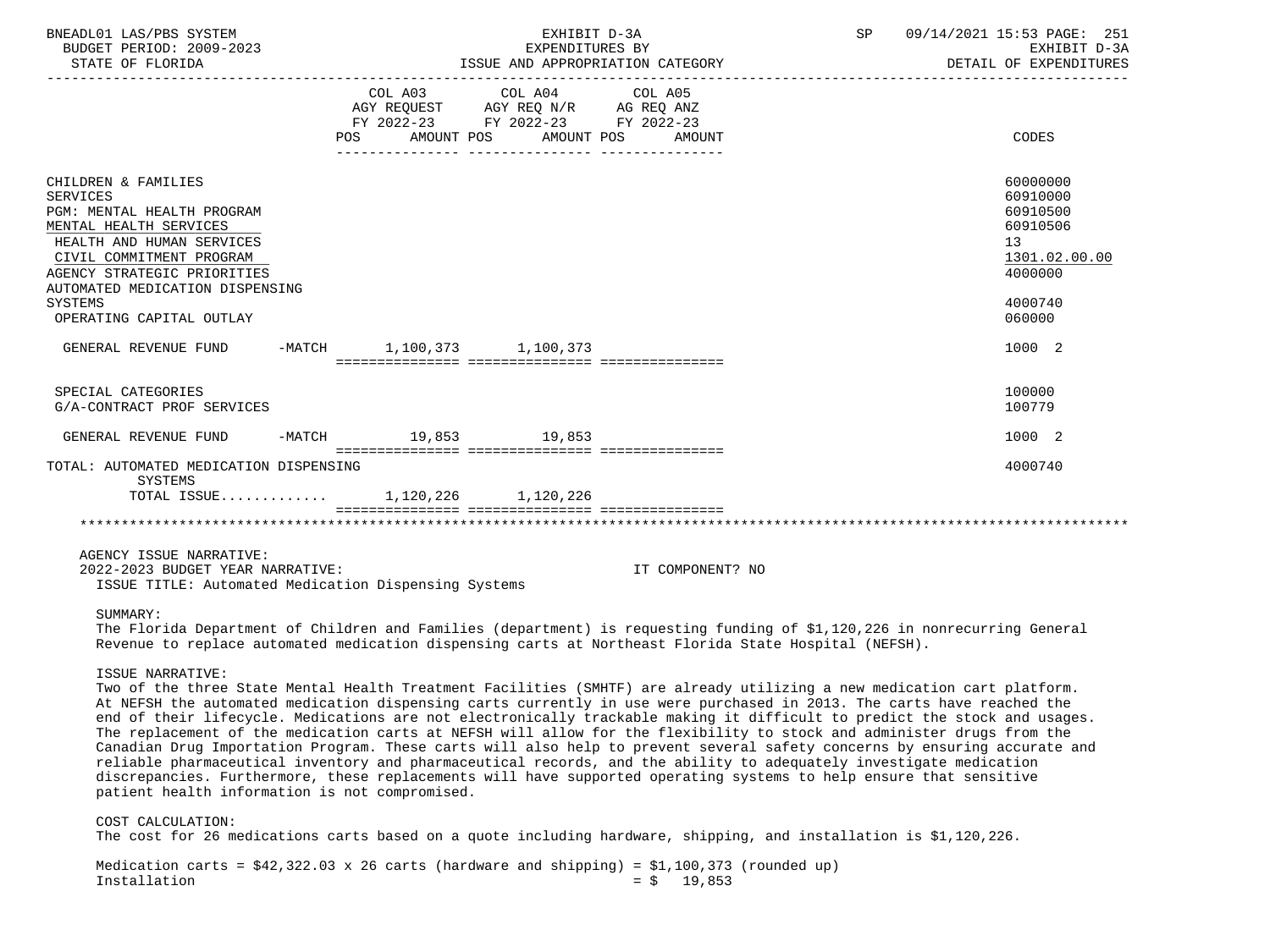| BNEADL01 LAS/PBS SYSTEM<br>BUDGET PERIOD: 2009-2023<br>STATE OF FLORIDA                                                                                                                                                                     |                                        | EXHIBIT D-3A<br>EXPENDITURES BY<br>ISSUE AND APPROPRIATION CATEGORY                                                                                                                                                                                                                                                                                                                                                                                                                                                                                                                                                      | SP | 09/14/2021 15:53 PAGE: 252<br>EXHIBIT D-3A<br>DETAIL OF EXPENDITURES                      |
|---------------------------------------------------------------------------------------------------------------------------------------------------------------------------------------------------------------------------------------------|----------------------------------------|--------------------------------------------------------------------------------------------------------------------------------------------------------------------------------------------------------------------------------------------------------------------------------------------------------------------------------------------------------------------------------------------------------------------------------------------------------------------------------------------------------------------------------------------------------------------------------------------------------------------------|----|-------------------------------------------------------------------------------------------|
|                                                                                                                                                                                                                                             |                                        | COL A03 COL A04 COL A05<br>AGY REQUEST AGY REQ N/R AG REQ ANZ<br>FY 2022-23 FY 2022-23 FY 2022-23<br>POS AMOUNT POS AMOUNT POS AMOUNT                                                                                                                                                                                                                                                                                                                                                                                                                                                                                    |    | CODES                                                                                     |
| CHILDREN & FAMILIES<br><b>SERVICES</b><br>PGM: MENTAL HEALTH PROGRAM<br>MENTAL HEALTH SERVICES<br>HEALTH AND HUMAN SERVICES<br>CIVIL COMMITMENT PROGRAM<br>AGENCY STRATEGIC PRIORITIES<br>AUTOMATED MEDICATION DISPENSING<br><b>SYSTEMS</b> |                                        |                                                                                                                                                                                                                                                                                                                                                                                                                                                                                                                                                                                                                          |    | 60000000<br>60910000<br>60910500<br>60910506<br>13<br>1301.02.00.00<br>4000000<br>4000740 |
| Total                                                                                                                                                                                                                                       |                                        | $= $1,120,226$                                                                                                                                                                                                                                                                                                                                                                                                                                                                                                                                                                                                           |    |                                                                                           |
| security.<br>LINKAGE TO GOVERNOR'S PRIORITIES:<br>mental health.                                                                                                                                                                            |                                        | If the medication carts at NEFSH are not replaced, it will create a barrier to stocking and segregating drugs received<br>from the Canadian Drug Importation Program, which is a key requirement. Furthermore, non-replacement of the carts will<br>lead to several safety concerns including inaccurate pharmaceutical inventory, the inability to have accurate<br>pharmaceutical records, failure to adequately investigate medication discrepancies, and compromised patient health record<br>Health Care - Focus resources on continuing to combat the opioid crisis and substance abuse in general, and addressing |    |                                                                                           |
| FLORIDA STRATEGIC PLAN FOR ECONOMIC DEVELOPMENT:<br>visitors; and<br>contributions.                                                                                                                                                         |                                        | 6.1 Create and sustain vibrant, safe, healthy, and resilient communities that attract workers, residents, businesses and<br>6.2 Ensure Floridians in all communities and life stages have opportunities to achieve healthier outcomes and societal                                                                                                                                                                                                                                                                                                                                                                       |    |                                                                                           |
| TOTAL: CIVIL COMMITMENT PROGRAM<br>BY FUND TYPE                                                                                                                                                                                             |                                        |                                                                                                                                                                                                                                                                                                                                                                                                                                                                                                                                                                                                                          |    | 1301.02.00.00                                                                             |
| GENERAL REVENUE FUND<br>TRUST FUNDS                                                                                                                                                                                                         | 95, 723, 834 1, 120, 226<br>92,810,620 |                                                                                                                                                                                                                                                                                                                                                                                                                                                                                                                                                                                                                          |    | 1000<br>2000                                                                              |
| TOTAL POSITIONS $1,795.50$<br>TOTAL PROG COMP 188,534,454 1,120,226<br>TOTAL SALARY RATE 66,368,355                                                                                                                                         |                                        |                                                                                                                                                                                                                                                                                                                                                                                                                                                                                                                                                                                                                          |    |                                                                                           |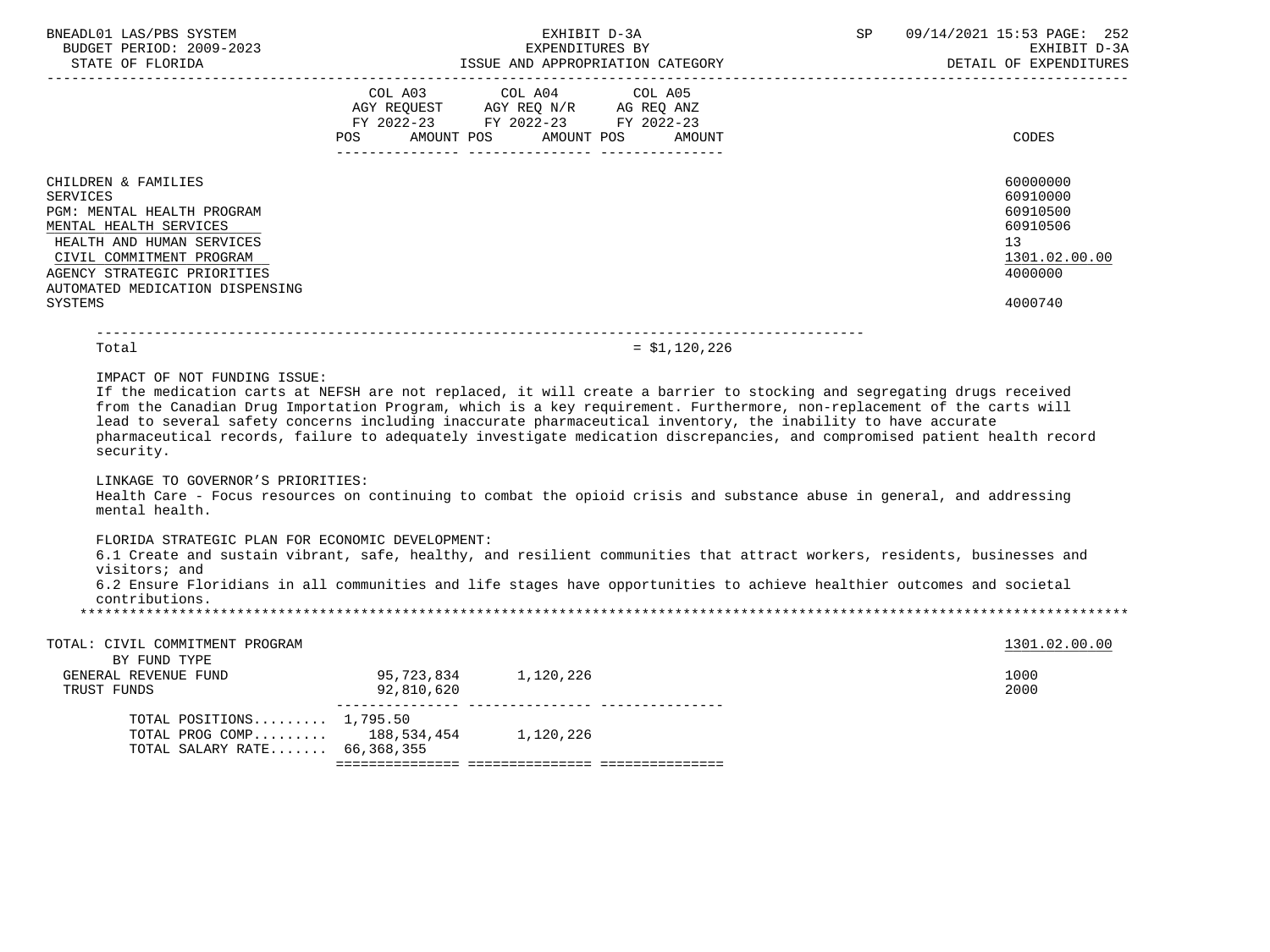| BNEADL01 LAS/PBS SYSTEM<br>BUDGET PERIOD: 2009-2023<br>STATE OF FLORIDA                                                                                                                                                                                           |           |                                 | EXHIBIT D-3A<br>EXPENDITURES BY<br>ISSUE AND APPROPRIATION CATEGORY                                                                                                                                                                                | SP<br>------------------------------ | 09/14/2021 15:53 PAGE: 253<br>EXHIBIT D-3A<br>DETAIL OF EXPENDITURES                                |
|-------------------------------------------------------------------------------------------------------------------------------------------------------------------------------------------------------------------------------------------------------------------|-----------|---------------------------------|----------------------------------------------------------------------------------------------------------------------------------------------------------------------------------------------------------------------------------------------------|--------------------------------------|-----------------------------------------------------------------------------------------------------|
|                                                                                                                                                                                                                                                                   |           | AMOUNT POS<br>POS               | COL A03 COL A04<br>COL A05<br>$\begin{tabular}{lllllll} AGY & \texttt{REQUEST} & \texttt{AGY} & \texttt{REG} & \texttt{N/R} & \texttt{AG} & \texttt{REQ} & \texttt{ANZ} \end{tabular}$<br>FY 2022-23 FY 2022-23 FY 2022-23<br>AMOUNT POS<br>AMOUNT |                                      | CODES                                                                                               |
| CHILDREN & FAMILIES<br><b>SERVICES</b><br>PGM: MENTAL HEALTH PROGRAM<br>MENTAL HEALTH SERVICES<br>HEALTH AND HUMAN SERVICES<br>FORENSIC COMMITMENT PROG<br>ESTIMATED EXPENDITURES<br>ESTIMATED EXPENDITURES - OPERATIONS<br>SALARY RATE<br>SALARY RATE 65,861,041 |           |                                 |                                                                                                                                                                                                                                                    |                                      | 60000000<br>60910000<br>60910500<br>60910506<br>13<br>1301.03.00.00<br>1000000<br>1001000<br>000000 |
| SALARIES AND BENEFITS                                                                                                                                                                                                                                             |           |                                 |                                                                                                                                                                                                                                                    |                                      | 010000                                                                                              |
| GENERAL REVENUE FUND                                                                                                                                                                                                                                              |           | 1,328.00<br>$-STATE$ 80,616,125 |                                                                                                                                                                                                                                                    |                                      | 1000 1                                                                                              |
| OTHER PERSONAL SERVICES                                                                                                                                                                                                                                           |           |                                 |                                                                                                                                                                                                                                                    |                                      | 030000                                                                                              |
| GENERAL REVENUE FUND                                                                                                                                                                                                                                              |           | $-STATE$ 1,576,097              |                                                                                                                                                                                                                                                    |                                      | 1000 1                                                                                              |
| EXPENSES                                                                                                                                                                                                                                                          |           |                                 |                                                                                                                                                                                                                                                    |                                      | 040000                                                                                              |
| GENERAL REVENUE FUND -STATE 4,399,801<br>OPERATIONS AND MAINT TF -STATE                                                                                                                                                                                           |           | 20,000                          |                                                                                                                                                                                                                                                    |                                      | 1000 1<br>2516 1                                                                                    |
| TOTAL APPRO                                                                                                                                                                                                                                                       |           | 4,419,801                       |                                                                                                                                                                                                                                                    |                                      |                                                                                                     |
| OPERATING CAPITAL OUTLAY                                                                                                                                                                                                                                          |           |                                 |                                                                                                                                                                                                                                                    |                                      | 060000                                                                                              |
| GENERAL REVENUE FUND                                                                                                                                                                                                                                              |           | $-$ STATE<br>381,353            |                                                                                                                                                                                                                                                    |                                      | 1000 1                                                                                              |
| FOOD PRODUCTS                                                                                                                                                                                                                                                     |           |                                 |                                                                                                                                                                                                                                                    |                                      | 070000                                                                                              |
| GENERAL REVENUE FUND                                                                                                                                                                                                                                              | $-$ STATE | 1,684,025                       |                                                                                                                                                                                                                                                    |                                      | 1000 1                                                                                              |
| SPECIAL CATEGORIES<br>CONTRACTED SERVICES                                                                                                                                                                                                                         |           |                                 |                                                                                                                                                                                                                                                    |                                      | 100000<br>100777                                                                                    |
| GENERAL REVENUE FUND                                                                                                                                                                                                                                              | $-$ STATE | 2,621,732                       |                                                                                                                                                                                                                                                    |                                      | 1000 1                                                                                              |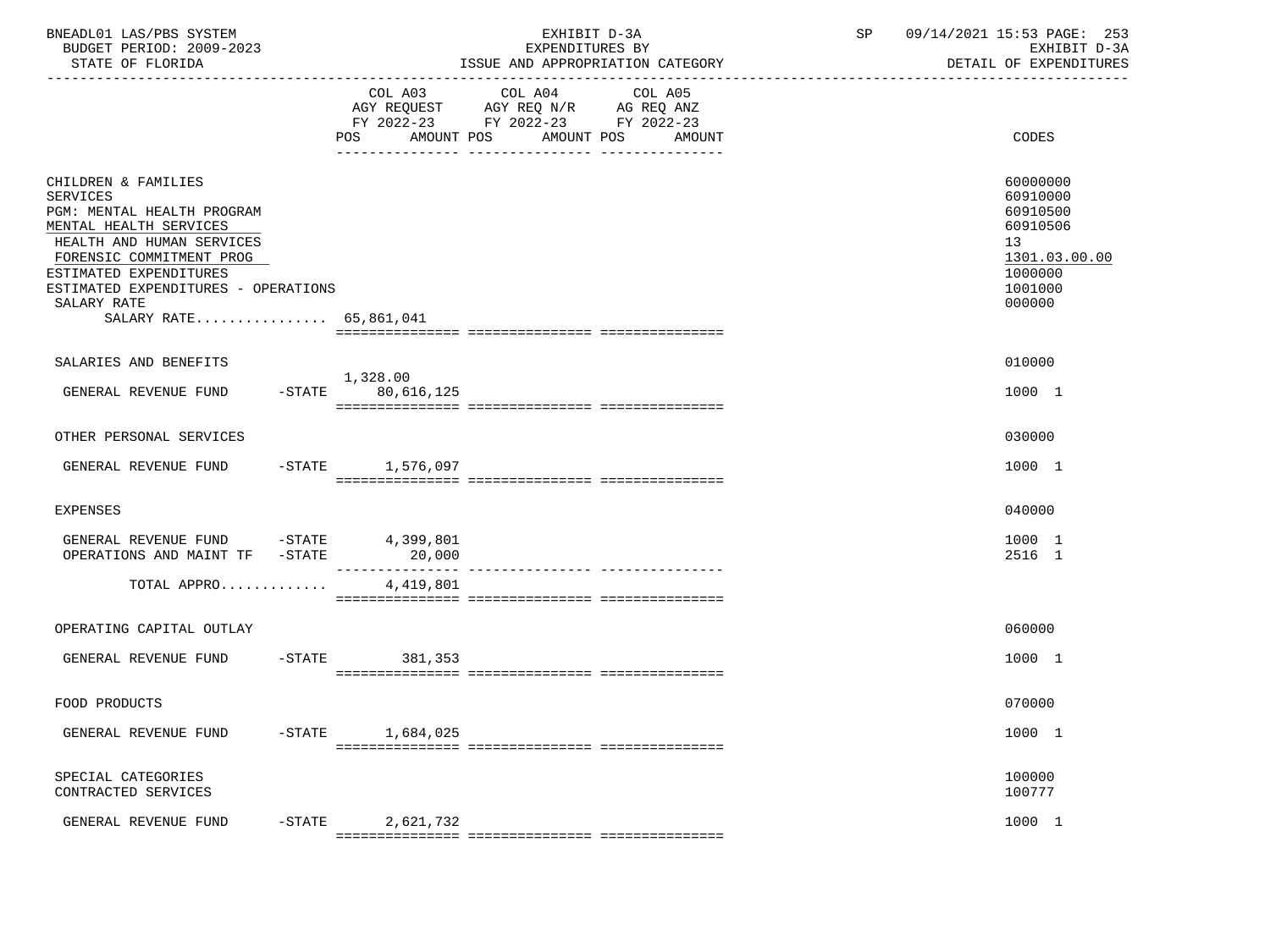| BNEADL01 LAS/PBS SYSTEM<br>BUDGET PERIOD: 2009-2023<br>STATE OF FLORIDA                                                                                                                                                                                                      |                        | EXHIBIT D-3A<br>EXPENDITURES BY<br>ISSUE AND APPROPRIATION CATEGORY                                                          | SP | 09/14/2021 15:53 PAGE: 254<br>EXHIBIT D-3A<br>DETAIL OF EXPENDITURES                                          |
|------------------------------------------------------------------------------------------------------------------------------------------------------------------------------------------------------------------------------------------------------------------------------|------------------------|------------------------------------------------------------------------------------------------------------------------------|----|---------------------------------------------------------------------------------------------------------------|
|                                                                                                                                                                                                                                                                              | AMOUNT POS<br>POS.     | COL A03 COL A04<br>COL A05<br>AGY REQUEST AGY REQ N/R AG REQ ANZ<br>FY 2022-23 FY 2022-23 FY 2022-23<br>AMOUNT POS<br>AMOUNT |    | CODES                                                                                                         |
| CHILDREN & FAMILIES<br><b>SERVICES</b><br>PGM: MENTAL HEALTH PROGRAM<br>MENTAL HEALTH SERVICES<br>HEALTH AND HUMAN SERVICES<br>FORENSIC COMMITMENT PROG<br>ESTIMATED EXPENDITURES<br>ESTIMATED EXPENDITURES - OPERATIONS<br>SPECIAL CATEGORIES<br>G/A-CONTRACT PROF SERVICES |                        |                                                                                                                              |    | 60000000<br>60910000<br>60910500<br>60910506<br>13<br>1301.03.00.00<br>1000000<br>1001000<br>100000<br>100779 |
| GENERAL REVENUE FUND                                                                                                                                                                                                                                                         | -STATE 65,334,608      |                                                                                                                              |    | 1000 1                                                                                                        |
| PRESCRIBE MED/DRUG NON-MED                                                                                                                                                                                                                                                   |                        |                                                                                                                              |    | 102682                                                                                                        |
| GENERAL REVENUE FUND                                                                                                                                                                                                                                                         | $-$ STATE<br>4,490,151 |                                                                                                                              |    | 1000 1                                                                                                        |
| RISK MANAGEMENT INSURANCE                                                                                                                                                                                                                                                    |                        |                                                                                                                              |    | 103241                                                                                                        |
| GENERAL REVENUE FUND                                                                                                                                                                                                                                                         | -STATE 1,711,777       |                                                                                                                              |    | 1000 1                                                                                                        |
| SALARY INCENTIVE PAYMENTS                                                                                                                                                                                                                                                    |                        |                                                                                                                              |    | 103290                                                                                                        |
| GENERAL REVENUE FUND                                                                                                                                                                                                                                                         | $-$ STATE<br>90,969    |                                                                                                                              |    | 1000 1                                                                                                        |
| LEASE/PURCHASE/EQUIPMENT                                                                                                                                                                                                                                                     |                        |                                                                                                                              |    | 105281                                                                                                        |
| GENERAL REVENUE FUND                                                                                                                                                                                                                                                         | $-STATE$ 110,817       |                                                                                                                              |    | 1000 1                                                                                                        |
| TOTAL: ESTIMATED EXPENDITURES - OPERATIONS<br>TOTAL POSITIONS $1,328.00$<br>TOTAL ISSUE 163,037,455<br>TOTAL SALARY RATE 65,861,041                                                                                                                                          |                        |                                                                                                                              |    | 1001000                                                                                                       |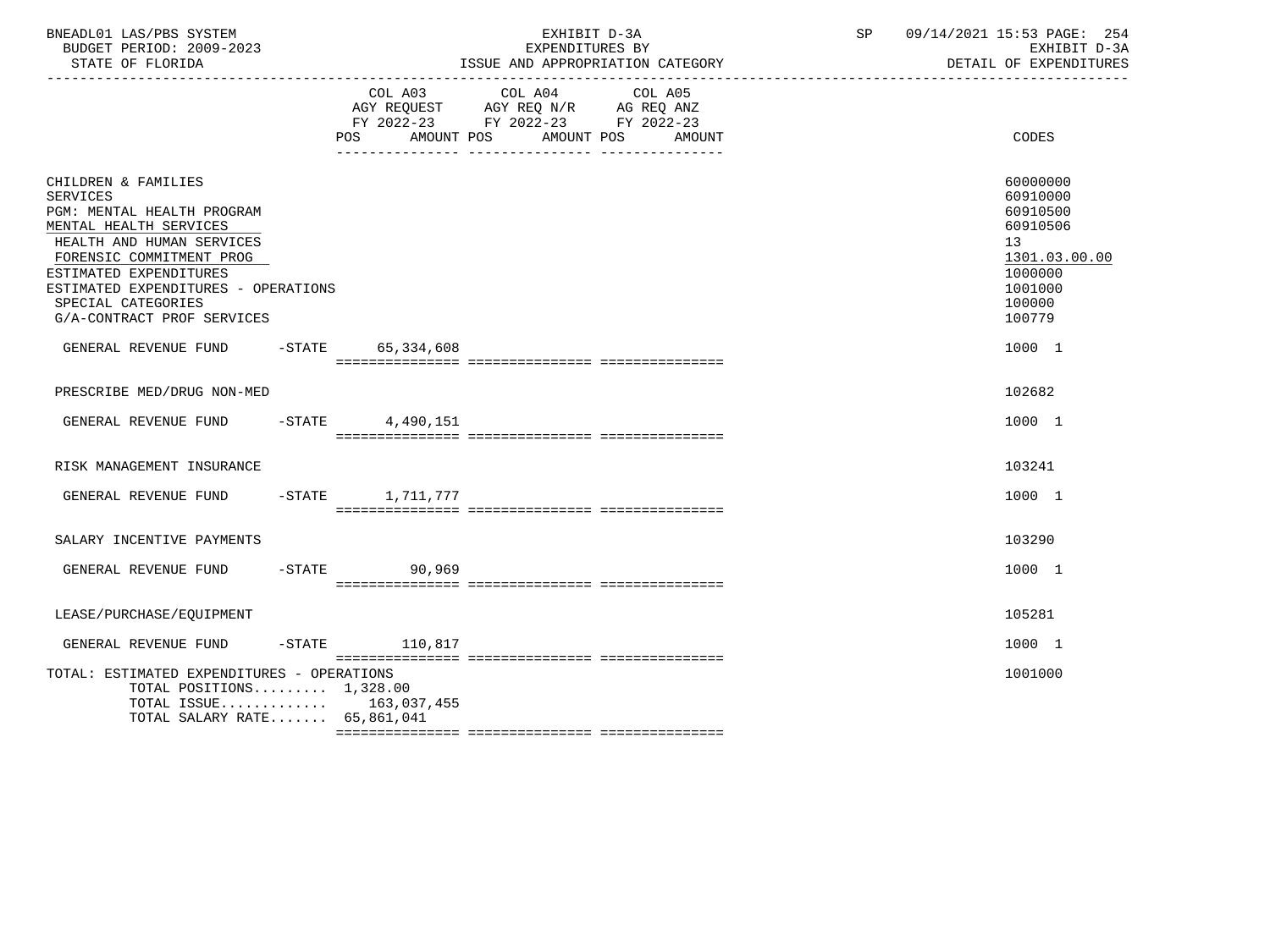| BNEADL01 LAS/PBS SYSTEM<br>BUDGET PERIOD: 2009-2023<br>STATE OF FLORIDA<br>-----------------                                                                                                                                                          |                                                                                                                | EXHIBIT D-3A<br>EXPENDITURES BY<br>ISSUE AND APPROPRIATION CATEGORY | SP and the set of the set of the set of the set of the set of the set of the set of the set of the set of the s | 09/14/2021 15:53 PAGE: 255<br>EXHIBIT D-3A<br>DETAIL OF EXPENDITURES           |
|-------------------------------------------------------------------------------------------------------------------------------------------------------------------------------------------------------------------------------------------------------|----------------------------------------------------------------------------------------------------------------|---------------------------------------------------------------------|-----------------------------------------------------------------------------------------------------------------|--------------------------------------------------------------------------------|
|                                                                                                                                                                                                                                                       | COL A03<br>COL A04<br>AGY REQUEST AGY REQ N/R AG REQ ANZ<br>FY 2022-23 FY 2022-23 FY 2022-23<br>POS AMOUNT POS | COL A05<br>AMOUNT POS AMOUNT                                        |                                                                                                                 | CODES                                                                          |
| CHILDREN & FAMILIES<br><b>SERVICES</b><br>PGM: MENTAL HEALTH PROGRAM<br>MENTAL HEALTH SERVICES<br>HEALTH AND HUMAN SERVICES<br>FORENSIC COMMITMENT PROG<br>ESTIMATED EXPENDITURES<br>SALARY INCREASES FOR FY 2021-22 -<br>STATE EMPLOYEE MINIMUM WAGE |                                                                                                                |                                                                     |                                                                                                                 | 60000000<br>60910000<br>60910500<br>60910506<br>13<br>1301.03.00.00<br>1000000 |
| INCREASE - EFFECTIVE 7/1/2021<br>SALARY RATE<br>SALARY RATE 1,761,410                                                                                                                                                                                 |                                                                                                                |                                                                     |                                                                                                                 | 1001030<br>000000                                                              |
| SALARIES AND BENEFITS                                                                                                                                                                                                                                 |                                                                                                                |                                                                     |                                                                                                                 | 010000                                                                         |
| $-STATE$<br>GENERAL REVENUE FUND                                                                                                                                                                                                                      | 2,087,773                                                                                                      |                                                                     |                                                                                                                 | 1000 1                                                                         |
| OTHER PERSONAL SERVICES                                                                                                                                                                                                                               |                                                                                                                |                                                                     |                                                                                                                 | 030000                                                                         |
| GENERAL REVENUE FUND                                                                                                                                                                                                                                  | $-$ STATE 42,530                                                                                               |                                                                     |                                                                                                                 | 1000 1                                                                         |
| TOTAL: SALARY INCREASES FOR FY 2021-22 -<br>STATE EMPLOYEE MINIMUM WAGE<br>INCREASE - EFFECTIVE 7/1/2021<br>TOTAL ISSUE<br>TOTAL SALARY RATE 1,761,410                                                                                                | 2,130,303                                                                                                      |                                                                     |                                                                                                                 | 1001030                                                                        |
|                                                                                                                                                                                                                                                       |                                                                                                                |                                                                     |                                                                                                                 |                                                                                |
| FLORIDA RETIREMENT SYSTEM<br>ADJUSTMENT - FY 2021-22 - NORMAL<br>COST AND UNFUNDED ACTUARIAL                                                                                                                                                          |                                                                                                                |                                                                     |                                                                                                                 |                                                                                |
| LIABILITY<br>SALARIES AND BENEFITS                                                                                                                                                                                                                    |                                                                                                                |                                                                     |                                                                                                                 | 1001070<br>010000                                                              |
| GENERAL REVENUE FUND                                                                                                                                                                                                                                  | $-STATE$ 534,495                                                                                               |                                                                     |                                                                                                                 | 1000 1                                                                         |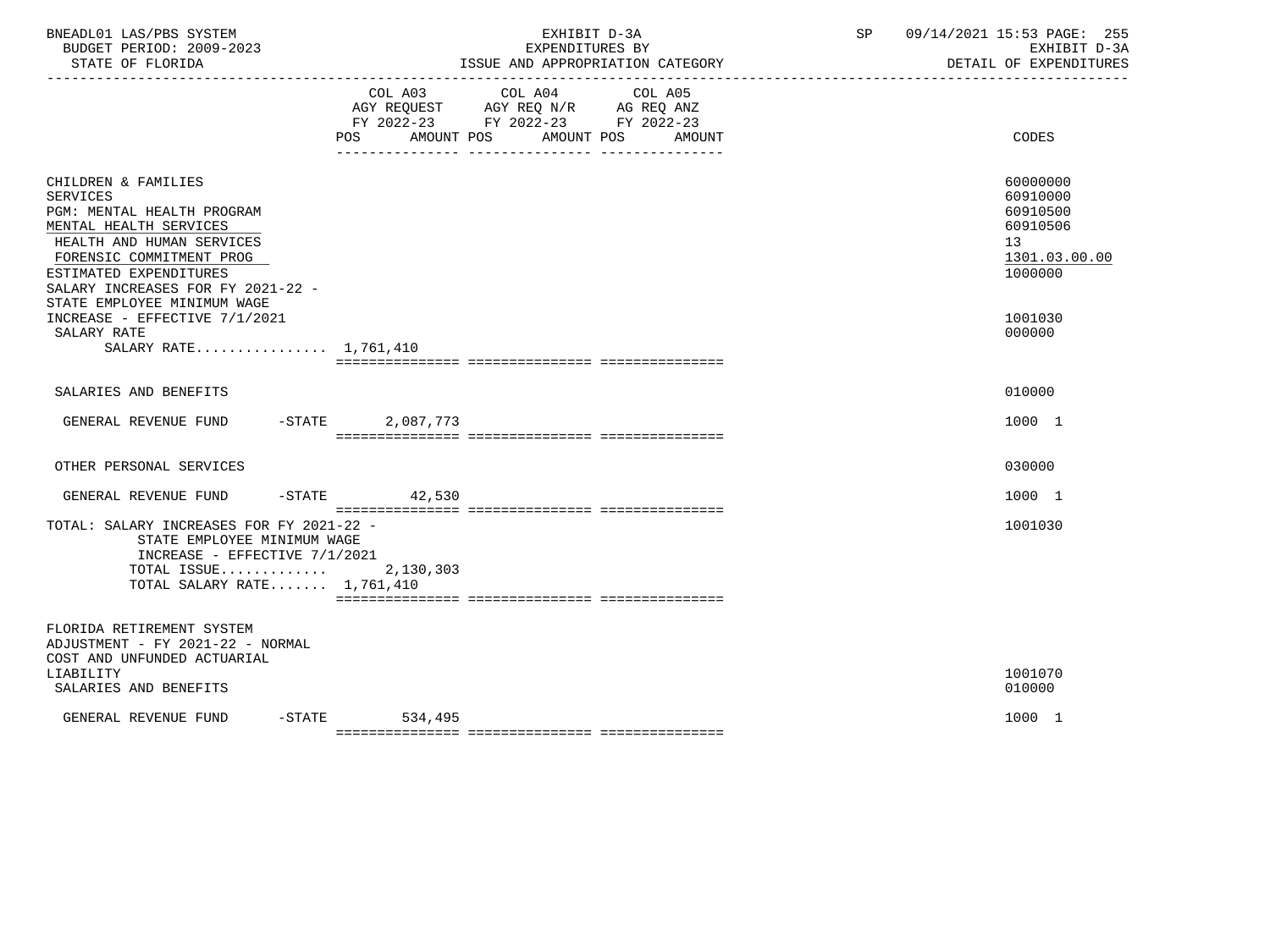| BNEADL01 LAS/PBS SYSTEM<br>BUDGET PERIOD: 2009-2023<br>STATE OF FLORIDA                                                                                                                                         |           |                   | EXHIBIT D-3A<br>EXPENDITURES BY                                                                         | ISSUE AND APPROPRIATION CATEGORY | SP | 09/14/2021 15:53 PAGE: 256<br>EXHIBIT D-3A<br>DETAIL OF EXPENDITURES           |
|-----------------------------------------------------------------------------------------------------------------------------------------------------------------------------------------------------------------|-----------|-------------------|---------------------------------------------------------------------------------------------------------|----------------------------------|----|--------------------------------------------------------------------------------|
|                                                                                                                                                                                                                 |           | AMOUNT POS<br>POS | COL A03 COL A04<br>AGY REQUEST AGY REQ N/R AG REQ ANZ<br>FY 2022-23 FY 2022-23 FY 2022-23<br>AMOUNT POS | COL A05<br>AMOUNT                |    | CODES                                                                          |
| CHILDREN & FAMILIES<br><b>SERVICES</b><br>PGM: MENTAL HEALTH PROGRAM<br>MENTAL HEALTH SERVICES<br>HEALTH AND HUMAN SERVICES<br>FORENSIC COMMITMENT PROG<br>ESTIMATED EXPENDITURES<br>CASUALTY INSURANCE PREMIUM |           |                   |                                                                                                         |                                  |    | 60000000<br>60910000<br>60910500<br>60910506<br>13<br>1301.03.00.00<br>1000000 |
| ADJUSTMENT<br>SPECIAL CATEGORIES<br>RISK MANAGEMENT INSURANCE                                                                                                                                                   |           |                   |                                                                                                         |                                  |    | 1001090<br>100000<br>103241                                                    |
| GENERAL REVENUE FUND                                                                                                                                                                                            |           | -STATE 444,763    |                                                                                                         |                                  |    | 1000 1                                                                         |
| NONRECURRING EXPENDITURES<br>FAILING VIDEO SURVEILLANCE<br>INFRASTRUCTURE AT NORTH FLORIDA<br>EVALUATION AND TREATMENT CENTER<br>SPECIAL CATEGORIES<br>G/A-CONTRACT PROF SERVICES                               |           |                   |                                                                                                         |                                  |    | 2100000<br>2103495<br>100000<br>100779                                         |
| GENERAL REVENUE FUND                                                                                                                                                                                            | $-STATE$  | 607,378-          |                                                                                                         |                                  |    | 1000 1                                                                         |
| AGENCY STRATEGIC PRIORITIES<br>INCREASED COSTS OF MEDICAL AND FOOD<br>SERVICES AT THE STATE MENTAL HEALTH<br>TREATMENT FACILITIES<br>FOOD PRODUCTS                                                              |           |                   |                                                                                                         |                                  |    | 4000000<br>4000290<br>070000                                                   |
| GENERAL REVENUE FUND                                                                                                                                                                                            | $-STATE$  | 63,189            |                                                                                                         |                                  |    | 1000 1                                                                         |
| SPECIAL CATEGORIES<br>CONTRACTED SERVICES                                                                                                                                                                       |           |                   |                                                                                                         |                                  |    | 100000<br>100777                                                               |
| GENERAL REVENUE FUND                                                                                                                                                                                            | $-$ STATE | 605,625           |                                                                                                         |                                  |    | 1000 1                                                                         |
| TOTAL: INCREASED COSTS OF MEDICAL AND FOOD<br>SERVICES AT THE STATE MENTAL HEALTH                                                                                                                               |           |                   |                                                                                                         |                                  |    | 4000290                                                                        |
| TREATMENT FACILITIES<br>TOTAL ISSUE                                                                                                                                                                             |           | 668,814           |                                                                                                         |                                  |    |                                                                                |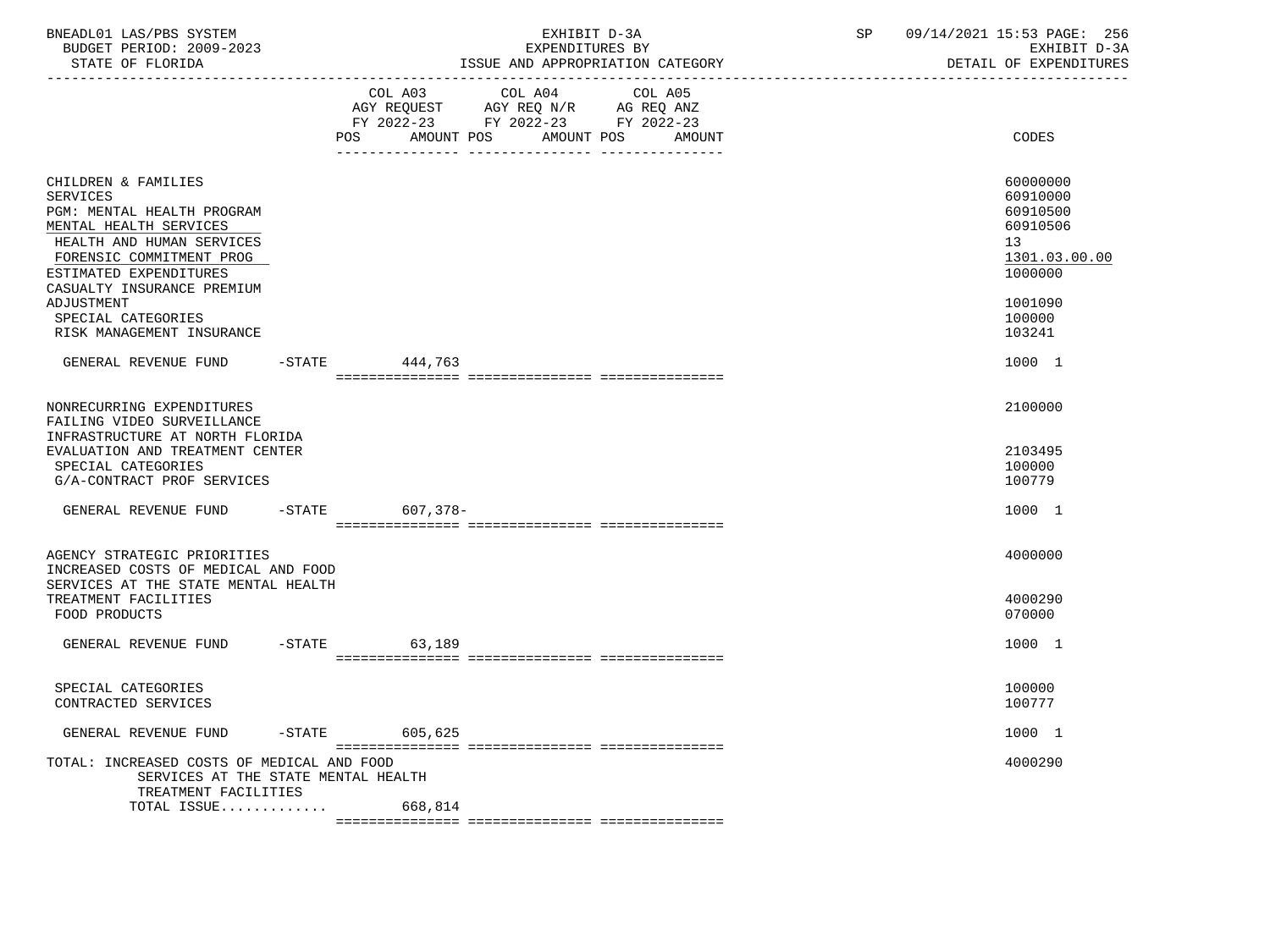| BNEADL01 LAS/PBS SYSTEM<br>BUDGET PERIOD: 2009-2023<br>STATE OF FLORIDA                                                                                                                                                                                                                      | EXHIBIT D-3A<br>EXPENDITURES BY<br>ISSUE AND APPROPRIATION CATEGORY |                                                                                                                            |        | <b>SP</b> | 09/14/2021 15:53 PAGE: 257<br>EXHIBIT D-3A<br>DETAIL OF EXPENDITURES                      |
|----------------------------------------------------------------------------------------------------------------------------------------------------------------------------------------------------------------------------------------------------------------------------------------------|---------------------------------------------------------------------|----------------------------------------------------------------------------------------------------------------------------|--------|-----------|-------------------------------------------------------------------------------------------|
|                                                                                                                                                                                                                                                                                              | <b>POS</b>                                                          | COL A03 COL A04 COL A05<br>AGY REQUEST AGY REQ N/R AG REQ ANZ<br>FY 2022-23 FY 2022-23 FY 2022-23<br>AMOUNT POS AMOUNT POS | AMOUNT |           | CODES                                                                                     |
| CHILDREN & FAMILIES<br><b>SERVICES</b><br>PGM: MENTAL HEALTH PROGRAM<br>MENTAL HEALTH SERVICES<br>HEALTH AND HUMAN SERVICES<br>FORENSIC COMMITMENT PROG<br>AGENCY STRATEGIC PRIORITIES<br>INCREASED COSTS OF MEDICAL AND FOOD<br>SERVICES AT THE STATE MENTAL HEALTH<br>TREATMENT FACILITIES |                                                                     |                                                                                                                            |        |           | 60000000<br>60910000<br>60910500<br>60910506<br>13<br>1301.03.00.00<br>4000000<br>4000290 |

AGENCY ISSUE NARRATIVE:

 2022-2023 BUDGET YEAR NARRATIVE: IT COMPONENT? NO ISSUE TITLE: Increased Costs for Medical and Food Services at the State Mental Health Treatment Facilities

#### SUMMARY:

 The Florida Department of Children and Families (department) is requesting funding of \$1,563,260 in recurring General Revenue to ensure access to essential services needed to meet the medical and nutritional needs for individuals residing at the three publicly operated State Mental Health Treatment Facilities (SMHTF): Florida State Hospital, Northeast Florida State Hospital, and North Florida Evaluation and Treatment Center.

#### ISSUE NARRATIVE:

 Each year the SMHTFs face increasing costs for essential medical services such as hospitalizations and off-campus medical appointments at specialty clinics. In Fiscal Year (FY) 2019-20 outside medical costs increased by 44 percent over the previous Fiscal Year. A substantial part of that was inpatient and outpatient treatment received at outside hospitals which increased 153 percent from \$2.35m in FY 2018-19 to \$5.97m in FY 2019-20. The occupancy rate in the SMHTFs averages 95 percent in the last ten years and the SMHTFs are required to meet the medical needs of each resident. The department requests \$1,400,000 to account for these increased costs.

 In addition, food costs have increased. It is anticipated that the facilities will need an additional \$163,260 to meet the demand for the population served, especially as admission rates are increasing. Currently, 69 percent of patients are on a modified diet due to medical or physical restrictions. The average 3.6 percent inflation rate in food costs equates to a four percent decrease in buying power along with the need for modified diets and food supplements has surpassed current budget authority.

## COST CALCULATION:

 The SMHTF's FY 2021-22 Approved Operating Budget (AOB) for Contracted Services and Contracted Professional Services was \$22,602,974. The department's request is based on inpatient and outpatient medical care costs exceeding the FY 2021-22 \$22,602,974 AOB by \$1,400,000. For this calculation, the department is using FY 2019-20 as the most recent baseline year for medical care costs. FY 2020-21 occupancy rates were below average due to halting admissions to respond to COVID-19. As of July 13, 2021, the average occupancy rate was at 78 percent. This had a direct impact on the medical care costs causing an anomaly in the data.

 In 2020 food prices have increased by an average rate of 3.6 percent (source: Consumer Price Index, U.S. Bureau of Labor Statistics). The department's FY 2021-22 Food Products (070000) \$4,535,013 appropriation x (1 + 3.6% average inflation rate) raised to the 12 power (12 months) equals \$4,698,273. The \$4,698,273 equates to a four percent decrease in buying power (4% = [ (\$4,698,273 \$4,535,013) / \$4,698,273] x 100). FY 2022-23 request \$163,260= \$4,698,273 - \$4,535,013 FY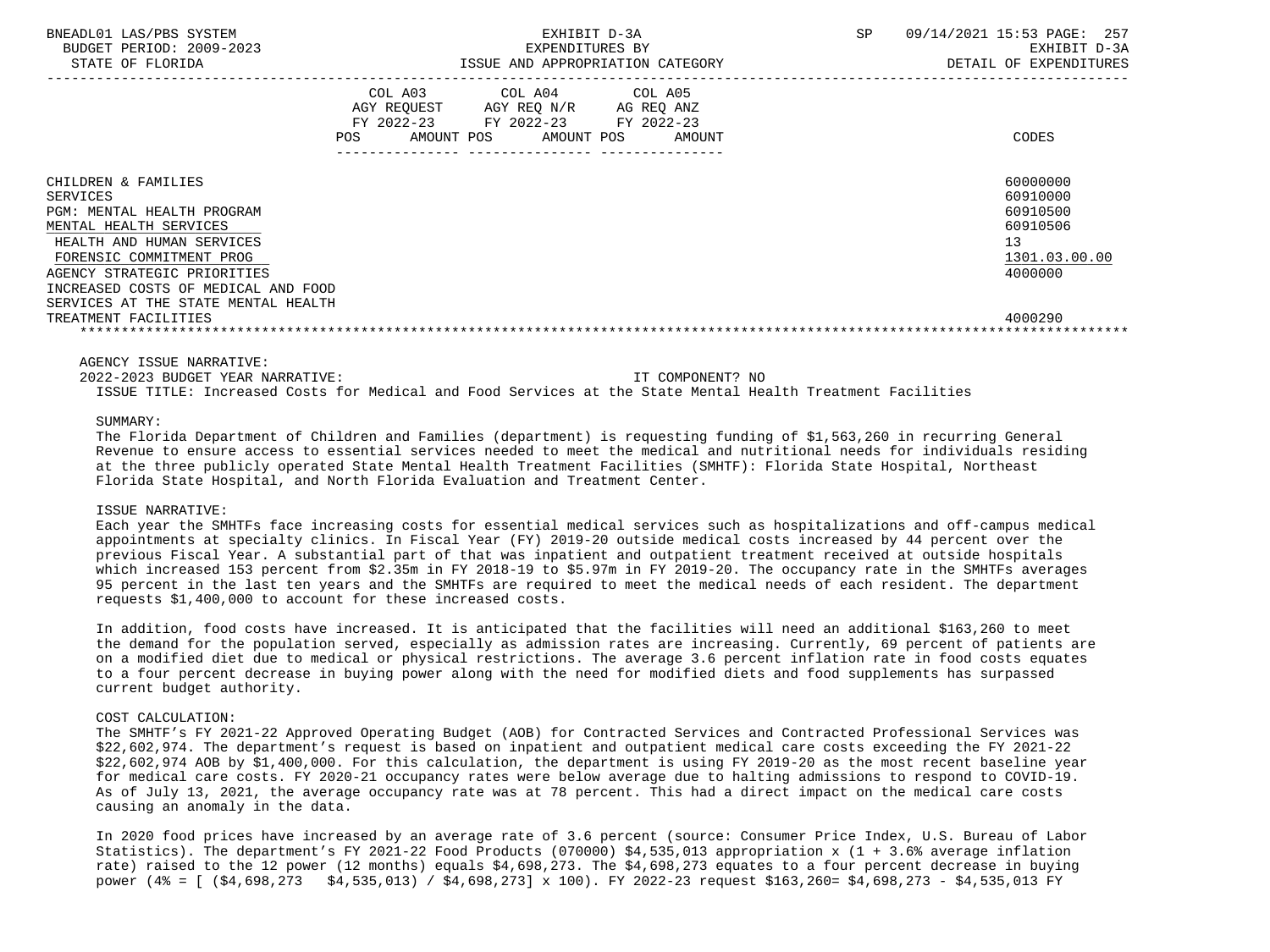| BNEADL01 LAS/PBS SYSTEM<br>BUDGET PERIOD: 2009-2023<br>STATE OF FLORIDA                                                                                                                                                                                                                                                                                                                                                                                                                                                                                                                                                                          |        | EXPENDITURES BY<br>ISSUE AND APPROPRIATION CATEGORY                                                                    | EXHIBIT D-3A      | SP | 09/14/2021 15:53 PAGE: 258<br>EXHIBIT D-3A<br>DETAIL OF EXPENDITURES                      |
|--------------------------------------------------------------------------------------------------------------------------------------------------------------------------------------------------------------------------------------------------------------------------------------------------------------------------------------------------------------------------------------------------------------------------------------------------------------------------------------------------------------------------------------------------------------------------------------------------------------------------------------------------|--------|------------------------------------------------------------------------------------------------------------------------|-------------------|----|-------------------------------------------------------------------------------------------|
|                                                                                                                                                                                                                                                                                                                                                                                                                                                                                                                                                                                                                                                  |        | COL A03 COL A04<br>AGY REQUEST AGY REQ N/R AG REQ ANZ<br>FY 2022-23 FY 2022-23 FY 2022-23<br>POS AMOUNT POS AMOUNT POS | COL A05<br>AMOUNT |    | CODES                                                                                     |
| CHILDREN & FAMILIES<br><b>SERVICES</b><br>PGM: MENTAL HEALTH PROGRAM<br>MENTAL HEALTH SERVICES<br>HEALTH AND HUMAN SERVICES<br>FORENSIC COMMITMENT PROG<br>AGENCY STRATEGIC PRIORITIES<br>INCREASED COSTS OF MEDICAL AND FOOD<br>SERVICES AT THE STATE MENTAL HEALTH<br>TREATMENT FACILITIES                                                                                                                                                                                                                                                                                                                                                     |        |                                                                                                                        |                   |    | 60000000<br>60910000<br>60910500<br>60910506<br>13<br>1301.03.00.00<br>4000000<br>4000290 |
| 2021-22 budget authority.<br>Total Request \$1,563,260<br>IMPACT OF NOT FUNDING ISSUE:<br>Fulfilling this request will ensure compliance with Chapters 394 and 916, F.S., requiring the department to provide the<br>basic needs and medical services for individuals served which are "suited to his or her needs, and which shall be<br>administered skillfully, and safely, and humanely with full respect for the patient's dignity and personal integrity".<br>Caring for an individual's physical needs will impact their overall recovery and enable a quicker return to a less<br>restrictive, more hopeful setting and quality of life. |        |                                                                                                                        |                   |    |                                                                                           |
| LINKAGE TO GOVERNOR'S PRIORITIES:<br>Health Care - Focus resources on continuing to combat the opioid crisis and substance abuse in general, and addressing<br>mental health.                                                                                                                                                                                                                                                                                                                                                                                                                                                                    |        |                                                                                                                        |                   |    |                                                                                           |
| FLORIDA STRATEGIC PLAN FOR ECONOMIC DEVELOPMENT:<br>6.1 Create and sustain vibrant, safe, healthy, and resilient communities that attract workers, residents, businesses and<br>visitors; and<br>6.2 Ensure Floridians in all communities and life stages have opportunities to achieve healthier outcomes and societal<br>contributions.                                                                                                                                                                                                                                                                                                        |        |                                                                                                                        |                   |    |                                                                                           |
| EXPAND BED CAPACITY AT AND COST OF<br>LIVING ADJUSTMENT FOR THE MENTAL<br>HEALTH TREATMENT FACILITIES<br>OTHER PERSONAL SERVICES                                                                                                                                                                                                                                                                                                                                                                                                                                                                                                                 |        |                                                                                                                        |                   |    | 4000310<br>030000                                                                         |
| GENERAL REVENUE FUND<br>$-$ STATE                                                                                                                                                                                                                                                                                                                                                                                                                                                                                                                                                                                                                | 38,100 |                                                                                                                        |                   |    | 1000 1                                                                                    |

 EXPENSES 040000 GENERAL REVENUE FUND -STATE 130,868 1000 1 and 1000 1

=============== =============== ===============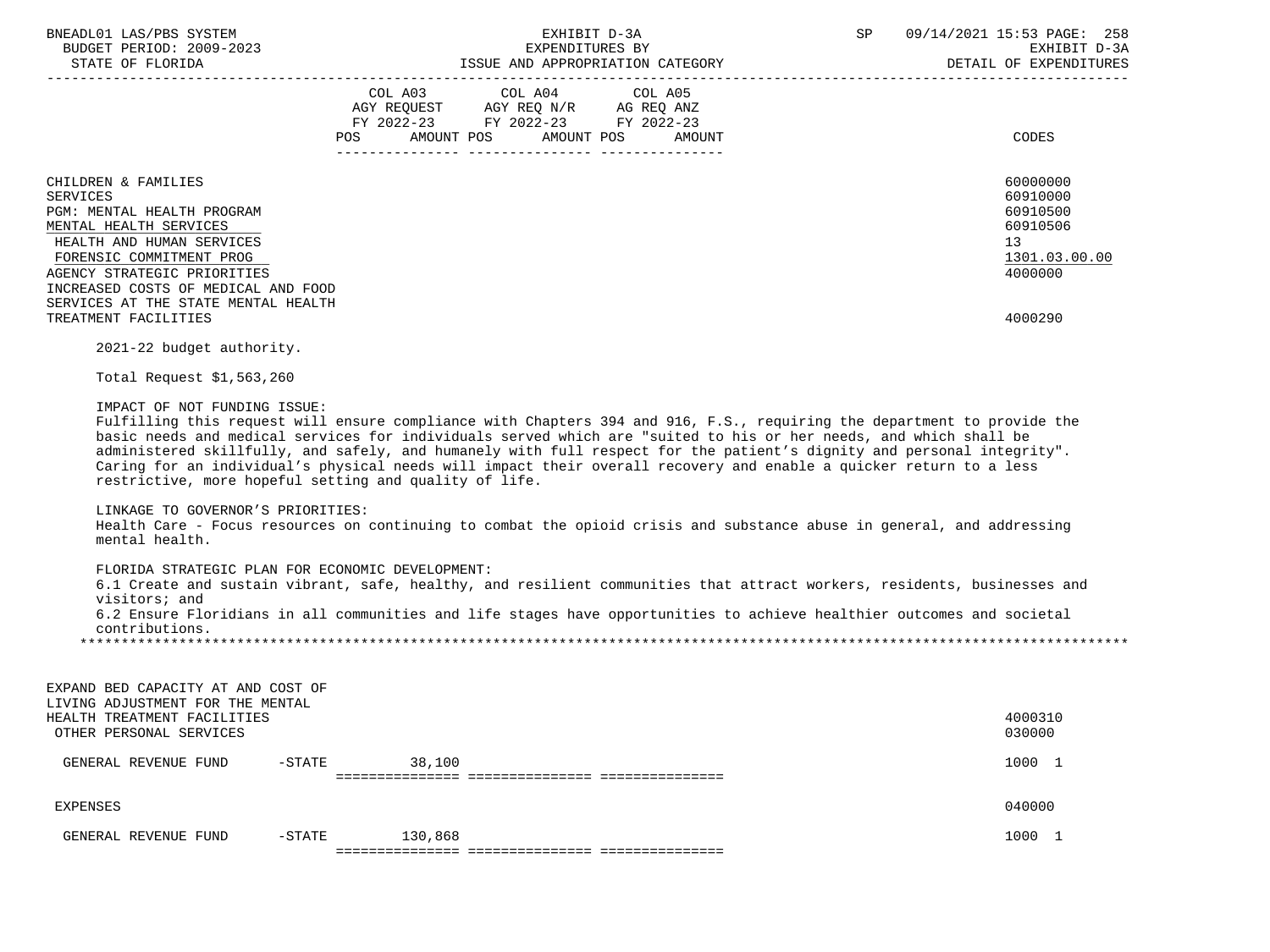| BNEADL01 LAS/PBS SYSTEM<br>BUDGET PERIOD: 2009-2023<br>STATE OF FLORIDA                                                                                                                                                                                          |                  | EXHIBIT D-3A<br>EXPENDITURES BY<br>ISSUE AND APPROPRIATION CATEGORY | SP | 09/14/2021 15:53 PAGE: 259<br>EXHIBIT D-3A<br>DETAIL OF EXPENDITURES           |
|------------------------------------------------------------------------------------------------------------------------------------------------------------------------------------------------------------------------------------------------------------------|------------------|---------------------------------------------------------------------|----|--------------------------------------------------------------------------------|
|                                                                                                                                                                                                                                                                  | POS              | FY 2022-23 FY 2022-23 FY 2022-23<br>AMOUNT POS AMOUNT POS AMOUNT    |    | CODES                                                                          |
| CHILDREN & FAMILIES<br><b>SERVICES</b><br>PGM: MENTAL HEALTH PROGRAM<br>MENTAL HEALTH SERVICES<br>HEALTH AND HUMAN SERVICES<br>FORENSIC COMMITMENT PROG<br>AGENCY STRATEGIC PRIORITIES<br>EXPAND BED CAPACITY AT AND COST OF<br>LIVING ADJUSTMENT FOR THE MENTAL |                  |                                                                     |    | 60000000<br>60910000<br>60910500<br>60910506<br>13<br>1301.03.00.00<br>4000000 |
| HEALTH TREATMENT FACILITIES<br>OPERATING CAPITAL OUTLAY                                                                                                                                                                                                          |                  |                                                                     |    | 4000310<br>060000                                                              |
| GENERAL REVENUE FUND                                                                                                                                                                                                                                             | $-STATE$ 9,798   |                                                                     |    | 1000 1                                                                         |
| FOOD PRODUCTS                                                                                                                                                                                                                                                    |                  |                                                                     |    | 070000                                                                         |
| GENERAL REVENUE FUND                                                                                                                                                                                                                                             | $-$ STATE 65,874 |                                                                     |    | 1000 1                                                                         |
| SPECIAL CATEGORIES<br>CONTRACTED SERVICES                                                                                                                                                                                                                        |                  |                                                                     |    | 100000<br>100777                                                               |
| GENERAL REVENUE FUND                                                                                                                                                                                                                                             | -STATE 114,249   |                                                                     |    | 1000 1                                                                         |
| G/A-CONTRACT PROF SERVICES                                                                                                                                                                                                                                       |                  |                                                                     |    | 100779                                                                         |
| GENERAL REVENUE FUND                                                                                                                                                                                                                                             | -STATE 7,857,050 |                                                                     |    | 1000 1                                                                         |
| PRESCRIBE MED/DRUG NON-MED                                                                                                                                                                                                                                       |                  |                                                                     |    | 102682                                                                         |
| GENERAL REVENUE FUND                                                                                                                                                                                                                                             | $-STATE$ 115,368 |                                                                     |    | 1000 1                                                                         |
| LEASE/PURCHASE/EQUIPMENT                                                                                                                                                                                                                                         |                  |                                                                     |    | 105281                                                                         |
| $-$ STATE<br>GENERAL REVENUE FUND                                                                                                                                                                                                                                | 3,558            |                                                                     |    | 1000 1                                                                         |
| TOTAL: EXPAND BED CAPACITY AT AND COST OF<br>LIVING ADJUSTMENT FOR THE MENTAL<br>HEALTH TREATMENT FACILITIES<br>TOTAL ISSUE                                                                                                                                      | 8,334,865        |                                                                     |    | 4000310                                                                        |
|                                                                                                                                                                                                                                                                  |                  |                                                                     |    |                                                                                |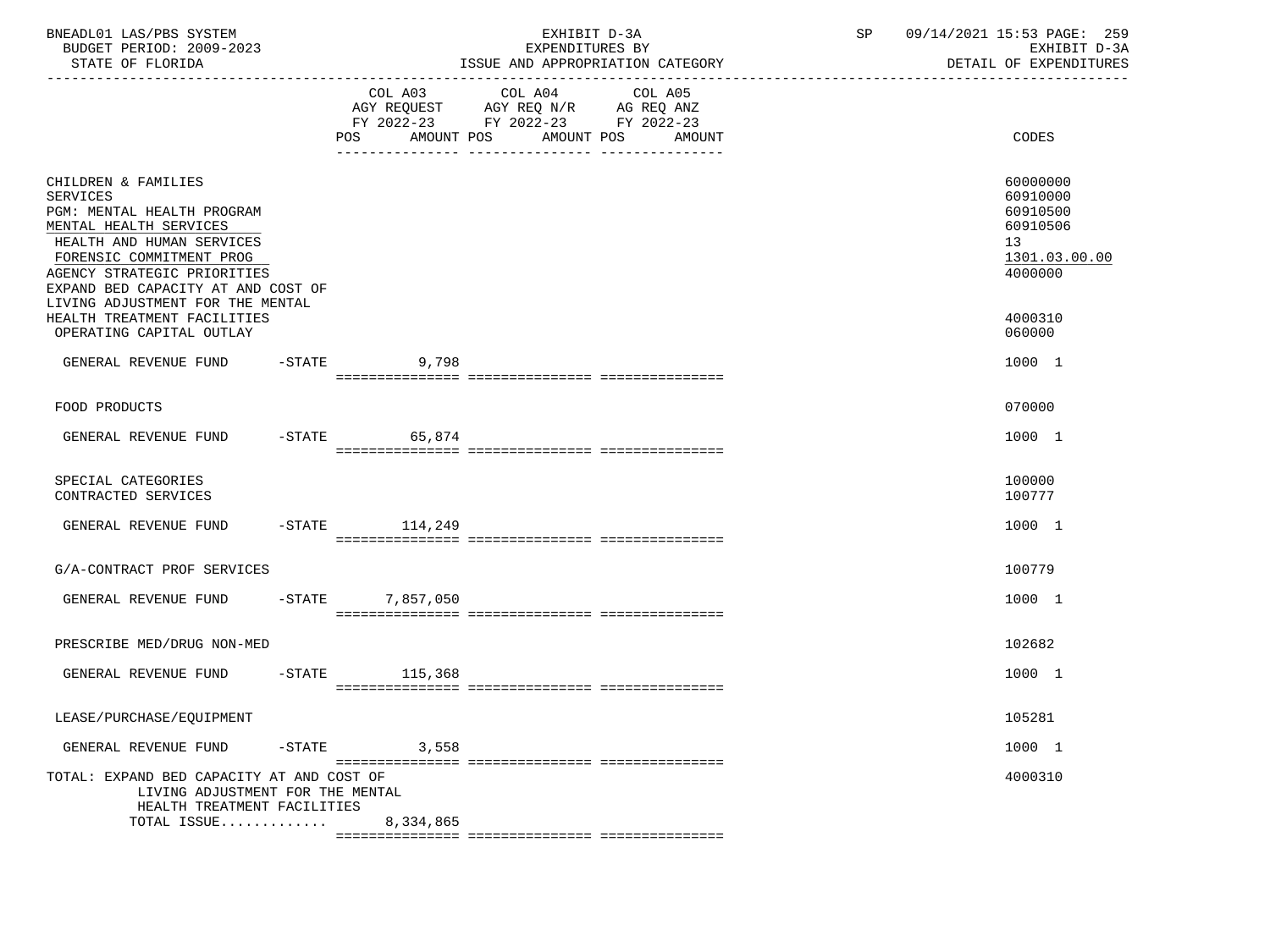| BNEADL01 LAS/PBS SYSTEM<br>BUDGET PERIOD: 2009-2023<br>STATE OF FLORIDA                                                                                                                                                                                                                  | EXHIBIT D-3A<br>EXPENDITURES BY<br>ISSUE AND APPROPRIATION CATEGORY |                                                                                                                                      | SP | 09/14/2021 15:53 PAGE: 260<br>EXHIBIT D-3A<br>DETAIL OF EXPENDITURES                      |
|------------------------------------------------------------------------------------------------------------------------------------------------------------------------------------------------------------------------------------------------------------------------------------------|---------------------------------------------------------------------|--------------------------------------------------------------------------------------------------------------------------------------|----|-------------------------------------------------------------------------------------------|
|                                                                                                                                                                                                                                                                                          | POS                                                                 | COL A03 COL A04 COL A05<br>AGY REQUEST AGY REQ N/R AG REQ ANZ<br>FY 2022-23 FY 2022-23 FY 2022-23<br>AMOUNT POS AMOUNT POS<br>AMOUNT |    | CODES                                                                                     |
| CHILDREN & FAMILIES<br>SERVICES<br>PGM: MENTAL HEALTH PROGRAM<br>MENTAL HEALTH SERVICES<br>HEALTH AND HUMAN SERVICES<br>FORENSIC COMMITMENT PROG<br>AGENCY STRATEGIC PRIORITIES<br>EXPAND BED CAPACITY AT AND COST OF<br>LIVING ADJUSTMENT FOR THE MENTAL<br>HEALTH TREATMENT FACILITIES |                                                                     |                                                                                                                                      |    | 60000000<br>60910000<br>60910500<br>60910506<br>13<br>1301.03.00.00<br>4000000<br>4000310 |

AGENCY ISSUE NARRATIVE:

 2022-2023 BUDGET YEAR NARRATIVE: IT COMPONENT? NO ISSUE TITLE: Expand Bed Capacity at and Cost of Living Adjustment for the Mental Health Treatment Facilities

SUMMARY:

 The Florida Department of Children and Families (department) is requesting funding of \$10,358,176 in recurring General Revenue for the expansion of beds and a cost-of-living adjustment for contracted Mental Health Treatment Facilities (MHTFs). The department Mental Health Treatment Facilities (MHTF), state-operated and contracted, serve thousands of Florida's most vulnerable population annually. To meet their needs, and provide the best care possible, the department is requesting funding to be used to expand forensic bed capacity by 50 beds to accommodate a growing, and already backlogged, forensic wait list to ensure compliance with chapter 916, F.S., and ensure that the treatment needs of individuals are met, a cost-of-living adjustment for contracted MHTFs.

#### ISSUE NARRATIVE:

 Since the COVID-19 pandemic, the number of admissions requests for services in MHTFs has drastically increased for persons arrested for crimes but determined incompetent to stand to proceed in the judicial system. Even with courts attempting to resume normal operations, the pace to return individuals who have successfully completed their treatment to the judicial review process is slow. This has resulted in a backlog, because these individuals are occupying a bed beyond their needed length of stay.

 The department has executed contracts with Wellpath Recovery Solutions, LLC to operate South Florida State Hospital (SFSH), South Florida Evaluation and Treatment Center (SFETC), Treasure Coast Forensic Treatment Center (TCFTC), and Florida Civil Commitment Center (FCCC). The contracted facilities have continued to experience wage pressures resulting from both an improving job market, increases in non-labor categories, and capital repairs due to aging facilities.

 Delayed treatment for forensic individuals results in longer periods of time individuals wait in jail, longer lengths of stay, and increased rates of recidivism.

 COST CALCULATION: \$6,667,879 for Expanding Forensic Bed Capacity ----------------------------------------------

> Fund 50 forensic beds to accommodate a growing, and already backlogged, forensic wait list to ensure compliance with chapter 916, F.S., and ensure that the treatment needs of individuals are met.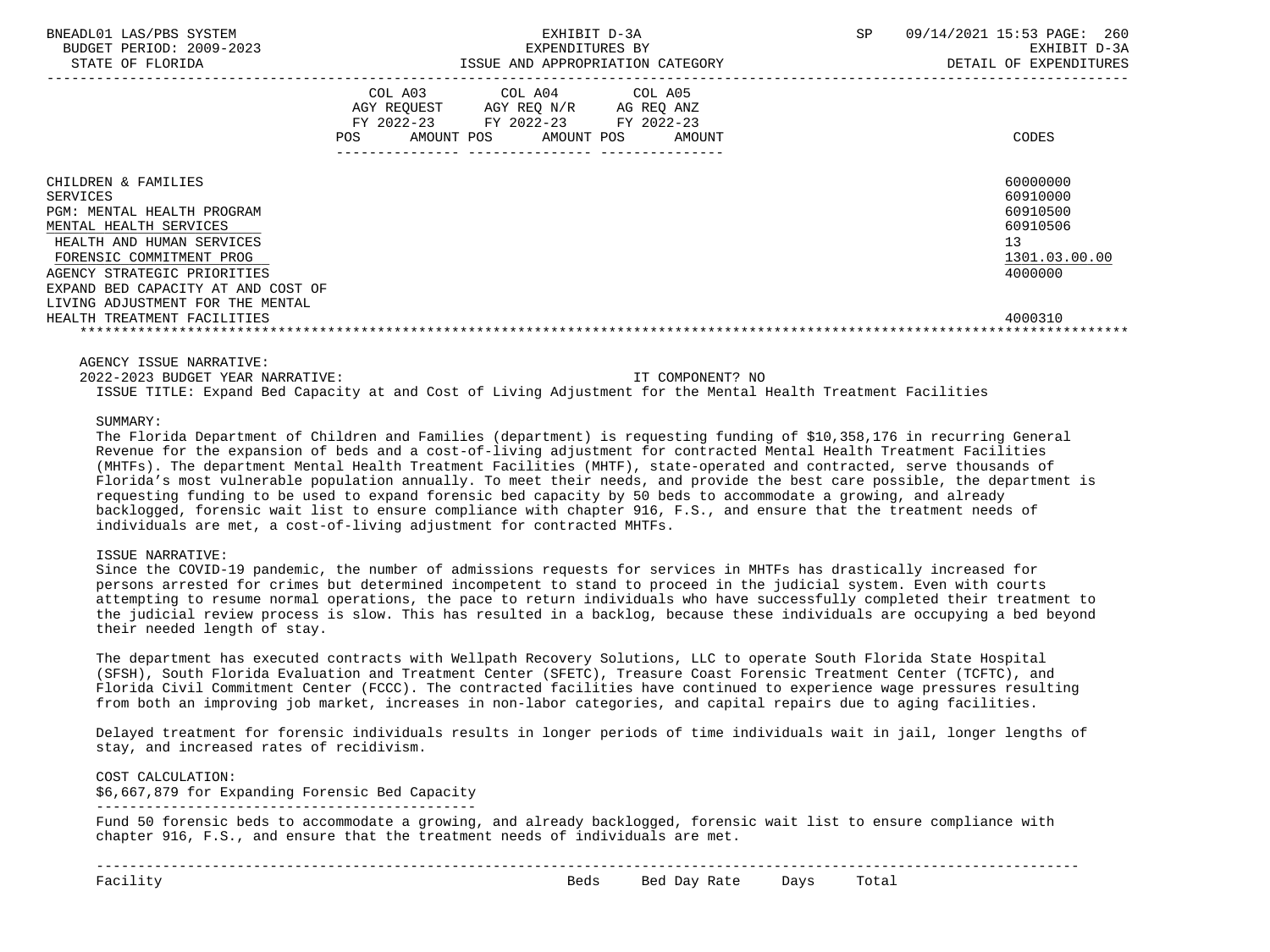| BNEADL01 LAS/PBS SYSTEM<br>BUDGET PERIOD: 2009-2023<br>STATE OF FLORIDA                                                                                                                                                                                          |                                  | EXPENDITURES BY                                                                                   | EXHIBIT D-3A<br>ISSUE AND APPROPRIATION CATEGORY | SP          | 09/14/2021 15:53 PAGE: 261<br>EXHIBIT D-3A<br>DETAIL OF EXPENDITURES                        |
|------------------------------------------------------------------------------------------------------------------------------------------------------------------------------------------------------------------------------------------------------------------|----------------------------------|---------------------------------------------------------------------------------------------------|--------------------------------------------------|-------------|---------------------------------------------------------------------------------------------|
|                                                                                                                                                                                                                                                                  | POS AMOUNT POS AMOUNT POS AMOUNT | COL A03 COL A04 COL A05<br>AGY REQUEST AGY REQ N/R AG REQ ANZ<br>FY 2022-23 FY 2022-23 FY 2022-23 |                                                  |             | CODES                                                                                       |
| CHILDREN & FAMILIES<br><b>SERVICES</b><br>PGM: MENTAL HEALTH PROGRAM<br>MENTAL HEALTH SERVICES<br>HEALTH AND HUMAN SERVICES<br>FORENSIC COMMITMENT PROG<br>AGENCY STRATEGIC PRIORITIES<br>EXPAND BED CAPACITY AT AND COST OF<br>LIVING ADJUSTMENT FOR THE MENTAL |                                  |                                                                                                   |                                                  |             | 60000000<br>60910000<br>60910500<br>60910506<br>13 <sup>°</sup><br>1301.03.00.00<br>4000000 |
| HEALTH TREATMENT FACILITIES                                                                                                                                                                                                                                      |                                  |                                                                                                   |                                                  |             | 4000310                                                                                     |
| North Florida Evaluation and Treatment Center 18 5432.00 365 \$2,838,240<br>Treasure Coast Forensic Treatment Center                                                                                                                                             |                                  |                                                                                                   | 32 \$327.88 365                                  |             | \$3,829,639 (rounded up)                                                                    |
| Total                                                                                                                                                                                                                                                            |                                  |                                                                                                   |                                                  | \$6,667,879 | ---------------------------                                                                 |

\$3,690,297 for Cost of Living Adjustment for Contracted MHTFs

| Facility | FY 2021-22<br>Bed Day<br>Rate | 3% Rate<br>Increase | FY 2022-23<br>Bed Day<br>Rate | Days | Beds | FY 2022-23<br>Contract<br>Amount* | FY 2021-22<br>Recurring<br>Budget | Requested<br>Amount |
|----------|-------------------------------|---------------------|-------------------------------|------|------|-----------------------------------|-----------------------------------|---------------------|
|          |                               |                     |                               |      |      |                                   |                                   |                     |
| SFSH     | \$325.36                      | \$9.76              | \$335.12                      | 365  | 350  | \$42,811,580                      | \$41,564,757                      | \$1,246,823         |
| SFETC    | \$316.39                      | \$9.49              | \$325.88                      | 365  | 249  | \$29.617.604                      | \$28,755,126                      | \$862,478           |
| TCFTC    | \$327.88                      | \$9.84              | \$337.72                      | 365  | 224  | \$27,611,888                      | \$26,807,480                      | \$804,508           |
| FCCC     | \$118.48                      | \$3.55              | \$122.03                      | 365  | 600  | \$26,724,570                      | \$25,948,802                      | \$776,488           |
| Total    |                               |                     |                               |      |      |                                   |                                   | \$3,690,297         |

=======================================================================================================================

\*FY 2022-23 contract amounts are rounded up to the nearest whole dollar.

IMPACT OF NOT FUNDING ISSUE:

 Not funding the proposal will result in continued insufficient funding to support the needs of the forensic system and obtain necessary treatment to return patients to competency to proceed with the judicial process for crimes alleged.

## LINKAGE TO GOVERNOR'S PRIORITIES:

 Health Care - Focus resources on continuing to combat the opioid crisis and substance abuse in general, and addressing mental health.

FLORIDA STRATEGIC PLAN FOR ECONOMIC DEVELOPMENT:

 6.1 Create and sustain vibrant, safe, healthy, and resilient communities that attract workers, residents, businesses and visitors; and

 6.2 Ensure Floridians in all communities and life stages have opportunities to achieve healthier outcomes and societal contributions.<br>\*\*\*\*\*\*\*\*\*\*\*\*\*\*\*\*\*\*\*

\*\*\*\*\*\*\*\*\*\*\*\*\*\*\*\*\*\*\*\*\*\*\*\*\*\*\*\*\*\*\*\*\*\*\*\*\*\*\*\*\*\*\*\*\*\*\*\*\*\*\*\*\*\*\*\*\*\*\*\*\*\*\*\*\*\*\*\*\*\*\*\*\*\*\*\*\*\*\*\*\*\*\*\*\*\*\*\*\*\*\*\*\*\*\*\*\*\*\*\*\*\*\*\*\*\*\*\*\*\*\*\*\*\*\*\*\*\*\*\*\*\*\*\*\*\*\*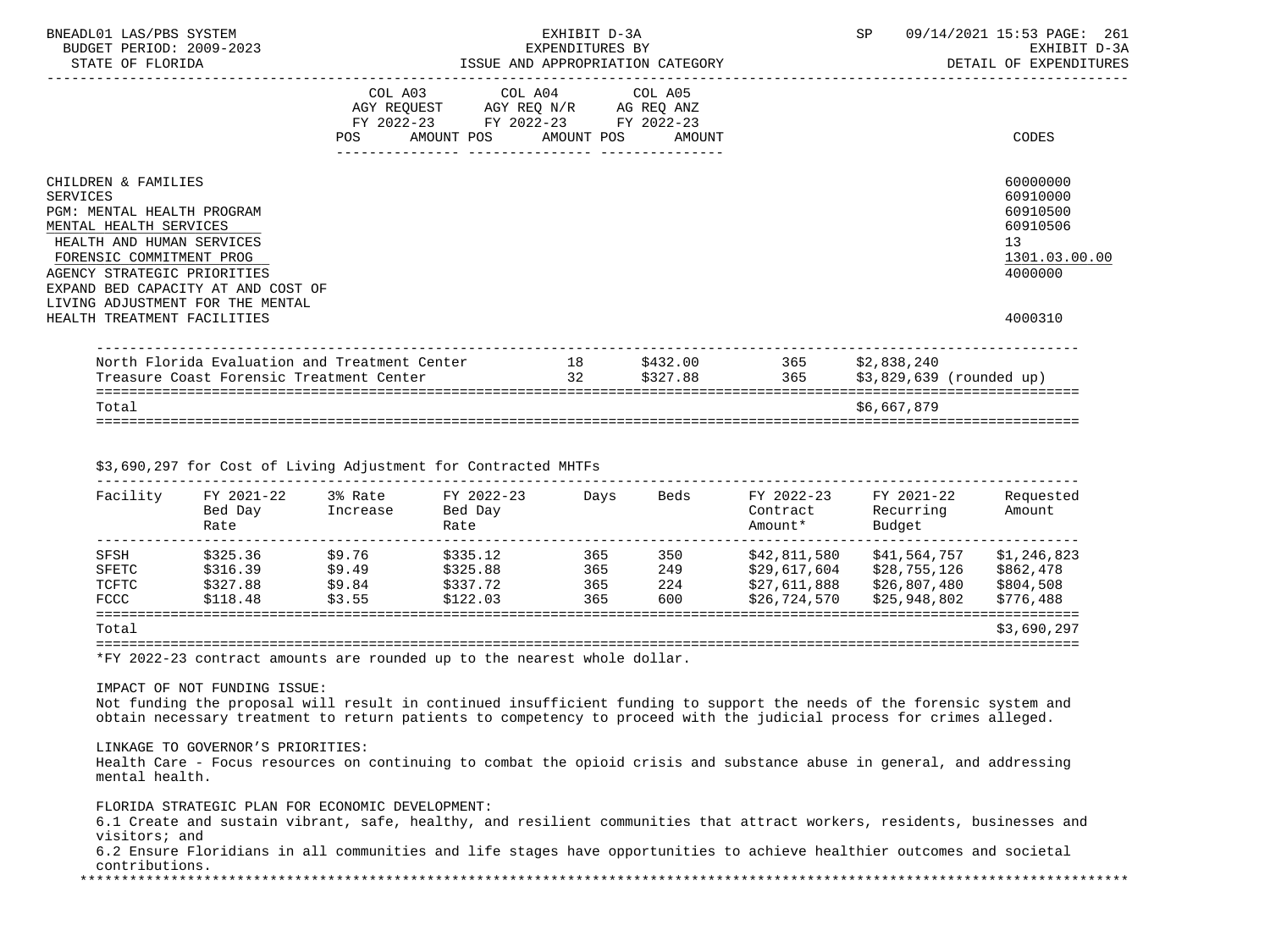| BNEADL01 LAS/PBS SYSTEM<br>BUDGET PERIOD: 2009-2023<br>STATE OF FLORIDA                                                                          | EXHIBIT D-3A<br>EXPENDITURES BY<br>ISSUE AND APPROPRIATION CATEGORY <b>Example 20 YO AND ADVISOR</b> DETAIL OF EXPENDITURES |                                                                                                   |                              | SP | 09/14/2021 15:53 PAGE: 262<br>EXHIBIT D-3A                                       |
|--------------------------------------------------------------------------------------------------------------------------------------------------|-----------------------------------------------------------------------------------------------------------------------------|---------------------------------------------------------------------------------------------------|------------------------------|----|----------------------------------------------------------------------------------|
|                                                                                                                                                  | POS FOR THE POST OF THE STATE STATE STATE STATE STATE STATE STATE STATE STATE STATE STATE STATE STATE STATE ST              | COL A03 COL A04 COL A05<br>AGY REQUEST AGY REQ N/R AG REQ ANZ<br>FY 2022-23 FY 2022-23 FY 2022-23 | AMOUNT POS AMOUNT POS AMOUNT |    | CODES                                                                            |
| CHILDREN & FAMILIES<br>SERVICES<br>PGM: MENTAL HEALTH PROGRAM<br>MENTAL HEALTH SERVICES<br>HEALTH AND HUMAN SERVICES<br>FORENSIC COMMITMENT PROG |                                                                                                                             |                                                                                                   |                              |    | 60000000<br>60910000<br>60910500<br>60910506<br>13 <sup>°</sup><br>1301.03.00.00 |
| TOTAL: FORENSIC COMMITMENT PROG<br>BY FUND TYPE                                                                                                  |                                                                                                                             |                                                                                                   |                              |    | 1301.03.00.00                                                                    |
| GENERAL REVENUE FUND 174,523,317<br>TRUST FUNDS                                                                                                  | 20,000                                                                                                                      |                                                                                                   |                              |    | 1000<br>2000                                                                     |
| TOTAL POSITIONS $1,328.00$<br>TOTAL PROG COMP 174,543,317<br>TOTAL SALARY RATE 67,622,451                                                        |                                                                                                                             |                                                                                                   |                              |    |                                                                                  |
|                                                                                                                                                  |                                                                                                                             |                                                                                                   |                              |    |                                                                                  |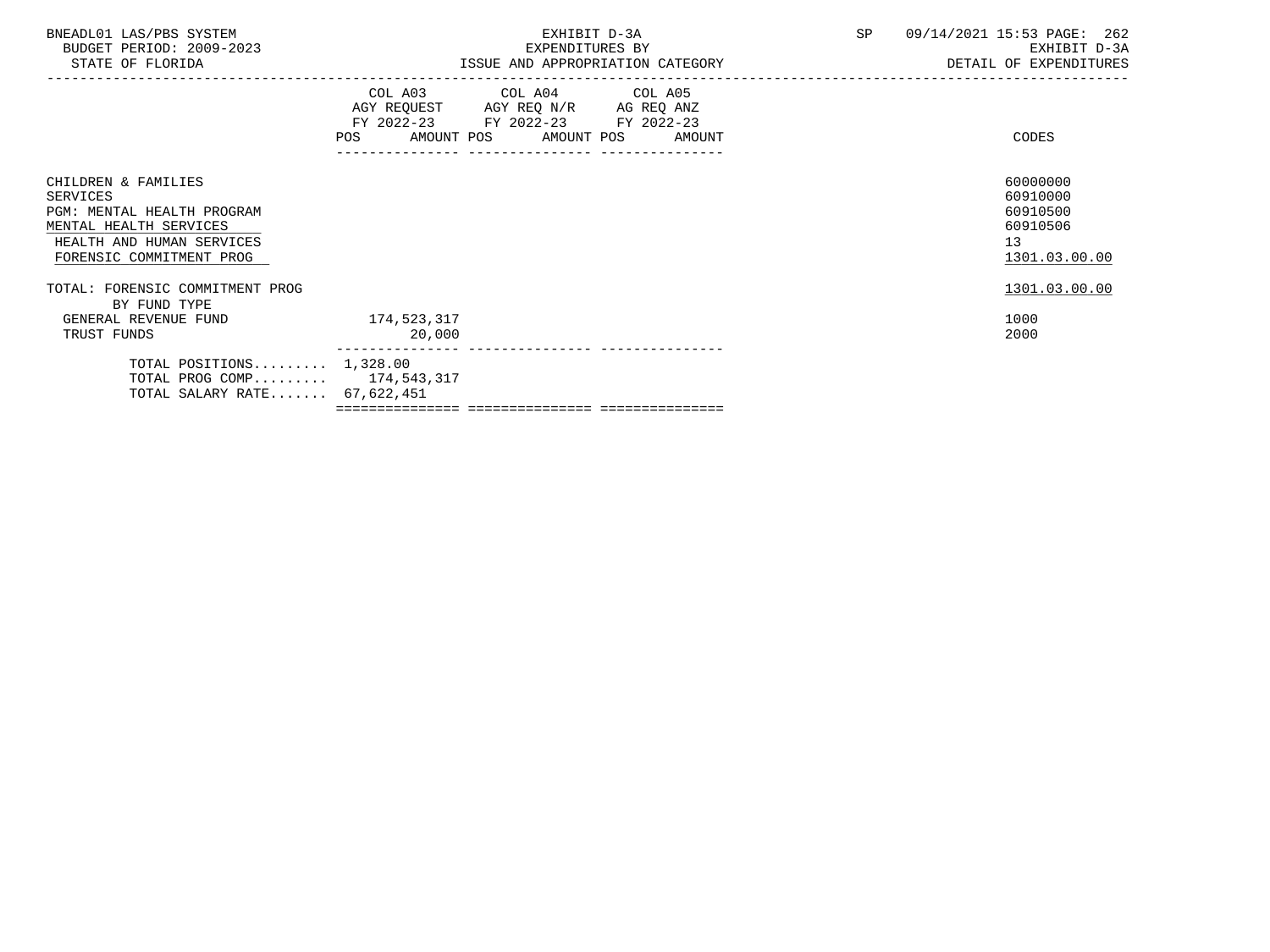| BNEADL01 LAS/PBS SYSTEM<br>BUDGET PERIOD: 2009-2023<br>STATE OF FLORIDA                                                                                                                                                                                       | __________________________________                                                                                           | EXHIBIT D-3A<br>EXPENDITURES BY<br>ISSUE AND APPROPRIATION CATEGORY                                                                                                                                                                                                                                                                                                                                                                                             | SP | 09/14/2021 15:53 PAGE: 263<br>EXHIBIT D-3A<br>DETAIL OF EXPENDITURES                                |
|---------------------------------------------------------------------------------------------------------------------------------------------------------------------------------------------------------------------------------------------------------------|------------------------------------------------------------------------------------------------------------------------------|-----------------------------------------------------------------------------------------------------------------------------------------------------------------------------------------------------------------------------------------------------------------------------------------------------------------------------------------------------------------------------------------------------------------------------------------------------------------|----|-----------------------------------------------------------------------------------------------------|
|                                                                                                                                                                                                                                                               | POS FOR THE POST OF THE STATE STATE STATE STATE STATE STATE STATE STATE STATE STATE STATE STATE STATE STATE ST<br>AMOUNT POS | COL A03 COL A04 COL A05<br>AGY REQUEST AGY REQ N/R AG REQ ANZ<br>FY 2022-23 FY 2022-23 FY 2022-23<br>AMOUNT POS<br>AMOUNT                                                                                                                                                                                                                                                                                                                                       |    | CODES                                                                                               |
| CHILDREN & FAMILIES<br><b>SERVICES</b><br>PGM: MENTAL HEALTH PROGRAM<br>MENTAL HEALTH SERVICES<br>HEALTH AND HUMAN SERVICES<br>SEXUAL PREDATOR PROGRAM<br>ESTIMATED EXPENDITURES<br>ESTIMATED EXPENDITURES - OPERATIONS<br>SALARY RATE<br>SALARY RATE 946,466 |                                                                                                                              |                                                                                                                                                                                                                                                                                                                                                                                                                                                                 |    | 60000000<br>60910000<br>60910500<br>60910506<br>13<br>1301.07.00.00<br>1000000<br>1001000<br>000000 |
| SALARIES AND BENEFITS                                                                                                                                                                                                                                         |                                                                                                                              |                                                                                                                                                                                                                                                                                                                                                                                                                                                                 |    | 010000                                                                                              |
| GENERAL REVENUE FUND<br>$-MATCH$                                                                                                                                                                                                                              | $-$ STATE $1,085,741$<br>143,189                                                                                             |                                                                                                                                                                                                                                                                                                                                                                                                                                                                 |    | 1000 1<br>1000 2                                                                                    |
| TOTAL GENERAL REVENUE FUND                                                                                                                                                                                                                                    | 1,228,930                                                                                                                    | $\begin{minipage}{0.03\textwidth} \begin{tabular}{l} \textbf{0.04\textwidth} \textbf{0.04\textwidth} \textbf{0.04\textwidth} \textbf{0.04\textwidth} \textbf{0.04\textwidth} \textbf{0.04\textwidth} \textbf{0.04\textwidth} \textbf{0.04\textwidth} \textbf{0.04\textwidth} \textbf{0.04\textwidth} \textbf{0.04\textwidth} \textbf{0.04\textwidth} \textbf{0.04\textwidth} \textbf{0.04\textwidth} \textbf{0.04\textwidth} \textbf{0.04\textwidth} \textbf{0$ |    | 1000                                                                                                |
| TOTAL POSITIONS 15.00<br>TOTAL APPRO $1,228,930$                                                                                                                                                                                                              |                                                                                                                              |                                                                                                                                                                                                                                                                                                                                                                                                                                                                 |    |                                                                                                     |
| OTHER PERSONAL SERVICES                                                                                                                                                                                                                                       |                                                                                                                              |                                                                                                                                                                                                                                                                                                                                                                                                                                                                 |    | 030000                                                                                              |
| GENERAL REVENUE FUND                                                                                                                                                                                                                                          | $-STATE$ 104,977                                                                                                             |                                                                                                                                                                                                                                                                                                                                                                                                                                                                 |    | 1000 1                                                                                              |
| EXPENSES                                                                                                                                                                                                                                                      |                                                                                                                              |                                                                                                                                                                                                                                                                                                                                                                                                                                                                 |    | 040000                                                                                              |
| GENERAL REVENUE FUND<br>$-MATCH$                                                                                                                                                                                                                              | $-STATE$ 134,414<br>10,974                                                                                                   |                                                                                                                                                                                                                                                                                                                                                                                                                                                                 |    | 1000 1<br>1000 2                                                                                    |
| TOTAL GENERAL REVENUE FUND                                                                                                                                                                                                                                    | 145,388                                                                                                                      |                                                                                                                                                                                                                                                                                                                                                                                                                                                                 |    | 1000                                                                                                |
| TOTAL APPRO                                                                                                                                                                                                                                                   | 145,388                                                                                                                      |                                                                                                                                                                                                                                                                                                                                                                                                                                                                 |    |                                                                                                     |
| OPERATING CAPITAL OUTLAY                                                                                                                                                                                                                                      |                                                                                                                              |                                                                                                                                                                                                                                                                                                                                                                                                                                                                 |    | 060000                                                                                              |
| GENERAL REVENUE FUND                                                                                                                                                                                                                                          | $-$ STATE $1,345$                                                                                                            |                                                                                                                                                                                                                                                                                                                                                                                                                                                                 |    | 1000 1                                                                                              |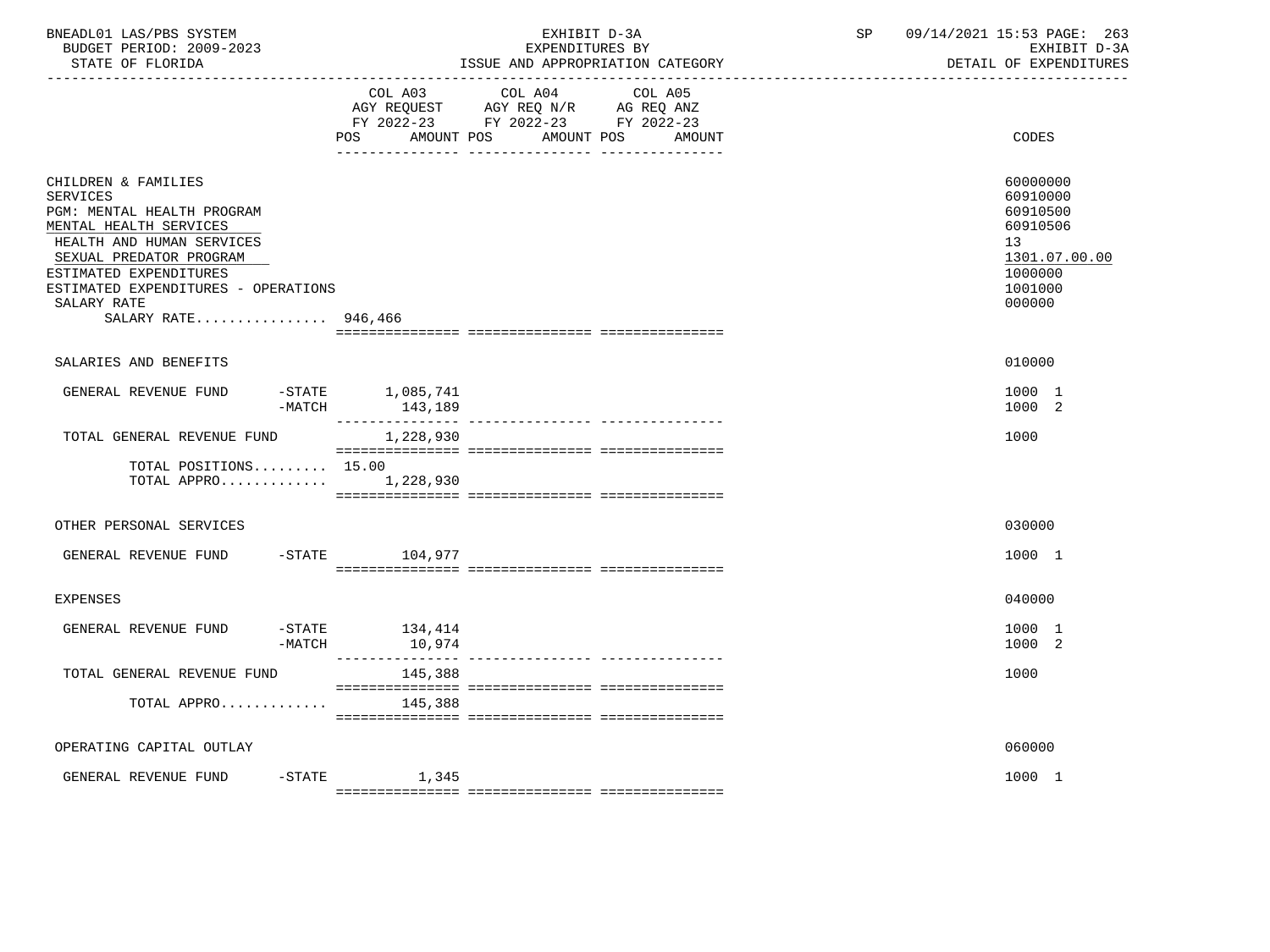| BNEADL01 LAS/PBS SYSTEM<br>BUDGET PERIOD: 2009-2023<br>STATE OF FLORIDA                                                                                                                                                                                       |                           | EXHIBIT D-3A<br>EXPENDITURES BY<br>ISSUE AND APPROPRIATION CATEGORY         | SP and the set of the set of the set of the set of the set of the set of the set of the set of the set of the set of the set of the set of the set of the set of the set of the set of the set of the set of the set of the se | 09/14/2021 15:53 PAGE: 264<br>EXHIBIT D-3A<br>DETAIL OF EXPENDITURES                                                       |
|---------------------------------------------------------------------------------------------------------------------------------------------------------------------------------------------------------------------------------------------------------------|---------------------------|-----------------------------------------------------------------------------|--------------------------------------------------------------------------------------------------------------------------------------------------------------------------------------------------------------------------------|----------------------------------------------------------------------------------------------------------------------------|
|                                                                                                                                                                                                                                                               | COL A03<br>POS AMOUNT POS | COL A04<br>COL A05<br>FY 2022-23 FY 2022-23 FY 2022-23<br>AMOUNT POS AMOUNT |                                                                                                                                                                                                                                | CODES                                                                                                                      |
| CHILDREN & FAMILIES<br>SERVICES<br>PGM: MENTAL HEALTH PROGRAM<br>MENTAL HEALTH SERVICES<br>HEALTH AND HUMAN SERVICES<br>SEXUAL PREDATOR PROGRAM<br>ESTIMATED EXPENDITURES<br>ESTIMATED EXPENDITURES - OPERATIONS<br>SPECIAL CATEGORIES<br>CONTRACTED SERVICES |                           |                                                                             |                                                                                                                                                                                                                                | 60000000<br>60910000<br>60910500<br>60910506<br>13 <sup>°</sup><br>1301.07.00.00<br>1000000<br>1001000<br>100000<br>100777 |
| GENERAL REVENUE FUND                                                                                                                                                                                                                                          | -STATE 342,630            |                                                                             |                                                                                                                                                                                                                                | 1000 1                                                                                                                     |
| G/A-CONTRACTED SERVICES                                                                                                                                                                                                                                       |                           |                                                                             |                                                                                                                                                                                                                                | 100778                                                                                                                     |
| GENERAL REVENUE FUND                                                                                                                                                                                                                                          | -STATE 30,972,008         |                                                                             |                                                                                                                                                                                                                                | 1000 1                                                                                                                     |
| RISK MANAGEMENT INSURANCE                                                                                                                                                                                                                                     |                           |                                                                             |                                                                                                                                                                                                                                | 103241                                                                                                                     |
| GENERAL REVENUE FUND -STATE 13,635                                                                                                                                                                                                                            |                           |                                                                             |                                                                                                                                                                                                                                | 1000 1                                                                                                                     |
| LEASE/PURCHASE/EOUIPMENT                                                                                                                                                                                                                                      |                           |                                                                             |                                                                                                                                                                                                                                | 105281                                                                                                                     |
| GENERAL REVENUE FUND                                                                                                                                                                                                                                          | $-STATE$ 1,488            |                                                                             |                                                                                                                                                                                                                                | 1000 1                                                                                                                     |
| TOTAL: ESTIMATED EXPENDITURES - OPERATIONS<br>TOTAL POSITIONS 15.00<br>TOTAL ISSUE 32,810,401<br>TOTAL SALARY RATE 946,466                                                                                                                                    |                           |                                                                             |                                                                                                                                                                                                                                | 1001000                                                                                                                    |
| SALARY INCREASES FOR FY 2021-22 -<br>STATE EMPLOYEE MINIMUM WAGE<br>INCREASE - EFFECTIVE 7/1/2021<br>OTHER PERSONAL SERVICES                                                                                                                                  |                           |                                                                             |                                                                                                                                                                                                                                | 1001030<br>030000                                                                                                          |
| GENERAL REVENUE FUND                                                                                                                                                                                                                                          | $-STATE$ 2,832            |                                                                             |                                                                                                                                                                                                                                | 1000 1                                                                                                                     |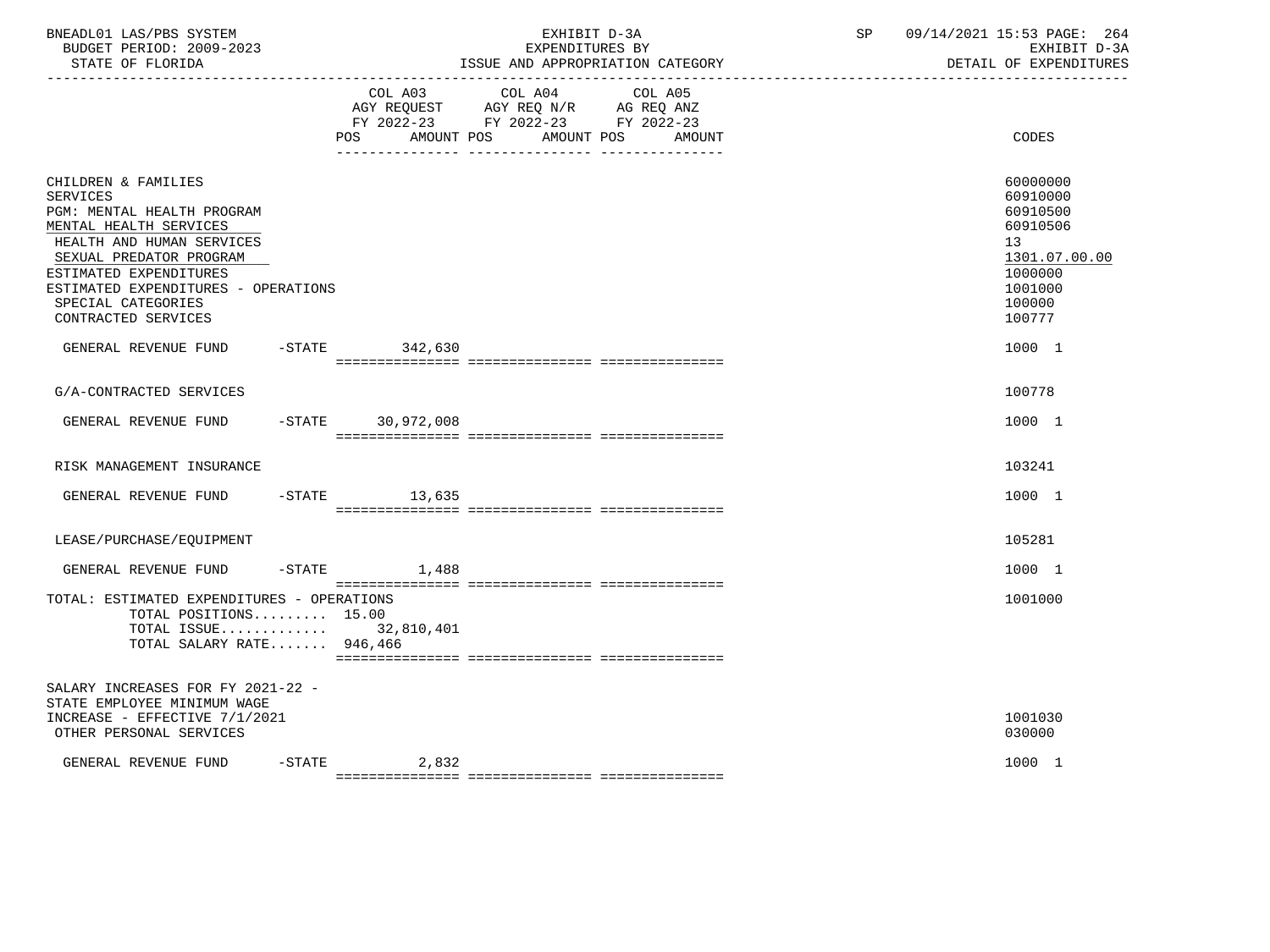| BNEADL01 LAS/PBS SYSTEM<br>BUDGET PERIOD: 2009-2023<br>STATE OF FLORIDA                                                                                                                                                                           |                       | EXHIBIT D-3A<br>EXPENDITURES BY<br>ISSUE AND APPROPRIATION CATEGORY                                                              | SP<br>09/14/2021 15:53 PAGE: 265<br>EXHIBIT D-3A<br>DETAIL OF EXPENDITURES     |
|---------------------------------------------------------------------------------------------------------------------------------------------------------------------------------------------------------------------------------------------------|-----------------------|----------------------------------------------------------------------------------------------------------------------------------|--------------------------------------------------------------------------------|
|                                                                                                                                                                                                                                                   | COL A03               | COL A04<br>COL A05<br>AGY REQUEST AGY REQ N/R AG REQ ANZ<br>FY 2022-23 FY 2022-23 FY 2022-23<br>POS AMOUNT POS AMOUNT POS AMOUNT | <b>CODES</b>                                                                   |
| CHILDREN & FAMILIES<br><b>SERVICES</b><br>PGM: MENTAL HEALTH PROGRAM<br>MENTAL HEALTH SERVICES<br>HEALTH AND HUMAN SERVICES<br>SEXUAL PREDATOR PROGRAM<br>ESTIMATED EXPENDITURES<br>FLORIDA RETIREMENT SYSTEM<br>ADJUSTMENT - FY 2021-22 - NORMAL |                       |                                                                                                                                  | 60000000<br>60910000<br>60910500<br>60910506<br>13<br>1301.07.00.00<br>1000000 |
| COST AND UNFUNDED ACTUARIAL<br>LIABILITY<br>SALARIES AND BENEFITS                                                                                                                                                                                 |                       |                                                                                                                                  | 1001070<br>010000                                                              |
| GENERAL REVENUE FUND<br>$-MATCH$                                                                                                                                                                                                                  | $-STATE$ 6,604<br>871 |                                                                                                                                  | 1000 1<br>1000 2                                                               |
| TOTAL GENERAL REVENUE FUND                                                                                                                                                                                                                        | 7,475                 |                                                                                                                                  | 1000                                                                           |
| TOTAL APPRO                                                                                                                                                                                                                                       | 7,475                 |                                                                                                                                  |                                                                                |
| CASUALTY INSURANCE PREMIUM<br>ADJUSTMENT<br>SPECIAL CATEGORIES<br>RISK MANAGEMENT INSURANCE                                                                                                                                                       |                       |                                                                                                                                  | 1001090<br>100000<br>103241                                                    |
| GENERAL REVENUE FUND -STATE 18,781                                                                                                                                                                                                                |                       |                                                                                                                                  | 1000 1                                                                         |
| ADJUSTMENTS TO CURRENT YEAR<br>ESTIMATED EXPENDITURES<br>ADJUST FUND SOURCE INDICATORS - ADD<br>SALARIES AND BENEFITS                                                                                                                             |                       |                                                                                                                                  | 1600000<br>160S220<br>010000                                                   |
| GENERAL REVENUE FUND -STATE 143,189                                                                                                                                                                                                               |                       |                                                                                                                                  | 1000 1                                                                         |
| EXPENSES                                                                                                                                                                                                                                          |                       |                                                                                                                                  | 040000                                                                         |
| GENERAL REVENUE FUND -STATE 10,974                                                                                                                                                                                                                |                       |                                                                                                                                  | 1000 1                                                                         |
| TOTAL: ADJUST FUND SOURCE INDICATORS - ADD<br>TOTAL ISSUE $154,163$                                                                                                                                                                               |                       |                                                                                                                                  | 160S220                                                                        |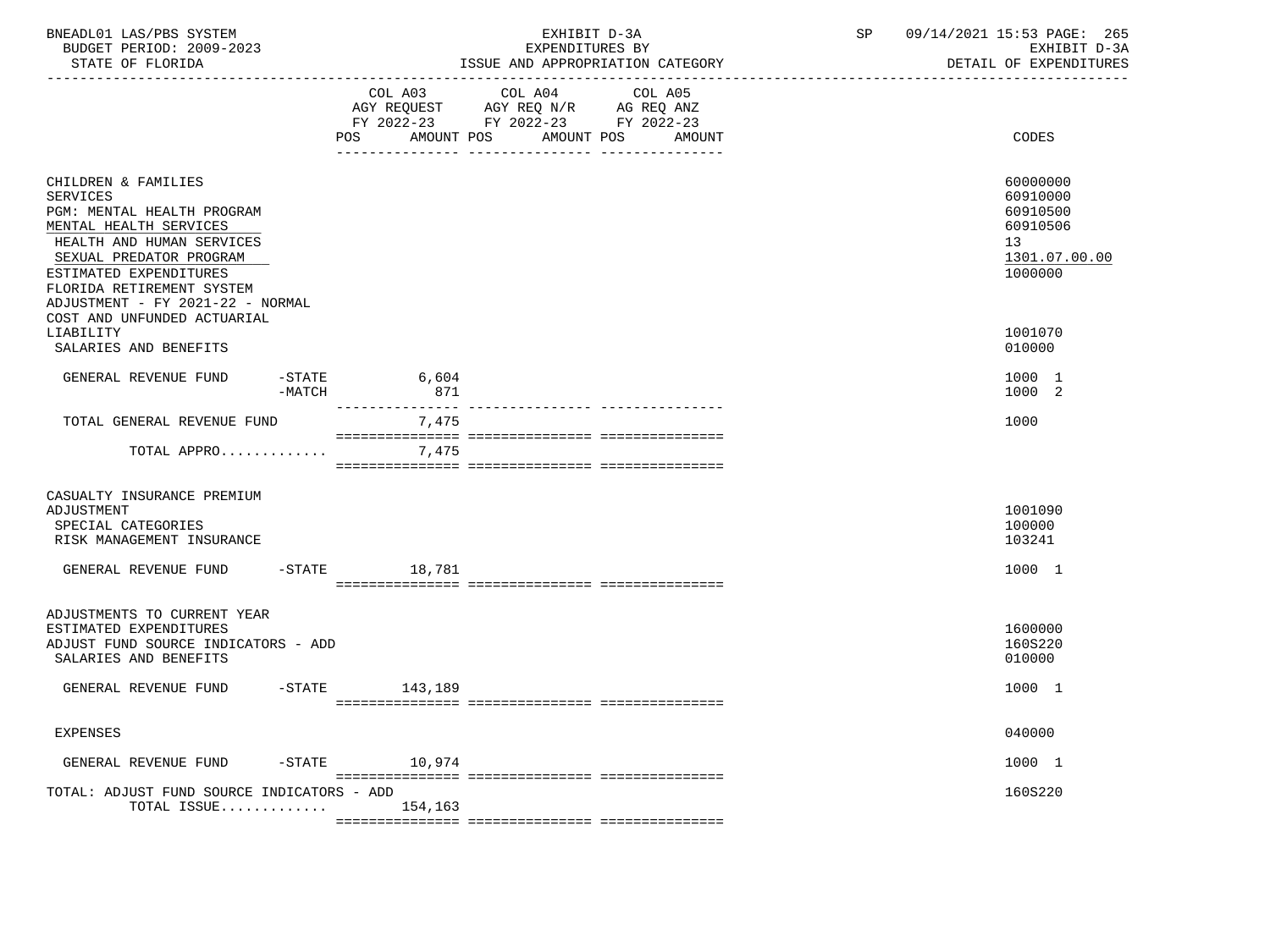| BNEADL01 LAS/PBS SYSTEM<br>BUDGET PERIOD: 2009-2023<br>STATE OF FLORIDA                                                                                                                                                                                                                                                                  |     | EXHIBIT D-3A<br>EXPENDITURES BY                                                                                            | ISSUE AND APPROPRIATION CATEGORY | SP | 09/14/2021 15:53 PAGE: 266<br>EXHIBIT D-3A<br>DETAIL OF EXPENDITURES                      |
|------------------------------------------------------------------------------------------------------------------------------------------------------------------------------------------------------------------------------------------------------------------------------------------------------------------------------------------|-----|----------------------------------------------------------------------------------------------------------------------------|----------------------------------|----|-------------------------------------------------------------------------------------------|
|                                                                                                                                                                                                                                                                                                                                          | POS | COL A03 COL A04 COL A05<br>AGY REQUEST AGY REQ N/R AG REQ ANZ<br>FY 2022-23 FY 2022-23 FY 2022-23<br>AMOUNT POS AMOUNT POS | AMOUNT                           |    | CODES                                                                                     |
| CHILDREN & FAMILIES<br><b>SERVICES</b><br><b>PGM: MENTAL HEALTH PROGRAM</b><br>MENTAL HEALTH SERVICES<br>HEALTH AND HUMAN SERVICES<br>SEXUAL PREDATOR PROGRAM<br>ADJUSTMENTS TO CURRENT YEAR<br>ESTIMATED EXPENDITURES<br>ADJUST FUND SOURCE INDICATORS - ADD                                                                            |     |                                                                                                                            |                                  |    | 60000000<br>60910000<br>60910500<br>60910506<br>13<br>1301.07.00.00<br>1600000<br>160S220 |
| AGENCY ISSUE NARRATIVE:<br>2022-2023 BUDGET YEAR NARRATIVE:<br>ISSUE TITLE:<br>Adjust Fund Source Indicators - Add                                                                                                                                                                                                                       |     |                                                                                                                            | IT COMPONENT? NO                 |    |                                                                                           |
| SUMMARY:<br>The Department of Children and Families (department) requests the recurring transfer of \$214,939,636 across Funding<br>Source Identifiers (FSI) in all of the department's budget entities, adjusting the department's Fiscal Year 2022-2023 in<br>order to realign FSI's for Maintenance of Effort (MOE) and Match review. |     |                                                                                                                            |                                  |    |                                                                                           |

#### ISSUE NARRATIVE:

 This technical issue requests the transfer of appropriations between FSI's that is necessary to ensure that the department can properly identify state funding required to match federal funds and MOE amounts with certainty.

 The Other Salary Amount (OAD) transaction was used to realign the budget for the Salaries and Benefits appropriation category because this issue is not associated with specific positions and/or salary.

 The Department will implement these adjustments and continue to monitor the funding of the budget. When summarized with companion issue 160S230 - Adjust Fund Source Indicators - Deduct, the issues net to zero.

COST CALCULATION:

 The following chart summarizes the FSI's that have been identified for realignment in order to meet our MOE and Match needs:

|  |  |  |  | FSI TRANSFER REQUEST FY 2022-23 |
|--|--|--|--|---------------------------------|
|--|--|--|--|---------------------------------|

| Budget Entity  | Fund | $FSI-1$     | $FSI-2$     | $FSI-3$   | $FSI-9$       | Grand Total |
|----------------|------|-------------|-------------|-----------|---------------|-------------|
| 60900101       | 1000 | (2,688,418) | 2,688,418   |           |               |             |
|                | 2021 | (131, 150)  | 57,221)     | 188,371   |               |             |
|                | 2261 | (19, 427)   | (35,779)    | 55,206    |               |             |
|                | 2516 | (2,004)     | 2,004       |           |               |             |
| 60900101 Total |      | (2,840,999) | 2,597,422   | 243,577   |               |             |
|                |      |             |             |           |               |             |
| 60900202       | 1000 | 3,602,689   | (3,602,689) |           |               |             |
|                | 2261 | 140,686     | (3,193,945) | 4,608,559 | (1, 555, 300) | 0           |
|                | 2516 | (835)       | 835         |           |               |             |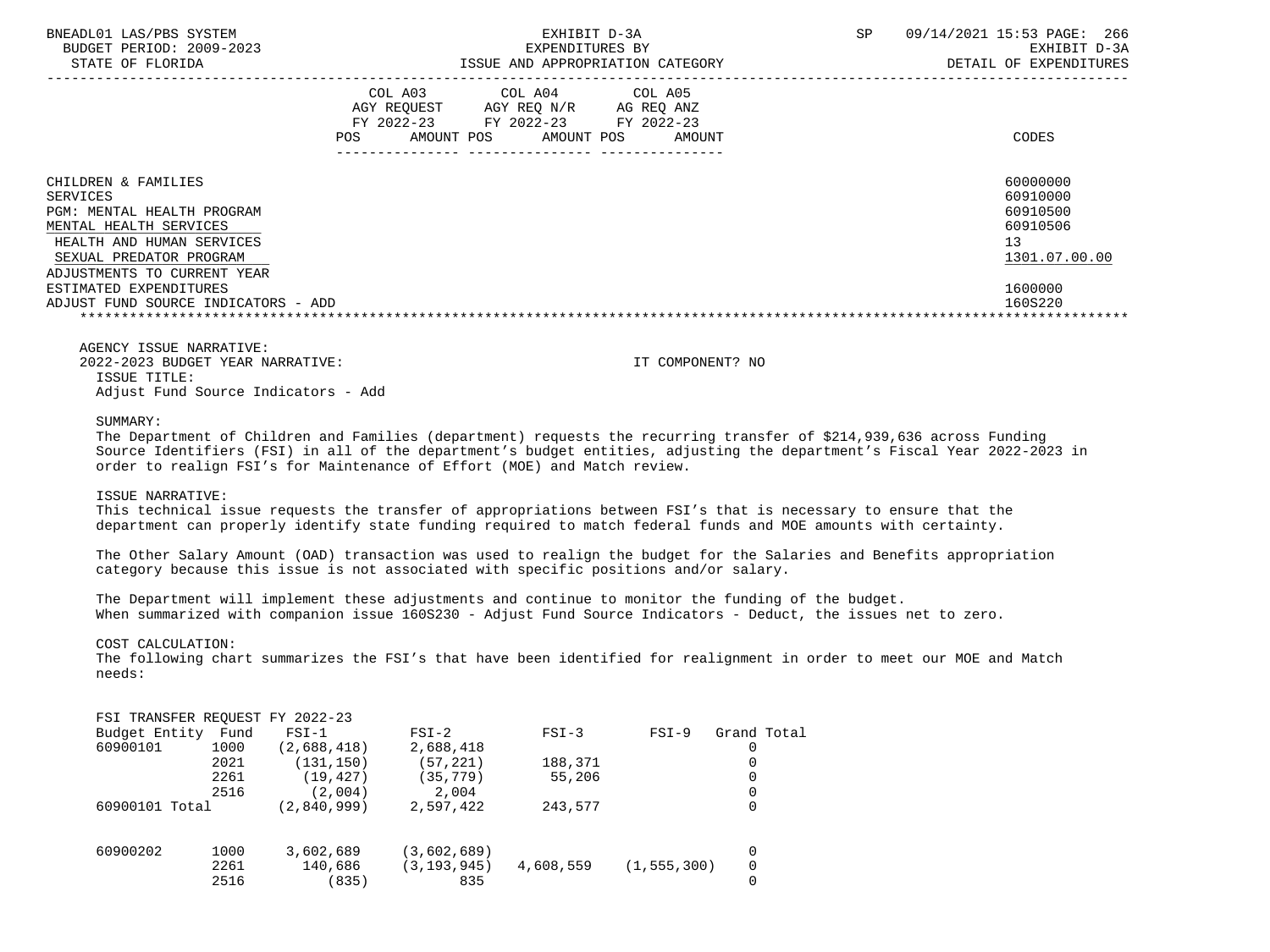| BNEADL01 LAS/PBS SYSTEM |                  |                          | EXHIBIT D-3A                     |  |
|-------------------------|------------------|--------------------------|----------------------------------|--|
|                         |                  | BUDGET PERIOD: 2009-2023 | EXPENDITURES BY                  |  |
|                         | STATE OF FLORIDA |                          | ISSUE AND APPROPRIATION CATEGORY |  |

|                                                                          | POS |                                                                                                                                                                                                                                                                    |                                                                                                                                                                                                                                                                                                                  |                                                                                                                                                                                                                 |                                                                                                                                                                                                                                                                                                                                                                                                                                                                                                                                                                                                                 | CODES                                                               |
|--------------------------------------------------------------------------|-----|--------------------------------------------------------------------------------------------------------------------------------------------------------------------------------------------------------------------------------------------------------------------|------------------------------------------------------------------------------------------------------------------------------------------------------------------------------------------------------------------------------------------------------------------------------------------------------------------|-----------------------------------------------------------------------------------------------------------------------------------------------------------------------------------------------------------------|-----------------------------------------------------------------------------------------------------------------------------------------------------------------------------------------------------------------------------------------------------------------------------------------------------------------------------------------------------------------------------------------------------------------------------------------------------------------------------------------------------------------------------------------------------------------------------------------------------------------|---------------------------------------------------------------------|
| CHILDREN & FAMILIES<br>MENTAL HEALTH SERVICES<br>SEXUAL PREDATOR PROGRAM |     |                                                                                                                                                                                                                                                                    |                                                                                                                                                                                                                                                                                                                  |                                                                                                                                                                                                                 |                                                                                                                                                                                                                                                                                                                                                                                                                                                                                                                                                                                                                 | 60000000<br>60910000<br>60910500<br>60910506<br>13<br>1301.07.00.00 |
| ESTIMATED EXPENDITURES                                                   |     |                                                                                                                                                                                                                                                                    |                                                                                                                                                                                                                                                                                                                  |                                                                                                                                                                                                                 |                                                                                                                                                                                                                                                                                                                                                                                                                                                                                                                                                                                                                 | 1600000<br>160S220                                                  |
|                                                                          |     |                                                                                                                                                                                                                                                                    |                                                                                                                                                                                                                                                                                                                  |                                                                                                                                                                                                                 | $\overline{0}$                                                                                                                                                                                                                                                                                                                                                                                                                                                                                                                                                                                                  |                                                                     |
| 1000<br>2157<br>2261                                                     |     | 849,538                                                                                                                                                                                                                                                            |                                                                                                                                                                                                                                                                                                                  |                                                                                                                                                                                                                 | 0<br>$\mathbf 0$<br>$\Omega$                                                                                                                                                                                                                                                                                                                                                                                                                                                                                                                                                                                    |                                                                     |
|                                                                          |     |                                                                                                                                                                                                                                                                    |                                                                                                                                                                                                                                                                                                                  |                                                                                                                                                                                                                 | $\Omega$                                                                                                                                                                                                                                                                                                                                                                                                                                                                                                                                                                                                        |                                                                     |
| 1000<br>2261                                                             |     |                                                                                                                                                                                                                                                                    |                                                                                                                                                                                                                                                                                                                  | 28,040                                                                                                                                                                                                          | 0<br>0                                                                                                                                                                                                                                                                                                                                                                                                                                                                                                                                                                                                          |                                                                     |
|                                                                          |     |                                                                                                                                                                                                                                                                    |                                                                                                                                                                                                                                                                                                                  | 28,040                                                                                                                                                                                                          | $\Omega$                                                                                                                                                                                                                                                                                                                                                                                                                                                                                                                                                                                                        |                                                                     |
| 2261                                                                     |     |                                                                                                                                                                                                                                                                    |                                                                                                                                                                                                                                                                                                                  |                                                                                                                                                                                                                 | 0<br>0                                                                                                                                                                                                                                                                                                                                                                                                                                                                                                                                                                                                          |                                                                     |
|                                                                          |     |                                                                                                                                                                                                                                                                    |                                                                                                                                                                                                                                                                                                                  |                                                                                                                                                                                                                 | $\Omega$                                                                                                                                                                                                                                                                                                                                                                                                                                                                                                                                                                                                        |                                                                     |
| 1000<br>2261<br>2516                                                     |     | 2,131,586                                                                                                                                                                                                                                                          |                                                                                                                                                                                                                                                                                                                  |                                                                                                                                                                                                                 | $\mathsf{O}$<br>0<br>$\Omega$                                                                                                                                                                                                                                                                                                                                                                                                                                                                                                                                                                                   |                                                                     |
|                                                                          |     |                                                                                                                                                                                                                                                                    |                                                                                                                                                                                                                                                                                                                  |                                                                                                                                                                                                                 | $\Omega$                                                                                                                                                                                                                                                                                                                                                                                                                                                                                                                                                                                                        |                                                                     |
|                                                                          |     | 5,625,991                                                                                                                                                                                                                                                          |                                                                                                                                                                                                                                                                                                                  |                                                                                                                                                                                                                 | 0                                                                                                                                                                                                                                                                                                                                                                                                                                                                                                                                                                                                               |                                                                     |
| Not Applicable.                                                          |     |                                                                                                                                                                                                                                                                    |                                                                                                                                                                                                                                                                                                                  |                                                                                                                                                                                                                 |                                                                                                                                                                                                                                                                                                                                                                                                                                                                                                                                                                                                                 |                                                                     |
| Not Applicable.                                                          |     |                                                                                                                                                                                                                                                                    |                                                                                                                                                                                                                                                                                                                  |                                                                                                                                                                                                                 |                                                                                                                                                                                                                                                                                                                                                                                                                                                                                                                                                                                                                 |                                                                     |
|                                                                          |     | PGM: MENTAL HEALTH PROGRAM<br>HEALTH AND HUMAN SERVICES<br>ADJUSTMENTS TO CURRENT YEAR<br>ADJUST FUND SOURCE INDICATORS - ADD<br>60900202 Total 3,742,540<br>60910310 Total<br>60910708 Total<br>IMPACT OF NOT FUNDING ISSUE:<br>LINKAGE TO GOVERNOR'S PRIORITIES: | 53,790,972 (53,790,972)<br>6,471,113 (6,471,113)<br>2516 9,090,654 (9,090,654)<br>$(50, 737, 403)$ 50, 737, 403<br>(28, 040)<br>2516 (6,162,785) 6,162,785<br>60910506 Total 56,900,188) 56,872,148<br>$(24, 572, 806)$ 24, 572, 806<br>$2,467$ (2,467)<br>60910950 Total (24,570,339) 26,701,925<br>(4,977,096) | AMOUNT POS<br>(849, 538)<br>69, 352, 739 (68, 503, 201) (849, 538)<br>1000 6,240,815 (6,240,815)<br>$(1,664)$ 994,311 (992,647)<br>$6, 239, 151$ $(5, 246, 504)$ $(992, 647)$<br>(2, 131, 586)<br>(2, 131, 586) | $\begin{tabular}{lllllllllll} \multicolumn{4}{l} \multicolumn{4}{c}{} & \multicolumn{4}{c}{} & \multicolumn{4}{c}{} & \multicolumn{4}{c}{} & \multicolumn{4}{c}{} & \multicolumn{4}{c}{} & \multicolumn{4}{c}{} & \multicolumn{4}{c}{} & \multicolumn{4}{c}{} & \multicolumn{4}{c}{} & \multicolumn{4}{c}{} & \multicolumn{4}{c}{} & \multicolumn{4}{c}{} & \multicolumn{4}{c}{} & \multicolumn{4}{c}{} & \multicolumn{4}{c}{} & \multicolumn{4}{c}{} & \multicolumn{4}{c}{} &$<br>FY 2022-23 FY 2022-23 FY 2022-23<br>AMOUNT POS<br>AMOUNT<br>$(6, 795, 799)$ 4,608,559 $(1, 555, 300)$<br>878,365 (1,527,260) | $\mathbf 0$<br>0                                                    |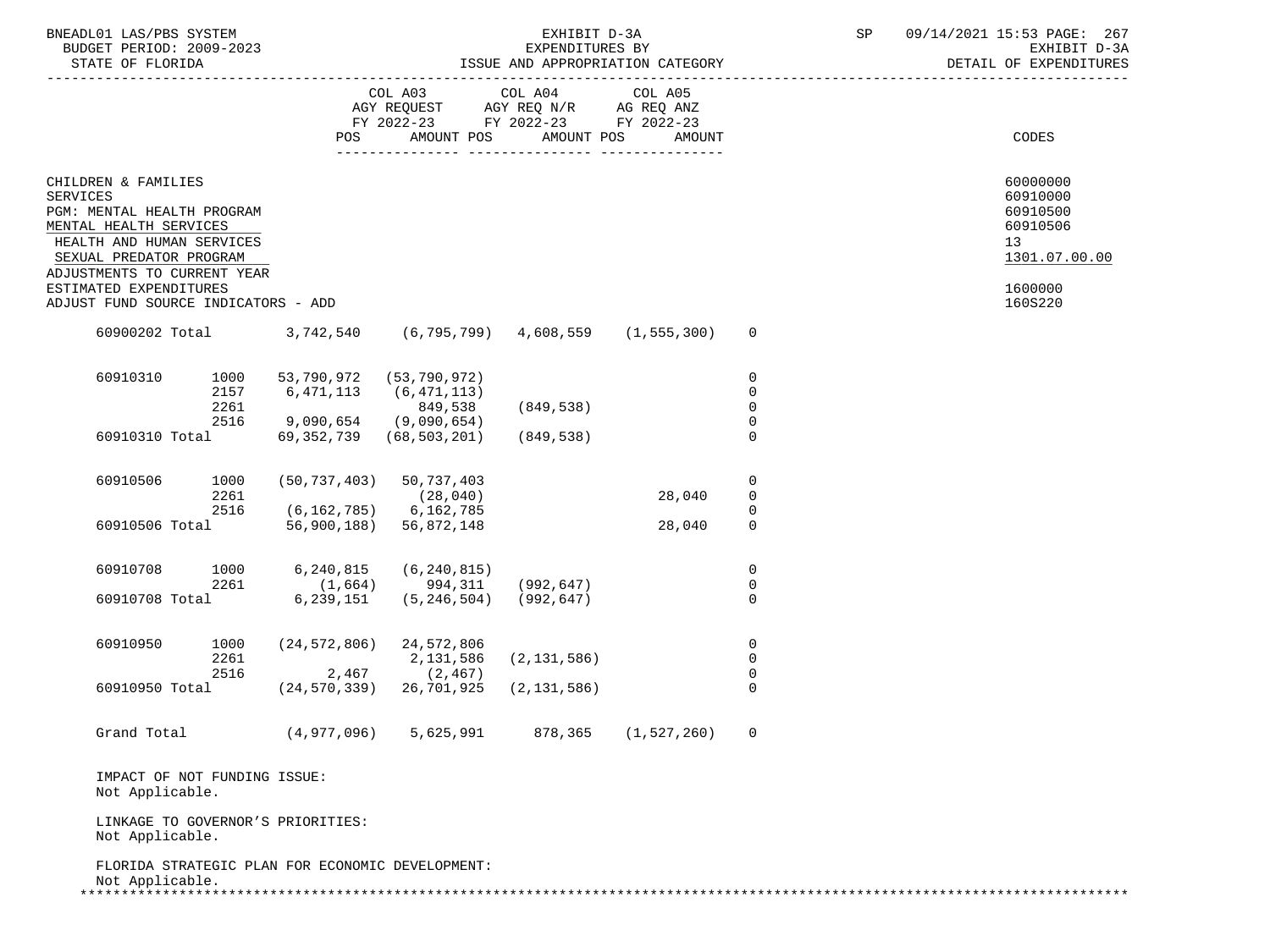| BNEADL01 LAS/PBS SYSTEM                                                                                                                                                                                                                                                                             |                 |               | EXHIBIT D-3A                                        |                  | SP               | 09/14/2021 15:53 PAGE: 268                                                                                         |              |
|-----------------------------------------------------------------------------------------------------------------------------------------------------------------------------------------------------------------------------------------------------------------------------------------------------|-----------------|---------------|-----------------------------------------------------|------------------|------------------|--------------------------------------------------------------------------------------------------------------------|--------------|
| BUDGET PERIOD: 2009-2023<br>STATE OF FLORIDA                                                                                                                                                                                                                                                        |                 |               | EXPENDITURES BY<br>ISSUE AND APPROPRIATION CATEGORY |                  |                  | DETAIL OF EXPENDITURES                                                                                             | EXHIBIT D-3A |
|                                                                                                                                                                                                                                                                                                     |                 |               |                                                     |                  |                  |                                                                                                                    |              |
|                                                                                                                                                                                                                                                                                                     | COL A03         | COL A04       | COL A05                                             |                  |                  |                                                                                                                    |              |
|                                                                                                                                                                                                                                                                                                     |                 |               | AGY REQUEST AGY REQ N/R AG REQ ANZ                  |                  |                  |                                                                                                                    |              |
|                                                                                                                                                                                                                                                                                                     |                 |               | FY 2022-23 FY 2022-23 FY 2022-23                    |                  |                  |                                                                                                                    |              |
|                                                                                                                                                                                                                                                                                                     | POS             | AMOUNT POS    | AMOUNT POS                                          | AMOUNT           |                  | CODES                                                                                                              |              |
| CHILDREN & FAMILIES<br><b>SERVICES</b><br>PGM: MENTAL HEALTH PROGRAM<br>MENTAL HEALTH SERVICES<br>HEALTH AND HUMAN SERVICES<br>SEXUAL PREDATOR PROGRAM<br>ADJUSTMENTS TO CURRENT YEAR<br>ESTIMATED EXPENDITURES<br>ADJUST FUND SOURCE INDICATORS - ADD<br>POSITION DETAIL OF SALARIES AND BENEFITS: |                 |               |                                                     |                  |                  | 60000000<br>60910000<br>60910500<br>60910506<br>13<br>1301.07.00.00<br>1600000<br>160S220<br>LAPSE LAPSED SALARIES |              |
|                                                                                                                                                                                                                                                                                                     |                 | FTE BASE RATE | ADDITIVES                                           | BENEFITS         | SUBTOTAL         | ႜ<br>AND BENEFITS                                                                                                  |              |
|                                                                                                                                                                                                                                                                                                     |                 |               |                                                     |                  | --------- ------ |                                                                                                                    |              |
| A03 - AGY REQUEST FY 2022-23                                                                                                                                                                                                                                                                        |                 |               |                                                     |                  |                  |                                                                                                                    |              |
| CHANGES TO CURRENTLY AUTHORIZED POSITIONS<br>OTHER SALARY AMOUNT                                                                                                                                                                                                                                    |                 |               |                                                     |                  |                  |                                                                                                                    |              |
| 1000 GENERAL REVENUE FUND                                                                                                                                                                                                                                                                           |                 |               |                                                     |                  |                  | --------------                                                                                                     | 143,189      |
|                                                                                                                                                                                                                                                                                                     |                 |               |                                                     |                  |                  | ==============                                                                                                     | 143,189      |
|                                                                                                                                                                                                                                                                                                     |                 |               |                                                     |                  |                  |                                                                                                                    |              |
| ADJUST FUND SOURCE INDICATORS -<br><b>DEDUCT</b><br>SALARIES AND BENEFITS                                                                                                                                                                                                                           |                 |               |                                                     |                  |                  | 160S230<br>010000                                                                                                  |              |
|                                                                                                                                                                                                                                                                                                     |                 |               |                                                     |                  |                  |                                                                                                                    |              |
| GENERAL REVENUE FUND                                                                                                                                                                                                                                                                                | -MATCH 143,189- |               |                                                     |                  |                  | 1000 2                                                                                                             |              |
|                                                                                                                                                                                                                                                                                                     |                 |               |                                                     |                  |                  |                                                                                                                    |              |
| EXPENSES                                                                                                                                                                                                                                                                                            |                 |               |                                                     |                  |                  | 040000                                                                                                             |              |
| GENERAL REVENUE FUND                                                                                                                                                                                                                                                                                | -MATCH 10,974-  |               |                                                     |                  |                  | 1000 2                                                                                                             |              |
| TOTAL: ADJUST FUND SOURCE INDICATORS -<br>DEDUCT                                                                                                                                                                                                                                                    |                 |               |                                                     |                  |                  | 160S230                                                                                                            |              |
| TOTAL ISSUE                                                                                                                                                                                                                                                                                         | 154,163-        |               |                                                     |                  |                  |                                                                                                                    |              |
|                                                                                                                                                                                                                                                                                                     |                 |               |                                                     |                  |                  |                                                                                                                    |              |
|                                                                                                                                                                                                                                                                                                     |                 |               |                                                     |                  |                  |                                                                                                                    |              |
| AGENCY ISSUE NARRATIVE:<br>2022-2023 BUDGET YEAR NARRATIVE:<br>ISSUE TITLE:<br>Adjust Fund Source Indicators - Deduct                                                                                                                                                                               |                 |               |                                                     | IT COMPONENT? NO |                  |                                                                                                                    |              |
|                                                                                                                                                                                                                                                                                                     |                 |               |                                                     |                  |                  |                                                                                                                    |              |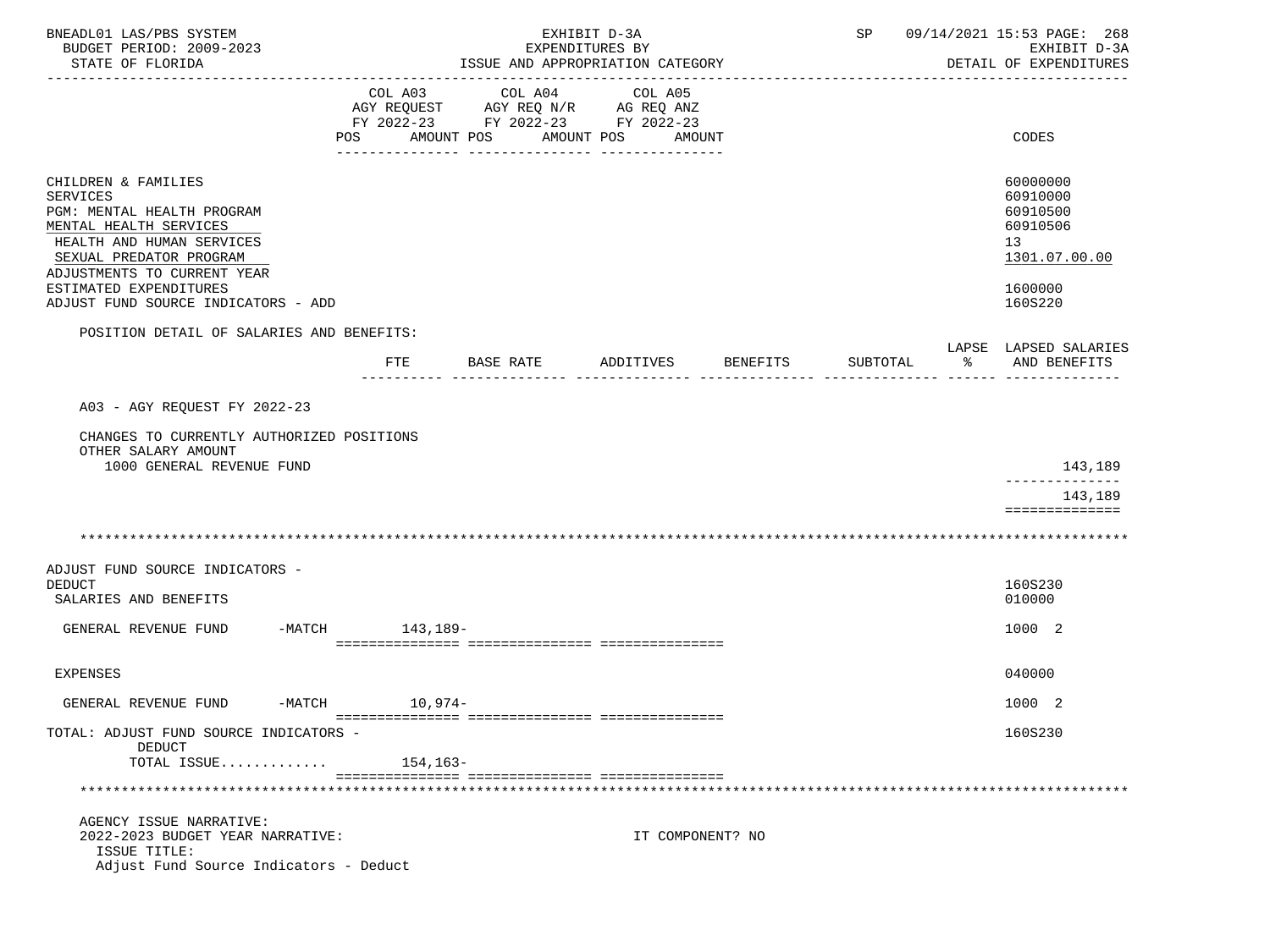| BNEADL01 LAS/PBS SYSTEM<br>BUDGET PERIOD: 2009-2023<br>STATE OF FLORIDA                  | EXHIBIT D-3A<br>EXPENDITURES BY<br>ISSUE AND APPROPRIATION CATEGORY                                                                         | 09/14/2021 15:53 PAGE: 269<br>SP<br>EXHIBIT D-3A<br>DETAIL OF EXPENDITURES |
|------------------------------------------------------------------------------------------|---------------------------------------------------------------------------------------------------------------------------------------------|----------------------------------------------------------------------------|
|                                                                                          | COL A03 COL A04 COL A05<br>AGY REQUEST AGY REQ N/R AG REQ ANZ<br>FY 2022-23 FY 2022-23 FY 2022-23<br>AMOUNT POS AMOUNT POS<br>POS<br>AMOUNT | CODES                                                                      |
| CHILDREN & FAMILIES<br>SERVICES                                                          |                                                                                                                                             | 60000000<br>60910000                                                       |
| PGM: MENTAL HEALTH PROGRAM<br>MENTAL HEALTH SERVICES                                     |                                                                                                                                             | 60910500<br>60910506                                                       |
| HEALTH AND HUMAN SERVICES<br>SEXUAL PREDATOR PROGRAM                                     |                                                                                                                                             | 13<br>1301.07.00.00                                                        |
| ADJUSTMENTS TO CURRENT YEAR<br>ESTIMATED EXPENDITURES<br>ADJUST FUND SOURCE INDICATORS - |                                                                                                                                             | 1600000                                                                    |
| <b>DEDUCT</b>                                                                            |                                                                                                                                             | 160S230                                                                    |

#### SUMMARY:

 The Department of Children and Families (department) requests the recurring transfer of \$214,939,636 across Funding Source Identifiers (FSI) in all of the department's budget entities, adjusting the department's Fiscal Year 2022-2023 in order to realign FSI's for Maintenance of Effort (MOE) and Match review.

### ISSUE NARRATIVE:

 This technical issue requests the transfer of appropriations between FSI's that is necessary to ensure that the department can properly identify state funding required to match federal funds and MOE amounts with certainty.

 The Other Salary Amount (OAD) transaction was used to realign the budget for the Salaries and Benefits appropriation category because this issue is not associated with specific positions and/or salary.

 The Department will implement these adjustments and continue to monitor the funding of the budget. When summarized with companion issue 160S220 - Adjust Fund Source Indicators - Add, the issues net to zero.

# COST CALCULATION:

 The following chart summarizes the FSI's that have been identified for realignment in order to meet our MOE and Match needs:

| FSI TRANSFER REQUEST FY |      | 2022-23     |                |           |               |             |  |
|-------------------------|------|-------------|----------------|-----------|---------------|-------------|--|
| Budget Entity           | Fund | $FSI-1$     | $FSI-2$        | $FSI-3$   | $FSI-9$       | Grand Total |  |
| 60900101                | 1000 | (2,688,418) | 2,688,418      |           |               |             |  |
|                         | 2021 | (131, 150)  | (57, 221)      | 188,371   |               | 0           |  |
|                         | 2261 | (19, 427)   | (35, 779)      | 55,206    |               | 0           |  |
|                         | 2516 | (2,004)     | 2,004          |           |               |             |  |
| 60900101 Total          |      | (2.840.999) | 2,597,422      | 243,577   |               | 0           |  |
|                         |      |             |                |           |               |             |  |
| 60900202                | 1000 | 3,602,689   | (3,602,689)    |           |               | 0           |  |
|                         | 2261 | 140,686     | (3, 193, 945)  | 4,608,559 | (1, 555, 300) | 0           |  |
|                         | 2516 | (835)       | 835            |           |               | 0           |  |
| 60900202 Total          |      | 3,742,540   | (6, 795, 799)  | 4,608,559 | (1, 555, 300) | 0           |  |
| 60910310                | 1000 | 53,790,972  | (53, 790, 972) |           |               | 0           |  |
|                         | 2157 | 6,471,113   | (6, 471, 113)  |           |               |             |  |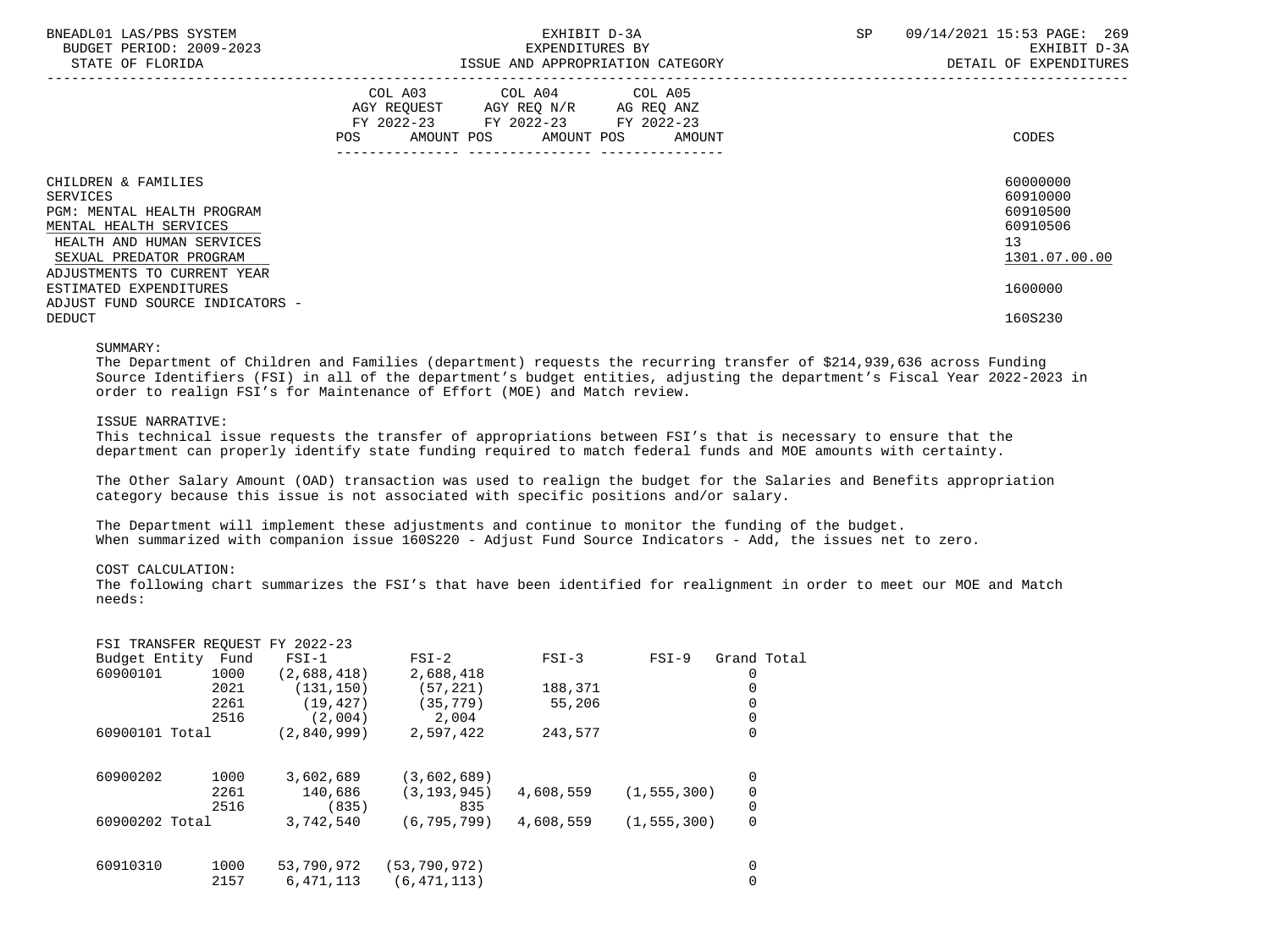| BNEADL01 LAS/PBS SYSTEM<br>BUDGET PERIOD: 2009-2023<br>STATE OF FLORIDA                                                                                                               |                      |                                                              |                                                                                                         | EXHIBIT D-3A<br>EXPENDITURES BY | ISSUE AND APPROPRIATION CATEGORY |                                 | SP | 09/14/2021 15:53 PAGE: 270<br>EXHIBIT D-3A<br>DETAIL OF EXPENDITURES |
|---------------------------------------------------------------------------------------------------------------------------------------------------------------------------------------|----------------------|--------------------------------------------------------------|---------------------------------------------------------------------------------------------------------|---------------------------------|----------------------------------|---------------------------------|----|----------------------------------------------------------------------|
|                                                                                                                                                                                       |                      | POS                                                          | COL A03 COL A04<br>AGY REQUEST AGY REQ N/R AG REQ ANZ<br>FY 2022-23 FY 2022-23 FY 2022-23<br>AMOUNT POS | AMOUNT POS<br>________________  | COL A05<br>AMOUNT                |                                 |    | CODES                                                                |
| CHILDREN & FAMILIES<br><b>SERVICES</b><br>PGM: MENTAL HEALTH PROGRAM<br>MENTAL HEALTH SERVICES<br>HEALTH AND HUMAN SERVICES<br>SEXUAL PREDATOR PROGRAM<br>ADJUSTMENTS TO CURRENT YEAR |                      |                                                              |                                                                                                         |                                 |                                  |                                 |    | 60000000<br>60910000<br>60910500<br>60910506<br>13<br>1301.07.00.00  |
| ESTIMATED EXPENDITURES<br>ADJUST FUND SOURCE INDICATORS -                                                                                                                             |                      |                                                              |                                                                                                         |                                 |                                  |                                 |    | 1600000                                                              |
| <b>DEDUCT</b>                                                                                                                                                                         | 2261<br>2516         | 9,090,654 (9,090,654)                                        | 849,538 (849,538)<br>60910310 Total 69,352,739 (68,503,201)                                             | (849,538)                       |                                  | $\overline{0}$<br>0<br>$\Omega$ |    | 160S230                                                              |
| 60910506                                                                                                                                                                              | 1000<br>2261<br>2516 | $(50, 737, 403)$ 50, 737, 403<br>$(6, 162, 785)$ 6, 162, 785 | (28, 040)                                                                                               |                                 | 28,040                           | 0<br>$\overline{0}$<br>0        |    |                                                                      |
| 60910506 Total                                                                                                                                                                        |                      | 56,900,188) 56,872,148                                       |                                                                                                         |                                 | 28,040                           | $\mathbf 0$                     |    |                                                                      |
| 60910708<br>60910708 Total                                                                                                                                                            | 2261                 | 1000 6,240,815<br>6,239,151                                  | (6, 240, 815)<br>$(1,664)$ 994,311<br>$(5, 246, 504)$ (992,647)                                         | (992,647)                       |                                  | 0<br>0<br>$\Omega$              |    |                                                                      |
| 60910950                                                                                                                                                                              | 1000<br>2261<br>2516 | $(24, 572, 806)$ 24, 572, 806<br>$2,467$ (2,467)             | 2,131,586                                                                                               | (2, 131, 586)                   |                                  | 0<br>0<br>0                     |    |                                                                      |
| 60910950 Total                                                                                                                                                                        |                      | $(24, 570, 339)$ 26,701,925                                  |                                                                                                         | (2, 131, 586)                   |                                  | $\Omega$                        |    |                                                                      |
| Grand Total                                                                                                                                                                           |                      |                                                              | $(4,977,096)$ 5,625,991 878,365 (1,527,260)                                                             |                                 |                                  | 0                               |    |                                                                      |
| IMPACT OF NOT FUNDING ISSUE:<br>Not Applicable.                                                                                                                                       |                      |                                                              |                                                                                                         |                                 |                                  |                                 |    |                                                                      |
| LINKAGE TO GOVERNOR'S PRIORITIES:<br>Not Applicable.                                                                                                                                  |                      |                                                              |                                                                                                         |                                 |                                  |                                 |    |                                                                      |
| Not Applicable.                                                                                                                                                                       |                      | FLORIDA STRATEGIC PLAN FOR ECONOMIC DEVELOPMENT:             |                                                                                                         |                                 |                                  |                                 |    |                                                                      |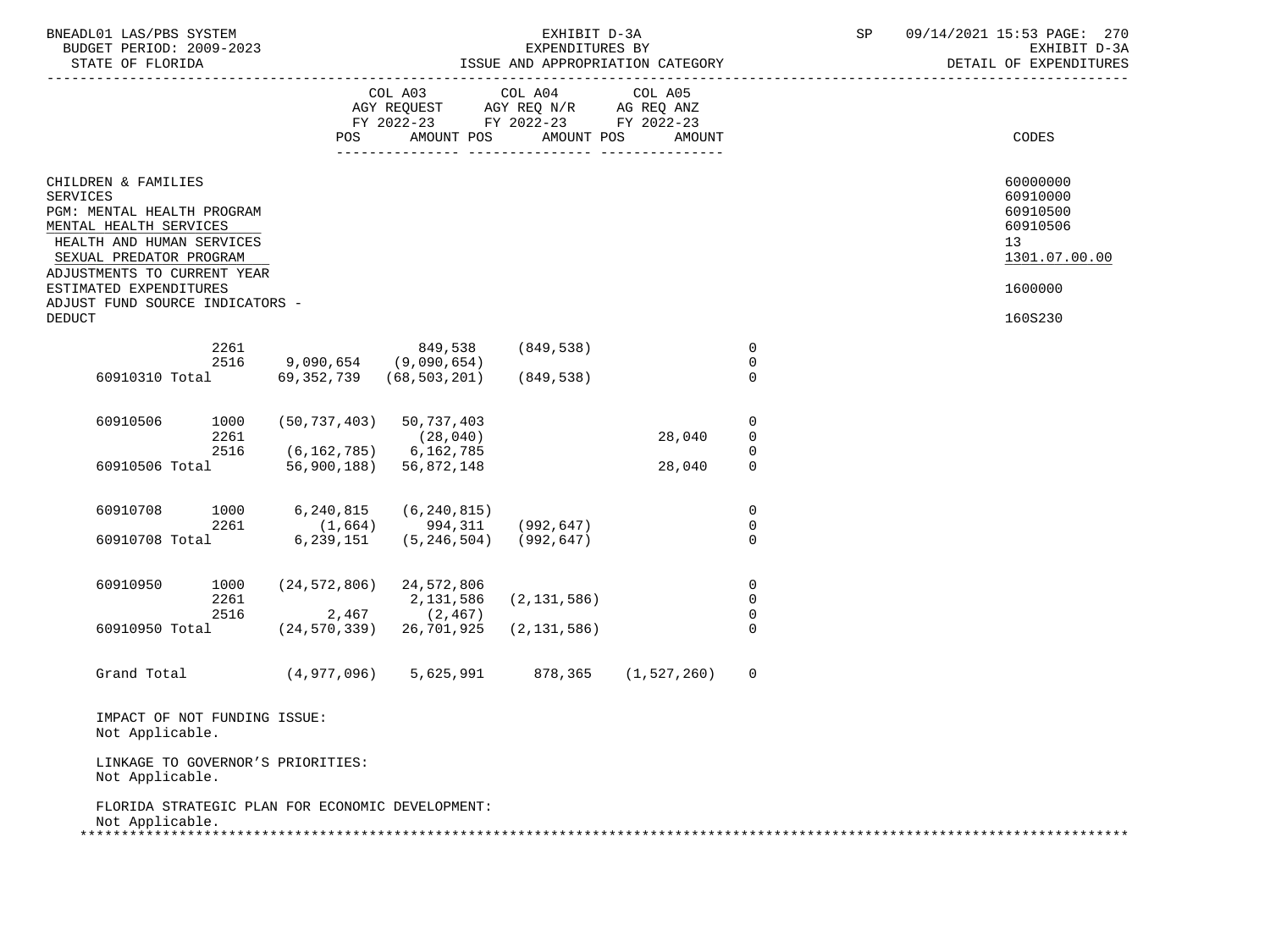| BNEADL01 LAS/PBS SYSTEM<br>BUDGET PERIOD: 2009-2023<br>STATE OF FLORIDA                                                                                                                                                                                             | EXHIBIT D-3A<br>EXPENDITURES BY<br>ISSUE AND APPROPRIATION CATEGORY |                                                                                                                                |                   |                 |          |   | SP 09/14/2021 15:53 PAGE: 271<br>EXHIBIT D-3A<br>DETAIL OF EXPENDITURES                   |
|---------------------------------------------------------------------------------------------------------------------------------------------------------------------------------------------------------------------------------------------------------------------|---------------------------------------------------------------------|--------------------------------------------------------------------------------------------------------------------------------|-------------------|-----------------|----------|---|-------------------------------------------------------------------------------------------|
|                                                                                                                                                                                                                                                                     | COL A03<br>AMOUNT POS<br><b>POS</b>                                 | COL A04<br>AGY REQUEST AGY REQ N/R AG REQ ANZ<br>FY 2022-23 FY 2022-23 FY 2022-23<br>AMOUNT POS<br><u>-- ---------------</u> - | COL A05<br>AMOUNT |                 |          |   | CODES                                                                                     |
| CHILDREN & FAMILIES<br><b>SERVICES</b><br>PGM: MENTAL HEALTH PROGRAM<br>MENTAL HEALTH SERVICES<br>HEALTH AND HUMAN SERVICES<br>SEXUAL PREDATOR PROGRAM<br>ADJUSTMENTS TO CURRENT YEAR<br>ESTIMATED EXPENDITURES<br>ADJUST FUND SOURCE INDICATORS -<br><b>DEDUCT</b> |                                                                     |                                                                                                                                |                   |                 |          |   | 60000000<br>60910000<br>60910500<br>60910506<br>13<br>1301.07.00.00<br>1600000<br>160S230 |
| POSITION DETAIL OF SALARIES AND BENEFITS:                                                                                                                                                                                                                           |                                                                     | FTE BASE RATE                                                                                                                  | ADDITIVES         | <b>BENEFITS</b> | SUBTOTAL | ႜ | LAPSE LAPSED SALARIES<br>AND BENEFITS                                                     |
| A03 - AGY REQUEST FY 2022-23<br>CHANGES TO CURRENTLY AUTHORIZED POSITIONS<br>OTHER SALARY AMOUNT<br>1000 GENERAL REVENUE FUND                                                                                                                                       |                                                                     |                                                                                                                                |                   |                 |          |   | 143,189-                                                                                  |
|                                                                                                                                                                                                                                                                     |                                                                     |                                                                                                                                |                   |                 |          |   | --------------<br>143,189-<br>==============                                              |
|                                                                                                                                                                                                                                                                     |                                                                     |                                                                                                                                |                   |                 |          |   |                                                                                           |
| AGENCY STRATEGIC PRIORITIES<br>EXPAND BED CAPACITY AT AND COST OF<br>LIVING ADJUSTMENT FOR THE MENTAL                                                                                                                                                               |                                                                     |                                                                                                                                |                   |                 |          |   | 4000000                                                                                   |
| HEALTH TREATMENT FACILITIES<br>SPECIAL CATEGORIES<br>G/A-CONTRACTED SERVICES                                                                                                                                                                                        |                                                                     |                                                                                                                                |                   |                 |          |   | 4000310<br>100000<br>100778                                                               |
| GENERAL REVENUE FUND                                                                                                                                                                                                                                                | $-STATE$ 776,488                                                    |                                                                                                                                |                   |                 |          |   | 1000 1                                                                                    |
|                                                                                                                                                                                                                                                                     |                                                                     |                                                                                                                                |                   |                 |          |   |                                                                                           |
| AGENCY ISSUE NARRATIVE:<br>2022-2023 BUDGET YEAR NARRATIVE:<br>ISSUE TITLE: Expand Bed Capacity at and Cost of Living Adjustment for the Mental Health Treatment Facilities                                                                                         |                                                                     |                                                                                                                                | IT COMPONENT? NO  |                 |          |   |                                                                                           |

SUMMARY:

 The Florida Department of Children and Families (department) is requesting funding of \$10,358,176 in recurring General Revenue for the expansion of beds and a cost-of-living adjustment for contracted Mental Health Treatment Facilities (MHTFs). The department Mental Health Treatment Facilities (MHTF), state-operated and contracted, serve thousands of Florida's most vulnerable population annually. To meet their needs, and provide the best care possible, the department is requesting funding to be used to expand forensic bed capacity by 50 beds to accommodate a growing, and already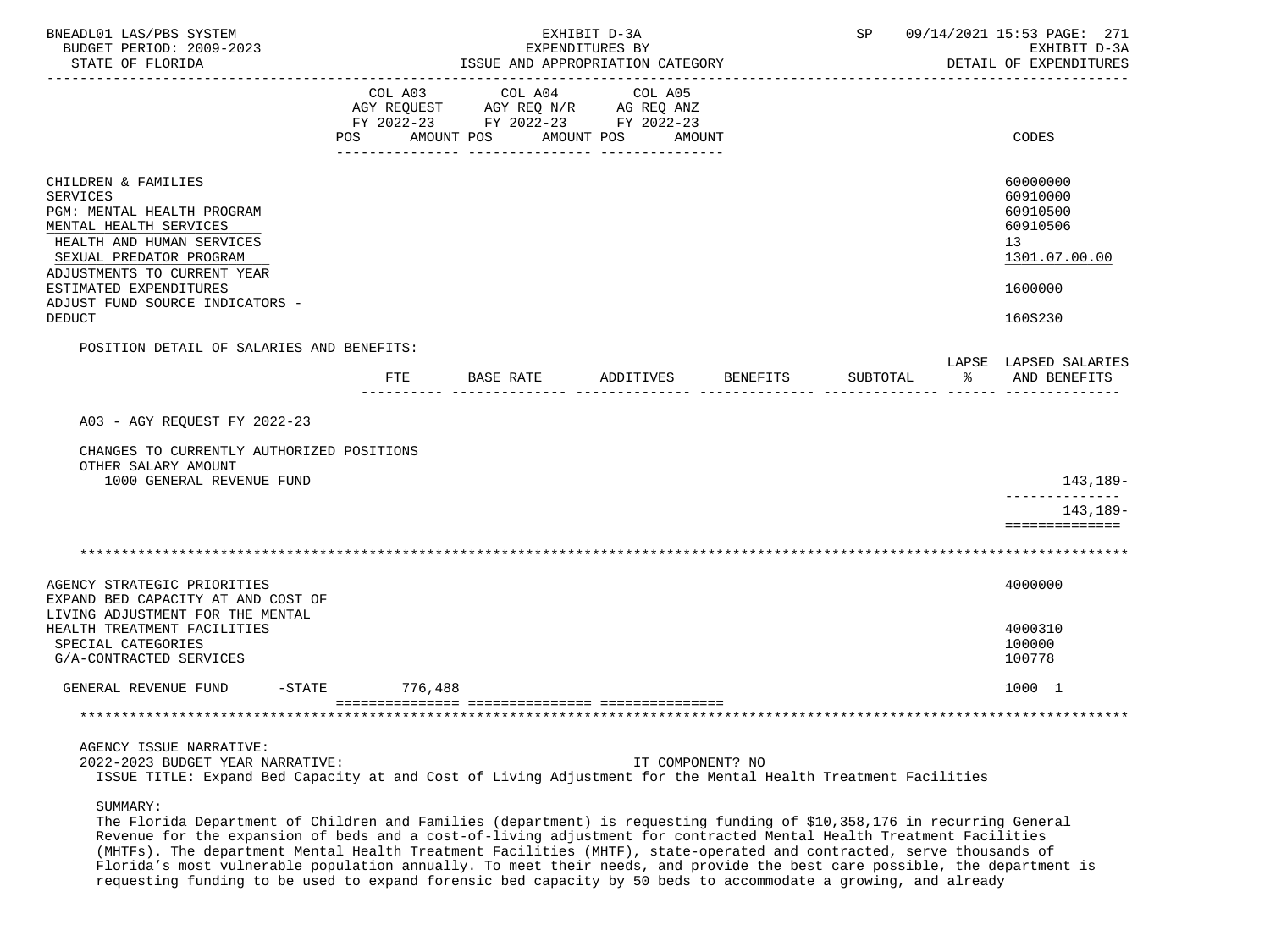| BNEADL01 LAS/PBS SYSTEM<br>BUDGET PERIOD: 2009-2023<br>STATE OF FLORIDA                                                                                                                                                     | EXHIBIT D-3A<br>EXPENDITURES BY<br>ISSUE AND APPROPRIATION CATEGORY                                                                         | SP<br>09/14/2021 15:53 PAGE: 272<br>EXHIBIT D-3A<br>DETAIL OF EXPENDITURES     |
|-----------------------------------------------------------------------------------------------------------------------------------------------------------------------------------------------------------------------------|---------------------------------------------------------------------------------------------------------------------------------------------|--------------------------------------------------------------------------------|
|                                                                                                                                                                                                                             | COL A03 COL A04 COL A05<br>AGY REQUEST AGY REQ N/R AG REQ ANZ<br>FY 2022-23 FY 2022-23 FY 2022-23<br>AMOUNT POS AMOUNT POS<br>POS<br>AMOUNT | CODES                                                                          |
| CHILDREN & FAMILIES<br>SERVICES<br><b>PGM: MENTAL HEALTH PROGRAM</b><br>MENTAL HEALTH SERVICES<br>HEALTH AND HUMAN SERVICES<br>SEXUAL PREDATOR PROGRAM<br>AGENCY STRATEGIC PRIORITIES<br>EXPAND BED CAPACITY AT AND COST OF |                                                                                                                                             | 60000000<br>60910000<br>60910500<br>60910506<br>13<br>1301.07.00.00<br>4000000 |
| LIVING ADJUSTMENT FOR THE MENTAL<br>HEALTH TREATMENT FACILITIES                                                                                                                                                             |                                                                                                                                             | 4000310                                                                        |

 backlogged, forensic wait list to ensure compliance with chapter 916, F.S., and ensure that the treatment needs of individuals are met, a cost-of-living adjustment for contracted MHTFs.

ISSUE NARRATIVE:

 Since the COVID-19 pandemic, the number of admissions requests for services in MHTFs has drastically increased for persons arrested for crimes but determined incompetent to stand to proceed in the judicial system. Even with courts attempting to resume normal operations, the pace to return individuals who have successfully completed their treatment to the judicial review process is slow. This has resulted in a backlog, because these individuals are occupying a bed beyond their needed length of stay.

 The department has executed contracts with Wellpath Recovery Solutions, LLC to operate South Florida State Hospital (SFSH), South Florida Evaluation and Treatment Center (SFETC), Treasure Coast Forensic Treatment Center (TCFTC), and Florida Civil Commitment Center (FCCC). The contracted facilities have continued to experience wage pressures resulting from both an improving job market, increases in non-labor categories, and capital repairs due to aging facilities.

 Delayed treatment for forensic individuals results in longer periods of time individuals wait in jail, longer lengths of stay, and increased rates of recidivism.

COST CALCULATION:

 \$6,667,879 for Expanding Forensic Bed Capacity ----------------------------------------------

 Fund 50 forensic beds to accommodate a growing, and already backlogged, forensic wait list to ensure compliance with chapter 916, F.S., and ensure that the treatment needs of individuals are met.

| Facility                                                                                  | Beds     | Bed Day Rate         | Davs       | Total                                   |
|-------------------------------------------------------------------------------------------|----------|----------------------|------------|-----------------------------------------|
| North Florida Evaluation and Treatment Center<br>Treasure Coast Forensic Treatment Center | 18<br>32 | \$432.00<br>\$327.88 | 365<br>365 | \$2,838,240<br>\$3,829,639 (rounded up) |
| Total                                                                                     |          |                      |            | \$6,667,879                             |

| GQN<br>$\overline{\phantom{a}}$ | ∩o e t<br>.          | $\pi$ $\pi$ | $\Delta$ dirchmeni<br>- 10 | י ה'      | ⊤י ∩רי | -----<br>. . H. G    |  |            |                     |  |
|---------------------------------|----------------------|-------------|----------------------------|-----------|--------|----------------------|--|------------|---------------------|--|
| __<br>$T - T$                   | <b>TRAZ</b><br>ר ה ר |             |                            | <b>DV</b> |        | ס זרבר<br><u>Jay</u> |  | <b>TRA</b> | <b>FV</b><br>- 2022 |  |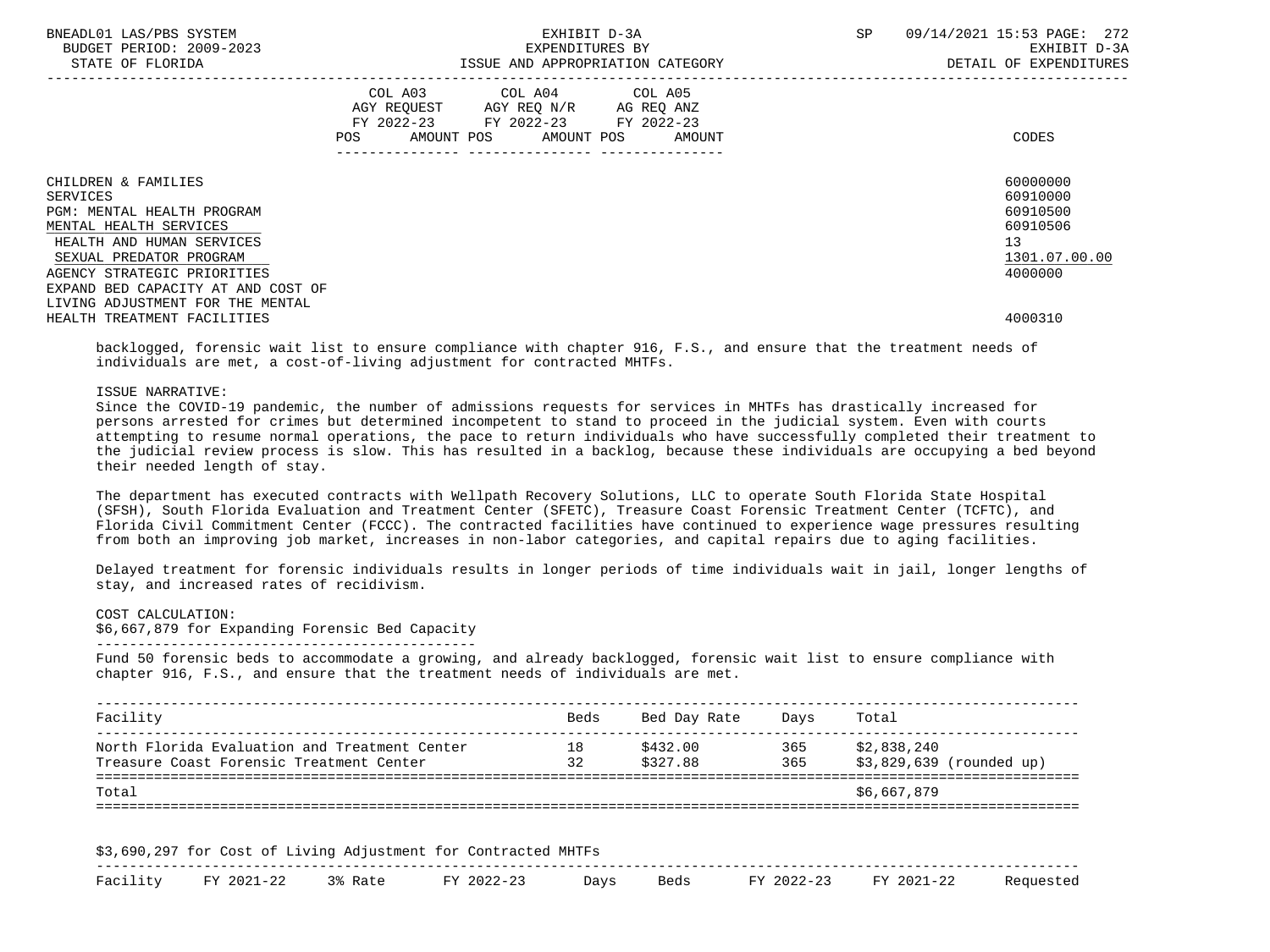|                 | BNEADL01 LAS/PBS SYSTEM<br>BUDGET PERIOD: 2009-2023<br>STATE OF FLORIDA                                                                                            |                                                                                                                                                                                                                                                                                                        |                                |                                                                                                 | EXHIBIT D-3A<br>EXPENDITURES BY | ISSUE AND APPROPRIATION CATEGORY |                     | $\mathsf{SP}^-$                                                                  | 09/14/2021 15:53 PAGE: 273<br>EXHIBIT D-3A<br>DETAIL OF EXPENDITURES           |
|-----------------|--------------------------------------------------------------------------------------------------------------------------------------------------------------------|--------------------------------------------------------------------------------------------------------------------------------------------------------------------------------------------------------------------------------------------------------------------------------------------------------|--------------------------------|-------------------------------------------------------------------------------------------------|---------------------------------|----------------------------------|---------------------|----------------------------------------------------------------------------------|--------------------------------------------------------------------------------|
|                 |                                                                                                                                                                    |                                                                                                                                                                                                                                                                                                        | COL A03<br>POS                 | COL A04<br>AGY REQUEST AGY REQ N/R AG REQ ANZ<br>FY 2022-23 FY 2022-23 FY 2022-23<br>AMOUNT POS | AMOUNT POS                      | COL A05<br>AMOUNT                |                     |                                                                                  | CODES                                                                          |
|                 |                                                                                                                                                                    |                                                                                                                                                                                                                                                                                                        |                                |                                                                                                 |                                 |                                  |                     |                                                                                  |                                                                                |
| <b>SERVICES</b> | CHILDREN & FAMILIES<br>PGM: MENTAL HEALTH PROGRAM<br>MENTAL HEALTH SERVICES<br>HEALTH AND HUMAN SERVICES<br>SEXUAL PREDATOR PROGRAM<br>AGENCY STRATEGIC PRIORITIES | EXPAND BED CAPACITY AT AND COST OF<br>LIVING ADJUSTMENT FOR THE MENTAL                                                                                                                                                                                                                                 |                                |                                                                                                 |                                 |                                  |                     |                                                                                  | 60000000<br>60910000<br>60910500<br>60910506<br>13<br>1301.07.00.00<br>4000000 |
|                 | HEALTH TREATMENT FACILITIES                                                                                                                                        |                                                                                                                                                                                                                                                                                                        |                                |                                                                                                 |                                 |                                  |                     |                                                                                  | 4000310                                                                        |
|                 |                                                                                                                                                                    | Bed Day<br>Rate                                                                                                                                                                                                                                                                                        | Increase                       | Bed Day<br>Rate                                                                                 |                                 |                                  | Contract<br>Amount* | Recurring<br>Budget                                                              | Amount                                                                         |
|                 | SFSH<br>SFETC<br>TCFTC<br>FCCC                                                                                                                                     | \$325.36<br>$$316.39$ $$9.49$<br>\$327.88<br>\$118.48                                                                                                                                                                                                                                                  | \$9.76<br>\$9.84<br>\$3.55     | \$335.12<br>\$122.03                                                                            | 365 350<br>365                  | 600                              | \$26,724,570        | \$42,811,580 \$41,564,757<br>\$29,617,604 \$28,755,126 \$862,478<br>\$25,948,802 | \$1,246,823<br>\$804,508<br>\$776,488                                          |
|                 | Total                                                                                                                                                              |                                                                                                                                                                                                                                                                                                        |                                |                                                                                                 |                                 |                                  |                     |                                                                                  | \$3,690,297                                                                    |
|                 |                                                                                                                                                                    | *FY 2022-23 contract amounts are rounded up to the nearest whole dollar.                                                                                                                                                                                                                               |                                |                                                                                                 |                                 |                                  |                     |                                                                                  |                                                                                |
|                 |                                                                                                                                                                    |                                                                                                                                                                                                                                                                                                        |                                |                                                                                                 |                                 |                                  |                     |                                                                                  |                                                                                |
|                 |                                                                                                                                                                    | IMPACT OF NOT FUNDING ISSUE:<br>Not funding the proposal will result in continued insufficient funding to support the needs of the forensic system and<br>obtain necessary treatment to return patients to competency to proceed with the judicial process for crimes alleged.                         |                                |                                                                                                 |                                 |                                  |                     |                                                                                  |                                                                                |
|                 | mental health.                                                                                                                                                     | LINKAGE TO GOVERNOR'S PRIORITIES:<br>Health Care - Focus resources on continuing to combat the opioid crisis and substance abuse in general, and addressing                                                                                                                                            |                                |                                                                                                 |                                 |                                  |                     |                                                                                  |                                                                                |
|                 | visitors; and<br>contributions.                                                                                                                                    | FLORIDA STRATEGIC PLAN FOR ECONOMIC DEVELOPMENT:<br>6.1 Create and sustain vibrant, safe, healthy, and resilient communities that attract workers, residents, businesses and<br>6.2 Ensure Floridians in all communities and life stages have opportunities to achieve healthier outcomes and societal |                                |                                                                                                 |                                 |                                  |                     |                                                                                  |                                                                                |
|                 |                                                                                                                                                                    |                                                                                                                                                                                                                                                                                                        |                                |                                                                                                 |                                 |                                  |                     |                                                                                  |                                                                                |
|                 | BY FUND TYPE                                                                                                                                                       | TOTAL: SEXUAL PREDATOR PROGRAM                                                                                                                                                                                                                                                                         |                                |                                                                                                 |                                 |                                  |                     |                                                                                  | 1301.07.00.00                                                                  |
|                 |                                                                                                                                                                    | GENERAL REVENUE FUND<br>SALARY RATE                                                                                                                                                                                                                                                                    | 15.00<br>33,615,977<br>946,466 |                                                                                                 |                                 |                                  |                     |                                                                                  | 1000                                                                           |
|                 |                                                                                                                                                                    |                                                                                                                                                                                                                                                                                                        |                                |                                                                                                 |                                 |                                  |                     |                                                                                  |                                                                                |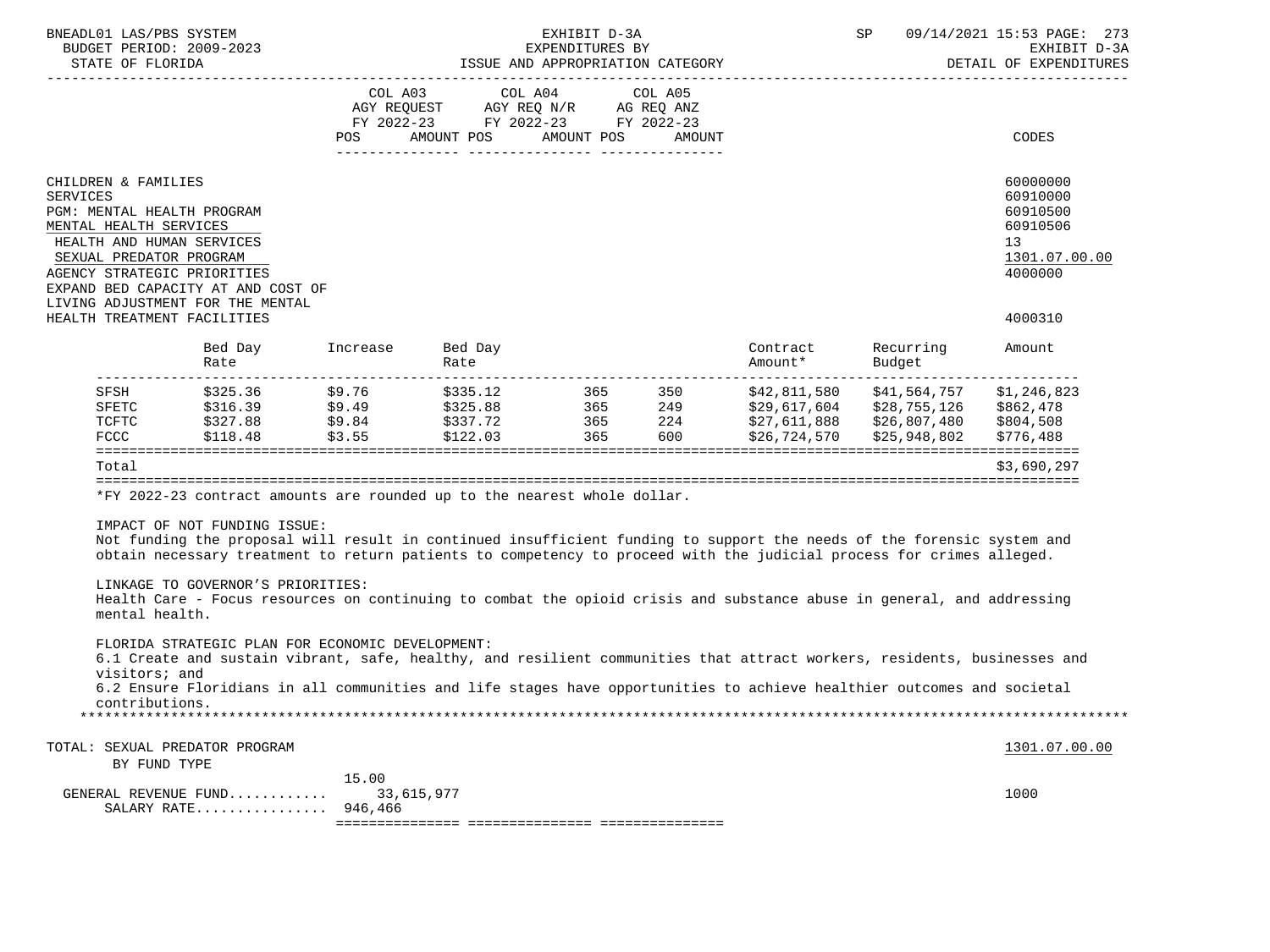| BNEADL01 LAS/PBS SYSTEM<br>BUDGET PERIOD: 2009-2023<br>STATE OF FLORIDA                               |                                     | EXHIBIT D-3A<br>EXPENDITURES BY<br>ISSUE AND APPROPRIATION CATEGORY                                                               | SP | 09/14/2021 15:53 PAGE: 274<br>EXHIBIT D-3A<br>DETAIL OF EXPENDITURES |
|-------------------------------------------------------------------------------------------------------|-------------------------------------|-----------------------------------------------------------------------------------------------------------------------------------|----|----------------------------------------------------------------------|
|                                                                                                       | <b>POS</b>                          | COL A03 COL A04 COL A05<br>AGY REQUEST AGY REQ N/R AG REQ ANZ<br>FY 2022-23 FY 2022-23 FY 2022-23<br>AMOUNT POS AMOUNT POS AMOUNT |    | CODES                                                                |
| CHILDREN & FAMILIES<br>SERVICES<br>PGM: MENTAL HEALTH PROGRAM<br>MENTAL HEALTH SERVICES               |                                     |                                                                                                                                   |    | 60000000<br>60910000<br>60910500<br>60910506                         |
| TOTAL: MENTAL HEALTH SERVICES<br>BY FUND TYPE                                                         |                                     |                                                                                                                                   |    | 60910506                                                             |
| GENERAL REVENUE FUND<br>TRUST FUNDS                                                                   | 303,863,128 1,120,226<br>92,830,620 |                                                                                                                                   |    | 1000<br>2000                                                         |
| TOTAL POSITIONS $3,138.50$<br>TOTAL SUB-BUREAU 396,693,748 1,120,226<br>TOTAL SALARY RATE 134,937,272 |                                     |                                                                                                                                   |    |                                                                      |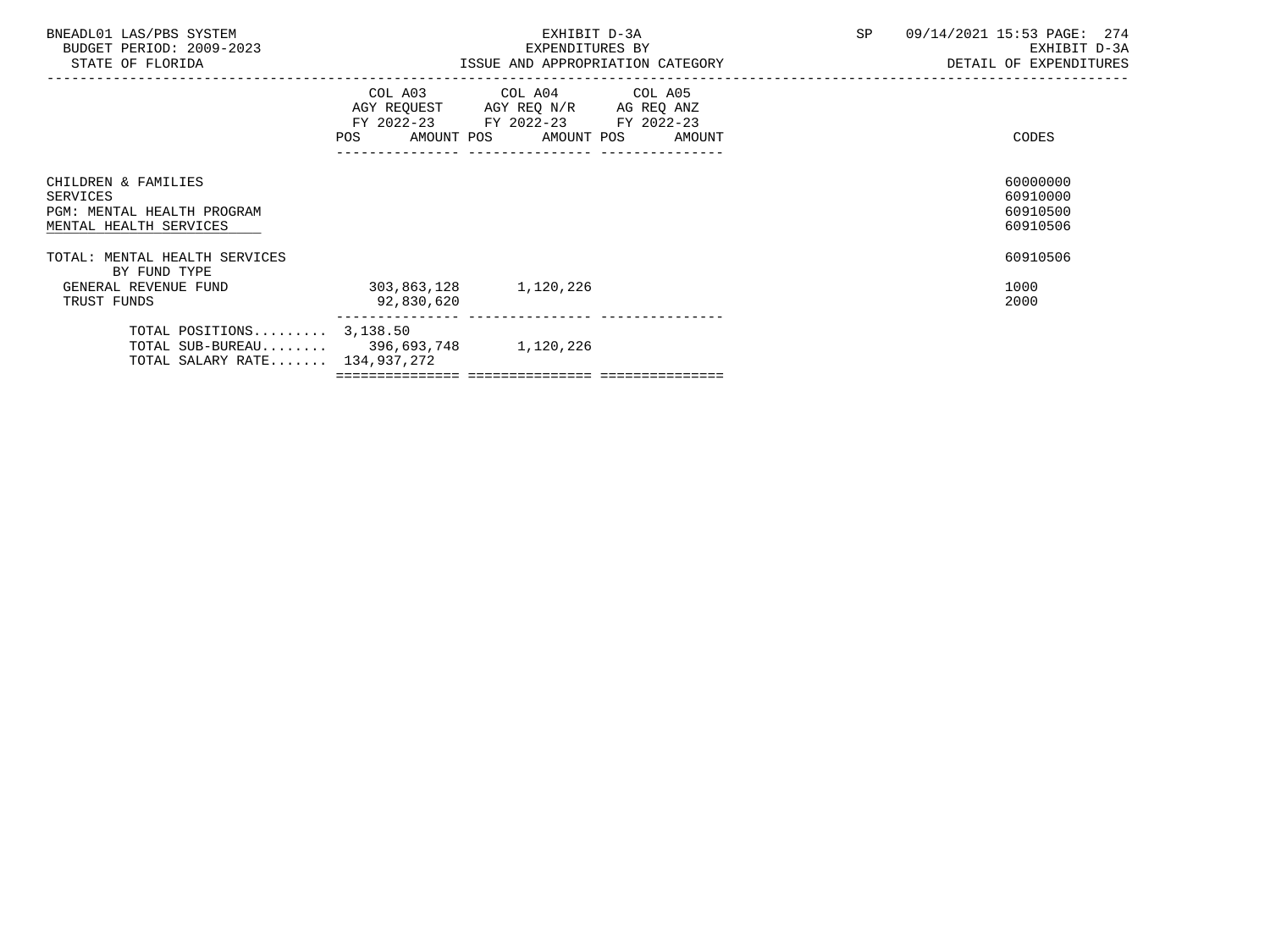| BNEADL01 LAS/PBS SYSTEM |                  |                          | EXHIBIT D-3A |  |                                  |  |  |  |
|-------------------------|------------------|--------------------------|--------------|--|----------------------------------|--|--|--|
|                         |                  | BUDGET PERIOD: 2009-2023 |              |  | EXPENDITURES BY                  |  |  |  |
|                         | STATE OF FLORIDA |                          |              |  | ISSUE AND APPROPRIATION CATEGORY |  |  |  |

BUDGET PERIOD: 2009-2023 EXPENDITURES BY EXHIBIT D-3A

|                                                                                                                                                                                                                                                              | COL A03<br>AMOUNT POS<br>POS | COL A04<br>$\begin{tabular}{lllllll} AGY & \texttt{REQUEST} & \texttt{AGY REQ N/R} & \texttt{AG REQ ANZ} \end{tabular}$<br>FY 2022-23 FY 2022-23 FY 2022-23 | COL A05<br>AMOUNT POS AMOUNT | CODES                                                                                               |
|--------------------------------------------------------------------------------------------------------------------------------------------------------------------------------------------------------------------------------------------------------------|------------------------------|-------------------------------------------------------------------------------------------------------------------------------------------------------------|------------------------------|-----------------------------------------------------------------------------------------------------|
| CHILDREN & FAMILIES<br>SERVICES<br>PGM: ECON SELF SUFFICIENCY<br>ECONOMIC SELF SUFFICIENCY<br>HEALTH AND HUMAN SERVICES<br>SERVICES/MOST VULNERABLE<br>ESTIMATED EXPENDITURES<br>ESTIMATED EXPENDITURES - OPERATIONS<br>SALARY RATE<br>SALARY RATE 2,093,908 |                              |                                                                                                                                                             |                              | 60000000<br>60910000<br>60910700<br>60910708<br>13<br>1304.00.00.00<br>1000000<br>1001000<br>000000 |
|                                                                                                                                                                                                                                                              |                              |                                                                                                                                                             |                              |                                                                                                     |
| SALARIES AND BENEFITS                                                                                                                                                                                                                                        |                              |                                                                                                                                                             |                              | 010000                                                                                              |
| GENERAL REVENUE FUND -STATE 168,871<br>FEDERAL GRANTS TRUST FUND -FEDERL 1,085,009                                                                                                                                                                           | كالمستمس كالمستحدث           |                                                                                                                                                             |                              | 1000 1<br>2261 3                                                                                    |
| TOTAL POSITIONS 40.50<br>TOTAL APPRO $1,253,880$                                                                                                                                                                                                             |                              |                                                                                                                                                             |                              |                                                                                                     |
| OTHER PERSONAL SERVICES                                                                                                                                                                                                                                      |                              |                                                                                                                                                             |                              | 030000                                                                                              |
| GENERAL REVENUE FUND<br>$-$ STATE<br>-MATCH                                                                                                                                                                                                                  | 140,908<br>17,864            |                                                                                                                                                             |                              | 1000 1<br>1000 2                                                                                    |
| TOTAL GENERAL REVENUE FUND                                                                                                                                                                                                                                   | 158,772                      |                                                                                                                                                             |                              | 1000                                                                                                |
| FEDERAL GRANTS TRUST FUND -FEDERL 266,084                                                                                                                                                                                                                    |                              |                                                                                                                                                             |                              | 2261 3                                                                                              |
| TOTAL APPRO                                                                                                                                                                                                                                                  | 424,856                      |                                                                                                                                                             |                              |                                                                                                     |
| <b>EXPENSES</b>                                                                                                                                                                                                                                              |                              |                                                                                                                                                             |                              | 040000                                                                                              |
| GENERAL REVENUE FUND<br>-MATCH                                                                                                                                                                                                                               | -STATE 90,874<br>$\sim$ 3    |                                                                                                                                                             |                              | 1000 1<br>1000 2                                                                                    |
| TOTAL GENERAL REVENUE FUND                                                                                                                                                                                                                                   | 90,877                       |                                                                                                                                                             |                              | 1000                                                                                                |
| FEDERAL GRANTS TRUST FUND -FEDERL                                                                                                                                                                                                                            | 554,218                      |                                                                                                                                                             |                              | 2261 3                                                                                              |
| WELFARE TRANSITION TF -FEDERL 5,000                                                                                                                                                                                                                          |                              |                                                                                                                                                             |                              | 2401 3                                                                                              |
| TOTAL APPRO                                                                                                                                                                                                                                                  | 650,095                      |                                                                                                                                                             |                              |                                                                                                     |
|                                                                                                                                                                                                                                                              |                              |                                                                                                                                                             |                              |                                                                                                     |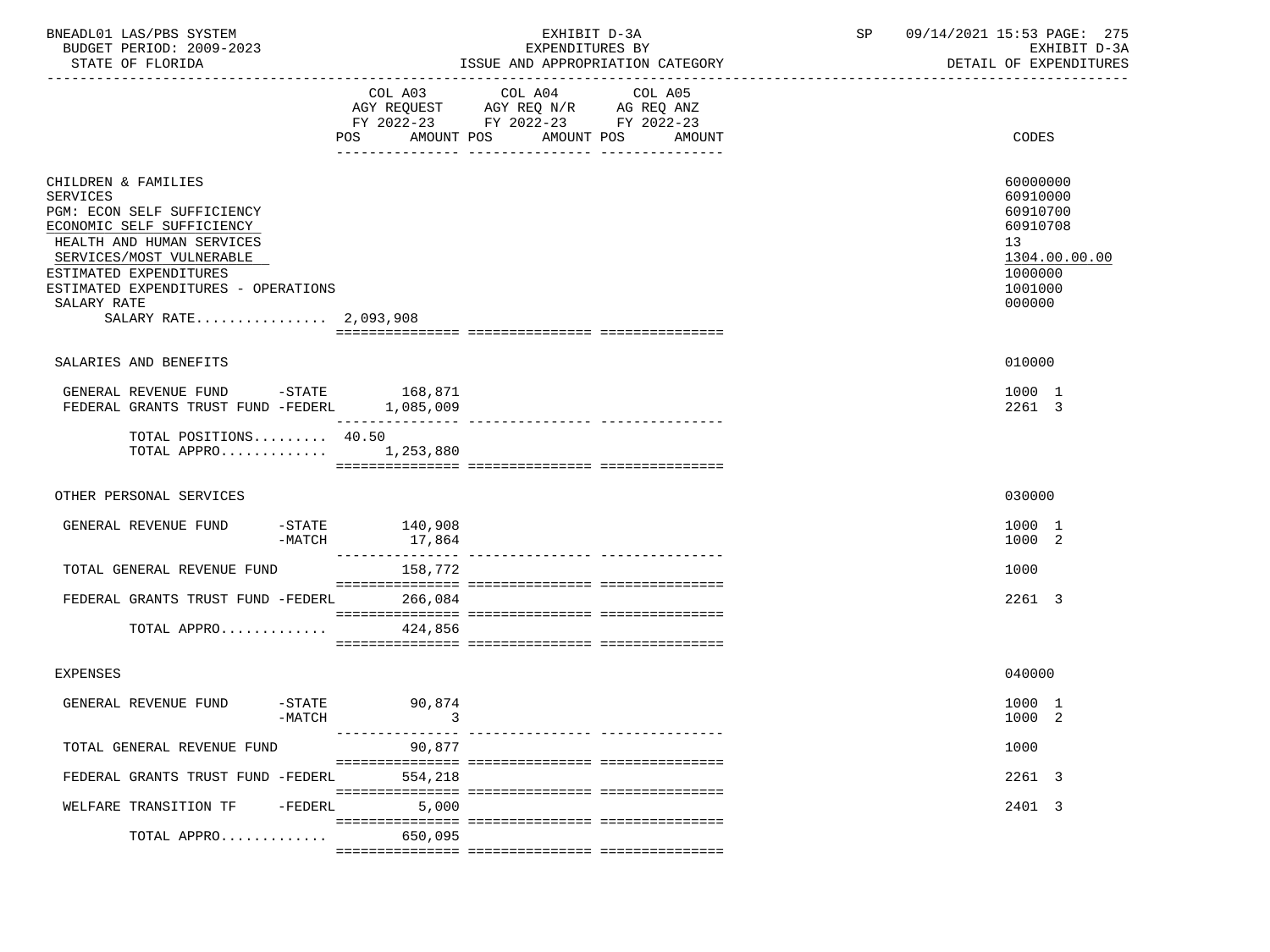| BNEADL01 LAS/PBS SYSTEM<br>BUDGET PERIOD: 2009-2023<br>STATE OF FLORIDA                                                                                                                                                                                 |                    |                   | EXHIBIT D-3A<br>EXPENDITURES BY<br>ISSUE AND APPROPRIATION CATEGORY                                                          | SP | 09/14/2021 15:53 PAGE: 276<br>EXHIBIT D-3A<br>DETAIL OF EXPENDITURES                                |
|---------------------------------------------------------------------------------------------------------------------------------------------------------------------------------------------------------------------------------------------------------|--------------------|-------------------|------------------------------------------------------------------------------------------------------------------------------|----|-----------------------------------------------------------------------------------------------------|
|                                                                                                                                                                                                                                                         |                    | AMOUNT POS<br>POS | COL A03 COL A04<br>COL A05<br>AGY REQUEST AGY REQ N/R AG REQ ANZ<br>FY 2022-23 FY 2022-23 FY 2022-23<br>AMOUNT POS<br>AMOUNT |    | CODES                                                                                               |
| CHILDREN & FAMILIES<br><b>SERVICES</b><br>PGM: ECON SELF SUFFICIENCY<br>ECONOMIC SELF SUFFICIENCY<br>HEALTH AND HUMAN SERVICES<br>SERVICES/MOST VULNERABLE<br>ESTIMATED EXPENDITURES<br>ESTIMATED EXPENDITURES - OPERATIONS<br>OPERATING CAPITAL OUTLAY |                    |                   |                                                                                                                              |    | 60000000<br>60910000<br>60910700<br>60910708<br>13<br>1304.00.00.00<br>1000000<br>1001000<br>060000 |
| FEDERAL GRANTS TRUST FUND -FEDERL 22,125                                                                                                                                                                                                                |                    |                   |                                                                                                                              |    | 2261 3                                                                                              |
| SPECIAL CATEGORIES<br>G/A-CHALLENGE GRANTS                                                                                                                                                                                                              |                    |                   |                                                                                                                              |    | 100000<br>100379                                                                                    |
| GENERAL REVENUE FUND                                                                                                                                                                                                                                    | $-$ STATE          | 3,181,500         |                                                                                                                              |    | 1000 1                                                                                              |
| G/A-FED EMER SHELTER PGRM                                                                                                                                                                                                                               |                    |                   |                                                                                                                              |    | 100550                                                                                              |
| FEDERAL GRANTS TRUST FUND -FEDERL 6,359,466<br>WELFARE TRANSITION TF -FEDERL                                                                                                                                                                            |                    | 852,507           |                                                                                                                              |    | 2261 3<br>2401 3                                                                                    |
| TOTAL APPRO                                                                                                                                                                                                                                             |                    | 7,211,973         |                                                                                                                              |    |                                                                                                     |
| G/A-HOMELESS HOUSIN ASSIST                                                                                                                                                                                                                              |                    |                   |                                                                                                                              |    | 100561                                                                                              |
| GENERAL REVENUE FUND -STATE                                                                                                                                                                                                                             |                    | 3,000,000         |                                                                                                                              |    | 1000 1                                                                                              |
| CONTRACTED SERVICES                                                                                                                                                                                                                                     |                    |                   |                                                                                                                              |    | 100777                                                                                              |
| GENERAL REVENUE FUND                                                                                                                                                                                                                                    | -STATE<br>$-MATCH$ | 22,409<br>1,275   |                                                                                                                              |    | 1000 1<br>1000 2                                                                                    |
| TOTAL GENERAL REVENUE FUND                                                                                                                                                                                                                              |                    | 23,684            |                                                                                                                              |    | 1000                                                                                                |
| FEDERAL GRANTS TRUST FUND -FEDERL                                                                                                                                                                                                                       |                    | 47,401            |                                                                                                                              |    | 2261 3                                                                                              |
| WELFARE TRANSITION TF                                                                                                                                                                                                                                   | $-FEDERL$          | 1,275             |                                                                                                                              |    | 2401 3                                                                                              |
| TOTAL APPRO                                                                                                                                                                                                                                             |                    | 72,360            |                                                                                                                              |    |                                                                                                     |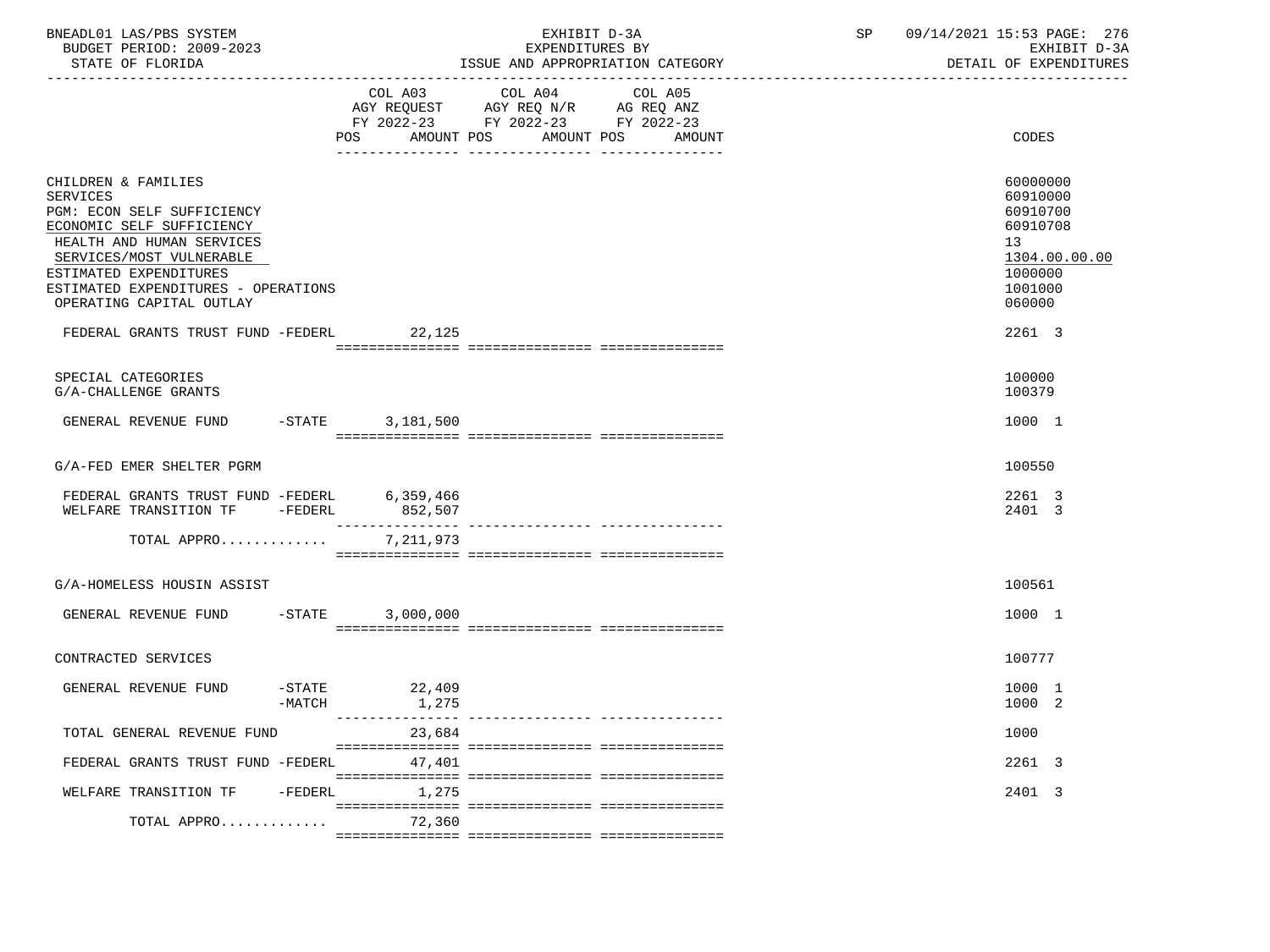| BNEADL01 LAS/PBS SYSTEM<br>BUDGET PERIOD: 2009-2023<br>STATE OF FLORIDA                                                                                                                                                                                                      |                       |                           | EXHIBIT D-3A<br>EXPENDITURES BY<br>ISSUE AND APPROPRIATION CATEGORY                               |                   | SP 09/14/2021 15:53 PAGE: 277<br>EXHIBIT D-3A<br>DETAIL OF EXPENDITURES                                                    |
|------------------------------------------------------------------------------------------------------------------------------------------------------------------------------------------------------------------------------------------------------------------------------|-----------------------|---------------------------|---------------------------------------------------------------------------------------------------|-------------------|----------------------------------------------------------------------------------------------------------------------------|
|                                                                                                                                                                                                                                                                              |                       | AMOUNT POS<br>POS         | COL A03 COL A04 COL A05<br>AGY REQUEST AGY REQ N/R AG REQ ANZ<br>FY 2022-23 FY 2022-23 FY 2022-23 | AMOUNT POS AMOUNT | <b>CODES</b>                                                                                                               |
| CHILDREN & FAMILIES<br><b>SERVICES</b><br>PGM: ECON SELF SUFFICIENCY<br>ECONOMIC SELF SUFFICIENCY<br>HEALTH AND HUMAN SERVICES<br>SERVICES/MOST VULNERABLE<br>ESTIMATED EXPENDITURES<br>ESTIMATED EXPENDITURES - OPERATIONS<br>SPECIAL CATEGORIES<br>G/A-CONTRACTED SERVICES |                       |                           |                                                                                                   |                   | 60000000<br>60910000<br>60910700<br>60910708<br>13 <sup>7</sup><br>1304.00.00.00<br>1000000<br>1001000<br>100000<br>100778 |
| GENERAL REVENUE FUND -STATE 1,378,000                                                                                                                                                                                                                                        |                       |                           |                                                                                                   |                   | 1000 1                                                                                                                     |
| G/A-LOCAL SERVICES PROGRAM                                                                                                                                                                                                                                                   |                       |                           |                                                                                                   |                   | 102010                                                                                                                     |
| FEDERAL GRANTS TRUST FUND -FEDERL 29,562,792                                                                                                                                                                                                                                 |                       |                           |                                                                                                   |                   | 2261 3                                                                                                                     |
| RISK MANAGEMENT INSURANCE                                                                                                                                                                                                                                                    |                       |                           |                                                                                                   |                   | 103241                                                                                                                     |
| GENERAL REVENUE FUND -STATE                                                                                                                                                                                                                                                  |                       | 5,628                     |                                                                                                   |                   | 1000 1                                                                                                                     |
| SVCS/REPATRIATED AMERICANS                                                                                                                                                                                                                                                   |                       |                           |                                                                                                   |                   | 103389                                                                                                                     |
| FEDERAL GRANTS TRUST FUND -FEDERL 40,380                                                                                                                                                                                                                                     |                       |                           |                                                                                                   |                   | 2261 3                                                                                                                     |
| DEFERRED-PAY COM CONTRACTS                                                                                                                                                                                                                                                   |                       |                           |                                                                                                   |                   | 105280                                                                                                                     |
| FEDERAL GRANTS TRUST FUND -FEDERL                                                                                                                                                                                                                                            |                       | 160                       |                                                                                                   |                   | 2261 3                                                                                                                     |
|                                                                                                                                                                                                                                                                              |                       |                           |                                                                                                   |                   |                                                                                                                            |
| LEASE/PURCHASE/EQUIPMENT                                                                                                                                                                                                                                                     |                       |                           |                                                                                                   |                   | 105281                                                                                                                     |
| GENERAL REVENUE FUND<br>FEDERAL GRANTS TRUST FUND -FEDERL                                                                                                                                                                                                                    | $-$ STATE             | 2,853<br>12,688           |                                                                                                   |                   | 1000 1<br>2261 3                                                                                                           |
| TOTAL APPRO                                                                                                                                                                                                                                                                  |                       | 15,541                    |                                                                                                   |                   |                                                                                                                            |
| FINANCIAL ASSISTANCE PAYMT<br>CASH ASSISTANCE                                                                                                                                                                                                                                |                       |                           |                                                                                                   |                   | 110000<br>110012                                                                                                           |
| GENERAL REVENUE FUND<br>WELFARE TRANSITION TF                                                                                                                                                                                                                                | $-MATCH$<br>$-FEDERL$ | 104,000,703<br>22,970,676 | ---------------- ---------------                                                                  |                   | 1000 2<br>2401 3                                                                                                           |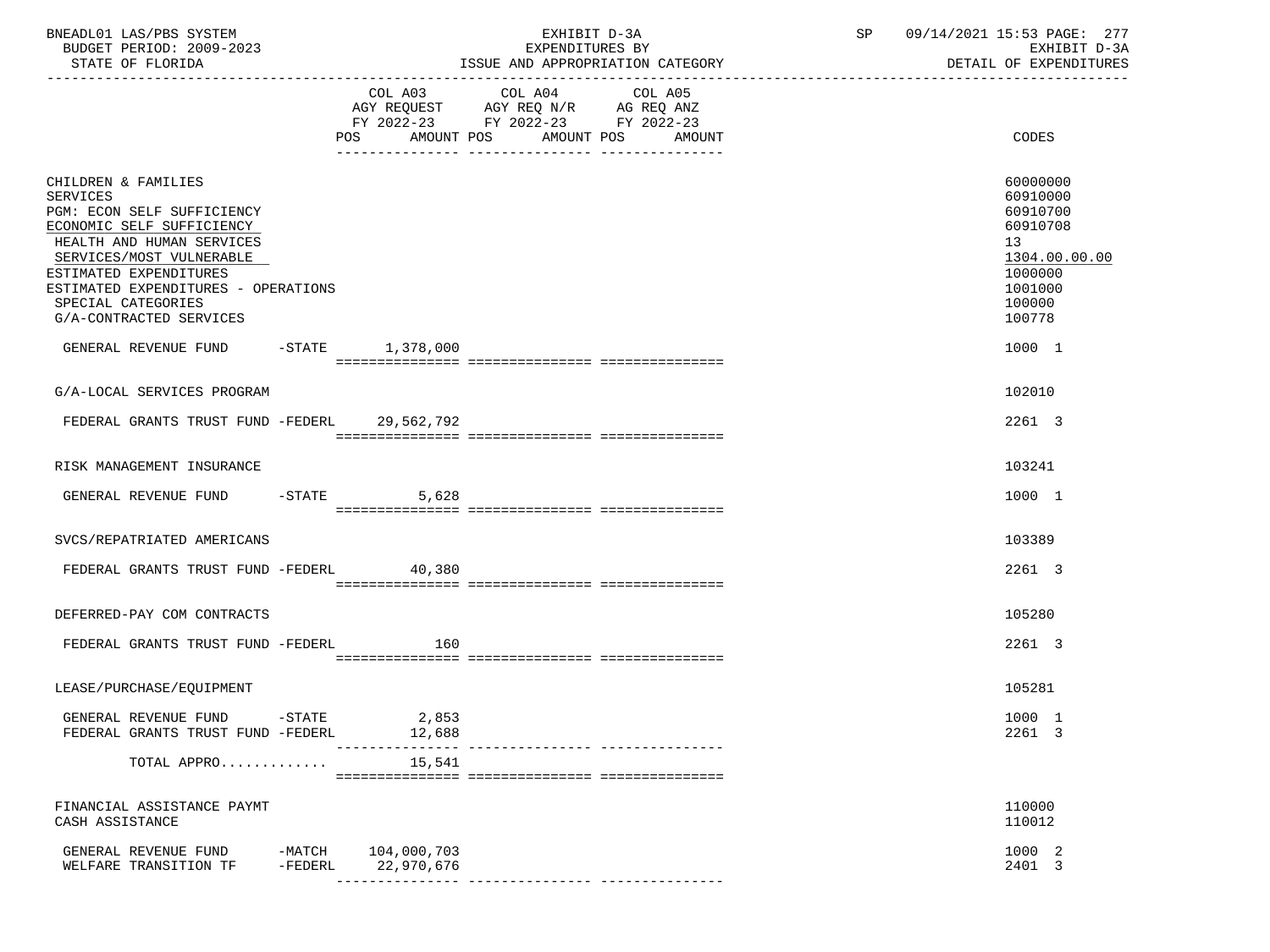| BNEADL01 LAS/PBS SYSTEM<br>BUDGET PERIOD: 2009-2023<br>STATE OF FLORIDA                                                                                                                                                                                                                                   |                                                                                                                              | EXHIBIT D-3A<br>EXPENDITURES BY<br>ISSUE AND APPROPRIATION CATEGORY                                                       | SP | 09/14/2021 15:53 PAGE: 278<br>EXHIBIT D-3A<br>DETAIL OF EXPENDITURES                                          |
|-----------------------------------------------------------------------------------------------------------------------------------------------------------------------------------------------------------------------------------------------------------------------------------------------------------|------------------------------------------------------------------------------------------------------------------------------|---------------------------------------------------------------------------------------------------------------------------|----|---------------------------------------------------------------------------------------------------------------|
|                                                                                                                                                                                                                                                                                                           | AMOUNT POS<br>POS FOR THE POST OF THE STATE STATE STATE STATE STATE STATE STATE STATE STATE STATE STATE STATE STATE STATE ST | COL A03 COL A04 COL A05<br>AGY REQUEST AGY REQ N/R AG REQ ANZ<br>FY 2022-23 FY 2022-23 FY 2022-23<br>AMOUNT POS<br>AMOUNT |    | CODES                                                                                                         |
| CHILDREN & FAMILIES<br><b>SERVICES</b><br>PGM: ECON SELF SUFFICIENCY<br>ECONOMIC SELF SUFFICIENCY<br>HEALTH AND HUMAN SERVICES<br>SERVICES/MOST VULNERABLE<br>ESTIMATED EXPENDITURES<br>ESTIMATED EXPENDITURES - OPERATIONS<br>FINANCIAL ASSISTANCE PAYMT<br>CASH ASSISTANCE<br>TOTAL APPRO $126,971,379$ |                                                                                                                              |                                                                                                                           |    | 60000000<br>60910000<br>60910700<br>60910708<br>13<br>1304.00.00.00<br>1000000<br>1001000<br>110000<br>110012 |
| NONRELATIVE CARE GIVER                                                                                                                                                                                                                                                                                    |                                                                                                                              |                                                                                                                           |    | 110013                                                                                                        |
| GENERAL REVENUE FUND -STATE 4,894,683                                                                                                                                                                                                                                                                     |                                                                                                                              |                                                                                                                           |    | 1000 1                                                                                                        |
| OPTIONAL ST SUPPLEMENT PRG                                                                                                                                                                                                                                                                                |                                                                                                                              |                                                                                                                           |    | 110020                                                                                                        |
| GENERAL REVENUE FUND -MATCH 4,618,700                                                                                                                                                                                                                                                                     |                                                                                                                              |                                                                                                                           |    | 1000 2                                                                                                        |
| PERSONAL CARE ALLOWANCE                                                                                                                                                                                                                                                                                   |                                                                                                                              |                                                                                                                           |    | 110133                                                                                                        |
| $-$ STATE<br>GENERAL REVENUE FUND                                                                                                                                                                                                                                                                         | 267,219<br>-MATCH 6,239,537                                                                                                  |                                                                                                                           |    | 1000 1<br>1000 2                                                                                              |
| TOTAL GENERAL REVENUE FUND                                                                                                                                                                                                                                                                                | 6,506,756                                                                                                                    |                                                                                                                           |    | 1000                                                                                                          |
| TOTAL APPRO                                                                                                                                                                                                                                                                                               | 6,506,756                                                                                                                    |                                                                                                                           |    |                                                                                                               |
| REFUGEE/ENTRANT ASSISTANCE                                                                                                                                                                                                                                                                                |                                                                                                                              |                                                                                                                           |    | 110154                                                                                                        |
| FEDERAL GRANTS TRUST FUND -FEDERL                                                                                                                                                                                                                                                                         | 6,669,660                                                                                                                    |                                                                                                                           |    | 2261 3                                                                                                        |
| TOTAL: ESTIMATED EXPENDITURES - OPERATIONS<br>TOTAL POSITIONS 40.50<br>TOTAL ISSUE 196,480,468<br>TOTAL SALARY RATE 2,093,908                                                                                                                                                                             |                                                                                                                              |                                                                                                                           |    | 1001000                                                                                                       |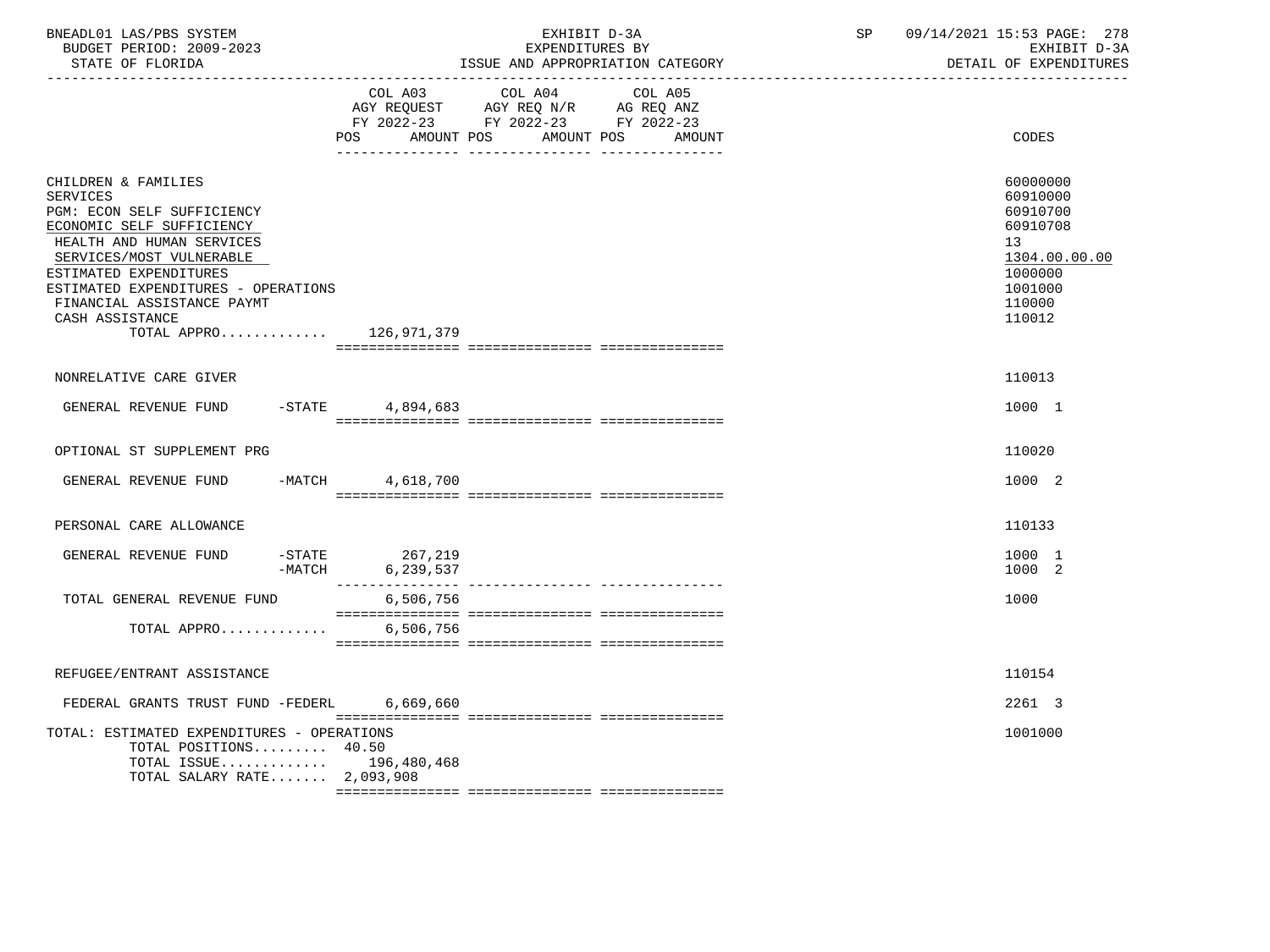| BNEADL01 LAS/PBS SYSTEM<br>BUDGET PERIOD: 2009-2023<br>STATE OF FLORIDA                                                                                                                                                                                  |                | EXHIBIT D-3A<br>EXPENDITURES BY<br>ISSUE AND APPROPRIATION CATEGORY                                                |        | SP | 09/14/2021 15:53 PAGE: 279<br>EXHIBIT D-3A<br>DETAIL OF EXPENDITURES           |
|----------------------------------------------------------------------------------------------------------------------------------------------------------------------------------------------------------------------------------------------------------|----------------|--------------------------------------------------------------------------------------------------------------------|--------|----|--------------------------------------------------------------------------------|
|                                                                                                                                                                                                                                                          | POS AMOUNT POS | COL A03 COL A04<br>COL A05<br>AGY REQUEST AGY REQ N/R AG REQ ANZ<br>FY 2022-23 FY 2022-23 FY 2022-23<br>AMOUNT POS | AMOUNT |    | CODES                                                                          |
| CHILDREN & FAMILIES<br><b>SERVICES</b><br>PGM: ECON SELF SUFFICIENCY<br>ECONOMIC SELF SUFFICIENCY<br>HEALTH AND HUMAN SERVICES<br>SERVICES/MOST VULNERABLE<br>ESTIMATED EXPENDITURES<br>SALARY INCREASES FOR FY 2021-22 -<br>STATE EMPLOYEE MINIMUM WAGE |                |                                                                                                                    |        |    | 60000000<br>60910000<br>60910700<br>60910708<br>13<br>1304.00.00.00<br>1000000 |
| INCREASE - EFFECTIVE 7/1/2021<br>OTHER PERSONAL SERVICES                                                                                                                                                                                                 |                |                                                                                                                    |        |    | 1001030<br>030000                                                              |
| GENERAL REVENUE FUND<br>-STATE<br>-MATCH                                                                                                                                                                                                                 | 3,802<br>482   |                                                                                                                    |        |    | 1000 1<br>1000 2                                                               |
| TOTAL GENERAL REVENUE FUND                                                                                                                                                                                                                               | 4,284          |                                                                                                                    |        |    | 1000                                                                           |
| FEDERAL GRANTS TRUST FUND -FEDERL                                                                                                                                                                                                                        | 7,180          |                                                                                                                    |        |    | 2261 3                                                                         |
| TOTAL APPRO                                                                                                                                                                                                                                              | 11,464         |                                                                                                                    |        |    |                                                                                |
| FLORIDA RETIREMENT SYSTEM<br>ADJUSTMENT - FY 2021-22 - NORMAL<br>COST AND UNFUNDED ACTUARIAL                                                                                                                                                             |                |                                                                                                                    |        |    |                                                                                |
| LIABILITY<br>SALARIES AND BENEFITS                                                                                                                                                                                                                       |                |                                                                                                                    |        |    | 1001070<br>010000                                                              |
| GENERAL REVENUE FUND -STATE 2,716<br>FEDERAL GRANTS TRUST FUND -FEDERL                                                                                                                                                                                   | 17,450         |                                                                                                                    |        |    | 1000 1<br>2261 3                                                               |
| TOTAL APPRO                                                                                                                                                                                                                                              | 20,166         |                                                                                                                    |        |    |                                                                                |
| CASUALTY INSURANCE PREMIUM<br>ADJUSTMENT<br>SPECIAL CATEGORIES<br>RISK MANAGEMENT INSURANCE                                                                                                                                                              |                |                                                                                                                    |        |    | 1001090<br>100000<br>103241                                                    |
| $-$ STATE<br>GENERAL REVENUE FUND                                                                                                                                                                                                                        | 840            |                                                                                                                    |        |    | 1000 1                                                                         |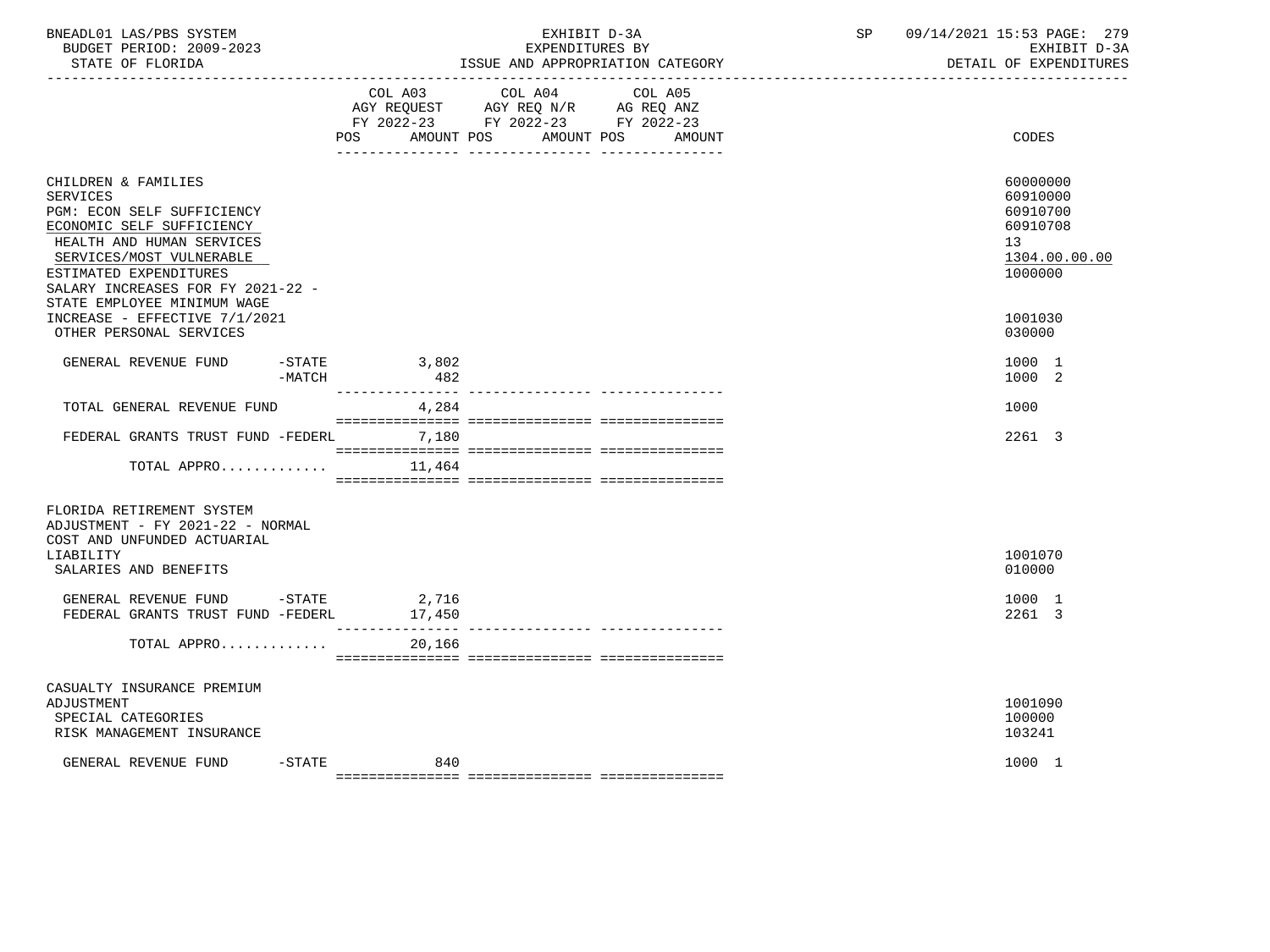| BNEADL01 LAS/PBS SYSTEM<br>BUDGET PERIOD: 2009-2023<br>STATE OF FLORIDA                                                                                                                                                                               |           |                              | EXHIBIT D-3A<br>EXPENDITURES BY                                                                 | ISSUE AND APPROPRIATION CATEGORY | SP | 09/14/2021 15:53 PAGE: 280<br>EXHIBIT D-3A<br>DETAIL OF EXPENDITURES                                                     |
|-------------------------------------------------------------------------------------------------------------------------------------------------------------------------------------------------------------------------------------------------------|-----------|------------------------------|-------------------------------------------------------------------------------------------------|----------------------------------|----|--------------------------------------------------------------------------------------------------------------------------|
|                                                                                                                                                                                                                                                       |           | COL A03<br>AMOUNT POS<br>POS | COL A04<br>AGY REQUEST AGY REQ N/R AG REQ ANZ<br>FY 2022-23 FY 2022-23 FY 2022-23<br>AMOUNT POS | COL A05<br>AMOUNT                |    | CODES                                                                                                                    |
| CHILDREN & FAMILIES<br><b>SERVICES</b><br>PGM: ECON SELF SUFFICIENCY<br>ECONOMIC SELF SUFFICIENCY<br>HEALTH AND HUMAN SERVICES<br>SERVICES/MOST VULNERABLE<br>ADJUSTMENTS TO CURRENT YEAR<br>ESTIMATED EXPENDITURES                                   |           |                              |                                                                                                 |                                  |    | 60000000<br>60910000<br>60910700<br>60910708<br>13<br>1304.00.00.00<br>1600000                                           |
| ADJUST FUND SOURCE INDICATORS - ADD<br>EXPENSES                                                                                                                                                                                                       |           |                              |                                                                                                 |                                  |    | 160S220<br>040000                                                                                                        |
| GENERAL REVENUE FUND                                                                                                                                                                                                                                  | $-$ STATE | 3                            |                                                                                                 |                                  |    | 1000 1                                                                                                                   |
| SPECIAL CATEGORIES<br>CONTRACTED SERVICES                                                                                                                                                                                                             |           |                              |                                                                                                 |                                  |    | 100000<br>100777                                                                                                         |
| GENERAL REVENUE FUND                                                                                                                                                                                                                                  | $-$ STATE | 1,275                        |                                                                                                 |                                  |    | 1000 1                                                                                                                   |
| FINANCIAL ASSISTANCE PAYMT<br>PERSONAL CARE ALLOWANCE                                                                                                                                                                                                 |           |                              |                                                                                                 |                                  |    | 110000<br>110133                                                                                                         |
| GENERAL REVENUE FUND                                                                                                                                                                                                                                  |           | -STATE 6,239,537             |                                                                                                 |                                  |    | 1000 1                                                                                                                   |
| TOTAL: ADJUST FUND SOURCE INDICATORS - ADD<br>TOTAL ISSUE                                                                                                                                                                                             |           | 6,240,815                    |                                                                                                 |                                  |    | 160S220                                                                                                                  |
|                                                                                                                                                                                                                                                       |           |                              |                                                                                                 |                                  |    |                                                                                                                          |
| AGENCY ISSUE NARRATIVE:<br>2022-2023 BUDGET YEAR NARRATIVE:<br>ISSUE TITLE:<br>Adjust Fund Source Indicators - Add                                                                                                                                    |           |                              |                                                                                                 | IT COMPONENT? NO                 |    |                                                                                                                          |
| SUMMARY:<br>The Department of Children and Families (department) requests the recurring transfer of \$214,939,636 across Funding<br>order to realign FSI's for Maintenance of Effort (MOE) and Match review.                                          |           |                              |                                                                                                 |                                  |    | Source Identifiers (FSI) in all of the department's budget entities, adjusting the department's Fiscal Year 2022-2023 in |
| ISSUE NARRATIVE:<br>This technical issue requests the transfer of appropriations between FSI's that is necessary to ensure that the<br>department can properly identify state funding required to match federal funds and MOE amounts with certainty. |           |                              |                                                                                                 |                                  |    |                                                                                                                          |

 The Other Salary Amount (OAD) transaction was used to realign the budget for the Salaries and Benefits appropriation category because this issue is not associated with specific positions and/or salary.

The Department will implement these adjustments and continue to monitor the funding of the budget.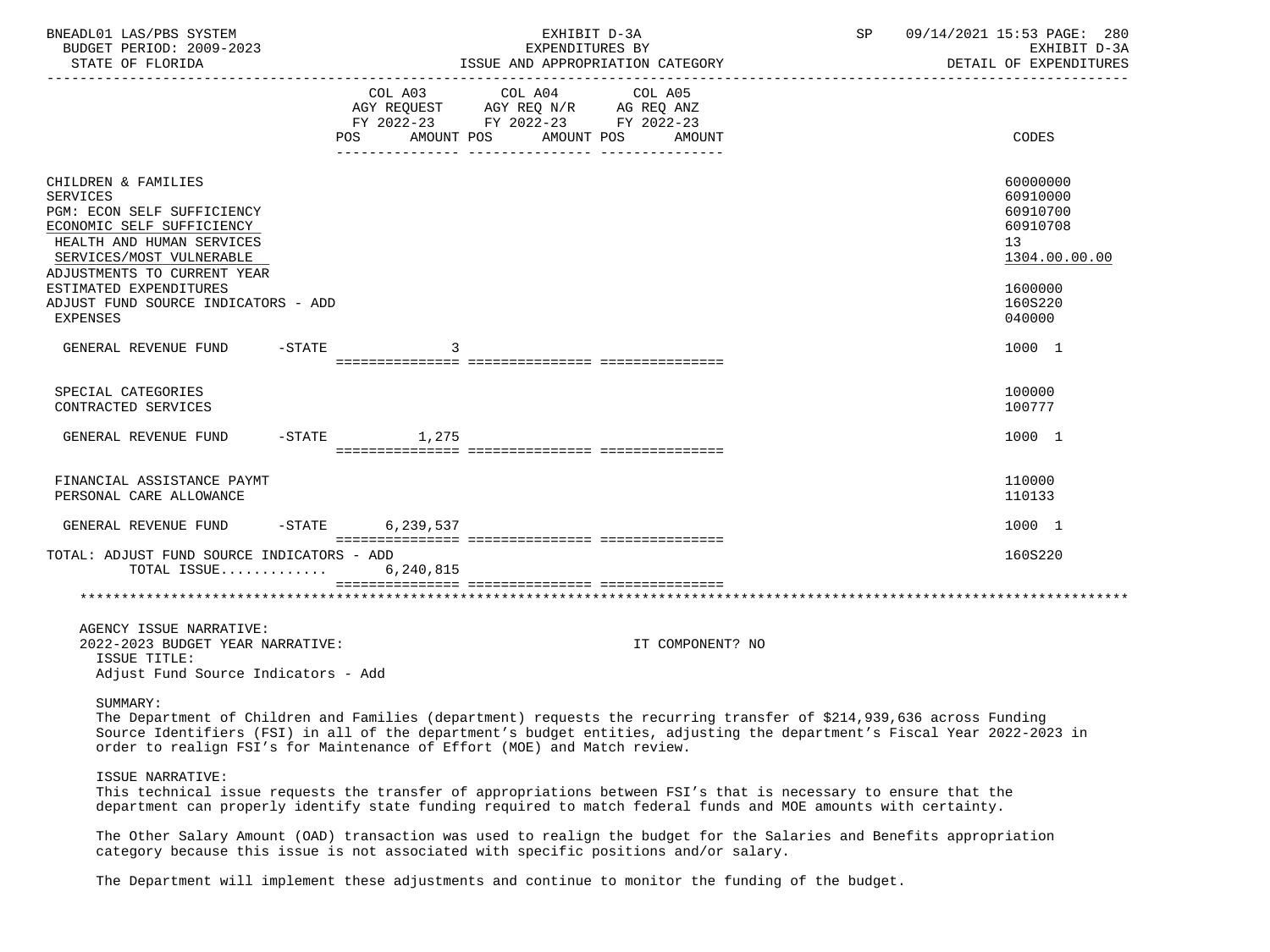| BNEADL01 LAS/PBS SYSTEM<br>BUDGET PERIOD: 2009-2023<br>STATE OF FLORIDA                      |     |                                                                                                                 | EXHIBIT D-3A<br>EXPENDITURES BY | ISSUE AND APPROPRIATION CATEGORY | SP<br>09/14/2021 15:53 PAGE: 281<br>EXHIBIT D-3A<br>DETAIL OF EXPENDITURES |                                 |  |  |
|----------------------------------------------------------------------------------------------|-----|-----------------------------------------------------------------------------------------------------------------|---------------------------------|----------------------------------|----------------------------------------------------------------------------|---------------------------------|--|--|
|                                                                                              | POS | COL A03 COL A04 COL A05<br>AGY REQUEST AGY REQ N/R AG REQ ANZ<br>FY 2022-23 FY 2022-23 FY 2022-23<br>AMOUNT POS | AMOUNT POS                      | AMOUNT                           |                                                                            | CODES                           |  |  |
| CHILDREN & FAMILIES<br><b>SERVICES</b>                                                       |     |                                                                                                                 |                                 |                                  |                                                                            | 60000000<br>60910000            |  |  |
| PGM: ECON SELF SUFFICIENCY                                                                   |     |                                                                                                                 |                                 |                                  |                                                                            | 60910700                        |  |  |
| ECONOMIC SELF SUFFICIENCY<br>HEALTH AND HUMAN SERVICES<br>SERVICES/MOST VULNERABLE           |     |                                                                                                                 |                                 |                                  |                                                                            | 60910708<br>13<br>1304.00.00.00 |  |  |
| ADJUSTMENTS TO CURRENT YEAR<br>ESTIMATED EXPENDITURES<br>ADJUST FUND SOURCE INDICATORS - ADD |     |                                                                                                                 |                                 |                                  |                                                                            | 1600000<br>160S220              |  |  |

When summarized with companion issue 160S230 - Adjust Fund Source Indicators - Deduct, the issues net to zero.

COST CALCULATION:

 The following chart summarizes the FSI's that have been identified for realignment in order to meet our MOE and Match needs:

|                    |      | FSI TRANSFER REQUEST FY 2022-23 |                |            |               |                                       |  |
|--------------------|------|---------------------------------|----------------|------------|---------------|---------------------------------------|--|
| Budget Entity Fund |      | $FSI-1$                         | $FSI-2$        | $FSI-3$    | $FSI-9$       | Grand Total                           |  |
| 60900101           | 1000 | (2,688,418)                     | 2,688,418      |            |               | 0                                     |  |
|                    | 2021 | (131, 150)                      | (57, 221)      | 188,371    |               | 0                                     |  |
|                    | 2261 | (19, 427)                       | (35, 779)      | 55,206     |               | 0                                     |  |
|                    | 2516 | (2,004)                         | 2,004          |            |               | $\mathsf 0$                           |  |
| 60900101 Total     |      | (2,840,999)                     | 2,597,422      | 243,577    |               | $\Omega$                              |  |
| 60900202           | 1000 | 3,602,689                       | (3,602,689)    |            |               | 0                                     |  |
|                    | 2261 | 140,686                         | (3, 193, 945)  | 4,608,559  | (1, 555, 300) |                                       |  |
|                    | 2516 | (835)                           | 835            |            |               | $\begin{array}{c} 0 \\ 0 \end{array}$ |  |
| 60900202 Total     |      | 3,742,540                       | (6, 795, 799)  | 4,608,559  | (1, 555, 300) | $\mathsf{O}\xspace$                   |  |
| 60910310           | 1000 | 53,790,972                      | (53, 790, 972) |            |               | 0                                     |  |
|                    | 2157 | 6,471,113                       | (6, 471, 113)  |            |               | 0                                     |  |
|                    | 2261 |                                 | 849,538        | (849, 538) |               | $\mathsf 0$                           |  |
|                    | 2516 | 9,090,654                       | (9,090,654)    |            |               | $\mathbf 0$                           |  |
| 60910310 Total     |      | 69,352,739                      | (68, 503, 201) | (849, 538) |               | $\mathbf 0$                           |  |
| 60910506           | 1000 | (50, 737, 403)                  | 50,737,403     |            |               | 0                                     |  |
|                    | 2261 |                                 | (28, 040)      |            | 28,040        | $\pmb{0}$                             |  |
|                    | 2516 | (6, 162, 785)                   | 6,162,785      |            |               | $\mathbf 0$                           |  |
| 60910506 Total     |      | 56,900,188)                     | 56,872,148     |            | 28,040        | $\mathsf{O}\xspace$                   |  |
| 60910708           | 1000 | 6,240,815                       | (6, 240, 815)  |            |               | 0                                     |  |
|                    | 2261 | (1,664)                         | 994,311        | (992, 647) |               | 0                                     |  |
| 60910708 Total     |      | 6,239,151                       | (5, 246, 504)  | (992, 647) |               | $\overline{0}$                        |  |
|                    |      |                                 |                |            |               |                                       |  |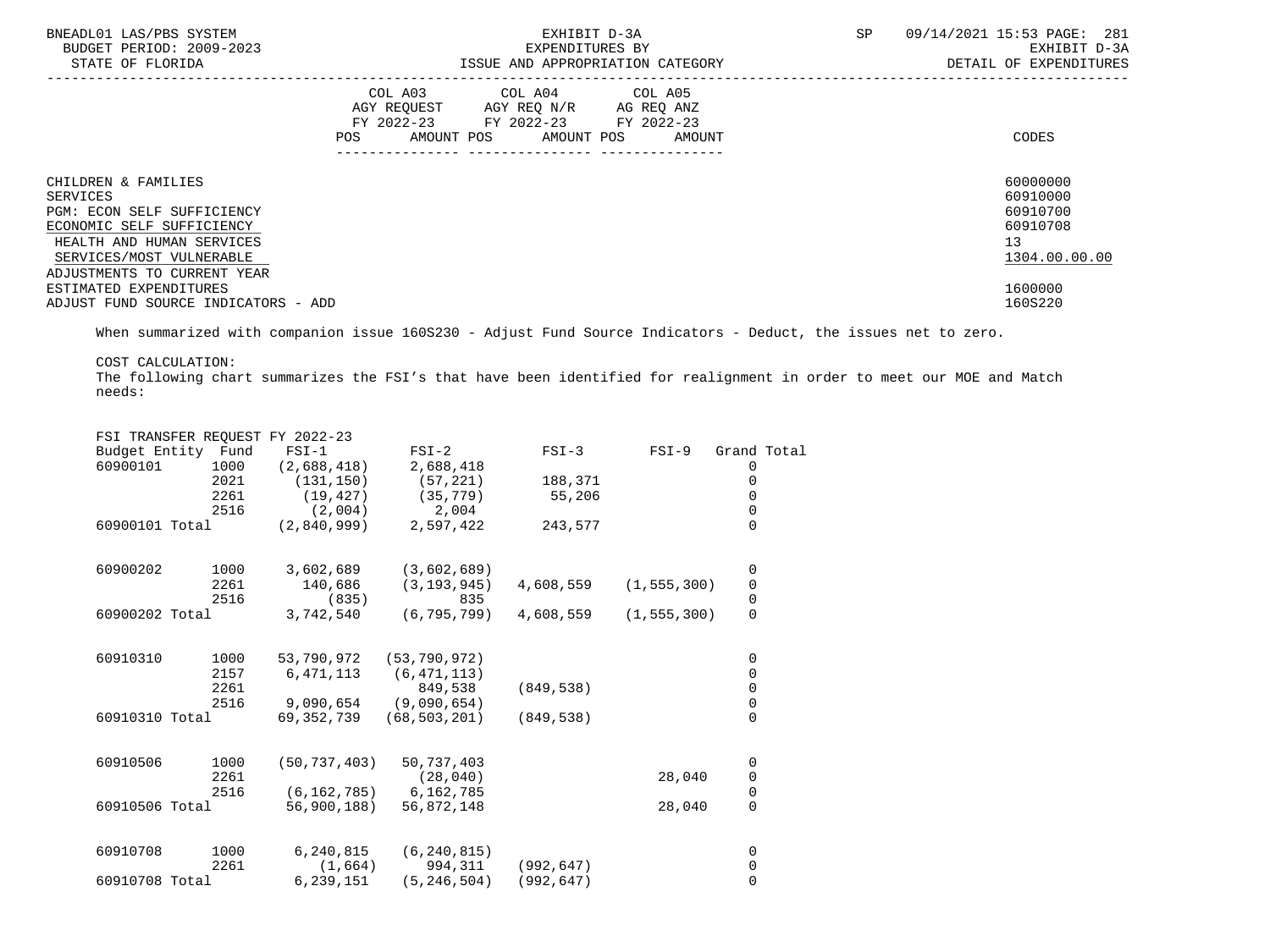| BNEADL01 LAS/PBS SYSTEM<br>BUDGET PERIOD: 2009-2023<br>STATE OF FLORIDA                                                                                                                   |                                  |                       | EXHIBIT D-3A<br>EXPENDITURES BY<br>ISSUE AND APPROPRIATION CATEGORY                             |                   | SP                                           | 09/14/2021 15:53 PAGE: 282<br>EXHIBIT D-3A<br>DETAIL OF EXPENDITURES |                                                                                  |
|-------------------------------------------------------------------------------------------------------------------------------------------------------------------------------------------|----------------------------------|-----------------------|-------------------------------------------------------------------------------------------------|-------------------|----------------------------------------------|----------------------------------------------------------------------|----------------------------------------------------------------------------------|
|                                                                                                                                                                                           | <b>POS</b>                       | COL A03<br>AMOUNT POS | COL A04<br>AGY REQUEST AGY REQ N/R AG REQ ANZ<br>FY 2022-23 FY 2022-23 FY 2022-23<br>AMOUNT POS | COL A05<br>AMOUNT |                                              |                                                                      | CODES                                                                            |
| CHILDREN & FAMILIES<br><b>SERVICES</b><br>PGM: ECON SELF SUFFICIENCY<br>ECONOMIC SELF SUFFICIENCY<br>HEALTH AND HUMAN SERVICES<br>SERVICES/MOST VULNERABLE<br>ADJUSTMENTS TO CURRENT YEAR |                                  |                       |                                                                                                 |                   |                                              |                                                                      | 60000000<br>60910000<br>60910700<br>60910708<br>13 <sup>°</sup><br>1304.00.00.00 |
| ESTIMATED EXPENDITURES<br>ADJUST FUND SOURCE INDICATORS - ADD                                                                                                                             |                                  |                       |                                                                                                 |                   |                                              |                                                                      | 1600000<br>160S220                                                               |
| 1000<br>60910950<br>2261<br>2516                                                                                                                                                          | (24,572,806) 24,572,806<br>2,467 | 2,131,586<br>(2, 467) | (2, 131, 586)                                                                                   |                   | $\overline{0}$<br>$\Omega$<br>$\overline{0}$ |                                                                      |                                                                                  |
| 60910950 Total                                                                                                                                                                            | (24, 570, 339)                   | 26,701,925            | (2, 131, 586)                                                                                   |                   | $\Omega$                                     |                                                                      |                                                                                  |
| Grand Total                                                                                                                                                                               | (4,977,096)                      | 5,625,991             | 878,365                                                                                         | (1, 527, 260)     | $\mathbf 0$                                  |                                                                      |                                                                                  |
| IMPACT OF NOT FUNDING ISSUE:<br>Not Applicable.                                                                                                                                           |                                  |                       |                                                                                                 |                   |                                              |                                                                      |                                                                                  |
| LINKAGE TO GOVERNOR'S PRIORITIES:<br>Not Applicable.                                                                                                                                      |                                  |                       |                                                                                                 |                   |                                              |                                                                      |                                                                                  |
| FLORIDA STRATEGIC PLAN FOR ECONOMIC DEVELOPMENT:<br>Not Applicable.<br>*****************                                                                                                  |                                  |                       |                                                                                                 |                   |                                              |                                                                      |                                                                                  |
| ADJUST FUND SOURCE INDICATORS -<br><b>DEDUCT</b><br>EXPENSES                                                                                                                              |                                  |                       |                                                                                                 |                   |                                              |                                                                      | 160S230<br>040000                                                                |
| GENERAL REVENUE FUND                                                                                                                                                                      | $-MATCH$                         | $3 -$                 |                                                                                                 |                   |                                              |                                                                      | 1000 2                                                                           |
| SPECIAL CATEGORIES<br>CONTRACTED SERVICES                                                                                                                                                 |                                  |                       |                                                                                                 |                   |                                              |                                                                      | 100000<br>100777                                                                 |
| GENERAL REVENUE FUND                                                                                                                                                                      | $-MATCH$                         | $1,275-$              |                                                                                                 |                   |                                              |                                                                      | 1000 2                                                                           |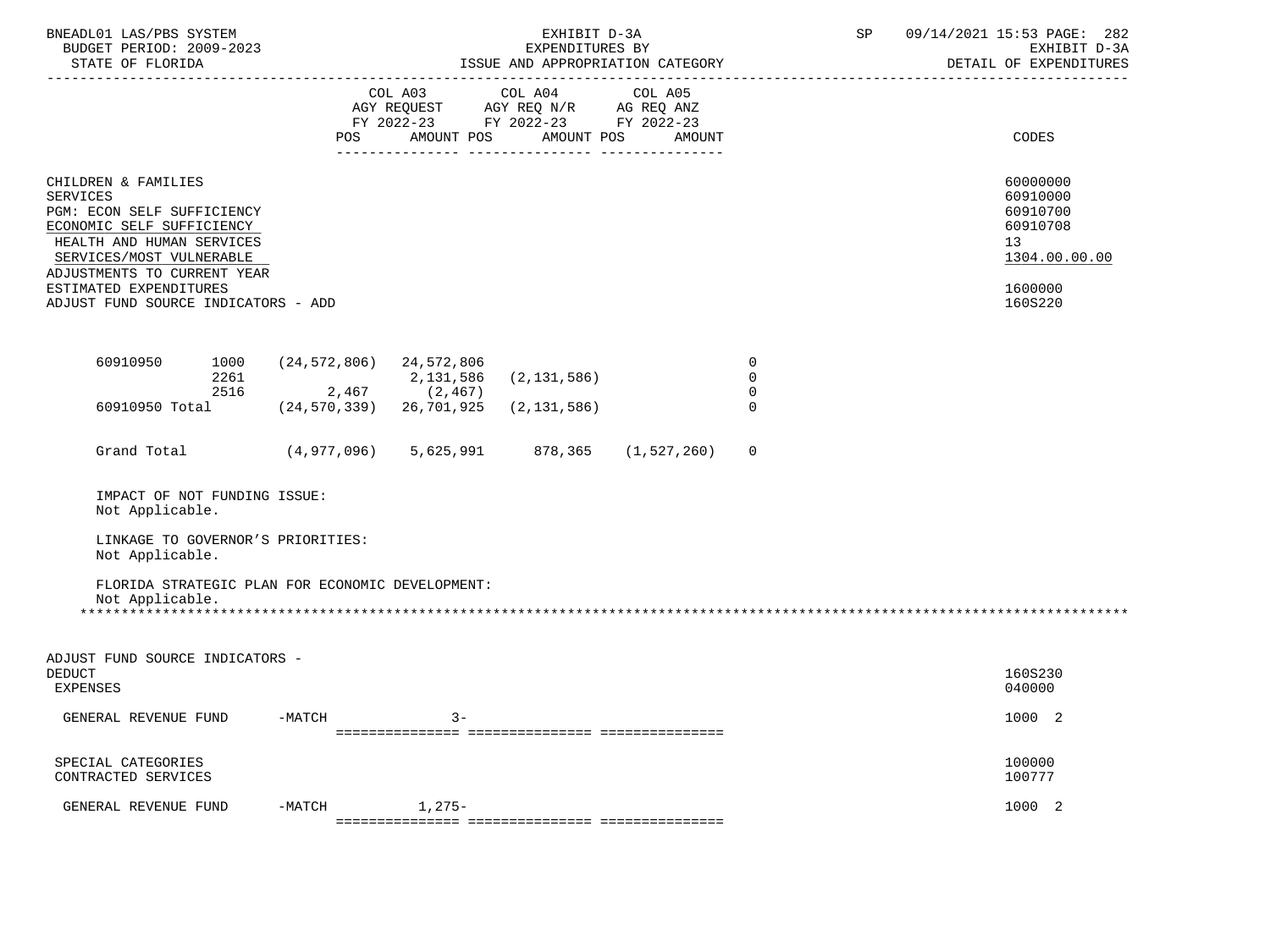| BNEADL01 LAS/PBS SYSTEM<br>BUDGET PERIOD: 2009-2023                                                                                                                                                                                                                                                                                      |                                                                                                                | EXHIBIT D-3A<br>SP<br>EXPENDITURES BY                                                                                             |                  |  | 09/14/2021 15:53 PAGE: 283<br>EXHIBIT D-3A<br>DETAIL OF EXPENDITURES |
|------------------------------------------------------------------------------------------------------------------------------------------------------------------------------------------------------------------------------------------------------------------------------------------------------------------------------------------|----------------------------------------------------------------------------------------------------------------|-----------------------------------------------------------------------------------------------------------------------------------|------------------|--|----------------------------------------------------------------------|
|                                                                                                                                                                                                                                                                                                                                          | POS FOR THE POST OF THE POST OF THE POST OF THE POST OF THE POST OF THE POST OF THE POST OF THE POST OF THE PO | COL A03 COL A04 COL A05<br>AGY REQUEST AGY REQ N/R AG REQ ANZ<br>FY 2022-23 FY 2022-23 FY 2022-23<br>AMOUNT POS AMOUNT POS AMOUNT |                  |  | CODES                                                                |
| CHILDREN & FAMILIES<br><b>SERVICES</b><br>PGM: ECON SELF SUFFICIENCY<br>ECONOMIC SELF SUFFICIENCY<br>HEALTH AND HUMAN SERVICES<br>SERVICES/MOST VULNERABLE<br>ADJUSTMENTS TO CURRENT YEAR                                                                                                                                                |                                                                                                                |                                                                                                                                   |                  |  | 60000000<br>60910000<br>60910700<br>60910708<br>13<br>1304.00.00.00  |
| ESTIMATED EXPENDITURES<br>ADJUST FUND SOURCE INDICATORS -<br><b>DEDUCT</b><br>FINANCIAL ASSISTANCE PAYMT<br>PERSONAL CARE ALLOWANCE                                                                                                                                                                                                      |                                                                                                                |                                                                                                                                   |                  |  | 1600000<br>160S230<br>110000<br>110133                               |
| GENERAL REVENUE FUND -MATCH 6,239,537-                                                                                                                                                                                                                                                                                                   |                                                                                                                |                                                                                                                                   |                  |  | 1000 2                                                               |
| TOTAL: ADJUST FUND SOURCE INDICATORS -                                                                                                                                                                                                                                                                                                   |                                                                                                                |                                                                                                                                   |                  |  | 160S230                                                              |
| DEDUCT<br>TOTAL ISSUE 6,240,815-                                                                                                                                                                                                                                                                                                         |                                                                                                                |                                                                                                                                   |                  |  |                                                                      |
|                                                                                                                                                                                                                                                                                                                                          |                                                                                                                |                                                                                                                                   |                  |  |                                                                      |
| AGENCY ISSUE NARRATIVE:<br>2022-2023 BUDGET YEAR NARRATIVE:<br>ISSUE TITLE:<br>Adjust Fund Source Indicators - Deduct                                                                                                                                                                                                                    |                                                                                                                |                                                                                                                                   | IT COMPONENT? NO |  |                                                                      |
| SUMMARY:<br>The Department of Children and Families (department) requests the recurring transfer of \$214,939,636 across Funding<br>Source Identifiers (FSI) in all of the department's budget entities, adjusting the department's Fiscal Year 2022-2023 in<br>order to realign FSI's for Maintenance of Effort (MOE) and Match review. |                                                                                                                |                                                                                                                                   |                  |  |                                                                      |
| ISSUE NARRATIVE:<br>This technical issue requests the transfer of appropriations between FSI's that is necessary to ensure that the<br>department can properly identify state funding required to match federal funds and MOE amounts with certainty.                                                                                    |                                                                                                                |                                                                                                                                   |                  |  |                                                                      |
| The Other Salary Amount (OAD) transaction was used to realign the budget for the Salaries and Benefits appropriation<br>category because this issue is not associated with specific positions and/or salary.                                                                                                                             |                                                                                                                |                                                                                                                                   |                  |  |                                                                      |
| The Department will implement these adjustments and continue to monitor the funding of the budget.<br>When summarized with companion issue 160S220 - Adjust Fund Source Indicators - Add, the issues net to zero.                                                                                                                        |                                                                                                                |                                                                                                                                   |                  |  |                                                                      |
| COST CALCULATION:<br>The following chart summarizes the FSI's that have been identified for realignment in order to meet our MOE and Match<br>needs:                                                                                                                                                                                     |                                                                                                                |                                                                                                                                   |                  |  |                                                                      |
| FSI TRANSFER REQUEST FY 2022-23                                                                                                                                                                                                                                                                                                          |                                                                                                                |                                                                                                                                   |                  |  |                                                                      |

Budget Entity Fund FSI-1 FSI-2 FSI-3 FSI-9 Grand Total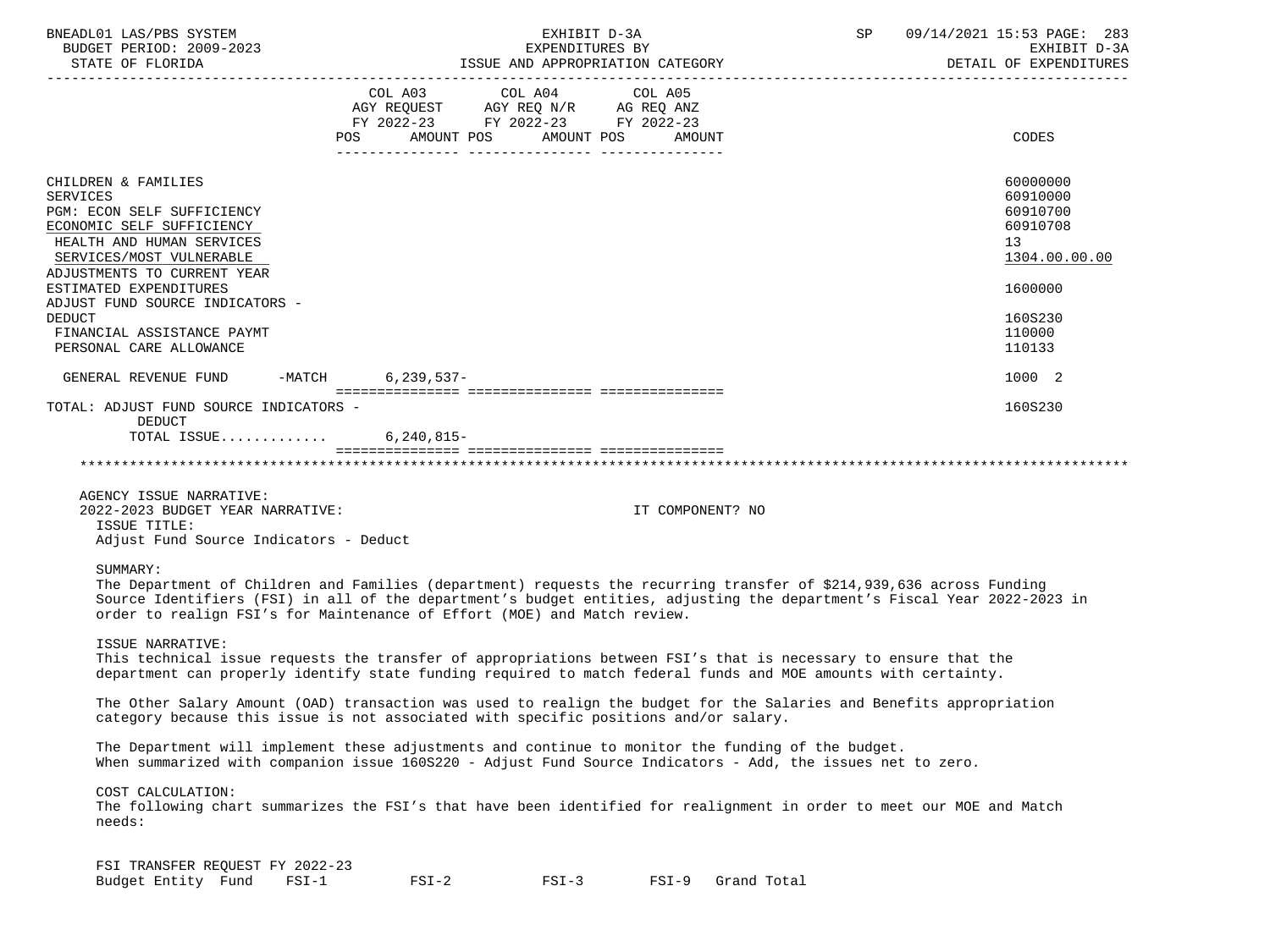| BNEADL01 LAS/PBS SYSTEM |                  |                          | EXHIBIT D-3A                     |  |
|-------------------------|------------------|--------------------------|----------------------------------|--|
|                         |                  | BUDGET PERIOD: 2009-2023 | EXPENDITURES BY                  |  |
|                         | STATE OF FLORIDA |                          | ISSUE AND APPROPRIATION CATEGORY |  |

|                 |                                                                                      |              | POS                         | COL A03<br>AGY REQUEST AGY REQ N/R AG REQ ANZ<br>FY 2022-23 FY 2022-23 FY 2022-23<br>AMOUNT POS | COL A04<br>AMOUNT POS     | COL A05<br>AMOUNT |                            | CODES                      |
|-----------------|--------------------------------------------------------------------------------------|--------------|-----------------------------|-------------------------------------------------------------------------------------------------|---------------------------|-------------------|----------------------------|----------------------------|
|                 |                                                                                      |              |                             |                                                                                                 |                           |                   |                            |                            |
| <b>SERVICES</b> | CHILDREN & FAMILIES                                                                  |              |                             |                                                                                                 |                           |                   |                            | 60000000<br>60910000       |
|                 | PGM: ECON SELF SUFFICIENCY<br>ECONOMIC SELF SUFFICIENCY<br>HEALTH AND HUMAN SERVICES |              |                             |                                                                                                 |                           |                   |                            | 60910700<br>60910708<br>13 |
|                 | SERVICES/MOST VULNERABLE<br>ADJUSTMENTS TO CURRENT YEAR                              |              |                             |                                                                                                 |                           |                   |                            | 1304.00.00.00              |
|                 | ESTIMATED EXPENDITURES<br>ADJUST FUND SOURCE INDICATORS -                            |              |                             |                                                                                                 |                           |                   |                            | 1600000                    |
| <b>DEDUCT</b>   |                                                                                      |              |                             |                                                                                                 |                           |                   |                            | 160S230                    |
|                 | 60900101                                                                             | 1000         | (2,688,418)                 | 2,688,418                                                                                       |                           |                   | $\mathbf 0$                |                            |
|                 |                                                                                      | 2021         | (131, 150)                  | (57, 221)                                                                                       | 188,371                   |                   | $\mathbf 0$                |                            |
|                 |                                                                                      | 2261         | $(19, 427)$<br>$(2, 004)$   | $(35, 779) \ 2,004$                                                                             | 55,206                    |                   | $\mathbf 0$                |                            |
|                 |                                                                                      | 2516         |                             |                                                                                                 |                           |                   | $\mathbf 0$                |                            |
|                 | 60900101 Total                                                                       |              | (2,840,999)                 | 2,597,422                                                                                       | 243,577                   |                   | $\overline{0}$             |                            |
|                 |                                                                                      |              |                             |                                                                                                 |                           |                   |                            |                            |
|                 | 60900202                                                                             | 1000         | 3,602,689                   | (3,602,689)                                                                                     |                           |                   | 0                          |                            |
|                 |                                                                                      | 2261         | 140,686                     | (3, 193, 945)                                                                                   | 4,608,559                 | (1, 555, 300)     | $\mathbf 0$                |                            |
|                 | 60900202 Total                                                                       | 2516         | (835)<br>3,742,540          | 835<br>(6, 795, 799)                                                                            | 4,608,559                 | (1, 555, 300)     | $\mathbf 0$<br>$\Omega$    |                            |
|                 |                                                                                      |              |                             |                                                                                                 |                           |                   |                            |                            |
|                 |                                                                                      |              |                             |                                                                                                 |                           |                   |                            |                            |
|                 | 60910310                                                                             | 1000         | 53,790,972                  | (53, 790, 972)                                                                                  |                           |                   | $\mathbf 0$<br>$\mathbf 0$ |                            |
|                 |                                                                                      | 2157<br>2261 | 6,471,113                   | (6, 471, 113)<br>849,538                                                                        | (849, 538)                |                   | $\mathbf 0$                |                            |
|                 |                                                                                      | 2516         | 9,090,654 (9,090,654)       |                                                                                                 |                           |                   | $\mathbf 0$                |                            |
|                 | 60910310 Total                                                                       |              | 69,352,739                  | (68, 503, 201)                                                                                  | (849, 538)                |                   | $\Omega$                   |                            |
|                 |                                                                                      |              |                             |                                                                                                 |                           |                   |                            |                            |
|                 | 60910506                                                                             | 1000         | (50, 737, 403)              | 50,737,403                                                                                      |                           |                   | $\mathbf 0$                |                            |
|                 |                                                                                      | 2261         |                             | (28, 040)                                                                                       |                           | 28,040            | $\mathbf 0$                |                            |
|                 |                                                                                      | 2516         | $(6, 162, 785)$ 6, 162, 785 |                                                                                                 |                           |                   | $\mathbf 0$                |                            |
|                 | 60910506 Total                                                                       |              |                             | 56,900,188) 56,872,148                                                                          |                           | 28,040            | $\mathbf 0$                |                            |
|                 |                                                                                      |              |                             |                                                                                                 |                           |                   |                            |                            |
|                 | 60910708                                                                             | 1000         | 6,240,815                   | (6, 240, 815)                                                                                   |                           |                   | $\mathbf 0$                |                            |
|                 |                                                                                      | 2261         |                             | $(1,664)$ 994,311                                                                               | (992, 647)                |                   | $\mathbf 0$                |                            |
|                 | 60910708 Total                                                                       |              | 6,239,151                   |                                                                                                 | $(5, 246, 504)$ (992,647) |                   | $\mathbf 0$                |                            |
|                 |                                                                                      |              |                             |                                                                                                 |                           |                   |                            |                            |
|                 | 60910950                                                                             | 1000         |                             | $(24, 572, 806)$ 24, 572, 806                                                                   |                           |                   | 0                          |                            |
|                 |                                                                                      | 2261         |                             | 2,131,586                                                                                       | (2, 131, 586)             |                   | $\mathbf 0$                |                            |
|                 |                                                                                      | 2516         | 2,467                       | (2, 467)                                                                                        |                           |                   | $\mathbf 0$                |                            |
|                 | 60910950 Total                                                                       |              | (24, 570, 339)              | 26,701,925                                                                                      | (2, 131, 586)             |                   | 0                          |                            |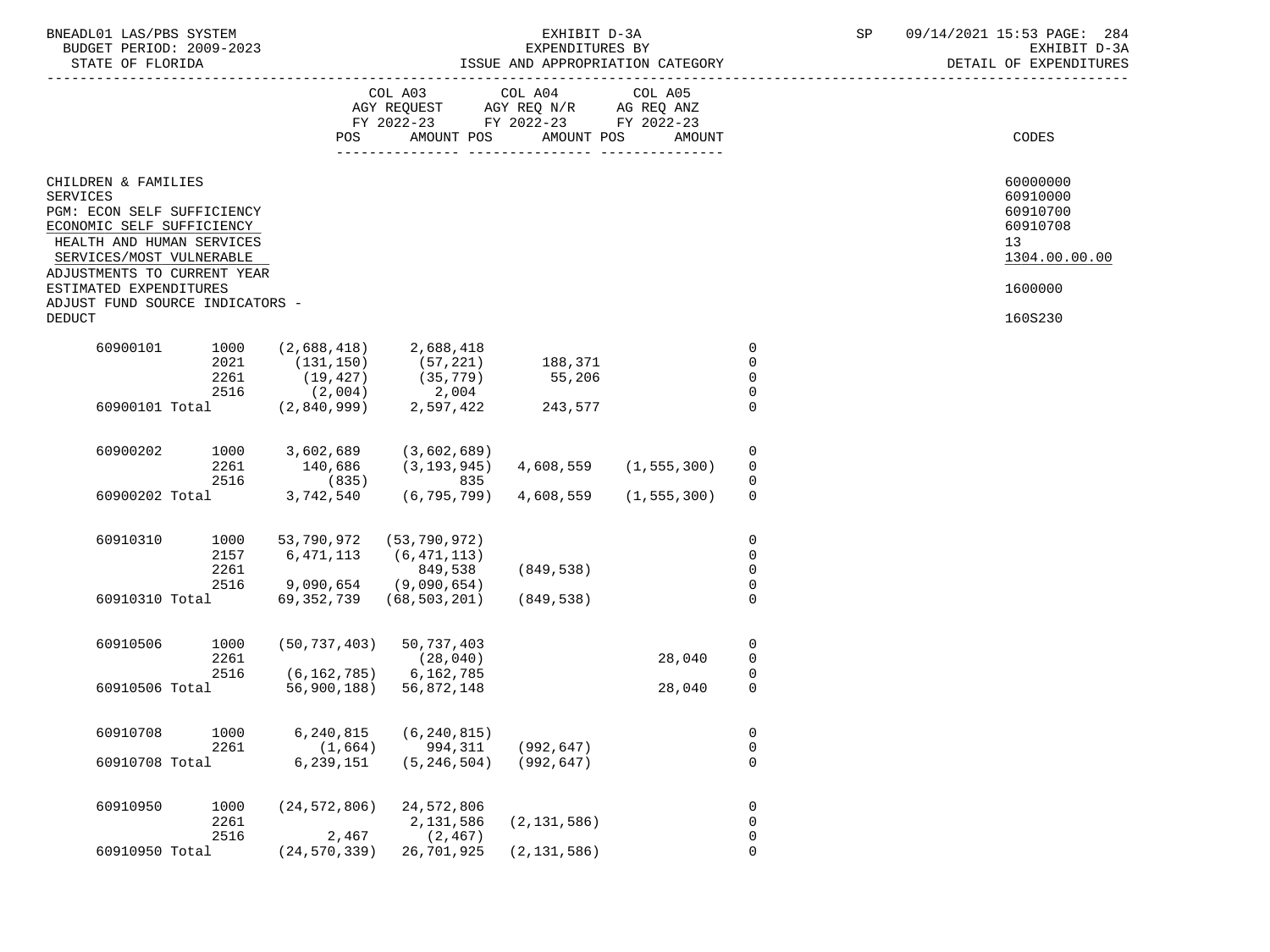| BNEADL01 LAS/PBS SYSTEM<br>BUDGET PERIOD: 2009-2023<br>STATE OF FLORIDA                                                                                                                                                                                                 |                   | EXHIBIT D-3A<br>EXPENDITURES BY<br>ISSUE AND APPROPRIATION CATEGORY                                             |                | SP | 09/14/2021 15:53 PAGE: 285<br>EXHIBIT D-3A<br>DETAIL OF EXPENDITURES                      |
|-------------------------------------------------------------------------------------------------------------------------------------------------------------------------------------------------------------------------------------------------------------------------|-------------------|-----------------------------------------------------------------------------------------------------------------|----------------|----|-------------------------------------------------------------------------------------------|
|                                                                                                                                                                                                                                                                         | AMOUNT POS<br>POS | COL A03 COL A04 COL A05<br>AGY REQUEST AGY REQ N/R AG REQ ANZ<br>FY 2022-23 FY 2022-23 FY 2022-23<br>AMOUNT POS | AMOUNT         |    | CODES                                                                                     |
| CHILDREN & FAMILIES<br><b>SERVICES</b><br>PGM: ECON SELF SUFFICIENCY<br>ECONOMIC SELF SUFFICIENCY<br>HEALTH AND HUMAN SERVICES<br>SERVICES/MOST VULNERABLE<br>ADJUSTMENTS TO CURRENT YEAR<br>ESTIMATED EXPENDITURES<br>ADJUST FUND SOURCE INDICATORS -<br><b>DEDUCT</b> |                   |                                                                                                                 |                |    | 60000000<br>60910000<br>60910700<br>60910708<br>13<br>1304.00.00.00<br>1600000<br>160S230 |
| Grand Total (4,977,096) 5,625,991 878,365 (1,527,260)                                                                                                                                                                                                                   |                   |                                                                                                                 | $\overline{0}$ |    |                                                                                           |
| IMPACT OF NOT FUNDING ISSUE:<br>Not Applicable.<br>LINKAGE TO GOVERNOR'S PRIORITIES:<br>Not Applicable.<br>FLORIDA STRATEGIC PLAN FOR ECONOMIC DEVELOPMENT:<br>Not Applicable.                                                                                          |                   |                                                                                                                 |                |    |                                                                                           |
| REALIGNMENT OF POSITIONS AND BUDGET<br>TO THE PROPER ACTIVITIES - ADD<br>SALARIES AND BENEFITS<br>FEDERAL GRANTS TRUST FUND -FEDERL 2,045,704                                                                                                                           |                   |                                                                                                                 |                |    | 1601820<br>010000                                                                         |
|                                                                                                                                                                                                                                                                         |                   |                                                                                                                 |                |    | 2261 3                                                                                    |
| <b>EXPENSES</b>                                                                                                                                                                                                                                                         |                   |                                                                                                                 |                |    | 040000                                                                                    |
| FEDERAL GRANTS TRUST FUND -FEDERL                                                                                                                                                                                                                                       | 5,264             |                                                                                                                 |                |    | 2261 3                                                                                    |
| SPECIAL CATEGORIES<br>CONTRACTED SERVICES                                                                                                                                                                                                                               |                   |                                                                                                                 |                |    | 100000<br>100777                                                                          |
| FEDERAL GRANTS TRUST FUND -FEDERL                                                                                                                                                                                                                                       | 430               |                                                                                                                 |                |    | 2261 3                                                                                    |
| TOTAL: REALIGNMENT OF POSITIONS AND BUDGET<br>TO THE PROPER ACTIVITIES - ADD<br>TOTAL ISSUE                                                                                                                                                                             | 2,051,398         |                                                                                                                 |                |    | 1601820                                                                                   |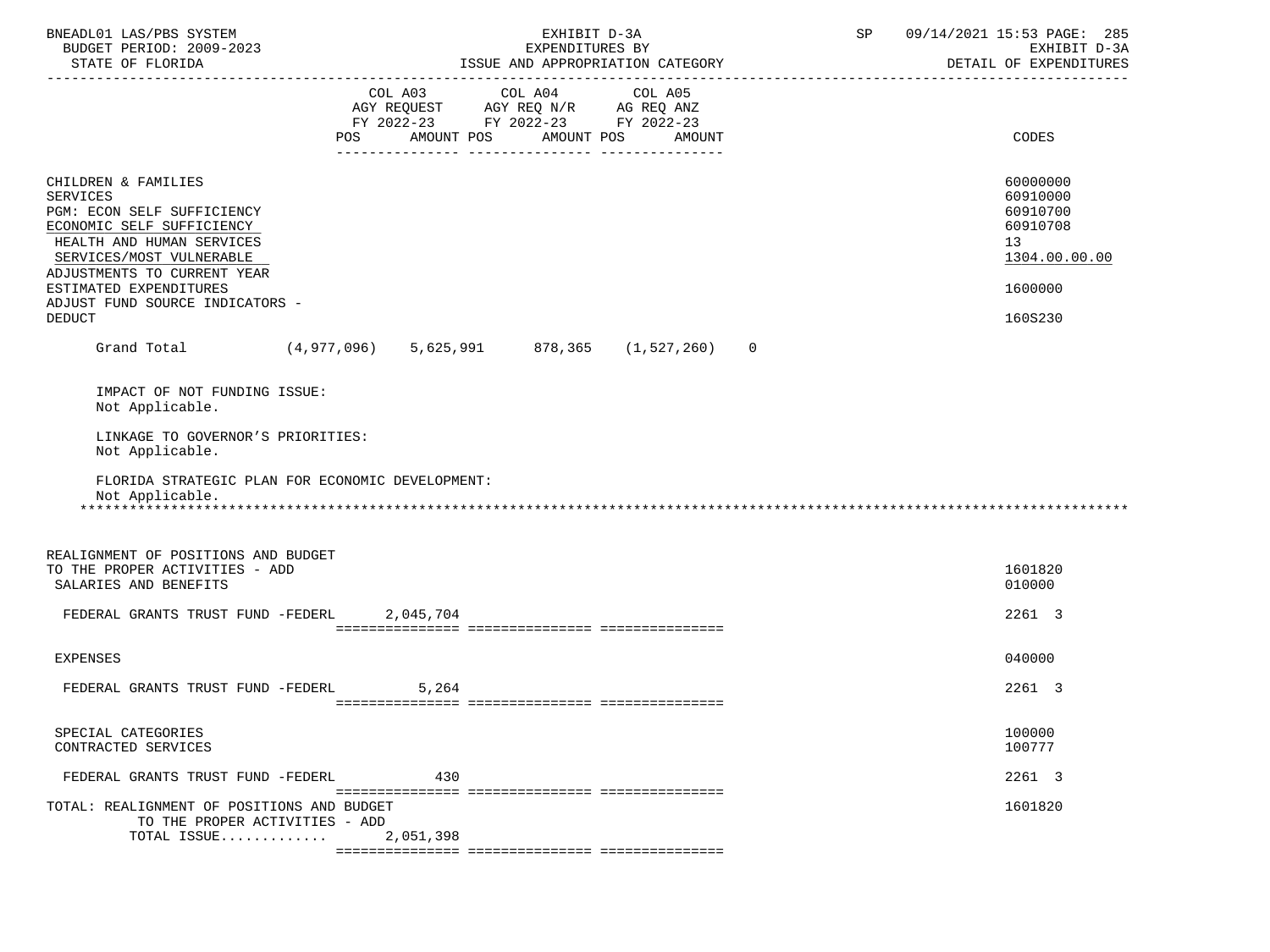| BNEADL01 LAS/PBS SYSTEM<br>BUDGET PERIOD: 2009-2023<br>STATE OF FLORIDA                                                                                                                                      |     | EXHIBIT D-3A<br>EXPENDITURES BY<br>ISSUE AND APPROPRIATION CATEGORY                                                |                      | 09/14/2021 15:53 PAGE: 286<br><b>SP</b><br>EXHIBIT D-3A<br>DETAIL OF EXPENDITURES |                                                                                |  |  |
|--------------------------------------------------------------------------------------------------------------------------------------------------------------------------------------------------------------|-----|--------------------------------------------------------------------------------------------------------------------|----------------------|-----------------------------------------------------------------------------------|--------------------------------------------------------------------------------|--|--|
|                                                                                                                                                                                                              | POS | COL A03 COL A04 COL A05<br>AGY REQUEST AGY REQ N/R<br>FY 2022-23 FY 2022-23 FY 2022-23<br>AMOUNT POS<br>AMOUNT POS | AG REQ ANZ<br>AMOUNT |                                                                                   | CODES                                                                          |  |  |
| CHILDREN & FAMILIES<br>SERVICES<br>PGM: ECON SELF SUFFICIENCY<br>ECONOMIC SELF SUFFICIENCY<br>HEALTH AND HUMAN SERVICES<br>SERVICES/MOST VULNERABLE<br>ADJUSTMENTS TO CURRENT YEAR<br>ESTIMATED EXPENDITURES |     |                                                                                                                    |                      |                                                                                   | 60000000<br>60910000<br>60910700<br>60910708<br>13<br>1304.00.00.00<br>1600000 |  |  |
| REALIGNMENT OF POSITIONS AND BUDGET<br>TO THE PROPER ACTIVITIES - ADD                                                                                                                                        |     |                                                                                                                    |                      |                                                                                   | 1601820                                                                        |  |  |

AGENCY ISSUE NARRATIVE:

 2022-2023 BUDGET YEAR NARRATIVE: IT COMPONENT? NO ISSUE TITLE: Realignment of Positions and Budget to the Proper Activities - Add

# SUMMARY:

 The Department of Children and Families (department) requests to transfer \$21,342,242 (\$9,172,535 from General Revenue, \$11,528,556 from the Federal Grants Trust Fund, and \$641,151 from the Welfare Transition Trust Fund) of recurring budget authority between multiple state program components within the Economic Self-Sufficiency (ESS) budget entity to align the budget authority with the expenditures of the administration of the ESS program and realignment of Federal Grants Trust Fund salary budget to proper activities. In addition, the department requests to realign 36.00 Full Time Equivalent (FTE's) of which 34.00 FTE will be transferred to the Executive Leadership and Support Services program and 2.00 FTE will be transferred to the Comprehensive Eligibility Services program. The positions will come from two program components; 8.00 FTE would come from the Services to Most Vulnerable program and the remaining 28.00 FTE would come from the Comprehensive Eligibility Services program.

 This request nets to zero when summed with companion issue # 1601820/1601830-Realignment of Positions and Budget to the Proper Activities - Add/Deduct.

# ISSUE NARRATIVE:

 The Office of Economic Self Sufficiency (ESS) is responsible for administering food, cash and medical assistance public benefit programs for the state of Florida. The administration arm of the program is responsible for policy implementation, monitoring, fraud prevention, as well as the business operations involved within the program.

 In Fiscal Year 2019-2020, the department submitted a reorganization amendment (EOG Log# 06005), requesting approval to reorganize the ESS program within the department. This reorganization would allow the program to promote professional development by knowledge sharing and cross training as well at ensuring operations and program implementation is conducted holistically with the customer's experience at the forefront. In addition, the reorganization furthered allowed processes to be more streamlined and centralized across the program and ensure fiscal responsibility. The reorganization amendment was approved on March 26, 2020.

 The proposed transfer will allow the ESS program to properly pay for administrative functions including Business Operations, Strategic Partnerships, Innovation and Project Management, Policy Implementation, Data Analytics & Technology, and Quality Assurance. The operating costs for each of these units currently reside in the Executive Leadership and Support Services program component while the budget authority resides in the Comprehensive Eligibility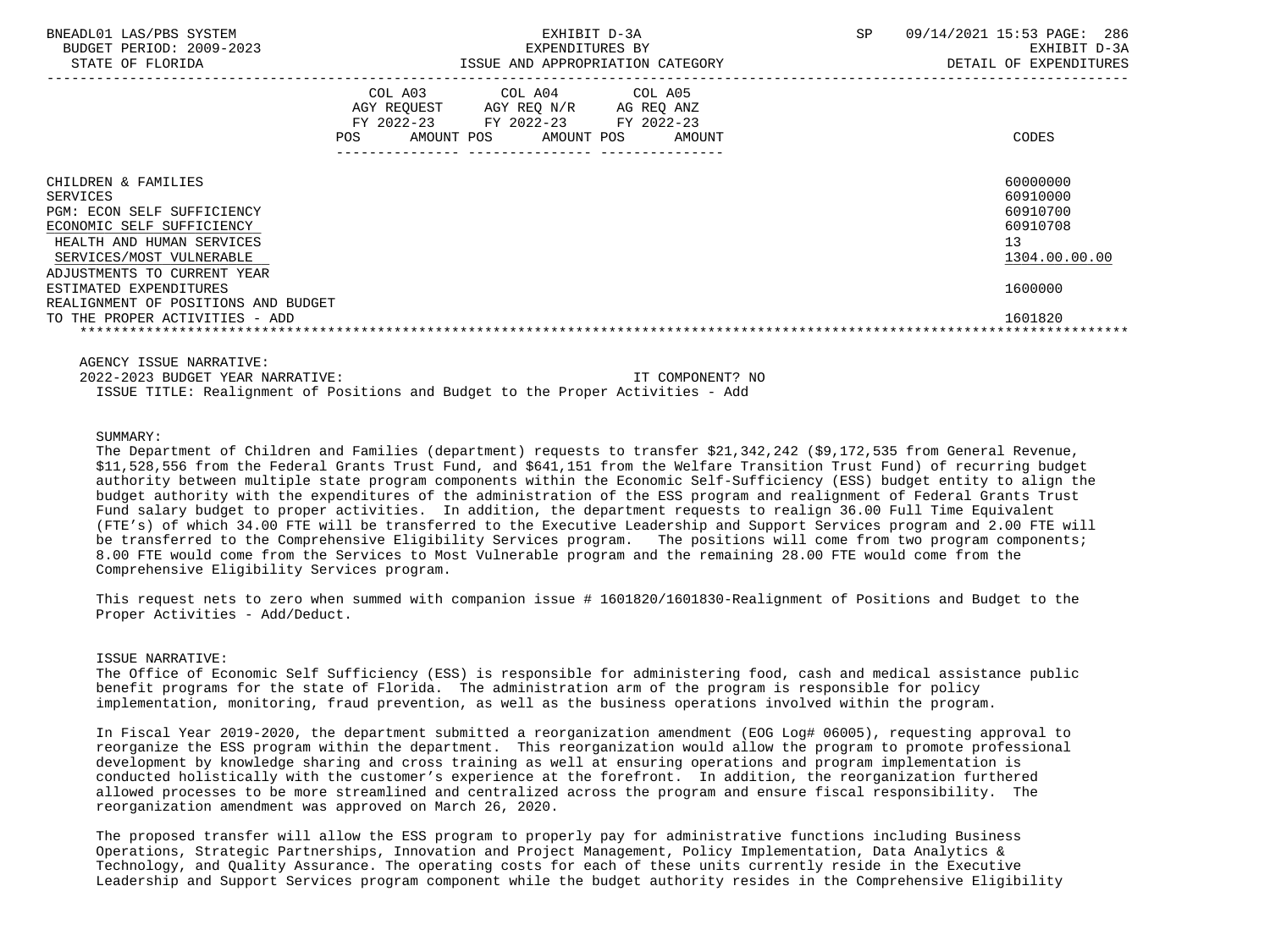| BNEADL01 LAS/PBS SYSTEM<br>BUDGET PERIOD: 2009-2023<br>STATE OF FLORIDA |                   | EXPENDITURES BY                                                                                                 | EXHIBIT D-3A<br>ISSUE AND APPROPRIATION CATEGORY | 09/14/2021 15:53 PAGE: 287<br>SP<br>EXHIBIT D-3A<br>DETAIL OF EXPENDITURES |                      |  |
|-------------------------------------------------------------------------|-------------------|-----------------------------------------------------------------------------------------------------------------|--------------------------------------------------|----------------------------------------------------------------------------|----------------------|--|
|                                                                         | AMOUNT POS<br>POS | COL A03 COL A04 COL A05<br>AGY REQUEST AGY REQ N/R AG REQ ANZ<br>FY 2022-23 FY 2022-23 FY 2022-23<br>AMOUNT POS | AMOUNT                                           |                                                                            | CODES                |  |
| CHILDREN & FAMILIES<br>SERVICES                                         |                   |                                                                                                                 |                                                  |                                                                            | 60000000<br>60910000 |  |
| <b>PGM: ECON SELF SUFFICIENCY</b><br>ECONOMIC SELF SUFFICIENCY          |                   |                                                                                                                 |                                                  |                                                                            | 60910700<br>60910708 |  |
| HEALTH AND HUMAN SERVICES<br>SERVICES/MOST VULNERABLE                   |                   |                                                                                                                 |                                                  |                                                                            | 13<br>1304.00.00.00  |  |
| ADJUSTMENTS TO CURRENT YEAR<br>ESTIMATED EXPENDITURES                   |                   |                                                                                                                 |                                                  |                                                                            | 1600000              |  |
| REALIGNMENT OF POSITIONS AND BUDGET<br>TO THE PROPER ACTIVITIES - ADD   |                   |                                                                                                                 |                                                  |                                                                            | 1601820              |  |

# Services program component.

 This technical issue aligns the positions and budget to the approved program changes resulting from the reorganization amendment.

 In addition, this issue realigns Federal Grants Trust Fund salary budget authority from the Comprehensive Eligibility Services Program to the Services to Most Vulnerable Program. During the Fiscal Year 2019-2020 Legislative Session, salary budget was inadvertently reduced to the Services to Most Vulnerable Program when the salary budget should have been reduced from the Comprehensive Eligibility Services Program.

### COST CALCULATION:

 Below is the breakdown of the \$21,342,242 in recurring budget authority being transferred between the Comprehensive Eligibility Services program to the Executive Leadership and Support Services program within the Economic Self-Sufficiency budget entity by appropriation category:

| Category                  | Amount       |
|---------------------------|--------------|
| Salaries and Benefits     | \$4,588,766  |
| Other Personal Services   | 18,356       |
| Expenses                  | \$9,105,318  |
| Operating Capital Outlay  | 4,099        |
| Contracted Services       | \$7,368,619  |
| G/A Contracted Services   | 246,065      |
| Risk Management Insurance | 3,453        |
| Lease or Lease-Purchase   | 7,566        |
| Total:                    | \$21,342,242 |

 Position and Rate budget authority details were input in the Position Adjustment Detail with salary budget authority adjustments made in the Other Salary Amount Detail to align the budget authority to the proper activities.

 This request nets to zero when summed with companion issue # 1601820/1601830-Realignment of Positions and Budget to the Proper Activities - Add/Deduct.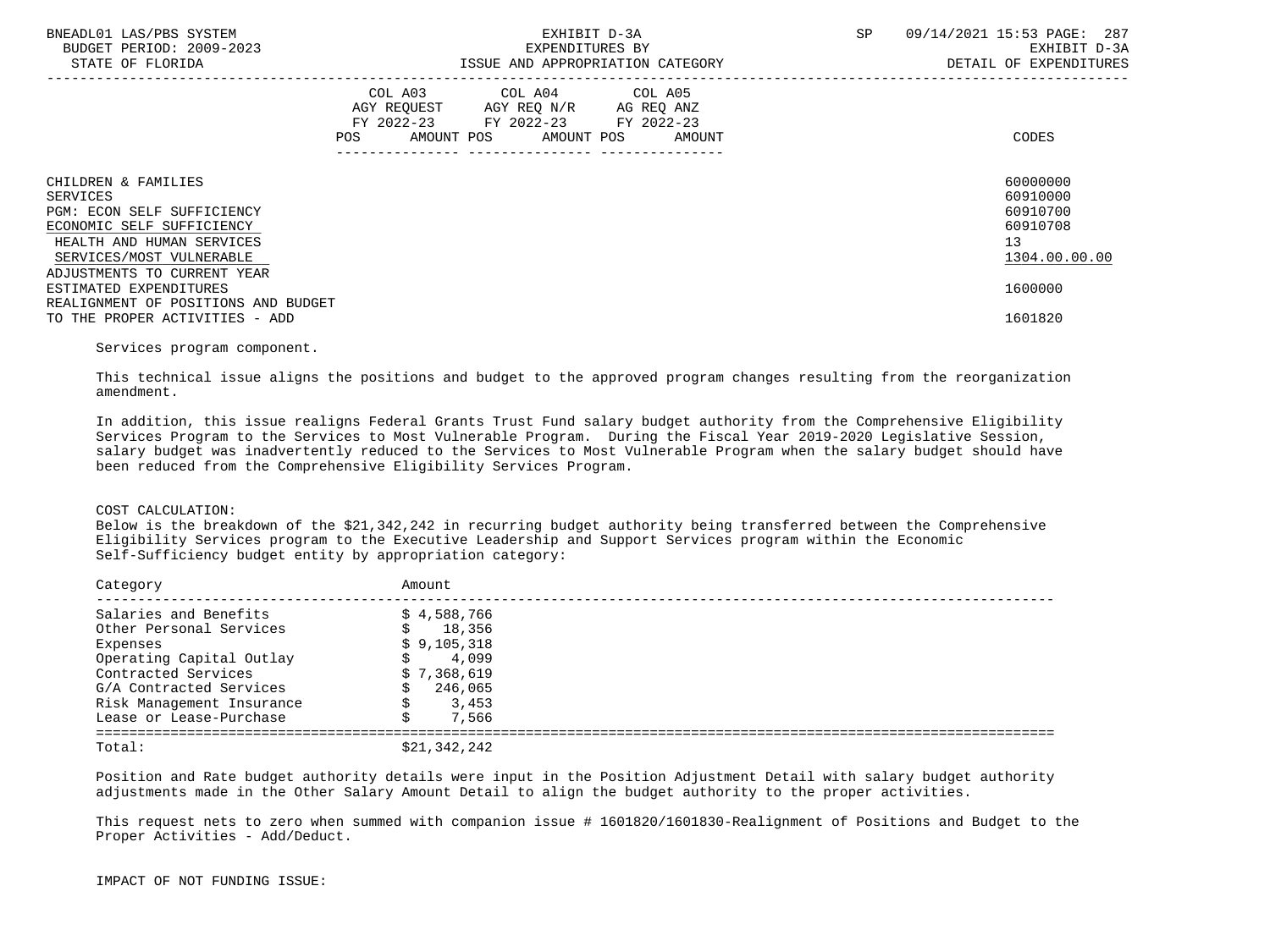| BNEADL01 LAS/PBS SYSTEM<br>BUDGET PERIOD: 2009-2023<br>STATE OF FLORIDA                                                                                                                                                                                                                                                                                                                                                                                                                                        | ISSUE AND APPROPRIATION CATEGORY                                                                                                      | EXHIBIT D-3A<br>EXPENDITURES BY | SP       | 09/14/2021 15:53 PAGE: 288<br>EXHIBIT D-3A<br>DETAIL OF EXPENDITURES                                                 |
|----------------------------------------------------------------------------------------------------------------------------------------------------------------------------------------------------------------------------------------------------------------------------------------------------------------------------------------------------------------------------------------------------------------------------------------------------------------------------------------------------------------|---------------------------------------------------------------------------------------------------------------------------------------|---------------------------------|----------|----------------------------------------------------------------------------------------------------------------------|
|                                                                                                                                                                                                                                                                                                                                                                                                                                                                                                                | COL A03 COL A04 COL A05<br>AGY REQUEST AGY REQ N/R AG REQ ANZ<br>FY 2022-23 FY 2022-23 FY 2022-23<br>POS AMOUNT POS AMOUNT POS AMOUNT |                                 |          | CODES                                                                                                                |
| CHILDREN & FAMILIES<br><b>SERVICES</b><br>PGM: ECON SELF SUFFICIENCY<br>ECONOMIC SELF SUFFICIENCY<br>HEALTH AND HUMAN SERVICES<br>SERVICES/MOST VULNERABLE<br>ADJUSTMENTS TO CURRENT YEAR<br>ESTIMATED EXPENDITURES<br>REALIGNMENT OF POSITIONS AND BUDGET<br>TO THE PROPER ACTIVITIES - ADD<br>The department would not be able to properly report earnings to federal partners nor in a timely manner.<br>authority will continue to not be aligned with the department's approved organizational structure. |                                                                                                                                       |                                 |          | 60000000<br>60910000<br>60910700<br>60910708<br>13 <sup>°</sup><br>1304.00.00.00<br>1600000<br>1601820<br>The budget |
| LINKAGE TO GOVERNOR'S PRIORITIES:<br>Not applicable.                                                                                                                                                                                                                                                                                                                                                                                                                                                           |                                                                                                                                       |                                 |          |                                                                                                                      |
| FLORIDA STRATEGIC PLAN FOR ECONOMIC DEVELOPMENT:<br>Not applicable.                                                                                                                                                                                                                                                                                                                                                                                                                                            |                                                                                                                                       |                                 |          |                                                                                                                      |
| POSITION DETAIL OF SALARIES AND BENEFITS:                                                                                                                                                                                                                                                                                                                                                                                                                                                                      |                                                                                                                                       |                                 |          | LAPSE LAPSED SALARIES                                                                                                |
|                                                                                                                                                                                                                                                                                                                                                                                                                                                                                                                | FTE BASE RATE ADDITIVES BENEFITS                                                                                                      |                                 | SUBTOTAL | % AND BENEFITS                                                                                                       |
| A03 - AGY REQUEST FY 2022-23                                                                                                                                                                                                                                                                                                                                                                                                                                                                                   |                                                                                                                                       |                                 |          |                                                                                                                      |
| CHANGES TO CURRENTLY AUTHORIZED POSITIONS<br>OTHER SALARY AMOUNT<br>2261 FEDERAL GRANTS TRUST FUND                                                                                                                                                                                                                                                                                                                                                                                                             |                                                                                                                                       |                                 |          | 2,045,704                                                                                                            |
|                                                                                                                                                                                                                                                                                                                                                                                                                                                                                                                |                                                                                                                                       |                                 |          | 2,045,704                                                                                                            |
|                                                                                                                                                                                                                                                                                                                                                                                                                                                                                                                |                                                                                                                                       |                                 |          | --------------<br>==============                                                                                     |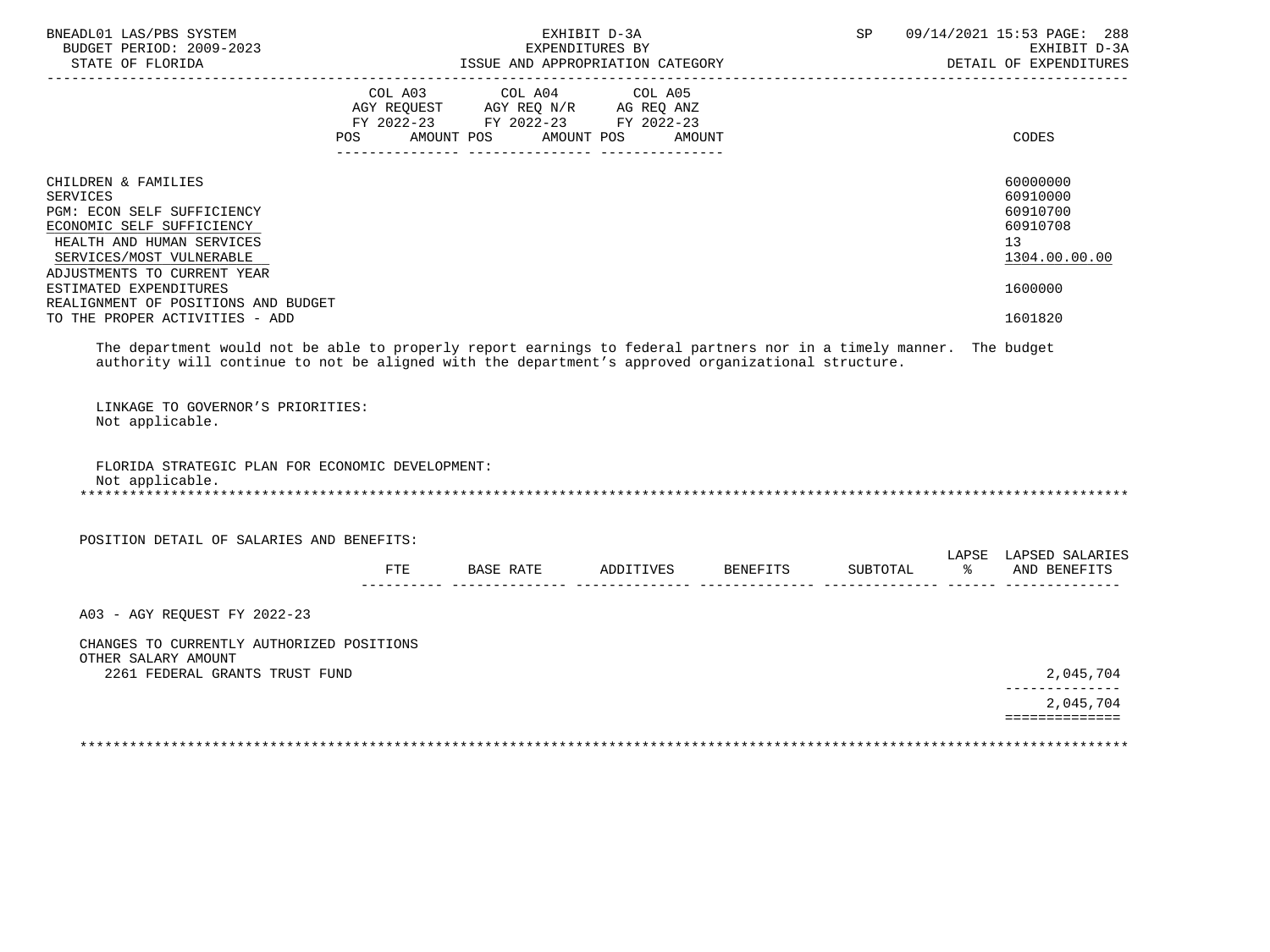| BNEADL01 LAS/PBS SYSTEM<br>BUDGET PERIOD: 2009-2023<br>STATE OF FLORIDA                                                                                                                                                                                                                                                                 | EXHIBIT D-3A<br>EXPENDITURES BY<br>ISSUE AND APPROPRIATION CATEGORY                                                                      | 09/14/2021 15:53 PAGE: 289<br>SP<br>EXHIBIT D-3A<br>DETAIL OF EXPENDITURES                          |
|-----------------------------------------------------------------------------------------------------------------------------------------------------------------------------------------------------------------------------------------------------------------------------------------------------------------------------------------|------------------------------------------------------------------------------------------------------------------------------------------|-----------------------------------------------------------------------------------------------------|
|                                                                                                                                                                                                                                                                                                                                         | COL A03 COL A04 COL A05<br>AGY REQUEST AGY REQ N/R AG REQ ANZ<br>FY 2022-23 FY 2022-23 FY 2022-23<br>POS AMOUNT POS AMOUNT POS<br>AMOUNT | CODES                                                                                               |
| CHILDREN & FAMILIES<br><b>SERVICES</b><br>PGM: ECON SELF SUFFICIENCY<br>ECONOMIC SELF SUFFICIENCY<br>HEALTH AND HUMAN SERVICES<br>SERVICES/MOST VULNERABLE<br>ADJUSTMENTS TO CURRENT YEAR<br>ESTIMATED EXPENDITURES<br>REALIGNMENT OF POSITIONS AND BUDGET<br>TO THE PROPER ACTIVITIES - DEDUCT<br>SALARY RATE<br>SALARY RATE 546, 267- |                                                                                                                                          | 60000000<br>60910000<br>60910700<br>60910708<br>13<br>1304.00.00.00<br>1600000<br>1601830<br>000000 |
| SALARIES AND BENEFITS                                                                                                                                                                                                                                                                                                                   | $8.00 -$                                                                                                                                 | 010000                                                                                              |
| TOTAL: REALIGNMENT OF POSITIONS AND BUDGET<br>TO THE PROPER ACTIVITIES - DEDUCT<br>TOTAL POSITIONS 8.00-<br>TOTAL ISSUE<br>TOTAL SALARY RATE 546,267-                                                                                                                                                                                   |                                                                                                                                          | 1601830                                                                                             |
| AGENCY ISSUE NARRATIVE:                                                                                                                                                                                                                                                                                                                 |                                                                                                                                          |                                                                                                     |

 2022-2023 BUDGET YEAR NARRATIVE: IT COMPONENT? NO ISSUE TITLE: Realignment of Positions and Budget to the Proper Activities - Deduct

# SIIMMARY:

 The Department of Children and Families (department) requests to transfer \$21,342,242 (\$9,172,535 from General Revenue, \$11,528,556 from the Federal Grants Trust Fund, and \$641,151 from the Welfare Transition Trust Fund) of recurring budget authority between multiple state program components within the Economic Self-Sufficiency (ESS) budget entity to align the budget authority with the expenditures of the administration of the ESS program and realignment of Federal Grants Trust Fund salary budget to proper activities. In addition, the department requests to realign 36.00 Full Time Equivalent (FTE's) of which 34.00 FTE will be transferred to the Executive Leadership and Support Services program and 2.00 FTE will be transferred to the Comprehensive Eligibility Services program. The positions will come from two program components; 8.00 FTE would come from the Services to Most Vulnerable program and the remaining 28.00 FTE would come from the Comprehensive Eligibility Services program.

 This request nets to zero when summed with companion issue # 1601820/1601830-Realignment of Positions and Budget to the Proper Activities - Add/Deduct.

### ISSUE NARRATIVE:

 The Office of Economic Self Sufficiency (ESS) is responsible for administering food, cash and medical assistance public benefit programs for the state of Florida. The administration arm of the program is responsible for policy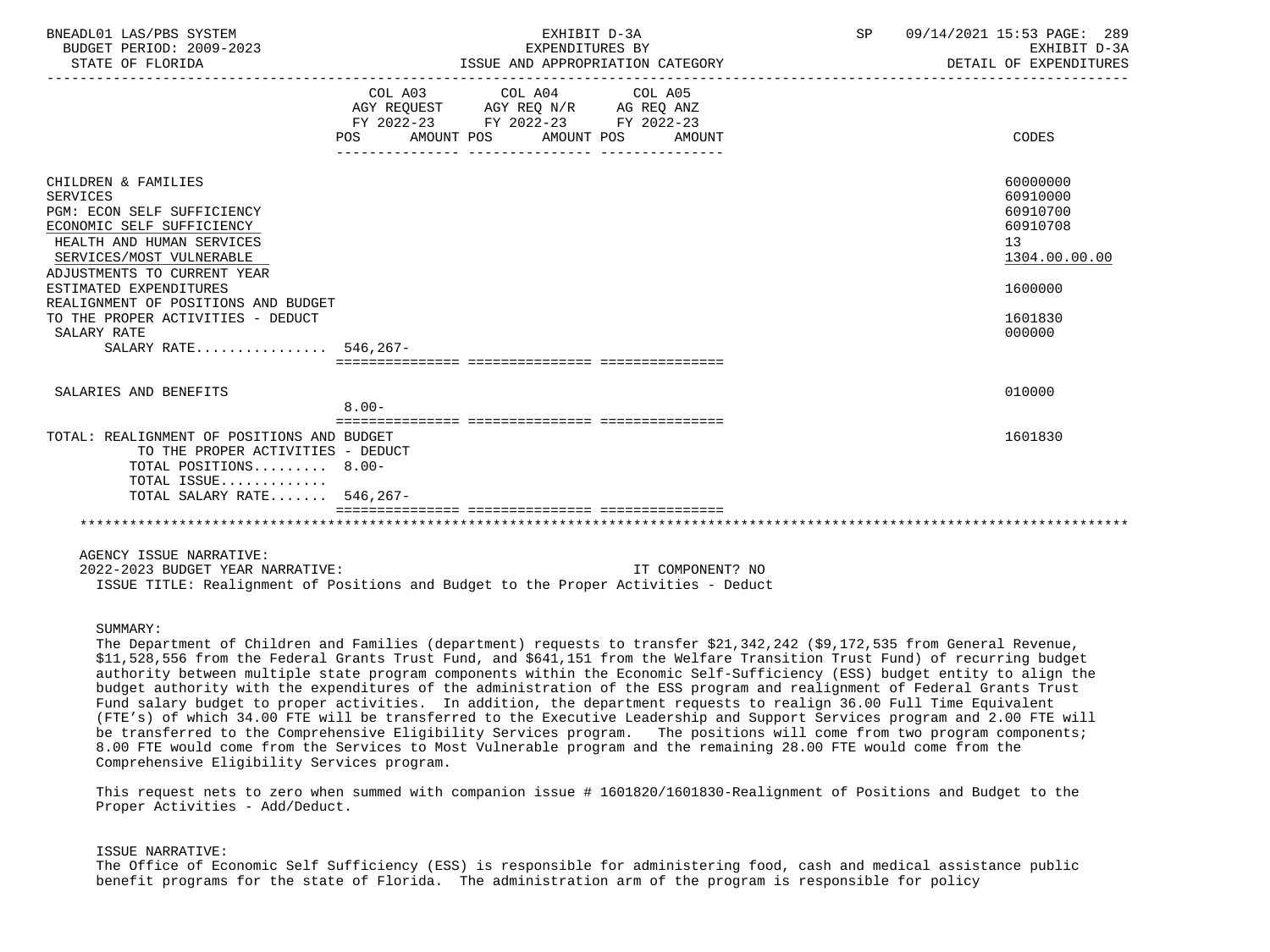| BNEADL01 LAS/PBS SYSTEM<br>BUDGET PERIOD: 2009-2023<br>STATE OF FLORIDA                                                                                    | EXHIBIT D-3A<br>EXPENDITURES BY<br>ISSUE AND APPROPRIATION CATEGORY |                                                                                                                                    |        | SP | 09/14/2021 15:53 PAGE: 290<br>EXHIBIT D-3A<br>DETAIL OF EXPENDITURES |
|------------------------------------------------------------------------------------------------------------------------------------------------------------|---------------------------------------------------------------------|------------------------------------------------------------------------------------------------------------------------------------|--------|----|----------------------------------------------------------------------|
|                                                                                                                                                            | AGY REQUEST<br>POS                                                  | COL A03 COL A04 COL A05<br>AGY REQ N/R AG REQ ANZ<br>FY 2022-23 FY 2022-23 FY 2022-23<br>AMOUNT POS AMOUNT POS<br>---------------- | AMOUNT |    | CODES                                                                |
| CHILDREN & FAMILIES<br>SERVICES<br><b>PGM: ECON SELF SUFFICIENCY</b><br>ECONOMIC SELF SUFFICIENCY<br>HEALTH AND HUMAN SERVICES<br>SERVICES/MOST VULNERABLE |                                                                     |                                                                                                                                    |        |    | 60000000<br>60910000<br>60910700<br>60910708<br>13<br>1304.00.00.00  |
| ADJUSTMENTS TO CURRENT YEAR<br>ESTIMATED EXPENDITURES<br>REALIGNMENT OF POSITIONS AND BUDGET                                                               |                                                                     |                                                                                                                                    |        |    | 1600000<br>1601830                                                   |
| TO THE PROPER ACTIVITIES - DEDUCT                                                                                                                          |                                                                     |                                                                                                                                    |        |    |                                                                      |

implementation, monitoring, fraud prevention, as well as the business operations involved within the program.

 In Fiscal Year 2019-2020, the department submitted a reorganization amendment (EOG Log# 06005), requesting approval to reorganize the ESS program within the department. This reorganization would allow the program to promote professional development by knowledge sharing and cross training as well at ensuring operations and program implementation is conducted holistically with the customer's experience at the forefront. In addition, the reorganization furthered allowed processes to be more streamlined and centralized across the program and ensure fiscal responsibility. The reorganization amendment was approved on March 26, 2020.

 The proposed transfer will allow the ESS program to properly pay for administrative functions including Business Operations, Strategic Partnerships, Innovation and Project Management, Policy Implementation, Data Analytics & Technology, and Quality Assurance. The operating costs for each of these units currently reside in the Executive Leadership and Support Services program component while the budget authority resides in the Comprehensive Eligibility Services program component.

 This technical issue aligns the positions and budget to the approved program changes resulting from the reorganization amendment.

 In addition, this issue realigns Federal Grants Trust Fund salary budget authority from the Comprehensive Eligibility Services Program to the Services to Most Vulnerable Program. During the Fiscal Year 2019-2020 Legislative Session, salary budget was inadvertently reduced to the Services to Most Vulnerable Program when the salary budget should have been reduced from the Comprehensive Eligibility Services Program.

# COST CALCULATION:

 Below is the breakdown of the \$21,342,242 in recurring budget authority being transferred between the Comprehensive Eligibility Services program to the Executive Leadership and Support Services program within the Economic Self-Sufficiency budget entity by appropriation category:

| Category                 | Amount      |
|--------------------------|-------------|
| Salaries and Benefits    | \$4,588,766 |
| Other Personal Services  | 18,356      |
| Expenses                 | \$9,105,318 |
| Operating Capital Outlay | 4,099       |
| Contracted Services      | \$7,368,619 |
| G/A Contracted Services  | 246,065     |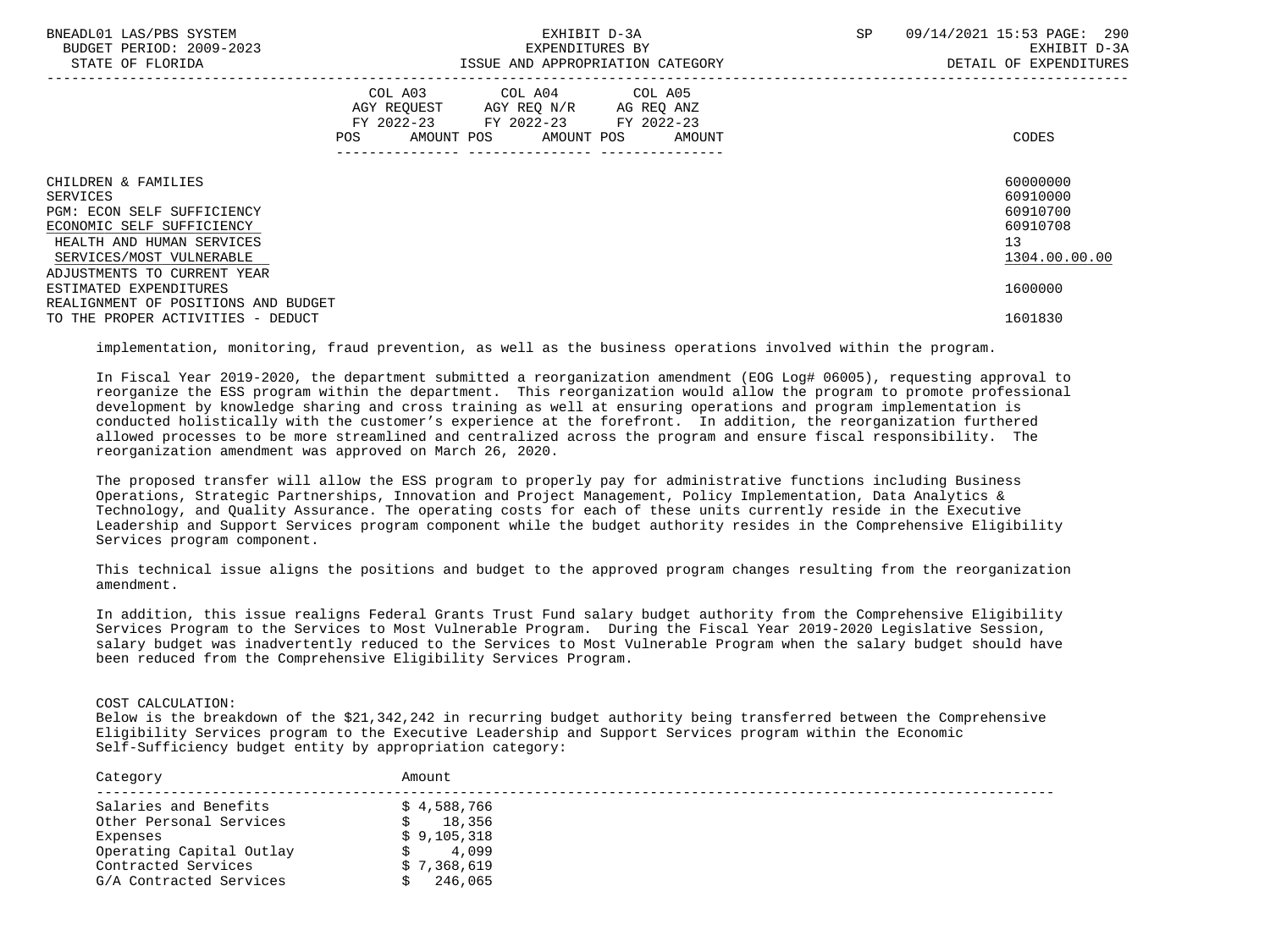| BNEADL01 LAS/PBS SYSTEM<br>BUDGET PERIOD: 2009-2023<br>STATE OF FLORIDA                                                                                                            |            | EXHIBIT D-3A<br>EXPENDITURES BY<br>ISSUE AND APPROPRIATION CATEGORY                                                                  | SP<br>09/14/2021 15:53 PAGE: 291<br>EXHIBIT D-3A<br>DETAIL OF EXPENDITURES |
|------------------------------------------------------------------------------------------------------------------------------------------------------------------------------------|------------|--------------------------------------------------------------------------------------------------------------------------------------|----------------------------------------------------------------------------|
|                                                                                                                                                                                    | <b>POS</b> | COL A03 COL A04 COL A05<br>AGY REQUEST AGY REQ N/R AG REQ ANZ<br>FY 2022-23 FY 2022-23 FY 2022-23<br>AMOUNT POS AMOUNT POS<br>AMOUNT | CODES                                                                      |
| CHILDREN & FAMILIES<br>SERVICES<br>PGM: ECON SELF SUFFICIENCY<br>ECONOMIC SELF SUFFICIENCY<br>HEALTH AND HUMAN SERVICES<br>SERVICES/MOST VULNERABLE<br>ADJUSTMENTS TO CURRENT YEAR |            |                                                                                                                                      | 60000000<br>60910000<br>60910700<br>60910708<br>13<br>1304.00.00.00        |
| ESTIMATED EXPENDITURES<br>REALIGNMENT OF POSITIONS AND BUDGET                                                                                                                      |            |                                                                                                                                      | 1600000                                                                    |
| TO THE PROPER ACTIVITIES - DEDUCT                                                                                                                                                  |            |                                                                                                                                      | 1601830                                                                    |
| Risk Management Insurance                                                                                                                                                          |            | 3,453                                                                                                                                |                                                                            |
| Lease or Lease-Purchase                                                                                                                                                            |            | 7,566                                                                                                                                |                                                                            |
|                                                                                                                                                                                    |            |                                                                                                                                      |                                                                            |

Total:  $\frac{1}{21,342,242}$ 

 Position and Rate budget authority details were input in the Position Adjustment Detail with salary budget authority adjustments made in the Other Salary Amount Detail to align the budget authority to the proper activities.

 This request nets to zero when summed with companion issue # 1601820/1601830-Realignment of Positions and Budget to the Proper Activities - Add/Deduct.

IMPACT OF NOT FUNDING ISSUE:

 The department would not be able to properly report earnings to federal partners nor in a timely manner. The budget authority will continue to not be aligned with the department's approved organizational structure.

 LINKAGE TO GOVERNOR'S PRIORITIES: Not applicable.

 FLORIDA STRATEGIC PLAN FOR ECONOMIC DEVELOPMENT: Not applicable. \*\*\*\*\*\*\*\*\*\*\*\*\*\*\*\*\*\*\*\*\*\*\*\*\*\*\*\*\*\*\*\*\*\*\*\*\*\*\*\*\*\*\*\*\*\*\*\*\*\*\*\*\*\*\*\*\*\*\*\*\*\*\*\*\*\*\*\*\*\*\*\*\*\*\*\*\*\*\*\*\*\*\*\*\*\*\*\*\*\*\*\*\*\*\*\*\*\*\*\*\*\*\*\*\*\*\*\*\*\*\*\*\*\*\*\*\*\*\*\*\*\*\*\*\*\*\*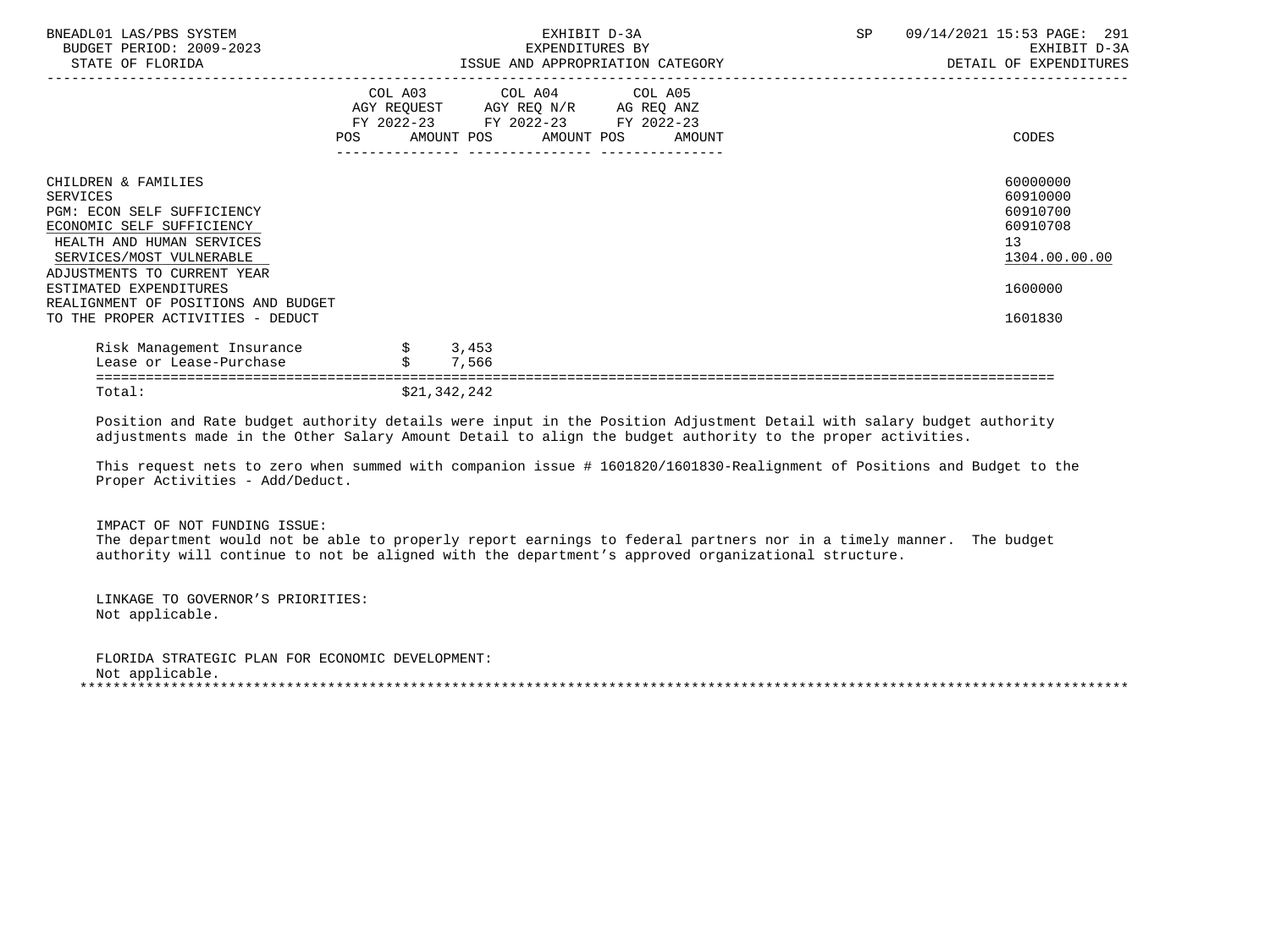| BNEADL01 LAS/PBS SYSTEM<br>BUDGET PERIOD: 2009-2023<br>STATE OF FLORIDA                                                                                                            |                | ISSUE AND APPROPRIATION CATEGORY   | EXHIBIT D-3A<br>EXPENDITURES BY |                                           | SP                         | 09/14/2021 15:53 PAGE: 292<br>EXHIBIT D-3A<br>DETAIL OF EXPENDITURES |
|------------------------------------------------------------------------------------------------------------------------------------------------------------------------------------|----------------|------------------------------------|---------------------------------|-------------------------------------------|----------------------------|----------------------------------------------------------------------|
|                                                                                                                                                                                    |                | COL A03 COL A04 COL A05            |                                 |                                           |                            |                                                                      |
|                                                                                                                                                                                    |                | AGY REQUEST AGY REQ N/R AG REQ ANZ |                                 |                                           |                            |                                                                      |
|                                                                                                                                                                                    |                | FY 2022-23 FY 2022-23 FY 2022-23   |                                 |                                           |                            |                                                                      |
|                                                                                                                                                                                    | POS AMOUNT POS |                                    | AMOUNT POS<br>AMOUNT            |                                           |                            | CODES                                                                |
|                                                                                                                                                                                    |                |                                    |                                 |                                           |                            |                                                                      |
| CHILDREN & FAMILIES<br>SERVICES<br>PGM: ECON SELF SUFFICIENCY<br>ECONOMIC SELF SUFFICIENCY<br>HEALTH AND HUMAN SERVICES<br>SERVICES/MOST VULNERABLE<br>ADJUSTMENTS TO CURRENT YEAR |                |                                    |                                 |                                           |                            | 60000000<br>60910000<br>60910700<br>60910708<br>13<br>1304.00.00.00  |
| ESTIMATED EXPENDITURES<br>REALIGNMENT OF POSITIONS AND BUDGET<br>TO THE PROPER ACTIVITIES - DEDUCT                                                                                 |                |                                    |                                 |                                           |                            | 1600000<br>1601830                                                   |
|                                                                                                                                                                                    |                |                                    |                                 |                                           |                            |                                                                      |
| POSITION DETAIL OF SALARIES AND BENEFITS:                                                                                                                                          |                |                                    |                                 |                                           |                            | LAPSE LAPSED SALARIES                                                |
|                                                                                                                                                                                    | FTE            |                                    |                                 | BASE RATE 6 ADDITIVES BENEFITS SUBTOTAL 8 |                            | AND BENEFITS                                                         |
| A03 - AGY REQUEST FY 2022-23                                                                                                                                                       |                |                                    |                                 |                                           |                            |                                                                      |
|                                                                                                                                                                                    |                |                                    |                                 |                                           |                            |                                                                      |
| CHANGES TO CURRENTLY AUTHORIZED POSITIONS<br>2225 GOVERNMENT ANALYST II                                                                                                            |                |                                    |                                 |                                           |                            |                                                                      |
| C9694 001                                                                                                                                                                          | $1.00-$        | $76,514-$                          |                                 |                                           |                            | 28,662- 105,176- 0.00 105,176-                                       |
| 2236 GOVERNMENT OPERATIONS CONSULTANT II                                                                                                                                           |                |                                    |                                 |                                           |                            |                                                                      |
| C4531 001                                                                                                                                                                          | $1.00-$        | $63,486-$                          |                                 |                                           | $26, 256 - 89, 742 - 0.00$ | 89,742-                                                              |
| C4669 001                                                                                                                                                                          | $1.00 -$       | 58,201-                            |                                 |                                           | $25,279-$ 83,480- 0.00     | $83,480-$                                                            |
| C9154 001                                                                                                                                                                          | $1.00-$        | 38,809-                            |                                 | 21,698-                                   | $60, 507 - 0.00$           | $60, 507 -$                                                          |
|                                                                                                                                                                                    |                |                                    |                                 |                                           |                            |                                                                      |
| 2228 SENIOR MANAGEMENT ANALYST SUPV - SES                                                                                                                                          |                |                                    |                                 |                                           |                            |                                                                      |
| C4529 001                                                                                                                                                                          | $1.00-$        | $55,212-$                          |                                 |                                           | $25,901 -$ 81,113- 0.00    | $81, 113 -$                                                          |
| C4530 001                                                                                                                                                                          | $1.00-$        | 49,114-                            |                                 | 24,771-                                   | 73,885-0.00                | $73,885-$                                                            |
| 8066 PROGRAM MANAGER                                                                                                                                                               |                |                                    |                                 |                                           |                            |                                                                      |
| C4668 001                                                                                                                                                                          |                | $1.00 - 91,195 - 1.00 - 113,736 -$ |                                 |                                           |                            |                                                                      |
| C8411 001                                                                                                                                                                          |                |                                    |                                 | --------------                            |                            |                                                                      |
| TOTALS FOR ISSUE BY FUND                                                                                                                                                           |                |                                    |                                 |                                           |                            |                                                                      |
| 1000 GENERAL REVENUE FUND<br>2261 FEDERAL GRANTS TRUST FUND<br>2401 WELFARE TRANSITION TF                                                                                          |                |                                    |                                 |                                           |                            | 82,030-<br>$684,523-$<br>$1,574-$<br>--------------                  |
|                                                                                                                                                                                    | $8.00 -$       | $546, 267 -$                       |                                 | 221,860-                                  | 768,127-                   | $768.127 -$                                                          |
|                                                                                                                                                                                    |                |                                    |                                 |                                           |                            | ==============                                                       |
| OTHER SALARY AMOUNT<br>1000 GENERAL REVENUE FUND                                                                                                                                   |                |                                    |                                 |                                           |                            | 82,030                                                               |
| 2401 WELFARE TRANSITION TF                                                                                                                                                         |                |                                    |                                 |                                           |                            | 1,574                                                                |
| 2261 FEDERAL GRANTS TRUST FUND                                                                                                                                                     |                |                                    |                                 |                                           |                            | 684,523                                                              |
|                                                                                                                                                                                    |                |                                    |                                 |                                           |                            |                                                                      |
|                                                                                                                                                                                    |                |                                    |                                 |                                           |                            | ==============                                                       |

\*\*\*\*\*\*\*\*\*\*\*\*\*\*\*\*\*\*\*\*\*\*\*\*\*\*\*\*\*\*\*\*\*\*\*\*\*\*\*\*\*\*\*\*\*\*\*\*\*\*\*\*\*\*\*\*\*\*\*\*\*\*\*\*\*\*\*\*\*\*\*\*\*\*\*\*\*\*\*\*\*\*\*\*\*\*\*\*\*\*\*\*\*\*\*\*\*\*\*\*\*\*\*\*\*\*\*\*\*\*\*\*\*\*\*\*\*\*\*\*\*\*\*\*\*\*\*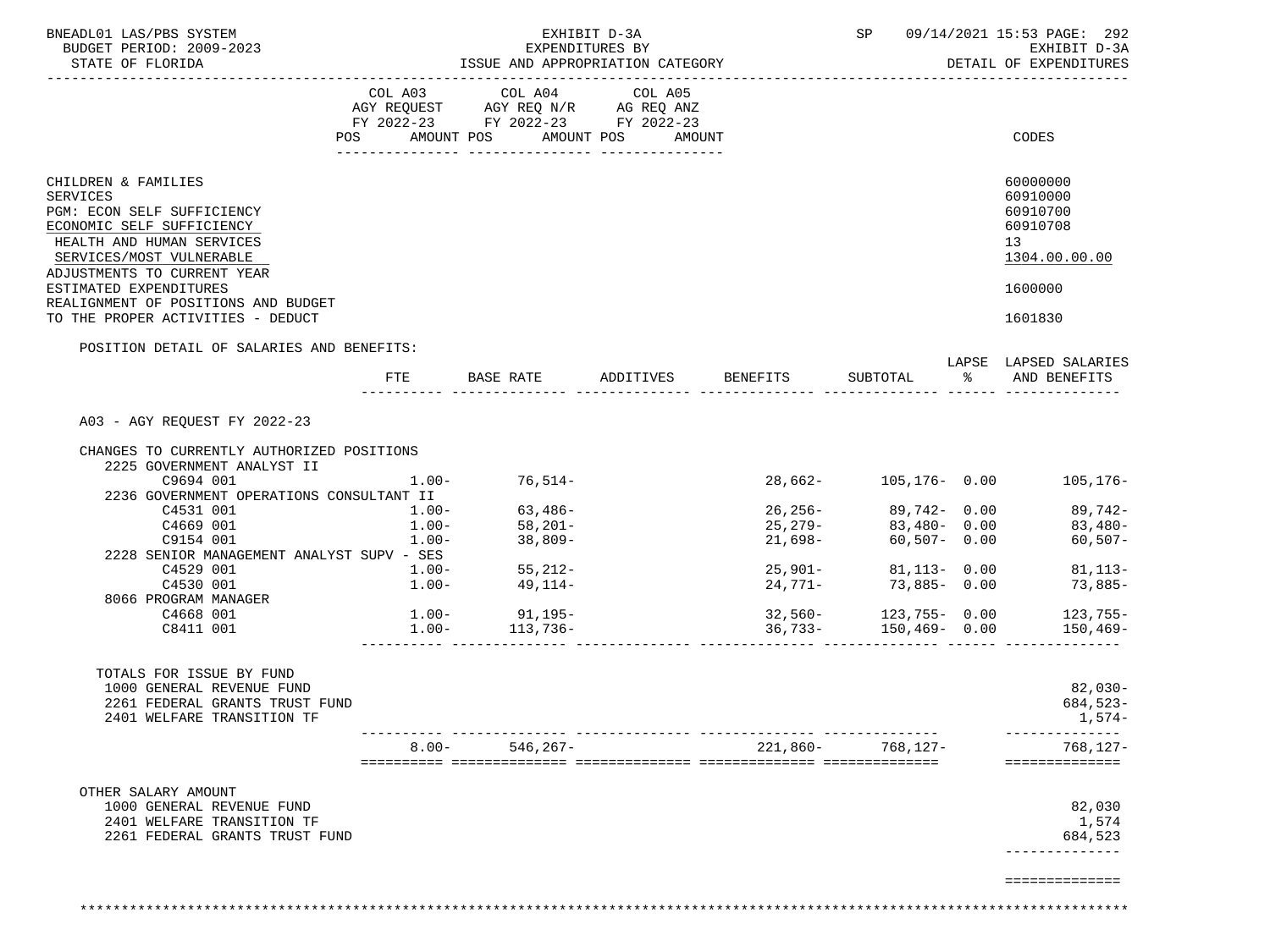| BNEADL01 LAS/PBS SYSTEM<br>BUDGET PERIOD: 2009-2023<br>STATE OF FLORIDA<br>-------------------                                                                                                                                                                   | EXHIBIT D-3A<br>EXPENDITURES BY<br>ISSUE AND APPROPRIATION CATEGORY<br>_________________________________                                    | 09/14/2021 15:53 PAGE: 293<br>SP<br>EXHIBIT D-3A<br>DETAIL OF EXPENDITURES     |
|------------------------------------------------------------------------------------------------------------------------------------------------------------------------------------------------------------------------------------------------------------------|---------------------------------------------------------------------------------------------------------------------------------------------|--------------------------------------------------------------------------------|
|                                                                                                                                                                                                                                                                  | COL A03 COL A04<br>COL A05<br>AGY REQUEST AGY REQ N/R AG REQ ANZ<br>FY 2022-23 FY 2022-23 FY 2022-23<br>POS AMOUNT POS AMOUNT POS<br>AMOUNT | CODES                                                                          |
| CHILDREN & FAMILIES<br><b>SERVICES</b><br>PGM: ECON SELF SUFFICIENCY<br>ECONOMIC SELF SUFFICIENCY<br>HEALTH AND HUMAN SERVICES<br>SERVICES/MOST VULNERABLE<br>NONRECURRING EXPENDITURES<br>COMPREHENSIVE EMERGENCY SERVICES<br>CENTER (CESC) - HOMELESS SERVICES |                                                                                                                                             | 60000000<br>60910000<br>60910700<br>60910708<br>13<br>1304.00.00.00<br>2100000 |
| AND RESIDENTIAL SUPPORT<br>SPECIAL CATEGORIES<br>G/A-CONTRACTED SERVICES                                                                                                                                                                                         |                                                                                                                                             | 2103207<br>100000<br>100778                                                    |
| GENERAL REVENUE FUND -STATE 716,000-                                                                                                                                                                                                                             |                                                                                                                                             | 1000 1                                                                         |
| HOUSING FIRST FOR PERSONS WITH<br>MENTAL ILLNESS<br>SPECIAL CATEGORIES<br>G/A-CONTRACTED SERVICES                                                                                                                                                                |                                                                                                                                             | 2103406<br>100000<br>100778                                                    |
| GENERAL REVENUE FUND                                                                                                                                                                                                                                             | -STATE 562,000-                                                                                                                             | 1000 1                                                                         |
| CLARA WHITE MISSION - HOMELESSNESS<br><b>SERVICES</b><br>SPECIAL CATEGORIES<br>G/A-CONTRACTED SERVICES                                                                                                                                                           |                                                                                                                                             | 2103433<br>100000<br>100778                                                    |
| GENERAL REVENUE FUND                                                                                                                                                                                                                                             | $-$ STATE<br>$200,000 -$                                                                                                                    | 1000 1                                                                         |
| INMAR GOVERNMENT SERVICES<br>SPECIAL CATEGORIES<br>G/A-CONTRACTED SERVICES                                                                                                                                                                                       |                                                                                                                                             | 2103434<br>100000<br>100778                                                    |
| GENERAL REVENUE FUND                                                                                                                                                                                                                                             | $-STATE$ 250.000-                                                                                                                           | 1000 1                                                                         |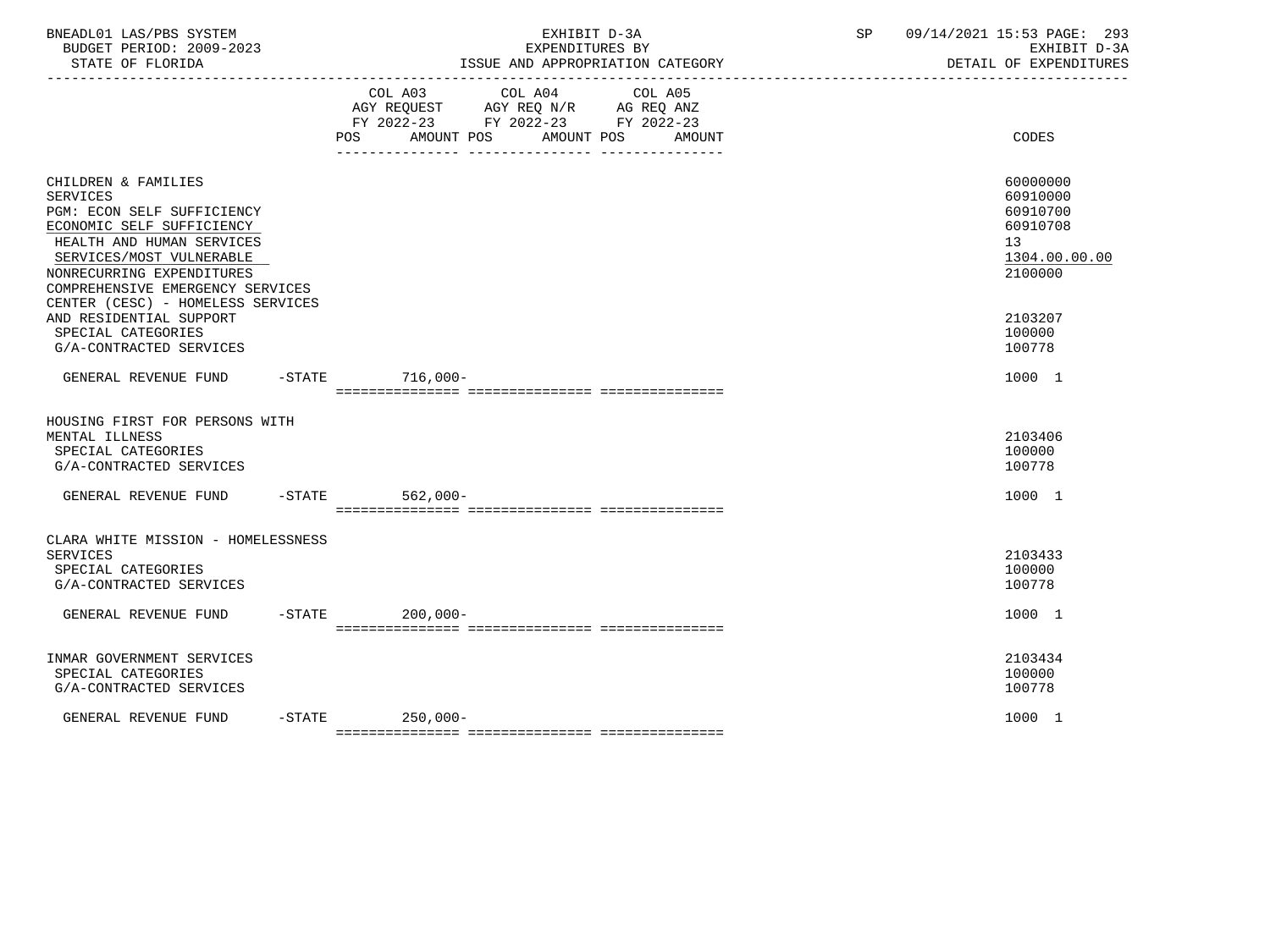| BNEADL01 LAS/PBS SYSTEM<br>BUDGET PERIOD: 2009-2023<br>STATE OF FLORIDA                                                                                                                                                                                                                           | EXHIBIT D-3A<br>EXPENDITURES BY<br>ISSUE AND APPROPRIATION CATEGORY                                                                                                                                                                   | 09/14/2021 15:53 PAGE: 294<br>SP<br>EXHIBIT D-3A<br>DETAIL OF EXPENDITURES                                    |
|---------------------------------------------------------------------------------------------------------------------------------------------------------------------------------------------------------------------------------------------------------------------------------------------------|---------------------------------------------------------------------------------------------------------------------------------------------------------------------------------------------------------------------------------------|---------------------------------------------------------------------------------------------------------------|
|                                                                                                                                                                                                                                                                                                   | COL A03 COL A04 COL A05<br>$\begin{tabular}{lllllll} AGY & \texttt{REQUEST} & \texttt{AGY REQ} & \texttt{N/R} & \texttt{AG REQ} & \texttt{ANZ} \end{tabular}$<br>FY 2022-23 FY 2022-23 FY 2022-23<br>POS AMOUNT POS AMOUNT POS AMOUNT | CODES                                                                                                         |
| CHILDREN & FAMILIES<br><b>SERVICES</b><br>PGM: ECON SELF SUFFICIENCY<br>ECONOMIC SELF SUFFICIENCY<br>HEALTH AND HUMAN SERVICES<br>SERVICES/MOST VULNERABLE<br>NONRECURRING EXPENDITURES<br>ZEBRA COALITION YOUTH TRANSITIONAL<br>HOUSING PROGRAM<br>SPECIAL CATEGORIES<br>G/A-CONTRACTED SERVICES |                                                                                                                                                                                                                                       | 60000000<br>60910000<br>60910700<br>60910708<br>13<br>1304.00.00.00<br>2100000<br>2103499<br>100000<br>100778 |
| GENERAL REVENUE FUND -STATE                                                                                                                                                                                                                                                                       | $50,000-$                                                                                                                                                                                                                             | 1000 1                                                                                                        |
| HOPE MISSION CENTER - MIAMI-DADE<br>SPECIAL CATEGORIES<br>G/A-CONTRACTED SERVICES                                                                                                                                                                                                                 |                                                                                                                                                                                                                                       | 2103500<br>100000<br>100778                                                                                   |
| GENERAL REVENUE FUND -STATE 100,000-                                                                                                                                                                                                                                                              |                                                                                                                                                                                                                                       | 1000 1                                                                                                        |
| VETO CLARA WHITE MISSION DAILY<br>FEEDING PROGRAM (SENATE FORM 1501)<br>(HB 2291)<br>SPECIAL CATEGORIES<br>G/A-CONTRACTED SERVICES<br>GENERAL REVENUE FUND                                                                                                                                        | $-$ STATE<br>200,000                                                                                                                                                                                                                  | 2103501<br>100000<br>100778<br>1000 1                                                                         |
| VETO INMAR GOVERNMENT SERVICES -<br>PUBLIC ASSISTANCE MOBILE TECHNOLOGY<br>PILOT (SENATE FORM 1829) (HB 3099)<br>SPECIAL CATEGORIES<br>G/A-CONTRACTED SERVICES                                                                                                                                    |                                                                                                                                                                                                                                       | 2103502<br>100000<br>100778                                                                                   |
| $-$ STATE<br>GENERAL REVENUE FUND                                                                                                                                                                                                                                                                 | 250,000                                                                                                                                                                                                                               | 1000 1                                                                                                        |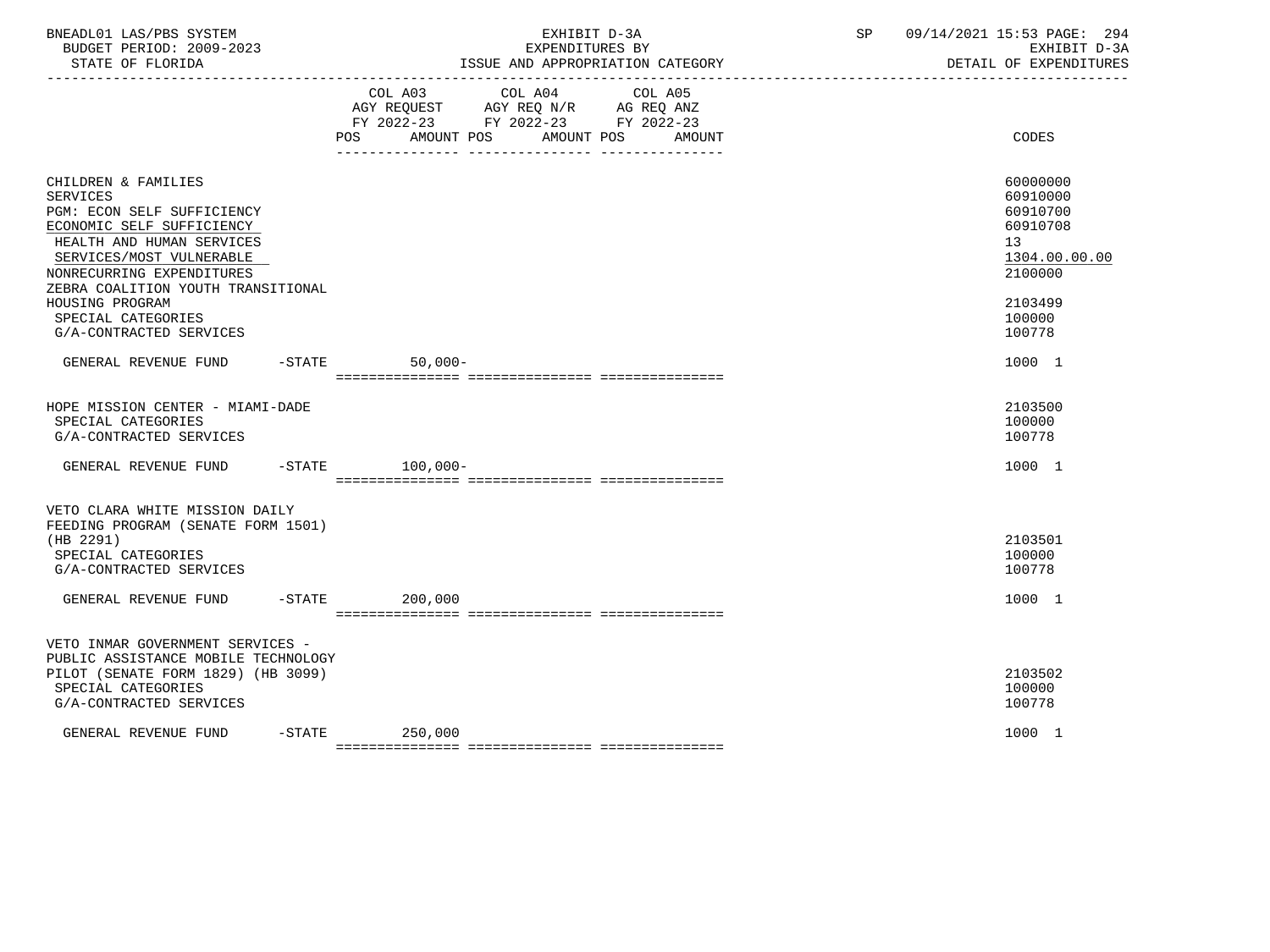| BNEADL01 LAS/PBS SYSTEM<br>BUDGET PERIOD: 2009-2023<br>STATE OF FLORIDA                                                                                                                                                 | EXHIBIT D-3A<br>SP<br>EXPENDITURES BY<br>ISSUE AND APPROPRIATION CATEGORY                                                                                                                                                                                  |        |  | 09/14/2021 15:53 PAGE: 295<br>EXHIBIT D-3A<br>DETAIL OF EXPENDITURES           |
|-------------------------------------------------------------------------------------------------------------------------------------------------------------------------------------------------------------------------|------------------------------------------------------------------------------------------------------------------------------------------------------------------------------------------------------------------------------------------------------------|--------|--|--------------------------------------------------------------------------------|
|                                                                                                                                                                                                                         | COL A03 COL A04 COL A05<br>$\begin{tabular}{lllllll} \bf AGY & \bf REQUEST & \bf AGY & \bf REQ & \tt N/R & \tt AG & \tt REQ & \tt ANZ \\ \bf FY & \tt 2022-23 & \tt FY & \tt 2022-23 & \tt FY & \tt 2022-23 \\ \end{tabular}$<br>POS AMOUNT POS AMOUNT POS | AMOUNT |  | CODES                                                                          |
| CHILDREN & FAMILIES<br><b>SERVICES</b><br>PGM: ECON SELF SUFFICIENCY<br>ECONOMIC SELF SUFFICIENCY<br>HEALTH AND HUMAN SERVICES<br>SERVICES/MOST VULNERABLE<br>NONRECURRING EXPENDITURES<br>VETO ZEBRA COALITION - YOUTH |                                                                                                                                                                                                                                                            |        |  | 60000000<br>60910000<br>60910700<br>60910708<br>13<br>1304.00.00.00<br>2100000 |
| HOUSING PROJECT (SENATE FORM 1933)<br>(HB 3657)<br>SPECIAL CATEGORIES<br>G/A-CONTRACTED SERVICES                                                                                                                        |                                                                                                                                                                                                                                                            |        |  | 2103503<br>100000<br>100778                                                    |
| GENERAL REVENUE FUND -STATE                                                                                                                                                                                             | 50,000                                                                                                                                                                                                                                                     |        |  | 1000 1                                                                         |
| TOTAL: SERVICES/MOST VULNERABLE<br>BY FUND TYPE                                                                                                                                                                         |                                                                                                                                                                                                                                                            |        |  | 1304.00.00.00                                                                  |
| GENERAL REVENUE FUND<br>TRUST FUNDS                                                                                                                                                                                     | 126,660,867<br>70,525,469                                                                                                                                                                                                                                  |        |  | 1000<br>2000                                                                   |
| TOTAL POSITIONS 32.50<br>TOTAL PROG COMP 197,186,336<br>TOTAL SALARY RATE $1,547,641$                                                                                                                                   |                                                                                                                                                                                                                                                            |        |  |                                                                                |

=============== =============== ===============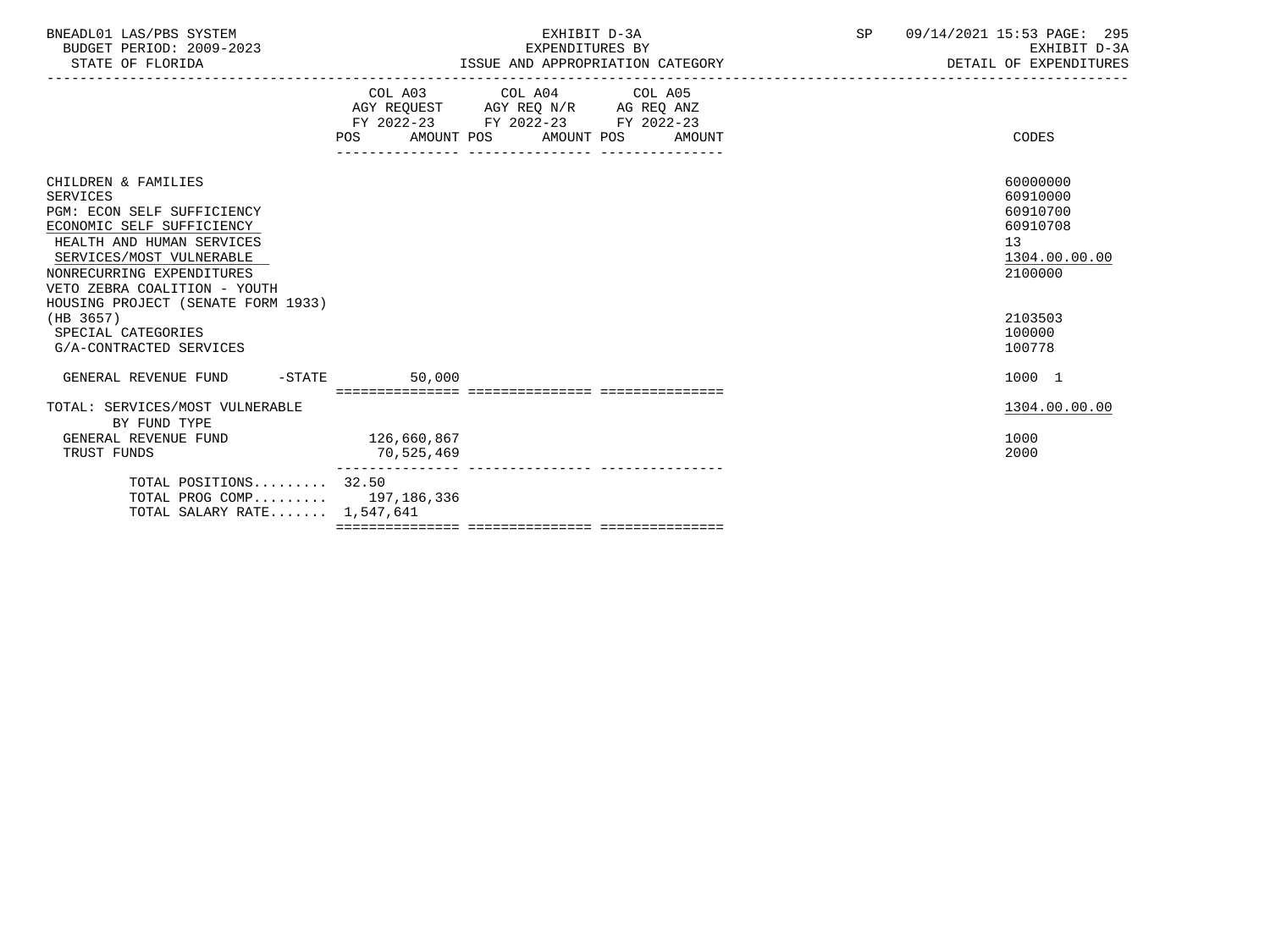| BNEADL01 LAS/PBS SYSTEM  | EXHIBIT D-3A                     | 09/14/2021 15:53 PAGE: 296 |
|--------------------------|----------------------------------|----------------------------|
| BUDGET PERIOD: 2009-2023 | <i>E</i> XPENDITURES BY          | EXHIBIT D-3A               |
| STATE OF FLORIDA         | ISSUE AND APPROPRIATION CATEGORY | DETAIL OF EXPENDITURES     |

|                                                                                                                                                                                                                                                                        |                                   | FY 2022-23 FY 2022-23 FY 2022-23<br>POS AMOUNT POS AMOUNT POS AMOUNT | CODES                                                                                                            |
|------------------------------------------------------------------------------------------------------------------------------------------------------------------------------------------------------------------------------------------------------------------------|-----------------------------------|----------------------------------------------------------------------|------------------------------------------------------------------------------------------------------------------|
| CHILDREN & FAMILIES<br><b>SERVICES</b><br>PGM: ECON SELF SUFFICIENCY<br>ECONOMIC SELF SUFFICIENCY<br>HEALTH AND HUMAN SERVICES<br>COMPREHENSIVE/ELIGIB/SVCS<br>ESTIMATED EXPENDITURES<br>ESTIMATED EXPENDITURES - OPERATIONS<br>SALARY RATE<br>SALARY RATE 157,391,242 |                                   |                                                                      | 60000000<br>60910000<br>60910700<br>60910708<br>13 <sup>°</sup><br>1304.01.00.00<br>1000000<br>1001000<br>000000 |
| SALARIES AND BENEFITS                                                                                                                                                                                                                                                  |                                   |                                                                      | 010000                                                                                                           |
| GENERAL REVENUE FUND                                                                                                                                                                                                                                                   | -MATCH 95,497,662                 |                                                                      | 1000 2                                                                                                           |
| FEDERAL GRANTS TRUST FUND -MATCH                                                                                                                                                                                                                                       | 608,785<br>-FEDERL 102,887,893    |                                                                      | 2261 2<br>2261 3                                                                                                 |
| TOTAL FEDERAL GRANTS TRUST FUND 103,496,678                                                                                                                                                                                                                            |                                   |                                                                      | 2261                                                                                                             |
| GRANTS AND DONATIONS TF -MATCH                                                                                                                                                                                                                                         | 5, 197, 113                       |                                                                      | 2339 2                                                                                                           |
| $-FEDERL$<br>WELFARE TRANSITION TF                                                                                                                                                                                                                                     | 6,396,396                         |                                                                      | 2401 3                                                                                                           |
| TOTAL POSITIONS 4,048.50<br>TOTAL APPRO 210,587,849                                                                                                                                                                                                                    |                                   |                                                                      |                                                                                                                  |
| OTHER PERSONAL SERVICES                                                                                                                                                                                                                                                |                                   |                                                                      | 030000                                                                                                           |
| GENERAL REVENUE FUND -MATCH 1,317,406                                                                                                                                                                                                                                  |                                   |                                                                      | 1000 2                                                                                                           |
| FEDERAL GRANTS TRUST FUND -MATCH                                                                                                                                                                                                                                       | 349,236<br>$-FEDERL$<br>2,507,950 |                                                                      | 2261 2<br>2261 3                                                                                                 |
| TOTAL FEDERAL GRANTS TRUST FUND                                                                                                                                                                                                                                        | 2,857,186                         |                                                                      | 2261                                                                                                             |
| WELFARE TRANSITION TF<br>$-FEDERL$                                                                                                                                                                                                                                     | 99,118                            |                                                                      | 2401 3                                                                                                           |
| TOTAL APPRO                                                                                                                                                                                                                                                            | 4,273,710                         |                                                                      |                                                                                                                  |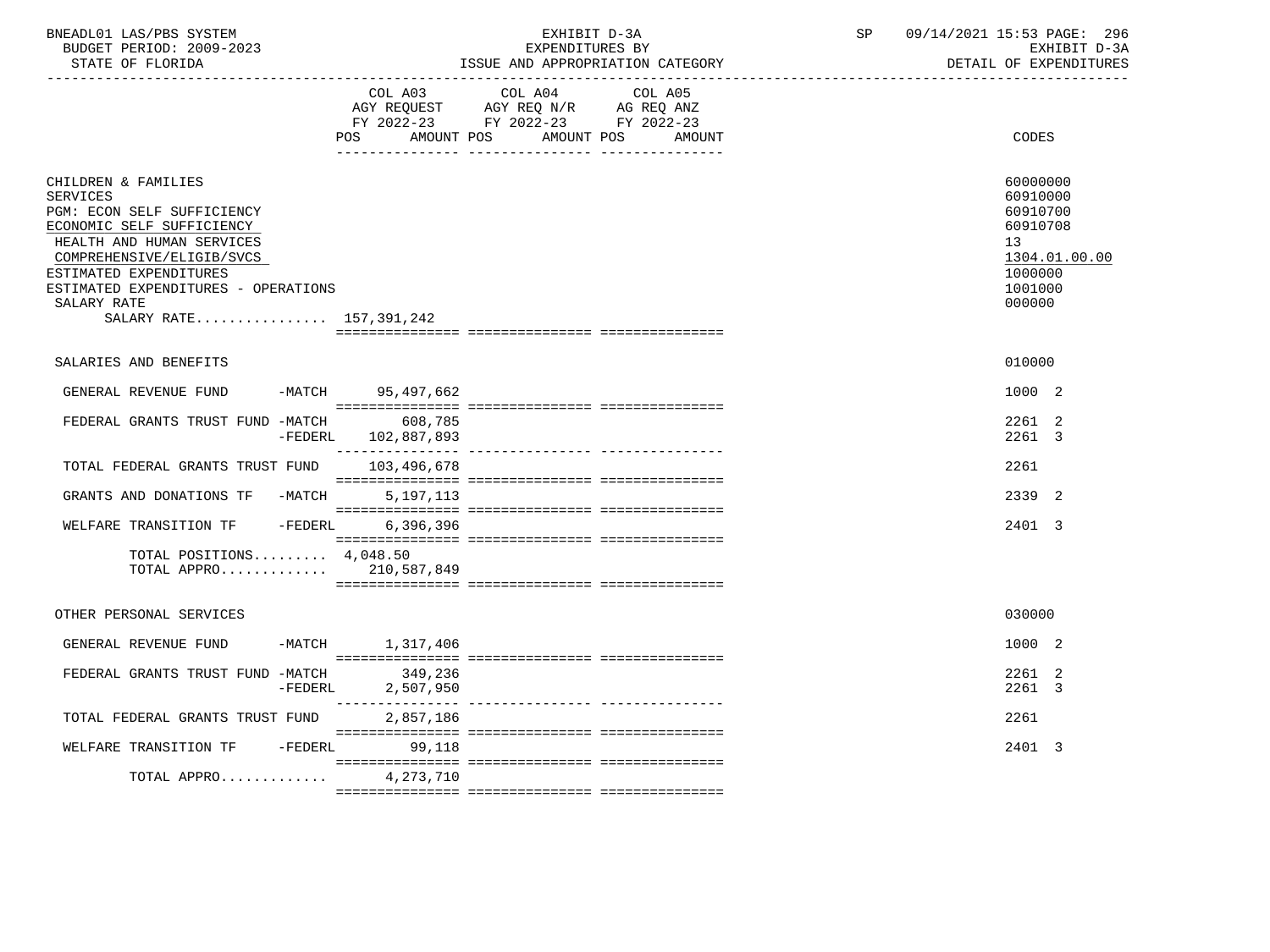| BNEADL01 LAS/PBS SYSTEM |                  |                          | EXHIBIT D-3A                     |  |
|-------------------------|------------------|--------------------------|----------------------------------|--|
|                         |                  | BUDGET PERIOD: 2009-2023 | EXPENDITURES BY                  |  |
|                         | STATE OF FLORIDA |                          | ISSUE AND APPROPRIATION CATEGORY |  |

BUDGET PERIOD: 2009-2023 EXPENDITURES BY EXHIBIT D-3A

|                                                                                                                                                                                                                                   | COL A03<br>AMOUNT POS<br>POS       | COL A04<br>AGY REQUEST AGY REQ N/R AG REQ ANZ<br>FY 2022-23 FY 2022-23 FY 2022-23 | COL A05<br>AMOUNT POS AMOUNT          | CODES                                                                                               |
|-----------------------------------------------------------------------------------------------------------------------------------------------------------------------------------------------------------------------------------|------------------------------------|-----------------------------------------------------------------------------------|---------------------------------------|-----------------------------------------------------------------------------------------------------|
| CHILDREN & FAMILIES<br>SERVICES<br>PGM: ECON SELF SUFFICIENCY<br>ECONOMIC SELF SUFFICIENCY<br>HEALTH AND HUMAN SERVICES<br>COMPREHENSIVE/ELIGIB/SVCS<br>ESTIMATED EXPENDITURES<br>ESTIMATED EXPENDITURES - OPERATIONS<br>EXPENSES |                                    |                                                                                   |                                       | 60000000<br>60910000<br>60910700<br>60910708<br>13<br>1304.01.00.00<br>1000000<br>1001000<br>040000 |
| GENERAL REVENUE FUND -MATCH 9,326,612                                                                                                                                                                                             |                                    |                                                                                   |                                       | 1000 2                                                                                              |
| FEDERAL GRANTS TRUST FUND -MATCH                                                                                                                                                                                                  | 254,159<br>-FEDERL 13,010,641      |                                                                                   |                                       | 2261 2<br>2261 3                                                                                    |
| TOTAL FEDERAL GRANTS TRUST FUND 13,264,800                                                                                                                                                                                        |                                    |                                                                                   |                                       | 2261                                                                                                |
| WELFARE TRANSITION TF -FEDERL 908,167                                                                                                                                                                                             |                                    |                                                                                   |                                       | 2401 3                                                                                              |
| TOTAL APPRO                                                                                                                                                                                                                       | 23,499,579                         |                                                                                   |                                       |                                                                                                     |
| OPERATING CAPITAL OUTLAY<br>GENERAL REVENUE FUND -MATCH                                                                                                                                                                           | 1,723                              |                                                                                   |                                       | 060000<br>1000 2                                                                                    |
| FEDERAL GRANTS TRUST FUND -FEDERL                                                                                                                                                                                                 | 2,376<br>________________          |                                                                                   | _____________________________________ | 2261 3                                                                                              |
| TOTAL APPRO                                                                                                                                                                                                                       | 4,099                              |                                                                                   |                                       |                                                                                                     |
| SPECIAL CATEGORIES<br>CONTRACTED SERVICES                                                                                                                                                                                         |                                    |                                                                                   |                                       | 100000<br>100777                                                                                    |
| GENERAL REVENUE FUND<br>$-MATCH$                                                                                                                                                                                                  | $-$ STATE 17,500,000<br>16,394,477 |                                                                                   |                                       | 1000 1<br>1000 2                                                                                    |
| TOTAL GENERAL REVENUE FUND                                                                                                                                                                                                        | 33,894,477                         |                                                                                   |                                       | 1000                                                                                                |
| FEDERAL GRANTS TRUST FUND -MATCH 357,391                                                                                                                                                                                          | -FEDERL 24,895,014                 |                                                                                   |                                       | 2261 2<br>2261 3                                                                                    |
| TOTAL FEDERAL GRANTS TRUST FUND                                                                                                                                                                                                   | 25,252,405                         |                                                                                   |                                       | 2261                                                                                                |
| WELFARE TRANSITION TF -FEDERL                                                                                                                                                                                                     | 419,850                            |                                                                                   |                                       | 2401 3                                                                                              |
| TOTAL APPRO                                                                                                                                                                                                                       | 59,566,732                         |                                                                                   |                                       |                                                                                                     |

=============== =============== ===============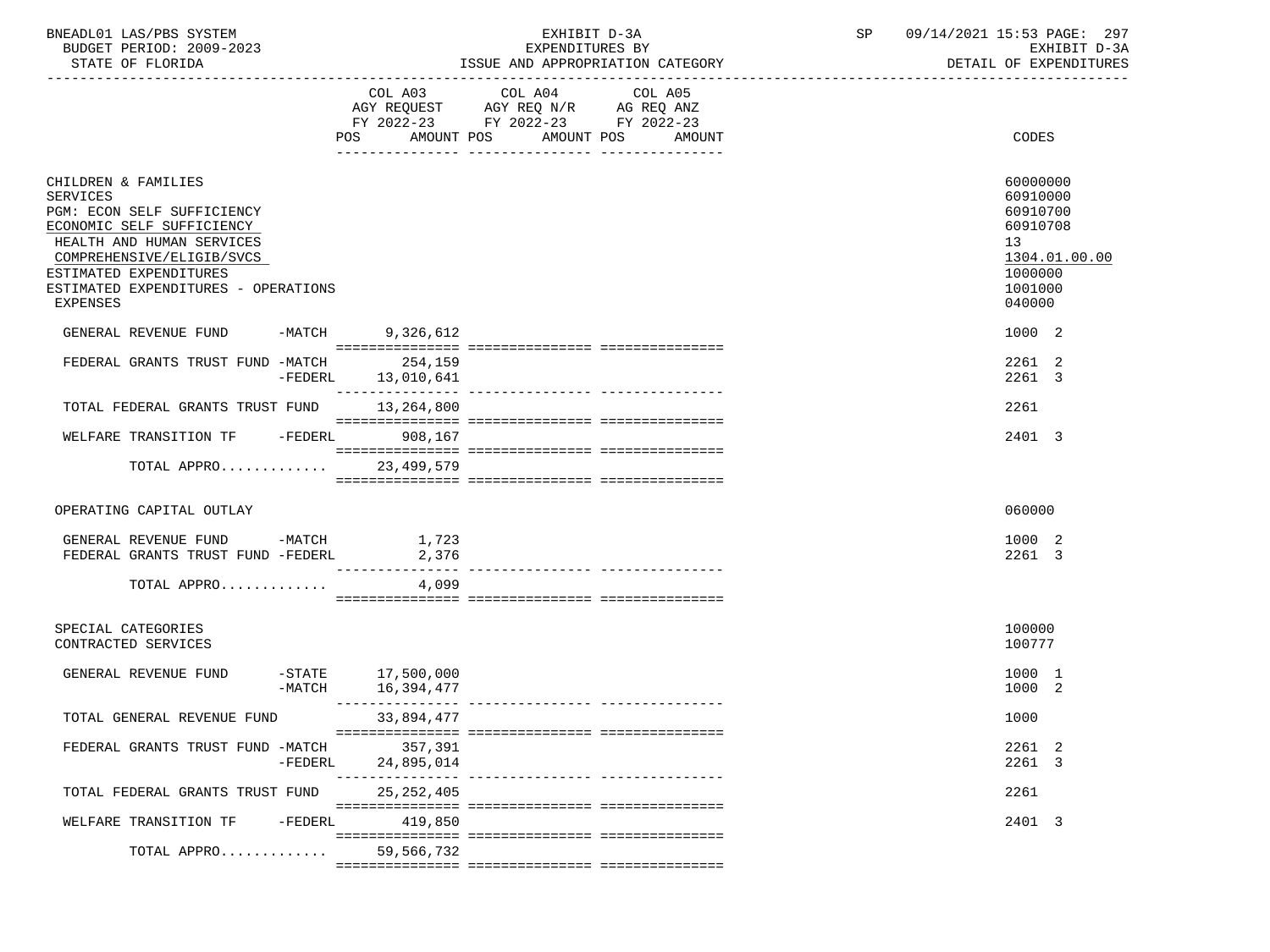| BNEADL01 LAS/PBS SYSTEM |                  |                          |  | EXHIBIT D-3A                     |  |
|-------------------------|------------------|--------------------------|--|----------------------------------|--|
|                         |                  | BUDGET PERIOD: 2009-2023 |  | EXPENDITURES BY                  |  |
|                         | STATE OF FLORIDA |                          |  | ISSUE AND APPROPRIATION CATEGORY |  |

BUDGET PERIOD: 2009-2023 EXPENDITURES BY EXHIBIT D-3A

|                                                                                                                                                                                                                                                                        |                                     | FY 2022-23 FY 2022-23 FY 2022-23<br>POS AMOUNT POS AMOUNT POS | AMOUNT | CODES                                                                                                         |
|------------------------------------------------------------------------------------------------------------------------------------------------------------------------------------------------------------------------------------------------------------------------|-------------------------------------|---------------------------------------------------------------|--------|---------------------------------------------------------------------------------------------------------------|
| CHILDREN & FAMILIES<br>SERVICES<br>PGM: ECON SELF SUFFICIENCY<br>ECONOMIC SELF SUFFICIENCY<br>HEALTH AND HUMAN SERVICES<br>COMPREHENSIVE/ELIGIB/SVCS<br>ESTIMATED EXPENDITURES<br>ESTIMATED EXPENDITURES - OPERATIONS<br>SPECIAL CATEGORIES<br>G/A-CONTRACTED SERVICES |                                     |                                                               |        | 60000000<br>60910000<br>60910700<br>60910708<br>13<br>1304.01.00.00<br>1000000<br>1001000<br>100000<br>100778 |
| GENERAL REVENUE FUND -MATCH<br>FEDERAL GRANTS TRUST FUND -FEDERL<br>WELFARE TRANSITION TF -FEDERL                                                                                                                                                                      | 476,801<br>17,709,776<br>12,627     |                                                               |        | 1000 2<br>2261 3<br>2401 3                                                                                    |
| TOTAL APPRO                                                                                                                                                                                                                                                            | 18,199,204                          |                                                               |        |                                                                                                               |
| PUBLIC ASST FRAUD CONTRACT                                                                                                                                                                                                                                             |                                     |                                                               |        | 102807                                                                                                        |
| FEDERAL GRANTS TRUST FUND -MATCH 275,488<br>-FEDERL                                                                                                                                                                                                                    | 3,130,545                           |                                                               |        | 2261 2<br>2261 3                                                                                              |
| TOTAL FEDERAL GRANTS TRUST FUND                                                                                                                                                                                                                                        | 3,406,033                           |                                                               |        | 2261                                                                                                          |
| WELFARE TRANSITION TF -FEDERL 689,593                                                                                                                                                                                                                                  |                                     |                                                               |        | 2401 3                                                                                                        |
| TOTAL APPRO 4,095,626                                                                                                                                                                                                                                                  |                                     |                                                               |        |                                                                                                               |
| RISK MANAGEMENT INSURANCE                                                                                                                                                                                                                                              |                                     |                                                               |        | 103241                                                                                                        |
| GENERAL REVENUE FUND -MATCH 497,253                                                                                                                                                                                                                                    |                                     |                                                               |        | 1000 2                                                                                                        |
| FEDERAL GRANTS TRUST FUND -MATCH<br>$-FEDERL$                                                                                                                                                                                                                          | 6,791<br>424,297<br>_______________ |                                                               |        | 2261 2<br>2261 3                                                                                              |
| TOTAL FEDERAL GRANTS TRUST FUND                                                                                                                                                                                                                                        | 431,088                             |                                                               |        | 2261                                                                                                          |
| GRANTS AND DONATIONS TF -MATCH                                                                                                                                                                                                                                         | 34,374                              |                                                               |        | 2339 2                                                                                                        |
| TOTAL APPRO                                                                                                                                                                                                                                                            | 962,715                             |                                                               |        |                                                                                                               |
| DEFERRED-PAY COM CONTRACTS                                                                                                                                                                                                                                             |                                     |                                                               |        | 105280                                                                                                        |
| GENERAL REVENUE FUND<br>-MATCH<br>FEDERAL GRANTS TRUST FUND -FEDERL<br>WELFARE TRANSITION TF<br>$-FEDERL$                                                                                                                                                              | 5,134<br>7,398<br>468               |                                                               |        | 1000 2<br>2261 3<br>2401 3                                                                                    |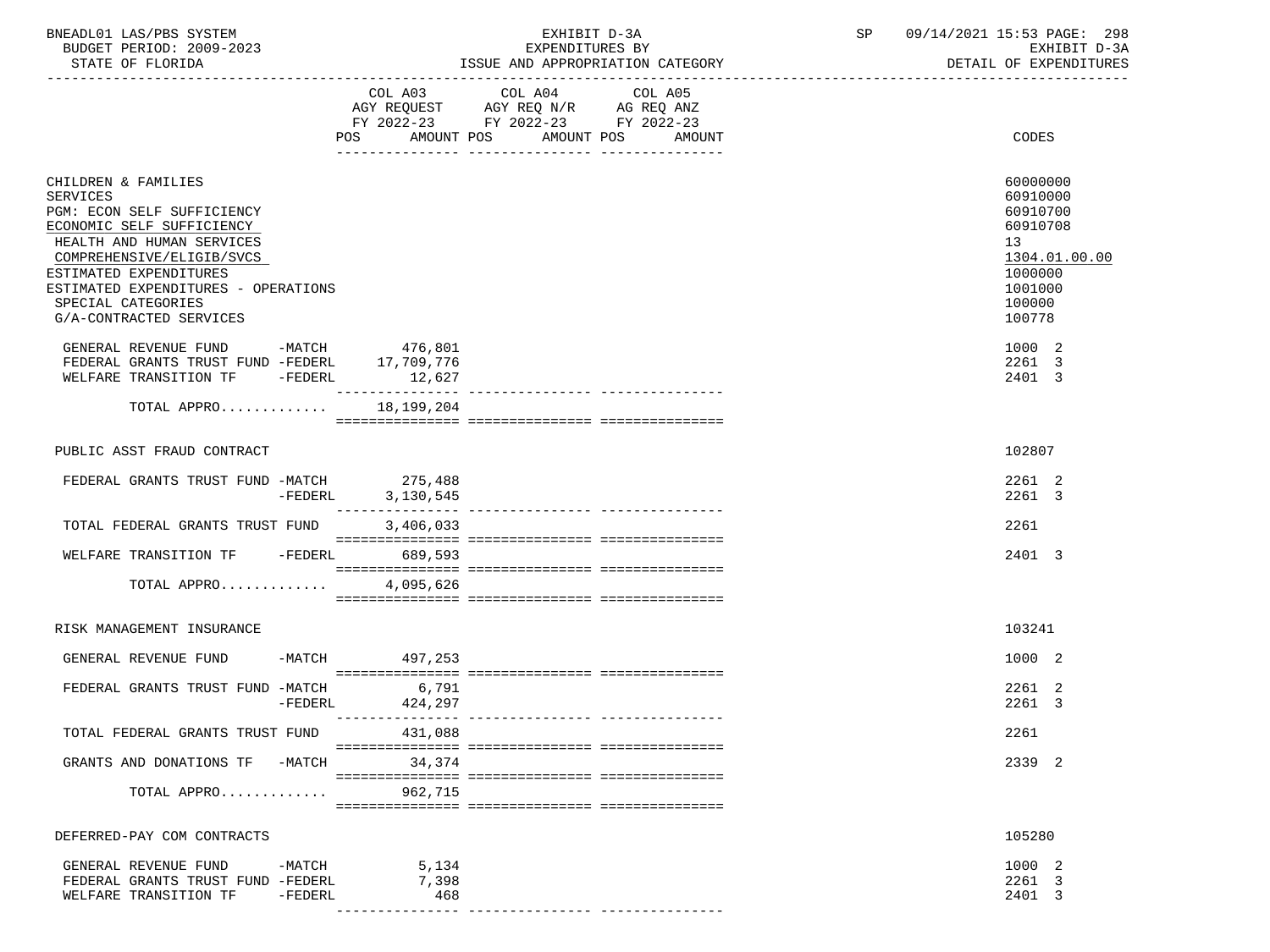| BNEADL01 LAS/PBS SYSTEM<br>BUDGET PERIOD: 2009-2023<br>STATE OF FLORIDA                                                                                                                                                                                                                         |                   | EXHIBIT D-3A<br>EXPENDITURES BY<br>ISSUE AND APPROPRIATION CATEGORY                                                          | SP | 09/14/2021 15:53 PAGE: 299<br>EXHIBIT D-3A<br>DETAIL OF EXPENDITURES                                          |
|-------------------------------------------------------------------------------------------------------------------------------------------------------------------------------------------------------------------------------------------------------------------------------------------------|-------------------|------------------------------------------------------------------------------------------------------------------------------|----|---------------------------------------------------------------------------------------------------------------|
|                                                                                                                                                                                                                                                                                                 | POS<br>AMOUNT POS | COL A03 COL A04<br>COL A05<br>AGY REQUEST AGY REQ N/R AG REQ ANZ<br>FY 2022-23 FY 2022-23 FY 2022-23<br>AMOUNT POS<br>AMOUNT |    | CODES                                                                                                         |
| CHILDREN & FAMILIES<br><b>SERVICES</b><br>PGM: ECON SELF SUFFICIENCY<br>ECONOMIC SELF SUFFICIENCY<br>HEALTH AND HUMAN SERVICES<br>COMPREHENSIVE/ELIGIB/SVCS<br>ESTIMATED EXPENDITURES<br>ESTIMATED EXPENDITURES - OPERATIONS<br>SPECIAL CATEGORIES<br>DEFERRED-PAY COM CONTRACTS<br>TOTAL APPRO | 13,000            |                                                                                                                              |    | 60000000<br>60910000<br>60910700<br>60910708<br>13<br>1304.01.00.00<br>1000000<br>1001000<br>100000<br>105280 |
| LEASE/PURCHASE/EQUIPMENT                                                                                                                                                                                                                                                                        |                   |                                                                                                                              |    | 105281                                                                                                        |
| GENERAL REVENUE FUND                                                                                                                                                                                                                                                                            | -MATCH 164,287    |                                                                                                                              |    | 1000 2                                                                                                        |
| FEDERAL GRANTS TRUST FUND -MATCH<br>-FEDERL                                                                                                                                                                                                                                                     | 1,464<br>338,627  |                                                                                                                              |    | 2261 2<br>2261 3                                                                                              |
| TOTAL FEDERAL GRANTS TRUST FUND 340,091                                                                                                                                                                                                                                                         |                   |                                                                                                                              |    | 2261                                                                                                          |
| WELFARE TRANSITION TF -FEDERL 17,652                                                                                                                                                                                                                                                            |                   |                                                                                                                              |    | 2401 3                                                                                                        |
| TOTAL APPRO                                                                                                                                                                                                                                                                                     | 522,030           |                                                                                                                              |    |                                                                                                               |
| TOTAL: ESTIMATED EXPENDITURES - OPERATIONS<br>TOTAL POSITIONS $4,048.50$<br>TOTAL ISSUE 321,724,544<br>TOTAL SALARY RATE 157,391,242                                                                                                                                                            |                   |                                                                                                                              |    | 1001000                                                                                                       |
| SALARY INCREASES FOR FY 2021-22 -<br>STATE EMPLOYEE MINIMUM WAGE<br>INCREASE - EFFECTIVE 7/1/2021<br>SALARY RATE<br>SALARY RATE 1,447,347                                                                                                                                                       |                   |                                                                                                                              |    | 1001030<br>000000                                                                                             |
| SALARIES AND BENEFITS                                                                                                                                                                                                                                                                           |                   |                                                                                                                              |    | 010000                                                                                                        |
| GENERAL REVENUE FUND<br>-MATCH                                                                                                                                                                                                                                                                  | 777,397           |                                                                                                                              |    | 1000 2                                                                                                        |
| FEDERAL GRANTS TRUST FUND -MATCH<br>-FEDERL                                                                                                                                                                                                                                                     | 4,972<br>837,750  |                                                                                                                              |    | 2261 2<br>2261 3                                                                                              |
| TOTAL FEDERAL GRANTS TRUST FUND                                                                                                                                                                                                                                                                 | 842,722           | ------------ ----------------                                                                                                |    | 2261                                                                                                          |
| GRANTS AND DONATIONS TF<br>$-MATCH$                                                                                                                                                                                                                                                             | 42,350            |                                                                                                                              |    | 2339 2                                                                                                        |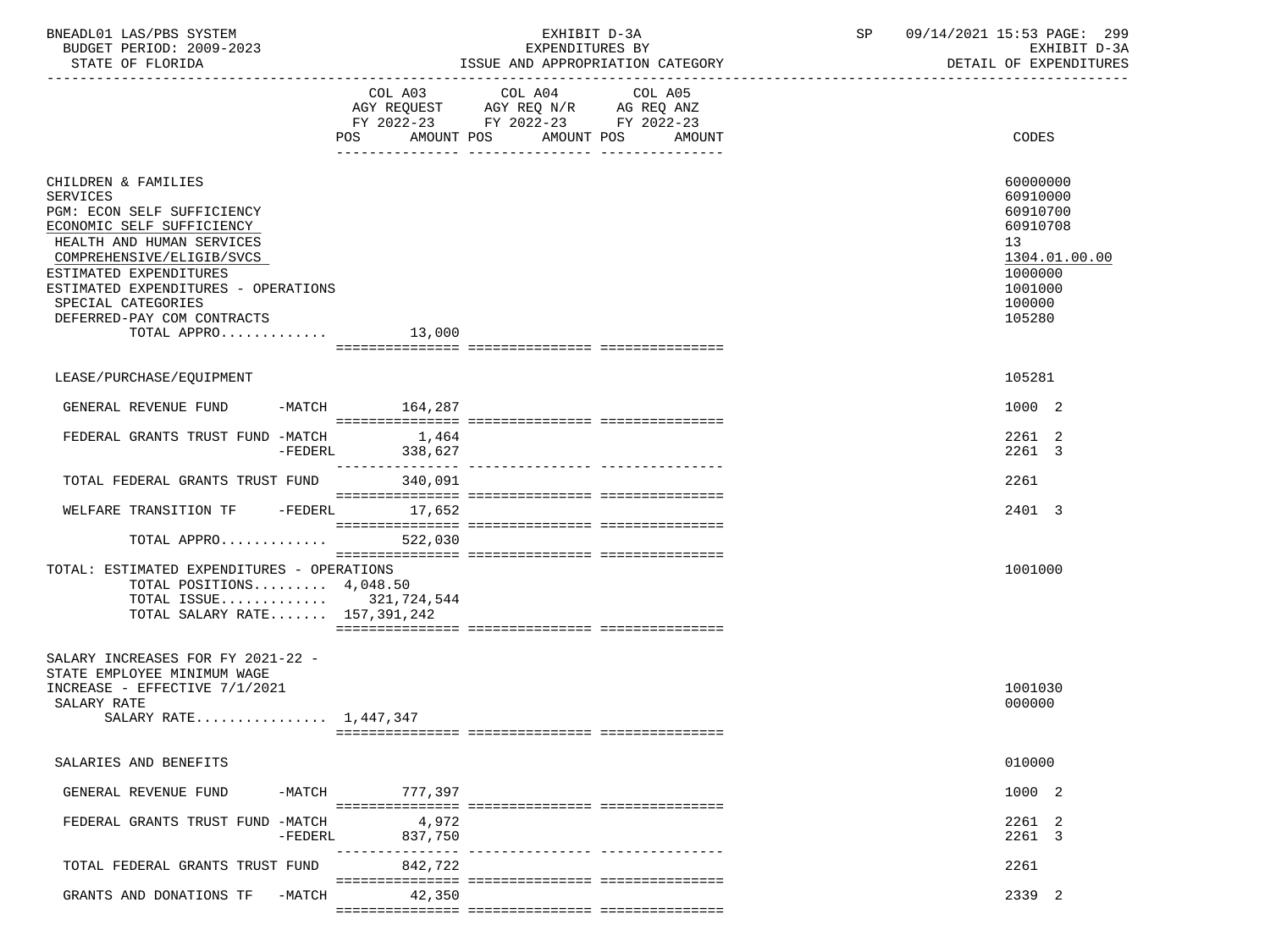| BNEADL01 LAS/PBS SYSTEM<br>BUDGET PERIOD: 2009-2023<br>STATE OF FLORIDA                                                                                                                                                                                   |                            | EXHIBIT D-3A<br>EXPENDITURES BY<br>ISSUE AND APPROPRIATION CATEGORY | SP<br>09/14/2021 15:53 PAGE: 300<br>EXHIBIT D-3A<br>DETAIL OF EXPENDITURES     |
|-----------------------------------------------------------------------------------------------------------------------------------------------------------------------------------------------------------------------------------------------------------|----------------------------|---------------------------------------------------------------------|--------------------------------------------------------------------------------|
|                                                                                                                                                                                                                                                           | POS                        | FY 2022-23 FY 2022-23 FY 2022-23<br>AMOUNT POS AMOUNT POS AMOUNT    | CODES                                                                          |
| CHILDREN & FAMILIES<br><b>SERVICES</b><br>PGM: ECON SELF SUFFICIENCY<br>ECONOMIC SELF SUFFICIENCY<br>HEALTH AND HUMAN SERVICES<br>COMPREHENSIVE/ELIGIB/SVCS<br>ESTIMATED EXPENDITURES<br>SALARY INCREASES FOR FY 2021-22 -<br>STATE EMPLOYEE MINIMUM WAGE |                            |                                                                     | 60000000<br>60910000<br>60910700<br>60910708<br>13<br>1304.01.00.00<br>1000000 |
| INCREASE - EFFECTIVE 7/1/2021<br>SALARIES AND BENEFITS<br>WELFARE TRANSITION TF -FEDERL 52,124<br>TOTAL APPRO $1,714,593$                                                                                                                                 |                            |                                                                     | 1001030<br>010000<br>2401 3                                                    |
| OTHER PERSONAL SERVICES                                                                                                                                                                                                                                   |                            |                                                                     | 030000                                                                         |
| GENERAL REVENUE FUND<br>FEDERAL GRANTS TRUST FUND -MATCH 9,424                                                                                                                                                                                            | -MATCH 35,550              |                                                                     | 1000 2<br>2261 2                                                               |
| -FEDERL<br>TOTAL FEDERAL GRANTS TRUST FUND 77,101                                                                                                                                                                                                         | 67,677                     |                                                                     | 2261 3<br>2261                                                                 |
| WELFARE TRANSITION TF -FEDERL 2,674<br>TOTAL APPRO $115,325$                                                                                                                                                                                              |                            |                                                                     | 2401 3                                                                         |
| TOTAL: SALARY INCREASES FOR FY 2021-22 -<br>STATE EMPLOYEE MINIMUM WAGE<br>INCREASE - EFFECTIVE 7/1/2021<br>TOTAL ISSUE 1,829,918<br>TOTAL SALARY RATE $1,447,347$                                                                                        |                            |                                                                     | 1001030                                                                        |
| FLORIDA RETIREMENT SYSTEM<br>ADJUSTMENT - FY 2021-22 - NORMAL<br>COST AND UNFUNDED ACTUARIAL                                                                                                                                                              |                            |                                                                     |                                                                                |
| LIABILITY<br>SALARIES AND BENEFITS                                                                                                                                                                                                                        |                            |                                                                     | 1001070<br>010000                                                              |
| -MATCH<br>GENERAL REVENUE FUND                                                                                                                                                                                                                            | 504,594                    |                                                                     | 1000 2                                                                         |
| FEDERAL GRANTS TRUST FUND -MATCH<br>$-FEDERL$                                                                                                                                                                                                             | 3,227<br>543,769           |                                                                     | 2261 2<br>2261 3                                                               |
| TOTAL FEDERAL GRANTS TRUST FUND                                                                                                                                                                                                                           | ---------------<br>546,996 |                                                                     | 2261                                                                           |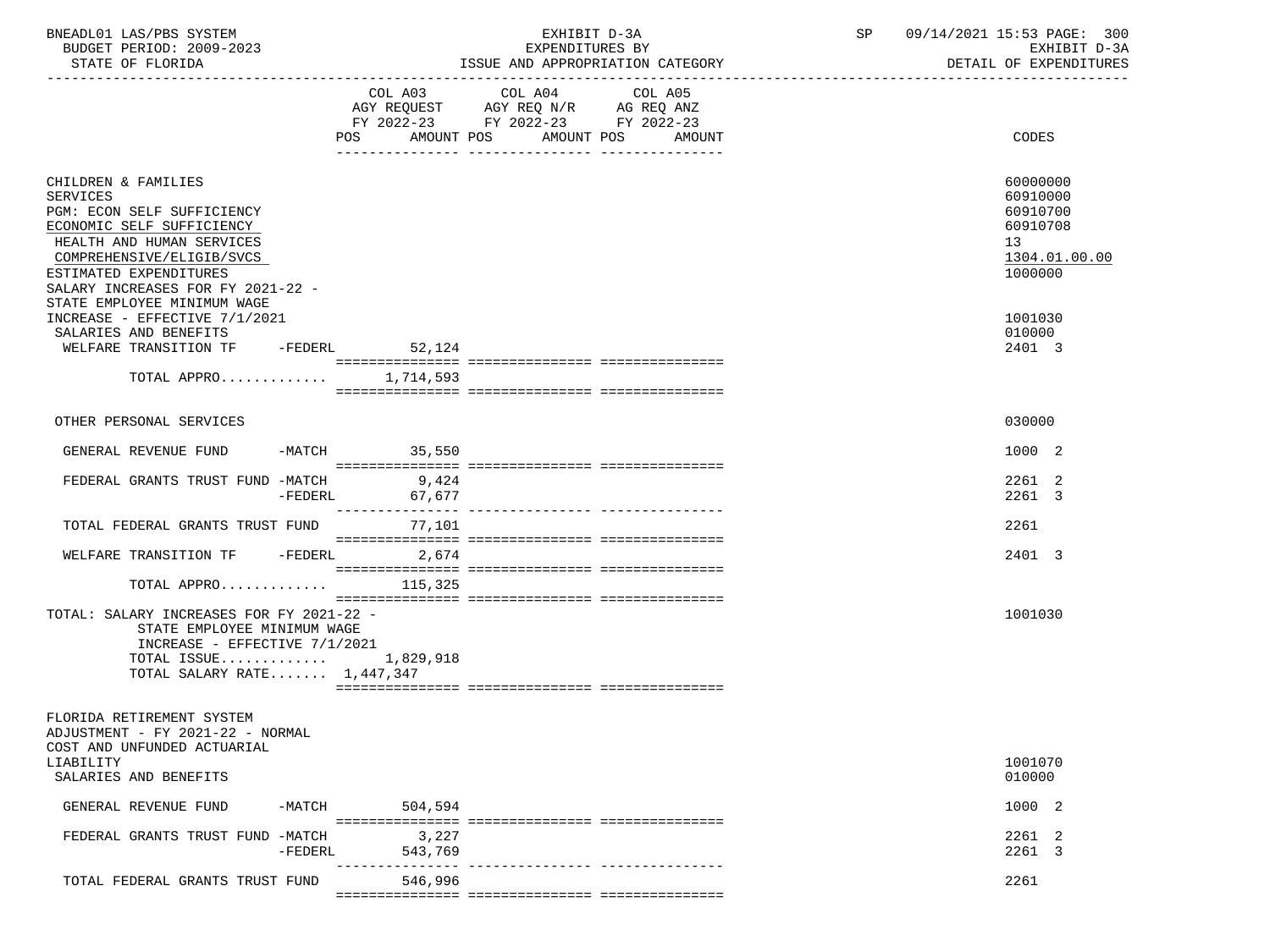| BNEADL01 LAS/PBS SYSTEM<br>BUDGET PERIOD: 2009-2023<br>STATE OF FLORIDA                                                                                                                                                                                                                                                                                       |         |                                             | EXHIBIT D-3A<br>EXPENDITURES BY<br>ISSUE AND APPROPRIATION CATEGORY               |         | SP | 09/14/2021 15:53 PAGE: 301<br>EXHIBIT D-3A<br>DETAIL OF EXPENDITURES                                          |
|---------------------------------------------------------------------------------------------------------------------------------------------------------------------------------------------------------------------------------------------------------------------------------------------------------------------------------------------------------------|---------|---------------------------------------------|-----------------------------------------------------------------------------------|---------|----|---------------------------------------------------------------------------------------------------------------|
|                                                                                                                                                                                                                                                                                                                                                               |         | COL A03<br>POS AMOUNT POS AMOUNT POS AMOUNT | COL A04<br>AGY REQUEST AGY REQ N/R AG REQ ANZ<br>FY 2022-23 FY 2022-23 FY 2022-23 | COL A05 |    | CODES                                                                                                         |
| CHILDREN & FAMILIES<br>SERVICES<br>PGM: ECON SELF SUFFICIENCY<br>ECONOMIC SELF SUFFICIENCY<br>HEALTH AND HUMAN SERVICES<br>COMPREHENSIVE/ELIGIB/SVCS<br>ESTIMATED EXPENDITURES<br>FLORIDA RETIREMENT SYSTEM<br>ADJUSTMENT - FY 2021-22 - NORMAL<br>COST AND UNFUNDED ACTUARIAL<br>LIABILITY<br>SALARIES AND BENEFITS<br>GRANTS AND DONATIONS TF -MATCH 27,489 |         |                                             |                                                                                   |         |    | 60000000<br>60910000<br>60910700<br>60910708<br>13<br>1304.01.00.00<br>1000000<br>1001070<br>010000<br>2339 2 |
| WELFARE TRANSITION TF -FEDERL 33,833                                                                                                                                                                                                                                                                                                                          |         |                                             |                                                                                   |         |    | 2401 3                                                                                                        |
| TOTAL APPRO $1,112,912$                                                                                                                                                                                                                                                                                                                                       |         |                                             |                                                                                   |         |    |                                                                                                               |
| CASUALTY INSURANCE PREMIUM<br>ADJUSTMENT<br>SPECIAL CATEGORIES<br>RISK MANAGEMENT INSURANCE                                                                                                                                                                                                                                                                   |         |                                             |                                                                                   |         |    | 1001090<br>100000<br>103241                                                                                   |
| GENERAL REVENUE FUND                                                                                                                                                                                                                                                                                                                                          |         | -MATCH 159,888-                             |                                                                                   |         |    | 1000 2                                                                                                        |
| FEDERAL GRANTS TRUST FUND -MATCH                                                                                                                                                                                                                                                                                                                              | -FEDERL | 228<br>$228-$<br>_______________            | ------------- ----------------                                                    |         |    | 2261 2<br>2261 3                                                                                              |
| TOTAL APPRO                                                                                                                                                                                                                                                                                                                                                   |         | 159,888-                                    |                                                                                   |         |    |                                                                                                               |
| ADJUSTMENTS TO CURRENT YEAR<br>ESTIMATED EXPENDITURES<br>ADJUST FUND SOURCE INDICATORS - ADD<br>SALARIES AND BENEFITS                                                                                                                                                                                                                                         |         |                                             |                                                                                   |         |    | 1600000<br>160S220<br>010000                                                                                  |
| FEDERAL GRANTS TRUST FUND -MATCH                                                                                                                                                                                                                                                                                                                              |         | 269,886                                     |                                                                                   |         |    | 2261 2                                                                                                        |
| OTHER PERSONAL SERVICES                                                                                                                                                                                                                                                                                                                                       |         |                                             |                                                                                   |         |    | 030000                                                                                                        |
| FEDERAL GRANTS TRUST FUND -MATCH 343,350                                                                                                                                                                                                                                                                                                                      |         |                                             |                                                                                   |         |    | 2261 2                                                                                                        |
|                                                                                                                                                                                                                                                                                                                                                               |         |                                             |                                                                                   |         |    |                                                                                                               |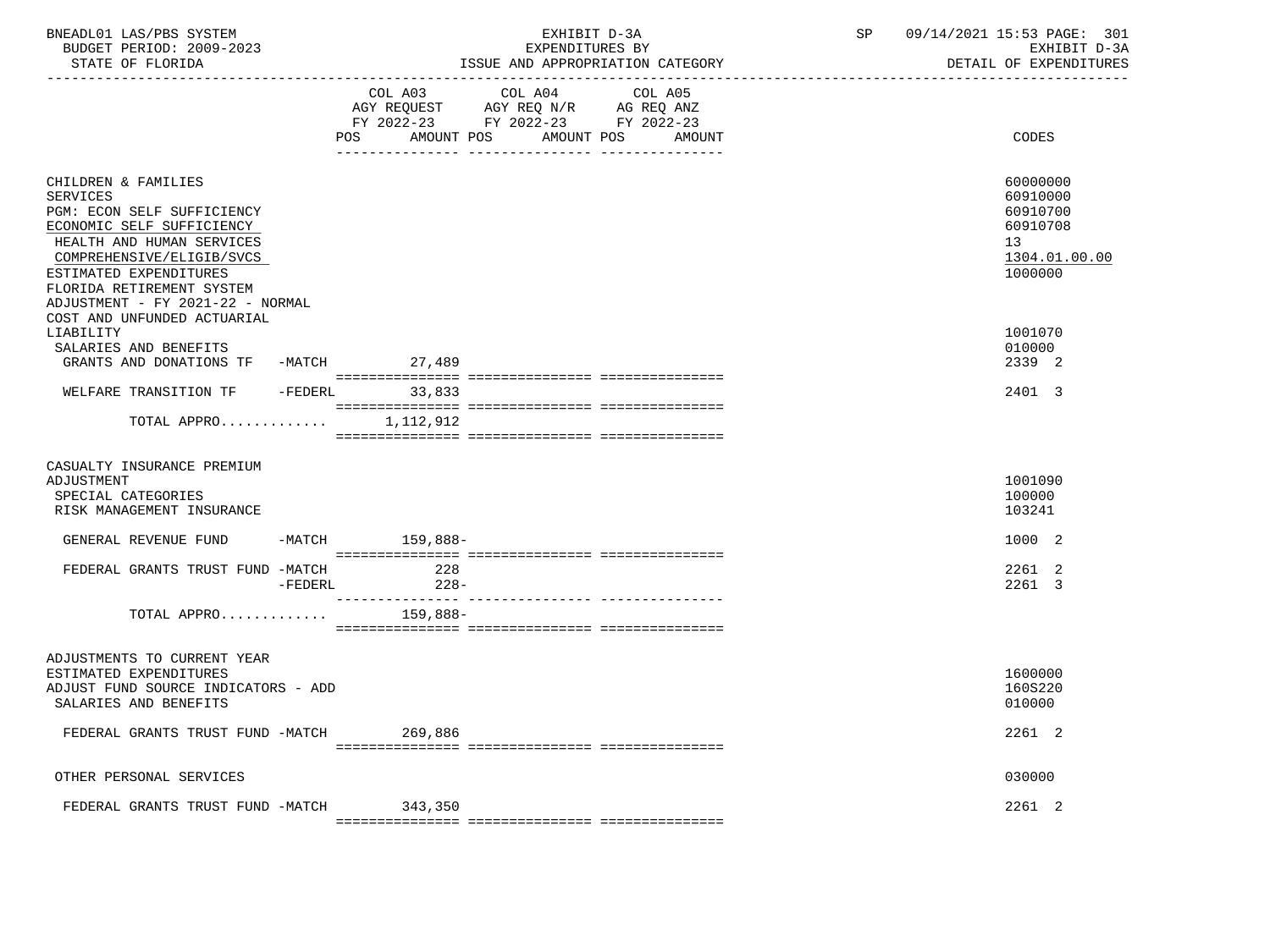| BNEADL01 LAS/PBS SYSTEM<br>BUDGET PERIOD: 2009-2023<br>STATE OF FLORIDA                                                                                                                                                                                                 |                   | EXHIBIT D-3A<br>EXPENDITURES BY<br>ISSUE AND APPROPRIATION CATEGORY                                                    | SP 09/14/2021 15:53 PAGE: 302<br>EXHIBIT D-3A<br>DETAIL OF EXPENDITURES                             |
|-------------------------------------------------------------------------------------------------------------------------------------------------------------------------------------------------------------------------------------------------------------------------|-------------------|------------------------------------------------------------------------------------------------------------------------|-----------------------------------------------------------------------------------------------------|
|                                                                                                                                                                                                                                                                         | AMOUNT POS<br>POS | COL A03 COL A04 COL A05<br>AGY REQUEST AGY REQ N/R AG REQ ANZ FY 2022-23 FY 2022-23 FY 2022-23<br>AMOUNT POS<br>AMOUNT | CODES                                                                                               |
| CHILDREN & FAMILIES<br><b>SERVICES</b><br>PGM: ECON SELF SUFFICIENCY<br>ECONOMIC SELF SUFFICIENCY<br>HEALTH AND HUMAN SERVICES<br>COMPREHENSIVE/ELIGIB/SVCS<br>ADJUSTMENTS TO CURRENT YEAR<br>ESTIMATED EXPENDITURES<br>ADJUST FUND SOURCE INDICATORS - ADD<br>EXPENSES |                   |                                                                                                                        | 60000000<br>60910000<br>60910700<br>60910708<br>13<br>1304.01.00.00<br>1600000<br>160S220<br>040000 |
| FEDERAL GRANTS TRUST FUND -MATCH 193,192                                                                                                                                                                                                                                |                   |                                                                                                                        | 2261 2                                                                                              |
| SPECIAL CATEGORIES<br>CONTRACTED SERVICES                                                                                                                                                                                                                               |                   |                                                                                                                        | 100000<br>100777                                                                                    |
| FEDERAL GRANTS TRUST FUND -MATCH 118,741                                                                                                                                                                                                                                |                   |                                                                                                                        | 2261 2                                                                                              |
| PUBLIC ASST FRAUD CONTRACT                                                                                                                                                                                                                                              |                   |                                                                                                                        | 102807                                                                                              |
| FEDERAL GRANTS TRUST FUND -MATCH 44,932                                                                                                                                                                                                                                 |                   |                                                                                                                        | 2261 2                                                                                              |
| RISK MANAGEMENT INSURANCE                                                                                                                                                                                                                                               |                   |                                                                                                                        | 103241                                                                                              |
| FEDERAL GRANTS TRUST FUND -MATCH 12,557                                                                                                                                                                                                                                 |                   |                                                                                                                        | 2261 2                                                                                              |
| DEFERRED-PAY COM CONTRACTS                                                                                                                                                                                                                                              |                   |                                                                                                                        | 105280                                                                                              |
| FEDERAL GRANTS TRUST FUND -MATCH                                                                                                                                                                                                                                        | 160               |                                                                                                                        | 2261 2                                                                                              |
| LEASE/PURCHASE/EOUIPMENT                                                                                                                                                                                                                                                |                   |                                                                                                                        | 105281                                                                                              |
| FEDERAL GRANTS TRUST FUND -MATCH                                                                                                                                                                                                                                        | 11,493            |                                                                                                                        | 2261 2                                                                                              |
| TOTAL: ADJUST FUND SOURCE INDICATORS - ADD<br>TOTAL ISSUE                                                                                                                                                                                                               | 994,311           |                                                                                                                        | 160S220                                                                                             |
|                                                                                                                                                                                                                                                                         |                   |                                                                                                                        |                                                                                                     |
| AGENCY ISSUE NARRATIVE:<br>2022-2023 BUDGET YEAR NARRATIVE:<br>ISSUE TITLE:<br>Adjust Fund Source Indicators - Add                                                                                                                                                      |                   | IT COMPONENT? NO                                                                                                       |                                                                                                     |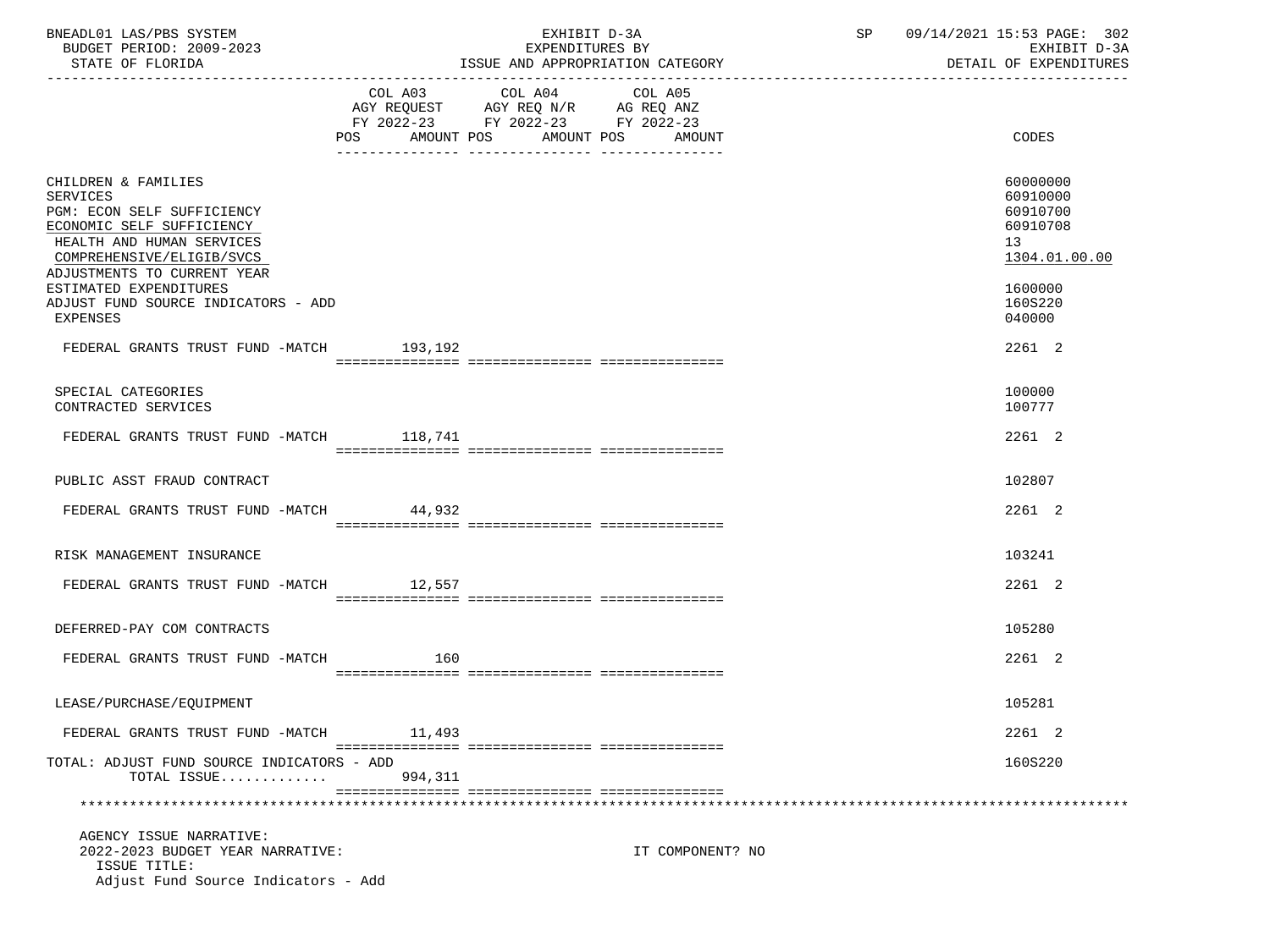| BNEADL01 LAS/PBS SYSTEM<br>BUDGET PERIOD: 2009-2023<br>STATE OF FLORIDA                                                        |     |                                                                                                   |                       | EXHIBIT D-3A<br>EXPENDITURES BY | ISSUE AND APPROPRIATION CATEGORY | <b>SP</b> | 09/14/2021 15:53 PAGE: 303<br>EXHIBIT D-3A<br>DETAIL OF EXPENDITURES |
|--------------------------------------------------------------------------------------------------------------------------------|-----|---------------------------------------------------------------------------------------------------|-----------------------|---------------------------------|----------------------------------|-----------|----------------------------------------------------------------------|
|                                                                                                                                | POS | COL A03 COL A04 COL A05<br>AGY REQUEST AGY REQ N/R AG REQ ANZ<br>FY 2022-23 FY 2022-23 FY 2022-23 | AMOUNT POS AMOUNT POS |                                 | AMOUNT                           |           | CODES                                                                |
| CHILDREN & FAMILIES<br>SERVICES<br><b>PGM: ECON SELF SUFFICIENCY</b><br>ECONOMIC SELF SUFFICIENCY<br>HEALTH AND HUMAN SERVICES |     |                                                                                                   |                       |                                 |                                  |           | 60000000<br>60910000<br>60910700<br>60910708<br>13<br>1304.01.00.00  |
| COMPREHENSIVE/ELIGIB/SVCS<br>ADJUSTMENTS TO CURRENT YEAR<br>ESTIMATED EXPENDITURES<br>ADJUST FUND SOURCE INDICATORS - ADD      |     |                                                                                                   |                       |                                 |                                  |           | 1600000<br>160S220                                                   |

### SUMMARY:

 The Department of Children and Families (department) requests the recurring transfer of \$214,939,636 across Funding Source Identifiers (FSI) in all of the department's budget entities, adjusting the department's Fiscal Year 2022-2023 in order to realign FSI's for Maintenance of Effort (MOE) and Match review.

## ISSUE NARRATIVE:

 This technical issue requests the transfer of appropriations between FSI's that is necessary to ensure that the department can properly identify state funding required to match federal funds and MOE amounts with certainty.

 The Other Salary Amount (OAD) transaction was used to realign the budget for the Salaries and Benefits appropriation category because this issue is not associated with specific positions and/or salary.

 The Department will implement these adjustments and continue to monitor the funding of the budget. When summarized with companion issue 160S230 - Adjust Fund Source Indicators - Deduct, the issues net to zero.

# COST CALCULATION:

 The following chart summarizes the FSI's that have been identified for realignment in order to meet our MOE and Match needs:

| FSI TRANSFER REQUEST FY |      | 2022-23     |                |           |               |             |  |
|-------------------------|------|-------------|----------------|-----------|---------------|-------------|--|
| Budget Entity           | Fund | $FSI-1$     | $FSI-2$        | $FSI-3$   | $FSI-9$       | Grand Total |  |
| 60900101                | 1000 | (2,688,418) | 2,688,418      |           |               |             |  |
|                         | 2021 | (131, 150)  | (57, 221)      | 188,371   |               | 0           |  |
|                         | 2261 | (19, 427)   | (35, 779)      | 55,206    |               | 0           |  |
|                         | 2516 | (2,004)     | 2,004          |           |               |             |  |
| 60900101 Total          |      | (2.840.999) | 2,597,422      | 243,577   |               | 0           |  |
|                         |      |             |                |           |               |             |  |
| 60900202                | 1000 | 3,602,689   | (3,602,689)    |           |               | 0           |  |
|                         | 2261 | 140,686     | (3, 193, 945)  | 4,608,559 | (1, 555, 300) | 0           |  |
|                         | 2516 | (835)       | 835            |           |               | 0           |  |
| 60900202 Total          |      | 3,742,540   | (6, 795, 799)  | 4,608,559 | (1, 555, 300) | 0           |  |
| 60910310                | 1000 | 53,790,972  | (53, 790, 972) |           |               | 0           |  |
|                         | 2157 | 6,471,113   | (6, 471, 113)  |           |               |             |  |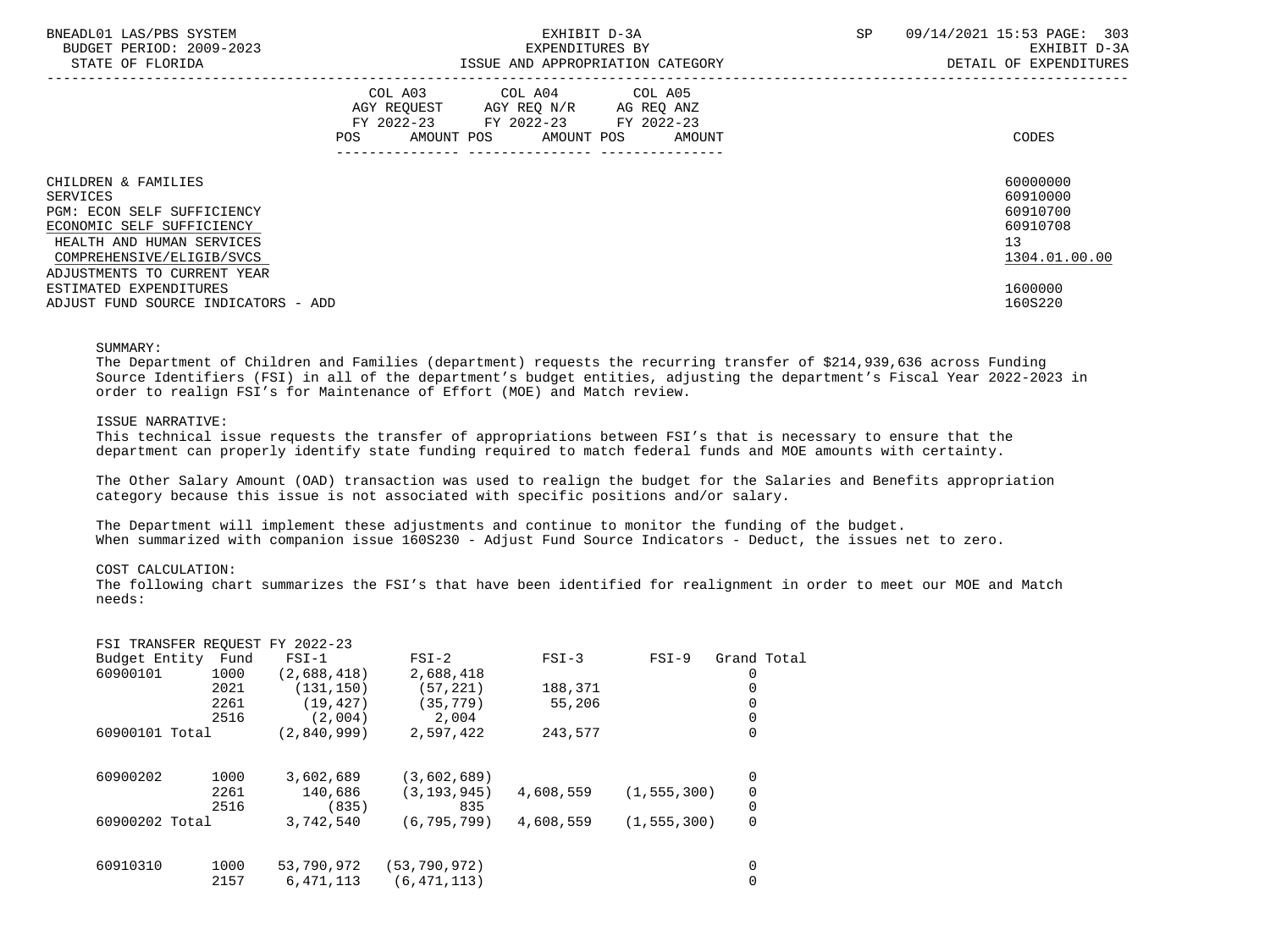| BNEADL01 LAS/PBS SYSTEM<br>BUDGET PERIOD: 2009-2023<br>STATE OF FLORIDA                                                                                                                                              |                      |                         |                                                                          | EXHIBIT D-3A<br>EXPENDITURES BY                 | ISSUE AND APPROPRIATION CATEGORY |                                           | SP | 09/14/2021 15:53 PAGE: 304<br>EXHIBIT D-3A<br>DETAIL OF EXPENDITURES           |
|----------------------------------------------------------------------------------------------------------------------------------------------------------------------------------------------------------------------|----------------------|-------------------------|--------------------------------------------------------------------------|-------------------------------------------------|----------------------------------|-------------------------------------------|----|--------------------------------------------------------------------------------|
|                                                                                                                                                                                                                      |                      | POS                     | COL A03<br>AGY REQUEST<br>FY 2022-23 FY 2022-23 FY 2022-23<br>AMOUNT POS | COL A04<br>AGY REQ N/R AG REQ ANZ<br>AMOUNT POS | COL A05<br>AMOUNT                |                                           |    | CODES                                                                          |
| CHILDREN & FAMILIES<br><b>SERVICES</b><br>PGM: ECON SELF SUFFICIENCY<br>ECONOMIC SELF SUFFICIENCY<br>HEALTH AND HUMAN SERVICES<br>COMPREHENSIVE/ELIGIB/SVCS<br>ADJUSTMENTS TO CURRENT YEAR<br>ESTIMATED EXPENDITURES |                      |                         |                                                                          |                                                 |                                  |                                           |    | 60000000<br>60910000<br>60910700<br>60910708<br>13<br>1304.01.00.00<br>1600000 |
| ADJUST FUND SOURCE INDICATORS - ADD                                                                                                                                                                                  |                      |                         |                                                                          |                                                 |                                  |                                           |    | 160S220                                                                        |
| 60910310 Total                                                                                                                                                                                                       | 2261<br>2516         | 9,090,654<br>69,352,739 | 849,538<br>(9,090,654)<br>(68, 503, 201)                                 | (849, 538)<br>(849,538)                         |                                  | $\mathbf 0$<br>$\mathbf 0$<br>$\mathbf 0$ |    |                                                                                |
| 60910506                                                                                                                                                                                                             | 1000<br>2261         | (50, 737, 403)          | 50,737,403<br>(28, 040)                                                  |                                                 | 28,040                           | 0<br>0                                    |    |                                                                                |
| 60910506 Total                                                                                                                                                                                                       | 2516                 | 56,900,188)             | $(6, 162, 785)$ 6, 162, 785<br>56,872,148                                |                                                 | 28,040                           | $\mathbf 0$<br>$\mathbf 0$                |    |                                                                                |
| 60910708                                                                                                                                                                                                             | 1000<br>2261         | 6,240,815<br>(1,664)    | (6, 240, 815)<br>994,311                                                 | (992, 647)                                      |                                  | 0<br>0                                    |    |                                                                                |
| 60910708 Total                                                                                                                                                                                                       |                      | 6,239,151               | (5, 246, 504)                                                            | (992,647)                                       |                                  | $\mathbf 0$                               |    |                                                                                |
| 60910950                                                                                                                                                                                                             | 1000<br>2261<br>2516 | 2,467                   | $(24, 572, 806)$ 24, 572, 806<br>2,131,586<br>(2, 467)                   | (2, 131, 586)                                   |                                  | $\mathbf 0$<br>$\mathbf 0$<br>$\mathbf 0$ |    |                                                                                |
| 60910950 Total                                                                                                                                                                                                       |                      | (24, 570, 339)          | 26,701,925                                                               | (2, 131, 586)                                   |                                  | $\mathbf 0$                               |    |                                                                                |
| Grand Total                                                                                                                                                                                                          |                      | (4,977,096)             | 5,625,991                                                                | 878,365                                         | (1,527,260)                      | $\mathbf 0$                               |    |                                                                                |
| IMPACT OF NOT FUNDING ISSUE:<br>Not Applicable.                                                                                                                                                                      |                      |                         |                                                                          |                                                 |                                  |                                           |    |                                                                                |
| LINKAGE TO GOVERNOR'S PRIORITIES:<br>Not Applicable.                                                                                                                                                                 |                      |                         |                                                                          |                                                 |                                  |                                           |    |                                                                                |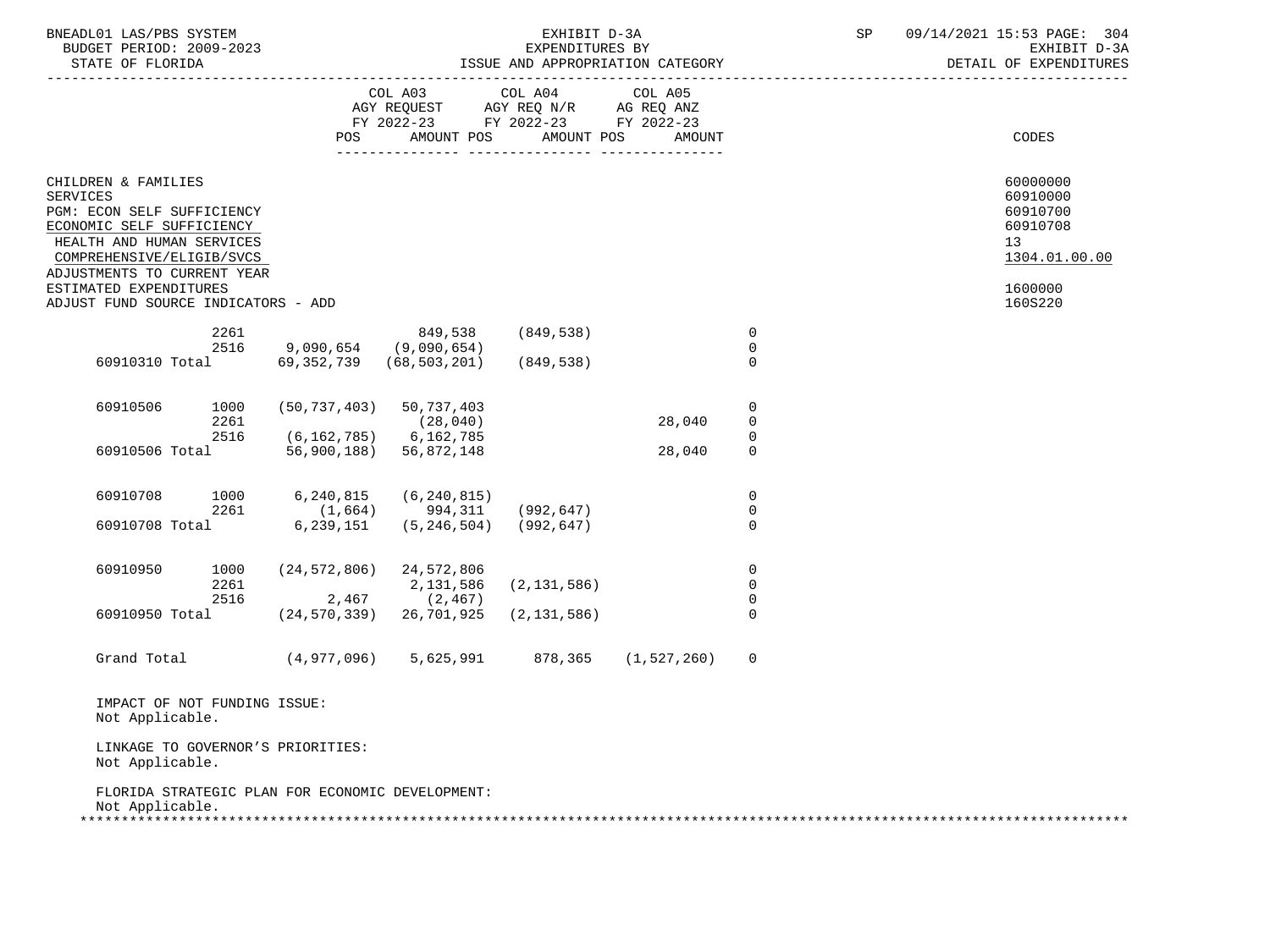| BNEADL01 LAS/PBS SYSTEM<br>BUDGET PERIOD: 2009-2023<br>STATE OF FLORIDA                                                                                                                                                                                     | EXHIBIT D-3A<br>EXPENDITURES BY<br>ISSUE AND APPROPRIATION CATEGORY |                                                                                   |                              |          | 09/14/2021 15:53 PAGE: 305<br>SP<br>EXHIBIT D-3A<br>DETAIL OF EXPENDITURES |    |                                                                                           |
|-------------------------------------------------------------------------------------------------------------------------------------------------------------------------------------------------------------------------------------------------------------|---------------------------------------------------------------------|-----------------------------------------------------------------------------------|------------------------------|----------|----------------------------------------------------------------------------|----|-------------------------------------------------------------------------------------------|
|                                                                                                                                                                                                                                                             | COL A03<br>POS AMOUNT POS                                           | COL A04<br>AGY REQUEST AGY REQ N/R AG REQ ANZ<br>FY 2022-23 FY 2022-23 FY 2022-23 | COL A05<br>AMOUNT POS AMOUNT |          |                                                                            |    | <b>CODES</b>                                                                              |
| CHILDREN & FAMILIES<br><b>SERVICES</b><br>PGM: ECON SELF SUFFICIENCY<br>ECONOMIC SELF SUFFICIENCY<br>HEALTH AND HUMAN SERVICES<br>COMPREHENSIVE/ELIGIB/SVCS<br>ADJUSTMENTS TO CURRENT YEAR<br>ESTIMATED EXPENDITURES<br>ADJUST FUND SOURCE INDICATORS - ADD |                                                                     |                                                                                   |                              |          |                                                                            |    | 60000000<br>60910000<br>60910700<br>60910708<br>13<br>1304.01.00.00<br>1600000<br>160S220 |
| POSITION DETAIL OF SALARIES AND BENEFITS:                                                                                                                                                                                                                   | FTE                                                                 | BASE RATE                                                                         | ADDITIVES                    | BENEFITS | SUBTOTAL                                                                   | ႜၟ | LAPSE LAPSED SALARIES<br>AND BENEFITS                                                     |
| A03 - AGY REQUEST FY 2022-23<br>CHANGES TO CURRENTLY AUTHORIZED POSITIONS<br>OTHER SALARY AMOUNT<br>2261 FEDERAL GRANTS TRUST FUND                                                                                                                          |                                                                     |                                                                                   |                              |          |                                                                            |    | 269,886<br><u> Liberalis Liberal</u><br>269,886<br>==============                         |
|                                                                                                                                                                                                                                                             |                                                                     |                                                                                   |                              |          |                                                                            |    |                                                                                           |
| ADJUST FUND SOURCE INDICATORS -<br><b>DEDUCT</b><br>SALARIES AND BENEFITS                                                                                                                                                                                   |                                                                     |                                                                                   |                              |          |                                                                            |    | 160S230<br>010000                                                                         |
| FEDERAL GRANTS TRUST FUND -FEDERL 269,886-                                                                                                                                                                                                                  |                                                                     |                                                                                   |                              |          |                                                                            |    | 2261 3                                                                                    |
| OTHER PERSONAL SERVICES                                                                                                                                                                                                                                     |                                                                     |                                                                                   |                              |          |                                                                            |    | 030000                                                                                    |
| FEDERAL GRANTS TRUST FUND -FEDERL                                                                                                                                                                                                                           | 343,350-                                                            |                                                                                   |                              |          |                                                                            |    | 2261 3                                                                                    |
| <b>EXPENSES</b>                                                                                                                                                                                                                                             |                                                                     |                                                                                   |                              |          |                                                                            |    | 040000                                                                                    |
| FEDERAL GRANTS TRUST FUND -FEDERL 193,192-                                                                                                                                                                                                                  |                                                                     |                                                                                   |                              |          |                                                                            |    | 2261 3                                                                                    |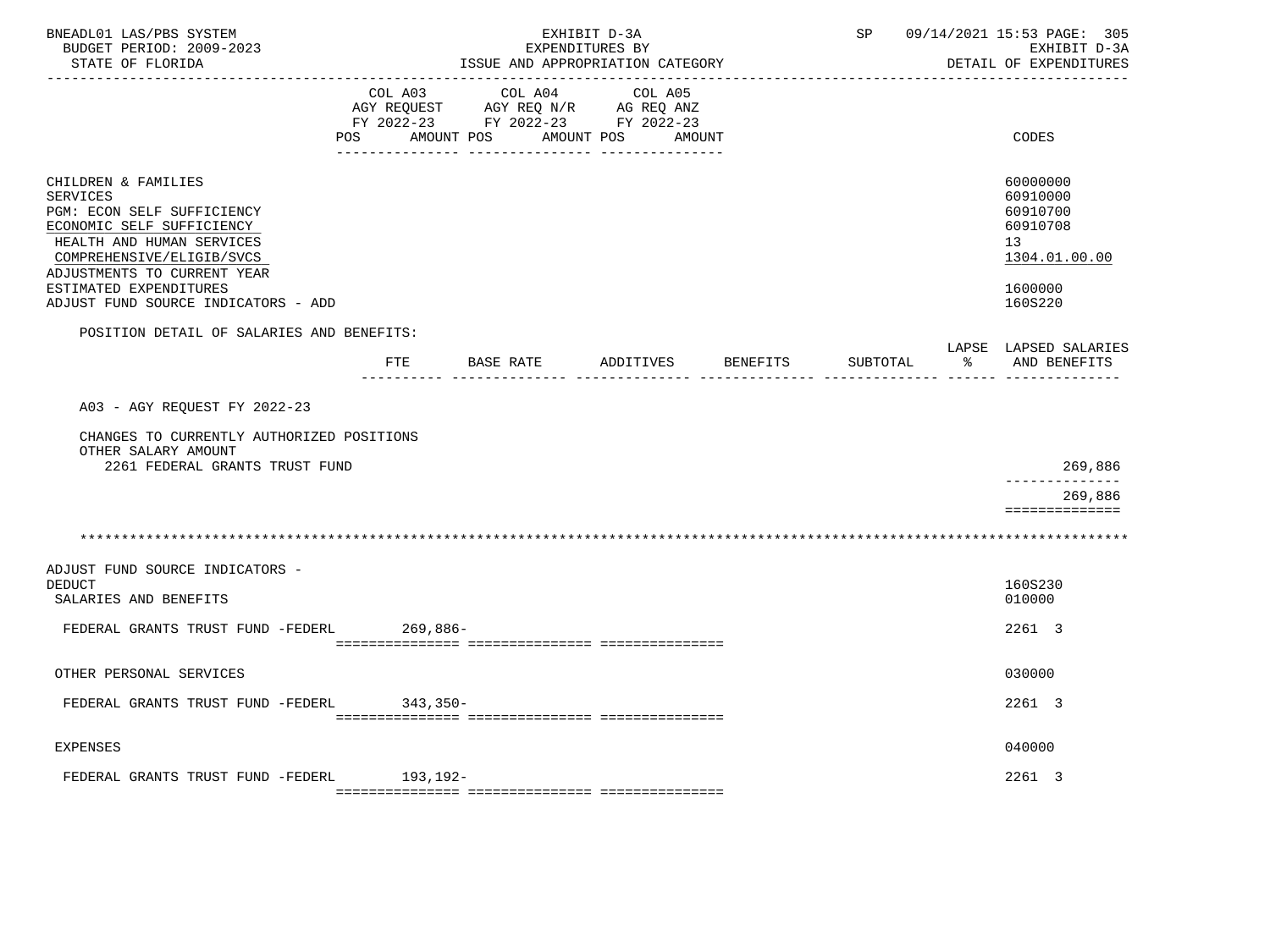| BNEADL01 LAS/PBS SYSTEM<br>BUDGET PERIOD: 2009-2023<br>STATE OF FLORIDA                                                                                                                                       | EXHIBIT D-3A<br>EXPENDITURES BY<br>ISSUE AND APPROPRIATION CATEGORY                                                                               | SP<br>09/14/2021 15:53 PAGE: 306<br>EXHIBIT D-3A<br>DETAIL OF EXPENDITURES     |
|---------------------------------------------------------------------------------------------------------------------------------------------------------------------------------------------------------------|---------------------------------------------------------------------------------------------------------------------------------------------------|--------------------------------------------------------------------------------|
|                                                                                                                                                                                                               | COL A03 COL A04<br>COL A05<br>AGY REQUEST AGY REQ N/R AG REQ ANZ<br>FY 2022-23 FY 2022-23 FY 2022-23<br>AMOUNT POS<br>AMOUNT POS<br>POS<br>AMOUNT | CODES                                                                          |
| CHILDREN & FAMILIES<br>SERVICES<br>PGM: ECON SELF SUFFICIENCY<br>ECONOMIC SELF SUFFICIENCY<br>HEALTH AND HUMAN SERVICES<br>COMPREHENSIVE/ELIGIB/SVCS<br>ADJUSTMENTS TO CURRENT YEAR<br>ESTIMATED EXPENDITURES |                                                                                                                                                   | 60000000<br>60910000<br>60910700<br>60910708<br>13<br>1304.01.00.00<br>1600000 |
| ADJUST FUND SOURCE INDICATORS -<br>DEDUCT<br>SPECIAL CATEGORIES<br>CONTRACTED SERVICES                                                                                                                        |                                                                                                                                                   | 160S230<br>100000<br>100777                                                    |
| FEDERAL GRANTS TRUST FUND -FEDERL 118,741-                                                                                                                                                                    |                                                                                                                                                   | 2261 3                                                                         |
| PUBLIC ASST FRAUD CONTRACT                                                                                                                                                                                    |                                                                                                                                                   | 102807                                                                         |
| FEDERAL GRANTS TRUST FUND -FEDERL                                                                                                                                                                             | 44,932-                                                                                                                                           | 2261 3                                                                         |
|                                                                                                                                                                                                               |                                                                                                                                                   |                                                                                |
| RISK MANAGEMENT INSURANCE                                                                                                                                                                                     |                                                                                                                                                   | 103241                                                                         |
| FEDERAL GRANTS TRUST FUND -FEDERL 12,557-                                                                                                                                                                     |                                                                                                                                                   | 2261 3                                                                         |
| DEFERRED-PAY COM CONTRACTS                                                                                                                                                                                    |                                                                                                                                                   | 105280                                                                         |
| FEDERAL GRANTS TRUST FUND -FEDERL                                                                                                                                                                             | 160-                                                                                                                                              | 2261 3                                                                         |
| LEASE/PURCHASE/EOUIPMENT                                                                                                                                                                                      |                                                                                                                                                   | 105281                                                                         |
| FEDERAL GRANTS TRUST FUND -FEDERL                                                                                                                                                                             | 11,493-                                                                                                                                           | 2261 3                                                                         |
| TOTAL: ADJUST FUND SOURCE INDICATORS -<br><b>DEDUCT</b>                                                                                                                                                       |                                                                                                                                                   | 160S230                                                                        |
| TOTAL ISSUE                                                                                                                                                                                                   | 994,311-                                                                                                                                          |                                                                                |
|                                                                                                                                                                                                               |                                                                                                                                                   |                                                                                |
| AGENCY ISSUE NARRATIVE:<br>2022-2023 BUDGET YEAR NARRATIVE:<br>ISSUE TITLE:<br>Adjust Fund Source Indicators - Deduct                                                                                         | IT COMPONENT? NO                                                                                                                                  |                                                                                |
| SUMMARY:                                                                                                                                                                                                      |                                                                                                                                                   |                                                                                |

The Department of Children and Families (department) requests the recurring transfer of \$214,939,636 across Funding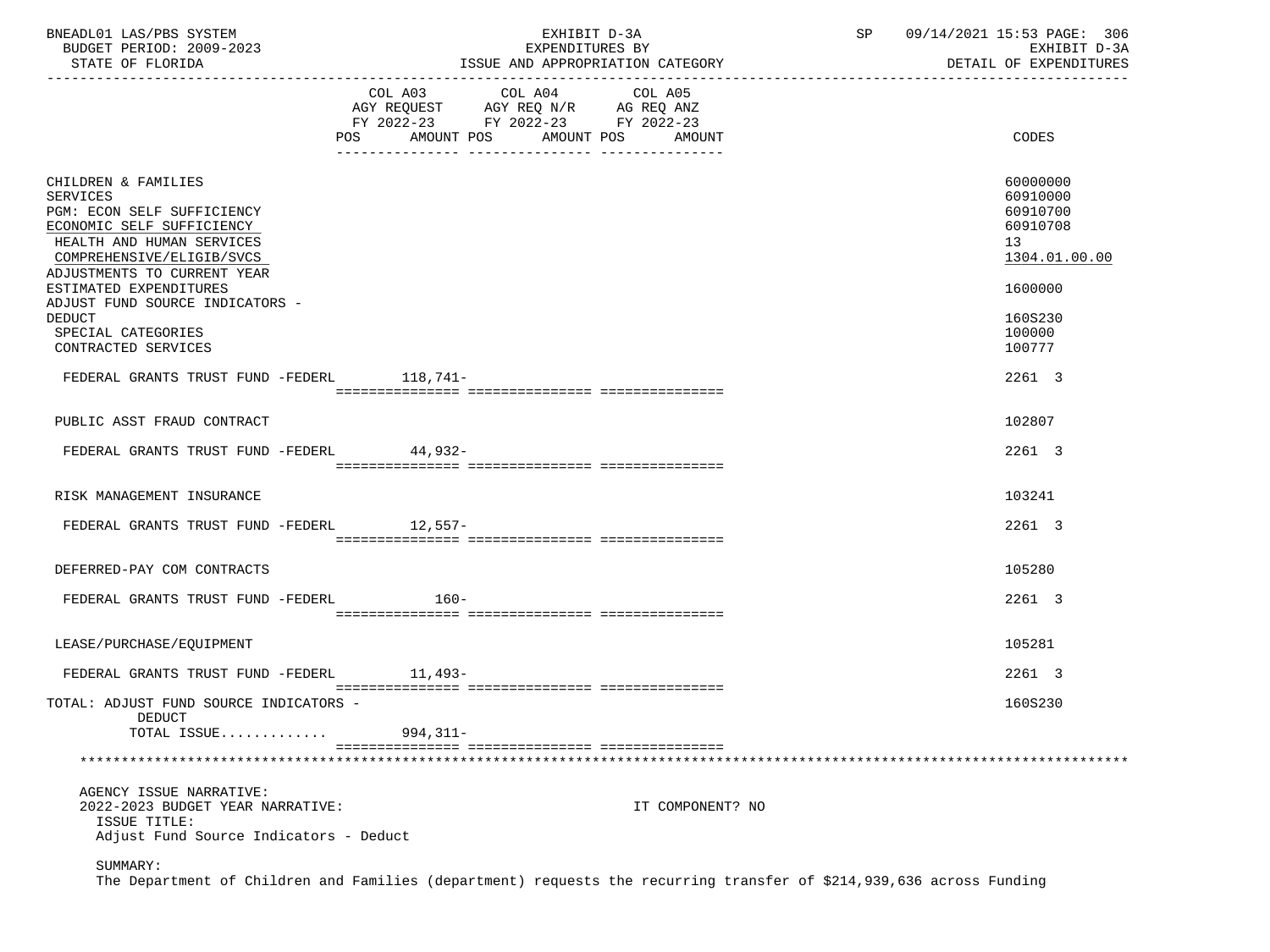| BNEADL01 LAS/PBS SYSTEM<br>BUDGET PERIOD: 2009-2023<br>STATE OF FLORIDA                                                                                                                    | EXHIBIT D-3A<br>EXPENDITURES BY<br>ISSUE AND APPROPRIATION CATEGORY                                                                         | SP<br>09/14/2021 15:53 PAGE: 307<br>EXHIBIT D-3A<br>DETAIL OF EXPENDITURES |
|--------------------------------------------------------------------------------------------------------------------------------------------------------------------------------------------|---------------------------------------------------------------------------------------------------------------------------------------------|----------------------------------------------------------------------------|
|                                                                                                                                                                                            | COL A03 COL A04 COL A05<br>AGY REQUEST AGY REQ N/R AG REQ ANZ<br>FY 2022-23 FY 2022-23 FY 2022-23<br>POS<br>AMOUNT POS AMOUNT POS<br>AMOUNT | CODES                                                                      |
| CHILDREN & FAMILIES<br>SERVICES<br><b>PGM: ECON SELF SUFFICIENCY</b><br>ECONOMIC SELF SUFFICIENCY<br>HEALTH AND HUMAN SERVICES<br>COMPREHENSIVE/ELIGIB/SVCS<br>ADJUSTMENTS TO CURRENT YEAR |                                                                                                                                             | 60000000<br>60910000<br>60910700<br>60910708<br>13<br>1304.01.00.00        |
| ESTIMATED EXPENDITURES<br>ADJUST FUND SOURCE INDICATORS -<br><b>DEDUCT</b>                                                                                                                 |                                                                                                                                             | 1600000<br>160S230                                                         |

 Source Identifiers (FSI) in all of the department's budget entities, adjusting the department's Fiscal Year 2022-2023 in order to realign FSI's for Maintenance of Effort (MOE) and Match review.

# ISSUE NARRATIVE:

 This technical issue requests the transfer of appropriations between FSI's that is necessary to ensure that the department can properly identify state funding required to match federal funds and MOE amounts with certainty.

 The Other Salary Amount (OAD) transaction was used to realign the budget for the Salaries and Benefits appropriation category because this issue is not associated with specific positions and/or salary.

 The Department will implement these adjustments and continue to monitor the funding of the budget. When summarized with companion issue 160S220 - Adjust Fund Source Indicators - Add, the issues net to zero.

# COST CALCULATION:

 The following chart summarizes the FSI's that have been identified for realignment in order to meet our MOE and Match needs:

|                    |      | FSI TRANSFER REQUEST FY 2022-23 |                |            |               |                |
|--------------------|------|---------------------------------|----------------|------------|---------------|----------------|
| Budget Entity Fund |      | $FST-1$                         | $FSI-2$        | $FSI-3$    | $FSI-9$       | Grand Total    |
| 60900101           | 1000 | (2,688,418)                     | 2,688,418      |            |               |                |
|                    | 2021 | (131, 150)                      | (57, 221)      | 188,371    |               |                |
|                    | 2261 | (19, 427)                       | (35, 779)      | 55,206     |               |                |
|                    | 2516 | (2,004)                         | 2,004          |            |               | 0              |
| 60900101 Total     |      | (2,840,999)                     | 2,597,422      | 243,577    |               | 0              |
| 60900202           | 1000 | 3,602,689                       | (3,602,689)    |            |               | 0              |
|                    | 2261 | 140,686                         | (3, 193, 945)  | 4,608,559  | (1, 555, 300) | 0              |
|                    | 2516 | (835)                           | 835            |            |               | 0              |
| 60900202 Total     |      | 3,742,540                       | (6, 795, 799)  | 4,608,559  | (1, 555, 300) | $\overline{0}$ |
| 60910310           | 1000 | 53,790,972                      | (53, 790, 972) |            |               | 0              |
|                    | 2157 | 6,471,113                       | (6, 471, 113)  |            |               |                |
|                    | 2261 |                                 | 849,538        | (849, 538) |               | 0              |
|                    | 2516 | 9,090,654                       | (9.090.654)    |            |               | 0              |
|                    |      |                                 |                |            |               |                |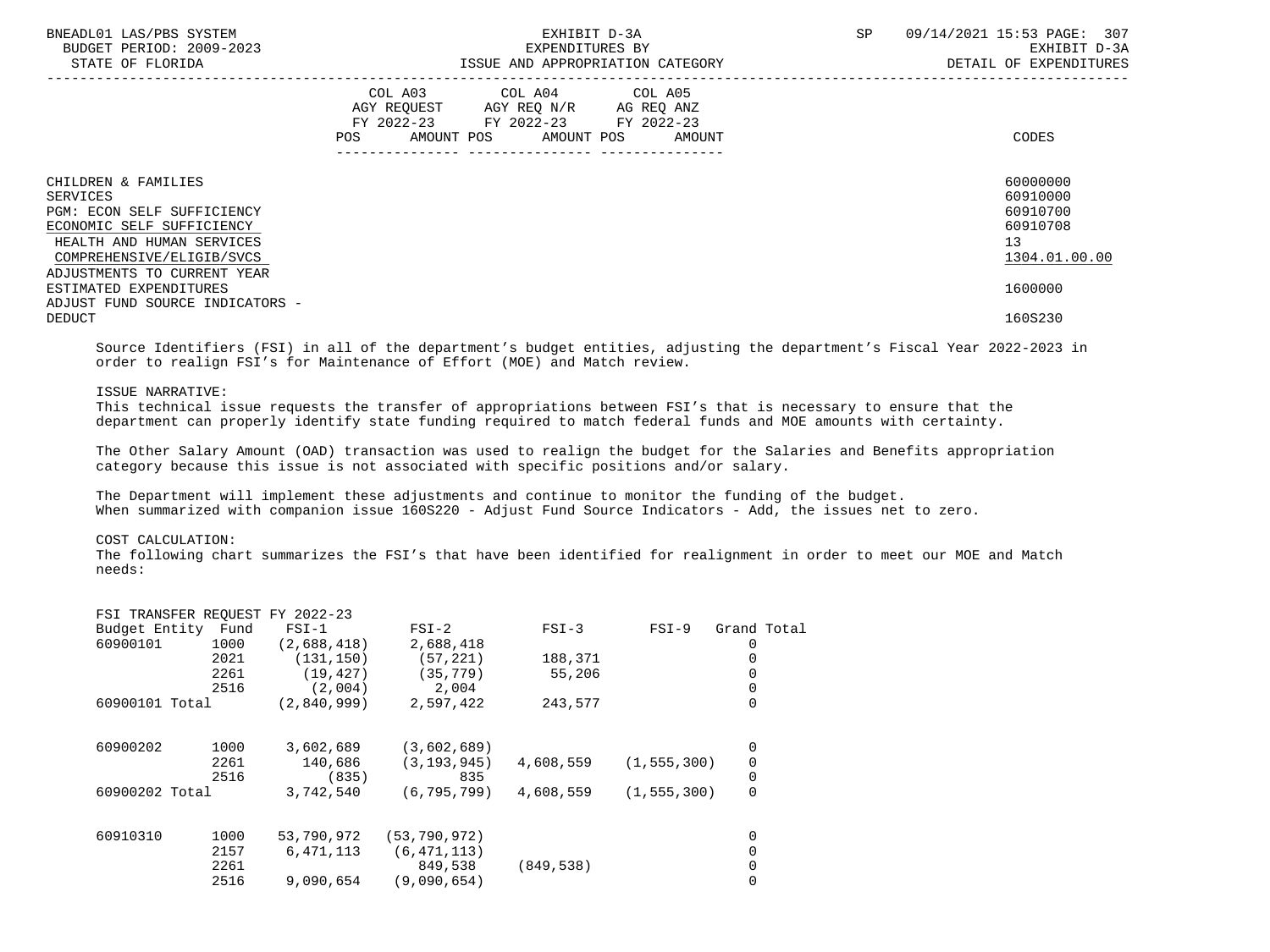| BNEADL01 LAS/PBS SYSTEM<br>BUDGET PERIOD: 2009-2023<br>STATE OF FLORIDA                                                                                                                                                                                 |                                   |                                                                                                 | EXHIBIT D-3A<br>EXPENDITURES BY | ISSUE AND APPROPRIATION CATEGORY |                                 | SP | 09/14/2021 15:53 PAGE: 308<br>EXHIBIT D-3A<br>DETAIL OF EXPENDITURES           |
|---------------------------------------------------------------------------------------------------------------------------------------------------------------------------------------------------------------------------------------------------------|-----------------------------------|-------------------------------------------------------------------------------------------------|---------------------------------|----------------------------------|---------------------------------|----|--------------------------------------------------------------------------------|
|                                                                                                                                                                                                                                                         | POS                               | COL A03<br>AGY REQUEST AGY REQ N/R AG REQ ANZ<br>FY 2022-23 FY 2022-23 FY 2022-23<br>AMOUNT POS | COL A04<br>AMOUNT POS           | COL A05<br>AMOUNT                |                                 |    | <b>CODES</b>                                                                   |
| CHILDREN & FAMILIES<br><b>SERVICES</b><br>PGM: ECON SELF SUFFICIENCY<br>ECONOMIC SELF SUFFICIENCY<br>HEALTH AND HUMAN SERVICES<br>COMPREHENSIVE/ELIGIB/SVCS<br>ADJUSTMENTS TO CURRENT YEAR<br>ESTIMATED EXPENDITURES<br>ADJUST FUND SOURCE INDICATORS - |                                   |                                                                                                 |                                 |                                  |                                 |    | 60000000<br>60910000<br>60910700<br>60910708<br>13<br>1304.01.00.00<br>1600000 |
| <b>DEDUCT</b>                                                                                                                                                                                                                                           |                                   |                                                                                                 |                                 |                                  |                                 |    | 160S230                                                                        |
| 60910310 Total                                                                                                                                                                                                                                          |                                   | 69,352,739 (68,503,201)                                                                         | (849,538)                       |                                  | $\mathbf 0$                     |    |                                                                                |
| 60910506<br>1000<br>2261                                                                                                                                                                                                                                | $(50, 737, 403)$ 50, 737, 403     | (28, 040)                                                                                       |                                 | 28,040                           | 0<br>$\overline{0}$             |    |                                                                                |
| 2516<br>60910506 Total                                                                                                                                                                                                                                  | $(6, 162, 785)$ 6, 162, 785       | 56,900,188) 56,872,148                                                                          |                                 | 28,040                           | 0<br>$\overline{0}$             |    |                                                                                |
| 60910708<br>1000<br>2261<br>60910708 Total                                                                                                                                                                                                              | 6,240,815<br>(1,664)<br>6,239,151 | (6, 240, 815)<br>994,311<br>$(5, 246, 504)$ (992,647)                                           | (992,647)                       |                                  | $\mathbf 0$<br>0<br>$\mathbf 0$ |    |                                                                                |
| 60910950<br>1000                                                                                                                                                                                                                                        | $(24, 572, 806)$ 24, 572, 806     |                                                                                                 |                                 |                                  | $\overline{0}$                  |    |                                                                                |
| 2261<br>2516                                                                                                                                                                                                                                            | 2,467                             | 2,131,586<br>(2, 467)                                                                           | (2, 131, 586)                   |                                  | $\mathbf 0$<br>$\overline{0}$   |    |                                                                                |
| 60910950 Total                                                                                                                                                                                                                                          | (24, 570, 339)                    | 26,701,925                                                                                      | (2, 131, 586)                   |                                  | $\Omega$                        |    |                                                                                |
| Grand Total                                                                                                                                                                                                                                             | $(4,977,096)$ 5,625,991           |                                                                                                 | 878,365                         | (1, 527, 260)                    | $\overline{0}$                  |    |                                                                                |
| IMPACT OF NOT FUNDING ISSUE:<br>Not Applicable.                                                                                                                                                                                                         |                                   |                                                                                                 |                                 |                                  |                                 |    |                                                                                |
| LINKAGE TO GOVERNOR'S PRIORITIES:<br>Not Applicable.                                                                                                                                                                                                    |                                   |                                                                                                 |                                 |                                  |                                 |    |                                                                                |
| FLORIDA STRATEGIC PLAN FOR ECONOMIC DEVELOPMENT:<br>Not Applicable.                                                                                                                                                                                     |                                   |                                                                                                 |                                 |                                  |                                 |    |                                                                                |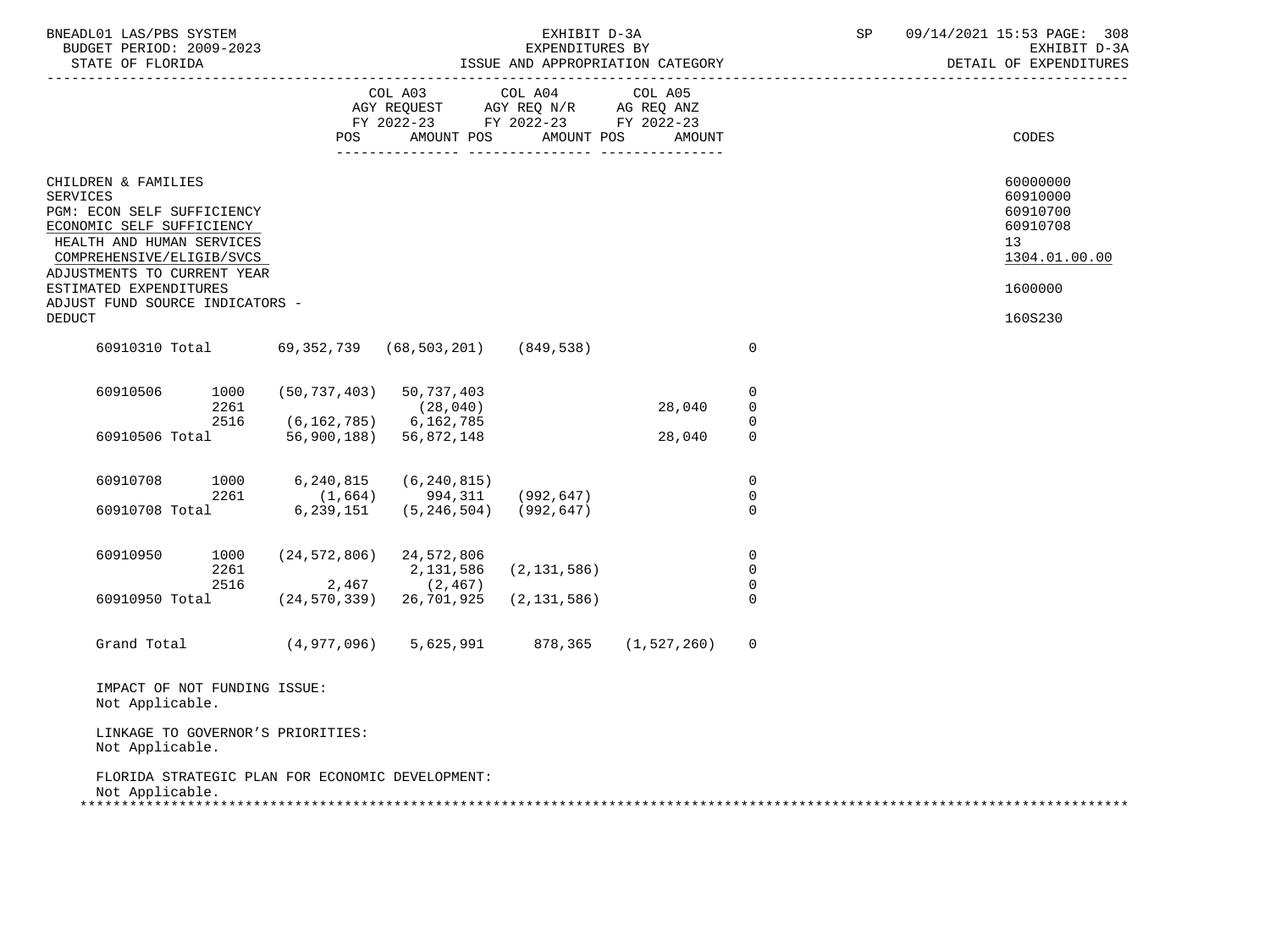| BNEADL01 LAS/PBS SYSTEM<br>BUDGET PERIOD: 2009-2023<br>STATE OF FLORIDA                                                                                                                                                                                                  |                |                                                                                                 | EXHIBIT D-3A<br>EXPENDITURES BY<br>ISSUE AND APPROPRIATION CATEGORY |          |          | SP 09/14/2021 15:53 PAGE: 309<br>EXHIBIT D-3A<br>DETAIL OF EXPENDITURES                   |
|--------------------------------------------------------------------------------------------------------------------------------------------------------------------------------------------------------------------------------------------------------------------------|----------------|-------------------------------------------------------------------------------------------------|---------------------------------------------------------------------|----------|----------|-------------------------------------------------------------------------------------------|
|                                                                                                                                                                                                                                                                          | COL A03<br>POS | COL A04<br>AGY REQUEST AGY REQ N/R AG REQ ANZ<br>FY 2022-23 FY 2022-23 FY 2022-23<br>AMOUNT POS | COL A05<br>AMOUNT POS<br>AMOUNT                                     |          |          | CODES                                                                                     |
| CHILDREN & FAMILIES<br><b>SERVICES</b><br>PGM: ECON SELF SUFFICIENCY<br>ECONOMIC SELF SUFFICIENCY<br>HEALTH AND HUMAN SERVICES<br>COMPREHENSIVE/ELIGIB/SVCS<br>ADJUSTMENTS TO CURRENT YEAR<br>ESTIMATED EXPENDITURES<br>ADJUST FUND SOURCE INDICATORS -<br><b>DEDUCT</b> |                |                                                                                                 |                                                                     |          |          | 60000000<br>60910000<br>60910700<br>60910708<br>13<br>1304.01.00.00<br>1600000<br>160S230 |
| POSITION DETAIL OF SALARIES AND BENEFITS:                                                                                                                                                                                                                                | FTE            | BASE RATE                                                                                       | ADDITIVES                                                           | BENEFITS | SUBTOTAL | LAPSE LAPSED SALARIES<br>$\approx$<br>AND BENEFITS                                        |
| A03 - AGY REQUEST FY 2022-23<br>CHANGES TO CURRENTLY AUTHORIZED POSITIONS                                                                                                                                                                                                |                |                                                                                                 |                                                                     |          |          |                                                                                           |
| OTHER SALARY AMOUNT<br>2261 FEDERAL GRANTS TRUST FUND                                                                                                                                                                                                                    |                |                                                                                                 |                                                                     |          |          | 269,886-                                                                                  |
|                                                                                                                                                                                                                                                                          |                |                                                                                                 |                                                                     |          |          | $269,886-$<br>==============                                                              |
|                                                                                                                                                                                                                                                                          |                |                                                                                                 |                                                                     |          |          |                                                                                           |
| REALIGNMENT OF POSITIONS AND BUDGET<br>TO THE PROPER ACTIVITIES - ADD<br>SALARY RATE<br>SALARY RATE 121,687                                                                                                                                                              |                |                                                                                                 |                                                                     |          |          | 1601820<br>000000                                                                         |
| SALARIES AND BENEFITS                                                                                                                                                                                                                                                    |                |                                                                                                 |                                                                     |          |          | 010000                                                                                    |
|                                                                                                                                                                                                                                                                          | 2.00           |                                                                                                 |                                                                     |          |          |                                                                                           |
| TOTAL: REALIGNMENT OF POSITIONS AND BUDGET<br>TO THE PROPER ACTIVITIES - ADD<br>TOTAL POSITIONS 2.00<br>TOTAL ISSUE<br>TOTAL SALARY RATE 121,687                                                                                                                         |                |                                                                                                 |                                                                     |          |          | 1601820                                                                                   |
|                                                                                                                                                                                                                                                                          |                |                                                                                                 |                                                                     |          |          |                                                                                           |
| AGENCY ISSUE NARRATIVE:<br>2022-2023 BUDGET YEAR NARRATIVE:<br>ISSUE TITLE: Realignment of Positions and Budget to the Proper Activities - Add                                                                                                                           |                |                                                                                                 | IT COMPONENT? NO                                                    |          |          |                                                                                           |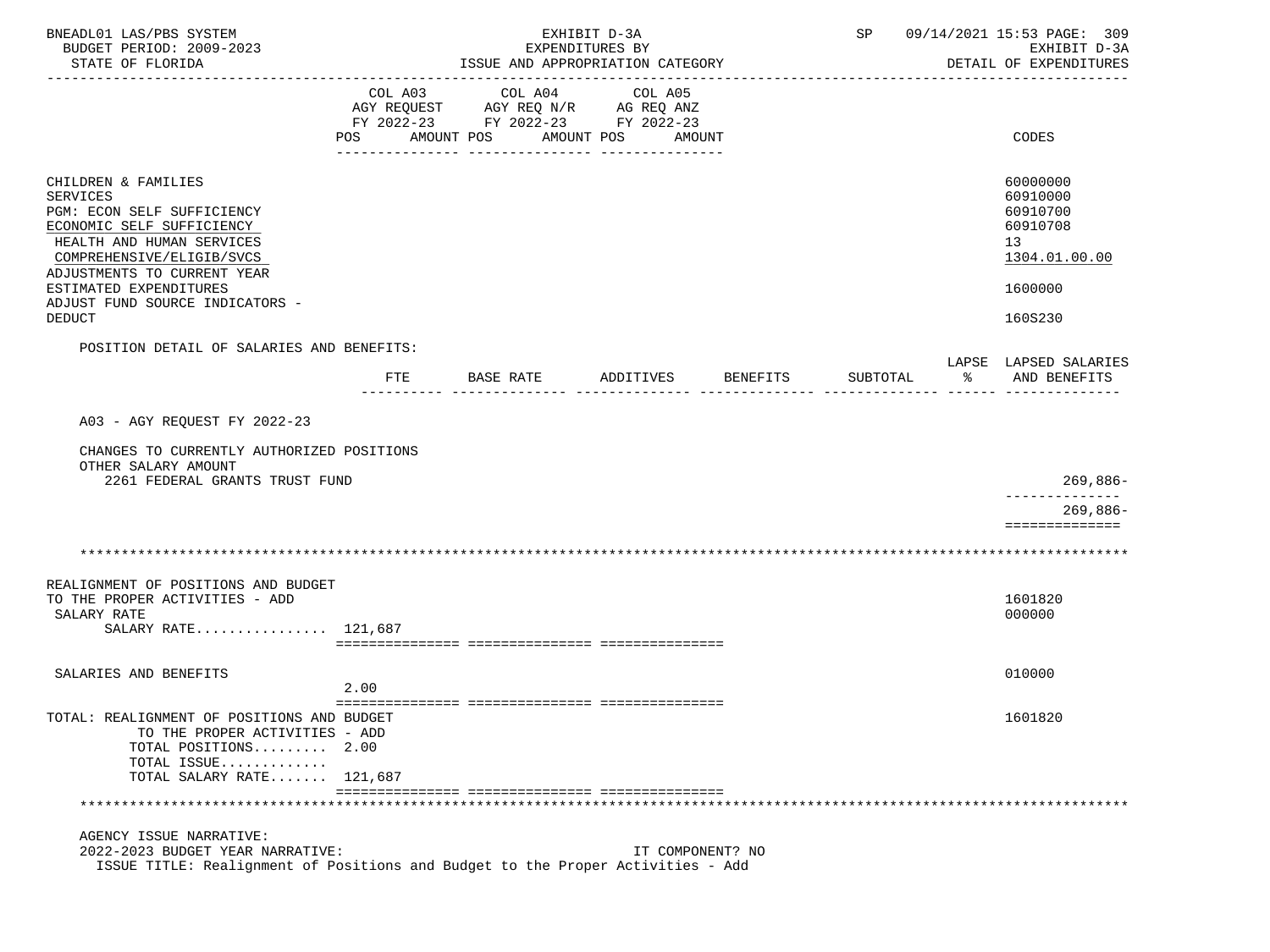| BNEADL01 LAS/PBS SYSTEM<br>BUDGET PERIOD: 2009-2023<br>STATE OF FLORIDA |     |                                                                                        | EXHIBIT D-3A<br>EXPENDITURES BY | ISSUE AND APPROPRIATION CATEGORY           | SP | 09/14/2021 15:53 PAGE: 310<br>EXHIBIT D-3A<br>DETAIL OF EXPENDITURES |
|-------------------------------------------------------------------------|-----|----------------------------------------------------------------------------------------|---------------------------------|--------------------------------------------|----|----------------------------------------------------------------------|
|                                                                         | POS | COL A03 COL A04 COL A05<br>AGY REOUEST AGY REO N/R<br>FY 2022-23 FY 2022-23 FY 2022-23 |                                 | AG REO ANZ<br>AMOUNT POS AMOUNT POS AMOUNT |    | CODES                                                                |
| CHILDREN & FAMILIES                                                     |     |                                                                                        |                                 |                                            |    | 60000000                                                             |
| SERVICES                                                                |     |                                                                                        |                                 |                                            |    | 60910000                                                             |
| PGM: ECON SELF SUFFICIENCY                                              |     |                                                                                        |                                 |                                            |    | 60910700                                                             |
| ECONOMIC SELF SUFFICIENCY                                               |     |                                                                                        |                                 |                                            |    | 60910708                                                             |
| HEALTH AND HUMAN SERVICES                                               |     |                                                                                        |                                 |                                            |    | 13                                                                   |
| COMPREHENSIVE/ELIGIB/SVCS                                               |     |                                                                                        |                                 |                                            |    | 1304.01.00.00                                                        |
| ADJUSTMENTS TO CURRENT YEAR                                             |     |                                                                                        |                                 |                                            |    |                                                                      |
| ESTIMATED EXPENDITURES                                                  |     |                                                                                        |                                 |                                            |    | 1600000                                                              |
| REALIGNMENT OF POSITIONS AND BUDGET                                     |     |                                                                                        |                                 |                                            |    |                                                                      |
| TO THE PROPER ACTIVITIES - ADD                                          |     |                                                                                        |                                 |                                            |    | 1601820                                                              |

## SUMMARY:

 The Department of Children and Families (department) requests to transfer \$21,342,242 (\$9,172,535 from General Revenue, \$11,528,556 from the Federal Grants Trust Fund, and \$641,151 from the Welfare Transition Trust Fund) of recurring budget authority between multiple state program components within the Economic Self-Sufficiency (ESS) budget entity to align the budget authority with the expenditures of the administration of the ESS program and realignment of Federal Grants Trust Fund salary budget to proper activities. In addition, the department requests to realign 36.00 Full Time Equivalent (FTE's) of which 34.00 FTE will be transferred to the Executive Leadership and Support Services program and 2.00 FTE will be transferred to the Comprehensive Eligibility Services program. The positions will come from two program components; 8.00 FTE would come from the Services to Most Vulnerable program and the remaining 28.00 FTE would come from the Comprehensive Eligibility Services program.

 This request nets to zero when summed with companion issue # 1601820/1601830-Realignment of Positions and Budget to the Proper Activities - Add/Deduct.

### ISSUE NARRATIVE:

 The Office of Economic Self Sufficiency (ESS) is responsible for administering food, cash and medical assistance public benefit programs for the state of Florida. The administration arm of the program is responsible for policy implementation, monitoring, fraud prevention, as well as the business operations involved within the program.

 In Fiscal Year 2019-2020, the department submitted a reorganization amendment (EOG Log# 06005), requesting approval to reorganize the ESS program within the department. This reorganization would allow the program to promote professional development by knowledge sharing and cross training as well at ensuring operations and program implementation is conducted holistically with the customer's experience at the forefront. In addition, the reorganization furthered allowed processes to be more streamlined and centralized across the program and ensure fiscal responsibility. The reorganization amendment was approved on March 26, 2020.

 The proposed transfer will allow the ESS program to properly pay for administrative functions including Business Operations, Strategic Partnerships, Innovation and Project Management, Policy Implementation, Data Analytics & Technology, and Quality Assurance. The operating costs for each of these units currently reside in the Executive Leadership and Support Services program component while the budget authority resides in the Comprehensive Eligibility Services program component.

 This technical issue aligns the positions and budget to the approved program changes resulting from the reorganization amendment.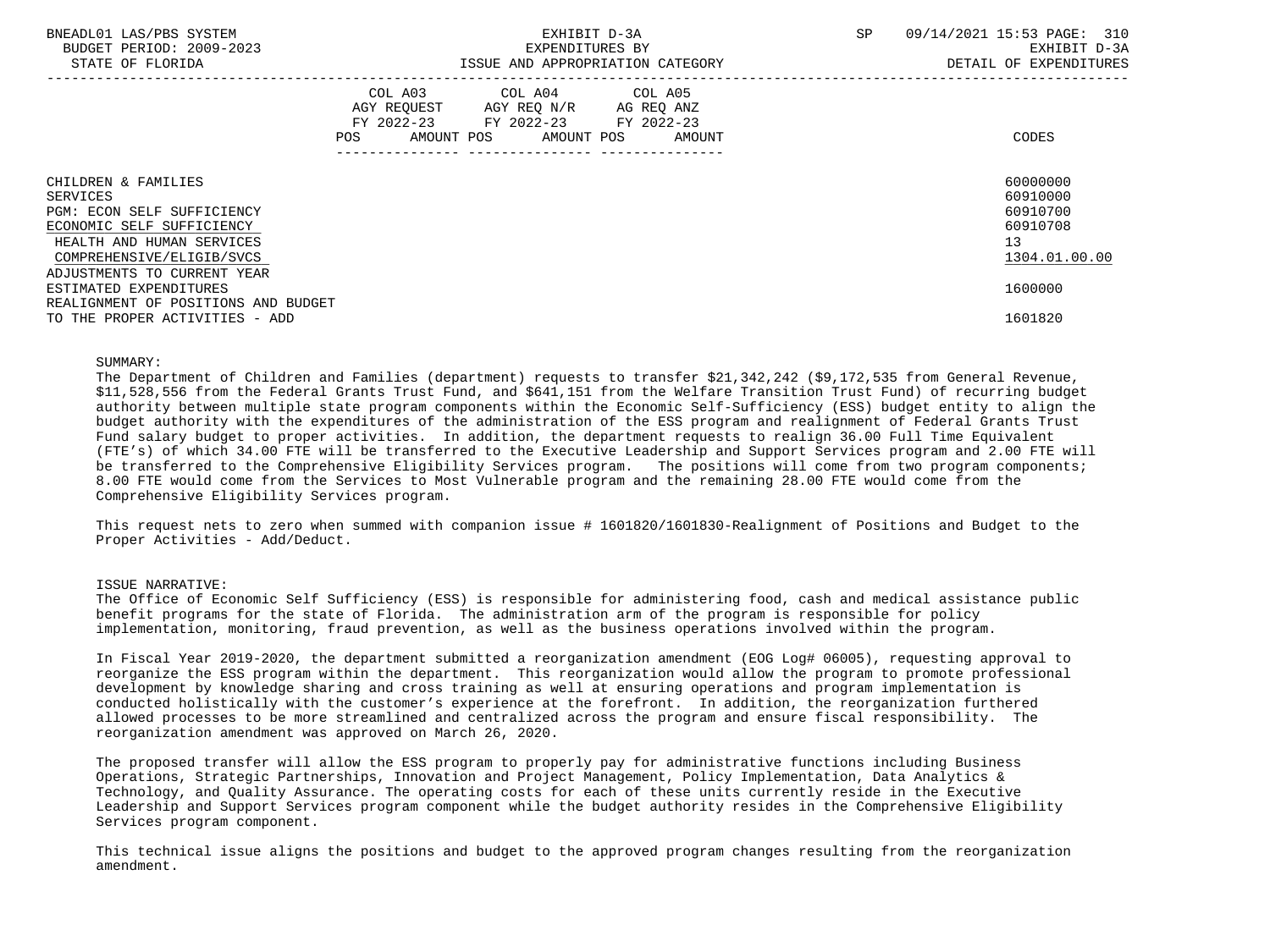| BNEADL01 LAS/PBS SYSTEM<br>BUDGET PERIOD: 2009-2023<br>STATE OF FLORIDA                                                                              |     | EXPENDITURES BY                                                                                   | EXHIBIT D-3A<br>ISSUE AND APPROPRIATION CATEGORY | <b>SP</b> | 09/14/2021 15:53 PAGE: 311<br>EXHIBIT D-3A<br>DETAIL OF EXPENDITURES             |
|------------------------------------------------------------------------------------------------------------------------------------------------------|-----|---------------------------------------------------------------------------------------------------|--------------------------------------------------|-----------|----------------------------------------------------------------------------------|
|                                                                                                                                                      | POS | COL A03 COL A04 COL A05<br>AGY REQUEST AGY REQ N/R AG REQ ANZ<br>FY 2022-23 FY 2022-23 FY 2022-23 | AMOUNT POS AMOUNT POS AMOUNT                     |           | CODES                                                                            |
| CHILDREN & FAMILIES<br>SERVICES<br>PGM: ECON SELF SUFFICIENCY<br>ECONOMIC SELF SUFFICIENCY<br>HEALTH AND HUMAN SERVICES<br>COMPREHENSIVE/ELIGIB/SVCS |     |                                                                                                   |                                                  |           | 60000000<br>60910000<br>60910700<br>60910708<br>13 <sup>°</sup><br>1304.01.00.00 |
| ADJUSTMENTS TO CURRENT YEAR<br>ESTIMATED EXPENDITURES<br>REALIGNMENT OF POSITIONS AND BUDGET<br>TO THE PROPER ACTIVITIES - ADD                       |     |                                                                                                   |                                                  |           | 1600000<br>1601820                                                               |

 In addition, this issue realigns Federal Grants Trust Fund salary budget authority from the Comprehensive Eligibility Services Program to the Services to Most Vulnerable Program. During the Fiscal Year 2019-2020 Legislative Session, salary budget was inadvertently reduced to the Services to Most Vulnerable Program when the salary budget should have been reduced from the Comprehensive Eligibility Services Program.

# COST CALCULATION:

 Below is the breakdown of the \$21,342,242 in recurring budget authority being transferred between the Comprehensive Eligibility Services program to the Executive Leadership and Support Services program within the Economic Self-Sufficiency budget entity by appropriation category:

| Category                  | Amount       |
|---------------------------|--------------|
| Salaries and Benefits     | \$4,588,766  |
| Other Personal Services   | 18,356<br>S. |
| Expenses                  | \$9,105,318  |
| Operating Capital Outlay  | 4,099        |
| Contracted Services       | \$7,368,619  |
| G/A Contracted Services   | 246,065      |
| Risk Management Insurance | 3,453        |
| Lease or Lease-Purchase   | 7,566        |
| Total:                    | \$21,342,242 |

 Position and Rate budget authority details were input in the Position Adjustment Detail with salary budget authority adjustments made in the Other Salary Amount Detail to align the budget authority to the proper activities.

 This request nets to zero when summed with companion issue # 1601820/1601830-Realignment of Positions and Budget to the Proper Activities - Add/Deduct.

#### IMPACT OF NOT FUNDING ISSUE:

 The department would not be able to properly report earnings to federal partners nor in a timely manner. The budget authority will continue to not be aligned with the department's approved organizational structure.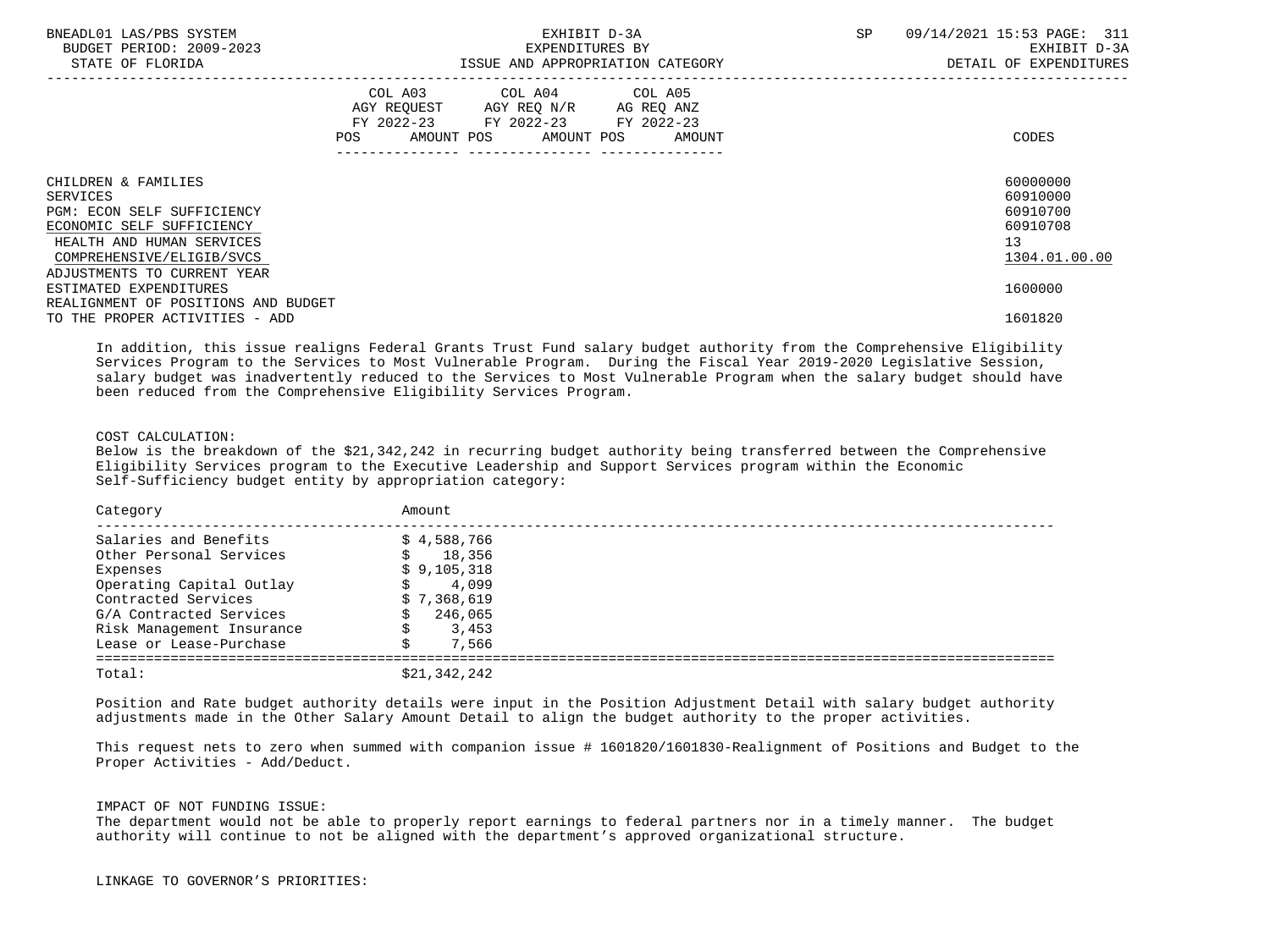| ISSUE AND APPROPRIATION CATEGORY<br>COL A03<br>COL A04<br>AGY REQUEST AGY REQ N/R AG REQ ANZ<br>FY 2022-23 FY 2022-23 FY 2022-23<br>POS AMOUNT POS AMOUNT POS<br>FLORIDA STRATEGIC PLAN FOR ECONOMIC DEVELOPMENT:<br>POSITION DETAIL OF SALARIES AND BENEFITS: | COL A05                              | AMOUNT       |                             | DETAIL OF EXPENDITURES<br>CODES<br>60000000<br>60910000<br>60910700<br>60910708<br>13 <sup>°</sup><br>1304.01.00.00<br>1600000<br>1601820 |
|----------------------------------------------------------------------------------------------------------------------------------------------------------------------------------------------------------------------------------------------------------------|--------------------------------------|--------------|-----------------------------|-------------------------------------------------------------------------------------------------------------------------------------------|
|                                                                                                                                                                                                                                                                |                                      |              |                             |                                                                                                                                           |
|                                                                                                                                                                                                                                                                |                                      |              |                             |                                                                                                                                           |
|                                                                                                                                                                                                                                                                |                                      |              |                             |                                                                                                                                           |
|                                                                                                                                                                                                                                                                |                                      |              |                             |                                                                                                                                           |
|                                                                                                                                                                                                                                                                |                                      |              |                             | LAPSE LAPSED SALARIES<br>% AND BENEFITS                                                                                                   |
|                                                                                                                                                                                                                                                                |                                      |              |                             |                                                                                                                                           |
|                                                                                                                                                                                                                                                                |                                      |              |                             |                                                                                                                                           |
| CHANGES TO CURRENTLY AUTHORIZED POSITIONS<br>2236 GOVERNMENT OPERATIONS CONSULTANT II<br>1.00<br>1.00                                                                                                                                                          |                                      |              |                             |                                                                                                                                           |
|                                                                                                                                                                                                                                                                |                                      |              |                             | 173,222                                                                                                                                   |
|                                                                                                                                                                                                                                                                |                                      |              |                             | --------------<br>173,222<br>==============                                                                                               |
|                                                                                                                                                                                                                                                                |                                      |              |                             | 173,222-<br>----------                                                                                                                    |
|                                                                                                                                                                                                                                                                |                                      |              |                             | ==============                                                                                                                            |
|                                                                                                                                                                                                                                                                | <b>BASE RATE</b><br>63,486<br>58,201 | 2.00 121,687 | ADDITIVES BENEFITS SUBTOTAL | 51,535 173,222                                                                                                                            |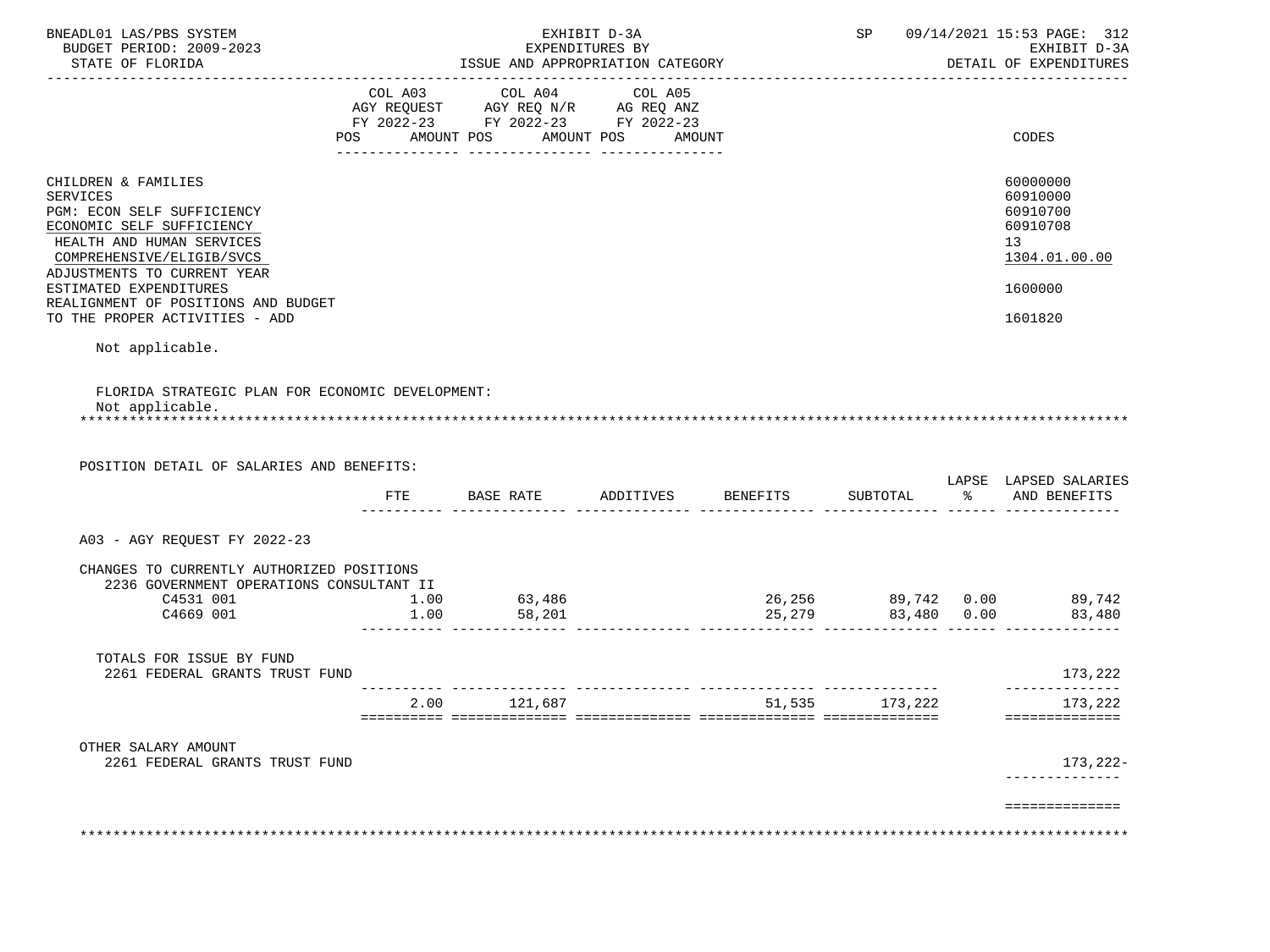| BNEADL01 LAS/PBS SYSTEM<br>BUDGET PERIOD: 2009-2023<br>STATE OF FLORIDA                                                                              |                                       | EXHIBIT D-3A<br>EXPENDITURES BY<br>ISSUE AND APPROPRIATION CATEGORY                                                    |                   | SP | 09/14/2021 15:53 PAGE: 313<br>EXHIBIT D-3A<br>DETAIL OF EXPENDITURES |
|------------------------------------------------------------------------------------------------------------------------------------------------------|---------------------------------------|------------------------------------------------------------------------------------------------------------------------|-------------------|----|----------------------------------------------------------------------|
|                                                                                                                                                      |                                       | COL A03 COL A04<br>AGY REQUEST AGY REQ N/R AG REQ ANZ<br>FY 2022-23 FY 2022-23 FY 2022-23<br>POS AMOUNT POS AMOUNT POS | COL A05<br>AMOUNT |    | CODES                                                                |
| CHILDREN & FAMILIES<br>SERVICES<br>PGM: ECON SELF SUFFICIENCY<br>ECONOMIC SELF SUFFICIENCY<br>HEALTH AND HUMAN SERVICES<br>COMPREHENSIVE/ELIGIB/SVCS |                                       |                                                                                                                        |                   |    | 60000000<br>60910000<br>60910700<br>60910708<br>13<br>1304.01.00.00  |
| ADJUSTMENTS TO CURRENT YEAR<br>ESTIMATED EXPENDITURES<br>REALIGNMENT OF POSITIONS AND BUDGET                                                         |                                       |                                                                                                                        |                   |    | 1600000                                                              |
| TO THE PROPER ACTIVITIES - DEDUCT<br>SALARY RATE<br>SALARY RATE 1,390,058-                                                                           |                                       |                                                                                                                        |                   |    | 1601830<br>000000                                                    |
|                                                                                                                                                      |                                       |                                                                                                                        |                   |    |                                                                      |
| SALARIES AND BENEFITS                                                                                                                                |                                       |                                                                                                                        |                   |    | 010000                                                               |
| GENERAL REVENUE FUND -MATCH 1,258,666-<br>FEDERAL GRANTS TRUST FUND -FEDERL 3,304,872-                                                               |                                       |                                                                                                                        |                   |    | 1000 2<br>2261 3<br>2401 3                                           |
| TOTAL POSITIONS 28.00-<br>TOTAL APPRO 4,588,766-                                                                                                     |                                       |                                                                                                                        |                   |    |                                                                      |
| OTHER PERSONAL SERVICES                                                                                                                              |                                       |                                                                                                                        |                   |    | 030000                                                               |
| GENERAL REVENUE FUND -MATCH 8,815-<br>FEDERAL GRANTS TRUST FUND -FEDERL<br>WELFARE TRANSITION TF -FEDERL                                             | $8,810-$<br>$731 -$                   |                                                                                                                        |                   |    | 1000 2<br>2261 3<br>2401 3                                           |
| TOTAL APPRO $\dots\dots\dots\dots$ 18,356-                                                                                                           |                                       |                                                                                                                        |                   |    |                                                                      |
| EXPENSES                                                                                                                                             |                                       |                                                                                                                        |                   |    | 040000                                                               |
| GENERAL REVENUE FUND -MATCH 4,370,218-<br>FEDERAL GRANTS TRUST FUND -FEDERL<br>WELFARE TRANSITION TF<br>$-FEDERL$                                    | 4,372,561-<br>362,539-<br>----------- |                                                                                                                        |                   |    | 1000 2<br>2261 3<br>2401 3                                           |
| TOTAL APPRO                                                                                                                                          | $9, 105, 318 -$                       |                                                                                                                        |                   |    |                                                                      |
| OPERATING CAPITAL OUTLAY                                                                                                                             |                                       |                                                                                                                        |                   |    | 060000                                                               |
| GENERAL REVENUE FUND<br>$-MATCH$<br>FEDERAL GRANTS TRUST FUND -FEDERL                                                                                | 1,723-<br>$2,376-$                    |                                                                                                                        |                   |    | 1000 2<br>2261 3                                                     |
|                                                                                                                                                      |                                       |                                                                                                                        |                   |    |                                                                      |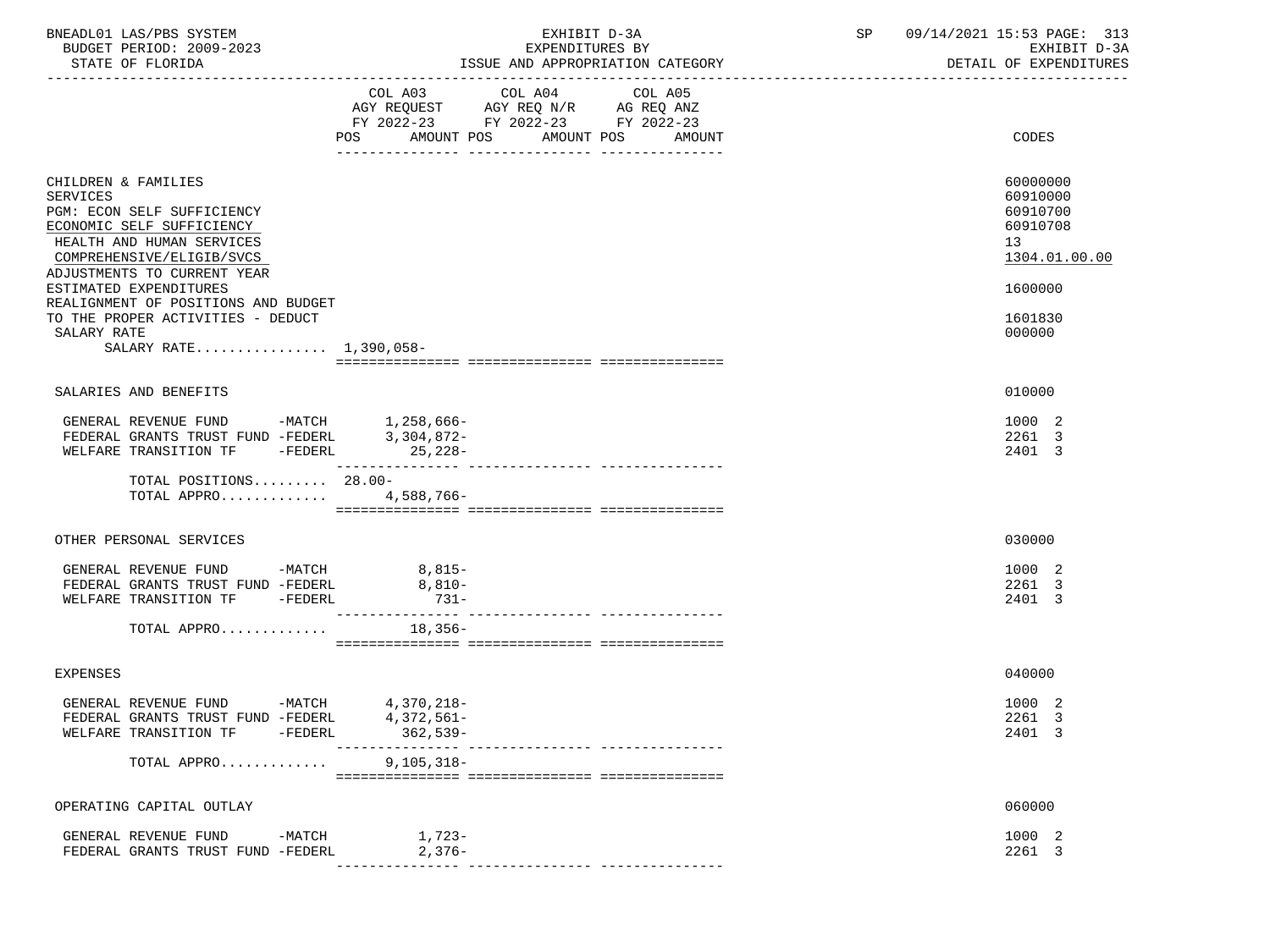| BNEADL01 LAS/PBS SYSTEM<br>BUDGET PERIOD: 2009-2023<br>STATE OF FLORIDA                                                                                                                                                                                                                                                              | EXHIBIT D-3A<br>EXPENDITURES BY<br>ISSUE AND APPROPRIATION CATEGORY<br>___________________________________                               | SP<br>09/14/2021 15:53 PAGE: 314<br>EXHIBIT D-3A<br>DETAIL OF EXPENDITURES                          |
|--------------------------------------------------------------------------------------------------------------------------------------------------------------------------------------------------------------------------------------------------------------------------------------------------------------------------------------|------------------------------------------------------------------------------------------------------------------------------------------|-----------------------------------------------------------------------------------------------------|
|                                                                                                                                                                                                                                                                                                                                      | COL A03 COL A04 COL A05<br>AGY REQUEST AGY REQ N/R AG REQ ANZ<br>FY 2022-23 FY 2022-23 FY 2022-23<br>POS AMOUNT POS AMOUNT POS<br>AMOUNT | CODES                                                                                               |
| CHILDREN & FAMILIES<br>SERVICES<br>PGM: ECON SELF SUFFICIENCY<br>ECONOMIC SELF SUFFICIENCY<br>HEALTH AND HUMAN SERVICES<br>COMPREHENSIVE/ELIGIB/SVCS<br>ADJUSTMENTS TO CURRENT YEAR<br>ESTIMATED EXPENDITURES<br>REALIGNMENT OF POSITIONS AND BUDGET<br>TO THE PROPER ACTIVITIES - DEDUCT<br>OPERATING CAPITAL OUTLAY<br>TOTAL APPRO | 4,099-                                                                                                                                   | 60000000<br>60910000<br>60910700<br>60910708<br>13<br>1304.01.00.00<br>1600000<br>1601830<br>060000 |
|                                                                                                                                                                                                                                                                                                                                      |                                                                                                                                          |                                                                                                     |
| SPECIAL CATEGORIES<br>CONTRACTED SERVICES                                                                                                                                                                                                                                                                                            |                                                                                                                                          | 100000<br>100777                                                                                    |
| GENERAL REVENUE FUND -MATCH 3,409,513-<br>FEDERAL GRANTS TRUST FUND -FEDERL 3,716,557-<br>WELFARE TRANSITION TF -FEDERL 242,549-<br>WELFARE TRANSITION TF -FEDERL                                                                                                                                                                    | $242,549-$                                                                                                                               | 1000 2<br>2261 3<br>2401 3                                                                          |
| TOTAL APPRO                                                                                                                                                                                                                                                                                                                          | 7,368,619-                                                                                                                               |                                                                                                     |
| G/A-CONTRACTED SERVICES                                                                                                                                                                                                                                                                                                              |                                                                                                                                          | 100778                                                                                              |
| GENERAL REVENUE FUND -MATCH 118,171-<br>FEDERAL GRANTS TRUST FUND -FEDERL 118,091-<br>WELFARE TRANSITION TF -FEDERL<br>TOTAL APPRO 246,065-                                                                                                                                                                                          | $9,803-$                                                                                                                                 | 1000 2<br>2261 3<br>2401 3                                                                          |
|                                                                                                                                                                                                                                                                                                                                      |                                                                                                                                          |                                                                                                     |
| RISK MANAGEMENT INSURANCE                                                                                                                                                                                                                                                                                                            |                                                                                                                                          | 103241                                                                                              |
| GENERAL REVENUE FUND -MATCH<br>FEDERAL GRANTS TRUST FUND -FEDERL                                                                                                                                                                                                                                                                     | $1,796-$<br>$1,657-$                                                                                                                     | 1000 2<br>2261 3                                                                                    |
| TOTAL APPRO                                                                                                                                                                                                                                                                                                                          | $3.453-$                                                                                                                                 |                                                                                                     |
| LEASE/PURCHASE/EQUIPMENT                                                                                                                                                                                                                                                                                                             |                                                                                                                                          | 105281                                                                                              |
| GENERAL REVENUE FUND<br>-MATCH<br>FEDERAL GRANTS TRUST FUND -FEDERL<br>WELFARE TRANSITION TF<br>$-FEDERL$                                                                                                                                                                                                                            | 3,633-<br>3,632-<br>$301 -$                                                                                                              | 1000 2<br>2261 3<br>2401 3                                                                          |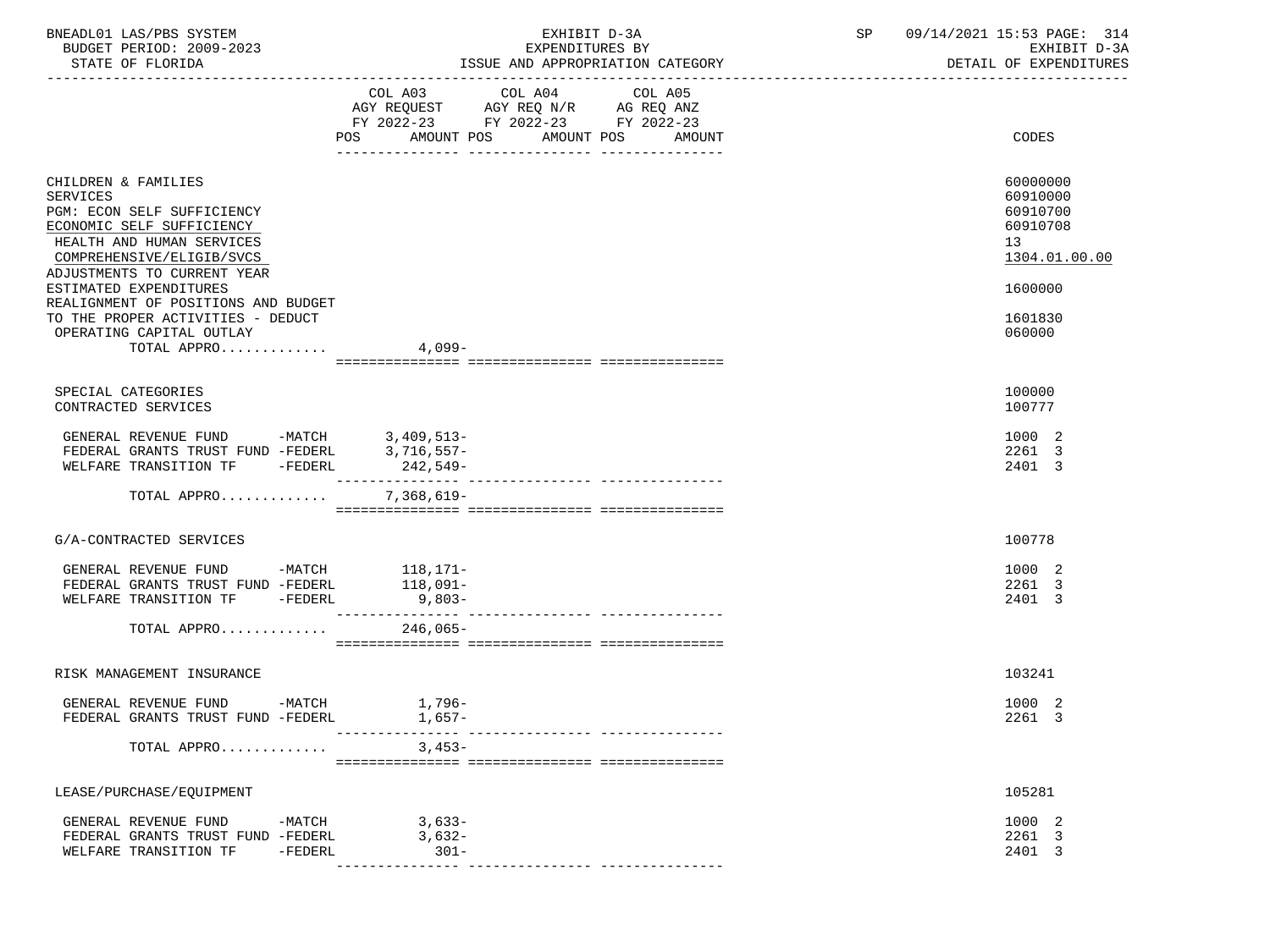| BNEADL01 LAS/PBS SYSTEM<br>BUDGET PERIOD: 2009-2023<br>STATE OF FLORIDA |                                                                                                            | EXHIBIT D-3A<br>EXPENDITURES BY<br>ISSUE AND APPROPRIATION CATEGORY |  |  | SP 09/14/2021 15:53 PAGE: 315<br>EXHIBIT D-3A<br>DETAIL OF EXPENDITURES |
|-------------------------------------------------------------------------|------------------------------------------------------------------------------------------------------------|---------------------------------------------------------------------|--|--|-------------------------------------------------------------------------|
|                                                                         | AGY REQUEST AGY REQ N/R AG REQ ANZ<br>FY 2022-23 FY 2022-23 FY 2022-23<br>POS AMOUNT POS AMOUNT POS AMOUNT | -----------------------------------<br>COL A03 COL A04 COL A05      |  |  | CODES                                                                   |
| CHILDREN & FAMILIES                                                     |                                                                                                            |                                                                     |  |  | 60000000                                                                |
| <b>SERVICES</b>                                                         |                                                                                                            |                                                                     |  |  | 60910000                                                                |
| PGM: ECON SELF SUFFICIENCY                                              |                                                                                                            |                                                                     |  |  | 60910700                                                                |
| ECONOMIC SELF SUFFICIENCY                                               |                                                                                                            |                                                                     |  |  | 60910708                                                                |
| HEALTH AND HUMAN SERVICES                                               |                                                                                                            |                                                                     |  |  | 13                                                                      |
| COMPREHENSIVE/ELIGIB/SVCS                                               |                                                                                                            |                                                                     |  |  | 1304.01.00.00                                                           |
| ADJUSTMENTS TO CURRENT YEAR                                             |                                                                                                            |                                                                     |  |  |                                                                         |
| ESTIMATED EXPENDITURES                                                  |                                                                                                            |                                                                     |  |  | 1600000                                                                 |
| REALIGNMENT OF POSITIONS AND BUDGET                                     |                                                                                                            |                                                                     |  |  |                                                                         |
| TO THE PROPER ACTIVITIES - DEDUCT                                       |                                                                                                            |                                                                     |  |  | 1601830                                                                 |
| SPECIAL CATEGORIES                                                      |                                                                                                            |                                                                     |  |  | 100000                                                                  |
| LEASE/PURCHASE/EOUIPMENT                                                |                                                                                                            |                                                                     |  |  | 105281                                                                  |
| TOTAL APPRO $\ldots \ldots \ldots$                                      |                                                                                                            |                                                                     |  |  |                                                                         |
| TOTAL: REALIGNMENT OF POSITIONS AND BUDGET                              |                                                                                                            |                                                                     |  |  | 1601830                                                                 |
| TO THE PROPER ACTIVITIES - DEDUCT                                       |                                                                                                            |                                                                     |  |  |                                                                         |
| TOTAL POSITIONS 28.00-                                                  |                                                                                                            |                                                                     |  |  |                                                                         |
| TOTAL ISSUE 21,342,242-                                                 |                                                                                                            |                                                                     |  |  |                                                                         |
| TOTAL SALARY RATE 1,390,058-                                            |                                                                                                            |                                                                     |  |  |                                                                         |
|                                                                         |                                                                                                            |                                                                     |  |  |                                                                         |
|                                                                         |                                                                                                            |                                                                     |  |  |                                                                         |
| AGENCY ISSUE NARRATIVE:                                                 |                                                                                                            |                                                                     |  |  |                                                                         |

 2022-2023 BUDGET YEAR NARRATIVE: IT COMPONENT? NO ISSUE TITLE: Realignment of Positions and Budget to the Proper Activities - Deduct

# SUMMARY:

 The Department of Children and Families (department) requests to transfer \$21,342,242 (\$9,172,535 from General Revenue, \$11,528,556 from the Federal Grants Trust Fund, and \$641,151 from the Welfare Transition Trust Fund) of recurring budget authority between multiple state program components within the Economic Self-Sufficiency (ESS) budget entity to align the budget authority with the expenditures of the administration of the ESS program and realignment of Federal Grants Trust Fund salary budget to proper activities. In addition, the department requests to realign 36.00 Full Time Equivalent (FTE's) of which 34.00 FTE will be transferred to the Executive Leadership and Support Services program and 2.00 FTE will be transferred to the Comprehensive Eligibility Services program. The positions will come from two program components; 8.00 FTE would come from the Services to Most Vulnerable program and the remaining 28.00 FTE would come from the Comprehensive Eligibility Services program.

 This request nets to zero when summed with companion issue # 1601820/1601830-Realignment of Positions and Budget to the Proper Activities - Add/Deduct.

### ISSUE NARRATIVE:

 The Office of Economic Self Sufficiency (ESS) is responsible for administering food, cash and medical assistance public benefit programs for the state of Florida. The administration arm of the program is responsible for policy implementation, monitoring, fraud prevention, as well as the business operations involved within the program.

In Fiscal Year 2019-2020, the department submitted a reorganization amendment (EOG Log# 06005), requesting approval to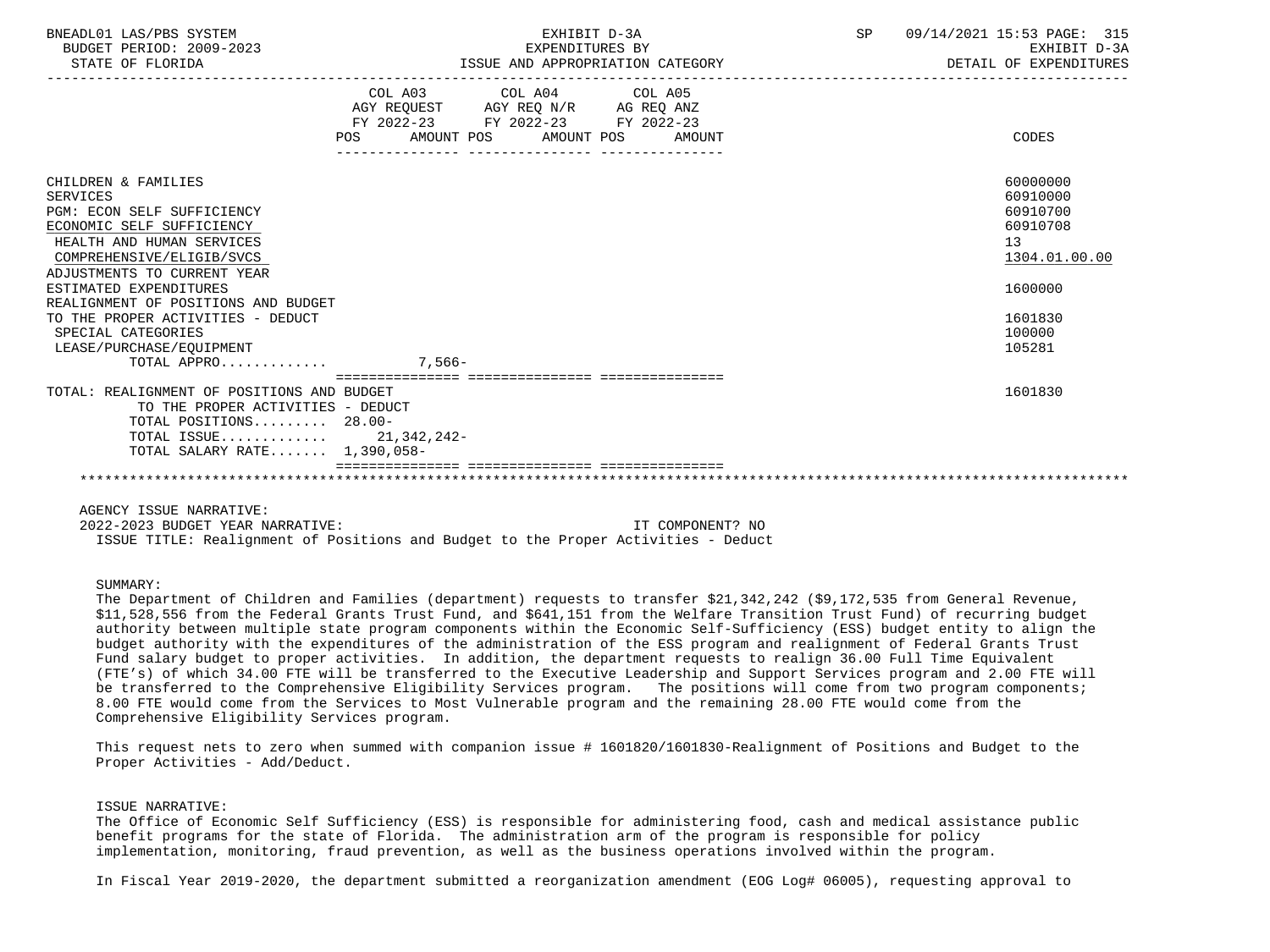| BNEADL01 LAS/PBS SYSTEM<br>BUDGET PERIOD: 2009-2023<br>STATE OF FLORIDA |     |                                                                                        | EXHIBIT D-3A<br>EXPENDITURES BY | ISSUE AND APPROPRIATION CATEGORY | SP | 09/14/2021 15:53 PAGE: 316<br>EXHIBIT D-3A<br>DETAIL OF EXPENDITURES |
|-------------------------------------------------------------------------|-----|----------------------------------------------------------------------------------------|---------------------------------|----------------------------------|----|----------------------------------------------------------------------|
|                                                                         | POS | COL A03 COL A04 COL A05<br>AGY REQUEST AGY REQ N/R<br>FY 2022-23 FY 2022-23 FY 2022-23 | AMOUNT POS AMOUNT POS           | AG REO ANZ<br>AMOUNT             |    | CODES                                                                |
| CHILDREN & FAMILIES                                                     |     |                                                                                        |                                 |                                  |    | 60000000                                                             |
| SERVICES                                                                |     |                                                                                        |                                 |                                  |    | 60910000                                                             |
| PGM: ECON SELF SUFFICIENCY                                              |     |                                                                                        |                                 |                                  |    | 60910700                                                             |
| ECONOMIC SELF SUFFICIENCY                                               |     |                                                                                        |                                 |                                  |    | 60910708                                                             |
| HEALTH AND HUMAN SERVICES                                               |     |                                                                                        |                                 |                                  |    | 13 <sup>°</sup>                                                      |
| COMPREHENSIVE/ELIGIB/SVCS                                               |     |                                                                                        |                                 |                                  |    | 1304.01.00.00                                                        |
| ADJUSTMENTS TO CURRENT YEAR                                             |     |                                                                                        |                                 |                                  |    |                                                                      |
| ESTIMATED EXPENDITURES                                                  |     |                                                                                        |                                 |                                  |    | 1600000                                                              |
| REALIGNMENT OF POSITIONS AND BUDGET                                     |     |                                                                                        |                                 |                                  |    |                                                                      |
| TO THE PROPER ACTIVITIES - DEDUCT                                       |     |                                                                                        |                                 |                                  |    | 1601830                                                              |

 reorganize the ESS program within the department. This reorganization would allow the program to promote professional development by knowledge sharing and cross training as well at ensuring operations and program implementation is conducted holistically with the customer's experience at the forefront. In addition, the reorganization furthered allowed processes to be more streamlined and centralized across the program and ensure fiscal responsibility. The reorganization amendment was approved on March 26, 2020.

 The proposed transfer will allow the ESS program to properly pay for administrative functions including Business Operations, Strategic Partnerships, Innovation and Project Management, Policy Implementation, Data Analytics & Technology, and Quality Assurance. The operating costs for each of these units currently reside in the Executive Leadership and Support Services program component while the budget authority resides in the Comprehensive Eligibility Services program component.

 This technical issue aligns the positions and budget to the approved program changes resulting from the reorganization amendment.

 In addition, this issue realigns Federal Grants Trust Fund salary budget authority from the Comprehensive Eligibility Services Program to the Services to Most Vulnerable Program. During the Fiscal Year 2019-2020 Legislative Session, salary budget was inadvertently reduced to the Services to Most Vulnerable Program when the salary budget should have been reduced from the Comprehensive Eligibility Services Program.

COST CALCULATION:

 Below is the breakdown of the \$21,342,242 in recurring budget authority being transferred between the Comprehensive Eligibility Services program to the Executive Leadership and Support Services program within the Economic Self-Sufficiency budget entity by appropriation category:

| Category                  | Amount      |
|---------------------------|-------------|
| Salaries and Benefits     | \$4,588,766 |
| Other Personal Services   | 18,356      |
| Expenses                  | \$9,105,318 |
| Operating Capital Outlay  | 4,099       |
| Contracted Services       | \$7,368,619 |
| G/A Contracted Services   | 246,065     |
| Risk Management Insurance | 3,453       |
| Lease or Lease-Purchase   | 7,566       |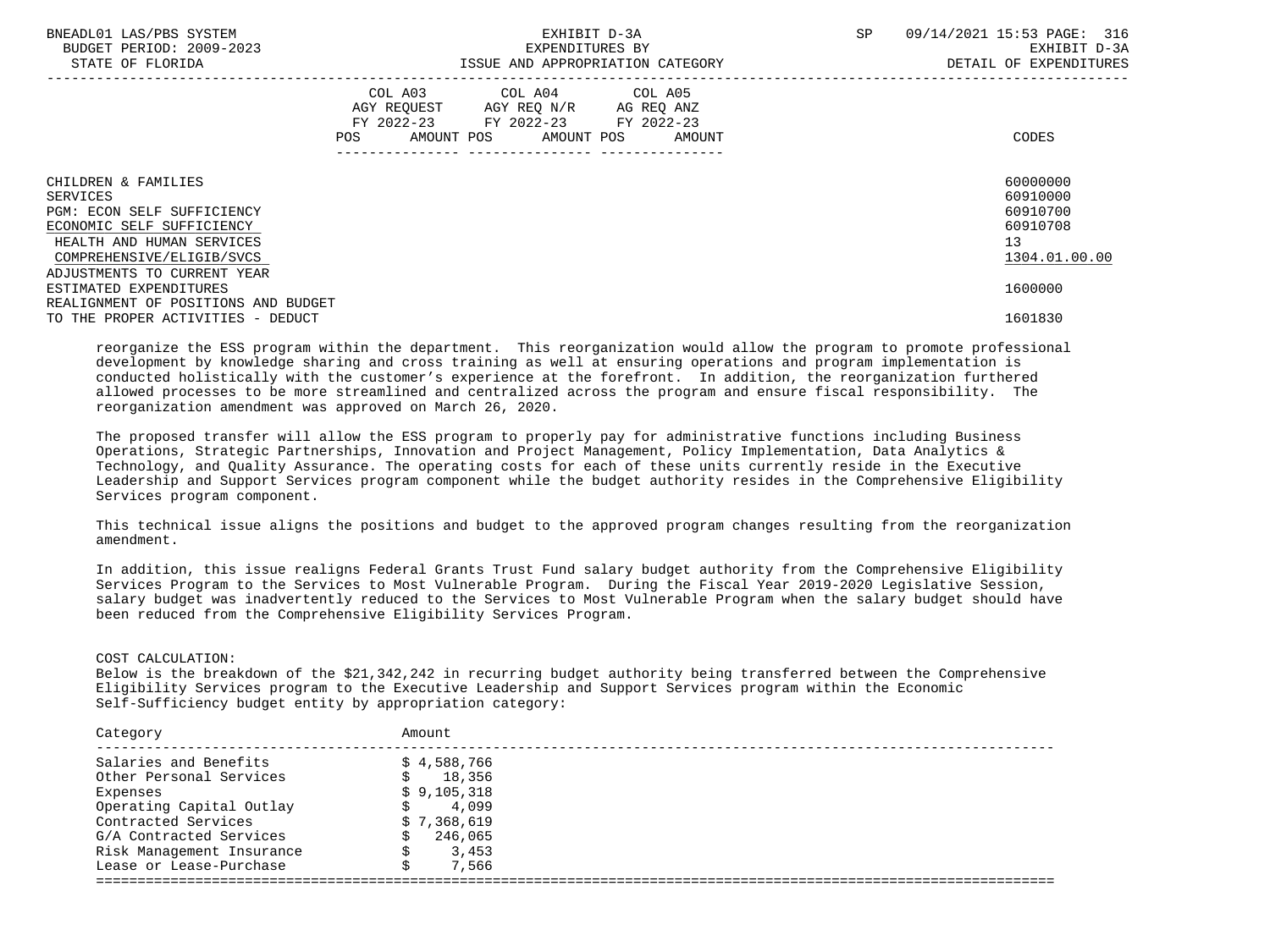| BNEADL01 LAS/PBS SYSTEM<br>BUDGET PERIOD: 2009-2023<br>STATE OF FLORIDA                                                                                                             | EXHIBIT D-3A<br>EXPENDITURES BY<br>ISSUE AND APPROPRIATION CATEGORY                                                                      | 09/14/2021 15:53 PAGE: 317<br>SP<br>EXHIBIT D-3A<br>DETAIL OF EXPENDITURES |
|-------------------------------------------------------------------------------------------------------------------------------------------------------------------------------------|------------------------------------------------------------------------------------------------------------------------------------------|----------------------------------------------------------------------------|
|                                                                                                                                                                                     | COL A03 COL A04 COL A05<br>AGY REQUEST AGY REQ N/R AG REQ ANZ<br>FY 2022-23 FY 2022-23 FY 2022-23<br>AMOUNT POS AMOUNT POS AMOUNT<br>POS | CODES                                                                      |
| CHILDREN & FAMILIES<br>SERVICES<br>PGM: ECON SELF SUFFICIENCY<br>ECONOMIC SELF SUFFICIENCY<br>HEALTH AND HUMAN SERVICES<br>COMPREHENSIVE/ELIGIB/SVCS<br>ADJUSTMENTS TO CURRENT YEAR |                                                                                                                                          | 60000000<br>60910000<br>60910700<br>60910708<br>13<br>1304.01.00.00        |
| ESTIMATED EXPENDITURES<br>REALIGNMENT OF POSITIONS AND BUDGET<br>TO THE PROPER ACTIVITIES - DEDUCT                                                                                  |                                                                                                                                          | 1600000<br>1601830                                                         |
| Total:                                                                                                                                                                              | \$21,342,242                                                                                                                             |                                                                            |

 Position and Rate budget authority details were input in the Position Adjustment Detail with salary budget authority adjustments made in the Other Salary Amount Detail to align the budget authority to the proper activities.

 This request nets to zero when summed with companion issue # 1601820/1601830-Realignment of Positions and Budget to the Proper Activities - Add/Deduct.

IMPACT OF NOT FUNDING ISSUE:

 The department would not be able to properly report earnings to federal partners nor in a timely manner. The budget authority will continue to not be aligned with the department's approved organizational structure.

 LINKAGE TO GOVERNOR'S PRIORITIES: Not applicable.

 FLORIDA STRATEGIC PLAN FOR ECONOMIC DEVELOPMENT: Not applicable. \*\*\*\*\*\*\*\*\*\*\*\*\*\*\*\*\*\*\*\*\*\*\*\*\*\*\*\*\*\*\*\*\*\*\*\*\*\*\*\*\*\*\*\*\*\*\*\*\*\*\*\*\*\*\*\*\*\*\*\*\*\*\*\*\*\*\*\*\*\*\*\*\*\*\*\*\*\*\*\*\*\*\*\*\*\*\*\*\*\*\*\*\*\*\*\*\*\*\*\*\*\*\*\*\*\*\*\*\*\*\*\*\*\*\*\*\*\*\*\*\*\*\*\*\*\*\*

| POSITION DETAIL OF SALARIES AND BENEFITS: |            |                  |           |                 |                 |             |                                 |
|-------------------------------------------|------------|------------------|-----------|-----------------|-----------------|-------------|---------------------------------|
|                                           | <b>FTE</b> | <b>BASE RATE</b> | ADDITIVES | <b>BENEFITS</b> | SUBTOTAL        | LAPSE<br>°≈ | LAPSED SALARIES<br>AND BENEFITS |
| A03 - AGY REOUEST FY 2022-23              |            |                  |           |                 |                 |             |                                 |
| CHANGES TO CURRENTLY AUTHORIZED POSITIONS |            |                  |           |                 |                 |             |                                 |
| 1334 RESEARCH AND TRAINING SPECIALIST     |            |                  |           |                 |                 |             |                                 |
| C1386 001                                 | $1.00 -$   | $42,631-$        |           | 22,404-         | $65.035 - 0.00$ |             | $65,035-$                       |
| C2111 001                                 | $1.00 -$   | $41.421 -$       |           | 22,181-         | $63,602 - 0.00$ |             | $63,602-$                       |
| C2838 001                                 | $1.00 -$   | $39.973-$        |           | $21.913-$       | $61.886 - 0.00$ |             | $61,886-$                       |
| 2236 GOVERNMENT OPERATIONS CONSULTANT II  |            |                  |           |                 |                 |             |                                 |
| C0074 001                                 | $1.00 -$   | $67,208-$        |           | $26.943-$       | $94.151 - 0.00$ |             | $94.151 -$                      |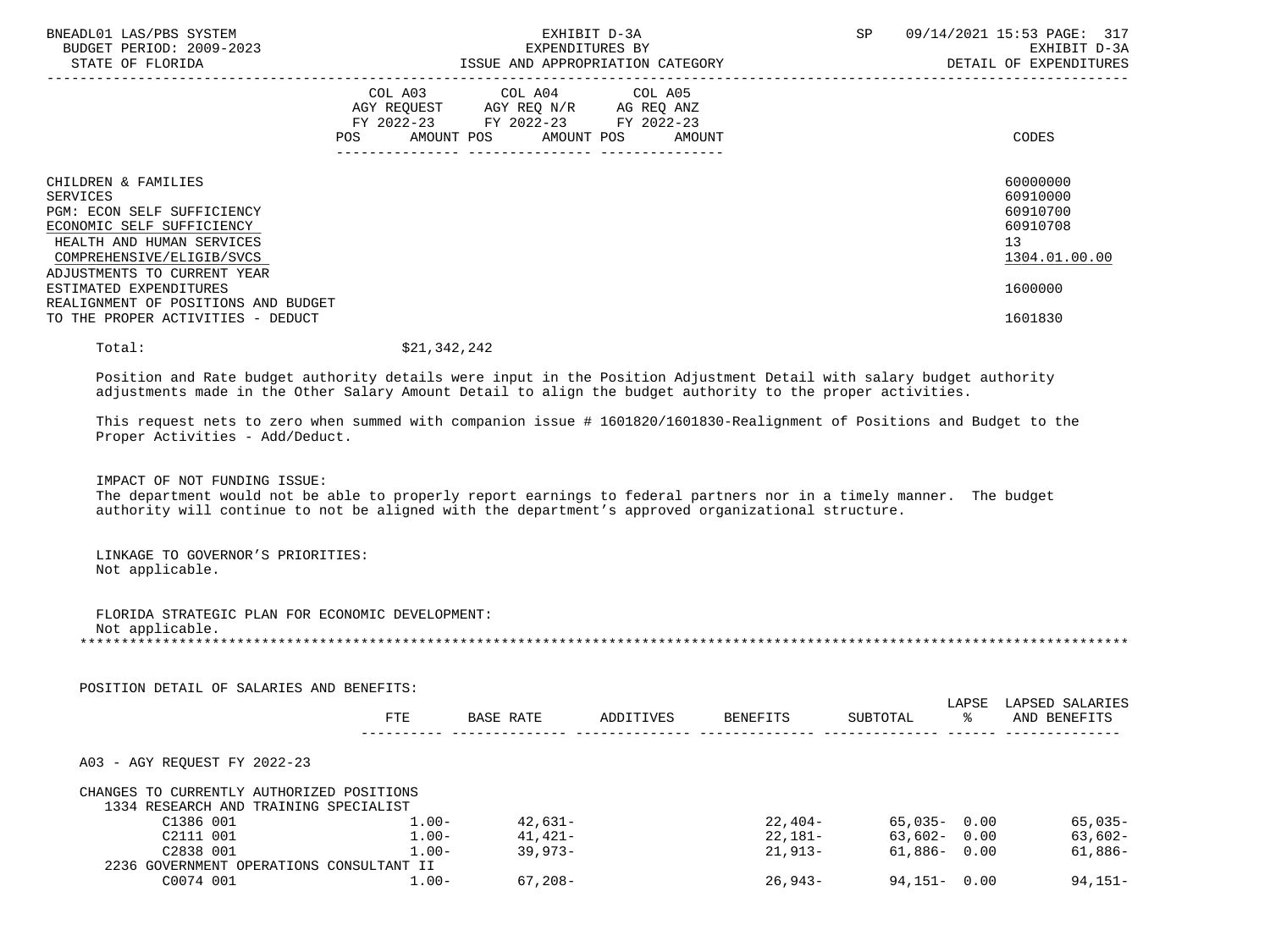| BNEADL01 LAS/PBS SYSTEM<br>BUDGET PERIOD: 2009-2023                                                                                                                                                           |                                      |                                                                                                   | EXHIBIT D-3A<br>EXPENDITURES BY                                      |             | <b>SP</b>                                    | 09/14/2021 15:53 PAGE: 318<br>EXHIBIT D-3A                                                   |
|---------------------------------------------------------------------------------------------------------------------------------------------------------------------------------------------------------------|--------------------------------------|---------------------------------------------------------------------------------------------------|----------------------------------------------------------------------|-------------|----------------------------------------------|----------------------------------------------------------------------------------------------|
| STATE OF FLORIDA<br>--------------------------                                                                                                                                                                |                                      |                                                                                                   | ISSUE AND APPROPRIATION CATEGORY                                     |             |                                              | DETAIL OF EXPENDITURES                                                                       |
|                                                                                                                                                                                                               |                                      | COL A03 COL A04 COL A05<br>AGY REQUEST AGY REQ N/R AG REQ ANZ<br>FY 2022-23 FY 2022-23 FY 2022-23 |                                                                      |             |                                              |                                                                                              |
|                                                                                                                                                                                                               |                                      |                                                                                                   |                                                                      |             |                                              |                                                                                              |
|                                                                                                                                                                                                               |                                      |                                                                                                   | POS AMOUNT POS AMOUNT POS AMOUNT                                     |             |                                              | CODES                                                                                        |
| CHILDREN & FAMILIES<br>SERVICES<br>PGM: ECON SELF SUFFICIENCY<br>ECONOMIC SELF SUFFICIENCY<br>HEALTH AND HUMAN SERVICES<br>COMPREHENSIVE/ELIGIB/SVCS<br>ADJUSTMENTS TO CURRENT YEAR<br>ESTIMATED EXPENDITURES |                                      |                                                                                                   |                                                                      |             |                                              | 60000000<br>60910000<br>60910700<br>60910708<br>13<br>1304.01.00.00<br>1600000               |
| REALIGNMENT OF POSITIONS AND BUDGET<br>TO THE PROPER ACTIVITIES - DEDUCT                                                                                                                                      |                                      |                                                                                                   |                                                                      |             |                                              | 1601830                                                                                      |
| POSITION DETAIL OF SALARIES AND BENEFITS:                                                                                                                                                                     |                                      |                                                                                                   |                                                                      |             |                                              |                                                                                              |
|                                                                                                                                                                                                               |                                      |                                                                                                   | FTE BASE RATE ADDITIVES BENEFITS SUBTOTAL $\frac{1}{2}$ and benefits |             |                                              | LAPSE LAPSED SALARIES                                                                        |
| A03 - AGY REQUEST FY 2022-23                                                                                                                                                                                  |                                      |                                                                                                   |                                                                      |             |                                              |                                                                                              |
| CHANGES TO CURRENTLY AUTHORIZED POSITIONS                                                                                                                                                                     |                                      |                                                                                                   |                                                                      |             |                                              |                                                                                              |
| C0533 001                                                                                                                                                                                                     | $1.00 - 63,081 -$                    |                                                                                                   |                                                                      |             |                                              | $26,181 -$ 89,262- 0.00 89,262-                                                              |
| C2833 001                                                                                                                                                                                                     |                                      |                                                                                                   |                                                                      |             |                                              |                                                                                              |
| C5115 001                                                                                                                                                                                                     | $1.00 -$ 39,973-<br>$1.00 -$ 45,071- |                                                                                                   |                                                                      |             |                                              | 21,913- 61,886- 0.00 61,886-<br>22,855- 67,926- 0.00 67,926-<br>21,698- 60,507- 0.00 60,507- |
| C6518 001                                                                                                                                                                                                     | $1.00 - 38,809 -$                    |                                                                                                   |                                                                      |             |                                              |                                                                                              |
| 2238 GOVERNMENT OPERATIONS CONSULTANT III                                                                                                                                                                     |                                      |                                                                                                   |                                                                      |             |                                              |                                                                                              |
| C7273 001                                                                                                                                                                                                     | $1.00-59,643-$                       |                                                                                                   |                                                                      | $25,546-$   | 85,189- 0.00                                 | 85,189-                                                                                      |
| 2239 OPERATIONS REVIEW SPECIALIST                                                                                                                                                                             |                                      |                                                                                                   |                                                                      |             |                                              |                                                                                              |
| C0714 001                                                                                                                                                                                                     |                                      |                                                                                                   |                                                                      |             | $22,123-$ 63, 229- 0.00                      | 63,229-                                                                                      |
| C3715 001                                                                                                                                                                                                     | $1.00 41,106-$<br>$1.00 49,114-$     |                                                                                                   |                                                                      |             | $23,601 - 72,715 - 0.00$                     | 72,715-                                                                                      |
| C7159 001                                                                                                                                                                                                     | $1.00 - 50,148 - 1.00 - 41,106 -$    |                                                                                                   |                                                                      |             |                                              | 73,940-                                                                                      |
| C9713 001                                                                                                                                                                                                     | $1.00-$                              | 41,106-                                                                                           |                                                                      |             |                                              | 63,229-                                                                                      |
| 5879 SENIOR HUMAN SERVICES PROGRAM SPECIALIST                                                                                                                                                                 |                                      |                                                                                                   |                                                                      |             |                                              |                                                                                              |
| C4926 001                                                                                                                                                                                                     |                                      | $1.00 - 36,609 - 1.00 - 48,121 -$                                                                 |                                                                      |             | 21,292- 57,901- 0.00<br>23,418- 71,539- 0.00 | 57,901-                                                                                      |
| C5830 001                                                                                                                                                                                                     |                                      |                                                                                                   |                                                                      |             |                                              | 71,539-                                                                                      |
| C6164 001                                                                                                                                                                                                     |                                      | $1.00 - 39,155 - 1.00 - 37,706 -$                                                                 |                                                                      |             |                                              |                                                                                              |
| C6320 001                                                                                                                                                                                                     |                                      |                                                                                                   |                                                                      |             |                                              |                                                                                              |
| C6886 001                                                                                                                                                                                                     | $1.00 - 39,154 -$                    |                                                                                                   |                                                                      | $21,761-$   | $60,915 - 0.00$                              | 60,915-                                                                                      |
| C7034 001                                                                                                                                                                                                     | $1.00 -$                             | $39,155-$                                                                                         |                                                                      | $21,762-$   | 60,917- 0.00                                 | $60, 917 -$                                                                                  |
| C7250 001                                                                                                                                                                                                     | $1.00 -$                             | $40,601-$                                                                                         |                                                                      | $22,029-$   | $62,630 - 0.00$                              | $62,630-$                                                                                    |
| C9675 001                                                                                                                                                                                                     | $1.00 -$                             | $40,524-$                                                                                         |                                                                      | $22,015-$   | $62,539 - 0.00$                              | $62,539-$                                                                                    |
| C9831 001                                                                                                                                                                                                     | $1.00 -$                             | $41,877-$                                                                                         |                                                                      | $22, 265 -$ | $64, 142 - 0.00$                             | 64,142-                                                                                      |
| 5890 QUALITY CONTROL ANALYST                                                                                                                                                                                  |                                      |                                                                                                   |                                                                      |             |                                              |                                                                                              |
| C4716 001                                                                                                                                                                                                     | $1.00 -$                             | $29,458-$                                                                                         |                                                                      | $19,971-$   | $49,429 - 0.00$                              | $49, 429 -$                                                                                  |
| 2228 SENIOR MANAGEMENT ANALYST SUPV - SES                                                                                                                                                                     |                                      |                                                                                                   |                                                                      | $26,956-$   |                                              |                                                                                              |
| C9164 001<br>C9194 001                                                                                                                                                                                        | $1.00-$<br>$1.00 -$                  | $60, 913 -$<br>$76,037-$                                                                          |                                                                      |             | $87,869 - 0.00$                              | $87,869-$<br>$105,792-$                                                                      |
| 2238 OPERATIONS & MGMT CONSULTANT MGR - SES                                                                                                                                                                   |                                      |                                                                                                   |                                                                      | $29,755-$   | $105,792 - 0.00$                             |                                                                                              |
| C0475 001                                                                                                                                                                                                     | $1.00-$                              | $67,208-$                                                                                         |                                                                      | $38,248-$   | $105,456 - 0.00$                             | $105,456-$                                                                                   |
| C5283 001                                                                                                                                                                                                     | $1.00 -$                             | $78,300-$                                                                                         |                                                                      | $41,974-$   | $120, 274 - 0.00$                            | 120,274-                                                                                     |
|                                                                                                                                                                                                               |                                      |                                                                                                   |                                                                      |             |                                              |                                                                                              |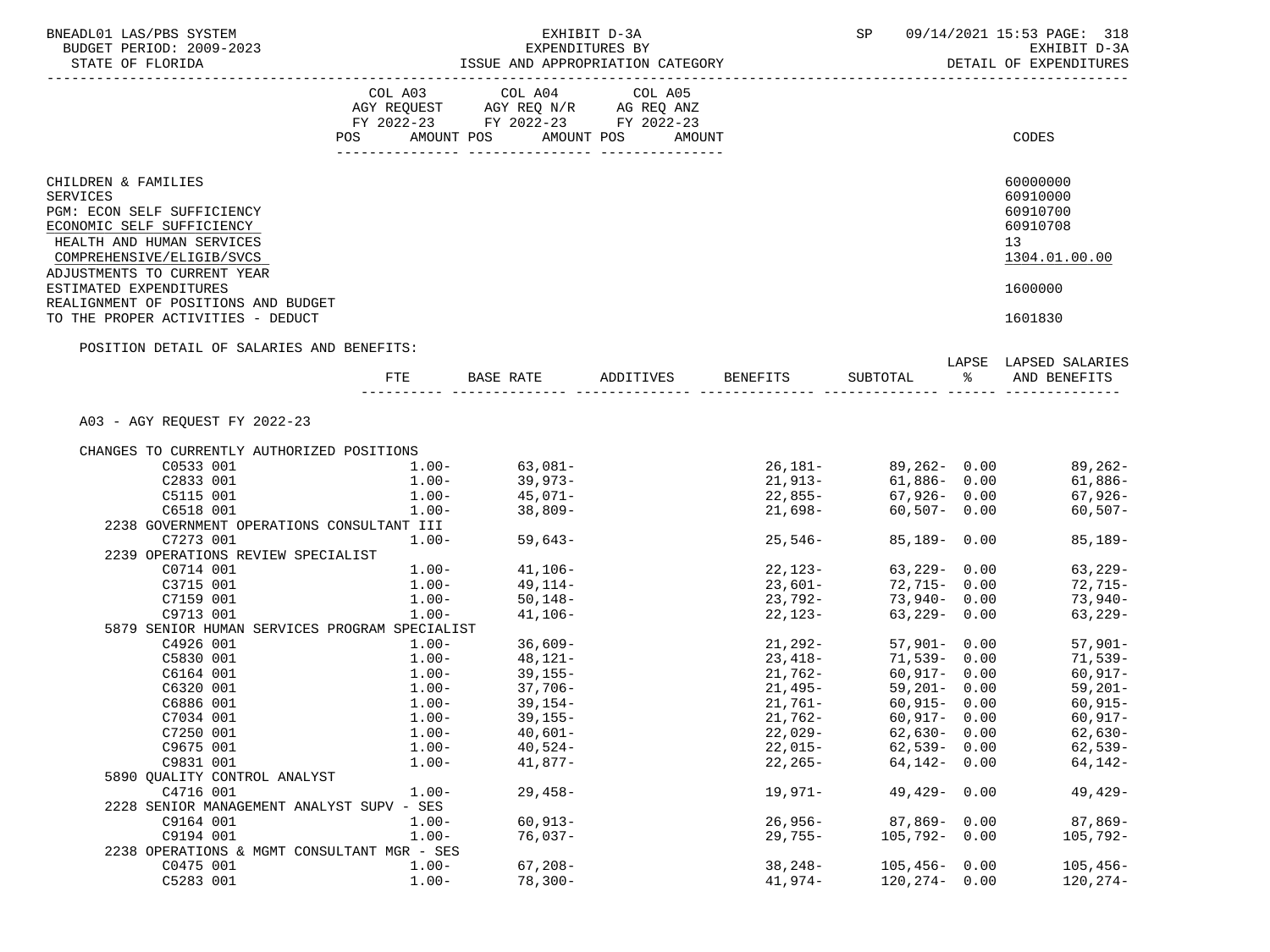| BNEADL01 LAS/PBS SYSTEM<br>BUDGET PERIOD: 2009-2023<br>STATE OF FLORIDA                                                                                                                                                                                                                          | EXHIBIT D-3A<br>EXPENDITURES BY<br>ISSUE AND APPROPRIATION CATEGORY |         |  |                                                                                                 | SP 09/14/2021 15:53 PAGE: 319<br>EXHIBIT D-3A<br>DETAIL OF EXPENDITURES |                 |                    |               |                                                                                           |
|--------------------------------------------------------------------------------------------------------------------------------------------------------------------------------------------------------------------------------------------------------------------------------------------------|---------------------------------------------------------------------|---------|--|-------------------------------------------------------------------------------------------------|-------------------------------------------------------------------------|-----------------|--------------------|---------------|-------------------------------------------------------------------------------------------|
|                                                                                                                                                                                                                                                                                                  | POS                                                                 | COL A03 |  | COL A04<br>FY 2022-23 FY 2022-23 FY 2022-23<br>AMOUNT POS AMOUNT POS AMOUNT<br>________________ | COL A05                                                                 |                 |                    |               | CODES                                                                                     |
| CHILDREN & FAMILIES<br><b>SERVICES</b><br>PGM: ECON SELF SUFFICIENCY<br>ECONOMIC SELF SUFFICIENCY<br>HEALTH AND HUMAN SERVICES<br>COMPREHENSIVE/ELIGIB/SVCS<br>ADJUSTMENTS TO CURRENT YEAR<br>ESTIMATED EXPENDITURES<br>REALIGNMENT OF POSITIONS AND BUDGET<br>TO THE PROPER ACTIVITIES - DEDUCT |                                                                     |         |  |                                                                                                 |                                                                         |                 |                    |               | 60000000<br>60910000<br>60910700<br>60910708<br>13<br>1304.01.00.00<br>1600000<br>1601830 |
| POSITION DETAIL OF SALARIES AND BENEFITS:                                                                                                                                                                                                                                                        |                                                                     |         |  |                                                                                                 |                                                                         |                 |                    |               | LAPSE LAPSED SALARIES                                                                     |
|                                                                                                                                                                                                                                                                                                  |                                                                     | FTE     |  | BASE RATE                                                                                       | ADDITIVES                                                               | <b>BENEFITS</b> | SUBTOTAL           | $\frac{1}{6}$ | AND BENEFITS                                                                              |
| A03 - AGY REOUEST FY 2022-23<br>CHANGES TO CURRENTLY AUTHORIZED POSITIONS                                                                                                                                                                                                                        |                                                                     |         |  |                                                                                                 |                                                                         |                 |                    |               |                                                                                           |
| 8066 PROGRAM MANAGER<br>C0346 001                                                                                                                                                                                                                                                                |                                                                     |         |  | $1.00 - 95,956 -$                                                                               |                                                                         |                 |                    |               | $33,442 - 129,398 - 0.00$ 129,398-                                                        |
| TOTALS FOR ISSUE BY FUND<br>1000 GENERAL REVENUE FUND<br>2261 FEDERAL GRANTS TRUST FUND<br>2401 WELFARE TRANSITION TF                                                                                                                                                                            |                                                                     |         |  | $28.00 - 1,390,058 -$                                                                           |                                                                         |                 | 691,418-2,081,476- |               | 1,050,032-<br>$1,000,808-$<br>30,636-<br>--------------<br>$2,081,476-$                   |
|                                                                                                                                                                                                                                                                                                  |                                                                     |         |  |                                                                                                 |                                                                         |                 |                    |               | ==============                                                                            |
| OTHER SALARY AMOUNT<br>1000 GENERAL REVENUE FUND<br>2261 FEDERAL GRANTS TRUST FUND<br>2401 WELFARE TRANSITION TF                                                                                                                                                                                 |                                                                     |         |  |                                                                                                 |                                                                         |                 |                    |               | $208,634-$<br>$2,304,064-$<br>5,408<br>-------------                                      |
|                                                                                                                                                                                                                                                                                                  |                                                                     |         |  |                                                                                                 |                                                                         |                 |                    |               | 4,588,766-                                                                                |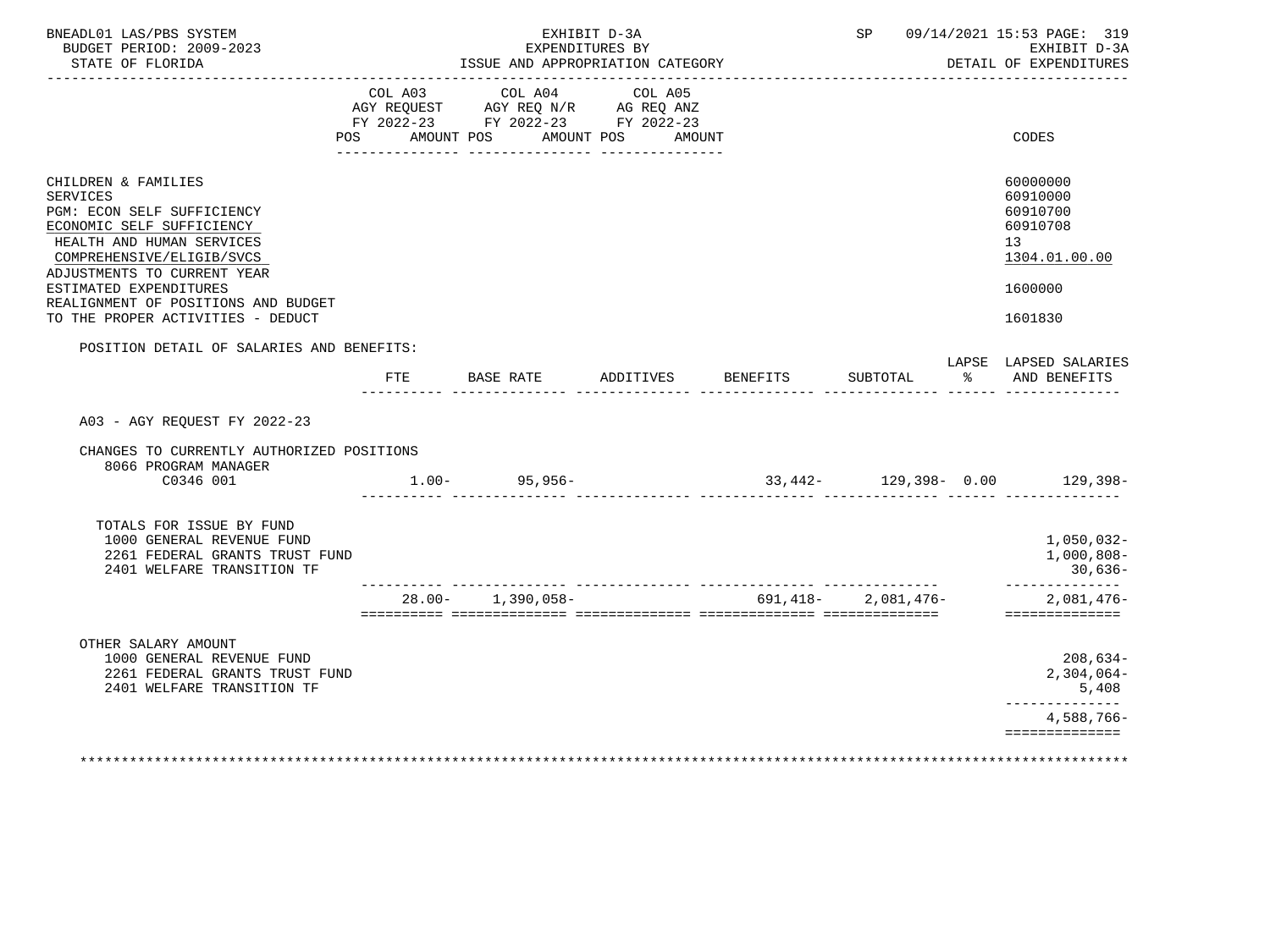| BNEADL01 LAS/PBS SYSTEM<br>BUDGET PERIOD: 2009-2023<br>STATE OF FLORIDA                                                                                                                                                     | EXHIBIT D-3A<br>EXPENDITURES BY<br>ISSUE AND APPROPRIATION CATEGORY                                                                         | SP 09/14/2021 15:53 PAGE: 320<br>EXHIBIT D-3A<br>DETAIL OF EXPENDITURES        |
|-----------------------------------------------------------------------------------------------------------------------------------------------------------------------------------------------------------------------------|---------------------------------------------------------------------------------------------------------------------------------------------|--------------------------------------------------------------------------------|
|                                                                                                                                                                                                                             | COL A03 COL A04 COL A05<br>AGY REQUEST AGY REQ N/R AG REQ ANZ<br>FY 2022-23 FY 2022-23 FY 2022-23<br>POS<br>AMOUNT POS AMOUNT POS<br>AMOUNT | CODES                                                                          |
| CHILDREN & FAMILIES<br><b>SERVICES</b><br>PGM: ECON SELF SUFFICIENCY<br>ECONOMIC SELF SUFFICIENCY<br>HEALTH AND HUMAN SERVICES<br>COMPREHENSIVE/ELIGIB/SVCS<br>NONRECURRING EXPENDITURES<br>AUTOMATED EMPLOYMENT AND INCOME |                                                                                                                                             | 60000000<br>60910000<br>60910700<br>60910708<br>13<br>1304.01.00.00<br>2100000 |
| VERIFICATION<br>SPECIAL CATEGORIES<br>CONTRACTED SERVICES                                                                                                                                                                   |                                                                                                                                             | 2103205<br>100000<br>100777                                                    |
| GENERAL REVENUE FUND -MATCH 3,839,215-<br>FEDERAL GRANTS TRUST FUND -FEDERL                                                                                                                                                 | 2,981,785-                                                                                                                                  | 1000 2<br>2261 3                                                               |
| TOTAL APPRO                                                                                                                                                                                                                 | $6,821,000 -$                                                                                                                               |                                                                                |
| AUTOMATION FOR PUBLIC BENEFIT<br>APPLICATION DETERMINATION<br>SPECIAL CATEGORIES<br>CONTRACTED SERVICES                                                                                                                     |                                                                                                                                             | 2103497<br>100000<br>100777                                                    |
| GENERAL REVENUE FUND -MATCH 652,800-<br>FEDERAL GRANTS TRUST FUND -FEDERL                                                                                                                                                   | $627, 200 -$                                                                                                                                | 1000 2<br>2261 3                                                               |
| TOTAL APPRO                                                                                                                                                                                                                 | $1,280,000 -$                                                                                                                               |                                                                                |
| SUPPLEMENTAL NUTRITION ASSISTANCE<br>PROGRAM (SNAP) FEDERAL DISALLOWANCE<br>SPECIAL CATEGORIES<br>CONTRACTED SERVICES                                                                                                       |                                                                                                                                             | 2103498<br>100000<br>100777                                                    |
| GENERAL REVENUE FUND                                                                                                                                                                                                        | $-STATE$ 17,500,000-                                                                                                                        | 1000 1                                                                         |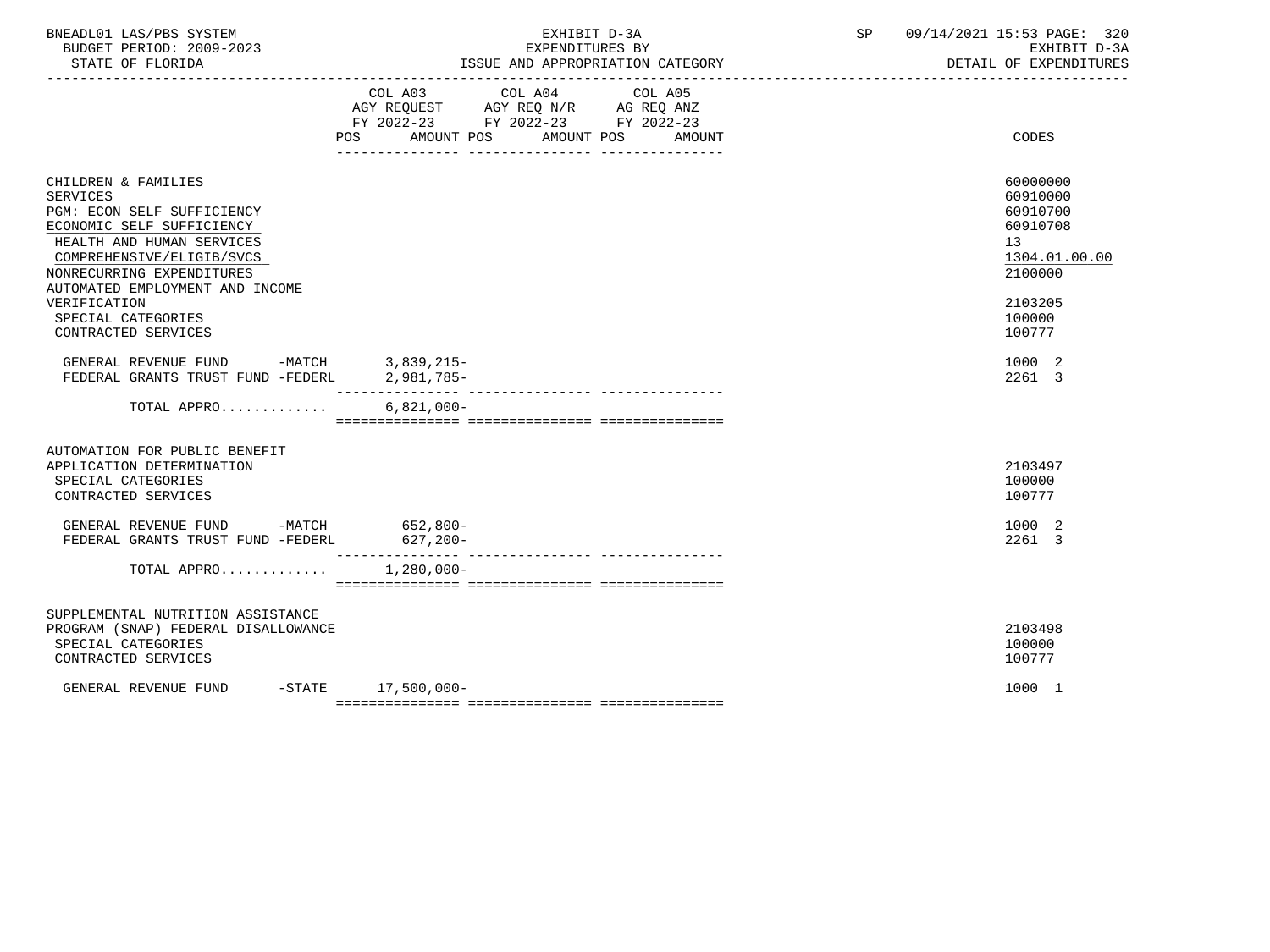| BNEADL01 LAS/PBS SYSTEM<br>BUDGET PERIOD: 2009-2023<br>STATE OF FLORIDA                                                                                                                 | EXHIBIT D-3A<br>EXPENDITURES BY<br>ISSUE AND APPROPRIATION CATEGORY                                                                   | SP | 09/14/2021 15:53 PAGE: 321<br>EXHIBIT D-3A<br>DETAIL OF EXPENDITURES |
|-----------------------------------------------------------------------------------------------------------------------------------------------------------------------------------------|---------------------------------------------------------------------------------------------------------------------------------------|----|----------------------------------------------------------------------|
|                                                                                                                                                                                         | COL A03 COL A04 COL A05<br>AGY REQUEST AGY REQ N/R AG REQ ANZ<br>FY 2022-23 FY 2022-23 FY 2022-23<br>POS AMOUNT POS AMOUNT POS AMOUNT |    | CODES                                                                |
| CHILDREN & FAMILIES<br>SERVICES<br><b>PGM: ECON SELF SUFFICIENCY</b><br>ECONOMIC SELF SUFFICIENCY<br>HEALTH AND HUMAN SERVICES<br>COMPREHENSIVE/ELIGIB/SVCS<br>PROGRAM OR SERVICE-LEVEL |                                                                                                                                       | 13 | 60000000<br>60910000<br>60910700<br>60910708<br>1304.01.00.00        |
| INFORMATION TECHNOLOGY<br>FLORIDA SYSTEM MODERNIZATION<br>SPECIAL CATEGORIES<br>COVID-19 - ST OPS                                                                                       |                                                                                                                                       |    | 3630000<br>36316C0<br>100000<br>105153                               |
| FEDERAL GRANTS TRUST FUND -FEDERL 51,276,762 51,276,762                                                                                                                                 |                                                                                                                                       |    | 2261 3                                                               |
|                                                                                                                                                                                         |                                                                                                                                       |    |                                                                      |
|                                                                                                                                                                                         |                                                                                                                                       |    |                                                                      |

 AGENCY ISSUE NARRATIVE: 2022-2023 BUDGET YEAR NARRATIVE: IT COMPONENT? YES ISSUE TITLE: FLORIDA System Modernization

### STATEMENT OF NEED:

 The Department of Children and Families (department) requests \$51,276,762 of nonrecurring Federal Grants Trust Fund budget authority for Supplemental Nutrition Assistance Program (SNAP) American Rescue Plan Act Administrative Funds. Pursuant to Section 1101 (Pub. L. 117-2), the state of Florida has been granted 100 percent federal administrative funds over a three-year period by the U.S. Department of the Agriculture in order to support the SNAP program. Funds may be used to support administrative costs of implementing the SNAP program. This request is for year three of the award.

 The purpose of this request is to appropriate funds available for SNAP activities and make them available to the department. A portion of these funds will be used to fund the SNAP costs associated with ACCESS Florida system replacement.

#### DESCRIPTION OF BENEFITS:

 Intangible benefits include better reporting or increased effectiveness of program objectives. Using these funds, if appropriated, and when a Planning Advance Planning Document(PAPD)and Implementation Advance Planning Document (IAPD)are developed and approved, will allow the department to use 100 percent federal funding for SNAP activities on the replacement system for the period of the American Rescue Plan funds.

## SOLUTIONS ALTERNATIVES CONSIDERED:

 Other uses for the federal funding were considered and other systems completion and replacement approaches have been proposed in the past five years. This approach optimizes available federal funding.

### IMPACT IF NOT FUNDED:

 The department will not be able to utilize the 100 percent federal funding for the SNAP portion of the ACCESS Florida system replacement; SNAP funding for systems is otherwise 50 percent federal and 50 percent state participation.

### ASSUMPTIONS AND CONSTRAINTS:

 This request assumes that a roadmap and detailed Schedule IV-B will be developed before session begins and it assumes that federal prior approvals of procurement vehicle, proposed award, and proposed contract to replace the existing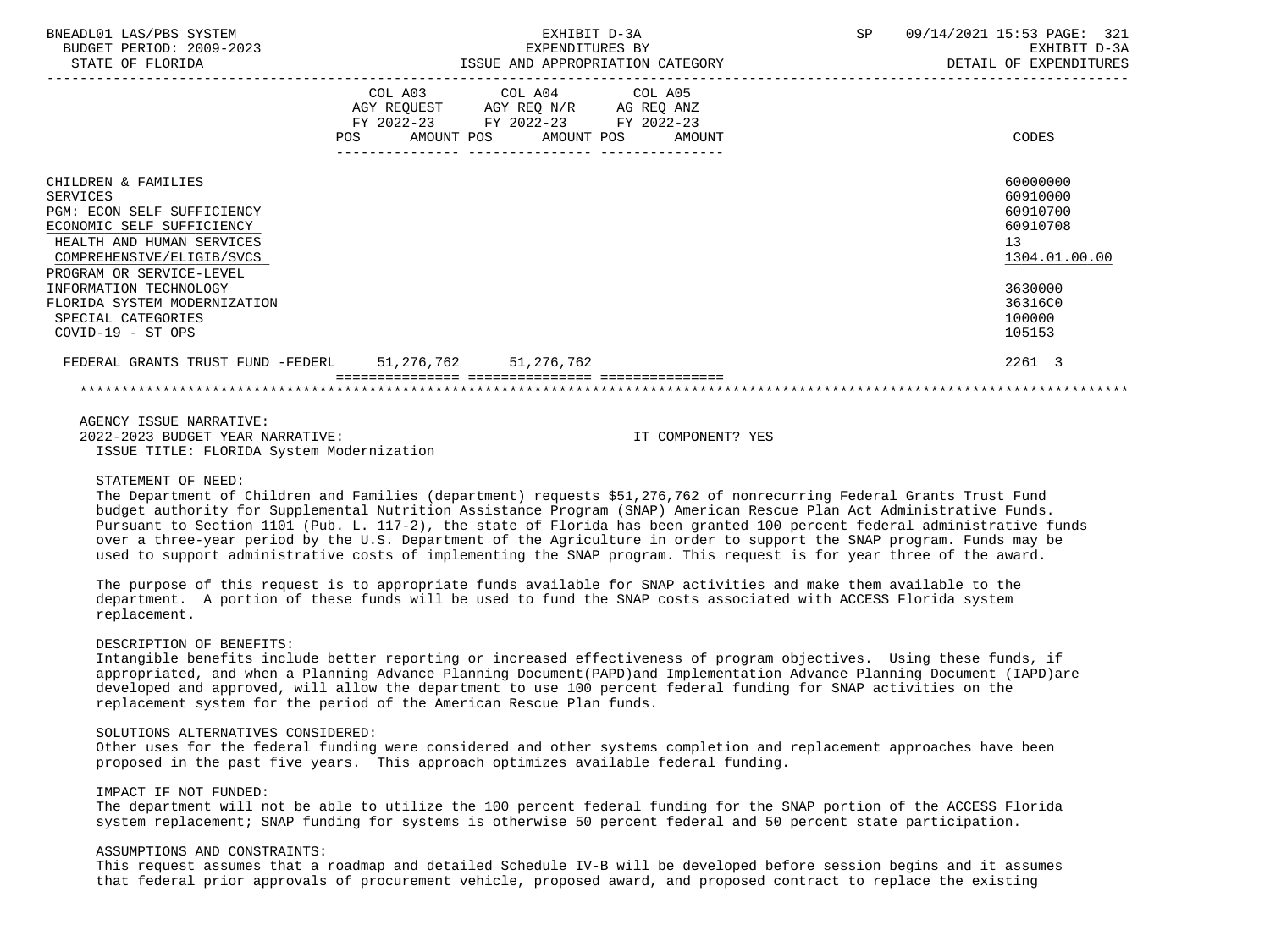| BNEADL01 LAS/PBS SYSTEM<br>BUDGET PERIOD: 2009-2023<br>STATE OF FLORIDA                                                                                                          | EXHIBIT D-3A<br>EXPENDITURES BY<br>ISSUE AND APPROPRIATION CATEGORY                                                                         | 09/14/2021 15:53 PAGE: 322<br>SP.<br>EXHIBIT D-3A<br>DETAIL OF EXPENDITURES |
|----------------------------------------------------------------------------------------------------------------------------------------------------------------------------------|---------------------------------------------------------------------------------------------------------------------------------------------|-----------------------------------------------------------------------------|
|                                                                                                                                                                                  | COL A03 COL A04 COL A05<br>AGY REQUEST AGY REQ N/R AG REQ ANZ<br>FY 2022-23 FY 2022-23 FY 2022-23<br>AMOUNT POS AMOUNT POS<br>POS<br>AMOUNT | CODES                                                                       |
| CHILDREN & FAMILIES<br>SERVICES<br>PGM: ECON SELF SUFFICIENCY<br>ECONOMIC SELF SUFFICIENCY<br>HEALTH AND HUMAN SERVICES<br>COMPREHENSIVE/ELIGIB/SVCS<br>PROGRAM OR SERVICE-LEVEL |                                                                                                                                             | 60000000<br>60910000<br>60910700<br>60910708<br>13<br>1304.01.00.00         |
| INFORMATION TECHNOLOGY<br>FLORIDA SYSTEM MODERNIZATION                                                                                                                           |                                                                                                                                             | 3630000<br>36316C0                                                          |

 systems programming contract (ends June 30, 2022) will occur so that the department can procure services to develop a PAPD and IAPD, receive prior federal funding and procurement approvals, and commence a systems replacement initiative that can be completed while 100 percent SNAP funding is available (currently through Federal Fiscal Year 2022-2023). This requests also assumes the department will use Centers for Medicare and Medicaid Services (CMS) development funding available at the 90 percent federal/10 percent state rate for the Medicaid portion of the system.

 Constraints include the timelines, delays in execution if they occur, or failure to achieve prior federal funding and procurement approvals.

## IT SERVICE OR SYSTEM CREATED, REPLACED, ENHANCED, OR ELIMINATED:

 The funds released would be used to implement a modular replacement of the existing ACCESS Florida system, following a roadmap that will be developed in the 2Nd quarter of Fiscal Year 2021-2022. This system replacement will meet defined business needs and use newer technologies.

# IMPLEMENTATION APPROACH:

 The implementation approach will be defined as part of the roadmap and Schedule IV-B development in the 2nd quarter of Fiscal Year 2021-2022.

### TIMELINE:

 The high-level implementation timeline will be developed when the roadmap is completed. It will include time for definition of business requirements and human-centered design as well as standard design, development, and implementation. Independent verification and validation (IV & V) and costs of testing and parallel operations during testing will be included in the timelines, as well time necessary for federal prior funding and procurement approvals, including PAPD and IAPD.

### ESTIMATED COSTS:

 Final costs are to be determined, but the request is to appropriate \$51,276,762 of American Rescue Plan funds to the department for the modernization and transformation of the ACCESS Florida System.

### POST-IMPLEMENTATION COSTS:

 Ongoing cost estimates will be developed in the roadmap and in subsequent negotiations with vendors, but one of the key objectives of system replacement is to invest in business processes that will create efficiencies in service delivery. Another primary goal is to address the costs of maintaining a legacy system, which increase as the system ages. The expectation is that costs to operate a new system, after the final period of testing when the existing system and new system must run parallel, will not increase and should decrease.

### LINKAGE TO GOVERNOR'S PRIORITIES:

Public Integrity - Promote greater transparency at all levels of government.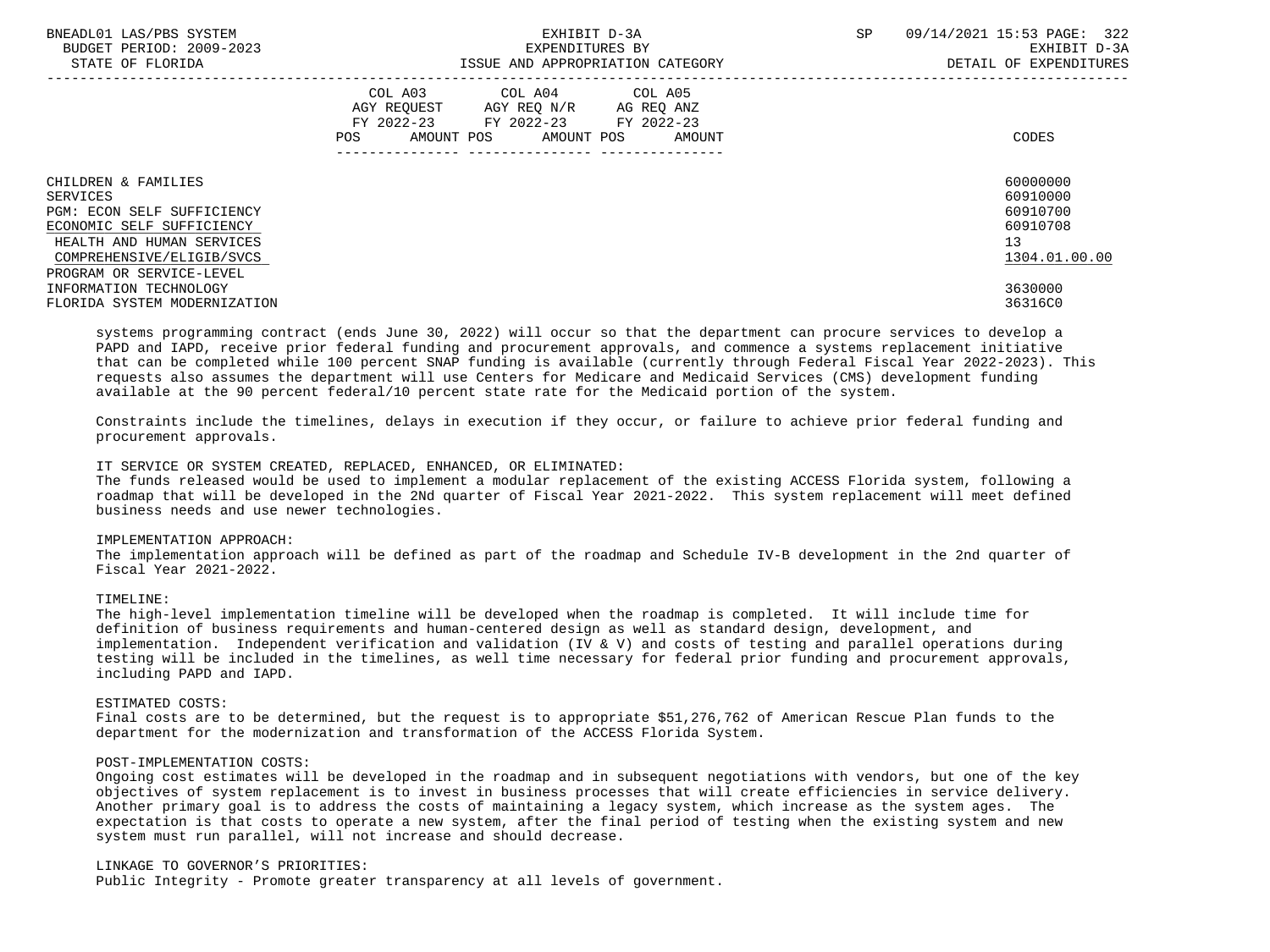| BNEADL01 LAS/PBS SYSTEM<br>BUDGET PERIOD: 2009-2023<br>STATE OF FLORIDA                                                        | EXHIBIT D-3A<br>EXPENDITURES BY<br>ISSUE AND APPROPRIATION CATEGORY                                                                         | 09/14/2021 15:53 PAGE: 323<br>SP<br>EXHIBIT D-3A<br>DETAIL OF EXPENDITURES |
|--------------------------------------------------------------------------------------------------------------------------------|---------------------------------------------------------------------------------------------------------------------------------------------|----------------------------------------------------------------------------|
|                                                                                                                                | COL A03<br>COL A04<br>COL A05<br>AGY REQUEST AGY REQ N/R AG REQ ANZ<br>FY 2022-23 FY 2022-23 FY 2022-23<br>POS AMOUNT POS AMOUNT POS AMOUNT | <b>CODES</b>                                                               |
|                                                                                                                                |                                                                                                                                             |                                                                            |
| CHILDREN & FAMILIES<br><b>SERVICES</b><br>PGM: ECON SELF SUFFICIENCY<br>ECONOMIC SELF SUFFICIENCY<br>HEALTH AND HUMAN SERVICES |                                                                                                                                             | 60000000<br>60910000<br>60910700<br>60910708<br>13 <sup>°</sup>            |
| COMPREHENSIVE/ELIGIB/SVCS<br>PROGRAM OR SERVICE-LEVEL                                                                          |                                                                                                                                             | 1304.01.00.00                                                              |
| INFORMATION TECHNOLOGY                                                                                                         |                                                                                                                                             | 3630000                                                                    |
| FLORIDA SYSTEM MODERNIZATION                                                                                                   |                                                                                                                                             | 36316C0                                                                    |
| ENSURE SAFETY, WELL BEING AND SELF-<br>SUFFICIENCY FOR THE PEOPLE WE                                                           |                                                                                                                                             |                                                                            |
| <b>SERVE</b><br>AUTOMATED EMPLOYMENT AND INCOME                                                                                |                                                                                                                                             | 4400000                                                                    |
| VERIFICATION<br>SPECIAL CATEGORIES<br>CONTRACTED SERVICES                                                                      |                                                                                                                                             | 4402080<br>100000<br>100777                                                |
| GENERAL REVENUE FUND -MATCH $3,775,806$<br>FEDERAL GRANTS TRUST FUND -FEDERL $3,692,194$                                       |                                                                                                                                             | 1000 2<br>2261 3                                                           |
| TOTAL APPRO                                                                                                                    | 7,468,000                                                                                                                                   |                                                                            |
|                                                                                                                                |                                                                                                                                             |                                                                            |
| AGENCY ISSUE NARRATIVE:<br>2022-2023 BUDGET YEAR NARRATIVE:                                                                    | IT COMPONENT? NO<br>ISSUE TITLE: Automated Community Connection to Economic Self Sufficiency (ACCESS) Income Verification Services          |                                                                            |

## SUMMARY:

 The Department of Children and Families (department) requests \$7,468,000 for FY 2022-2023 of recurring budget authority (\$3,775,806 in General Revenue and \$3,692,194 in the Federal Grants Trust Fund) to continue providing Economic Self-Sufficiency (ESS) an automated tool to ensure benefit determination timeliness and quality to meet federal core measures. The department currently uses the tool to validate reported income, detect unreported earned income, and to verify income throughout the benefit determination process.

 The department is requesting funding for an automated data source to acquire employment and income verification for eligibility determination and recertification for the following public benefit programs: Supplemental Nutrition Assistance Program (SNAP), Temporary Assistance for Needy Families (TANF), and Medicaid.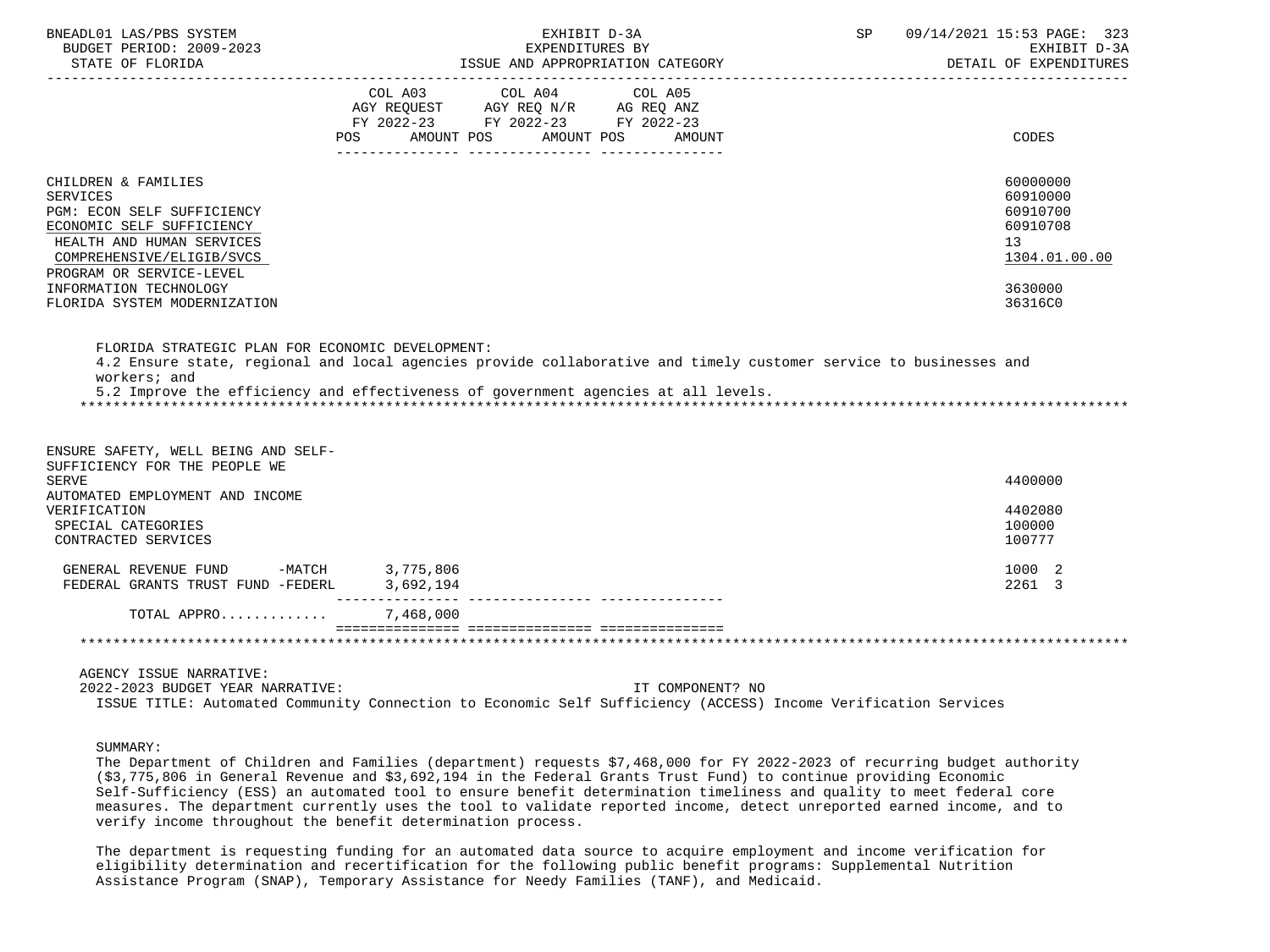| BNEADL01 LAS/PBS SYSTEM<br>BUDGET PERIOD: 2009-2023<br>STATE OF FLORIDA                                                                                                                     | EXHIBIT D-3A<br>EXPENDITURES BY<br>ISSUE AND APPROPRIATION CATEGORY                                                                   | SP | 09/14/2021 15:53 PAGE: 324<br>EXHIBIT D-3A<br>DETAIL OF EXPENDITURES |
|---------------------------------------------------------------------------------------------------------------------------------------------------------------------------------------------|---------------------------------------------------------------------------------------------------------------------------------------|----|----------------------------------------------------------------------|
|                                                                                                                                                                                             | COL A03 COL A04 COL A05<br>AGY REQUEST AGY REQ N/R AG REQ ANZ<br>FY 2022-23 FY 2022-23 FY 2022-23<br>POS AMOUNT POS AMOUNT POS AMOUNT |    | CODES                                                                |
| CHILDREN & FAMILIES<br>SERVICES<br>PGM: ECON SELF SUFFICIENCY<br>ECONOMIC SELF SUFFICIENCY<br>HEALTH AND HUMAN SERVICES<br>COMPREHENSIVE/ELIGIB/SVCS<br>ENSURE SAFETY, WELL BEING AND SELF- |                                                                                                                                       |    | 60000000<br>60910000<br>60910700<br>60910708<br>13<br>1304.01.00.00  |
| SUFFICIENCY FOR THE PEOPLE WE<br>SERVE<br>AUTOMATED EMPLOYMENT AND INCOME<br>VERIFICATION                                                                                                   |                                                                                                                                       |    | 4400000<br>4402080                                                   |

#### ISSUE NARRATIVE:

 Currently, the department utilizes an existing automated data source to verify customer wages during the benefit determination process as well as to deter fraud via unreported income. The department received \$6,821,000 of nonrecurring budget funding for this service for FY 2021-2022.

 This tool supports the provisions of Chapter 414, F.S., related to self-sufficiency and use of wage information as a criterion for public assistance. The tool is used to efficiently verify and determine earned income levels, pay frequency, and to look for potential un- and under-reported earnings for all adult applicants for public benefits. The tool also aids fraud investigations and overpayment claim amount determinations. The tool prevents fraudulent access to benefits by verifying employment information during the eligibility process, which is crucial to ensuring the integrity of the distribution of public assistance benefits in Florida.

# COST CALCULATION:

 The department is requesting \$7,468,000 (\$3,775,806 in General Revenue and \$3,692,194 in the Federal Grants Trust Fund) of recurring budget authority to continue to an existing automated data source to verify customer wages during the benefit determination process as well as to deter fraud via unreported income. The department received nonrecurring funding for this service for FY 2021-2022.

| FY 2021-2022 Budget Authority | $$6,821,000$ (nonrecurring) |
|-------------------------------|-----------------------------|
| Estimated FY 2022-2023 Need   | \$7,468,000                 |

Tier 4 Pricing \$7,420,000 + Annual Maintenance Fee \$48,000 = \$7,468,000

# IMPACT OF NOT FUNDING ISSUE:

 The department utilizes this tool to validate employment and income verification information when customers apply for benefits, make changes to their case, or recertify for benefits. Without funding for this tool, clients would be required to submit income verification documentation adding an additional ten business days to the benefit determination process. The impact of not funding the tool would result in a delay in getting customers needed benefits, subjects the department to fraud for customers who provided false or incomplete information and jeopardizes the program's ability to meet federal timeliness and quality measures.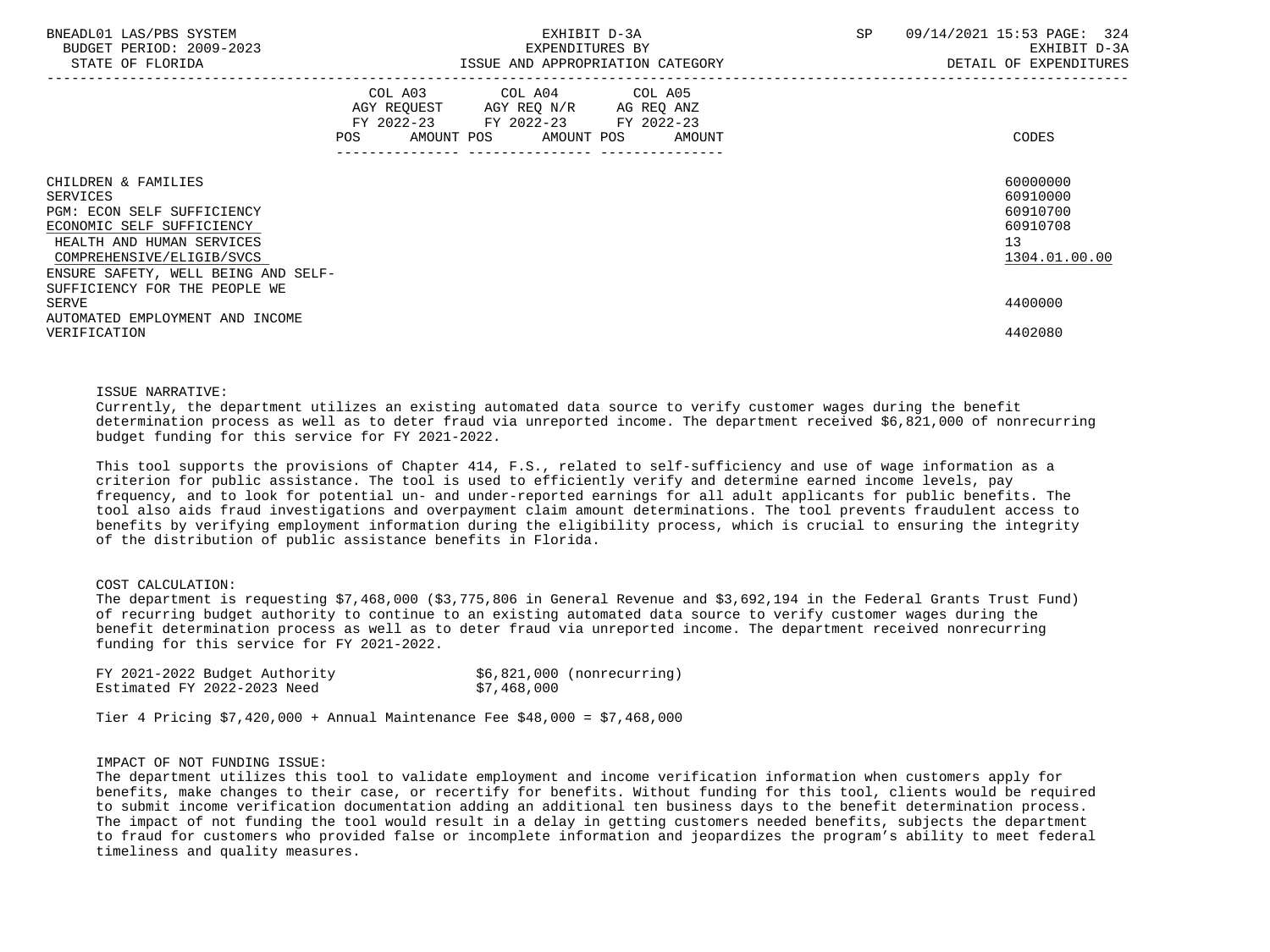| BNEADL01 LAS/PBS SYSTEM<br>BUDGET PERIOD: 2009-2023<br>STATE OF FLORIDA                                                                                                                                                             |                                                                                                     | EXHIBIT D-3A<br>EXPENDITURES BY<br>ISSUE AND APPROPRIATION CATEGORY | SP     | 09/14/2021 15:53 PAGE: 325<br>EXHIBIT D-3A<br>DETAIL OF EXPENDITURES |                                                                     |
|-------------------------------------------------------------------------------------------------------------------------------------------------------------------------------------------------------------------------------------|-----------------------------------------------------------------------------------------------------|---------------------------------------------------------------------|--------|----------------------------------------------------------------------|---------------------------------------------------------------------|
|                                                                                                                                                                                                                                     | AGY REQUEST AGY REQ N/R AG REQ ANZ<br>FY 2022-23 FY 2022-23 FY 2022-23<br>POS AMOUNT POS AMOUNT POS | COL A03 COL A04 COL A05                                             | AMOUNT |                                                                      | CODES                                                               |
| CHILDREN & FAMILIES<br><b>SERVICES</b><br>PGM: ECON SELF SUFFICIENCY<br>ECONOMIC SELF SUFFICIENCY<br>HEALTH AND HUMAN SERVICES<br>COMPREHENSIVE/ELIGIB/SVCS<br>ENSURE SAFETY, WELL BEING AND SELF-<br>SUFFICIENCY FOR THE PEOPLE WE |                                                                                                     |                                                                     |        |                                                                      | 60000000<br>60910000<br>60910700<br>60910708<br>13<br>1304.01.00.00 |
| <b>SERVE</b><br>AUTOMATED EMPLOYMENT AND INCOME<br>VERIFICATION                                                                                                                                                                     |                                                                                                     |                                                                     |        |                                                                      | 4400000<br>4402080                                                  |
| LINKAGE TO GOVERNOR'S PRIORITIES:<br>Public Integrity - Protect taxpayer resources by ensuring the faithful expenditure of public funds.                                                                                            |                                                                                                     |                                                                     |        |                                                                      |                                                                     |
| FLORIDA STRATEGIC PLAN FOR ECONOMIC DEVELOPMENT:<br>5.2 Improve the efficiency and effectiveness of government agencies at all levels.                                                                                              |                                                                                                     |                                                                     |        |                                                                      |                                                                     |
| TOTAL: COMPREHENSIVE/ELIGIB/SVCS<br>BY FUND TYPE                                                                                                                                                                                    |                                                                                                     |                                                                     |        |                                                                      | 1304.01.00.00                                                       |
| GENERAL REVENUE FUND<br>TRUST FUNDS                                                                                                                                                                                                 | 114,950,264<br>221, 358, 742 51, 276, 762                                                           |                                                                     |        |                                                                      | 1000<br>2000                                                        |
| TOTAL POSITIONS 4,022.50<br>TOTAL PROG COMP 336,309,006 51,276,762<br>TOTAL SALARY RATE 157,570,218                                                                                                                                 |                                                                                                     |                                                                     |        |                                                                      |                                                                     |
|                                                                                                                                                                                                                                     |                                                                                                     |                                                                     |        |                                                                      |                                                                     |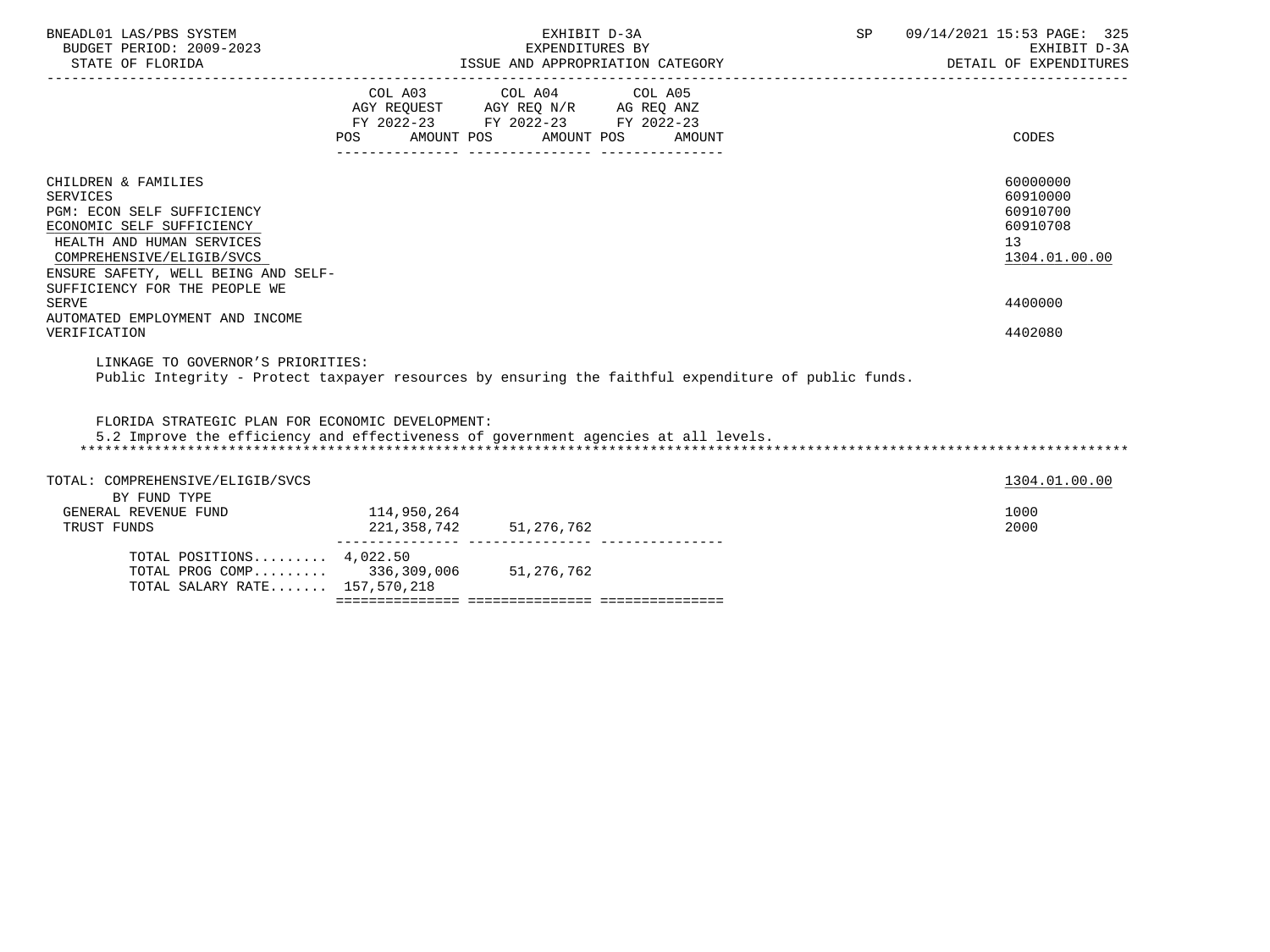| BNEADL01 LAS/PBS SYSTEM |                  |                          | EXHIBIT D-3A    |  |                                  |  |  |  |  |
|-------------------------|------------------|--------------------------|-----------------|--|----------------------------------|--|--|--|--|
|                         |                  | BUDGET PERIOD: 2009-2023 | EXPENDITURES BY |  |                                  |  |  |  |  |
|                         | STATE OF FLORIDA |                          |                 |  | ISSUE AND APPROPRIATION CATEGORY |  |  |  |  |

BUDGET PERIOD: 2009-2023 EXPENDITURES BY EXHIBIT D-3A

|                                                                                                                                                                                                                                                                    | COL A03<br>AMOUNT POS<br><b>POS</b> | COL A04<br>AGY REQUEST AGY REQ N/R AG REQ ANZ<br>FY 2022-23 FY 2022-23 FY 2022-23<br>AMOUNT POS | COL A05<br>AMOUNT | CODES                                                                                               |
|--------------------------------------------------------------------------------------------------------------------------------------------------------------------------------------------------------------------------------------------------------------------|-------------------------------------|-------------------------------------------------------------------------------------------------|-------------------|-----------------------------------------------------------------------------------------------------|
|                                                                                                                                                                                                                                                                    |                                     |                                                                                                 |                   |                                                                                                     |
| CHILDREN & FAMILIES<br><b>SERVICES</b><br>PGM: ECON SELF SUFFICIENCY<br>ECONOMIC SELF SUFFICIENCY<br>GOV OPERATIONS/SUPPORT<br>EXEC LEADERSHIP/SUPPRT SVC<br>ESTIMATED EXPENDITURES<br>ESTIMATED EXPENDITURES - OPERATIONS<br>SALARY RATE<br>SALARY RATE 8,672,630 |                                     |                                                                                                 |                   | 60000000<br>60910000<br>60910700<br>60910708<br>16<br>1602.00.00.00<br>1000000<br>1001000<br>000000 |
|                                                                                                                                                                                                                                                                    |                                     |                                                                                                 |                   |                                                                                                     |
| SALARIES AND BENEFITS                                                                                                                                                                                                                                              |                                     |                                                                                                 |                   | 010000                                                                                              |
| GENERAL REVENUE FUND<br>$-MATCH$                                                                                                                                                                                                                                   | 5,629,443                           |                                                                                                 |                   | 1000 2                                                                                              |
| FEDERAL GRANTS TRUST FUND -STATE                                                                                                                                                                                                                                   | 1,664                               |                                                                                                 |                   | 2261 1                                                                                              |
| $-FEDERL$                                                                                                                                                                                                                                                          | 5,035,968                           |                                                                                                 |                   | 2261 3                                                                                              |
| TOTAL FEDERAL GRANTS TRUST FUND                                                                                                                                                                                                                                    | 5,037,632                           |                                                                                                 |                   | 2261                                                                                                |
| $-FEDERL$<br>WELFARE TRANSITION TF                                                                                                                                                                                                                                 | 960,280                             |                                                                                                 |                   | 2401 3                                                                                              |
| TOTAL POSITIONS 152.00<br>TOTAL APPRO $11,627,355$                                                                                                                                                                                                                 |                                     |                                                                                                 |                   |                                                                                                     |
| OTHER PERSONAL SERVICES                                                                                                                                                                                                                                            |                                     |                                                                                                 |                   | 030000                                                                                              |
| GENERAL REVENUE FUND -MATCH<br>FEDERAL GRANTS TRUST FUND -FEDERL<br>WELFARE TRANSITION TF -FEDERL                                                                                                                                                                  | 89,079<br>97,737<br>44,429          |                                                                                                 |                   | 1000 2<br>2261 3<br>2401 3                                                                          |
| TOTAL APPRO                                                                                                                                                                                                                                                        | 231,245                             |                                                                                                 |                   |                                                                                                     |
|                                                                                                                                                                                                                                                                    |                                     |                                                                                                 |                   |                                                                                                     |
| <b>EXPENSES</b>                                                                                                                                                                                                                                                    |                                     |                                                                                                 |                   | 040000                                                                                              |
| GENERAL REVENUE FUND -MATCH 605,588                                                                                                                                                                                                                                |                                     |                                                                                                 |                   | 1000 2                                                                                              |
| FEDERAL GRANTS TRUST FUND -FEDERL<br>WELFARE TRANSITION TF -FEDERL                                                                                                                                                                                                 | 540,161<br>75,728                   |                                                                                                 |                   | 2261 3<br>2401 3                                                                                    |
| TOTAL APPRO                                                                                                                                                                                                                                                        | 1,221,477                           |                                                                                                 |                   |                                                                                                     |
|                                                                                                                                                                                                                                                                    |                                     |                                                                                                 |                   |                                                                                                     |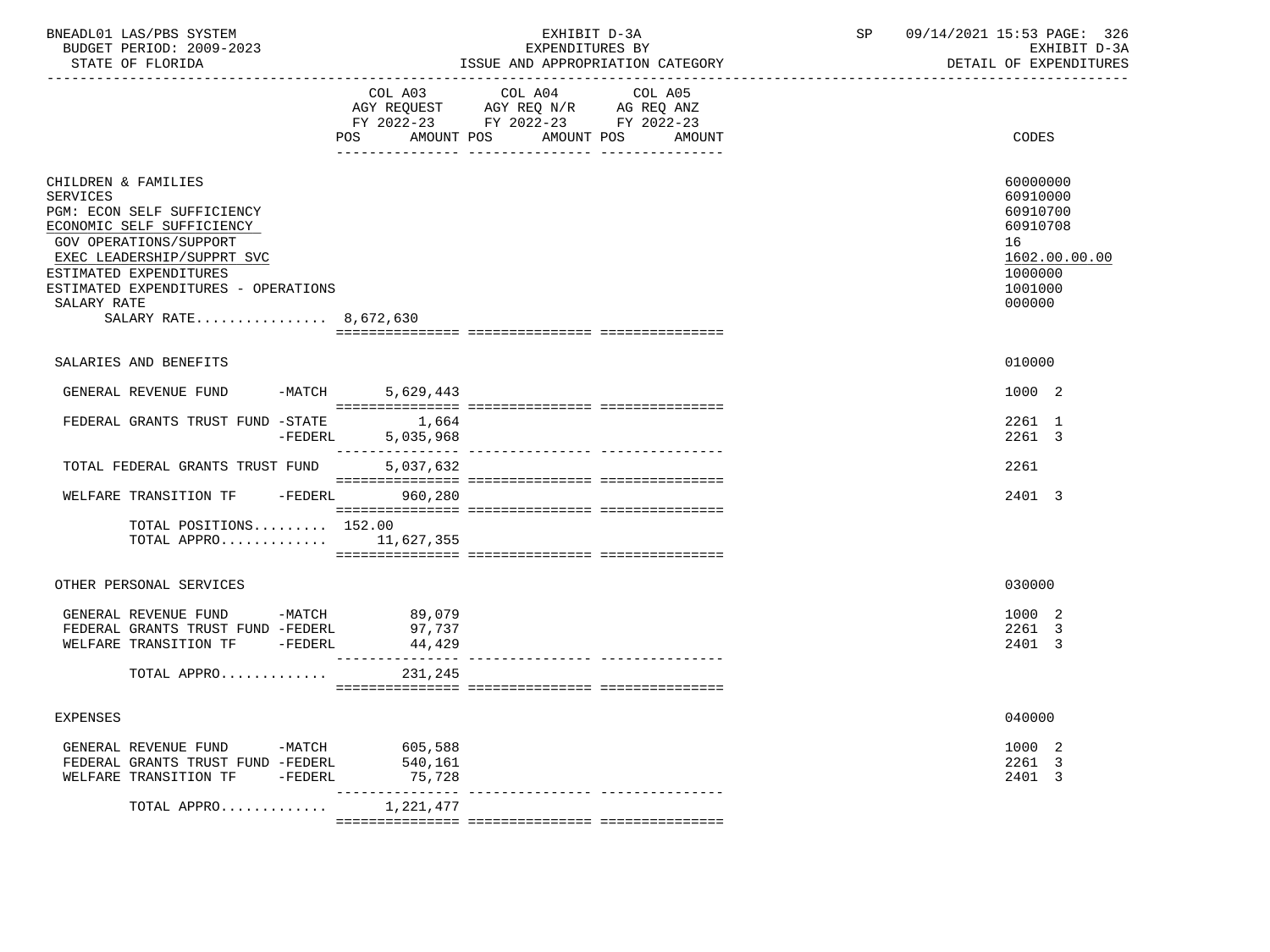| BNEADL01 LAS/PBS SYSTEM |                  |                          | EXHIBIT D-3A                     |
|-------------------------|------------------|--------------------------|----------------------------------|
|                         |                  | BUDGET PERIOD: 2009-2023 | EXPENDITURES BY                  |
|                         | STATE OF FLORIDA |                          | ISSUE AND APPROPRIATION CATEGORY |

EXHIBIT D-3A SP 09/14/2021 15:53 PAGE: 327<br>EXPENDITURES BY SERENGERS SAN SEXHIBIT D-3A

BUDGET PERIOD: 2009-2023 EXPENDITURES BY EXHIBIT D-3A

|                                                                                                                                                                                                                                                 |                            | FY 2022-23 FY 2022-23 FY 2022-23<br>AMOUNT POS | AMOUNT POS<br>AMOUNT | CODES                                                                                               |
|-------------------------------------------------------------------------------------------------------------------------------------------------------------------------------------------------------------------------------------------------|----------------------------|------------------------------------------------|----------------------|-----------------------------------------------------------------------------------------------------|
|                                                                                                                                                                                                                                                 |                            | ------------                                   |                      |                                                                                                     |
| CHILDREN & FAMILIES<br>SERVICES<br>PGM: ECON SELF SUFFICIENCY<br>ECONOMIC SELF SUFFICIENCY<br>GOV OPERATIONS/SUPPORT<br>EXEC LEADERSHIP/SUPPRT SVC<br>ESTIMATED EXPENDITURES<br>ESTIMATED EXPENDITURES - OPERATIONS<br>OPERATING CAPITAL OUTLAY |                            |                                                |                      | 60000000<br>60910000<br>60910700<br>60910708<br>16<br>1602.00.00.00<br>1000000<br>1001000<br>060000 |
| GENERAL REVENUE FUND -MATCH 1,275                                                                                                                                                                                                               |                            |                                                |                      | 1000 2                                                                                              |
| FEDERAL GRANTS TRUST FUND -FEDERL<br>WELFARE TRANSITION TF -FEDERL                                                                                                                                                                              | 1,093<br>474               |                                                |                      | 2261 3<br>2401 3                                                                                    |
|                                                                                                                                                                                                                                                 |                            |                                                |                      |                                                                                                     |
| TOTAL APPRO                                                                                                                                                                                                                                     | 2,842                      |                                                |                      |                                                                                                     |
| SPECIAL CATEGORIES<br>CONTRACTED SERVICES                                                                                                                                                                                                       |                            |                                                |                      | 100000<br>100777                                                                                    |
| GENERAL REVENUE FUND -MATCH 88,249                                                                                                                                                                                                              |                            |                                                |                      | 1000 2                                                                                              |
| FEDERAL GRANTS TRUST FUND -FEDERL<br>WELFARE TRANSITION TF -FEDERL                                                                                                                                                                              | 80,073<br>17,692           |                                                |                      | 2261 3<br>2401 3                                                                                    |
|                                                                                                                                                                                                                                                 | _______________            |                                                |                      |                                                                                                     |
| TOTAL APPRO                                                                                                                                                                                                                                     | 186,014                    |                                                |                      |                                                                                                     |
|                                                                                                                                                                                                                                                 |                            |                                                |                      |                                                                                                     |
| G/A-CONTRACTED SERVICES                                                                                                                                                                                                                         |                            |                                                |                      | 100778                                                                                              |
| WELFARE TRANSITION TF -FEDERL                                                                                                                                                                                                                   | 27,350                     |                                                |                      | 2401 3                                                                                              |
|                                                                                                                                                                                                                                                 |                            |                                                |                      |                                                                                                     |
| RISK MANAGEMENT INSURANCE                                                                                                                                                                                                                       |                            |                                                |                      | 103241                                                                                              |
| GENERAL REVENUE FUND -MATCH                                                                                                                                                                                                                     | 449,522                    |                                                |                      | 1000 2                                                                                              |
| FEDERAL GRANTS TRUST FUND -FEDERL                                                                                                                                                                                                               | 392,613<br>--------------- |                                                |                      | 2261 3                                                                                              |
| TOTAL APPRO                                                                                                                                                                                                                                     | 842,135                    |                                                |                      |                                                                                                     |
| DEFERRED-PAY COM CONTRACTS                                                                                                                                                                                                                      |                            |                                                |                      | 105280                                                                                              |
| GENERAL REVENUE FUND -MATCH                                                                                                                                                                                                                     | 801                        |                                                |                      | 1000 2                                                                                              |
| FEDERAL GRANTS TRUST FUND -FEDERL                                                                                                                                                                                                               | 764                        |                                                |                      | 2261 3                                                                                              |
| WELFARE TRANSITION TF<br>-FEDERL                                                                                                                                                                                                                | 77<br>--------------- -    |                                                |                      | 2401 3                                                                                              |
| TOTAL APPRO                                                                                                                                                                                                                                     | 1,642                      |                                                |                      |                                                                                                     |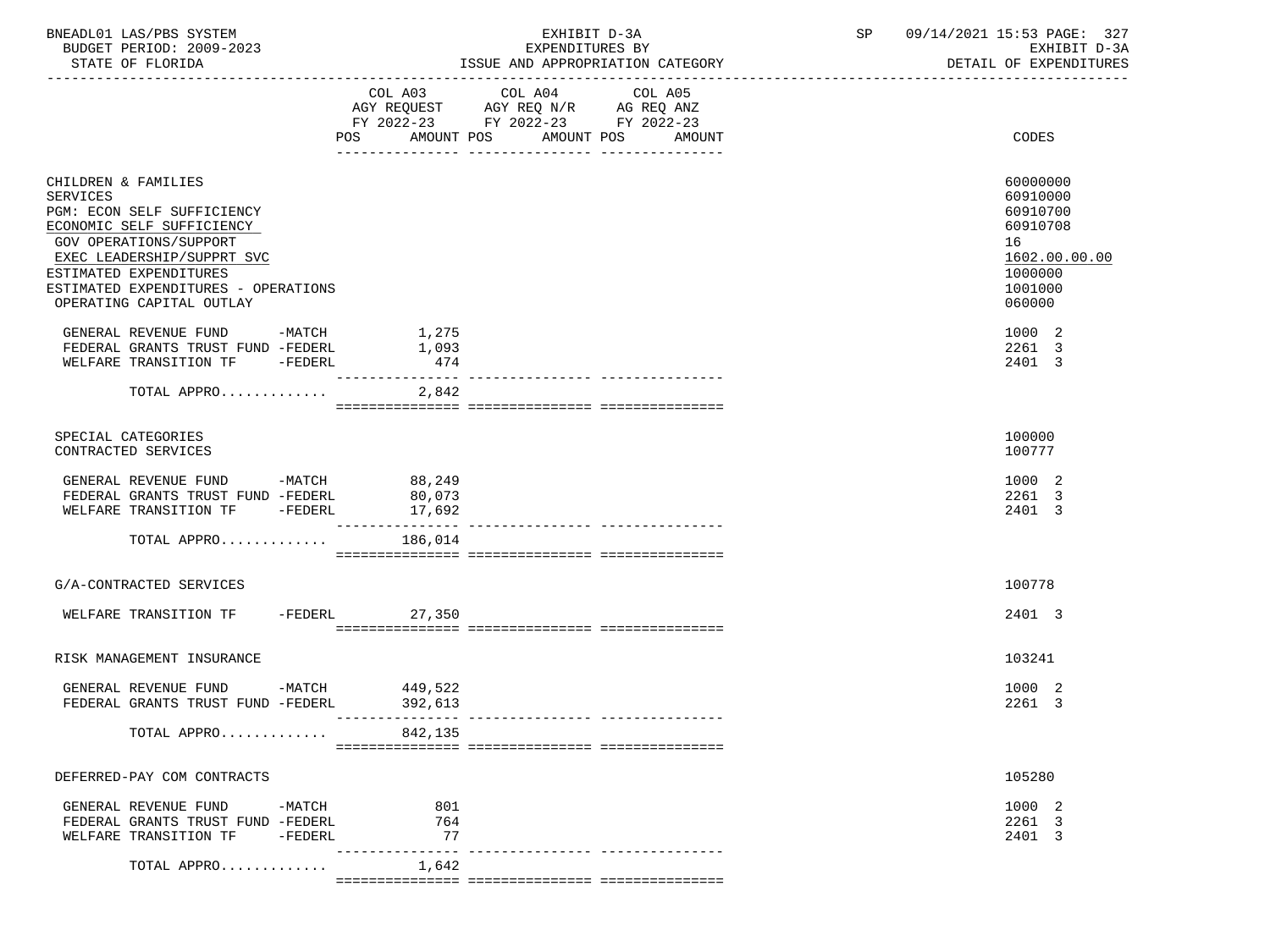| BNEADL01 LAS/PBS SYSTEM  | KXHIBIT D-3A                     | oг | 09/14/2021 15:53 PAGE:<br>328 |
|--------------------------|----------------------------------|----|-------------------------------|
| BUDGET PERIOD: 2009-2023 | EXPENDITURES BY                  |    | EXHIBIT D-3A                  |
| STATE OF FLORIDA         | ISSUE AND APPROPRIATION CATEGORY |    | DETAIL OF EXPENDITURES        |

|                                                                                                                                                                                                                                                                              | POS                                          | COL A03 COL A04<br>AGY REQUEST AGY REQ N/R AG REQ ANZ<br>FY 2022-23 FY 2022-23 FY 2022-23<br>AMOUNT POS AMOUNT POS | COL A05<br>AMOUNT | CODES                                                                                                         |
|------------------------------------------------------------------------------------------------------------------------------------------------------------------------------------------------------------------------------------------------------------------------------|----------------------------------------------|--------------------------------------------------------------------------------------------------------------------|-------------------|---------------------------------------------------------------------------------------------------------------|
| CHILDREN & FAMILIES<br><b>SERVICES</b><br>PGM: ECON SELF SUFFICIENCY<br>ECONOMIC SELF SUFFICIENCY<br>GOV OPERATIONS/SUPPORT<br>EXEC LEADERSHIP/SUPPRT SVC<br>ESTIMATED EXPENDITURES<br>ESTIMATED EXPENDITURES - OPERATIONS<br>SPECIAL CATEGORIES<br>LEASE/PURCHASE/EQUIPMENT |                                              |                                                                                                                    |                   | 60000000<br>60910000<br>60910700<br>60910708<br>16<br>1602.00.00.00<br>1000000<br>1001000<br>100000<br>105281 |
| GENERAL REVENUE FUND -MATCH<br>FEDERAL GRANTS TRUST FUND -FEDERL<br>WELFARE TRANSITION TF -FEDERL                                                                                                                                                                            | 12,853<br>11,383<br>2,303<br>------------    |                                                                                                                    |                   | 1000 2<br>2261 3<br>2401 3                                                                                    |
| TOTAL APPRO<br>TOTAL: ESTIMATED EXPENDITURES - OPERATIONS<br>TOTAL POSITIONS 152.00<br>TOTAL ISSUE 14,166,599<br>TOTAL SALARY RATE 8,672,630                                                                                                                                 | 26,539                                       |                                                                                                                    |                   | 1001000                                                                                                       |
| SALARY INCREASES FOR FY 2021-22 -<br>STATE EMPLOYEE MINIMUM WAGE<br>INCREASE - EFFECTIVE 7/1/2021<br>SALARY RATE<br>SALARY RATE $4,126$                                                                                                                                      |                                              |                                                                                                                    |                   | 1001030<br>000000                                                                                             |
| SALARIES AND BENEFITS                                                                                                                                                                                                                                                        |                                              |                                                                                                                    |                   | 010000                                                                                                        |
| GENERAL REVENUE FUND                                                                                                                                                                                                                                                         | $-MATCH$<br>2,367                            |                                                                                                                    |                   | 1000 2                                                                                                        |
| FEDERAL GRANTS TRUST FUND -STATE<br>-FEDERL                                                                                                                                                                                                                                  | $\sim$ $\sim$ 1.<br>2,117<br>_______________ |                                                                                                                    |                   | 2261 1<br>2261 3                                                                                              |
| TOTAL FEDERAL GRANTS TRUST FUND                                                                                                                                                                                                                                              | 2,118                                        |                                                                                                                    |                   | 2261                                                                                                          |
| WELFARE TRANSITION TF -FEDERL                                                                                                                                                                                                                                                | 404                                          |                                                                                                                    |                   | 2401 3                                                                                                        |
| TOTAL APPRO                                                                                                                                                                                                                                                                  | 4,889                                        |                                                                                                                    |                   |                                                                                                               |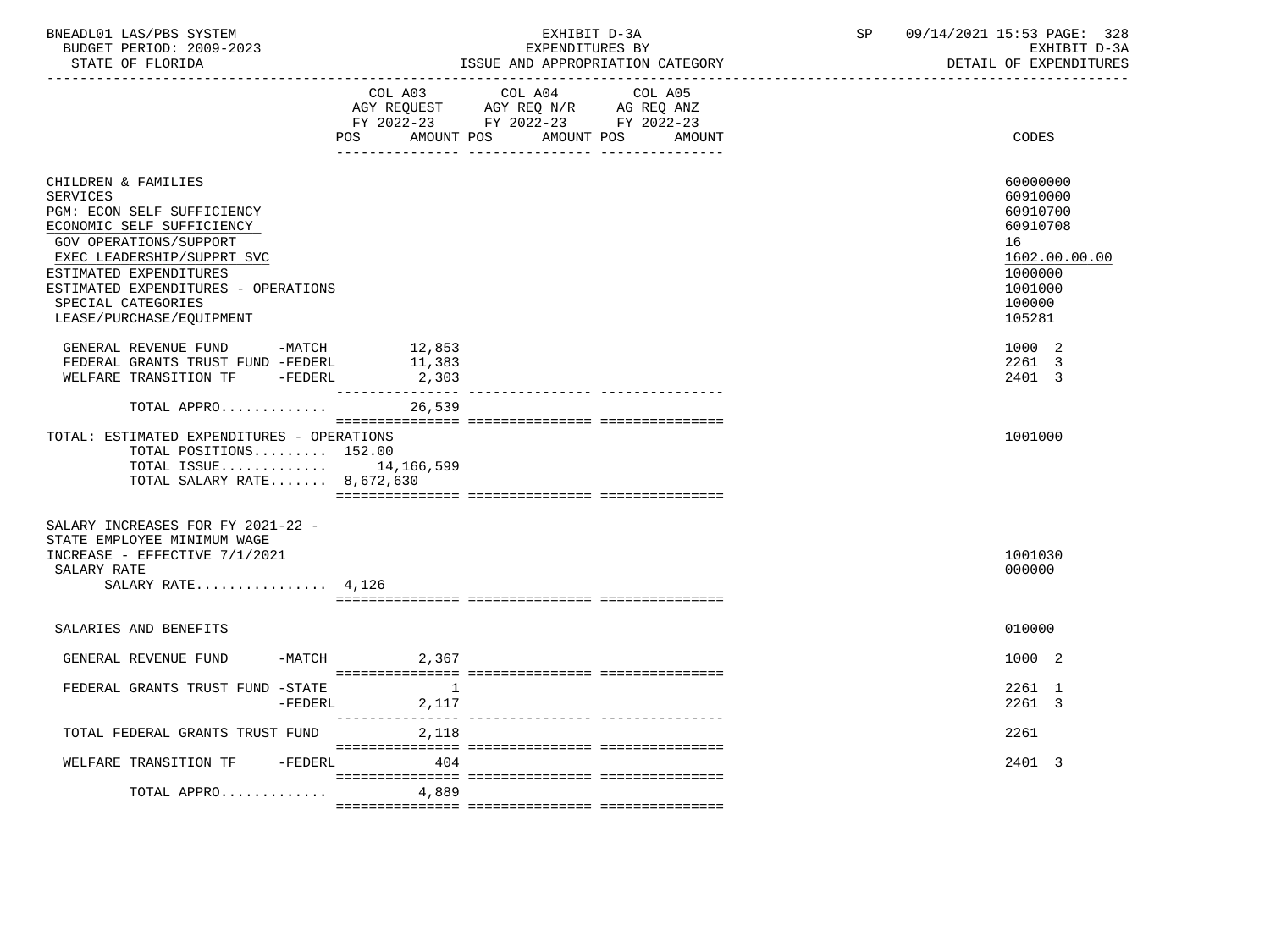| BNEADL01 LAS/PBS SYSTEM<br>BUDGET PERIOD: 2009-2023<br>STATE OF FLORIDA                                                                                                                                                                                 |                 | EXHIBIT D-3A<br>EXPENDITURES BY<br>ISSUE AND APPROPRIATION CATEGORY                                                                  | SP | 09/14/2021 15:53 PAGE: 329<br>EXHIBIT D-3A<br>DETAIL OF EXPENDITURES           |
|---------------------------------------------------------------------------------------------------------------------------------------------------------------------------------------------------------------------------------------------------------|-----------------|--------------------------------------------------------------------------------------------------------------------------------------|----|--------------------------------------------------------------------------------|
|                                                                                                                                                                                                                                                         | <b>POS</b>      | COL A03 COL A04 COL A05<br>AGY REQUEST AGY REQ N/R AG REQ ANZ<br>FY 2022-23 FY 2022-23 FY 2022-23<br>AMOUNT POS AMOUNT POS<br>AMOUNT |    | CODES                                                                          |
| CHILDREN & FAMILIES<br><b>SERVICES</b><br>PGM: ECON SELF SUFFICIENCY<br>ECONOMIC SELF SUFFICIENCY<br>GOV OPERATIONS/SUPPORT<br>EXEC LEADERSHIP/SUPPRT SVC<br>ESTIMATED EXPENDITURES<br>SALARY INCREASES FOR FY 2021-22 -<br>STATE EMPLOYEE MINIMUM WAGE |                 |                                                                                                                                      |    | 60000000<br>60910000<br>60910700<br>60910708<br>16<br>1602.00.00.00<br>1000000 |
| INCREASE - EFFECTIVE 7/1/2021<br>OTHER PERSONAL SERVICES                                                                                                                                                                                                |                 |                                                                                                                                      |    | 1001030<br>030000                                                              |
| GENERAL REVENUE FUND -MATCH 2,403<br>FEDERAL GRANTS TRUST FUND -FEDERL<br>WELFARE TRANSITION TF -FEDERL                                                                                                                                                 | 2,637<br>1,198  |                                                                                                                                      |    | 1000 2<br>2261 3<br>2401 3                                                     |
| TOTAL APPRO                                                                                                                                                                                                                                             | 6,238           |                                                                                                                                      |    |                                                                                |
| TOTAL: SALARY INCREASES FOR FY 2021-22 -<br>STATE EMPLOYEE MINIMUM WAGE<br>INCREASE - EFFECTIVE $7/1/2021$<br>TOTAL ISSUE<br>TOTAL SALARY RATE 4,126                                                                                                    | 11,127          |                                                                                                                                      |    | 1001030                                                                        |
| FLORIDA RETIREMENT SYSTEM<br>ADJUSTMENT - FY 2021-22 - NORMAL<br>COST AND UNFUNDED ACTUARIAL                                                                                                                                                            |                 |                                                                                                                                      |    |                                                                                |
| LIABILITY<br>SALARIES AND BENEFITS                                                                                                                                                                                                                      |                 |                                                                                                                                      |    | 1001070<br>010000                                                              |
| GENERAL REVENUE FUND                                                                                                                                                                                                                                    | $-MATCH$ 33,547 |                                                                                                                                      |    | 1000 2                                                                         |
| FEDERAL GRANTS TRUST FUND -STATE<br>-FEDERL                                                                                                                                                                                                             | 9<br>30,018     |                                                                                                                                      |    | 2261 1<br>2261 3                                                               |
| TOTAL FEDERAL GRANTS TRUST FUND                                                                                                                                                                                                                         | 30,027          |                                                                                                                                      |    | 2261                                                                           |
| WELFARE TRANSITION TF - FEDERL 5,724                                                                                                                                                                                                                    |                 |                                                                                                                                      |    | 2401 3                                                                         |
| TOTAL APPRO 69,298                                                                                                                                                                                                                                      |                 |                                                                                                                                      |    |                                                                                |
|                                                                                                                                                                                                                                                         |                 |                                                                                                                                      |    |                                                                                |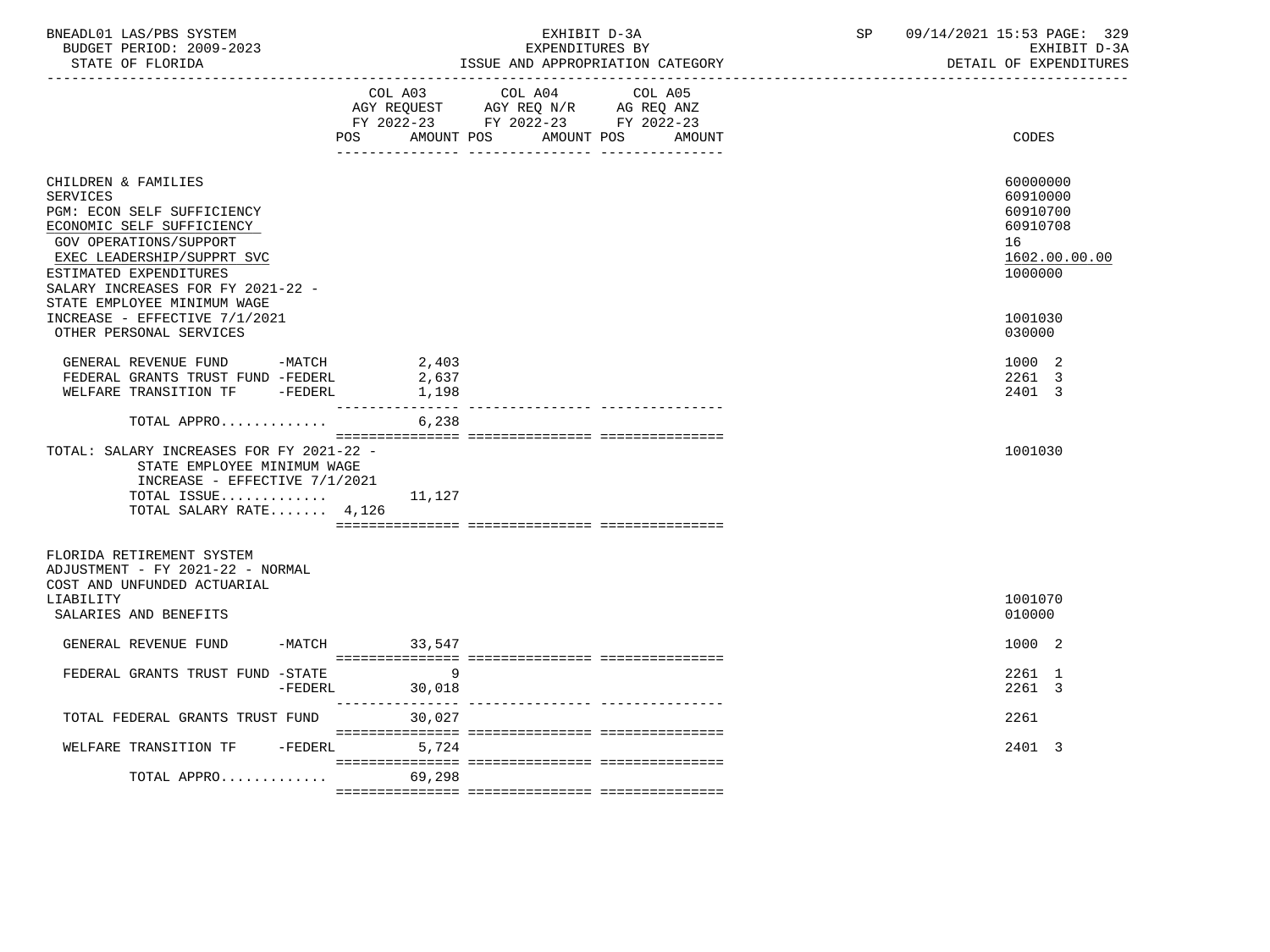| BNEADL01 LAS/PBS SYSTEM<br>BUDGET PERIOD: 2009-2023<br>STATE OF FLORIDA                                                                                                                                                                                                            |        | EXHIBIT D-3A<br>EXPENDITURES BY<br>ISSUE AND APPROPRIATION CATEGORY                                                                   |                  | SP and the set of the set of the set of the set of the set of the set of the set of the set of the set of the s | 09/14/2021 15:53 PAGE: 330<br>EXHIBIT D-3A<br>DETAIL OF EXPENDITURES                                          |
|------------------------------------------------------------------------------------------------------------------------------------------------------------------------------------------------------------------------------------------------------------------------------------|--------|---------------------------------------------------------------------------------------------------------------------------------------|------------------|-----------------------------------------------------------------------------------------------------------------|---------------------------------------------------------------------------------------------------------------|
|                                                                                                                                                                                                                                                                                    |        | COL A03 COL A04 COL A05<br>AGY REQUEST AGY REQ N/R AG REQ ANZ<br>FY 2022-23 FY 2022-23 FY 2022-23<br>POS AMOUNT POS AMOUNT POS AMOUNT |                  |                                                                                                                 | CODES                                                                                                         |
| CHILDREN & FAMILIES<br><b>SERVICES</b><br>PGM: ECON SELF SUFFICIENCY<br>ECONOMIC SELF SUFFICIENCY<br>GOV OPERATIONS/SUPPORT<br>EXEC LEADERSHIP/SUPPRT SVC<br>ESTIMATED EXPENDITURES<br>CASUALTY INSURANCE PREMIUM<br>ADJUSTMENT<br>SPECIAL CATEGORIES<br>RISK MANAGEMENT INSURANCE |        |                                                                                                                                       |                  |                                                                                                                 | 60000000<br>60910000<br>60910700<br>60910708<br>16<br>1602.00.00.00<br>1000000<br>1001090<br>100000<br>103241 |
| GENERAL REVENUE FUND -MATCH 200,537<br>FEDERAL GRANTS TRUST FUND -FEDERL                                                                                                                                                                                                           | 41,489 |                                                                                                                                       |                  |                                                                                                                 | 1000 2<br>2261 3                                                                                              |
| TOTAL APPRO 242,026                                                                                                                                                                                                                                                                |        |                                                                                                                                       |                  |                                                                                                                 |                                                                                                               |
| ADJUSTMENTS TO CURRENT YEAR<br>ESTIMATED EXPENDITURES<br>ADJUST FUND SOURCE INDICATORS - ADD<br>SALARIES AND BENEFITS                                                                                                                                                              |        |                                                                                                                                       |                  |                                                                                                                 | 1600000<br>160S220<br>010000                                                                                  |
| FEDERAL GRANTS TRUST FUND -FEDERL 1,664                                                                                                                                                                                                                                            |        |                                                                                                                                       |                  |                                                                                                                 | 2261 3                                                                                                        |
|                                                                                                                                                                                                                                                                                    |        |                                                                                                                                       |                  |                                                                                                                 |                                                                                                               |
| AGENCY ISSUE NARRATIVE:<br>2022-2023 BUDGET YEAR NARRATIVE:<br>ISSUE TITLE:<br>Adjust Fund Source Indicators - Add                                                                                                                                                                 |        |                                                                                                                                       | IT COMPONENT? NO |                                                                                                                 |                                                                                                               |
|                                                                                                                                                                                                                                                                                    |        |                                                                                                                                       |                  |                                                                                                                 |                                                                                                               |

SUMMARY:

 The Department of Children and Families (department) requests the recurring transfer of \$214,939,636 across Funding Source Identifiers (FSI) in all of the department's budget entities, adjusting the department's Fiscal Year 2022-2023 in order to realign FSI's for Maintenance of Effort (MOE) and Match review.

#### ISSUE NARRATIVE:

 This technical issue requests the transfer of appropriations between FSI's that is necessary to ensure that the department can properly identify state funding required to match federal funds and MOE amounts with certainty.

 The Other Salary Amount (OAD) transaction was used to realign the budget for the Salaries and Benefits appropriation category because this issue is not associated with specific positions and/or salary.

 The Department will implement these adjustments and continue to monitor the funding of the budget. When summarized with companion issue 160S230 - Adjust Fund Source Indicators - Deduct, the issues net to zero.

COST CALCULATION: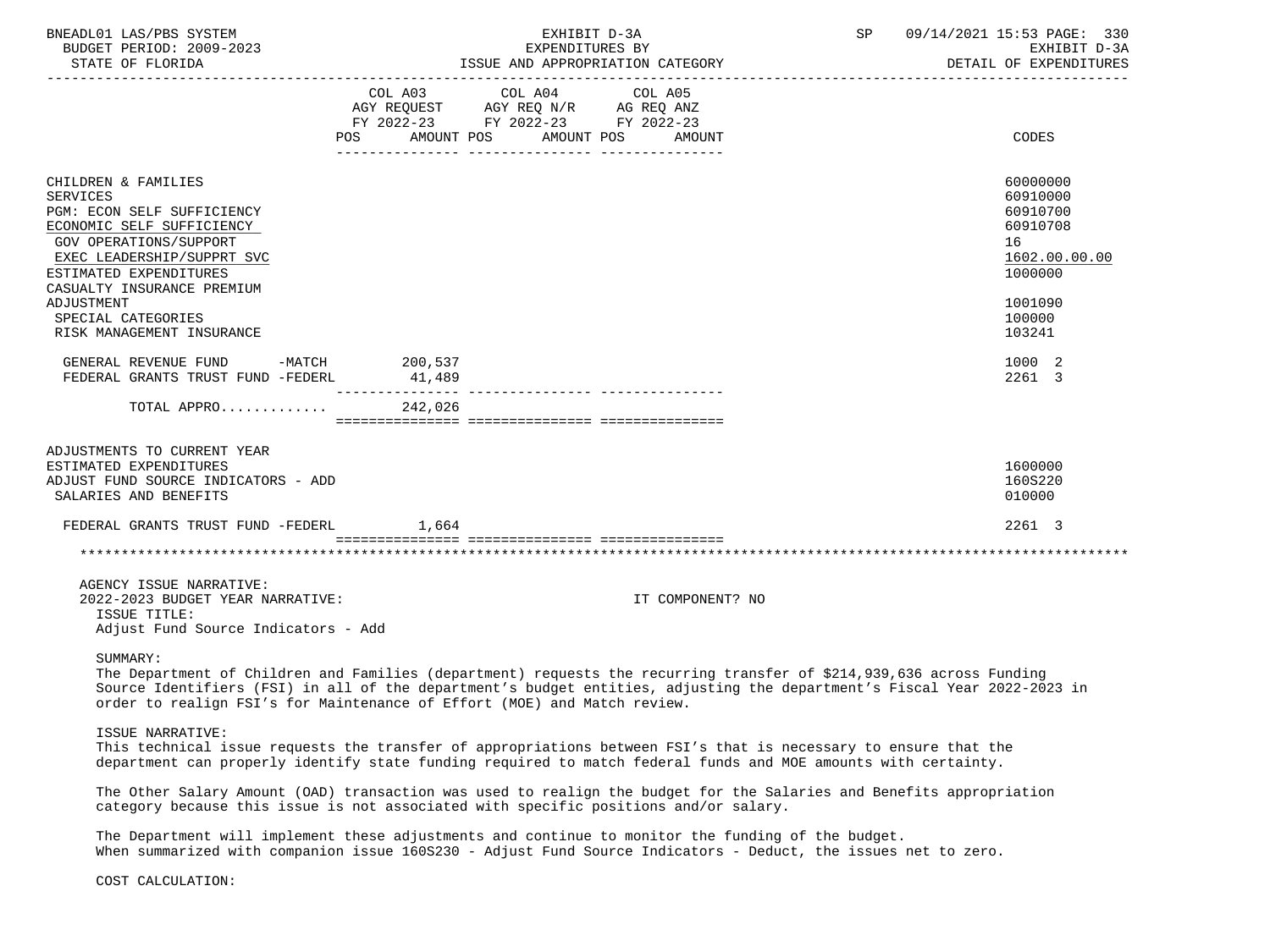| BNEADL01 LAS/PBS SYSTEM<br>BUDGET PERIOD: 2009-2023<br>STATE OF FLORIDA |     | EXHIBIT D-3A<br>EXPENDITURES BY<br>ISSUE AND APPROPRIATION CATEGORY                                                           | SP     | 09/14/2021 15:53 PAGE: 331<br>EXHIBIT D-3A<br>DETAIL OF EXPENDITURES |                      |
|-------------------------------------------------------------------------|-----|-------------------------------------------------------------------------------------------------------------------------------|--------|----------------------------------------------------------------------|----------------------|
|                                                                         | POS | COL A03 COL A04 COL A05<br>AGY REQUEST AGY REQ N/R AG REQ ANZ<br>FY 2022-23 FY 2022-23 FY 2022-23<br>AMOUNT POS<br>AMOUNT POS | AMOUNT |                                                                      | CODES                |
| CHILDREN & FAMILIES<br>SERVICES                                         |     |                                                                                                                               |        |                                                                      | 60000000<br>60910000 |
| PGM: ECON SELF SUFFICIENCY                                              |     |                                                                                                                               |        |                                                                      | 60910700             |
| ECONOMIC SELF SUFFICIENCY                                               |     |                                                                                                                               |        |                                                                      | 60910708             |
| GOV OPERATIONS/SUPPORT                                                  |     |                                                                                                                               |        |                                                                      | 16                   |
| EXEC LEADERSHIP/SUPPRT SVC                                              |     |                                                                                                                               |        |                                                                      | 1602.00.00.00        |
| ADJUSTMENTS TO CURRENT YEAR                                             |     |                                                                                                                               |        |                                                                      |                      |
| ESTIMATED EXPENDITURES                                                  |     |                                                                                                                               |        |                                                                      | 1600000              |
| ADJUST FUND SOURCE INDICATORS - ADD                                     |     |                                                                                                                               |        |                                                                      | 160S220              |

| FSI TRANSFER REOUEST FY 2022-23 |      |                |                |            |               |                                      |  |
|---------------------------------|------|----------------|----------------|------------|---------------|--------------------------------------|--|
| Budget Entity Fund              |      | $FSI-1$        | $FSI-2$        | $FSI-3$    | $FSI-9$       | Grand Total                          |  |
| 60900101                        | 1000 | (2,688,418)    | 2,688,418      |            |               | 0                                    |  |
|                                 | 2021 | (131, 150)     | (57, 221)      | 188,371    |               | $\mathsf{O}\xspace$                  |  |
|                                 | 2261 | (19, 427)      | (35, 779)      | 55,206     |               | 0                                    |  |
|                                 | 2516 | (2,004)        | 2,004          |            |               | 0                                    |  |
| 60900101 Total                  |      | (2,840,999)    | 2,597,422      | 243,577    |               | $\overline{0}$                       |  |
| 60900202                        | 1000 | 3,602,689      | (3,602,689)    |            |               | 0                                    |  |
|                                 | 2261 | 140,686        | (3, 193, 945)  | 4,608,559  | (1, 555, 300) | $\pmb{0}$                            |  |
|                                 | 2516 | (835)          | 835            |            |               | $\mathsf{O}\xspace$                  |  |
| 60900202 Total                  |      | 3,742,540      | (6, 795, 799)  | 4,608,559  | (1, 555, 300) | $\overline{0}$                       |  |
| 60910310                        | 1000 | 53,790,972     | (53, 790, 972) |            |               | 0                                    |  |
|                                 | 2157 | 6,471,113      | (6, 471, 113)  |            |               | $\mathsf 0$                          |  |
|                                 | 2261 |                | 849,538        | (849, 538) |               | $\mathsf 0$                          |  |
|                                 | 2516 | 9,090,654      | (9,090,654)    |            |               | $\mathsf{O}\xspace$                  |  |
| 60910310 Total                  |      | 69,352,739     | (68, 503, 201) | (849, 538) |               | $\Omega$                             |  |
| 60910506                        | 1000 | (50, 737, 403) | 50,737,403     |            |               | $\mathsf{O}\xspace$                  |  |
|                                 | 2261 |                | (28, 040)      |            | 28,040        | $\mathbf 0$                          |  |
|                                 | 2516 | (6, 162, 785)  | 6,162,785      |            |               | $\begin{matrix} 0 \\ 0 \end{matrix}$ |  |
| 60910506 Total                  |      | 56,900,188)    | 56,872,148     |            | 28,040        |                                      |  |
| 60910708                        | 1000 | 6,240,815      | (6, 240, 815)  |            |               | 0                                    |  |
|                                 | 2261 | (1,664)        | 994,311        | (992, 647) |               | $\mathsf 0$                          |  |
| 60910708 Total                  |      | 6,239,151      | (5, 246, 504)  | (992, 647) |               | 0                                    |  |
| 60910950                        | 1000 | (24, 572, 806) | 24,572,806     |            |               | 0                                    |  |
|                                 |      |                |                |            |               |                                      |  |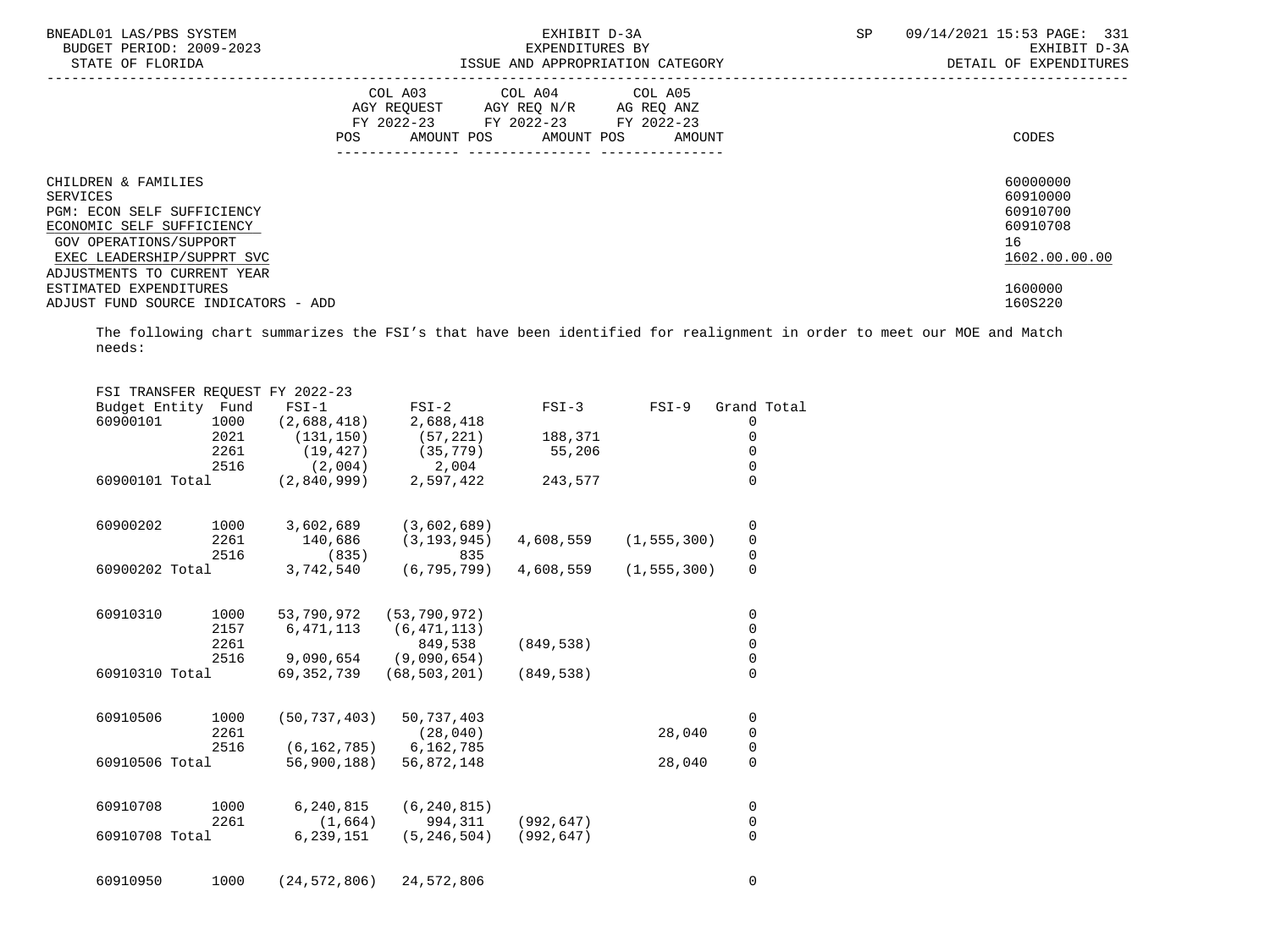| BNEADL01 LAS/PBS SYSTEM<br>BUDGET PERIOD: 2009-2023                                                                                                                                                                                                       |                 |            | EXHIBIT D-3A<br>EXPENDITURES BY       |                                       |                  | SP |             | 09/14/2021 15:53 PAGE: 332<br>EXHIBIT D-3A<br>DETAIL OF EXPENDITURES                      |
|-----------------------------------------------------------------------------------------------------------------------------------------------------------------------------------------------------------------------------------------------------------|-----------------|------------|---------------------------------------|---------------------------------------|------------------|----|-------------|-------------------------------------------------------------------------------------------|
|                                                                                                                                                                                                                                                           | POS             | AMOUNT POS | COL A03 COL A04 COL A05<br>AMOUNT POS | AMOUNT                                |                  |    |             | CODES                                                                                     |
| CHILDREN & FAMILIES<br><b>SERVICES</b><br>PGM: ECON SELF SUFFICIENCY<br>ECONOMIC SELF SUFFICIENCY<br>GOV OPERATIONS/SUPPORT<br>EXEC LEADERSHIP/SUPPRT SVC<br>ADJUSTMENTS TO CURRENT YEAR<br>ESTIMATED EXPENDITURES<br>ADJUST FUND SOURCE INDICATORS - ADD |                 |            |                                       |                                       |                  |    |             | 60000000<br>60910000<br>60910700<br>60910708<br>16<br>1602.00.00.00<br>1600000<br>160S220 |
| 2261<br>2516                                                                                                                                                                                                                                              | $2,467$ (2,467) |            | 2, 131, 586 (2, 131, 586)             |                                       | 0<br>$\mathbf 0$ |    |             |                                                                                           |
| 60910950 Total (24,570,339) 26,701,925 (2,131,586)                                                                                                                                                                                                        |                 |            |                                       |                                       | $\Omega$         |    |             |                                                                                           |
| Grand Total (4,977,096) 5,625,991 878,365 (1,527,260)                                                                                                                                                                                                     |                 |            |                                       |                                       | 0                |    |             |                                                                                           |
| IMPACT OF NOT FUNDING ISSUE:<br>Not Applicable.                                                                                                                                                                                                           |                 |            |                                       |                                       |                  |    |             |                                                                                           |
| LINKAGE TO GOVERNOR'S PRIORITIES:<br>Not Applicable.                                                                                                                                                                                                      |                 |            |                                       |                                       |                  |    |             |                                                                                           |
| FLORIDA STRATEGIC PLAN FOR ECONOMIC DEVELOPMENT:<br>Not Applicable.                                                                                                                                                                                       |                 |            |                                       |                                       |                  |    |             |                                                                                           |
| POSITION DETAIL OF SALARIES AND BENEFITS:                                                                                                                                                                                                                 |                 |            |                                       |                                       |                  |    |             |                                                                                           |
|                                                                                                                                                                                                                                                           |                 | FTE        |                                       | BASE RATE ADDITIVES BENEFITS SUBTOTAL |                  |    | $rac{8}{6}$ | LAPSE LAPSED SALARIES<br>AND BENEFITS                                                     |
| A03 - AGY REQUEST FY 2022-23                                                                                                                                                                                                                              |                 |            |                                       |                                       |                  |    |             |                                                                                           |
| CHANGES TO CURRENTLY AUTHORIZED POSITIONS<br>OTHER SALARY AMOUNT                                                                                                                                                                                          |                 |            |                                       |                                       |                  |    |             |                                                                                           |
| 2261 FEDERAL GRANTS TRUST FUND                                                                                                                                                                                                                            |                 |            |                                       |                                       |                  |    |             | 1,664                                                                                     |
|                                                                                                                                                                                                                                                           |                 |            |                                       |                                       |                  |    |             | 1,664<br>==============                                                                   |
|                                                                                                                                                                                                                                                           |                 |            |                                       |                                       |                  |    |             |                                                                                           |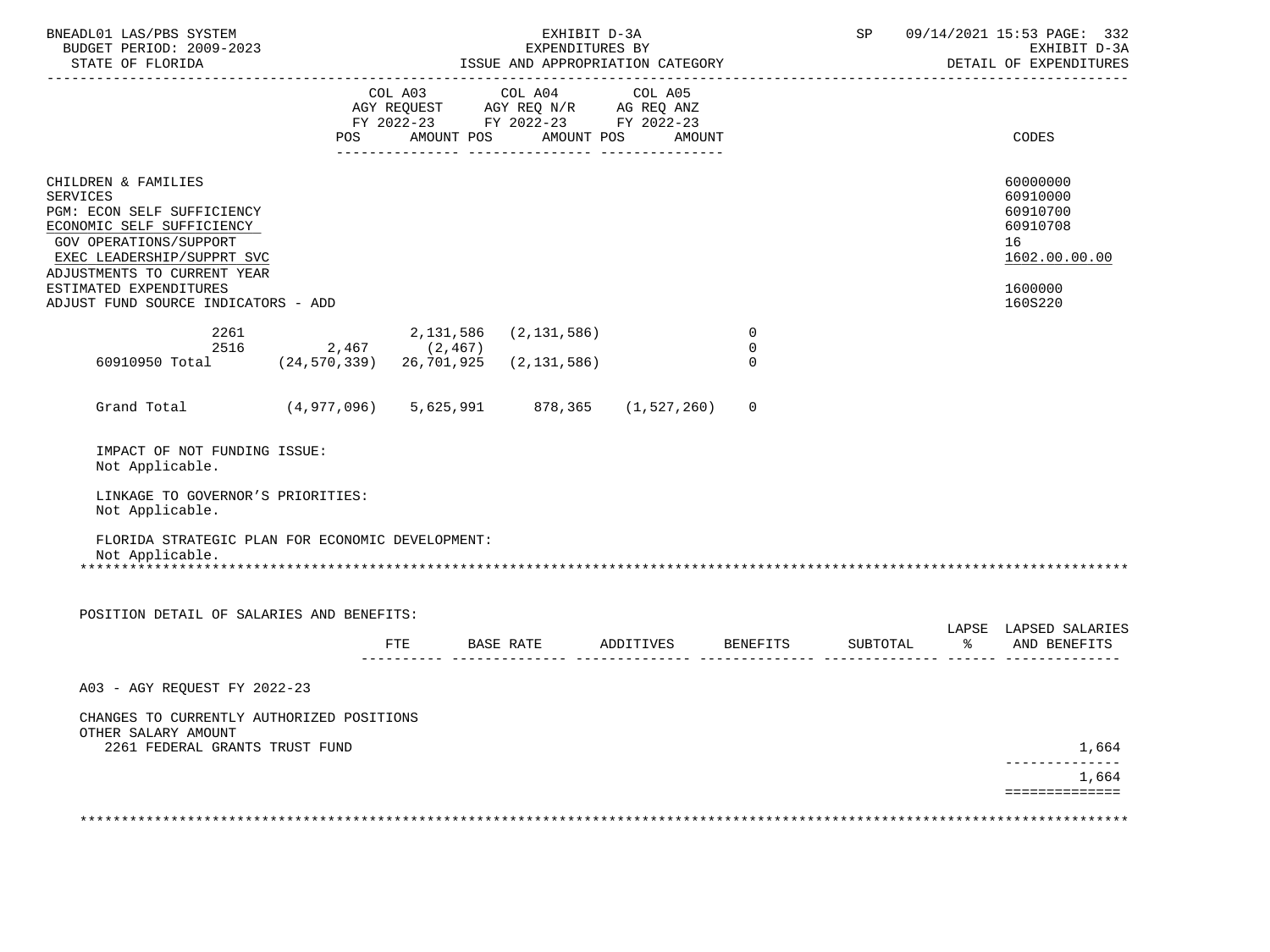| BNEADL01 LAS/PBS SYSTEM<br>BUDGET PERIOD: 2009-2023<br>STATE OF FLORIDA                                                                                                           | EXHIBIT D-3A<br>EXPENDITURES BY<br>ISSUE AND APPROPRIATION CATEGORY                                                            |        | SP<br>09/14/2021 15:53 PAGE: 333<br>EXHIBIT D-3A<br>DETAIL OF EXPENDITURES |
|-----------------------------------------------------------------------------------------------------------------------------------------------------------------------------------|--------------------------------------------------------------------------------------------------------------------------------|--------|----------------------------------------------------------------------------|
|                                                                                                                                                                                   | COL A03 COL A04 COL A05<br>AGY REQUEST AGY REQ N/R AG REQ ANZ<br>FY 2022-23 FY 2022-23 FY 2022-23<br>POS AMOUNT POS AMOUNT POS | AMOUNT | CODES                                                                      |
| CHILDREN & FAMILIES<br>SERVICES<br>PGM: ECON SELF SUFFICIENCY<br>ECONOMIC SELF SUFFICIENCY<br>GOV OPERATIONS/SUPPORT<br>EXEC LEADERSHIP/SUPPRT SVC<br>ADJUSTMENTS TO CURRENT YEAR |                                                                                                                                |        | 60000000<br>60910000<br>60910700<br>60910708<br>16<br>1602.00.00.00        |
| ESTIMATED EXPENDITURES<br>ADJUST FUND SOURCE INDICATORS -<br>DEDUCT<br>SALARIES AND BENEFITS                                                                                      |                                                                                                                                |        | 1600000<br>160S230<br>010000                                               |
| FEDERAL GRANTS TRUST FUND -STATE 1,664-                                                                                                                                           |                                                                                                                                |        | 2261 1                                                                     |

 AGENCY ISSUE NARRATIVE: 2022-2023 BUDGET YEAR NARRATIVE: IT COMPONENT? NO ISSUE TITLE: Adjust Fund Source Indicators - Deduct

#### SUMMARY:

 The Department of Children and Families (department) requests the recurring transfer of \$214,939,636 across Funding Source Identifiers (FSI) in all of the department's budget entities, adjusting the department's Fiscal Year 2022-2023 in order to realign FSI's for Maintenance of Effort (MOE) and Match review.

# ISSUE NARRATIVE:

 This technical issue requests the transfer of appropriations between FSI's that is necessary to ensure that the department can properly identify state funding required to match federal funds and MOE amounts with certainty.

 The Other Salary Amount (OAD) transaction was used to realign the budget for the Salaries and Benefits appropriation category because this issue is not associated with specific positions and/or salary.

 The Department will implement these adjustments and continue to monitor the funding of the budget. When summarized with companion issue 160S220 - Adjust Fund Source Indicators - Add, the issues net to zero.

#### COST CALCULATION:

| FSI TRANSFER REQUEST FY 2022-23 |      |             |           |         |         |             |
|---------------------------------|------|-------------|-----------|---------|---------|-------------|
| Budget Entity                   | Fund | $FSI-1$     | $FSI-2$   | $FSI-3$ | $FSI-9$ | Grand Total |
| 60900101                        | 1000 | (2,688,418) | 2,688,418 |         |         |             |
|                                 | 2021 | (131, 150)  | (57, 221) | 188,371 |         |             |
|                                 | 2261 | (19, 427)   | (35, 779) | 55,206  |         |             |
|                                 | 2516 | (2.004)     | 2,004     |         |         |             |
| 60900101 Total                  |      | (2,840,999) | 2,597,422 | 243,577 |         |             |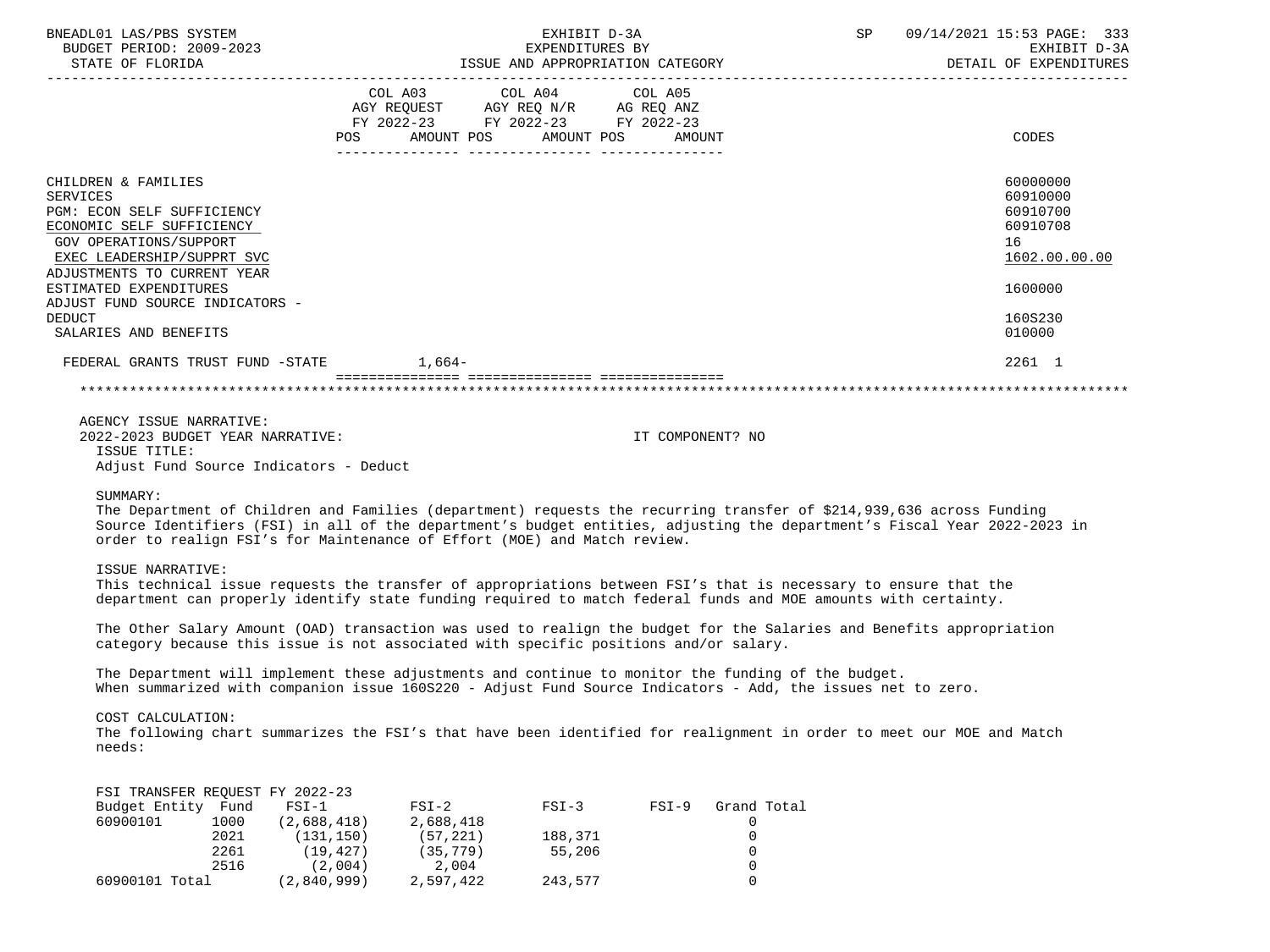| BNEADL01 LAS/PBS SYSTEM<br>BUDGET PERIOD: 2009-2023<br>STATE OF FLORIDA                                                                                                           |                              |                                 |                                                                                                 | EXHIBIT D-3A<br>EXPENDITURES BY | ISSUE AND APPROPRIATION CATEGORY |                                                          | SP | 09/14/2021 15:53 PAGE: 334<br>EXHIBIT D-3A<br>DETAIL OF EXPENDITURES |
|-----------------------------------------------------------------------------------------------------------------------------------------------------------------------------------|------------------------------|---------------------------------|-------------------------------------------------------------------------------------------------|---------------------------------|----------------------------------|----------------------------------------------------------|----|----------------------------------------------------------------------|
|                                                                                                                                                                                   |                              | POS                             | COL A03<br>AGY REQUEST AGY REQ N/R AG REQ ANZ<br>FY 2022-23 FY 2022-23 FY 2022-23<br>AMOUNT POS | COL A04<br>AMOUNT POS           | COL A05<br>AMOUNT                |                                                          |    | CODES                                                                |
| CHILDREN & FAMILIES<br>SERVICES<br>PGM: ECON SELF SUFFICIENCY<br>ECONOMIC SELF SUFFICIENCY<br>GOV OPERATIONS/SUPPORT<br>EXEC LEADERSHIP/SUPPRT SVC<br>ADJUSTMENTS TO CURRENT YEAR |                              |                                 |                                                                                                 |                                 |                                  |                                                          |    | 60000000<br>60910000<br>60910700<br>60910708<br>16<br>1602.00.00.00  |
| ESTIMATED EXPENDITURES<br>ADJUST FUND SOURCE INDICATORS -                                                                                                                         |                              |                                 |                                                                                                 |                                 |                                  |                                                          |    | 1600000                                                              |
| <b>DEDUCT</b>                                                                                                                                                                     |                              |                                 |                                                                                                 |                                 |                                  |                                                          |    | 160S230                                                              |
| 60900202                                                                                                                                                                          | 1000<br>2261<br>2516         | 3,602,689<br>140,686<br>(835)   | (3,602,689)<br>$(3, 193, 945)$ $4, 608, 559$ $(1, 555, 300)$<br>835                             |                                 |                                  | 0<br>$\mathbf 0$<br>$\Omega$                             |    |                                                                      |
| 60900202 Total                                                                                                                                                                    |                              | 3,742,540                       | (6,795,799) 4,608,559                                                                           |                                 | (1, 555, 300)                    | $\mathbf 0$                                              |    |                                                                      |
| 60910310                                                                                                                                                                          | 1000<br>2157<br>2261<br>2516 | 53,790,972<br>6,471,113         | (53,790,972)<br>(6, 471, 113)<br>849,538<br>$9,090,654$ (9,090,654)                             | (849, 538)                      |                                  | $\mathbf 0$<br>$\mathbf 0$<br>$\mathbf 0$<br>$\mathbf 0$ |    |                                                                      |
| 60910310 Total                                                                                                                                                                    |                              | 69,352,739                      | (68, 503, 201)                                                                                  | (849,538)                       |                                  | $\Omega$                                                 |    |                                                                      |
| 60910506                                                                                                                                                                          | 1000<br>2261<br>2516         | (50, 737, 403)<br>(6, 162, 785) | 50,737,403<br>(28, 040)<br>6,162,785                                                            |                                 | 28,040                           | 0<br>$\mathbf 0$<br>0                                    |    |                                                                      |
| 60910506 Total                                                                                                                                                                    |                              |                                 | 56,900,188) 56,872,148                                                                          |                                 | 28,040                           | $\mathbf 0$                                              |    |                                                                      |
| 60910708                                                                                                                                                                          | 1000<br>2261                 | 6,240,815<br>(1,664)            | (6, 240, 815)<br>994,311                                                                        | (992, 647)                      |                                  | $\mathsf{O}$<br>$\mathbf 0$                              |    |                                                                      |
| 60910708 Total                                                                                                                                                                    |                              | 6,239,151                       | (5,246,504) (992,647)                                                                           |                                 |                                  | $\mathbf 0$                                              |    |                                                                      |
| 60910950                                                                                                                                                                          | 1000<br>2261<br>2516         | (24, 572, 806)<br>2,467         | 24,572,806<br>2,131,586<br>(2, 467)                                                             | (2, 131, 586)                   |                                  | $\mathbf 0$<br>$\mathsf{O}$<br>$\mathbf 0$               |    |                                                                      |
| 60910950 Total                                                                                                                                                                    |                              | $(24, 570, 339)$ 26, 701, 925   |                                                                                                 | (2, 131, 586)                   |                                  | $\mathbf 0$                                              |    |                                                                      |
| Grand Total                                                                                                                                                                       |                              | (4,977,096)                     | 5,625,991                                                                                       | 878,365                         | (1, 527, 260)                    | $\Omega$                                                 |    |                                                                      |

 IMPACT OF NOT FUNDING ISSUE: Not Applicable.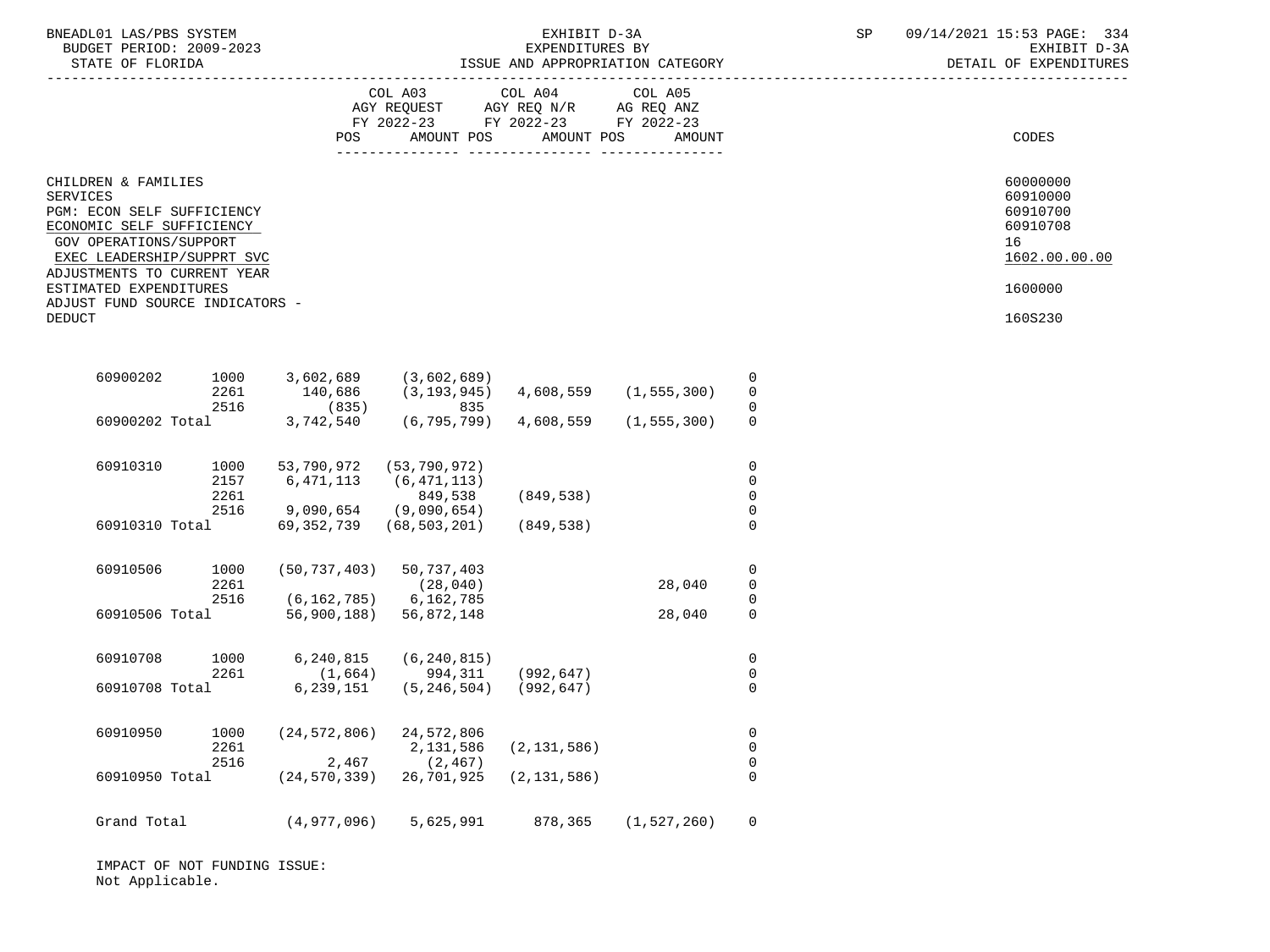| BNEADL01 LAS/PBS SYSTEM<br>BUDGET PERIOD: 2009-2023<br>STATE OF FLORIDA                                                                                                           | ISSUE AND APPROPRIATION CATEGORY                                     | EXHIBIT D-3A<br>EXPENDITURES BY |          |               | SP 09/14/2021 15:53 PAGE: 335<br>EXHIBIT D-3A<br>DETAIL OF EXPENDITURES |
|-----------------------------------------------------------------------------------------------------------------------------------------------------------------------------------|----------------------------------------------------------------------|---------------------------------|----------|---------------|-------------------------------------------------------------------------|
|                                                                                                                                                                                   | FY 2022-23 FY 2022-23 FY 2022-23<br>POS AMOUNT POS AMOUNT POS AMOUNT |                                 |          |               | CODES                                                                   |
| CHILDREN & FAMILIES<br>SERVICES<br>PGM: ECON SELF SUFFICIENCY<br>ECONOMIC SELF SUFFICIENCY<br>GOV OPERATIONS/SUPPORT<br>EXEC LEADERSHIP/SUPPRT SVC<br>ADJUSTMENTS TO CURRENT YEAR |                                                                      |                                 |          |               | 60000000<br>60910000<br>60910700<br>60910708<br>16<br>1602.00.00.00     |
| ESTIMATED EXPENDITURES<br>ADJUST FUND SOURCE INDICATORS -<br><b>DEDUCT</b>                                                                                                        |                                                                      |                                 |          |               | 1600000<br>160S230                                                      |
| LINKAGE TO GOVERNOR'S PRIORITIES:<br>Not Applicable.                                                                                                                              |                                                                      |                                 |          |               |                                                                         |
| FLORIDA STRATEGIC PLAN FOR ECONOMIC DEVELOPMENT:<br>Not Applicable.                                                                                                               |                                                                      |                                 |          |               |                                                                         |
|                                                                                                                                                                                   |                                                                      |                                 |          |               |                                                                         |
| POSITION DETAIL OF SALARIES AND BENEFITS:                                                                                                                                         |                                                                      |                                 |          |               | LAPSE LAPSED SALARIES                                                   |
|                                                                                                                                                                                   | FTE BASE RATE                                                        | ADDITIVES BENEFITS              | SUBTOTAL | $\frac{1}{6}$ | AND BENEFITS                                                            |
| A03 - AGY REQUEST FY 2022-23                                                                                                                                                      |                                                                      |                                 |          |               |                                                                         |
| CHANGES TO CURRENTLY AUTHORIZED POSITIONS<br>OTHER SALARY AMOUNT                                                                                                                  |                                                                      |                                 |          |               |                                                                         |
| 2261 FEDERAL GRANTS TRUST FUND                                                                                                                                                    |                                                                      |                                 |          |               | 1,664-<br>-------------<br>$1,664-$<br>==============                   |
|                                                                                                                                                                                   |                                                                      |                                 |          |               |                                                                         |
| REALIGNMENT OF POSITIONS AND BUDGET<br>TO THE PROPER ACTIVITIES - ADD<br>SALARY RATE<br>SALARY RATE 1,814,638                                                                     |                                                                      |                                 |          |               | 1601820<br>000000                                                       |
| SALARIES AND BENEFITS                                                                                                                                                             |                                                                      |                                 |          |               | 010000                                                                  |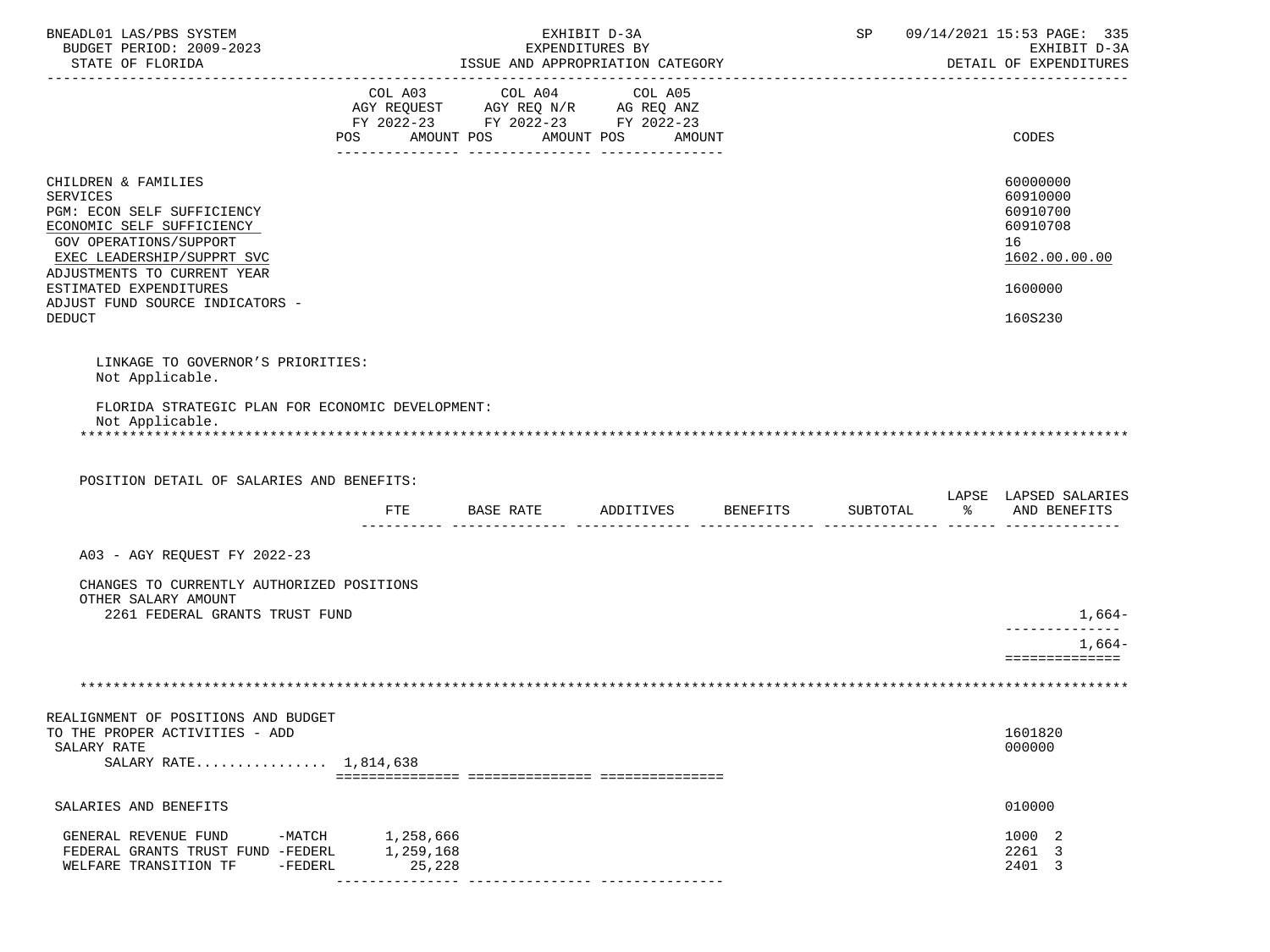| COL A03 COL A04 COL A05<br>AGY REQUEST AGY REQ N/R AG REQ ANZ<br>FY 2022-23 FY 2022-23 FY 2022-23<br>POS AMOUNT POS AMOUNT POS<br>AMOUNT                                                                  | CODES                                                               |
|-----------------------------------------------------------------------------------------------------------------------------------------------------------------------------------------------------------|---------------------------------------------------------------------|
| CHILDREN & FAMILIES<br>SERVICES<br>PGM: ECON SELF SUFFICIENCY<br>ECONOMIC SELF SUFFICIENCY<br>GOV OPERATIONS/SUPPORT<br>EXEC LEADERSHIP/SUPPRT SVC                                                        | 60000000<br>60910000<br>60910700<br>60910708<br>16<br>1602.00.00.00 |
| ADJUSTMENTS TO CURRENT YEAR<br>ESTIMATED EXPENDITURES<br>REALIGNMENT OF POSITIONS AND BUDGET<br>TO THE PROPER ACTIVITIES - ADD<br>SALARIES AND BENEFITS<br>TOTAL POSITIONS 34.00<br>TOTAL APPRO 2,543,062 | 1600000<br>1601820<br>010000                                        |
| OTHER PERSONAL SERVICES                                                                                                                                                                                   | 030000                                                              |
| GENERAL REVENUE FUND -MATCH 8,815<br>FEDERAL GRANTS TRUST FUND -FEDERL<br>8,810<br>WELFARE TRANSITION TF -FEDERL<br>731<br>_________________                                                              | 1000 2<br>2261 3<br>2401 3                                          |
| TOTAL APPRO<br>18,356                                                                                                                                                                                     |                                                                     |
| EXPENSES                                                                                                                                                                                                  | 040000                                                              |
| GENERAL REVENUE FUND -MATCH 4,370,218<br>FEDERAL GRANTS TRUST FUND -FEDERL 4,367,297<br>WELFARE TRANSITION TF -FEDERL<br>362,539                                                                          | 1000 2<br>2261 3<br>2401 3                                          |
| 9,100,054<br>TOTAL APPRO                                                                                                                                                                                  |                                                                     |
| OPERATING CAPITAL OUTLAY                                                                                                                                                                                  | 060000                                                              |
| GENERAL REVENUE FUND -MATCH<br>1,723<br>FEDERAL GRANTS TRUST FUND -FEDERL<br>2,376<br>__________________________________                                                                                  | 1000 2<br>2261 3                                                    |
| 4,099<br>TOTAL APPRO                                                                                                                                                                                      |                                                                     |
| SPECIAL CATEGORIES<br>CONTRACTED SERVICES                                                                                                                                                                 | 100000<br>100777                                                    |
| GENERAL REVENUE FUND<br>-MATCH<br>3,409,513<br>3,716,127<br>FEDERAL GRANTS TRUST FUND -FEDERL<br>WELFARE TRANSITION TF<br>$-FEDERL$<br>242,549                                                            | 1000 2<br>2261 3<br>2401 3                                          |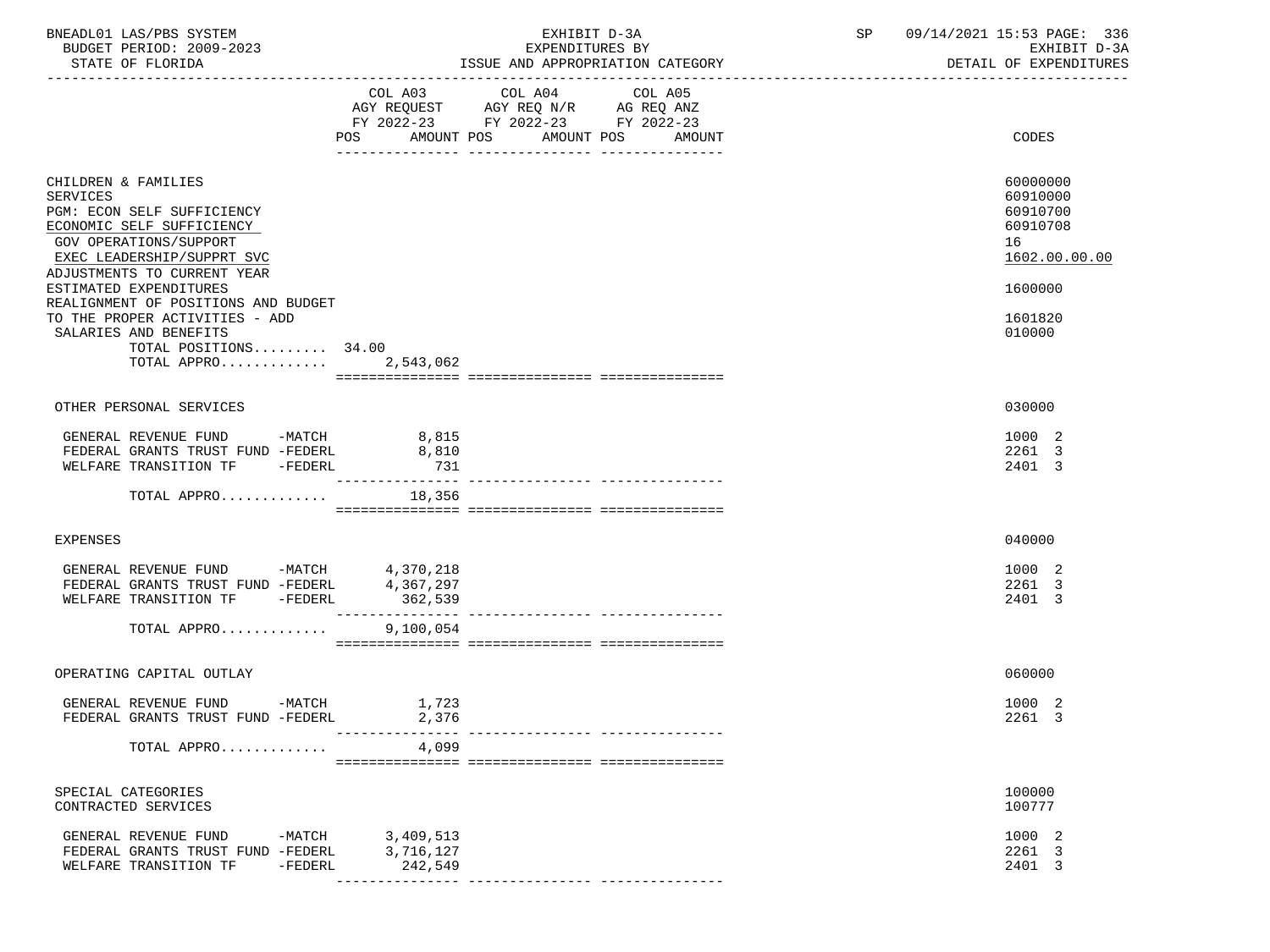| BNEADL01 LAS/PBS SYSTEM<br>BUDGET PERIOD: 2009-2023<br>STATE OF FLORIDA                                                                                                                  |                          | EXHIBIT D-3A<br>EXPENDITURES BY                                                                                               | ISSUE AND APPROPRIATION CATEGORY | SP | 09/14/2021 15:53 PAGE: 337<br>EXHIBIT D-3A<br>DETAIL OF EXPENDITURES |
|------------------------------------------------------------------------------------------------------------------------------------------------------------------------------------------|--------------------------|-------------------------------------------------------------------------------------------------------------------------------|----------------------------------|----|----------------------------------------------------------------------|
|                                                                                                                                                                                          |                          | COL A03 COL A04<br>AGY REQUEST AGY REQ N/R AG REQ ANZ<br>FY 2022-23 FY 2022-23 FY 2022-23<br>POS AMOUNT POS AMOUNT POS AMOUNT | COL A05                          |    | CODES                                                                |
| CHILDREN & FAMILIES<br><b>SERVICES</b><br>PGM: ECON SELF SUFFICIENCY<br>ECONOMIC SELF SUFFICIENCY<br>GOV OPERATIONS/SUPPORT<br>EXEC LEADERSHIP/SUPPRT SVC<br>ADJUSTMENTS TO CURRENT YEAR |                          |                                                                                                                               |                                  |    | 60000000<br>60910000<br>60910700<br>60910708<br>16<br>1602.00.00.00  |
| ESTIMATED EXPENDITURES<br>REALIGNMENT OF POSITIONS AND BUDGET<br>TO THE PROPER ACTIVITIES - ADD<br>SPECIAL CATEGORIES<br>CONTRACTED SERVICES                                             |                          |                                                                                                                               |                                  |    | 1600000<br>1601820<br>100000<br>100777                               |
| TOTAL APPRO 7,368,189                                                                                                                                                                    |                          |                                                                                                                               |                                  |    |                                                                      |
| G/A-CONTRACTED SERVICES                                                                                                                                                                  |                          |                                                                                                                               |                                  |    | 100778                                                               |
| GENERAL REVENUE FUND -MATCH 118,171<br>FEDERAL GRANTS TRUST FUND -FEDERL<br>WELFARE TRANSITION TF -FEDERL                                                                                | 118,091<br>9,803         |                                                                                                                               |                                  |    | 1000 2<br>2261 3<br>2401 3                                           |
| TOTAL APPRO                                                                                                                                                                              | 246,065                  |                                                                                                                               |                                  |    |                                                                      |
| RISK MANAGEMENT INSURANCE                                                                                                                                                                |                          |                                                                                                                               |                                  |    | 103241                                                               |
| GENERAL REVENUE FUND -MATCH 1,796<br>FEDERAL GRANTS TRUST FUND -FEDERL                                                                                                                   | 1,657                    | ---------------- ---------------                                                                                              |                                  |    | 1000 2<br>2261 3                                                     |
| TOTAL APPRO                                                                                                                                                                              | 3,453                    |                                                                                                                               |                                  |    |                                                                      |
| LEASE/PURCHASE/EQUIPMENT                                                                                                                                                                 |                          |                                                                                                                               |                                  |    | 105281                                                               |
| GENERAL REVENUE FUND -MATCH 3,633<br>FEDERAL GRANTS TRUST FUND -FEDERL<br>WELFARE TRANSITION TF -FEDERL                                                                                  | 3,632<br>301             |                                                                                                                               |                                  |    | 1000 2<br>2261 3<br>2401 3                                           |
| TOTAL APPRO                                                                                                                                                                              | ---------------<br>7,566 |                                                                                                                               |                                  |    |                                                                      |
| TOTAL: REALIGNMENT OF POSITIONS AND BUDGET<br>TO THE PROPER ACTIVITIES - ADD<br>TOTAL POSITIONS 34.00<br>TOTAL ISSUE<br>TOTAL SALARY RATE $1.814.638$                                    | 19,290,844               |                                                                                                                               |                                  |    | 1601820                                                              |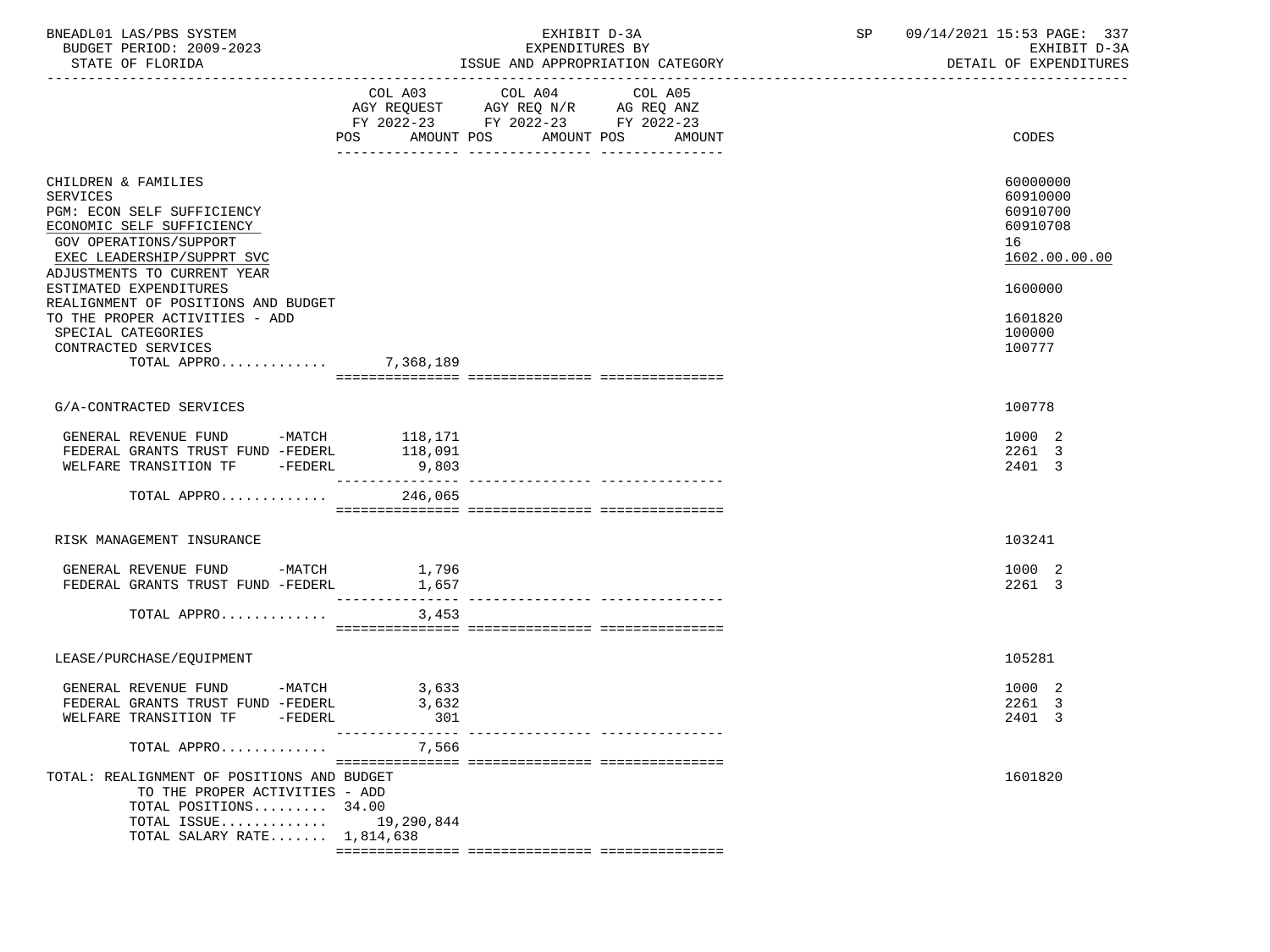| BNEADL01 LAS/PBS SYSTEM<br>BUDGET PERIOD: 2009-2023<br>STATE OF FLORIDA                                                                                                                                            |     | EXPENDITURES BY                                                                                                                                   | EXHIBIT D-3A<br>ISSUE AND APPROPRIATION CATEGORY | <b>SP</b> | 09/14/2021 15:53 PAGE: 338<br>EXHIBIT D-3A<br>DETAIL OF EXPENDITURES           |
|--------------------------------------------------------------------------------------------------------------------------------------------------------------------------------------------------------------------|-----|---------------------------------------------------------------------------------------------------------------------------------------------------|--------------------------------------------------|-----------|--------------------------------------------------------------------------------|
|                                                                                                                                                                                                                    | POS | COL A03 COL A04 COL A05<br>AGY REQUEST AGY REQ N/R AG REQ ANZ<br>FY 2022-23 FY 2022-23 FY 2022-23<br>AMOUNT POS<br>AMOUNT POS<br>________________ | AMOUNT                                           |           | CODES                                                                          |
| CHILDREN & FAMILIES<br>SERVICES<br><b>PGM: ECON SELF SUFFICIENCY</b><br>ECONOMIC SELF SUFFICIENCY<br>GOV OPERATIONS/SUPPORT<br>EXEC LEADERSHIP/SUPPRT SVC<br>ADJUSTMENTS TO CURRENT YEAR<br>ESTIMATED EXPENDITURES |     |                                                                                                                                                   |                                                  |           | 60000000<br>60910000<br>60910700<br>60910708<br>16<br>1602.00.00.00<br>1600000 |
| REALIGNMENT OF POSITIONS AND BUDGET<br>TO THE PROPER ACTIVITIES - ADD                                                                                                                                              |     |                                                                                                                                                   |                                                  |           | 1601820                                                                        |

AGENCY ISSUE NARRATIVE:

 2022-2023 BUDGET YEAR NARRATIVE: IT COMPONENT? NO ISSUE TITLE: Realignment of Positions and Budget to the Proper Activities - Add

## SUMMARY:

 The Department of Children and Families (department) requests to transfer \$21,342,242 (\$9,172,535 from General Revenue, \$11,528,556 from the Federal Grants Trust Fund, and \$641,151 from the Welfare Transition Trust Fund) of recurring budget authority between multiple state program components within the Economic Self-Sufficiency (ESS) budget entity to align the budget authority with the expenditures of the administration of the ESS program and realignment of Federal Grants Trust Fund salary budget to proper activities. In addition, the department requests to realign 36.00 Full Time Equivalent (FTE's) of which 34.00 FTE will be transferred to the Executive Leadership and Support Services program and 2.00 FTE will be transferred to the Comprehensive Eligibility Services program. The positions will come from two program components; 8.00 FTE would come from the Services to Most Vulnerable program and the remaining 28.00 FTE would come from the Comprehensive Eligibility Services program.

 This request nets to zero when summed with companion issue # 1601820/1601830-Realignment of Positions and Budget to the Proper Activities - Add/Deduct.

# ISSUE NARRATIVE:

 The Office of Economic Self Sufficiency (ESS) is responsible for administering food, cash and medical assistance public benefit programs for the state of Florida. The administration arm of the program is responsible for policy implementation, monitoring, fraud prevention, as well as the business operations involved within the program.

 In Fiscal Year 2019-2020, the department submitted a reorganization amendment (EOG Log# 06005), requesting approval to reorganize the ESS program within the department. This reorganization would allow the program to promote professional development by knowledge sharing and cross training as well at ensuring operations and program implementation is conducted holistically with the customer's experience at the forefront. In addition, the reorganization furthered allowed processes to be more streamlined and centralized across the program and ensure fiscal responsibility. The reorganization amendment was approved on March 26, 2020.

 The proposed transfer will allow the ESS program to properly pay for administrative functions including Business Operations, Strategic Partnerships, Innovation and Project Management, Policy Implementation, Data Analytics & Technology, and Quality Assurance. The operating costs for each of these units currently reside in the Executive Leadership and Support Services program component while the budget authority resides in the Comprehensive Eligibility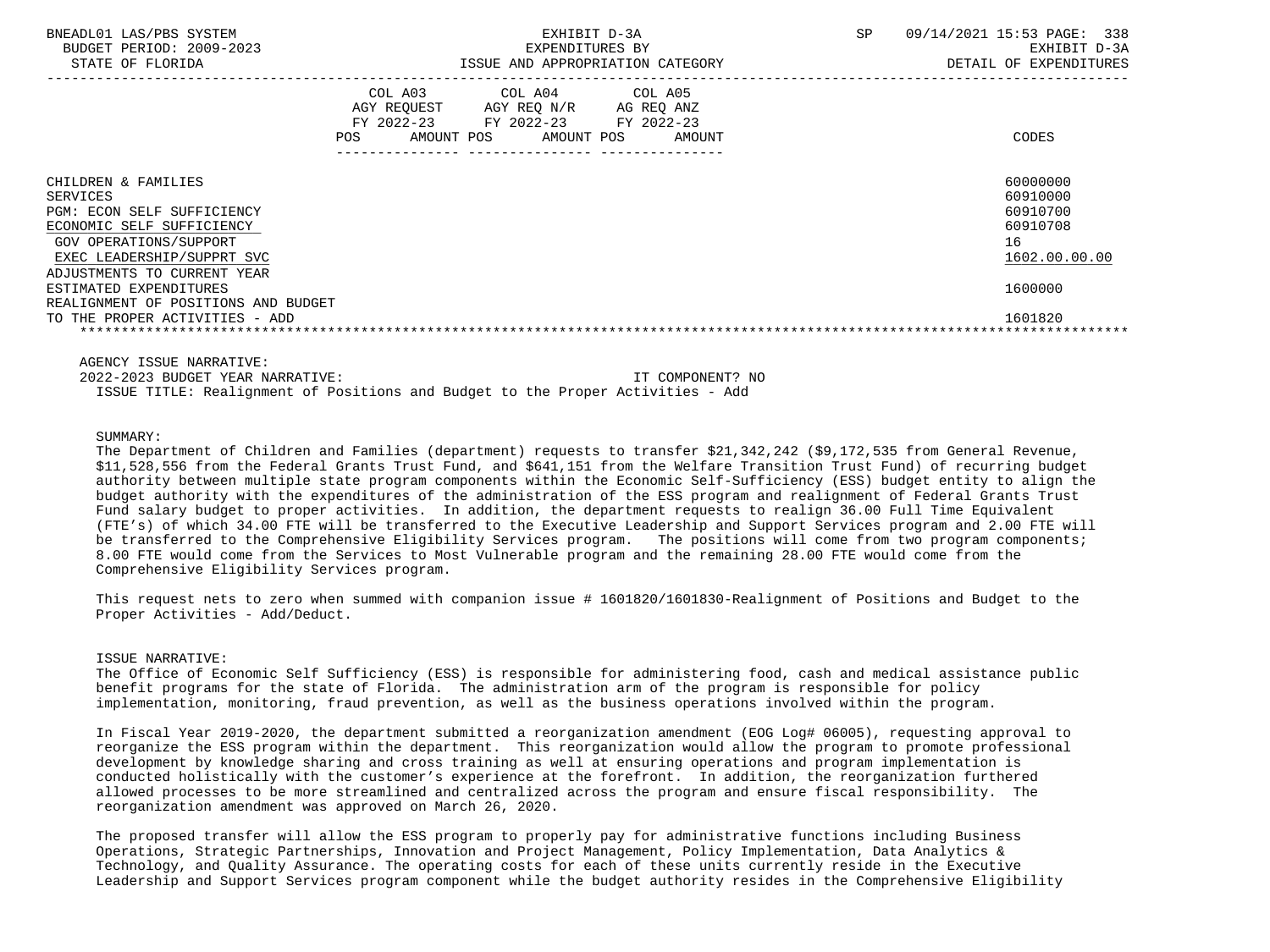| BNEADL01 LAS/PBS SYSTEM<br>BUDGET PERIOD: 2009-2023<br>STATE OF FLORIDA    |                   | EXPENDITURES BY                                                                                                 | EXHIBIT D-3A<br>ISSUE AND APPROPRIATION CATEGORY | <b>SP</b> | 09/14/2021 15:53 PAGE: 339<br>EXHIBIT D-3A<br>DETAIL OF EXPENDITURES |
|----------------------------------------------------------------------------|-------------------|-----------------------------------------------------------------------------------------------------------------|--------------------------------------------------|-----------|----------------------------------------------------------------------|
|                                                                            | AMOUNT POS<br>POS | COL A03 COL A04 COL A05<br>AGY REQUEST AGY REQ N/R AG REQ ANZ<br>FY 2022-23 FY 2022-23 FY 2022-23<br>AMOUNT POS | AMOUNT                                           |           | CODES                                                                |
| CHILDREN & FAMILIES                                                        |                   |                                                                                                                 |                                                  |           | 60000000                                                             |
| SERVICES<br><b>PGM: ECON SELF SUFFICIENCY</b><br>ECONOMIC SELF SUFFICIENCY |                   |                                                                                                                 |                                                  |           | 60910000<br>60910700<br>60910708                                     |
| GOV OPERATIONS/SUPPORT<br>EXEC LEADERSHIP/SUPPRT SVC                       |                   |                                                                                                                 |                                                  |           | 16<br>1602.00.00.00                                                  |
| ADJUSTMENTS TO CURRENT YEAR<br>ESTIMATED EXPENDITURES                      |                   |                                                                                                                 |                                                  |           | 1600000                                                              |
| REALIGNMENT OF POSITIONS AND BUDGET<br>TO THE PROPER ACTIVITIES - ADD      |                   |                                                                                                                 |                                                  |           | 1601820                                                              |

## Services program component.

 This technical issue aligns the positions and budget to the approved program changes resulting from the reorganization amendment.

 In addition, this issue realigns Federal Grants Trust Fund salary budget authority from the Comprehensive Eligibility Services Program to the Services to Most Vulnerable Program. During the Fiscal Year 2019-2020 Legislative Session, salary budget was inadvertently reduced to the Services to Most Vulnerable Program when the salary budget should have been reduced from the Comprehensive Eligibility Services Program.

### COST CALCULATION:

 Below is the breakdown of the \$21,342,242 in recurring budget authority being transferred between the Comprehensive Eligibility Services program to the Executive Leadership and Support Services program within the Economic Self-Sufficiency budget entity by appropriation category:

| Category                  | Amount       |
|---------------------------|--------------|
| Salaries and Benefits     | \$4,588,766  |
| Other Personal Services   | 18,356<br>s  |
| Expenses                  | \$9,105,318  |
| Operating Capital Outlay  | 4,099        |
| Contracted Services       | \$7,368,619  |
| G/A Contracted Services   | 246,065      |
| Risk Management Insurance | 3,453        |
| Lease or Lease-Purchase   | 7,566        |
| Total:                    | \$21,342,242 |

 Position and Rate budget authority details were input in the Position Adjustment Detail with salary budget authority adjustments made in the Other Salary Amount Detail to align the budget authority to the proper activities.

 This request nets to zero when summed with companion issue # 1601820/1601830-Realignment of Positions and Budget to the Proper Activities - Add/Deduct.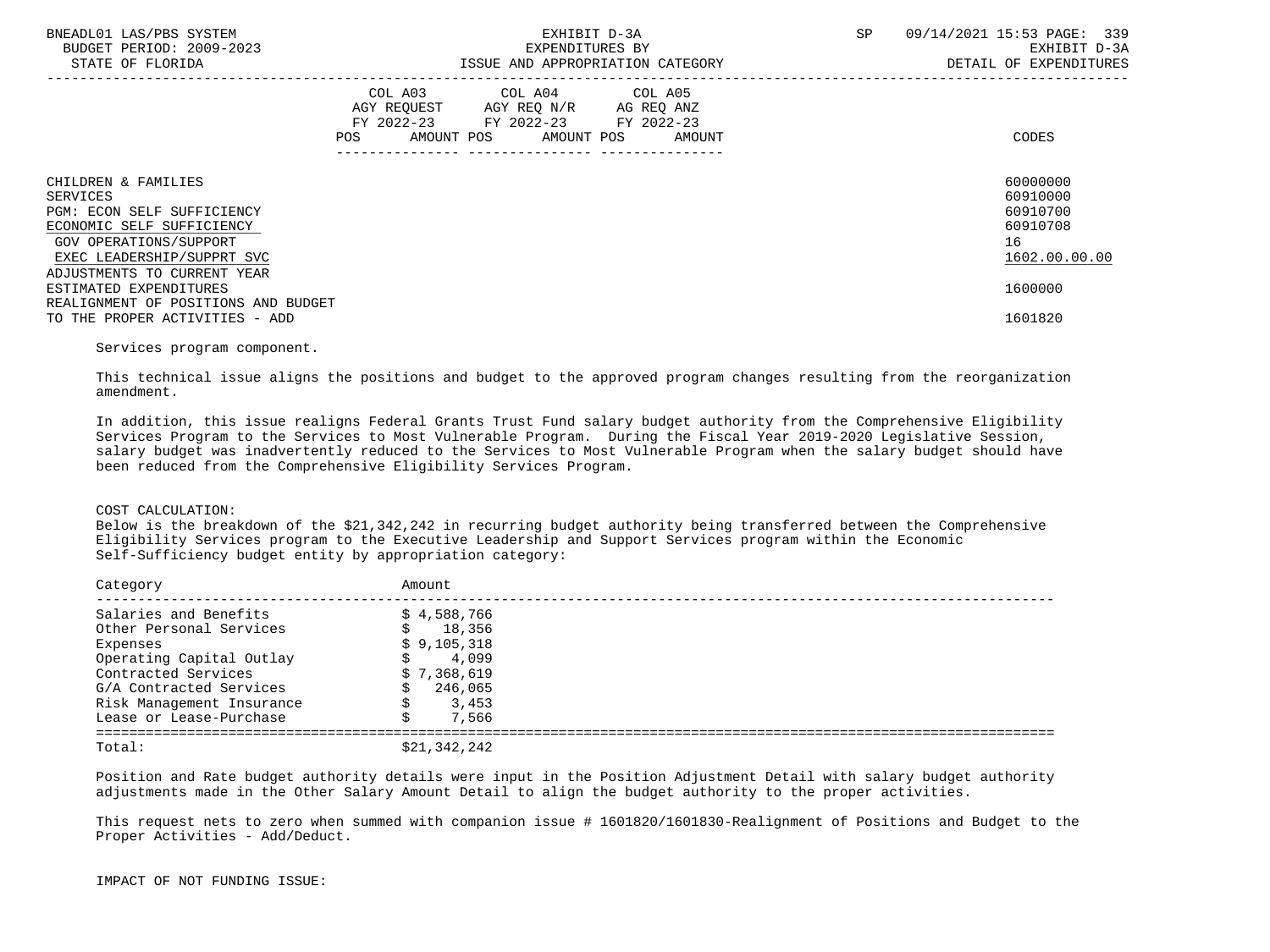| BNEADL01 LAS/PBS SYSTEM<br>BUDGET PERIOD: 2009-2023<br>STATE OF FLORIDA                                                                                                                                                   |      | ISSUE AND APPROPRIATION CATEGORY                                     | EXHIBIT D-3A<br>EXPENDITURES BY |                                  |              |      | SP 09/14/2021 15:53 PAGE: 340<br>EXHIBIT D-3A<br>DETAIL OF EXPENDITURES                              |
|---------------------------------------------------------------------------------------------------------------------------------------------------------------------------------------------------------------------------|------|----------------------------------------------------------------------|---------------------------------|----------------------------------|--------------|------|------------------------------------------------------------------------------------------------------|
|                                                                                                                                                                                                                           |      | COL A03 COL A04 COL A05                                              |                                 |                                  |              |      |                                                                                                      |
|                                                                                                                                                                                                                           |      | AGY REQUEST AGY REQ N/R AG REQ ANZ                                   |                                 |                                  |              |      |                                                                                                      |
|                                                                                                                                                                                                                           |      | FY 2022-23 FY 2022-23 FY 2022-23<br>POS AMOUNT POS AMOUNT POS AMOUNT |                                 |                                  |              |      | CODES                                                                                                |
|                                                                                                                                                                                                                           |      |                                                                      |                                 |                                  |              |      |                                                                                                      |
| CHILDREN & FAMILIES<br><b>SERVICES</b><br>PGM: ECON SELF SUFFICIENCY<br>ECONOMIC SELF SUFFICIENCY<br>GOV OPERATIONS/SUPPORT<br>EXEC LEADERSHIP/SUPPRT SVC<br>ADJUSTMENTS TO CURRENT YEAR                                  |      |                                                                      |                                 |                                  |              |      | 60000000<br>60910000<br>60910700<br>60910708<br>16<br>1602.00.00.00                                  |
| ESTIMATED EXPENDITURES                                                                                                                                                                                                    |      |                                                                      |                                 |                                  |              |      | 1600000                                                                                              |
| REALIGNMENT OF POSITIONS AND BUDGET<br>TO THE PROPER ACTIVITIES - ADD                                                                                                                                                     |      |                                                                      |                                 |                                  |              |      | 1601820                                                                                              |
|                                                                                                                                                                                                                           |      |                                                                      |                                 |                                  |              |      |                                                                                                      |
| The department would not be able to properly report earnings to federal partners nor in a timely manner. The budget<br>authority will continue to not be aligned with the department's approved organizational structure. |      |                                                                      |                                 |                                  |              |      |                                                                                                      |
| FLORIDA STRATEGIC PLAN FOR ECONOMIC DEVELOPMENT:<br>Not applicable.<br>POSITION DETAIL OF SALARIES AND BENEFITS:                                                                                                          |      |                                                                      |                                 |                                  |              |      | LAPSE LAPSED SALARIES                                                                                |
|                                                                                                                                                                                                                           |      |                                                                      |                                 | FTE BASE RATE ADDITIVES BENEFITS |              |      | SUBTOTAL % AND BENEFITS                                                                              |
| A03 - AGY REOUEST FY 2022-23                                                                                                                                                                                              |      |                                                                      |                                 |                                  |              |      |                                                                                                      |
| CHANGES TO CURRENTLY AUTHORIZED POSITIONS                                                                                                                                                                                 |      |                                                                      |                                 |                                  |              |      |                                                                                                      |
| 1334 RESEARCH AND TRAINING SPECIALIST                                                                                                                                                                                     |      |                                                                      |                                 |                                  |              |      |                                                                                                      |
| C1386 001                                                                                                                                                                                                                 | 1.00 | 42,631                                                               |                                 |                                  |              |      | $\begin{array}{cccc} 22,404 & 65,035 & 0.00 & 65,035 \\ 22,181 & 63,602 & 0.00 & 63,602 \end{array}$ |
| C2111 001                                                                                                                                                                                                                 | 1.00 | 41,421                                                               |                                 |                                  |              |      |                                                                                                      |
| C2838 001 1.00 39,973                                                                                                                                                                                                     |      |                                                                      |                                 |                                  |              |      | 21,913 61,886 0.00 61,886                                                                            |
| 2225 GOVERNMENT ANALYST II                                                                                                                                                                                                |      |                                                                      |                                 |                                  |              |      |                                                                                                      |
| C9694 001                                                                                                                                                                                                                 | 1.00 | 76,514                                                               |                                 | 28,662                           | 105,176 0.00 |      | 105,176                                                                                              |
| 2236 GOVERNMENT OPERATIONS CONSULTANT II                                                                                                                                                                                  |      |                                                                      |                                 |                                  |              |      |                                                                                                      |
| C0074 001                                                                                                                                                                                                                 | 1.00 | 67,208                                                               |                                 | 26,943                           | 94,151       | 0.00 | 94,151                                                                                               |
| C0533 001                                                                                                                                                                                                                 | 1.00 | 63,081                                                               |                                 | 26,181                           | 89,262       | 0.00 | 89,262                                                                                               |
| C2833 001                                                                                                                                                                                                                 | 1.00 | 39,973                                                               |                                 | 21,913                           | 61,886       | 0.00 | 61,886                                                                                               |
| C5115 001                                                                                                                                                                                                                 | 1.00 | 45,071                                                               |                                 | 22,855                           | 67,926       | 0.00 | 67,926                                                                                               |
| C6518 001                                                                                                                                                                                                                 | 1.00 | 38,809                                                               |                                 | 21,698                           | 60,507       | 0.00 | 60,507                                                                                               |
| C9154 001                                                                                                                                                                                                                 | 1.00 | 38,809                                                               |                                 | 21,698                           | 60,507       | 0.00 | 60,507                                                                                               |
| 2238 GOVERNMENT OPERATIONS CONSULTANT III                                                                                                                                                                                 |      |                                                                      |                                 |                                  |              |      |                                                                                                      |
| C7273 001                                                                                                                                                                                                                 | 1.00 | 59,643                                                               |                                 | 25,546                           | 85,189       | 0.00 | 85,189                                                                                               |

2239 OPERATIONS REVIEW SPECIALIST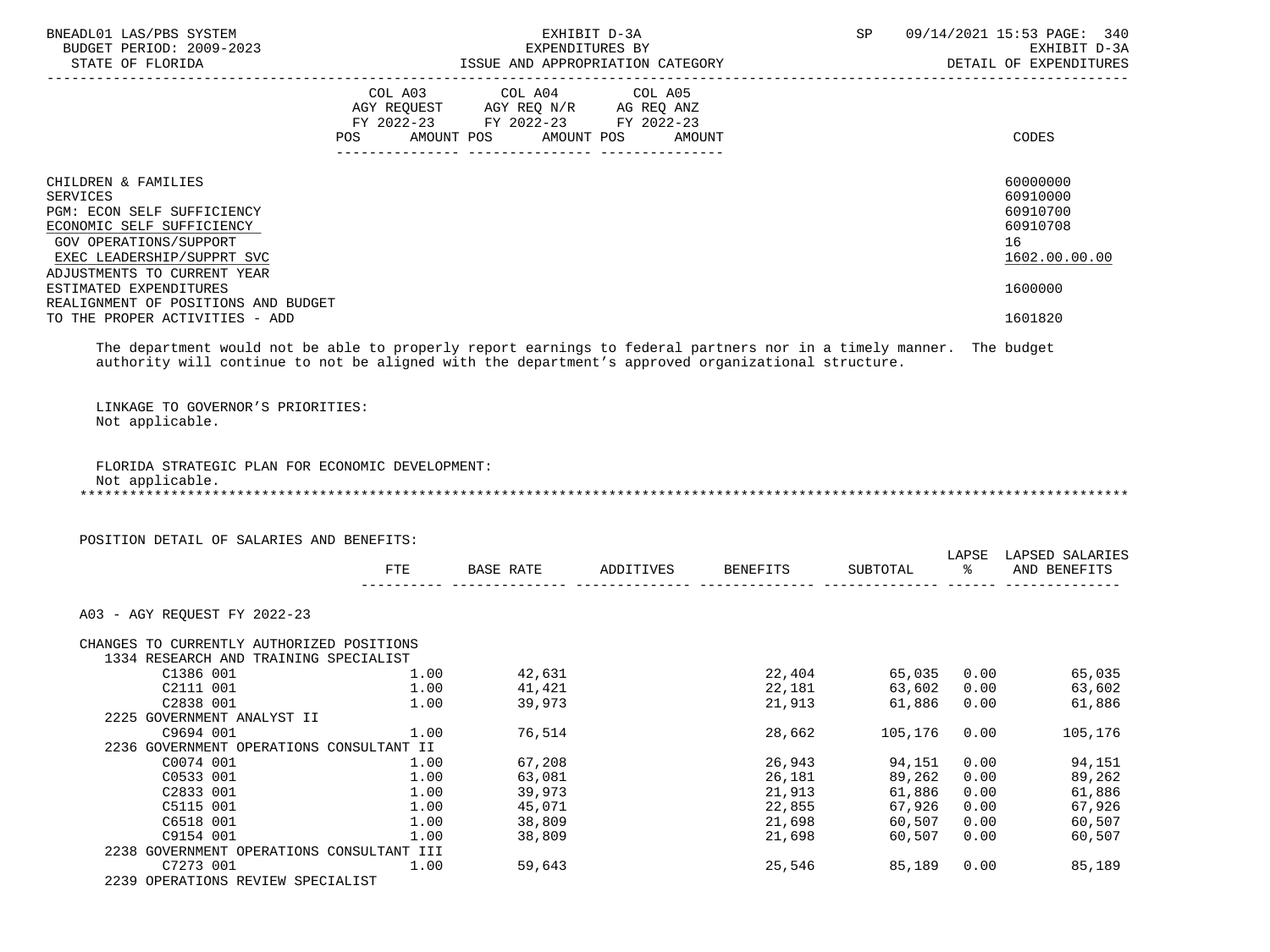| BNEADL01 LAS/PBS SYSTEM                                                                                                                                                                  |              |                                                                     |                                                                      | SP and the set of the set of the set of the set of the set of the set of the set of the set of the set of the set of the set of the set of the set of the set of the set of the set of the set of the set of the set of the se |              | 09/14/2021 15:53 PAGE: 341                                          |
|------------------------------------------------------------------------------------------------------------------------------------------------------------------------------------------|--------------|---------------------------------------------------------------------|----------------------------------------------------------------------|--------------------------------------------------------------------------------------------------------------------------------------------------------------------------------------------------------------------------------|--------------|---------------------------------------------------------------------|
| BUDGET PERIOD: 2009-2023<br>STATE OF FLORIDA                                                                                                                                             |              | EXHIBIT D-3A<br>EXPENDITURES BY<br>ISSUE AND APPROPRIATION CATEGORY |                                                                      |                                                                                                                                                                                                                                |              | EXHIBIT D-3A<br>DETAIL OF EXPENDITURES                              |
|                                                                                                                                                                                          |              |                                                                     |                                                                      |                                                                                                                                                                                                                                |              |                                                                     |
|                                                                                                                                                                                          |              | COL A03 COL A04 COL A05<br>AGY REQUEST AGY REQ N/R AG REQ ANZ       |                                                                      |                                                                                                                                                                                                                                |              |                                                                     |
|                                                                                                                                                                                          |              |                                                                     |                                                                      |                                                                                                                                                                                                                                |              |                                                                     |
|                                                                                                                                                                                          |              | FY 2022-23 FY 2022-23 FY 2022-23                                    |                                                                      |                                                                                                                                                                                                                                |              |                                                                     |
|                                                                                                                                                                                          |              | POS AMOUNT POS AMOUNT POS AMOUNT                                    |                                                                      |                                                                                                                                                                                                                                |              | CODES                                                               |
| CHILDREN & FAMILIES<br>SERVICES<br>PGM: ECON SELF SUFFICIENCY<br>ECONOMIC SELF SUFFICIENCY<br><b>GOV OPERATIONS/SUPPORT</b><br>EXEC LEADERSHIP/SUPPRT SVC<br>ADJUSTMENTS TO CURRENT YEAR |              |                                                                     |                                                                      |                                                                                                                                                                                                                                |              | 60000000<br>60910000<br>60910700<br>60910708<br>16<br>1602.00.00.00 |
| ESTIMATED EXPENDITURES<br>REALIGNMENT OF POSITIONS AND BUDGET                                                                                                                            |              |                                                                     |                                                                      |                                                                                                                                                                                                                                |              | 1600000                                                             |
| TO THE PROPER ACTIVITIES - ADD                                                                                                                                                           |              |                                                                     |                                                                      |                                                                                                                                                                                                                                |              | 1601820                                                             |
| POSITION DETAIL OF SALARIES AND BENEFITS:                                                                                                                                                |              |                                                                     |                                                                      |                                                                                                                                                                                                                                |              |                                                                     |
|                                                                                                                                                                                          |              |                                                                     | FTE BASE RATE ADDITIVES BENEFITS SUBTOTAL $\frac{1}{2}$ and BENEFITS |                                                                                                                                                                                                                                |              | LAPSE LAPSED SALARIES                                               |
| A03 - AGY REOUEST FY 2022-23                                                                                                                                                             |              |                                                                     |                                                                      |                                                                                                                                                                                                                                |              |                                                                     |
| CHANGES TO CURRENTLY AUTHORIZED POSITIONS                                                                                                                                                |              |                                                                     |                                                                      |                                                                                                                                                                                                                                |              |                                                                     |
| C0714 001                                                                                                                                                                                |              | $1.00$ 49,114                                                       |                                                                      |                                                                                                                                                                                                                                |              | 23,601 72,715 0.00 72,715                                           |
| 1.00<br>C3715 001                                                                                                                                                                        |              |                                                                     |                                                                      | 23,601 72,715                                                                                                                                                                                                                  |              | 0.00<br>72,715                                                      |
| C7159 001                                                                                                                                                                                | 1.00         | 49,114<br>50,148                                                    | 23,792                                                               | 73,940                                                                                                                                                                                                                         | 0.00         | 73,940                                                              |
| C9713 001                                                                                                                                                                                | 1.00         | 41,106                                                              | 22,123                                                               | 63,229                                                                                                                                                                                                                         |              | 0.00<br>63,229                                                      |
| 5879 SENIOR HUMAN SERVICES PROGRAM SPECIALIST                                                                                                                                            |              |                                                                     |                                                                      |                                                                                                                                                                                                                                |              |                                                                     |
| C4926 001                                                                                                                                                                                | 1.00         | 36,609                                                              | 21,292                                                               | 57,901                                                                                                                                                                                                                         |              | 0.00<br>57,901                                                      |
| 1.00<br>C5830 001                                                                                                                                                                        |              | 48,121                                                              | 23,418                                                               | 71,539                                                                                                                                                                                                                         | 0.00         | 71,539                                                              |
| C6164 001                                                                                                                                                                                | 1.00         | 39,155                                                              | 21,762                                                               | 60,917                                                                                                                                                                                                                         | 0.00         | 60,917                                                              |
| C6320 001                                                                                                                                                                                |              | 1.00 37,706                                                         | 21,495                                                               | 59,201                                                                                                                                                                                                                         | 0.00         | 59,201                                                              |
| C6886 001                                                                                                                                                                                |              | $1.00$ $39,154$<br>$1.00$ $39,155$                                  | 21,761                                                               | 60,915                                                                                                                                                                                                                         | 0.00         | 60,915                                                              |
| C7034 001                                                                                                                                                                                |              |                                                                     | 21,761<br>21,762                                                     | 60,917                                                                                                                                                                                                                         | 0.00         | 60,917                                                              |
| C7250 001                                                                                                                                                                                | 1.00         | 40,601                                                              | 22,029                                                               | 62,630                                                                                                                                                                                                                         | 0.00         | 62,630                                                              |
| C9675 001                                                                                                                                                                                |              |                                                                     |                                                                      | 62,539                                                                                                                                                                                                                         | 0.00         | 62,539                                                              |
| C9831 001                                                                                                                                                                                |              | $1.00$ $40,524$<br>$1.00$ $41,877$                                  | 22,015<br>22,265                                                     | 64,142                                                                                                                                                                                                                         |              | 0.00<br>64,142                                                      |
| 5890 OUALITY CONTROL ANALYST                                                                                                                                                             |              |                                                                     |                                                                      |                                                                                                                                                                                                                                |              |                                                                     |
| C4716 001                                                                                                                                                                                | 1.00         | 29,458                                                              | 19,971                                                               | 49,429                                                                                                                                                                                                                         |              | 0.00<br>49,429                                                      |
| 2228 SENIOR MANAGEMENT ANALYST SUPV - SES                                                                                                                                                |              |                                                                     |                                                                      |                                                                                                                                                                                                                                |              |                                                                     |
| C4529 001                                                                                                                                                                                | 1.00         | 55,212                                                              | 25,901                                                               | 81,113 0.00                                                                                                                                                                                                                    |              | 81,113                                                              |
| C4530 001                                                                                                                                                                                | 1.00         | 49,114                                                              | 24,771                                                               | 73,885                                                                                                                                                                                                                         | 0.00         | 73,885                                                              |
| C9164 001                                                                                                                                                                                | 1.00         | 60,913                                                              | 26,956                                                               | 87,869                                                                                                                                                                                                                         | 0.00         | 87,869                                                              |
| C9194 001                                                                                                                                                                                | 1.00         | 76,037                                                              | 29,755                                                               | 105,792                                                                                                                                                                                                                        | 0.00         | 105,792                                                             |
| 2238 OPERATIONS & MGMT CONSULTANT MGR - SES                                                                                                                                              |              |                                                                     |                                                                      |                                                                                                                                                                                                                                |              |                                                                     |
| C0475 001                                                                                                                                                                                | 1.00         | 67,208                                                              | 38,248                                                               | 105,456                                                                                                                                                                                                                        | 0.00         | 105,456                                                             |
| C5283 001                                                                                                                                                                                | 1.00         | 78,300                                                              | 41,974                                                               | 120,274                                                                                                                                                                                                                        | 0.00         | 120,274                                                             |
| 8066 PROGRAM MANAGER                                                                                                                                                                     |              |                                                                     |                                                                      |                                                                                                                                                                                                                                |              |                                                                     |
|                                                                                                                                                                                          |              |                                                                     |                                                                      |                                                                                                                                                                                                                                |              |                                                                     |
| C0346 001                                                                                                                                                                                | 1.00         | 95,956                                                              | 33,442                                                               | 129,398                                                                                                                                                                                                                        | 0.00         | 129,398                                                             |
| C4668 001<br>C8411 001                                                                                                                                                                   | 1.00<br>1.00 | 91,195<br>113,736                                                   | 32,560<br>36,733                                                     | 123,755<br>150,469                                                                                                                                                                                                             | 0.00<br>0.00 | 123,755<br>150,469                                                  |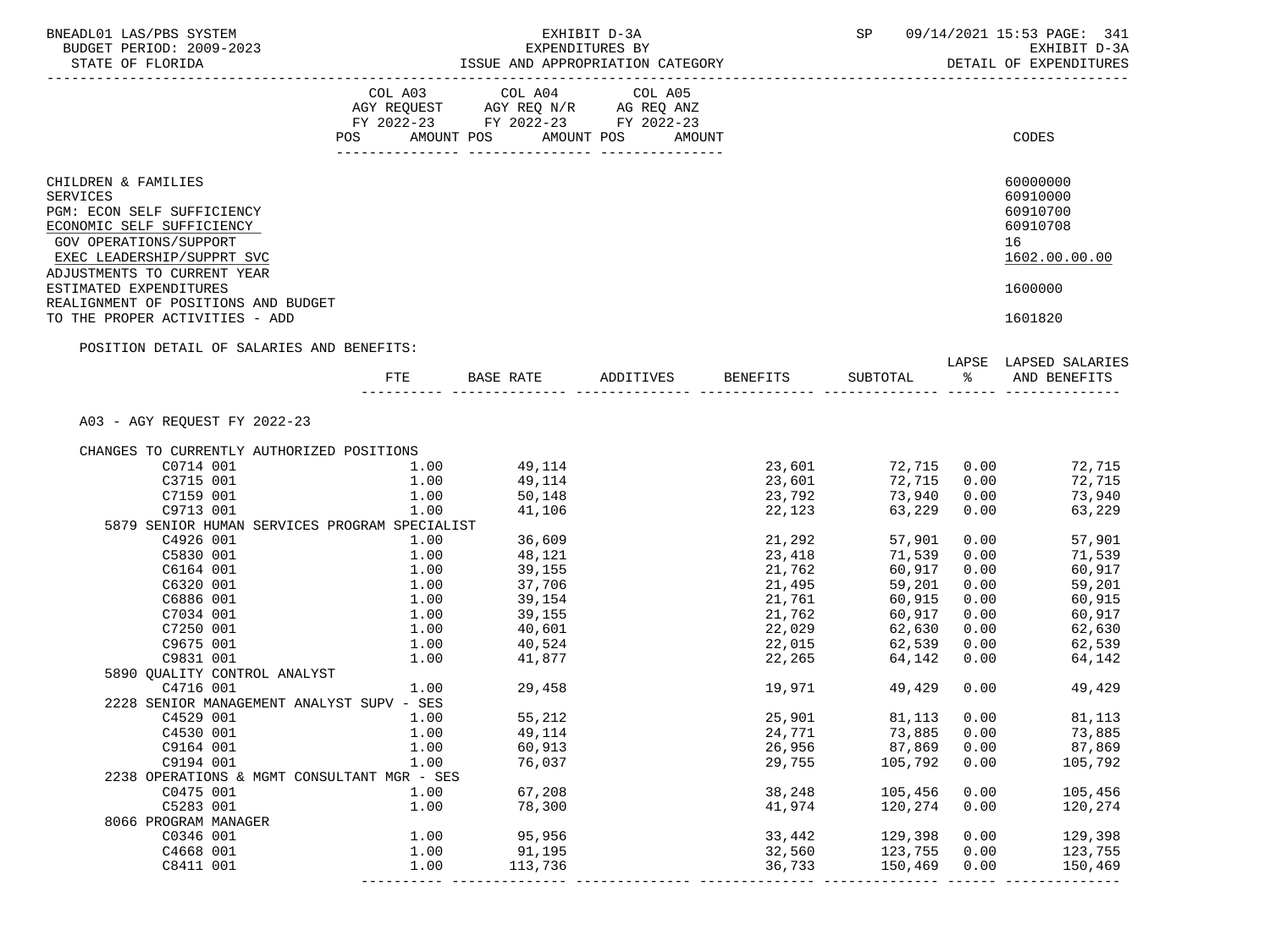|                                                                                                                                                                                                             |            | ISSUE AND APPROPRIATION CATEGORY                                                                        | EXPENDITURES BY                        |          |               | 09/14/2021 15:53 PAGE: 342<br>EXHIBIT D-3A<br>DETAIL OF EXPENDITURES           |
|-------------------------------------------------------------------------------------------------------------------------------------------------------------------------------------------------------------|------------|---------------------------------------------------------------------------------------------------------|----------------------------------------|----------|---------------|--------------------------------------------------------------------------------|
|                                                                                                                                                                                                             | <b>POS</b> | COL A03 COL A04<br>AGY REQUEST AGY REQ N/R AG REQ ANZ<br>FY 2022-23 FY 2022-23 FY 2022-23<br>AMOUNT POS | COL A05<br>AMOUNT POS<br><b>AMOUNT</b> |          |               | CODES                                                                          |
| CHILDREN & FAMILIES<br>SERVICES<br>PGM: ECON SELF SUFFICIENCY<br>ECONOMIC SELF SUFFICIENCY<br>GOV OPERATIONS/SUPPORT<br>EXEC LEADERSHIP/SUPPRT SVC<br>ADJUSTMENTS TO CURRENT YEAR<br>ESTIMATED EXPENDITURES |            |                                                                                                         |                                        |          |               | 60000000<br>60910000<br>60910700<br>60910708<br>16<br>1602.00.00.00<br>1600000 |
| REALIGNMENT OF POSITIONS AND BUDGET<br>TO THE PROPER ACTIVITIES - ADD                                                                                                                                       |            |                                                                                                         |                                        |          |               | 1601820                                                                        |
| POSITION DETAIL OF SALARIES AND BENEFITS:                                                                                                                                                                   |            |                                                                                                         |                                        |          |               | LAPSE LAPSED SALARIES                                                          |
|                                                                                                                                                                                                             | <b>FTE</b> | BASE RATE                                                                                               | ADDITIVES BENEFITS                     | SUBTOTAL | $\frac{1}{6}$ | AND BENEFITS                                                                   |
| A03 - AGY REQUEST FY 2022-23<br>CHANGES TO CURRENTLY AUTHORIZED POSITIONS<br>TOTALS FOR ISSUE BY FUND<br>1000 GENERAL REVENUE FUND<br>2261 FEDERAL GRANTS TRUST FUND<br>2401 WELFARE TRANSITION TF          |            |                                                                                                         |                                        |          |               | 1,346,216<br>1,297,024<br>42,627<br>--------------                             |
|                                                                                                                                                                                                             |            | $34.00$ 1,822,646 863,221 2,685,867                                                                     |                                        |          |               | 2,685,867                                                                      |
| RA06 RATE ADJ - NO FTE - NO SALARY - NO BENEFITS<br>C0001 001                                                                                                                                               |            | $8,008-$<br>____________________________                                                                |                                        |          |               | ==============                                                                 |
| TOTAL SALARY RATE                                                                                                                                                                                           |            | $8,008-$                                                                                                |                                        |          |               | ==============                                                                 |
| OTHER SALARY AMOUNT<br>1000 GENERAL REVENUE FUND<br>2261 FEDERAL GRANTS TRUST FUND<br>2401 WELFARE TRANSITION TF                                                                                            |            |                                                                                                         |                                        |          |               | $87,550-$<br>37,856-<br>17,399-<br>_____________<br>2,543,062                  |
|                                                                                                                                                                                                             |            |                                                                                                         |                                        |          |               | ==============                                                                 |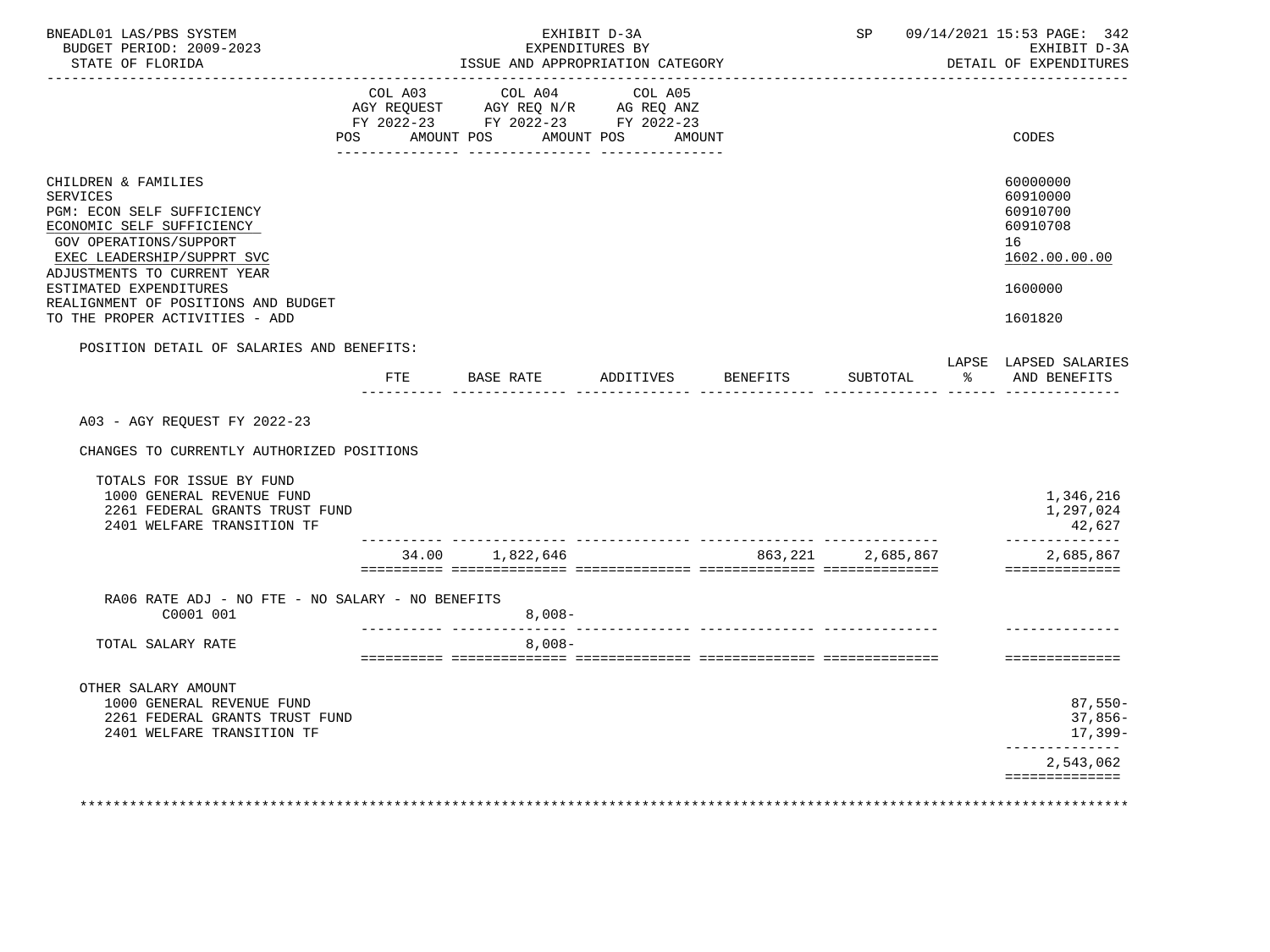| BNEADL01 LAS/PBS SYSTEM<br>BUDGET PERIOD: 2009-2023<br>STATE OF FLORIDA                                                                                                                                               |                            | EXHIBIT D-3A<br>EXPENDITURES BY<br>ISSUE AND APPROPRIATION CATEGORY<br>--------------------------------------                         | SP | 09/14/2021 15:53 PAGE: 343<br>EXHIBIT D-3A<br>DETAIL OF EXPENDITURES                 |
|-----------------------------------------------------------------------------------------------------------------------------------------------------------------------------------------------------------------------|----------------------------|---------------------------------------------------------------------------------------------------------------------------------------|----|--------------------------------------------------------------------------------------|
|                                                                                                                                                                                                                       |                            | COL A03 COL A04 COL A05<br>AGY REQUEST AGY REQ N/R AG REQ ANZ<br>FY 2022-23 FY 2022-23 FY 2022-23<br>POS AMOUNT POS AMOUNT POS AMOUNT |    | CODES                                                                                |
| CHILDREN & FAMILIES<br><b>SERVICES</b><br>PGM: ECON SELF SUFFICIENCY<br>ECONOMIC SELF SUFFICIENCY<br><b>GOV OPERATIONS/SUPPORT</b><br>EXEC LEADERSHIP/SUPPRT SVC<br>TOTAL: EXEC LEADERSHIP/SUPPRT SVC<br>BY FUND TYPE |                            |                                                                                                                                       |    | 60000000<br>60910000<br>60910700<br>60910708<br>16<br>1602.00.00.00<br>1602.00.00.00 |
| GENERAL REVENUE FUND<br>TRUST FUNDS                                                                                                                                                                                   | 16,288,199<br>17,491,695   |                                                                                                                                       |    | 1000<br>2000                                                                         |
| TOTAL POSITIONS 186.00<br>TOTAL PROG COMP 33,779,894<br>TOTAL SALARY RATE 10,491,394                                                                                                                                  |                            |                                                                                                                                       |    |                                                                                      |
| TOTAL: ECONOMIC SELF SUFFICIENCY<br>BY FUND TYPE                                                                                                                                                                      |                            |                                                                                                                                       |    | 60910708                                                                             |
| GENERAL REVENUE FUND<br>TRUST FUNDS                                                                                                                                                                                   | 257,899,330<br>309,375,906 | 51, 276, 762                                                                                                                          |    | 1000<br>2000                                                                         |
| TOTAL POSITIONS $4,241.00$<br>TOTAL SUB-BUREAU 567, 275, 236 51, 276, 762<br>TOTAL SALARY RATE 169,609,253                                                                                                            |                            |                                                                                                                                       |    |                                                                                      |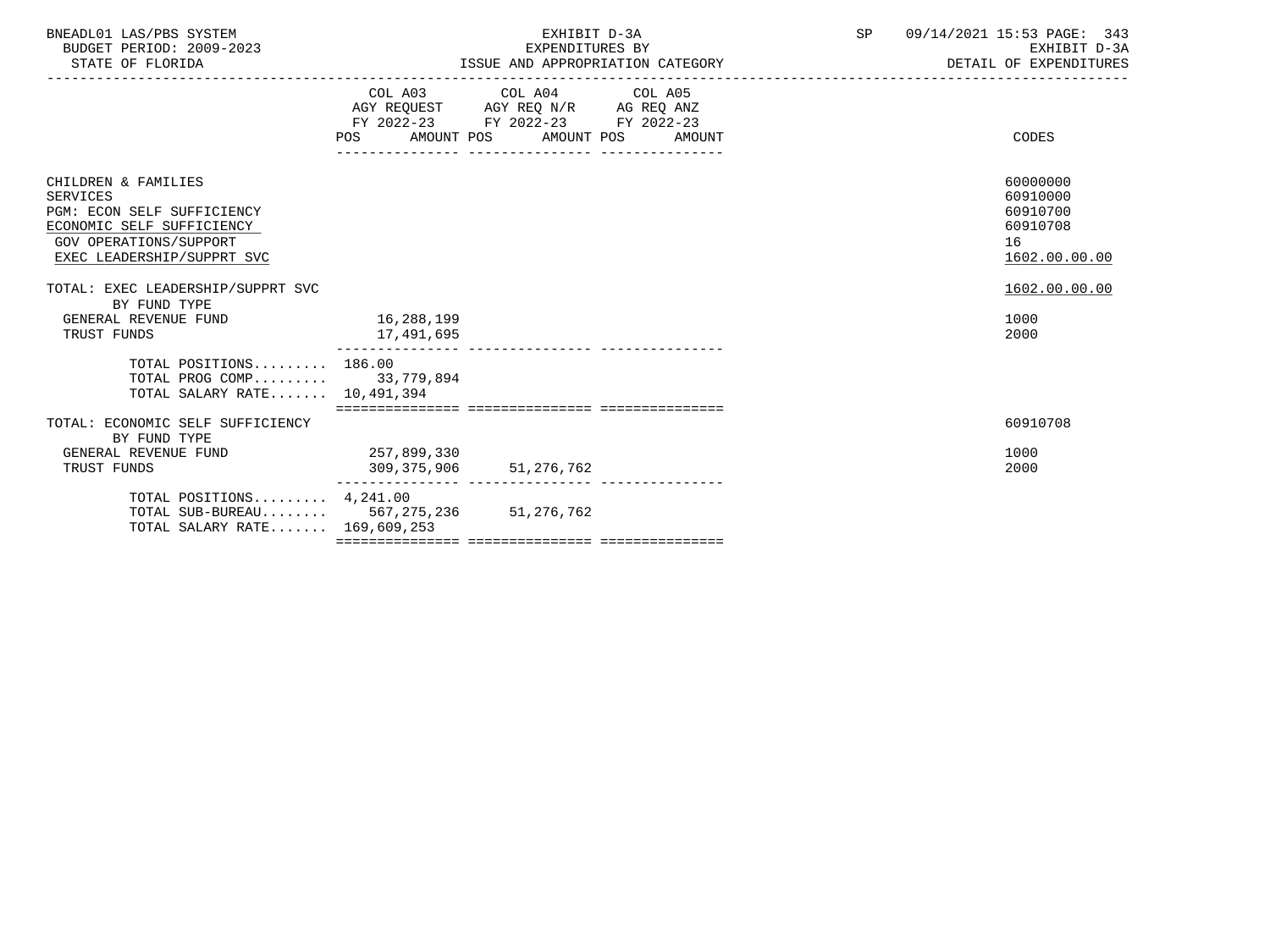| BNEADL01 LAS/PBS SYSTEM<br>BUDGET PERIOD: 2009-2023<br>STATE OF FLORIDA                                                                                                                                                                                               |                                                            | EXHIBIT D-3A<br>EXPENDITURES BY<br>ISSUE AND APPROPRIATION CATEGORY | SP 09/14/2021 15:53 PAGE: 344<br>EXHIBIT D-3A<br>DETAIL OF EXPENDITURES                                       |
|-----------------------------------------------------------------------------------------------------------------------------------------------------------------------------------------------------------------------------------------------------------------------|------------------------------------------------------------|---------------------------------------------------------------------|---------------------------------------------------------------------------------------------------------------|
|                                                                                                                                                                                                                                                                       | POS                                                        | FY 2022-23 FY 2022-23 FY 2022-23<br>AMOUNT POS AMOUNT POS<br>AMOUNT | CODES                                                                                                         |
| CHILDREN & FAMILIES<br>SERVICES<br>PGM: COMMUNITY SERVICES<br>SUBS ABUSE AND MENTAL HLTH<br>HEALTH AND HUMAN SERVICES<br>COMM MENTAL HLTH SERVICES<br>ESTIMATED EXPENDITURES<br>ESTIMATED EXPENDITURES - OPERATIONS<br>SPECIAL CATEGORIES<br>G/A-LOCAL MATCHING GRANT |                                                            |                                                                     | 60000000<br>60910000<br>60910900<br>60910950<br>13<br>1301.10.00.00<br>1000000<br>1001000<br>100000<br>100030 |
| GENERAL REVENUE FUND                                                                                                                                                                                                                                                  | $-$ STATE<br>9,000,000                                     |                                                                     | 1000 1                                                                                                        |
| CHILDREN'S ACTION TEAMS                                                                                                                                                                                                                                               |                                                            |                                                                     | 100425                                                                                                        |
| GENERAL REVENUE FUND                                                                                                                                                                                                                                                  | -STATE 2,175,000<br>-MATCH 28,575,000                      |                                                                     | 1000 1<br>1000 2                                                                                              |
| TOTAL GENERAL REVENUE FUND                                                                                                                                                                                                                                            | ________________<br>30,750,000                             |                                                                     | 1000                                                                                                          |
| TOTAL APPRO 30,750,000                                                                                                                                                                                                                                                |                                                            |                                                                     |                                                                                                               |
| G/A-COMM MENTAL HLTH SVS                                                                                                                                                                                                                                              |                                                            |                                                                     | 100610                                                                                                        |
| GENERAL REVENUE FUND                                                                                                                                                                                                                                                  | -STATE 30,157,406<br>-MATCH 184,958,705<br>_______________ |                                                                     | 1000 1<br>1000 2                                                                                              |
| TOTAL GENERAL REVENUE FUND                                                                                                                                                                                                                                            | 215,116,111                                                |                                                                     | 1000                                                                                                          |
| ALCOHOL/DRUGABU/MEN HLH TF-FEDERL 63,952,637                                                                                                                                                                                                                          |                                                            |                                                                     | 2027 3                                                                                                        |
| FEDERAL GRANTS TRUST FUND -FEDERL                                                                                                                                                                                                                                     | 24, 295, 890                                               |                                                                     | 2261 3                                                                                                        |
| GRANTS AND DONATIONS TF -FEDERL 58,654                                                                                                                                                                                                                                |                                                            |                                                                     | 2339 3                                                                                                        |
| WELFARE TRANSITION TF                                                                                                                                                                                                                                                 | $-FEDERL$<br>6,948,619                                     |                                                                     | 2401 3                                                                                                        |
| TOTAL APPRO                                                                                                                                                                                                                                                           | 310,371,911                                                |                                                                     |                                                                                                               |
| G/A-BAKER ACT SERVICES                                                                                                                                                                                                                                                |                                                            |                                                                     | 100611                                                                                                        |
| GENERAL REVENUE FUND                                                                                                                                                                                                                                                  | $-MATCH$<br>72,738,856                                     |                                                                     | 1000 2                                                                                                        |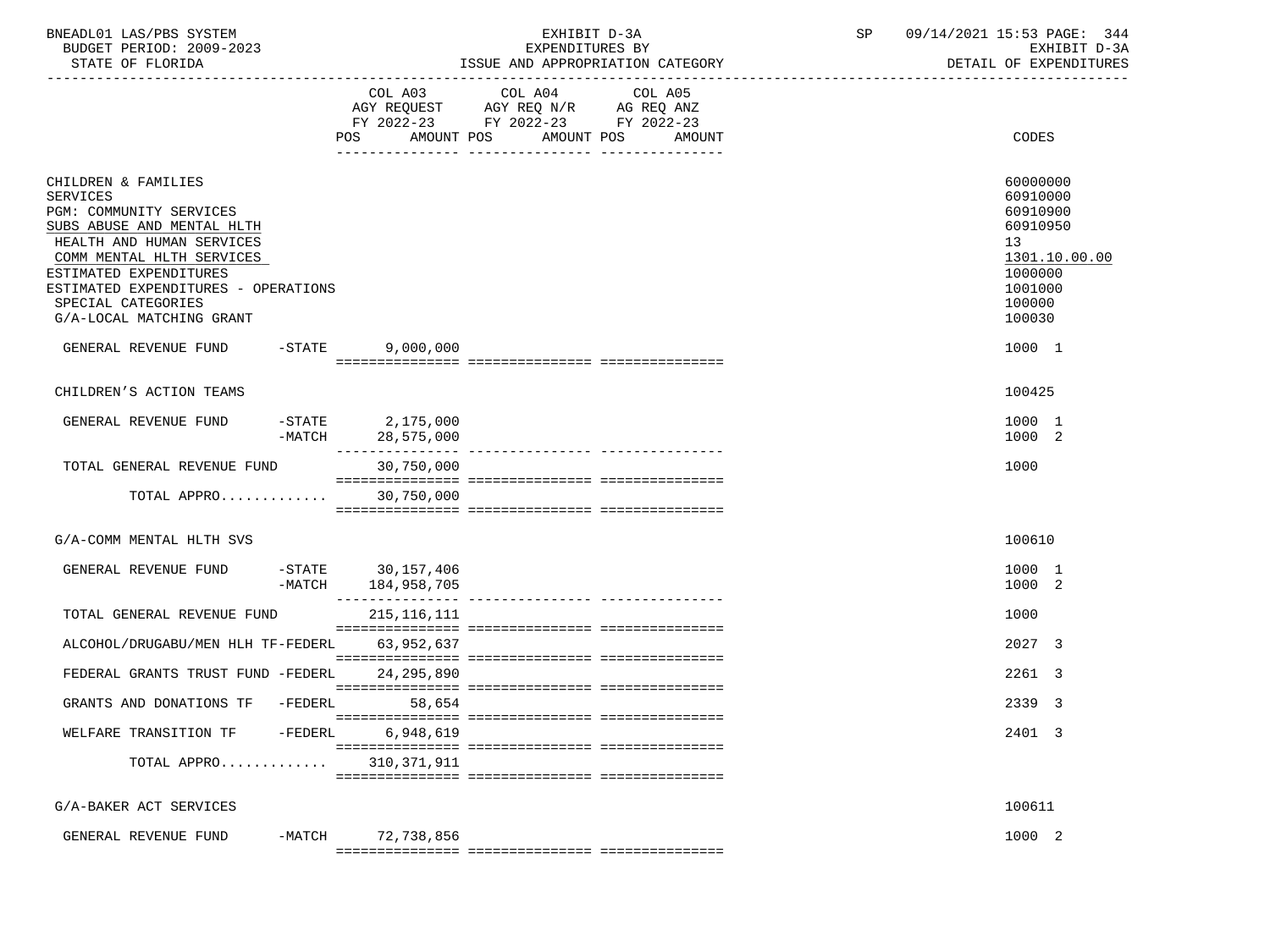| BNEADL01 LAS/PBS SYSTEM |                  |                          |  | EXHIBIT D-3A                     |  |
|-------------------------|------------------|--------------------------|--|----------------------------------|--|
|                         |                  | BUDGET PERIOD: 2009-2023 |  | EXPENDITURES BY                  |  |
|                         | STATE OF FLORIDA |                          |  | ISSUE AND APPROPRIATION CATEGORY |  |

BUDGET PERIOD: 2009-2023 EXPENDITURES BY EXHIBIT D-3A

|                                                                                                                                                                                                                                                                         | COL A03<br>POS.<br>AMOUNT POS | COL A04<br>AGY REQUEST AGY REQ N/R AG REQ ANZ<br>FY 2022-23 FY 2022-23 FY 2022-23 | COL A05<br>AMOUNT POS<br>AMOUNT | CODES                                                                                                         |
|-------------------------------------------------------------------------------------------------------------------------------------------------------------------------------------------------------------------------------------------------------------------------|-------------------------------|-----------------------------------------------------------------------------------|---------------------------------|---------------------------------------------------------------------------------------------------------------|
|                                                                                                                                                                                                                                                                         |                               |                                                                                   |                                 |                                                                                                               |
| CHILDREN & FAMILIES<br>SERVICES<br>PGM: COMMUNITY SERVICES<br>SUBS ABUSE AND MENTAL HLTH<br>HEALTH AND HUMAN SERVICES<br>COMM MENTAL HLTH SERVICES<br>ESTIMATED EXPENDITURES<br>ESTIMATED EXPENDITURES - OPERATIONS<br>SPECIAL CATEGORIES<br>G/A-CENTRAL REC FACILITIES |                               |                                                                                   |                                 | 60000000<br>60910000<br>60910900<br>60910950<br>13<br>1301.10.00.00<br>1000000<br>1001000<br>100000<br>100621 |
| GENERAL REVENUE FUND -STATE 17,378,768                                                                                                                                                                                                                                  | -MATCH 2,500,000              |                                                                                   |                                 | 1000 1<br>1000 2                                                                                              |
| TOTAL GENERAL REVENUE FUND                                                                                                                                                                                                                                              | 19,878,768                    |                                                                                   |                                 | 1000                                                                                                          |
| TOTAL APPRO 19,878,768                                                                                                                                                                                                                                                  |                               |                                                                                   |                                 |                                                                                                               |
| CONTRACTED SERVICES                                                                                                                                                                                                                                                     |                               |                                                                                   |                                 | 100777                                                                                                        |
| GENERAL REVENUE FUND -MATCH<br>ALCOHOL/DRUGABU/MEN HLH TF-FEDERL                                                                                                                                                                                                        | 750,000<br>251,869            |                                                                                   |                                 | 1000 2<br>2027 3                                                                                              |
| TOTAL APPRO                                                                                                                                                                                                                                                             | 1,001,869                     |                                                                                   |                                 |                                                                                                               |
| G/A-CONTRACTED SERVICES                                                                                                                                                                                                                                                 |                               |                                                                                   |                                 | 100778                                                                                                        |
| GENERAL REVENUE FUND<br>$-MATCH$                                                                                                                                                                                                                                        | -STATE 18,931,694             |                                                                                   |                                 | 1000 1<br>1000 2                                                                                              |
| TOTAL GENERAL REVENUE FUND                                                                                                                                                                                                                                              | 19,343,369                    |                                                                                   |                                 | 1000                                                                                                          |
| ALCOHOL/DRUGABU/MEN HLH TF-FEDERL                                                                                                                                                                                                                                       | 745,000                       |                                                                                   |                                 | 2027 3                                                                                                        |
| FEDERAL GRANTS TRUST FUND -FEDERL                                                                                                                                                                                                                                       | 1,184,479                     |                                                                                   |                                 | 2261 3                                                                                                        |
| TOTAL APPRO 21, 272, 848                                                                                                                                                                                                                                                |                               |                                                                                   |                                 |                                                                                                               |
| G/A PURCH/THERA SRVC CHILD                                                                                                                                                                                                                                              |                               |                                                                                   |                                 | 100806                                                                                                        |
| GENERAL REVENUE FUND<br>$-MATCH$                                                                                                                                                                                                                                        | 8,911,958                     |                                                                                   |                                 | 1000 2                                                                                                        |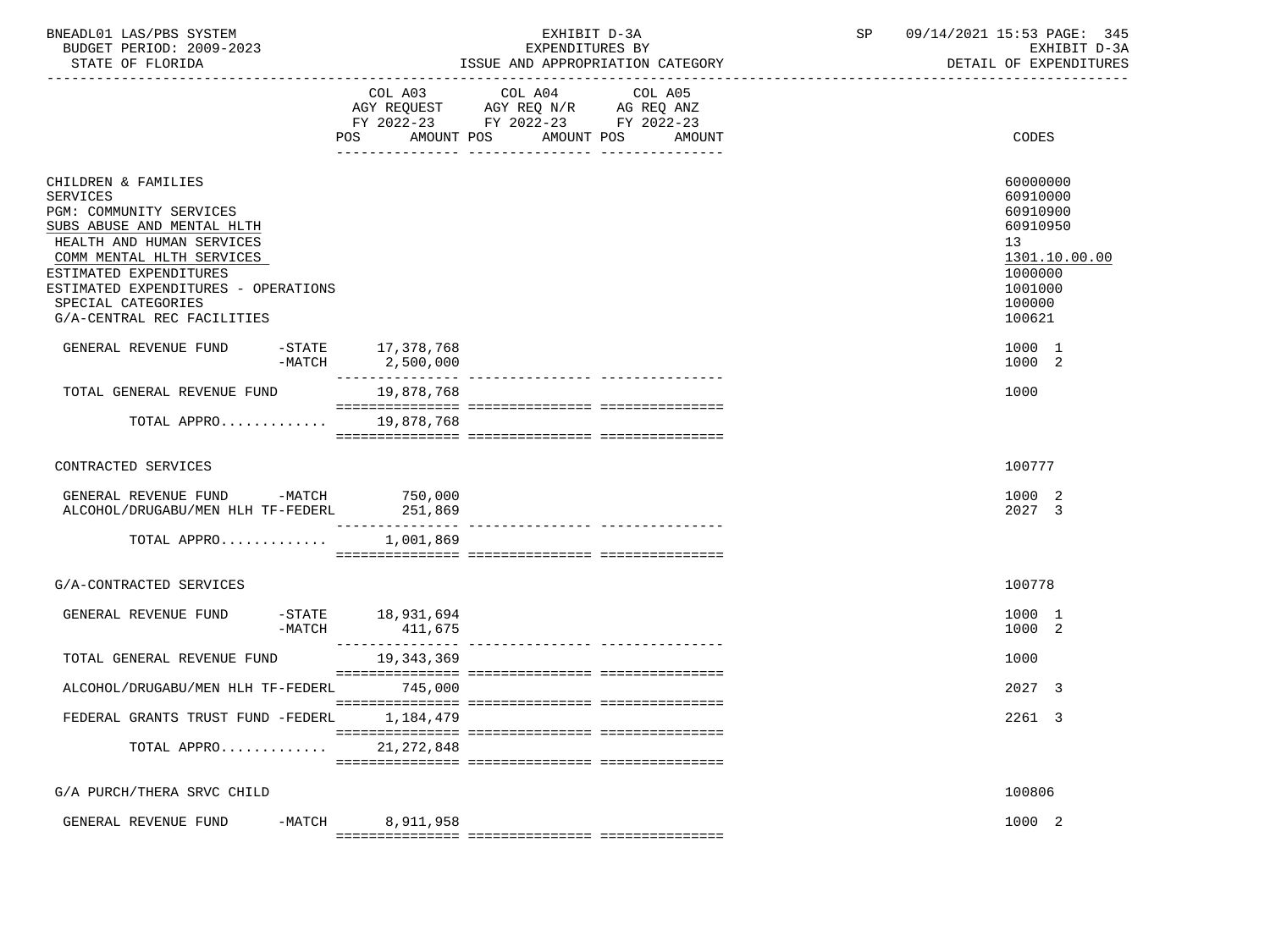| BNEADL01 LAS/PBS SYSTEM<br>BUDGET PERIOD: 2009-2023<br>STATE OF FLORIDA<br>___________________________________                                                                                                                                                          |                                | EXHIBIT D-3A<br>EXPENDITURES BY                                                                            | ISSUE AND APPROPRIATION CATEGORY | SP | 09/14/2021 15:53 PAGE: 346<br>EXHIBIT D-3A<br>DETAIL OF EXPENDITURES                                          |
|-------------------------------------------------------------------------------------------------------------------------------------------------------------------------------------------------------------------------------------------------------------------------|--------------------------------|------------------------------------------------------------------------------------------------------------|----------------------------------|----|---------------------------------------------------------------------------------------------------------------|
|                                                                                                                                                                                                                                                                         | COL A03<br>POS                 | COL A04<br>AGY REQUEST AGY REQ N/R AG REQ ANZ<br>FY 2022-23 FY 2022-23 FY 2022-23<br>AMOUNT POS AMOUNT POS | COL A05<br>AMOUNT                |    | CODES                                                                                                         |
| CHILDREN & FAMILIES<br>SERVICES<br>PGM: COMMUNITY SERVICES<br>SUBS ABUSE AND MENTAL HLTH<br>HEALTH AND HUMAN SERVICES<br>COMM MENTAL HLTH SERVICES<br>ESTIMATED EXPENDITURES<br>ESTIMATED EXPENDITURES - OPERATIONS<br>SPECIAL CATEGORIES<br>G/A-INDIGENT PSYCH MED PRG |                                |                                                                                                            |                                  |    | 60000000<br>60910000<br>60910900<br>60910950<br>13<br>1301.10.00.00<br>1000000<br>1001000<br>100000<br>101350 |
| GENERAL REVENUE FUND -MATCH 6,780,276                                                                                                                                                                                                                                   |                                |                                                                                                            |                                  |    | 1000 2                                                                                                        |
| G/A-PRTS EMO DIS CHI/YOUTH                                                                                                                                                                                                                                              |                                |                                                                                                            |                                  |    | 102780                                                                                                        |
| GENERAL REVENUE FUND<br>$-$ STATE<br>$-MATCH$                                                                                                                                                                                                                           | 2,033,784<br>167,995           |                                                                                                            |                                  |    | 1000 1<br>1000 2                                                                                              |
| TOTAL GENERAL REVENUE FUND                                                                                                                                                                                                                                              | 2,201,779                      |                                                                                                            |                                  |    | 1000                                                                                                          |
| TOTAL APPRO                                                                                                                                                                                                                                                             | 2,201,779                      |                                                                                                            |                                  |    |                                                                                                               |
| COVID-19 - ST OPS                                                                                                                                                                                                                                                       |                                |                                                                                                            |                                  |    | 105153                                                                                                        |
| ALCOHOL/DRUGABU/MEN HLH TF-FEDERL 27,444,235<br>FEDERAL GRANTS TRUST FUND -FEDERL                                                                                                                                                                                       | 2,859,403                      |                                                                                                            |                                  |    | 2027 3<br>2261 3                                                                                              |
| TOTAL APPRO                                                                                                                                                                                                                                                             | 30,303,638                     |                                                                                                            |                                  |    |                                                                                                               |
| G/A-COMM FACT TEAM SVCS                                                                                                                                                                                                                                                 |                                |                                                                                                            |                                  |    | 108850                                                                                                        |
| GENERAL REVENUE FUND -MATCH 18,196,540<br>ALCOHOL/DRUGABU/MEN HLH TF-FEDERL 5,701,869<br>FEDERAL GRANTS TRUST FUND -FEDERL                                                                                                                                              | 8,382,733<br>_________________ | ---------------- ---------------                                                                           |                                  |    | 1000 2<br>2027 3<br>2261 3                                                                                    |
| TOTAL APPRO<br>TOTAL: ESTIMATED EXPENDITURES - OPERATIONS                                                                                                                                                                                                               | 32,281,142                     |                                                                                                            |                                  |    | 1001000                                                                                                       |
| TOTAL ISSUE $545,493,045$                                                                                                                                                                                                                                               |                                |                                                                                                            |                                  |    |                                                                                                               |
|                                                                                                                                                                                                                                                                         |                                |                                                                                                            |                                  |    |                                                                                                               |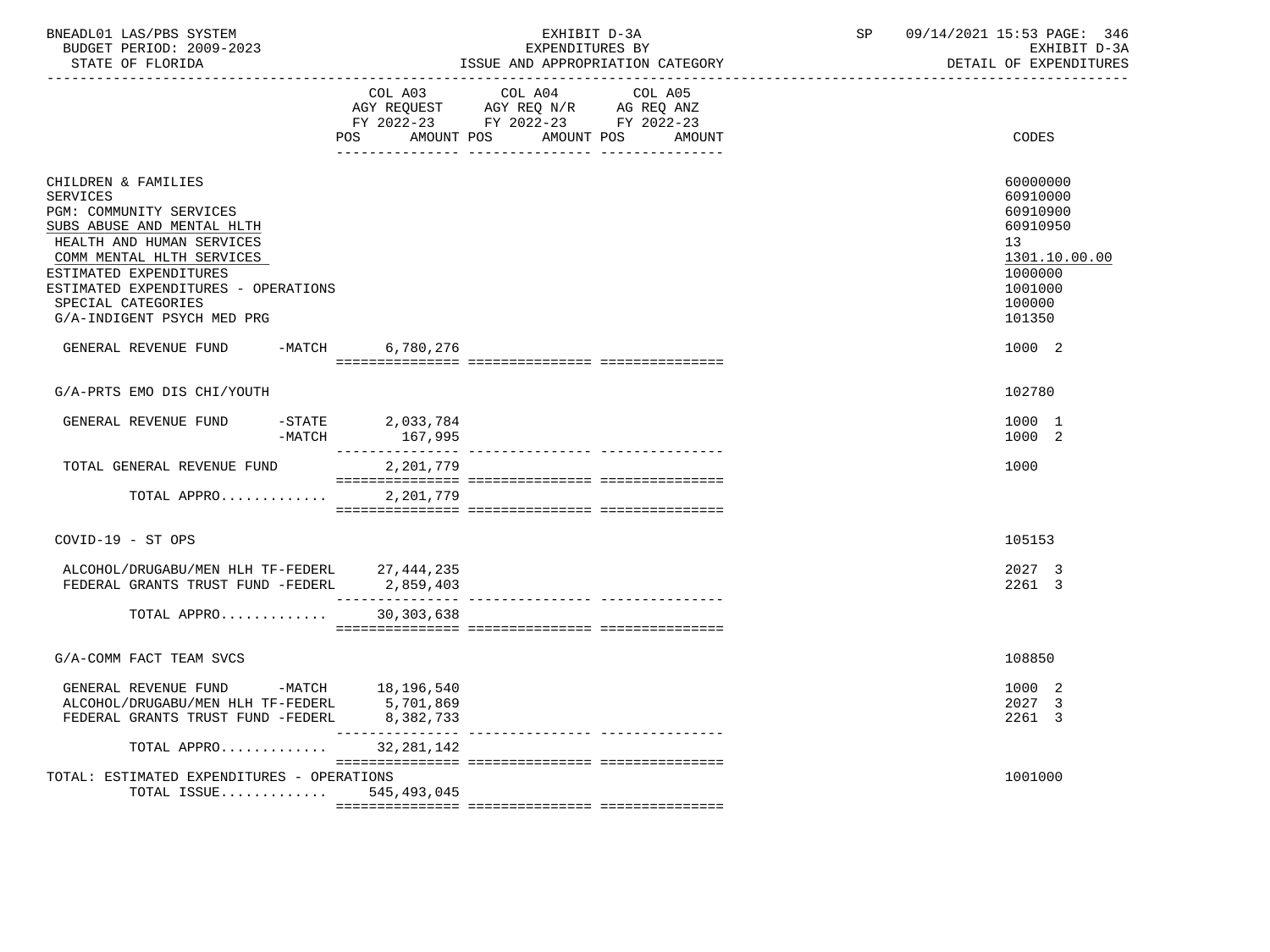| BNEADL01 LAS/PBS SYSTEM<br>BUDGET PERIOD: 2009-2023<br>STATE OF FLORIDA                                                                                                                                                                                   |                              | EXHIBIT D-3A<br>EXPENDITURES BY<br>ISSUE AND APPROPRIATION CATEGORY                             | SP                | 09/14/2021 15:53 PAGE: 347<br>EXHIBIT D-3A<br>DETAIL OF EXPENDITURES |                                                                                                        |
|-----------------------------------------------------------------------------------------------------------------------------------------------------------------------------------------------------------------------------------------------------------|------------------------------|-------------------------------------------------------------------------------------------------|-------------------|----------------------------------------------------------------------|--------------------------------------------------------------------------------------------------------|
|                                                                                                                                                                                                                                                           | COL A03<br>POS<br>AMOUNT POS | COL A04<br>AGY REQUEST AGY REQ N/R AG REQ ANZ<br>FY 2022-23 FY 2022-23 FY 2022-23<br>AMOUNT POS | COL A05<br>AMOUNT |                                                                      | CODES                                                                                                  |
| CHILDREN & FAMILIES<br><b>SERVICES</b><br>PGM: COMMUNITY SERVICES<br>SUBS ABUSE AND MENTAL HLTH<br>HEALTH AND HUMAN SERVICES<br>COMM MENTAL HLTH SERVICES<br>ADJUSTMENTS TO CURRENT YEAR<br>ESTIMATED EXPENDITURES<br>ADJUST FUND SOURCE INDICATORS - ADD |                              |                                                                                                 |                   |                                                                      | 60000000<br>60910000<br>60910900<br>60910950<br>13 <sup>°</sup><br>1301.10.00.00<br>1600000<br>160S220 |
| SPECIAL CATEGORIES<br>CHILDREN'S ACTION TEAMS                                                                                                                                                                                                             |                              |                                                                                                 |                   |                                                                      | 100000<br>100425                                                                                       |
| GENERAL REVENUE FUND -MATCH                                                                                                                                                                                                                               | 2,175,000                    |                                                                                                 |                   |                                                                      | 1000 2                                                                                                 |
| G/A-COMM MENTAL HLTH SVS                                                                                                                                                                                                                                  |                              |                                                                                                 |                   |                                                                      | 100610                                                                                                 |
| GENERAL REVENUE FUND -MATCH 16,121,130<br>FEDERAL GRANTS TRUST FUND -MATCH                                                                                                                                                                                | 1,546,833                    |                                                                                                 |                   |                                                                      | 1000 2<br>2261 2                                                                                       |
| TOTAL APPRO 17,667,963                                                                                                                                                                                                                                    |                              |                                                                                                 |                   |                                                                      |                                                                                                        |
| G/A-CENTRAL REC FACILITIES                                                                                                                                                                                                                                |                              |                                                                                                 |                   |                                                                      | 100621                                                                                                 |
| GENERAL REVENUE FUND -STATE 2,500,000                                                                                                                                                                                                                     |                              |                                                                                                 |                   |                                                                      | 1000 1                                                                                                 |
| G/A-PRTS EMO DIS CHI/YOUTH                                                                                                                                                                                                                                |                              |                                                                                                 |                   |                                                                      | 102780                                                                                                 |
| GENERAL REVENUE FUND<br>$-MATCH$                                                                                                                                                                                                                          | 2,033,784                    |                                                                                                 |                   |                                                                      | 1000 2                                                                                                 |
| TOTAL: ADJUST FUND SOURCE INDICATORS - ADD<br>TOTAL ISSUE 24,376,747                                                                                                                                                                                      |                              |                                                                                                 |                   |                                                                      | 160S220                                                                                                |
|                                                                                                                                                                                                                                                           |                              |                                                                                                 |                   |                                                                      |                                                                                                        |
| AGENCY ISSUE NARRATIVE:<br>2022-2023 BUDGET YEAR NARRATIVE:<br>ISSUE TITLE:<br>Adjust Fund Source Indicators - Add                                                                                                                                        |                              |                                                                                                 | IT COMPONENT? NO  |                                                                      |                                                                                                        |
| SUMMARY:                                                                                                                                                                                                                                                  |                              |                                                                                                 |                   |                                                                      |                                                                                                        |

 The Department of Children and Families (department) requests the recurring transfer of \$214,939,636 across Funding Source Identifiers (FSI) in all of the department's budget entities, adjusting the department's Fiscal Year 2022-2023 in order to realign FSI's for Maintenance of Effort (MOE) and Match review.

ISSUE NARRATIVE: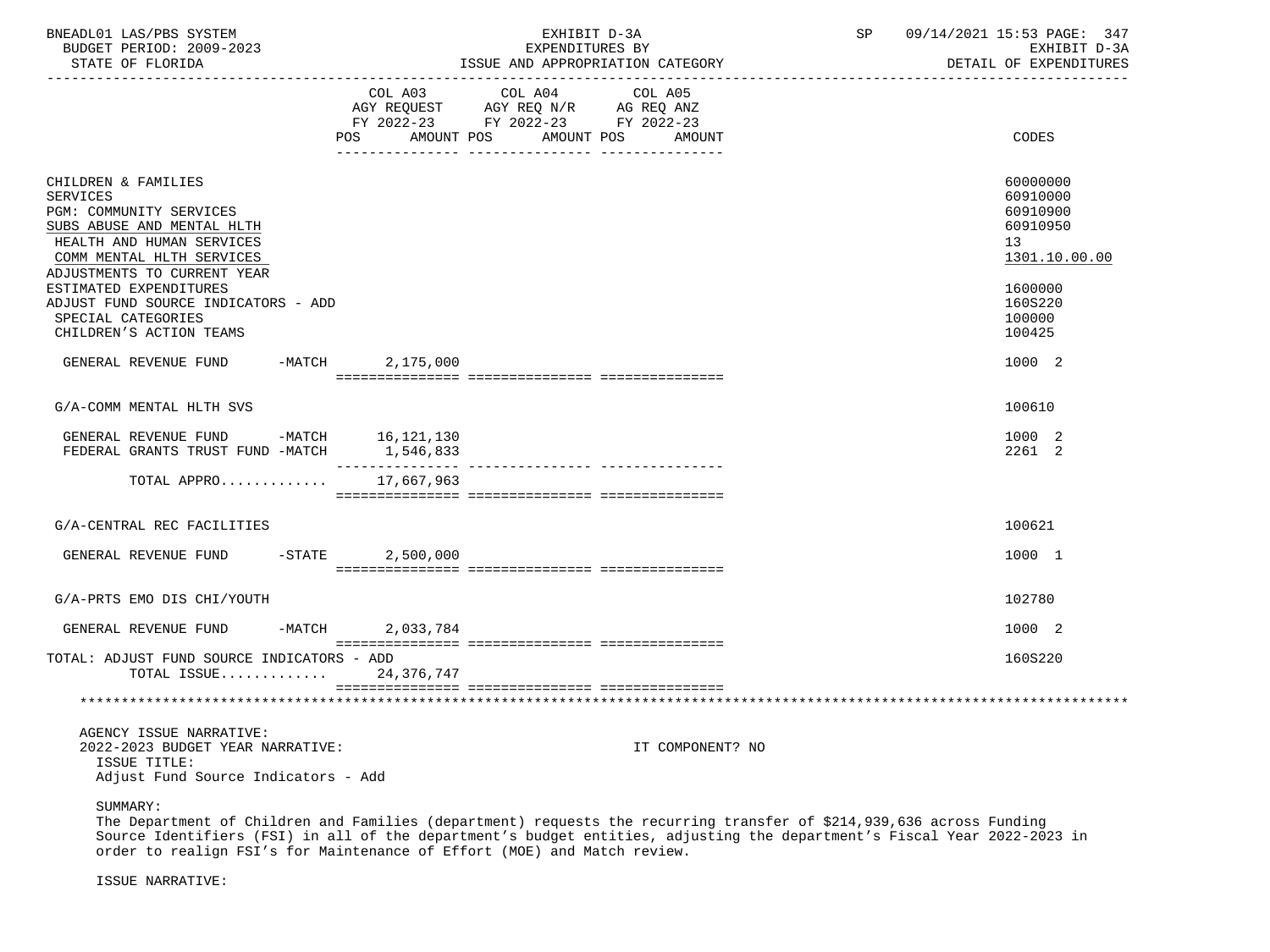| BNEADL01 LAS/PBS SYSTEM<br>BUDGET PERIOD: 2009-2023<br>STATE OF FLORIDA                                                                                                                         |                                                                                                                                       | EXHIBIT D-3A<br>EXPENDITURES BY | ISSUE AND APPROPRIATION CATEGORY | SP | 09/14/2021 15:53 PAGE: 348<br>EXHIBIT D-3A<br>DETAIL OF EXPENDITURES |
|-------------------------------------------------------------------------------------------------------------------------------------------------------------------------------------------------|---------------------------------------------------------------------------------------------------------------------------------------|---------------------------------|----------------------------------|----|----------------------------------------------------------------------|
|                                                                                                                                                                                                 | COL A03 COL A04 COL A05<br>AGY REQUEST AGY REO N/R AG REO ANZ<br>FY 2022-23 FY 2022-23 FY 2022-23<br>POS AMOUNT POS AMOUNT POS AMOUNT |                                 |                                  |    | CODES                                                                |
| CHILDREN & FAMILIES<br><b>SERVICES</b><br><b>PGM: COMMUNITY SERVICES</b><br>SUBS ABUSE AND MENTAL HLTH<br>HEALTH AND HUMAN SERVICES<br>COMM MENTAL HLTH SERVICES<br>ADJUSTMENTS TO CURRENT YEAR |                                                                                                                                       |                                 |                                  |    | 60000000<br>60910000<br>60910900<br>60910950<br>13<br>1301.10.00.00  |
| ESTIMATED EXPENDITURES<br>ADJUST FUND SOURCE INDICATORS - ADD                                                                                                                                   |                                                                                                                                       |                                 |                                  |    | 1600000<br>160S220                                                   |

 This technical issue requests the transfer of appropriations between FSI's that is necessary to ensure that the department can properly identify state funding required to match federal funds and MOE amounts with certainty.

 The Other Salary Amount (OAD) transaction was used to realign the budget for the Salaries and Benefits appropriation category because this issue is not associated with specific positions and/or salary.

 The Department will implement these adjustments and continue to monitor the funding of the budget. When summarized with companion issue 160S230 - Adjust Fund Source Indicators - Deduct, the issues net to zero.

COST CALCULATION:

| FSI TRANSFER REQUEST FY 2022-23 |      |                |                |            |               |             |
|---------------------------------|------|----------------|----------------|------------|---------------|-------------|
| Budget Entity Fund              |      | $FSI-1$        | $FSI-2$        | $FSI-3$    | $FSI-9$       | Grand Total |
| 60900101                        | 1000 | (2,688,418)    | 2,688,418      |            |               | 0           |
|                                 | 2021 | (131, 150)     | (57, 221)      | 188,371    |               | 0           |
|                                 | 2261 | (19, 427)      | (35, 779)      | 55,206     |               | $\Omega$    |
|                                 | 2516 | (2,004)        | 2,004          |            |               | 0           |
| 60900101 Total                  |      | (2,840,999)    | 2,597,422      | 243,577    |               | $\Omega$    |
|                                 |      |                |                |            |               |             |
| 60900202                        | 1000 | 3,602,689      | (3,602,689)    |            |               | 0           |
|                                 | 2261 | 140,686        | (3, 193, 945)  | 4,608,559  | (1, 555, 300) | 0           |
|                                 | 2516 | (835)          | 835            |            |               | $\mathsf 0$ |
| 60900202 Total                  |      | 3,742,540      | (6, 795, 799)  | 4,608,559  | (1, 555, 300) | 0           |
|                                 |      |                |                |            |               |             |
| 60910310                        | 1000 | 53,790,972     | (53, 790, 972) |            |               | 0           |
|                                 | 2157 | 6,471,113      | (6, 471, 113)  |            |               | 0           |
|                                 | 2261 |                | 849,538        | (849, 538) |               | 0           |
|                                 | 2516 | 9,090,654      | (9,090,654)    |            |               | 0           |
| 60910310 Total                  |      | 69,352,739     | (68, 503, 201) | (849, 538) |               | 0           |
| 60910506                        | 1000 | (50, 737, 403) | 50,737,403     |            |               | 0           |
|                                 | 2261 |                | (28, 040)      |            | 28,040        | 0           |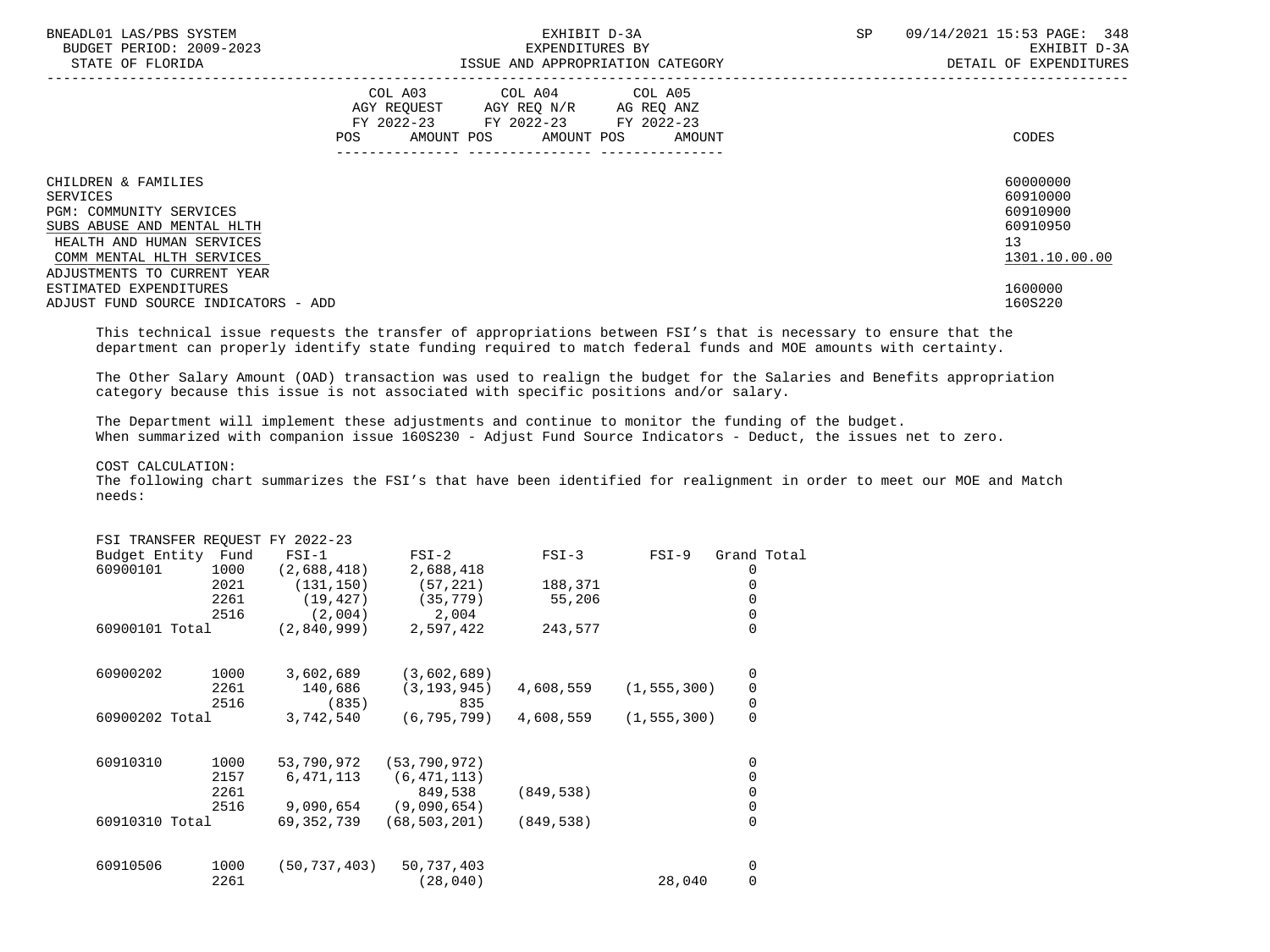| BNEADL01 LAS/PBS SYSTEM<br>BUDGET PERIOD: 2009-2023                                                                                                                                                                                                       |                                                             |                                            | EXHIBIT D-3A<br>EXPENDITURES BY                                                      | ISSUE AND APPROPRIATION CATEGORY |                                             | SP | 09/14/2021 15:53 PAGE: 349<br>EXHIBIT D-3A<br>DETAIL OF EXPENDITURES                                   |
|-----------------------------------------------------------------------------------------------------------------------------------------------------------------------------------------------------------------------------------------------------------|-------------------------------------------------------------|--------------------------------------------|--------------------------------------------------------------------------------------|----------------------------------|---------------------------------------------|----|--------------------------------------------------------------------------------------------------------|
|                                                                                                                                                                                                                                                           | POS                                                         | COL A03 COL A04<br>AMOUNT POS              | AGY REQUEST AGY REQ N/R AG REQ ANZ<br>FY 2022-23 FY 2022-23 FY 2022-23<br>AMOUNT POS | COL A05<br>AMOUNT                |                                             |    | CODES                                                                                                  |
| CHILDREN & FAMILIES<br><b>SERVICES</b><br>PGM: COMMUNITY SERVICES<br>SUBS ABUSE AND MENTAL HLTH<br>HEALTH AND HUMAN SERVICES<br>COMM MENTAL HLTH SERVICES<br>ADJUSTMENTS TO CURRENT YEAR<br>ESTIMATED EXPENDITURES<br>ADJUST FUND SOURCE INDICATORS - ADD |                                                             |                                            |                                                                                      |                                  |                                             |    | 60000000<br>60910000<br>60910900<br>60910950<br>13 <sup>°</sup><br>1301.10.00.00<br>1600000<br>160S220 |
| 2516<br>60910506 Total                                                                                                                                                                                                                                    | (6,162,785) 6,162,785<br>56,900,188) 56,872,148             |                                            |                                                                                      | 28,040                           | 0<br>$\mathbf 0$                            |    |                                                                                                        |
| 60910708<br>2261<br>60910708 Total                                                                                                                                                                                                                        | 1000 6,240,815<br>$(1,664)$ 994,311<br>6,239,151            | (6, 240, 815)<br>$(5, 246, 504)$ (992,647) | (992,647)                                                                            |                                  | $\Omega$<br>$\overline{0}$<br>$\Omega$      |    |                                                                                                        |
| 60910950<br>2261<br>2516<br>60910950 Total                                                                                                                                                                                                                | 1000 (24,572,806) 24,572,806<br>$(24, 570, 339)$ 26,701,925 | 2,131,586<br>$2,467$ (2,467)               | (2, 131, 586)<br>(2, 131, 586)                                                       |                                  | 0<br>$\overline{0}$<br>$\Omega$<br>$\Omega$ |    |                                                                                                        |
| Grand Total (4,977,096) 5,625,991 878,365 (1,527,260)                                                                                                                                                                                                     |                                                             |                                            |                                                                                      |                                  | $\Omega$                                    |    |                                                                                                        |
| IMPACT OF NOT FUNDING ISSUE:<br>Not Applicable.                                                                                                                                                                                                           |                                                             |                                            |                                                                                      |                                  |                                             |    |                                                                                                        |
| LINKAGE TO GOVERNOR'S PRIORITIES:<br>Not Applicable.                                                                                                                                                                                                      |                                                             |                                            |                                                                                      |                                  |                                             |    |                                                                                                        |
| FLORIDA STRATEGIC PLAN FOR ECONOMIC DEVELOPMENT:<br>Not Applicable.                                                                                                                                                                                       |                                                             |                                            |                                                                                      |                                  |                                             |    |                                                                                                        |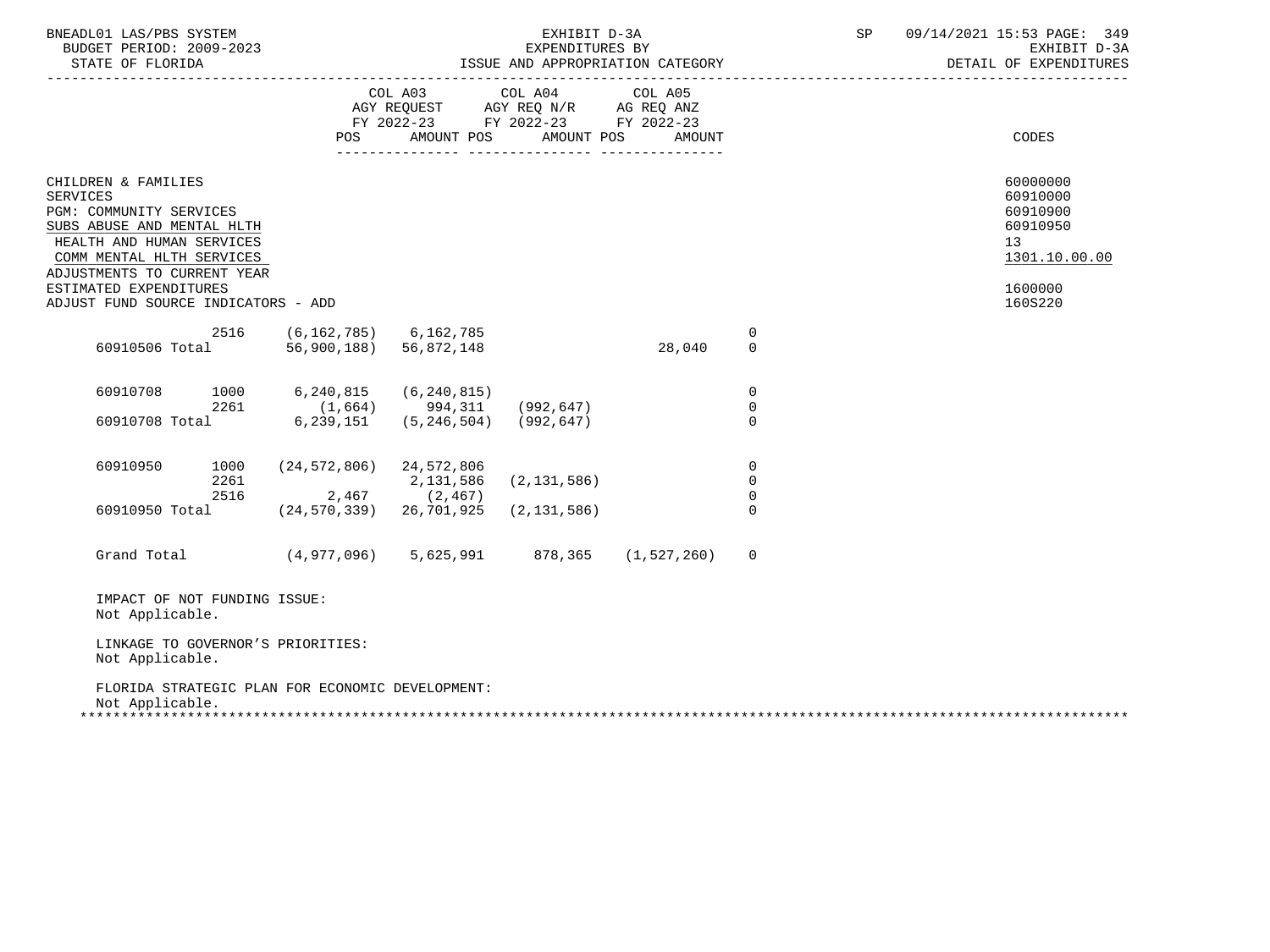| BNEADL01 LAS/PBS SYSTEM<br>BUDGET PERIOD: 2009-2023<br>STATE OF FLORIDA                                                                                                           |                                                                                                        | ISSUE AND APPROPRIATION CATEGORY | EXHIBIT D-3A<br>EXPENDITURES BY |                  | SP | 09/14/2021 15:53 PAGE: 350<br>EXHIBIT D-3A<br>DETAIL OF EXPENDITURES |
|-----------------------------------------------------------------------------------------------------------------------------------------------------------------------------------|--------------------------------------------------------------------------------------------------------|----------------------------------|---------------------------------|------------------|----|----------------------------------------------------------------------|
|                                                                                                                                                                                   | COL A03<br>AGY REQUEST AGY REQ N/R AG REQ ANZ<br>FY 2022-23 FY 2022-23 FY 2022-23<br>AMOUNT POS<br>POS | COL A04<br>AMOUNT POS            | COL A05                         | AMOUNT           |    | <b>CODES</b>                                                         |
| CHILDREN & FAMILIES<br>SERVICES<br>PGM: COMMUNITY SERVICES<br>SUBS ABUSE AND MENTAL HLTH<br>HEALTH AND HUMAN SERVICES<br>COMM MENTAL HLTH SERVICES<br>ADJUSTMENTS TO CURRENT YEAR |                                                                                                        |                                  |                                 |                  |    | 60000000<br>60910000<br>60910900<br>60910950<br>13<br>1301.10.00.00  |
| ESTIMATED EXPENDITURES<br>ADJUST FUND SOURCE INDICATORS -<br><b>DEDUCT</b><br>SPECIAL CATEGORIES<br>CHILDREN'S ACTION TEAMS                                                       |                                                                                                        |                                  |                                 |                  |    | 1600000<br>160S230<br>100000<br>100425                               |
| GENERAL REVENUE FUND                                                                                                                                                              | -STATE 2,175,000-                                                                                      |                                  |                                 |                  |    | 1000 1                                                               |
| G/A-COMM MENTAL HLTH SVS                                                                                                                                                          |                                                                                                        |                                  |                                 |                  |    | 100610                                                               |
| GENERAL REVENUE FUND -STATE 16,121,130-<br>FEDERAL GRANTS TRUST FUND -FEDERL                                                                                                      | 1,546,833-                                                                                             |                                  |                                 |                  |    | 1000 1<br>2261 3                                                     |
| TOTAL APPRO                                                                                                                                                                       | 17,667,963-                                                                                            |                                  |                                 |                  |    |                                                                      |
| G/A-CENTRAL REC FACILITIES                                                                                                                                                        |                                                                                                        |                                  |                                 |                  |    | 100621                                                               |
| GENERAL REVENUE FUND                                                                                                                                                              | $-MATCH$ 2,500,000-                                                                                    |                                  |                                 |                  |    | 1000 2                                                               |
| G/A-PRTS EMO DIS CHI/YOUTH                                                                                                                                                        |                                                                                                        |                                  |                                 |                  |    | 102780                                                               |
| GENERAL REVENUE FUND                                                                                                                                                              | $-$ STATE 2,033,784 -                                                                                  |                                  |                                 |                  |    | 1000 1                                                               |
| TOTAL: ADJUST FUND SOURCE INDICATORS -<br>DEDUCT                                                                                                                                  |                                                                                                        |                                  |                                 |                  |    | 160S230                                                              |
| TOTAL ISSUE                                                                                                                                                                       | $24,376,747-$                                                                                          |                                  |                                 |                  |    |                                                                      |
|                                                                                                                                                                                   |                                                                                                        |                                  |                                 |                  |    |                                                                      |
| AGENCY ISSUE NARRATIVE:<br>2022-2023 BUDGET YEAR NARRATIVE:<br>ISSUE TITLE:<br>Adjust Fund Source Indicators - Deduct                                                             |                                                                                                        |                                  |                                 | IT COMPONENT? NO |    |                                                                      |

SUMMARY:

 The Department of Children and Families (department) requests the recurring transfer of \$214,939,636 across Funding Source Identifiers (FSI) in all of the department's budget entities, adjusting the department's Fiscal Year 2022-2023 in order to realign FSI's for Maintenance of Effort (MOE) and Match review.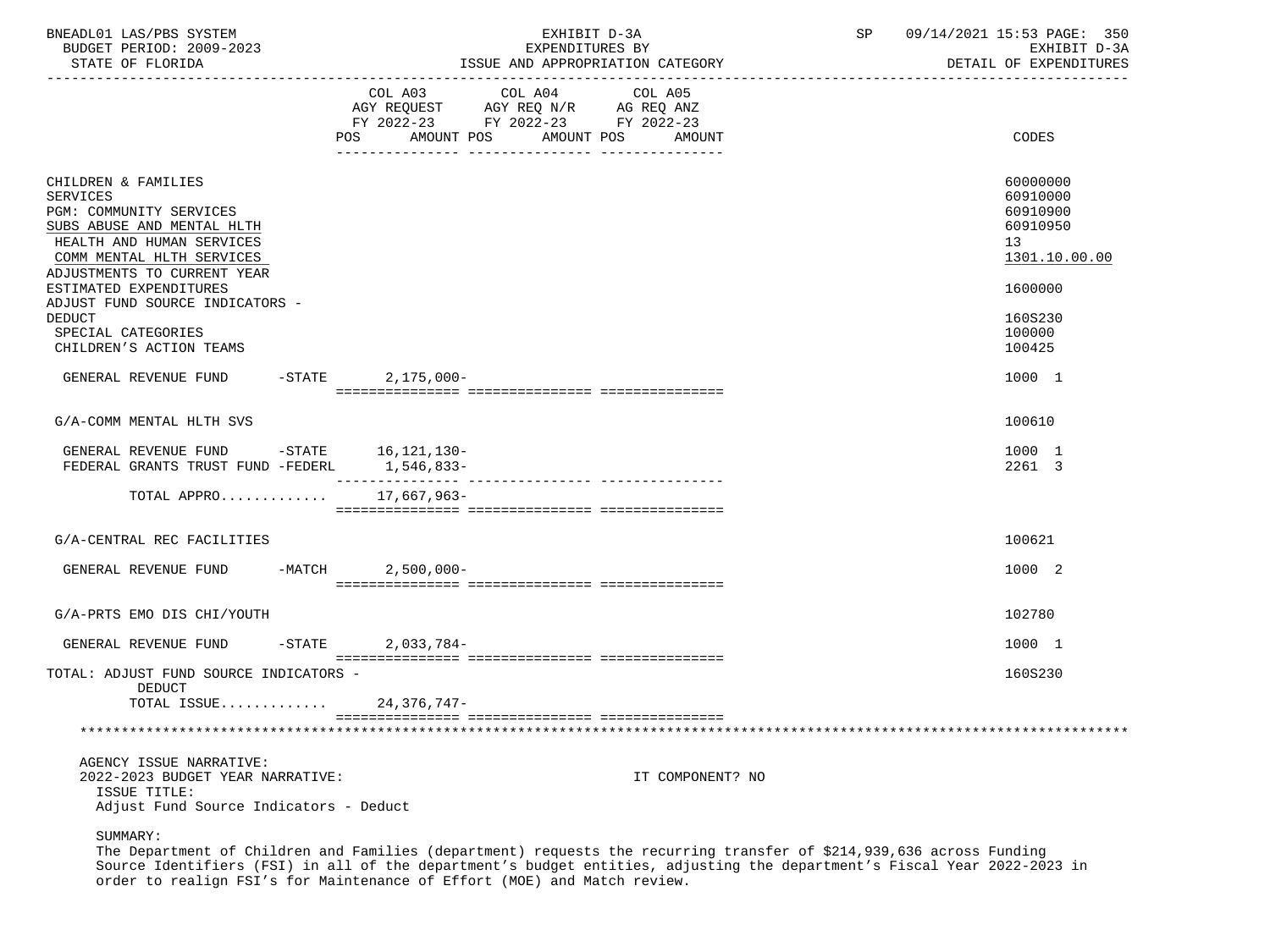| BNEADL01 LAS/PBS SYSTEM<br>BUDGET PERIOD: 2009-2023<br>STATE OF FLORIDA                                                                            | EXHIBIT D-3A<br>EXPENDITURES BY<br>ISSUE AND APPROPRIATION CATEGORY                                                                         | 09/14/2021 15:53 PAGE: 351<br><b>SP</b><br>EXHIBIT D-3A<br>DETAIL OF EXPENDITURES |
|----------------------------------------------------------------------------------------------------------------------------------------------------|---------------------------------------------------------------------------------------------------------------------------------------------|-----------------------------------------------------------------------------------|
|                                                                                                                                                    | COL A03 COL A04 COL A05<br>AGY REQUEST AGY REQ N/R AG REQ ANZ<br>FY 2022-23 FY 2022-23 FY 2022-23<br>AMOUNT POS AMOUNT POS<br>POS<br>AMOUNT | CODES                                                                             |
| CHILDREN & FAMILIES<br>SERVICES<br>PGM: COMMUNITY SERVICES<br>SUBS ABUSE AND MENTAL HLTH<br>HEALTH AND HUMAN SERVICES<br>COMM MENTAL HLTH SERVICES |                                                                                                                                             | 60000000<br>60910000<br>60910900<br>60910950<br>13<br>1301.10.00.00               |
| ADJUSTMENTS TO CURRENT YEAR<br>ESTIMATED EXPENDITURES<br>ADJUST FUND SOURCE INDICATORS -                                                           |                                                                                                                                             | 1600000                                                                           |
| <b>DEDUCT</b>                                                                                                                                      |                                                                                                                                             | 160S230                                                                           |

#### ISSUE NARRATIVE:

 This technical issue requests the transfer of appropriations between FSI's that is necessary to ensure that the department can properly identify state funding required to match federal funds and MOE amounts with certainty.

 The Other Salary Amount (OAD) transaction was used to realign the budget for the Salaries and Benefits appropriation category because this issue is not associated with specific positions and/or salary.

 The Department will implement these adjustments and continue to monitor the funding of the budget. When summarized with companion issue 160S220 - Adjust Fund Source Indicators - Add, the issues net to zero.

### COST CALCULATION:

|          |      | $FSI-1$                                                                  | $FSI-2$                         | $FSI-3$    | $FSI-9$ | Grand Total                    |
|----------|------|--------------------------------------------------------------------------|---------------------------------|------------|---------|--------------------------------|
| 60900101 | 1000 | (2,688,418)                                                              | 2,688,418                       |            |         |                                |
|          | 2021 | (131, 150)                                                               | (57, 221)                       | 188,371    |         |                                |
|          | 2261 | (19, 427)                                                                | (35, 779)                       | 55,206     |         |                                |
|          | 2516 | (2,004)                                                                  | 2,004                           |            |         |                                |
|          |      | (2,840,999)                                                              | 2,597,422                       | 243,577    |         | 0                              |
| 60900202 | 1000 | 3,602,689                                                                | (3,602,689)                     |            |         | 0                              |
|          | 2261 | 140,686                                                                  | (3, 193, 945)                   | 4,608,559  |         | 0                              |
|          | 2516 | (835)                                                                    | 835                             |            |         | 0                              |
|          |      | 3,742,540                                                                | (6, 795, 799)                   | 4,608,559  |         | 0                              |
| 60910310 | 1000 | 53,790,972                                                               | (53, 790, 972)                  |            |         | 0                              |
|          | 2157 | 6,471,113                                                                | (6, 471, 113)                   |            |         |                                |
|          | 2261 |                                                                          | 849,538                         | (849, 538) |         |                                |
|          | 2516 | 9,090,654                                                                | (9,090,654)                     |            |         |                                |
|          |      | 69, 352, 739                                                             | (68, 503, 201)                  | (849, 538) |         |                                |
|          |      | Budget Entity Fund<br>60900101 Total<br>60900202 Total<br>60910310 Total | FSI TRANSFER REQUEST FY 2022-23 |            |         | (1, 555, 300)<br>(1, 555, 300) |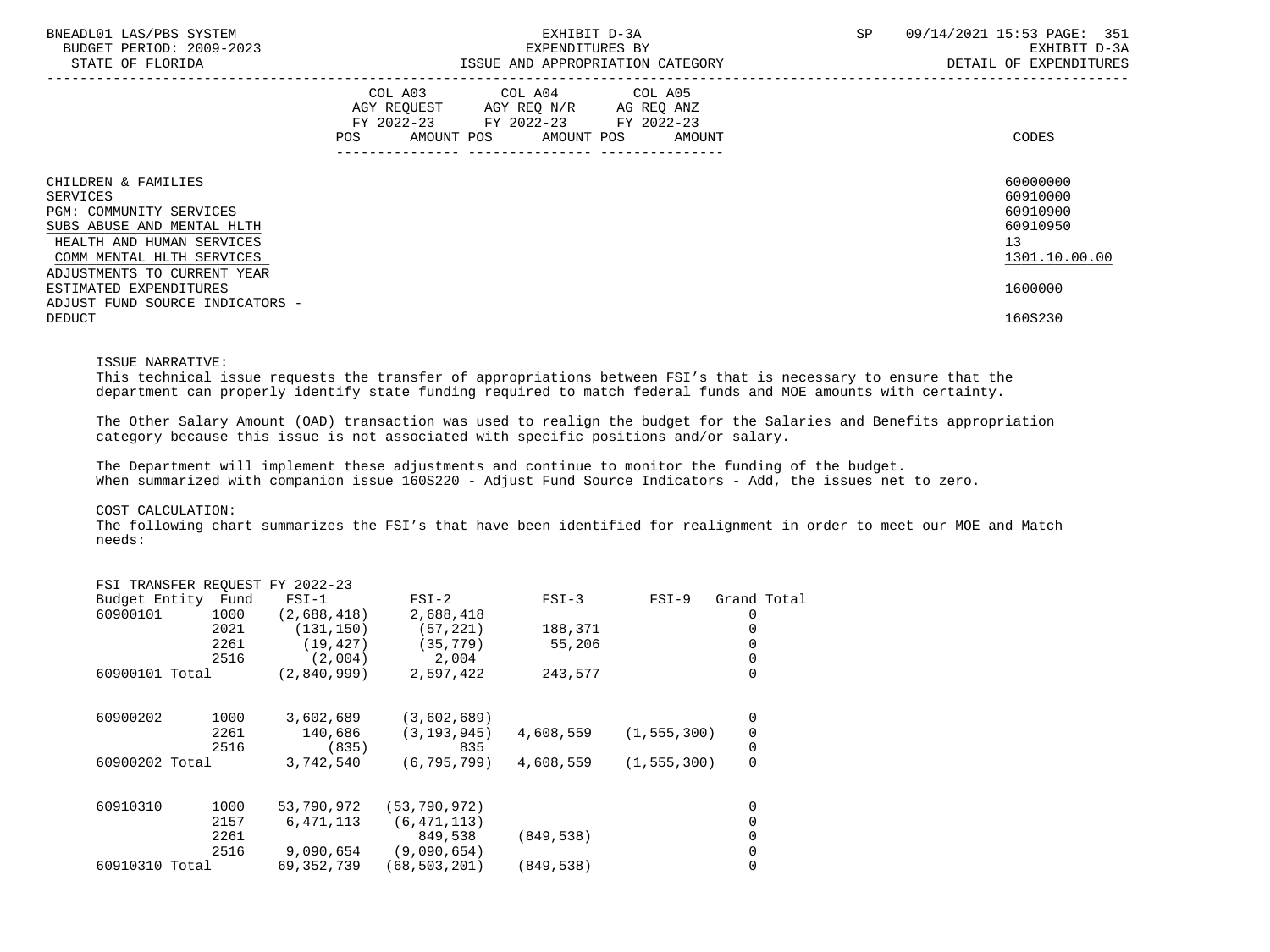| BNEADL01 LAS/PBS SYSTEM<br>BUDGET PERIOD: 2009-2023<br>STATE OF FLORIDA<br>----------------                                                                                                                                                                            |                      |                                                                      |                                                                                                                 | EXHIBIT D-3A<br>EXPENDITURES BY | ISSUE AND APPROPRIATION CATEGORY |                                           | SP | 09/14/2021 15:53 PAGE: 352<br>EXHIBIT D-3A<br>DETAIL OF EXPENDITURES                      |
|------------------------------------------------------------------------------------------------------------------------------------------------------------------------------------------------------------------------------------------------------------------------|----------------------|----------------------------------------------------------------------|-----------------------------------------------------------------------------------------------------------------|---------------------------------|----------------------------------|-------------------------------------------|----|-------------------------------------------------------------------------------------------|
|                                                                                                                                                                                                                                                                        |                      | POS FOR                                                              | COL A03 COL A04 COL A05<br>AGY REQUEST AGY REQ N/R AG REQ ANZ<br>FY 2022-23 FY 2022-23 FY 2022-23<br>AMOUNT POS | AMOUNT POS                      | AMOUNT                           |                                           |    | CODES                                                                                     |
| CHILDREN & FAMILIES<br><b>SERVICES</b><br>PGM: COMMUNITY SERVICES<br>SUBS ABUSE AND MENTAL HLTH<br>HEALTH AND HUMAN SERVICES<br>COMM MENTAL HLTH SERVICES<br>ADJUSTMENTS TO CURRENT YEAR<br>ESTIMATED EXPENDITURES<br>ADJUST FUND SOURCE INDICATORS -<br><b>DEDUCT</b> |                      |                                                                      |                                                                                                                 |                                 |                                  |                                           |    | 60000000<br>60910000<br>60910900<br>60910950<br>13<br>1301.10.00.00<br>1600000<br>160S230 |
| 60910506                                                                                                                                                                                                                                                               | 1000<br>2261<br>2516 | $(50, 737, 403)$ 50, 737, 403                                        | (28, 040)                                                                                                       |                                 | 28,040                           | 0<br>$\mathbf 0$                          |    |                                                                                           |
|                                                                                                                                                                                                                                                                        |                      | $(6, 162, 785)$ 6, 162, 785<br>60910506 Total 56,900,188) 56,872,148 |                                                                                                                 |                                 | 28,040                           | $\mathbf 0$<br>$\mathbf 0$                |    |                                                                                           |
| 60910708<br>60910708 Total                                                                                                                                                                                                                                             | 1000<br>2261         | 6,240,815<br>$(1,664)$ 994, 311 (992, 647)<br>6,239,151              | (6, 240, 815)<br>$(5, 246, 504)$ (992,647)                                                                      |                                 |                                  | $\mathbf 0$<br>$\mathbf 0$<br>$\Omega$    |    |                                                                                           |
| 60910950                                                                                                                                                                                                                                                               | 1000<br>2261<br>2516 | $(24, 572, 806)$ 24, 572, 806                                        | 2,131,586<br>2,467 (2,467)                                                                                      | (2, 131, 586)                   |                                  | $\mathbf 0$<br>$\mathbf 0$<br>$\mathbf 0$ |    |                                                                                           |
| 60910950 Total<br>Grand Total                                                                                                                                                                                                                                          |                      | $(24, 570, 339)$ 26,701,925<br>(4,977,096)                           | 5,625,991                                                                                                       | (2, 131, 586)<br>878,365        | (1,527,260)                      | $\Omega$<br>$\Omega$                      |    |                                                                                           |
| IMPACT OF NOT FUNDING ISSUE:<br>Not Applicable.                                                                                                                                                                                                                        |                      |                                                                      |                                                                                                                 |                                 |                                  |                                           |    |                                                                                           |
| LINKAGE TO GOVERNOR'S PRIORITIES:<br>Not Applicable.                                                                                                                                                                                                                   |                      |                                                                      |                                                                                                                 |                                 |                                  |                                           |    |                                                                                           |
| Not Applicable.                                                                                                                                                                                                                                                        |                      | FLORIDA STRATEGIC PLAN FOR ECONOMIC DEVELOPMENT:                     |                                                                                                                 |                                 |                                  |                                           |    |                                                                                           |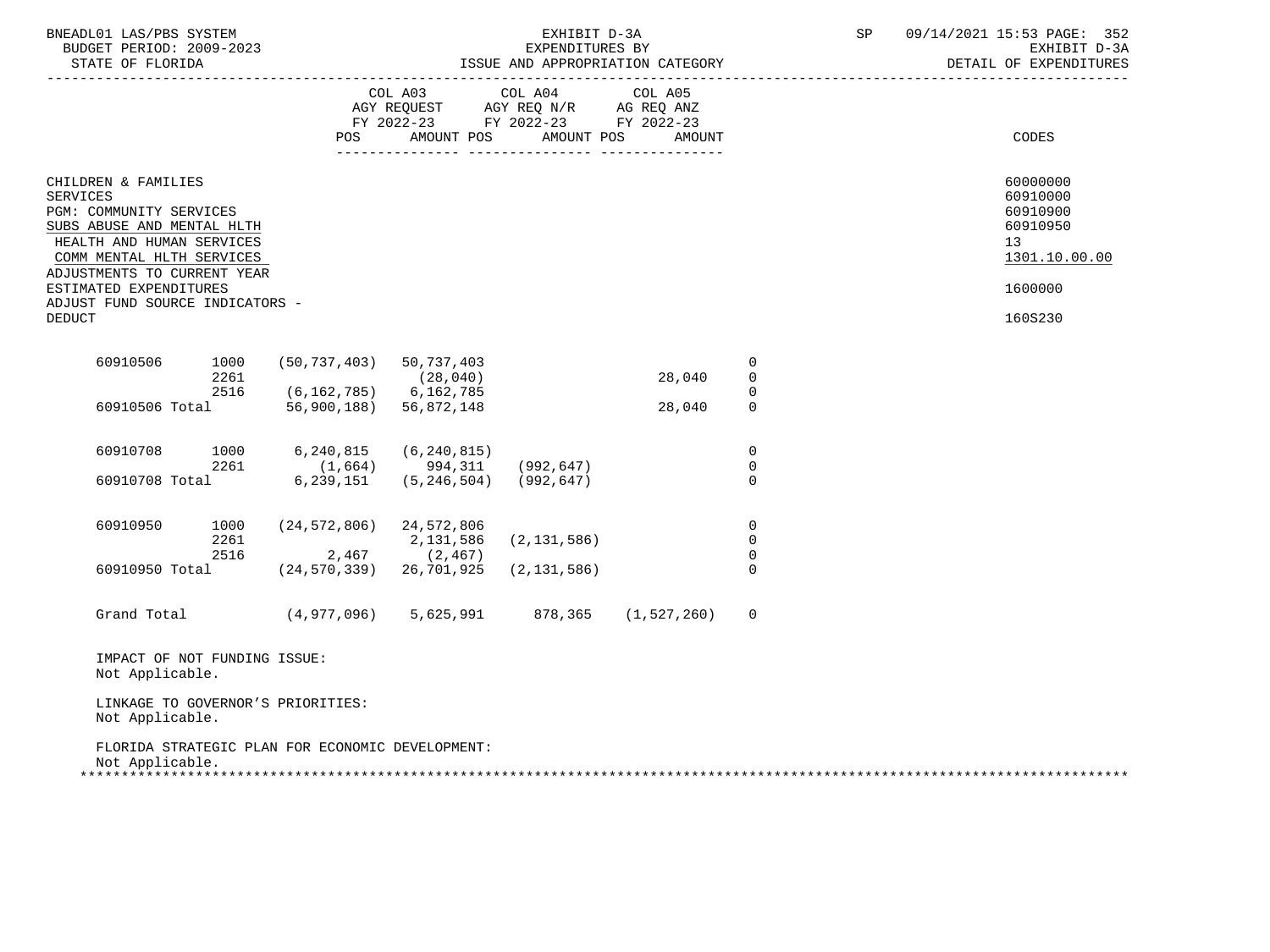| BNEADL01 LAS/PBS SYSTEM<br>BUDGET PERIOD: 2009-2023<br>STATE OF FLORIDA                                                                                                                         |                  | EXHIBIT D-3A<br>EXPENDITURES BY<br>ISSUE AND APPROPRIATION CATEGORY                                                               | <b>SP</b> | 09/14/2021 15:53 PAGE: 353<br>EXHIBIT D-3A<br>DETAIL OF EXPENDITURES           |  |  |
|-------------------------------------------------------------------------------------------------------------------------------------------------------------------------------------------------|------------------|-----------------------------------------------------------------------------------------------------------------------------------|-----------|--------------------------------------------------------------------------------|--|--|
|                                                                                                                                                                                                 | POS              | COL A03 COL A04 COL A05<br>AGY REQUEST AGY REQ N/R AG REQ ANZ<br>FY 2022-23 FY 2022-23 FY 2022-23<br>AMOUNT POS AMOUNT POS AMOUNT |           | CODES                                                                          |  |  |
| CHILDREN & FAMILIES<br>SERVICES<br><b>PGM: COMMUNITY SERVICES</b><br>SUBS ABUSE AND MENTAL HLTH<br>HEALTH AND HUMAN SERVICES<br>COMM MENTAL HLTH SERVICES<br>ESTIMATED EXPENDITURES REALIGNMENT |                  |                                                                                                                                   |           | 60000000<br>60910000<br>60910900<br>60910950<br>13<br>1301.10.00.00<br>2000000 |  |  |
| REALIGNMENT OF BUDGET TO<br>ANTICIPATED EXPENDITURES - ADD<br>SPECIAL CATEGORIES<br>CONTRACTED SERVICES                                                                                         |                  |                                                                                                                                   |           | 2002100<br>100000<br>100777                                                    |  |  |
| GENERAL REVENUE FUND                                                                                                                                                                            | $-MATCH$ 150,000 |                                                                                                                                   |           | 1000 2                                                                         |  |  |
|                                                                                                                                                                                                 |                  |                                                                                                                                   |           |                                                                                |  |  |

AGENCY ISSUE NARRATIVE:

 2022-2023 BUDGET YEAR NARRATIVE: IT COMPONENT? NO ISSUE TITLE: Community Substance Abuse and Mental Health Services Program Component Realignment - Add

## SIIMMARY:

 The Department of Children and Families (department) is requesting to realign \$150,000 of recurring General Revenue budget authority currently allocated in the Executive Leadership and Support Services program component to the Community Mental Health Services program component in the Contracted Services category within the Community Substance Abuse and Mental Health Services budget entity to align the budget to anticipated expenditures. This request nets to zero when summed with companion issue # 2002150/2002100-Realignment of Budget to Anticipated Expenditures - Deduct/Add.

## ISSUE NARRATIVE:

 Issue Number 33V0660 reduced the department's State Fiscal Year 2021-2022 budget authority by \$150,000 in General Revenue in the Community Substance Abuse and Mental Health (60910950) budget entity, Community Mental Health Services (1301100000) program component, Contracted Services (100777) category. The funding appropriated in this program component/category combination is allocated to the Managing Entities for direct services.

 In Fiscal Year 2021-2022, the department completed an internal budget amendment to move \$150,000 of General Revenue budget authority from the Executive Leadership and Support Services (1602000000) program component to the Community Mental Health Services (1301100000) program components in the Contracted Services (100777) category within the Community Substance Abuse and Mental Health Services (60910950) budget entity to ensure that direct services are not impacted by the budget reduction resulting from the Fiscal Year 2021-2022 Schedule VIII-B2 reduction.

This technical legislative budget request ensures funding is appropriated in the correct program component each year.

#### COST CALCULATION:

This request nets to zero when summed with companion issue.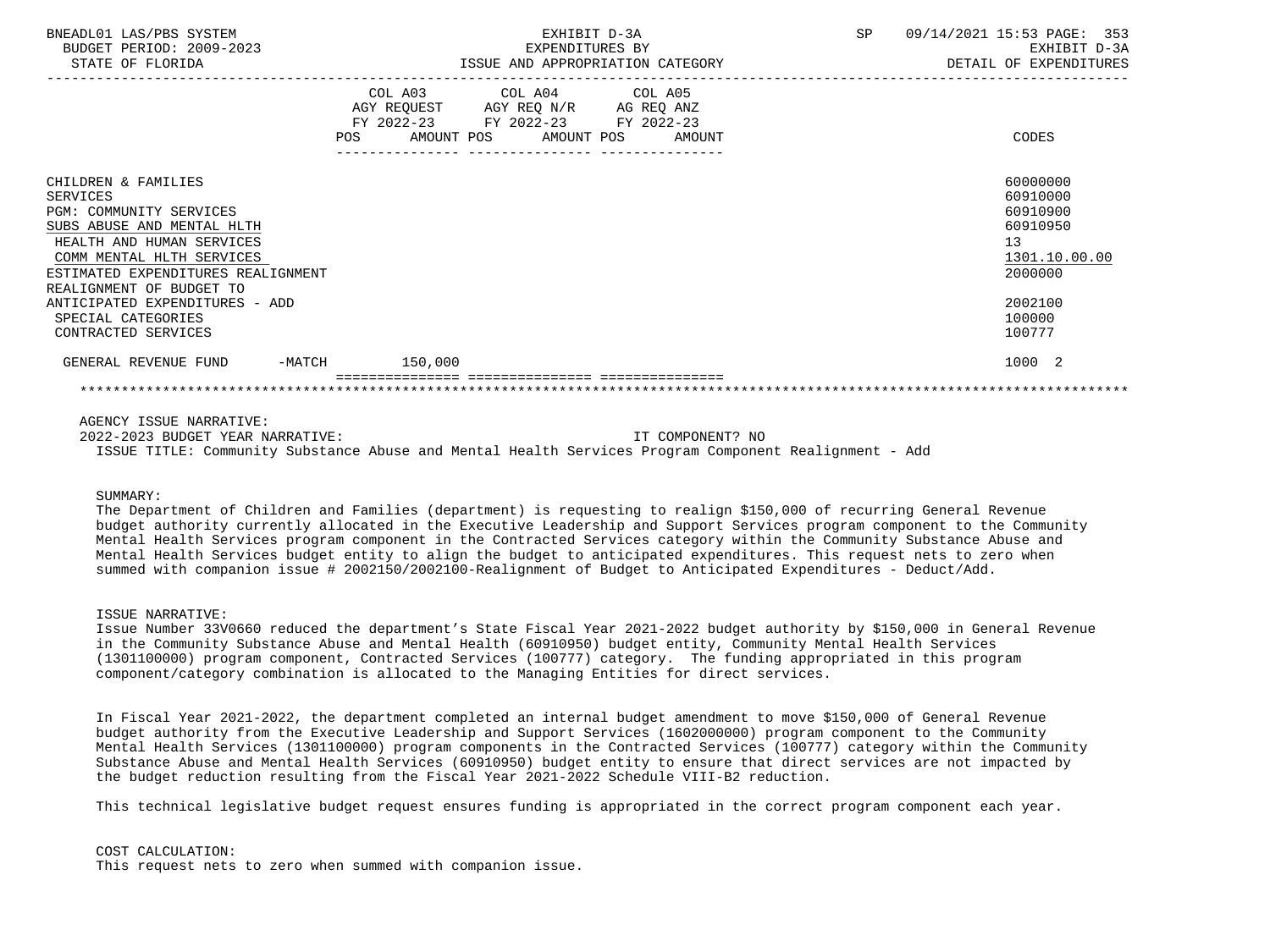| BNEADL01 LAS/PBS SYSTEM<br>BUDGET PERIOD: 2009-2023                                                                                                                                                                                                           | EXHIBIT D-3A<br>EXPENDITURES BY                                                                                                                                                                                                                    | 09/14/2021 15:53 PAGE: 354<br>SP<br>EXHIBIT D-3A                                          |
|---------------------------------------------------------------------------------------------------------------------------------------------------------------------------------------------------------------------------------------------------------------|----------------------------------------------------------------------------------------------------------------------------------------------------------------------------------------------------------------------------------------------------|-------------------------------------------------------------------------------------------|
| STATE OF FLORIDA                                                                                                                                                                                                                                              | ISSUE AND APPROPRIATION CATEGORY                                                                                                                                                                                                                   | DETAIL OF EXPENDITURES                                                                    |
|                                                                                                                                                                                                                                                               | COL A03 COL A04 COL A05<br>AGY REQUEST AGY REQ N/R AG REQ ANZ<br>FY 2022-23 FY 2022-23 FY 2022-23<br>AMOUNT POS<br>AMOUNT POS<br>AMOUNT<br>POS                                                                                                     | CODES                                                                                     |
| CHILDREN & FAMILIES<br><b>SERVICES</b><br>PGM: COMMUNITY SERVICES<br>SUBS ABUSE AND MENTAL HLTH<br>HEALTH AND HUMAN SERVICES<br>COMM MENTAL HLTH SERVICES<br>ESTIMATED EXPENDITURES REALIGNMENT<br>REALIGNMENT OF BUDGET TO<br>ANTICIPATED EXPENDITURES - ADD |                                                                                                                                                                                                                                                    | 60000000<br>60910000<br>60910900<br>60910950<br>13<br>1301.10.00.00<br>2000000<br>2002100 |
| IMPACT OF NOT FUNDING ISSUE:<br>program component.                                                                                                                                                                                                            | If not approved, the department will be required to submit an internal budget amendment each state fiscal year to move<br>this budget from the Executive Leadership and Support Services program component to the Community Mental Health Services |                                                                                           |
| LINKAGE TO GOVERNOR'S PRIORITIES:<br>Not applicable.                                                                                                                                                                                                          |                                                                                                                                                                                                                                                    |                                                                                           |
| REALIGNMENT OF FLORIDA ASSERTIVE<br>COMMUNITY TREATMENT (FACT) TEAM<br>SERVICES FUNDING - ADD<br>SPECIAL CATEGORIES<br>G/A-COMM FACT TEAM SVCS                                                                                                                |                                                                                                                                                                                                                                                    | 2002720<br>100000<br>108850                                                               |
| FEDERAL GRANTS TRUST FUND -FEDERL 7, 198, 532                                                                                                                                                                                                                 |                                                                                                                                                                                                                                                    | 2261 3                                                                                    |
|                                                                                                                                                                                                                                                               |                                                                                                                                                                                                                                                    |                                                                                           |
| AGENCY ISSUE NARRATIVE:<br>2022-2023 BUDGET YEAR NARRATIVE:                                                                                                                                                                                                   | IT COMPONENT? NO<br>ISSUE TITLE: Realignment of Florida Assertive Community Treatment (FACT) Team Services Funding - Add                                                                                                                           |                                                                                           |

SUMMARY:

 The Department of Children and Families (department) is requesting to realign 7,198,532 of recurring Federal Grants Trust Fund budget authority currently allocated for Florida Assertive Community Treatment (FACT) Team services from the Community Mental Health Services (100610) category to the Grants and Aid Florida Assertive Community Treatment (FACT) Team Services (108850) category to align the budget to anticipated expenditures. This request nets to zero when summed with companion issue # 2002720/2002730-Realignment of Florida Assertive Community Treatment (FACT) Team Services Funding - Deduct/Add.

 ISSUE NARRATIVE: During the FY 2021-2022 legislative session, a new appropriation category for FACT Team services was created for the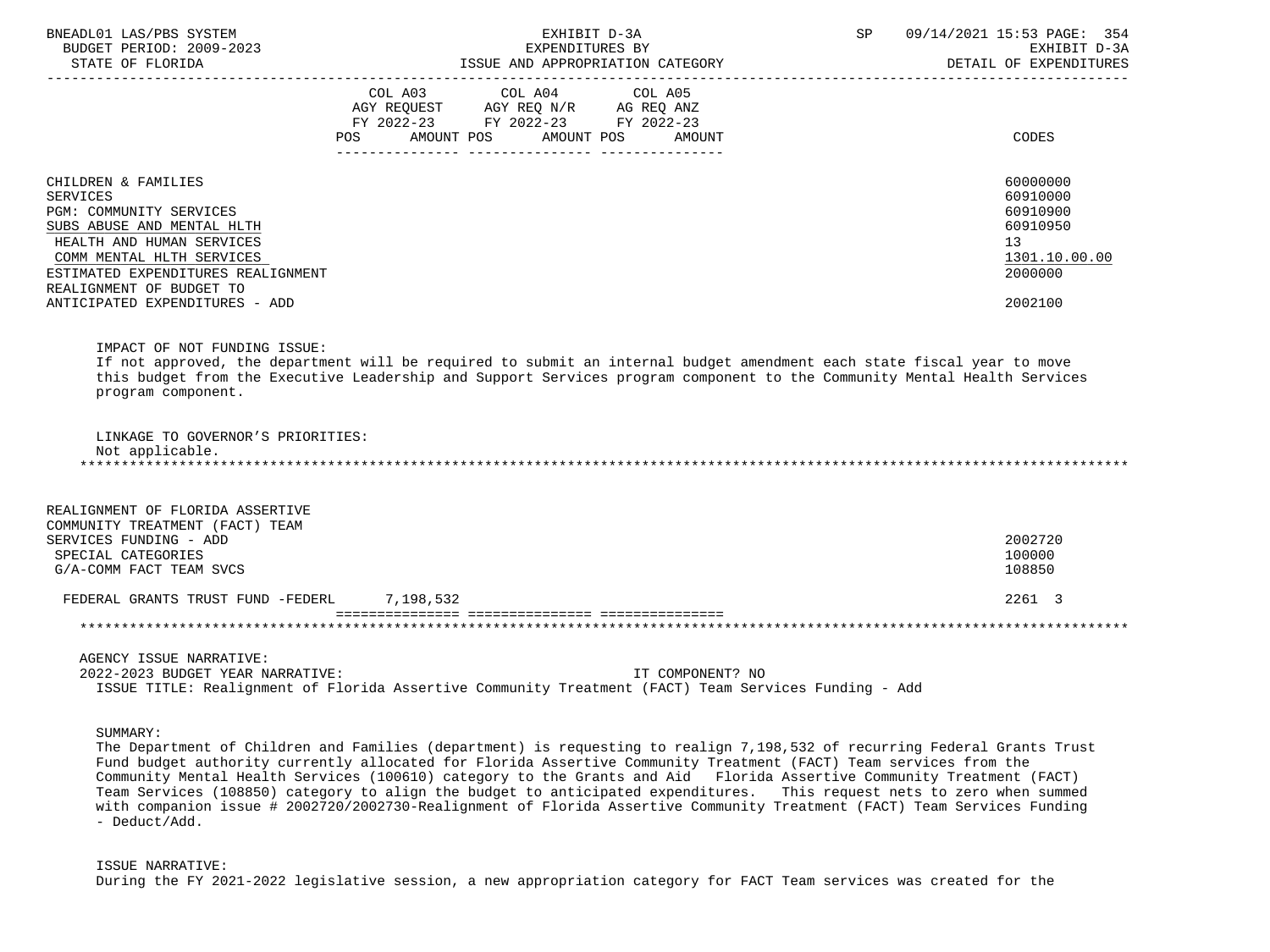| BNEADL01 LAS/PBS SYSTEM<br>BUDGET PERIOD: 2009-2023<br>STATE OF FLORIDA                                                                            | EXHIBIT D-3A<br>EXPENDITURES BY<br>ISSUE AND APPROPRIATION CATEGORY                                                                                | SP<br>09/14/2021 15:53 PAGE: 355<br>EXHIBIT D-3A<br>DETAIL OF EXPENDITURES |
|----------------------------------------------------------------------------------------------------------------------------------------------------|----------------------------------------------------------------------------------------------------------------------------------------------------|----------------------------------------------------------------------------|
|                                                                                                                                                    | COL A03 COL A04 COL A05<br>AGY REQUEST AGY REQ N/R AG REQ ANZ<br>FY 2022-23 FY 2022-23 FY 2022-23<br>AMOUNT POS AMOUNT POS<br><b>POS</b><br>AMOUNT | CODES                                                                      |
| CHILDREN & FAMILIES<br>SERVICES<br>PGM: COMMUNITY SERVICES<br>SUBS ABUSE AND MENTAL HLTH<br>HEALTH AND HUMAN SERVICES<br>COMM MENTAL HLTH SERVICES |                                                                                                                                                    | 60000000<br>60910000<br>60910900<br>60910950<br>13<br>1301.10.00.00        |
| ESTIMATED EXPENDITURES REALIGNMENT<br>REALIGNMENT OF FLORIDA ASSERTIVE<br>COMMUNITY TREATMENT (FACT) TEAM<br>SERVICES FUNDING - ADD                |                                                                                                                                                    | 2000000<br>2002720                                                         |

 purposes of identifying FACT services with a unique appropriation category. Issue Numbers 2002720/2002730 transferred the department's FACT Team services budget authority from the Community Mental Health Services (100610) category to the new Grants and Aid Florida Assertive Community Treatment (FACT) Team Services (108850) category.

 Additionally, Issue Numbers 4004920/33V0400 increased the FACT Team Services appropriation by 7,198,532 in the Federal Grants Trust Fund and decreased the FACT Team Services appropriation by 7,198,532 in General Revenue. The budget authority was inadvertently appropriated in the Community Mental Health Services (100610) category.

 This technical legislative budget request ensures FACT Team services funding is appropriated in the correct category each year.

 COST CALCULATION: This request nets to zero when summed with companion issue.

 IMPACT OF NOT FUNDING ISSUE: If not approved, the department will continue to receive FACT Team services funding in the Community Mental Health Services category and the funding will not be distinctively identified by a legislative appropriation category.

 LINKAGE TO GOVERNOR'S PRIORITIES: Not applicable.

 FLORIDA STRATEGIC PLAN FOR ECONOMIC DEVELOPMENT: Not applicable.<br>\*\*\*\*\*\*\*\*\*\*\*\*\*\*\*\*\*\*\* \*\*\*\*\*\*\*\*\*\*\*\*\*\*\*\*\*\*\*\*\*\*\*\*\*\*\*\*\*\*\*\*\*\*\*\*\*\*\*\*\*\*\*\*\*\*\*\*\*\*\*\*\*\*\*\*\*\*\*\*\*\*\*\*\*\*\*\*\*\*\*\*\*\*\*\*\*\*\*\*\*\*\*\*\*\*\*\*\*\*\*\*\*\*\*\*\*\*\*\*\*\*\*\*\*\*\*\*\*\*\*\*\*\*\*\*\*\*\*\*\*\*\*\*\*\*\*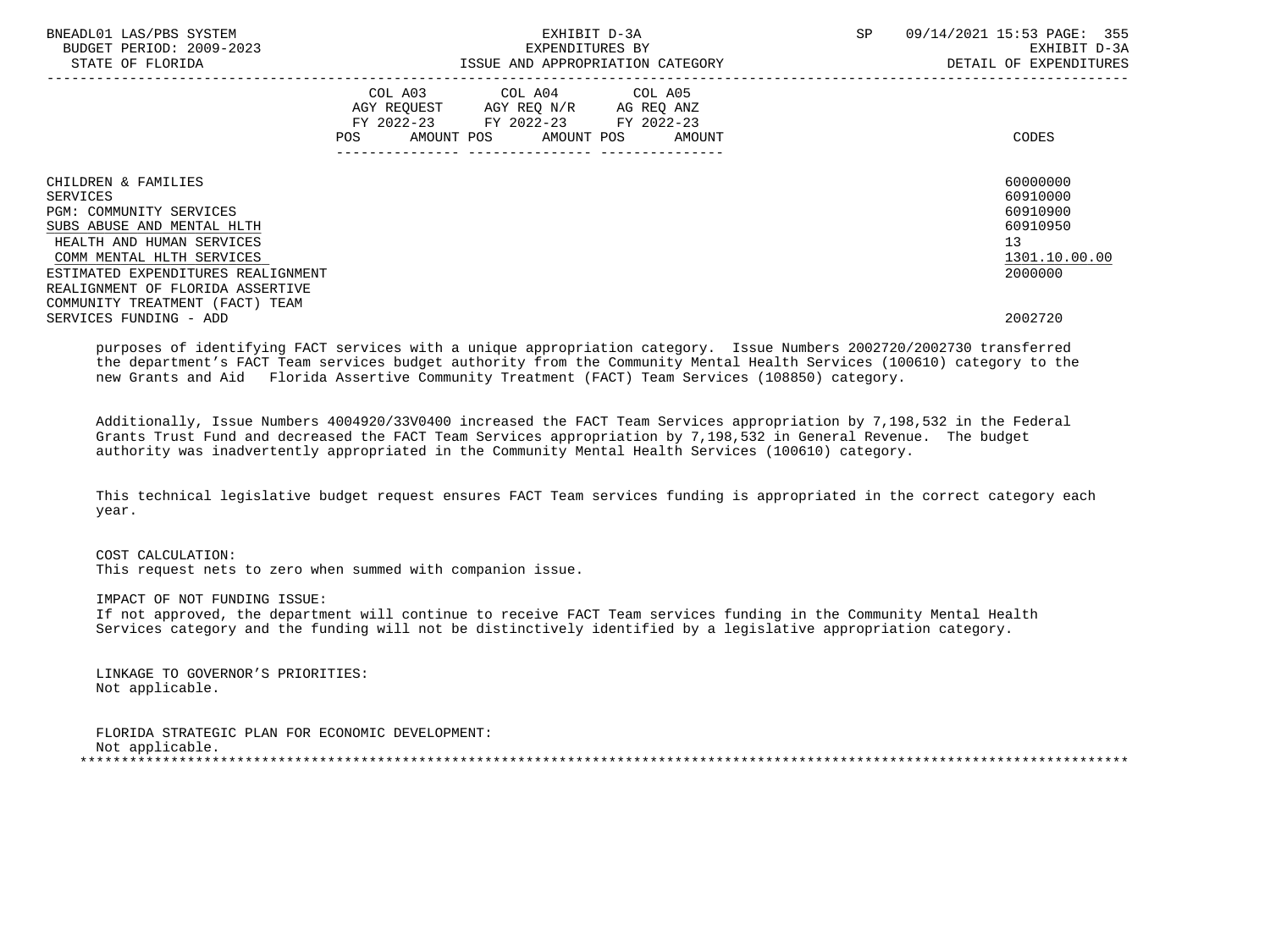| BNEADL01 LAS/PBS SYSTEM<br>BUDGET PERIOD: 2009-2023<br>STATE OF FLORIDA                                                                                                                                                                                                       | EXHIBIT D-3A<br>EXPENDITURES BY<br>ISSUE AND APPROPRIATION CATEGORY                                                                      | <b>SP</b> | 09/14/2021 15:53 PAGE: 356<br>EXHIBIT D-3A<br>DETAIL OF EXPENDITURES           |
|-------------------------------------------------------------------------------------------------------------------------------------------------------------------------------------------------------------------------------------------------------------------------------|------------------------------------------------------------------------------------------------------------------------------------------|-----------|--------------------------------------------------------------------------------|
|                                                                                                                                                                                                                                                                               | COL A03 COL A04 COL A05<br>AGY REQUEST AGY REQ N/R AG REQ ANZ<br>FY 2022-23 FY 2022-23 FY 2022-23<br>POS<br>AMOUNT POS AMOUNT POS AMOUNT |           | CODES                                                                          |
| CHILDREN & FAMILIES<br><b>SERVICES</b><br><b>PGM: COMMUNITY SERVICES</b><br>SUBS ABUSE AND MENTAL HLTH<br>HEALTH AND HUMAN SERVICES<br>COMM MENTAL HLTH SERVICES<br>ESTIMATED EXPENDITURES REALIGNMENT<br>REALIGNMENT OF FLORIDA ASSERTIVE<br>COMMUNITY TREATMENT (FACT) TEAM |                                                                                                                                          |           | 60000000<br>60910000<br>60910900<br>60910950<br>13<br>1301.10.00.00<br>2000000 |
| SERVICES FUNDING - DEDUCT<br>SPECIAL CATEGORIES<br>G/A-COMM MENTAL HLTH SVS                                                                                                                                                                                                   |                                                                                                                                          |           | 2002730<br>100000<br>100610                                                    |
| FEDERAL GRANTS TRUST FUND -FEDERL 7,198,532-                                                                                                                                                                                                                                  |                                                                                                                                          |           | 2261 3                                                                         |

AGENCY ISSUE NARRATIVE:

 2022-2023 BUDGET YEAR NARRATIVE: IT COMPONENT? NO ISSUE TITLE: Realignment of Florida Assertive Community Treatment (FACT) Team Services Funding - Deduct

#### SUMMARY:

 The Department of Children and Families (department) is requesting to realign 7,198,532 of recurring Federal Grants Trust Fund budget authority currently allocated for Florida Assertive Community Treatment (FACT) Team services from the Community Mental Health Services (100610) category to the Grants and Aid Florida Assertive Community Treatment (FACT) Team Services (108850) category to align the budget to anticipated expenditures. This request nets to zero when summed with companion issue # 2002720/2002730-Realignment of Florida Assertive Community Treatment (FACT) Team Services Funding - Deduct/Add.

#### ISSUE NARRATIVE:

 During the FY 2021-2022 legislative session, a new appropriation category for FACT Team services was created for the purposes of identifying FACT services with a unique appropriation category. Issue Numbers 2002720/2002730 transferred the department's FACT Team services budget authority from the Community Mental Health Services (100610) category to the new Grants and Aid Florida Assertive Community Treatment (FACT) Team Services (108850) category.

 Additionally, Issue Numbers 4004920/33V0400 increased the FACT Team Services appropriation by 7,198,532 in the Federal Grants Trust Fund and decreased the FACT Team Services appropriation by 7,198,532 in General Revenue. The budget authority was inadvertently appropriated in the Community Mental Health Services (100610) category.

 This technical legislative budget request ensures FACT Team services funding is appropriated in the correct category each year.

### COST CALCULATION:

This request nets to zero when summed with companion issue.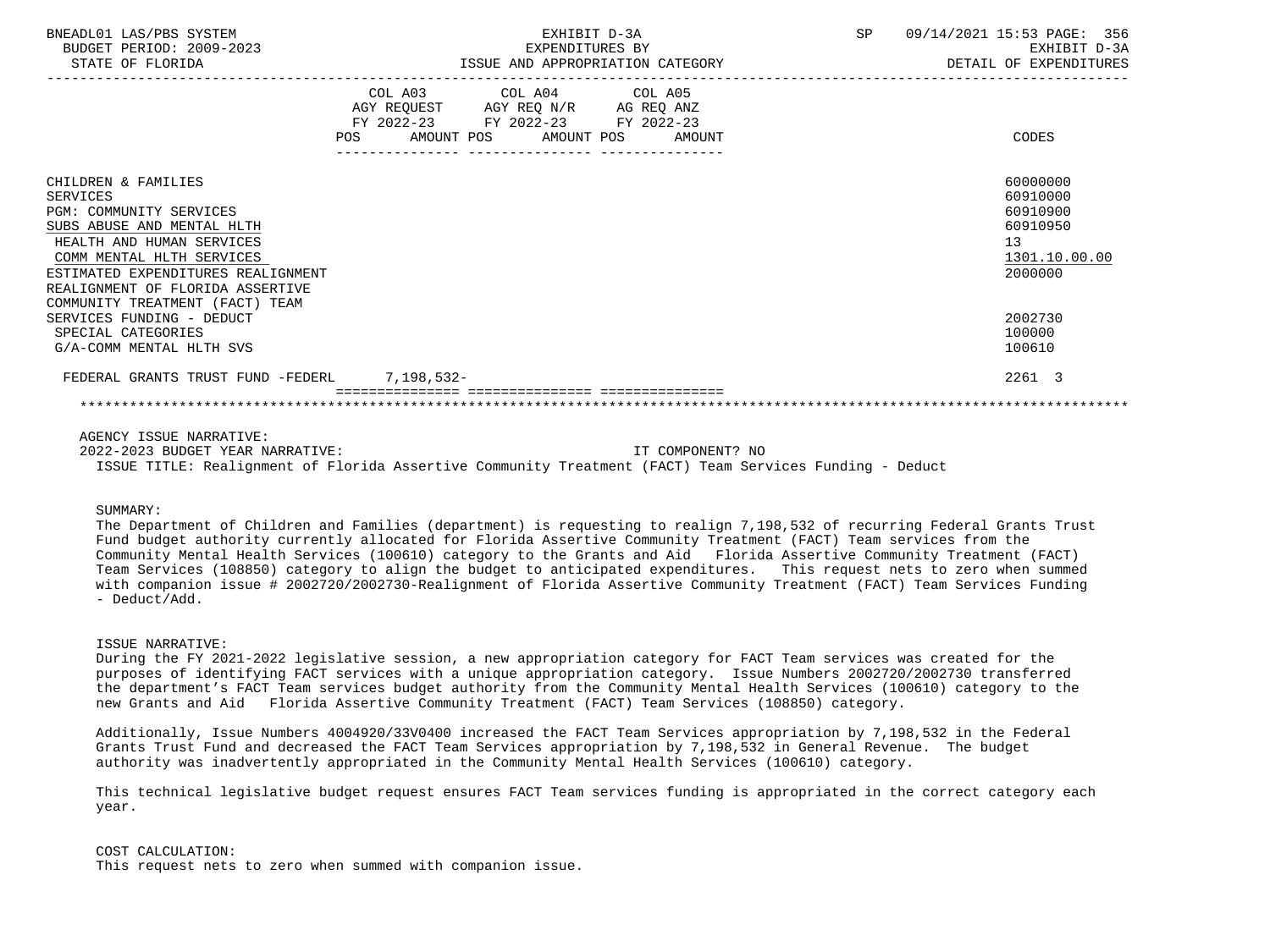| BNEADL01 LAS/PBS SYSTEM<br>BUDGET PERIOD: 2009-2023<br>STATE OF FLORIDA                                                                                                                                                                                                                             | EXHIBIT D-3A<br>EXPENDITURES BY<br>ISSUE AND APPROPRIATION CATEGORY                                                                                                                                                                   | 09/14/2021 15:53 PAGE: 357<br>SP<br>EXHIBIT D-3A<br>DETAIL OF EXPENDITURES                |
|-----------------------------------------------------------------------------------------------------------------------------------------------------------------------------------------------------------------------------------------------------------------------------------------------------|---------------------------------------------------------------------------------------------------------------------------------------------------------------------------------------------------------------------------------------|-------------------------------------------------------------------------------------------|
|                                                                                                                                                                                                                                                                                                     | COL A03 COL A04<br>COL A05<br>AGY REQUEST AGY REQ N/R AG REQ ANZ<br>FY 2022-23 FY 2022-23 FY 2022-23<br>AMOUNT POS<br>AMOUNT POS<br>POS.<br>AMOUNT                                                                                    | <b>CODES</b>                                                                              |
| CHILDREN & FAMILIES<br><b>SERVICES</b><br>PGM: COMMUNITY SERVICES<br>SUBS ABUSE AND MENTAL HLTH<br>HEALTH AND HUMAN SERVICES<br>COMM MENTAL HLTH SERVICES<br>ESTIMATED EXPENDITURES REALIGNMENT<br>REALIGNMENT OF FLORIDA ASSERTIVE<br>COMMUNITY TREATMENT (FACT) TEAM<br>SERVICES FUNDING - DEDUCT |                                                                                                                                                                                                                                       | 60000000<br>60910000<br>60910900<br>60910950<br>13<br>1301.10.00.00<br>2000000<br>2002730 |
| IMPACT OF NOT FUNDING ISSUE:<br>LINKAGE TO GOVERNOR'S PRIORITIES:<br>Not applicable.                                                                                                                                                                                                                | If not approved, the department will continue to receive FACT Team services funding in the Community Mental Health<br>Services category and the funding will not be distinctively identified by a legislative appropriation category. |                                                                                           |
| FLORIDA STRATEGIC PLAN FOR ECONOMIC DEVELOPMENT:<br>Not applicable.                                                                                                                                                                                                                                 |                                                                                                                                                                                                                                       |                                                                                           |
| NONRECURRING EXPENDITURES<br>CLAY BEHAVIORAL HEALTH COMMUNITY<br>CRISIS PREVENTION TEAM<br>SPECIAL CATEGORIES<br>G/A-CONTRACTED SERVICES                                                                                                                                                            |                                                                                                                                                                                                                                       | 2100000<br>2103044<br>100000<br>100778                                                    |
| GENERAL REVENUE FUND                                                                                                                                                                                                                                                                                | $-$ STATE<br>$500,000 -$                                                                                                                                                                                                              | 1000 1                                                                                    |
| DIRECTIONS FOR LIVING<br>SPECIAL CATEGORIES<br>G/A-CONTRACTED SERVICES                                                                                                                                                                                                                              |                                                                                                                                                                                                                                       | 2103054<br>100000<br>100778                                                               |
| GENERAL REVENUE FUND<br>$-STATE$                                                                                                                                                                                                                                                                    | $670,000 -$                                                                                                                                                                                                                           | 1000 1                                                                                    |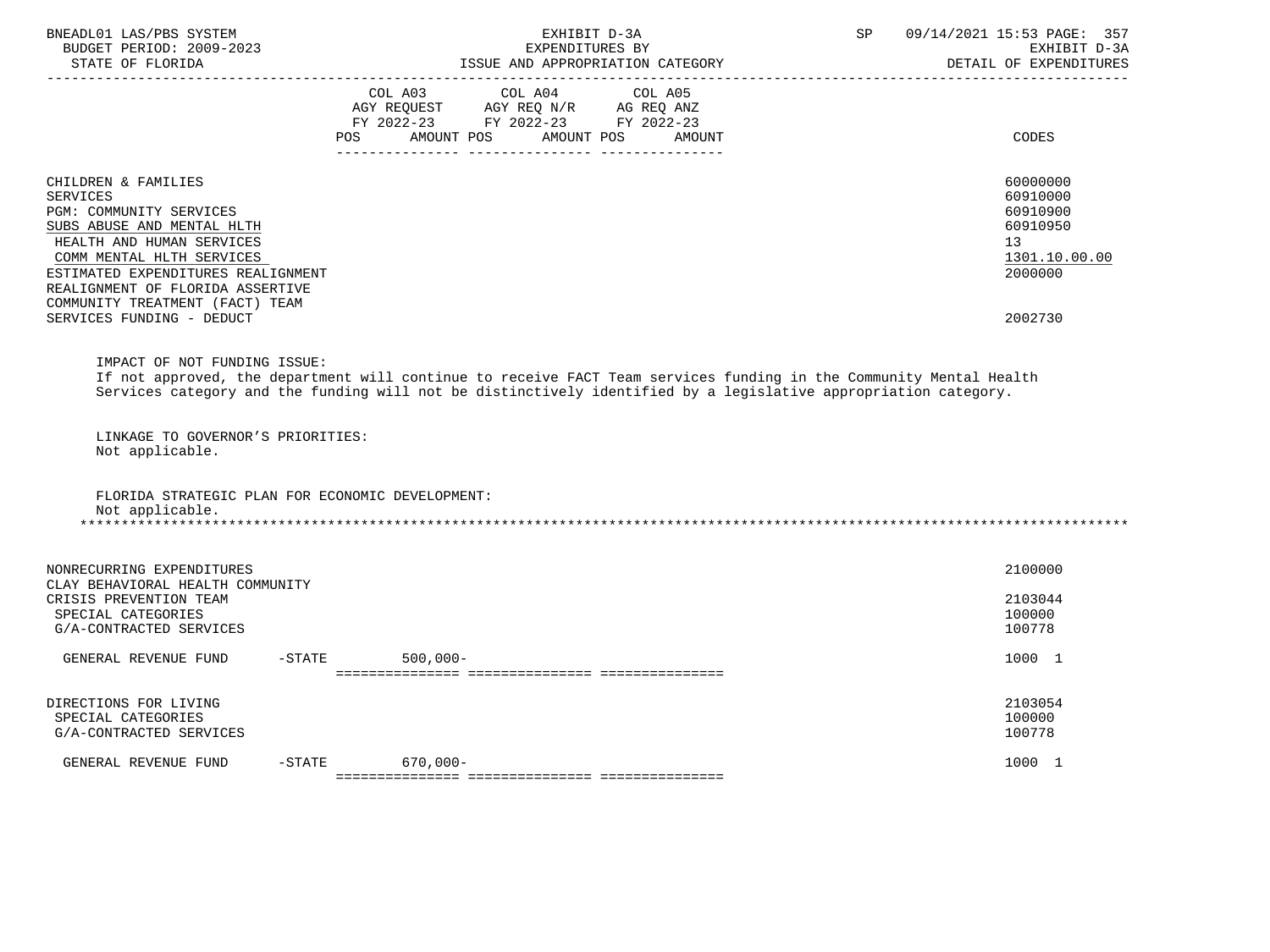| BNEADL01 LAS/PBS SYSTEM<br>BUDGET PERIOD: 2009-2023<br>STATE OF FLORIDA                                                                                                                                                                                                                                           |                       | EXHIBIT D-3A<br>EXPENDITURES BY<br>ISSUE AND APPROPRIATION CATEGORY                                                               | 09/14/2021 15:53 PAGE: 358<br>SP and the set of the set of the set of the set of the set of the set of the set of the set of the set of the set of the set of the set of the set of the set of the set of the set of the set of the set of the set of the se<br>EXHIBIT D-3A<br>DETAIL OF EXPENDITURES |
|-------------------------------------------------------------------------------------------------------------------------------------------------------------------------------------------------------------------------------------------------------------------------------------------------------------------|-----------------------|-----------------------------------------------------------------------------------------------------------------------------------|--------------------------------------------------------------------------------------------------------------------------------------------------------------------------------------------------------------------------------------------------------------------------------------------------------|
|                                                                                                                                                                                                                                                                                                                   | POS                   | COL A03 COL A04 COL A05<br>AGY REQUEST AGY REQ N/R AG REQ ANZ<br>FY 2022-23 FY 2022-23 FY 2022-23<br>AMOUNT POS AMOUNT POS AMOUNT | CODES                                                                                                                                                                                                                                                                                                  |
| CHILDREN & FAMILIES<br><b>SERVICES</b><br>PGM: COMMUNITY SERVICES<br>SUBS ABUSE AND MENTAL HLTH<br>HEALTH AND HUMAN SERVICES<br>COMM MENTAL HLTH SERVICES<br>NONRECURRING EXPENDITURES<br>EXPAND MENTAL HEALTH AND SUBSTANCE<br>ABUSE SERVICES - CIRCLES OF CARE<br>SPECIAL CATEGORIES<br>G/A-CONTRACTED SERVICES |                       |                                                                                                                                   | 60000000<br>60910000<br>60910900<br>60910950<br>13<br>1301.10.00.00<br>2100000<br>2103172<br>100000<br>100778                                                                                                                                                                                          |
| GENERAL REVENUE FUND -STATE 750,000-                                                                                                                                                                                                                                                                              |                       |                                                                                                                                   | 1000 1                                                                                                                                                                                                                                                                                                 |
| PERSONAL ENRICHMENT MENTAL HEALTH<br>SERVICES CRISIS STABILIZATION UNIT<br>SPECIAL CATEGORIES<br>G/A-CONTRACTED SERVICES                                                                                                                                                                                          |                       |                                                                                                                                   | 2103219<br>100000<br>100778                                                                                                                                                                                                                                                                            |
| GENERAL REVENUE FUND -STATE 750,000-                                                                                                                                                                                                                                                                              |                       |                                                                                                                                   | 1000 1                                                                                                                                                                                                                                                                                                 |
| BAYCARE BEHAVIORAL HEALTH -<br>VETERANS<br>SPECIAL CATEGORIES<br>G/A-CONTRACTED SERVICES<br>GENERAL REVENUE FUND                                                                                                                                                                                                  | $-STATE$ 485,000-     |                                                                                                                                   | 2103310<br>100000<br>100778<br>1000 1                                                                                                                                                                                                                                                                  |
|                                                                                                                                                                                                                                                                                                                   |                       |                                                                                                                                   |                                                                                                                                                                                                                                                                                                        |
| ASSISTED LIVING SERVICES FOR MENTAL<br>HEALTH CLIENTS - THE RENAISSANCE<br><b>MANOR</b><br>SPECIAL CATEGORIES<br>G/A-CONTRACTED SERVICES<br>GENERAL REVENUE FUND                                                                                                                                                  | $-STATE$ 1, 250, 000- |                                                                                                                                   | 2103319<br>100000<br>100778<br>1000 1                                                                                                                                                                                                                                                                  |
|                                                                                                                                                                                                                                                                                                                   |                       |                                                                                                                                   |                                                                                                                                                                                                                                                                                                        |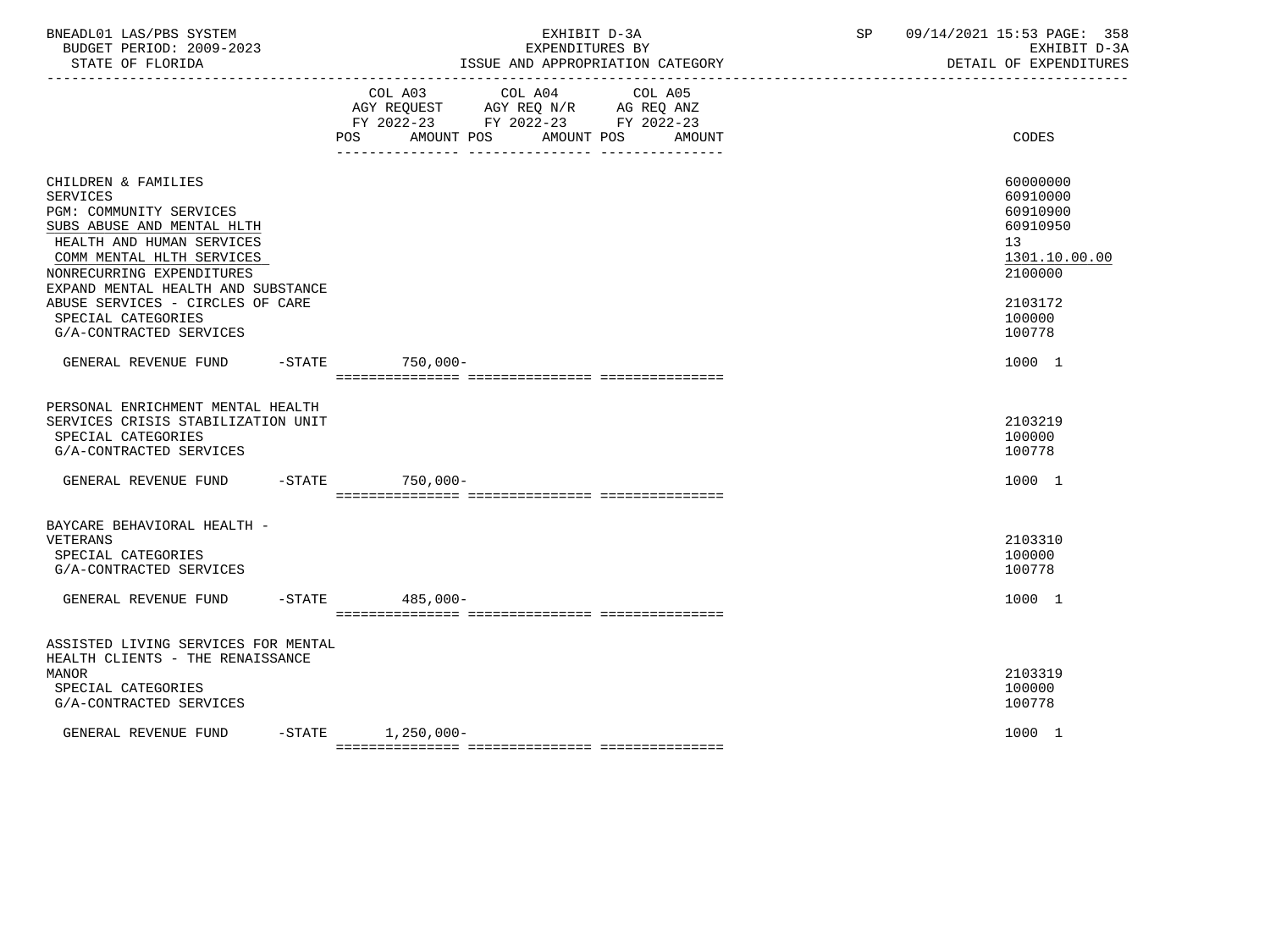| BNEADL01 LAS/PBS SYSTEM<br>BUDGET PERIOD: 2009-2023<br>STATE OF FLORIDA                                                                                                                                                                                                                   | EXHIBIT D-3A<br>EXPENDITURES BY<br>ISSUE AND APPROPRIATION CATEGORY<br>_________________________________                                          | SP<br>09/14/2021 15:53 PAGE: 359<br>EXHIBIT D-3A<br>DETAIL OF EXPENDITURES                                    |
|-------------------------------------------------------------------------------------------------------------------------------------------------------------------------------------------------------------------------------------------------------------------------------------------|---------------------------------------------------------------------------------------------------------------------------------------------------|---------------------------------------------------------------------------------------------------------------|
|                                                                                                                                                                                                                                                                                           | COL A04<br>COL A03<br>COL A05<br>AGY REQUEST AGY REQ N/R AG REQ ANZ<br>FY 2022-23 FY 2022-23 FY 2022-23<br>POS AMOUNT POS<br>AMOUNT POS<br>AMOUNT | CODES                                                                                                         |
| CHILDREN & FAMILIES<br><b>SERVICES</b><br>PGM: COMMUNITY SERVICES<br>SUBS ABUSE AND MENTAL HLTH<br>HEALTH AND HUMAN SERVICES<br>COMM MENTAL HLTH SERVICES<br>NONRECURRING EXPENDITURES<br>LIFESTREAM CRISIS STABILIZATION<br><b>UNIT</b><br>SPECIAL CATEGORIES<br>G/A-CONTRACTED SERVICES |                                                                                                                                                   | 60000000<br>60910000<br>60910900<br>60910950<br>13<br>1301.10.00.00<br>2100000<br>2103320<br>100000<br>100778 |
| GENERAL REVENUE FUND                                                                                                                                                                                                                                                                      | $-$ STATE $1,100,000-$                                                                                                                            | 1000 1                                                                                                        |
| STEWART-MARCHMAN BEHAVIORAL<br><b>HEALTHCARE</b><br>SPECIAL CATEGORIES<br>G/A-COMM FACT TEAM SVCS<br>ALCOHOL/DRUGABU/MEN HLH TF-FEDERL 1.250.000-                                                                                                                                         |                                                                                                                                                   | 2103328<br>100000<br>108850<br>2027 3                                                                         |
| VETERANS ALTERNATIVE RETREAT<br>PROGRAM<br>SPECIAL CATEGORIES<br>G/A-CONTRACTED SERVICES                                                                                                                                                                                                  |                                                                                                                                                   | 2103335<br>100000<br>100778                                                                                   |
| GENERAL REVENUE FUND                                                                                                                                                                                                                                                                      | $-STATE$ 300.000-                                                                                                                                 | 1000 1                                                                                                        |
| FT. MYERS SALVATION ARMY PROVIDING<br>BEHAVIOR HEALTH SERVICES<br>SPECIAL CATEGORIES<br>G/A-CONTRACTED SERVICES                                                                                                                                                                           |                                                                                                                                                   | 2103367<br>100000<br>100778                                                                                   |
| GENERAL REVENUE FUND                                                                                                                                                                                                                                                                      | $-STATE$ 300.000-                                                                                                                                 | 1000 1                                                                                                        |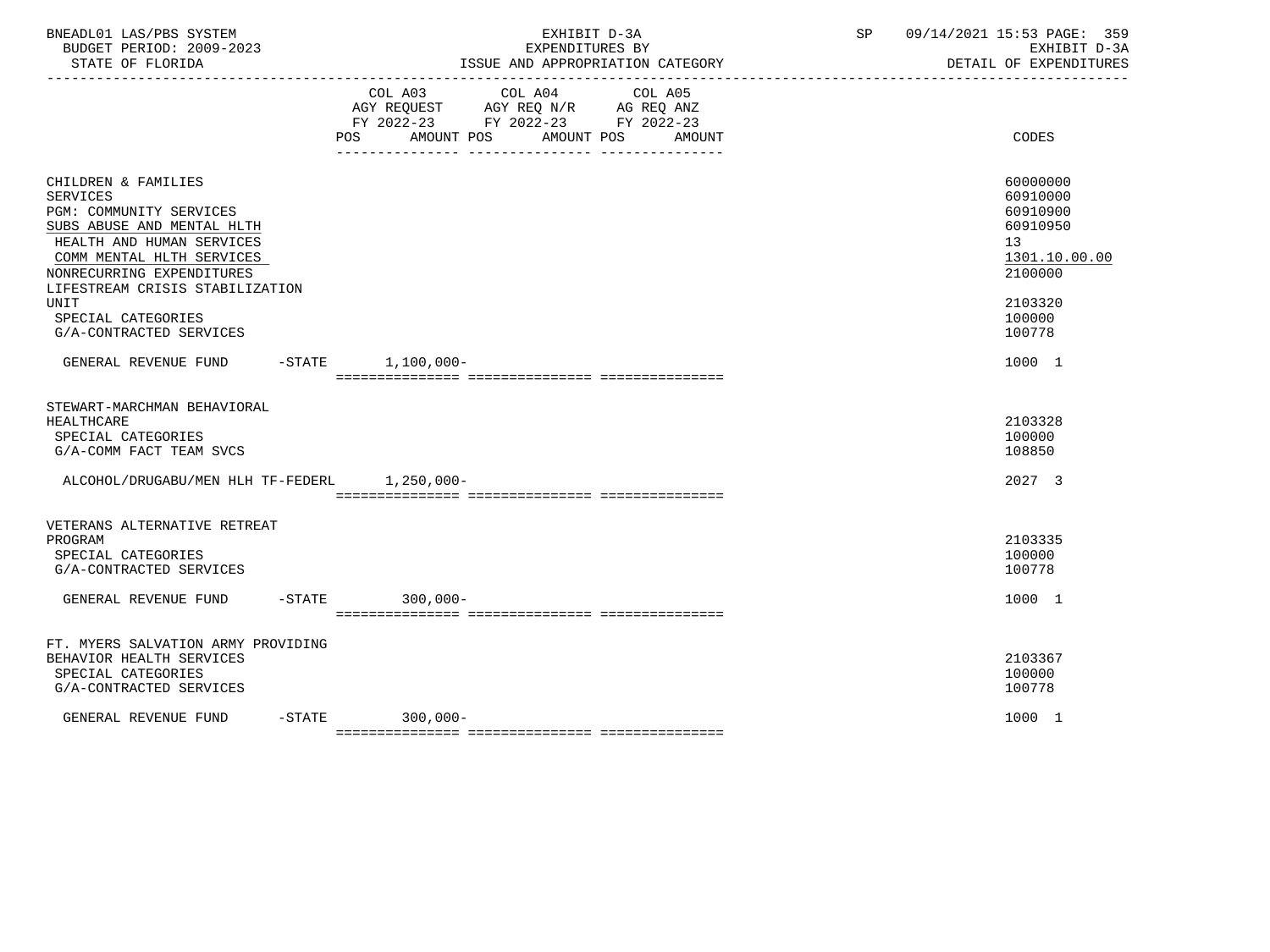| BNEADL01 LAS/PBS SYSTEM<br>BUDGET PERIOD: 2009-2023<br>STATE OF FLORIDA                                                             | EXHIBIT D-3A<br>EXPENDITURES BY<br>ISSUE AND APPROPRIATION CATEGORY                                                                               | SP | 09/14/2021 15:53 PAGE: 360<br>EXHIBIT D-3A<br>DETAIL OF EXPENDITURES |
|-------------------------------------------------------------------------------------------------------------------------------------|---------------------------------------------------------------------------------------------------------------------------------------------------|----|----------------------------------------------------------------------|
|                                                                                                                                     | COL A03 COL A04<br>COL A05<br>AGY REQUEST AGY REQ N/R AG REQ ANZ<br>FY 2022-23 FY 2022-23 FY 2022-23<br>AMOUNT POS<br>AMOUNT POS<br>POS<br>AMOUNT |    | CODES                                                                |
|                                                                                                                                     |                                                                                                                                                   |    |                                                                      |
| CHILDREN & FAMILIES<br><b>SERVICES</b><br><b>PGM: COMMUNITY SERVICES</b><br>SUBS ABUSE AND MENTAL HLTH<br>HEALTH AND HUMAN SERVICES |                                                                                                                                                   |    | 60000000<br>60910000<br>60910900<br>60910950<br>13 <sup>7</sup>      |
| COMM MENTAL HLTH SERVICES<br>NONRECURRING EXPENDITURES                                                                              |                                                                                                                                                   |    | 1301.10.00.00<br>2100000                                             |
| INCREASE IN COMMUNITY MENTAL HEALTH<br><b>BLOCK GRANT</b><br>SPECIAL CATEGORIES<br>G/A-COMM MENTAL HLTH SVS                         |                                                                                                                                                   |    | 2103391<br>100000<br>100610                                          |
| ALCOHOL/DRUGABU/MEN HLH TF-FEDERL 23,138,253-                                                                                       |                                                                                                                                                   |    | 2027 3                                                               |
| DAVID LAWRENCE CENTER PROVIDING<br>BEHAVIORAL HEALTH SERVICES<br>SPECIAL CATEGORIES<br>G/A-CONTRACTED SERVICES                      |                                                                                                                                                   |    | 2103393<br>100000<br>100778                                          |
| GENERAL REVENUE FUND                                                                                                                | $-$ STATE<br>279,112-                                                                                                                             |    | 1000 1                                                               |
| CENTERSTONE PSYCHIATRIC RESIDENCY<br>SPECIAL CATEGORIES<br>G/A-CONTRACTED SERVICES                                                  |                                                                                                                                                   |    | 2103394<br>100000<br>100778                                          |
| GENERAL REVENUE FUND                                                                                                                | $-$ STATE<br>250,000-                                                                                                                             |    | 1000 1                                                               |
|                                                                                                                                     |                                                                                                                                                   |    |                                                                      |
| LIFESTREAM BEHAVIORAL CENTER<br>CENTRAL RECEIVING SYSTEM - CITRUS<br>SPECIAL CATEGORIES<br>G/A-CONTRACTED SERVICES                  |                                                                                                                                                   |    | 2103400<br>100000<br>100778                                          |
| -STATE<br>GENERAL REVENUE FUND                                                                                                      | 1,500,000-                                                                                                                                        |    | 1000 1                                                               |
| FLORIDA RECOVERY SCHOOLS - YOUTH<br>BEHAVIORAL HEALTH WRAPAROUND                                                                    |                                                                                                                                                   |    |                                                                      |
| <b>SERVICES</b><br>SPECIAL CATEGORIES<br>G/A-CONTRACTED SERVICES                                                                    |                                                                                                                                                   |    | 2103401<br>100000<br>100778                                          |
| GENERAL REVENUE FUND<br>$-$ STATE                                                                                                   | $200,000 -$                                                                                                                                       |    | 1000 1                                                               |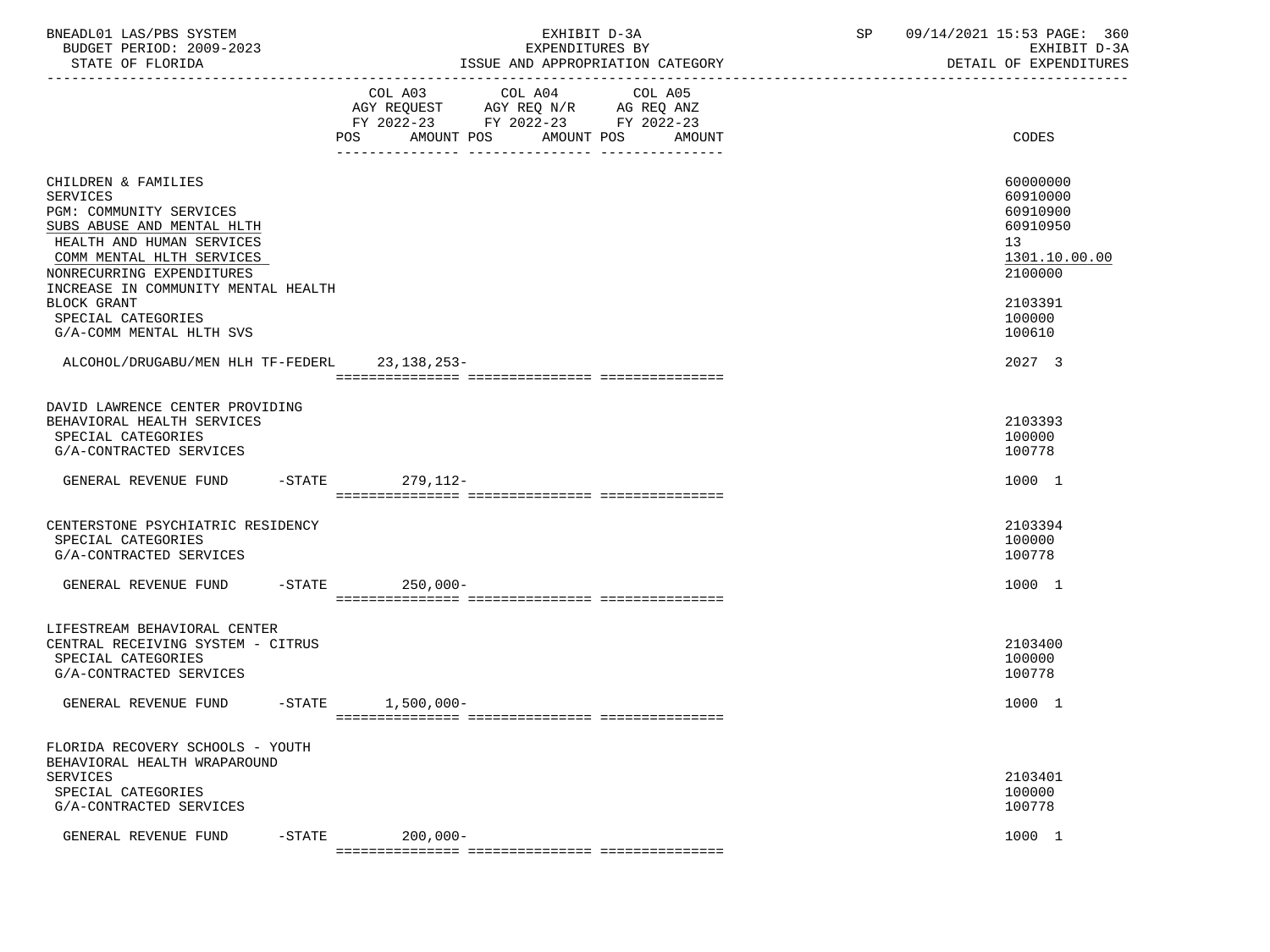| BNEADL01 LAS/PBS SYSTEM<br>BUDGET PERIOD: 2009-2023<br>STATE OF FLORIDA                                                                                                                                                            |                   | EXPENDITURES BY                                                                                   | EXHIBIT D-3A<br>ISSUE AND APPROPRIATION CATEGORY | SP | 09/14/2021 15:53 PAGE: 361<br>EXHIBIT D-3A<br>DETAIL OF EXPENDITURES           |
|------------------------------------------------------------------------------------------------------------------------------------------------------------------------------------------------------------------------------------|-------------------|---------------------------------------------------------------------------------------------------|--------------------------------------------------|----|--------------------------------------------------------------------------------|
|                                                                                                                                                                                                                                    | AMOUNT POS<br>POS | COL A03 COL A04 COL A05<br>AGY REQUEST AGY REQ N/R AG REQ ANZ<br>FY 2022-23 FY 2022-23 FY 2022-23 | AMOUNT POS<br>AMOUNT                             |    | CODES                                                                          |
| CHILDREN & FAMILIES<br><b>SERVICES</b><br><b>PGM: COMMUNITY SERVICES</b><br>SUBS ABUSE AND MENTAL HLTH<br>HEALTH AND HUMAN SERVICES<br>COMM MENTAL HLTH SERVICES<br>NONRECURRING EXPENDITURES<br>MENTAL HEALTH AND SUBSTANCE ABUSE |                   |                                                                                                   |                                                  |    | 60000000<br>60910000<br>60910900<br>60910950<br>13<br>1301.10.00.00<br>2100000 |
| PRETRIAL DIVERSION PROGRAM -<br>OKALOOSA AND WALTON COUNTIES<br>SPECIAL CATEGORIES<br>G/A-CONTRACTED SERVICES                                                                                                                      |                   |                                                                                                   |                                                  |    | 2103402<br>100000<br>100778                                                    |
| GENERAL REVENUE FUND -STATE                                                                                                                                                                                                        | $200,000-$        |                                                                                                   |                                                  |    | 1000 1                                                                         |
| GATEWAY COMMUNITY SERVICES- PROJECT<br>SAVES LIVES<br>SPECIAL CATEGORIES<br>G/A-CONTRACTED SERVICES                                                                                                                                |                   |                                                                                                   |                                                  |    | 2103403<br>100000<br>100778                                                    |
| GENERAL REVENUE FUND                                                                                                                                                                                                               | -STATE 747,582-   |                                                                                                   |                                                  |    | 1000 1                                                                         |
| HILLSBOROUGH COUNTY - BAKER ACT<br>CRISIS STABILIZATION UNIT<br>SPECIAL CATEGORIES<br>G/A-CONTRACTED SERVICES                                                                                                                      |                   |                                                                                                   |                                                  |    | 2103405<br>100000<br>100778                                                    |
| GENERAL REVENUE FUND -STATE 1,500,000-                                                                                                                                                                                             |                   |                                                                                                   |                                                  |    | 1000 1                                                                         |
| UNIVERSITY OF FLORIDA HEALTH CENTER<br>FOR PSYCHIATRY<br>SPECIAL CATEGORIES<br>G/A-CONTRACTED SERVICES                                                                                                                             |                   |                                                                                                   |                                                  |    | 2103407<br>100000<br>100778                                                    |
| ALCOHOL/DRUGABU/MEN HLH TF-FEDERL                                                                                                                                                                                                  | $500,000 -$       |                                                                                                   |                                                  |    | 2027 3                                                                         |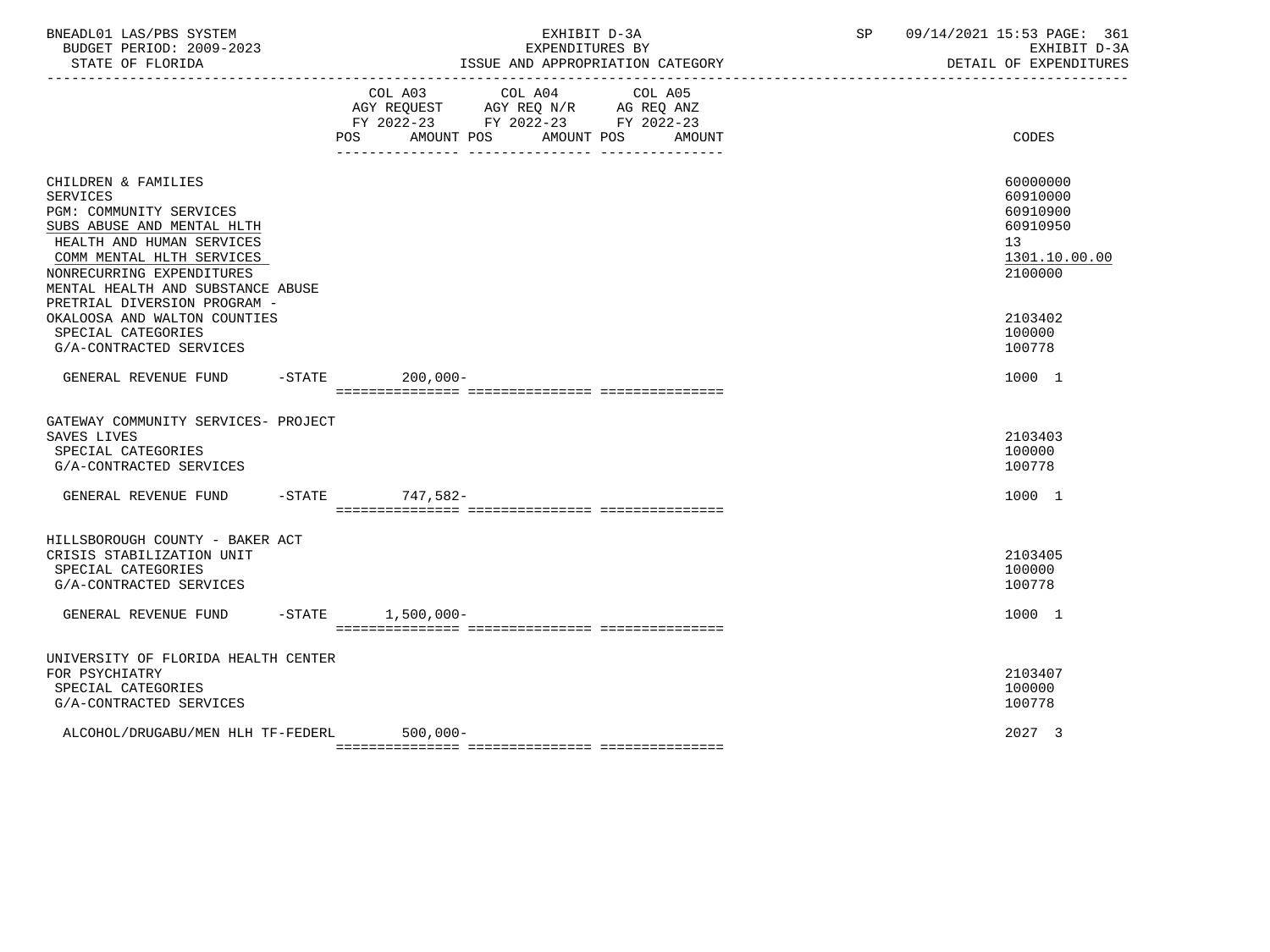| BNEADL01 LAS/PBS SYSTEM<br>BUDGET PERIOD: 2009-2023<br>STATE OF FLORIDA<br>-------------------                                                                                                                                                                                            | EXHIBIT D-3A<br>EXPENDITURES BY<br>ISSUE AND APPROPRIATION CATEGORY<br>--------------------------------                                                                                                                                                           | 09/14/2021 15:53 PAGE: 362<br>SP<br>EXHIBIT D-3A<br>DETAIL OF EXPENDITURES                                    |
|-------------------------------------------------------------------------------------------------------------------------------------------------------------------------------------------------------------------------------------------------------------------------------------------|-------------------------------------------------------------------------------------------------------------------------------------------------------------------------------------------------------------------------------------------------------------------|---------------------------------------------------------------------------------------------------------------|
|                                                                                                                                                                                                                                                                                           | COL A03 COL A04<br>COL A05<br>$\begin{tabular}{lllllll} AGY & \texttt{REQUEST} & \texttt{AGY} & \texttt{REG} & \texttt{N/R} & \texttt{AG} & \texttt{REQ} & \texttt{ANZ} \end{tabular}$<br>FY 2022-23 FY 2022-23 FY 2022-23<br>POS AMOUNT POS AMOUNT POS<br>AMOUNT | CODES                                                                                                         |
| CHILDREN & FAMILIES<br><b>SERVICES</b><br>PGM: COMMUNITY SERVICES<br>SUBS ABUSE AND MENTAL HLTH<br>HEALTH AND HUMAN SERVICES<br>COMM MENTAL HLTH SERVICES<br>NONRECURRING EXPENDITURES<br>NORTHWEST BEHAVIORAL HEALTH<br><b>SERVICES</b><br>SPECIAL CATEGORIES<br>G/A-CONTRACTED SERVICES |                                                                                                                                                                                                                                                                   | 60000000<br>60910000<br>60910900<br>60910950<br>13<br>1301.10.00.00<br>2100000<br>2103409<br>100000<br>100778 |
| GENERAL REVENUE FUND -STATE 100.000-                                                                                                                                                                                                                                                      |                                                                                                                                                                                                                                                                   | 1000 1                                                                                                        |
| ALPERT JEWISH FAMILY SERVICES -<br>MENTAL HEALTH FIRST AID COALITION<br>SPECIAL CATEGORIES<br>G/A-CONTRACTED SERVICES                                                                                                                                                                     |                                                                                                                                                                                                                                                                   | 2103445<br>100000<br>100778                                                                                   |
| GENERAL REVENUE FUND                                                                                                                                                                                                                                                                      | $-STATE$ 100.000-                                                                                                                                                                                                                                                 | 1000 1                                                                                                        |
| FLAGLER HEALTH - BEHAVIORAL HEALTH<br>SERVICES<br>SPECIAL CATEGORIES<br>G/A-CONTRACTED SERVICES                                                                                                                                                                                           |                                                                                                                                                                                                                                                                   | 2103449<br>100000<br>100778                                                                                   |
| GENERAL REVENUE FUND                                                                                                                                                                                                                                                                      | -STATE 1,250,000-                                                                                                                                                                                                                                                 | 1000 1                                                                                                        |
| ASPIRE HEALTH PARTNERS - BEHAVIORAL<br>HEALTH SERVICES<br>SPECIAL CATEGORIES<br>G/A-CONTRACTED SERVICES                                                                                                                                                                                   |                                                                                                                                                                                                                                                                   | 2103451<br>100000<br>100778                                                                                   |
| GENERAL REVENUE FUND                                                                                                                                                                                                                                                                      | $-STATE$<br>$500.000 -$                                                                                                                                                                                                                                           | 1000 1                                                                                                        |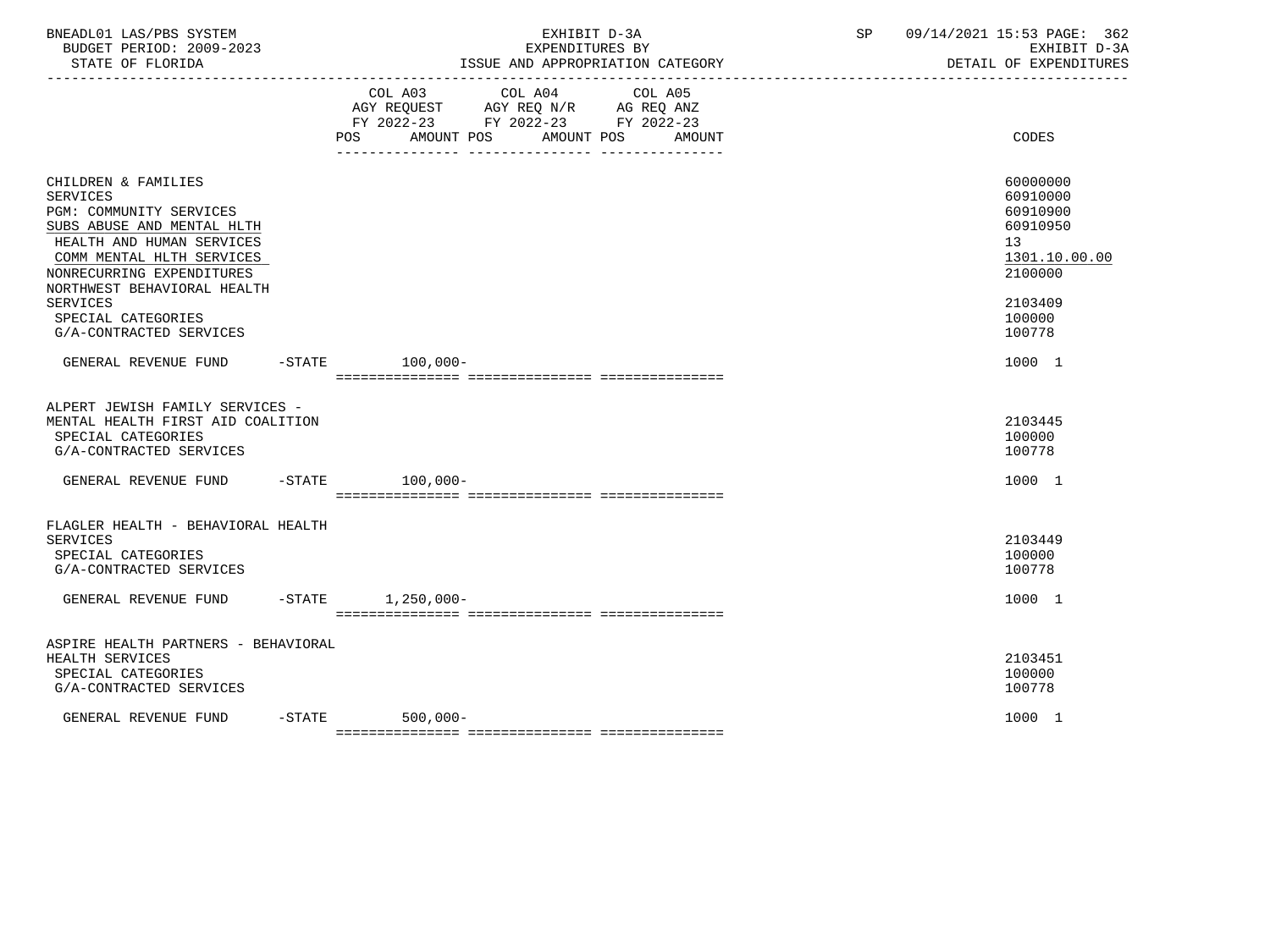| BNEADL01 LAS/PBS SYSTEM<br>BUDGET PERIOD: 2009-2023<br>STATE OF FLORIDA                                                                                                                                                                                                                      | EXHIBIT D-3A<br>EXPENDITURES BY<br>ISSUE AND APPROPRIATION CATEGORY                                                                      | 09/14/2021 15:53 PAGE: 363<br>SP<br>EXHIBIT D-3A<br>DETAIL OF EXPENDITURES                                    |
|----------------------------------------------------------------------------------------------------------------------------------------------------------------------------------------------------------------------------------------------------------------------------------------------|------------------------------------------------------------------------------------------------------------------------------------------|---------------------------------------------------------------------------------------------------------------|
|                                                                                                                                                                                                                                                                                              | COL A03 COL A04 COL A05<br>AGY REQUEST AGY REQ N/R AG REQ ANZ<br>FY 2022-23 FY 2022-23 FY 2022-23<br>POS AMOUNT POS AMOUNT POS<br>AMOUNT | CODES                                                                                                         |
| CHILDREN & FAMILIES<br><b>SERVICES</b><br>PGM: COMMUNITY SERVICES<br>SUBS ABUSE AND MENTAL HLTH<br>HEALTH AND HUMAN SERVICES<br>COMM MENTAL HLTH SERVICES<br>NONRECURRING EXPENDITURES<br>LGBT+CENTER ORLANDO - MENTAL HEALTH<br>COUNSELING<br>SPECIAL CATEGORIES<br>G/A-CONTRACTED SERVICES |                                                                                                                                          | 60000000<br>60910000<br>60910900<br>60910950<br>13<br>1301.10.00.00<br>2100000<br>2103457<br>100000<br>100778 |
| GENERAL REVENUE FUND -STATE 150,000-                                                                                                                                                                                                                                                         |                                                                                                                                          | 1000 1                                                                                                        |
| HURRICANE MICHAEL DISASTER RESPONSE<br>AUTHORITY REQUEST<br>SPECIAL CATEGORIES<br>G/A-COMM MENTAL HLTH SVS<br>FEDERAL GRANTS TRUST FUND -FEDERL 1,442,256-                                                                                                                                   |                                                                                                                                          | 2103505<br>100000<br>100610<br>2261 3                                                                         |
|                                                                                                                                                                                                                                                                                              |                                                                                                                                          |                                                                                                               |
| ADDITIONAL AUTHORITY FOR THE 988<br>STATE PLANNING GRANT<br>SPECIAL CATEGORIES<br>G/A-COMM MENTAL HLTH SVS                                                                                                                                                                                   |                                                                                                                                          | 2103506<br>100000<br>100610                                                                                   |
| GRANTS AND DONATIONS TF -FEDERL 58,654-                                                                                                                                                                                                                                                      |                                                                                                                                          | 2339 3                                                                                                        |
| SUBSTANCE ABUSE AND MENTAL HEALTH<br>COVID-19 EMERGENCY RESPONSE GRANT<br>SPECIAL CATEGORIES<br>COVID-19 - ST OPS                                                                                                                                                                            |                                                                                                                                          | 2103507<br>100000<br>105153                                                                                   |
| FEDERAL GRANTS TRUST FUND -FEDERL 2.859.403-                                                                                                                                                                                                                                                 |                                                                                                                                          | 2261 3                                                                                                        |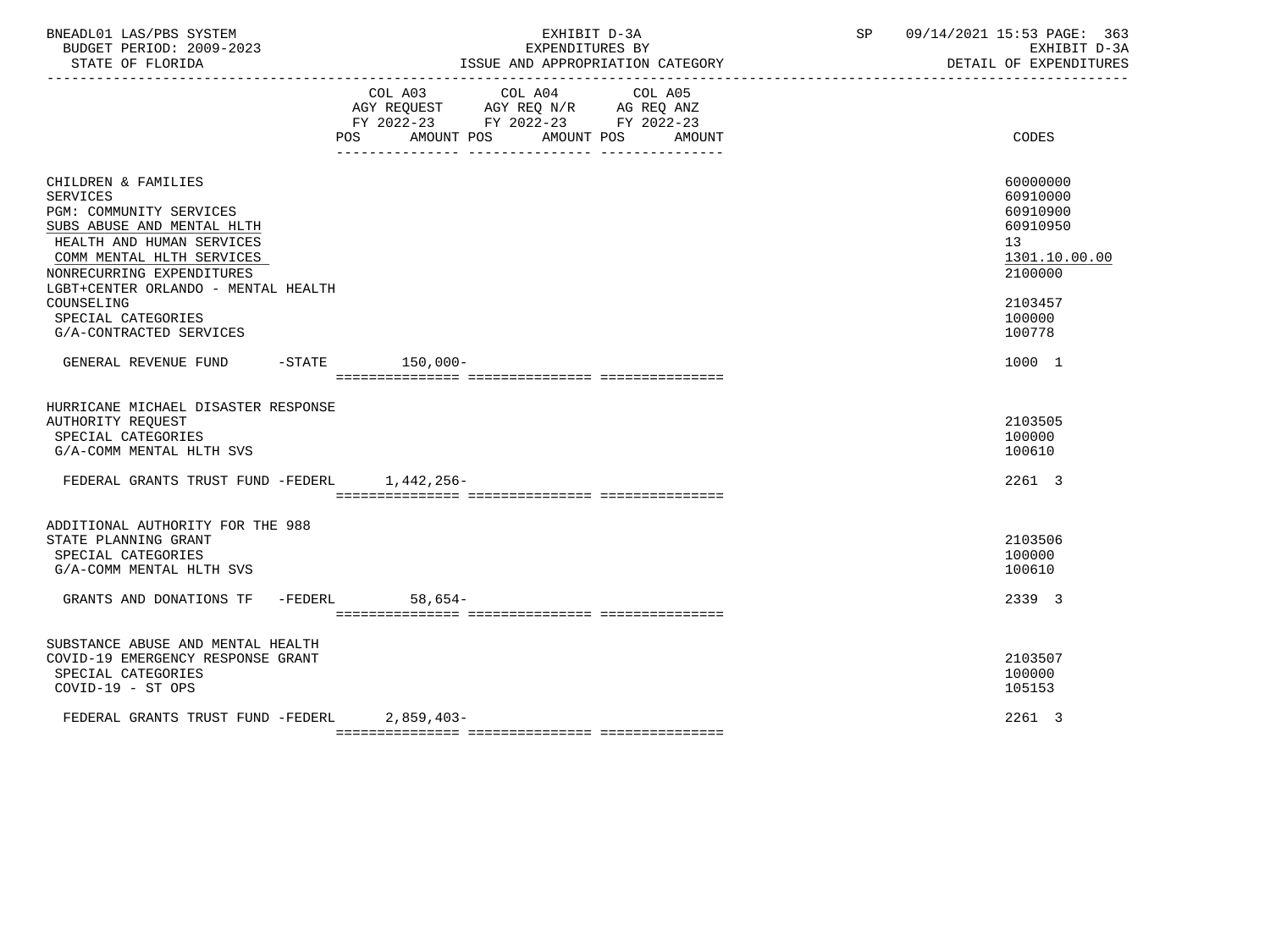| BNEADL01 LAS/PBS SYSTEM<br>BUDGET PERIOD: 2009-2023<br>STATE OF FLORIDA<br>--------------------                                                                                                                                                                                              | EXHIBIT D-3A<br>EXPENDITURES BY<br>ISSUE AND APPROPRIATION CATEGORY<br>---------------------------------                                                                                                                                                          | 09/14/2021 15:53 PAGE: 364<br>SP and the set of the set of the set of the set of the set of the set of the set of the set of the set of the set of the set of the set of the set of the set of the set of the set of the set of the set of the set of the se<br>EXHIBIT D-3A<br>DETAIL OF EXPENDITURES |
|----------------------------------------------------------------------------------------------------------------------------------------------------------------------------------------------------------------------------------------------------------------------------------------------|-------------------------------------------------------------------------------------------------------------------------------------------------------------------------------------------------------------------------------------------------------------------|--------------------------------------------------------------------------------------------------------------------------------------------------------------------------------------------------------------------------------------------------------------------------------------------------------|
|                                                                                                                                                                                                                                                                                              | COL A03 COL A04<br>COL A05<br>$\begin{tabular}{lllllll} AGY & \texttt{REQUEST} & \texttt{AGY} & \texttt{REG} & \texttt{N/R} & \texttt{AG} & \texttt{REQ} & \texttt{ANZ} \end{tabular}$<br>FY 2022-23 FY 2022-23 FY 2022-23<br>POS AMOUNT POS AMOUNT POS<br>AMOUNT | CODES                                                                                                                                                                                                                                                                                                  |
| CHILDREN & FAMILIES<br><b>SERVICES</b><br>PGM: COMMUNITY SERVICES<br>SUBS ABUSE AND MENTAL HLTH<br>HEALTH AND HUMAN SERVICES<br>COMM MENTAL HLTH SERVICES<br>NONRECURRING EXPENDITURES<br>SUBSTANCE ABUSE AND MENTAL HEALTH<br>(SAMH) BLOCK GRANT<br>SPECIAL CATEGORIES<br>COVID-19 - ST OPS |                                                                                                                                                                                                                                                                   | 60000000<br>60910000<br>60910900<br>60910950<br>13<br>1301.10.00.00<br>2100000<br>2103508<br>100000<br>105153                                                                                                                                                                                          |
| ALCOHOL/DRUGABU/MEN HLH TF-FEDERL 27,444,235-                                                                                                                                                                                                                                                |                                                                                                                                                                                                                                                                   | 2027 3                                                                                                                                                                                                                                                                                                 |
| STARTING POINT BEHAVIORAL HEALTH<br>CARE PROJECT TALKS<br>SPECIAL CATEGORIES<br>G/A-CONTRACTED SERVICES<br>GENERAL REVENUE FUND -STATE 400.000-                                                                                                                                              |                                                                                                                                                                                                                                                                   | 2103510<br>100000<br>100778<br>1000 1                                                                                                                                                                                                                                                                  |
| FLAGLER COUNTY MENTAL HEALTH<br>DROP-IN CENTER<br>SPECIAL CATEGORIES<br>G/A-CONTRACTED SERVICES                                                                                                                                                                                              |                                                                                                                                                                                                                                                                   | 2103512<br>100000<br>100778                                                                                                                                                                                                                                                                            |
| ALCOHOL/DRUGABU/MEN HLH TF-FEDERL 245,000-                                                                                                                                                                                                                                                   |                                                                                                                                                                                                                                                                   | 2027 3                                                                                                                                                                                                                                                                                                 |
| CITY OF WEST PARK - MENTAL HEALTH<br>INITIATIVE<br>SPECIAL CATEGORIES<br>G/A-CONTRACTED SERVICES                                                                                                                                                                                             |                                                                                                                                                                                                                                                                   | 2103513<br>100000<br>100778                                                                                                                                                                                                                                                                            |
| GENERAL REVENUE FUND                                                                                                                                                                                                                                                                         | $-STATE$ 150,000-                                                                                                                                                                                                                                                 | 1000 1                                                                                                                                                                                                                                                                                                 |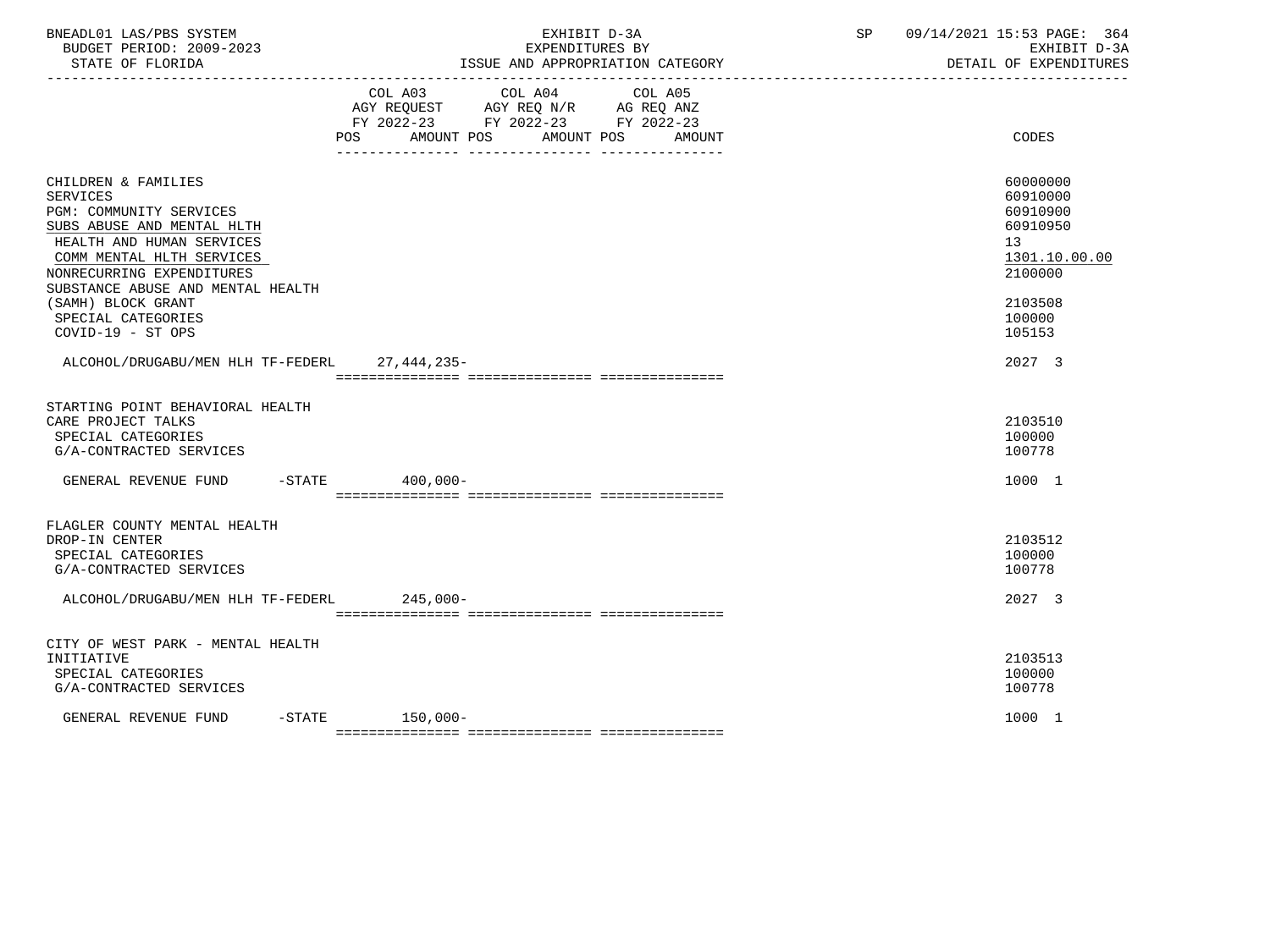| BNEADL01 LAS/PBS SYSTEM<br>BUDGET PERIOD: 2009-2023<br>STATE OF FLORIDA                                                                                                                                                                                                                     |        | EXHIBIT D-3A<br>EXPENDITURES BY<br>ISSUE AND APPROPRIATION CATEGORY                                                                               | SP | 09/14/2021 15:53 PAGE: 365<br>EXHIBIT D-3A<br>DETAIL OF EXPENDITURES                                          |
|---------------------------------------------------------------------------------------------------------------------------------------------------------------------------------------------------------------------------------------------------------------------------------------------|--------|---------------------------------------------------------------------------------------------------------------------------------------------------|----|---------------------------------------------------------------------------------------------------------------|
|                                                                                                                                                                                                                                                                                             |        | COL A03 COL A04<br>COL A05<br>AGY REQUEST AGY REQ N/R AG REQ ANZ<br>FY 2022-23 FY 2022-23 FY 2022-23<br>AMOUNT POS<br>AMOUNT POS<br>POS<br>AMOUNT |    | CODES                                                                                                         |
| CHILDREN & FAMILIES<br><b>SERVICES</b><br>PGM: COMMUNITY SERVICES<br>SUBS ABUSE AND MENTAL HLTH<br>HEALTH AND HUMAN SERVICES<br>COMM MENTAL HLTH SERVICES<br>NONRECURRING EXPENDITURES<br>PEACE RIVER CENTER SHERIFF'S<br>OUTREACH PROGRAM<br>SPECIAL CATEGORIES<br>G/A-CONTRACTED SERVICES |        |                                                                                                                                                   |    | 60000000<br>60910000<br>60910900<br>60910950<br>13<br>1301.10.00.00<br>2100000<br>2103514<br>100000<br>100778 |
| GENERAL REVENUE FUND                                                                                                                                                                                                                                                                        |        | -STATE 850,000-                                                                                                                                   |    | 1000 1                                                                                                        |
| RIVER REGION BEHAVIORAL HEALTH<br>SERVICES FOR VETERANS<br>SPECIAL CATEGORIES<br>G/A-CONTRACTED SERVICES<br>GENERAL REVENUE FUND                                                                                                                                                            |        | $-$ STATE 409,455-                                                                                                                                |    | 2103515<br>100000<br>100778<br>1000 1                                                                         |
|                                                                                                                                                                                                                                                                                             |        |                                                                                                                                                   |    |                                                                                                               |
| MENTAL HEALTH ASSOCIATION - WALK IN<br>AND COUNSELING CENTER - INDIAN<br><b>RIVER</b><br>SPECIAL CATEGORIES<br>G/A-CONTRACTED SERVICES<br>GENERAL REVENUE FUND                                                                                                                              |        | $-STATE$ 300,000-                                                                                                                                 |    | 2103516<br>100000<br>100778<br>1000 1                                                                         |
|                                                                                                                                                                                                                                                                                             |        |                                                                                                                                                   |    |                                                                                                               |
| MARION COUNTY LAW ENFORCEMENT<br>CO-RESPONDER PROGRAM<br>SPECIAL CATEGORIES<br>G/A-CONTRACTED SERVICES                                                                                                                                                                                      |        |                                                                                                                                                   |    | 2103517<br>100000<br>100778                                                                                   |
| GENERAL REVENUE FUND                                                                                                                                                                                                                                                                        | -STATE | $150,000-$                                                                                                                                        |    | 1000 1                                                                                                        |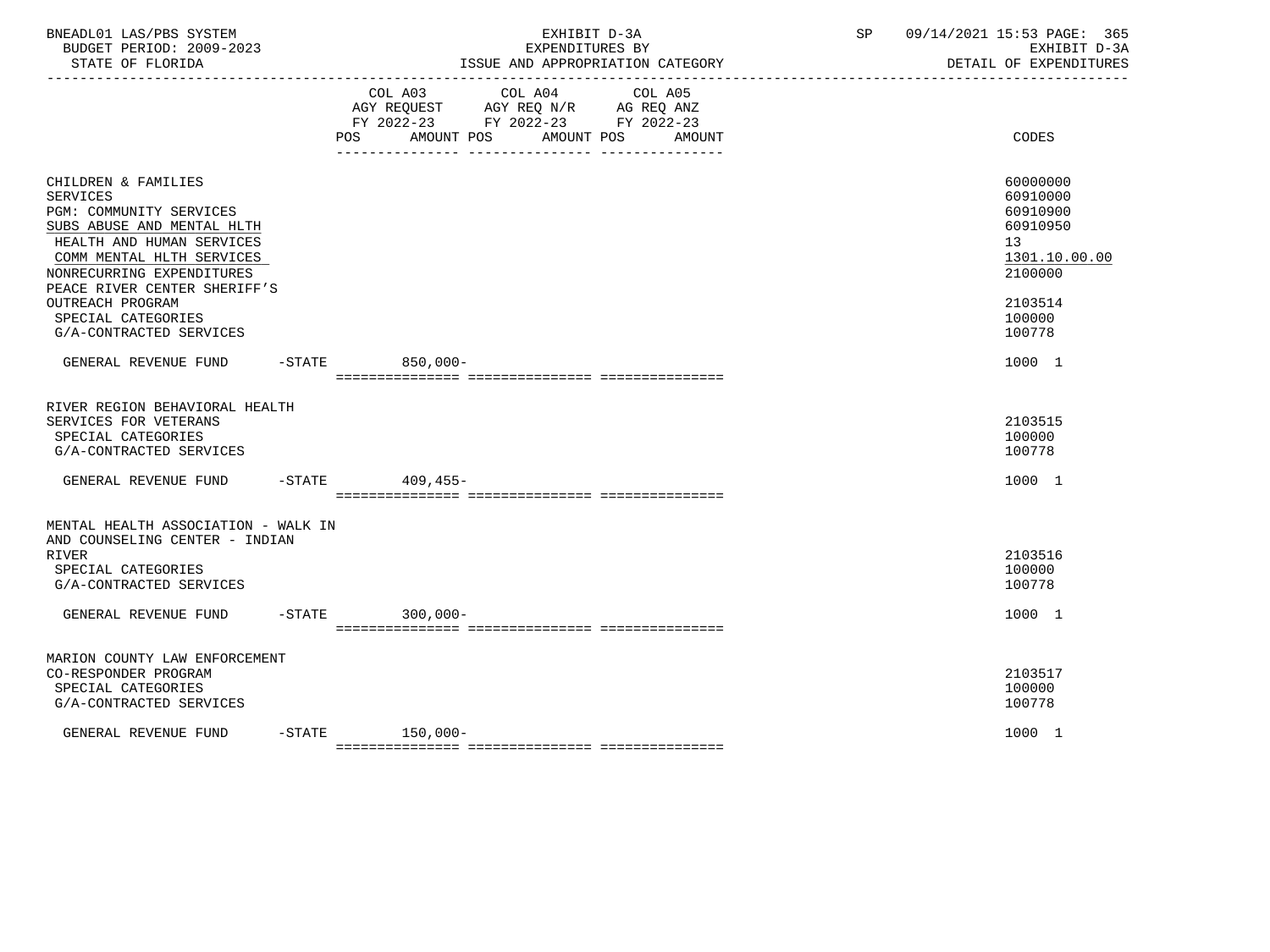| BNEADL01 LAS/PBS SYSTEM<br>BUDGET PERIOD: 2009-2023<br>STATE OF FLORIDA                                                                                                                                                                                                                           | EXHIBIT D-3A<br>EXPENDITURES BY<br>ISSUE AND APPROPRIATION CATEGORY                                                                          | 09/14/2021 15:53 PAGE: 366<br>SP<br>EXHIBIT D-3A<br>DETAIL OF EXPENDITURES                                                 |
|---------------------------------------------------------------------------------------------------------------------------------------------------------------------------------------------------------------------------------------------------------------------------------------------------|----------------------------------------------------------------------------------------------------------------------------------------------|----------------------------------------------------------------------------------------------------------------------------|
|                                                                                                                                                                                                                                                                                                   | COL A03 COL A04<br>COL A05<br>AGY REQUEST AGY REQ N/R AG REQ ANZ FY 2022-23 FY 2022-23 FY 2022-23<br>AMOUNT POS AMOUNT POS<br>AMOUNT<br>POS. | <b>CODES</b>                                                                                                               |
| CHILDREN & FAMILIES<br><b>SERVICES</b><br>PGM: COMMUNITY SERVICES<br>SUBS ABUSE AND MENTAL HLTH<br>HEALTH AND HUMAN SERVICES<br>COMM MENTAL HLTH SERVICES<br>NONRECURRING EXPENDITURES<br>FAULK CENTER BEHIND THE MASK<br>MENTAL HEALTH SERVICES<br>SPECIAL CATEGORIES<br>G/A-CONTRACTED SERVICES |                                                                                                                                              | 60000000<br>60910000<br>60910900<br>60910950<br>13 <sup>°</sup><br>1301.10.00.00<br>2100000<br>2103518<br>100000<br>100778 |
| GENERAL REVENUE FUND                                                                                                                                                                                                                                                                              | $-STATE$ 75,000-                                                                                                                             | 1000 1                                                                                                                     |
| ACADEMY AT GLENGARY - EMPLOYMENT<br>SERVICES/PERSONS WITH MENTAL<br>HEALTH ILLNESSES<br>SPECIAL CATEGORIES<br>G/A-CONTRACTED SERVICES                                                                                                                                                             |                                                                                                                                              | 2103519<br>100000<br>100778                                                                                                |
| GENERAL REVENUE FUND                                                                                                                                                                                                                                                                              | -STATE 100,000-                                                                                                                              | 1000 1                                                                                                                     |
| COLLABORATIVE APALACHEE CENTER<br>JAIL DIVERSION PROGRAM<br>SPECIAL CATEGORIES<br>G/A-CONTRACTED SERVICES<br>GENERAL REVENUE FUND                                                                                                                                                                 | -STATE 350,000-                                                                                                                              | 2103520<br>100000<br>100778<br>1000 1                                                                                      |
| COMMUNITY REHABILITATION CENTER                                                                                                                                                                                                                                                                   |                                                                                                                                              |                                                                                                                            |
| PROJECT ALIVE<br>SPECIAL CATEGORIES<br>G/A-CONTRACTED SERVICES                                                                                                                                                                                                                                    |                                                                                                                                              | 2103521<br>100000<br>100778                                                                                                |
| $-$ STATE<br>GENERAL REVENUE FUND                                                                                                                                                                                                                                                                 | $200,000-$                                                                                                                                   | 1000 1                                                                                                                     |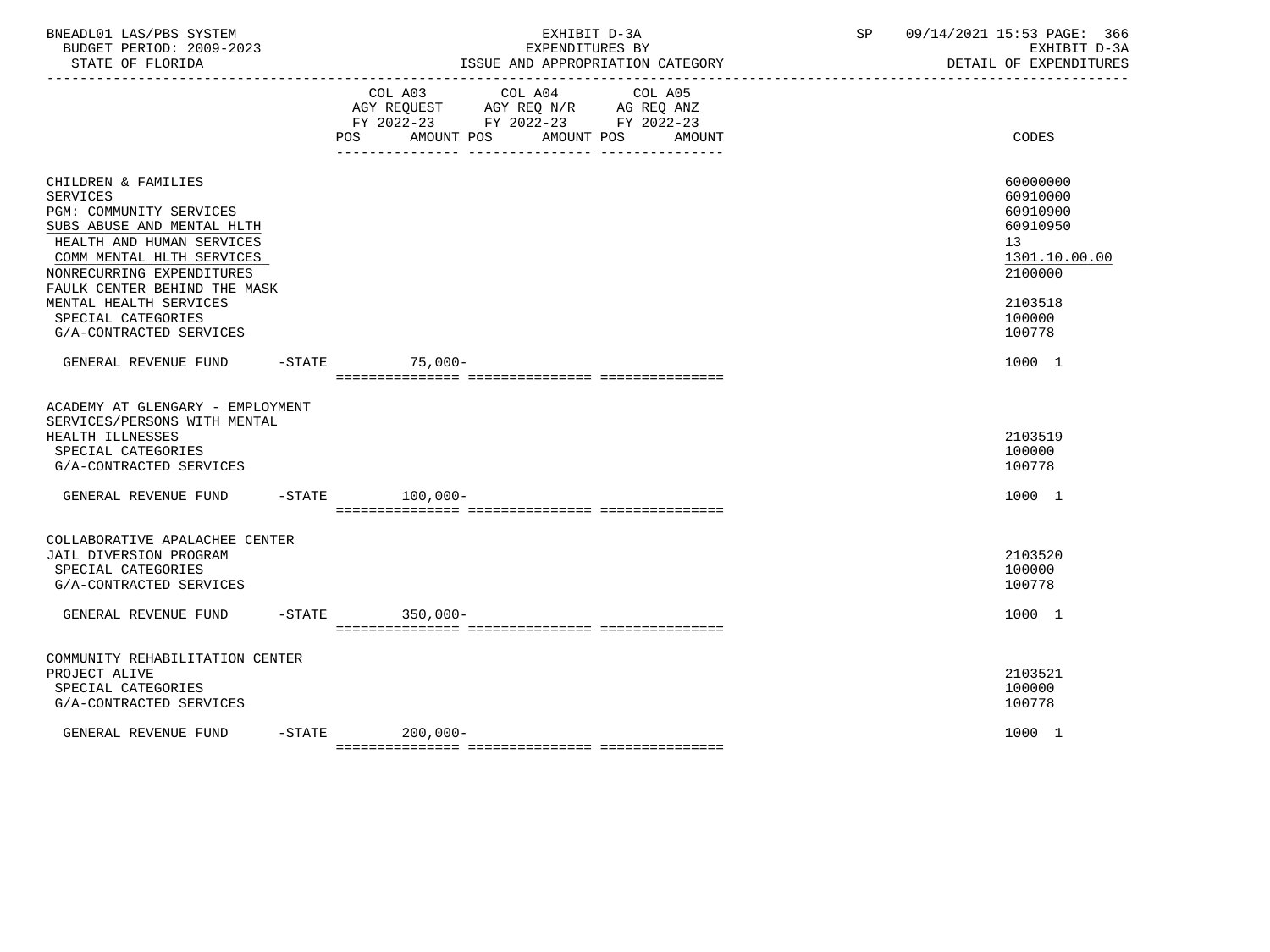| BNEADL01 LAS/PBS SYSTEM<br>BUDGET PERIOD: 2009-2023<br>STATE OF FLORIDA                                                                                                                                                                                                                |                                             | EXHIBIT D-3A<br>EXPENDITURES BY                                                   | ISSUE AND APPROPRIATION CATEGORY | SP | 09/14/2021 15:53 PAGE: 367<br>EXHIBIT D-3A<br>DETAIL OF EXPENDITURES<br>____________________________ |
|----------------------------------------------------------------------------------------------------------------------------------------------------------------------------------------------------------------------------------------------------------------------------------------|---------------------------------------------|-----------------------------------------------------------------------------------|----------------------------------|----|------------------------------------------------------------------------------------------------------|
|                                                                                                                                                                                                                                                                                        | COL A03<br>POS AMOUNT POS AMOUNT POS AMOUNT | COL A04<br>AGY REQUEST AGY REQ N/R AG REQ ANZ<br>FY 2022-23 FY 2022-23 FY 2022-23 | COL A05                          |    | CODES                                                                                                |
| CHILDREN & FAMILIES<br><b>SERVICES</b><br>PGM: COMMUNITY SERVICES<br>SUBS ABUSE AND MENTAL HLTH<br>HEALTH AND HUMAN SERVICES<br>COMM MENTAL HLTH SERVICES<br>NONRECURRING EXPENDITURES<br>VETO FAULK CENTER - BEHIND THE MASK<br>MENTAL HEALTH PROGRAM (SENATE FORM<br>1263) (HB 3981) |                                             |                                                                                   |                                  |    | 60000000<br>60910000<br>60910900<br>60910950<br>13<br>1301.10.00.00<br>2100000<br>2103523            |
| SPECIAL CATEGORIES<br>G/A-CONTRACTED SERVICES                                                                                                                                                                                                                                          |                                             |                                                                                   |                                  |    | 100000<br>100778                                                                                     |
| GENERAL REVENUE FUND                                                                                                                                                                                                                                                                   | $-$ STATE $75,000$                          |                                                                                   |                                  |    | 1000 1                                                                                               |
| VETO LGBT+ CENTER ORLANDO UNITED<br>ASSISTANCE CENTER (SENATE FORM<br>1087) (HB 2181)<br>SPECIAL CATEGORIES<br>G/A-CONTRACTED SERVICES<br>GENERAL REVENUE FUND -STATE 150,000                                                                                                          |                                             |                                                                                   |                                  |    | 2103524<br>100000<br>100778<br>1000 1                                                                |
| VETO RIVER REGION - SUBSTANCE USE<br>AND MENTAL HEALTH TREATMENT FOR<br>VETERANS (SENATE FORM 1286) (HB<br>2285<br>SPECIAL CATEGORIES<br>G/A-CONTRACTED SERVICES<br>GENERAL REVENUE FUND                                                                                               | $-STATE$ 409,455                            |                                                                                   |                                  |    | 2103525<br>100000<br>100778<br>1000 1                                                                |
| VETO VETERANS ALTERNATIVE -<br>ALTERNATIVE THERAPY SERVICES<br>(SENATE FORM 1761) (HB 2845)<br>SPECIAL CATEGORIES<br>G/A-CONTRACTED SERVICES                                                                                                                                           |                                             |                                                                                   |                                  |    | 2103526<br>100000<br>100778                                                                          |
| GENERAL REVENUE FUND                                                                                                                                                                                                                                                                   | $-STATE$ 300,000                            |                                                                                   |                                  |    | 1000 1                                                                                               |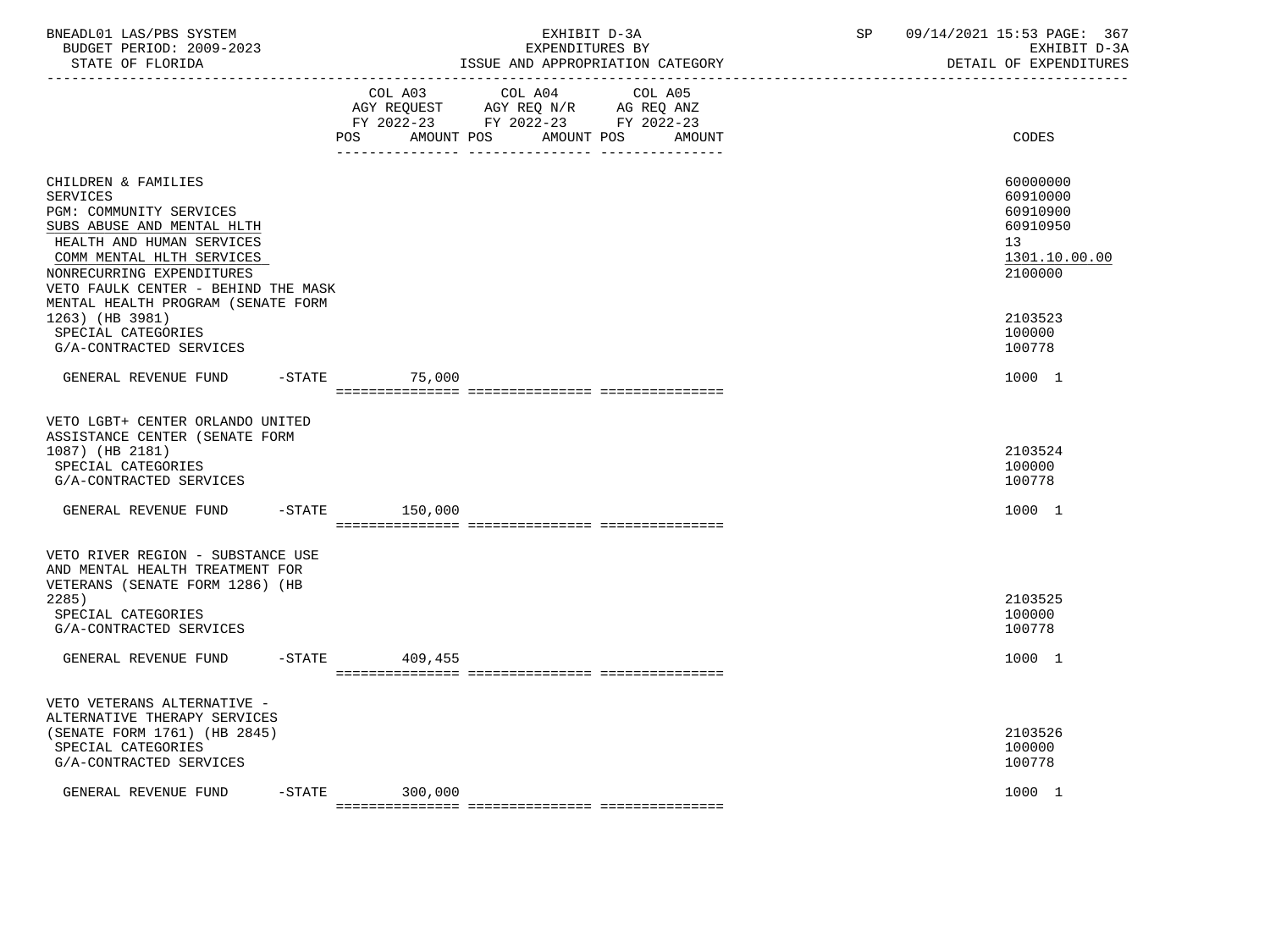| BNEADL01 LAS/PBS SYSTEM<br>BUDGET PERIOD: 2009-2023<br>STATE OF FLORIDA                                                                                                                                                                                                                            |                       | EXHIBIT D-3A<br>EXPENDITURES BY                                                           | ISSUE AND APPROPRIATION CATEGORY | SP 09/14/2021 15:53 PAGE: 368<br>EXHIBIT D-3A<br>DETAIL OF EXPENDITURES                     |
|----------------------------------------------------------------------------------------------------------------------------------------------------------------------------------------------------------------------------------------------------------------------------------------------------|-----------------------|-------------------------------------------------------------------------------------------|----------------------------------|---------------------------------------------------------------------------------------------|
|                                                                                                                                                                                                                                                                                                    | AMOUNT POS<br>POS FOR | COL A03 COL A04<br>AGY REQUEST AGY REQ N/R AG REQ ANZ<br>FY 2022-23 FY 2022-23 FY 2022-23 | COL A05<br>AMOUNT POS<br>AMOUNT  | CODES                                                                                       |
| CHILDREN & FAMILIES<br><b>SERVICES</b><br>PGM: COMMUNITY SERVICES<br>SUBS ABUSE AND MENTAL HLTH<br>HEALTH AND HUMAN SERVICES<br>COMM MENTAL HLTH SERVICES<br>AGENCY STRATEGIC PRIORITIES<br>COMPREHENSIVE BEHAVIORAL HEALTH<br>SERVICES THROUGH SAPT AND CMHS BG,<br>SUPPLEMENTAL COVID RELIEF AND |                       |                                                                                           |                                  | 60000000<br>60910000<br>60910900<br>60910950<br>13 <sup>°</sup><br>1301.10.00.00<br>4000000 |
| AMERICAN RESCUE PLAN FUNDING<br>SPECIAL CATEGORIES<br>G/A-COMM MENTAL HLTH SVS                                                                                                                                                                                                                     |                       |                                                                                           |                                  | 4001350<br>100000<br>100610                                                                 |
| ALCOHOL/DRUGABU/MEN HLH TF-FEDERL 1,073,443 1,073,443                                                                                                                                                                                                                                              |                       |                                                                                           |                                  | 2027 3                                                                                      |
| $COVID-19 - ST OPS$                                                                                                                                                                                                                                                                                |                       |                                                                                           |                                  | 105153                                                                                      |
| ALCOHOL/DRUGABU/MEN HLH TF-FEDERL 54, 176, 305 54, 176, 305                                                                                                                                                                                                                                        |                       |                                                                                           |                                  | 2027 3                                                                                      |
| TOTAL: COMPREHENSIVE BEHAVIORAL HEALTH<br>SERVICES THROUGH SAPT AND CMHS BG,<br>SUPPLEMENTAL COVID RELIEF AND<br>AMERICAN RESCUE PLAN FUNDING                                                                                                                                                      |                       |                                                                                           |                                  | 4001350                                                                                     |
| TOTAL ISSUE 55, 249, 748 55, 249, 748                                                                                                                                                                                                                                                              |                       |                                                                                           |                                  |                                                                                             |
|                                                                                                                                                                                                                                                                                                    |                       |                                                                                           |                                  |                                                                                             |
| AGENCY ISSUE NARRATIVE:<br>2022-2023 BUDGET YEAR NARRATIVE:<br>ISSUE TITLE: Comprehensive Behavioral Health Services through SAPT and CMHS Block Grant, Supplemental COVID Relief, and<br>the American Rescue Plan Funding                                                                         |                       |                                                                                           | IT COMPONENT? NO                 |                                                                                             |

SUMMARY:

 The Florida Department of Children and Families (department) is requesting nonrecurring Alcohol, Drug Abuse and Mental Health Trust Fund budget authority in the amount of \$109,785,081 (\$108,711,638 of this funding is through the Supplemental Covid Relief and American Rescue Plan Funding and \$1,073,443 is for the Veteran's Hotline funded from the Community Mental Health Services block grant award).

 The department is requesting funding to purchase a comprehensive array of behavioral health services such as: -Assessments -Clubhouse services -Counseling -Crisis stabilization -In home/ on site services -Intervention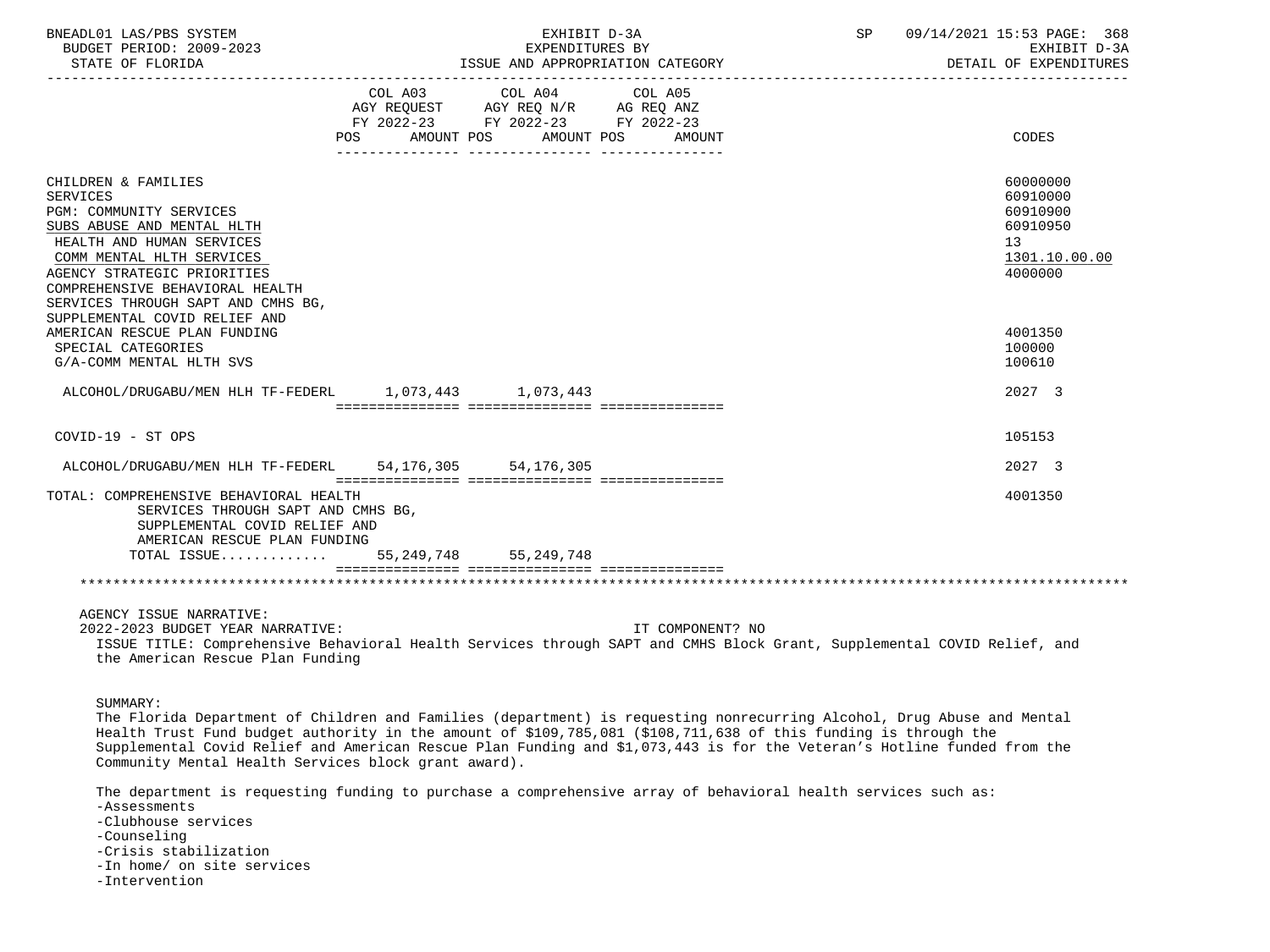| BNEADL01 LAS/PBS SYSTEM |                  |                          |
|-------------------------|------------------|--------------------------|
|                         |                  | BUDGET PERIOD: 2009-2023 |
|                         | STATE OF FLORIDA |                          |

|                                                                                                                        | COL A03 COL A04 COL A05<br>AGY REQUEST AGY REQ N/R AG REQ ANZ<br>FY 2022-23 FY 2022-23 FY 2022-23<br>POS AMOUNT POS AMOUNT POS AMOUNT |  | CODES                                       |
|------------------------------------------------------------------------------------------------------------------------|---------------------------------------------------------------------------------------------------------------------------------------|--|---------------------------------------------|
| CHILDREN & FAMILIES<br>SERVICES                                                                                        |                                                                                                                                       |  | 60000000<br>60910000                        |
| <b>PGM: COMMUNITY SERVICES</b><br>SUBS ABUSE AND MENTAL HLTH<br>HEALTH AND HUMAN SERVICES<br>COMM MENTAL HLTH SERVICES |                                                                                                                                       |  | 60910900<br>60910950<br>13<br>1301.10.00.00 |
| AGENCY STRATEGIC PRIORITIES<br>COMPREHENSIVE BEHAVIORAL HEALTH<br>SERVICES THROUGH SAPT AND CMHS BG,                   |                                                                                                                                       |  | 4000000                                     |
| SUPPLEMENTAL COVID RELIEF AND<br>AMERICAN RESCUE PLAN FUNDING                                                          |                                                                                                                                       |  | 4001350                                     |
| -Medication assisted therapy<br>-Outpatient therapy<br>-Recovery support services<br>-Short term residential services  |                                                                                                                                       |  |                                             |
| -Substance abuse prevention services<br>-Supported employment                                                          |                                                                                                                                       |  |                                             |

-Supported housing

 These services will address various unmet needs and system priorities, including but not limited to clearing waitlists, expanding suicide prevention initiatives, and supporting the Florida Veterans Support Line. Funds will also sustain care coordination services for adults and children, including those provided by Neonatal Abstinence Syndrome/Substance Exposed Newborn Care Coordinators.

#### ISSUE NARRATIVE:

 Approximately 5.6 percent of adults ages 18 and older in Florida need treatment for substance use but have not received it. In Fiscal Year 2019-2020, 388 individuals were placed on a waitlist for residential drug treatment and 787 individuals were placed on a waitlist for outpatient drug treatment. Approximately 4.3 percent of adults in Florida experienced a serious mental illness in the past year. In Fiscal Year 2019-2020, there were 172,295 services requests received by 2-1-1 call centers related to behavioral health needs, and 2,283 individuals were placed on a waitlist for outpatient mental health services.

 The funding will provide a comprehensive coordinated array of behavioral health treatment services, reduces crime, overdoses, suicides, and unemployment and helps break the cycle of hospitalization, homelessness, and incarceration among priority populations.

### COST CALCULATION:

 The department is requesting nonrecurring Alcohol, Drug Abuse and Mental Health Trust Fund budget authority in the amount of \$109,785,081 (\$108,711,638 of this funding is through the Supplemental Covid Relief and American Rescue Plan Funding and \$1,073,443 is for the Veteran's Hotline funded from the Community Mental Health Services block grant award). Below is the funding breakdown by program for the requested FY 2022-2023 budget.

 Community Mental Health - \$55,249,748 Grant

Federally Approved Activity / Service Supplemental COVID Relief American Rescue Plan CMH Block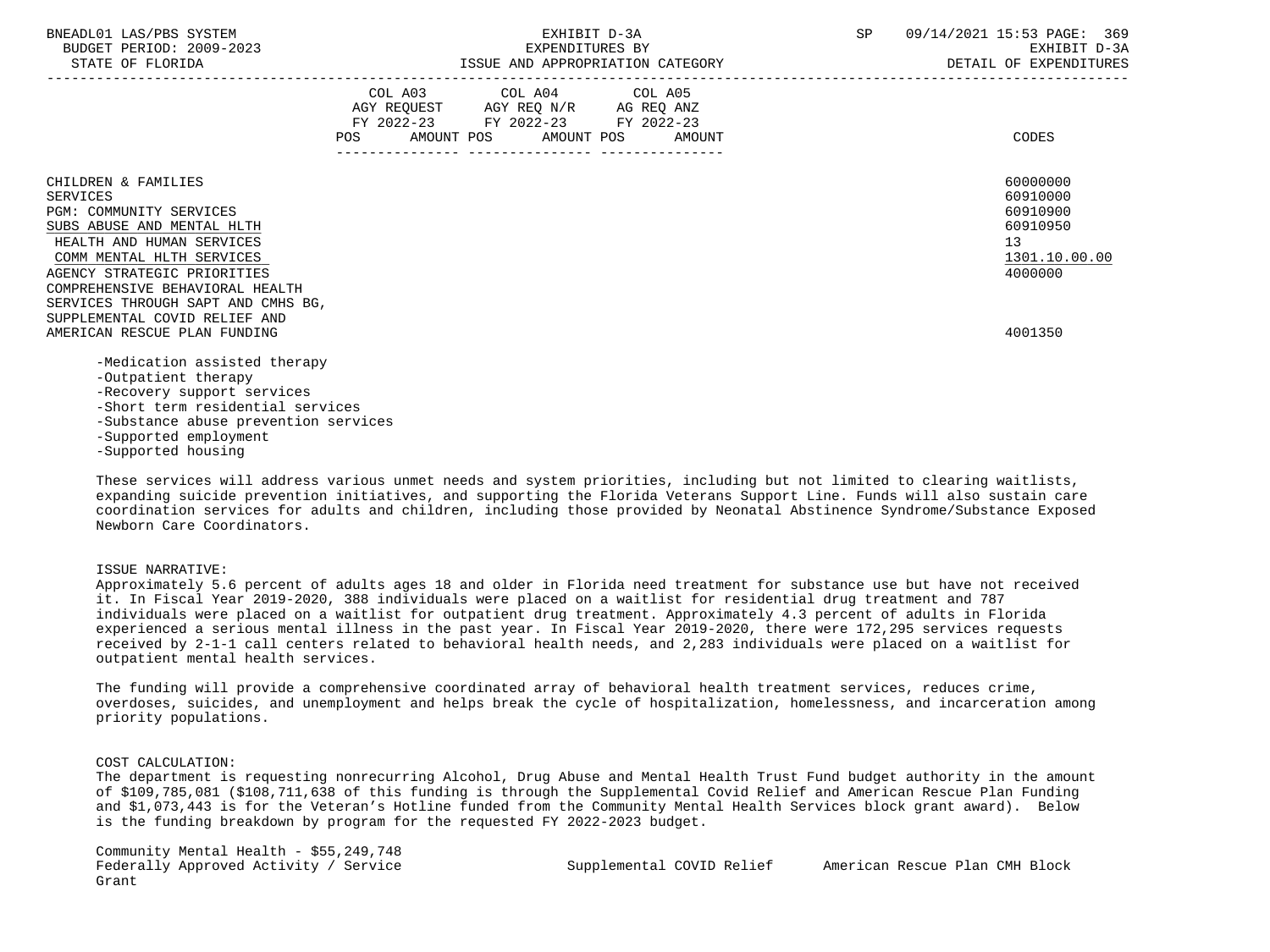| BNEADL01 LAS/PBS SYSTEM<br>BUDGET PERIOD: 2009-2023<br>STATE OF FLORIDA                                                                                                                                                                                                                                                                                                                                                                                                                                                                                                                                               |                           | EXHIBIT D-3A<br>EXPENDITURES BY<br>ISSUE AND APPROPRIATION CATEGORY                                                                                                                                                                                                                                    |                                                                                                                                                                                                                                                                               | SP 09/14/2021 15:53 PAGE: 370<br>EXHIBIT D-3A<br>DETAIL OF EXPENDITURES        |
|-----------------------------------------------------------------------------------------------------------------------------------------------------------------------------------------------------------------------------------------------------------------------------------------------------------------------------------------------------------------------------------------------------------------------------------------------------------------------------------------------------------------------------------------------------------------------------------------------------------------------|---------------------------|--------------------------------------------------------------------------------------------------------------------------------------------------------------------------------------------------------------------------------------------------------------------------------------------------------|-------------------------------------------------------------------------------------------------------------------------------------------------------------------------------------------------------------------------------------------------------------------------------|--------------------------------------------------------------------------------|
|                                                                                                                                                                                                                                                                                                                                                                                                                                                                                                                                                                                                                       |                           | $\begin{tabular}{lllllllll} COL A03 &\multicolumn{4}{c }{COL A04} &\multicolumn{4}{c }{COL A05} \\ AGY REQUEST &\multicolumn{4}{c }{AGY REQ N/R} &\multicolumn{4}{c }{AG REQ ANZ} \\ FY &\multicolumn{4}{c }{2022-23} &\multicolumn{4}{c }{YY 2022-23} &\multicolumn{4}{c }{YY 2022-23} \end{tabular}$ |                                                                                                                                                                                                                                                                               |                                                                                |
|                                                                                                                                                                                                                                                                                                                                                                                                                                                                                                                                                                                                                       | POS AMOUNT POS AMOUNT POS | AMOUNT                                                                                                                                                                                                                                                                                                 |                                                                                                                                                                                                                                                                               | CODES                                                                          |
| CHILDREN & FAMILIES<br><b>SERVICES</b><br>PGM: COMMUNITY SERVICES<br>SUBS ABUSE AND MENTAL HLTH<br>HEALTH AND HUMAN SERVICES<br>COMM MENTAL HLTH SERVICES<br>AGENCY STRATEGIC PRIORITIES<br>COMPREHENSIVE BEHAVIORAL HEALTH                                                                                                                                                                                                                                                                                                                                                                                           |                           |                                                                                                                                                                                                                                                                                                        |                                                                                                                                                                                                                                                                               | 60000000<br>60910000<br>60910900<br>60910950<br>13<br>1301.10.00.00<br>4000000 |
| SERVICES THROUGH SAPT AND CMHS BG,<br>SUPPLEMENTAL COVID RELIEF AND<br>AMERICAN RESCUE PLAN FUNDING                                                                                                                                                                                                                                                                                                                                                                                                                                                                                                                   |                           |                                                                                                                                                                                                                                                                                                        |                                                                                                                                                                                                                                                                               | 4001350                                                                        |
| Coordinated Specialty Care for ESMI/FEP<br>Core Crisis Services<br>DCF Administration<br>Managing Entity Operation Costs<br>Comprehensive Service Array<br>First Responder Crisis Line<br>Children's Care Coordination<br>Suicide Prevention<br>988 Lifeline Center<br>Adult Care Coordination<br>Zero Suicide<br>Forensic Community Diversion<br>Residential Stability Coordinators<br>Criminal Justice Reinvestment Act Grant<br>Short-Term Residential Treatment<br>Workforce Development<br>Training Scholarships<br>Information Technology (FASAMS)<br>Children's Community Action Teams<br>Veteran Support Line |                           | \$787,500<br>\$2,058,317<br>\$617,495<br>\$411,664<br>$$ -$<br>$$ -$<br>\$2,625,000<br>\$178,691<br>\$979,309<br>\$1,050,000<br>\$642,750<br>\$1,687,500<br>\$544,688<br>\$1,890,926<br>\$3,538,125<br>\$240,000<br>\$22,500<br>\$75,000<br>\$1,125,000<br>$S-$                                        | \$5,512,500<br>\$686,106<br>\$205,832<br>\$137,221<br>\$11,831,851<br>\$4,000,000<br>\$875,000<br>\$1,365,309<br>\$7,482,524<br>\$350,000<br>\$214,250<br>\$562,500<br>\$181,563<br>\$630,309<br>\$1,179,375<br>\$80,000<br>\$7,500<br>\$25,000<br>\$375,000<br>$\mathsf{S}-$ | \$1,073,443                                                                    |
| TOTAL:                                                                                                                                                                                                                                                                                                                                                                                                                                                                                                                                                                                                                |                           | \$18,474,465                                                                                                                                                                                                                                                                                           | \$35,701,840 \$1,073,443                                                                                                                                                                                                                                                      |                                                                                |
| Community Substance Abuse - \$54,535,333<br>Federally Approved Activity / Service<br>Prevention Partnership Grant (PPG)<br>HIV Testing<br>DCF Administration<br>Managing Entity Operational Costs<br>Comprehensive Service Array<br>NAS/SEN Care Coordination<br>Transitional Vouchers (including Housing)<br>Suicide Prevention - through/with Substance Use<br>Workforce Development<br>Information Technology (FASAMS)                                                                                                                                                                                             |                           | Supplemental COVID Relief<br>\$1,078,625<br>\$2,609,918<br>\$1,195,408<br>\$796,939<br>\$19,951,743<br>\$2,100,000<br>\$2,250,000<br>\$1,875,000<br>\$187,500<br>\$75,000                                                                                                                              | American Rescue Plan<br>\$359,542<br>\$-<br>\$398,468<br>\$265,646<br>\$19,229,044<br>\$700,000<br>\$750,000<br>\$625,000<br>\$62,500<br>\$25,000                                                                                                                             |                                                                                |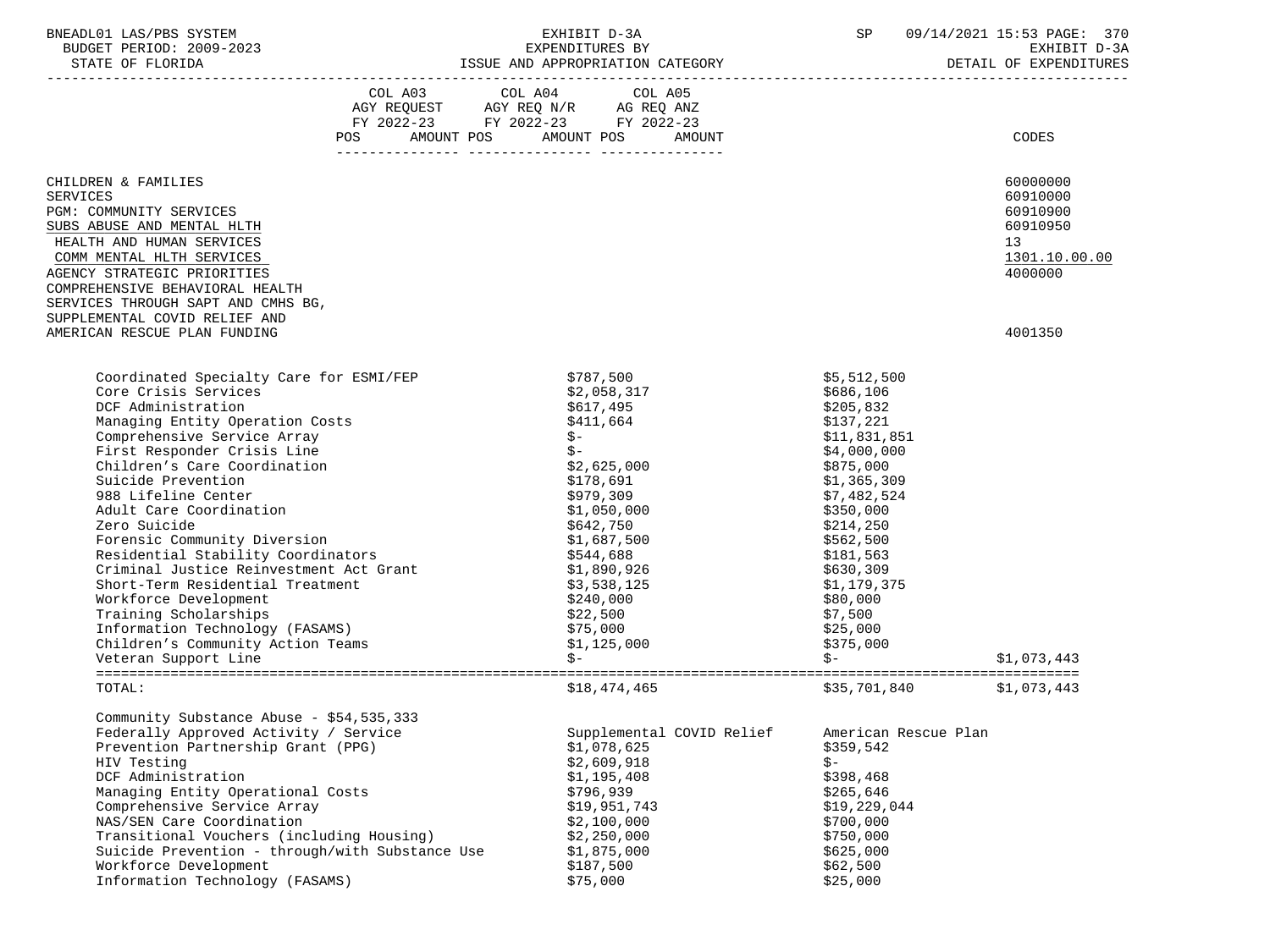| BNEADL01 LAS/PBS SYSTEM<br>BUDGET PERIOD: 2009-2023<br>STATE OF FLORIDA                                                                                                                                                                                                                                                            |                            | EXHIBIT D-3A<br>EXPENDITURES BY<br>ISSUE AND APPROPRIATION CATEGORY                                                              | SP           | 09/14/2021 15:53 PAGE: 371<br>EXHIBIT D-3A<br>DETAIL OF EXPENDITURES                                   |
|------------------------------------------------------------------------------------------------------------------------------------------------------------------------------------------------------------------------------------------------------------------------------------------------------------------------------------|----------------------------|----------------------------------------------------------------------------------------------------------------------------------|--------------|--------------------------------------------------------------------------------------------------------|
|                                                                                                                                                                                                                                                                                                                                    | COL A03                    | COL A04<br>COL A05<br>AGY REQUEST AGY REQ N/R AG REQ ANZ<br>FY 2022-23 FY 2022-23 FY 2022-23<br>POS AMOUNT POS AMOUNT POS AMOUNT |              | CODES                                                                                                  |
| CHILDREN & FAMILIES<br><b>SERVICES</b><br>PGM: COMMUNITY SERVICES<br>SUBS ABUSE AND MENTAL HLTH<br>HEALTH AND HUMAN SERVICES<br>COMM MENTAL HLTH SERVICES<br>AGENCY STRATEGIC PRIORITIES<br>COMPREHENSIVE BEHAVIORAL HEALTH<br>SERVICES THROUGH SAPT AND CMHS BG,<br>SUPPLEMENTAL COVID RELIEF AND<br>AMERICAN RESCUE PLAN FUNDING |                            |                                                                                                                                  |              | 60000000<br>60910000<br>60910900<br>60910950<br>13 <sup>°</sup><br>1301.10.00.00<br>4000000<br>4001350 |
| TOTAL:                                                                                                                                                                                                                                                                                                                             |                            | \$32,120,133                                                                                                                     | \$22,415,200 |                                                                                                        |
| IMPACT OF NOT FUNDING ISSUE:<br>and longer waiting lists.                                                                                                                                                                                                                                                                          |                            | Not funding will result in individuals not receiving vital medically necessary services, resulting in exacerbated illness        |              |                                                                                                        |
| LINKAGE TO GOVERNOR'S PRIORITIES:                                                                                                                                                                                                                                                                                                  |                            | Health Care - Focus resources on continuing to combat the opioid crisis and substance abuse in general, and addressing           |              |                                                                                                        |
| mental health.                                                                                                                                                                                                                                                                                                                     |                            |                                                                                                                                  |              |                                                                                                        |
| FLORIDA STRATEGIC PLAN FOR ECONOMIC DEVELOPMENT:<br>visitors; and                                                                                                                                                                                                                                                                  |                            | 6.1 Create and sustain vibrant, safe, healthy, and resilient communities that attract workers, residents, businesses and         |              |                                                                                                        |
| contributions.                                                                                                                                                                                                                                                                                                                     |                            | 6.2 Ensure Floridians in all communities and life stages have opportunities to achieve healthier outcomes and societal           |              |                                                                                                        |
| TOTAL: COMM MENTAL HLTH SERVICES                                                                                                                                                                                                                                                                                                   |                            |                                                                                                                                  |              | 1301.10.00.00                                                                                          |
| BY FUND TYPE<br>GENERAL REVENUE FUND<br>TRUST FUNDS                                                                                                                                                                                                                                                                                | 388,885,963<br>140,137,335 | 55,249,748                                                                                                                       |              | 1000<br>2000                                                                                           |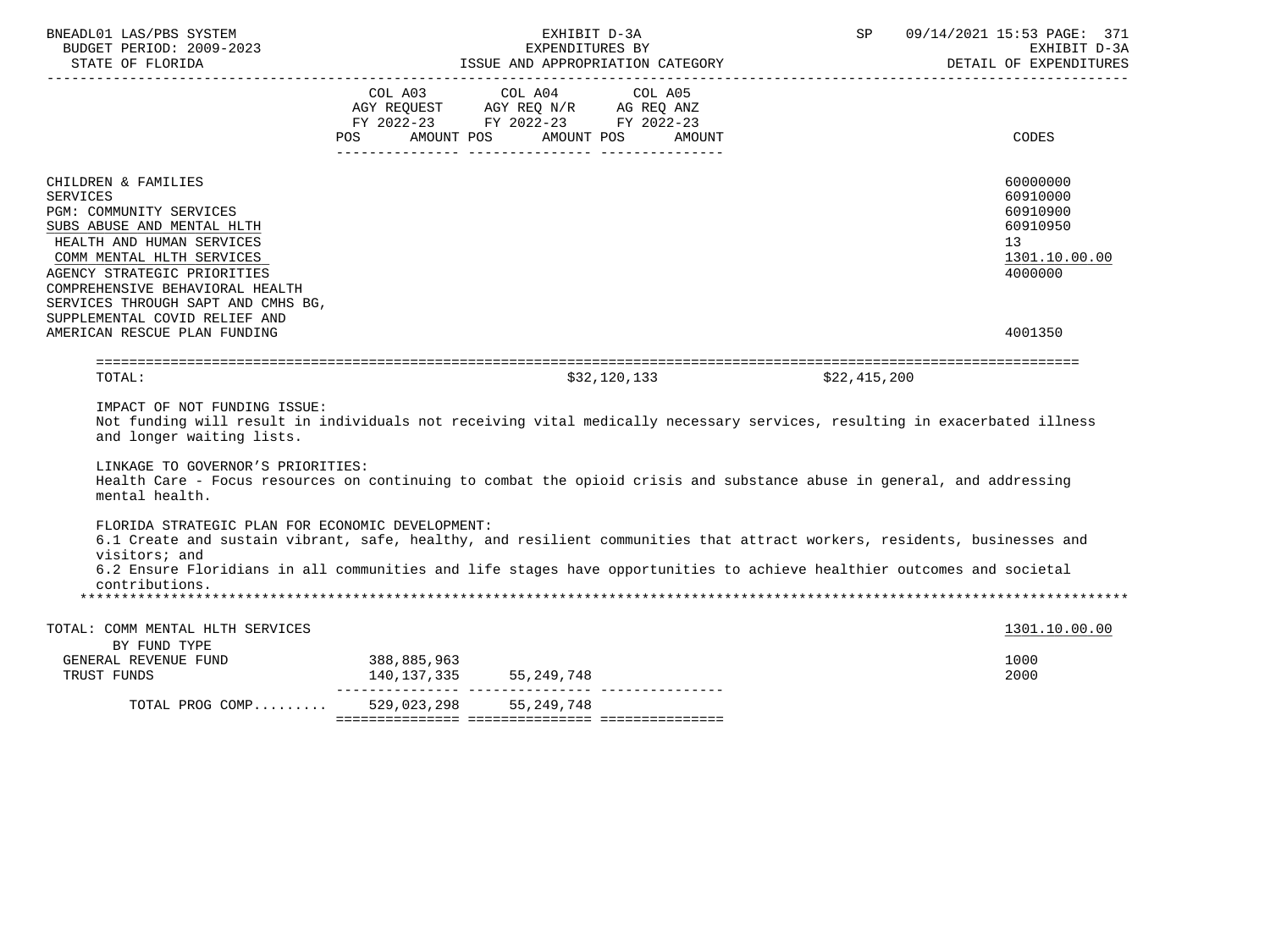| BNEADL01 LAS/PBS SYSTEM<br>BUDGET PERIOD: 2009-2023<br>STATE OF FLORIDA                                                                                                                                                                                                                            | EXHIBIT D-3A<br>EXPENDITURES BY<br>ISSUE AND APPROPRIATION CATEGORY                                                                                   | 09/14/2021 15:53 PAGE: 372<br>SP<br>EXHIBIT D-3A<br>DETAIL OF EXPENDITURES                                    |
|----------------------------------------------------------------------------------------------------------------------------------------------------------------------------------------------------------------------------------------------------------------------------------------------------|-------------------------------------------------------------------------------------------------------------------------------------------------------|---------------------------------------------------------------------------------------------------------------|
|                                                                                                                                                                                                                                                                                                    | COL A03 COL A04 COL A05<br>AGY REQUEST AGY REQ N/R AG REQ ANZ<br>FY 2022-23 FY 2022-23 FY 2022-23<br>POS<br>AMOUNT POS<br>AMOUNT POS<br><b>AMOUNT</b> | CODES                                                                                                         |
| CHILDREN & FAMILIES<br><b>SERVICES</b><br>PGM: COMMUNITY SERVICES<br>SUBS ABUSE AND MENTAL HLTH<br>HEALTH AND HUMAN SERVICES<br>COMM SUBSTANCE ABUSE SERV<br>ESTIMATED EXPENDITURES<br>ESTIMATED EXPENDITURES - OPERATIONS<br>OTHER PERSONAL SERVICES<br>FEDERAL GRANTS TRUST FUND -FEDERL 250,000 |                                                                                                                                                       | 60000000<br>60910000<br>60910900<br>60910950<br>13<br>1301.11.00.00<br>1000000<br>1001000<br>030000<br>2261 3 |
| LUMP SUM<br>STATE OPIOID RESP GRANT                                                                                                                                                                                                                                                                |                                                                                                                                                       | 090000<br>090022                                                                                              |
| FEDERAL GRANTS TRUST FUND -FEDERL 90,130,714                                                                                                                                                                                                                                                       |                                                                                                                                                       | 2261 3                                                                                                        |
| SPECIAL CATEGORIES<br>G/A-COM SUB ABUSE SVCS                                                                                                                                                                                                                                                       |                                                                                                                                                       | 100000<br>100618                                                                                              |
| GENERAL REVENUE FUND<br>-MATCH                                                                                                                                                                                                                                                                     | $-$ STATE $8,021,900$<br>106,073,794                                                                                                                  | 1000 1<br>1000 2                                                                                              |
| TOTAL GENERAL REVENUE FUND                                                                                                                                                                                                                                                                         | 114,095,694                                                                                                                                           | 1000                                                                                                          |
| ALCOHOL/DRUGABU/MEN HLH TF-FEDERL                                                                                                                                                                                                                                                                  | 110,346,648                                                                                                                                           | 2027 3                                                                                                        |
| FEDERAL GRANTS TRUST FUND -FEDERL                                                                                                                                                                                                                                                                  | 56,418,945                                                                                                                                            | 2261 3                                                                                                        |
| WELFARE TRANSITION TF -FEDERL                                                                                                                                                                                                                                                                      | 5,850,004                                                                                                                                             | 2401 3                                                                                                        |
| OPERATIONS AND MAINT TF -MATCH                                                                                                                                                                                                                                                                     | 2,438,065                                                                                                                                             | 2516 2                                                                                                        |
| TOTAL APPRO                                                                                                                                                                                                                                                                                        | 289,149,356                                                                                                                                           |                                                                                                               |
| CONTRACTED SERVICES                                                                                                                                                                                                                                                                                |                                                                                                                                                       | 100777                                                                                                        |
| GENERAL REVENUE FUND<br>$-MATCH$                                                                                                                                                                                                                                                                   | $-$ STATE<br>500,000<br>2,094,942                                                                                                                     | 1000 1<br>1000 2                                                                                              |
| TOTAL GENERAL REVENUE FUND                                                                                                                                                                                                                                                                         | <u>uuuuuuuuu</u><br>------------- ----------------<br>2,594,942                                                                                       | 1000                                                                                                          |
| ALCOHOL/DRUGABU/MEN HLH TF-FEDERL                                                                                                                                                                                                                                                                  | 327,236                                                                                                                                               | 2027 3                                                                                                        |
| OPERATIONS AND MAINT TF<br>$-MATCH$                                                                                                                                                                                                                                                                | 761                                                                                                                                                   | 2516 2                                                                                                        |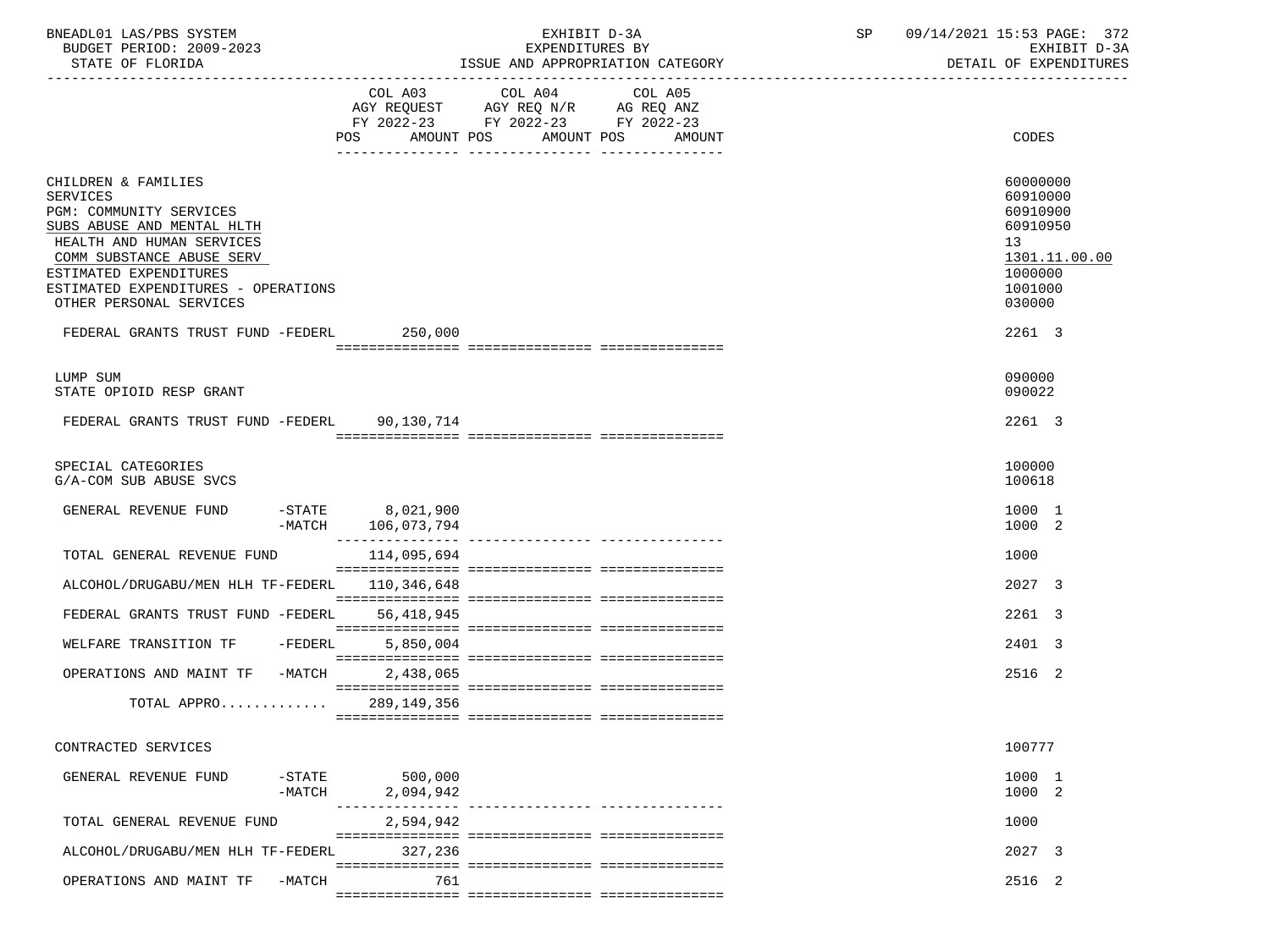| BNEADL01 LAS/PBS SYSTEM<br>BUDGET PERIOD: 2009-2023<br>STATE OF FLORIDA                                                                                                                                                                                                                                 |                               | EXHIBIT D-3A<br>EXPENDITURES BY<br>ISSUE AND APPROPRIATION CATEGORY                                                                     | SP | 09/14/2021 15:53 PAGE: 373<br>EXHIBIT D-3A<br>DETAIL OF EXPENDITURES                                                       |
|---------------------------------------------------------------------------------------------------------------------------------------------------------------------------------------------------------------------------------------------------------------------------------------------------------|-------------------------------|-----------------------------------------------------------------------------------------------------------------------------------------|----|----------------------------------------------------------------------------------------------------------------------------|
|                                                                                                                                                                                                                                                                                                         | POS                           | COL A03 COL A04<br>COL A05<br>AGY REQUEST AGY REQ N/R AG REQ ANZ<br>FY 2022-23 FY 2022-23 FY 2022-23<br>AMOUNT POS AMOUNT POS<br>AMOUNT |    | CODES                                                                                                                      |
| CHILDREN & FAMILIES<br><b>SERVICES</b><br><b>PGM: COMMUNITY SERVICES</b><br>SUBS ABUSE AND MENTAL HLTH<br>HEALTH AND HUMAN SERVICES<br>COMM SUBSTANCE ABUSE SERV<br>ESTIMATED EXPENDITURES<br>ESTIMATED EXPENDITURES - OPERATIONS<br>SPECIAL CATEGORIES<br>CONTRACTED SERVICES<br>TOTAL APPRO 2,922,939 |                               |                                                                                                                                         |    | 60000000<br>60910000<br>60910900<br>60910950<br>13 <sup>°</sup><br>1301.11.00.00<br>1000000<br>1001000<br>100000<br>100777 |
| G/A-CONTRACTED SERVICES                                                                                                                                                                                                                                                                                 |                               |                                                                                                                                         |    | 100778                                                                                                                     |
| GENERAL REVENUE FUND -STATE 1,150,000<br>FEDERAL GRANTS TRUST FUND -FEDERL                                                                                                                                                                                                                              | 8,542,967<br>________________ |                                                                                                                                         |    | 1000 1<br>2261 3                                                                                                           |
| TOTAL APPRO                                                                                                                                                                                                                                                                                             | 9,692,967                     |                                                                                                                                         |    |                                                                                                                            |
| G/A - OPIOID SETTLEMENT                                                                                                                                                                                                                                                                                 |                               |                                                                                                                                         |    | 102400                                                                                                                     |
| GENERAL REVENUE FUND -STATE 11,267,851                                                                                                                                                                                                                                                                  |                               |                                                                                                                                         |    | 1000 1                                                                                                                     |
| COVID-19 - ST OPS                                                                                                                                                                                                                                                                                       |                               |                                                                                                                                         |    | 105153                                                                                                                     |
| ALCOHOL/DRUGABU/MEN HLH TF-FEDERL 53,129,250                                                                                                                                                                                                                                                            |                               |                                                                                                                                         |    | 2027 3                                                                                                                     |
| CONTRACTED SVC-SA/MH ADMIN                                                                                                                                                                                                                                                                              |                               |                                                                                                                                         |    | 106220                                                                                                                     |
| FEDERAL GRANTS TRUST FUND -FEDERL 1,239,000                                                                                                                                                                                                                                                             |                               |                                                                                                                                         |    | 2261 3                                                                                                                     |
| TOTAL: ESTIMATED EXPENDITURES - OPERATIONS<br>TOTAL ISSUE 457,782,077                                                                                                                                                                                                                                   |                               |                                                                                                                                         |    | 1001000                                                                                                                    |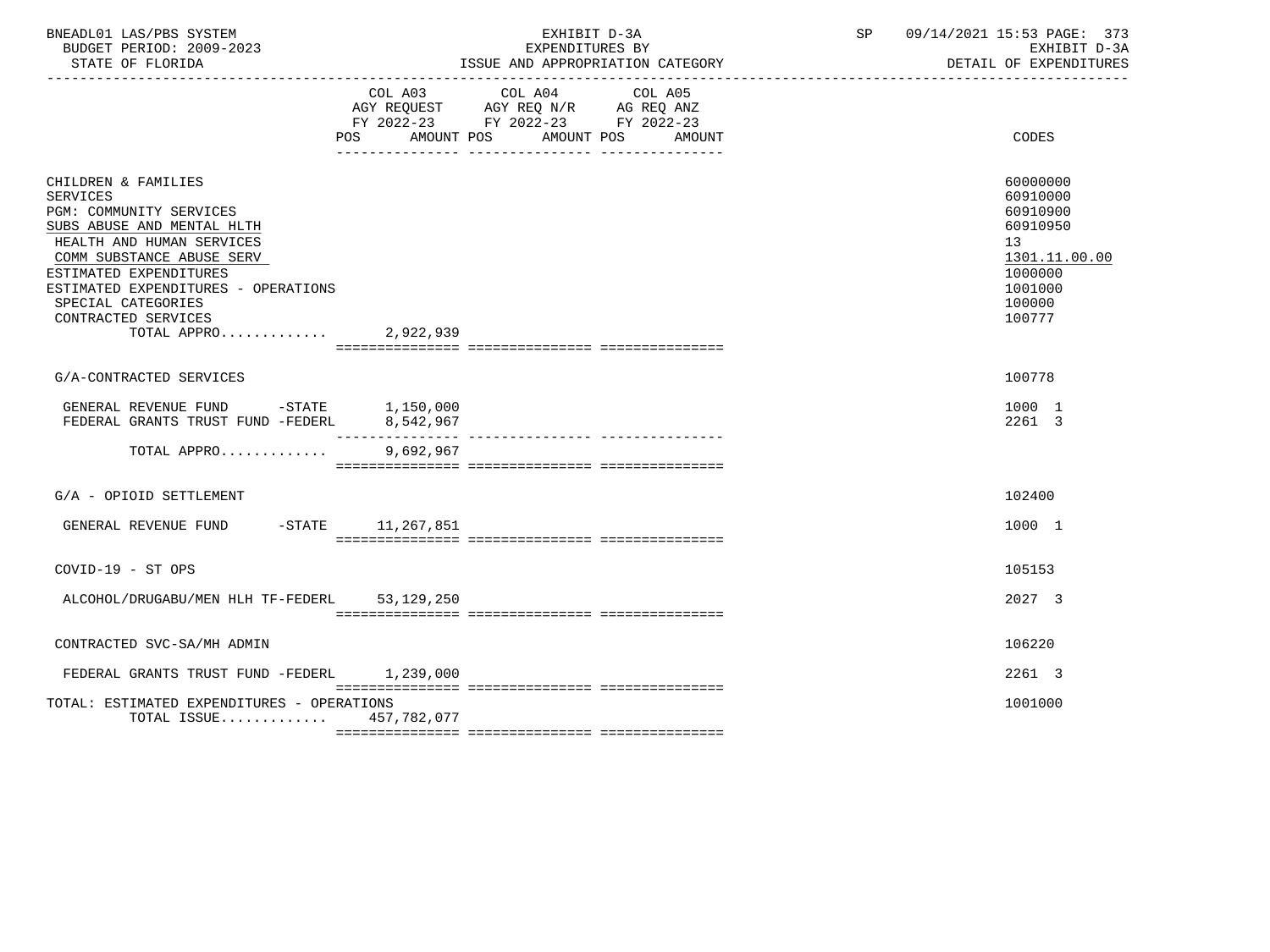| BNEADL01 LAS/PBS SYSTEM<br>BUDGET PERIOD: 2009-2023<br>STATE OF FLORIDA                                                                                                                                                                                 | EXHIBIT D-3A<br>SP<br>EXPENDITURES BY<br>ISSUE AND APPROPRIATION CATEGORY                                                                                                                                                                                                                                                    | 09/14/2021 15:53 PAGE: 374<br>EXHIBIT D-3A<br>DETAIL OF EXPENDITURES           |
|---------------------------------------------------------------------------------------------------------------------------------------------------------------------------------------------------------------------------------------------------------|------------------------------------------------------------------------------------------------------------------------------------------------------------------------------------------------------------------------------------------------------------------------------------------------------------------------------|--------------------------------------------------------------------------------|
|                                                                                                                                                                                                                                                         | FY 2022-23 FY 2022-23 FY 2022-23<br>AMOUNT POS AMOUNT POS<br>AMOUNT                                                                                                                                                                                                                                                          | CODES                                                                          |
| CHILDREN & FAMILIES<br><b>SERVICES</b><br>PGM: COMMUNITY SERVICES<br>SUBS ABUSE AND MENTAL HLTH<br>HEALTH AND HUMAN SERVICES<br>COMM SUBSTANCE ABUSE SERV<br>ESTIMATED EXPENDITURES<br>SALARY INCREASES FOR FY 2021-22 -<br>STATE EMPLOYEE MINIMUM WAGE |                                                                                                                                                                                                                                                                                                                              | 60000000<br>60910000<br>60910900<br>60910950<br>13<br>1301.11.00.00<br>1000000 |
| INCREASE - EFFECTIVE 7/1/2021<br>OTHER PERSONAL SERVICES                                                                                                                                                                                                |                                                                                                                                                                                                                                                                                                                              | 1001030<br>030000                                                              |
| FEDERAL GRANTS TRUST FUND -FEDERL                                                                                                                                                                                                                       | 6,746                                                                                                                                                                                                                                                                                                                        | 2261 3                                                                         |
| ADJUSTMENTS TO CURRENT YEAR<br>ESTIMATED EXPENDITURES<br>ADJUST FUND SOURCE INDICATORS - ADD<br>SPECIAL CATEGORIES<br>G/A-COM SUB ABUSE SVCS                                                                                                            |                                                                                                                                                                                                                                                                                                                              | 1600000<br>160S220<br>100000<br>100618                                         |
| GENERAL REVENUE FUND -MATCH 4,499,826                                                                                                                                                                                                                   |                                                                                                                                                                                                                                                                                                                              | 1000 2                                                                         |
|                                                                                                                                                                                                                                                         |                                                                                                                                                                                                                                                                                                                              |                                                                                |
| AGENCY ISSUE NARRATIVE:<br>2022-2023 BUDGET YEAR NARRATIVE:<br>ISSUE TITLE:<br>Adjust Fund Source Indicators - Add                                                                                                                                      | IT COMPONENT? NO                                                                                                                                                                                                                                                                                                             |                                                                                |
| SUMMARY:                                                                                                                                                                                                                                                | The Department of Children and Families (department) requests the recurring transfer of \$214,939,636 across Funding<br>Source Identifiers (FSI) in all of the department's budget entities, adjusting the department's Fiscal Year 2022-2023 in<br>order to realign FSI's for Maintenance of Effort (MOE) and Match review. |                                                                                |
| ISSUE NARRATIVE:                                                                                                                                                                                                                                        | This technical issue requests the transfer of appropriations between FSI's that is necessary to ensure that the<br>department can properly identify state funding required to match federal funds and MOE amounts with certainty.                                                                                            |                                                                                |
|                                                                                                                                                                                                                                                         | The Other Salary Amount (OAD) transaction was used to realign the budget for the Salaries and Benefits appropriation<br>category because this issue is not associated with specific positions and/or salary.                                                                                                                 |                                                                                |
|                                                                                                                                                                                                                                                         | The Department will implement these adjustments and continue to monitor the funding of the budget.<br>When summarized with companion issue 160S230 - Adjust Fund Source Indicators - Deduct, the issues net to zero.                                                                                                         |                                                                                |
| COST CALCULATION:<br>needs:                                                                                                                                                                                                                             | The following chart summarizes the FSI's that have been identified for realignment in order to meet our MOE and Match                                                                                                                                                                                                        |                                                                                |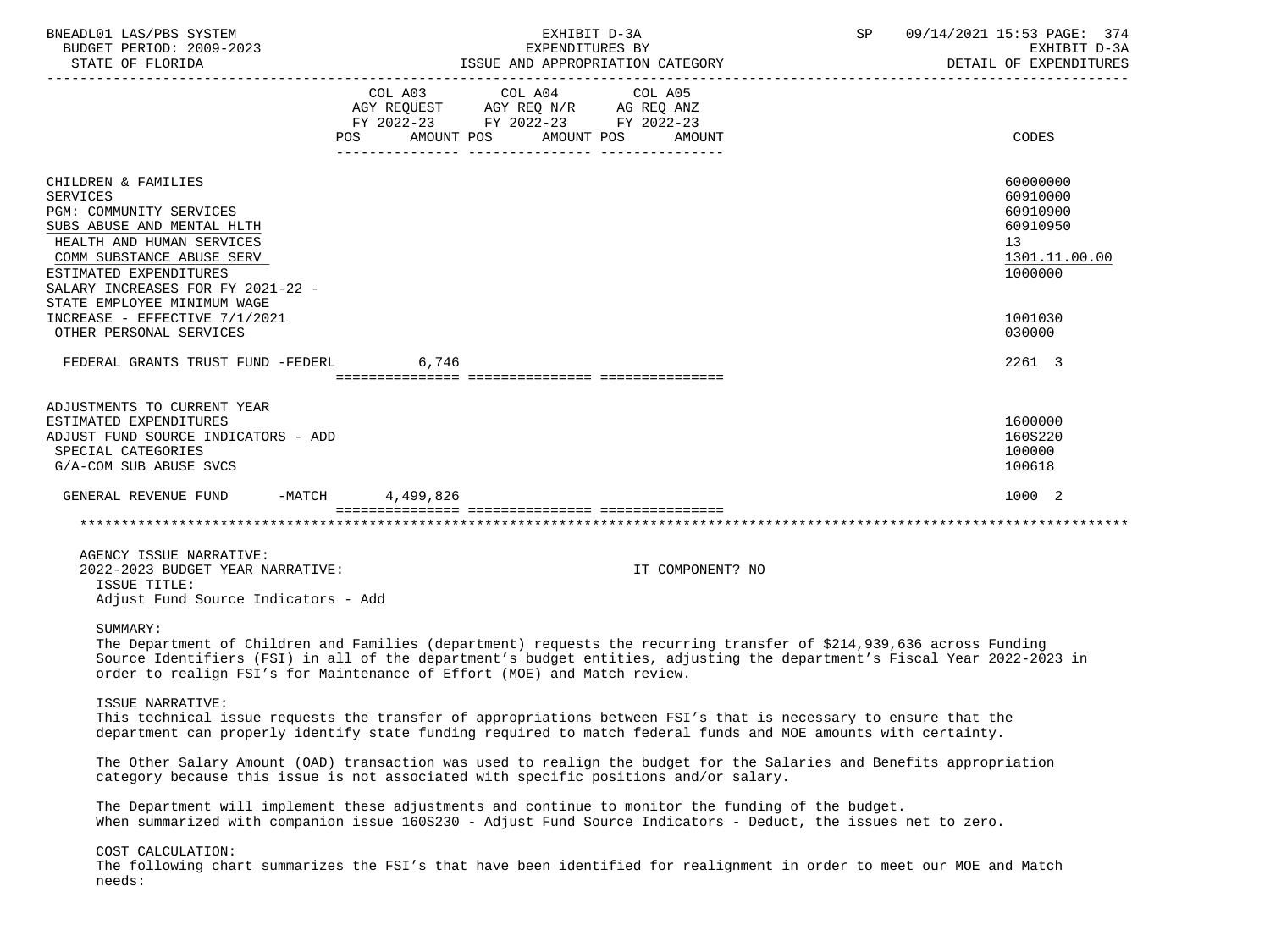| BNEADL01 LAS/PBS SYSTEM |                  |                          |  | EXHIBIT D-3A                     |  |
|-------------------------|------------------|--------------------------|--|----------------------------------|--|
|                         |                  | BUDGET PERIOD: 2009-2023 |  | EXPENDITURES BY                  |  |
|                         | STATE OF FLORIDA |                          |  | ISSUE AND APPROPRIATION CATEGORY |  |

# ADL01 LAS/PBS SYSTEM<br>BXHIBIT D-3A SP 09/14/2021 15:53 PAGE: 375<br>EXPENDITURES BY SEXALL STRAND STRANDER SPRINGER SPRINGER TO A BUDGET PERIOD: 2009-2023 EXPENDITURES BY EXHIBIT D-3A

|                                                                                                                                                                                   | COL A03<br>AGY REQUEST<br>$FY$ 2022-23<br>AMOUNT POS<br>POS | COL A04<br>AGY REQ N/R<br>FY 2022-23<br>AMOUNT POS | COL A05<br>AG REQ ANZ<br>FY 2022-23<br>AMOUNT |    | CODES                                                         |
|-----------------------------------------------------------------------------------------------------------------------------------------------------------------------------------|-------------------------------------------------------------|----------------------------------------------------|-----------------------------------------------|----|---------------------------------------------------------------|
| CHILDREN & FAMILIES<br>SERVICES<br>PGM: COMMUNITY SERVICES<br>SUBS ABUSE AND MENTAL HLTH<br>HEALTH AND HUMAN SERVICES<br>COMM SUBSTANCE ABUSE SERV<br>ADJUSTMENTS TO CURRENT YEAR |                                                             |                                                    |                                               | 13 | 60000000<br>60910000<br>60910900<br>60910950<br>1301.11.00.00 |
| ESTIMATED EXPENDITURES<br>ADJUST FUND SOURCE INDICATORS - ADD                                                                                                                     |                                                             |                                                    |                                               |    | 1600000<br>160S220                                            |

|          |      | $FSI-1$                                                                                                              | $FSI-2$                                                 | $FSI-3$                                   | $FSI-9$   | Grand Total         |                                                                                                                                                                                         |
|----------|------|----------------------------------------------------------------------------------------------------------------------|---------------------------------------------------------|-------------------------------------------|-----------|---------------------|-----------------------------------------------------------------------------------------------------------------------------------------------------------------------------------------|
| 60900101 | 1000 | (2,688,418)                                                                                                          | 2,688,418                                               |                                           |           | 0                   |                                                                                                                                                                                         |
|          | 2021 | (131, 150)                                                                                                           | (57, 221)                                               | 188,371                                   |           | $\mathsf{O}\xspace$ |                                                                                                                                                                                         |
|          | 2261 | (19, 427)                                                                                                            | (35, 779)                                               | 55,206                                    |           | 0                   |                                                                                                                                                                                         |
|          | 2516 | (2,004)                                                                                                              | 2,004                                                   |                                           |           | 0                   |                                                                                                                                                                                         |
|          |      | (2,840,999)                                                                                                          | 2,597,422                                               | 243,577                                   |           | 0                   |                                                                                                                                                                                         |
| 60900202 |      |                                                                                                                      |                                                         |                                           |           |                     |                                                                                                                                                                                         |
|          | 2261 |                                                                                                                      |                                                         |                                           |           |                     |                                                                                                                                                                                         |
|          | 2516 | (835)                                                                                                                | 835                                                     |                                           |           |                     |                                                                                                                                                                                         |
|          |      | 3,742,540                                                                                                            | (6, 795, 799)                                           | 4,608,559                                 |           | $\mathbf 0$         |                                                                                                                                                                                         |
| 60910310 | 1000 | 53,790,972                                                                                                           | (53, 790, 972)                                          |                                           |           | 0                   |                                                                                                                                                                                         |
|          | 2157 | 6,471,113                                                                                                            | (6, 471, 113)                                           |                                           |           | $\mathsf 0$         |                                                                                                                                                                                         |
|          | 2261 |                                                                                                                      | 849,538                                                 | (849, 538)                                |           |                     |                                                                                                                                                                                         |
|          | 2516 | 9,090,654                                                                                                            | (9,090,654)                                             |                                           |           |                     |                                                                                                                                                                                         |
|          |      | 69, 352, 739                                                                                                         | (68, 503, 201)                                          | (849, 538)                                |           | $\overline{0}$      |                                                                                                                                                                                         |
| 60910506 | 1000 | (50, 737, 403)                                                                                                       | 50,737,403                                              |                                           |           |                     |                                                                                                                                                                                         |
|          | 2261 |                                                                                                                      |                                                         |                                           |           |                     |                                                                                                                                                                                         |
|          | 2516 | (6, 162, 785)                                                                                                        | 6,162,785                                               |                                           |           |                     |                                                                                                                                                                                         |
|          |      | 56,900,188)                                                                                                          | 56,872,148                                              |                                           | 28,040    | $\overline{0}$      |                                                                                                                                                                                         |
| 60910708 | 1000 | 6,240,815                                                                                                            | (6, 240, 815)                                           |                                           |           | 0                   |                                                                                                                                                                                         |
|          | 2261 | (1,664)                                                                                                              | 994,311                                                 | (992, 647)                                |           | $\mathsf 0$         |                                                                                                                                                                                         |
|          |      | 6,239,151                                                                                                            | (5, 246, 504)                                           | (992, 647)                                |           | $\overline{0}$      |                                                                                                                                                                                         |
| 60910950 | 1000 | (24, 572, 806)                                                                                                       | 24,572,806                                              |                                           |           | 0                   |                                                                                                                                                                                         |
|          | 2261 |                                                                                                                      | 2,131,586                                               | (2, 131, 586)                             |           |                     |                                                                                                                                                                                         |
|          | 2516 | 2,467                                                                                                                | (2, 467)                                                |                                           |           | $\overline{0}$      |                                                                                                                                                                                         |
|          |      | Budget Entity Fund<br>60900101 Total<br>1000<br>60900202 Total<br>60910310 Total<br>60910506 Total<br>60910708 Total | FSI TRANSFER REOUEST FY 2022-23<br>3,602,689<br>140,686 | (3,602,689)<br>(3, 193, 945)<br>(28, 040) | 4,608,559 | 28,040              | 0<br>$\mathsf{O}\xspace$<br>(1, 555, 300)<br>$\mathsf{O}\xspace$<br>(1, 555, 300)<br>$\mathsf{O}\xspace$<br>$\pmb{0}$<br>$\mathsf 0$<br>$\mathsf{O}\xspace$<br>$\mathsf 0$<br>$\pmb{0}$ |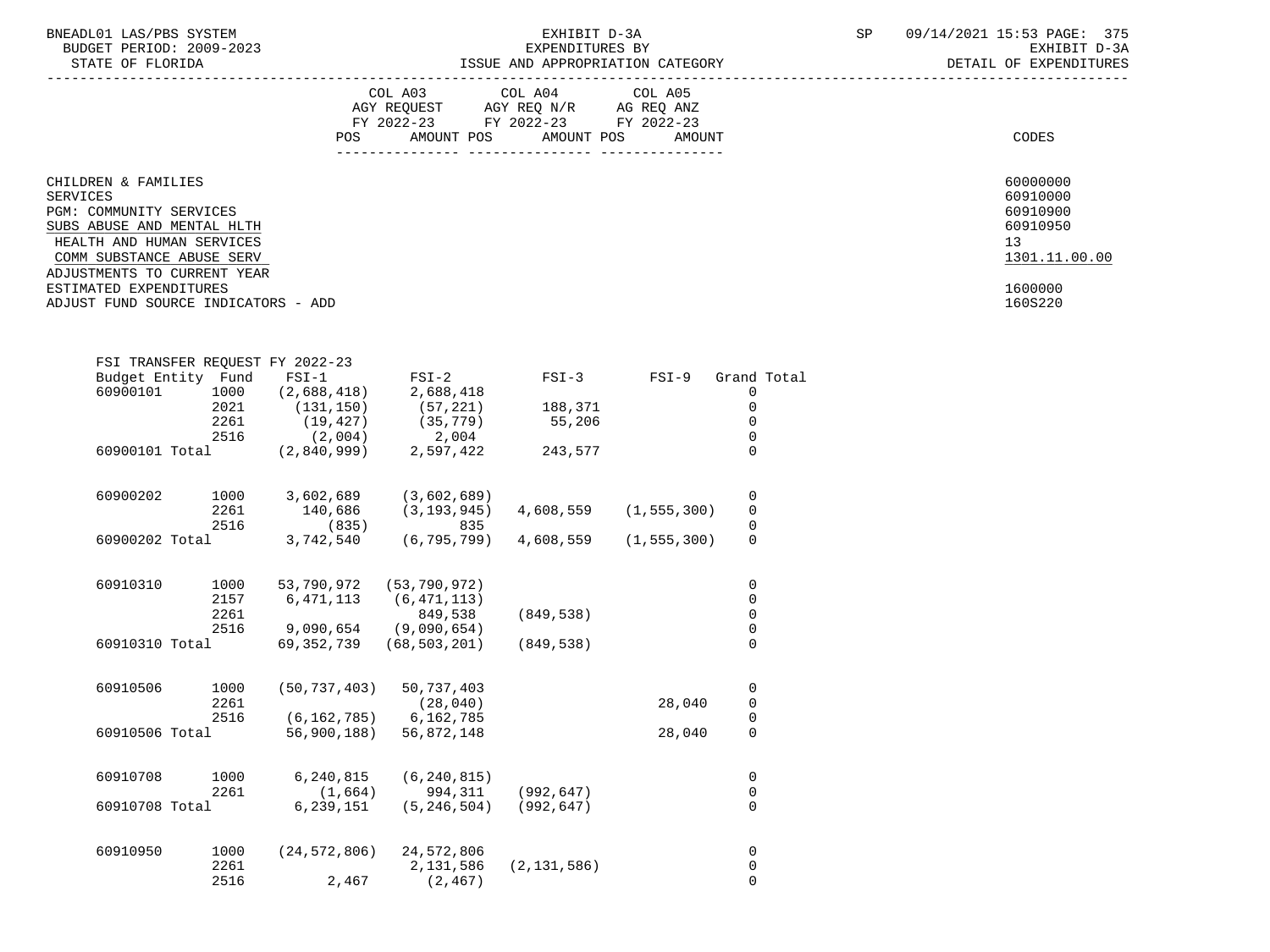| BNEADL01 LAS/PBS SYSTEM<br>BUDGET PERIOD: 2009-2023<br>STATE OF FLORIDA<br>---------------------                                                                                                                   |                                                   |            | EXHIBIT D-3A<br>EXPENDITURES BY                                                                                 | ISSUE AND APPROPRIATION CATEGORY |             | 09/14/2021 15:53 PAGE: 376<br>SP<br>EXHIBIT D-3A<br>DETAIL OF EXPENDITURES                                           |
|--------------------------------------------------------------------------------------------------------------------------------------------------------------------------------------------------------------------|---------------------------------------------------|------------|-----------------------------------------------------------------------------------------------------------------|----------------------------------|-------------|----------------------------------------------------------------------------------------------------------------------|
|                                                                                                                                                                                                                    | POS                                               | AMOUNT POS | COL A03 COL A04 COL A05<br>AGY REQUEST AGY REQ N/R AG REQ ANZ<br>FY 2022-23 FY 2022-23 FY 2022-23<br>AMOUNT POS | AMOUNT                           |             | <b>CODES</b>                                                                                                         |
| CHILDREN & FAMILIES<br><b>SERVICES</b><br>PGM: COMMUNITY SERVICES<br>SUBS ABUSE AND MENTAL HLTH<br>HEALTH AND HUMAN SERVICES<br>COMM SUBSTANCE ABUSE SERV<br>ADJUSTMENTS TO CURRENT YEAR<br>ESTIMATED EXPENDITURES |                                                   |            |                                                                                                                 |                                  |             | 60000000<br>60910000<br>60910900<br>60910950<br>13<br>1301.11.00.00<br>1600000                                       |
| ADJUST FUND SOURCE INDICATORS - ADD                                                                                                                                                                                |                                                   |            |                                                                                                                 |                                  |             | 160S220                                                                                                              |
| 60910950 Total (24,570,339) 26,701,925 (2,131,586)                                                                                                                                                                 |                                                   |            |                                                                                                                 |                                  | $\mathbf 0$ |                                                                                                                      |
| Grand Total                                                                                                                                                                                                        | $(4,977,096)$ $5,625,991$ $878,365$ $(1,527,260)$ |            |                                                                                                                 |                                  | $\mathbf 0$ |                                                                                                                      |
| IMPACT OF NOT FUNDING ISSUE:<br>Not Applicable.                                                                                                                                                                    |                                                   |            |                                                                                                                 |                                  |             |                                                                                                                      |
| LINKAGE TO GOVERNOR'S PRIORITIES:<br>Not Applicable.                                                                                                                                                               |                                                   |            |                                                                                                                 |                                  |             |                                                                                                                      |
| FLORIDA STRATEGIC PLAN FOR ECONOMIC DEVELOPMENT:<br>Not Applicable.                                                                                                                                                |                                                   |            |                                                                                                                 |                                  |             |                                                                                                                      |
| ADJUST FUND SOURCE INDICATORS -<br><b>DEDUCT</b><br>SPECIAL CATEGORIES                                                                                                                                             |                                                   |            |                                                                                                                 |                                  |             | 160S230<br>100000                                                                                                    |
| G/A-COM SUB ABUSE SVCS                                                                                                                                                                                             |                                                   |            |                                                                                                                 |                                  |             | 100618                                                                                                               |
| GENERAL REVENUE FUND                                                                                                                                                                                               | $-$ STATE                                         | 4,499,826- |                                                                                                                 |                                  |             | 1000 1                                                                                                               |
|                                                                                                                                                                                                                    |                                                   |            |                                                                                                                 |                                  |             |                                                                                                                      |
| AGENCY ISSUE NARRATIVE:<br>2022-2023 BUDGET YEAR NARRATIVE:<br>ISSUE TITLE:<br>Adjust Fund Source Indicators - Deduct                                                                                              |                                                   |            |                                                                                                                 | IT COMPONENT? NO                 |             |                                                                                                                      |
| SUMMARY:                                                                                                                                                                                                           |                                                   |            |                                                                                                                 |                                  |             | The Department of Children and Families (department) requests the recurring transfer of \$214,939,636 across Funding |

 Source Identifiers (FSI) in all of the department's budget entities, adjusting the department's Fiscal Year 2022-2023 in order to realign FSI's for Maintenance of Effort (MOE) and Match review.

ISSUE NARRATIVE:

This technical issue requests the transfer of appropriations between FSI's that is necessary to ensure that the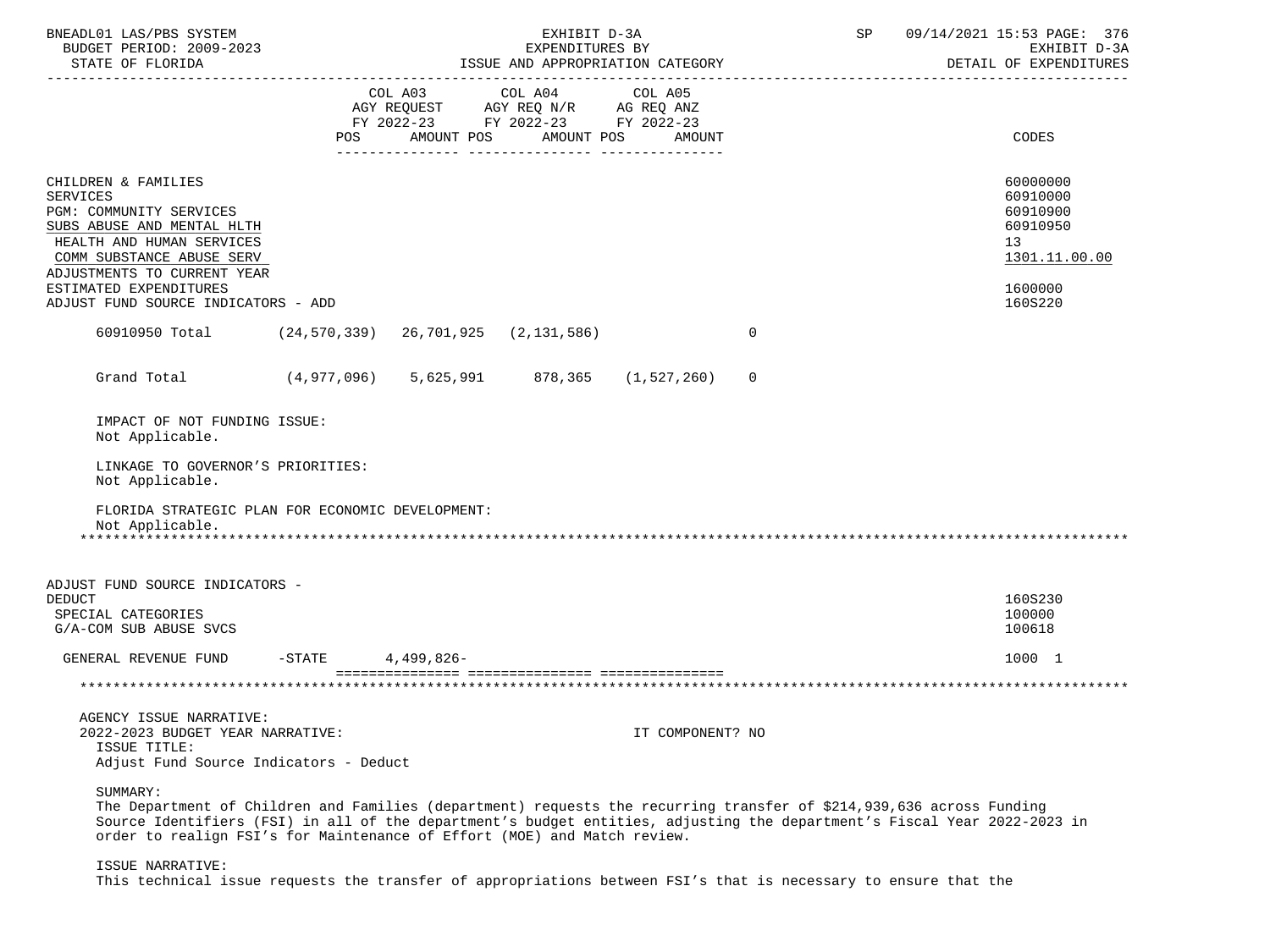| BNEADL01 LAS/PBS SYSTEM<br>BUDGET PERIOD: 2009-2023<br>STATE OF FLORIDA                                                                            | EXHIBIT D-3A<br>EXPENDITURES BY<br>ISSUE AND APPROPRIATION CATEGORY                                                                   | 09/14/2021 15:53 PAGE: 377<br>SP<br>EXHIBIT D-3A<br>DETAIL OF EXPENDITURES |
|----------------------------------------------------------------------------------------------------------------------------------------------------|---------------------------------------------------------------------------------------------------------------------------------------|----------------------------------------------------------------------------|
|                                                                                                                                                    | COL A03 COL A04 COL A05<br>AGY REQUEST AGY REQ N/R AG REQ ANZ<br>FY 2022-23 FY 2022-23 FY 2022-23<br>POS AMOUNT POS AMOUNT POS AMOUNT | CODES                                                                      |
| CHILDREN & FAMILIES<br>SERVICES<br>PGM: COMMUNITY SERVICES<br>SUBS ABUSE AND MENTAL HLTH<br>HEALTH AND HUMAN SERVICES<br>COMM SUBSTANCE ABUSE SERV |                                                                                                                                       | 60000000<br>60910000<br>60910900<br>60910950<br>13<br>1301.11.00.00        |
| ADJUSTMENTS TO CURRENT YEAR<br>ESTIMATED EXPENDITURES<br>ADJUST FUND SOURCE INDICATORS -<br><b>DEDUCT</b>                                          |                                                                                                                                       | 1600000<br>160S230                                                         |

department can properly identify state funding required to match federal funds and MOE amounts with certainty.

 The Other Salary Amount (OAD) transaction was used to realign the budget for the Salaries and Benefits appropriation category because this issue is not associated with specific positions and/or salary.

 The Department will implement these adjustments and continue to monitor the funding of the budget. When summarized with companion issue 160S220 - Adjust Fund Source Indicators - Add, the issues net to zero.

COST CALCULATION:

 The following chart summarizes the FSI's that have been identified for realignment in order to meet our MOE and Match needs:

| FSI TRANSFER REQUEST FY 2022-23 |      |                |                |            |               |                |  |
|---------------------------------|------|----------------|----------------|------------|---------------|----------------|--|
| Budget Entity Fund              |      | $FSI-1$        | $FSI-2$        | $FSI-3$    | FSI-9         | Grand Total    |  |
| 60900101                        | 1000 | (2,688,418)    | 2,688,418      |            |               | 0              |  |
|                                 | 2021 | (131, 150)     | (57, 221)      | 188,371    |               |                |  |
|                                 | 2261 | (19, 427)      | (35, 779)      | 55,206     |               | 0              |  |
|                                 | 2516 | (2,004)        | 2,004          |            |               | 0              |  |
| 60900101 Total                  |      | (2,840,999)    | 2,597,422      | 243,577    |               | 0              |  |
| 60900202                        | 1000 | 3,602,689      | (3,602,689)    |            |               | 0              |  |
|                                 | 2261 | 140,686        | (3, 193, 945)  | 4,608,559  | (1, 555, 300) | 0              |  |
|                                 | 2516 | (835)          | 835            |            |               | $\pmb{0}$      |  |
| 60900202 Total                  |      | 3,742,540      | (6, 795, 799)  | 4,608,559  | (1, 555, 300) | $\overline{0}$ |  |
| 60910310                        | 1000 | 53,790,972     | (53, 790, 972) |            |               | 0              |  |
|                                 | 2157 | 6,471,113      | (6, 471, 113)  |            |               | 0              |  |
|                                 | 2261 |                | 849,538        | (849, 538) |               | 0              |  |
|                                 | 2516 | 9,090,654      | (9,090,654)    |            |               | 0              |  |
| 60910310 Total                  |      | 69,352,739     | (68, 503, 201) | (849, 538) |               | $\Omega$       |  |
| 60910506                        | 1000 | (50, 737, 403) | 50,737,403     |            |               | 0              |  |
|                                 | 2261 |                | (28, 040)      |            | 28,040        | 0              |  |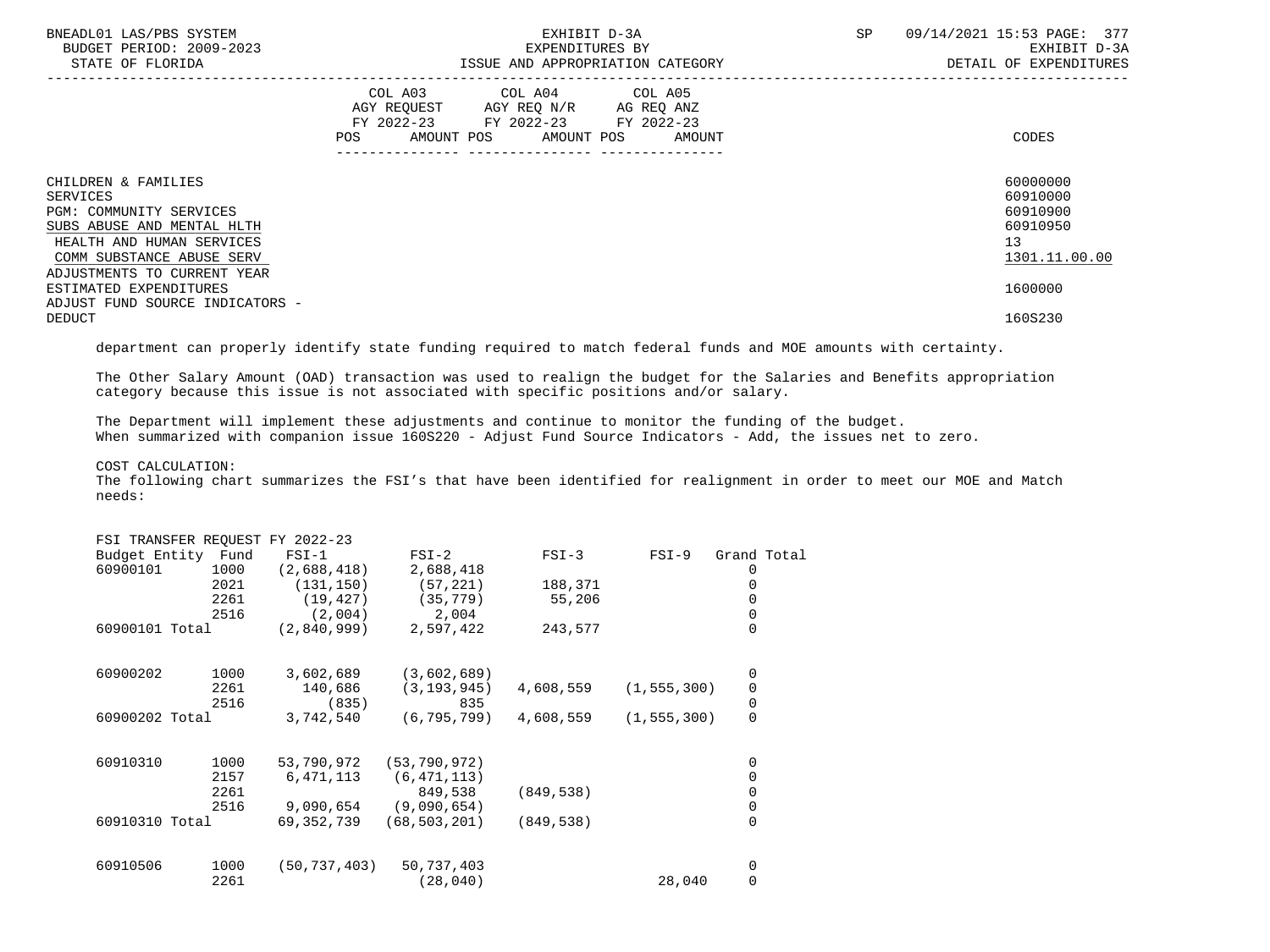| BNEADL01 LAS/PBS SYSTEM<br>BUDGET PERIOD: 2009-2023<br>STATE OF FLORIDA                                                                                                                                                                                                |                                                                                                |                                                                           | EXHIBIT D-3A                                                                                                    | EXPENDITURES BY<br>ISSUE AND APPROPRIATION CATEGORY |                                                             | SP | 09/14/2021 15:53 PAGE: 378<br>EXHIBIT D-3A<br>DETAIL OF EXPENDITURES                      |
|------------------------------------------------------------------------------------------------------------------------------------------------------------------------------------------------------------------------------------------------------------------------|------------------------------------------------------------------------------------------------|---------------------------------------------------------------------------|-----------------------------------------------------------------------------------------------------------------|-----------------------------------------------------|-------------------------------------------------------------|----|-------------------------------------------------------------------------------------------|
|                                                                                                                                                                                                                                                                        | POS                                                                                            | AMOUNT POS                                                                | COL A03 COL A04 COL A05<br>AGY REQUEST AGY REQ N/R AG REQ ANZ<br>FY 2022-23 FY 2022-23 FY 2022-23<br>AMOUNT POS | AMOUNT                                              |                                                             |    | CODES                                                                                     |
| CHILDREN & FAMILIES<br><b>SERVICES</b><br>PGM: COMMUNITY SERVICES<br>SUBS ABUSE AND MENTAL HLTH<br>HEALTH AND HUMAN SERVICES<br>COMM SUBSTANCE ABUSE SERV<br>ADJUSTMENTS TO CURRENT YEAR<br>ESTIMATED EXPENDITURES<br>ADJUST FUND SOURCE INDICATORS -<br><b>DEDUCT</b> |                                                                                                |                                                                           |                                                                                                                 |                                                     |                                                             |    | 60000000<br>60910000<br>60910900<br>60910950<br>13<br>1301.11.00.00<br>1600000<br>160S230 |
| 2516<br>60910506 Total                                                                                                                                                                                                                                                 | $(6, 162, 785)$ 6, 162, 785<br>56,900,188)                                                     | 56,872,148                                                                |                                                                                                                 | 28,040                                              | $\overline{0}$<br>$\Omega$                                  |    |                                                                                           |
| 60910708<br>2261<br>60910708 Total                                                                                                                                                                                                                                     | 1000 6,240,815<br>6,239,151                                                                    | (6, 240, 815)<br>$(1,664)$ 994,311 (992,647)<br>$(5, 246, 504)$ (992,647) |                                                                                                                 |                                                     | $\overline{0}$<br>$\mathbf 0$<br>$\Omega$                   |    |                                                                                           |
| 60910950<br>2261<br>2516<br>60910950 Total                                                                                                                                                                                                                             | 1000 (24,572,806) 24,572,806<br>$2,467$ (2,467)<br>$(24, 570, 339)$ 26, 701, 925 (2, 131, 586) | 2,131,586                                                                 | (2, 131, 586)                                                                                                   |                                                     | $\overline{0}$<br>$\overline{0}$<br>$\mathbf 0$<br>$\Omega$ |    |                                                                                           |
| Grand Total (4,977,096) 5,625,991 878,365 (1,527,260)                                                                                                                                                                                                                  |                                                                                                |                                                                           |                                                                                                                 |                                                     | 0                                                           |    |                                                                                           |
| IMPACT OF NOT FUNDING ISSUE:<br>Not Applicable.                                                                                                                                                                                                                        |                                                                                                |                                                                           |                                                                                                                 |                                                     |                                                             |    |                                                                                           |
| LINKAGE TO GOVERNOR'S PRIORITIES:<br>Not Applicable.                                                                                                                                                                                                                   |                                                                                                |                                                                           |                                                                                                                 |                                                     |                                                             |    |                                                                                           |
| FLORIDA STRATEGIC PLAN FOR ECONOMIC DEVELOPMENT:<br>Not Applicable.                                                                                                                                                                                                    |                                                                                                |                                                                           |                                                                                                                 |                                                     |                                                             |    |                                                                                           |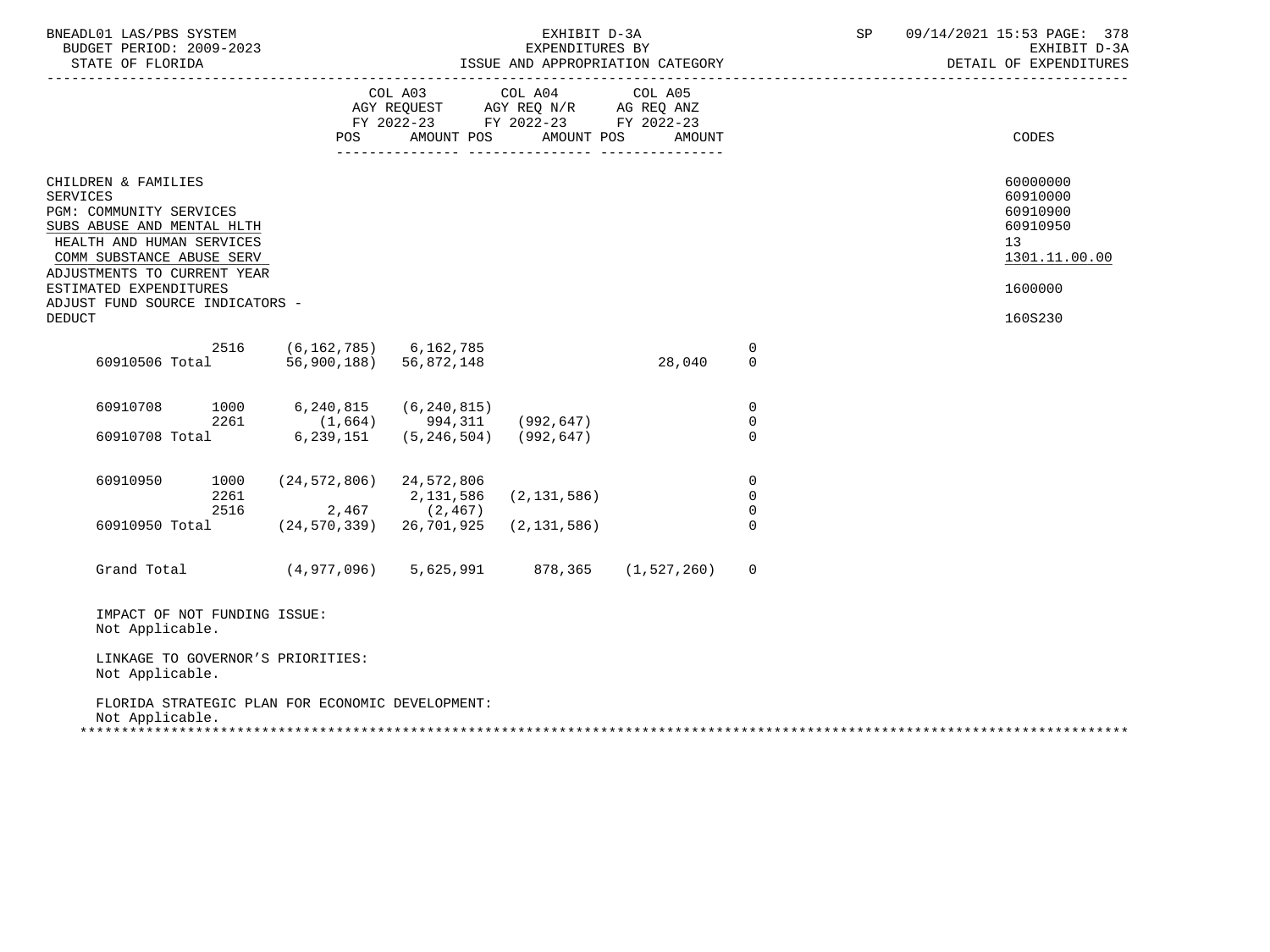| BNEADL01 LAS/PBS SYSTEM<br>BUDGET PERIOD: 2009-2023<br>STATE OF FLORIDA                                                                                                                                                                                                                                         | EXHIBIT D-3A<br>EXPENDITURES BY<br>ISSUE AND APPROPRIATION CATEGORY                                                                   | SP<br>09/14/2021 15:53 PAGE: 379<br>EXHIBIT D-3A<br>DETAIL OF EXPENDITURES                          |
|-----------------------------------------------------------------------------------------------------------------------------------------------------------------------------------------------------------------------------------------------------------------------------------------------------------------|---------------------------------------------------------------------------------------------------------------------------------------|-----------------------------------------------------------------------------------------------------|
|                                                                                                                                                                                                                                                                                                                 | COL A03 COL A04 COL A05<br>AGY REQUEST AGY REQ N/R AG REQ ANZ<br>FY 2022-23 FY 2022-23 FY 2022-23<br>POS AMOUNT POS AMOUNT POS AMOUNT | CODES                                                                                               |
| CHILDREN & FAMILIES<br><b>SERVICES</b><br>PGM: COMMUNITY SERVICES<br>SUBS ABUSE AND MENTAL HLTH<br>HEALTH AND HUMAN SERVICES<br>COMM SUBSTANCE ABUSE SERV<br>NONRECURRING EXPENDITURES<br>SPECIALIZED TREATMENT, EDUCATION &<br>PREVENTION SERVICES (STEPS) -<br>SUBSTANCE ABUSE SERVICES<br>SPECIAL CATEGORIES |                                                                                                                                       | 60000000<br>60910000<br>60910900<br>60910950<br>13<br>1301.11.00.00<br>2100000<br>2103058<br>100000 |
| G/A-CONTRACTED SERVICES<br>FEDERAL GRANTS TRUST FUND -FEDERL                                                                                                                                                                                                                                                    | $500,000 -$                                                                                                                           | 100778<br>2261 3                                                                                    |
| MEMORIAL REGIONAL HOSPITAL<br>MATERNAL ADDICTION TREATMENT<br>PROGRAM<br>SPECIAL CATEGORIES<br>G/A-CONTRACTED SERVICES<br>FEDERAL GRANTS TRUST FUND -FEDERL                                                                                                                                                     | $500,000 -$                                                                                                                           | 2103227<br>100000<br>100778<br>2261 3                                                               |
| DEPARTMENT OF CHILDREN AND FAMILIES<br>PHARMACEUTICAL PROGRAM<br>SPECIAL CATEGORIES<br>CONTRACTED SERVICES                                                                                                                                                                                                      |                                                                                                                                       | 2103334<br>100000<br>100777                                                                         |
| $-STATE$<br>GENERAL REVENUE FUND                                                                                                                                                                                                                                                                                | $500,000 -$                                                                                                                           | 1000 1                                                                                              |
| HERE'S HELP - SPECIALIZED OPIOID<br>TREATMENT AND RESIDENTIAL SUBSTANCE<br>ABUSE TRAINING PROGRAM<br>SPECIAL CATEGORIES<br>G/A-CONTRACTED SERVICES<br>GENERAL REVENUE FUND                                                                                                                                      | -STATE 250,000-                                                                                                                       | 2103381<br>100000<br>100778<br>1000 1                                                               |
|                                                                                                                                                                                                                                                                                                                 |                                                                                                                                       |                                                                                                     |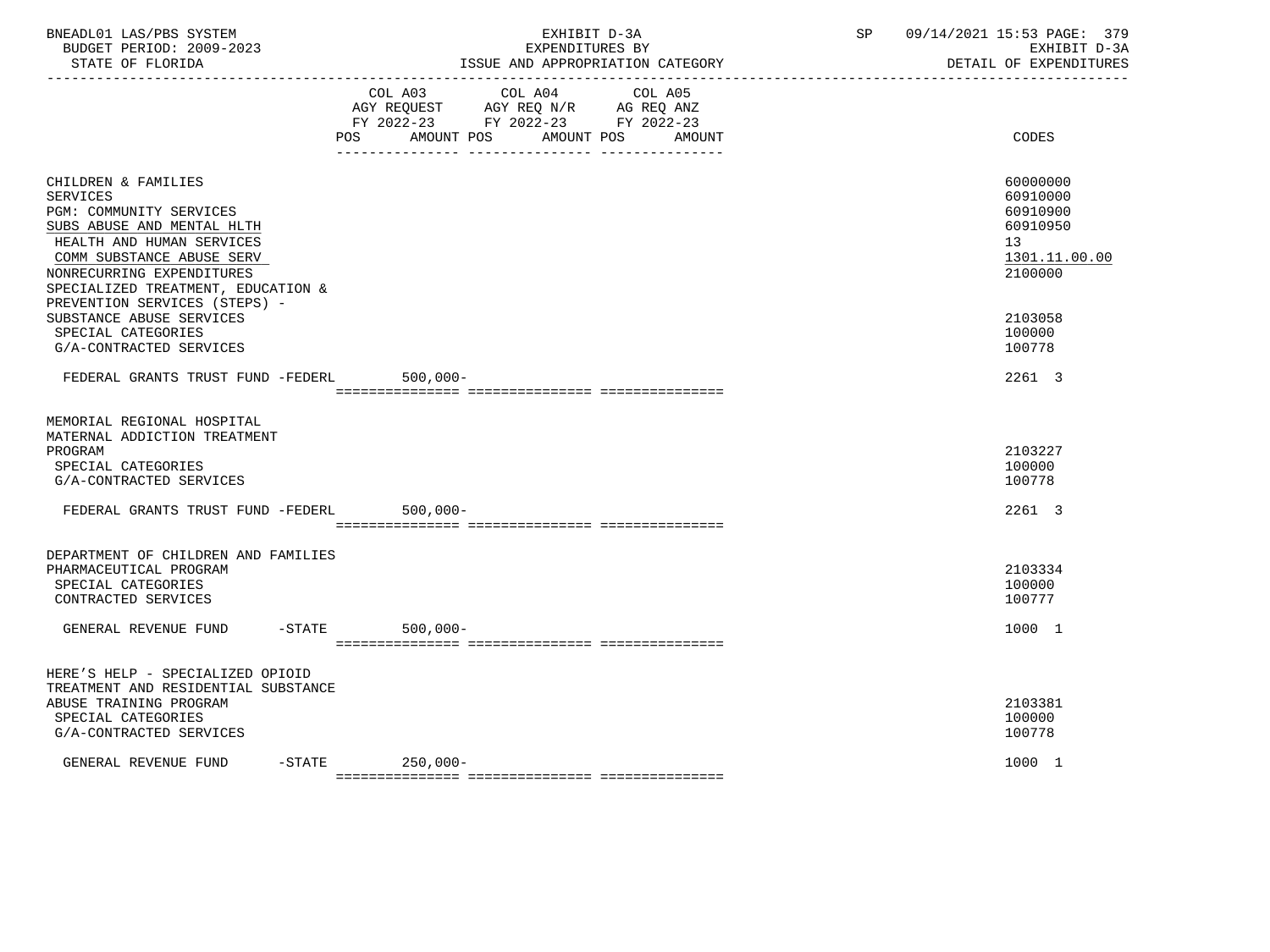| BNEADL01 LAS/PBS SYSTEM<br>BUDGET PERIOD: 2009-2023<br>STATE OF FLORIDA                                                                                                                                                                                                                         | EXHIBIT D-3A<br>EXPENDITURES BY<br>ISSUE AND APPROPRIATION CATEGORY                                                               | SP     | 09/14/2021 15:53 PAGE: 380<br>EXHIBIT D-3A<br>DETAIL OF EXPENDITURES                                          |
|-------------------------------------------------------------------------------------------------------------------------------------------------------------------------------------------------------------------------------------------------------------------------------------------------|-----------------------------------------------------------------------------------------------------------------------------------|--------|---------------------------------------------------------------------------------------------------------------|
|                                                                                                                                                                                                                                                                                                 | COL A03 COL A04<br>COL A05<br>AGY REQUEST AGY REQ N/R AG REQ ANZ<br>FY 2022-23 FY 2022-23 FY 2022-23<br>POS AMOUNT POS AMOUNT POS | AMOUNT | CODES                                                                                                         |
| CHILDREN & FAMILIES<br><b>SERVICES</b><br>PGM: COMMUNITY SERVICES<br>SUBS ABUSE AND MENTAL HLTH<br>HEALTH AND HUMAN SERVICES<br>COMM SUBSTANCE ABUSE SERV<br>NONRECURRING EXPENDITURES<br>STATE OPIOID RESPONSE GRANT BUDGET<br><b>AUTHORITY REQUEST</b><br>LUMP SUM<br>STATE OPIOID RESP GRANT |                                                                                                                                   |        | 60000000<br>60910000<br>60910900<br>60910950<br>13<br>1301.11.00.00<br>2100000<br>2103390<br>090000<br>090022 |
| FEDERAL GRANTS TRUST FUND -FEDERL 90,130,714-                                                                                                                                                                                                                                                   |                                                                                                                                   |        | 2261 3                                                                                                        |
| SPECIAL CATEGORIES<br>G/A-COM SUB ABUSE SVCS                                                                                                                                                                                                                                                    |                                                                                                                                   |        | 100000<br>100618                                                                                              |
| FEDERAL GRANTS TRUST FUND -FEDERL 20,074,845-                                                                                                                                                                                                                                                   |                                                                                                                                   |        | 2261 3                                                                                                        |
| G/A-CONTRACTED SERVICES                                                                                                                                                                                                                                                                         |                                                                                                                                   |        | 100778                                                                                                        |
| FEDERAL GRANTS TRUST FUND -FEDERL 1,628,179-                                                                                                                                                                                                                                                    |                                                                                                                                   |        | 2261 3                                                                                                        |
| TOTAL: STATE OPIOID RESPONSE GRANT BUDGET<br>AUTHORITY REOUEST<br>TOTAL ISSUE $111,833,738-$                                                                                                                                                                                                    |                                                                                                                                   |        | 2103390                                                                                                       |
| ST. JOHNS EPIC RECOVERY CENTER -<br>DETOXIFICATION AND RESIDENTIAL<br>TREATMENT BED CAPACITY<br>SPECIAL CATEGORIES<br>G/A-CONTRACTED SERVICES                                                                                                                                                   |                                                                                                                                   |        | 2103399<br>100000<br>100778                                                                                   |
| GENERAL REVENUE FUND                                                                                                                                                                                                                                                                            | $-STATE$ 500,000-                                                                                                                 |        | 1000 1                                                                                                        |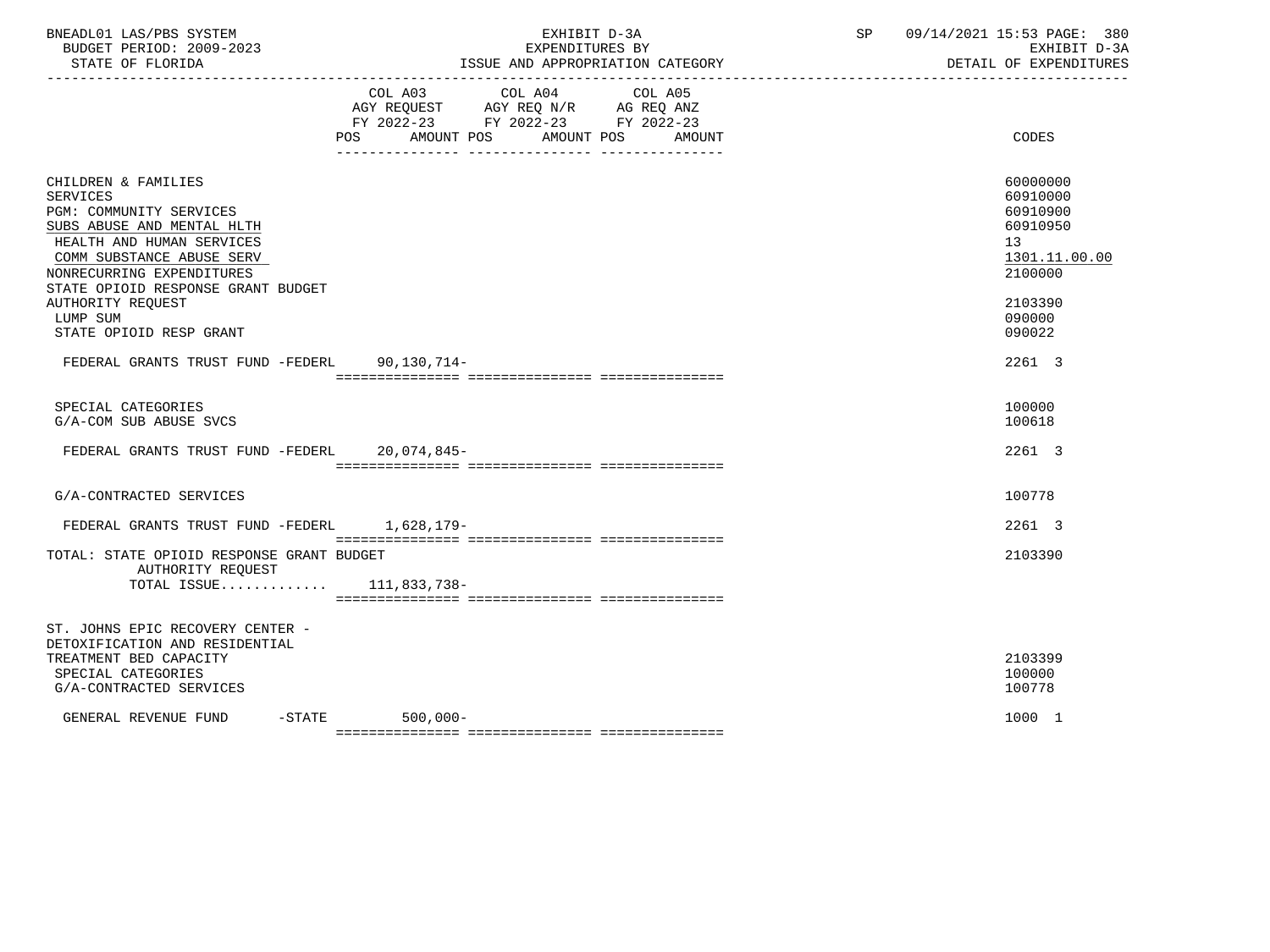| BNEADL01 LAS/PBS SYSTEM<br>BUDGET PERIOD: 2009-2023<br>STATE OF FLORIDA                                                                                                                                                                                                      | EXHIBIT D-3A<br>EXPENDITURES BY<br>ISSUE AND APPROPRIATION CATEGORY<br>---------------                                                                      | SP and the set of the set of the set of the set of the set of the set of the set of the set of the set of the set of the set of the set of the set of the set of the set of the set of the set of the set of the set of the se | 09/14/2021 15:53 PAGE: 381<br>EXHIBIT D-3A<br>DETAIL OF EXPENDITURES                                |
|------------------------------------------------------------------------------------------------------------------------------------------------------------------------------------------------------------------------------------------------------------------------------|-------------------------------------------------------------------------------------------------------------------------------------------------------------|--------------------------------------------------------------------------------------------------------------------------------------------------------------------------------------------------------------------------------|-----------------------------------------------------------------------------------------------------|
|                                                                                                                                                                                                                                                                              | COL A04<br>COL A03<br>COL A05<br>AGY REQUEST AGY REQ N/R AG REQ ANZ<br>FY 2022-23 FY 2022-23 FY 2022-23<br><b>POS</b><br>AMOUNT POS<br>AMOUNT POS<br>AMOUNT |                                                                                                                                                                                                                                | <b>CODES</b>                                                                                        |
| CHILDREN & FAMILIES<br><b>SERVICES</b><br>PGM: COMMUNITY SERVICES<br>SUBS ABUSE AND MENTAL HLTH<br>HEALTH AND HUMAN SERVICES<br>COMM SUBSTANCE ABUSE SERV<br>NONRECURRING EXPENDITURES<br>SEMINOLE COUNTY SHERIFF - SUBSTANCE<br>ABUSE RECOVERY CENTER<br>SPECIAL CATEGORIES |                                                                                                                                                             |                                                                                                                                                                                                                                | 60000000<br>60910000<br>60910900<br>60910950<br>13<br>1301.11.00.00<br>2100000<br>2103454<br>100000 |
| G/A-CONTRACTED SERVICES<br>GENERAL REVENUE FUND -STATE 400,000-                                                                                                                                                                                                              |                                                                                                                                                             |                                                                                                                                                                                                                                | 100778<br>1000 1                                                                                    |
| PROJECT OPIOID, INC. - FLORIDA<br>OPIOID CRISIS PILOT PROJECT<br>SPECIAL CATEGORIES<br>G/A-CONTRACTED SERVICES<br>FEDERAL GRANTS TRUST FUND -FEDERL 200,000-                                                                                                                 |                                                                                                                                                             |                                                                                                                                                                                                                                | 2103455<br>100000<br>100778<br>2261 3                                                               |
| LONG ACTING INJECTABLE<br>BUPRENORPHINE PILOT PROGRAM -<br><b>BROWARD</b><br>SPECIAL CATEGORIES<br>G/A-CONTRACTED SERVICES<br>FEDERAL GRANTS TRUST FUND -FEDERL 158,184-                                                                                                     |                                                                                                                                                             |                                                                                                                                                                                                                                | 2103456<br>100000<br>100778<br>2261 3                                                               |
| STATE OPIOID RESPONSE GRANT -<br>CARRY FORWARD OF PRIOR YEAR GRANT<br>AWARD BALANCE<br>OTHER PERSONAL SERVICES                                                                                                                                                               |                                                                                                                                                             |                                                                                                                                                                                                                                | 2103504<br>030000                                                                                   |
| FEDERAL GRANTS TRUST FUND -FEDERL                                                                                                                                                                                                                                            | $250,000-$                                                                                                                                                  |                                                                                                                                                                                                                                | 2261 3                                                                                              |
| SPECIAL CATEGORIES<br>G/A-COM SUB ABUSE SVCS                                                                                                                                                                                                                                 |                                                                                                                                                             |                                                                                                                                                                                                                                | 100000<br>100618                                                                                    |
| FEDERAL GRANTS TRUST FUND -FEDERL                                                                                                                                                                                                                                            | $35,685,500 -$                                                                                                                                              |                                                                                                                                                                                                                                | 2261 3                                                                                              |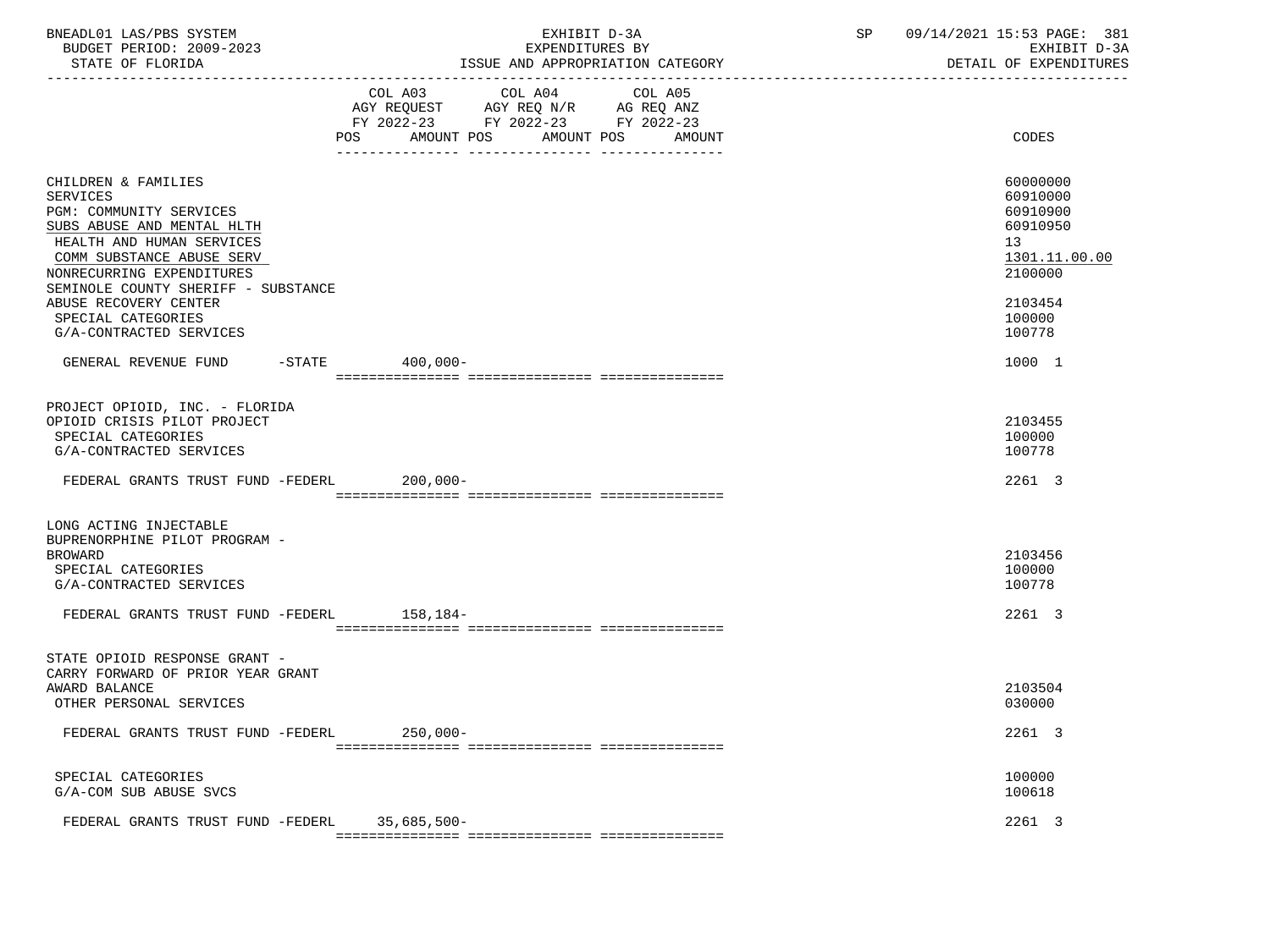| BNEADL01 LAS/PBS SYSTEM<br>BUDGET PERIOD: 2009-2023<br>STATE OF FLORIDA                                                                                                                                                        |                                                                                                                                       | EXHIBIT D-3A<br>EXPENDITURES BY | ISSUE AND APPROPRIATION CATEGORY | SP | 09/14/2021 15:53 PAGE: 382<br>EXHIBIT D-3A<br>DETAIL OF EXPENDITURES           |
|--------------------------------------------------------------------------------------------------------------------------------------------------------------------------------------------------------------------------------|---------------------------------------------------------------------------------------------------------------------------------------|---------------------------------|----------------------------------|----|--------------------------------------------------------------------------------|
|                                                                                                                                                                                                                                | COL A03 COL A04 COL A05<br>AGY REQUEST AGY REQ N/R AG REQ ANZ<br>FY 2022-23 FY 2022-23 FY 2022-23<br>POS AMOUNT POS AMOUNT POS AMOUNT |                                 |                                  |    | CODES                                                                          |
| CHILDREN & FAMILIES<br><b>SERVICES</b><br><b>PGM: COMMUNITY SERVICES</b><br>SUBS ABUSE AND MENTAL HLTH<br>HEALTH AND HUMAN SERVICES<br>COMM SUBSTANCE ABUSE SERV<br>NONRECURRING EXPENDITURES<br>STATE OPIOID RESPONSE GRANT - |                                                                                                                                       |                                 |                                  |    | 60000000<br>60910000<br>60910900<br>60910950<br>13<br>1301.11.00.00<br>2100000 |
| CARRY FORWARD OF PRIOR YEAR GRANT<br>AWARD BALANCE<br>SPECIAL CATEGORIES<br>G/A-CONTRACTED SERVICES                                                                                                                            |                                                                                                                                       |                                 |                                  |    | 2103504<br>100000<br>100778                                                    |
| FEDERAL GRANTS TRUST FUND -FEDERL 4,130,000-                                                                                                                                                                                   |                                                                                                                                       |                                 |                                  |    | 2261 3                                                                         |
| CONTRACTED SVC-SA/MH ADMIN                                                                                                                                                                                                     |                                                                                                                                       |                                 |                                  |    | 106220                                                                         |
| FEDERAL GRANTS TRUST FUND -FEDERL 1,239,000-                                                                                                                                                                                   |                                                                                                                                       |                                 |                                  |    | 2261 3                                                                         |
| TOTAL: STATE OPIOID RESPONSE GRANT -<br>CARRY FORWARD OF PRIOR YEAR GRANT<br>AWARD BALANCE                                                                                                                                     |                                                                                                                                       |                                 |                                  |    | 2103504                                                                        |
| TOTAL ISSUE 41,304,500-                                                                                                                                                                                                        |                                                                                                                                       |                                 |                                  |    |                                                                                |
| SUBSTANCE ABUSE AND MENTAL HEALTH<br>(SAMH) BLOCK GRANT<br>SPECIAL CATEGORIES<br>COVID-19 - ST OPS                                                                                                                             |                                                                                                                                       |                                 |                                  |    | 2103508<br>100000<br>105153                                                    |
| ALCOHOL/DRUGABU/MEN HLH TF-FEDERL                                                                                                                                                                                              | 53,129,250-                                                                                                                           |                                 |                                  |    | 2027 3                                                                         |
| LEGAL SETTLEMENT FUNDS FOR<br>ABATEMENT OF THE OPIOID EPIDEMIC<br>SPECIAL CATEGORIES<br>G/A - OPIOID SETTLEMENT                                                                                                                |                                                                                                                                       |                                 |                                  |    | 2103509<br>100000<br>102400                                                    |
| GENERAL REVENUE FUND -STATE 11,267,851-                                                                                                                                                                                        |                                                                                                                                       |                                 |                                  |    | 1000 1                                                                         |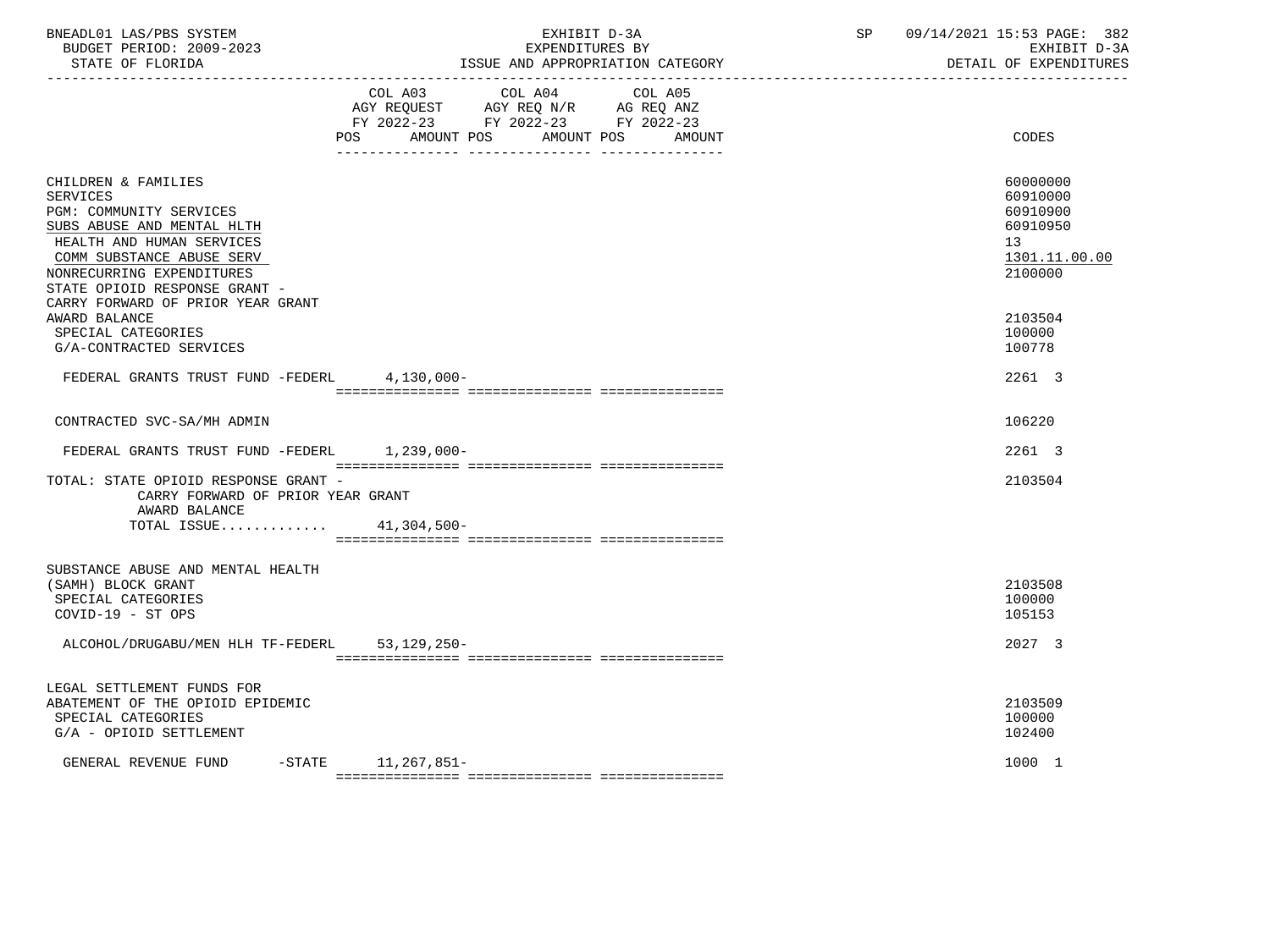| BNEADL01 LAS/PBS SYSTEM<br>BUDGET PERIOD: 2009-2023<br>STATE OF FLORIDA                                                                                                                                                                                         |                | EXHIBIT D-3A<br>EXPENDITURES BY<br>ISSUE AND APPROPRIATION CATEGORY                                                       | SP and the set of the set of the set of the set of the set of the set of the set of the set of the set of the set of the set of the set of the set of the set of the set of the set of the set of the set of the set of the se | 09/14/2021 15:53 PAGE: 383<br>EXHIBIT D-3A<br>DETAIL OF EXPENDITURES           |
|-----------------------------------------------------------------------------------------------------------------------------------------------------------------------------------------------------------------------------------------------------------------|----------------|---------------------------------------------------------------------------------------------------------------------------|--------------------------------------------------------------------------------------------------------------------------------------------------------------------------------------------------------------------------------|--------------------------------------------------------------------------------|
|                                                                                                                                                                                                                                                                 | POS AMOUNT POS | COL A03 COL A04<br>COL A05<br>AGY REQUEST AGY REQ N/R AG REQ ANZ<br>FY 2022-23 FY 2022-23 FY 2022-23<br>AMOUNT POS AMOUNT |                                                                                                                                                                                                                                | CODES                                                                          |
| CHILDREN & FAMILIES<br><b>SERVICES</b><br>PGM: COMMUNITY SERVICES<br>SUBS ABUSE AND MENTAL HLTH<br>HEALTH AND HUMAN SERVICES<br>COMM SUBSTANCE ABUSE SERV<br>NONRECURRING EXPENDITURES<br>FLORIDA ALLIANCE OF BOYS AND GIRLS<br>CLUBS - YOUTH OPIOID PREVENTION |                |                                                                                                                           |                                                                                                                                                                                                                                | 60000000<br>60910000<br>60910900<br>60910950<br>13<br>1301.11.00.00<br>2100000 |
| PROGRAM<br>SPECIAL CATEGORIES<br>G/A-CONTRACTED SERVICES                                                                                                                                                                                                        |                |                                                                                                                           |                                                                                                                                                                                                                                | 2103511<br>100000<br>100778                                                    |
| FEDERAL GRANTS TRUST FUND -FEDERL 1,000,000-                                                                                                                                                                                                                    |                |                                                                                                                           |                                                                                                                                                                                                                                | 2261 3                                                                         |
| BROWARD HEALTH MEDICATION ASSISTED<br>TREATMENT RESPONSE<br>SPECIAL CATEGORIES<br>G/A-CONTRACTED SERVICES                                                                                                                                                       |                |                                                                                                                           |                                                                                                                                                                                                                                | 2103522<br>100000<br>100778                                                    |
| FEDERAL GRANTS TRUST FUND -FEDERL 426,604-                                                                                                                                                                                                                      |                |                                                                                                                           |                                                                                                                                                                                                                                | 2261 3                                                                         |
| AGENCY STRATEGIC PRIORITIES<br>COMPREHENSIVE BEHAVIORAL HEALTH<br>SERVICES THROUGH SAPT AND CMHS BG,<br>SUPPLEMENTAL COVID RELIEF AND                                                                                                                           |                |                                                                                                                           |                                                                                                                                                                                                                                | 4000000                                                                        |
| AMERICAN RESCUE PLAN FUNDING<br>SPECIAL CATEGORIES<br>COVID-19 - ST OPS                                                                                                                                                                                         |                |                                                                                                                           |                                                                                                                                                                                                                                | 4001350<br>100000<br>105153                                                    |
| ALCOHOL/DRUGABU/MEN HLH TF-FEDERL 54,535,333 54,535,333                                                                                                                                                                                                         |                |                                                                                                                           |                                                                                                                                                                                                                                | 2027 3                                                                         |
|                                                                                                                                                                                                                                                                 |                |                                                                                                                           |                                                                                                                                                                                                                                |                                                                                |
| AGENCY ISSUE NARRATIVE:<br>2022-2023 BUDGET YEAR NARRATIVE:                                                                                                                                                                                                     |                | IT COMPONENT? NO                                                                                                          |                                                                                                                                                                                                                                |                                                                                |

 ISSUE TITLE: Comprehensive Behavioral Health Services through SAPT and CMHS Block Grant, Supplemental COVID Relief, and the American Rescue Plan Funding

SUMMARY:

 The Florida Department of Children and Families (department) is requesting nonrecurring Alcohol, Drug Abuse and Mental Health Trust Fund budget authority in the amount of \$109,785,081 (\$108,711,638 of this funding is through the Supplemental Covid Relief and American Rescue Plan Funding and \$1,073,443 is for the Veteran's Hotline funded from the Community Mental Health Services block grant award).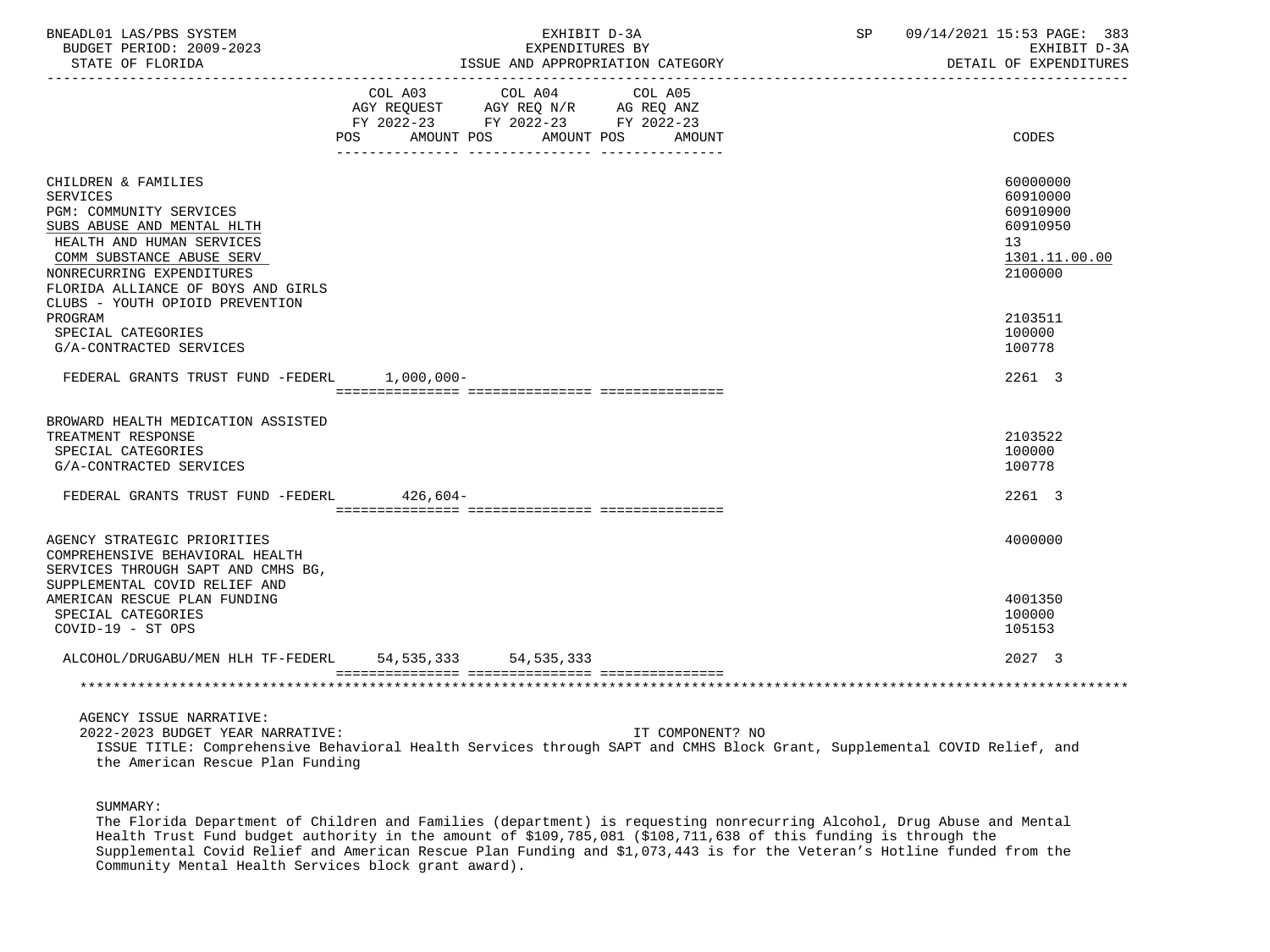| BNEADL01 LAS/PBS SYSTEM<br>BUDGET PERIOD: 2009-2023<br>STATE OF FLORIDA                                                                                                                                                                                                                                                            | EXHIBIT D-3A<br>SP<br>EXPENDITURES BY<br>ISSUE AND APPROPRIATION CATEGORY                                                                          | 09/14/2021 15:53 PAGE: 384<br>EXHIBIT D-3A<br>DETAIL OF EXPENDITURES                      |
|------------------------------------------------------------------------------------------------------------------------------------------------------------------------------------------------------------------------------------------------------------------------------------------------------------------------------------|----------------------------------------------------------------------------------------------------------------------------------------------------|-------------------------------------------------------------------------------------------|
|                                                                                                                                                                                                                                                                                                                                    | COL A03 COL A04 COL A05<br>AGY REQUEST AGY REQ N/R AG REQ ANZ<br>FY 2022-23 FY 2022-23 FY 2022-23<br>AMOUNT POS AMOUNT POS<br><b>POS</b><br>AMOUNT | CODES                                                                                     |
| CHILDREN & FAMILIES<br><b>SERVICES</b><br>PGM: COMMUNITY SERVICES<br>SUBS ABUSE AND MENTAL HLTH<br>HEALTH AND HUMAN SERVICES<br>COMM SUBSTANCE ABUSE SERV<br>AGENCY STRATEGIC PRIORITIES<br>COMPREHENSIVE BEHAVIORAL HEALTH<br>SERVICES THROUGH SAPT AND CMHS BG,<br>SUPPLEMENTAL COVID RELIEF AND<br>AMERICAN RESCUE PLAN FUNDING |                                                                                                                                                    | 60000000<br>60910000<br>60910900<br>60910950<br>13<br>1301.11.00.00<br>4000000<br>4001350 |
| -Assessments<br>-Clubhouse services<br>-Counseling<br>-Crisis stabilization<br>-In home/ on site services<br>-Intervention<br>-Medication assisted therapy<br>-Outpatient therapy<br>-Recovery support services                                                                                                                    | The department is requesting funding to purchase a comprehensive array of behavioral health services such as:                                      |                                                                                           |

- -Short term residential services
- -Substance abuse prevention services
- -Supported employment
- -Supported housing

 These services will address various unmet needs and system priorities, including but not limited to clearing waitlists, expanding suicide prevention initiatives, and supporting the Florida Veterans Support Line. Funds will also sustain care coordination services for adults and children, including those provided by Neonatal Abstinence Syndrome/Substance Exposed Newborn Care Coordinators.

## ISSUE NARRATIVE:

 Approximately 5.6 percent of adults ages 18 and older in Florida need treatment for substance use but have not received it. In Fiscal Year 2019-2020, 388 individuals were placed on a waitlist for residential drug treatment and 787 individuals were placed on a waitlist for outpatient drug treatment. Approximately 4.3 percent of adults in Florida experienced a serious mental illness in the past year. In Fiscal Year 2019-2020, there were 172,295 services requests received by 2-1-1 call centers related to behavioral health needs, and 2,283 individuals were placed on a waitlist for outpatient mental health services.

 The funding will provide a comprehensive coordinated array of behavioral health treatment services, reduces crime, overdoses, suicides, and unemployment and helps break the cycle of hospitalization, homelessness, and incarceration among priority populations.

#### COST CALCULATION:

The department is requesting nonrecurring Alcohol, Drug Abuse and Mental Health Trust Fund budget authority in the amount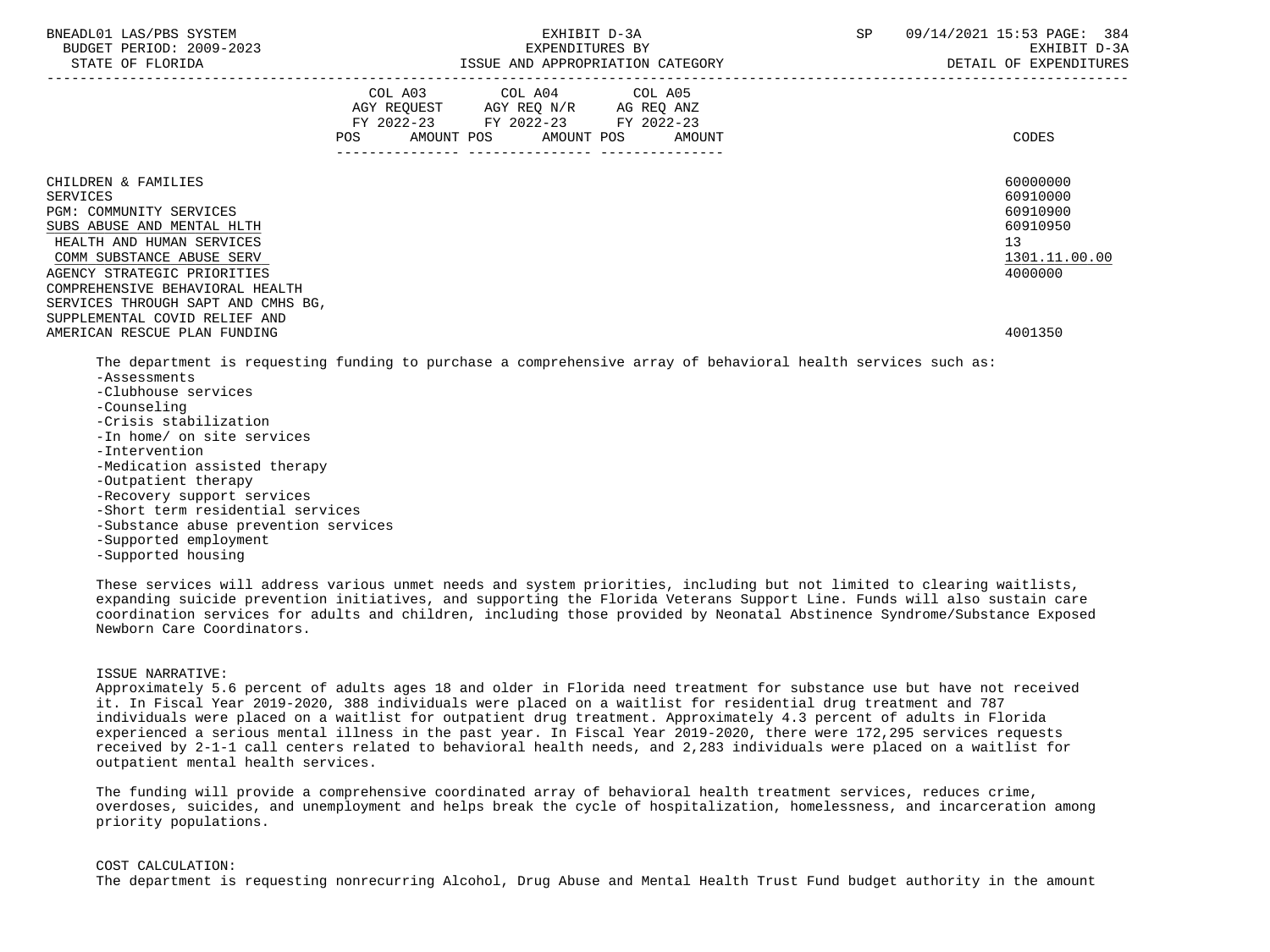| BNEADL01 LAS/PBS SYSTEM                                                                                                                                                                                                                                                                                                                                                                                                                                                                                                                                                                                               |            | EXHIBIT D-3A                                                                                                                                                                                                                                                | SP                                                                                                                                                                                                                                                                                                      | 09/14/2021 15:53 PAGE: 385<br>EXHIBIT D-3A<br>DETAIL OF EXPENDITURES           |
|-----------------------------------------------------------------------------------------------------------------------------------------------------------------------------------------------------------------------------------------------------------------------------------------------------------------------------------------------------------------------------------------------------------------------------------------------------------------------------------------------------------------------------------------------------------------------------------------------------------------------|------------|-------------------------------------------------------------------------------------------------------------------------------------------------------------------------------------------------------------------------------------------------------------|---------------------------------------------------------------------------------------------------------------------------------------------------------------------------------------------------------------------------------------------------------------------------------------------------------|--------------------------------------------------------------------------------|
|                                                                                                                                                                                                                                                                                                                                                                                                                                                                                                                                                                                                                       |            | COL A03 COL A04 COL A05<br>AGY REQUEST AGY REQ N/R AG REQ ANZ<br>FY 2022-23 FY 2022-23 FY 2022-23                                                                                                                                                           |                                                                                                                                                                                                                                                                                                         |                                                                                |
|                                                                                                                                                                                                                                                                                                                                                                                                                                                                                                                                                                                                                       | <b>POS</b> | AMOUNT POS AMOUNT POS<br>AMOUNT                                                                                                                                                                                                                             |                                                                                                                                                                                                                                                                                                         | CODES                                                                          |
| CHILDREN & FAMILIES<br><b>SERVICES</b><br>PGM: COMMUNITY SERVICES<br>SUBS ABUSE AND MENTAL HLTH<br>HEALTH AND HUMAN SERVICES<br>COMM SUBSTANCE ABUSE SERV<br>AGENCY STRATEGIC PRIORITIES<br>COMPREHENSIVE BEHAVIORAL HEALTH<br>SERVICES THROUGH SAPT AND CMHS BG,                                                                                                                                                                                                                                                                                                                                                     |            |                                                                                                                                                                                                                                                             |                                                                                                                                                                                                                                                                                                         | 60000000<br>60910000<br>60910900<br>60910950<br>13<br>1301.11.00.00<br>4000000 |
| SUPPLEMENTAL COVID RELIEF AND<br>AMERICAN RESCUE PLAN FUNDING                                                                                                                                                                                                                                                                                                                                                                                                                                                                                                                                                         |            |                                                                                                                                                                                                                                                             |                                                                                                                                                                                                                                                                                                         | 4001350                                                                        |
| is the funding breakdown by program for the requested FY 2022-2023 budget.                                                                                                                                                                                                                                                                                                                                                                                                                                                                                                                                            |            | of \$109,785,081 (\$108,711,638 of this funding is through the Supplemental Covid Relief and American Rescue Plan Funding<br>and \$1,073,443 is for the Veteran's Hotline funded from the Community Mental Health Services block grant award). Below        |                                                                                                                                                                                                                                                                                                         |                                                                                |
| Community Mental Health - \$55,249,748<br>Federally Approved Activity / Service<br>Grant                                                                                                                                                                                                                                                                                                                                                                                                                                                                                                                              |            |                                                                                                                                                                                                                                                             | Supplemental COVID Relief American Rescue Plan CMH Block                                                                                                                                                                                                                                                |                                                                                |
| Coordinated Specialty Care for ESMI/FEP<br>Core Crisis Services<br>DCF Administration<br>Managing Entity Operation Costs<br>Comprehensive Service Array<br>First Responder Crisis Line<br>Children's Care Coordination<br>Suicide Prevention<br>988 Lifeline Center<br>Adult Care Coordination<br>Zero Suicide<br>Forensic Community Diversion<br>Residential Stability Coordinators<br>Criminal Justice Reinvestment Act Grant<br>Short-Term Residential Treatment<br>Workforce Development<br>Training Scholarships<br>Information Technology (FASAMS)<br>Children's Community Action Teams<br>Veteran Support Line |            | \$787,500<br>\$2,058,317<br>\$617,495<br>\$411,664<br>$S-$<br>$S-$<br>\$2,625,000<br>\$178,691<br>\$979,309<br>\$1,050,000<br>\$642,750<br>\$1,687,500<br>\$544,688<br>\$1,890,926<br>\$3,538,125<br>\$240,000<br>\$22,500<br>\$75,000<br>\$1,125,000<br>Ŝ- | \$5,512,500<br>\$686,106<br>\$205,832<br>\$137,221<br>\$11,831,851<br>\$4,000,000<br>\$875,000<br>\$1,365,309<br>\$7,482,524<br>\$350,000<br>\$214,250<br>\$562,500<br>\$181,563<br>\$630,309<br>\$1,179,375<br>\$80,000<br>\$7,500<br>\$25,000<br>\$375,000<br>Ŝ-<br>================================= | \$1,073,443                                                                    |
| TOTAL:                                                                                                                                                                                                                                                                                                                                                                                                                                                                                                                                                                                                                |            | \$18,474,465                                                                                                                                                                                                                                                | \$35,701,840                                                                                                                                                                                                                                                                                            | \$1,073,443                                                                    |
| Community Substance Abuse - \$54,535,333<br>Federally Approved Activity / Service<br>Prevention Partnership Grant (PPG)<br>HIV Testing<br>DCF Administration                                                                                                                                                                                                                                                                                                                                                                                                                                                          |            | Supplemental COVID Relief<br>\$1,078,625<br>\$2,609,918<br>\$1,195,408                                                                                                                                                                                      | American Rescue Plan<br>\$359,542<br>$\zeta$ –<br>\$398,468                                                                                                                                                                                                                                             |                                                                                |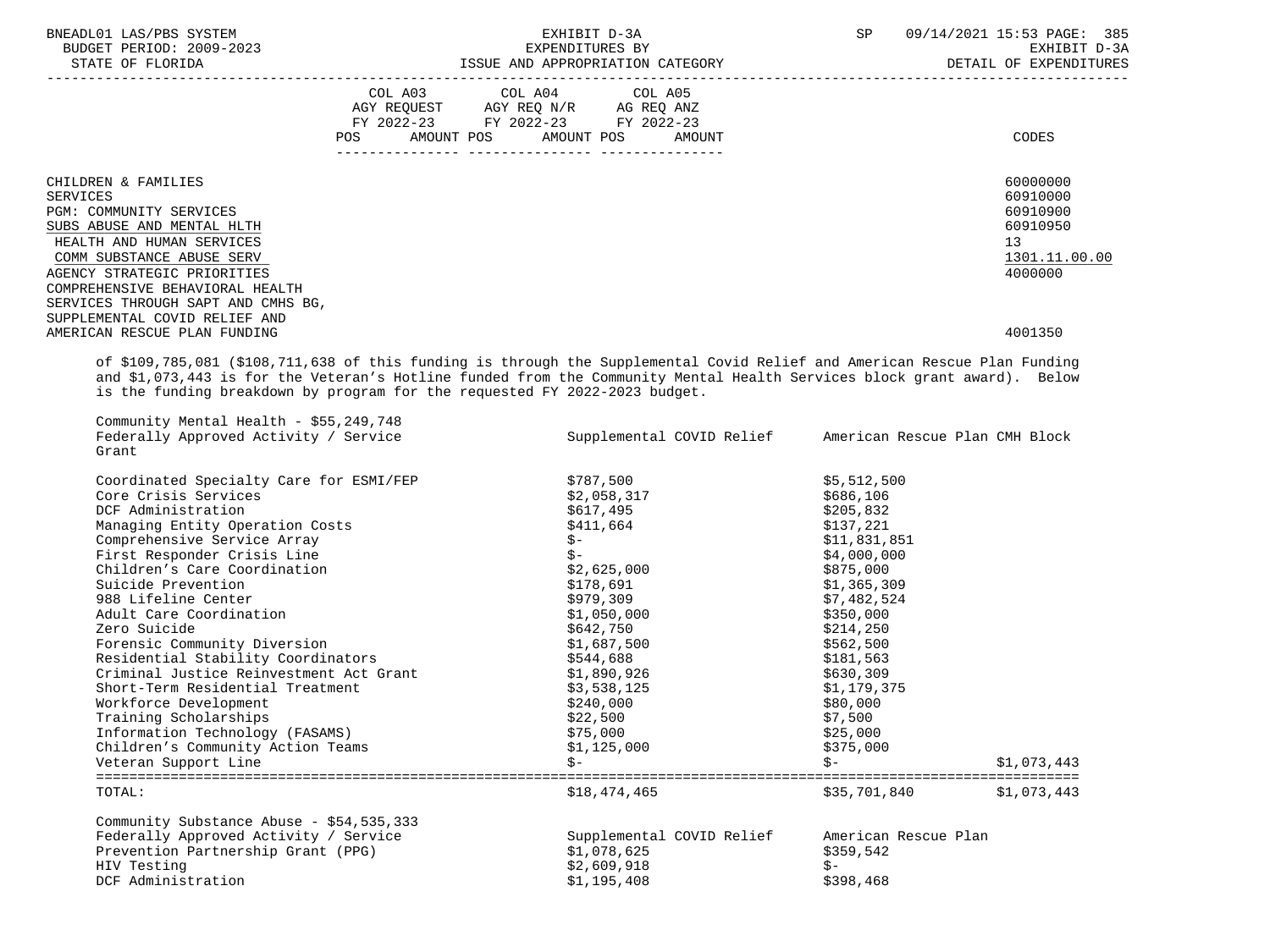| BNEADL01 LAS/PBS SYSTEM<br>BUDGET PERIOD: 2009-2023<br>STATE OF FLORIDA                                                                                                                                                                                                                                                                                                                                                                                                                                                                                                  |                                                                                                                                                                                                                                                              |  | EXHIBIT D-3A                                         | EXPENDITURES BY<br>ISSUE AND APPROPRIATION CATEGORY |                                                                                          | SP 09/14/2021 15:53 PAGE: 386<br>EXHIBIT D-3A<br>DETAIL OF EXPENDITURES        |
|--------------------------------------------------------------------------------------------------------------------------------------------------------------------------------------------------------------------------------------------------------------------------------------------------------------------------------------------------------------------------------------------------------------------------------------------------------------------------------------------------------------------------------------------------------------------------|--------------------------------------------------------------------------------------------------------------------------------------------------------------------------------------------------------------------------------------------------------------|--|------------------------------------------------------|-----------------------------------------------------|------------------------------------------------------------------------------------------|--------------------------------------------------------------------------------|
|                                                                                                                                                                                                                                                                                                                                                                                                                                                                                                                                                                          | $\begin{tabular}{lllllllll} COL A03 & \multicolumn{2}{l}COL A04 & \multicolumn{2}{l}COL A05 \\ AGY REQUEST & \multicolumn{2}{l}AGY REQ N/R & \multicolumn{2}{l}AG REQ ANZ \\ \end{tabular}$<br>FY 2022-23 FY 2022-23 FY 2022-23<br>POS AMOUNT POS AMOUNT POS |  |                                                      | AMOUNT                                              |                                                                                          | CODES                                                                          |
| CHILDREN & FAMILIES<br><b>SERVICES</b><br>PGM: COMMUNITY SERVICES<br>SUBS ABUSE AND MENTAL HLTH<br>HEALTH AND HUMAN SERVICES<br>COMM SUBSTANCE ABUSE SERV<br>AGENCY STRATEGIC PRIORITIES<br>COMPREHENSIVE BEHAVIORAL HEALTH<br>SERVICES THROUGH SAPT AND CMHS BG,                                                                                                                                                                                                                                                                                                        |                                                                                                                                                                                                                                                              |  |                                                      |                                                     |                                                                                          | 60000000<br>60910000<br>60910900<br>60910950<br>13<br>1301.11.00.00<br>4000000 |
| SUPPLEMENTAL COVID RELIEF AND<br>AMERICAN RESCUE PLAN FUNDING                                                                                                                                                                                                                                                                                                                                                                                                                                                                                                            |                                                                                                                                                                                                                                                              |  |                                                      |                                                     |                                                                                          | 4001350                                                                        |
| Managing Entity Operational Costs<br>Comprehensive Service Array<br>NAS/SEN Care Coordination<br>Transitional Vouchers (including Housing) $\begin{array}{ccc} 2.250,000 \\ \text{Subject} & 2.250,000 \\ \text{Subject} & 2.250,000 \\ \text{Subject} & 2.250,000 \\ \text{subject} & 2.250,000 \\ \text{subject} & 2.250,000 \\ \text{Matrix} & 2.250,000 \\ \text{Matrix} & 2.250,000 \\ \text{Matrix} & 2.250,000 \\ \text{Matrix} & 2.250,000 \\ \text{Matrix} & 2$<br>Workforce Development<br>Information Technology (FASAMS)                                     |                                                                                                                                                                                                                                                              |  | \$796,939<br>\$19,951,743<br>\$2,100,000<br>\$75,000 | \$187,500                                           | \$265,646<br>\$19,229,044<br>\$700,000<br>\$750,000<br>\$625,000<br>\$62,500<br>\$25,000 |                                                                                |
| TOTAL:                                                                                                                                                                                                                                                                                                                                                                                                                                                                                                                                                                   |                                                                                                                                                                                                                                                              |  |                                                      |                                                     | \$32,120,133    \$22,415,200                                                             |                                                                                |
| IMPACT OF NOT FUNDING ISSUE:<br>Not funding will result in individuals not receiving vital medically necessary services, resulting in exacerbated illness<br>and longer waiting lists.<br>LINKAGE TO GOVERNOR'S PRIORITIES:<br>Health Care - Focus resources on continuing to combat the opioid crisis and substance abuse in general, and addressing<br>mental health.<br>FLORIDA STRATEGIC PLAN FOR ECONOMIC DEVELOPMENT:<br>6.1 Create and sustain vibrant, safe, healthy, and resilient communities that attract workers, residents, businesses and<br>visitors; and |                                                                                                                                                                                                                                                              |  |                                                      |                                                     |                                                                                          |                                                                                |
| 6.2 Ensure Floridians in all communities and life stages have opportunities to achieve healthier outcomes and societal<br>contributions.                                                                                                                                                                                                                                                                                                                                                                                                                                 |                                                                                                                                                                                                                                                              |  |                                                      |                                                     |                                                                                          |                                                                                |

| STATE OPIOID RESPONSE GRANT BUDGET |            |            |         |
|------------------------------------|------------|------------|---------|
| AUTHORITY REOUEST                  |            |            | 4001360 |
| SPECIAL CATEGORIES                 |            |            | 100000  |
| G/A-COM SUB ABUSE SVCS             |            |            | 100618  |
| FEDERAL GRANTS TRUST FUND -FEDERL  | 22,811,093 | 22,811,093 | 2261 3  |
|                                    |            |            |         |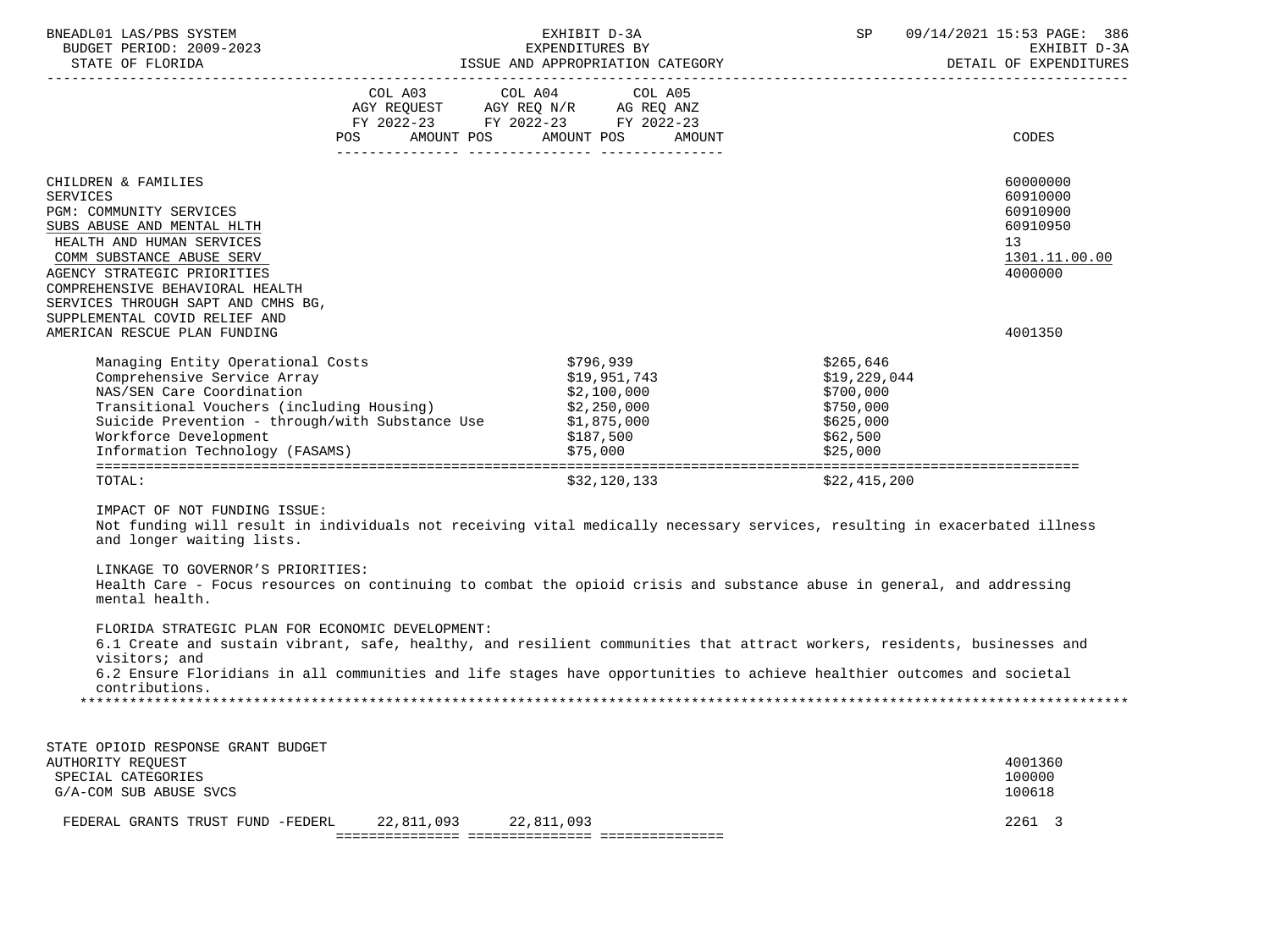| BNEADL01 LAS/PBS SYSTEM<br>BUDGET PERIOD: 2009-2023<br>STATE OF FLORIDA                                                                                                                                                                                                                              | EXHIBIT D-3A<br>EXPENDITURES BY<br>ISSUE AND APPROPRIATION CATEGORY |                                                                                                                                   |  | SP | 09/14/2021 15:53 PAGE: 387<br>EXHIBIT D-3A<br>DETAIL OF EXPENDITURES                                          |
|------------------------------------------------------------------------------------------------------------------------------------------------------------------------------------------------------------------------------------------------------------------------------------------------------|---------------------------------------------------------------------|-----------------------------------------------------------------------------------------------------------------------------------|--|----|---------------------------------------------------------------------------------------------------------------|
|                                                                                                                                                                                                                                                                                                      | POS                                                                 | COL A03 COL A04 COL A05<br>AGY REQUEST AGY REQ N/R AG REQ ANZ<br>FY 2022-23 FY 2022-23 FY 2022-23<br>AMOUNT POS AMOUNT POS AMOUNT |  |    | CODES                                                                                                         |
| CHILDREN & FAMILIES<br>SERVICES<br><b>PGM: COMMUNITY SERVICES</b><br>SUBS ABUSE AND MENTAL HLTH<br>HEALTH AND HUMAN SERVICES<br>COMM SUBSTANCE ABUSE SERV<br>AGENCY STRATEGIC PRIORITIES<br>STATE OPIOID RESPONSE GRANT BUDGET<br>AUTHORITY REOUEST<br>SPECIAL CATEGORIES<br>G/A-CONTRACTED SERVICES |                                                                     |                                                                                                                                   |  |    | 60000000<br>60910000<br>60910900<br>60910950<br>13<br>1301.11.00.00<br>4000000<br>4001360<br>100000<br>100778 |
| FEDERAL GRANTS TRUST FUND -FEDERL 407.045 407.045                                                                                                                                                                                                                                                    |                                                                     |                                                                                                                                   |  |    | 2261 3                                                                                                        |
| TOTAL: STATE OPIOID RESPONSE GRANT BUDGET<br>AUTHORITY REOUEST<br>TOTAL ISSUE 23, 218, 138 23, 218, 138                                                                                                                                                                                              |                                                                     |                                                                                                                                   |  |    | 4001360                                                                                                       |
|                                                                                                                                                                                                                                                                                                      |                                                                     |                                                                                                                                   |  |    |                                                                                                               |

AGENCY ISSUE NARRATIVE:

 2022-2023 BUDGET YEAR NARRATIVE: IT COMPONENT? NO ISSUE TITLE: State Opioid Response (SOR) Grant Budget Authority Request

#### SUMMARY:

 The Department of Children and Families (department) is requesting nonrecurring budget authority in the amount of \$24,602,477 to carry out the existing State Opioid Response (SOR II) federal grant project activities through September 29,2022, to address the opioid crisis and stimulant use and misuse.

## ISSUE NARRATIVE:

 In 2019 there were 4,294 deaths caused by opioids. Methamphetamine users increased from 1.1 million people in 2016, to 1.7 million in 2019, and mortality figures from 2018 and 2019 reflects a 45 percent increase in deaths caused by methamphetamine use. Deaths caused by fentanyl increased by 35 percent from 2018-2019. The population of focus for the SOR II federal discretionary grant is uninsured and underinsured individuals with opioid and stimulant misuse and use disorders.

 Approved grant activities include providing treatment and recovery support services to uninsured and underinsured individuals with opioid and stimulant use disorders, distributing naloxone kits to reduce opioid overdose deaths, providing substance use prevention services to middle and high school students, establishing Oxford Houses, training individuals on overdose prevention and the use of evidence-based practices, providing Behavioral Health Consultation on opioid and stimulant use and misuse to Child Protective Investigators and case managers, and increasing access to Recovery Community Organizations.

# COST CALCULATION:

 The following cost calculation is based on the State Opioid Response federal grant application for the grant implementation period of July 1, 2022, through September 29, 2022.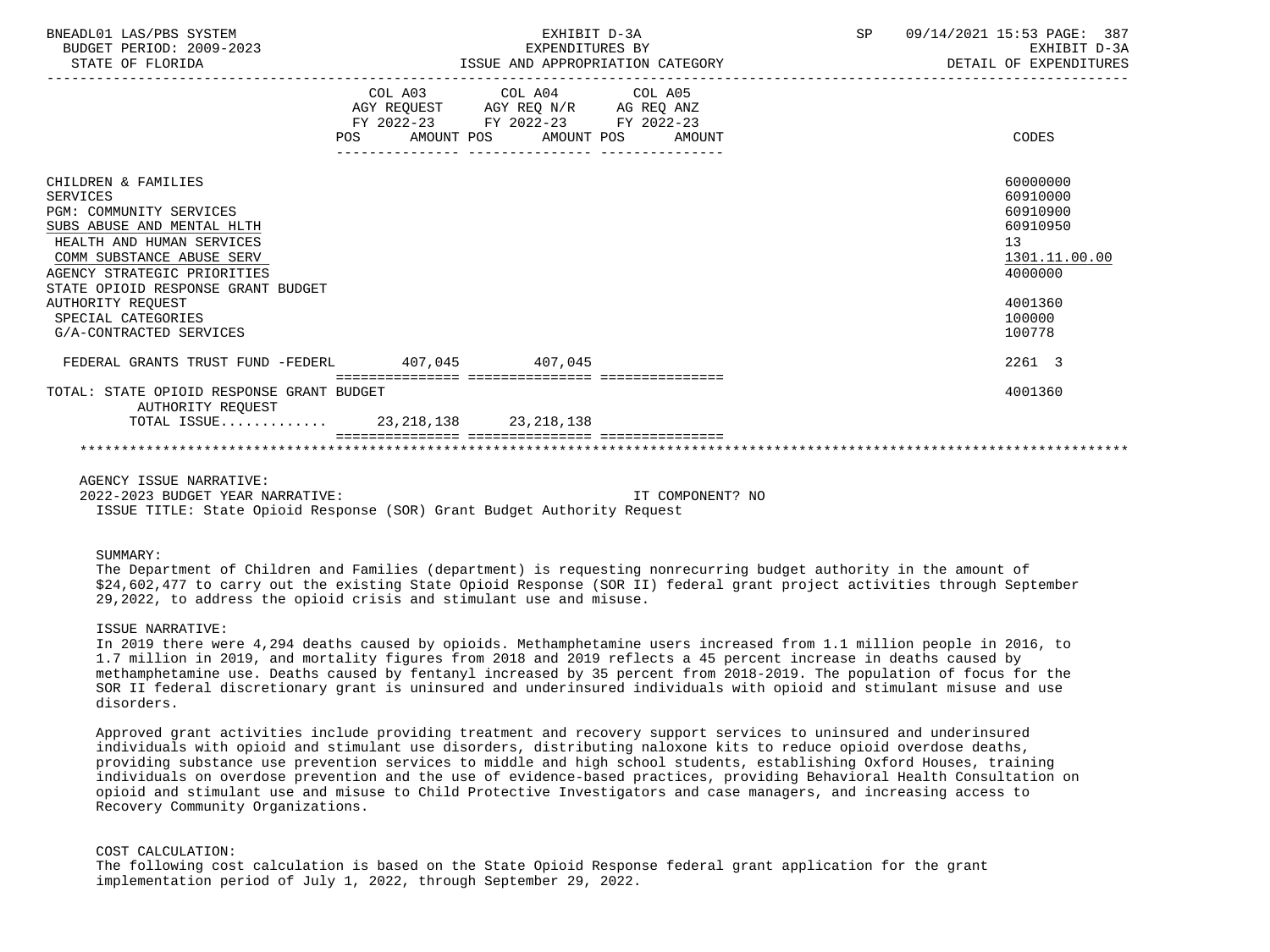| BNEADL01 LAS/PBS SYSTEM<br>BUDGET PERIOD: 2009-2023<br>STATE OF FLORIDA                                                                                                                                                                                                                                      |                                                                                                 | EXHIBIT D-3A<br>EXPENDITURES BY                                                                             | 09/14/2021 15:53 PAGE: 388<br>SP<br>EXHIBIT D-3A<br>ISSUE AND APPROPRIATION CATEGORY <b>Experimental Structure Propriet CATEGORY</b> |                                                                                                        |
|--------------------------------------------------------------------------------------------------------------------------------------------------------------------------------------------------------------------------------------------------------------------------------------------------------------|-------------------------------------------------------------------------------------------------|-------------------------------------------------------------------------------------------------------------|--------------------------------------------------------------------------------------------------------------------------------------|--------------------------------------------------------------------------------------------------------|
|                                                                                                                                                                                                                                                                                                              | COL A03 COL A04 COL A05<br>FY 2022-23 FY 2022-23 FY 2022-23<br>POS AMOUNT POS AMOUNT POS AMOUNT |                                                                                                             |                                                                                                                                      | CODES                                                                                                  |
| CHILDREN & FAMILIES<br><b>SERVICES</b><br>PGM: COMMUNITY SERVICES<br>SUBS ABUSE AND MENTAL HLTH<br>HEALTH AND HUMAN SERVICES<br>COMM SUBSTANCE ABUSE SERV<br>AGENCY STRATEGIC PRIORITIES<br>STATE OPIOID RESPONSE GRANT BUDGET<br>AUTHORITY REOUEST                                                          |                                                                                                 |                                                                                                             |                                                                                                                                      | 60000000<br>60910000<br>60910900<br>60910950<br>13 <sup>7</sup><br>1301.11.00.00<br>4000000<br>4001360 |
| Appropriation Category                                                                                                                                                                                                                                                                                       |                                                                                                 | Amount                                                                                                      |                                                                                                                                      |                                                                                                        |
| Other Personal Services (030000)<br>Expenses $(040000)$<br>G/A-Community Substance Abuse Services (100618)<br>Contracted Services (100777)<br>G/A-Contracted Services (100778)<br>Contracted Services-Substance Abuse and Mental Health<br>Administration (106220)<br>DMS-Personnel/Human Resources (107040) |                                                                                                 | \$648,058<br>\$86,968<br>\$22,811,093<br>$\dot{\mathbf{S}}$<br>2,873<br>\$407,045<br>\$645,637<br>\$<br>803 |                                                                                                                                      |                                                                                                        |
| Total                                                                                                                                                                                                                                                                                                        |                                                                                                 | \$24,602,477                                                                                                |                                                                                                                                      |                                                                                                        |

IMPACT OF NOT FUNDING ISSUE:

 If budget authority is not obtained for the SOR federal grant award, the populations of focus supported by this grant will not receive the needed treatment and recovery support services. Approximately 3,750 individuals would have their services stopped before they are ready for discharge. Approximately 20,000 kits of Naloxone would not be distributed to communities to save lives by reversing overdoses. The state would revert the funds.

LINKAGE TO GOVERNOR'S PRIORITIES:

 Health Care - Focus resources on continuing to combat the opioid crisis and substance abuse in general, and addressing mental health

FLORIDA STRATEGIC PLAN FOR ECONOMIC DEVELOPMENT:

 6.1 Create and sustain vibrant, safe, healthy, and resilient communities that attract workers, residents, businesses and visitors; and

 6.2 Ensure Floridians in all communities and life stages have opportunities to achieve healthier outcomes and societal contributions.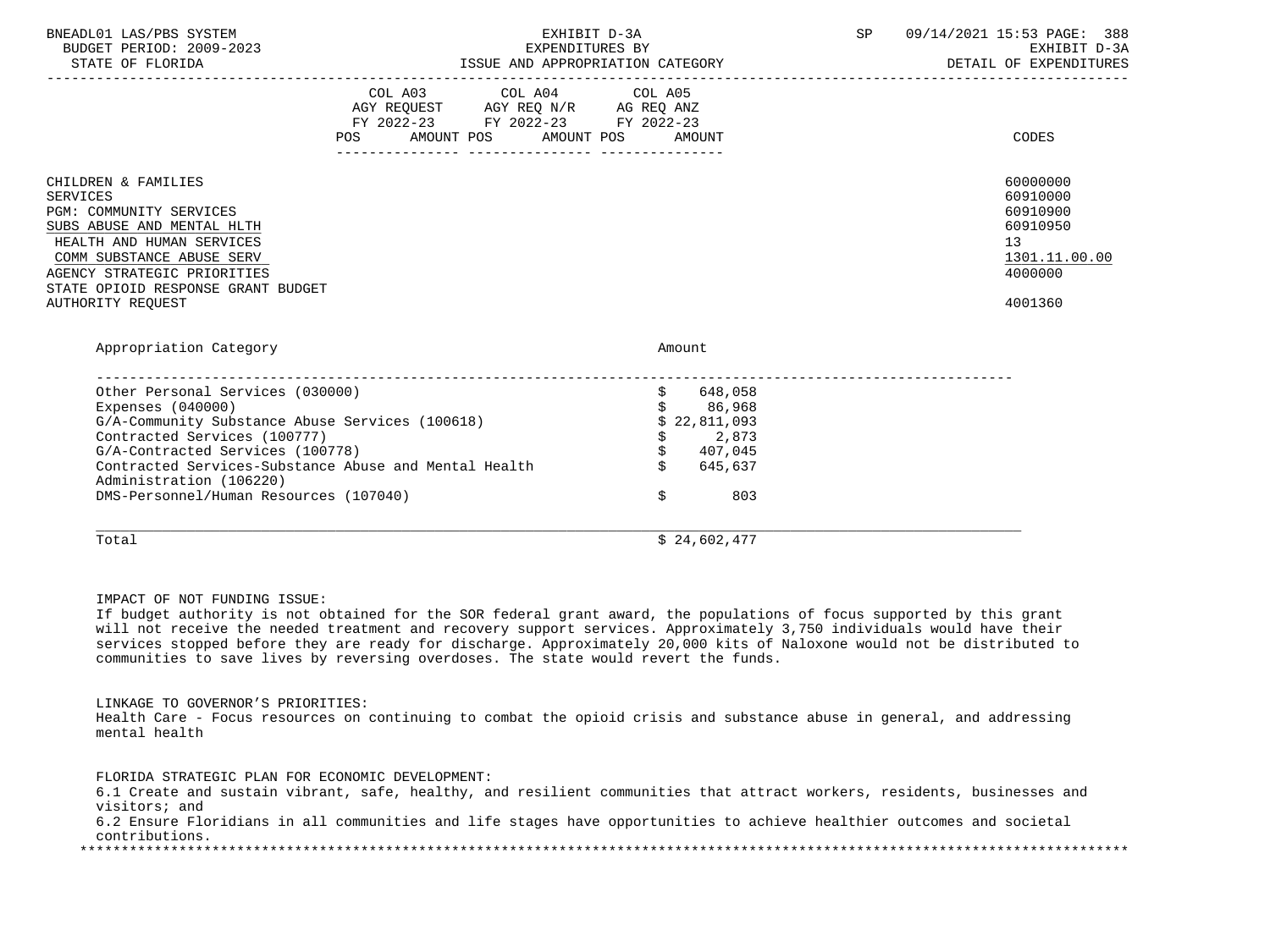| BNEADL01 LAS/PBS SYSTEM<br>BUDGET PERIOD: 2009-2023<br>STATE OF FLORIDA                                                                            |                                           | EXHIBIT D-3A<br>EXPENDITURES BY                                                                                                       | <b>SP</b> | 09/14/2021 15:53 PAGE: 389<br>EXHIBIT D-3A<br>ISSUE AND APPROPRIATION CATEGORY <b>ALL SECONS</b> OF EXPENDITURES |
|----------------------------------------------------------------------------------------------------------------------------------------------------|-------------------------------------------|---------------------------------------------------------------------------------------------------------------------------------------|-----------|------------------------------------------------------------------------------------------------------------------|
|                                                                                                                                                    |                                           | COL A03 COL A04 COL A05<br>AGY REQUEST AGY REQ N/R AG REQ ANZ<br>FY 2022-23 FY 2022-23 FY 2022-23<br>POS AMOUNT POS AMOUNT POS AMOUNT |           | CODES                                                                                                            |
| CHILDREN & FAMILIES<br>SERVICES<br>PGM: COMMUNITY SERVICES<br>SUBS ABUSE AND MENTAL HLTH<br>HEALTH AND HUMAN SERVICES<br>COMM SUBSTANCE ABUSE SERV |                                           |                                                                                                                                       |           | 60000000<br>60910000<br>60910900<br>60910950<br>13<br>1301.11.00.00                                              |
| TOTAL: COMM SUBSTANCE ABUSE SERV<br>BY FUND TYPE                                                                                                   |                                           |                                                                                                                                       |           | 1301.11.00.00                                                                                                    |
| GENERAL REVENUE FUND<br>TRUST FUNDS                                                                                                                | 116,190,636<br>197, 381, 531 77, 753, 471 |                                                                                                                                       |           | 1000<br>2000                                                                                                     |
| TOTAL PROG COMP 313,572,167 77,753,471                                                                                                             |                                           |                                                                                                                                       |           |                                                                                                                  |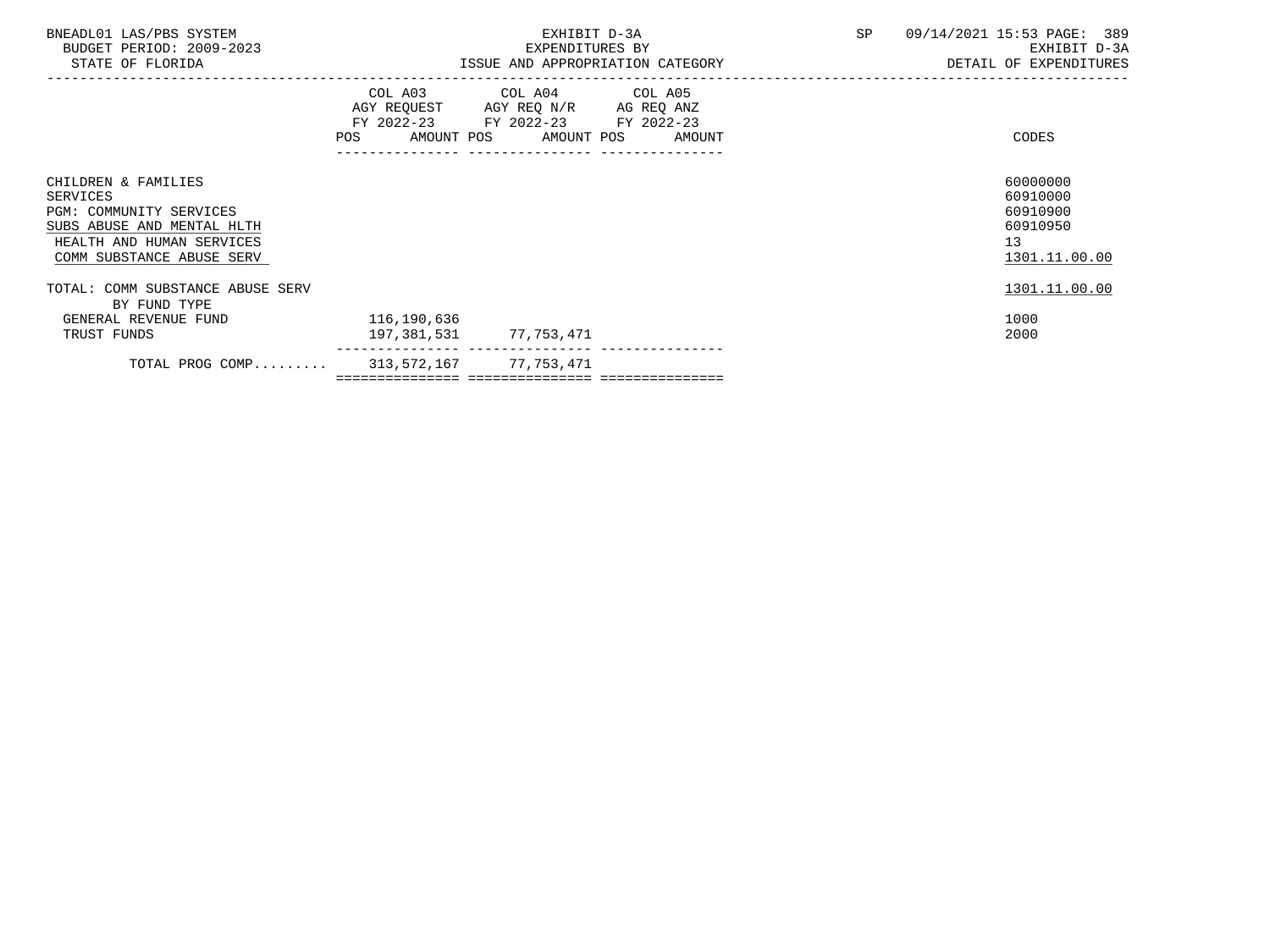| BNEADL01 LAS/PBS SYSTEM |                  |                          |
|-------------------------|------------------|--------------------------|
|                         |                  | BUDGET PERIOD: 2009-2023 |
|                         | STATE OF FLORIDA |                          |

| BNEADL01 LAS/PBS SYSTEM<br>BUDGET PERIOD: 2009-2023<br>STATE OF FLORIDA                                                                                                                                                                                                 |                               | EXHIBIT D-3A<br>EXPENDITURES BY<br>ISSUE AND APPROPRIATION CATEGORY                                                       | SP 09/14/2021 15:53 PAGE: 390<br>EXHIBIT D-3A<br>DETAIL OF EXPENDITURES                             |
|-------------------------------------------------------------------------------------------------------------------------------------------------------------------------------------------------------------------------------------------------------------------------|-------------------------------|---------------------------------------------------------------------------------------------------------------------------|-----------------------------------------------------------------------------------------------------|
|                                                                                                                                                                                                                                                                         | AMOUNT POS<br>POS             | COL A03 COL A04 COL A05<br>AGY REQUEST AGY REQ N/R AG REQ ANZ<br>FY 2022-23 FY 2022-23 FY 2022-23<br>AMOUNT POS<br>AMOUNT | <b>CODES</b>                                                                                        |
| CHILDREN & FAMILIES<br><b>SERVICES</b><br>PGM: COMMUNITY SERVICES<br>SUBS ABUSE AND MENTAL HLTH<br><b>GOV OPERATIONS/SUPPORT</b><br>EXEC LEADERSHIP/SUPPRT SVC<br>ESTIMATED EXPENDITURES<br>ESTIMATED EXPENDITURES - OPERATIONS<br>SALARY RATE<br>SALARY RATE 5,882,897 |                               |                                                                                                                           | 60000000<br>60910000<br>60910900<br>60910950<br>16<br>1602.00.00.00<br>1000000<br>1001000<br>000000 |
| SALARIES AND BENEFITS                                                                                                                                                                                                                                                   |                               |                                                                                                                           | 010000                                                                                              |
| GENERAL REVENUE FUND<br>$-MATCH$                                                                                                                                                                                                                                        | $-STATE$ 645,355<br>7,271,021 |                                                                                                                           | 1000 1<br>1000 2                                                                                    |
| TOTAL GENERAL REVENUE FUND                                                                                                                                                                                                                                              | 7,916,376                     |                                                                                                                           | 1000                                                                                                |
| FEDERAL GRANTS TRUST FUND -MATCH 3.612                                                                                                                                                                                                                                  | -FEDERL 60,505                |                                                                                                                           | 2261 2<br>2261 3                                                                                    |
| TOTAL FEDERAL GRANTS TRUST FUND 64.117                                                                                                                                                                                                                                  |                               |                                                                                                                           | 2261                                                                                                |
| OPERATIONS AND MAINT TF -MATCH 175,528                                                                                                                                                                                                                                  |                               |                                                                                                                           | 2516 2                                                                                              |
| TOTAL POSITIONS 99.00<br>TOTAL APPRO                                                                                                                                                                                                                                    | 8,156,021                     |                                                                                                                           |                                                                                                     |
| OTHER PERSONAL SERVICES                                                                                                                                                                                                                                                 |                               |                                                                                                                           | 030000                                                                                              |
| GENERAL REVENUE FUND                                                                                                                                                                                                                                                    | -MATCH 1,299,995              |                                                                                                                           | 1000 2                                                                                              |
| FEDERAL GRANTS TRUST FUND -FEDERL                                                                                                                                                                                                                                       | 3,181,143                     |                                                                                                                           | 2261 3                                                                                              |

| GRANTS AND DONATIONS TF       | -FEDERL               | 2339 3<br>39,786                     |  |
|-------------------------------|-----------------------|--------------------------------------|--|
|                               |                       |                                      |  |
| OPERATIONS AND MAINT TF       | $-$ STATE<br>$-MATCH$ | 261,278<br>2516 1<br>2516 2<br>5,542 |  |
|                               |                       |                                      |  |
| TOTAL OPERATIONS AND MAINT TF | 266,820               | 2516                                 |  |
|                               |                       |                                      |  |
| TOTAL APPRO                   | 4,787,744             |                                      |  |
|                               |                       |                                      |  |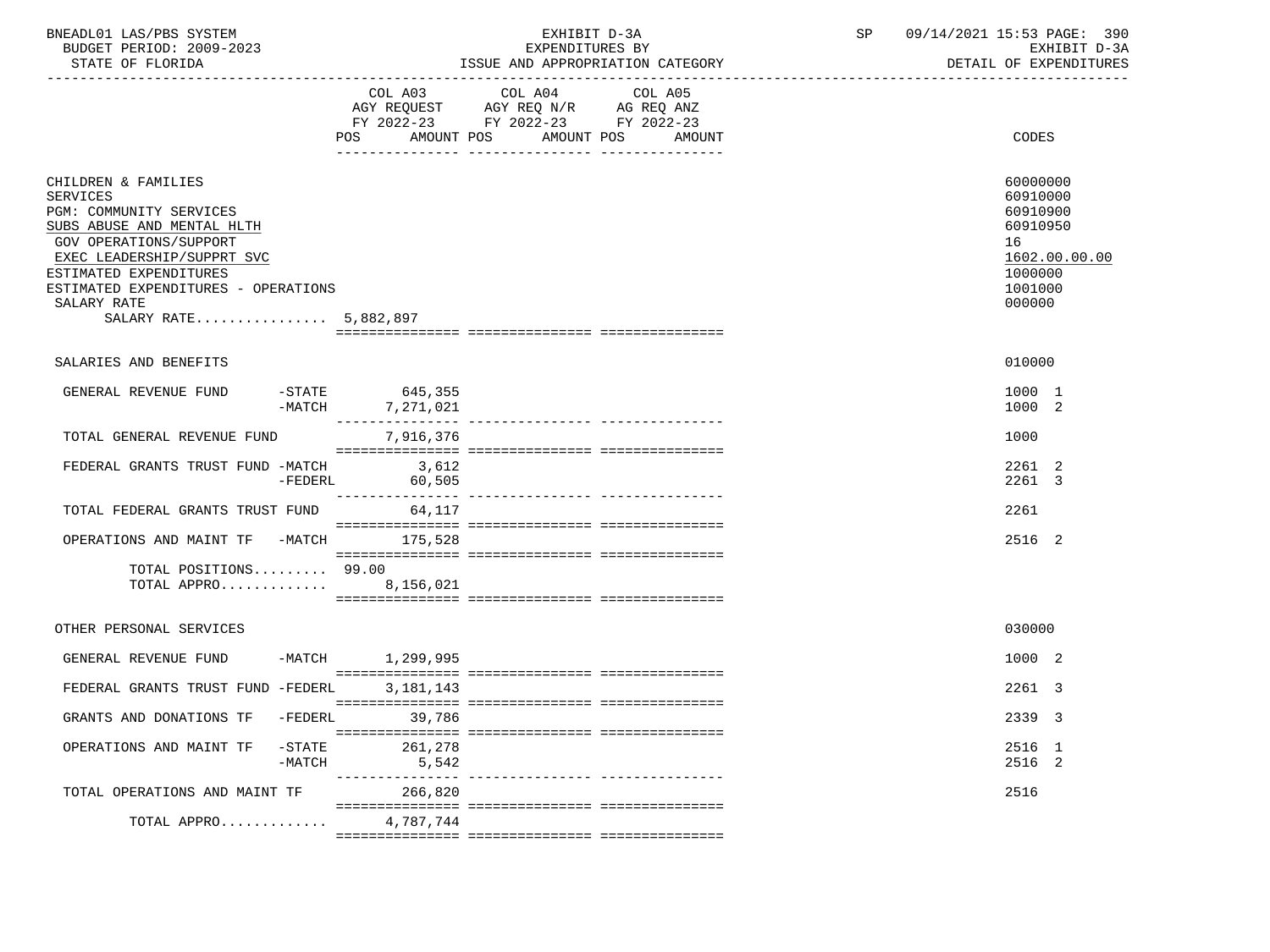| BNEADL01<br>LAS/PBS<br>SYSTEM  |                                          | 4/2021<br>15.5<br>391<br>PAGE:<br>n al |
|--------------------------------|------------------------------------------|----------------------------------------|
| 2009-2023<br>PERIOD:<br>BUDGET | <b>RV</b><br>EXPENDITURES                | $\sim$ $\sim$<br>חדרי<br>rvu:<br>- ⊷   |
| CDR<br><b>ELODIDA</b>          | T O OTTE<br>MOODDIATION MATROON<br>רות ה | י החזזה דחזו המשפט ה<br>דד גרחיהר      |

STATE OF FLORIDA **ISSUE AND APPROPRIATION CATEGORY ISSUE AND APPROPRIATION** CATEGORY

|                                                                                                                                                                                                                                      |                       | COL A03                             | COL A04<br>$\begin{tabular}{lllllll} \bf AGY & \bf REQUEST & \bf AGY & \bf REQ & \bf N/R & \bf AG & \bf REQ & \bf ANZ \\ \end{tabular}$ | COL A05 |                                                                                                     |
|--------------------------------------------------------------------------------------------------------------------------------------------------------------------------------------------------------------------------------------|-----------------------|-------------------------------------|-----------------------------------------------------------------------------------------------------------------------------------------|---------|-----------------------------------------------------------------------------------------------------|
|                                                                                                                                                                                                                                      |                       | AMOUNT POS<br>POS                   | FY 2022-23 FY 2022-23 FY 2022-23<br>AMOUNT POS                                                                                          | AMOUNT  | CODES                                                                                               |
| CHILDREN & FAMILIES<br>SERVICES<br>PGM: COMMUNITY SERVICES<br>SUBS ABUSE AND MENTAL HLTH<br>GOV OPERATIONS/SUPPORT<br>EXEC LEADERSHIP/SUPPRT SVC<br>ESTIMATED EXPENDITURES<br>ESTIMATED EXPENDITURES - OPERATIONS<br><b>EXPENSES</b> |                       |                                     |                                                                                                                                         |         | 60000000<br>60910000<br>60910900<br>60910950<br>16<br>1602.00.00.00<br>1000000<br>1001000<br>040000 |
| GENERAL REVENUE FUND                                                                                                                                                                                                                 |                       | $-STATE$ 99,010<br>-MATCH 1,353,661 |                                                                                                                                         |         | 1000 1<br>1000 2                                                                                    |
| TOTAL GENERAL REVENUE FUND                                                                                                                                                                                                           |                       | 1,452,671                           |                                                                                                                                         |         | 1000                                                                                                |
| FEDERAL GRANTS TRUST FUND -FEDERL 457,629                                                                                                                                                                                            |                       |                                     |                                                                                                                                         |         | 2261 3                                                                                              |
| GRANTS AND DONATIONS TF -FEDERL                                                                                                                                                                                                      |                       | 4,134                               |                                                                                                                                         |         | 2339 3                                                                                              |
| WELFARE TRANSITION TF                                                                                                                                                                                                                | -FEDERL               | 3,723                               |                                                                                                                                         |         | 2401 3                                                                                              |
| OPERATIONS AND MAINT TF                                                                                                                                                                                                              | -STATE<br>$-MATCH$    | 78,500<br>1,925                     |                                                                                                                                         |         | 2516 1<br>2516 2                                                                                    |
| TOTAL OPERATIONS AND MAINT TF                                                                                                                                                                                                        |                       | 80,425                              |                                                                                                                                         |         | 2516                                                                                                |
| TOTAL APPRO 1,998,582                                                                                                                                                                                                                |                       |                                     |                                                                                                                                         |         |                                                                                                     |
| SPECIAL CATEGORIES<br>CONTRACTED SERVICES                                                                                                                                                                                            |                       |                                     |                                                                                                                                         |         | 100000<br>100777                                                                                    |
| GENERAL REVENUE FUND                                                                                                                                                                                                                 | $-$ STATE<br>$-MATCH$ | 901,000<br>1,313,404                |                                                                                                                                         |         | 1000 1<br>1000 2                                                                                    |
| TOTAL GENERAL REVENUE FUND                                                                                                                                                                                                           |                       | 2, 214, 404                         |                                                                                                                                         |         | 1000                                                                                                |
| ALCOHOL/DRUGABU/MEN HLH TF-FEDERL 150,318                                                                                                                                                                                            |                       |                                     |                                                                                                                                         |         | 2027 3                                                                                              |
| FEDERAL GRANTS TRUST FUND -FEDERL                                                                                                                                                                                                    |                       | 106,139                             |                                                                                                                                         |         | 2261 3                                                                                              |
| OPERATIONS AND MAINT TF -MATCH 36,838                                                                                                                                                                                                |                       |                                     |                                                                                                                                         |         | 2516 2                                                                                              |
| TOTAL APPRO                                                                                                                                                                                                                          |                       | 2,507,699                           |                                                                                                                                         |         |                                                                                                     |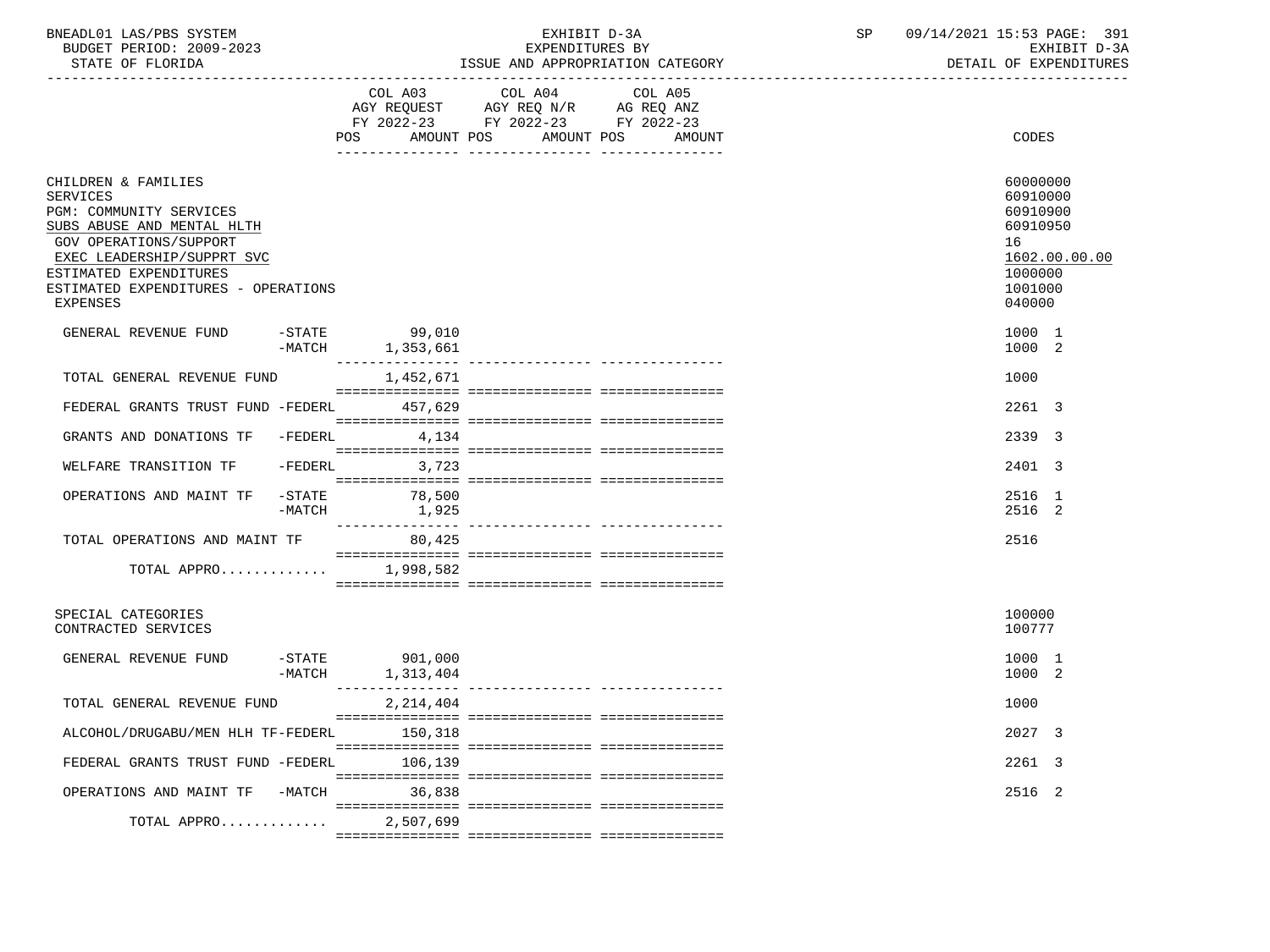| BNEADL01 LAS/PBS SYSTEM  | EXHIBIT D-3A                     | 09/14/2021 15:53 PAGE: 392 |
|--------------------------|----------------------------------|----------------------------|
| BUDGET PERIOD: 2009-2023 | <i>E</i> XPENDITURES BY          | EXHIBIT D-3A               |
| STATE OF FLORIDA         | ISSUE AND APPROPRIATION CATEGORY | DETAIL OF EXPENDITURES     |

|                                                                                                                |                                                                                                                                                                                                                                                                                                                                                                                                                                                                              | COL A03 COL A04 COL A05<br>AGY REQUEST AGY REQ N/R AG REQ ANZ |                                   |                                        |
|----------------------------------------------------------------------------------------------------------------|------------------------------------------------------------------------------------------------------------------------------------------------------------------------------------------------------------------------------------------------------------------------------------------------------------------------------------------------------------------------------------------------------------------------------------------------------------------------------|---------------------------------------------------------------|-----------------------------------|----------------------------------------|
|                                                                                                                |                                                                                                                                                                                                                                                                                                                                                                                                                                                                              | FY 2022-23 FY 2022-23 FY 2022-23                              |                                   |                                        |
|                                                                                                                | POS AMOUNT POS AMOUNT POS AMOUNT                                                                                                                                                                                                                                                                                                                                                                                                                                             |                                                               |                                   | CODES                                  |
|                                                                                                                |                                                                                                                                                                                                                                                                                                                                                                                                                                                                              |                                                               |                                   |                                        |
| CHILDREN & FAMILIES<br><b>SERVICES</b><br>PGM: COMMUNITY SERVICES                                              |                                                                                                                                                                                                                                                                                                                                                                                                                                                                              |                                                               |                                   | 60000000<br>60910000<br>60910900       |
| SUBS ABUSE AND MENTAL HLTH<br>GOV OPERATIONS/SUPPORT<br>EXEC LEADERSHIP/SUPPRT SVC                             |                                                                                                                                                                                                                                                                                                                                                                                                                                                                              |                                                               |                                   | 60910950<br>16<br>1602.00.00.00        |
| ESTIMATED EXPENDITURES<br>ESTIMATED EXPENDITURES - OPERATIONS<br>SPECIAL CATEGORIES<br>G/A-CONTRACTED SERVICES |                                                                                                                                                                                                                                                                                                                                                                                                                                                                              |                                                               |                                   | 1000000<br>1001000<br>100000<br>100778 |
| GENERAL REVENUE FUND<br>$-MATCH$                                                                               | -STATE 262,650<br>837,015<br>---------------                                                                                                                                                                                                                                                                                                                                                                                                                                 |                                                               | ---------------- ---------------- | 1000 1<br>1000 2                       |
| TOTAL GENERAL REVENUE FUND                                                                                     | 1,099,665                                                                                                                                                                                                                                                                                                                                                                                                                                                                    |                                                               |                                   | 1000                                   |
| ALCOHOL/DRUGABU/MEN HLH TF-FEDERL                                                                              | 100,000                                                                                                                                                                                                                                                                                                                                                                                                                                                                      |                                                               |                                   | 2027 3                                 |
| FEDERAL GRANTS TRUST FUND -FEDERL                                                                              | 1,661,558                                                                                                                                                                                                                                                                                                                                                                                                                                                                    |                                                               |                                   | 2261 3                                 |
| TOTAL APPRO                                                                                                    | $\begin{minipage}{0.03\textwidth} \begin{tabular}{l} \textbf{0.04\textwidth} \textbf{0.04\textwidth} \textbf{0.04\textwidth} \textbf{0.04\textwidth} \textbf{0.04\textwidth} \textbf{0.04\textwidth} \textbf{0.04\textwidth} \textbf{0.04\textwidth} \textbf{0.04\textwidth} \textbf{0.04\textwidth} \textbf{0.04\textwidth} \textbf{0.04\textwidth} \textbf{0.04\textwidth} \textbf{0.04\textwidth} \textbf{0.04\textwidth} \textbf{0.04\textwidth} \textbf{0$<br>2,861,223 |                                                               |                                   |                                        |
|                                                                                                                |                                                                                                                                                                                                                                                                                                                                                                                                                                                                              |                                                               |                                   |                                        |
| RISK MANAGEMENT INSURANCE                                                                                      |                                                                                                                                                                                                                                                                                                                                                                                                                                                                              |                                                               |                                   | 103241                                 |
| GENERAL REVENUE FUND -STATE 146,923                                                                            |                                                                                                                                                                                                                                                                                                                                                                                                                                                                              |                                                               |                                   | 1000 1                                 |
| DEFERRED-PAY COM CONTRACTS                                                                                     |                                                                                                                                                                                                                                                                                                                                                                                                                                                                              |                                                               |                                   | 105280                                 |
| $-MATCH$<br>GENERAL REVENUE FUND                                                                               | 1,129                                                                                                                                                                                                                                                                                                                                                                                                                                                                        |                                                               |                                   | 1000 2                                 |
| LEASE/PURCHASE/EQUIPMENT                                                                                       |                                                                                                                                                                                                                                                                                                                                                                                                                                                                              |                                                               |                                   | 105281                                 |
| GENERAL REVENUE FUND -MATCH 60,264<br>FEDERAL GRANTS TRUST FUND -FEDERL<br>OPERATIONS AND MAINT TF -MATCH      | 210<br>4,632                                                                                                                                                                                                                                                                                                                                                                                                                                                                 |                                                               |                                   | 1000 2<br>2261 3<br>2516 2             |
| TOTAL APPRO                                                                                                    | 65,106                                                                                                                                                                                                                                                                                                                                                                                                                                                                       |                                                               |                                   |                                        |
| CONTRACTED SVC-SA/MH ADMIN                                                                                     |                                                                                                                                                                                                                                                                                                                                                                                                                                                                              |                                                               |                                   | 106220                                 |
| $-STATE$<br>GENERAL REVENUE FUND<br>$-MATCH$                                                                   | 784,818<br>19,609,542                                                                                                                                                                                                                                                                                                                                                                                                                                                        |                                                               |                                   | 1000 1<br>1000 2                       |
| TOTAL GENERAL REVENUE FUND                                                                                     | 20,394,360                                                                                                                                                                                                                                                                                                                                                                                                                                                                   |                                                               |                                   | 1000                                   |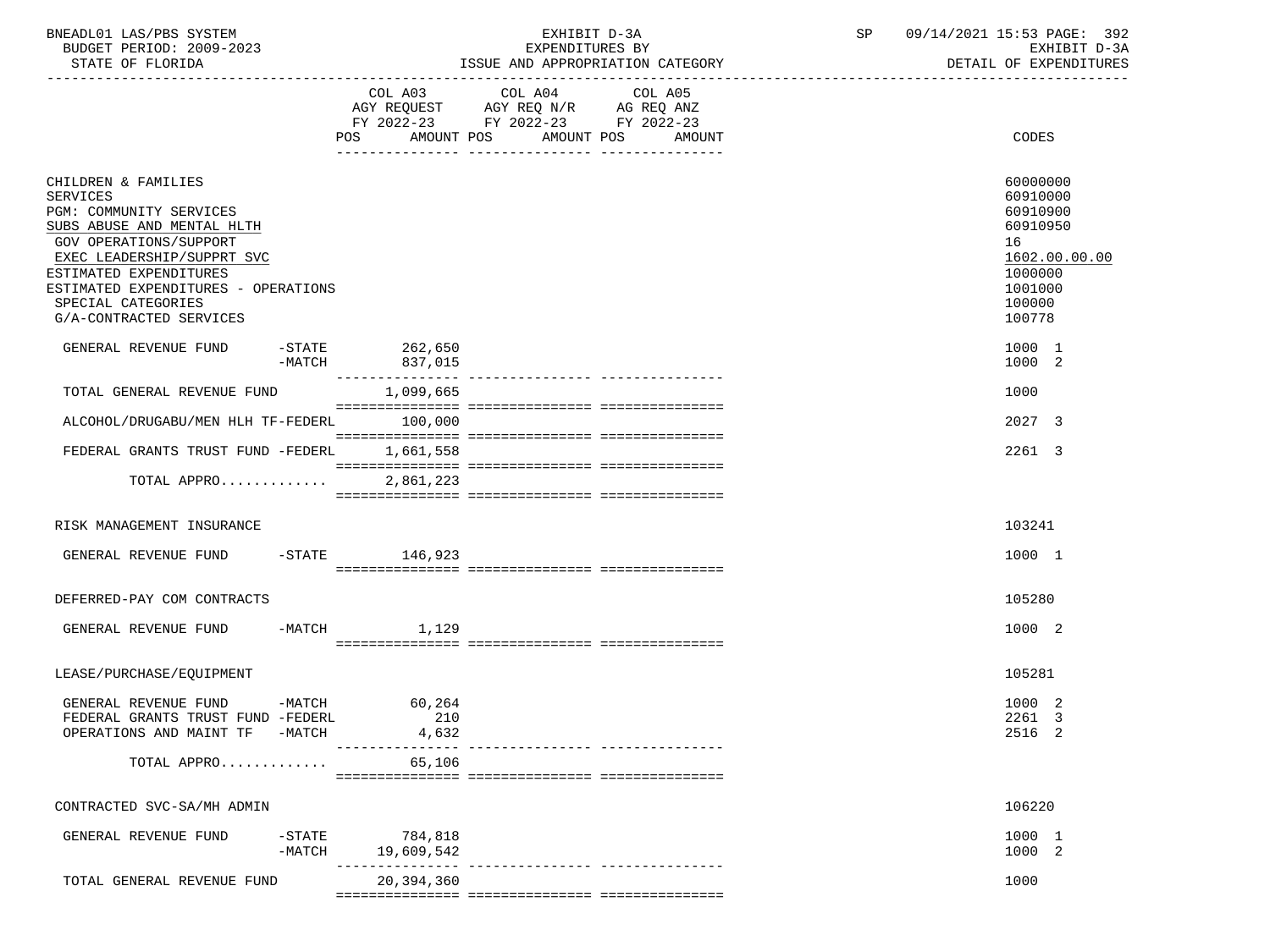| BNEADL01 LAS/PBS SYSTEM |                  |                          | EXHIBIT D-3A                     |
|-------------------------|------------------|--------------------------|----------------------------------|
|                         |                  | BUDGET PERIOD: 2009-2023 | EXPENDITURES BY                  |
|                         | STATE OF FLORIDA |                          | ISSUE AND APPROPRIATION CATEGORY |

|                                                                                                                                                                                                                                                                                                                   | COL A03            | COL A04<br>AGY REQUEST AGY REQ N/R AG REQ ANZ  | COL A05 |                                                                                                                         |
|-------------------------------------------------------------------------------------------------------------------------------------------------------------------------------------------------------------------------------------------------------------------------------------------------------------------|--------------------|------------------------------------------------|---------|-------------------------------------------------------------------------------------------------------------------------|
|                                                                                                                                                                                                                                                                                                                   | AMOUNT POS<br>POS  | FY 2022-23 FY 2022-23 FY 2022-23<br>AMOUNT POS | AMOUNT  | <b>CODES</b>                                                                                                            |
| CHILDREN & FAMILIES<br><b>SERVICES</b><br>PGM: COMMUNITY SERVICES<br>SUBS ABUSE AND MENTAL HLTH<br>GOV OPERATIONS/SUPPORT<br>EXEC LEADERSHIP/SUPPRT SVC<br>ESTIMATED EXPENDITURES<br>ESTIMATED EXPENDITURES - OPERATIONS<br>SPECIAL CATEGORIES<br>CONTRACTED SVC-SA/MH ADMIN<br>FEDERAL GRANTS TRUST FUND -FEDERL | 3,283,967          |                                                |         | 60000000<br>60910000<br>60910900<br>60910950<br>16<br>1602.00.00.00<br>1000000<br>1001000<br>100000<br>106220<br>2261 3 |
| WELFARE TRANSITION TF -FEDERL 731,355                                                                                                                                                                                                                                                                             |                    |                                                |         | 2401 3                                                                                                                  |
| TOTAL APPRO                                                                                                                                                                                                                                                                                                       | 24,409,682         |                                                |         |                                                                                                                         |
| TOTAL: ESTIMATED EXPENDITURES - OPERATIONS<br>TOTAL POSITIONS 99.00<br>TOTAL ISSUE 44,934,109<br>TOTAL SALARY RATE 5,882,897                                                                                                                                                                                      |                    |                                                |         | 1001000                                                                                                                 |
| SALARY INCREASES FOR FY 2021-22 -<br>STATE EMPLOYEE MINIMUM WAGE<br>INCREASE - EFFECTIVE 7/1/2021<br>SALARY RATE<br>SALARY RATE $1,463$                                                                                                                                                                           |                    |                                                |         | 1001030<br>000000                                                                                                       |
| SALARIES AND BENEFITS                                                                                                                                                                                                                                                                                             |                    |                                                |         | 010000                                                                                                                  |
| $-$ STATE<br>GENERAL REVENUE FUND<br>$-MATCH$                                                                                                                                                                                                                                                                     | 137<br>1,546       |                                                |         | 1000 1<br>1000 2                                                                                                        |
| TOTAL GENERAL REVENUE FUND                                                                                                                                                                                                                                                                                        | 1,683              |                                                |         | 1000                                                                                                                    |
| FEDERAL GRANTS TRUST FUND -MATCH<br>-FEDERL                                                                                                                                                                                                                                                                       | $\mathbf{1}$<br>13 |                                                |         | 2261 2<br>2261 3                                                                                                        |
| TOTAL FEDERAL GRANTS TRUST FUND                                                                                                                                                                                                                                                                                   | 14                 |                                                |         | 2261                                                                                                                    |
| OPERATIONS AND MAINT TF -MATCH                                                                                                                                                                                                                                                                                    | 37                 |                                                |         | 2516 2                                                                                                                  |
| TOTAL APPRO                                                                                                                                                                                                                                                                                                       | 1,734              |                                                |         |                                                                                                                         |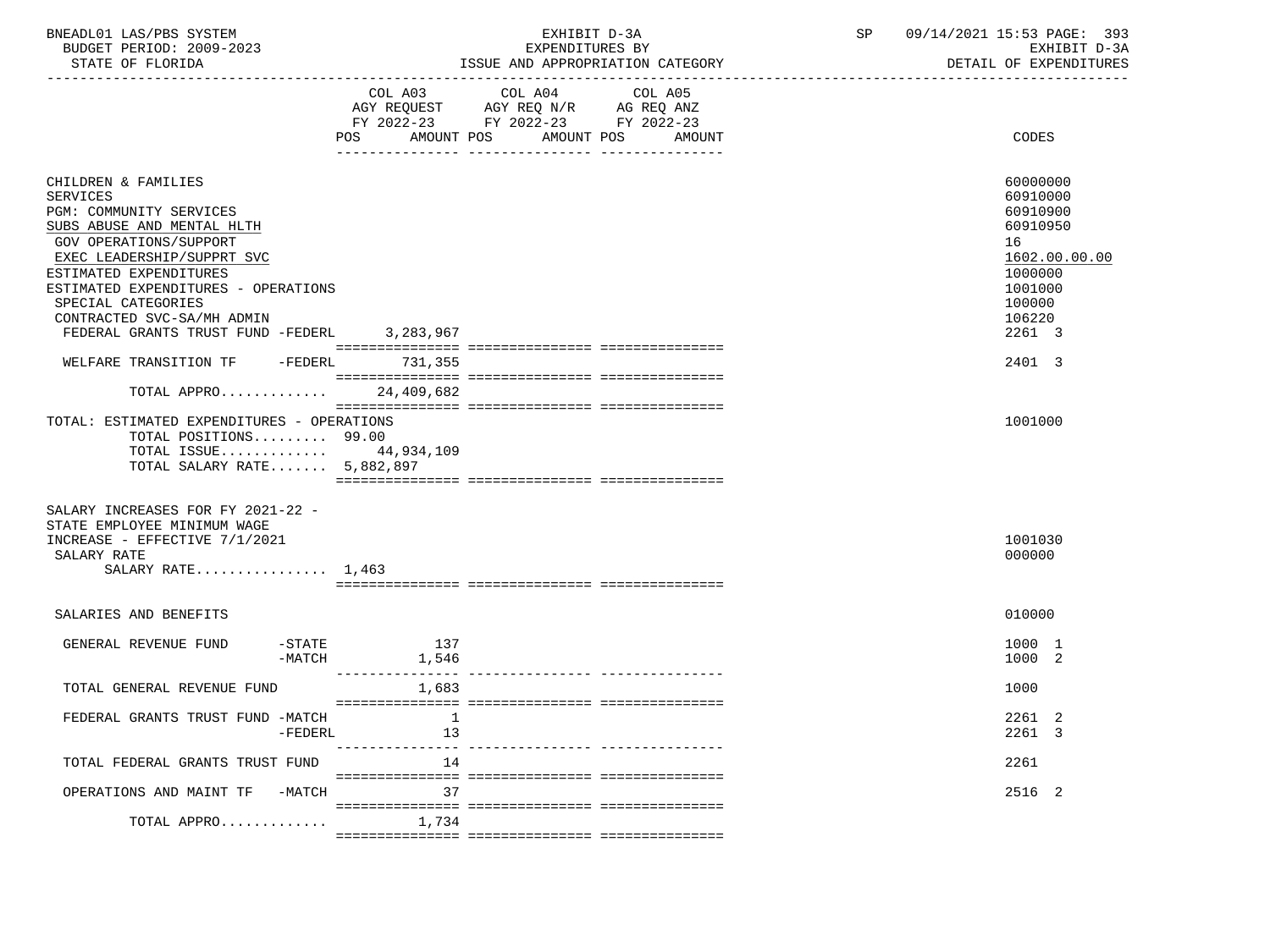| BNEADL01 LAS/PBS SYSTEM |                  |                          | EXHIBIT D-3A                     |  |
|-------------------------|------------------|--------------------------|----------------------------------|--|
|                         |                  | BUDGET PERIOD: 2009-2023 | EXPENDITURES BY                  |  |
|                         | STATE OF FLORIDA |                          | ISSUE AND APPROPRIATION CATEGORY |  |

EXPENDITURES BY EXHIBIT D-3A<br>AND APPROPRIATION CATEGORY AND APPROPRIATION CATEGORY

|                                                                                                                                                                                                                                                |                               | AMOUNT POS<br>POS               | COL A03 COL A04 COL A05<br>AGY REQUEST AGY REQ N/R AG REQ ANZ<br>FY 2022-23 FY 2022-23 FY 2022-23 | AMOUNT POS<br>AMOUNT | CODES                                                                          |
|------------------------------------------------------------------------------------------------------------------------------------------------------------------------------------------------------------------------------------------------|-------------------------------|---------------------------------|---------------------------------------------------------------------------------------------------|----------------------|--------------------------------------------------------------------------------|
| CHILDREN & FAMILIES<br>SERVICES<br>PGM: COMMUNITY SERVICES<br>SUBS ABUSE AND MENTAL HLTH<br>GOV OPERATIONS/SUPPORT<br>EXEC LEADERSHIP/SUPPRT SVC<br>ESTIMATED EXPENDITURES<br>SALARY INCREASES FOR FY 2021-22 -<br>STATE EMPLOYEE MINIMUM WAGE |                               |                                 |                                                                                                   |                      | 60000000<br>60910000<br>60910900<br>60910950<br>16<br>1602.00.00.00<br>1000000 |
| INCREASE - EFFECTIVE 7/1/2021<br>OTHER PERSONAL SERVICES                                                                                                                                                                                       |                               |                                 |                                                                                                   |                      | 1001030<br>030000                                                              |
| GENERAL REVENUE FUND                                                                                                                                                                                                                           |                               | $-MATCH$ 35,080                 |                                                                                                   |                      | 1000 2                                                                         |
| FEDERAL GRANTS TRUST FUND -FEDERL                                                                                                                                                                                                              |                               | 85,843                          |                                                                                                   |                      | 2261 3                                                                         |
| GRANTS AND DONATIONS TF                                                                                                                                                                                                                        | $-FEDERL$                     | 1,073                           |                                                                                                   |                      | 2339 3                                                                         |
| OPERATIONS AND MAINT TF                                                                                                                                                                                                                        | $-$ STATE<br>$-MATCH$         | 7,050<br>149<br>--------------- |                                                                                                   |                      | 2516 1<br>2516 2                                                               |
| TOTAL OPERATIONS AND MAINT TF                                                                                                                                                                                                                  |                               | 7,199                           |                                                                                                   |                      | 2516                                                                           |
| TOTAL APPRO                                                                                                                                                                                                                                    |                               | 129,195                         |                                                                                                   |                      |                                                                                |
| TOTAL: SALARY INCREASES FOR FY 2021-22 -<br>STATE EMPLOYEE MINIMUM WAGE<br>INCREASE - EFFECTIVE 7/1/2021<br>TOTAL ISSUE<br>TOTAL SALARY RATE $1,463$                                                                                           |                               | 130,929                         |                                                                                                   |                      | 1001030                                                                        |
| FLORIDA RETIREMENT SYSTEM<br>ADJUSTMENT - FY 2021-22 - NORMAL<br>COST AND UNFUNDED ACTUARIAL<br>LIABILITY                                                                                                                                      |                               |                                 |                                                                                                   |                      | 1001070                                                                        |
| SALARIES AND BENEFITS<br>GENERAL REVENUE FUND                                                                                                                                                                                                  | $-\mathtt{STATE}$<br>$-MATCH$ | 3,910<br>44,068                 |                                                                                                   |                      | 010000<br>1000 1<br>1000 2                                                     |
| TOTAL GENERAL REVENUE FUND                                                                                                                                                                                                                     |                               | 47,978                          |                                                                                                   |                      | 1000                                                                           |
| FEDERAL GRANTS TRUST FUND -MATCH                                                                                                                                                                                                               | $-FEDERL$                     | 22<br>369                       |                                                                                                   |                      | 2261 2<br>2261 3                                                               |
| TOTAL FEDERAL GRANTS TRUST FUND                                                                                                                                                                                                                |                               | ---------------<br>391          |                                                                                                   |                      | 2261                                                                           |
| OPERATIONS AND MAINT TF                                                                                                                                                                                                                        | -MATCH                        | 1,063                           |                                                                                                   |                      | 2516 2                                                                         |

=============== =============== ===============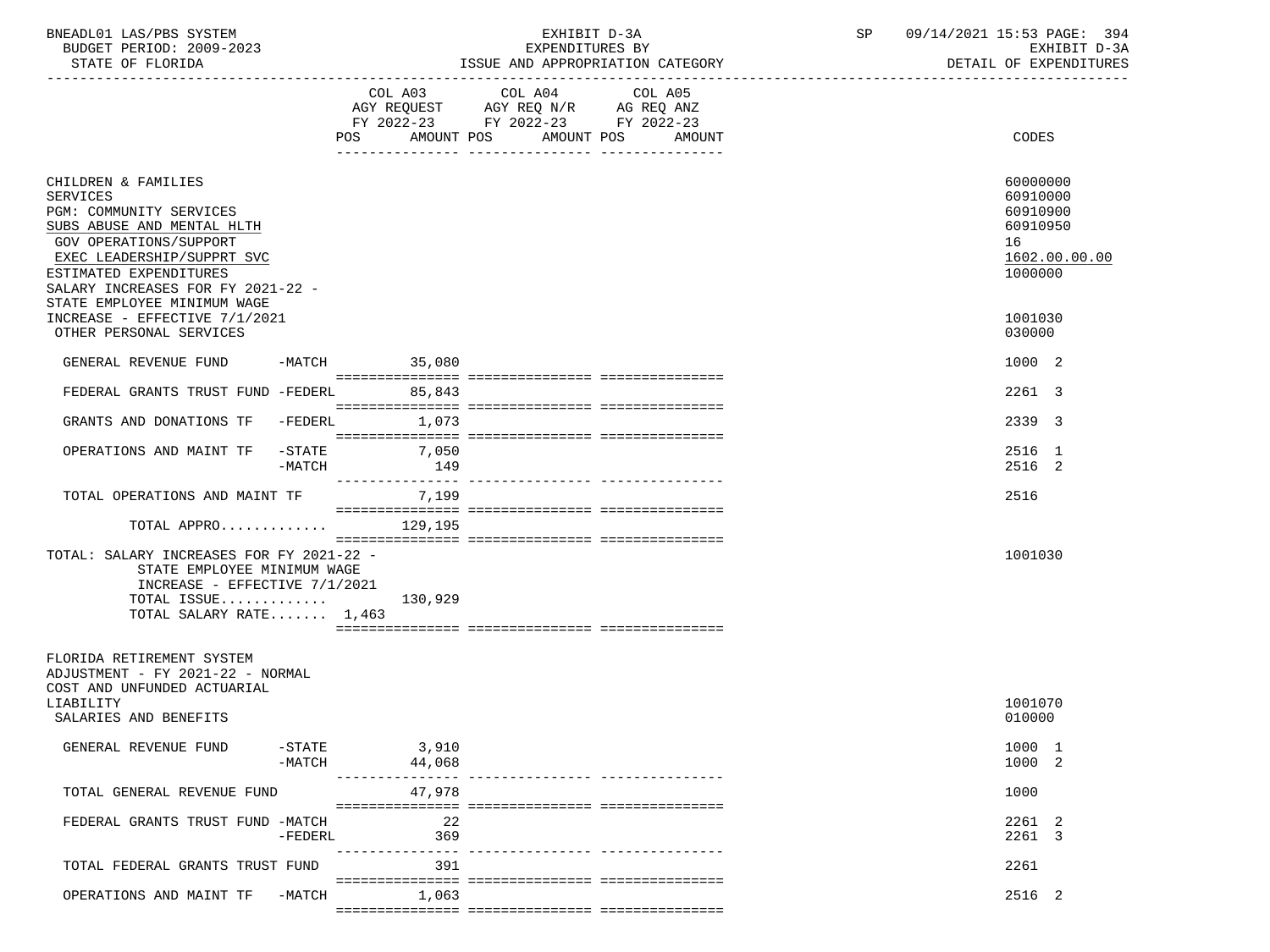| BNEADL01 LAS/PBS SYSTEM<br>BUDGET PERIOD: 2009-2023<br>STATE OF FLORIDA                                                                                                                                                                     |                            | EXHIBIT D-3A<br>EXPENDITURES BY<br>ISSUE AND APPROPRIATION CATEGORY                                                                      | 09/14/2021 15:53 PAGE: 395<br>SP and the set of the set of the set of the set of the set of the set of the set of the set of the set of the s<br>EXHIBIT D-3A<br>DETAIL OF EXPENDITURES |
|---------------------------------------------------------------------------------------------------------------------------------------------------------------------------------------------------------------------------------------------|----------------------------|------------------------------------------------------------------------------------------------------------------------------------------|-----------------------------------------------------------------------------------------------------------------------------------------------------------------------------------------|
|                                                                                                                                                                                                                                             |                            | COL A03 COL A04<br>COL A05<br>AGY REQUEST AGY REQ N/R AG REQ ANZ<br>FY 2022-23 FY 2022-23 FY 2022-23<br>POS AMOUNT POS AMOUNT POS AMOUNT | CODES                                                                                                                                                                                   |
| CHILDREN & FAMILIES<br>SERVICES<br>PGM: COMMUNITY SERVICES<br>SUBS ABUSE AND MENTAL HLTH<br>GOV OPERATIONS/SUPPORT<br>EXEC LEADERSHIP/SUPPRT SVC<br>ESTIMATED EXPENDITURES<br>FLORIDA RETIREMENT SYSTEM<br>ADJUSTMENT - FY 2021-22 - NORMAL |                            |                                                                                                                                          | 60000000<br>60910000<br>60910900<br>60910950<br>16<br>1602.00.00.00<br>1000000                                                                                                          |
| COST AND UNFUNDED ACTUARIAL<br>LIABILITY<br>SALARIES AND BENEFITS<br>TOTAL APPRO $49,432$                                                                                                                                                   |                            |                                                                                                                                          | 1001070<br>010000                                                                                                                                                                       |
| CASUALTY INSURANCE PREMIUM<br>ADJUSTMENT<br>SPECIAL CATEGORIES<br>RISK MANAGEMENT INSURANCE                                                                                                                                                 |                            |                                                                                                                                          | 1001090<br>100000<br>103241                                                                                                                                                             |
| GENERAL REVENUE FUND -STATE                                                                                                                                                                                                                 | 50,305                     |                                                                                                                                          | 1000 1                                                                                                                                                                                  |
| ADJUSTMENTS TO CURRENT YEAR<br>ESTIMATED EXPENDITURES<br>ADJUST FUND SOURCE INDICATORS - ADD<br>SALARIES AND BENEFITS                                                                                                                       |                            |                                                                                                                                          | 1600000<br>160S220<br>010000                                                                                                                                                            |
| GENERAL REVENUE FUND -MATCH 571,939<br>FEDERAL GRANTS TRUST FUND -FEDERL                                                                                                                                                                    | 3,612<br>________________  |                                                                                                                                          | 1000 2<br>2261 3                                                                                                                                                                        |
| TOTAL APPRO                                                                                                                                                                                                                                 | 575,551                    |                                                                                                                                          |                                                                                                                                                                                         |
| OTHER PERSONAL SERVICES                                                                                                                                                                                                                     |                            |                                                                                                                                          | 030000                                                                                                                                                                                  |
| OPERATIONS AND MAINT TF -STATE                                                                                                                                                                                                              | 5,542                      |                                                                                                                                          | 2516 1                                                                                                                                                                                  |
| <b>EXPENSES</b>                                                                                                                                                                                                                             |                            |                                                                                                                                          | 040000                                                                                                                                                                                  |
| GENERAL REVENUE FUND<br>-MATCH<br>FEDERAL GRANTS TRUST FUND -MATCH<br>OPERATIONS AND MAINT TF<br>$-MATCH$                                                                                                                                   | 67,102<br>28,421<br>3,075  |                                                                                                                                          | 1000 2<br>2261 2<br>2516 2                                                                                                                                                              |
| TOTAL APPRO                                                                                                                                                                                                                                 | ----------------<br>98,598 |                                                                                                                                          |                                                                                                                                                                                         |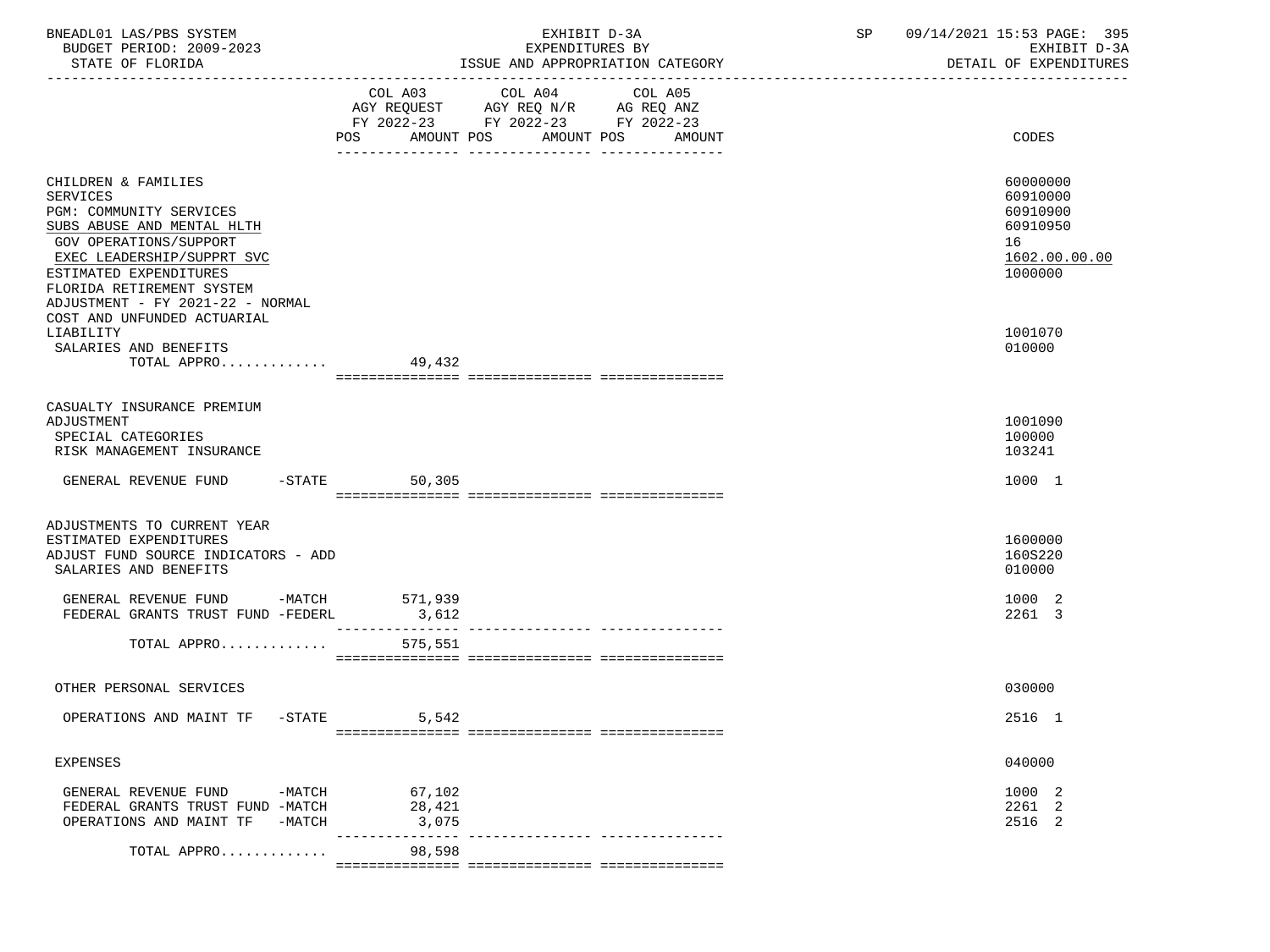| BNEADL01 LAS/PBS SYSTEM<br>BUDGET PERIOD: 2009-2023<br>STATE OF FLORIDA                                                                                                                                                                                                                              |         | EXHIBIT D-3A<br>EXPENDITURES BY                                                                                                | ISSUE AND APPROPRIATION CATEGORY | SP 09/14/2021 15:53 PAGE: 396<br>EXHIBIT D-3A<br>DETAIL OF EXPENDITURES                                       |
|------------------------------------------------------------------------------------------------------------------------------------------------------------------------------------------------------------------------------------------------------------------------------------------------------|---------|--------------------------------------------------------------------------------------------------------------------------------|----------------------------------|---------------------------------------------------------------------------------------------------------------|
|                                                                                                                                                                                                                                                                                                      |         | COL A03 COL A04 COL A05<br>AGY REQUEST AGY REQ N/R AG REQ ANZ<br>FY 2022-23 FY 2022-23 FY 2022-23<br>POS AMOUNT POS AMOUNT POS | AMOUNT                           | CODES                                                                                                         |
| CHILDREN & FAMILIES<br><b>SERVICES</b><br>PGM: COMMUNITY SERVICES<br>SUBS ABUSE AND MENTAL HLTH<br>GOV OPERATIONS/SUPPORT<br>EXEC LEADERSHIP/SUPPRT SVC<br>ADJUSTMENTS TO CURRENT YEAR<br>ESTIMATED EXPENDITURES<br>ADJUST FUND SOURCE INDICATORS - ADD<br>SPECIAL CATEGORIES<br>CONTRACTED SERVICES |         |                                                                                                                                |                                  | 60000000<br>60910000<br>60910900<br>60910950<br>16<br>1602.00.00.00<br>1600000<br>160S220<br>100000<br>100777 |
| GENERAL REVENUE FUND -MATCH 819,207                                                                                                                                                                                                                                                                  |         |                                                                                                                                |                                  | 1000 2                                                                                                        |
| CONTRACTED SVC-SA/MH ADMIN                                                                                                                                                                                                                                                                           |         |                                                                                                                                |                                  | 106220                                                                                                        |
| GENERAL REVENUE FUND -MATCH 784,818<br>FEDERAL GRANTS TRUST FUND -MATCH                                                                                                                                                                                                                              | 559,944 |                                                                                                                                |                                  | 1000 2<br>2261 2                                                                                              |
| TOTAL APPRO 1,344,762                                                                                                                                                                                                                                                                                |         |                                                                                                                                |                                  |                                                                                                               |
| TOTAL: ADJUST FUND SOURCE INDICATORS - ADD<br>TOTAL ISSUE $2,843,660$                                                                                                                                                                                                                                |         |                                                                                                                                |                                  | 160S220                                                                                                       |
|                                                                                                                                                                                                                                                                                                      |         |                                                                                                                                |                                  |                                                                                                               |
| AGENCY ISSUE NARRATIVE:<br>2022-2023 BUDGET YEAR NARRATIVE:<br>ISSUE TITLE:<br>Adjust Fund Source Indicators - Add                                                                                                                                                                                   |         |                                                                                                                                | IT COMPONENT? NO                 |                                                                                                               |

SUMMARY:

 The Department of Children and Families (department) requests the recurring transfer of \$214,939,636 across Funding Source Identifiers (FSI) in all of the department's budget entities, adjusting the department's Fiscal Year 2022-2023 in order to realign FSI's for Maintenance of Effort (MOE) and Match review.

ISSUE NARRATIVE:

 This technical issue requests the transfer of appropriations between FSI's that is necessary to ensure that the department can properly identify state funding required to match federal funds and MOE amounts with certainty.

 The Other Salary Amount (OAD) transaction was used to realign the budget for the Salaries and Benefits appropriation category because this issue is not associated with specific positions and/or salary.

 The Department will implement these adjustments and continue to monitor the funding of the budget. When summarized with companion issue 160S230 - Adjust Fund Source Indicators - Deduct, the issues net to zero.

COST CALCULATION: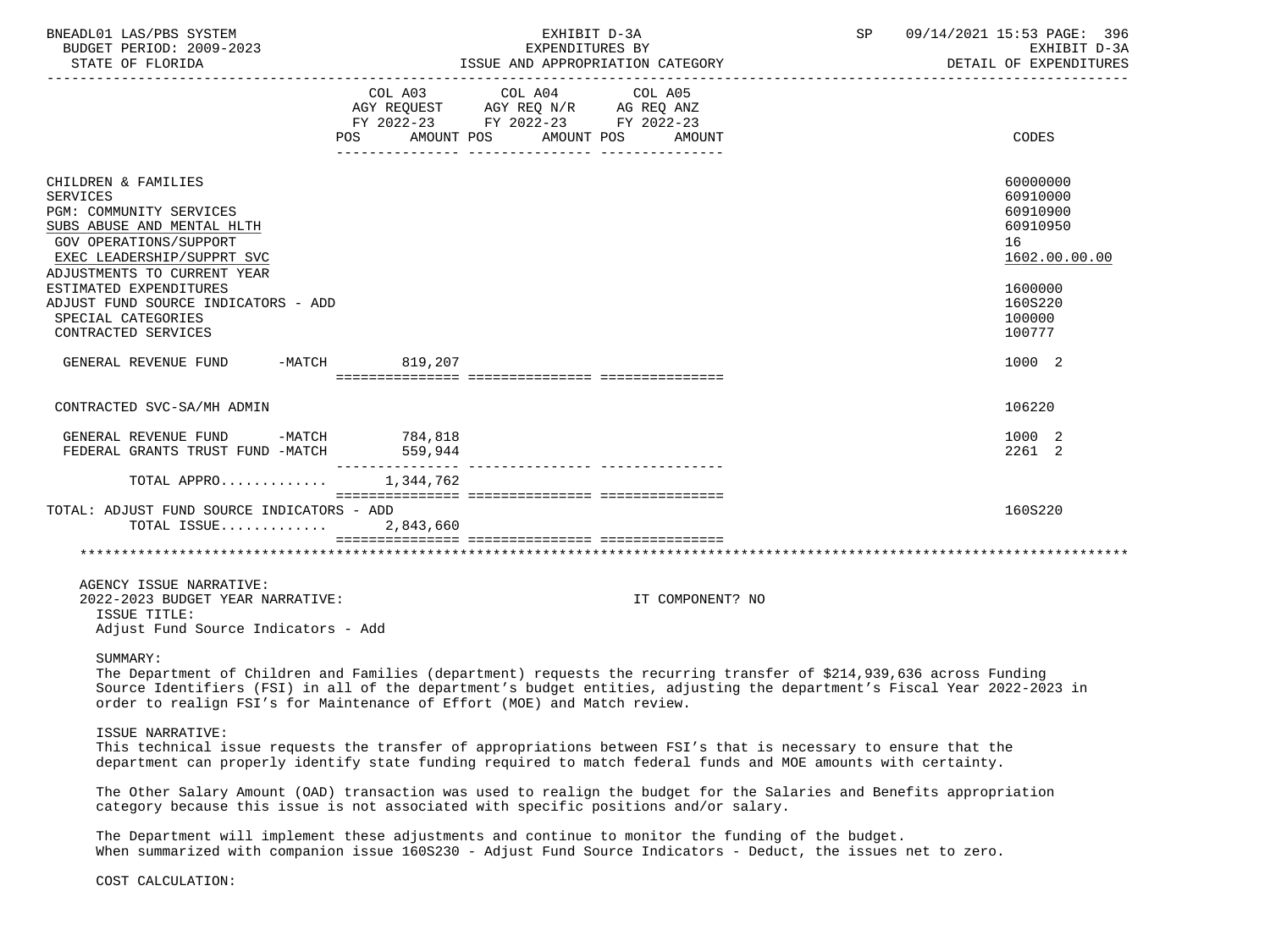| BNEADL01 LAS/PBS SYSTEM<br>BUDGET PERIOD: 2009-2023<br>STATE OF FLORIDA |     |                                                                                                                               | EXHIBIT D-3A<br>EXPENDITURES BY<br>ISSUE AND APPROPRIATION CATEGORY | 09/14/2021 15:53 PAGE: 397<br>SP<br>EXHIBIT D-3A<br>DETAIL OF EXPENDITURES |                      |  |
|-------------------------------------------------------------------------|-----|-------------------------------------------------------------------------------------------------------------------------------|---------------------------------------------------------------------|----------------------------------------------------------------------------|----------------------|--|
|                                                                         | POS | COL A03 COL A04 COL A05<br>AGY REQUEST AGY REQ N/R AG REQ ANZ<br>FY 2022-23 FY 2022-23 FY 2022-23<br>AMOUNT POS<br>AMOUNT POS | AMOUNT                                                              |                                                                            | CODES                |  |
| CHILDREN & FAMILIES<br>SERVICES                                         |     |                                                                                                                               |                                                                     |                                                                            | 60000000<br>60910000 |  |
| <b>PGM: COMMUNITY SERVICES</b>                                          |     |                                                                                                                               |                                                                     |                                                                            | 60910900             |  |
| SUBS ABUSE AND MENTAL HLTH                                              |     |                                                                                                                               |                                                                     |                                                                            | 60910950             |  |
| GOV OPERATIONS/SUPPORT                                                  |     |                                                                                                                               |                                                                     |                                                                            | 16                   |  |
| EXEC LEADERSHIP/SUPPRT SVC                                              |     |                                                                                                                               |                                                                     |                                                                            | 1602.00.00.00        |  |
| ADJUSTMENTS TO CURRENT YEAR                                             |     |                                                                                                                               |                                                                     |                                                                            |                      |  |
| ESTIMATED EXPENDITURES                                                  |     |                                                                                                                               |                                                                     |                                                                            | 1600000              |  |
| ADJUST FUND SOURCE INDICATORS - ADD                                     |     |                                                                                                                               |                                                                     |                                                                            | 160S220              |  |

 The following chart summarizes the FSI's that have been identified for realignment in order to meet our MOE and Match needs:

| FSI TRANSFER REQUEST FY 2022-23 |      |                |                |            |               |                                      |  |
|---------------------------------|------|----------------|----------------|------------|---------------|--------------------------------------|--|
| Budget Entity Fund              |      | $FSI-1$        | $FSI-2$        | $FSI-3$    | $FSI-9$       | Grand Total                          |  |
| 60900101                        | 1000 | (2,688,418)    | 2,688,418      |            |               | 0                                    |  |
|                                 | 2021 | (131, 150)     | (57, 221)      | 188,371    |               | $\mathbf 0$                          |  |
|                                 | 2261 | (19, 427)      | (35, 779)      | 55,206     |               | 0                                    |  |
|                                 | 2516 | (2,004)        | 2,004          |            |               | $\mathsf{O}\xspace$                  |  |
| 60900101 Total                  |      | (2,840,999)    | 2,597,422      | 243,577    |               | $\overline{0}$                       |  |
| 60900202                        | 1000 | 3,602,689      | (3,602,689)    |            |               | 0                                    |  |
|                                 | 2261 | 140,686        | (3, 193, 945)  | 4,608,559  | (1, 555, 300) | $\mathsf 0$                          |  |
|                                 | 2516 | (835)          | 835            |            |               | $\pmb{0}$                            |  |
| 60900202 Total                  |      | 3,742,540      | (6, 795, 799)  | 4,608,559  | (1, 555, 300) | $\overline{0}$                       |  |
| 60910310                        | 1000 | 53,790,972     | (53, 790, 972) |            |               | 0                                    |  |
|                                 | 2157 | 6, 471, 113    | (6, 471, 113)  |            |               | $\mathsf 0$                          |  |
|                                 | 2261 |                | 849,538        | (849, 538) |               | $\mathsf{O}\xspace$                  |  |
|                                 | 2516 | 9,090,654      | (9,090,654)    |            |               | $\mathsf{O}\xspace$                  |  |
| 60910310 Total                  |      | 69,352,739     | (68, 503, 201) | (849, 538) |               | $\Omega$                             |  |
| 60910506                        | 1000 | (50, 737, 403) | 50,737,403     |            |               | $\mathsf 0$                          |  |
|                                 | 2261 |                | (28, 040)      |            | 28,040        | $\mathbf 0$                          |  |
|                                 | 2516 | (6, 162, 785)  | 6,162,785      |            |               | $\begin{matrix} 0 \\ 0 \end{matrix}$ |  |
| 60910506 Total                  |      | 56,900,188)    | 56,872,148     |            | 28,040        |                                      |  |
| 60910708                        | 1000 | 6,240,815      | (6, 240, 815)  |            |               | 0                                    |  |
|                                 | 2261 | (1,664)        | 994,311        | (992, 647) |               | $\mathsf 0$                          |  |
| 60910708 Total                  |      | 6,239,151      | (5, 246, 504)  | (992, 647) |               | 0                                    |  |
| 60910950                        | 1000 | (24, 572, 806) | 24,572,806     |            |               | 0                                    |  |
|                                 |      |                |                |            |               |                                      |  |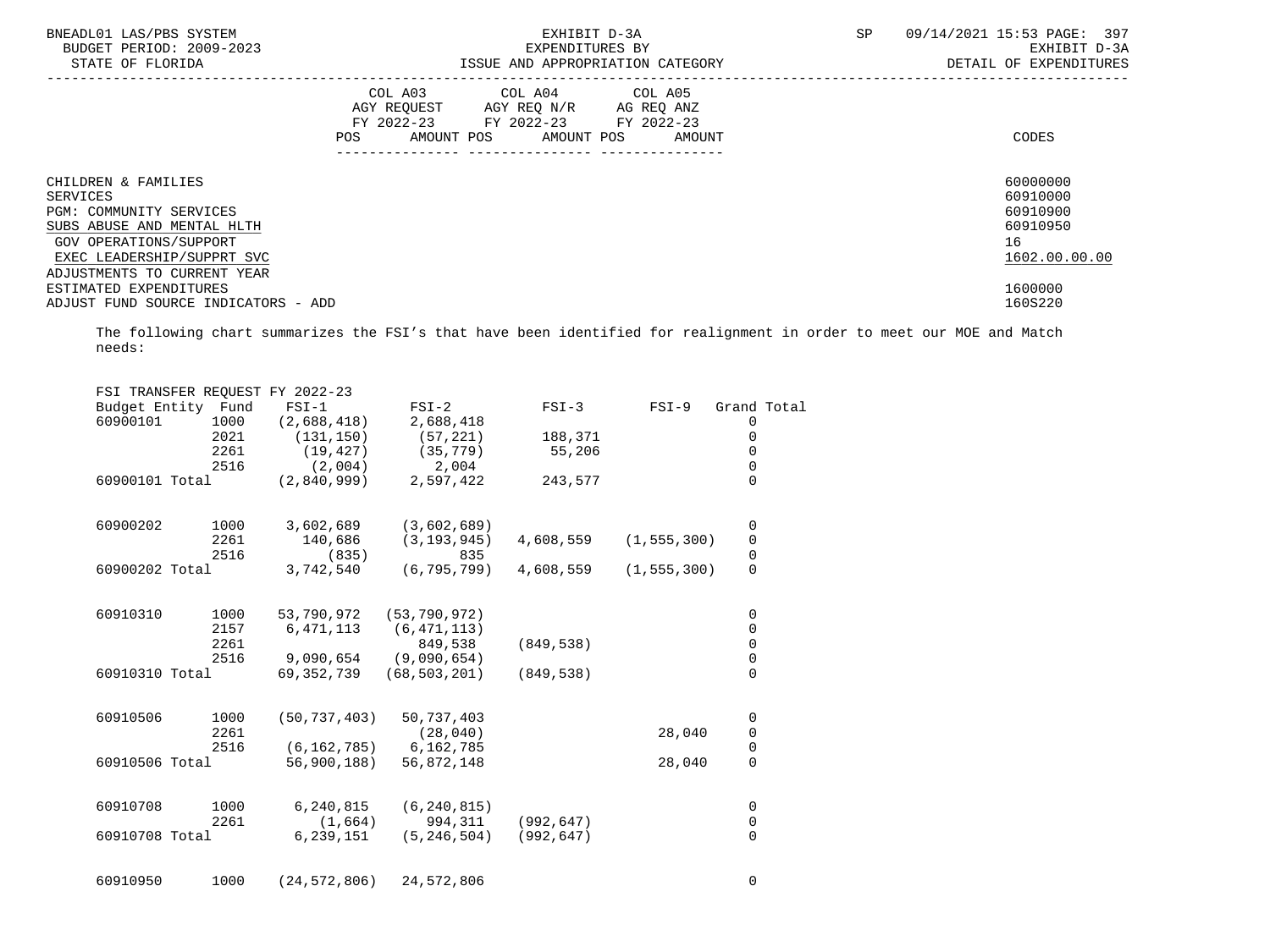| BNEADL01 LAS/PBS SYSTEM<br>BUDGET PERIOD: 2009-2023                                                                                                                                           | EXHIBIT D-3A<br>EXPENDITURES BY |     |                                                                                                   |            |        | SP                                        |                                       | 09/14/2021 15:53 PAGE: 398<br>EXHIBIT D-3A<br>DETAIL OF EXPENDITURES |                                                                     |
|-----------------------------------------------------------------------------------------------------------------------------------------------------------------------------------------------|---------------------------------|-----|---------------------------------------------------------------------------------------------------|------------|--------|-------------------------------------------|---------------------------------------|----------------------------------------------------------------------|---------------------------------------------------------------------|
|                                                                                                                                                                                               |                                 |     | COL A03 COL A04 COL A05<br>AGY REQUEST AGY REQ N/R AG REQ ANZ<br>FY 2022-23 FY 2022-23 FY 2022-23 |            |        |                                           |                                       |                                                                      |                                                                     |
|                                                                                                                                                                                               | POS                             |     | AMOUNT POS                                                                                        | AMOUNT POS | AMOUNT |                                           |                                       |                                                                      | CODES                                                               |
| CHILDREN & FAMILIES<br><b>SERVICES</b><br>PGM: COMMUNITY SERVICES<br>SUBS ABUSE AND MENTAL HLTH<br><b>GOV OPERATIONS/SUPPORT</b><br>EXEC LEADERSHIP/SUPPRT SVC<br>ADJUSTMENTS TO CURRENT YEAR |                                 |     |                                                                                                   |            |        |                                           |                                       |                                                                      | 60000000<br>60910000<br>60910900<br>60910950<br>16<br>1602.00.00.00 |
| ESTIMATED EXPENDITURES<br>ADJUST FUND SOURCE INDICATORS - ADD                                                                                                                                 |                                 |     |                                                                                                   |            |        |                                           |                                       |                                                                      | 1600000<br>160S220                                                  |
| 2261<br>2516<br>60910950 Total (24,570,339) 26,701,925                                                                                                                                        | $2,467$ (2,467)                 |     | 2, 131, 586 (2, 131, 586)<br>(2, 131, 586)                                                        |            |        | $\overline{0}$<br>$\mathbf 0$<br>$\Omega$ |                                       |                                                                      |                                                                     |
| Grand Total (4,977,096) 5,625,991 878,365 (1,527,260)                                                                                                                                         |                                 |     |                                                                                                   |            |        | 0                                         |                                       |                                                                      |                                                                     |
| IMPACT OF NOT FUNDING ISSUE:<br>Not Applicable.<br>LINKAGE TO GOVERNOR'S PRIORITIES:<br>Not Applicable.                                                                                       |                                 |     |                                                                                                   |            |        |                                           |                                       |                                                                      |                                                                     |
| FLORIDA STRATEGIC PLAN FOR ECONOMIC DEVELOPMENT:<br>Not Applicable.                                                                                                                           |                                 |     |                                                                                                   |            |        |                                           |                                       |                                                                      |                                                                     |
| POSITION DETAIL OF SALARIES AND BENEFITS:                                                                                                                                                     |                                 |     |                                                                                                   |            |        |                                           |                                       |                                                                      |                                                                     |
|                                                                                                                                                                                               |                                 | FTE |                                                                                                   |            |        |                                           | BASE RATE ADDITIVES BENEFITS SUBTOTAL | $\frac{8}{6}$                                                        | LAPSE LAPSED SALARIES<br>AND BENEFITS                               |
| A03 - AGY REQUEST FY 2022-23                                                                                                                                                                  |                                 |     |                                                                                                   |            |        |                                           |                                       |                                                                      |                                                                     |
| CHANGES TO CURRENTLY AUTHORIZED POSITIONS<br>OTHER SALARY AMOUNT<br>1000 GENERAL REVENUE FUND<br>2261 FEDERAL GRANTS TRUST FUND                                                               |                                 |     |                                                                                                   |            |        |                                           |                                       |                                                                      | 571,939<br>3,612<br>------------                                    |
|                                                                                                                                                                                               |                                 |     |                                                                                                   |            |        |                                           |                                       |                                                                      | 575,551<br>==============                                           |
|                                                                                                                                                                                               |                                 |     |                                                                                                   |            |        |                                           |                                       |                                                                      |                                                                     |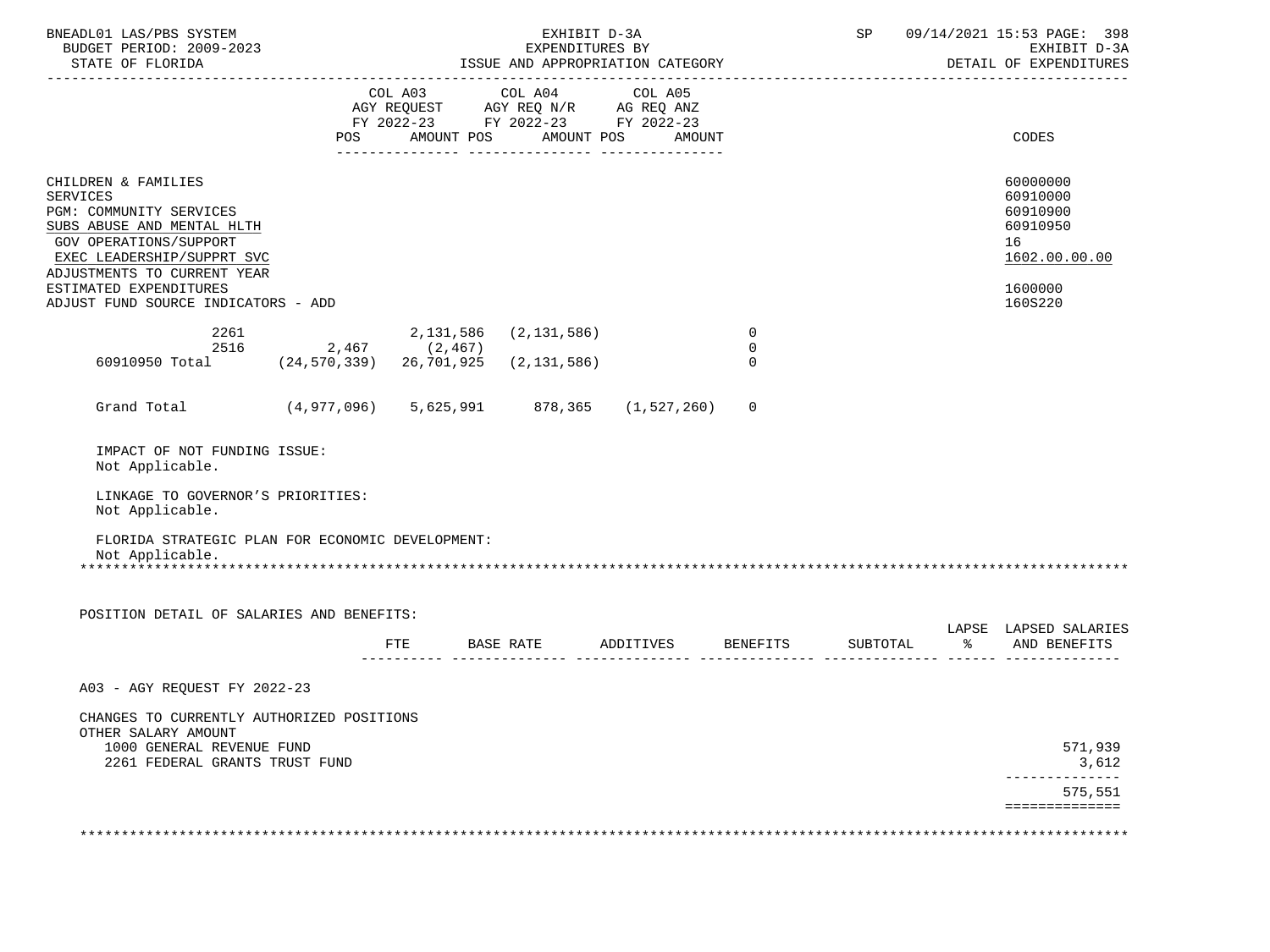| BNEADL01 LAS/PBS SYSTEM<br>BUDGET PERIOD: 2009-2023<br>STATE OF FLORIDA                                                                                                         | EXHIBIT D-3A<br>EXPENDITURES BY<br>ISSUE AND APPROPRIATION CATEGORY | SP<br>09/14/2021 15:53 PAGE: 399<br>EXHIBIT D-3A<br>DETAIL OF EXPENDITURES |
|---------------------------------------------------------------------------------------------------------------------------------------------------------------------------------|---------------------------------------------------------------------|----------------------------------------------------------------------------|
|                                                                                                                                                                                 | COL A03 COL A04 COL A05<br>POS AMOUNT POS AMOUNT POS<br>AMOUNT      | CODES                                                                      |
| CHILDREN & FAMILIES<br>SERVICES<br>PGM: COMMUNITY SERVICES<br>SUBS ABUSE AND MENTAL HLTH<br>GOV OPERATIONS/SUPPORT<br>EXEC LEADERSHIP/SUPPRT SVC<br>ADJUSTMENTS TO CURRENT YEAR |                                                                     | 60000000<br>60910000<br>60910900<br>60910950<br>16<br>1602.00.00.00        |
| ESTIMATED EXPENDITURES<br>ADJUST FUND SOURCE INDICATORS -<br><b>DEDUCT</b><br>SALARIES AND BENEFITS                                                                             |                                                                     | 1600000<br>160S230<br>010000                                               |
| GENERAL REVENUE FUND -STATE 571,939-<br>FEDERAL GRANTS TRUST FUND -MATCH                                                                                                        | $3,612-$                                                            | 1000 1<br>2261 2                                                           |
| TOTAL APPRO                                                                                                                                                                     | $575,551-$                                                          |                                                                            |
| OTHER PERSONAL SERVICES                                                                                                                                                         |                                                                     | 030000                                                                     |
| OPERATIONS AND MAINT TF -MATCH                                                                                                                                                  | $5,542-$                                                            | 2516 2                                                                     |
| <b>EXPENSES</b>                                                                                                                                                                 |                                                                     | 040000                                                                     |
| GENERAL REVENUE FUND -STATE 67,102-<br>FEDERAL GRANTS TRUST FUND -FEDERL<br>OPERATIONS AND MAINT TF -STATE                                                                      | $28,421-$<br>3,075-                                                 | 1000 1<br>2261 3<br>2516 1                                                 |
| TOTAL APPRO                                                                                                                                                                     | 98,598-                                                             |                                                                            |
| SPECIAL CATEGORIES<br>CONTRACTED SERVICES                                                                                                                                       |                                                                     | 100000<br>100777                                                           |
| GENERAL REVENUE FUND -STATE 819,207-                                                                                                                                            |                                                                     | 1000 1                                                                     |
| CONTRACTED SVC-SA/MH ADMIN                                                                                                                                                      |                                                                     | 106220                                                                     |
| GENERAL REVENUE FUND<br>-STATE<br>FEDERAL GRANTS TRUST FUND -FEDERL                                                                                                             | 784,818-<br>559,944-                                                | 1000 1<br>2261 3                                                           |
| TOTAL APPRO                                                                                                                                                                     | ------------<br>1,344,762-                                          |                                                                            |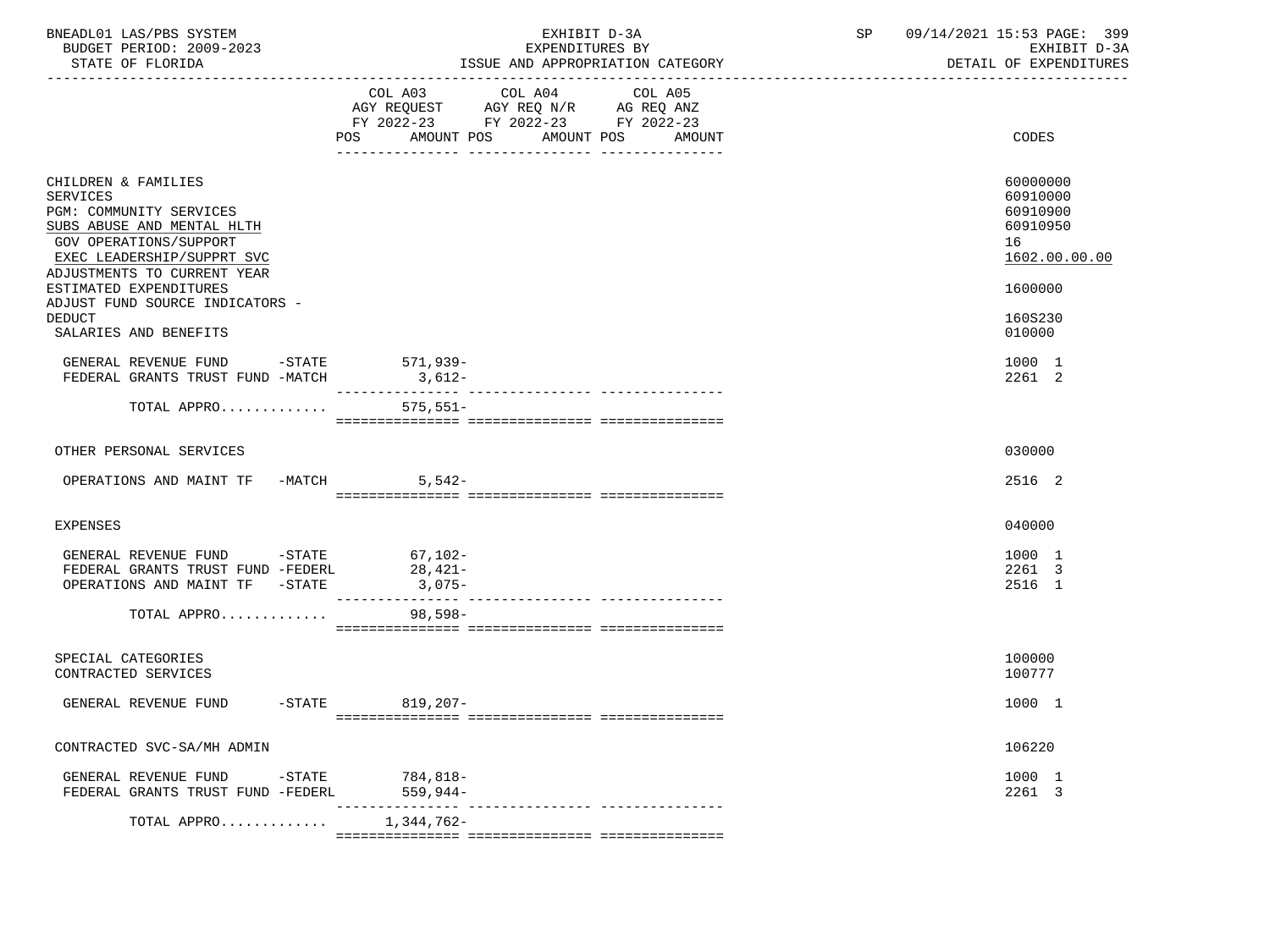| BNEADL01 LAS/PBS SYSTEM<br>BUDGET PERIOD: 2009-2023<br>STATE OF FLORIDA                                                                                                                |                                                              | EXHIBIT D-3A                                                                                                                                                                                                                      |                  | SP                                        | 09/14/2021 15:53 PAGE: 400<br>EXPENDITURES BY<br>ISSUE AND APPROPRIATION CATEGORY DETAIL OF EXPENDITURES                 |
|----------------------------------------------------------------------------------------------------------------------------------------------------------------------------------------|--------------------------------------------------------------|-----------------------------------------------------------------------------------------------------------------------------------------------------------------------------------------------------------------------------------|------------------|-------------------------------------------|--------------------------------------------------------------------------------------------------------------------------|
|                                                                                                                                                                                        |                                                              | COL A03 COL A04 COL A05<br>AGY REQUEST AGY REQ N/R AG REQ ANZ<br>FY 2022-23 FY 2022-23 FY 2022-23<br>POS AMOUNT POS AMOUNT POS                                                                                                    | AMOUNT           |                                           | CODES                                                                                                                    |
| CHILDREN & FAMILIES<br><b>SERVICES</b><br>PGM: COMMUNITY SERVICES<br>SUBS ABUSE AND MENTAL HLTH<br>GOV OPERATIONS/SUPPORT<br>EXEC LEADERSHIP/SUPPRT SVC<br>ADJUSTMENTS TO CURRENT YEAR |                                                              |                                                                                                                                                                                                                                   |                  |                                           | 60000000<br>60910000<br>60910900<br>60910950<br>16<br>1602.00.00.00                                                      |
| ESTIMATED EXPENDITURES                                                                                                                                                                 |                                                              |                                                                                                                                                                                                                                   |                  |                                           | 1600000                                                                                                                  |
| ADJUST FUND SOURCE INDICATORS -<br><b>DEDUCT</b>                                                                                                                                       |                                                              |                                                                                                                                                                                                                                   |                  |                                           | 160S230                                                                                                                  |
| TOTAL: ADJUST FUND SOURCE INDICATORS -<br>DEDUCT                                                                                                                                       | TOTAL ISSUE 2,843,660-                                       |                                                                                                                                                                                                                                   |                  |                                           | 160S230                                                                                                                  |
|                                                                                                                                                                                        |                                                              |                                                                                                                                                                                                                                   |                  |                                           |                                                                                                                          |
| AGENCY ISSUE NARRATIVE:<br>2022-2023 BUDGET YEAR NARRATIVE:<br>ISSUE TITLE:                                                                                                            | Adjust Fund Source Indicators - Deduct                       |                                                                                                                                                                                                                                   | IT COMPONENT? NO |                                           |                                                                                                                          |
| SUMMARY:                                                                                                                                                                               |                                                              | The Department of Children and Families (department) requests the recurring transfer of \$214,939,636 across Funding<br>order to realign FSI's for Maintenance of Effort (MOE) and Match review.                                  |                  |                                           | Source Identifiers (FSI) in all of the department's budget entities, adjusting the department's Fiscal Year 2022-2023 in |
| ISSUE NARRATIVE:                                                                                                                                                                       |                                                              | This technical issue requests the transfer of appropriations between FSI's that is necessary to ensure that the<br>department can properly identify state funding required to match federal funds and MOE amounts with certainty. |                  |                                           |                                                                                                                          |
|                                                                                                                                                                                        |                                                              | The Other Salary Amount (OAD) transaction was used to realign the budget for the Salaries and Benefits appropriation<br>category because this issue is not associated with specific positions and/or salary.                      |                  |                                           |                                                                                                                          |
|                                                                                                                                                                                        |                                                              | The Department will implement these adjustments and continue to monitor the funding of the budget.<br>When summarized with companion issue 160S220 - Adjust Fund Source Indicators - Add, the issues net to zero.                 |                  |                                           |                                                                                                                          |
| COST CALCULATION:<br>needs:                                                                                                                                                            |                                                              | The following chart summarizes the FSI's that have been identified for realignment in order to meet our MOE and Match                                                                                                             |                  |                                           |                                                                                                                          |
| FSI TRANSFER REQUEST FY 2022-23<br>Budget Entity Fund<br>60900101<br>1000<br>2021<br>2261<br>2516                                                                                      | $FSI-1$<br>(2,688,418)<br>(131, 150)<br>(19, 427)<br>(2,004) | $FSI-2$<br>$FSI-3$<br>2,688,418<br>188,371<br>(57, 221)<br>(35, 779)<br>55,206<br>2,004                                                                                                                                           | $FSI-9$          | Grand Total<br>0<br>0<br>0<br>$\mathbf 0$ |                                                                                                                          |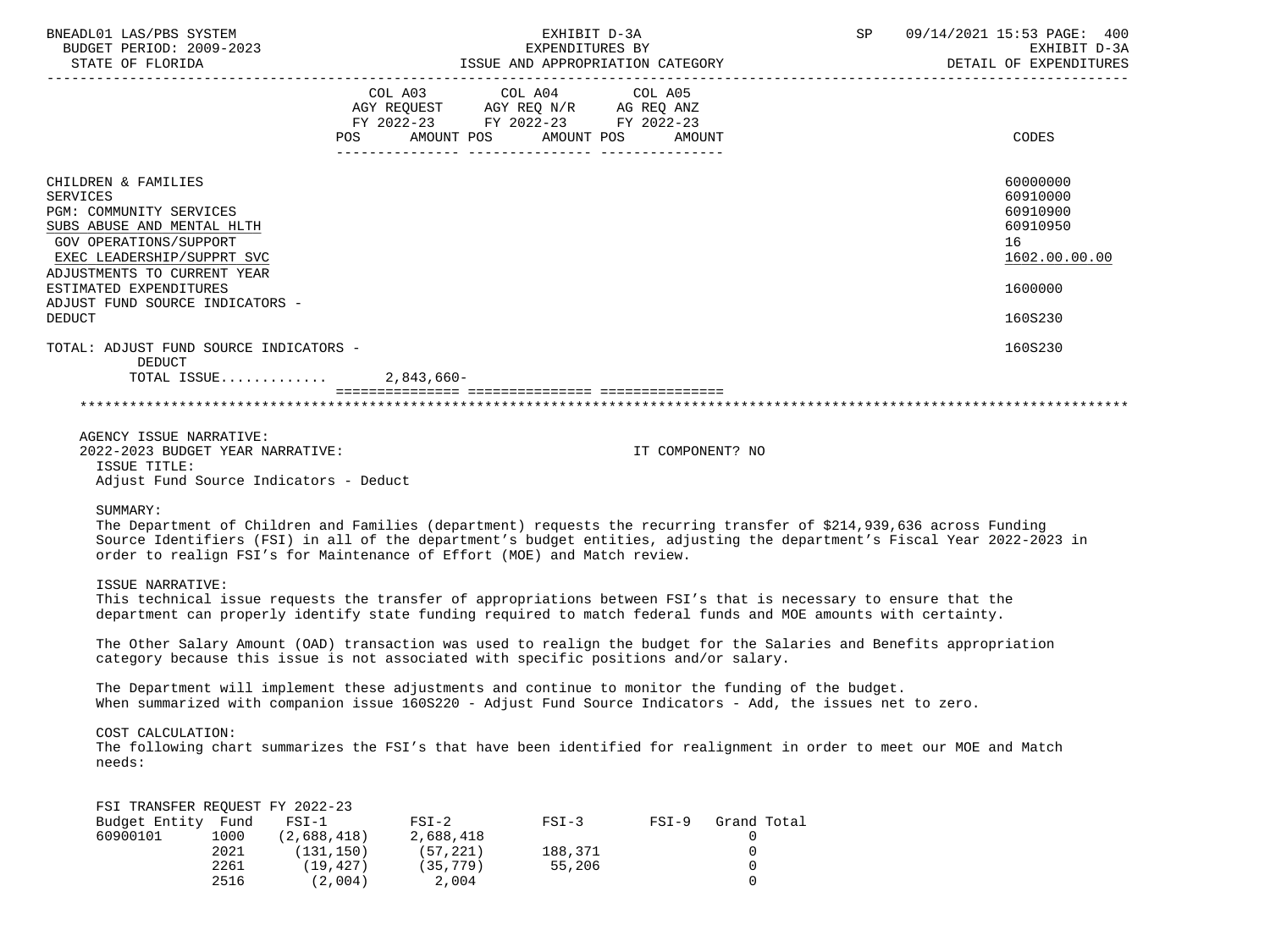| BNEADL01 LAS/PBS SYSTEM<br>BUDGET PERIOD: 2009-2023                                             |                      |                                                                                                                             |                                              |               |               |                                              |  | SP 09/14/2021 15:53 PAGE: 401<br>EXHIBIT D-3A<br>DETAIL OF EXPENDITURES |
|-------------------------------------------------------------------------------------------------|----------------------|-----------------------------------------------------------------------------------------------------------------------------|----------------------------------------------|---------------|---------------|----------------------------------------------|--|-------------------------------------------------------------------------|
|                                                                                                 |                      |                                                                                                                             | COL A03 COL A04 COL A05                      |               |               |                                              |  |                                                                         |
|                                                                                                 |                      | POS                                                                                                                         | AMOUNT POS                                   | AMOUNT POS    | AMOUNT        |                                              |  | CODES                                                                   |
| CHILDREN & FAMILIES<br><b>SERVICES</b><br>PGM: COMMUNITY SERVICES<br>SUBS ABUSE AND MENTAL HLTH |                      |                                                                                                                             |                                              |               |               |                                              |  | 60000000<br>60910000<br>60910900<br>60910950                            |
| GOV OPERATIONS/SUPPORT<br>EXEC LEADERSHIP/SUPPRT SVC                                            |                      |                                                                                                                             |                                              |               |               |                                              |  | 16<br>1602.00.00.00                                                     |
| ADJUSTMENTS TO CURRENT YEAR<br>ESTIMATED EXPENDITURES                                           |                      |                                                                                                                             |                                              |               |               |                                              |  | 1600000                                                                 |
| ADJUST FUND SOURCE INDICATORS -<br><b>DEDUCT</b>                                                |                      |                                                                                                                             |                                              |               |               |                                              |  | 160S230                                                                 |
|                                                                                                 |                      | 60900101 Total (2,840,999) 2,597,422 243,577                                                                                |                                              |               |               | $\mathbf 0$                                  |  |                                                                         |
| 60900202                                                                                        |                      | 1000          3,602,689          (3,602,689)<br>2261             140,686        (3,193,945)      4,608,559      (1,555,300) |                                              |               |               | 0<br>$\overline{0}$                          |  |                                                                         |
|                                                                                                 | 2516                 | 60900202 Total 3,742,540 (6,795,799) 4,608,559 (1,555,300)                                                                  | $(835)$ 835                                  |               |               | $\mathbf 0$                                  |  |                                                                         |
| 60910310                                                                                        | 2157<br>2261         | 1000 53,790,972 (53,790,972)<br>6, 471, 113                                                                                 | (6, 471, 113)<br>849,538                     | (849, 538)    |               | $\mathbf 0$<br>$\mathbf 0$<br>$\overline{0}$ |  |                                                                         |
| 60910310 Total                                                                                  |                      | 2516 9,090,654 (9,090,654)<br>69,352,739 (68,503,201)                                                                       |                                              | (849,538)     |               | $\Omega$                                     |  |                                                                         |
| 60910506                                                                                        | 1000<br>2261         | $(50, 737, 403)$ 50, 737, 403                                                                                               | (28, 040)                                    |               | 28,040        | 0<br>$\overline{0}$<br>$\mathbf 0$           |  |                                                                         |
| 60910506 Total                                                                                  | 2516                 | $(6, 162, 785)$ 6, 162, 785<br>56,900,188) 56,872,148                                                                       |                                              |               | 28,040        | $\mathbf 0$                                  |  |                                                                         |
| 60910708                                                                                        | 1000<br>2261         | 6,240,815                                                                                                                   | (6, 240, 815)<br>$(1,664)$ 994,311 (992,647) |               |               | 0<br>$\overline{0}$                          |  |                                                                         |
| 60910708 Total                                                                                  |                      |                                                                                                                             | $6, 239, 151$ $(5, 246, 504)$ $(992, 647)$   |               |               | $\mathbf 0$                                  |  |                                                                         |
| 60910950                                                                                        | 1000<br>2261<br>2516 | (24, 572, 806)<br>2,467                                                                                                     | 24,572,806<br>2,131,586<br>(2, 467)          | (2, 131, 586) |               | 0<br>$\mathsf 0$<br>$\boldsymbol{0}$         |  |                                                                         |
| 60910950 Total                                                                                  |                      | (24, 570, 339)                                                                                                              | 26,701,925                                   | (2, 131, 586) |               | 0                                            |  |                                                                         |
| Grand Total                                                                                     |                      | (4, 977, 096)                                                                                                               | 5,625,991                                    | 878,365       | (1, 527, 260) | $\overline{0}$                               |  |                                                                         |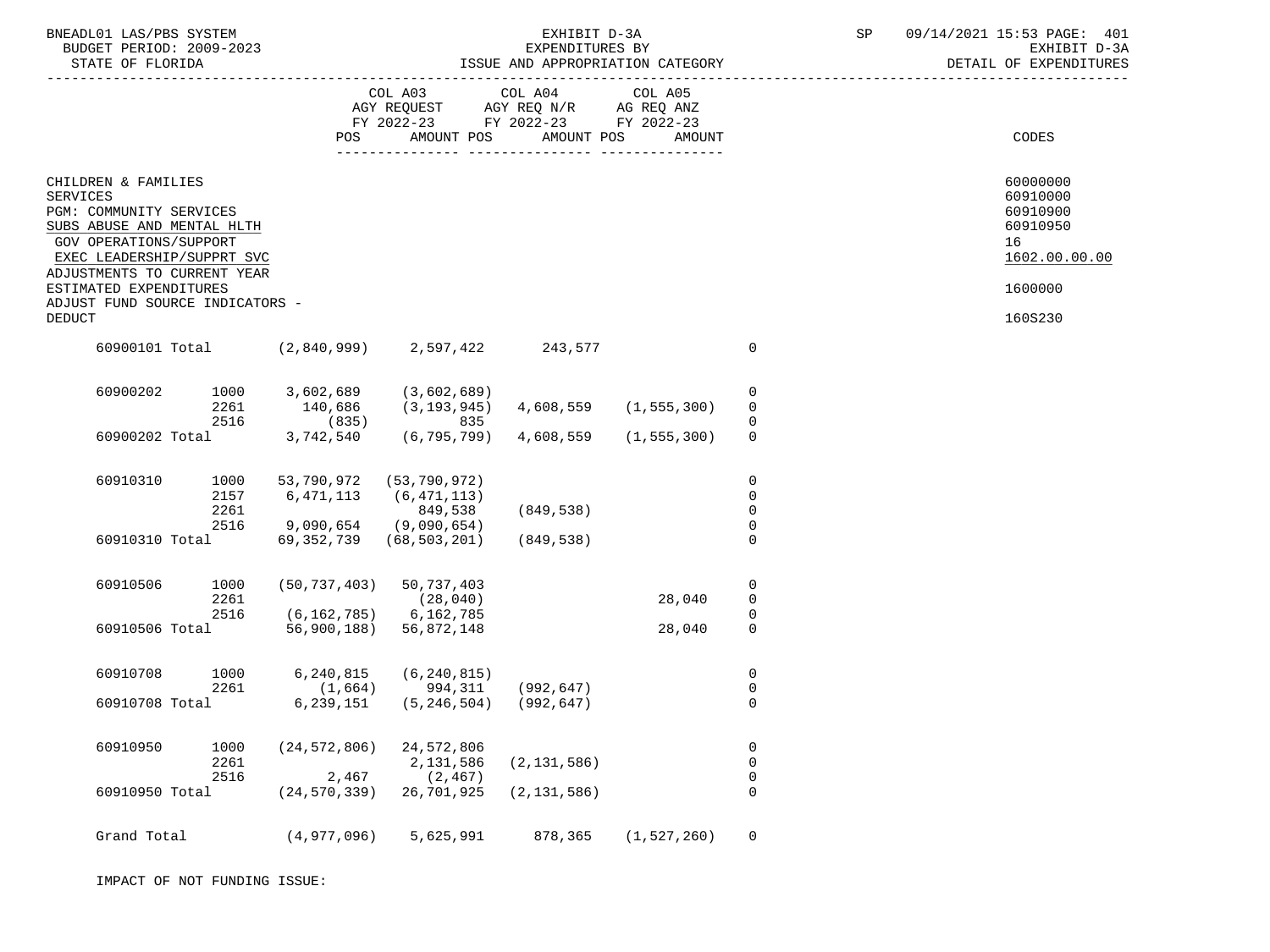| BNEADL01 LAS/PBS SYSTEM<br>BUDGET PERIOD: 2009-2023                                                                                                                                                                                                                                                                                                                                                                    | EXHIBIT D-3A<br>EXPENDITURES BY |                                                                                                                                   |  |  |          | SP 09/14/2021 15:53 PAGE: 402<br>EXHIBIT D-3A<br>DETAIL OF EXPENDITURES                   |
|------------------------------------------------------------------------------------------------------------------------------------------------------------------------------------------------------------------------------------------------------------------------------------------------------------------------------------------------------------------------------------------------------------------------|---------------------------------|-----------------------------------------------------------------------------------------------------------------------------------|--|--|----------|-------------------------------------------------------------------------------------------|
|                                                                                                                                                                                                                                                                                                                                                                                                                        | POS                             | COL A03 COL A04 COL A05<br>AGY REQUEST AGY REQ N/R AG REQ ANZ<br>FY 2022-23 FY 2022-23 FY 2022-23<br>AMOUNT POS AMOUNT POS AMOUNT |  |  |          | CODES                                                                                     |
| CHILDREN & FAMILIES<br><b>SERVICES</b><br>PGM: COMMUNITY SERVICES<br>SUBS ABUSE AND MENTAL HLTH<br>GOV OPERATIONS/SUPPORT<br>EXEC LEADERSHIP/SUPPRT SVC<br>ADJUSTMENTS TO CURRENT YEAR<br>ESTIMATED EXPENDITURES<br>ADJUST FUND SOURCE INDICATORS -<br><b>DEDUCT</b><br>Not Applicable.<br>LINKAGE TO GOVERNOR'S PRIORITIES:<br>Not Applicable.<br>FLORIDA STRATEGIC PLAN FOR ECONOMIC DEVELOPMENT:<br>Not Applicable. |                                 |                                                                                                                                   |  |  |          | 60000000<br>60910000<br>60910900<br>60910950<br>16<br>1602.00.00.00<br>1600000<br>160S230 |
| POSITION DETAIL OF SALARIES AND BENEFITS:                                                                                                                                                                                                                                                                                                                                                                              |                                 |                                                                                                                                   |  |  |          |                                                                                           |
|                                                                                                                                                                                                                                                                                                                                                                                                                        |                                 | FTE BASE RATE ADDITIVES BENEFITS                                                                                                  |  |  | SUBTOTAL | LAPSE LAPSED SALARIES<br>% AND BENEFITS                                                   |
| A03 - AGY REQUEST FY 2022-23                                                                                                                                                                                                                                                                                                                                                                                           |                                 |                                                                                                                                   |  |  |          |                                                                                           |
| CHANGES TO CURRENTLY AUTHORIZED POSITIONS<br>OTHER SALARY AMOUNT<br>1000 GENERAL REVENUE FUND<br>2261 FEDERAL GRANTS TRUST FUND                                                                                                                                                                                                                                                                                        |                                 |                                                                                                                                   |  |  |          | 571,939-<br>3,612-                                                                        |
|                                                                                                                                                                                                                                                                                                                                                                                                                        |                                 |                                                                                                                                   |  |  |          | --------------<br>$575, 551 -$                                                            |
|                                                                                                                                                                                                                                                                                                                                                                                                                        |                                 |                                                                                                                                   |  |  |          | ==============                                                                            |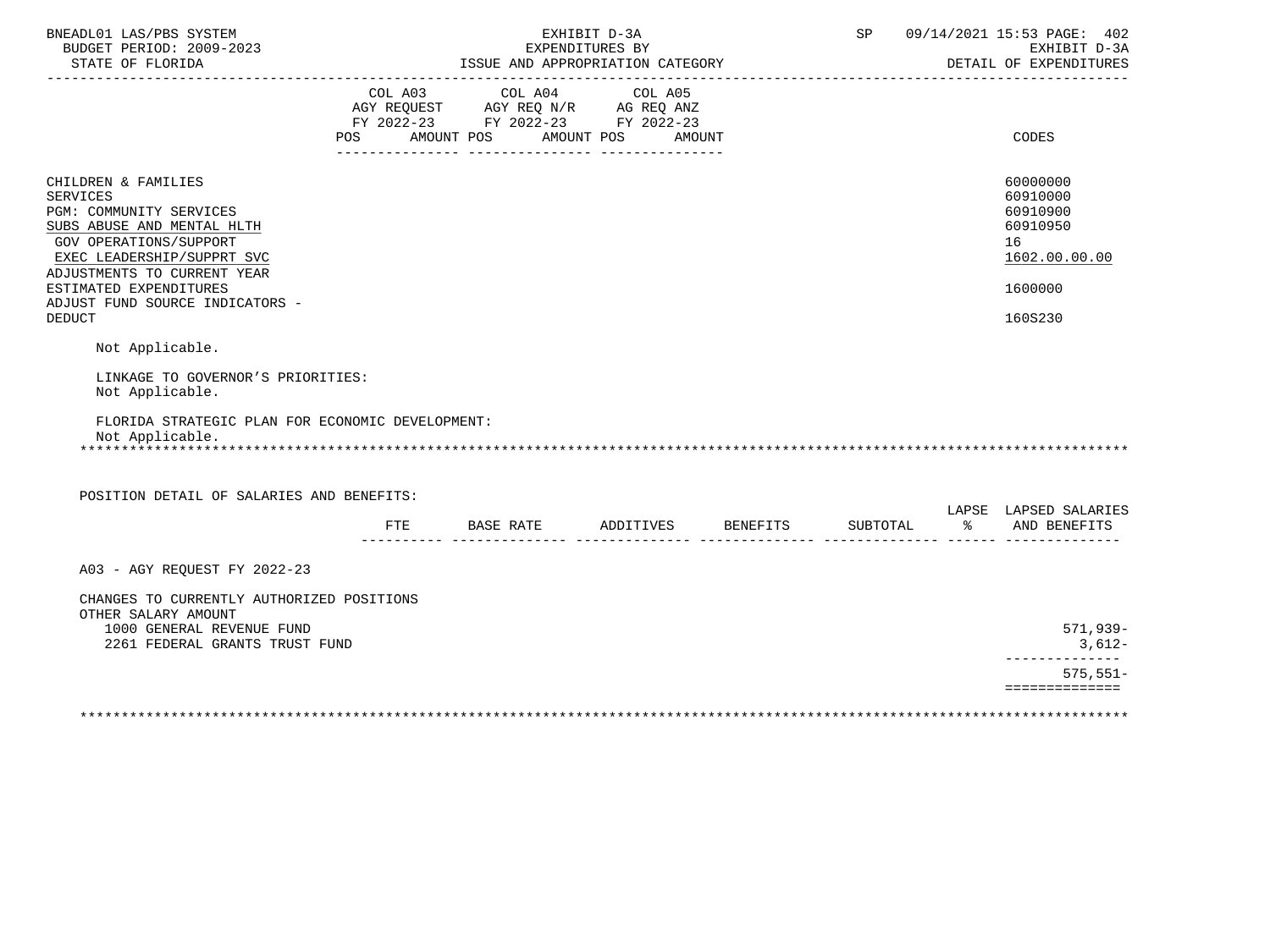| BNEADL01 LAS/PBS SYSTEM<br>BUDGET PERIOD: 2009-2023<br>STATE OF FLORIDA                                                                                                                       | EXHIBIT D-3A<br>EXPENDITURES BY<br>ISSUE AND APPROPRIATION CATEGORY |                                                                                                                            | SP     | 09/14/2021 15:53 PAGE: 403<br>EXHIBIT D-3A<br>DETAIL OF EXPENDITURES |                                                                                |
|-----------------------------------------------------------------------------------------------------------------------------------------------------------------------------------------------|---------------------------------------------------------------------|----------------------------------------------------------------------------------------------------------------------------|--------|----------------------------------------------------------------------|--------------------------------------------------------------------------------|
|                                                                                                                                                                                               | POS                                                                 | COL A03 COL A04 COL A05<br>AGY REQUEST AGY REQ N/R AG REQ ANZ<br>FY 2022-23 FY 2022-23 FY 2022-23<br>AMOUNT POS AMOUNT POS | AMOUNT |                                                                      | CODES                                                                          |
| CHILDREN & FAMILIES<br><b>SERVICES</b><br>PGM: COMMUNITY SERVICES<br>SUBS ABUSE AND MENTAL HLTH<br>GOV OPERATIONS/SUPPORT<br>EXEC LEADERSHIP/SUPPRT SVC<br>ESTIMATED EXPENDITURES REALIGNMENT |                                                                     |                                                                                                                            |        |                                                                      | 60000000<br>60910000<br>60910900<br>60910950<br>16<br>1602.00.00.00<br>2000000 |
| REALIGNMENT OF BUDGET TO<br>ANTICIPATED EXPENDITURES - DEDUCT<br>SPECIAL CATEGORIES<br>CONTRACTED SERVICES                                                                                    |                                                                     |                                                                                                                            |        |                                                                      | 2002150<br>100000<br>100777                                                    |
| GENERAL REVENUE FUND                                                                                                                                                                          | -MATCH 150,000-                                                     |                                                                                                                            |        |                                                                      | 1000 2                                                                         |

AGENCY ISSUE NARRATIVE:

 2022-2023 BUDGET YEAR NARRATIVE: IT COMPONENT? NO ISSUE TITLE: Community Substance Abuse and Mental Health Services Program Component Realignment - Deduct

## SUMMARY:

 The Department of Children and Families (department) is requesting to realign \$150,000 of recurring General Revenue budget authority currently allocated in the Executive Leadership and Support Services program component to the Community Mental Health Services program component in the Contracted Services category within the Community Substance Abuse and Mental Health Services budget entity to align the budget to anticipated expenditures. This request nets to zero when summed with companion issue # 2002150/2002100-Realignment of Budget to Anticipated Expenditures - Deduct/Add.

## ISSUE NARRATIVE:

 Issue Number 33V0660 reduced the department's State Fiscal Year 2021-2022 budget authority by \$150,000 in General Revenue in the Community Substance Abuse and Mental Health (60910950) budget entity, Community Mental Health Services (1301100000) program component, Contracted Services (100777) category. The funding appropriated in this program component/category combination is allocated to the Managing Entities for direct services.

 In Fiscal Year 2021-2022, the department completed an internal budget amendment to move \$150,000 of General Revenue budget authority from the Executive Leadership and Support Services (1602000000) program component to the Community Mental Health Services (1301100000) program components in the Contracted Services (100777) category within the Community Substance Abuse and Mental Health Services (60910950) budget entity to ensure that direct services are not impacted by the budget reduction resulting from the Fiscal Year 2021-2022 Schedule VIII-B2 reduction.

This technical legislative budget request ensures funding is appropriated in the correct program component each year.

 COST CALCULATION: This request nets to zero when summed with companion issue.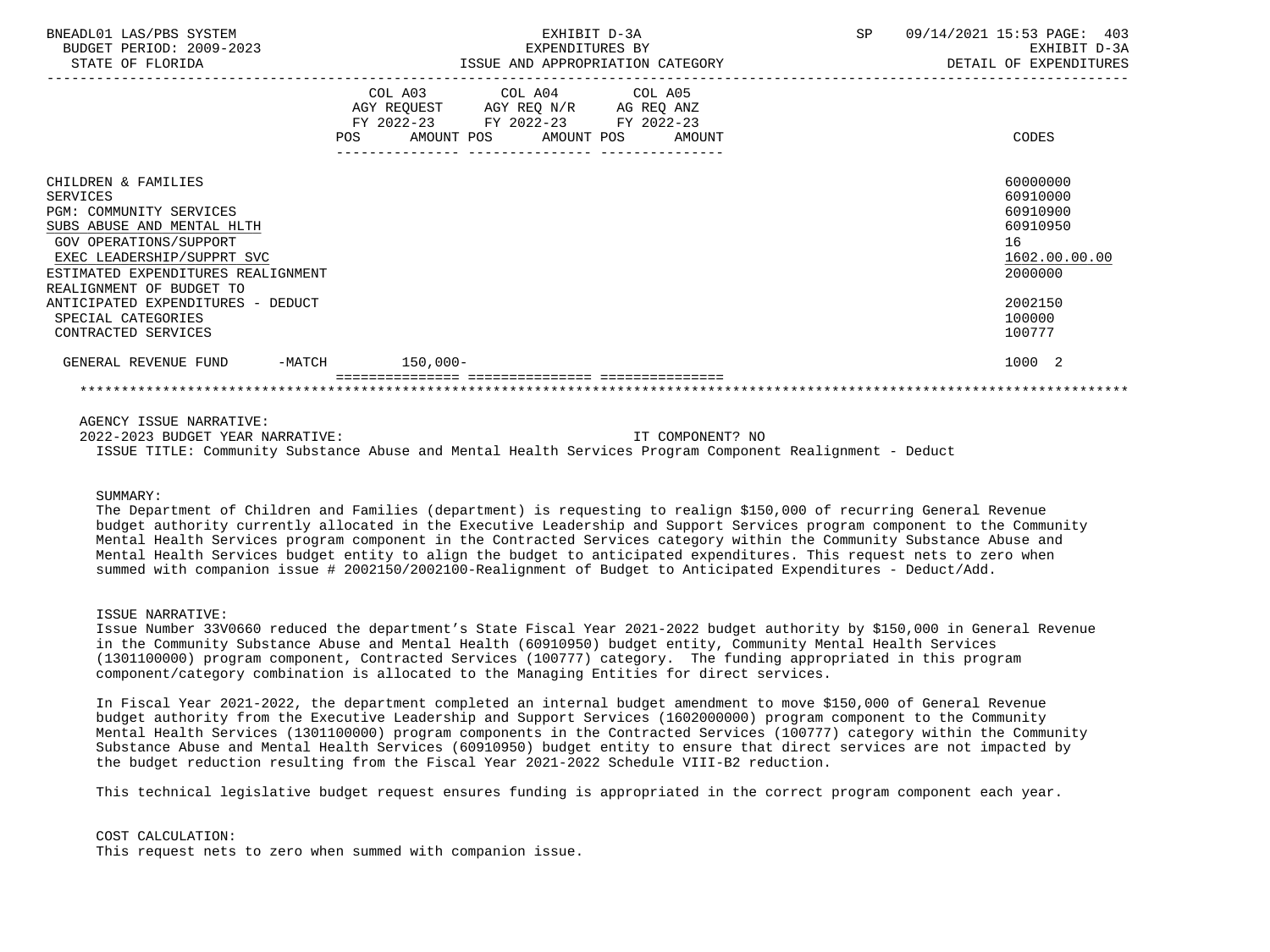| BNEADL01 LAS/PBS SYSTEM<br>BUDGET PERIOD: 2009-2023<br>STATE OF FLORIDA                                                                                                                                                                                               | EXHIBIT D-3A<br>EXPENDITURES BY<br>ISSUE AND APPROPRIATION CATEGORY                                                                                                                                                                                                                                                                                                                                                                                           | SP | 09/14/2021 15:53 PAGE: 404<br>EXHIBIT D-3A<br>DETAIL OF EXPENDITURES                      |
|-----------------------------------------------------------------------------------------------------------------------------------------------------------------------------------------------------------------------------------------------------------------------|---------------------------------------------------------------------------------------------------------------------------------------------------------------------------------------------------------------------------------------------------------------------------------------------------------------------------------------------------------------------------------------------------------------------------------------------------------------|----|-------------------------------------------------------------------------------------------|
|                                                                                                                                                                                                                                                                       | $\begin{tabular}{lllllllllllll} &\multicolumn{4}{c }{COL\ \ \text{A03}} &\multicolumn{4}{c }{COL\ \ \text{A04}} &\multicolumn{4}{c }{COL\ \ \text{A05}} \\ \multicolumn{4}{c }{AGY\ \ \text{REQUEST}} &\multicolumn{4}{c }{AGY\ \ \text{REQ}\ \ \text{N/R}} &\multicolumn{4}{c }{AG\ \ \text{REQ}\ \ \text{ANZ}} \\ \multicolumn{4}{c }{FY\ \ 2022-23} &\multicolumn{4}{c }{FY\ \ 2022-23} &\multicolumn{4}{c }{FY\ \ 20$<br>POS AMOUNT POS AMOUNT POS AMOUNT |    | CODES                                                                                     |
| CHILDREN & FAMILIES<br><b>SERVICES</b><br><b>PGM: COMMUNITY SERVICES</b><br>SUBS ABUSE AND MENTAL HLTH<br>GOV OPERATIONS/SUPPORT<br>EXEC LEADERSHIP/SUPPRT SVC<br>ESTIMATED EXPENDITURES REALIGNMENT<br>REALIGNMENT OF BUDGET TO<br>ANTICIPATED EXPENDITURES - DEDUCT |                                                                                                                                                                                                                                                                                                                                                                                                                                                               |    | 60000000<br>60910000<br>60910900<br>60910950<br>16<br>1602.00.00.00<br>2000000<br>2002150 |
| IMPACT OF NOT FUNDING ISSUE:<br>program component.                                                                                                                                                                                                                    | If not approved, the department will be required to submit an internal budget amendment each state fiscal year to move<br>this budget from the Executive Leadership and Support Services program component to the Community Mental Health Services                                                                                                                                                                                                            |    |                                                                                           |
| LINKAGE TO GOVERNOR'S PRIORITIES:<br>Not applicable.                                                                                                                                                                                                                  |                                                                                                                                                                                                                                                                                                                                                                                                                                                               |    |                                                                                           |
| NONRECURRING EXPENDITURES<br>STATE OPIOID RESPONSE GRANT BUDGET<br>AUTHORITY REOUEST<br>OTHER PERSONAL SERVICES                                                                                                                                                       |                                                                                                                                                                                                                                                                                                                                                                                                                                                               |    | 2100000<br>2103390<br>030000                                                              |
| FEDERAL GRANTS TRUST FUND -FEDERL 2,338,859-                                                                                                                                                                                                                          |                                                                                                                                                                                                                                                                                                                                                                                                                                                               |    | 2261 3                                                                                    |
| <b>EXPENSES</b>                                                                                                                                                                                                                                                       |                                                                                                                                                                                                                                                                                                                                                                                                                                                               |    | 040000                                                                                    |
| FEDERAL GRANTS TRUST FUND -FEDERL 347,870-                                                                                                                                                                                                                            |                                                                                                                                                                                                                                                                                                                                                                                                                                                               |    | 2261 3                                                                                    |

SPECIAL CATEGORIES 100000 POSTAGORIES AND SERVICES AND SERVICES AND SERVICES AND SERVICES AND SERVICES AND SERVICES

FEDERAL GRANTS TRUST FUND -FEDERL 11,490- 2261 3

 CONTRACTED SVC-SA/MH ADMIN 106220 FEDERAL GRANTS TRUST FUND -FEDERL 2,582,549- 2261 3 =============== =============== =============== TOTAL: STATE OPIOID RESPONSE GRANT BUDGET 2103390 AUTHORITY REQUEST TOTAL ISSUE............. 5,280,768- =============== =============== ===============

=============== =============== ===============

CONTRACTED SERVICES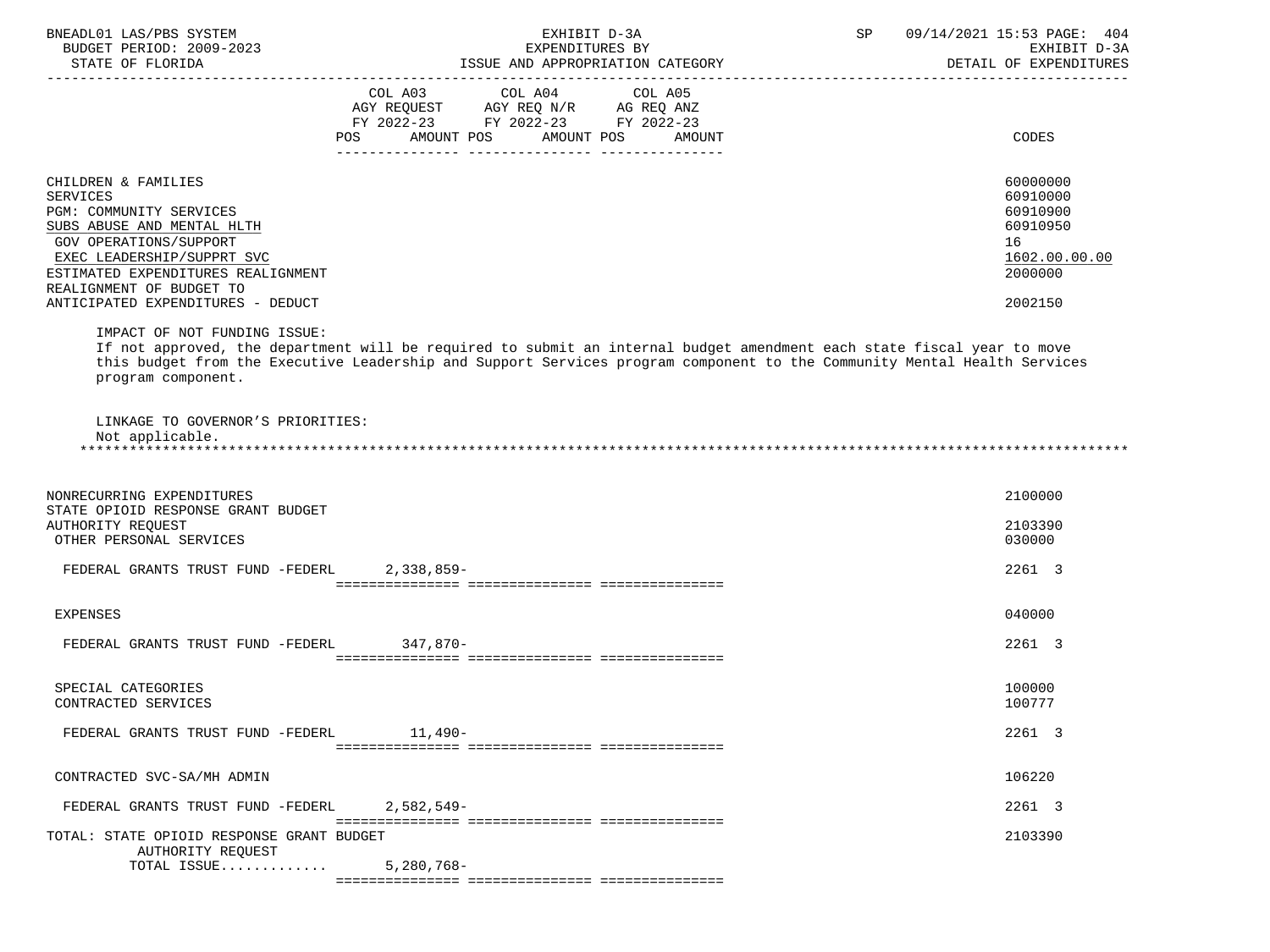| BNEADL01 LAS/PBS SYSTEM<br>BUDGET PERIOD: 2009-2023<br>STATE OF FLORIDA                                                                                                                                                                                                                                                |                   | EXHIBIT D-3A<br>EXPENDITURES BY                                                                                                                                                                                               | ISSUE AND APPROPRIATION CATEGORY | SP<br>------------------------------ | 09/14/2021 15:53 PAGE: 405<br>EXHIBIT D-3A<br>DETAIL OF EXPENDITURES                                          |
|------------------------------------------------------------------------------------------------------------------------------------------------------------------------------------------------------------------------------------------------------------------------------------------------------------------------|-------------------|-------------------------------------------------------------------------------------------------------------------------------------------------------------------------------------------------------------------------------|----------------------------------|--------------------------------------|---------------------------------------------------------------------------------------------------------------|
|                                                                                                                                                                                                                                                                                                                        | AMOUNT POS<br>POS | COL A03 COL A04<br>$\begin{tabular}{lllllll} AGY & \texttt{REQUEST} & \texttt{AGY} & \texttt{REG} & \texttt{N/R} & \texttt{AG} & \texttt{REQ} & \texttt{ANZ} \end{tabular}$<br>FY 2022-23 FY 2022-23 FY 2022-23<br>AMOUNT POS | COL A05<br>AMOUNT                |                                      | CODES                                                                                                         |
| CHILDREN & FAMILIES<br><b>SERVICES</b><br>PGM: COMMUNITY SERVICES<br>SUBS ABUSE AND MENTAL HLTH<br>GOV OPERATIONS/SUPPORT<br>EXEC LEADERSHIP/SUPPRT SVC<br>NONRECURRING EXPENDITURES<br>ADDITIONAL AUTHORITY FOR THE 988<br>STATE PLANNING GRANT<br>OTHER PERSONAL SERVICES<br>GRANTS AND DONATIONS TF -FEDERL 39,786- |                   |                                                                                                                                                                                                                               |                                  |                                      | 60000000<br>60910000<br>60910900<br>60910950<br>16<br>1602.00.00.00<br>2100000<br>2103506<br>030000<br>2339 3 |
| EXPENSES                                                                                                                                                                                                                                                                                                               |                   |                                                                                                                                                                                                                               |                                  |                                      | 040000                                                                                                        |
| GRANTS AND DONATIONS TF -FEDERL 4,134-                                                                                                                                                                                                                                                                                 |                   |                                                                                                                                                                                                                               |                                  |                                      | 2339 3                                                                                                        |
| TOTAL: ADDITIONAL AUTHORITY FOR THE 988<br>STATE PLANNING GRANT<br>TOTAL ISSUE $43,920-$                                                                                                                                                                                                                               |                   |                                                                                                                                                                                                                               |                                  |                                      | 2103506                                                                                                       |
| AGENCY STRATEGIC PRIORITIES                                                                                                                                                                                                                                                                                            |                   |                                                                                                                                                                                                                               |                                  |                                      | 4000000                                                                                                       |
| STATE OPIOID RESPONSE GRANT BUDGET<br>AUTHORITY REQUEST<br>OTHER PERSONAL SERVICES                                                                                                                                                                                                                                     |                   |                                                                                                                                                                                                                               |                                  |                                      | 4001360<br>030000                                                                                             |
| FEDERAL GRANTS TRUST FUND -FEDERL 648,058 648,058                                                                                                                                                                                                                                                                      |                   |                                                                                                                                                                                                                               |                                  |                                      | 2261 3                                                                                                        |
| <b>EXPENSES</b>                                                                                                                                                                                                                                                                                                        |                   |                                                                                                                                                                                                                               |                                  |                                      | 040000                                                                                                        |
| FEDERAL GRANTS TRUST FUND -FEDERL                                                                                                                                                                                                                                                                                      |                   | 86,968 86,968                                                                                                                                                                                                                 |                                  |                                      | 2261 3                                                                                                        |
| SPECIAL CATEGORIES<br>CONTRACTED SERVICES                                                                                                                                                                                                                                                                              |                   |                                                                                                                                                                                                                               |                                  |                                      | 100000<br>100777                                                                                              |
| FEDERAL GRANTS TRUST FUND -FEDERL                                                                                                                                                                                                                                                                                      | 2,873             | 2,873                                                                                                                                                                                                                         |                                  |                                      | 2261 3                                                                                                        |
| CONTRACTED SVC-SA/MH ADMIN                                                                                                                                                                                                                                                                                             |                   |                                                                                                                                                                                                                               |                                  |                                      | 106220                                                                                                        |
| FEDERAL GRANTS TRUST FUND -FEDERL                                                                                                                                                                                                                                                                                      | 645,637           | 645,637                                                                                                                                                                                                                       |                                  |                                      | 2261 3                                                                                                        |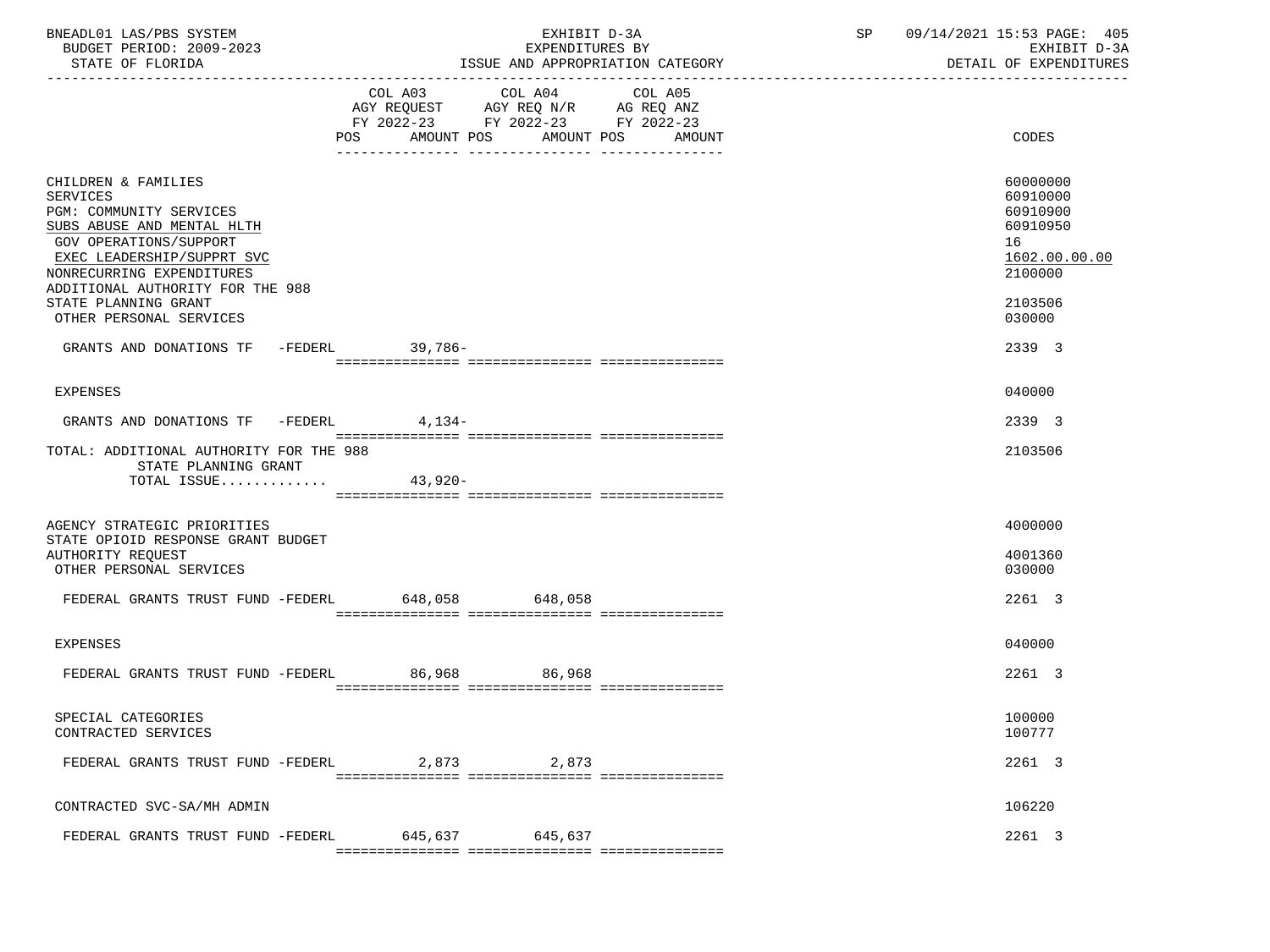| BNEADL01 LAS/PBS SYSTEM<br>BUDGET PERIOD: 2009-2023<br>STATE OF FLORIDA                                                                                                                                                                                  | EXHIBIT D-3A<br>EXPENDITURES BY<br>ISSUE AND APPROPRIATION CATEGORY |                                                                                                   | SP                           | 09/14/2021 15:53 PAGE: 406<br>EXHIBIT D-3A<br>DETAIL OF EXPENDITURES |                                                                                           |
|----------------------------------------------------------------------------------------------------------------------------------------------------------------------------------------------------------------------------------------------------------|---------------------------------------------------------------------|---------------------------------------------------------------------------------------------------|------------------------------|----------------------------------------------------------------------|-------------------------------------------------------------------------------------------|
|                                                                                                                                                                                                                                                          | POS                                                                 | COL A03 COL A04 COL A05<br>AGY REQUEST AGY REQ N/R AG REQ ANZ<br>FY 2022-23 FY 2022-23 FY 2022-23 | AMOUNT POS AMOUNT POS AMOUNT |                                                                      | CODES                                                                                     |
| CHILDREN & FAMILIES<br><b>SERVICES</b><br><b>PGM: COMMUNITY SERVICES</b><br>SUBS ABUSE AND MENTAL HLTH<br>GOV OPERATIONS/SUPPORT<br>EXEC LEADERSHIP/SUPPRT SVC<br>AGENCY STRATEGIC PRIORITIES<br>STATE OPIOID RESPONSE GRANT BUDGET<br>AUTHORITY REOUEST |                                                                     |                                                                                                   |                              |                                                                      | 60000000<br>60910000<br>60910900<br>60910950<br>16<br>1602.00.00.00<br>4000000<br>4001360 |
| TOTAL: STATE OPIOID RESPONSE GRANT BUDGET<br>AUTHORITY REQUEST<br>TOTAL ISSUE 1,383,536 1,383,536                                                                                                                                                        |                                                                     |                                                                                                   |                              |                                                                      | 4001360                                                                                   |
|                                                                                                                                                                                                                                                          |                                                                     |                                                                                                   |                              |                                                                      |                                                                                           |

AGENCY ISSUE NARRATIVE:

 2022-2023 BUDGET YEAR NARRATIVE: IT COMPONENT? NO ISSUE TITLE: State Opioid Response (SOR) Grant Budget Authority Request

## SUMMARY:

 The Department of Children and Families (department) is requesting nonrecurring budget authority in the amount of \$24,602,477 to carry out the existing State Opioid Response (SOR II) federal grant project activities through September 29,2022, to address the opioid crisis and stimulant use and misuse.

## ISSUE NARRATIVE:

 In 2019 there were 4,294 deaths caused by opioids. Methamphetamine users increased from 1.1 million people in 2016, to 1.7 million in 2019, and mortality figures from 2018 and 2019 reflects a 45 percent increase in deaths caused by methamphetamine use. Deaths caused by fentanyl increased by 35 percent from 2018-2019. The population of focus for the SOR II federal discretionary grant is uninsured and underinsured individuals with opioid and stimulant misuse and use disorders.

 Approved grant activities include providing treatment and recovery support services to uninsured and underinsured individuals with opioid and stimulant use disorders, distributing naloxone kits to reduce opioid overdose deaths, providing substance use prevention services to middle and high school students, establishing Oxford Houses, training individuals on overdose prevention and the use of evidence-based practices, providing Behavioral Health Consultation on opioid and stimulant use and misuse to Child Protective Investigators and case managers, and increasing access to Recovery Community Organizations.

COST CALCULATION:

 The following cost calculation is based on the State Opioid Response federal grant application for the grant implementation period of July 1, 2022, through September 29, 2022.

Appropriation Category **Amount** 

---------------------------------------------------------------------------------------------------------------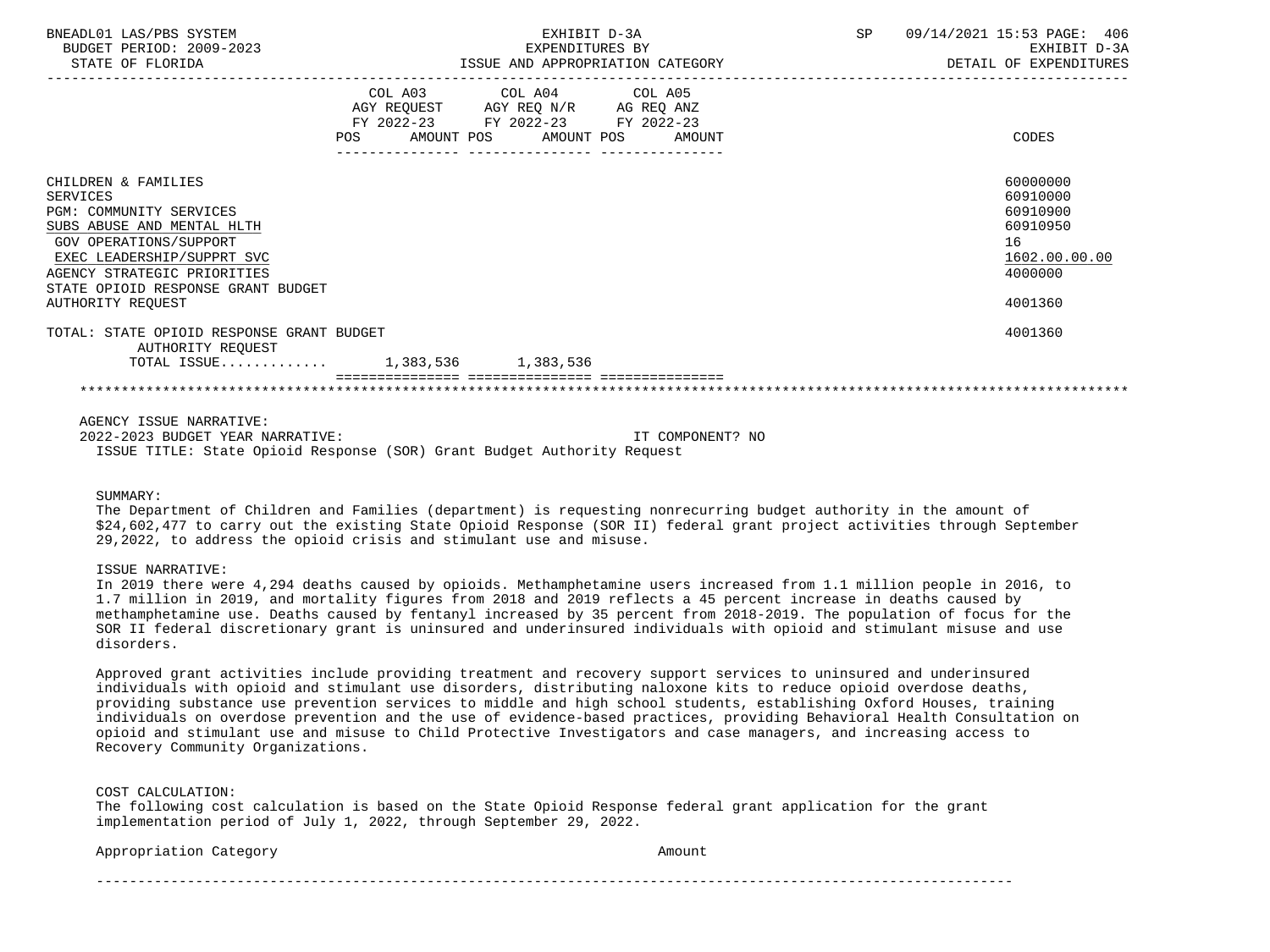| BNEADL01 LAS/PBS SYSTEM<br>BUDGET PERIOD: 2009-2023<br>STATE OF FLORIDA                                                                                                                                                                             |                                                                                                                                          | EXHIBIT D-3A<br>EXPENDITURES BY<br>ISSUE AND APPROPRIATION CATEGORY                       | 09/14/2021 15:53 PAGE: 407<br>SP<br>EXHIBIT D-3A<br>DETAIL OF EXPENDITURES |                                                                                           |  |  |
|-----------------------------------------------------------------------------------------------------------------------------------------------------------------------------------------------------------------------------------------------------|------------------------------------------------------------------------------------------------------------------------------------------|-------------------------------------------------------------------------------------------|----------------------------------------------------------------------------|-------------------------------------------------------------------------------------------|--|--|
|                                                                                                                                                                                                                                                     | COL A03 COL A04 COL A05<br>AGY REQUEST AGY REQ N/R AG REQ ANZ<br>FY 2022-23 FY 2022-23 FY 2022-23<br>AMOUNT POS AMOUNT POS<br><b>POS</b> | AMOUNT                                                                                    |                                                                            | CODES                                                                                     |  |  |
| CHILDREN & FAMILIES<br>SERVICES<br><b>PGM: COMMUNITY SERVICES</b><br>SUBS ABUSE AND MENTAL HLTH<br>GOV OPERATIONS/SUPPORT<br>EXEC LEADERSHIP/SUPPRT SVC<br>AGENCY STRATEGIC PRIORITIES<br>STATE OPIOID RESPONSE GRANT BUDGET<br>AUTHORITY REOUEST   |                                                                                                                                          |                                                                                           |                                                                            | 60000000<br>60910000<br>60910900<br>60910950<br>16<br>1602.00.00.00<br>4000000<br>4001360 |  |  |
| Other Personal Services (030000)<br>Expenses $(040000)$<br>G/A-Community Substance Abuse Services (100618)<br>Contracted Services (100777)<br>G/A-Contracted Services (100778)<br>Administration (106220)<br>DMS-Personnel/Human Resources (107040) | Contracted Services-Substance Abuse and Mental Health                                                                                    | 648,058<br>\$<br>86,968<br>22,811,093<br>\$<br>2,873<br>\$407,045<br>645,637<br>\$<br>803 |                                                                            |                                                                                           |  |  |
| Total                                                                                                                                                                                                                                               |                                                                                                                                          | \$24,602,477                                                                              |                                                                            |                                                                                           |  |  |

IMPACT OF NOT FUNDING ISSUE:

 If budget authority is not obtained for the SOR federal grant award, the populations of focus supported by this grant will not receive the needed treatment and recovery support services. Approximately 3,750 individuals would have their services stopped before they are ready for discharge. Approximately 20,000 kits of Naloxone would not be distributed to communities to save lives by reversing overdoses. The state would revert the funds.

LINKAGE TO GOVERNOR'S PRIORITIES:

 Health Care - Focus resources on continuing to combat the opioid crisis and substance abuse in general, and addressing mental health

FLORIDA STRATEGIC PLAN FOR ECONOMIC DEVELOPMENT:

 6.1 Create and sustain vibrant, safe, healthy, and resilient communities that attract workers, residents, businesses and visitors; and

 6.2 Ensure Floridians in all communities and life stages have opportunities to achieve healthier outcomes and societal contributions.

\*\*\*\*\*\*\*\*\*\*\*\*\*\*\*\*\*\*\*\*\*\*\*\*\*\*\*\*\*\*\*\*\*\*\*\*\*\*\*\*\*\*\*\*\*\*\*\*\*\*\*\*\*\*\*\*\*\*\*\*\*\*\*\*\*\*\*\*\*\*\*\*\*\*\*\*\*\*\*\*\*\*\*\*\*\*\*\*\*\*\*\*\*\*\*\*\*\*\*\*\*\*\*\*\*\*\*\*\*\*\*\*\*\*\*\*\*\*\*\*\*\*\*\*\*\*\*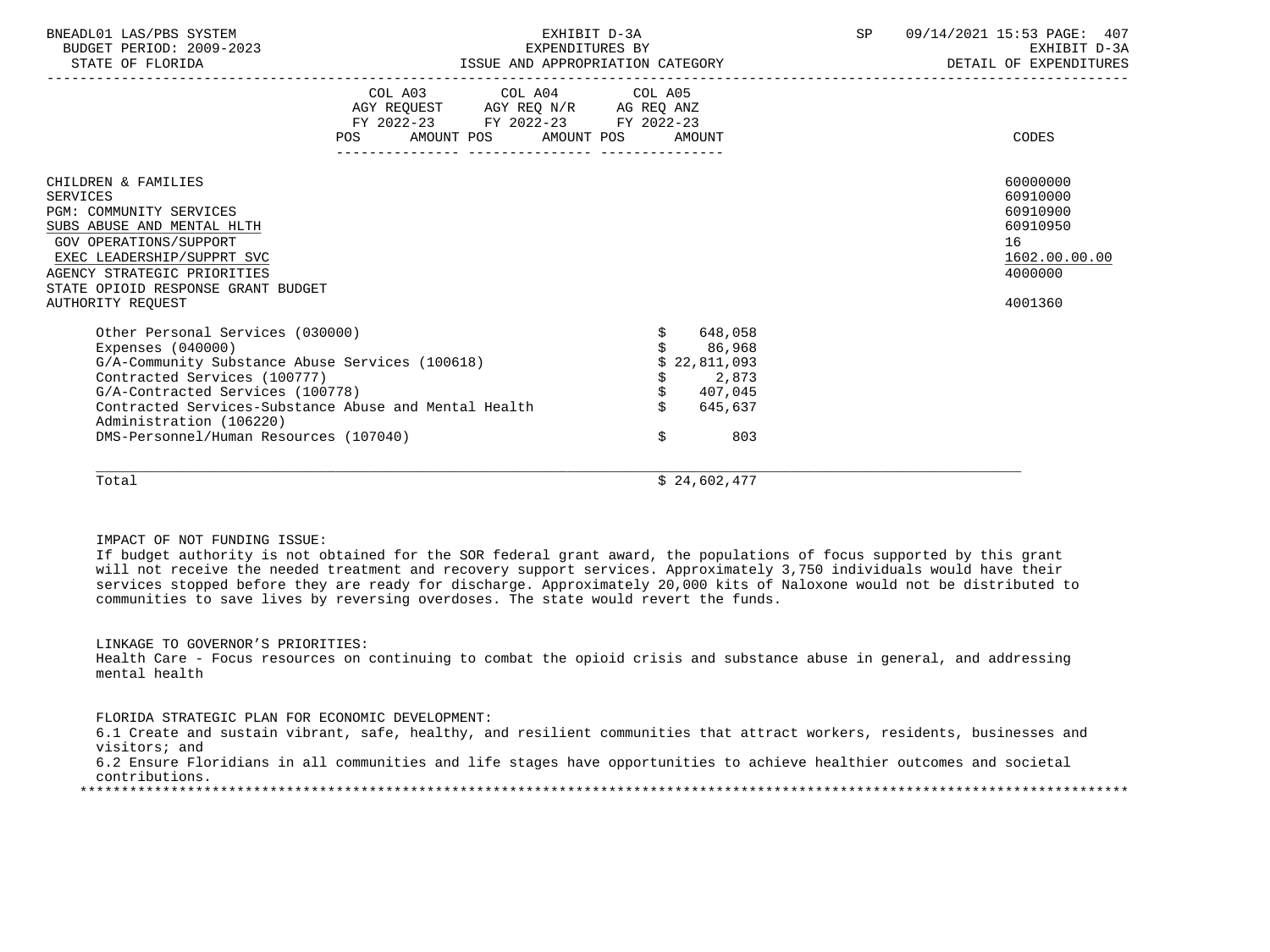| BNEADL01 LAS/PBS SYSTEM<br>BUDGET PERIOD: 2009-2023<br>STATE OF FLORIDA                                                                                                                             | EXHIBIT D-3A<br>EXPENDITURES BY<br>ISSUE AND APPROPRIATION CATEGORY<br>----------------------------------- |                                                                                                                                       | SP 09/14/2021 15:53 PAGE: 408<br>EXHIBIT D-3A<br>DETAIL OF EXPENDITURES |                                                                                      |
|-----------------------------------------------------------------------------------------------------------------------------------------------------------------------------------------------------|------------------------------------------------------------------------------------------------------------|---------------------------------------------------------------------------------------------------------------------------------------|-------------------------------------------------------------------------|--------------------------------------------------------------------------------------|
|                                                                                                                                                                                                     |                                                                                                            | COL A03 COL A04 COL A05<br>AGY REQUEST AGY REQ N/R AG REQ ANZ<br>FY 2022-23 FY 2022-23 FY 2022-23<br>POS AMOUNT POS AMOUNT POS AMOUNT |                                                                         | CODES                                                                                |
| CHILDREN & FAMILIES<br>SERVICES<br><b>PGM: COMMUNITY SERVICES</b><br>SUBS ABUSE AND MENTAL HLTH<br><b>GOV OPERATIONS/SUPPORT</b><br>EXEC LEADERSHIP/SUPPRT SVC<br>TOTAL: EXEC LEADERSHIP/SUPPRT SVC |                                                                                                            |                                                                                                                                       |                                                                         | 60000000<br>60910000<br>60910900<br>60910950<br>16<br>1602.00.00.00<br>1602.00.00.00 |
| BY FUND TYPE<br>GENERAL REVENUE FUND<br>TRUST FUNDS                                                                                                                                                 | 34,570,833                                                                                                 | 6,502,790 1,383,536                                                                                                                   |                                                                         | 1000<br>2000                                                                         |
| TOTAL POSITIONS 99.00<br>TOTAL PROG COMP 41,073,623 1,383,536<br>TOTAL SALARY RATE 5,884,360                                                                                                        |                                                                                                            |                                                                                                                                       |                                                                         |                                                                                      |
| TOTAL: SUBS ABUSE AND MENTAL HLTH                                                                                                                                                                   |                                                                                                            |                                                                                                                                       |                                                                         | 60910950                                                                             |
| BY FUND TYPE<br>GENERAL REVENUE FUND<br>TRUST FUNDS                                                                                                                                                 | 539,647,432                                                                                                | 344,021,656 134,386,755                                                                                                               |                                                                         | 1000<br>2000                                                                         |
| TOTAL POSITIONS 99.00<br>TOTAL SUB-BUREAU 883,669,088 134,386,755<br>TOTAL SALARY RATE 5,884,360                                                                                                    |                                                                                                            |                                                                                                                                       |                                                                         |                                                                                      |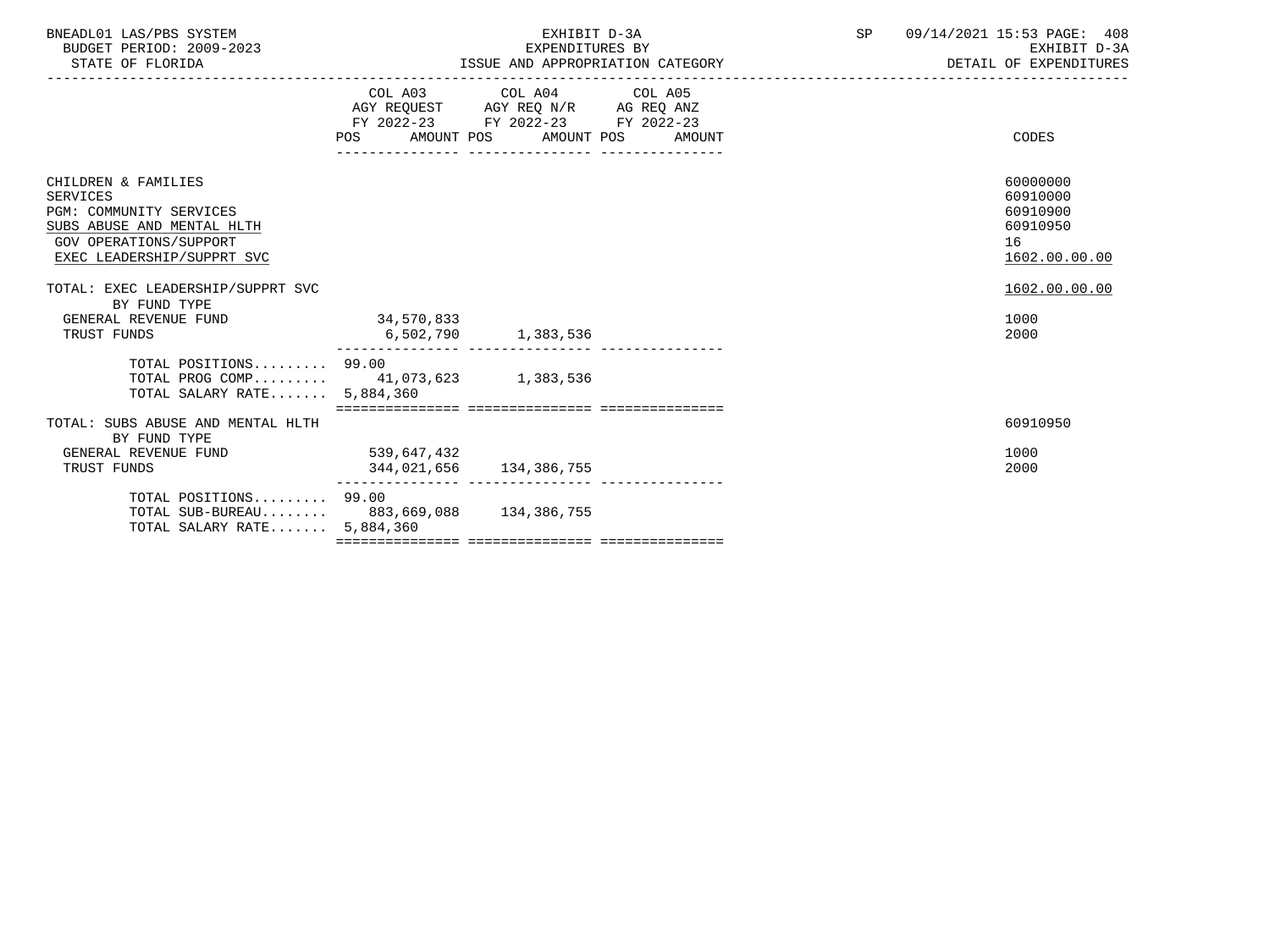| * NEADLP01                                                                                                   |  |                                                                              | * * * * * * * * * * * * * * * * * *<br>$09/14/2021$ 15:53 * |
|--------------------------------------------------------------------------------------------------------------|--|------------------------------------------------------------------------------|-------------------------------------------------------------|
| STATISTICAL INFORMATION<br>* BUDGET PERIOD: 2009-2023<br>EXHIBIT A, D AND D-3A REPORT                        |  | JCU 60<br>SP<br>$\star$                                                      |                                                             |
|                                                                                                              |  |                                                                              | PAGE:<br>$1 *$                                              |
|                                                                                                              |  | SAVE INITIALS: SAVE DEPARTMENT: 07 SAVE TITLE: EXHIBIT D-3A ***LBR FORMAT*** |                                                             |
| ---------------                                                                                              |  |                                                                              |                                                             |
| ** DATA SELECTIONS **                                                                                        |  |                                                                              |                                                             |
| REPORT OPTION: $1$ - EXHIBIT A, D AND D-3A SCHEDULE VIIIA ISSUE SPREADSHEET $(Y/N): N$                       |  |                                                                              |                                                             |
| COLUMN: A03 A04 A05                                                                                          |  | CODES                                                                        |                                                             |
| CALCULATE DIFFERENCE ONLY $(Y/N): N$ THAT EXCEEDS:                                                           |  |                                                                              |                                                             |
| INCLUDE (Y/N) FTE: Y SALARY RATE: Y POSITION DATA: Y                                                         |  |                                                                              |                                                             |
| REPORT TOTALS: NO TOTAL                                                                                      |  |                                                                              |                                                             |
| BUDGET ENTITY OR GROUP/ACCUMULATION LEVEL (0=MERGE, 1=LEVEL 1, 2=LEVEL 2, 3=LEVEL 3, 4=LOWEST LEVEL)         |  |                                                                              |                                                             |
| $1 - 7:$<br>$\overline{4}$                                                                                   |  |                                                                              |                                                             |
| $8 - 14$ :<br>$15 - 21:$                                                                                     |  |                                                                              |                                                             |
| $22 - 27:$                                                                                                   |  |                                                                              |                                                             |
| EXCLUDE:                                                                                                     |  |                                                                              |                                                             |
|                                                                                                              |  |                                                                              |                                                             |
|                                                                                                              |  |                                                                              |                                                             |
|                                                                                                              |  |                                                                              |                                                             |
| <b>BUDGET ENTITY TOTALS:</b>                                                                                 |  |                                                                              |                                                             |
| LEVEL 1: NO TOTAL                                                                                            |  |                                                                              |                                                             |
| LEVEL 2: NO TOTAL                                                                                            |  |                                                                              |                                                             |
| LEVEL 3: NO TOTAL                                                                                            |  |                                                                              |                                                             |
| LOWEST LEVEL: BY FUND TYPE                                                                                   |  |                                                                              |                                                             |
| PROGRAM COMPONENT/ACCUMULATION LEVEL (0=MERGED, 1, 2, 3, 4 OR 5 FOR 2, 4, 6, 8 OR 10 DIGITS):                |  |                                                                              |                                                             |
| $\overline{5}$                                                                                               |  |                                                                              |                                                             |
|                                                                                                              |  |                                                                              |                                                             |
| PROGRAM COMPONENT TOTALS:                                                                                    |  |                                                                              |                                                             |
| POLICY AREA: NO TOTAL                                                                                        |  |                                                                              |                                                             |
| PROGRAM COMPONENT: BY FUND TYPE                                                                              |  |                                                                              |                                                             |
|                                                                                                              |  |                                                                              |                                                             |
| ISSUE CODE OR GROUP/ACCUMULATION LEVEL (0=MERGED, 1, 2 OR 3 FOR 1, 3 OR 7 CHARACTERS):<br>$\overline{3}$     |  |                                                                              |                                                             |
|                                                                                                              |  |                                                                              |                                                             |
| ISSUE TOTALS:                                                                                                |  |                                                                              |                                                             |
| SUMMARY: NO TOTAL                                                                                            |  |                                                                              |                                                             |
| DETAIL: LINE TOTAL                                                                                           |  |                                                                              |                                                             |
|                                                                                                              |  |                                                                              |                                                             |
| APPROPRIATION CATEGORY OR GROUP/ACCUMULATION LEVEL (0=MERGED, 1=MAJOR, 2=MINOR):<br>$\ast$<br>$\overline{2}$ |  |                                                                              |                                                             |
| INCLUDE FCO (Y/N): Y APPROPRIATION CATEGORY TITLE: SHORT                                                     |  |                                                                              |                                                             |
| $\star$<br>APPROPRIATION CATEGORY TOTALS:                                                                    |  |                                                                              |                                                             |
| MAJOR: NO TOTAL                                                                                              |  |                                                                              |                                                             |
| MINOR: BY DETAIL FUND                                                                                        |  |                                                                              |                                                             |
|                                                                                                              |  |                                                                              |                                                             |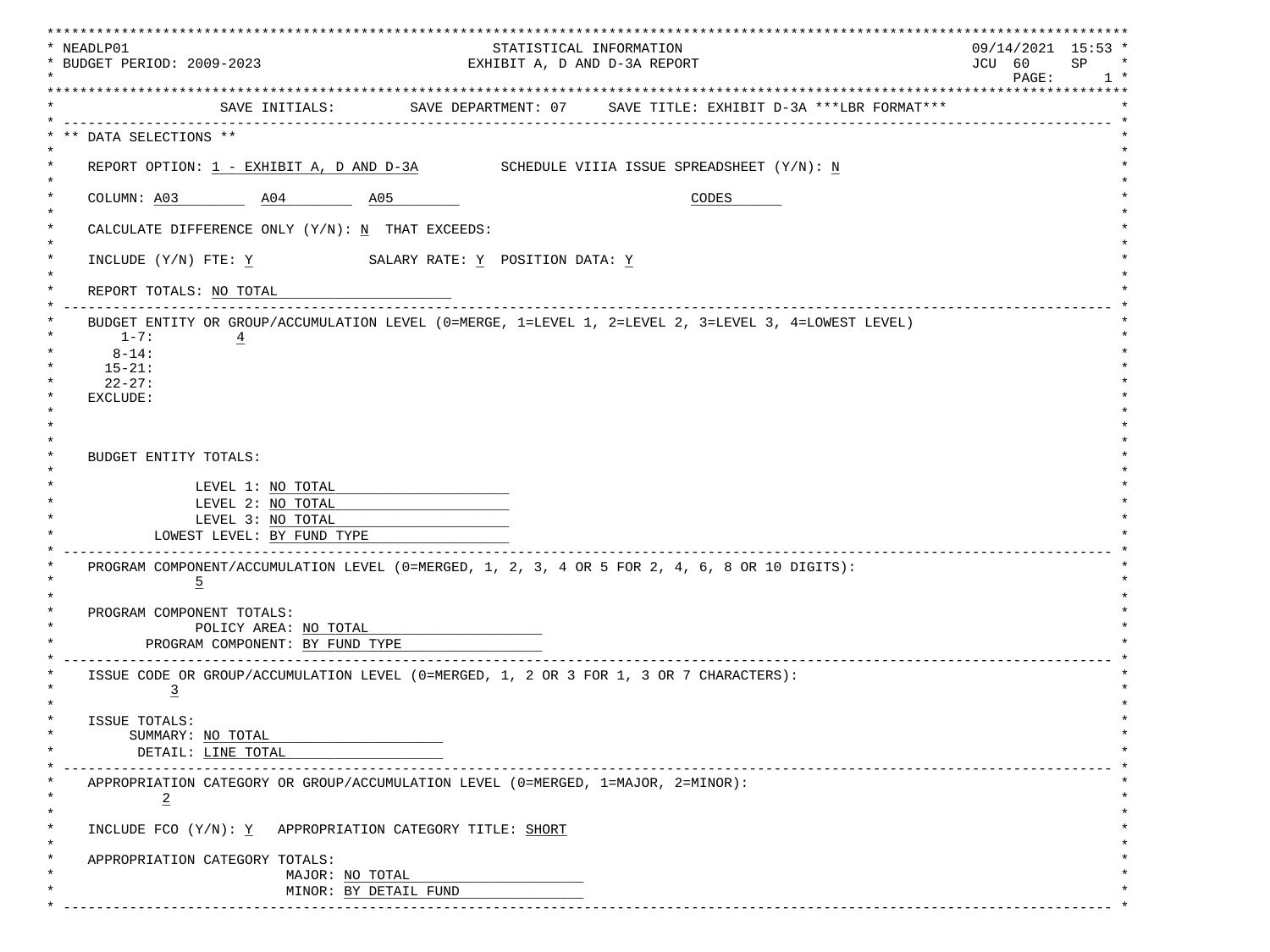| ************************************                         | **************************                                 | ***************************** |        |
|--------------------------------------------------------------|------------------------------------------------------------|-------------------------------|--------|
| * NEADLP01                                                   | STATISTICAL INFORMATION                                    | $09/14/2021$ 15:53 *          | $\ast$ |
| * BUDGET PERIOD: 2009-2023                                   | EXHIBIT A, D AND D-3A REPORT                               | JCU 60<br>SP<br>PAGE:         | $2 *$  |
|                                                              |                                                            |                               |        |
| ITEMIZATION OF EXPENDITURE:                                  |                                                            |                               |        |
|                                                              |                                                            |                               |        |
|                                                              | ITEMIZATION OF EXPENDITURE ACCUMULATION LEVEL: MERGED      |                               |        |
|                                                              |                                                            |                               |        |
| ITEMIZATION OF EXPENDITURE TOTAL: NO TOTAL                   |                                                            |                               |        |
|                                                              |                                                            |                               |        |
| FUND GROUP SET: OR FUND:                                     |                                                            |                               |        |
|                                                              |                                                            |                               |        |
| FUNDING SOURCE IDENTIFIER:                                   |                                                            |                               |        |
| REPORT BY FSI $(Y/N): Y$                                     |                                                            |                               |        |
|                                                              |                                                            |                               |        |
|                                                              | DEPARTMENT NARRATIVE SET: ISSUE/ACTIVITY NARRATIVE SET: A1 | PRIORITY NARRATIVE SET:       |        |
|                                                              |                                                            |                               |        |
| $\star$<br>BUDGET ENTITY NARRATIVE SET:                      |                                                            |                               |        |
|                                                              |                                                            |                               |        |
| INCLUDE PROGRAM COMPONENT NARRATIVE (Y/N): N                 |                                                            |                               |        |
|                                                              |                                                            |                               |        |
| FORMATTING **                                                |                                                            |                               |        |
| REPORT HEADING: EXHIBIT D-3A                                 |                                                            |                               |        |
|                                                              | EXPENDITURES BY                                            |                               |        |
|                                                              | ISSUE AND APPROPRIATION CATEGORY                           |                               |        |
|                                                              |                                                            |                               |        |
| PAGE BREAKS: LOWEST LEVEL                                    | PROGRAM COMPONENT                                          |                               |        |
|                                                              |                                                            |                               |        |
| FORMAT: LANDSCAPE                                            |                                                            |                               |        |
|                                                              |                                                            |                               |        |
| COLUMN CODES (Y/N): Y                                        |                                                            |                               |        |
|                                                              |                                                            |                               |        |
| SORT OPTIONS:<br>PROGRAM COMPONENT: CODE                     |                                                            |                               |        |
| DEPARTMENT/BUDGET ENTITY: CODE                               |                                                            |                               |        |
| ____________________________                                 |                                                            |                               |        |
| TOTAL SORT RECORDS READ: 1,419                               |                                                            |                               |        |
| TOTAL CARD RECORDS READ: 44                                  |                                                            |                               |        |
| TOTAL PAF RECORDS READ:                                      | $\begin{array}{c} 77 \\ 65 \end{array}$                    |                               |        |
| TOTAL OAF RECORDS READ:                                      |                                                            |                               |        |
| TOTAL IEF RECORDS READ:                                      | $\overline{0}$                                             |                               |        |
| TOTAL BGF RECORDS READ:<br>*                                 | $\overline{0}$                                             |                               |        |
| TOTAL BEF RECORDS READ:<br>$\ast$<br>TOTAL PCF RECORDS READ: | 15<br>30                                                   |                               |        |
| $\ast$<br>TOTAL ICF RECORDS READ:                            | 241                                                        |                               |        |
| $\ast$<br>TOTAL INF RECORDS READ:                            | 6,632                                                      |                               |        |
| TOTAL ACF RECORDS READ:<br>$\star$                           | 196                                                        |                               |        |
|                                                              | 11                                                         |                               |        |
| $\ast$<br>TOTAL FCF RECORDS READ:                            |                                                            |                               |        |
| $\ast$<br>TOTAL FSF RECORDS READ:                            | 10                                                         |                               |        |
| $\ast$<br>TOTAL PCN RECORDS READ:                            | $\Omega$                                                   |                               |        |
| $\ast$<br>TOTAL BEN RECORDS READ:                            | $\Omega$                                                   |                               |        |
| $\ast$<br>TOTAL DPC RECORDS READ:<br>TOTAL RECORDS IN ERROR: | 58<br>$\Omega$                                             |                               |        |